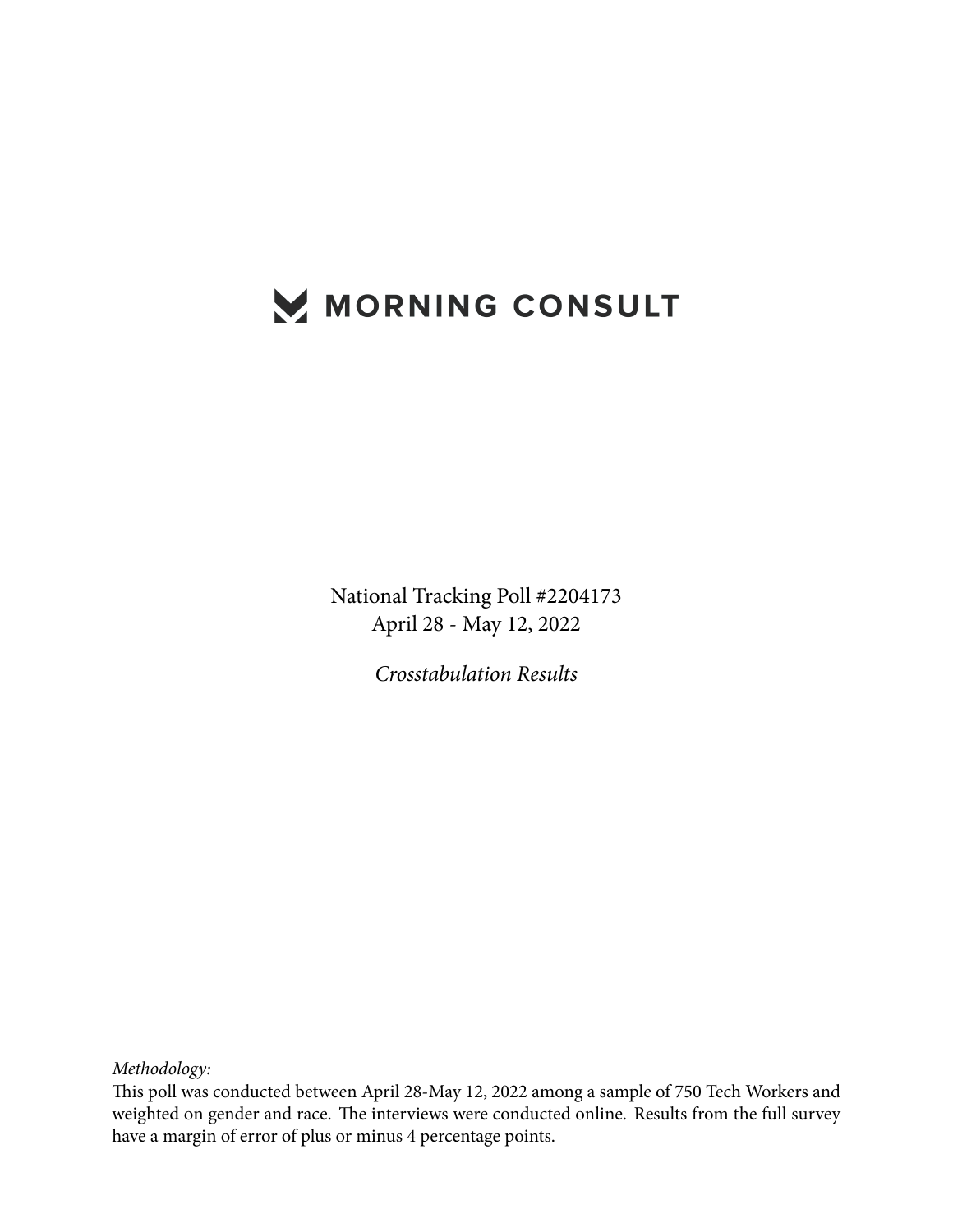## **Table Index**

| 1              | Table demEmploy: How would you describe your present employment situation?                                                                                                                                                                                                                                                                                                                                          | 7  |
|----------------|---------------------------------------------------------------------------------------------------------------------------------------------------------------------------------------------------------------------------------------------------------------------------------------------------------------------------------------------------------------------------------------------------------------------|----|
| 2              | Table industry_us: And, how would you describe the industry in which you work?                                                                                                                                                                                                                                                                                                                                      | 10 |
| $\mathfrak{Z}$ | Table MCTE1: This survey will refer to working 'remotely'. As you may know, when a person<br>works remotely, they are working virtually and do not report to their physical place of work<br>(this is also known as 'teleworking').Do you have the option to work remotely at your company,<br>even if you choose to work in-person? $\ldots \ldots \ldots \ldots \ldots \ldots \ldots \ldots \ldots \ldots \ldots$ | 13 |
| 4              | <b>Table MCTE2:</b> Do you work remotely at your company? $\ldots \ldots \ldots \ldots \ldots \ldots \ldots$                                                                                                                                                                                                                                                                                                        | 16 |
| 5              | <b>Table MCTE3:</b> Do you live within commuting distance from your company's location? $\ldots$                                                                                                                                                                                                                                                                                                                    | 19 |
| 6              | Table MCTE4: How interested, if at all, are you in returning to working in-person full-time?                                                                                                                                                                                                                                                                                                                        | 22 |
| 7              | Table MCTE5: Did you work in the tech field prior to the start of the COVID-19 pandemic?                                                                                                                                                                                                                                                                                                                            | 25 |
| 8              | Table MCTE6: Did you work remotely in the year prior to the COVID-19 pandemic?                                                                                                                                                                                                                                                                                                                                      | 28 |
| 9              | Table MCTE7_1: Over the course of the two years prior to the start of the COVID-19 pan-                                                                                                                                                                                                                                                                                                                             | 31 |
| 10             | Table MCTE7_2: Over the course of the two years prior to the start of the COVID-19 pan-<br>demic, how frequently, if at all, did you? feel tired $\ldots \ldots \ldots \ldots \ldots \ldots \ldots \ldots$                                                                                                                                                                                                          | 34 |
| 11             | Table MCTE7_3: Over the course of the two years prior to the start of the COVID-19 pan-<br>demic, how frequently, if at all, did you? feel busy with meetings                                                                                                                                                                                                                                                       | 37 |
| 12             | Table MCTE7_4: Over the course of the two years prior to the start of the COVID-19 pan-<br>demic, how frequently, if at all, did you? work long hours $\dots \dots \dots \dots \dots \dots \dots$                                                                                                                                                                                                                   | 40 |
| 13             | Table MCTE7_5: Over the course of the two years prior to the start of the COVID-19 pan-                                                                                                                                                                                                                                                                                                                             | 43 |
| 14             | Table MCTE7_6: Over the course of the two years prior to the start of the COVID-19 pan-<br>demic, how frequently, if at all, did you? sleep poorly $\ldots \ldots \ldots \ldots \ldots \ldots \ldots$                                                                                                                                                                                                               | 46 |
| 15             | Table MCTE7_7: Over the course of the two years prior to the start of the COVID-19 pan-<br>demic, how frequently, if at all, did you? sleep well $\ldots \ldots \ldots \ldots \ldots \ldots \ldots \ldots$                                                                                                                                                                                                          | 49 |
| 16             | Table MCTE7_8: Over the course of the two years prior to the start of the COVID-19 pan-<br>demic, how frequently, if at all, did you? consider quitting your job $\dots \dots \dots \dots \dots$                                                                                                                                                                                                                    | 52 |
| 17             | Table MCTE7_9: Over the course of the two years prior to the start of the COVID-19 pan-<br>demic, how frequently, if at all, did you? feel satisfied at work $\dots \dots \dots \dots \dots \dots$                                                                                                                                                                                                                  | 55 |
| 18             | Table MCTE7_10: Over the course of the two years prior to the start of the COVID-19 pan-<br>demic, how frequently, if at all, did you? feel satisfied with your work-life balance                                                                                                                                                                                                                                   | 58 |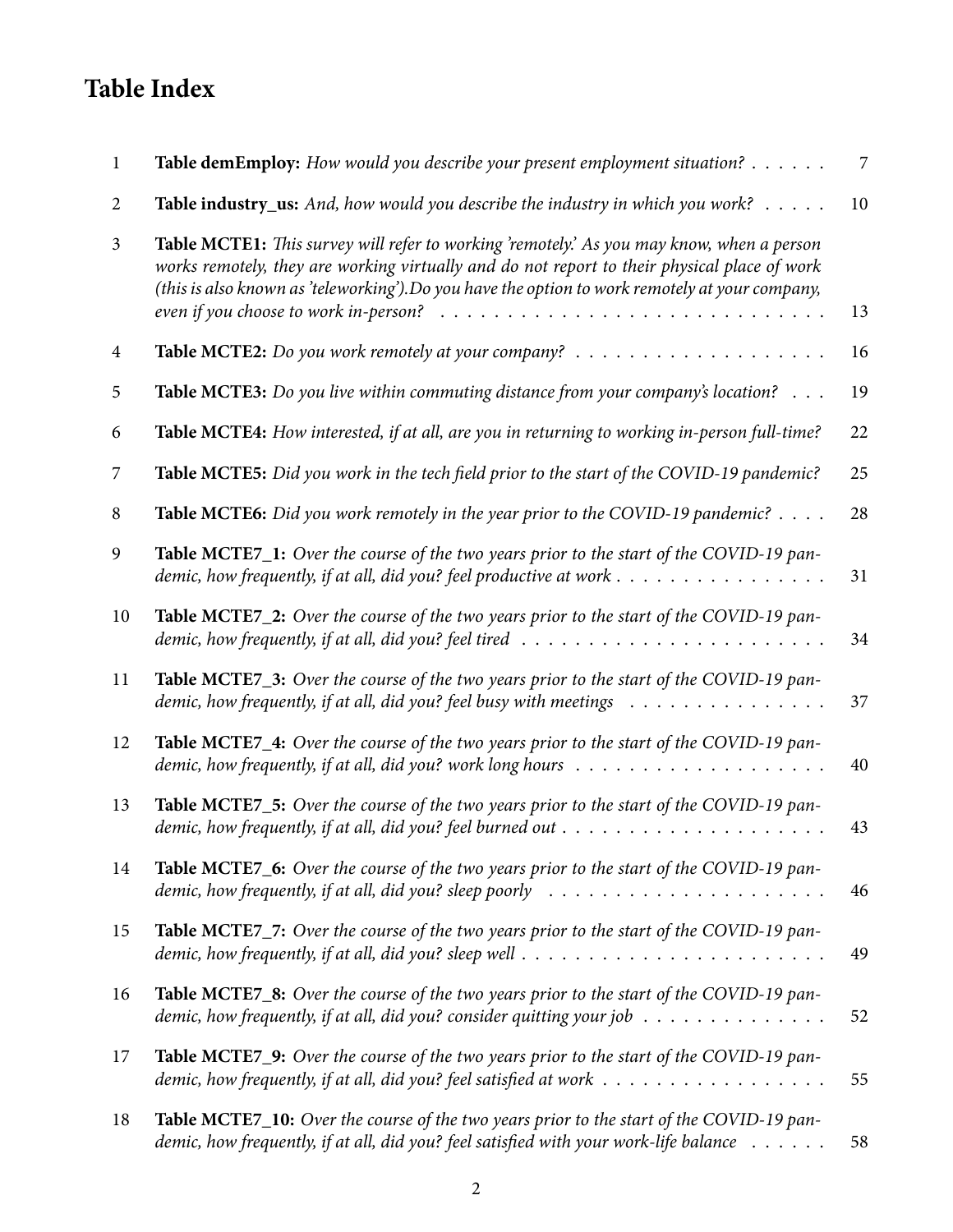| 19 | Table MCTE7_11: Over the course of the two years prior to the start of the COVID-19 pan-<br>demic, how frequently, if at all, did you? feel you were taking advantage of your company                                                                                                                    | 61  |
|----|----------------------------------------------------------------------------------------------------------------------------------------------------------------------------------------------------------------------------------------------------------------------------------------------------------|-----|
| 20 | Table MCTE7_12: Over the course of the two years prior to the start of the COVID-19 pan-<br>demic, how frequently, if at all, did you? feel your company was taking advantage of you                                                                                                                     | 64  |
| 21 | Table MCTE8_1: Over the course of the COVID-19 pandemic, how frequently, if at all, have                                                                                                                                                                                                                 | 67  |
| 22 | Table MCTE8_2: Over the course of the COVID-19 pandemic, how frequently, if at all, have                                                                                                                                                                                                                 | 70  |
| 23 | Table MCTE8_3: Over the course of the COVID-19 pandemic, how frequently, if at all, have                                                                                                                                                                                                                 | 73  |
| 24 | Table MCTE8_4: Over the course of the COVID-19 pandemic, how frequently, if at all, have                                                                                                                                                                                                                 | 76  |
| 25 | Table MCTE8_5: Over the course of the COVID-19 pandemic, how frequently, if at all, have                                                                                                                                                                                                                 | 79  |
| 26 | Table MCTE8_6: Over the course of the COVID-19 pandemic, how frequently, if at all, have                                                                                                                                                                                                                 | 82  |
| 27 | Table MCTE8_7: Over the course of the COVID-19 pandemic, how frequently, if at all, have                                                                                                                                                                                                                 | 85  |
| 28 | Table MCTE8_8: Over the course of the COVID-19 pandemic, how frequently, if at all, have                                                                                                                                                                                                                 | 88  |
| 29 | Table MCTE8_9: Over the course of the COVID-19 pandemic, how frequently, if at all, have                                                                                                                                                                                                                 | 91  |
| 30 | Table MCTE8_10: Over the course of the COVID-19 pandemic, how frequently, if at all, have                                                                                                                                                                                                                | 94  |
| 31 | Table MCTE8_11: Over the course of the COVID-19 pandemic, how frequently, if at all, have                                                                                                                                                                                                                | 97  |
| 32 | Table MCTE8_12: Over the course of the COVID-19 pandemic, how frequently, if at all, have                                                                                                                                                                                                                | 100 |
| 33 | Table MCTE9_1: And over the course of the COVID-19 pandemic, how frequently, if at all,<br>has your boss been doing the following?If your boss has changed during the pandemic, please<br>answer for your current boss. working long hours $\dots \dots \dots \dots \dots \dots \dots \dots \dots \dots$ | 103 |
| 34 | Table MCTE9_2: And over the course of the COVID-19 pandemic, how frequently, if at all,<br>has your boss been doing the following?If your boss has changed during the pandemic, please<br>answer for your current boss. putting pressure on you to work more                                             | 106 |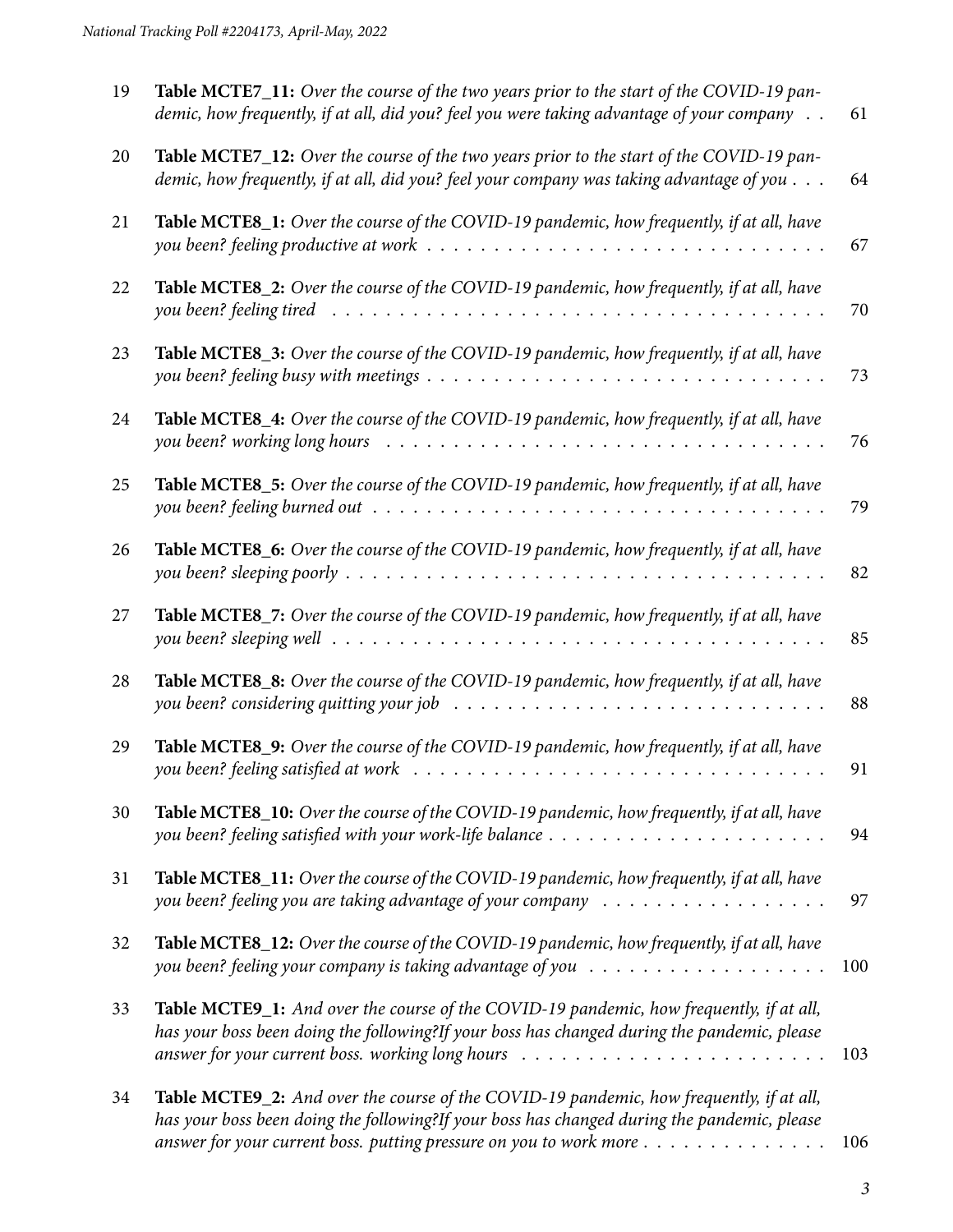| 35 | Table MCTE9_3: And over the course of the COVID-19 pandemic, how frequently, if at all,<br>has your boss been doing the following?If your boss has changed during the pandemic, please<br>answer for your current boss. encouraging you to have a work-life balance                                                                                                                        | 109 |
|----|--------------------------------------------------------------------------------------------------------------------------------------------------------------------------------------------------------------------------------------------------------------------------------------------------------------------------------------------------------------------------------------------|-----|
| 36 | Table MCTE10_1: How much have you seen, read or heard about the following? The meta-<br>verse, a computer-generated environment in which users can interact with each other via vir-<br>tual reality (VR) technology such as VR headsets, digital avatars, and face-tracking                                                                                                               | 112 |
| 37 | Table MCTE10_2: How much have you seen, read or heard about the following? Companies<br>such as Microsoft and Sony moving towards the use of the metaverse for work products for                                                                                                                                                                                                           | 115 |
| 38 | Table MCTE11: As you may know, the metaverse is a computer-generated environment in<br>which users can interact with each other via virtual reality (VR) technology such as VR head-<br>sets, digital avatars, and face-tracking. To the best of your knowledge, does your company have<br>any employees that use metaverse virtual reality (VR) technology? $\ldots \ldots \ldots \ldots$ | 118 |
| 39 | Table MCTE12_1: How comfortable, if at all, would you be with using each of the following<br>at work? Virtual reality (VR) headsets for training and professional development                                                                                                                                                                                                              | 122 |
| 40 | Table MCTE12_2: How comfortable, if at all, would you be with using each of the following                                                                                                                                                                                                                                                                                                  | 125 |
| 41 | Table MCTE12_3: How comfortable, if at all, would you be with using each of the following<br>at work? Face-tracking technology to make your work digital avatar more realistic                                                                                                                                                                                                             | 128 |
| 42 | Table MCTE13_1: How interested, if at all, would you be in using each of the following at<br>work? Virtual reality (VR) headsets for training and professional development                                                                                                                                                                                                                 | 131 |
| 43 | Table MCTE13_2: How interested, if at all, would you be in using each of the following at                                                                                                                                                                                                                                                                                                  | 134 |
| 44 | Table MCTE13_3: How interested, if at all, would you be in using each of the following at<br>work? Face-tracking technology to make your work digital avatar more realistic                                                                                                                                                                                                                | 137 |
| 45 | Table MCTE14_1: How important are each of the following when deciding whether or not to                                                                                                                                                                                                                                                                                                    | 140 |
| 46 | Table MCTE14_2: How important are each of the following when deciding whether or not to<br>try using the metaverse? Government-enacted regulations of the metaverse                                                                                                                                                                                                                        | 143 |
| 47 | Table MCTE14_3: How important are each of the following when deciding whether or not to                                                                                                                                                                                                                                                                                                    | 146 |
| 48 | Table MCTE14_4: How important are each of the following when deciding whether or not to<br>try using the metaverse? My friends and family using the metaverse $\dots \dots \dots \dots$                                                                                                                                                                                                    | 149 |
| 49 | Table MCTE14_5: How important are each of the following when deciding whether or not to<br>try using the metaverse? My workplace using the metaverse $\dots \dots \dots \dots \dots \dots \dots$                                                                                                                                                                                           | 152 |
| 50 | Table MCTE15: How much have you seen, read, or heard about some companies monitoring<br>their remote employees through technology in company-issued computers? $\dots \dots \dots$                                                                                                                                                                                                         | 155 |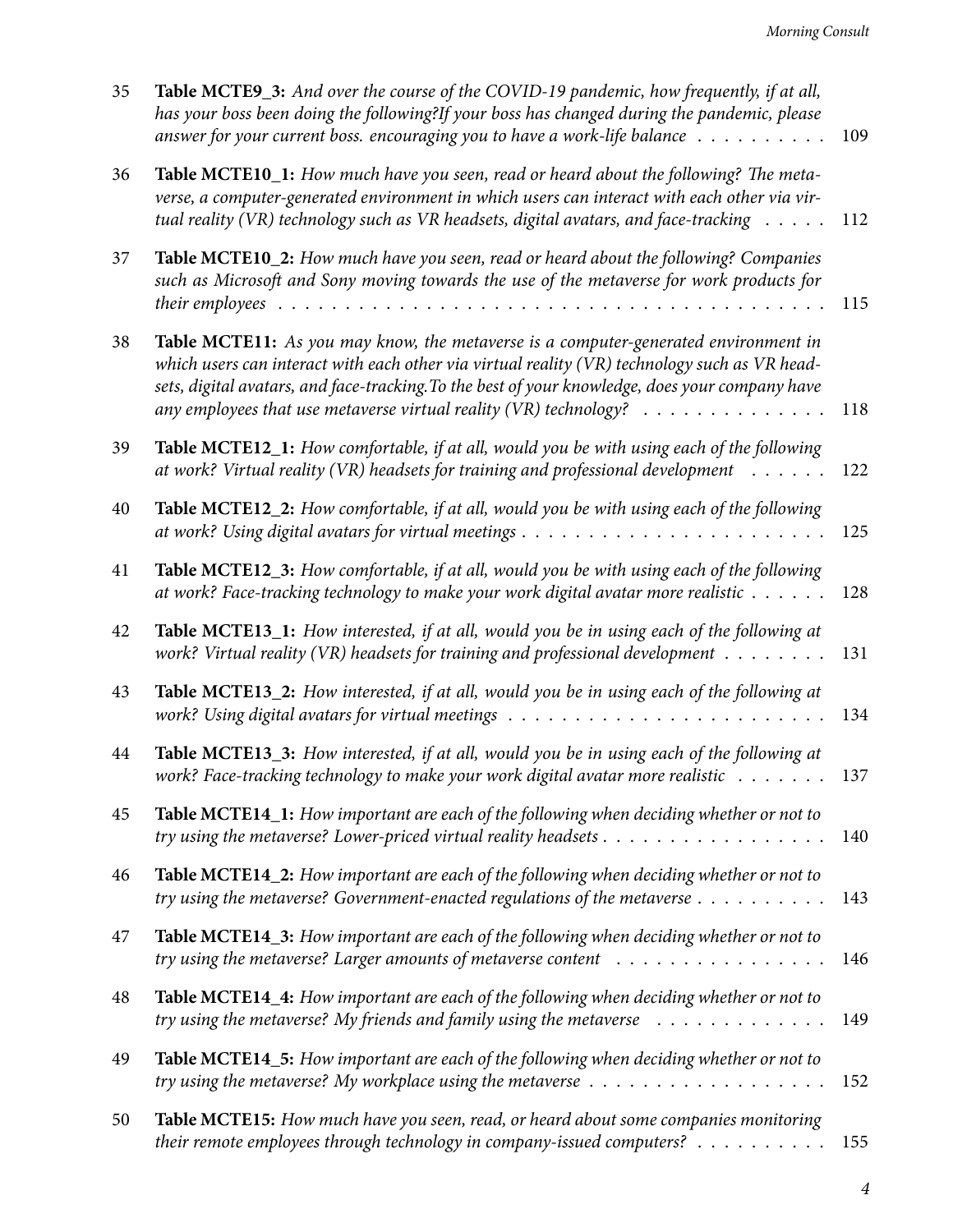| 51 | Table MCTE16_1: To the best of your knowledge, does your company use the following tech-                                                                                                                     | 158 |
|----|--------------------------------------------------------------------------------------------------------------------------------------------------------------------------------------------------------------|-----|
| 52 | Table MCTE16_2: To the best of your knowledge, does your company use the following tech-<br>nology to monitor employees? Take screenshots of employees' computer screen                                      | 161 |
| 53 | Table MCTE16_3: To the best of your knowledge, does your company use the following tech-<br>nology to monitor employees? Record audio and/or video of employees' through their computer 164                  |     |
| 54 | Table MCTE16_4: To the best of your knowledge, does your company use the following tech-<br>nology to monitor employees? Use facial recognition to monitor employee productivity                             | 167 |
| 55 | Table MCTE17_1: If your company did the following, how surprised would you be, if at all?                                                                                                                    | 170 |
| 56 | Table MCTE17_2: If your company did the following, how surprised would you be, if at all?<br>Take screenshots of employees' computer screen $\ldots \ldots \ldots \ldots \ldots \ldots \ldots \ldots \ldots$ | 173 |
| 57 | Table MCTE17_3: If your company did the following, how surprised would you be, if at all?<br>Record audio and/or video of employees' through their computer $\dots \dots \dots \dots \dots$                  | 176 |
| 58 | Table MCTE17_4: If your company did the following, how surprised would you be, if at all?<br>Use facial recognition to monitor employee productivity $\dots \dots \dots \dots \dots \dots \dots \dots$       | 179 |
| 59 | Table MCTE18_1: If your company did the following, would you quit? Track employees'                                                                                                                          | 182 |
| 60 | Table MCTE18_2: If your company did the following, would you quit? Take screenshots of                                                                                                                       | 185 |
| 61 | Table MCTE18_3: If your company did the following, would you quit? Record audio and/or                                                                                                                       | 188 |
| 62 | Table MCTE18_4: If your company did the following, would you quit? Use facial recognition                                                                                                                    | 191 |
| 63 | Table MCTE19_1: Do you support or oppose that your company does the following? Track                                                                                                                         | 194 |
| 64 | Table MCTE19_2: Do you support or oppose that your company does the following? Take                                                                                                                          | 196 |
| 65 | Table MCTE19_3: Do you support or oppose that your company does the following? Record<br>audio and/or video of employees' through their computer $\dots \dots \dots \dots \dots \dots \dots$                 | 198 |
| 66 | Table MCTE19_4: Do you support or oppose that your company does the following? Use<br>facial recognition to monitor employee productivity $\dots \dots \dots \dots \dots \dots \dots \dots \dots$            | 200 |
| 67 | Table MCTE20_1: Do you plan to leave your current job because it does the following? Track                                                                                                                   | 202 |
| 68 | Table MCTE20_2: Do you plan to leave your current job because it does the following? Take                                                                                                                    | 204 |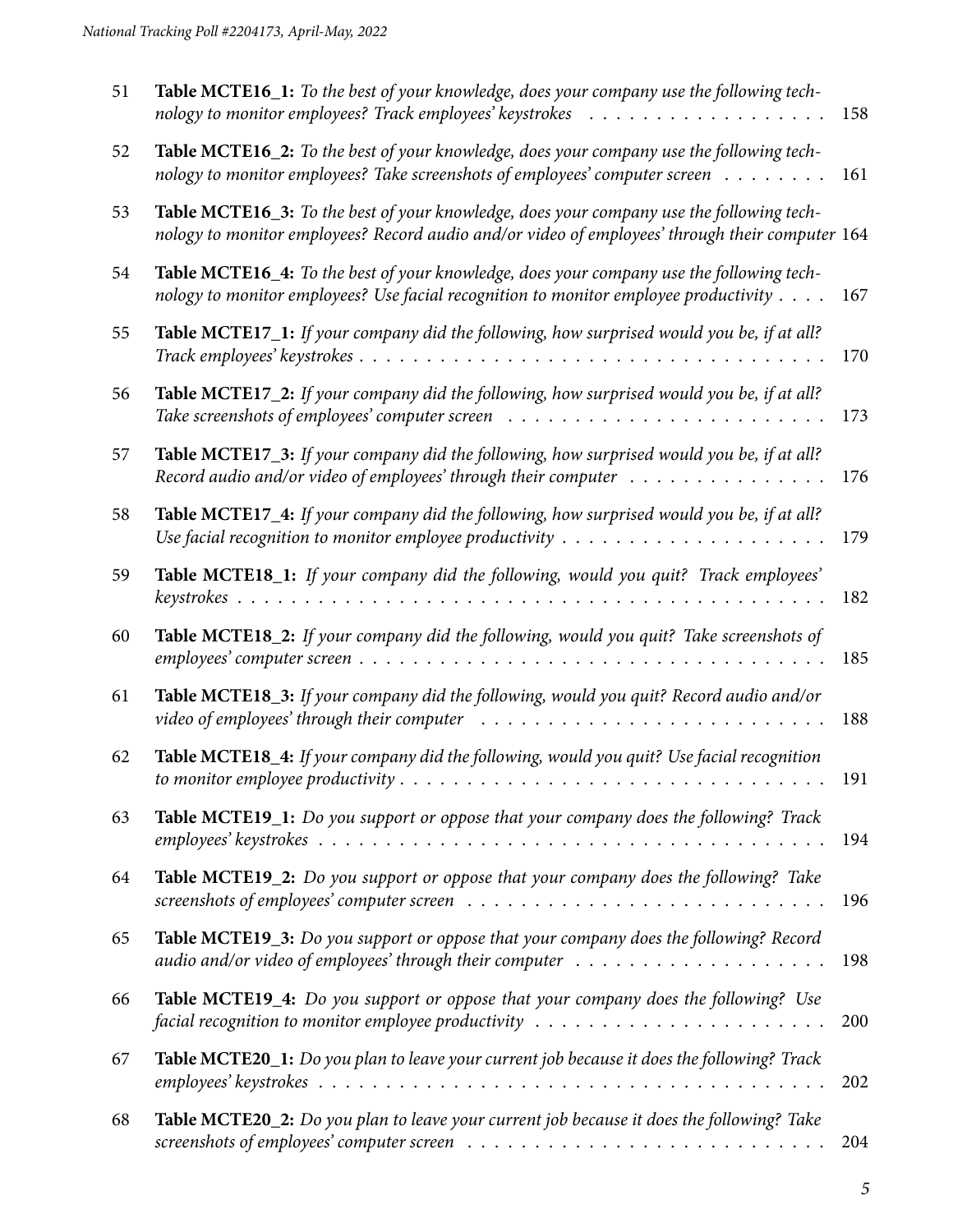| 69 | Table MCTE20_3: Do you plan to leave your current job because it does the following? Record<br>audio and/or video of employees' through their computer $\dots \dots \dots \dots \dots \dots \dots$             | 206 |
|----|----------------------------------------------------------------------------------------------------------------------------------------------------------------------------------------------------------------|-----|
| 70 | Table MCTE20_4: Do you plan to leave your current job because it does the following? Use<br>facial recognition to monitor employee productivity $\ldots \ldots \ldots \ldots \ldots \ldots \ldots$             | 208 |
| 71 | <b>Table MCTE21_1:</b> If you received a desirable job offer in your field, would you accept the<br>offer if the company did the following? Track employees' keystrokes $\dots \dots \dots \dots \dots$        | 210 |
| 72 | <b>Table MCTE21_2:</b> If you received a desirable job offer in your field, would you accept the<br>offer if the company did the following? Take screenshots of employees' computer screen 213                 |     |
| 73 | <b>Table MCTE21_3:</b> If you received a desirable job offer in your field, would you accept the<br>offer if the company did the following? Record audio and/or video of employees' through their              | 216 |
| 74 | Table MCTE21_4: If you received a desirable job offer in your field, would you accept the<br>offer if the company did the following? Use facial recognition to monitor employee productivity 219               |     |
| 75 | Table MCTE22: Which of the following comes closest to your opinion?Company use of tech-<br>nology to monitor employees' productivity $\dots \dots \dots \dots \dots \dots \dots \dots \dots \dots \dots \dots$ | 222 |
| 76 | Table MCTEdem2: Which of the following best describes your current industry?                                                                                                                                   | 225 |
| 77 | Summary Statistics of Survey Respondent Demographics                                                                                                                                                           | 228 |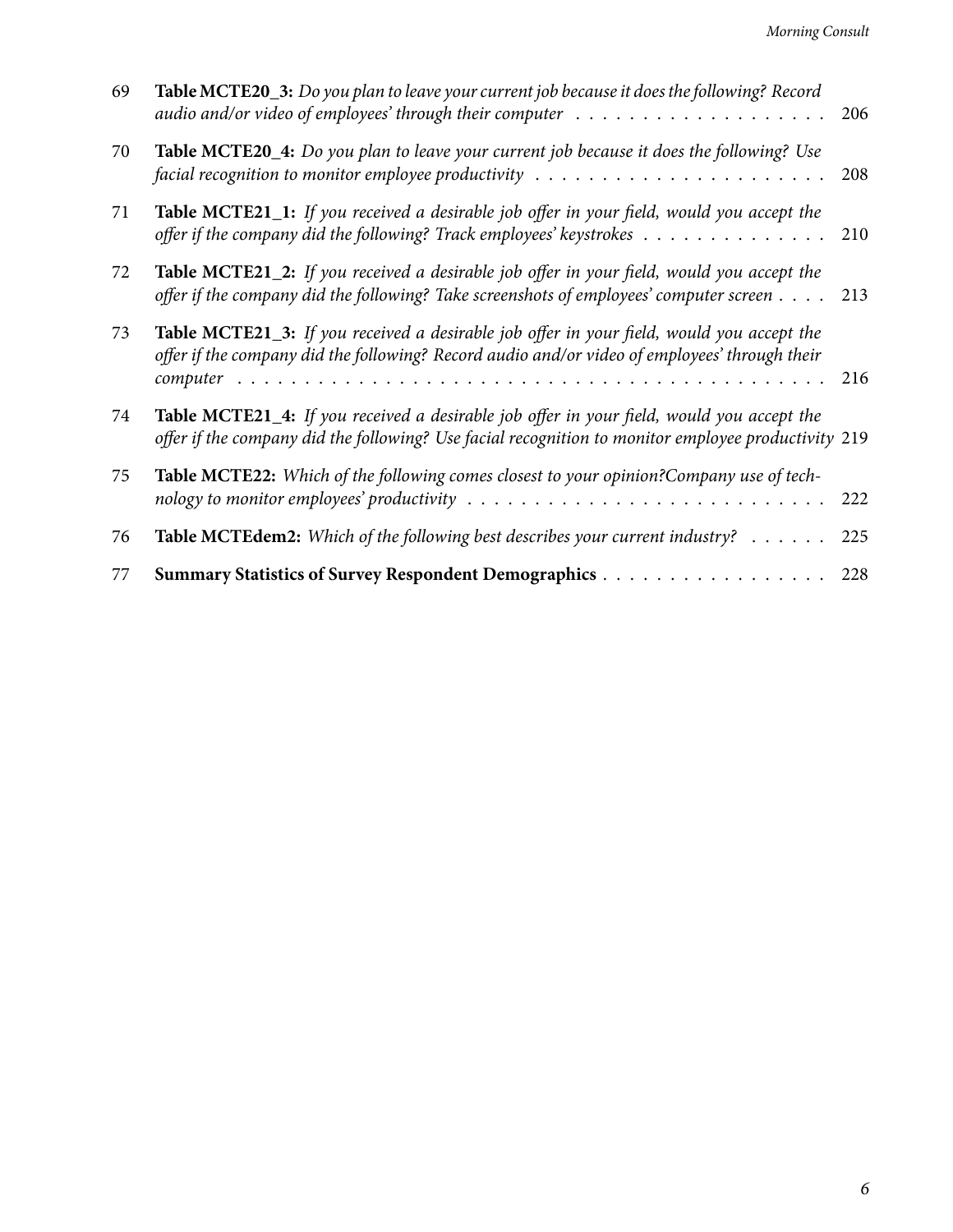## **Crosstabulation Results by Respondent Demographics**

<span id="page-6-0"></span>

| Demographic              | Self-employed<br>Job in the private sector |                | <b>Total N</b> |
|--------------------------|--------------------------------------------|----------------|----------------|
| Tech Workers             | 88%<br>(659)                               | $12\%$<br>(91) | 750            |
| Gender: Male             | 86%<br>(412)                               | $14\%$<br>(68) | 480            |
| Gender: Female           | 92%<br>(247)                               | $8\%$<br>(23)  | 270            |
| Age: 18-34               | 90%<br>(195)                               | 10%<br>(21)    | 216            |
| Age: 35-44               | 86%<br>(191)                               | $14\%$<br>(30) | 221            |
| Age: 45-64               | 89%<br>(237)                               | $11\%$<br>(29) | 267            |
| GenZers: 1997-2012       | 87%<br>(44)                                | $13\%$<br>(7)  | 51             |
| Millennials: 1981-1996   | $88\%$<br>(297)                            | 12%<br>(40)    | 337            |
| GenXers: 1965-1980       | 90%<br>(214)                               | 10%<br>(25)    | 239            |
| Baby Boomers: 1946-1964  | 85%<br>(104)                               | 15%<br>(18)    | 122            |
| PID: Dem (no lean)       | 92%<br>(300)                               | $8\%$<br>(27)  | 327            |
| PID: Ind (no lean)       | 85%<br>(220)                               | 15%<br>(40)    | 259            |
| PID: Rep (no lean)       | 85%<br>(139)                               | 15%<br>(24)    | 163            |
| PID/Gender: Dem Men      | 90%<br>(170)                               | 10%<br>(18)    | 187            |
| PID/Gender: Dem Women    | 93%<br>(131)                               | $7\%$<br>(9)   | 140            |
| PID/Gender: Ind Men      | 84%<br>(151)                               | 16%<br>(29)    | 181            |
| PID/Gender: Ind Women    | 87%<br>(69)                                | 13%<br>(10)    | 79             |
| PID/Gender: Rep Men      | 82%<br>(91)                                | 18%<br>(21)    | 112            |
| PID/Gender: Rep Women    | 94\%<br>(48)                               | $6\%$<br>(3)   | 51             |
| Ideo: Liberal (1-3)      | 91%<br>(253)                               | $9\%$<br>(27)  | 280            |
| Ideo: Moderate (4)       | 89%<br>(206)                               | $11\%$<br>(25) | 231            |
| Ideo: Conservative (5-7) | 84%<br>(175)                               | 16%<br>(32)    | 208            |
| Educ: < College          | 79%<br>(189)                               | 21%<br>(49)    | 238            |
| Educ: Bachelors degree   | 92%<br>(280)                               | $8\%$<br>(26)  | 306            |
| Educ: Post-grad          | 92%<br>(191)                               | $8\%$<br>(16)  | 206            |
| Income: Under 50k        | 74%<br>(104)                               | 26%<br>(36)    | 140            |
| Income: 50k-100k         | 89%<br>(285)                               | $11\%$<br>(34) | 319            |
| Income: 100k+            | 93%<br>(271)                               | $7\%$<br>(20)  | 292            |
| Ethnicity: White         | 87%<br>(481)                               | 13%<br>(74)    | 556            |
| Ethnicity: Hispanic      | 83%<br>(50)                                | 17%<br>(10)    | 60             |

**Table demEmploy:** *How would you describe your present employment situation?*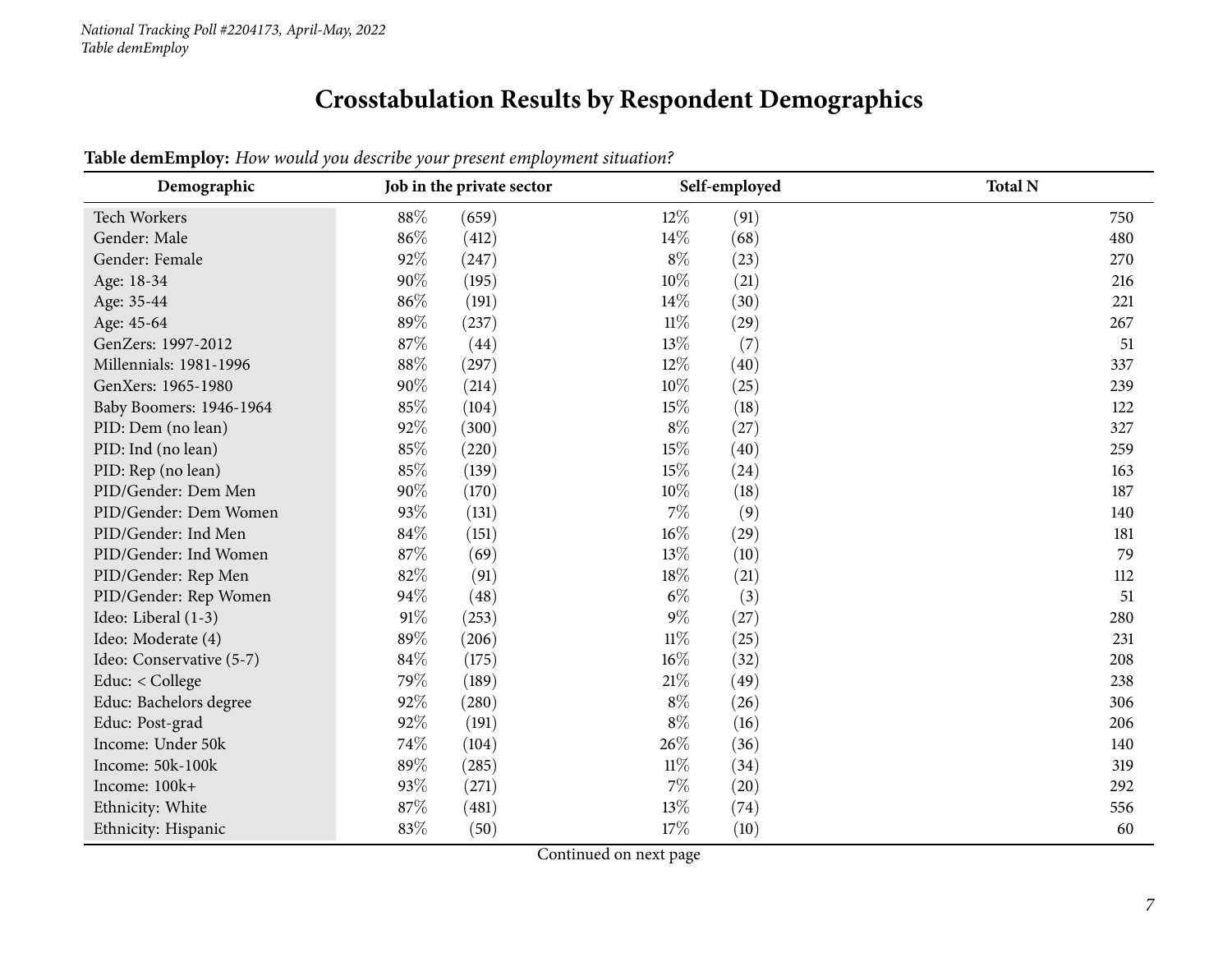#### *Morning Consult Table demEmploy*

| Demographic                          | Job in the private sector         |       |        | Self-employed | <b>Total N</b> |
|--------------------------------------|-----------------------------------|-------|--------|---------------|----------------|
| Tech Workers                         | 88%                               | (659) | $12\%$ | (91)          | 750            |
| Ethnicity: Black                     | 90%                               | (53)  | 10%    | (6)           | 59             |
| Ethnicity: Other                     | 92%                               | (125) | $8\%$  | (10)          | 135            |
| All Christian                        | 90%                               | (270) | 10%    | (29)          | 300            |
| All Non-Christian                    | 92%                               | (56)  | $8\%$  | (5)           | 62             |
| Atheist                              | 86%                               | (61)  | 14%    | (10)          | 71             |
| Agnostic/Nothing in particular       | 85%                               | (212) | 15%    | (36)          | 248            |
| Something Else                       | 86%                               | (60)  | 14%    | (10)          | 70             |
| Religious Non-Protestant/Catholic    | 90%                               | (59)  | 10%    | (7)           | 66             |
| Evangelical                          | 87%                               | (117) | 13%    | (17)          | 134            |
| Non-Evangelical                      | 91%                               | (195) | 9%     | (20)          | 215            |
| Community: Urban                     | 89%                               | (213) | $11\%$ | (27)          | 239            |
| Community: Suburban                  | 91%                               | (378) | $9\%$  | (38)          | 416            |
| Community: Rural                     | 73%                               | (69)  | 27%    | (26)          | 95             |
| <b>Employ: Private Sector</b>        | 100%                              | (659) |        | (0)           | 659            |
| Employ: Self-Employed                | $\overbrace{\phantom{123221111}}$ | (0)   | 100%   | (91)          | 91             |
| Military HH: Yes                     | 84%                               | (52)  | 16%    | (10)          | 62             |
| Military HH: No                      | 88%                               | (607) | 12%    | (81)          | 688            |
| RD/WT: Right Direction               | 88%                               | (264) | 12%    | (36)          | 300            |
| RD/WT: Wrong Track                   | 88%                               | (396) | 12%    | (54)          | 450            |
| Biden Job Approve                    | 89%                               | (345) | $11\%$ | (43)          | 388            |
| Biden Job Disapprove                 | 87%                               | (296) | 13%    | (43)          | 338            |
| Biden Job Strongly Approve           | 88%                               | (146) | 12%    | (20)          | 166            |
| Biden Job Somewhat Approve           | 90%                               | (199) | 10%    | (23)          | 222            |
| Biden Job Somewhat Disapprove        | 94%                               | (120) | $6\%$  | (8)           | 129            |
| <b>Biden Job Strongly Disapprove</b> | 84%                               | (175) | 16%    | (34)          | 209            |
| Favorable of Biden                   | 89%                               | (346) | $11\%$ | (43)          | 389            |
| Unfavorable of Biden                 | 87%                               | (298) | 13%    | (46)          | 344            |
| Very Favorable of Biden              | 89%                               | (154) | $11\%$ | (20)          | 173            |
| Somewhat Favorable of Biden          | 89%                               | (193) | $11\%$ | (23)          | 216            |
| Somewhat Unfavorable of Biden        | 90%                               | (97)  | 10%    | (11)          | 108            |
| Very Unfavorable of Biden            | 85%                               | (201) | 15%    | (35)          | 236            |

**Table demEmploy:** *How would you describe your present employment situation?*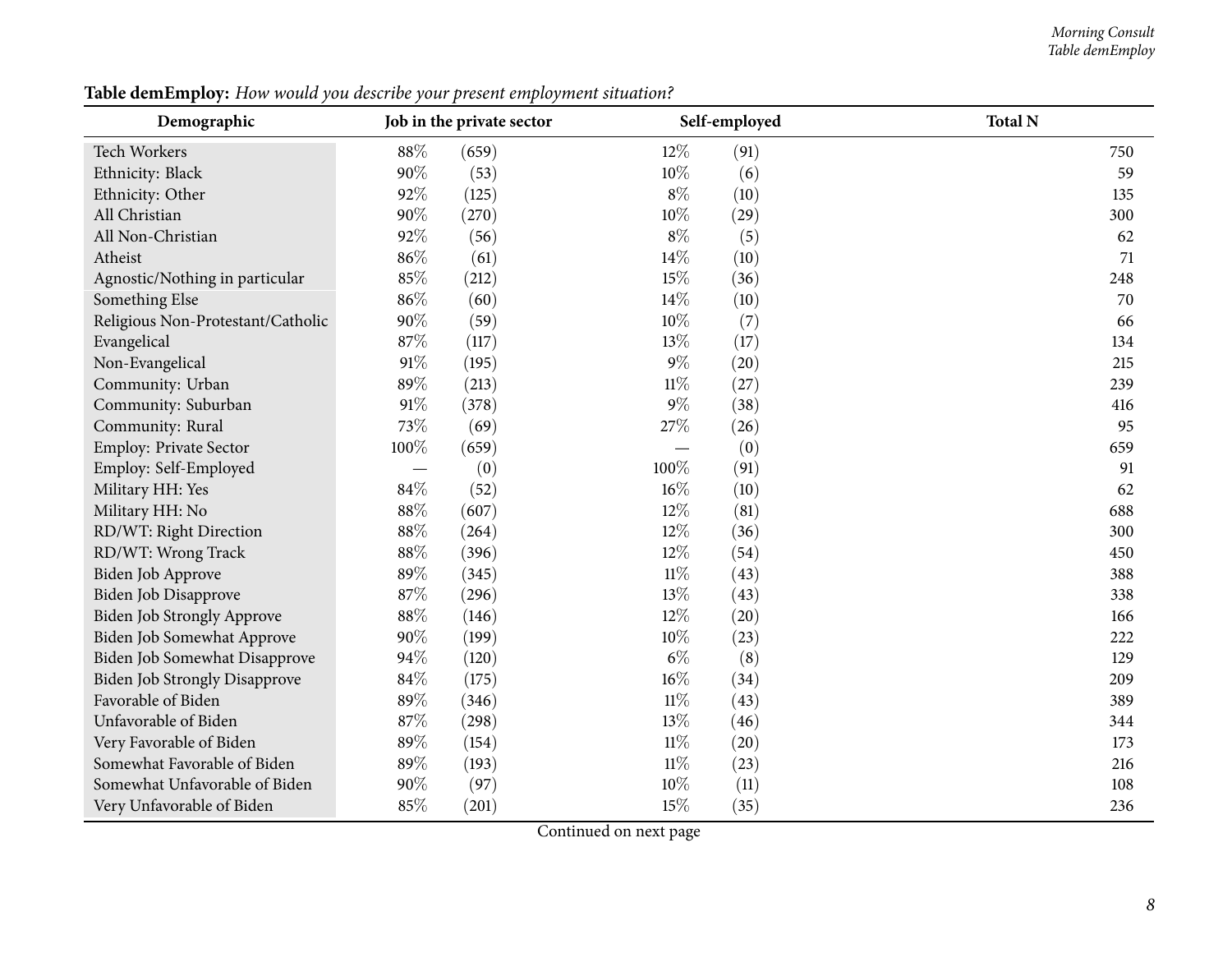| Table demEmploy: How would you describe your present employment situation? |
|----------------------------------------------------------------------------|
|----------------------------------------------------------------------------|

| Demographic                 | Job in the private sector | Self-employed  | <b>Total N</b> |  |
|-----------------------------|---------------------------|----------------|----------------|--|
| Tech Workers                | 88%<br>(659)              | $12\%$<br>(91) | 750            |  |
| #1 Issue: Economy           | 88%<br>(307)              | $12\%$<br>(42) | 349            |  |
| #1 Issue: Security          | 82\%<br>(61)              | 18%<br>(13)    | 75             |  |
| #1 Issue: Health Care       | 89%<br>(71)               | $11\%$<br>(9)  | 80             |  |
| #1 Issue: Women's Issues    | 95%<br>(89)               | $5\%$<br>(5)   | 94             |  |
| #1 Issue: Energy            | 84%<br>(59)               | $16\%$<br>(11) | 70             |  |
| 2020 Vote: Joe Biden        | 91%<br>(383)              | $9\%$<br>(39)  | 422            |  |
| 2020 Vote: Donald Trump     | 87\%<br>(170)             | 13\%<br>(26)   | 196            |  |
| 2020 Vote: Didn't Vote      | 78\%<br>(76)              | 22\%<br>(22)   | 98             |  |
| 2018 House Vote: Democrat   | 91%<br>(321)              | $9\%$<br>(32)  | 352            |  |
| 2018 House Vote: Republican | 87\%<br>(144)             | 13\%<br>(21)   | 165            |  |
| 2016 Vote: Hillary Clinton  | 92%<br>(295)              | $8\%$<br>(24)  | 319            |  |
| 2016 Vote: Donald Trump     | 87\%<br>(163)             | 13\%<br>(25)   | 188            |  |
| 2016 Vote: Other            | 82%<br>(43)               | 18\%<br>(9)    | 52             |  |
| 2016 Vote: Didn't Vote      | 83%<br>(155)              | 17%<br>(32)    | 187            |  |
| Voted in 2014: Yes          | 90%<br>(418)              | $10\%$<br>(47) | 465            |  |
| Voted in 2014: No           | 85%<br>(242)              | 15%<br>(44)    | 285            |  |
| 4-Region: Northeast         | 90%<br>(136)              | $10\%$<br>(15) | 152            |  |
| 4-Region: Midwest           | 89%<br>(127)              | $11\%$<br>(15) | 142            |  |
| 4-Region: South             | 87%<br>(232)              | 13\%<br>(35)   | 267            |  |
| 4-Region: West              | 87\%<br>(164)             | 13%<br>(25)    | 189            |  |
| <b>Entirely Remote</b>      | 85%<br>(304)              | 15%<br>(55)    | 359            |  |
| Remote Inperson Split       | 91\%<br>(255)             | $9\%$<br>(25)  | 279            |  |
| Not Remote                  | 90%<br>(101)              | $10\%$<br>(11) | 112            |  |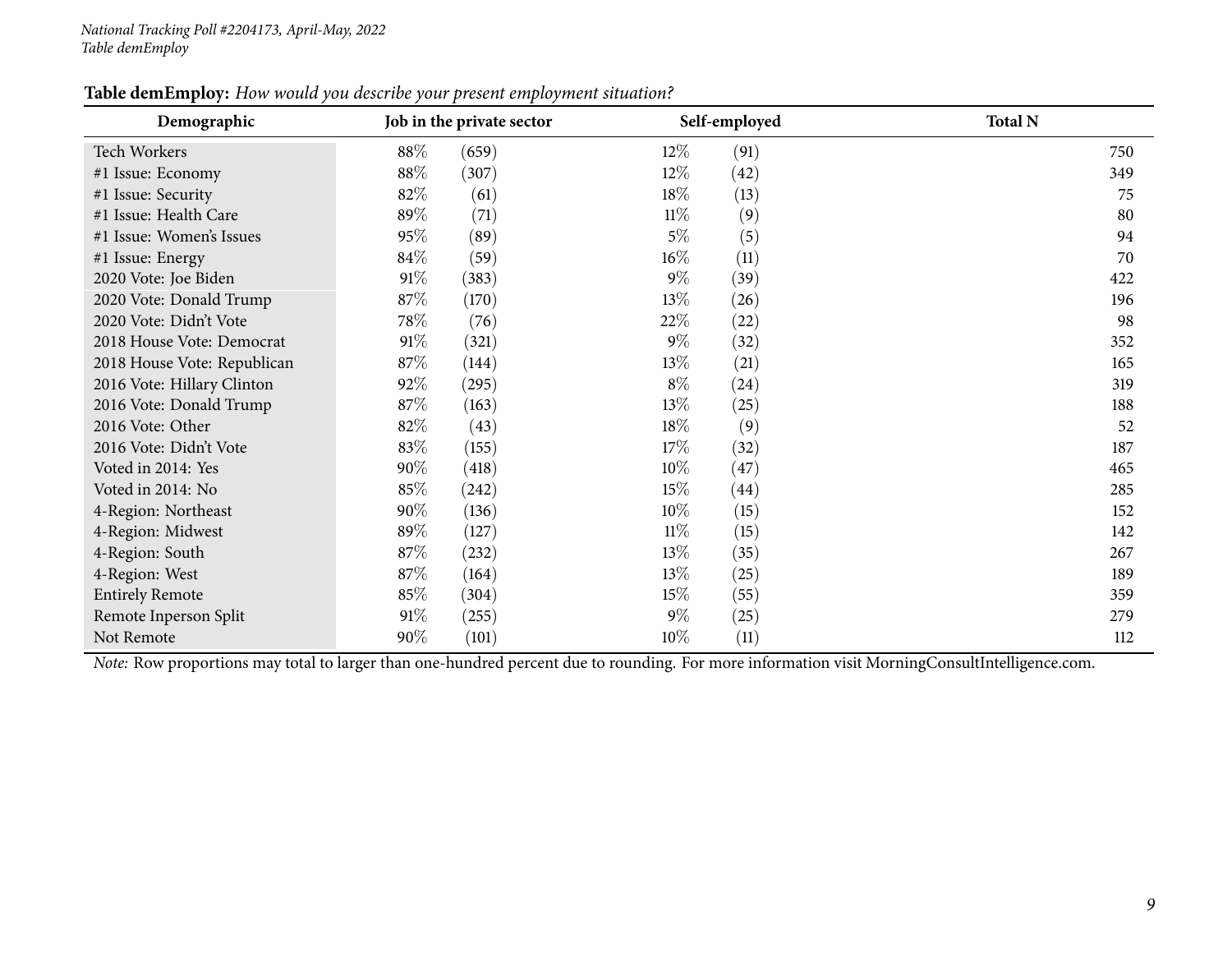#### *Morning Consult Table industry\_us*

<span id="page-9-0"></span>

| Demographic              |      | Technology | <b>Total N</b> |
|--------------------------|------|------------|----------------|
| Tech Workers             | 100% | (750)      | 750            |
| Gender: Male             | 100% | (480)      | 480            |
| Gender: Female           | 100% | (270)      | 270            |
| Age: 18-34               | 100% | (216)      | 216            |
| Age: 35-44               | 100% | (221)      | 221            |
| Age: 45-64               | 100% | (267)      | 267            |
| GenZers: 1997-2012       | 100% | (51)       | 51             |
| Millennials: 1981-1996   | 100% | (337)      | 337            |
| GenXers: 1965-1980       | 100% | (239)      | 239            |
| Baby Boomers: 1946-1964  | 100% | (122)      | 122            |
| PID: Dem (no lean)       | 100% | (327)      | 327            |
| PID: Ind (no lean)       | 100% | (259)      | 259            |
| PID: Rep (no lean)       | 100% | (163)      | 163            |
| PID/Gender: Dem Men      | 100% | (187)      | 187            |
| PID/Gender: Dem Women    | 100% | (140)      | 140            |
| PID/Gender: Ind Men      | 100% | (181)      | 181            |
| PID/Gender: Ind Women    | 100% | (79)       | 79             |
| PID/Gender: Rep Men      | 100% | (112)      | 112            |
| PID/Gender: Rep Women    | 100% | (51)       | 51             |
| Ideo: Liberal (1-3)      | 100% | (280)      | 280            |
| Ideo: Moderate (4)       | 100% | (231)      | 231            |
| Ideo: Conservative (5-7) | 100% | (208)      | 208            |
| Educ: < College          | 100% | (238)      | 238            |
| Educ: Bachelors degree   | 100% | (306)      | 306            |
| Educ: Post-grad          | 100% | (206)      | 206            |
| Income: Under 50k        | 100% | (140)      | 140            |
| Income: 50k-100k         | 100% | (319)      | 319            |
| Income: 100k+            | 100% | (292)      | 292            |
| Ethnicity: White         | 100% | (556)      | 556            |
| Ethnicity: Hispanic      | 100% | (60)       | 60             |
| Ethnicity: Black         | 100% | (59)       | 59             |
| Ethnicity: Other         | 100% | (135)      | 135            |

Table industry\_us: And, how would you describe the industry in which you work?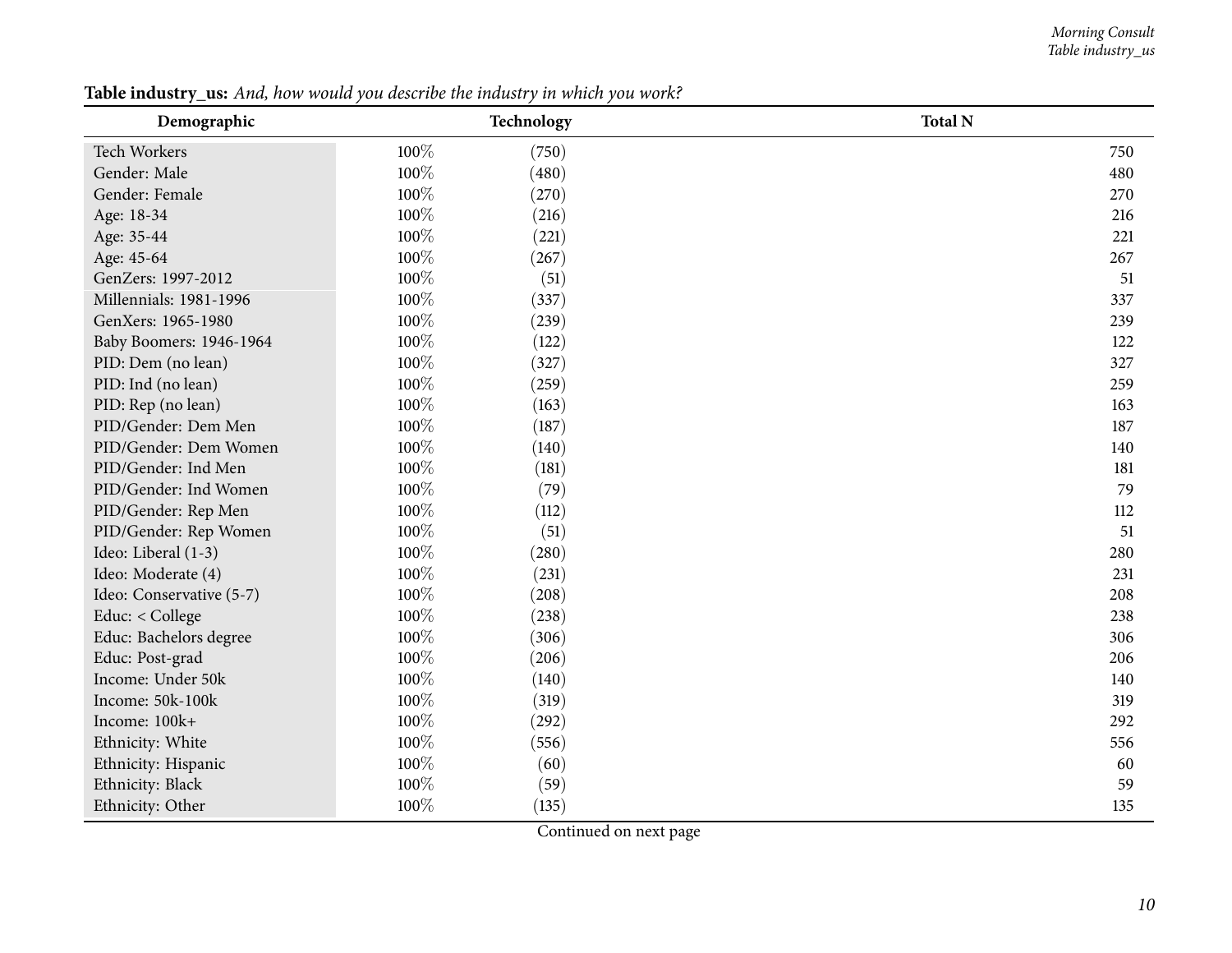#### Table industry\_us: And, how would you describe the industry in which you work?

| Demographic                          |      | Technology | <b>Total N</b> |
|--------------------------------------|------|------------|----------------|
| Tech Workers                         | 100% | (750)      | 750            |
| All Christian                        | 100% | (300)      | 300            |
| All Non-Christian                    | 100% | (62)       | 62             |
| Atheist                              | 100% | (71)       | 71             |
| Agnostic/Nothing in particular       | 100% | (248)      | 248            |
| Something Else                       | 100% | (70)       | 70             |
| Religious Non-Protestant/Catholic    | 100% | (66)       | 66             |
| Evangelical                          | 100% | (134)      | 134            |
| Non-Evangelical                      | 100% | (215)      | 215            |
| Community: Urban                     | 100% | (239)      | 239            |
| Community: Suburban                  | 100% | (416)      | 416            |
| Community: Rural                     | 100% | (95)       | 95             |
| Employ: Private Sector               | 100% | (659)      | 659            |
| Employ: Self-Employed                | 100% | (91)       | 91             |
| Military HH: Yes                     | 100% | (62)       | 62             |
| Military HH: No                      | 100% | (688)      | 688            |
| RD/WT: Right Direction               | 100% | (300)      | 300            |
| RD/WT: Wrong Track                   | 100% | (450)      | 450            |
| Biden Job Approve                    | 100% | (388)      | 388            |
| Biden Job Disapprove                 | 100% | (338)      | 338            |
| Biden Job Strongly Approve           | 100% | (166)      | 166            |
| Biden Job Somewhat Approve           | 100% | (222)      | 222            |
| Biden Job Somewhat Disapprove        | 100% | (129)      | 129            |
| <b>Biden Job Strongly Disapprove</b> | 100% | (209)      | 209            |
| Favorable of Biden                   | 100% | (389)      | 389            |
| Unfavorable of Biden                 | 100% | (344)      | 344            |
| Very Favorable of Biden              | 100% | (173)      | 173            |
| Somewhat Favorable of Biden          | 100% | (216)      | 216            |
| Somewhat Unfavorable of Biden        | 100% | (108)      | 108            |
| Very Unfavorable of Biden            | 100% | (236)      | 236            |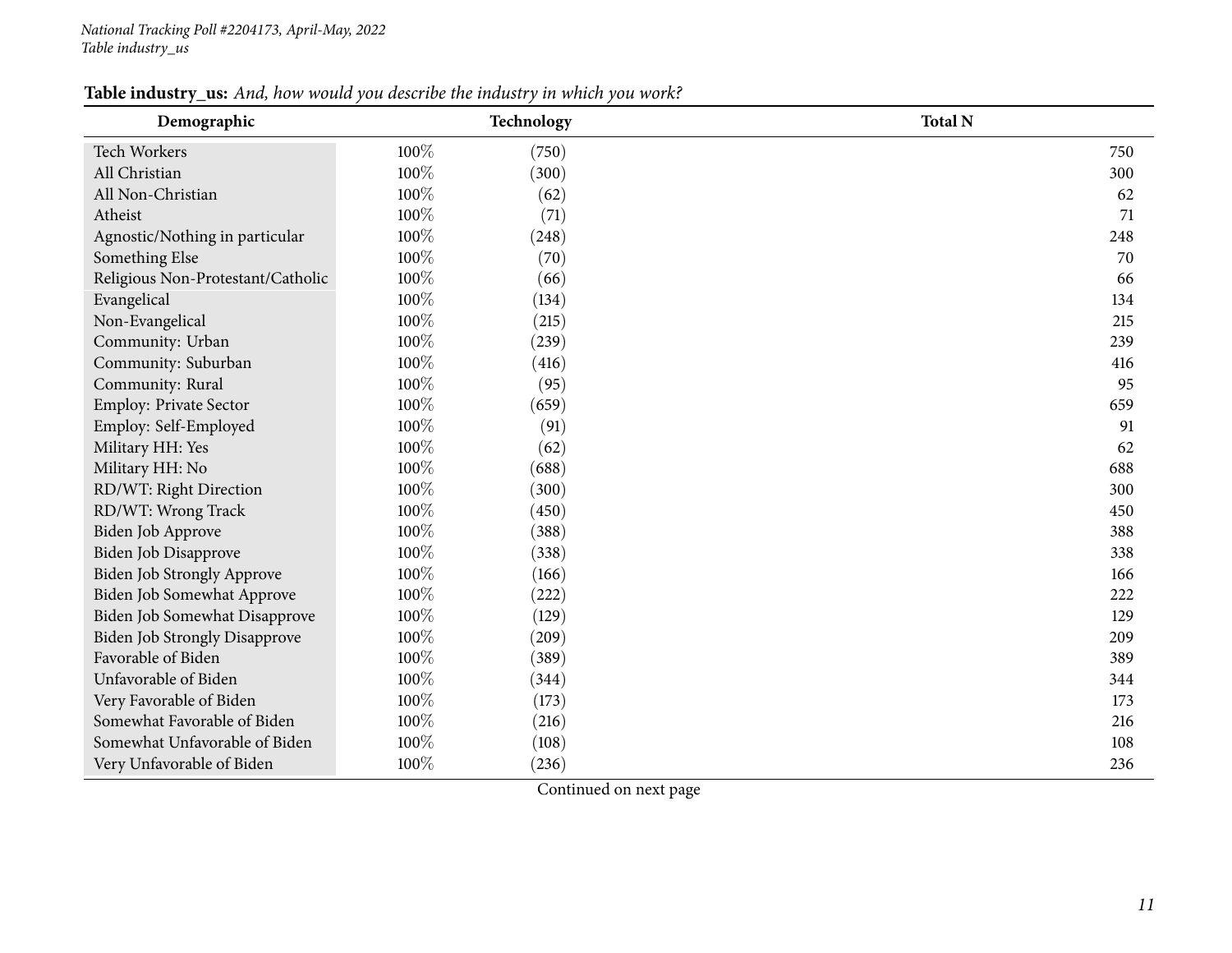#### *Morning Consult Table industry\_us*

| Demographic                                                                                                                                    |      | Technology | <b>Total N</b> |  |
|------------------------------------------------------------------------------------------------------------------------------------------------|------|------------|----------------|--|
| Tech Workers                                                                                                                                   | 100% | (750)      | 750            |  |
| #1 Issue: Economy                                                                                                                              | 100% | (349)      | 349            |  |
| #1 Issue: Security                                                                                                                             | 100% | (75)       | 75             |  |
| #1 Issue: Health Care                                                                                                                          | 100% | (80)       | 80             |  |
| #1 Issue: Women's Issues                                                                                                                       | 100% | (94)       | 94             |  |
| #1 Issue: Energy                                                                                                                               | 100% | (70)       | 70             |  |
| 2020 Vote: Joe Biden                                                                                                                           | 100% | (422)      | 422            |  |
| 2020 Vote: Donald Trump                                                                                                                        | 100% | (196)      | 196            |  |
| 2020 Vote: Didn't Vote                                                                                                                         | 100% | (98)       | 98             |  |
| 2018 House Vote: Democrat                                                                                                                      | 100% | (352)      | 352            |  |
| 2018 House Vote: Republican                                                                                                                    | 100% | (165)      | 165            |  |
| 2016 Vote: Hillary Clinton                                                                                                                     | 100% | (319)      | 319            |  |
| 2016 Vote: Donald Trump                                                                                                                        | 100% | (188)      | 188            |  |
| 2016 Vote: Other                                                                                                                               | 100% | (52)       | 52             |  |
| 2016 Vote: Didn't Vote                                                                                                                         | 100% | (187)      | 187            |  |
| Voted in 2014: Yes                                                                                                                             | 100% | (465)      | 465            |  |
| Voted in 2014: No                                                                                                                              | 100% | (285)      | 285            |  |
| 4-Region: Northeast                                                                                                                            | 100% | (152)      | 152            |  |
| 4-Region: Midwest                                                                                                                              | 100% | (142)      | 142            |  |
| 4-Region: South                                                                                                                                | 100% | (267)      | 267            |  |
| 4-Region: West                                                                                                                                 | 100% | (189)      | 189            |  |
| <b>Entirely Remote</b>                                                                                                                         | 100% | (359)      | 359            |  |
| Remote Inperson Split                                                                                                                          | 100% | (279)      | 279            |  |
| Not Remote                                                                                                                                     | 100% | (112)      | 112            |  |
| Note: Row proportions may total to larger than one-hundred percent due to rounding. For more information visit MorningConsultIntelligence.com. |      |            |                |  |

Table industry\_us: And, how would you describe the industry in which you work?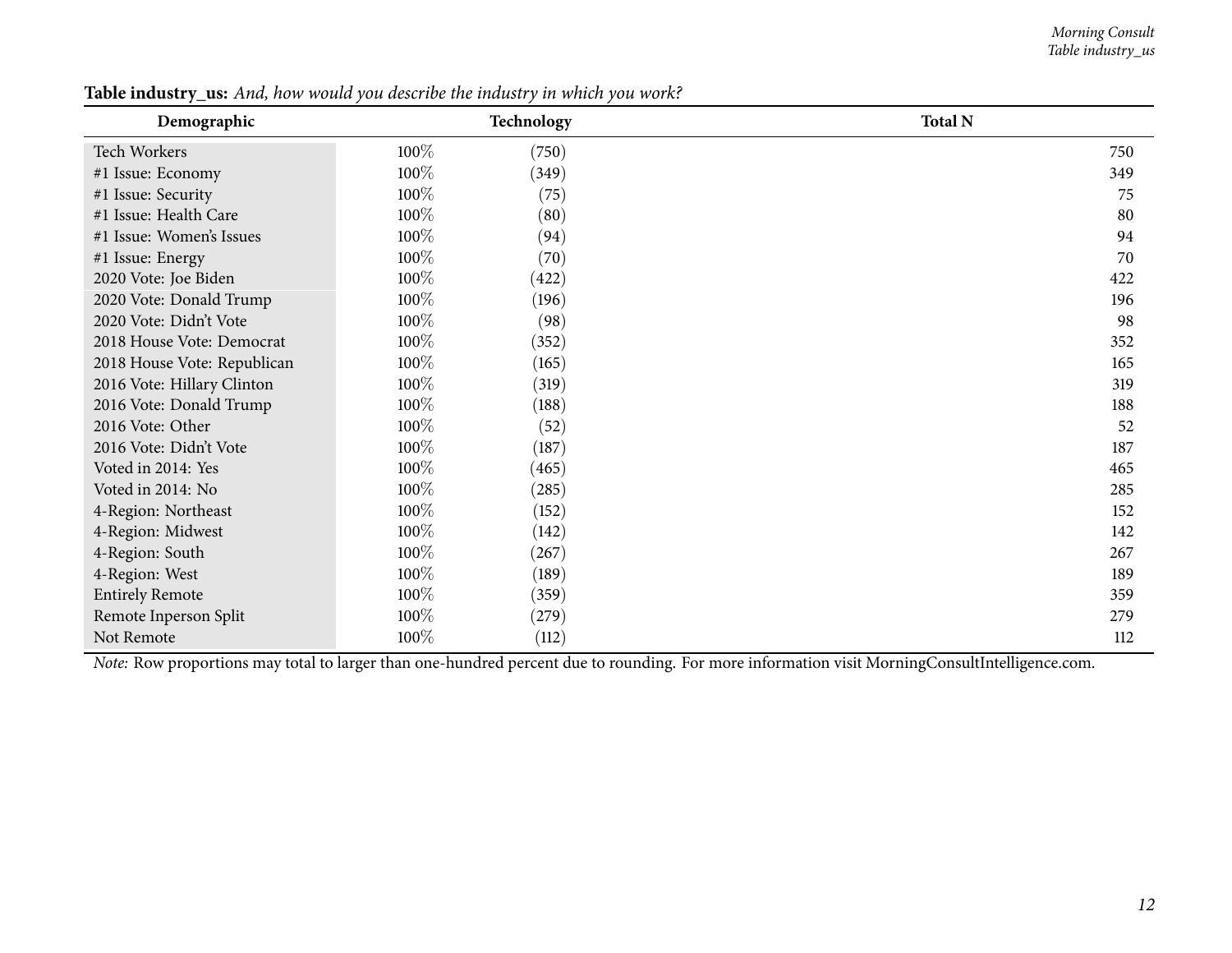Table MCTE1: This survey will refer to working 'remotely.' As you may know, when a person works remotely, they are working virtually and do not report to their physical place of work (this is also known as 'teleworking').Do you have the option to work remotely at your company, even if you choose *to work in-person?*

<span id="page-12-0"></span>

|                          |     | Yes, employees can     |      | Yes, but reporting                          |        |                |                |
|--------------------------|-----|------------------------|------|---------------------------------------------|--------|----------------|----------------|
| Demographic              |     | work entirely remotely |      | in-person is required at<br>least sometimes |        | N <sub>o</sub> | <b>Total N</b> |
| Tech Workers             | 57% | (427)                  | 32%  | (237)                                       | $11\%$ | (86)           | 750            |
| Gender: Male             | 54% | (259)                  | 34%  | (163)                                       | 12%    | (58)           | 480            |
| Gender: Female           | 62% | (168)                  | 27%  | (74)                                        | 10%    | (28)           | 270            |
| Age: 18-34               | 52% | (113)                  | 37%  | (81)                                        | 10%    | (22)           | 216            |
| Age: 35-44               | 59% | (130)                  | 31%  | (68)                                        | 10%    | (23)           | 221            |
| Age: 45-64               | 57% | (151)                  | 31%  | (82)                                        | 13%    | (34)           | 267            |
| GenZers: 1997-2012       | 47% | (24)                   | 41%  | (21)                                        | $11\%$ | (6)            | 51             |
| Millennials: 1981-1996   | 56% | (190)                  | 33%  | (113)                                       | $10\%$ | (35)           | 337            |
| GenXers: 1965-1980       | 57% | (137)                  | 32%  | (75)                                        | $11\%$ | (27)           | 239            |
| Baby Boomers: 1946-1964  | 63% | (77)                   | 23%  | (28)                                        | 14\%   | (18)           | 122            |
| PID: Dem (no lean)       | 58% | (189)                  | 33%  | (110)                                       | $9\%$  | (29)           | 327            |
| PID: Ind (no lean)       | 59% | (153)                  | 28%  | (73)                                        | 13%    | (34)           | 259            |
| PID: Rep (no lean)       | 53% | (86)                   | 33%  | (55)                                        | 14\%   | (23)           | 163            |
| PID/Gender: Dem Men      | 52% | (98)                   | 39%  | (72)                                        | $9\%$  | (17)           | 187            |
| PID/Gender: Dem Women    | 65% | (90)                   | 27%  | (37)                                        | $9\%$  | (12)           | 140            |
| PID/Gender: Ind Men      | 57% | (104)                  | 30%  | (55)                                        | 12%    | (22)           | 181            |
| PID/Gender: Ind Women    | 62% | (49)                   | 23%  | (18)                                        | 14\%   | (11)           | 79             |
| PID/Gender: Rep Men      | 52% | (58)                   | 32%  | (36)                                        | $16\%$ | (18)           | 112            |
| PID/Gender: Rep Women    | 55% | (28)                   | 36%  | (19)                                        | $9\%$  | (5)            | 51             |
| Ideo: Liberal (1-3)      | 62% | (173)                  | 29%  | (81)                                        | $9\%$  | (26)           | 280            |
| Ideo: Moderate (4)       | 53% | (123)                  | 35%  | (81)                                        | 12%    | (27)           | 231            |
| Ideo: Conservative (5-7) | 55% | (114)                  | 32%  | (66)                                        | 13%    | (28)           | 208            |
| Educ: < College          | 51% | (122)                  | 27%  | (65)                                        | 21%    | (50)           | 238            |
| Educ: Bachelors degree   | 58% | (177)                  | 33%  | (102)                                       | $9\%$  | (27)           | 306            |
| Educ: Post-grad          | 62% | (128)                  | 34\% | (70)                                        | $4\%$  | (9)            | 206            |
| Income: Under 50k        | 54% | (76)                   | 30%  | (42)                                        | $16\%$ | (22)           | 140            |
| Income: 50k-100k         | 55% | (175)                  | 32%  | (102)                                       | 13%    | (42)           | 319            |
| Income: 100k+            | 60% | (176)                  | 32%  | (93)                                        | $8\%$  | (22)           | 292            |
| Ethnicity: White         | 56% | (312)                  | 30%  | (169)                                       | 14%    | (75)           | 556            |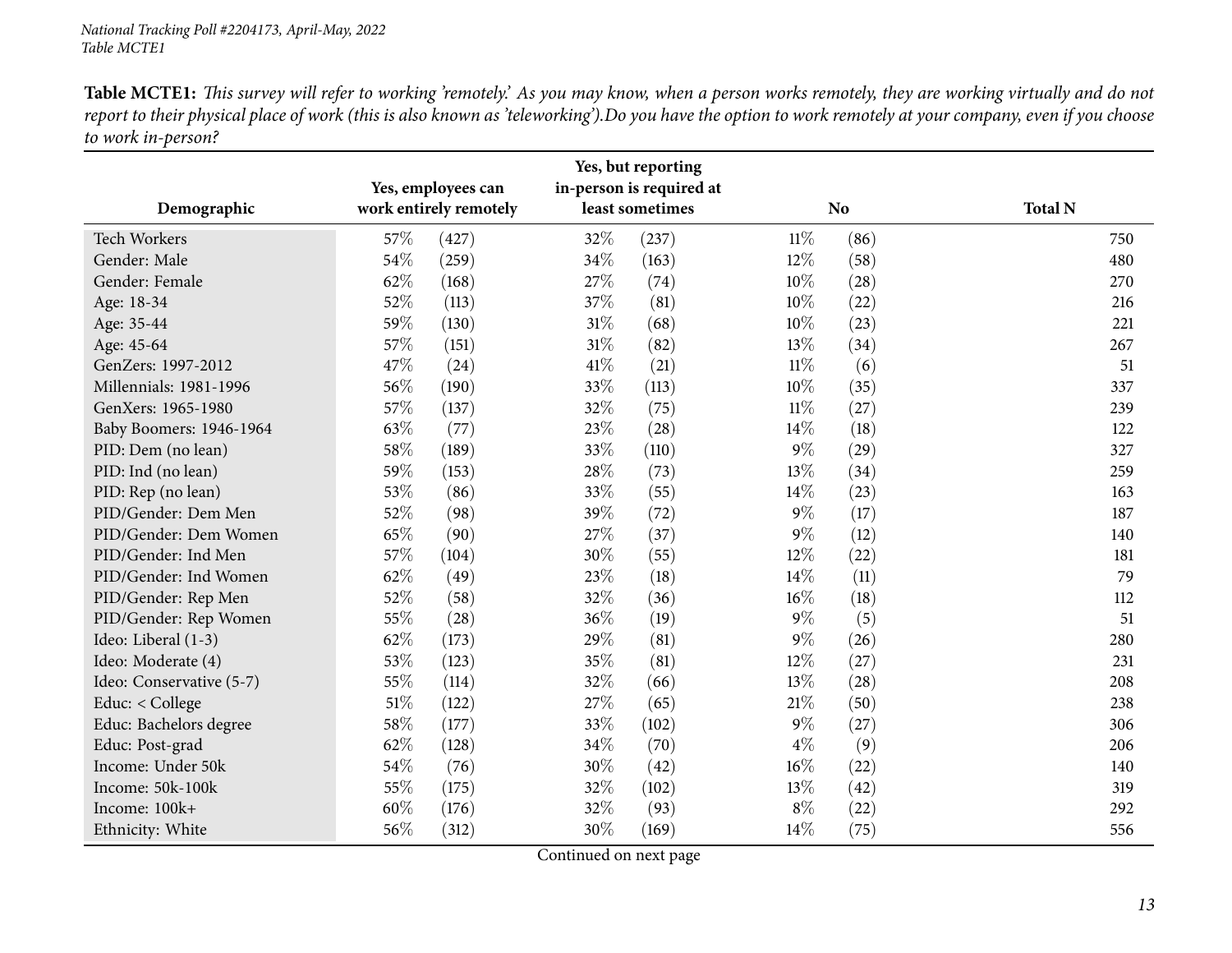Table MCTE1: This survey will refer to working 'remotely.' As you may know, when a person works remotely, they are working virtually and do not report to their physical place of work (this is also known as 'teleworking').Do you have the option to work remotely at your company, even if you choose *to work in-person?*

|                                   |     | Yes, employees can     |        | Yes, but reporting<br>in-person is required at |        |                |                |
|-----------------------------------|-----|------------------------|--------|------------------------------------------------|--------|----------------|----------------|
| Demographic                       |     | work entirely remotely |        | least sometimes                                |        | N <sub>o</sub> | <b>Total N</b> |
| Tech Workers                      | 57% | (427)                  | 32%    | (237)                                          | $11\%$ | (86)           | 750            |
| Ethnicity: Hispanic               | 47% | (28)                   | 40%    | (24)                                           | 13%    | (8)            | 60             |
| Ethnicity: Black                  | 64% | (38)                   | 29%    | (17)                                           | $7\%$  | (4)            | 59             |
| Ethnicity: Other                  | 57% | (77)                   | 38%    | (51)                                           | $5\%$  | (6)            | 135            |
| All Christian                     | 52% | (155)                  | 35%    | (104)                                          | 14%    | (41)           | 300            |
| All Non-Christian                 | 65% | (40)                   | 32%    | (20)                                           | $3\%$  | (2)            | 62             |
| Atheist                           | 58% | (41)                   | 31%    | (22)                                           | $11\%$ | (8)            | 71             |
| Agnostic/Nothing in particular    | 61% | (151)                  | 29%    | (71)                                           | 10%    | (26)           | 248            |
| Something Else                    | 57% | (40)                   | 30%    | (21)                                           | 13%    | (9)            | 70             |
| Religious Non-Protestant/Catholic | 65% | (42)                   | $31\%$ | (20)                                           | $4\%$  | (3)            | 66             |
| Evangelical                       | 54% | (73)                   | 33%    | (44)                                           | 13%    | (17)           | 134            |
| Non-Evangelical                   | 51% | (110)                  | 34%    | (73)                                           | 15%    | (32)           | 215            |
| Community: Urban                  | 57% | (136)                  | 35%    | (84)                                           | $8\%$  | (20)           | 239            |
| Community: Suburban               | 57% | (236)                  | 32%    | (133)                                          | $11\%$ | (48)           | 416            |
| Community: Rural                  | 59% | (56)                   | 22%    | (20)                                           | 20%    | (19)           | 95             |
| Employ: Private Sector            | 55% | (360)                  | 34%    | (224)                                          | $11\%$ | (75)           | 659            |
| Employ: Self-Employed             | 74% | (67)                   | 14%    | (13)                                           | 12%    | (11)           | 91             |
| Military HH: Yes                  | 72% | (45)                   | 18%    | (11)                                           | 10%    | (6)            | 62             |
| Military HH: No                   | 56% | (382)                  | 33%    | (226)                                          | 12%    | (80)           | 688            |
| RD/WT: Right Direction            | 55% | (164)                  | 36%    | (108)                                          | 10%    | (29)           | 300            |
| RD/WT: Wrong Track                | 59% | (263)                  | 29%    | (129)                                          | 13%    | (57)           | 450            |
| Biden Job Approve                 | 59% | (228)                  | 32%    | (124)                                          | $9\%$  | (35)           | 388            |
| Biden Job Disapprove              | 53% | (179)                  | 32%    | (109)                                          | 15%    | (50)           | 338            |
| Biden Job Strongly Approve        | 59% | (99)                   | 32%    | (53)                                           | $9\%$  | (15)           | 166            |
| Biden Job Somewhat Approve        | 59% | (130)                  | 32%    | (71)                                           | $9\%$  | (20)           | 222            |
| Biden Job Somewhat Disapprove     | 54% | (69)                   | 33%    | (42)                                           | 13%    | (17)           | 129            |
| Biden Job Strongly Disapprove     | 53% | (110)                  | 32%    | (67)                                           | 16%    | (33)           | 209            |
| Favorable of Biden                | 60% | (234)                  | 31%    | (120)                                          | $9\%$  | (35)           | 389            |
| Unfavorable of Biden              | 53% | (181)                  | 33%    | (114)                                          | 14%    | (49)           | 344            |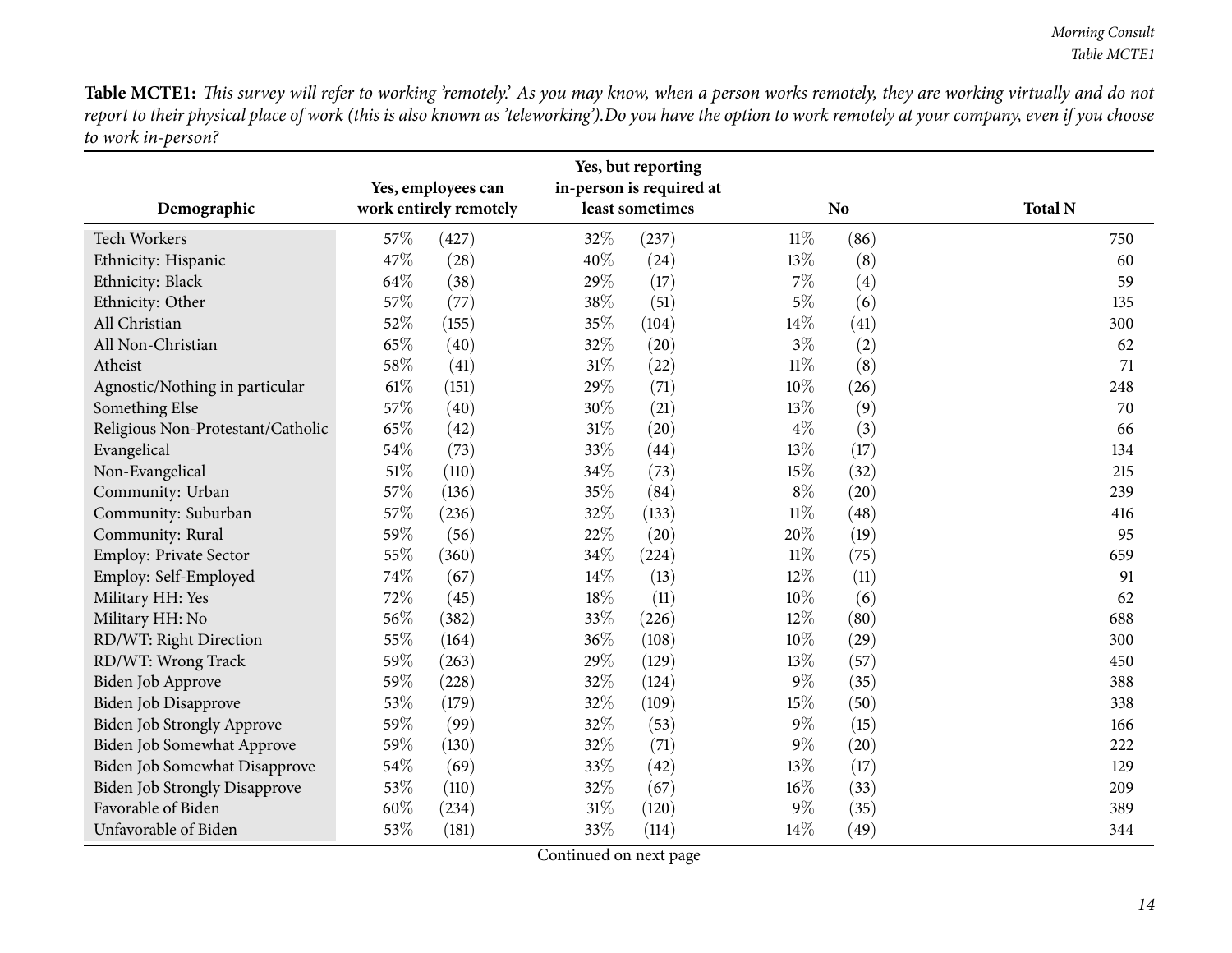Table MCTE1: This survey will refer to working 'remotely.' As you may know, when a person works remotely, they are working virtually and do not report to their physical place of work (this is also known as 'teleworking').Do you have the option to work remotely at your company, even if you choose *to work in-person?*

|                               | Yes, employees can | Yes, but reporting<br>in-person is required at |     |                 |        |                |                |
|-------------------------------|--------------------|------------------------------------------------|-----|-----------------|--------|----------------|----------------|
| Demographic                   |                    | work entirely remotely                         |     | least sometimes |        | N <sub>o</sub> | <b>Total N</b> |
| <b>Tech Workers</b>           | 57%                | (427)                                          | 32% | (237)           | $11\%$ | (86)           | 750            |
| Very Favorable of Biden       | 59%                | (103)                                          | 32% | (56)            | $8\%$  | (14)           | 173            |
| Somewhat Favorable of Biden   | 61%                | (131)                                          | 30% | (64)            | 10%    | (21)           | 216            |
| Somewhat Unfavorable of Biden | 57%                | (62)                                           | 32% | (35)            | 10%    | (11)           | 108            |
| Very Unfavorable of Biden     | 51%                | (119)                                          | 33% | (79)            | 16%    | (38)           | 236            |
| #1 Issue: Economy             | 53%                | (186)                                          | 34% | (118)           | 13%    | (45)           | 349            |
| #1 Issue: Security            | 46%                | (35)                                           | 45% | (34)            | $8\%$  | (6)            | 75             |
| #1 Issue: Health Care         | 64%                | (51)                                           | 25% | (20)            | $11\%$ | (9)            | 80             |
| #1 Issue: Women's Issues      | 74%                | (70)                                           | 19% | (18)            | 7%     | (6)            | 94             |
| #1 Issue: Energy              | 60%                | (42)                                           | 30% | (21)            | 10%    | (7)            | 70             |
| 2020 Vote: Joe Biden          | 61\%               | (255)                                          | 30% | (126)           | 10%    | (40)           | 422            |
| 2020 Vote: Donald Trump       | 50%                | (98)                                           | 35% | (68)            | 15%    | (29)           | 196            |
| 2020 Vote: Didn't Vote        | 58%                | (57)                                           | 29% | (28)            | 13%    | (13)           | 98             |
| 2018 House Vote: Democrat     | 58%                | (204)                                          | 33% | (117)           | $9\%$  | (32)           | 352            |
| 2018 House Vote: Republican   | 57%                | (95)                                           | 28% | (47)            | 14\%   | (24)           | 165            |
| 2016 Vote: Hillary Clinton    | 61%                | (195)                                          | 29% | (92)            | 10%    | (31)           | 319            |
| 2016 Vote: Donald Trump       | 55%                | (104)                                          | 32% | (60)            | 12%    | (23)           | 188            |
| 2016 Vote: Other              | 60%                | (31)                                           | 23% | (12)            | 18%    | (9)            | 52             |
| 2016 Vote: Didn't Vote        | 51%                | (95)                                           | 38% | (71)            | $11\%$ | (21)           | 187            |
| Voted in 2014: Yes            | 58%                | (270)                                          | 30% | (142)           | $11\%$ | (53)           | 465            |
| Voted in 2014: No             | 55%                | (157)                                          | 33% | (95)            | $11\%$ | (33)           | 285            |
| 4-Region: Northeast           | 57%                | (86)                                           | 33% | (50)            | 10%    | (15)           | 152            |
| 4-Region: Midwest             | 56%                | (80)                                           | 28% | (40)            | 16%    | (22)           | 142            |
| 4-Region: South               | 60%                | (160)                                          | 29% | (77)            | $11\%$ | (30)           | 267            |
| 4-Region: West                | 54%                | (101)                                          | 37% | (69)            | 10%    | (18)           | 189            |
| <b>Entirely Remote</b>        | 92%                | (331)                                          | 7%  | (24)            | $1\%$  | (3)            | 359            |
| Remote Inperson Split         | 29%                | (82)                                           | 70% | (196)           | $1\%$  | (2)            | 279            |
| Not Remote                    | 12%                | (14)                                           | 15% | (17)            | 72%    | (81)           | 112            |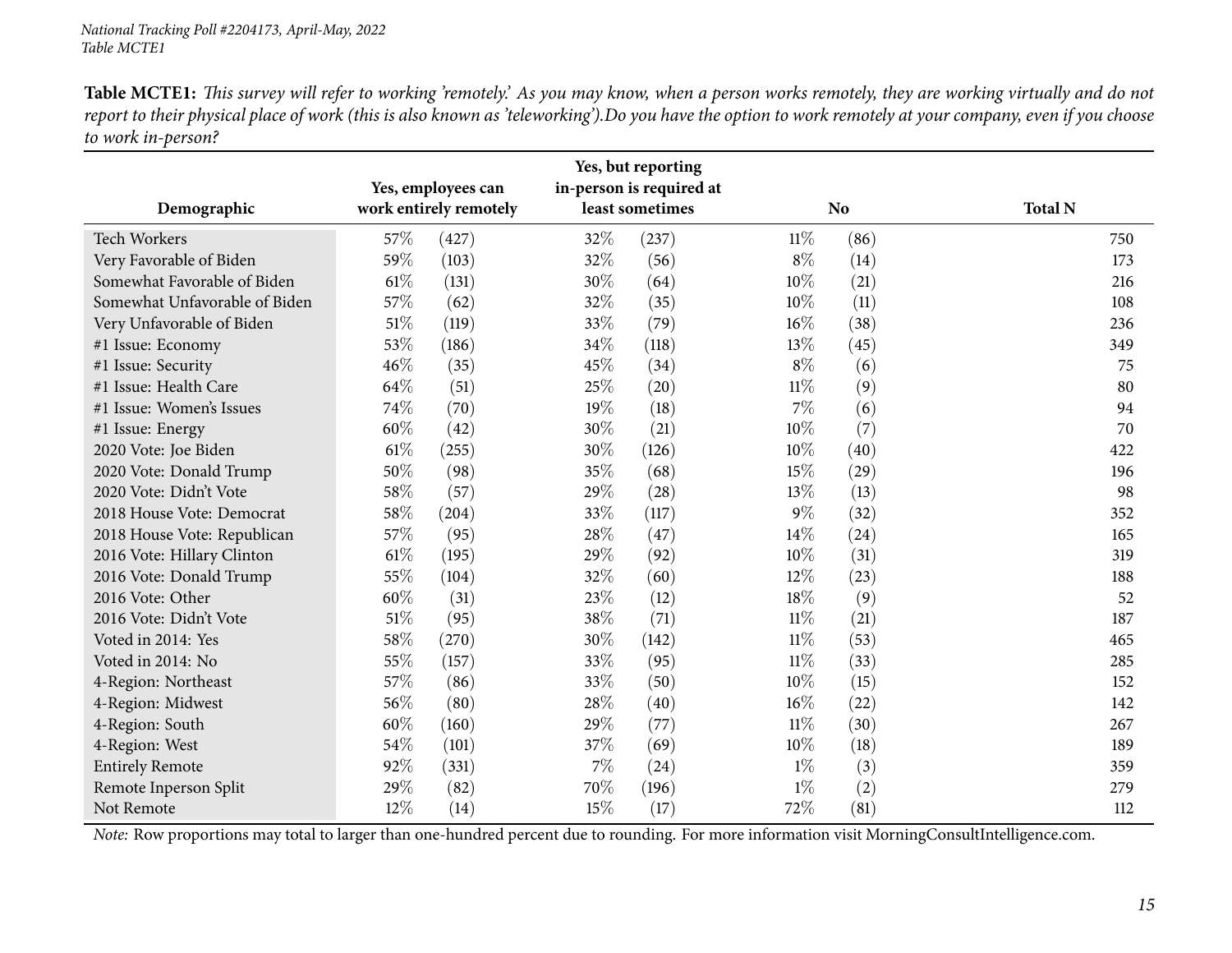## **Table MCTE2:** *Do you work remotely at your company?*

<span id="page-15-0"></span>

|                          |        |                      |      | Yes, I split my time   |        |       |                |
|--------------------------|--------|----------------------|------|------------------------|--------|-------|----------------|
|                          |        | Yes, I work entirely |      | between working        |        |       |                |
| Demographic              |        | remotely             |      | remotely and in-person | No     |       | <b>Total N</b> |
| Tech Workers             | 48%    | (359)                | 37%  | (279)                  | 15%    | (112) | 750            |
| Gender: Male             | 45%    | (214)                | 40%  | (190)                  | 16%    | (75)  | 480            |
| Gender: Female           | 53%    | (144)                | 33%  | (89)                   | 14%    | (37)  | 270            |
| Age: 18-34               | 43%    | (92)                 | 41\% | (88)                   | 17%    | (36)  | 216            |
| Age: 35-44               | 45%    | (100)                | 41\% | (91)                   | $14\%$ | (30)  | 221            |
| Age: 45-64               | 50%    | (134)                | 35%  | (93)                   | 15%    | (40)  | 267            |
| GenZers: 1997-2012       | 28%    | (14)                 | 46%  | (24)                   | 26%    | (13)  | 51             |
| Millennials: 1981-1996   | 47%    | (158)                | 39%  | (131)                  | $14\%$ | (47)  | 337            |
| GenXers: 1965-1980       | 48%    | (115)                | 38%  | (92)                   | 14%    | (33)  | 239            |
| Baby Boomers: 1946-1964  | 59%    | (72)                 | 27%  | (33)                   | 15%    | (18)  | 122            |
| PID: Dem (no lean)       | 47%    | (155)                | 39%  | (129)                  | 13%    | (43)  | 327            |
| PID: Ind (no lean)       | $52\%$ | (134)                | 34%  | (87)                   | 14%    | (38)  | 259            |
| PID: Rep (no lean)       | 42%    | (69)                 | 38%  | (63)                   | 19%    | (31)  | 163            |
| PID/Gender: Dem Men      | 41\%   | (77)                 | 45%  | (85)                   | 14\%   | (26)  | 187            |
| PID/Gender: Dem Women    | 56%    | (78)                 | 32%  | (45)                   | 12%    | (17)  | 140            |
| PID/Gender: Ind Men      | 52%    | (94)                 | 33%  | (60)                   | 14%    | (26)  | 181            |
| PID/Gender: Ind Women    | $51\%$ | (40)                 | 34%  | (27)                   | 15%    | (12)  | 79             |
| PID/Gender: Rep Men      | 38%    | (43)                 | 40%  | (45)                   | $21\%$ | (24)  | 112            |
| PID/Gender: Rep Women    | $51\%$ | (26)                 | 35%  | (18)                   | 15%    | (8)   | 51             |
| Ideo: Liberal (1-3)      | 53%    | (148)                | 34%  | (96)                   | 13%    | (36)  | 280            |
| Ideo: Moderate (4)       | 46%    | (106)                | 40%  | (93)                   | 14%    | (32)  | 231            |
| Ideo: Conservative (5-7) | 44%    | (92)                 | 38%  | (80)                   | 18%    | (37)  | 208            |
| Educ: < College          | 45%    | (108)                | 28%  | (67)                   | 27%    | (63)  | 238            |
| Educ: Bachelors degree   | 47%    | (145)                | 41\% | (127)                  | $11\%$ | (34)  | 306            |
| Educ: Post-grad          | $51\%$ | (106)                | 42%  | (86)                   | $7\%$  | (15)  | 206            |
| Income: Under 50k        | 46%    | (65)                 | 32%  | (45)                   | 22%    | (30)  | 140            |
| Income: 50k-100k         | 44%    | (141)                | 40%  | (127)                  | $16\%$ | (50)  | 319            |
| Income: 100k+            | 52%    | (153)                | 37%  | (108)                  | $11\%$ | (31)  | 292            |
| Ethnicity: White         | 48%    | (266)                | 35%  | (197)                  | 17%    | (93)  | 556            |
| Ethnicity: Hispanic      | 29%    | (17)                 | 50%  | (30)                   | $21\%$ | (13)  | 60             |
| Ethnicity: Black         | 46%    | (27)                 | 34%  | (20)                   | 20%    | (12)  | 59             |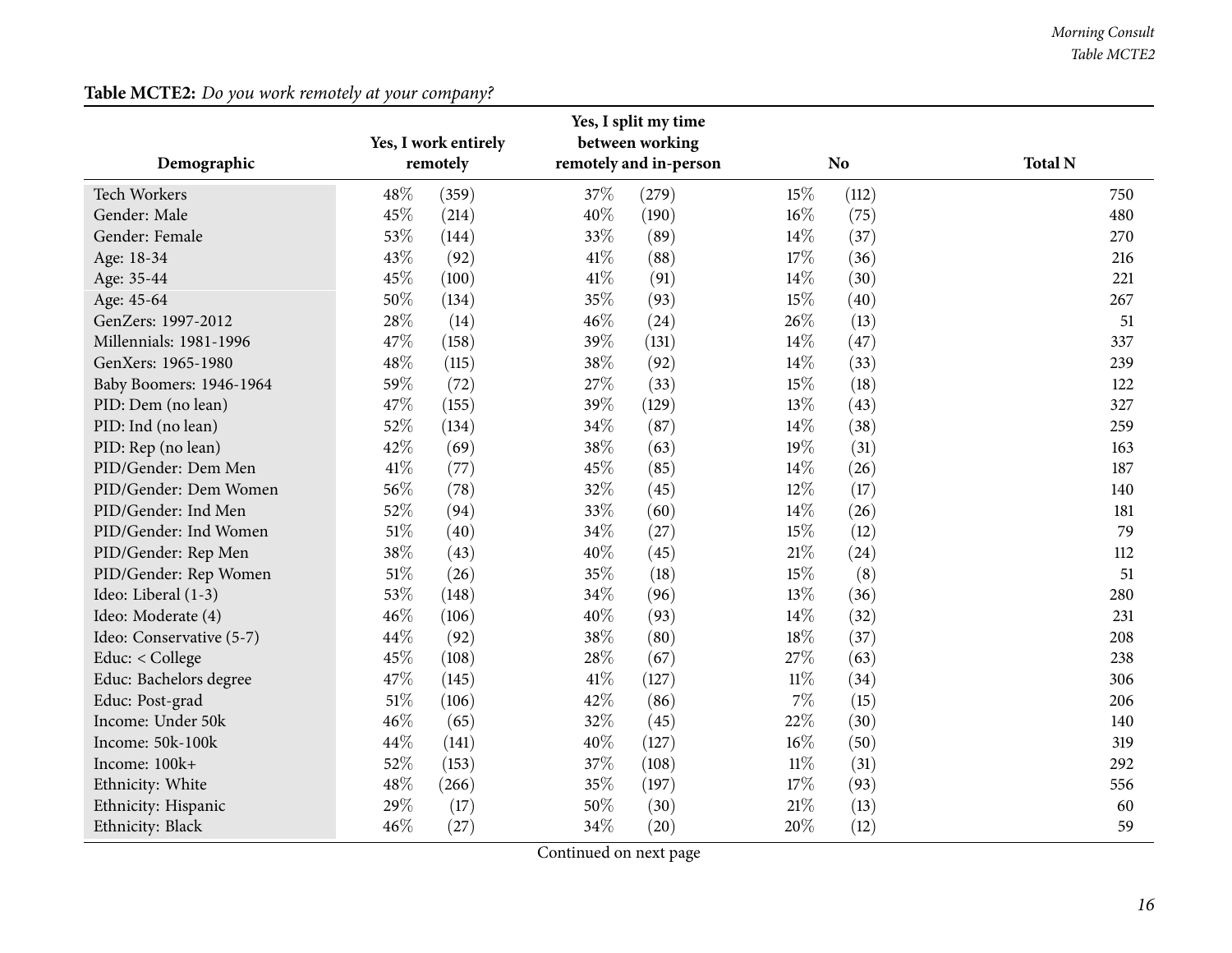## **Table MCTE2:** *Do you work remotely at your company?*

| Demographic                          |        | Yes, I work entirely<br>remotely |      | Yes, I split my time<br>between working<br>remotely and in-person |        | N <sub>o</sub> | <b>Total N</b> |
|--------------------------------------|--------|----------------------------------|------|-------------------------------------------------------------------|--------|----------------|----------------|
| Tech Workers                         | 48%    | (359)                            | 37%  | (279)                                                             | 15%    | (112)          | 750            |
| Ethnicity: Other                     | 49%    | (66)                             | 46%  | (62)                                                              | $5\%$  | (7)            | 135            |
| All Christian                        | 44%    | (133)                            | 38%  | (114)                                                             | 18%    | (53)           | 300            |
| All Non-Christian                    | 52%    | (32)                             | 45%  | (27)                                                              | $3\%$  | (2)            | 62             |
| Atheist                              | 48%    | (34)                             | 42%  | (30)                                                              | $10\%$ | (7)            | 71             |
| Agnostic/Nothing in particular       | 51%    | (125)                            | 34%  | (85)                                                              | 15%    | (37)           | 248            |
| Something Else                       | 49%    | (34)                             | 33%  | (23)                                                              | 18%    | (12)           | 70             |
| Religious Non-Protestant/Catholic    | 53%    | (35)                             | 43%  | (28)                                                              | $4\%$  | (3)            | 66             |
| Evangelical                          | 40%    | (54)                             | 44%  | (60)                                                              | $16\%$ | (21)           | 134            |
| Non-Evangelical                      | 47%    | (102)                            | 32%  | (69)                                                              | $20\%$ | (44)           | 215            |
| Community: Urban                     | 40%    | (97)                             | 46%  | (110)                                                             | 14%    | (33)           | 239            |
| Community: Suburban                  | $51\%$ | (214)                            | 34%  | (142)                                                             | 14%    | (60)           | 416            |
| Community: Rural                     | $51\%$ | (48)                             | 29%  | (27)                                                              | $21\%$ | (20)           | 95             |
| Employ: Private Sector               | 46%    | (304)                            | 39%  | (255)                                                             | 15%    | (101)          | 659            |
| Employ: Self-Employed                | $61\%$ | (55)                             | 27%  | (25)                                                              | 12%    | (11)           | 91             |
| Military HH: Yes                     | 67%    | (42)                             | 24%  | (15)                                                              | $9\%$  | (6)            | 62             |
| Military HH: No                      | 46%    | (317)                            | 38%  | (264)                                                             | 15%    | (106)          | 688            |
| RD/WT: Right Direction               | 44%    | (131)                            | 43%  | (129)                                                             | 13%    | (40)           | 300            |
| RD/WT: Wrong Track                   | 51%    | (228)                            | 33%  | (151)                                                             | $16\%$ | (71)           | 450            |
| Biden Job Approve                    | 47%    | (183)                            | 40%  | (155)                                                             | 13%    | (50)           | 388            |
| Biden Job Disapprove                 | 47%    | (159)                            | 35%  | (120)                                                             | 18%    | (60)           | 338            |
| Biden Job Strongly Approve           | 50%    | (83)                             | 38%  | (63)                                                              | 12%    | (20)           | 166            |
| Biden Job Somewhat Approve           | 45%    | (100)                            | 41\% | (91)                                                              | 14%    | (30)           | 222            |
| Biden Job Somewhat Disapprove        | 48%    | (62)                             | 36%  | (46)                                                              | 17%    | (21)           | 129            |
| <b>Biden Job Strongly Disapprove</b> | 46%    | (97)                             | 35%  | (74)                                                              | $18\%$ | (38)           | 209            |
| Favorable of Biden                   | 50%    | (193)                            | 38%  | (146)                                                             | 13%    | (50)           | 389            |
| Unfavorable of Biden                 | 45%    | (156)                            | 37%  | (128)                                                             | 17%    | (60)           | 344            |
| Very Favorable of Biden              | 53%    | (92)                             | 34%  | (60)                                                              | 13%    | (22)           | 173            |
| Somewhat Favorable of Biden          | 47%    | (102)                            | 40%  | (87)                                                              | 13%    | (28)           | 216            |
| Somewhat Unfavorable of Biden        | 52%    | (56)                             | 37%  | (40)                                                              | $11\%$ | (12)           | 108            |
| Very Unfavorable of Biden            | 42%    | (100)                            | 38%  | (89)                                                              | 20%    | (47)           | 236            |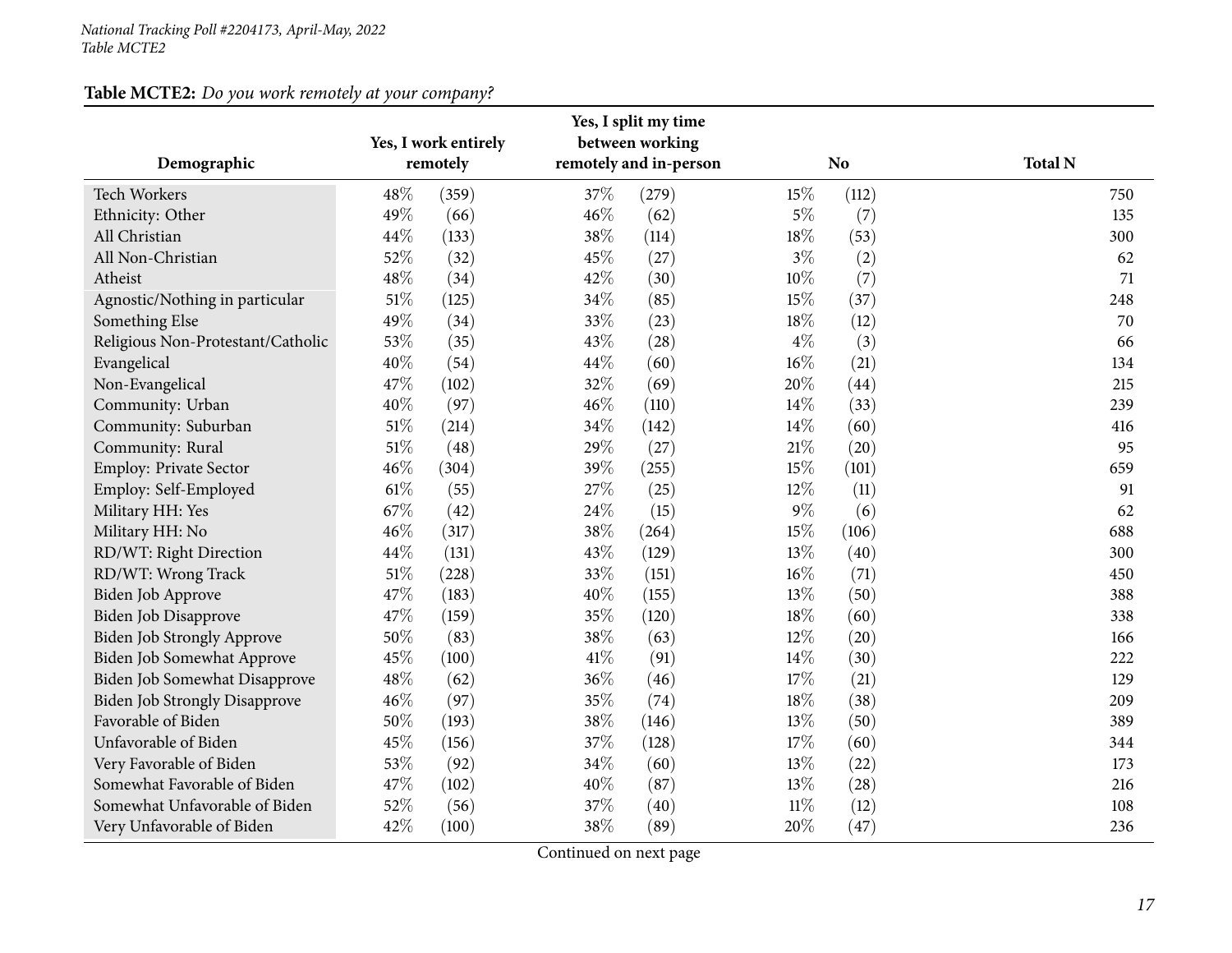#### **Table MCTE2:** *Do you work remotely at your company?*

|                                                                                                                                                |          | Yes, I work entirely |        | Yes, I split my time<br>between working |        |                |                |
|------------------------------------------------------------------------------------------------------------------------------------------------|----------|----------------------|--------|-----------------------------------------|--------|----------------|----------------|
| Demographic                                                                                                                                    | remotely |                      |        | remotely and in-person                  |        | N <sub>o</sub> | <b>Total N</b> |
| <b>Tech Workers</b>                                                                                                                            | 48%      | (359)                | 37%    | (279)                                   | 15\%   | (112)          | 750            |
| #1 Issue: Economy                                                                                                                              | 44%      | (152)                | 40%    | (138)                                   | $17\%$ | (59)           | 349            |
| #1 Issue: Security                                                                                                                             | 39%      | (29)                 | 53%    | (40)                                    | $8\%$  | (6)            | 75             |
| #1 Issue: Health Care                                                                                                                          | 54%      | (43)                 | $31\%$ | (25)                                    | 15\%   | (12)           | 80             |
| #1 Issue: Women's Issues                                                                                                                       | 63%      | (60)                 | 25%    | (24)                                    | $11\%$ | (11)           | 94             |
| #1 Issue: Energy                                                                                                                               | $51\%$   | (36)                 | 36%    | (25)                                    | 13\%   | (9)            | 70             |
| 2020 Vote: Joe Biden                                                                                                                           | $51\%$   | (215)                | $37\%$ | (155)                                   | $12\%$ | (52)           | 422            |
| 2020 Vote: Donald Trump                                                                                                                        | 40%      | (79)                 | 42%    | (83)                                    | 17\%   | (34)           | 196            |
| 2020 Vote: Didn't Vote                                                                                                                         | 50%      | (49)                 | 30%    | (29)                                    | $21\%$ | (20)           | 98             |
| 2018 House Vote: Democrat                                                                                                                      | 49%      | (172)                | 40%    | (140)                                   | 12%    | (41)           | 352            |
| 2018 House Vote: Republican                                                                                                                    | 44\%     | (73)                 | $38\%$ | (62)                                    | 18%    | (29)           | 165            |
| 2016 Vote: Hillary Clinton                                                                                                                     | 52%      | (167)                | $36\%$ | (113)                                   | $12\%$ | (39)           | 319            |
| 2016 Vote: Donald Trump                                                                                                                        | 42%      | (79)                 | 42%    | (80)                                    | $16\%$ | (29)           | 188            |
| 2016 Vote: Other                                                                                                                               | 54%      | (28)                 | 27%    | (14)                                    | 19%    | (10)           | 52             |
| 2016 Vote: Didn't Vote                                                                                                                         | 45%      | (85)                 | 37%    | (69)                                    | 18%    | (33)           | 187            |
| Voted in 2014: Yes                                                                                                                             | 47%      | (220)                | 39%    | (179)                                   | 14\%   | (65)           | 465            |
| Voted in 2014: No                                                                                                                              | 49%      | (138)                | $35\%$ | (100)                                   | $16\%$ | (47)           | 285            |
| 4-Region: Northeast                                                                                                                            | 48%      | (73)                 | 39%    | (58)                                    | 13%    | (20)           | 152            |
| 4-Region: Midwest                                                                                                                              | 47%      | (67)                 | 35%    | (49)                                    | 19%    | (26)           | 142            |
| 4-Region: South                                                                                                                                | 52%      | (139)                | 32%    | (87)                                    | 16%    | (42)           | 267            |
| 4-Region: West                                                                                                                                 | 42\%     | (80)                 | 45%    | (85)                                    | 13\%   | (24)           | 189            |
| <b>Entirely Remote</b>                                                                                                                         | 100%     | (359)                |        | (0)                                     |        | (0)            | 359            |
| Remote Inperson Split                                                                                                                          |          | (0)                  | 100%   | (279)                                   |        | (0)            | 279            |
| Not Remote                                                                                                                                     |          | (0)                  |        | (0)                                     | 100%   | (112)          | 112            |
| Note: Row proportions may total to larger than one-hundred percent due to rounding. For more information visit MorningConsultIntelligence.com. |          |                      |        |                                         |        |                |                |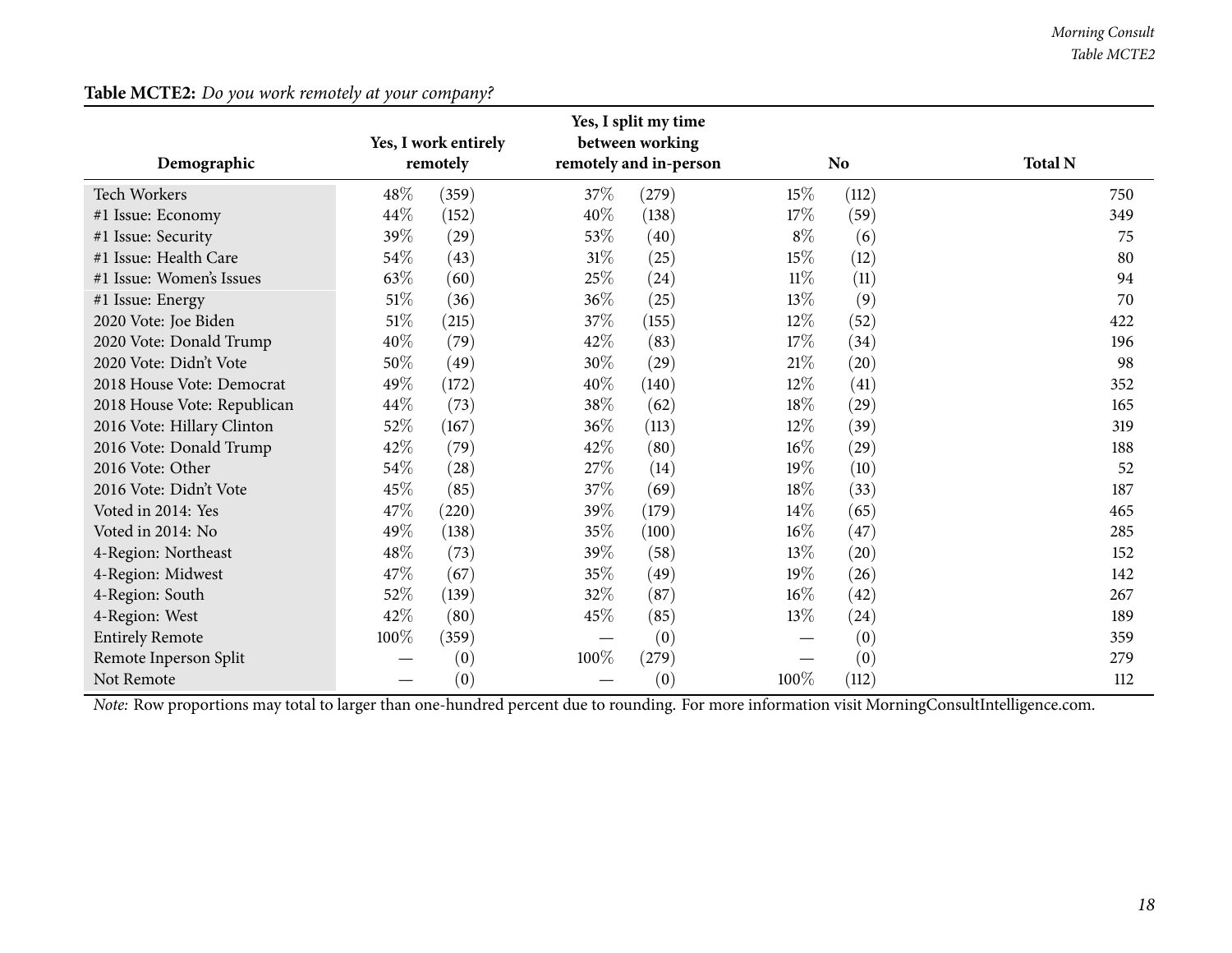| Table MCTE3: Do you live within commuting distance from your company's location? |
|----------------------------------------------------------------------------------|
|----------------------------------------------------------------------------------|

<span id="page-18-0"></span>

| Demographic                    | o    | Yes   |        | N <sub>o</sub> | <b>Total N</b> |
|--------------------------------|------|-------|--------|----------------|----------------|
| Tech Workers                   | 67%  | (239) | 33%    | (120)          | 359            |
| Gender: Male                   | 71%  | (152) | 29%    | (62)           | 214            |
| Gender: Female                 | 60%  | (87)  | 40%    | (57)           | 144            |
| Age: 18-34                     | 68%  | (63)  | 32%    | (30)           | 92             |
| Age: 35-44                     | 71%  | (71)  | 29%    | (29)           | 100            |
| Age: 45-64                     | 62%  | (83)  | 38%    | (51)           | 134            |
| Millennials: 1981-1996         | 69%  | (110) | $31\%$ | (49)           | 158            |
| GenXers: 1965-1980             | 62%  | (71)  | 38%    | (44)           | 115            |
| Baby Boomers: 1946-1964        | 69%  | (49)  | $31\%$ | (23)           | 72             |
| PID: Dem (no lean)             | 69%  | (107) | $31\%$ | (48)           | 155            |
| PID: Ind (no lean)             | 64%  | (86)  | 36%    | (48)           | 134            |
| PID: Rep (no lean)             | 67%  | (46)  | 33%    | (23)           | 69             |
| PID/Gender: Dem Men            | 74%  | (57)  | 26%    | (20)           | 77             |
| PID/Gender: Dem Women          | 63%  | (49)  | 37%    | (29)           | 78             |
| PID/Gender: Ind Men            | 65%  | (61)  | 35%    | (33)           | 94             |
| Ideo: Liberal (1-3)            | 71%  | (105) | 29%    | (43)           | 148            |
| Ideo: Moderate (4)             | 65%  | (69)  | 35%    | (37)           | 106            |
| Ideo: Conservative (5-7)       | 63%  | (58)  | 37%    | (34)           | 92             |
| Educ: < College                | 61\% | (66)  | 39%    | (42)           | 108            |
| Educ: Bachelors degree         | 74%  | (107) | 26%    | (38)           | 145            |
| Educ: Post-grad                | 62%  | (66)  | 38%    | (40)           | 106            |
| Income: Under 50k              | 66%  | (43)  | 34%    | (22)           | 65             |
| Income: 50k-100k               | 67%  | (94)  | 33%    | (47)           | 141            |
| Income: 100k+                  | 67%  | (102) | 33%    | (51)           | 153            |
| Ethnicity: White               | 65%  | (172) | 35%    | (94)           | 266            |
| Ethnicity: Other               | 69%  | (45)  | $31\%$ | (20)           | 66             |
| All Christian                  | 68%  | (91)  | 32%    | (42)           | 133            |
| Agnostic/Nothing in particular | 62%  | (77)  | 38%    | (48)           | 125            |
| Evangelical                    | 60%  | (32)  | 40%    | (21)           | 54             |
| Non-Evangelical                | 71%  | (72)  | 29%    | (30)           | 102            |
| Community: Urban               | 71%  | (68)  | 29%    | (28)           | 97             |
| Community: Suburban            | 68%  | (145) | 32%    | (69)           | 214            |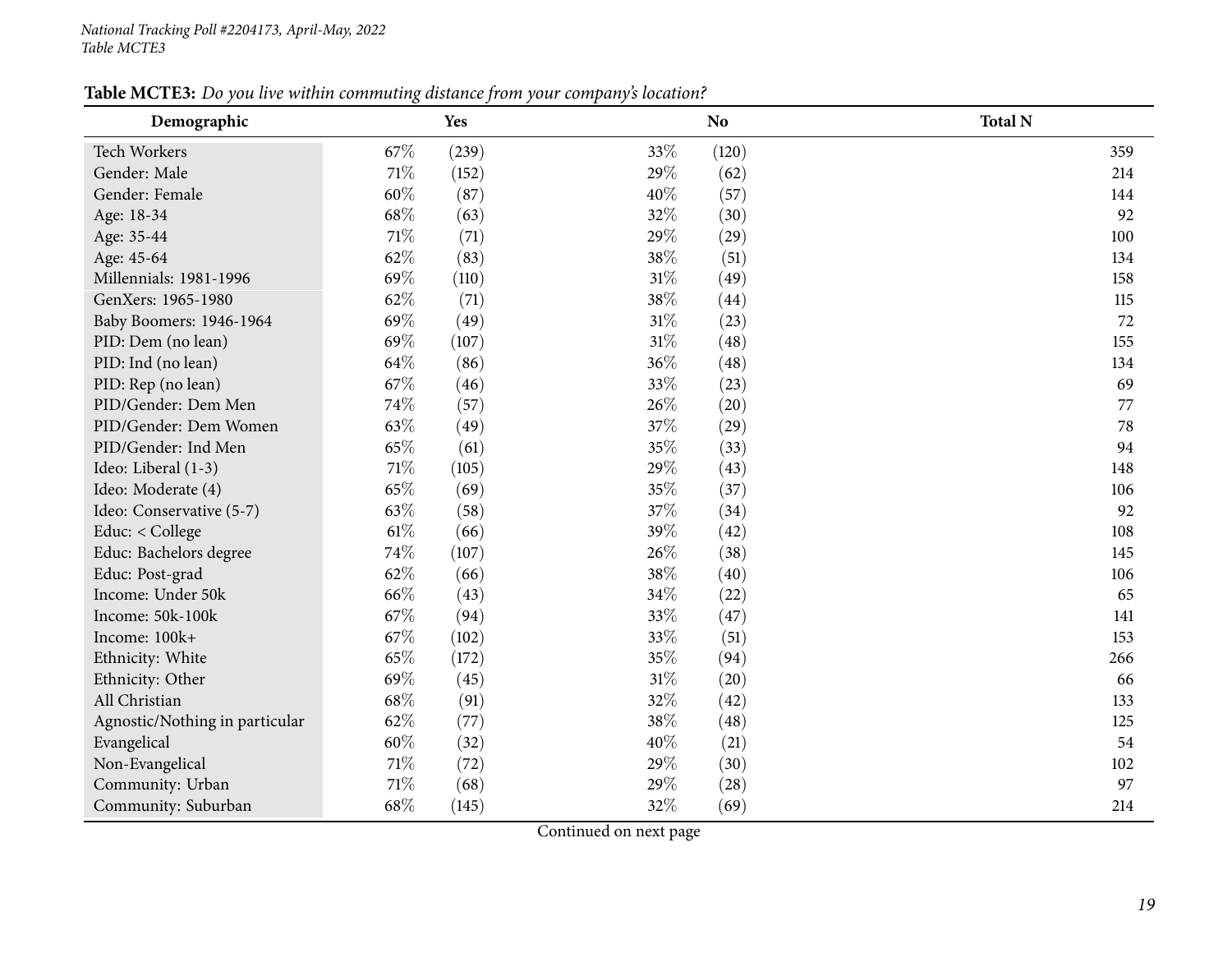#### *Morning Consult Table MCTE3*

| Demographic                          |      | Yes   |        | No.   | <b>Total N</b> |
|--------------------------------------|------|-------|--------|-------|----------------|
| Tech Workers                         | 67%  | (239) | 33%    | (120) | 359            |
| Employ: Private Sector               | 66%  | (200) | 34\%   | (103) | 304            |
| Employ: Self-Employed                | 70%  | (39)  | 30%    | (16)  | 55             |
| Military HH: No                      | 69%  | (218) | 31%    | (99)  | 317            |
| RD/WT: Right Direction               | 75%  | (98)  | 25%    | (32)  | 131            |
| RD/WT: Wrong Track                   | 62%  | (140) | 38\%   | (88)  | 228            |
| Biden Job Approve                    | 68%  | (124) | 32%    | (59)  | 183            |
| Biden Job Disapprove                 | 65%  | (103) | 35%    | (56)  | 159            |
| <b>Biden Job Strongly Approve</b>    | 76%  | (63)  | 24\%   | (20)  | 83             |
| Biden Job Somewhat Approve           | 62%  | (61)  | 38\%   | (38)  | 100            |
| Biden Job Somewhat Disapprove        | 65%  | (40)  | 35%    | (21)  | 62             |
| <b>Biden Job Strongly Disapprove</b> | 65%  | (63)  | 35%    | (34)  | 97             |
| Favorable of Biden                   | 69%  | (132) | $31\%$ | (61)  | 193            |
| Unfavorable of Biden                 | 64%  | (99)  | 36%    | (57)  | 156            |
| Very Favorable of Biden              | 77%  | (70)  | 23%    | (21)  | 92             |
| Somewhat Favorable of Biden          | 61\% | (62)  | 39%    | (40)  | 102            |
| Somewhat Unfavorable of Biden        | 62%  | (35)  | 38%    | (21)  | 56             |
| Very Unfavorable of Biden            | 65%  | (65)  | 35%    | (35)  | 100            |
| #1 Issue: Economy                    | 62%  | (95)  | 38%    | (57)  | 152            |
| #1 Issue: Women's Issues             | 63%  | (38)  | 37%    | (22)  | 60             |
| 2020 Vote: Joe Biden                 | 70%  | (150) | 30%    | (65)  | 215            |
| 2020 Vote: Donald Trump              | 65%  | (51)  | 35%    | (28)  | 79             |
| 2018 House Vote: Democrat            | 70%  | (120) | $30\%$ | (52)  | 172            |
| 2018 House Vote: Republican          | 65%  | (48)  | 35%    | (25)  | 73             |
| 2016 Vote: Hillary Clinton           | 71%  | (119) | 29%    | (48)  | 167            |
| 2016 Vote: Donald Trump              | 59%  | (46)  | $41\%$ | (32)  | 79             |
| 2016 Vote: Didn't Vote               | 66%  | (56)  | 34%    | (29)  | 85             |
| Voted in 2014: Yes                   | 69%  | (151) | $31\%$ | (69)  | 220            |
| Voted in 2014: No                    | 63%  | (88)  | 37%    | (51)  | 138            |
| 4-Region: Northeast                  | 65%  | (47)  | 35%    | (26)  | 73             |
| 4-Region: Midwest                    | 64%  | (42)  | 36%    | (24)  | 67             |
| 4-Region: South                      | 59%  | (82)  | $41\%$ | (57)  | 139            |
| 4-Region: West                       | 84%  | (67)  | 16%    | (13)  | 80             |

Table MCTE3: Do you live within commuting distance from your company's location?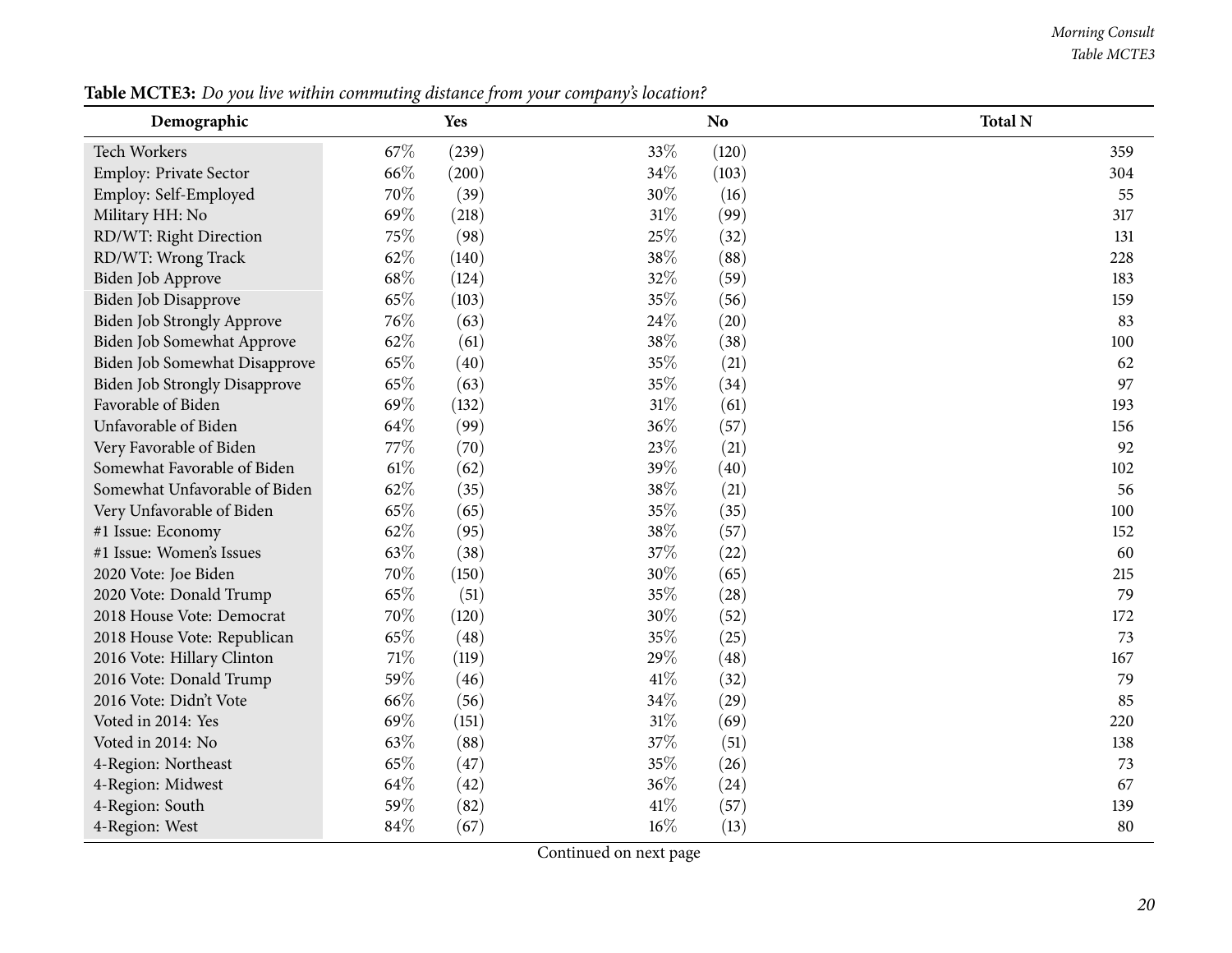#### *National Tracking Poll #2204173, April-May, <sup>2022</sup> Table MCTE3*

|  |  | Table MCTE3: Do you live within commuting distance from your company's location? |  |  |  |  |
|--|--|----------------------------------------------------------------------------------|--|--|--|--|
|--|--|----------------------------------------------------------------------------------|--|--|--|--|

| Demographic            | Yes                      | No                     | <b>Total N</b> |
|------------------------|--------------------------|------------------------|----------------|
| <b>Tech Workers</b>    | $67\%$<br>$^{'}239$      | 33\%<br>$^{\prime}120$ | 359            |
| <b>Entirely Remote</b> | $67\%$<br>$^{\prime}239$ | 33%<br>$^{\prime}120$  | 359            |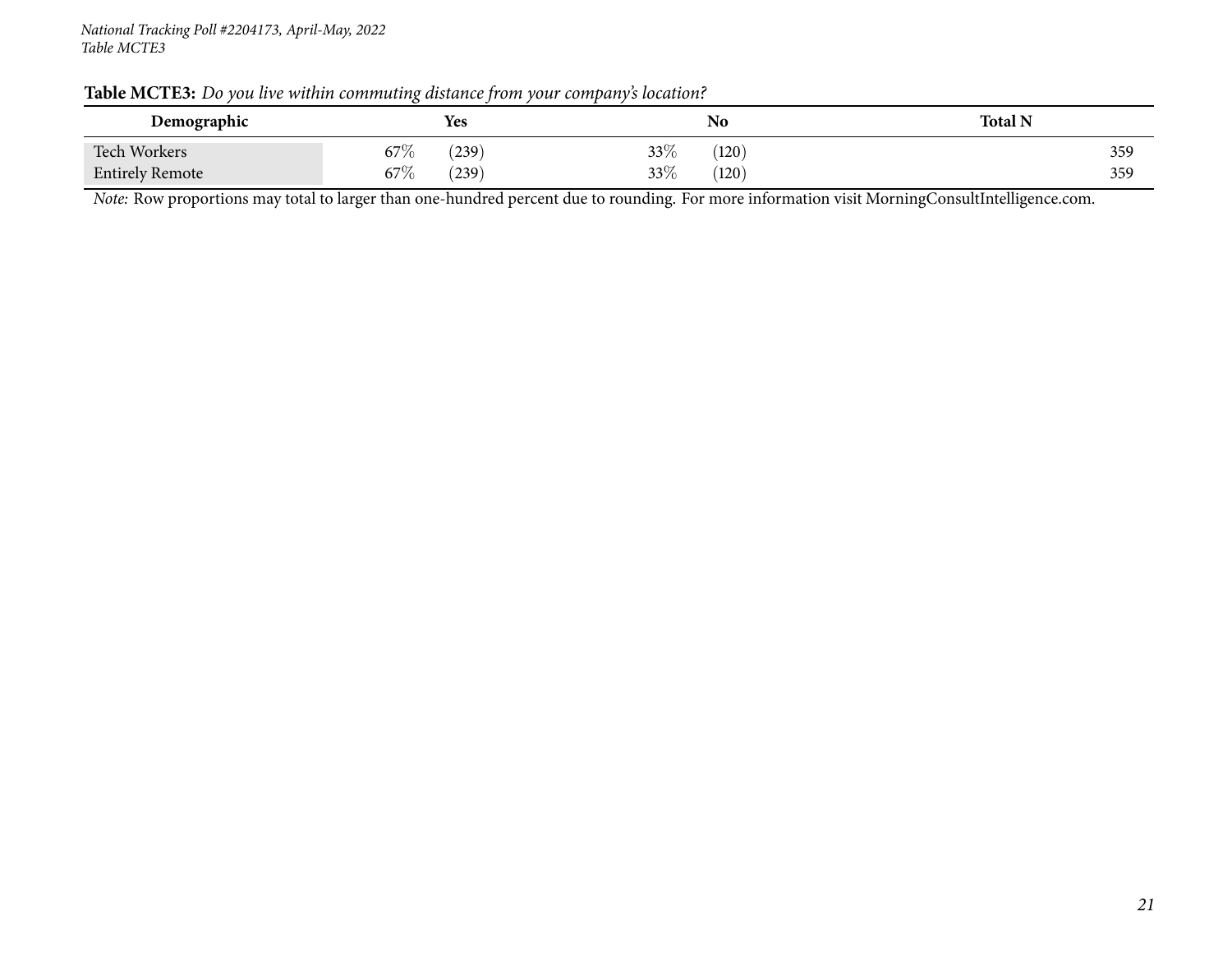*Morning Consult Table MCTE4*

<span id="page-21-0"></span>

|                          |        |                 |      | Somewhat   |     |                    |     | Not at all |                |
|--------------------------|--------|-----------------|------|------------|-----|--------------------|-----|------------|----------------|
| Demographic              |        | Very interested |      | interested |     | Not too interested |     | interested | <b>Total N</b> |
| <b>Tech Workers</b>      | $16\%$ | (104)           | 21\% | (132)      | 27% | (170)              | 36% | (232)      | 638            |
| Gender: Male             | 18%    | (73)            | 24%  | (96)       | 28% | (112)              | 30% | (123)      | 405            |
| Gender: Female           | 13%    | (31)            | 15%  | (35)       | 25% | (58)               | 47% | (109)      | 233            |
| Age: 18-34               | 17%    | (31)            | 23%  | (42)       | 27% | (50)               | 32% | (58)       | 180            |
| Age: 35-44               | 23%    | (44)            | 24%  | (46)       | 23% | (43)               | 30% | (58)       | 191            |
| Age: 45-64               | $11\%$ | (25)            | 17%  | (39)       | 29% | (65)               | 43% | (98)       | 227            |
| Millennials: 1981-1996   | 20%    | (58)            | 24%  | (69)       | 24% | (71)               | 32% | (92)       | 290            |
| GenXers: 1965-1980       | 13%    | (27)            | 19%  | (38)       | 26% | (53)               | 42% | (87)       | 206            |
| Baby Boomers: 1946-1964  | 10%    | (10)            | 16%  | (17)       | 32% | (34)               | 42% | (44)       | 104            |
| PID: Dem (no lean)       | 20%    | (56)            | 23%  | (65)       | 29% | (81)               | 29% | (82)       | 284            |
| PID: Ind (no lean)       | $11\%$ | (24)            | 17%  | (38)       | 27% | (60)               | 45% | (100)      | 222            |
| PID: Rep (no lean)       | 18%    | (24)            | 22%  | (28)       | 22% | (29)               | 38% | (50)       | 132            |
| PID/Gender: Dem Men      | 23%    | (36)            | 27%  | (44)       | 31% | (50)               | 19% | (31)       | 162            |
| PID/Gender: Dem Women    | 16%    | (20)            | 17%  | (21)       | 25% | (31)               | 42% | (51)       | 123            |
| PID/Gender: Ind Men      | $11\%$ | (17)            | 19%  | (29)       | 27% | (42)               | 43% | (67)       | 155            |
| PID/Gender: Ind Women    | 10%    | (7)             | 13%  | (9)        | 27% | (18)               | 49% | (33)       | 67             |
| PID/Gender: Rep Men      | 23%    | (20)            | 26%  | (23)       | 23% | (20)               | 29% | (25)       | 88             |
| Ideo: Liberal (1-3)      | 18%    | (44)            | 20%  | (48)       | 24% | (59)               | 38% | (92)       | 244            |
| Ideo: Moderate (4)       | 15%    | (30)            | 20%  | (39)       | 33% | (66)               | 32% | (63)       | 198            |
| Ideo: Conservative (5-7) | 17%    | (29)            | 20%  | (35)       | 25% | (42)               | 38% | (64)       | 171            |
| Educ: < College          | 15%    | (25)            | 21%  | (36)       | 23% | (41)               | 42% | (73)       | 175            |
| Educ: Bachelors degree   | 19%    | (52)            | 20%  | (53)       | 25% | (68)               | 37% | (99)       | 272            |
| Educ: Post-grad          | 14%    | (27)            | 22%  | (43)       | 32% | (62)               | 32% | (60)       | 192            |
| Income: Under 50k        | 17%    | (18)            | 23%  | (26)       | 28% | (31)               | 32% | (35)       | 109            |
| Income: 50k-100k         | 19%    | (50)            | 22%  | (59)       | 24% | (64)               | 36% | (96)       | 268            |
| Income: 100k+            | 14%    | (36)            | 18%  | (47)       | 29% | (76)               | 39% | (102)      | 260            |
| Ethnicity: White         | 16%    | (76)            | 19%  | (89)       | 25% | (116)              | 39% | (182)      | 462            |
| Ethnicity: Other         | 10%    | (13)            | 27%  | (34)       | 36% | (46)               | 27% | (35)       | 128            |

Table MCTE4: How interested, if at all, are you in returning to working in-person full-time?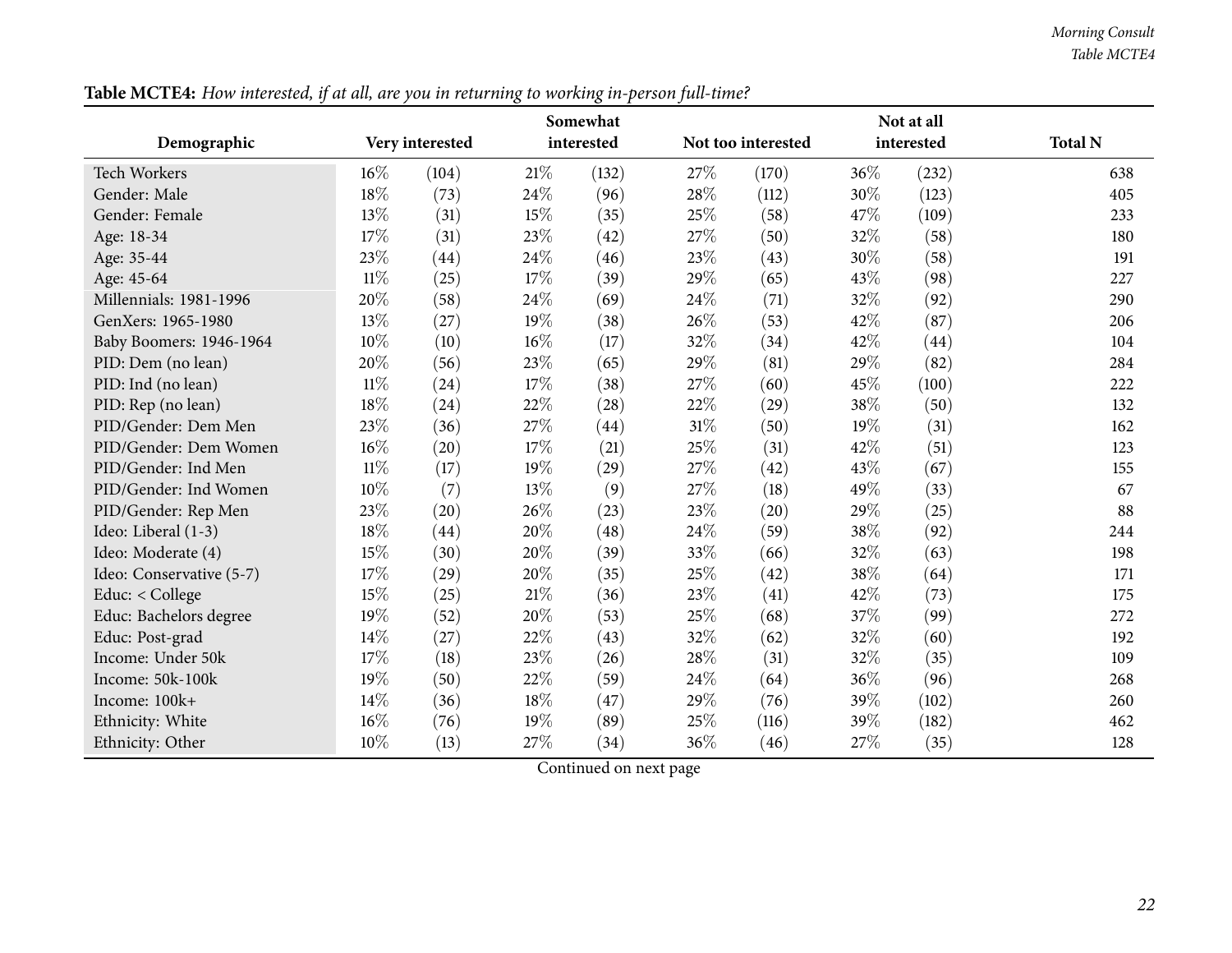|                                      |        | Not at all      |        |            |     |                    |      |            |                |
|--------------------------------------|--------|-----------------|--------|------------|-----|--------------------|------|------------|----------------|
| Demographic                          |        | Very interested |        | interested |     | Not too interested |      | interested | <b>Total N</b> |
| <b>Tech Workers</b>                  | $16\%$ | (104)           | $21\%$ | (132)      | 27% | (170)              | 36%  | (232)      | 638            |
| All Christian                        | 20%    | (50)            | 22%    | (54)       | 25% | (63)               | 32%  | (79)       | 246            |
| All Non-Christian                    | 22%    | (13)            | 23%    | (14)       | 29% | (17)               | 26%  | (16)       | 60             |
| Atheist                              | 14%    | (9)             | 22%    | (14)       | 32% | (21)               | 32%  | (21)       | 64             |
| Agnostic/Nothing in particular       | 12%    | (24)            | 18%    | (37)       | 26% | (54)               | 45%  | (95)       | 211            |
| Something Else                       | 14%    | (8)             | $21\%$ | (12)       | 27% | (15)               | 38\% | (22)       | 57             |
| Religious Non-Protestant/Catholic    | 22%    | (14)            | 23%    | (15)       | 28% | (17)               | 27\% | (17)       | 63             |
| Evangelical                          | 22%    | (24)            | 32%    | (36)       | 19% | (21)               | 28%  | (31)       | 113            |
| Non-Evangelical                      | 15%    | (25)            | 16%    | (28)       | 31% | (54)               | 38%  | (65)       | 171            |
| Community: Urban                     | 29%    | (60)            | 26%    | (54)       | 25% | (52)               | 20%  | (41)       | 207            |
| Community: Suburban                  | $11\%$ | (38)            | 19%    | (66)       | 27% | (96)               | 44%  | (156)      | 356            |
| Community: Rural                     | $9\%$  | (7)             | 16%    | (12)       | 29% | (22)               | 47%  | (35)       | 75             |
| <b>Employ: Private Sector</b>        | 17%    | (94)            | 20%    | (114)      | 27% | (152)              | 36%  | (198)      | 558            |
| Employ: Self-Employed                | 13%    | (10)            | 23%    | (18)       | 22% | (18)               | 42%  | (34)       | 80             |
| Military HH: Yes                     | $9\%$  | (5)             | 23%    | (13)       | 16% | (9)                | 53%  | (30)       | 57             |
| Military HH: No                      | 17%    | (99)            | 20%    | (119)      | 28% | (161)              | 35%  | (202)      | 581            |
| RD/WT: Right Direction               | 29%    | (74)            | 24\%   | (63)       | 27% | (70)               | 20%  | (53)       | 260            |
| RD/WT: Wrong Track                   | $8\%$  | (30)            | 18%    | (69)       | 26% | (100)              | 47\% | (180)      | 379            |
| Biden Job Approve                    | 22%    | (75)            | 20%    | (67)       | 28% | (93)               | 30%  | (102)      | 337            |
| Biden Job Disapprove                 | $9\%$  | (26)            | 21%    | (59)       | 26% | (74)               | 43%  | (120)      | 279            |
| Biden Job Strongly Approve           | 38%    | (56)            | 20%    | (30)       | 16% | (24)               | 25%  | (37)       | 146            |
| Biden Job Somewhat Approve           | 10%    | (20)            | 20%    | (38)       | 36% | (69)               | 34%  | (65)       | 191            |
| Biden Job Somewhat Disapprove        | $8\%$  | (8)             | 19%    | (21)       | 31% | (33)               | 42%  | (46)       | 107            |
| <b>Biden Job Strongly Disapprove</b> | 10%    | (18)            | 22%    | (39)       | 24% | (41)               | 43%  | (74)       | 171            |
| Favorable of Biden                   | 21%    | (71)            | 19%    | (66)       | 28% | (94)               | 32%  | (108)      | 339            |
| Unfavorable of Biden                 | $11\%$ | (32)            | $21\%$ | (61)       | 26% | (73)               | 42%  | (119)      | 284            |
| Very Favorable of Biden              | 33%    | (50)            | $21\%$ | (32)       | 19% | (29)               | 27%  | (40)       | 151            |
| Somewhat Favorable of Biden          | 12%    | (22)            | 18%    | (34)       | 35% | (65)               | 36%  | (68)       | 188            |
| Somewhat Unfavorable of Biden        | 12%    | (11)            | 15%    | (14)       | 28% | (27)               | 45%  | (43)       | 95             |
| Very Unfavorable of Biden            | $11\%$ | (21)            | 24%    | (46)       | 24% | (46)               | 40%  | (76)       | 189            |

## Table MCTE4: How interested, if at all, are you in returning to working in-person full-time?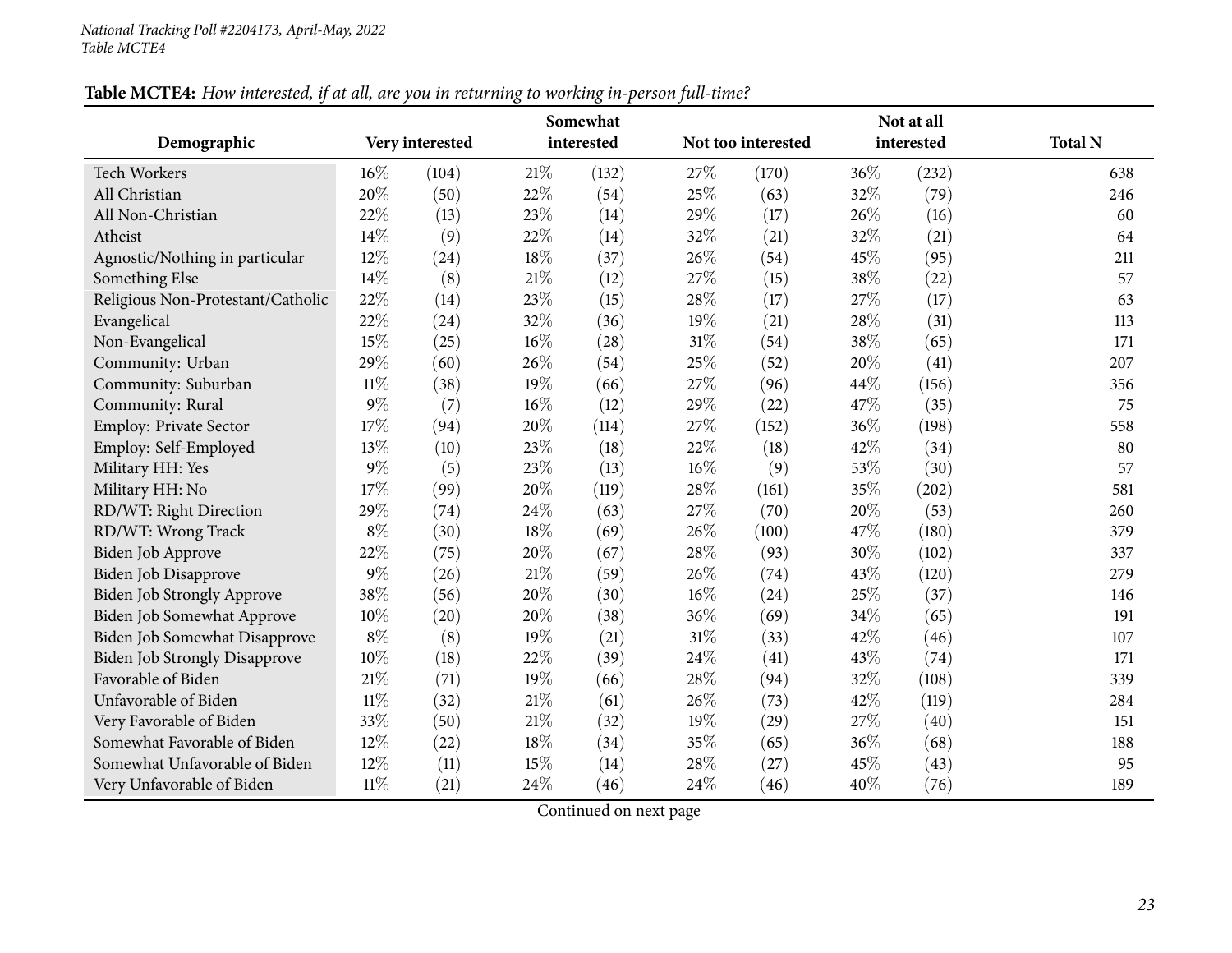*Morning Consult Table MCTE4*

|                             |        |                    |        | Somewhat           |      | Not at all         |      |                    |                |
|-----------------------------|--------|--------------------|--------|--------------------|------|--------------------|------|--------------------|----------------|
| Demographic                 |        | Very interested    |        | interested         |      | Not too interested |      | interested         | <b>Total N</b> |
| <b>Tech Workers</b>         | $16\%$ | (104)              | 21%    | (132)              | 27%  | (170)              | 36\% | (232)              | 638            |
| #1 Issue: Economy           | 12%    | (35)               | 22\%   | (64)               | 32\% | (92)               | 34\% | (99)               | 290            |
| #1 Issue: Security          | $21\%$ | (15)               | 33\%   | (23)               | 17\% | (12)               | 29%  | $\left( 20\right)$ | 69             |
| #1 Issue: Health Care       | 30%    | $\left( 20\right)$ | 13%    | (9)                | 23%  | (16)               | 33\% | (23)               | 68             |
| #1 Issue: Women's Issues    | $4\%$  | (4)                | 17%    | (14)               | 25\% | (21)               | 53%  | (45)               | 84             |
| #1 Issue: Energy            | $21\%$ | (13)               | 25\%   | (15)               | 23\% | (14)               | 30%  | (19)               | 61             |
| 2020 Vote: Joe Biden        | 17%    | (63)               | $20\%$ | (72)               | 29%  | (106)              | 35%  | (129)              | 370            |
| 2020 Vote: Donald Trump     | 20%    | (32)               | 21\%   | (35)               | 23\% | (37)               | 36\% | (58)               | 162            |
| 2020 Vote: Didn't Vote      | 12%    | (10)               | 23\%   | (18)               | 22%  | (17)               | 42\% | (33)               | 78             |
| 2018 House Vote: Democrat   | 19%    | (60)               | 22%    | (67)               | 26\% | (82)               | 33\% | (103)              | 312            |
| 2018 House Vote: Republican | 15%    | (20)               | 18\%   | (25)               | 29\% | (39)               | 38%  | (52)               | 136            |
| 2016 Vote: Hillary Clinton  | 20%    | (57)               | 21%    | (59)               | 26\% | (73)               | 33\% | (92)               | 280            |
| 2016 Vote: Donald Trump     | 17%    | (27)               | 19%    | (30)               | 25\% | (40)               | 39%  | (61)               | 159            |
| 2016 Vote: Didn't Vote      | 12%    | (19)               | 22%    | (34)               | 27\% | (41)               | 39%  | (61)               | 154            |
| Voted in 2014: Yes          | 18%    | (73)               | 19%    | (77)               | 26%  | (104)              | 36\% | (145)              | 400            |
| Voted in 2014: No           | 13%    | (31)               | 23\%   | (54)               | 28\% | (66)               | 37\% | (88)               | 239            |
| 4-Region: Northeast         | 19%    | (25)               | 22\%   | (29)               | 25%  | $^{(34)}$          | 34\% | (44)               | 132            |
| 4-Region: Midwest           | 14%    | (16)               | 20%    | $\left( 24\right)$ | 22%  | (26)               | 44\% | (51)               | 116            |
| 4-Region: South             | 15%    | (34)               | 18%    | (40)               | 27\% | (62)               | 40\% | (90)               | 225            |
| 4-Region: West              | 18%    | (29)               | $24\%$ | (39)               | 30%  | (49)               | 29%  | (47)               | 165            |
| <b>Entirely Remote</b>      | $11\%$ | (39)               | $11\%$ | (39)               | 24\% | (88)               | 54\% | (193)              | 359            |
| Remote Inperson Split       | 23%    | (65)               | 33\%   | (93)               | 29%  | (82)               | 14\% | (39)               | 279            |

Table MCTE4: How interested, if at all, are you in returning to working in-person full-time?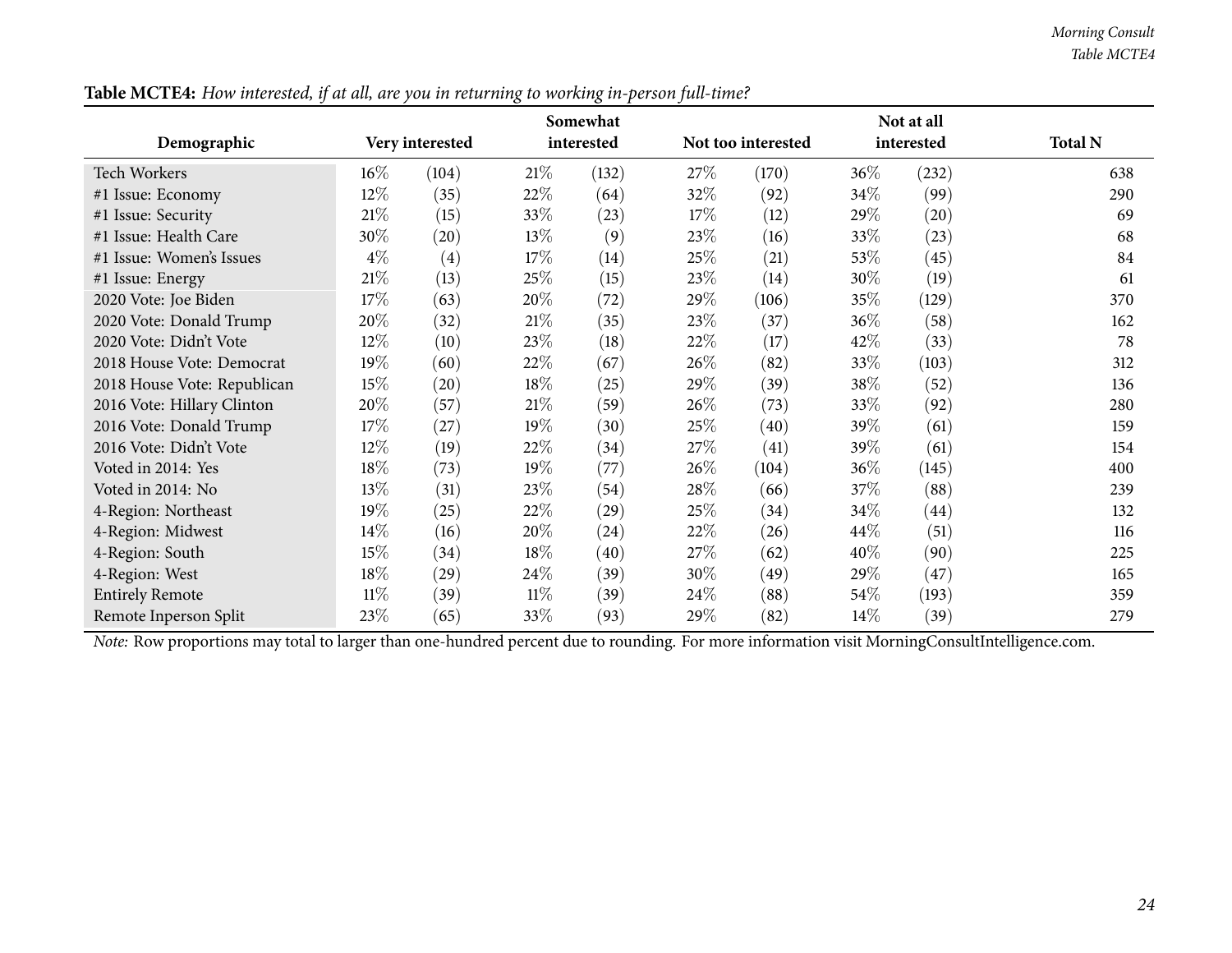<span id="page-24-0"></span>

|                          |     | Yes, I worked at the<br>same company as I do | Yes, but I worked at a<br>different company than |          |        |                |                |
|--------------------------|-----|----------------------------------------------|--------------------------------------------------|----------|--------|----------------|----------------|
| Demographic              |     | now                                          |                                                  | I do now |        | N <sub>o</sub> | <b>Total N</b> |
| <b>Tech Workers</b>      | 78% | (582)                                        | 12%                                              | (93)     | 10%    | (75)           | 750            |
| Gender: Male             | 79% | (379)                                        | 14%                                              | (66)     | $7\%$  | (35)           | 480            |
| Gender: Female           | 75% | (202)                                        | 10%                                              | (28)     | 15%    | (40)           | 270            |
| Age: 18-34               | 68% | (146)                                        | $16\%$                                           | (34)     | 17%    | (36)           | 216            |
| Age: 35-44               | 78% | (172)                                        | $11\%$                                           | (24)     | 12%    | (25)           | 221            |
| Age: 45-64               | 84% | (224)                                        | 12%                                              | (31)     | $4\%$  | (12)           | 267            |
| GenZers: 1997-2012       | 64% | (33)                                         | 15%                                              | (8)      | $21\%$ | (11)           | 51             |
| Millennials: 1981-1996   | 72% | (243)                                        | 14%                                              | (48)     | $14\%$ | (46)           | 337            |
| GenXers: 1965-1980       | 84% | (200)                                        | 10%                                              | (24)     | $6\%$  | (15)           | 239            |
| Baby Boomers: 1946-1964  | 86% | (105)                                        | $11\%$                                           | (13)     | $3\%$  | (4)            | 122            |
| PID: Dem (no lean)       | 81% | (264)                                        | $11\%$                                           | (36)     | $9\%$  | (28)           | 327            |
| PID: Ind (no lean)       | 73% | (188)                                        | 14%                                              | (37)     | 13%    | (34)           | 259            |
| PID: Rep (no lean)       | 79% | (130)                                        | 13%                                              | (21)     | $8\%$  | (13)           | 163            |
| PID/Gender: Dem Men      | 84% | (158)                                        | 12%                                              | (23)     | $3\%$  | (6)            | 187            |
| PID/Gender: Dem Women    | 75% | (106)                                        | $9\%$                                            | (13)     | $16\%$ | (22)           | 140            |
| PID/Gender: Ind Men      | 72% | (130)                                        | 17%                                              | (31)     | $11\%$ | (19)           | 181            |
| PID/Gender: Ind Women    | 74% | (58)                                         | 7%                                               | (6)      | 19%    | (15)           | 79             |
| PID/Gender: Rep Men      | 81% | (91)                                         | 10%                                              | (11)     | $9\%$  | (10)           | 112            |
| PID/Gender: Rep Women    | 75% | (39)                                         | 18%                                              | (9)      | $7\%$  | (3)            | 51             |
| Ideo: Liberal (1-3)      | 77% | (214)                                        | $11\%$                                           | (32)     | 12\%   | (34)           | 280            |
| Ideo: Moderate (4)       | 79% | (181)                                        | 15%                                              | (36)     | $6\%$  | (14)           | 231            |
| Ideo: Conservative (5-7) | 81% | (169)                                        | 10%                                              | (20)     | $9\%$  | (19)           | 208            |
| Educ: < College          | 73% | (173)                                        | 15%                                              | (35)     | 13%    | (30)           | 238            |
| Educ: Bachelors degree   | 78% | (239)                                        | 12%                                              | (36)     | $10\%$ | (31)           | 306            |
| Educ: Post-grad          | 82% | (170)                                        | $11\%$                                           | (22)     | $7\%$  | (15)           | 206            |
| Income: Under 50k        | 72% | (101)                                        | $9\%$                                            | (13)     | 19%    | (26)           | 140            |
| Income: 50k-100k         | 77% | (246)                                        | 13%                                              | (41)     | 10%    | (32)           | 319            |
| Income: 100k+            | 81% | (235)                                        | 14%                                              | (40)     | $6\%$  | (17)           | 292            |
| Ethnicity: White         | 78% | (434)                                        | 12%                                              | (67)     | $10\%$ | (54)           | 556            |
| Ethnicity: Hispanic      | 80% | (48)                                         | 4%                                               | (2)      | 17%    | (10)           | 60             |
| Ethnicity: Black         | 76% | (45)                                         | 16%                                              | (9)      | $9\%$  | (5)            | 59             |

## Table MCTE5: Did you work in the tech field prior to the start of the COVID-19 pandemic?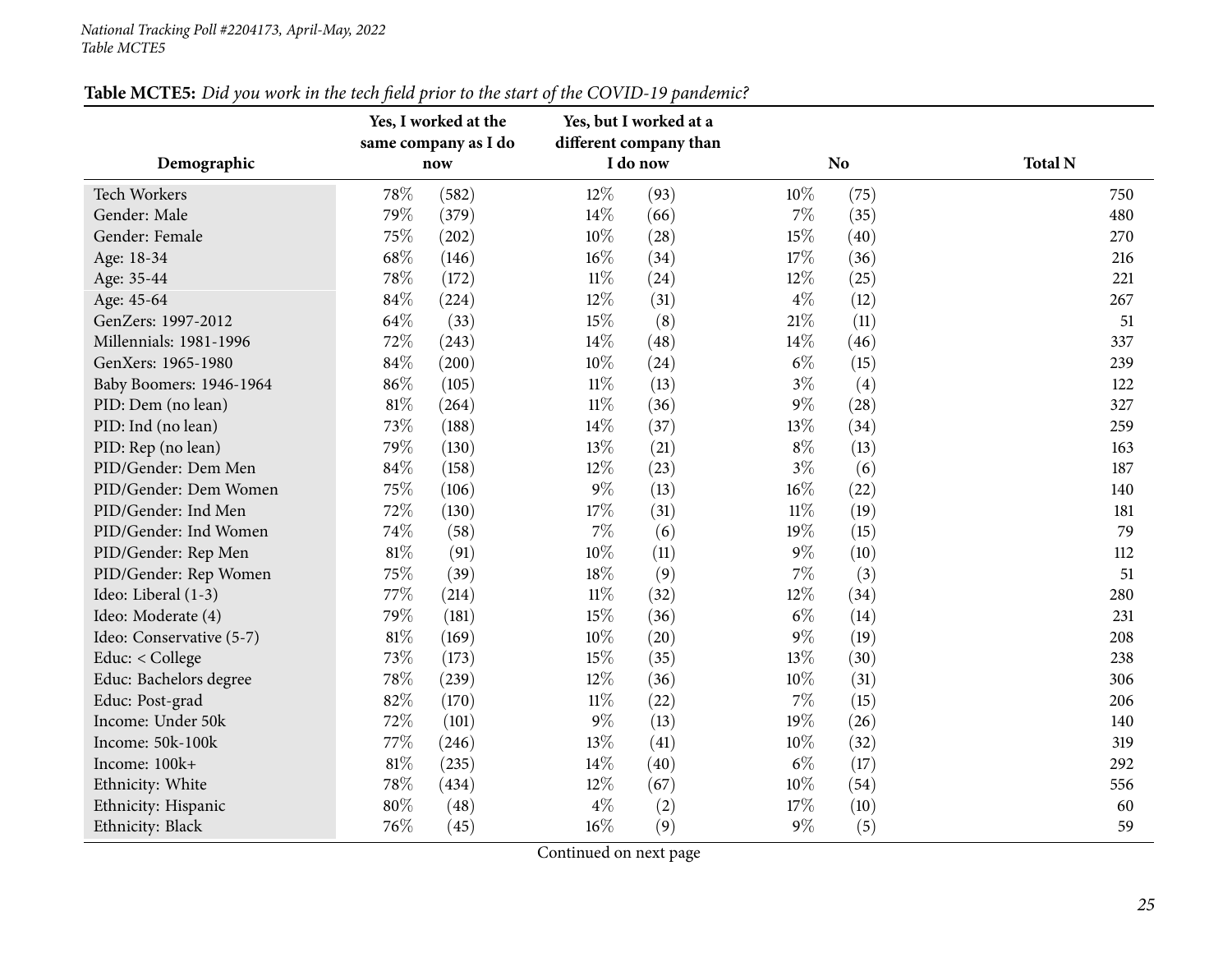*Morning Consult Table MCTE5*

|                                      |     | Yes, I worked at the<br>same company as I do |                                 | Yes, but I worked at a<br>different company than |        |                |                |
|--------------------------------------|-----|----------------------------------------------|---------------------------------|--------------------------------------------------|--------|----------------|----------------|
| Demographic                          |     | now                                          |                                 | I do now                                         |        | N <sub>o</sub> | <b>Total N</b> |
| <b>Tech Workers</b>                  | 78% | (582)                                        | 12%                             | (93)                                             | $10\%$ | (75)           | 750            |
| Ethnicity: Other                     | 76% | (102)                                        | 13%                             | (17)                                             | 12%    | (16)           | 135            |
| All Christian                        | 82% | (245)                                        | 10%                             | (30)                                             | $8\%$  | (25)           | 300            |
| All Non-Christian                    | 78% | (48)                                         | 17%                             | (10)                                             | $5\%$  | (3)            | 62             |
| Atheist                              | 78% | (55)                                         | 17%                             | (12)                                             | $5\%$  | (3)            | 71             |
| Agnostic/Nothing in particular       | 73% | (181)                                        | 12%                             | (30)                                             | $15\%$ | (37)           | 248            |
| Something Else                       | 76% | (53)                                         | 15%                             | (11)                                             | $9\%$  | (6)            | 70             |
| Religious Non-Protestant/Catholic    | 78% | (51)                                         | $16\%$                          | (10)                                             | $6\%$  | (4)            | 66             |
| Evangelical                          | 83% | (111)                                        | $9\%$                           | (12)                                             | $8\%$  | (11)           | 134            |
| Non-Evangelical                      | 79% | (170)                                        | 12%                             | (26)                                             | $9\%$  | (19)           | 215            |
| Community: Urban                     | 80% | (191)                                        | 12%                             | (28)                                             | $8\%$  | (20)           | 239            |
| Community: Suburban                  | 78% | (323)                                        | 14%                             | (57)                                             | $9\%$  | (36)           | 416            |
| Community: Rural                     | 71% | (67)                                         | $9\%$                           | (9)                                              | 20%    | (19)           | 95             |
| <b>Employ: Private Sector</b>        | 77% | (511)                                        | 13%                             | (86)                                             | 10%    | (63)           | 659            |
| Employ: Self-Employed                | 78% | (71)                                         | 9%                              | (8)                                              | 13%    | (12)           | 91             |
| Military HH: Yes                     | 80% | (50)                                         | 15%                             | (9)                                              | $5\%$  | (3)            | 62             |
| Military HH: No                      | 77% | (531)                                        | 12%                             | (84)                                             | $11\%$ | (72)           | 688            |
| RD/WT: Right Direction               | 80% | (240)                                        | 13%                             | (38)                                             | 7%     | (21)           | 300            |
| RD/WT: Wrong Track                   | 76% | (341)                                        | 12%                             | (55)                                             | 12%    | (54)           | 450            |
| Biden Job Approve                    | 79% | (305)                                        | 14\%                            | (53)                                             | $8\%$  | (30)           | 388            |
| Biden Job Disapprove                 | 78% | (263)                                        | $11\%$                          | (36)                                             | $11\%$ | (39)           | 338            |
| <b>Biden Job Strongly Approve</b>    | 82% | (136)                                        | 13%                             | (21)                                             | $5\%$  | (9)            | 166            |
| Biden Job Somewhat Approve           | 76% | (168)                                        | 14\%                            | (32)                                             | $9\%$  | (21)           | 222            |
| Biden Job Somewhat Disapprove        | 77% | (99)                                         | $11\%$                          | (14)                                             | 12%    | (15)           | 129            |
| <b>Biden Job Strongly Disapprove</b> | 78% | (164)                                        | $11\%$                          | (23)                                             | $11\%$ | (23)           | 209            |
| Favorable of Biden                   | 79% | (308)                                        | 13%                             | (50)                                             | $8\%$  | (31)           | 389            |
| Unfavorable of Biden                 | 76% | (263)                                        | 13%                             | (44)                                             | $11\%$ | (37)           | 344            |
| Very Favorable of Biden              | 83% | (145)                                        | $12\%$                          | (21)                                             | $4\%$  | (7)            | 173            |
| Somewhat Favorable of Biden          | 76% | (164)                                        | 13%                             | (28)                                             | $11\%$ | (24)           | 216            |
| Somewhat Unfavorable of Biden        | 77% | (83)                                         | 15%                             | (16)                                             | $8\%$  | (8)            | 108            |
| Very Unfavorable of Biden            | 76% | (180)                                        | 12%<br>$\overline{\phantom{0}}$ | (27)                                             | 12%    | (29)           | 236            |

## Table MCTE5: Did you work in the tech field prior to the start of the COVID-19 pandemic?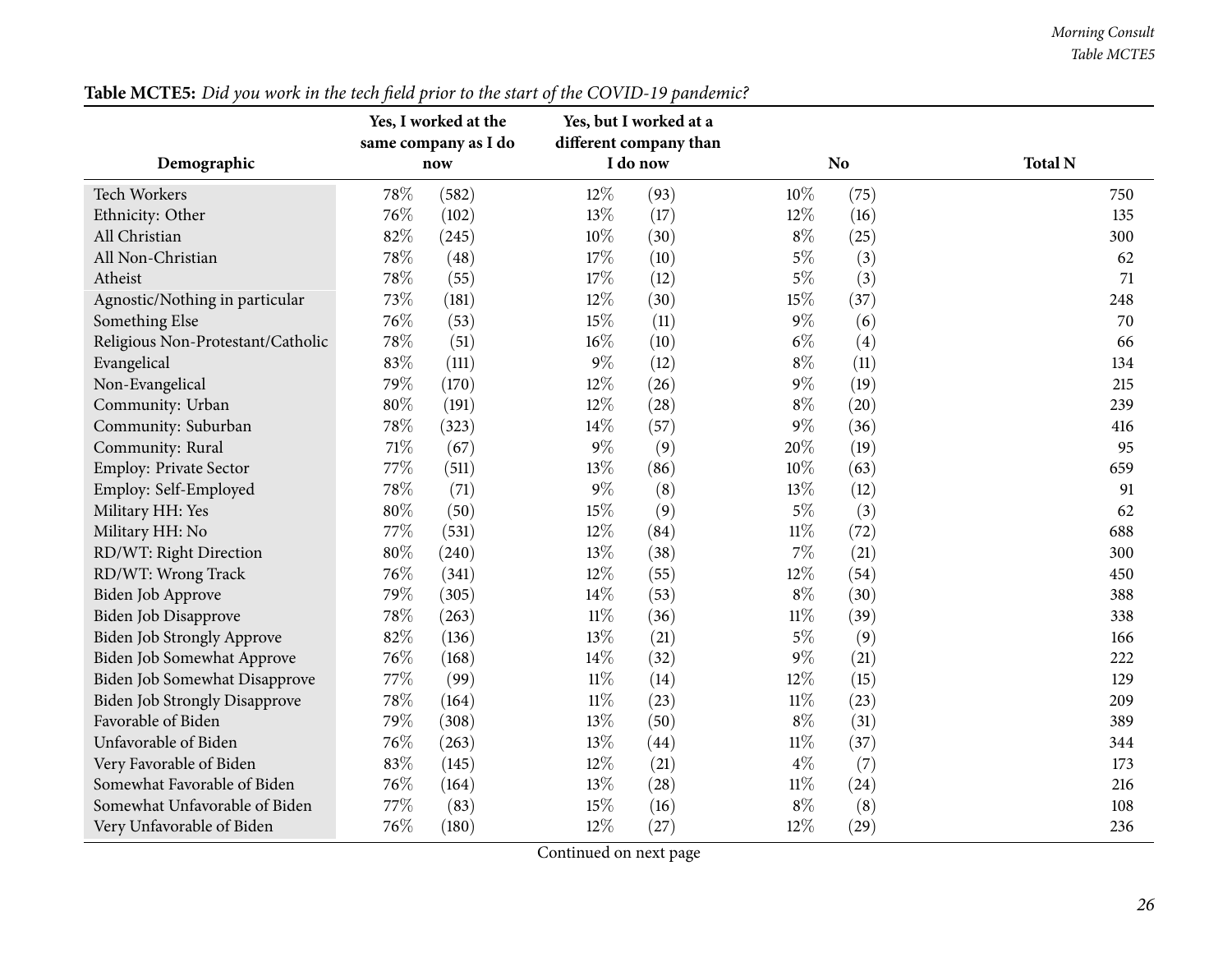|                             |        | Yes, I worked at the<br>same company as I do |        | Yes, but I worked at a<br>different company than |        |                    |                |
|-----------------------------|--------|----------------------------------------------|--------|--------------------------------------------------|--------|--------------------|----------------|
| Demographic                 |        | now                                          |        | I do now                                         |        | N <sub>o</sub>     | <b>Total N</b> |
| <b>Tech Workers</b>         | 78%    | (582)                                        | 12%    | (93)                                             | $10\%$ | (75)               | 750            |
| #1 Issue: Economy           | 75%    | (262)                                        | 14%    | (48)                                             | $11\%$ | (38)               | 349            |
| #1 Issue: Security          | 85%    | (63)                                         | $9\%$  | (7)                                              | $6\%$  | (5)                | 75             |
| #1 Issue: Health Care       | 84%    | (67)                                         | $7\%$  | (5)                                              | $9\%$  | (7)                | 80             |
| #1 Issue: Women's Issues    | 72%    | (68)                                         | $16\%$ | (15)                                             | 12%    | (11)               | 94             |
| #1 Issue: Energy            | 75%    | (52)                                         | $16\%$ | (11)                                             | $9\%$  | (6)                | 70             |
| 2020 Vote: Joe Biden        | 77%    | (326)                                        | $12\%$ | (51)                                             | $11\%$ | $\left( 44\right)$ | 422            |
| 2020 Vote: Donald Trump     | 83%    | (162)                                        | $11\%$ | $^{(22)}$                                        | $6\%$  | (12)               | 196            |
| 2020 Vote: Didn't Vote      | 66%    | (65)                                         | $16\%$ | (15)                                             | 18%    | (18)               | 98             |
| 2018 House Vote: Democrat   | 80%    | (282)                                        | 12\%   | (44)                                             | $8\%$  | (27)               | 352            |
| 2018 House Vote: Republican | 84%    | (138)                                        | $9\%$  | (16)                                             | $7\%$  | (11)               | 165            |
| 2016 Vote: Hillary Clinton  | 77\%   | (247)                                        | 13%    | (41)                                             | 10%    | (30)               | 319            |
| 2016 Vote: Donald Trump     | 83%    | (155)                                        | $10\%$ | (19)                                             | $7\%$  | (14)               | 188            |
| 2016 Vote: Other            | $81\%$ | (42)                                         | 14\%   | (7)                                              | $6\%$  | (3)                | 52             |
| 2016 Vote: Didn't Vote      | 71\%   | (133)                                        | 14\%   | (26)                                             | 15%    | $\left( 28\right)$ | 187            |
| Voted in 2014: Yes          | 82%    | (382)                                        | $11\%$ | (50)                                             | $7\%$  | (32)               | 465            |
| Voted in 2014: No           | 70%    | (199)                                        | 15\%   | (43)                                             | 15\%   | (43)               | 285            |
| 4-Region: Northeast         | 78\%   | (118)                                        | 15\%   | (23)                                             | $7\%$  | (11)               | 152            |
| 4-Region: Midwest           | 77\%   | (109)                                        | 14\%   | (20)                                             | $10\%$ | (14)               | 142            |
| 4-Region: South             | 76%    | (203)                                        | 12%    | (33)                                             | 12%    | (32)               | 267            |
| 4-Region: West              | 80%    | (152)                                        | $10\%$ | (18)                                             | 10%    | (19)               | 189            |
| <b>Entirely Remote</b>      | 76%    | (272)                                        | 15\%   | (54)                                             | $9\%$  | (33)               | 359            |
| Remote Inperson Split       | 83%    | (232)                                        | $11\%$ | (30)                                             | $6\%$  | (17)               | 279            |
| Not Remote                  | 69%    | (77)                                         | $8\%$  | (9)                                              | 23%    | (25)               | 112            |

#### Table MCTE5: Did you work in the tech field prior to the start of the COVID-19 pandemic?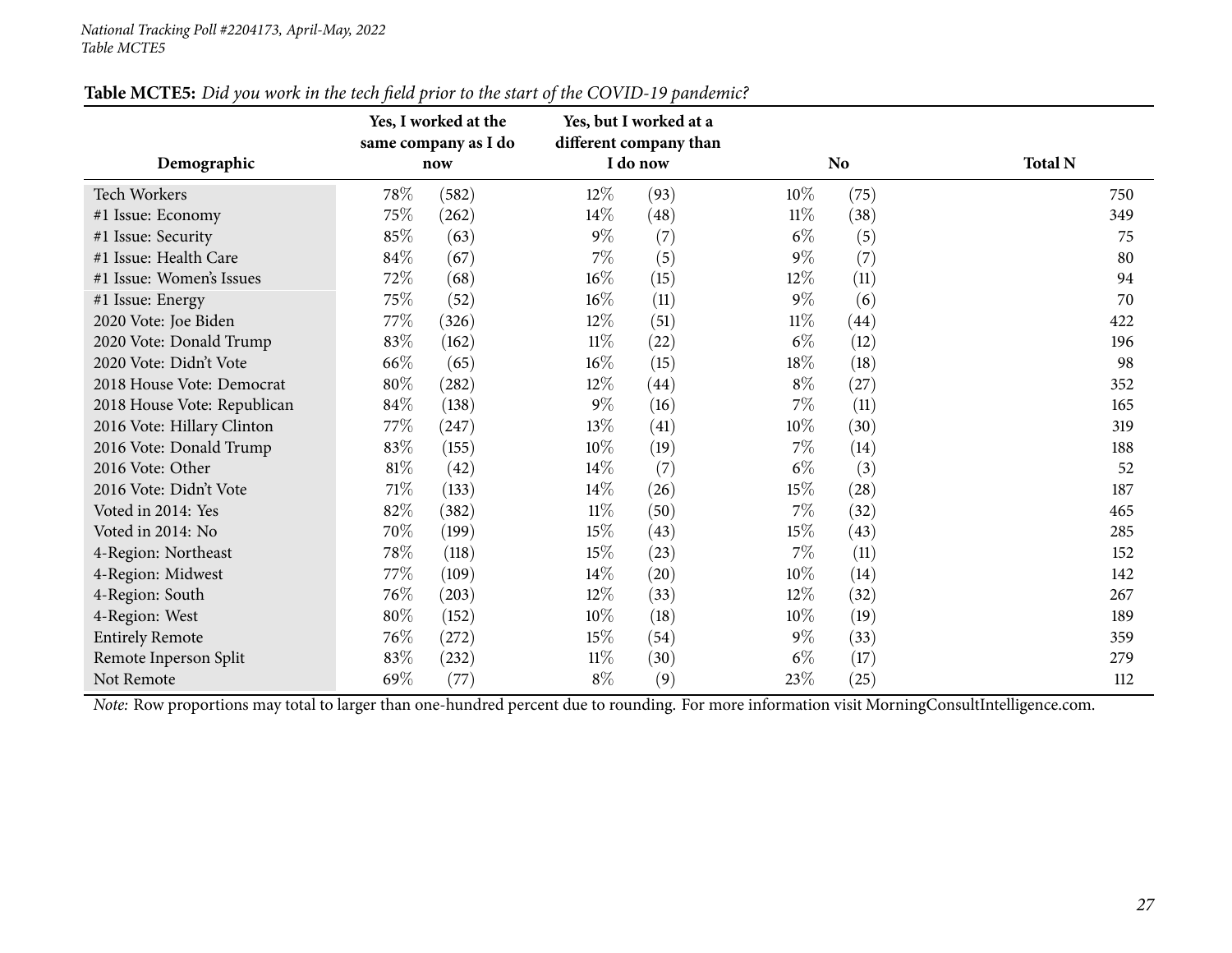#### *Morning Consult Table MCTE6*

<span id="page-27-0"></span>

|                          |      | Yes, I split my time   |                                   |                        |        |                |                |
|--------------------------|------|------------------------|-----------------------------------|------------------------|--------|----------------|----------------|
|                          |      | Yes, I worked entirely |                                   | between working        |        |                |                |
| Demographic              |      | remotely               |                                   | remotely and in-person |        | N <sub>o</sub> | <b>Total N</b> |
| <b>Tech Workers</b>      | 22%  | (167)                  | 29%                               | (215)                  | 49%    | (367)          | 750            |
| Gender: Male             | 23%  | (112)                  | 32%                               | (153)                  | 45%    | (215)          | 480            |
| Gender: Female           | 21\% | (55)                   | 23%                               | (62)                   | 56%    | (152)          | 270            |
| Age: 18-34               | 17%  | (37)                   | 26%                               | (57)                   | 56%    | (122)          | 216            |
| Age: 35-44               | 20%  | (44)                   | $31\%$                            | (68)                   | 50%    | (110)          | 221            |
| Age: 45-64               | 25%  | (66)                   | 28%                               | (75)                   | 47%    | (126)          | 267            |
| GenZers: 1997-2012       | 19%  | (10)                   | 24%                               | (12)                   | 57%    | (29)           | 51             |
| Millennials: 1981-1996   | 19%  | (63)                   | 29%                               | (97)                   | 53%    | (177)          | 337            |
| GenXers: 1965-1980       | 24%  | (56)                   | 28%                               | (67)                   | 48%    | (115)          | 239            |
| Baby Boomers: 1946-1964  | 31%  | (38)                   | 32%                               | (39)                   | 37%    | (45)           | 122            |
| PID: Dem (no lean)       | 23%  | (75)                   | 30%                               | (98)                   | 47%    | (154)          | 327            |
| PID: Ind (no lean)       | 21%  | (53)                   | 27%                               | (71)                   | 52%    | (135)          | 259            |
| PID: Rep (no lean)       | 24%  | (39)                   | 28%                               | (46)                   | 48%    | (78)           | 163            |
| PID/Gender: Dem Men      | 25%  | (48)                   | 33%                               | (62)                   | 41\%   | (77)           | 187            |
| PID/Gender: Dem Women    | 19%  | (27)                   | 26%                               | (36)                   | 55%    | (77)           | 140            |
| PID/Gender: Ind Men      | 21%  | (38)                   | $31\%$                            | (56)                   | 48%    | (87)           | 181            |
| PID/Gender: Ind Women    | 20%  | (16)                   | 19%                               | (15)                   | $61\%$ | (48)           | 79             |
| PID/Gender: Rep Men      | 24%  | (27)                   | $31\%$                            | (35)                   | 45%    | (51)           | 112            |
| PID/Gender: Rep Women    | 24%  | (13)                   | 22%                               | (11)                   | 53%    | (27)           | 51             |
| Ideo: Liberal (1-3)      | 22%  | (61)                   | 27%                               | (75)                   | 52%    | (144)          | 280            |
| Ideo: Moderate (4)       | 22%  | (51)                   | $31\%$                            | (72)                   | 47%    | (108)          | 231            |
| Ideo: Conservative (5-7) | 23%  | (49)                   | $31\%$                            | (64)                   | 46%    | (95)           | 208            |
| Educ: < College          | 22%  | (53)                   | 23%                               | (55)                   | 55%    | (130)          | 238            |
| Educ: Bachelors degree   | 20%  | (61)                   | 32%                               | (99)                   | 48%    | (145)          | 306            |
| Educ: Post-grad          | 26%  | (53)                   | 30%                               | (61)                   | 45%    | (92)           | 206            |
| Income: Under 50k        | 22%  | (31)                   | 27%                               | (38)                   | $51\%$ | (71)           | 140            |
| Income: 50k-100k         | 22%  | (70)                   | 28%                               | (90)                   | 50%    | (159)          | 319            |
| Income: 100k+            | 23%  | (66)                   | 30%                               | (88)                   | 47%    | (137)          | 292            |
| Ethnicity: White         | 23%  | (128)                  | 28%                               | (155)                  | 49%    | (273)          | 556            |
| Ethnicity: Hispanic      | 19%  | (11)                   | 30%                               | (18)                   | $51\%$ | (31)           | 60             |
| Ethnicity: Black         | 22%  | (13)                   | 33%<br>$\sqrt{ }$<br>$\mathbf{1}$ | (20)                   | 45%    | (27)           | 59             |

Table MCTE6: Did you work remotely in the year prior to the COVID-19 pandemic?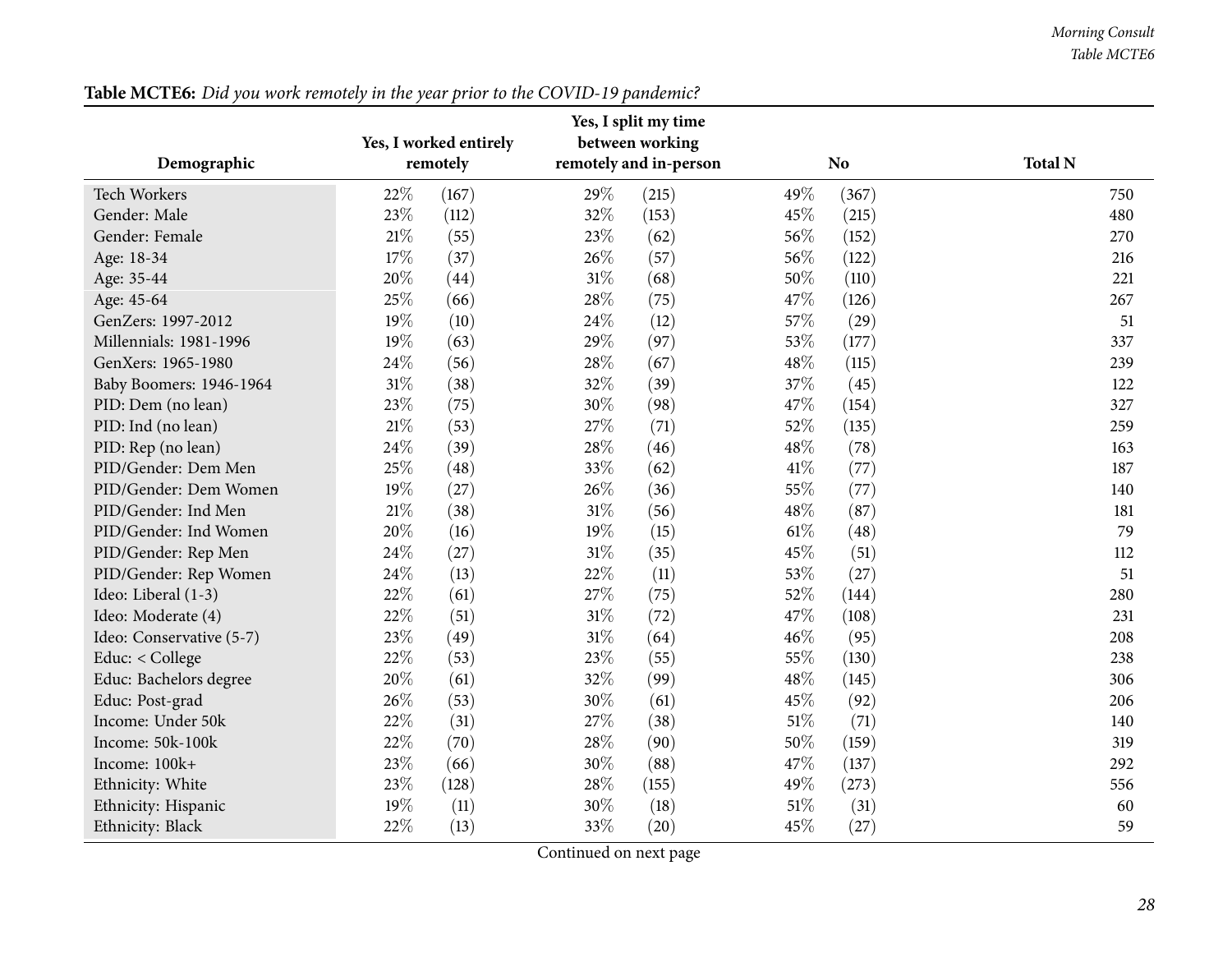|                                      |      | Yes, I worked entirely |     | Yes, I split my time<br>between working |        |           |                |
|--------------------------------------|------|------------------------|-----|-----------------------------------------|--------|-----------|----------------|
| Demographic                          |      | remotely               |     | remotely and in-person                  |        | <b>No</b> | <b>Total N</b> |
| <b>Tech Workers</b>                  | 22%  | (167)                  | 29% | (215)                                   | 49%    | (367)     | 750            |
| Ethnicity: Other                     | 20%  | (26)                   | 30% | (41)                                    | 50%    | (68)      | 135            |
| All Christian                        | 25%  | (74)                   | 30% | (90)                                    | 45%    | (135)     | 300            |
| All Non-Christian                    | 22%  | (14)                   | 42% | (26)                                    | 36%    | (22)      | 62             |
| Atheist                              | 24%  | (17)                   | 22% | (16)                                    | 54\%   | (39)      | 71             |
| Agnostic/Nothing in particular       | 18%  | (43)                   | 25% | (61)                                    | 58%    | (143)     | 248            |
| Something Else                       | 28%  | (19)                   | 33% | (23)                                    | 40%    | (28)      | 70             |
| Religious Non-Protestant/Catholic    | 23%  | (15)                   | 40% | (27)                                    | 36%    | (24)      | 66             |
| Evangelical                          | 27%  | (36)                   | 29% | (39)                                    | 44\%   | (60)      | 134            |
| Non-Evangelical                      | 24%  | (51)                   | 30% | (65)                                    | 46%    | (99)      | 215            |
| Community: Urban                     | 26%  | (62)                   | 30% | (73)                                    | $44\%$ | (104)     | 239            |
| Community: Suburban                  | 21%  | (88)                   | 29% | (121)                                   | $50\%$ | (206)     | 416            |
| Community: Rural                     | 17%  | (16)                   | 23% | (22)                                    | 60%    | (57)      | 95             |
| <b>Employ: Private Sector</b>        | 19%  | (128)                  | 29% | (194)                                   | $51\%$ | (338)     | 659            |
| Employ: Self-Employed                | 44%  | (40)                   | 23% | (21)                                    | 33%    | (30)      | 91             |
| Military HH: Yes                     | 37%  | (23)                   | 33% | (21)                                    | 30%    | (19)      | 62             |
| Military HH: No                      | 21\% | (144)                  | 28% | (195)                                   | $51\%$ | (348)     | 688            |
| RD/WT: Right Direction               | 28%  | (85)                   | 35% | (105)                                   | 37%    | (111)     | 300            |
| RD/WT: Wrong Track                   | 18%  | (83)                   | 25% | (111)                                   | 57%    | (257)     | 450            |
| Biden Job Approve                    | 24%  | (94)                   | 33% | (126)                                   | 43%    | (167)     | 388            |
| Biden Job Disapprove                 | 19%  | (64)                   | 25% | (83)                                    | 57%    | (191)     | 338            |
| <b>Biden Job Strongly Approve</b>    | 33%  | (54)                   | 35% | (58)                                    | 33%    | (54)      | 166            |
| Biden Job Somewhat Approve           | 18%  | (40)                   | 31% | (69)                                    | $51\%$ | (113)     | 222            |
| Biden Job Somewhat Disapprove        | 14%  | (18)                   | 22% | (28)                                    | 64\%   | (83)      | 129            |
| <b>Biden Job Strongly Disapprove</b> | 22%  | (46)                   | 26% | (55)                                    | 52%    | (108)     | 209            |
| Favorable of Biden                   | 24%  | (94)                   | 32% | (126)                                   | 44\%   | (170)     | 389            |
| Unfavorable of Biden                 | 20%  | (69)                   | 25% | (85)                                    | 55%    | (190)     | 344            |
| Very Favorable of Biden              | 35%  | (61)                   | 34% | (59)                                    | $31\%$ | (53)      | 173            |
| Somewhat Favorable of Biden          | 15%  | (33)                   | 31% | (66)                                    | 54\%   | (117)     | 216            |
| Somewhat Unfavorable of Biden        | 18%  | (19)                   | 22% | (24)                                    | 60%    | (64)      | 108            |
| Very Unfavorable of Biden            | 21%  | (50)                   | 26% | (60)                                    | 53%    | (125)     | 236            |

#### Table MCTE6: Did you work remotely in the year prior to the COVID-19 pandemic?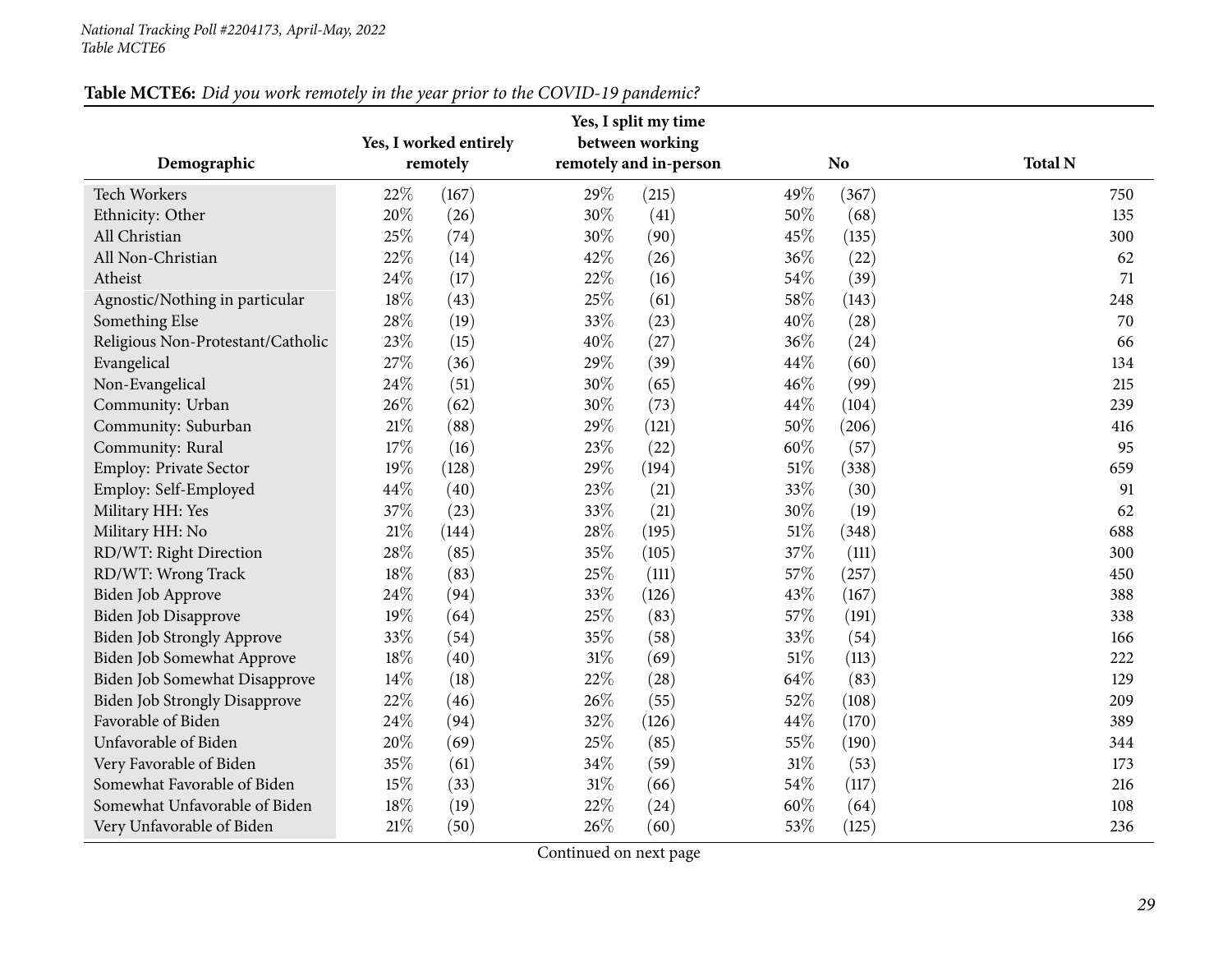| Demographic                 | Yes, I worked entirely<br>remotely |       |        | Yes, I split my time<br>between working<br>remotely and in-person |        | <b>No</b> | <b>Total N</b> |
|-----------------------------|------------------------------------|-------|--------|-------------------------------------------------------------------|--------|-----------|----------------|
| <b>Tech Workers</b>         | 22%                                | (167) | 29%    | (215)                                                             | 49%    | (367)     | 750            |
| #1 Issue: Economy           | 18%                                | (63)  | 28\%   | (97)                                                              | $54\%$ | (189)     | 349            |
| #1 Issue: Security          | 29%                                | (21)  | 32\%   | (24)                                                              | 39\%   | (29)      | 75             |
| #1 Issue: Health Care       | 30%                                | (24)  | 27\%   | (21)                                                              | 43%    | (34)      | 80             |
| #1 Issue: Women's Issues    | 23%                                | (21)  | 29%    | (27)                                                              | 49%    | (46)      | 94             |
| #1 Issue: Energy            | 25\%                               | (17)  | 35%    | (24)                                                              | 40%    | (28)      | 70             |
| 2020 Vote: Joe Biden        | 22%                                | (95)  | 30%    | (125)                                                             | 48\%   | (201)     | 422            |
| 2020 Vote: Donald Trump     | 23%                                | (46)  | $31\%$ | (60)                                                              | 46%    | (90)      | 196            |
| 2020 Vote: Didn't Vote      | 24%                                | (24)  | 21\%   | (21)                                                              | 55%    | (54)      | 98             |
| 2018 House Vote: Democrat   | 23\%                               | (79)  | 32%    | (111)                                                             | 46\%   | (162)     | 352            |
| 2018 House Vote: Republican | 22\%                               | (37)  | 30%    | (49)                                                              | 48\%   | (79)      | 165            |
| 2016 Vote: Hillary Clinton  | 23%                                | (75)  | 30%    | (95)                                                              | 47\%   | (149)     | 319            |
| 2016 Vote: Donald Trump     | 23%                                | (43)  | 30%    | (56)                                                              | 47\%   | (89)      | 188            |
| 2016 Vote: Other            | 18\%                               | (9)   | 29%    | (15)                                                              | 53%    | (27)      | 52             |
| 2016 Vote: Didn't Vote      | 22%                                | (40)  | 25%    | (47)                                                              | 53\%   | (100)     | 187            |
| Voted in 2014: Yes          | 23%                                | (108) | 29%    | (136)                                                             | 48\%   | (221)     | 465            |
| Voted in 2014: No           | 21%                                | (59)  | 28\%   | (80)                                                              | 51\%   | (146)     | 285            |
| 4-Region: Northeast         | 22%                                | (33)  | 35%    | (52)                                                              | 43%    | (66)      | 152            |
| 4-Region: Midwest           | 17%                                | (25)  | 28\%   | (40)                                                              | 55%    | (78)      | 142            |
| 4-Region: South             | 24%                                | (64)  | 29%    | (79)                                                              | 47\%   | (125)     | 267            |
| 4-Region: West              | 24\%                               | (45)  | 24\%   | (45)                                                              | 53%    | (99)      | 189            |
| <b>Entirely Remote</b>      | 38%                                | (135) | 25%    | (90)                                                              | 37%    | (133)     | 359            |
| Remote Inperson Split       | $10\%$                             | (28)  | 41\%   | (115)                                                             | 49%    | (136)     | 279            |
| Not Remote                  | $3\%$                              | (4)   | $9\%$  | (10)                                                              | 88\%   | (98)      | 112            |

Table MCTE6: Did you work remotely in the year prior to the COVID-19 pandemic?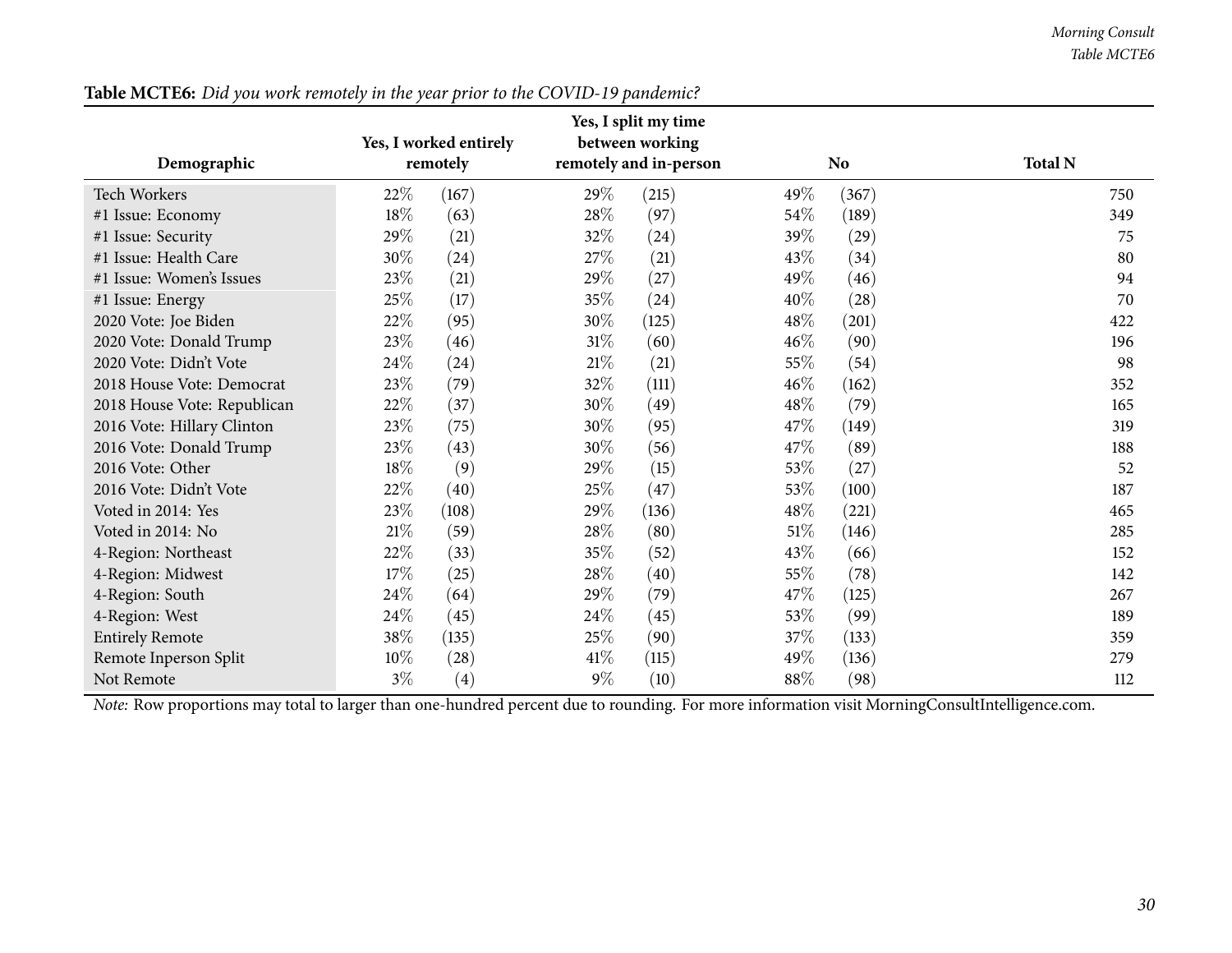<span id="page-30-0"></span>

| Demographic              |        | Often |     | <b>Sometimes</b> |        | Rarely |       | <b>Never</b> | <b>Total N</b> |
|--------------------------|--------|-------|-----|------------------|--------|--------|-------|--------------|----------------|
| <b>Tech Workers</b>      | 52%    | (392) | 40% | (297)            | $6\%$  | (49)   | $2\%$ | (12)         | 750            |
| Gender: Male             | 52%    | (249) | 41% | (199)            | $5\%$  | (25)   | $1\%$ | (7)          | 480            |
| Gender: Female           | 53%    | (143) | 36% | (98)             | $9\%$  | (23)   | $2\%$ | (6)          | 270            |
| Age: 18-34               | 47%    | (102) | 44% | (95)             | $6\%$  | (13)   | $3\%$ | (6)          | 216            |
| Age: 35-44               | 51\%   | (112) | 40% | (88)             | 7%     | (16)   | $2\%$ | (5)          | 221            |
| Age: 45-64               | 55%    | (147) | 38% | (101)            | $6\%$  | (17)   | $1\%$ | (2)          | 267            |
| GenZers: 1997-2012       | $51\%$ | (26)  | 36% | (19)             | $9\%$  | (5)    | $3\%$ | (2)          | 51             |
| Millennials: 1981-1996   | 49%    | (165) | 42% | (143)            | 7%     | (23)   | $2\%$ | (6)          | 337            |
| GenXers: 1965-1980       | 55%    | (130) | 38% | (90)             | $6\%$  | (14)   | $2\%$ | (5)          | 239            |
| Baby Boomers: 1946-1964  | 57%    | (69)  | 37% | (45)             | $6\%$  | (7)    |       | (0)          | 122            |
| PID: Dem (no lean)       | $51\%$ | (166) | 42% | (138)            | $6\%$  | (18)   | $2\%$ | (6)          | 327            |
| PID: Ind (no lean)       | $51\%$ | (131) | 40% | (103)            | $8\%$  | (20)   | $2\%$ | (6)          | 259            |
| PID: Rep (no lean)       | 58\%   | (95)  | 35% | (57)             | 7%     | (11)   |       | (1)          | 163            |
| PID/Gender: Dem Men      | 50%    | (94)  | 43% | (81)             | $5\%$  | (10)   | $1\%$ | (3)          | 187            |
| PID/Gender: Dem Women    | $51\%$ | (72)  | 40% | (57)             | $6\%$  | (8)    | $2\%$ | (3)          | 140            |
| PID/Gender: Ind Men      | $50\%$ | (91)  | 42% | (76)             | $6\%$  | (10)   | $2\%$ | (4)          | 181            |
| PID/Gender: Ind Women    | $51\%$ | (40)  | 34% | (27)             | 12%    | (9)    | $3\%$ | (2)          | 79             |
| PID/Gender: Rep Men      | 57%    | (64)  | 38% | (42)             | $4\%$  | (5)    | $1\%$ | (1)          | 112            |
| PID/Gender: Rep Women    | 60%    | (31)  | 29% | (15)             | $11\%$ | (6)    |       | (0)          | 51             |
| Ideo: Liberal (1-3)      | 51\%   | (143) | 41% | (113)            | 7%     | (18)   | $2\%$ | (5)          | 280            |
| Ideo: Moderate (4)       | 49%    | (112) | 42% | (98)             | 7%     | (17)   | $2\%$ | (5)          | 231            |
| Ideo: Conservative (5-7) | 56%    | (117) | 39% | (80)             | $4\%$  | (9)    | $1\%$ | (2)          | 208            |
| Educ: < College          | 49%    | (118) | 39% | (93)             | $8\%$  | (18)   | $4\%$ | (9)          | 238            |
| Educ: Bachelors degree   | 54%    | (164) | 38% | (117)            | 7%     | (22)   | $1\%$ | (2)          | 306            |
| Educ: Post-grad          | 53%    | (109) | 42% | (87)             | $4\%$  | (9)    |       | (1)          | 206            |
| Income: Under 50k        | 53%    | (75)  | 35% | (49)             | $8\%$  | (12)   | $3\%$ | (5)          | 140            |
| Income: 50k-100k         | $51\%$ | (161) | 40% | (128)            | $8\%$  | (25)   | $1\%$ | (5)          | 319            |
| Income: 100k+            | 53%    | (156) | 41% | (121)            | $4\%$  | (12)   | $1\%$ | (3)          | 292            |
| Ethnicity: White         | 53%    | (292) | 39% | (218)            | 7%     | (38)   | $1\%$ | (8)          | 556            |
| Ethnicity: Hispanic      | 49%    | (29)  | 44% | (26)             | $4\%$  | (2)    | $4\%$ | (2)          | 60             |
| Ethnicity: Black         | 58%    | (34)  | 31% | (18)             | $6\%$  | (3)    | $5\%$ | (3)          | 59             |
| Ethnicity: Other         | 48%    | (65)  | 45% | (61)             | $5\%$  | (7)    | $1\%$ | (2)          | 135            |

Table MCTE7\_1: Over the course of the two years prior to the start of the COVID-19 pandemic, how frequently, if at all, did you? *feel productive at work*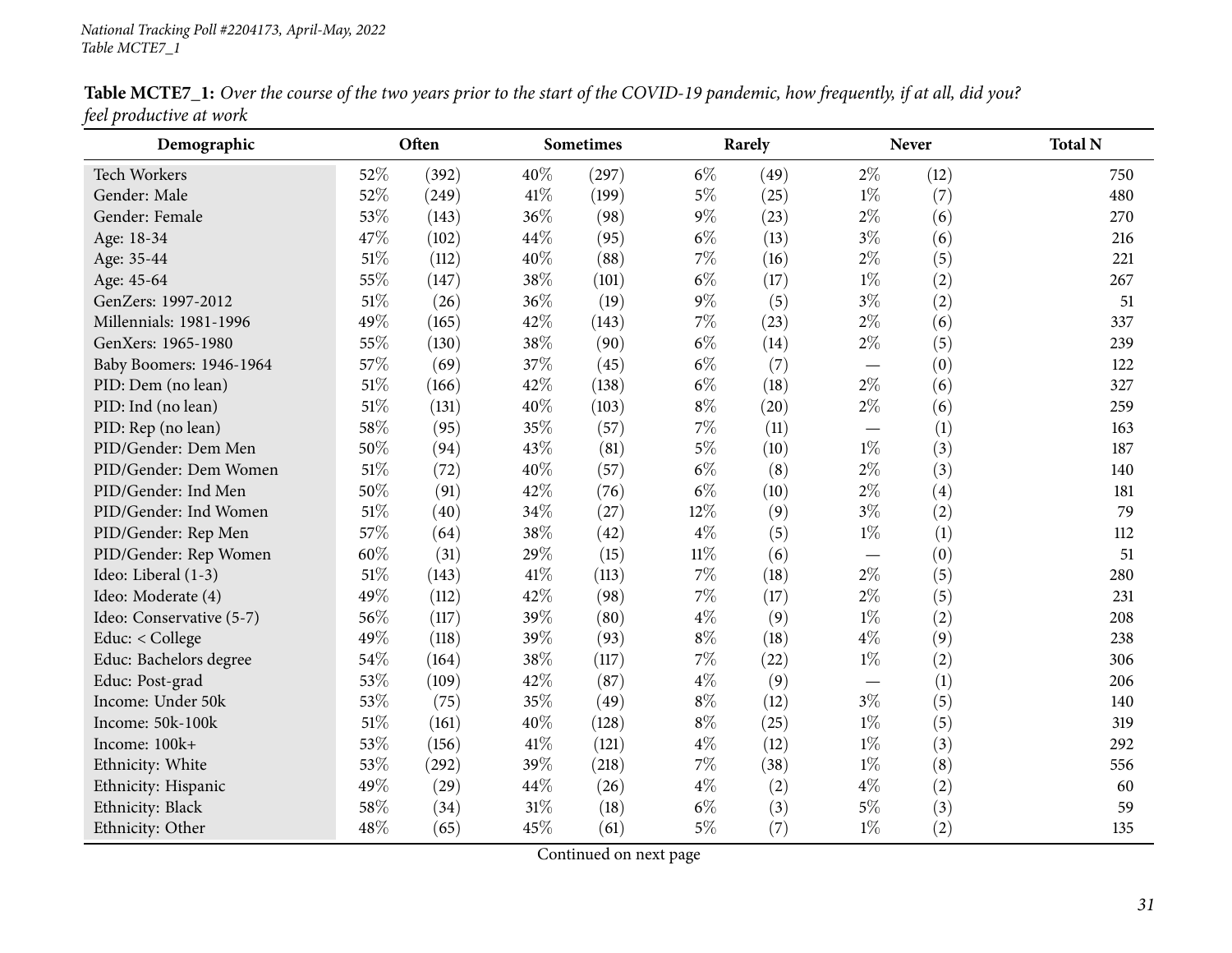| Table MCTE7_1: Over the course of the two years prior to the start of the COVID-19 pandemic, how frequently, if at all, did you? |  |
|----------------------------------------------------------------------------------------------------------------------------------|--|
| feel productive at work                                                                                                          |  |

| Demographic                          |     | Often |      | <b>Sometimes</b> |       | Rarely |       | Never | <b>Total N</b> |
|--------------------------------------|-----|-------|------|------------------|-------|--------|-------|-------|----------------|
| Tech Workers                         | 52% | (392) | 40%  | (297)            | $6\%$ | (49)   | $2\%$ | (12)  | 750            |
| All Christian                        | 55% | (166) | 38%  | (115)            | $5\%$ | (15)   | $1\%$ | (4)   | 300            |
| All Non-Christian                    | 49% | (30)  | 36%  | (22)             | 14%   | (9)    | $1\%$ | (1)   | 62             |
| Atheist                              | 46% | (33)  | 43%  | (31)             | $9\%$ | (7)    | $2\%$ | (1)   | 71             |
| Agnostic/Nothing in particular       | 49% | (123) | 42%  | (105)            | $6\%$ | (14)   | $2\%$ | (6)   | 248            |
| Something Else                       | 57% | (40)  | 36%  | (25)             | $6\%$ | (4)    | $1\%$ | (1)   | 70             |
| Religious Non-Protestant/Catholic    | 51% | (34)  | 35%  | (23)             | 13%   | (9)    | $1\%$ | (1)   | 66             |
| Evangelical                          | 51% | (68)  | 43%  | (58)             | $5\%$ | (6)    | $2\%$ | (3)   | 134            |
| Non-Evangelical                      | 59% | (126) | 35%  | (76)             | $6\%$ | (12)   |       | (1)   | 215            |
| Community: Urban                     | 53% | (126) | 41\% | (97)             | $4\%$ | (11)   | $2\%$ | (6)   | 239            |
| Community: Suburban                  | 52% | (216) | 40%  | (165)            | 7%    | (30)   | $1\%$ | (5)   | 416            |
| Community: Rural                     | 53% | (50)  | 38%  | (36)             | $8\%$ | (8)    | $1\%$ | (1)   | 95             |
| Employ: Private Sector               | 52% | (343) | 40%  | (265)            | $6\%$ | (42)   | $1\%$ | (10)  | 659            |
| Employ: Self-Employed                | 54% | (49)  | 36%  | (33)             | $7\%$ | (6)    | $3\%$ | (3)   | 91             |
| Military HH: Yes                     | 67% | (42)  | 28%  | (17)             | 5%    | (3)    |       | (0)   | 62             |
| Military HH: No                      | 51% | (350) | 41\% | (280)            | 7%    | (46)   | $2\%$ | (12)  | 688            |
| RD/WT: Right Direction               | 52% | (156) | 39%  | (116)            | 7%    | (21)   | $2\%$ | (7)   | 300            |
| RD/WT: Wrong Track                   | 52% | (236) | 40%  | (181)            | $6\%$ | (28)   | $1\%$ | (5)   | 450            |
| Biden Job Approve                    | 53% | (205) | 40%  | (154)            | $6\%$ | (23)   | $1\%$ | (6)   | 388            |
| Biden Job Disapprove                 | 50% | (170) | 41\% | (138)            | $7\%$ | (25)   | $1\%$ | (5)   | 338            |
| Biden Job Strongly Approve           | 65% | (107) | 31%  | (52)             | $4\%$ | (7)    |       | (0)   | 166            |
| Biden Job Somewhat Approve           | 44% | (98)  | 46%  | (102)            | 7%    | (16)   | $3\%$ | (6)   | 222            |
| Biden Job Somewhat Disapprove        | 46% | (59)  | 46%  | (60)             | $6\%$ | (8)    | $2\%$ | (3)   | 129            |
| <b>Biden Job Strongly Disapprove</b> | 53% | (112) | 38%  | (79)             | $8\%$ | (17)   | $1\%$ | (2)   | 209            |
| Favorable of Biden                   | 55% | (214) | 38%  | (149)            | $5\%$ | (21)   | $1\%$ | (5)   | 389            |
| Unfavorable of Biden                 | 49% | (168) | 42%  | (145)            | $8\%$ | (27)   | $1\%$ | (4)   | 344            |
| Very Favorable of Biden              | 63% | (109) | 33%  | (58)             | $3\%$ | (5)    |       | (1)   | 173            |
| Somewhat Favorable of Biden          | 48% | (104) | 42%  | (91)             | $7\%$ | (16)   | $2\%$ | (5)   | 216            |
| Somewhat Unfavorable of Biden        | 45% | (49)  | 50%  | (53)             | $4\%$ | (4)    | $1\%$ | (1)   | 108            |
| Very Unfavorable of Biden            | 51% | (119) | 39%  | (92)             | $9\%$ | (22)   | $1\%$ | (3)   | 236            |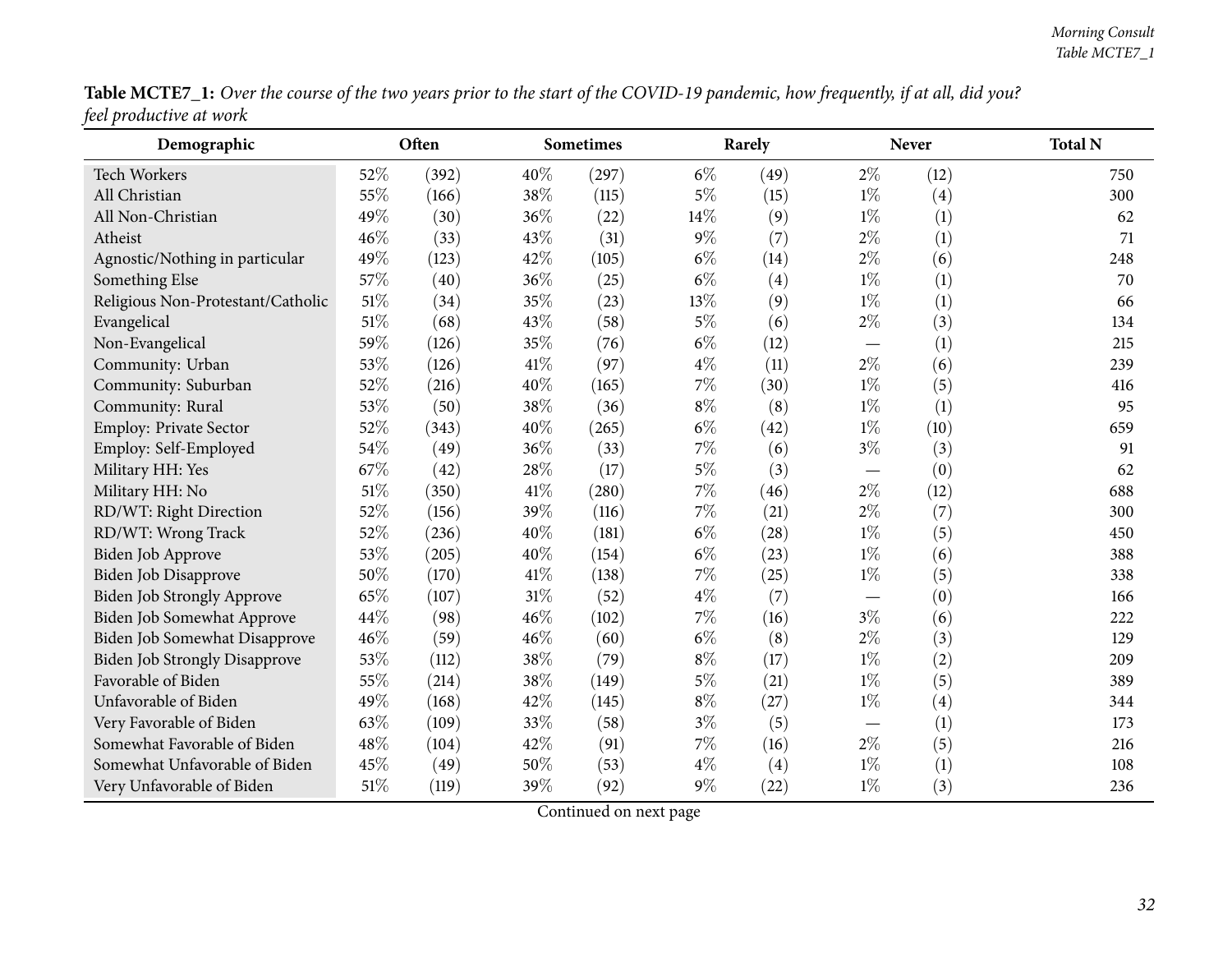| Demographic                                                                                                                                    |        | Often              |        | <b>Sometimes</b> |        | Rarely             |                               | <b>Never</b>     | <b>Total N</b> |
|------------------------------------------------------------------------------------------------------------------------------------------------|--------|--------------------|--------|------------------|--------|--------------------|-------------------------------|------------------|----------------|
| <b>Tech Workers</b>                                                                                                                            | 52\%   | (392)              | $40\%$ | (297)            | $6\%$  | (49)               | $2\%$                         | (12)             | 750            |
| #1 Issue: Economy                                                                                                                              | $51\%$ | (177)              | 40%    | (141)            | $7\%$  | (23)               | $2\%$                         | (8)              | 349            |
| #1 Issue: Security                                                                                                                             | 51\%   | (38)               | 40%    | (30)             | $9\%$  | (6)                | $\overbrace{\phantom{12333}}$ | (0)              | 75             |
| #1 Issue: Health Care                                                                                                                          | 59%    | (47)               | 36%    | (29)             | $3\%$  | (2)                | $3\%$                         | $\rm(2)$         | 80             |
| #1 Issue: Women's Issues                                                                                                                       | 49%    | (47)               | 44\%   | (42)             | $6\%$  | (6)                |                               | $\left(0\right)$ | 94             |
| #1 Issue: Energy                                                                                                                               | 54\%   | (37)               | 38\%   | (27)             | $8\%$  | (6)                | $\overbrace{\phantom{12333}}$ | $\left(0\right)$ | 70             |
| 2020 Vote: Joe Biden                                                                                                                           | 55%    | (233)              | 39%    | (163)            | $5\%$  | $\left( 20\right)$ | $1\%$                         | (6)              | 422            |
| 2020 Vote: Donald Trump                                                                                                                        | 50%    | (99)               | 43%    | (84)             | $6\%$  | (12)               | $1\%$                         | $\rm(2)$         | 196            |
| 2020 Vote: Didn't Vote                                                                                                                         | 45%    | $\left( 44\right)$ | 38%    | (37)             | $13\%$ | (12)               | $5\%$                         | (5)              | 98             |
| 2018 House Vote: Democrat                                                                                                                      | 52%    | (183)              | 41\%   | (145)            | $6\%$  | $\left( 22\right)$ | $1\%$                         | (2)              | 352            |
| 2018 House Vote: Republican                                                                                                                    | 55%    | (90)               | 39%    | (65)             | $6\%$  | (9)                |                               | (1)              | 165            |
| 2016 Vote: Hillary Clinton                                                                                                                     | 53%    | (170)              | 42\%   | (132)            | $4\%$  | (14)               | $1\%$                         | (3)              | 319            |
| 2016 Vote: Donald Trump                                                                                                                        | 53%    | (100)              | 39%    | (74)             | $7\%$  | (13)               |                               | (1)              | 188            |
| 2016 Vote: Other                                                                                                                               | 62%    | (32)               | 33\%   | (17)             | $5\%$  | (3)                |                               | (0)              | 52             |
| 2016 Vote: Didn't Vote                                                                                                                         | 46\%   | (87)               | 39%    | (73)             | $10\%$ | (18)               | $5\%$                         | (9)              | 187            |
| Voted in 2014: Yes                                                                                                                             | 56\%   | (258)              | 38\%   | (178)            | $6\%$  | (27)               | $1\%$                         | (3)              | 465            |
| Voted in 2014: No                                                                                                                              | 47\%   | (134)              | 42\%   | (120)            | $8\%$  | $^{(22)}$          | $3\%$                         | (10)             | 285            |
| 4-Region: Northeast                                                                                                                            | 48\%   | (73)               | 43\%   | (65)             | $6\%$  | (9)                | $3\%$                         | (5)              | 152            |
| 4-Region: Midwest                                                                                                                              | 58\%   | (82)               | 33%    | (47)             | $9\%$  | (12)               | $1\%$                         | (1)              | 142            |
| 4-Region: South                                                                                                                                | 52\%   | (138)              | 41\%   | (110)            | $5\%$  | (13)               | $2\%$                         | (6)              | 267            |
| 4-Region: West                                                                                                                                 | 52%    | (98)               | 40%    | (75)             | $8\%$  | (14)               | $1\%$                         | (1)              | 189            |
| <b>Entirely Remote</b>                                                                                                                         | 54\%   | (194)              | 39%    | (139)            | $5\%$  | (18)               | $2\%$                         | (7)              | 359            |
| Remote Inperson Split                                                                                                                          | 51\%   | (143)              | 39%    | (110)            | $7\%$  | (21)               | $2\%$                         | (5)              | 279            |
| Not Remote                                                                                                                                     | 48\%   | (54)               | 43\%   | (48)             | $9\%$  | (10)               |                               | (0)              | 112            |
| Note: Row proportions may total to larger than one-hundred percent due to rounding. For more information visit MorningConsultIntelligence.com. |        |                    |        |                  |        |                    |                               |                  |                |

Table MCTE7\_1: Over the course of the two years prior to the start of the COVID-19 pandemic, how frequently, if at all, did you? *feel productive at work*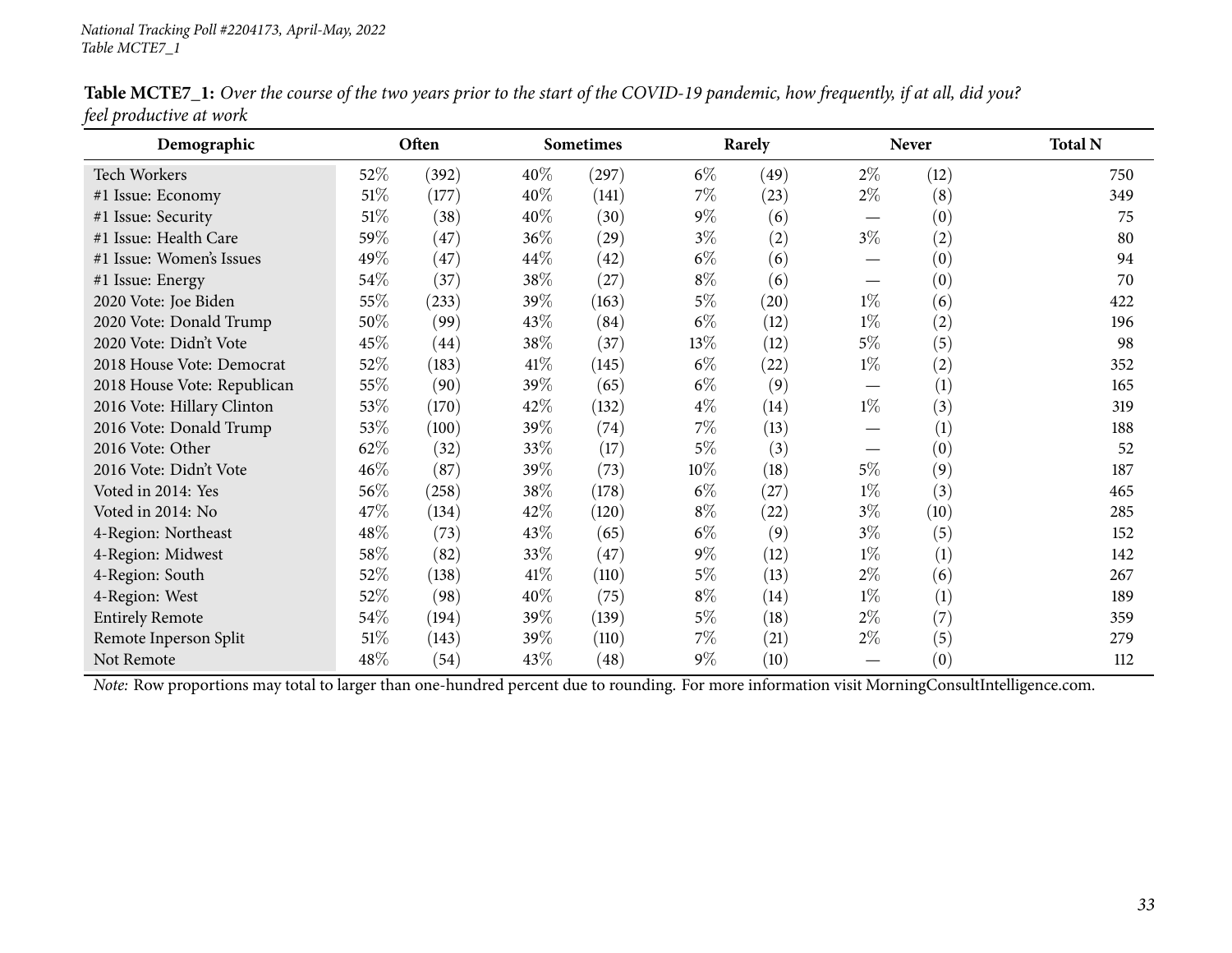Table MCTE7\_2: Over the course of the two years prior to the start of the COVID-19 pandemic, how frequently, if at all, did you? *feel tired*

<span id="page-33-0"></span>

| Demographic              |     | Often |      | <b>Sometimes</b> | Rarely |       |       | Never | <b>Total N</b> |
|--------------------------|-----|-------|------|------------------|--------|-------|-------|-------|----------------|
| Tech Workers             | 26% | (196) | 49%  | (366)            | 19%    | (142) | $6\%$ | (46)  | 750            |
| Gender: Male             | 22% | (106) | 50%  | (240)            | 21%    | (100) | $7\%$ | (34)  | 480            |
| Gender: Female           | 33% | (90)  | 47%  | (126)            | $16\%$ | (42)  | $5\%$ | (12)  | 270            |
| Age: 18-34               | 37% | (79)  | 42%  | (91)             | $16\%$ | (34)  | $6\%$ | (12)  | 216            |
| Age: 35-44               | 26% | (59)  | 53%  | (118)            | 14%    | (32)  | $6\%$ | (13)  | 221            |
| Age: 45-64               | 19% | (51)  | 52%  | (138)            | 24%    | (64)  | $5\%$ | (14)  | 267            |
| GenZers: 1997-2012       | 42% | (22)  | 39%  | (20)             | 14%    | (7)   | $5\%$ | (3)   | 51             |
| Millennials: 1981-1996   | 32% | (108) | 48%  | (162)            | 14%    | (47)  | $6\%$ | (20)  | 337            |
| GenXers: 1965-1980       | 20% | (47)  | 51%  | (121)            | 24%    | (58)  | $5\%$ | (13)  | 239            |
| Baby Boomers: 1946-1964  | 15% | (19)  | 51%  | (62)             | 25%    | (30)  | $9\%$ | (11)  | 122            |
| PID: Dem (no lean)       | 26% | (87)  | 50%  | (165)            | 15%    | (50)  | $8\%$ | (26)  | 327            |
| PID: Ind (no lean)       | 29% | (74)  | 48%  | (124)            | 18%    | (48)  | $5\%$ | (14)  | 259            |
| PID: Rep (no lean)       | 22% | (35)  | 47%  | (77)             | 27%    | (45)  | $4\%$ | (6)   | 163            |
| PID/Gender: Dem Men      | 19% | (36)  | 55%  | (104)            | 16%    | (30)  | 10%   | (18)  | 187            |
| PID/Gender: Dem Women    | 36% | (51)  | 44%  | (62)             | 14%    | (20)  | $6\%$ | (8)   | 140            |
| PID/Gender: Ind Men      | 26% | (46)  | 48%  | (86)             | $21\%$ | (37)  | $6\%$ | (10)  | 181            |
| PID/Gender: Ind Women    | 35% | (28)  | 48%  | (37)             | 13%    | (10)  | $4\%$ | (4)   | 79             |
| PID/Gender: Rep Men      | 21% | (24)  | 45%  | (50)             | 29%    | (32)  | $5\%$ | (6)   | 112            |
| PID/Gender: Rep Women    | 22% | (11)  | 52%  | (27)             | 24%    | (12)  | $2\%$ | (1)   | 51             |
| Ideo: Liberal (1-3)      | 28% | (78)  | 48%  | (135)            | 16%    | (46)  | $8\%$ | (21)  | 280            |
| Ideo: Moderate (4)       | 23% | (53)  | 52%  | (121)            | 19%    | (43)  | $6\%$ | (14)  | 231            |
| Ideo: Conservative (5-7) | 26% | (55)  | 46%  | (95)             | 24%    | (50)  | $4\%$ | (8)   | 208            |
| Educ: < College          | 31% | (74)  | 46%  | (110)            | 13%    | (32)  | $9\%$ | (21)  | 238            |
| Educ: Bachelors degree   | 26% | (78)  | 49%  | (148)            | 22%    | (66)  | $4\%$ | (13)  | 306            |
| Educ: Post-grad          | 21% | (44)  | 52%  | (107)            | 21%    | (44)  | $6\%$ | (12)  | 206            |
| Income: Under 50k        | 31% | (43)  | 43%  | (61)             | 19%    | (27)  | $7\%$ | (10)  | 140            |
| Income: 50k-100k         | 27% | (85)  | 49%  | (156)            | 18%    | (57)  | $7\%$ | (22)  | 319            |
| Income: 100k+            | 23% | (69)  | 51%  | (149)            | 20%    | (59)  | $5\%$ | (15)  | 292            |
| Ethnicity: White         | 27% | (152) | 47%  | (262)            | 19%    | (106) | $6\%$ | (35)  | 556            |
| Ethnicity: Hispanic      | 27% | (16)  | 50%  | (30)             | 19%    | (11)  | $4\%$ | (2)   | 60             |
| Ethnicity: Black         | 27% | (16)  | 37%  | (22)             | 22%    | (13)  | 13%   | (8)   | 59             |
| Ethnicity: Other         | 21% | (28)  | 61\% | (82)             | 17%    | (23)  | $2\%$ | (3)   | 135            |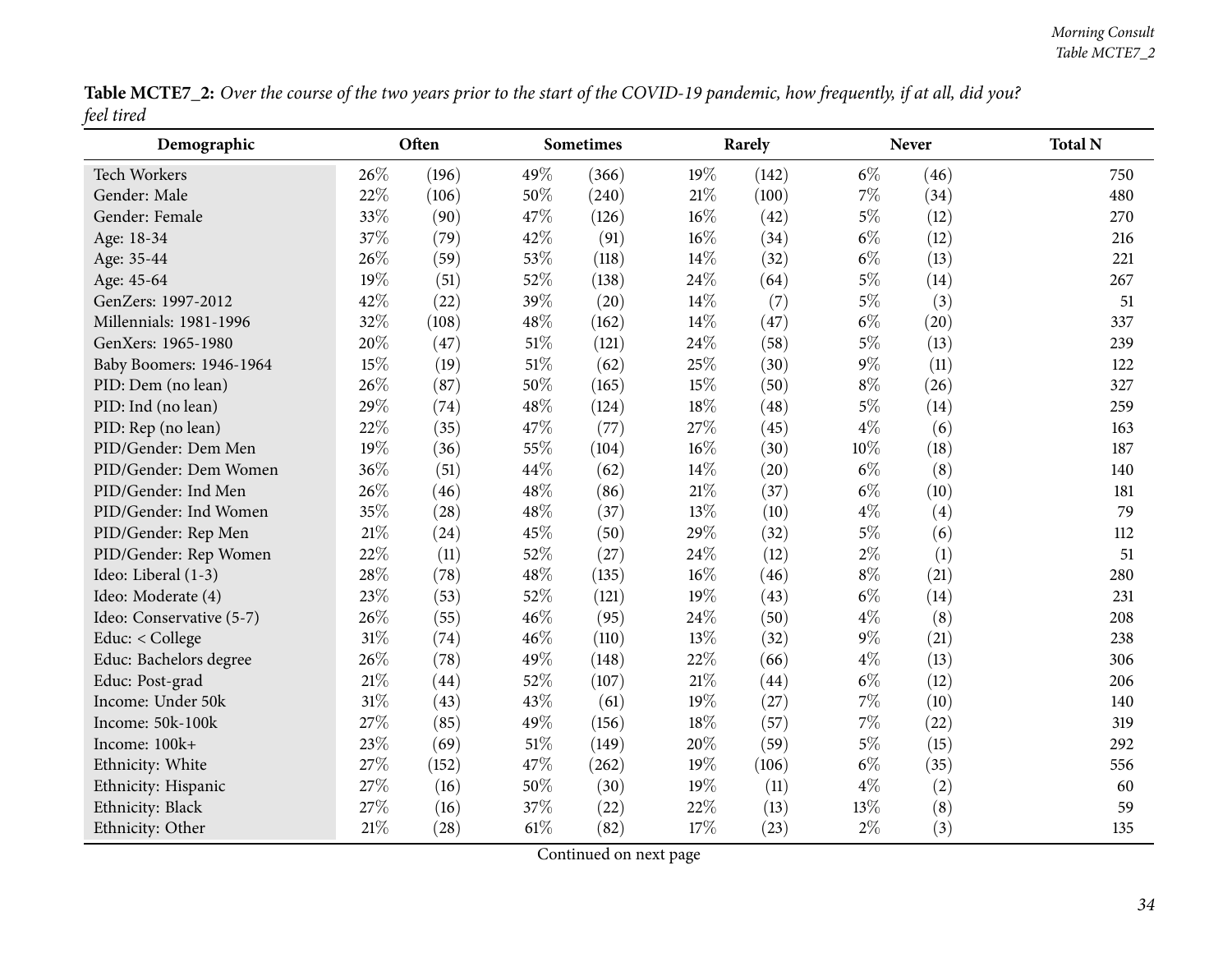| Table MCTE7_2: Over the course of the two years prior to the start of the COVID-19 pandemic, how frequently, if at all, did you? |  |
|----------------------------------------------------------------------------------------------------------------------------------|--|
| feel tired                                                                                                                       |  |

| Demographic                          |     | Often |        | <b>Sometimes</b> |        | Rarely |       | <b>Never</b>      | <b>Total N</b> |
|--------------------------------------|-----|-------|--------|------------------|--------|--------|-------|-------------------|----------------|
| <b>Tech Workers</b>                  | 26% | (196) | 49%    | (366)            | 19%    | (142)  | $6\%$ | (46)              | 750            |
| All Christian                        | 22% | (67)  | 47%    | (140)            | 23%    | (69)   | $8\%$ | (23)              | 300            |
| All Non-Christian                    | 22% | (14)  | 54%    | (34)             | 15%    | (9)    | $8\%$ | (5)               | 62             |
| Atheist                              | 29% | (21)  | $51\%$ | (36)             | 20%    | (14)   |       | (0)               | 71             |
| Agnostic/Nothing in particular       | 29% | (71)  | 49%    | (121)            | 17%    | (42)   | $6\%$ | (14)              | 248            |
| Something Else                       | 33% | (23)  | 51\%   | (36)             | 10%    | (7)    | $6\%$ | $\left( 4\right)$ | 70             |
| Religious Non-Protestant/Catholic    | 24% | (16)  | 53%    | (35)             | 14%    | (9)    | $9\%$ | (6)               | 66             |
| Evangelical                          | 25% | (33)  | 49%    | (66)             | 21%    | (29)   | $5\%$ | (7)               | 134            |
| Non-Evangelical                      | 21% | (46)  | 50%    | (107)            | 21%    | (45)   | $8\%$ | (18)              | 215            |
| Community: Urban                     | 28% | (68)  | 46%    | (110)            | 19%    | (44)   | 7%    | (17)              | 239            |
| Community: Suburban                  | 23% | (95)  | 52%    | (218)            | 19%    | (81)   | $5\%$ | (22)              | 416            |
| Community: Rural                     | 34% | (33)  | 40%    | (38)             | 18%    | (17)   | $7\%$ | (7)               | 95             |
| Employ: Private Sector               | 26% | (171) | 49%    | (325)            | 19%    | (126)  | $6\%$ | (37)              | 659            |
| Employ: Self-Employed                | 28% | (25)  | 45%    | (41)             | 18%    | (16)   | 10%   | (9)               | 91             |
| Military HH: Yes                     | 18% | (11)  | 39%    | (24)             | 34%    | (21)   | 10%   | (6)               | 62             |
| Military HH: No                      | 27% | (185) | 50%    | (341)            | 18%    | (121)  | $6\%$ | (40)              | 688            |
| RD/WT: Right Direction               | 22% | (65)  | 45%    | (134)            | 24%    | (72)   | 10%   | (30)              | 300            |
| RD/WT: Wrong Track                   | 29% | (131) | 51\%   | (231)            | $16\%$ | (71)   | $4\%$ | (17)              | 450            |
| <b>Biden Job Approve</b>             | 23% | (89)  | 47%    | (183)            | 22%    | (83)   | $8\%$ | (32)              | 388            |
| Biden Job Disapprove                 | 28% | (95)  | 52%    | (176)            | 17%    | (57)   | $3\%$ | (11)              | 338            |
| Biden Job Strongly Approve           | 22% | (37)  | 40%    | (67)             | 23%    | (38)   | 14%   | (24)              | 166            |
| Biden Job Somewhat Approve           | 23% | (52)  | 53%    | (116)            | 20%    | (45)   | $4\%$ | (8)               | 222            |
| Biden Job Somewhat Disapprove        | 28% | (36)  | 54%    | (69)             | 15%    | (20)   | $3\%$ | (4)               | 129            |
| <b>Biden Job Strongly Disapprove</b> | 28% | (59)  | 51%    | (107)            | 18%    | (37)   | $3\%$ | (7)               | 209            |
| Favorable of Biden                   | 24% | (94)  | 47%    | (184)            | 21\%   | (80)   | $8\%$ | (31)              | 389            |
| Unfavorable of Biden                 | 29% | (98)  | 51\%   | (175)            | 16%    | (57)   | $4\%$ | (14)              | 344            |
| Very Favorable of Biden              | 21% | (36)  | 43%    | (75)             | 23%    | (40)   | 13%   | (23)              | 173            |
| Somewhat Favorable of Biden          | 27% | (59)  | 50%    | (109)            | 18%    | (40)   | $4\%$ | (9)               | 216            |
| Somewhat Unfavorable of Biden        | 30% | (33)  | 53%    | (57)             | 12%    | (13)   | $5\%$ | (5)               | 108            |
| Very Unfavorable of Biden            | 28% | (65)  | 50%    | (118)            | 19%    | (44)   | $4\%$ | (9)               | 236            |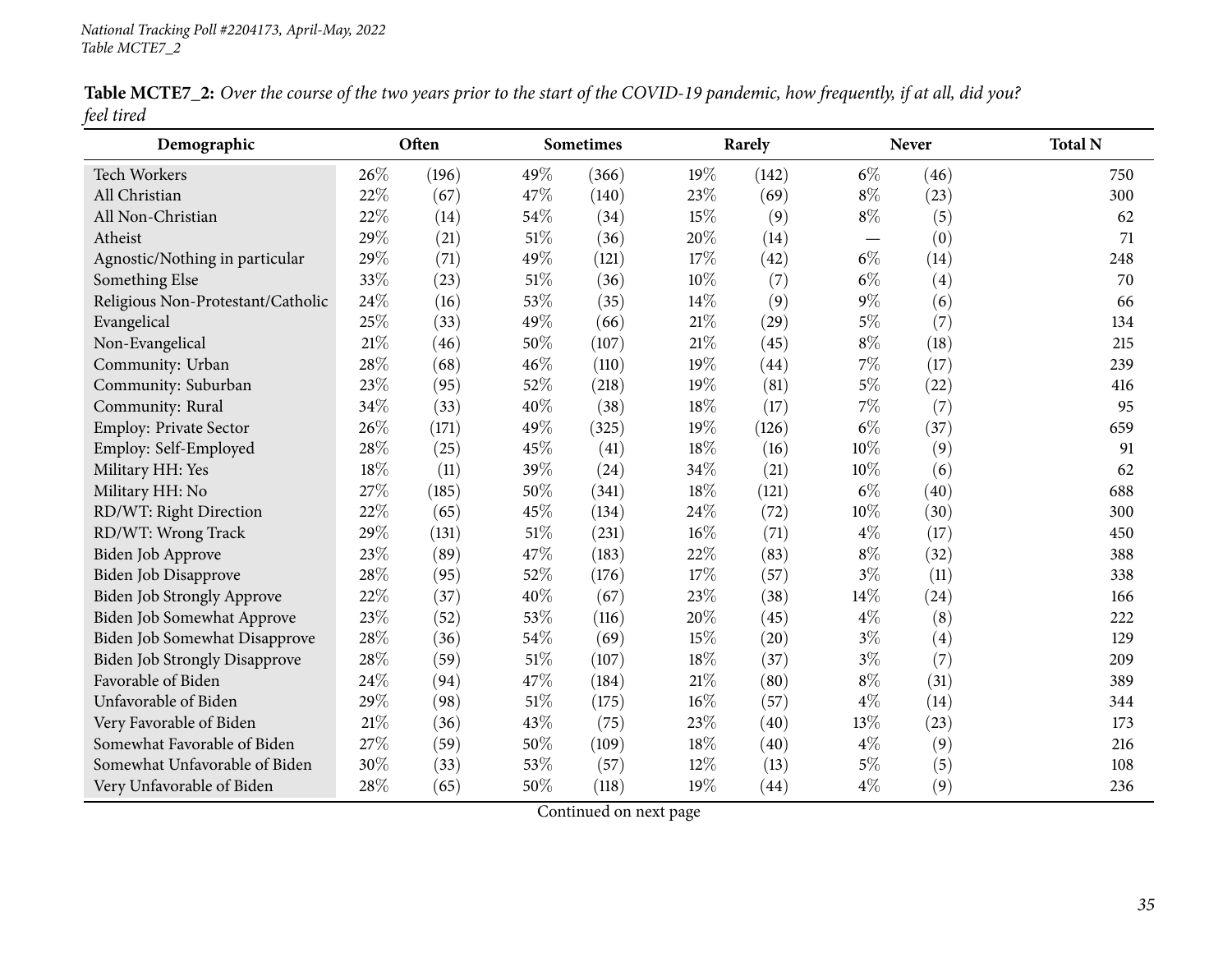Table MCTE7\_2: Over the course of the two years prior to the start of the COVID-19 pandemic, how frequently, if at all, did you? *feel tired*

| Demographic                 |        | Often              | <b>Sometimes</b> |       |        | Rarely |       | <b>Never</b>       | <b>Total N</b> |  |
|-----------------------------|--------|--------------------|------------------|-------|--------|--------|-------|--------------------|----------------|--|
| <b>Tech Workers</b>         | $26\%$ | (196)              | 49\%             | (366) | 19%    | (142)  | $6\%$ | (46)               | 750            |  |
| #1 Issue: Economy           | 25%    | (86)               | 53\%             | (184) | 17\%   | (58)   | $6\%$ | (22)               | 349            |  |
| #1 Issue: Security          | $17\%$ | (13)               | 50\%             | (38)  | 29%    | (21)   | $4\%$ | (3)                | 75             |  |
| #1 Issue: Health Care       | 29%    | (23)               | 37\%             | (29)  | 22\%   | (17)   | 13\%  | (10)               | 80             |  |
| #1 Issue: Women's Issues    | 37%    | (35)               | $51\%$           | (48)  | $12\%$ | (11)   | $1\%$ | (1)                | 94             |  |
| #1 Issue: Energy            | 29%    | (20)               | $41\%$           | (29)  | 22\%   | (15)   | $7\%$ | (5)                | 70             |  |
| 2020 Vote: Joe Biden        | 24\%   | (101)              | 50%              | (212) | 18\%   | (76)   | $8\%$ | (33)               | 422            |  |
| 2020 Vote: Donald Trump     | 22%    | (42)               | 50%              | (99)  | 24\%   | (47)   | $4\%$ | (8)                | 196            |  |
| 2020 Vote: Didn't Vote      | 42%    | (41)               | 39\%             | (38)  | $14\%$ | (14)   | $5\%$ | (5)                | 98             |  |
| 2018 House Vote: Democrat   | 26\%   | (92)               | $48\%$           | (169) | 19%    | (68)   | $7\%$ | (23)               | 352            |  |
| 2018 House Vote: Republican | 18%    | (29)               | 52\%             | (86)  | 26\%   | (43)   | $5\%$ | (8)                | 165            |  |
| 2016 Vote: Hillary Clinton  | 23%    | (72)               | 50\%             | (160) | 20%    | (65)   | $7\%$ | $\left( 22\right)$ | 319            |  |
| 2016 Vote: Donald Trump     | 23%    | $\left( 44\right)$ | 53\%             | (100) | $19\%$ | (35)   | $5\%$ | (9)                | 188            |  |
| 2016 Vote: Other            | 30%    | (15)               | 37\%             | (19)  | 26\%   | (13)   | $8\%$ | $\left( 4\right)$  | 52             |  |
| 2016 Vote: Didn't Vote      | 34\%   | (64)               | 46\%             | (86)  | 15%    | (27)   | $5\%$ | (10)               | 187            |  |
| Voted in 2014: Yes          | 22\%   | (102)              | 49\%             | (228) | 22\%   | (103)  | $7\%$ | (32)               | 465            |  |
| Voted in 2014: No           | 33\%   | (94)               | $48\%$           | (138) | $14\%$ | (39)   | $5\%$ | (14)               | 285            |  |
| 4-Region: Northeast         | 25%    | (38)               | 50\%             | (76)  | $16\%$ | (25)   | $9\%$ | (13)               | 152            |  |
| 4-Region: Midwest           | 29%    | (41)               | 49\%             | (70)  | $16\%$ | (23)   | $6\%$ | (9)                | 142            |  |
| 4-Region: South             | 26\%   | (71)               | 46\%             | (122) | 22\%   | (58)   | $6\%$ | (16)               | 267            |  |
| 4-Region: West              | 25%    | (47)               | 52\%             | (98)  | $19\%$ | (37)   | $4\%$ | (8)                | 189            |  |
| <b>Entirely Remote</b>      | 28\%   | (101)              | $46\%$           | (164) | 19%    | (67)   | $7\%$ | (26)               | 359            |  |
| Remote Inperson Split       | 24\%   | (66)               | 52\%             | (144) | 20%    | (55)   | $5\%$ | (14)               | 279            |  |
| Not Remote                  | 25%    | $\left( 28\right)$ | $51\%$           | (57)  | 18\%   | (21)   | $5\%$ | (6)                | 112            |  |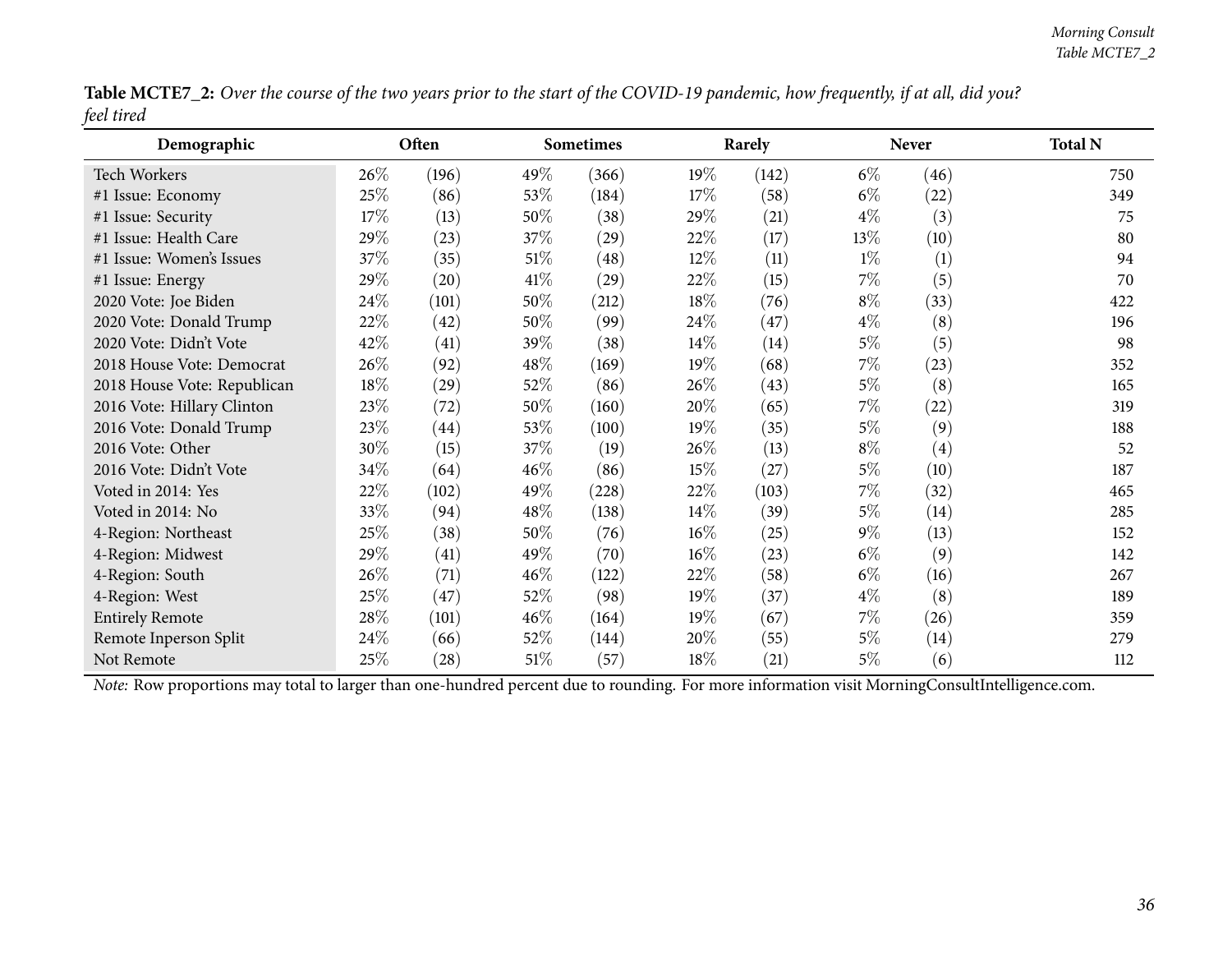| Demographic              |        | Often |      | <b>Sometimes</b> |      | Rarely |        | <b>Never</b> | <b>Total N</b> |
|--------------------------|--------|-------|------|------------------|------|--------|--------|--------------|----------------|
| <b>Tech Workers</b>      | 19%    | (145) | 44%  | (330)            | 25%  | (187)  | 12%    | (87)         | 750            |
| Gender: Male             | 17%    | (83)  | 47%  | (226)            | 25%  | (119)  | $11\%$ | (52)         | 480            |
| Gender: Female           | 23%    | (63)  | 39%  | (104)            | 25%  | (68)   | 13%    | (35)         | 270            |
| Age: 18-34               | 18%    | (38)  | 44%  | (96)             | 24\% | (51)   | 15%    | (32)         | 216            |
| Age: 35-44               | $21\%$ | (46)  | 46%  | (102)            | 25%  | (54)   | $9\%$  | (19)         | 221            |
| Age: 45-64               | $21\%$ | (56)  | 43%  | (114)            | 26%  | (70)   | 10%    | (27)         | 267            |
| GenZers: 1997-2012       | 12%    | (6)   | 43%  | (22)             | 30%  | (15)   | 15%    | (8)          | 51             |
| Millennials: 1981-1996   | 20%    | (67)  | 44%  | (147)            | 25%  | (84)   | 12%    | (39)         | 337            |
| GenXers: 1965-1980       | 23%    | (54)  | 43%  | (103)            | 23%  | (56)   | $11\%$ | (26)         | 239            |
| Baby Boomers: 1946-1964  | 15%    | (18)  | 48%  | (58)             | 26%  | (32)   | $11\%$ | (14)         | 122            |
| PID: Dem (no lean)       | $21\%$ | (68)  | 46%  | (149)            | 24%  | (79)   | 10%    | (31)         | 327            |
| PID: Ind (no lean)       | 18%    | (47)  | 42%  | (110)            | 25%  | (65)   | 14%    | (37)         | 259            |
| PID: Rep (no lean)       | 19%    | (30)  | 44%  | (71)             | 26%  | (43)   | 12%    | (19)         | 163            |
| PID/Gender: Dem Men      | 18%    | (34)  | 49%  | (91)             | 23%  | (43)   | $11\%$ | (20)         | 187            |
| PID/Gender: Dem Women    | 25%    | (35)  | 41\% | (58)             | 26%  | (36)   | $8\%$  | (11)         | 140            |
| PID/Gender: Ind Men      | 18%    | (33)  | 44%  | (80)             | 24%  | (44)   | 13%    | (24)         | 181            |
| PID/Gender: Ind Women    | 18%    | (14)  | 38%  | (30)             | 26%  | (21)   | 17%    | (14)         | 79             |
| PID/Gender: Rep Men      | 15%    | (16)  | 49%  | (55)             | 28%  | (32)   | $8\%$  | (9)          | 112            |
| PID/Gender: Rep Women    | 27%    | (14)  | 31%  | (16)             | 22%  | (11)   | 19%    | (10)         | 51             |
| Ideo: Liberal (1-3)      | $21\%$ | (59)  | 43%  | (119)            | 26%  | (73)   | 10%    | (29)         | 280            |
| Ideo: Moderate (4)       | 15%    | (34)  | 50%  | (115)            | 23%  | (54)   | 12%    | (28)         | 231            |
| Ideo: Conservative (5-7) | 22%    | (46)  | 40%  | (83)             | 26%  | (53)   | 13%    | (26)         | 208            |
| Educ: < College          | 14%    | (33)  | 37%  | (88)             | 29%  | (69)   | 20%    | (48)         | 238            |
| Educ: Bachelors degree   | 24%    | (74)  | 42%  | (129)            | 24%  | (74)   | $9\%$  | (28)         | 306            |
| Educ: Post-grad          | 18%    | (38)  | 55%  | (113)            | 21%  | (44)   | $6\%$  | (11)         | 206            |
| Income: Under 50k        | $8\%$  | (12)  | 36%  | (50)             | 37%  | (51)   | 19%    | (27)         | 140            |
| Income: 50k-100k         | 19%    | (59)  | 46%  | (146)            | 24%  | (77)   | $11\%$ | (36)         | 319            |
| Income: 100k+            | 25%    | (74)  | 46%  | (134)            | 20%  | (59)   | $8\%$  | (24)         | 292            |
| Ethnicity: White         | $18\%$ | (102) | 42%  | (236)            | 26%  | (144)  | 13%    | (74)         | 556            |
| Ethnicity: Hispanic      | 20%    | (12)  | 47%  | (28)             | 23%  | (14)   | $9\%$  | (6)          | 60             |
| Ethnicity: Black         | 22%    | (13)  | 45%  | (27)             | 23%  | (14)   | 10%    | (6)          | 59             |
| Ethnicity: Other         | 22%    | (30)  | 50%  | (68)             | 22%  | (29)   | $6\%$  | (8)          | 135            |

Table MCTE7\_3: Over the course of the two years prior to the start of the COVID-19 pandemic, how frequently, if at all, did you? *feel busy with meetings*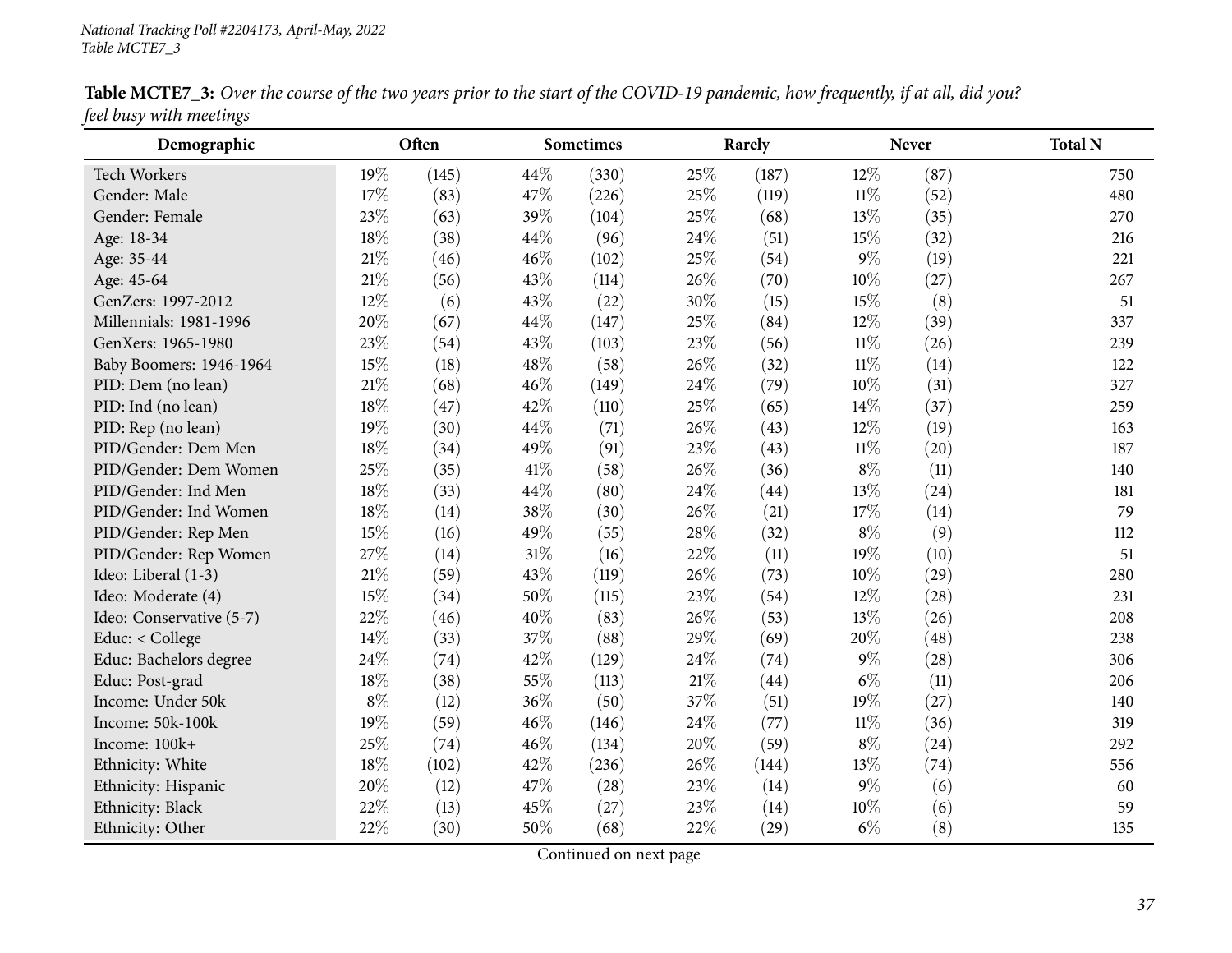| Table MCTE7_3: Over the course of the two years prior to the start of the COVID-19 pandemic, how frequently, if at all, did you? |  |
|----------------------------------------------------------------------------------------------------------------------------------|--|
| feel busy with meetings                                                                                                          |  |

| Demographic                          |     | Often |      | <b>Sometimes</b> |        | Rarely |        | <b>Never</b> | <b>Total N</b> |
|--------------------------------------|-----|-------|------|------------------|--------|--------|--------|--------------|----------------|
| <b>Tech Workers</b>                  | 19% | (145) | 44\% | (330)            | 25%    | (187)  | 12%    | (87)         | 750            |
| All Christian                        | 18% | (54)  | 46%  | (139)            | 23%    | (69)   | 13%    | (38)         | 300            |
| All Non-Christian                    | 20% | (12)  | 52%  | (32)             | 19%    | (12)   | $9\%$  | (5)          | 62             |
| Atheist                              | 17% | (12)  | 49%  | (35)             | 24%    | (17)   | $9\%$  | (6)          | 71             |
| Agnostic/Nothing in particular       | 19% | (46)  | 40%  | (99)             | 28%    | (69)   | 13%    | (33)         | 248            |
| Something Else                       | 30% | (21)  | 35%  | (24)             | 29%    | (20)   | $6\%$  | (5)          | 70             |
| Religious Non-Protestant/Catholic    | 20% | (13)  | 51%  | (34)             | 19%    | (12)   | 10%    | (6)          | 66             |
| Evangelical                          | 19% | (25)  | 48%  | (64)             | 24%    | (33)   | $9\%$  | (12)         | 134            |
| Non-Evangelical                      | 19% | (40)  | 43%  | (93)             | 25%    | (53)   | 13%    | (29)         | 215            |
| Community: Urban                     | 21% | (50)  | 49%  | (117)            | $21\%$ | (50)   | $9\%$  | (22)         | 239            |
| Community: Suburban                  | 19% | (79)  | 43%  | (179)            | 27%    | (111)  | $11\%$ | (46)         | 416            |
| Community: Rural                     | 17% | (16)  | 36%  | (34)             | 27%    | (25)   | 21%    | (19)         | 95             |
| Employ: Private Sector               | 20% | (133) | 46%  | (302)            | 24%    | (158)  | $10\%$ | (66)         | 659            |
| Employ: Self-Employed                | 14% | (12)  | 31%  | (28)             | 32%    | (29)   | 23%    | (21)         | 91             |
| Military HH: Yes                     | 16% | (10)  | 47%  | (29)             | 17%    | (11)   | 20%    | (12)         | 62             |
| Military HH: No                      | 20% | (136) | 44%  | (301)            | 26%    | (176)  | 11%    | (75)         | 688            |
| RD/WT: Right Direction               | 19% | (58)  | 49%  | (147)            | 23%    | (68)   | $9\%$  | (27)         | 300            |
| RD/WT: Wrong Track                   | 19% | (87)  | 41\% | (184)            | 26%    | (119)  | 13%    | (61)         | 450            |
| Biden Job Approve                    | 19% | (72)  | 47%  | (182)            | 24%    | (93)   | 10%    | (40)         | 388            |
| Biden Job Disapprove                 | 20% | (69)  | 42%  | (143)            | 25%    | (86)   | 12%    | (40)         | 338            |
| Biden Job Strongly Approve           | 24% | (40)  | 46%  | (77)             | 20%    | (32)   | 10%    | (17)         | 166            |
| Biden Job Somewhat Approve           | 15% | (33)  | 47%  | (105)            | 28%    | (61)   | 10%    | (23)         | 222            |
| Biden Job Somewhat Disapprove        | 22% | (28)  | 45%  | (58)             | 25%    | (33)   | 7%     | (9)          | 129            |
| <b>Biden Job Strongly Disapprove</b> | 20% | (41)  | 40%  | (84)             | 25%    | (53)   | 15%    | (31)         | 209            |
| Favorable of Biden                   | 18% | (72)  | 46%  | (180)            | 25%    | (97)   | 10%    | (41)         | 389            |
| Unfavorable of Biden                 | 21% | (71)  | 41\% | (142)            | 26%    | (89)   | 12%    | (41)         | 344            |
| Very Favorable of Biden              | 21% | (37)  | 46%  | (80)             | 22%    | (39)   | 10%    | (18)         | 173            |
| Somewhat Favorable of Biden          | 16% | (35)  | 46%  | (100)            | 27%    | (58)   | $11\%$ | (23)         | 216            |
| Somewhat Unfavorable of Biden        | 27% | (29)  | 37%  | (40)             | 25%    | (27)   | 10%    | (11)         | 108            |
| Very Unfavorable of Biden            | 18% | (42)  | 43%  | (102)            | 26%    | (62)   | 13%    | (31)         | 236            |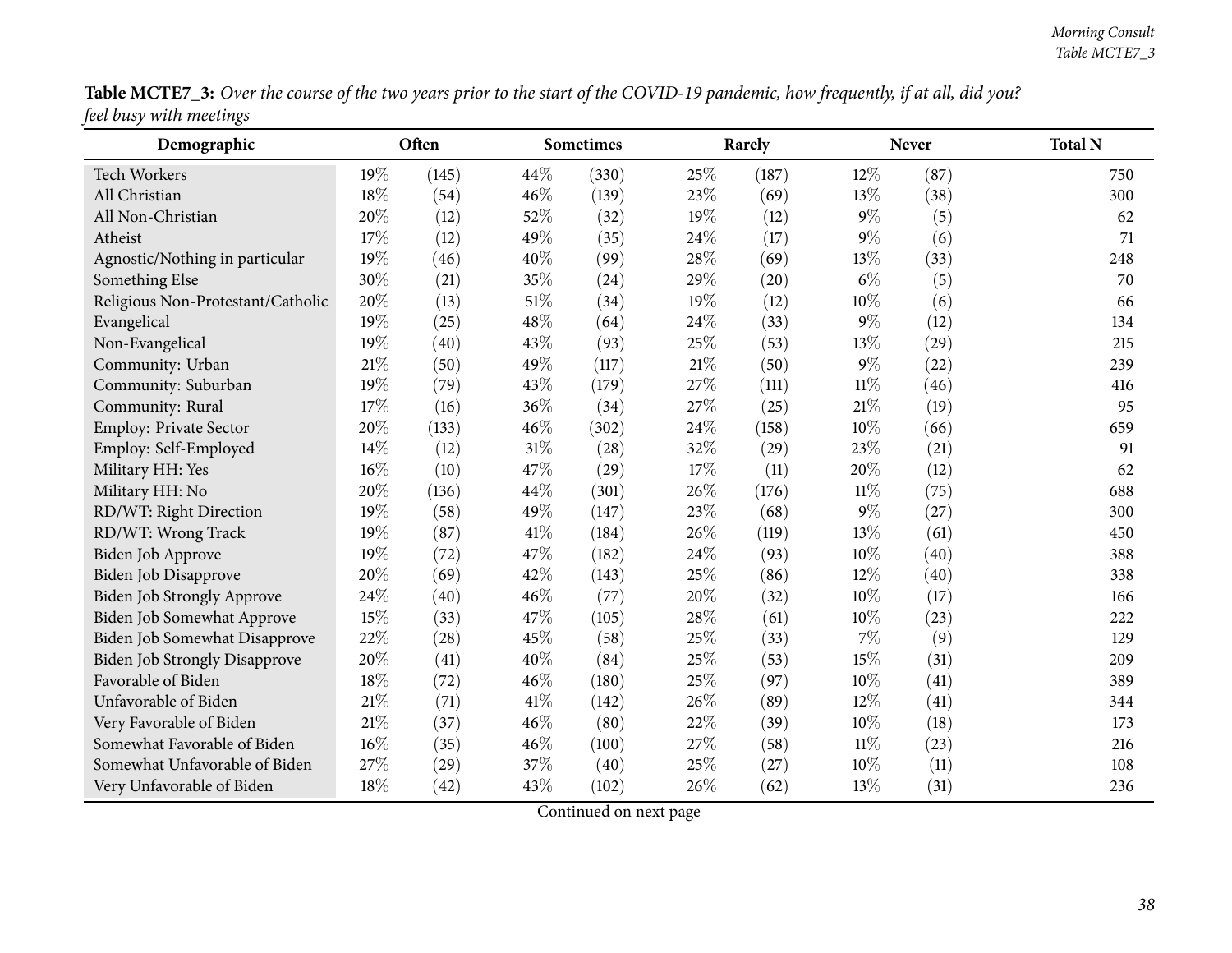| Demographic                 |        | Often |        | <b>Sometimes</b> |        | Rarely |        | <b>Never</b> | <b>Total N</b> |
|-----------------------------|--------|-------|--------|------------------|--------|--------|--------|--------------|----------------|
| Tech Workers                | $19\%$ | (145) | 44\%   | (330)            | 25\%   | (187)  | 12\%   | (87)         | 750            |
| #1 Issue: Economy           | 17%    | (58)  | 45\%   | (156)            | 26\%   | (92)   | 12%    | (42)         | 349            |
| #1 Issue: Security          | 20%    | (15)  | 53\%   | (40)             | $21\%$ | (16)   | $6\%$  | (4)          | 75             |
| #1 Issue: Health Care       | 23\%   | (18)  | $46\%$ | (36)             | 18%    | (14)   | 14\%   | (11)         | 80             |
| #1 Issue: Women's Issues    | 22%    | (20)  | 44\%   | (41)             | 25%    | (23)   | 10%    | (9)          | 94             |
| #1 Issue: Energy            | 27\%   | (19)  | 37%    | (26)             | 24\%   | (16)   | 13%    | (9)          | 70             |
| 2020 Vote: Joe Biden        | 19%    | (80)  | 45\%   | (190)            | 25\%   | (105)  | 11%    | (46)         | 422            |
| 2020 Vote: Donald Trump     | 20%    | (39)  | 45\%   | (88)             | 22%    | (44)   | 12%    | (24)         | 196            |
| 2020 Vote: Didn't Vote      | 17%    | (16)  | 38\%   | (38)             | 32%    | (32)   | 13%    | (12)         | 98             |
| 2018 House Vote: Democrat   | 20%    | (70)  | 47\%   | (166)            | $24\%$ | (85)   | $9\%$  | (31)         | 352            |
| 2018 House Vote: Republican | 23\%   | (38)  | 44\%   | (73)             | 20%    | (33)   | 13%    | (22)         | 165            |
| 2016 Vote: Hillary Clinton  | $21\%$ | (68)  | 46%    | (147)            | 22%    | (71)   | 10%    | (33)         | 319            |
| 2016 Vote: Donald Trump     | $21\%$ | (39)  | 47\%   | (88)             | 24%    | (45)   | $8\%$  | (16)         | 188            |
| 2016 Vote: Other            | 24\%   | (12)  | 37%    | (19)             | 25%    | (13)   | $14\%$ | (7)          | 52             |
| 2016 Vote: Didn't Vote      | 14\%   | (26)  | 39\%   | (73)             | $31\%$ | (58)   | $16\%$ | (30)         | 187            |
| Voted in 2014: Yes          | $21\%$ | (97)  | 44\%   | (206)            | 25\%   | (114)  | $10\%$ | (48)         | 465            |
| Voted in 2014: No           | 17%    | (48)  | 44\%   | (124)            | $26\%$ | (73)   | $14\%$ | (40)         | 285            |
| 4-Region: Northeast         | 23\%   | (35)  | 46%    | (69)             | 20%    | (31)   | $11\%$ | (17)         | 152            |
| 4-Region: Midwest           | $21\%$ | (30)  | 44\%   | (63)             | 22%    | (32)   | 12%    | (18)         | 142            |
| 4-Region: South             | 15%    | (40)  | $46\%$ | (123)            | 26%    | (69)   | 13%    | (36)         | 267            |
| 4-Region: West              | $21\%$ | (40)  | 40%    | (76)             | 29%    | (55)   | $9\%$  | (17)         | 189            |
| <b>Entirely Remote</b>      | 22%    | (78)  | 39\%   | (138)            | 26\%   | (94)   | 13%    | (48)         | 359            |
| Remote Inperson Split       | 20%    | (55)  | 55\%   | (153)            | 21%    | (58)   | 5%     | (13)         | 279            |
| Not Remote                  | $11\%$ | (12)  | 34\%   | (38)             | 32%    | (35)   | 23%    | (26)         | 112            |

Table MCTE7\_3: Over the course of the two years prior to the start of the COVID-19 pandemic, how frequently, if at all, did you? *feel busy with meetings*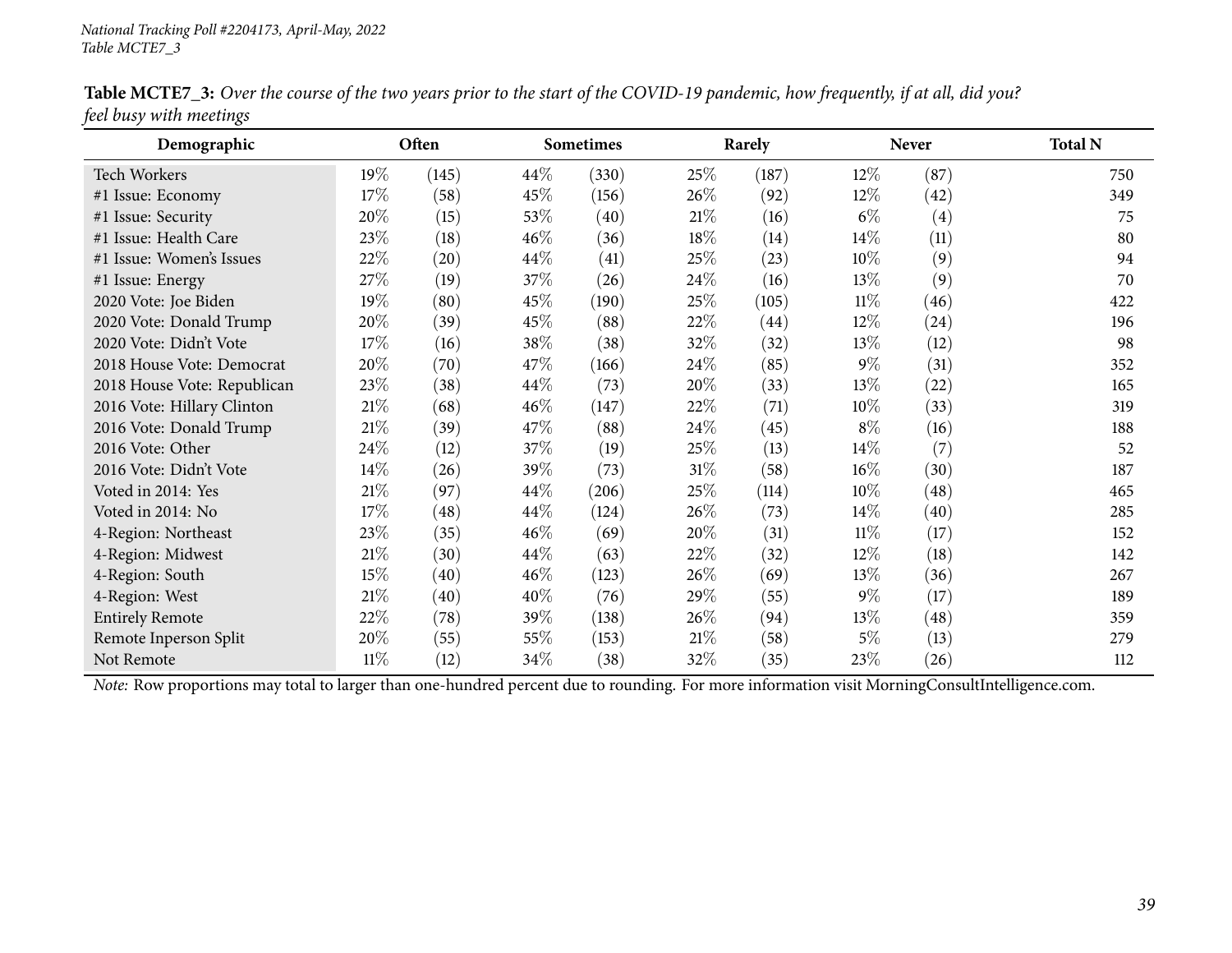Table MCTE7\_4: Over the course of the two years prior to the start of the COVID-19 pandemic, how frequently, if at all, did you? *work long hours*

| Demographic              |     | Often |        | <b>Sometimes</b> |        | Rarely |        | <b>Never</b> | <b>Total N</b> |
|--------------------------|-----|-------|--------|------------------|--------|--------|--------|--------------|----------------|
| <b>Tech Workers</b>      | 26% | (192) | 47%    | (351)            | 22%    | (163)  | $6\%$  | (44)         | 750            |
| Gender: Male             | 24% | (115) | 51%    | (247)            | 20%    | (94)   | $5\%$  | (24)         | 480            |
| Gender: Female           | 29% | (77)  | 39%    | (105)            | 25%    | (69)   | $7\%$  | (19)         | 270            |
| Age: 18-34               | 29% | (62)  | 47%    | (101)            | 15%    | (32)   | $10\%$ | (21)         | 216            |
| Age: 35-44               | 27% | (59)  | 47%    | (105)            | 23%    | (52)   | $3\%$  | (6)          | 221            |
| Age: 45-64               | 23% | (62)  | 47%    | (126)            | 23%    | (62)   | $6\%$  | (16)         | 267            |
| GenZers: 1997-2012       | 22% | (11)  | 49%    | (25)             | 22%    | (11)   | 7%     | (4)          | 51             |
| Millennials: 1981-1996   | 29% | (99)  | 47%    | (159)            | 17%    | (56)   | 7%     | (23)         | 337            |
| GenXers: 1965-1980       | 22% | (52)  | 48%    | (114)            | 26%    | (62)   | $5\%$  | (11)         | 239            |
| Baby Boomers: 1946-1964  | 25% | (30)  | 44%    | (54)             | 26%    | (32)   | $4\%$  | (5)          | 122            |
| PID: Dem (no lean)       | 27% | (88)  | 47%    | (153)            | $21\%$ | (68)   | $5\%$  | (18)         | 327            |
| PID: Ind (no lean)       | 25% | (64)  | 46%    | (120)            | 22%    | (58)   | $7\%$  | (17)         | 259            |
| PID: Rep (no lean)       | 25% | (40)  | 48%    | (78)             | 22%    | (36)   | $5\%$  | (9)          | 163            |
| PID/Gender: Dem Men      | 25% | (48)  | 53%    | (100)            | 18%    | (33)   | $4\%$  | (7)          | 187            |
| PID/Gender: Dem Women    | 29% | (41)  | 38%    | (53)             | 25%    | (35)   | $8\%$  | (11)         | 140            |
| PID/Gender: Ind Men      | 23% | (42)  | 47%    | (84)             | 22%    | (40)   | $8\%$  | (15)         | 181            |
| PID/Gender: Ind Women    | 28% | (22)  | 46%    | (36)             | 23%    | (18)   | $3\%$  | (2)          | 79             |
| PID/Gender: Rep Men      | 23% | (25)  | 56%    | (62)             | 19%    | (22)   | $2\%$  | (3)          | 112            |
| PID/Gender: Rep Women    | 29% | (15)  | 31%    | (16)             | 28%    | (15)   | $11\%$ | (6)          | 51             |
| Ideo: Liberal (1-3)      | 27% | (76)  | 44%    | (122)            | 22%    | (62)   | 7%     | (20)         | 280            |
| Ideo: Moderate (4)       | 24% | (55)  | 48%    | (110)            | 24%    | (55)   | $5\%$  | (11)         | 231            |
| Ideo: Conservative (5-7) | 24% | (49)  | 54%    | (112)            | 18%    | (37)   | $5\%$  | (11)         | 208            |
| Educ: < College          | 29% | (68)  | 41\%   | (98)             | 19%    | (46)   | $11\%$ | (26)         | 238            |
| Educ: Bachelors degree   | 25% | (77)  | $46\%$ | (142)            | 24%    | (72)   | $5\%$  | (15)         | 306            |
| Educ: Post-grad          | 23% | (47)  | 54%    | (112)            | 22%    | (45)   | $1\%$  | (3)          | 206            |
| Income: Under 50k        | 23% | (33)  | 47%    | (65)             | 20%    | (28)   | $10\%$ | (14)         | 140            |
| Income: 50k-100k         | 30% | (96)  | 42%    | (134)            | 22%    | (69)   | $6\%$  | (20)         | 319            |
| Income: 100k+            | 22% | (64)  | 52%    | (152)            | 23%    | (66)   | $3\%$  | (10)         | 292            |
| Ethnicity: White         | 25% | (138) | 45%    | (252)            | 24%    | (131)  | $6\%$  | (34)         | 556            |
| Ethnicity: Hispanic      | 34% | (20)  | 42%    | (25)             | 20%    | (12)   | $4\%$  | (2)          | 60             |
| Ethnicity: Black         | 31% | (18)  | 46%    | (27)             | $16\%$ | (10)   | $7\%$  | (4)          | 59             |
| Ethnicity: Other         | 26% | (35)  | 53%    | (72)             | $16\%$ | (22)   | $4\%$  | (6)          | 135            |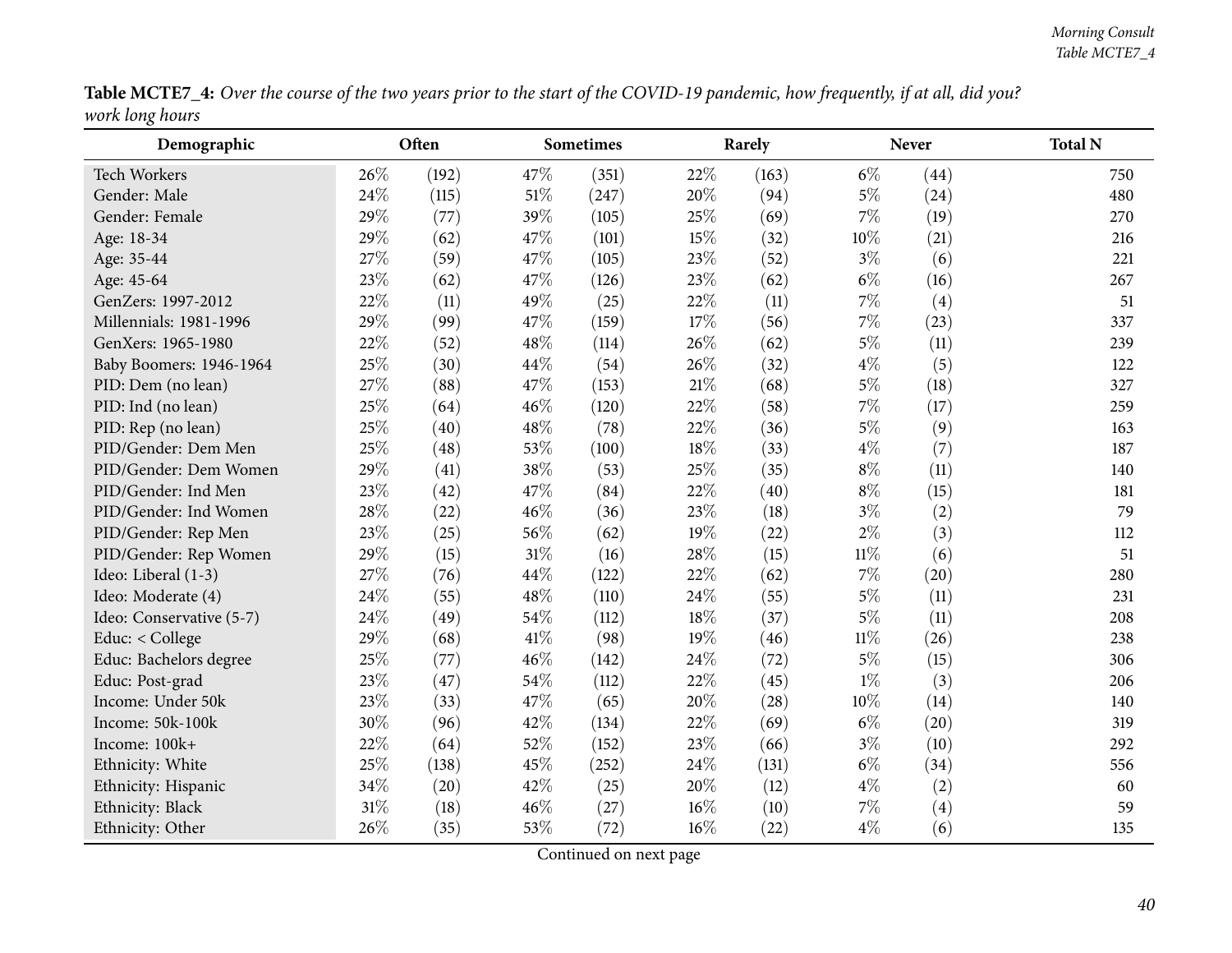| Demographic                          |     | Often |        | Sometimes |     | Rarely             |       | <b>Never</b>      | <b>Total N</b> |
|--------------------------------------|-----|-------|--------|-----------|-----|--------------------|-------|-------------------|----------------|
| <b>Tech Workers</b>                  | 26% | (192) | 47\%   | (351)     | 22% | (163)              | $6\%$ | (44)              | 750            |
| All Christian                        | 22% | (66)  | 48%    | (143)     | 23% | (68)               | 7%    | (22)              | 300            |
| All Non-Christian                    | 23% | (14)  | 55%    | (34)      | 17% | (10)               | $5\%$ | (3)               | 62             |
| Atheist                              | 23% | (16)  | 42%    | (30)      | 29% | (21)               | $6\%$ | (5)               | 71             |
| Agnostic/Nothing in particular       | 28% | (70)  | 46%    | (114)     | 21% | (51)               | 5%    | (13)              | 248            |
| Something Else                       | 37% | (26)  | 43%    | (30)      | 18% | (13)               | $2\%$ | (1)               | 70             |
| Religious Non-Protestant/Catholic    | 23% | (15)  | 57%    | (37)      | 16% | (10)               | $5\%$ | (3)               | 66             |
| Evangelical                          | 23% | (31)  | $51\%$ | (68)      | 23% | (31)               | $3\%$ | $\left( 4\right)$ | 134            |
| Non-Evangelical                      | 25% | (54)  | 44%    | (95)      | 22% | (46)               | $9\%$ | (19)              | 215            |
| Community: Urban                     | 31% | (75)  | 48%    | (116)     | 18% | (43)               | $2\%$ | (5)               | 239            |
| Community: Suburban                  | 22% | (92)  | 47%    | (195)     | 24% | (99)               | 7%    | (29)              | 416            |
| Community: Rural                     | 26% | (25)  | 43\%   | (40)      | 22% | (20)               | 10%   | (9)               | 95             |
| Employ: Private Sector               | 25% | (162) | 48%    | (317)     | 22% | (144)              | $5\%$ | (36)              | 659            |
| Employ: Self-Employed                | 33% | (30)  | 38%    | (34)      | 21% | (19)               | $9\%$ | (8)               | 91             |
| Military HH: Yes                     | 20% | (12)  | 46\%   | (29)      | 26% | (16)               | $8\%$ | (5)               | 62             |
| Military HH: No                      | 26% | (180) | 47%    | (322)     | 21% | (147)              | $6\%$ | (39)              | 688            |
| RD/WT: Right Direction               | 24% | (73)  | 50%    | (150)     | 20% | (61)               | $5\%$ | (16)              | 300            |
| RD/WT: Wrong Track                   | 26% | (119) | 45%    | (202)     | 23% | (102)              | $6\%$ | (28)              | 450            |
| Biden Job Approve                    | 26% | (99)  | 48%    | (184)     | 22% | (84)               | $5\%$ | (20)              | 388            |
| Biden Job Disapprove                 | 24% | (83)  | 47%    | (159)     | 22% | (75)               | $6\%$ | (22)              | 338            |
| Biden Job Strongly Approve           | 26% | (43)  | 50%    | (83)      | 17% | $\left( 29\right)$ | 7%    | (11)              | 166            |
| <b>Biden Job Somewhat Approve</b>    | 25% | (56)  | 46%    | (101)     | 25% | (55)               | $4\%$ | (9)               | 222            |
| Biden Job Somewhat Disapprove        | 22% | (28)  | 44%    | (57)      | 26% | (34)               | $8\%$ | (11)              | 129            |
| <b>Biden Job Strongly Disapprove</b> | 26% | (55)  | 49%    | (102)     | 20% | (41)               | $5\%$ | (11)              | 209            |
| Favorable of Biden                   | 26% | (102) | 47%    | (182)     | 22% | (84)               | $5\%$ | (21)              | 389            |
| Unfavorable of Biden                 | 24% | (84)  | 48%    | (165)     | 21% | (74)               | $6\%$ | (21)              | 344            |
| Very Favorable of Biden              | 25% | (43)  | 48%    | (83)      | 20% | (35)               | 7%    | (13)              | 173            |
| Somewhat Favorable of Biden          | 28% | (60)  | 46%    | (98)      | 23% | (49)               | $4\%$ | (8)               | 216            |
| Somewhat Unfavorable of Biden        | 23% | (24)  | 45%    | (49)      | 23% | (25)               | $9\%$ | (9)               | 108            |
| Very Unfavorable of Biden            | 25% | (60)  | 49%    | (117)     | 21% | (48)               | 5%    | (11)              | 236            |

Table MCTE7\_4: Over the course of the two years prior to the start of the COVID-19 pandemic, how frequently, if at all, did you? *work long hours*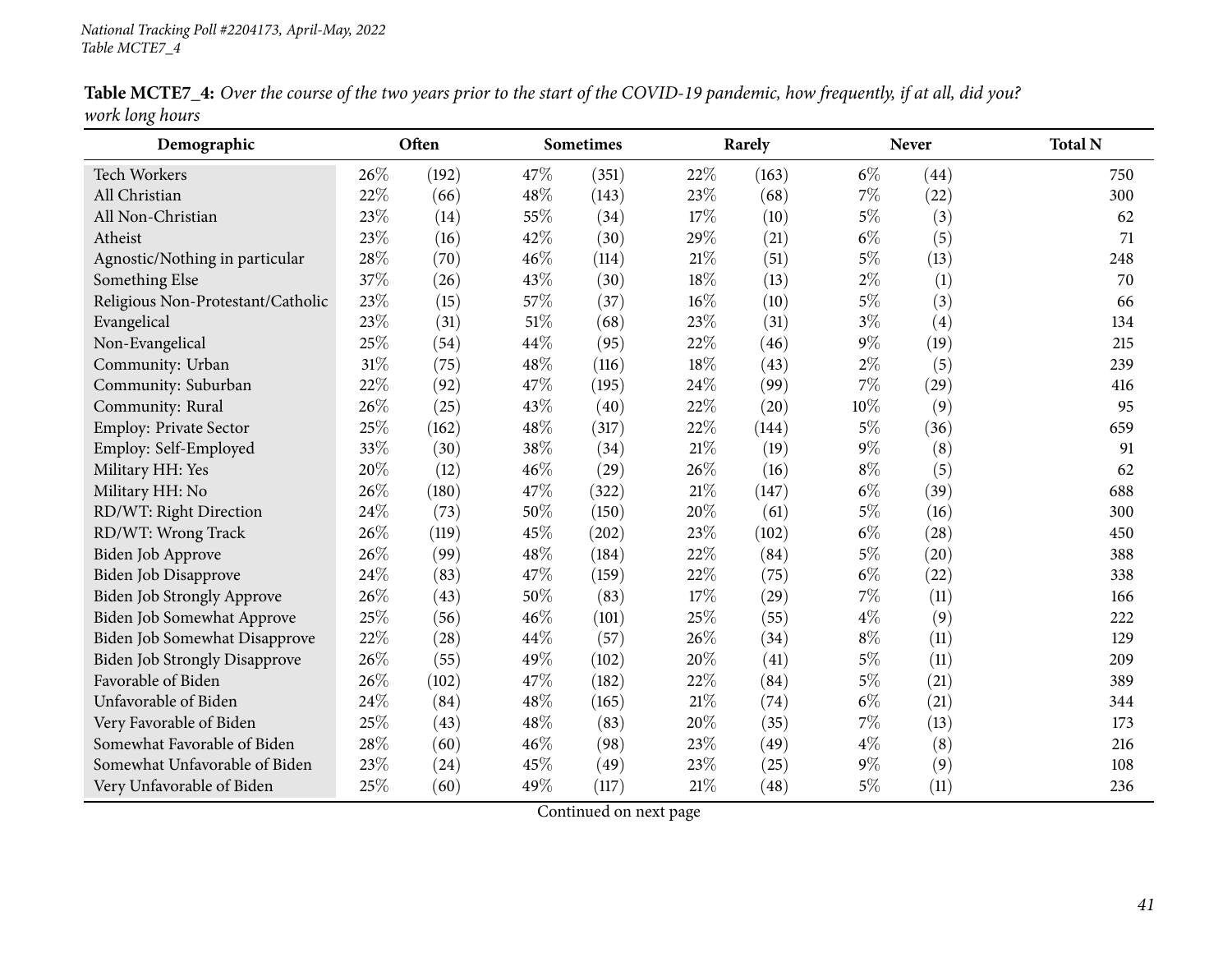| Table MCTE7_4: Over the course of the two years prior to the start of the COVID-19 pandemic, how frequently, if at all, did you? |  |
|----------------------------------------------------------------------------------------------------------------------------------|--|
| work long hours                                                                                                                  |  |

| Demographic                 |        | Often              |        | <b>Sometimes</b> |        | Rarely |        | <b>Never</b> | <b>Total N</b> |
|-----------------------------|--------|--------------------|--------|------------------|--------|--------|--------|--------------|----------------|
| Tech Workers                | 26\%   | (192)              | 47\%   | (351)            | 22\%   | (163)  | $6\%$  | (44)         | 750            |
| #1 Issue: Economy           | 26%    | (92)               | 47\%   | (165)            | 22%    | (75)   | $5\%$  | (17)         | 349            |
| #1 Issue: Security          | 15%    | (11)               | 58\%   | (43)             | 22%    | (17)   | $5\%$  | (4)          | 75             |
| #1 Issue: Health Care       | $31\%$ | (25)               | 34\%   | (27)             | 20%    | (16)   | 15%    | (12)         | 80             |
| #1 Issue: Women's Issues    | 24\%   | (23)               | $51\%$ | (48)             | 20%    | (19)   | $5\%$  | (5)          | 94             |
| #1 Issue: Energy            | 25%    | (17)               | 40%    | (28)             | 30%    | (21)   | $6\%$  | (4)          | 70             |
| 2020 Vote: Joe Biden        | 25%    | (104)              | 45\%   | (190)            | 24\%   | (100)  | $7\%$  | (28)         | 422            |
| 2020 Vote: Donald Trump     | 22%    | (44)               | 51%    | (99)             | 22\%   | (43)   | $5\%$  | (10)         | 196            |
| 2020 Vote: Didn't Vote      | 33%    | (32)               | $46\%$ | (45)             | $16\%$ | (16)   | $5\%$  | (5)          | 98             |
| 2018 House Vote: Democrat   | 28\%   | (97)               | 47\%   | (165)            | 20%    | (71)   | $6\%$  | (19)         | 352            |
| 2018 House Vote: Republican | 23%    | (37)               | 52\%   | (86)             | 22%    | (36)   | $4\%$  | (6)          | 165            |
| 2016 Vote: Hillary Clinton  | 25%    | (80)               | 46%    | (148)            | 22%    | (71)   | $6\%$  | (20)         | 319            |
| 2016 Vote: Donald Trump     | 26%    | (50)               | 53\%   | (99)             | 17%    | (32)   | $4\%$  | (7)          | 188            |
| 2016 Vote: Other            | 25%    | (13)               | 41\%   | (21)             | 29%    | (15)   | $4\%$  | (2)          | 52             |
| 2016 Vote: Didn't Vote      | 26%    | (49)               | 44\%   | (83)             | 22\%   | (42)   | $7\%$  | (13)         | 187            |
| Voted in 2014: Yes          | 25%    | (117)              | 48\%   | (223)            | 22\%   | (102)  | $5\%$  | (24)         | 465            |
| Voted in 2014: No           | 26%    | (75)               | 45\%   | (129)            | 21%    | (61)   | $7\%$  | (20)         | 285            |
| 4-Region: Northeast         | 23%    | (35)               | 47\%   | (72)             | 22\%   | (33)   | $8\%$  | (12)         | 152            |
| 4-Region: Midwest           | 27%    | (38)               | 45\%   | (64)             | 20%    | (29)   | $7\%$  | (11)         | 142            |
| 4-Region: South             | 26%    | (70)               | 45%    | (120)            | 24\%   | (64)   | $5\%$  | (13)         | 267            |
| 4-Region: West              | 26%    | (48)               | 50%    | (95)             | 20%    | (37)   | $4\%$  | (8)          | 189            |
| <b>Entirely Remote</b>      | 25%    | (90)               | $46\%$ | (166)            | 22\%   | (79)   | $6\%$  | (23)         | 359            |
| Remote Inperson Split       | 28\%   | (78)               | 47\%   | (132)            | 21%    | (60)   | $4\%$  | (10)         | 279            |
| Not Remote                  | 22%    | $\left( 24\right)$ | 48\%   | (53)             | 21%    | (24)   | $10\%$ | (11)         | 112            |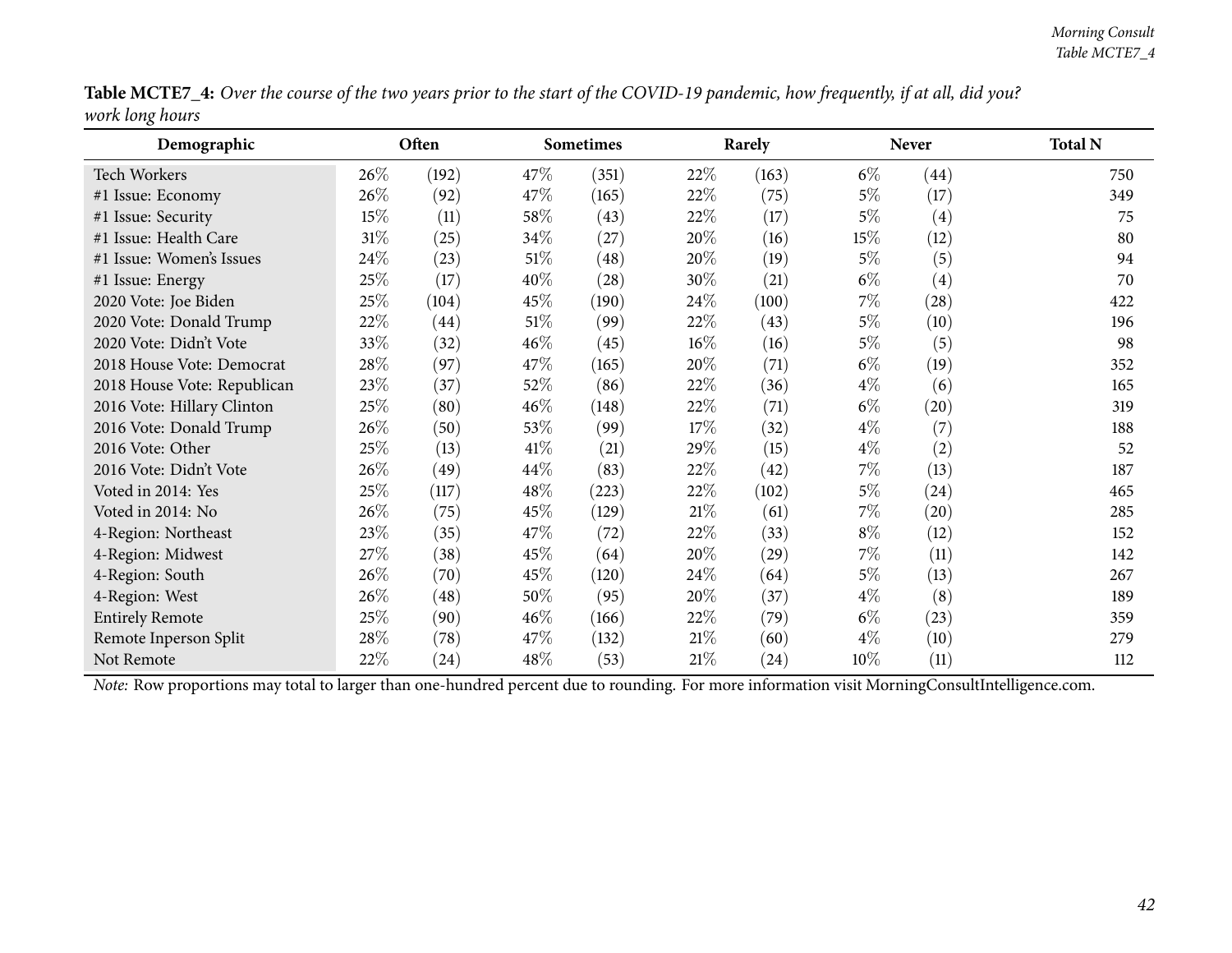| Table MCTE7_5: Over the course of the two years prior to the start of the COVID-19 pandemic, how frequently, if at all, did you? |  |
|----------------------------------------------------------------------------------------------------------------------------------|--|
| feel burned out                                                                                                                  |  |

| Demographic              |     | Often |      | <b>Sometimes</b> |     | Rarely |        | <b>Never</b> | <b>Total N</b> |
|--------------------------|-----|-------|------|------------------|-----|--------|--------|--------------|----------------|
| Tech Workers             | 17% | (131) | 39%  | (291)            | 30% | (223)  | 14%    | (105)        | 750            |
| Gender: Male             | 14% | (69)  | 39%  | (189)            | 32% | (151)  | 15%    | (70)         | 480            |
| Gender: Female           | 23% | (62)  | 38%  | (102)            | 27% | (72)   | 13%    | (35)         | 270            |
| Age: 18-34               | 23% | (51)  | 40%  | (87)             | 26% | (57)   | 10%    | (21)         | 216            |
| Age: 35-44               | 20% | (44)  | 41%  | (91)             | 27% | (60)   | 12%    | (26)         | 221            |
| Age: 45-64               | 13% | (34)  | 35%  | (94)             | 34% | (90)   | 18%    | (48)         | 267            |
| GenZers: 1997-2012       | 31% | (16)  | 40%  | (20)             | 24% | (12)   | $5\%$  | (3)          | 51             |
| Millennials: 1981-1996   | 22% | (73)  | 40%  | (135)            | 28% | (93)   | $11\%$ | (36)         | 337            |
| GenXers: 1965-1980       | 12% | (30)  | 38%  | (91)             | 34% | (81)   | 16%    | (37)         | 239            |
| Baby Boomers: 1946-1964  | 10% | (12)  | 36%  | (45)             | 29% | (36)   | 24%    | (29)         | 122            |
| PID: Dem (no lean)       | 18% | (59)  | 38%  | (126)            | 30% | (97)   | 14%    | (46)         | 327            |
| PID: Ind (no lean)       | 20% | (53)  | 38%  | (98)             | 29% | (75)   | 13%    | (33)         | 259            |
| PID: Rep (no lean)       | 12% | (20)  | 41\% | (66)             | 31% | (51)   | $16\%$ | (26)         | 163            |
| PID/Gender: Dem Men      | 13% | (24)  | 41\% | (77)             | 30% | (56)   | $16\%$ | (30)         | 187            |
| PID/Gender: Dem Women    | 25% | (34)  | 35%  | (49)             | 29% | (40)   | 12%    | (17)         | 140            |
| PID/Gender: Ind Men      | 19% | (35)  | 37%  | (66)             | 30% | (55)   | 14%    | (25)         | 181            |
| PID/Gender: Ind Women    | 22% | (18)  | 41\% | (33)             | 26% | (20)   | 10%    | (8)          | 79             |
| PID/Gender: Rep Men      | 9%  | (10)  | 41\% | (46)             | 36% | (40)   | 14%    | (16)         | 112            |
| PID/Gender: Rep Women    | 19% | (10)  | 40%  | (21)             | 22% | (11)   | 19%    | (10)         | 51             |
| Ideo: Liberal (1-3)      | 20% | (56)  | 38%  | (106)            | 27% | (75)   | 15%    | (43)         | 280            |
| Ideo: Moderate (4)       | 15% | (36)  | 40%  | (92)             | 33% | (77)   | $11\%$ | (27)         | 231            |
| Ideo: Conservative (5-7) | 15% | (31)  | 39%  | (81)             | 32% | (66)   | 14%    | (30)         | 208            |
| Educ: < College          | 22% | (53)  | 40%  | (95)             | 22% | (52)   | 16%    | (38)         | 238            |
| Educ: Bachelors degree   | 18% | (54)  | 36%  | (111)            | 33% | (102)  | 13%    | (38)         | 306            |
| Educ: Post-grad          | 12% | (24)  | 41\% | (85)             | 33% | (69)   | 14%    | (29)         | 206            |
| Income: Under 50k        | 20% | (27)  | 41%  | (57)             | 25% | (35)   | 15%    | (20)         | 140            |
| Income: 50k-100k         | 21% | (66)  | 37%  | (119)            | 28% | (90)   | 14%    | (44)         | 319            |
| Income: 100k+            | 13% | (38)  | 40%  | (115)            | 34% | (98)   | 14%    | (41)         | 292            |
| Ethnicity: White         | 18% | (100) | 37%  | (204)            | 30% | (167)  | 15%    | (84)         | 556            |
| Ethnicity: Hispanic      | 30% | (18)  | 35%  | (21)             | 20% | (12)   | 15%    | (9)          | 60             |
| Ethnicity: Black         | 19% | (11)  | 41\% | (24)             | 25% | (15)   | $16\%$ | (9)          | 59             |
| Ethnicity: Other         | 15% | (20)  | 46%  | (62)             | 30% | (41)   | $9\%$  | (12)         | 135            |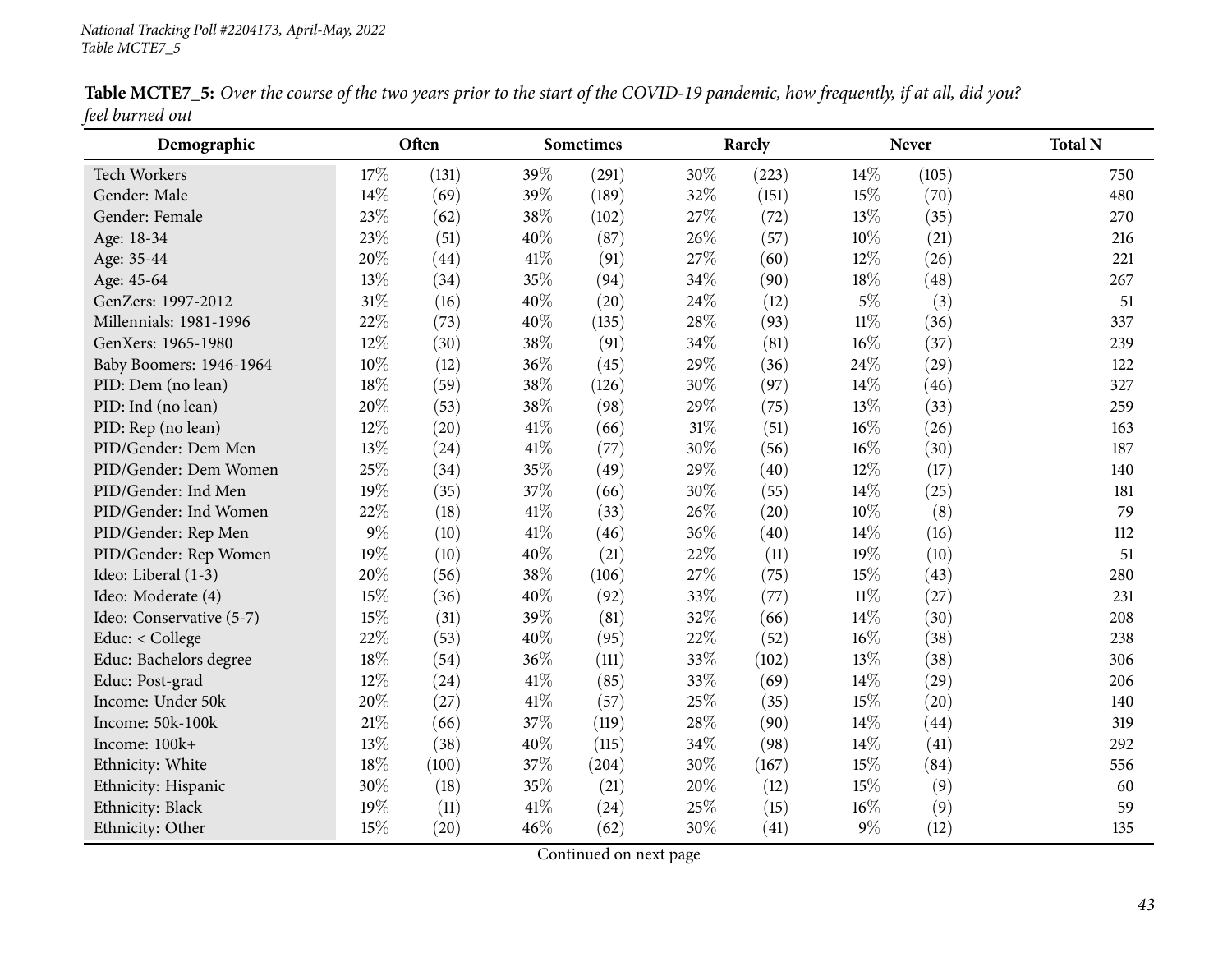| Table MCTE7_5: Over the course of the two years prior to the start of the COVID-19 pandemic, how frequently, if at all, did you? |  |
|----------------------------------------------------------------------------------------------------------------------------------|--|
| feel burned out                                                                                                                  |  |

| Demographic                          |        | Often     |      | <b>Sometimes</b> |        | Rarely |        | <b>Never</b> | <b>Total N</b> |
|--------------------------------------|--------|-----------|------|------------------|--------|--------|--------|--------------|----------------|
| Tech Workers                         | 17%    | (131)     | 39%  | (291)            | 30%    | (223)  | 14\%   | (105)        | 750            |
| All Christian                        | 13%    | (39)      | 39%  | (118)            | 31%    | (93)   | 17%    | (50)         | 300            |
| All Non-Christian                    | 18%    | (11)      | 42%  | (26)             | 25%    | (15)   | 15%    | (9)          | 62             |
| Atheist                              | 23%    | (16)      | 36%  | (25)             | 23%    | (16)   | 19%    | (14)         | 71             |
| Agnostic/Nothing in particular       | 20%    | (49)      | 37%  | (91)             | 35%    | (86)   | $9\%$  | (22)         | 248            |
| Something Else                       | 23%    | (16)      | 44%  | (30)             | 19%    | (13)   | 14%    | (10)         | 70             |
| Religious Non-Protestant/Catholic    | 17%    | (11)      | 43%  | (28)             | 26%    | (17)   | 14%    | (9)          | 66             |
| Evangelical                          | 19%    | (25)      | 39%  | (53)             | 24%    | (32)   | 18%    | (25)         | 134            |
| Non-Evangelical                      | $11\%$ | $^{(24)}$ | 42%  | (91)             | $31\%$ | (66)   | 16%    | (34)         | 215            |
| Community: Urban                     | 21%    | (50)      | 35%  | (83)             | 29%    | (70)   | 15%    | (36)         | 239            |
| Community: Suburban                  | 15%    | (63)      | 41\% | (171)            | 31%    | (128)  | 13%    | (55)         | 416            |
| Community: Rural                     | 19%    | (18)      | 39%  | (37)             | 27%    | (25)   | 15%    | (14)         | 95             |
| Employ: Private Sector               | 17%    | (114)     | 39%  | (258)            | 30%    | (195)  | 14%    | (92)         | 659            |
| Employ: Self-Employed                | 19%    | (17)      | 36%  | (33)             | $31\%$ | (28)   | 15%    | (13)         | 91             |
| Military HH: Yes                     | $8\%$  | (5)       | 41\% | (26)             | 28%    | (18)   | 23%    | (14)         | 62             |
| Military HH: No                      | 18%    | (126)     | 39%  | (265)            | 30%    | (205)  | 13%    | (91)         | 688            |
| RD/WT: Right Direction               | 13%    | (39)      | 36%  | (107)            | 32%    | (96)   | 20%    | (59)         | 300            |
| RD/WT: Wrong Track                   | 20%    | (92)      | 41\% | (184)            | 28%    | (127)  | 10%    | (47)         | 450            |
| Biden Job Approve                    | 15%    | (59)      | 36%  | (138)            | 33%    | (127)  | 17%    | (64)         | 388            |
| Biden Job Disapprove                 | 19%    | (63)      | 43%  | (145)            | 27%    | (92)   | $11\%$ | (38)         | 338            |
| Biden Job Strongly Approve           | 16%    | (26)      | 34%  | (56)             | 29%    | (47)   | 22%    | (36)         | 166            |
| <b>Biden Job Somewhat Approve</b>    | 15%    | (32)      | 37%  | (82)             | 36%    | (79)   | 12%    | (28)         | 222            |
| Biden Job Somewhat Disapprove        | $21\%$ | (27)      | 39%  | (51)             | $31\%$ | (40)   | $9\%$  | (11)         | 129            |
| <b>Biden Job Strongly Disapprove</b> | 17%    | (37)      | 45%  | (94)             | 25%    | (52)   | 13%    | (27)         | 209            |
| Favorable of Biden                   | 15%    | (59)      | 36%  | (141)            | 32%    | (126)  | 16%    | (63)         | 389            |
| Unfavorable of Biden                 | 20%    | (68)      | 42%  | (144)            | 27%    | (93)   | $11\%$ | (39)         | 344            |
| Very Favorable of Biden              | 16%    | (27)      | 31%  | (54)             | 31%    | (54)   | 23%    | (39)         | 173            |
| Somewhat Favorable of Biden          | 15%    | (32)      | 40%  | (87)             | 34%    | (73)   | $11\%$ | (24)         | 216            |
| Somewhat Unfavorable of Biden        | 26%    | (28)      | 36%  | (39)             | 30%    | (33)   | $7\%$  | (8)          | 108            |
| Very Unfavorable of Biden            | 17%    | (40)      | 44%  | (105)            | 25%    | (60)   | 13%    | (31)         | 236            |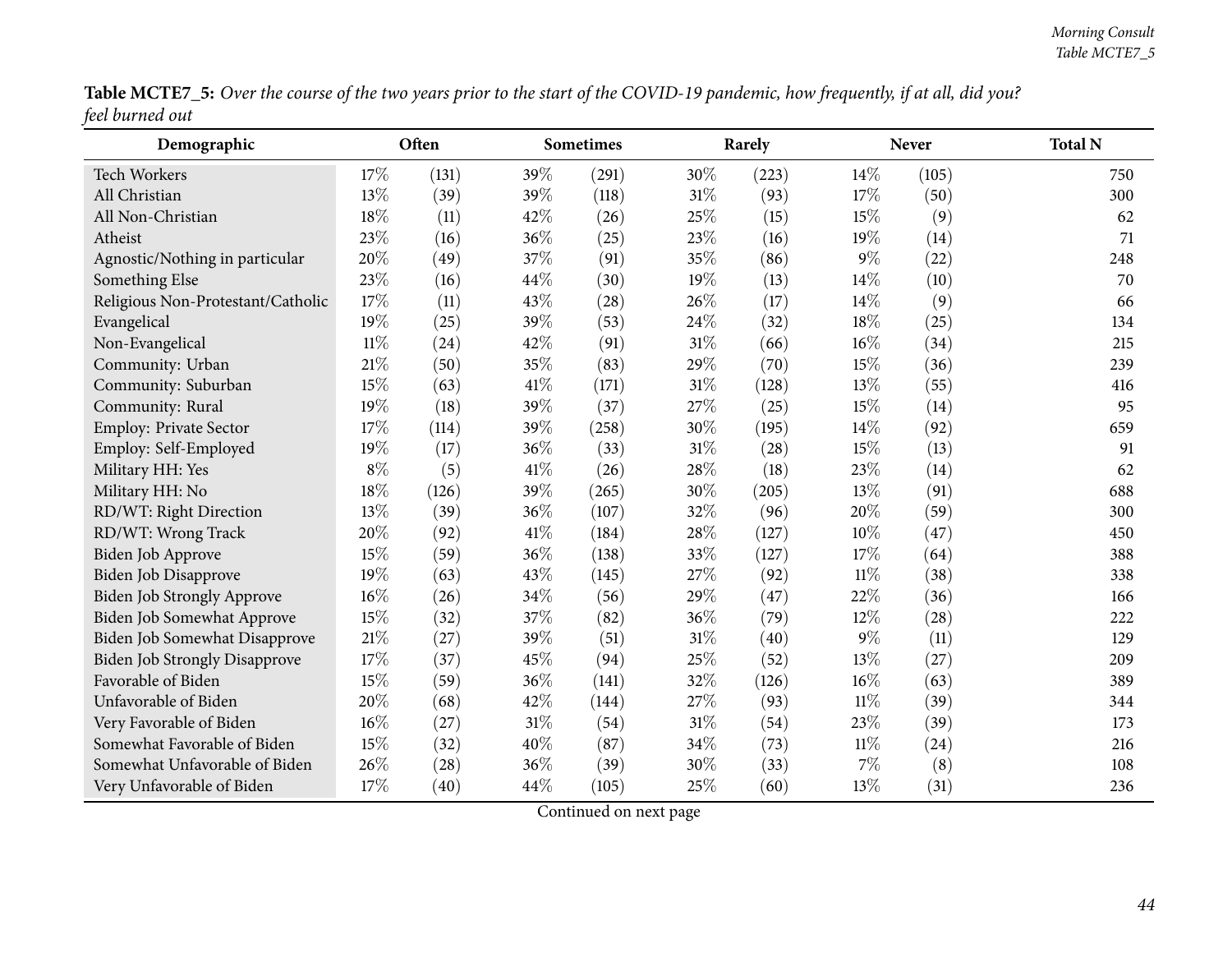| Demographic                 |        | Often |        | <b>Sometimes</b>   |        | Rarely |        | <b>Never</b> | <b>Total N</b> |
|-----------------------------|--------|-------|--------|--------------------|--------|--------|--------|--------------|----------------|
| <b>Tech Workers</b>         | $17\%$ | (131) | 39%    | (291)              | $30\%$ | (223)  | $14\%$ | (105)        | 750            |
| #1 Issue: Economy           | 18%    | (63)  | 42\%   | (146)              | 27\%   | (93)   | 13%    | (47)         | 349            |
| #1 Issue: Security          | 10%    | (8)   | 39%    | $\left( 29\right)$ | 32\%   | (24)   | 19%    | (14)         | 75             |
| #1 Issue: Health Care       | 18%    | (14)  | 28\%   | (23)               | 30%    | (24)   | 24%    | (19)         | 80             |
| #1 Issue: Women's Issues    | 28\%   | (26)  | 41\%   | (39)               | 23%    | (22)   | $8\%$  | (7)          | 94             |
| #1 Issue: Energy            | 13%    | (9)   | 41\%   | $\left( 29\right)$ | $36\%$ | (25)   | 10%    | (7)          | 70             |
| 2020 Vote: Joe Biden        | 17\%   | (72)  | 37\%   | (155)              | $31\%$ | (133)  | 15%    | (62)         | 422            |
| 2020 Vote: Donald Trump     | 13%    | (25)  | 43\%   | (84)               | 30%    | (58)   | 15%    | (29)         | 196            |
| 2020 Vote: Didn't Vote      | 25\%   | (25)  | 41\%   | (41)               | 22\%   | (22)   | 11%    | (11)         | 98             |
| 2018 House Vote: Democrat   | 20%    | (69)  | 36\%   | (128)              | 30%    | (105)  | 14%    | (50)         | 352            |
| 2018 House Vote: Republican | 10%    | (17)  | 41\%   | (68)               | $34\%$ | (57)   | 14%    | (23)         | 165            |
| 2016 Vote: Hillary Clinton  | 19%    | (61)  | 37%    | (116)              | $31\%$ | (99)   | 13%    | (43)         | 319            |
| 2016 Vote: Donald Trump     | 13%    | (24)  | 42\%   | (79)               | 33\%   | (62)   | $12\%$ | (23)         | 188            |
| 2016 Vote: Other            | 17\%   | (9)   | 27%    | (14)               | 32%    | (16)   | 24\%   | (12)         | 52             |
| 2016 Vote: Didn't Vote      | 20%    | (37)  | 43\%   | (81)               | 24\%   | (44)   | 13%    | (25)         | 187            |
| Voted in 2014: Yes          | 17%    | (77)  | 36\%   | (167)              | 32%    | (147)  | $16\%$ | (74)         | 465            |
| Voted in 2014: No           | 19%    | (54)  | 43\%   | (124)              | 27\%   | (76)   | 11%    | (31)         | 285            |
| 4-Region: Northeast         | 19%    | (28)  | 38\%   | (58)               | 25%    | (38)   | 18%    | (27)         | 152            |
| 4-Region: Midwest           | 19%    | (27)  | 41\%   | (59)               | $28\%$ | (40)   | $11\%$ | (16)         | 142            |
| 4-Region: South             | 17\%   | (46)  | $39\%$ | (104)              | 27\%   | (73)   | $16\%$ | (44)         | 267            |
| 4-Region: West              | 16%    | (29)  | 37\%   | (70)               | 38\%   | (71)   | 10%    | (18)         | 189            |
| <b>Entirely Remote</b>      | 19%    | (69)  | 36%    | (128)              | $31\%$ | (110)  | 15%    | (53)         | 359            |
| Remote Inperson Split       | 17%    | (47)  | 42\%   | (118)              | 28\%   | (79)   | $12\%$ | (35)         | 279            |
| Not Remote                  | 14\%   | (15)  | 40%    | (45)               | $31\%$ | (34)   | $16\%$ | (18)         | 112            |

Table MCTE7\_5: Over the course of the two years prior to the start of the COVID-19 pandemic, how frequently, if at all, did you? *feel burned out*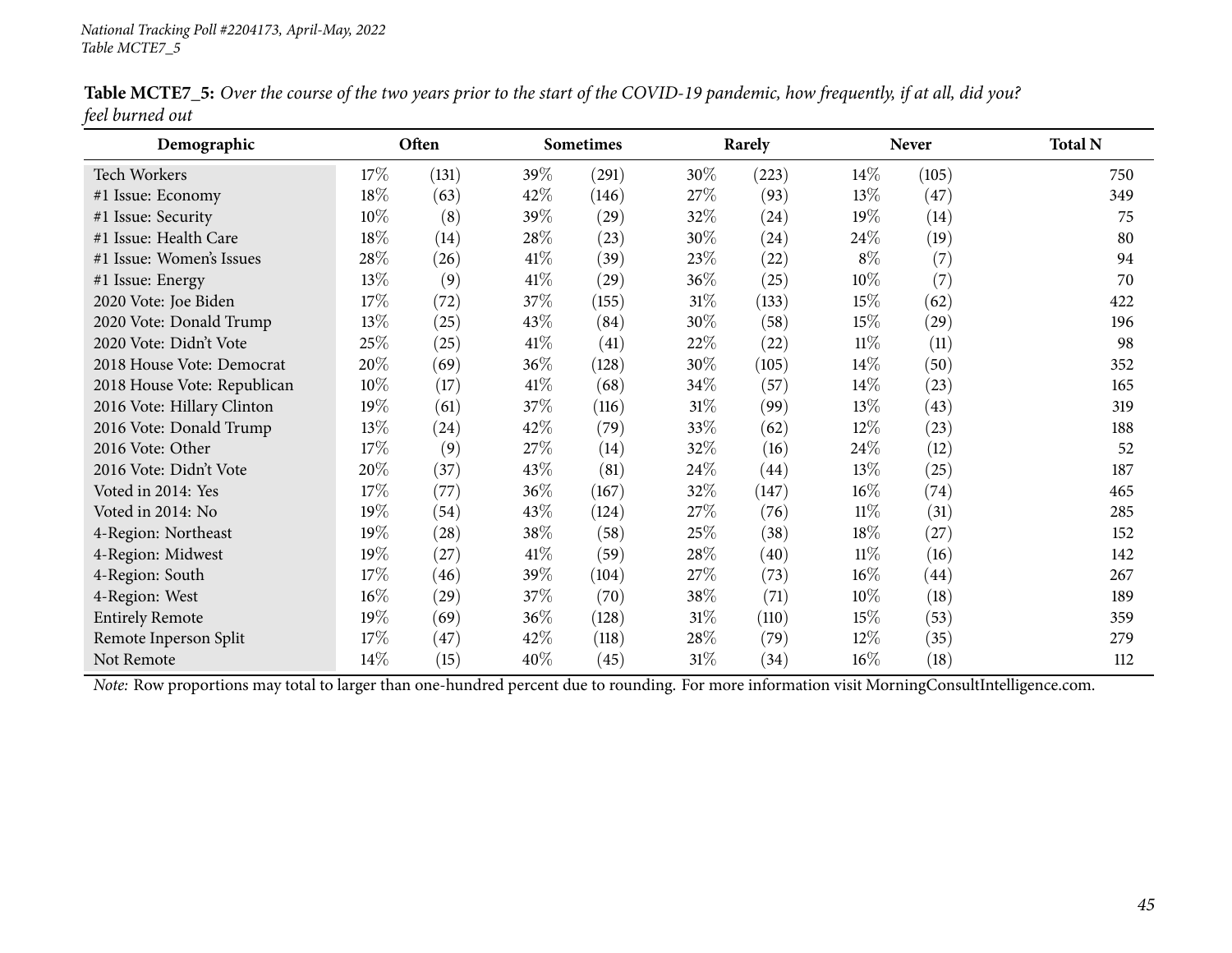Table MCTE7\_6: Over the course of the two years prior to the start of the COVID-19 pandemic, how frequently, if at all, did you? *sleep poorly*

| Demographic              |        | Often |      | <b>Sometimes</b> |        | Rarely |        | <b>Never</b> | <b>Total N</b> |
|--------------------------|--------|-------|------|------------------|--------|--------|--------|--------------|----------------|
| Tech Workers             | 19%    | (140) | 38%  | (286)            | $31\%$ | (236)  | 12%    | (88)         | 750            |
| Gender: Male             | 15%    | (74)  | 38%  | (180)            | 34%    | (165)  | 13%    | (60)         | 480            |
| Gender: Female           | 24\%   | (66)  | 39%  | (106)            | 26%    | (70)   | $10\%$ | (28)         | 270            |
| Age: 18-34               | 23%    | (50)  | 35%  | (75)             | 31%    | (67)   | $11\%$ | (24)         | 216            |
| Age: 35-44               | 21%    | (47)  | 44%  | (97)             | 24%    | (54)   | 10%    | (23)         | 221            |
| Age: 45-64               | 15%    | (39)  | 37%  | (98)             | 36%    | (96)   | 13%    | (33)         | 267            |
| GenZers: 1997-2012       | 27%    | (14)  | 30%  | (15)             | 35%    | (18)   | $9\%$  | (5)          | 51             |
| Millennials: 1981-1996   | 22%    | (75)  | 40%  | (135)            | 26%    | (87)   | 12%    | (39)         | 337            |
| GenXers: 1965-1980       | 16%    | (39)  | 36%  | (85)             | 35%    | (84)   | 13%    | (30)         | 239            |
| Baby Boomers: 1946-1964  | 10%    | (12)  | 42%  | (51)             | 37%    | (46)   | $11\%$ | (14)         | 122            |
| PID: Dem (no lean)       | 20%    | (67)  | 34%  | (111)            | 33%    | (107)  | 13%    | (42)         | 327            |
| PID: Ind (no lean)       | 20%    | (53)  | 40%  | (105)            | 27%    | (71)   | 12%    | (31)         | 259            |
| PID: Rep (no lean)       | 13%    | (21)  | 43%  | (70)             | 35%    | (58)   | $9\%$  | (15)         | 163            |
| PID/Gender: Dem Men      | 17%    | (32)  | 30%  | (56)             | 39%    | (73)   | 14%    | (27)         | 187            |
| PID/Gender: Dem Women    | 25%    | (35)  | 40%  | (56)             | 25%    | (35)   | $11\%$ | (15)         | 140            |
| PID/Gender: Ind Men      | 17%    | (30)  | 42%  | (76)             | 29%    | (51)   | 13%    | (23)         | 181            |
| PID/Gender: Ind Women    | 29%    | (23)  | 36%  | (28)             | 24%    | (19)   | 10%    | (8)          | 79             |
| PID/Gender: Rep Men      | $11\%$ | (13)  | 43%  | (48)             | 37%    | (41)   | $9\%$  | (10)         | 112            |
| PID/Gender: Rep Women    | 15%    | (8)   | 43%  | (22)             | 33%    | (17)   | $9\%$  | (5)          | 51             |
| Ideo: Liberal (1-3)      | 19%    | (54)  | 36%  | (100)            | $31\%$ | (88)   | 14%    | (38)         | 280            |
| Ideo: Moderate (4)       | 20%    | (46)  | 38%  | (87)             | 32%    | (75)   | 10%    | (24)         | 231            |
| Ideo: Conservative (5-7) | 16%    | (34)  | 41\% | (86)             | 33%    | (68)   | $10\%$ | (20)         | 208            |
| Educ: < College          | 21%    | (50)  | 39%  | (92)             | 27%    | (63)   | 14%    | (33)         | 238            |
| Educ: Bachelors degree   | 16%    | (49)  | 41\% | (126)            | 32%    | (98)   | $11\%$ | (33)         | 306            |
| Educ: Post-grad          | 20%    | (41)  | 33%  | (68)             | 36%    | (75)   | $11\%$ | (22)         | 206            |
| Income: Under 50k        | 23%    | (31)  | 35%  | (49)             | 27%    | (38)   | 15%    | (21)         | 140            |
| Income: 50k-100k         | 20%    | (63)  | 40%  | (127)            | 29%    | (91)   | 12%    | (37)         | 319            |
| Income: 100k+            | 15%    | (45)  | 38%  | (111)            | 36%    | (106)  | 10%    | (30)         | 292            |
| Ethnicity: White         | 20%    | (110) | 40%  | (220)            | 29%    | (162)  | $11\%$ | (64)         | 556            |
| Ethnicity: Hispanic      | 23%    | (14)  | 35%  | (21)             | 33%    | (20)   | $9\%$  | (5)          | 60             |
| Ethnicity: Black         | 16%    | (10)  | 30%  | (18)             | 34%    | (20)   | 19%    | (11)         | 59             |
| Ethnicity: Other         | 15%    | (20)  | 36%  | (48)             | 39%    | (53)   | 10%    | (13)         | 135            |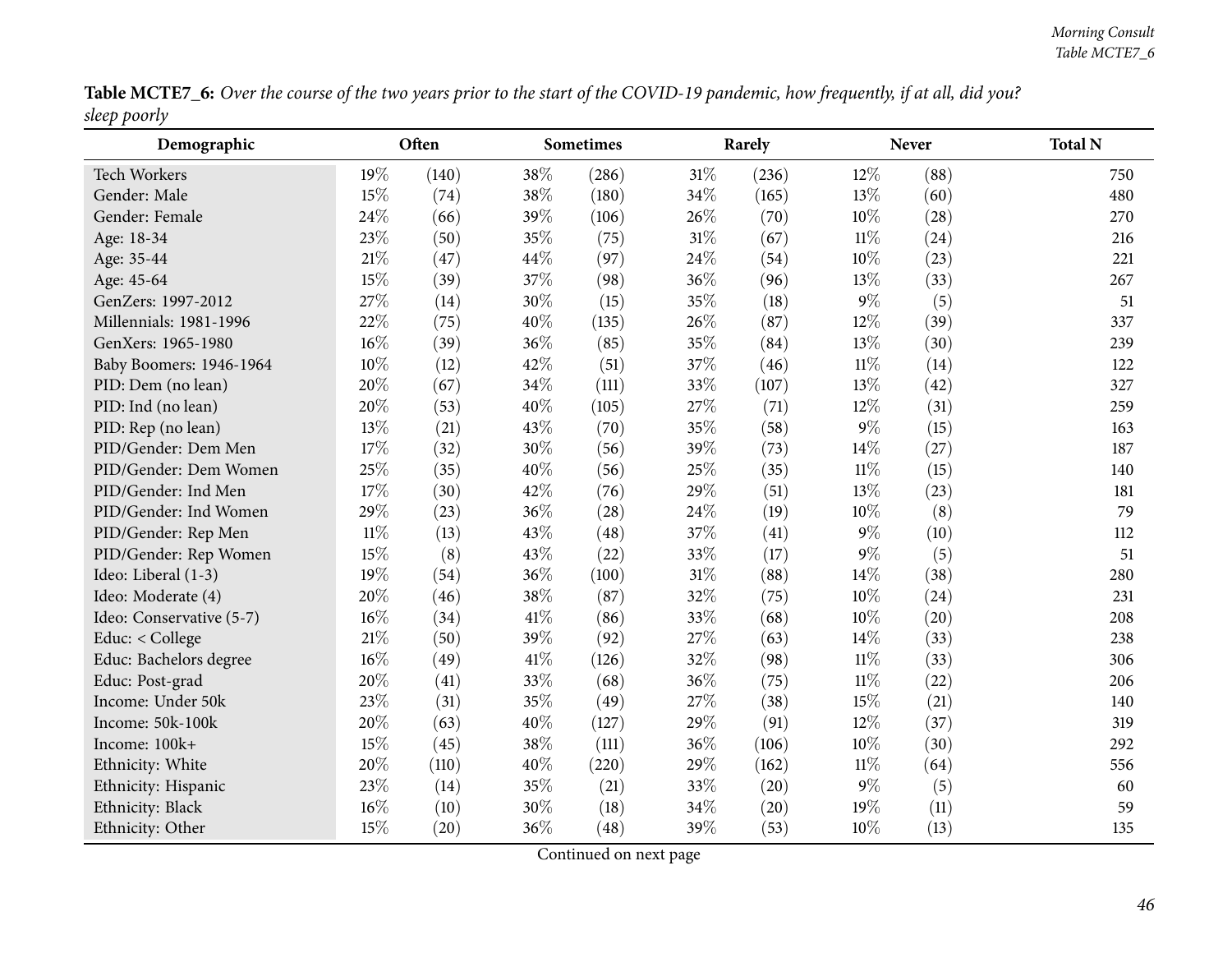|              | Table MCTE7_6: Over the course of the two years prior to the start of the COVID-19 pandemic, how frequently, if at all, did you? |  |  |
|--------------|----------------------------------------------------------------------------------------------------------------------------------|--|--|
| sleep poorly |                                                                                                                                  |  |  |

| $\mathbf{r}$ $\mathbf{r}$ $\mathbf{r}$ .<br>Demographic |     | Often |        | <b>Sometimes</b> |     | Rarely |        | <b>Never</b> | <b>Total N</b> |
|---------------------------------------------------------|-----|-------|--------|------------------|-----|--------|--------|--------------|----------------|
| Tech Workers                                            | 19% | (140) | 38%    | (286)            | 31% | (236)  | 12%    | (88)         | 750            |
| All Christian                                           | 17% | (50)  | 35%    | (104)            | 34% | (103)  | 14%    | (42)         | 300            |
| All Non-Christian                                       | 24% | (14)  | 36%    | (22)             | 29% | (18)   | $11\%$ | (7)          | 62             |
| Atheist                                                 | 22% | (16)  | 26%    | (18)             | 40% | (28)   | 13%    | (9)          | 71             |
| Agnostic/Nothing in particular                          | 19% | (46)  | 43%    | (108)            | 28% | (70)   | 10%    | (24)         | 248            |
| Something Else                                          | 20% | (14)  | 48%    | (34)             | 23% | (16)   | $9\%$  | (6)          | 70             |
| Religious Non-Protestant/Catholic                       | 24% | (16)  | 35%    | (23)             | 29% | (19)   | 12%    | (8)          | 66             |
| Evangelical                                             | 17% | (22)  | 43%    | (58)             | 31% | (41)   | $9\%$  | (12)         | 134            |
| Non-Evangelical                                         | 15% | (32)  | 35%    | (76)             | 34% | (74)   | 15%    | (33)         | 215            |
| Community: Urban                                        | 19% | (45)  | 40%    | (95)             | 29% | (69)   | 13%    | (30)         | 239            |
| Community: Suburban                                     | 17% | (73)  | 38%    | (160)            | 33% | (139)  | $11\%$ | (44)         | 416            |
| Community: Rural                                        | 24% | (23)  | 32%    | (31)             | 30% | (28)   | 14%    | (13)         | 95             |
| Employ: Private Sector                                  | 19% | (123) | 38%    | (252)            | 32% | (210)  | $11\%$ | (74)         | 659            |
| Employ: Self-Employed                                   | 19% | (17)  | 38%    | (34)             | 28% | (26)   | $16\%$ | (14)         | 91             |
| Military HH: Yes                                        | 18% | (11)  | $31\%$ | (19)             | 34% | (21)   | $18\%$ | (11)         | 62             |
| Military HH: No                                         | 19% | (129) | 39%    | (267)            | 31% | (215)  | $11\%$ | (77)         | 688            |
| RD/WT: Right Direction                                  | 18% | (54)  | 31%    | (92)             | 36% | (107)  | 16%    | (48)         | 300            |
| RD/WT: Wrong Track                                      | 19% | (86)  | 43%    | (195)            | 29% | (129)  | $9\%$  | (40)         | 450            |
| Biden Job Approve                                       | 19% | (73)  | 32%    | (124)            | 35% | (135)  | 14%    | (55)         | 388            |
| Biden Job Disapprove                                    | 17% | (58)  | 46%    | (154)            | 29% | (97)   | $9\%$  | (29)         | 338            |
| Biden Job Strongly Approve                              | 20% | (33)  | 27%    | (45)             | 31% | (52)   | 22%    | (36)         | 166            |
| Biden Job Somewhat Approve                              | 18% | (39)  | 36%    | (79)             | 38% | (83)   | $9\%$  | (20)         | 222            |
| Biden Job Somewhat Disapprove                           | 14% | (18)  | 47%    | (61)             | 29% | (38)   | $9\%$  | (12)         | 129            |
| <b>Biden Job Strongly Disapprove</b>                    | 19% | (40)  | 44%    | (93)             | 28% | (59)   | $8\%$  | (17)         | 209            |
| Favorable of Biden                                      | 20% | (76)  | 32%    | (123)            | 35% | (135)  | $14\%$ | (55)         | 389            |
| Unfavorable of Biden                                    | 18% | (62)  | 45%    | (156)            | 27% | (94)   | $9\%$  | (31)         | 344            |
| Very Favorable of Biden                                 | 21% | (36)  | 25%    | (43)             | 33% | (57)   | 22%    | (37)         | 173            |
| Somewhat Favorable of Biden                             | 19% | (40)  | 37%    | (80)             | 36% | (78)   | $8\%$  | (18)         | 216            |
| Somewhat Unfavorable of Biden                           | 16% | (17)  | 48%    | (52)             | 28% | (31)   | $8\%$  | (8)          | 108            |
| Very Unfavorable of Biden                               | 19% | (45)  | 44%    | (104)            | 27% | (63)   | $10\%$ | (23)         | 236            |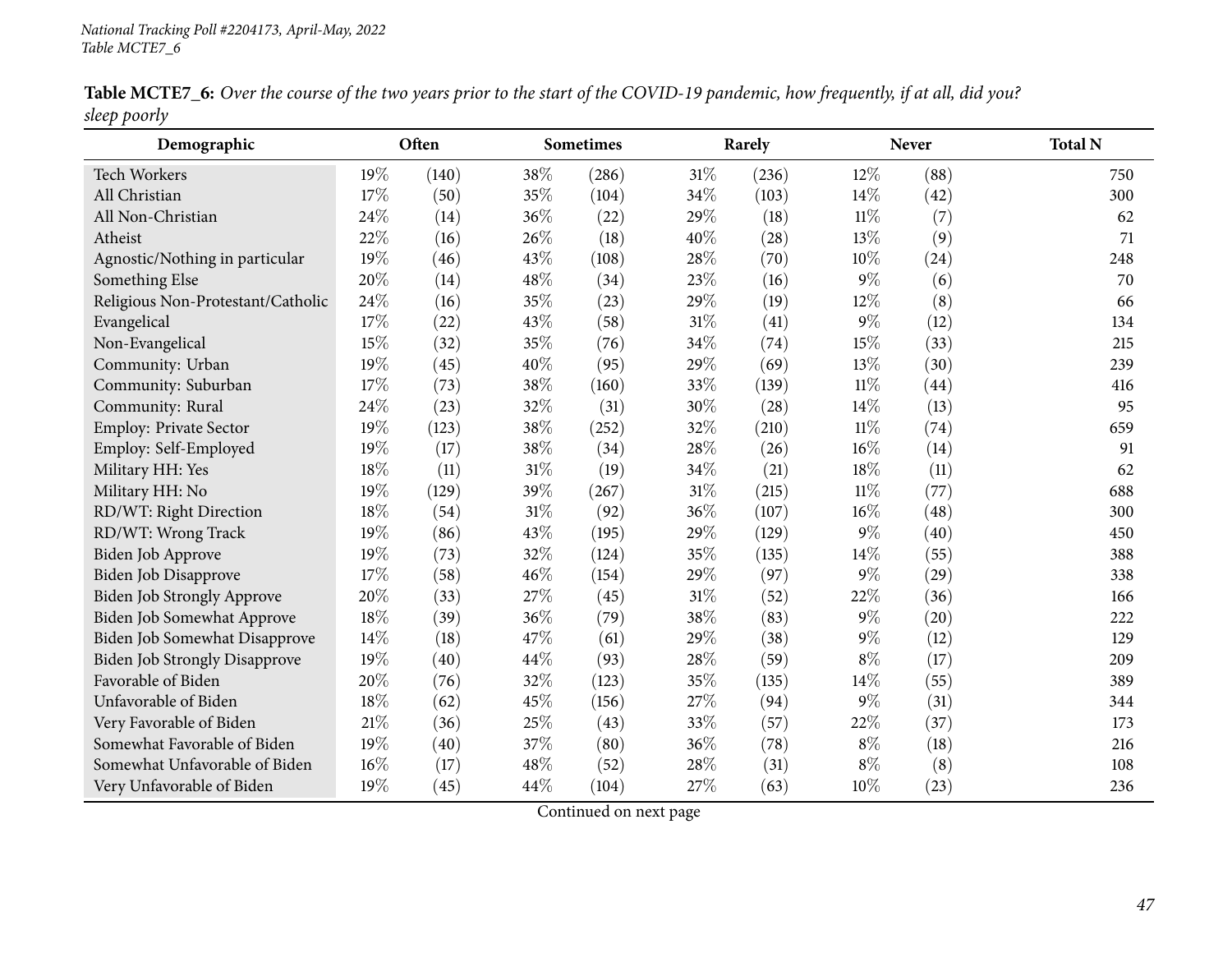Table MCTE7\_6: Over the course of the two years prior to the start of the COVID-19 pandemic, how frequently, if at all, did you? *sleep poorly*

| Demographic                                                                                                                                    |        | Often |        | <b>Sometimes</b> |        | Rarely |        | <b>Never</b> | <b>Total N</b> |
|------------------------------------------------------------------------------------------------------------------------------------------------|--------|-------|--------|------------------|--------|--------|--------|--------------|----------------|
| Tech Workers                                                                                                                                   | $19\%$ | (140) | 38\%   | (286)            | $31\%$ | (236)  | 12%    | (88)         | 750            |
| #1 Issue: Economy                                                                                                                              | 18%    | (64)  | 42%    | (146)            | 29%    | (100)  | $11\%$ | (39)         | 349            |
| #1 Issue: Security                                                                                                                             | 16%    | (12)  | 39\%   | (29)             | 32\%   | (24)   | 13%    | (10)         | 75             |
| #1 Issue: Health Care                                                                                                                          | $21\%$ | (17)  | 24%    | (19)             | 32\%   | (26)   | 23\%   | (18)         | 80             |
| #1 Issue: Women's Issues                                                                                                                       | 27\%   | (25)  | 38%    | (36)             | 30\%   | (28)   | $6\%$  | (5)          | 94             |
| #1 Issue: Energy                                                                                                                               | 18%    | (13)  | $34\%$ | (23)             | 34\%   | (23)   | $14\%$ | (10)         | 70             |
| 2020 Vote: Joe Biden                                                                                                                           | 18\%   | (75)  | 36\%   | (152)            | 33\%   | (141)  | 13\%   | (55)         | 422            |
| 2020 Vote: Donald Trump                                                                                                                        | 15%    | (29)  | 43\%   | (84)             | 32\%   | (62)   | $11\%$ | (21)         | 196            |
| 2020 Vote: Didn't Vote                                                                                                                         | 26\%   | (25)  | 38\%   | (38)             | 23\%   | (22)   | 13\%   | (13)         | 98             |
| 2018 House Vote: Democrat                                                                                                                      | $21\%$ | (75)  | 33\%   | (116)            | 34\%   | (118)  | 12\%   | (43)         | 352            |
| 2018 House Vote: Republican                                                                                                                    | 12%    | (19)  | 45\%   | (75)             | 33\%   | (54)   | $10\%$ | (16)         | 165            |
| 2016 Vote: Hillary Clinton                                                                                                                     | 19%    | (59)  | 35\%   | (110)            | 34\%   | (108)  | 13\%   | (41)         | 319            |
| 2016 Vote: Donald Trump                                                                                                                        | $16\%$ | (29)  | $42\%$ | (80)             | 32\%   | (61)   | $10\%$ | (19)         | 188            |
| 2016 Vote: Other                                                                                                                               | 20%    | (11)  | $36\%$ | (19)             | 35%    | (18)   | $8\%$  | (4)          | 52             |
| 2016 Vote: Didn't Vote                                                                                                                         | 22%    | (41)  | $41\%$ | (76)             | 25\%   | (47)   | 12\%   | (23)         | 187            |
| Voted in 2014: Yes                                                                                                                             | 18%    | (83)  | $36\%$ | (168)            | 34\%   | (159)  | 12\%   | (55)         | 465            |
| Voted in 2014: No                                                                                                                              | 20%    | (57)  | 42\%   | (119)            | 27\%   | (77)   | 12\%   | (33)         | 285            |
| 4-Region: Northeast                                                                                                                            | $21\%$ | (31)  | $34\%$ | (51)             | 29%    | (45)   | $16\%$ | (25)         | 152            |
| 4-Region: Midwest                                                                                                                              | $18\%$ | (26)  | $44\%$ | (63)             | 26\%   | (37)   | $11\%$ | (16)         | 142            |
| 4-Region: South                                                                                                                                | 17\%   | (46)  | $41\%$ | (110)            | 30\%   | (81)   | 11%    | (30)         | 267            |
| 4-Region: West                                                                                                                                 | 19%    | (36)  | 33\%   | (62)             | 39\%   | (73)   | $9\%$  | (18)         | 189            |
| <b>Entirely Remote</b>                                                                                                                         | 19%    | (70)  | 37\%   | (134)            | 28\%   | (99)   | 15%    | (56)         | 359            |
| Remote Inperson Split                                                                                                                          | 19%    | (53)  | 36%    | (101)            | 36\%   | (101)  | $9\%$  | (24)         | 279            |
| Not Remote                                                                                                                                     | $16\%$ | (17)  | 45\%   | (51)             | 32\%   | (35)   | $8\%$  | (9)          | 112            |
| Note: Row proportions may total to larger than one-hundred percent due to rounding. For more information visit MorningConsultIntelligence.com. |        |       |        |                  |        |        |        |              |                |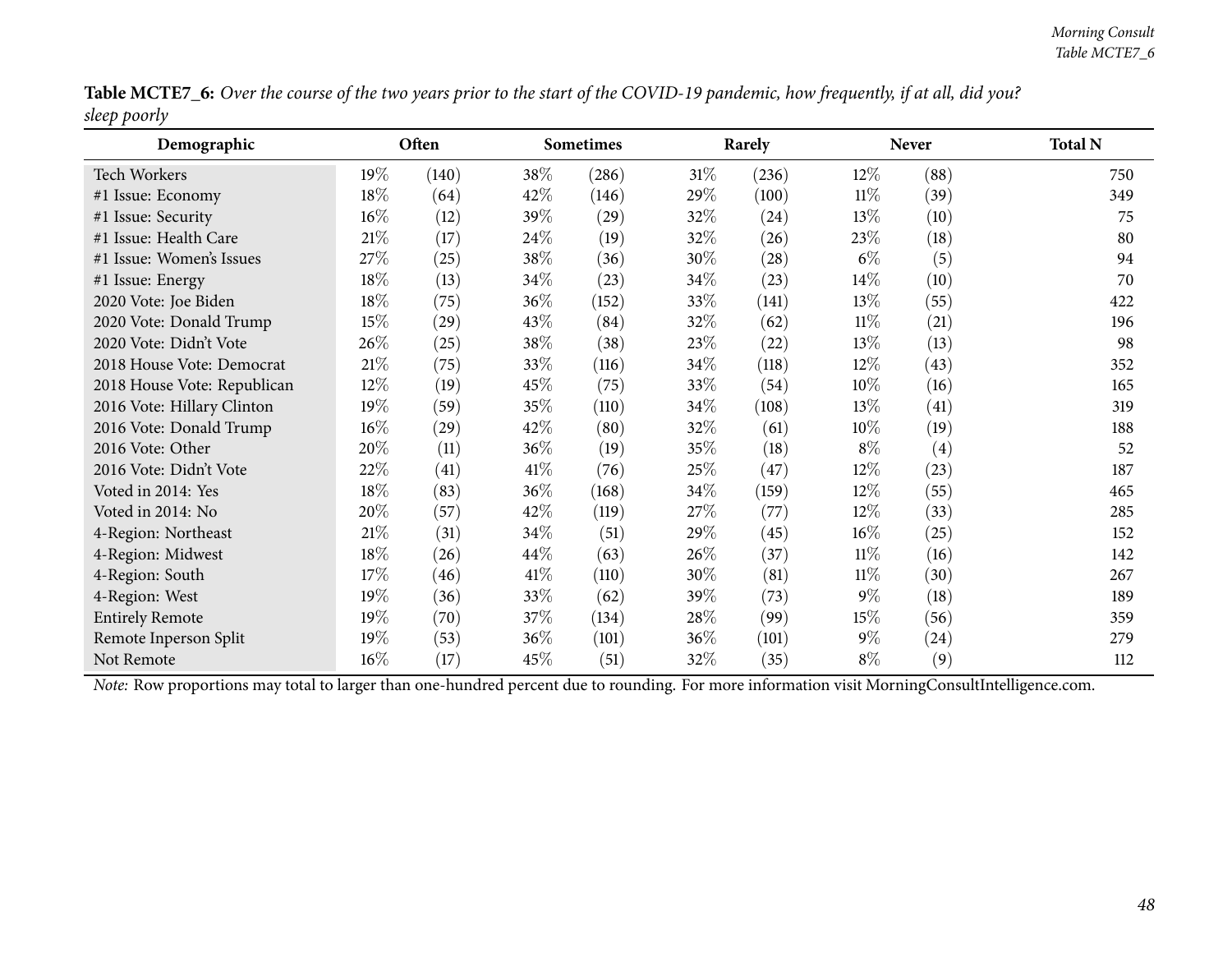|            | Table MCTE7_7: Over the course of the two years prior to the start of the COVID-19 pandemic, how frequently, if at all, did you? |  |  |
|------------|----------------------------------------------------------------------------------------------------------------------------------|--|--|
| sleep well |                                                                                                                                  |  |  |

| Demographic              |      | Often |      | <b>Sometimes</b> |        | Rarely |                          | <b>Never</b> | <b>Total N</b> |
|--------------------------|------|-------|------|------------------|--------|--------|--------------------------|--------------|----------------|
| Tech Workers             | 34%  | (257) | 44%  | (332)            | 19%    | (140)  | $3\%$                    | (21)         | 750            |
| Gender: Male             | 35%  | (170) | 45%  | (216)            | 17%    | (81)   | $3\%$                    | (13)         | 480            |
| Gender: Female           | 32%  | (87)  | 43%  | (116)            | 22%    | (59)   | $3\%$                    | (8)          | 270            |
| Age: 18-34               | 31%  | (67)  | 40%  | (87)             | 23%    | (50)   | $6\%$                    | (12)         | 216            |
| Age: 35-44               | 29%  | (64)  | 51%  | (112)            | 18%    | (41)   | $2\%$                    | (5)          | 221            |
| Age: 45-64               | 40%  | (107) | 41\% | (110)            | 17%    | (45)   | $2\%$                    | (4)          | 267            |
| GenZers: 1997-2012       | 32%  | (16)  | 37%  | (19)             | 28%    | (14)   | $3\%$                    | (2)          | 51             |
| Millennials: 1981-1996   | 29%  | (99)  | 45%  | (153)            | $21\%$ | (70)   | $5\%$                    | (15)         | 337            |
| GenXers: 1965-1980       | 38%  | (90)  | 42%  | (99)             | 19%    | (45)   | $2\%$                    | (4)          | 239            |
| Baby Boomers: 1946-1964  | 42%  | (51)  | 49%  | (60)             | $9\%$  | (11)   | $\overline{\phantom{0}}$ | (0)          | 122            |
| PID: Dem (no lean)       | 35%  | (115) | 46%  | (150)            | 17%    | (54)   | $2\%$                    | (8)          | 327            |
| PID: Ind (no lean)       | 29%  | (75)  | 44%  | (114)            | 23%    | (60)   | $4\%$                    | (10)         | 259            |
| PID: Rep (no lean)       | 41\% | (66)  | 41\% | (67)             | 16%    | (26)   | $2\%$                    | (4)          | 163            |
| PID/Gender: Dem Men      | 38%  | (72)  | 45%  | (85)             | 14%    | (27)   | $2\%$                    | (4)          | 187            |
| PID/Gender: Dem Women    | 31%  | (44)  | 47%  | (65)             | 20%    | (27)   | $2\%$                    | (3)          | 140            |
| PID/Gender: Ind Men      | 30%  | (54)  | 46%  | (83)             | $21\%$ | (38)   | $3\%$                    | (6)          | 181            |
| PID/Gender: Ind Women    | 27%  | (22)  | 40%  | (32)             | 28%    | (22)   | $4\%$                    | (3)          | 79             |
| PID/Gender: Rep Men      | 40%  | (45)  | 43%  | (48)             | 15%    | (16)   | $2\%$                    | (3)          | 112            |
| PID/Gender: Rep Women    | 42%  | (22)  | 37%  | (19)             | 19%    | (10)   | $2\%$                    | (1)          | 51             |
| Ideo: Liberal (1-3)      | 35%  | (98)  | 43%  | (120)            | 20%    | (57)   | $2\%$                    | (5)          | 280            |
| Ideo: Moderate (4)       | 33%  | (75)  | 44%  | (102)            | 19%    | (43)   | $5\%$                    | (11)         | 231            |
| Ideo: Conservative (5-7) | 37%  | (77)  | 46%  | (95)             | 16%    | (34)   | $1\%$                    | (2)          | 208            |
| Educ: < College          | 30%  | (71)  | 40%  | (96)             | 27%    | (63)   | $3\%$                    | (7)          | 238            |
| Educ: Bachelors degree   | 34%  | (104) | 51%  | (155)            | 13%    | (39)   | $3\%$                    | (9)          | 306            |
| Educ: Post-grad          | 40%  | (82)  | 39%  | (81)             | 19%    | (38)   | $2\%$                    | (5)          | 206            |
| Income: Under 50k        | 27%  | (37)  | 43%  | (60)             | 25%    | (35)   | $5\%$                    | (7)          | 140            |
| Income: 50k-100k         | 33%  | (105) | 46%  | (147)            | 19%    | (59)   | $2\%$                    | (7)          | 319            |
| Income: 100k+            | 39%  | (115) | 43%  | (125)            | 15%    | (45)   | $2\%$                    | (7)          | 292            |
| Ethnicity: White         | 34%  | (189) | 44%  | (246)            | 19%    | (108)  | $2\%$                    | (13)         | 556            |
| Ethnicity: Hispanic      | 28%  | (17)  | 45%  | (27)             | $21\%$ | (13)   | $6\%$                    | (4)          | 60             |
| Ethnicity: Black         | 36%  | (22)  | 42%  | (25)             | 16%    | (9)    | $5\%$                    | (3)          | 59             |
| Ethnicity: Other         | 34%  | (47)  | 45%  | (60)             | 17%    | (23)   | $4\%$                    | (5)          | 135            |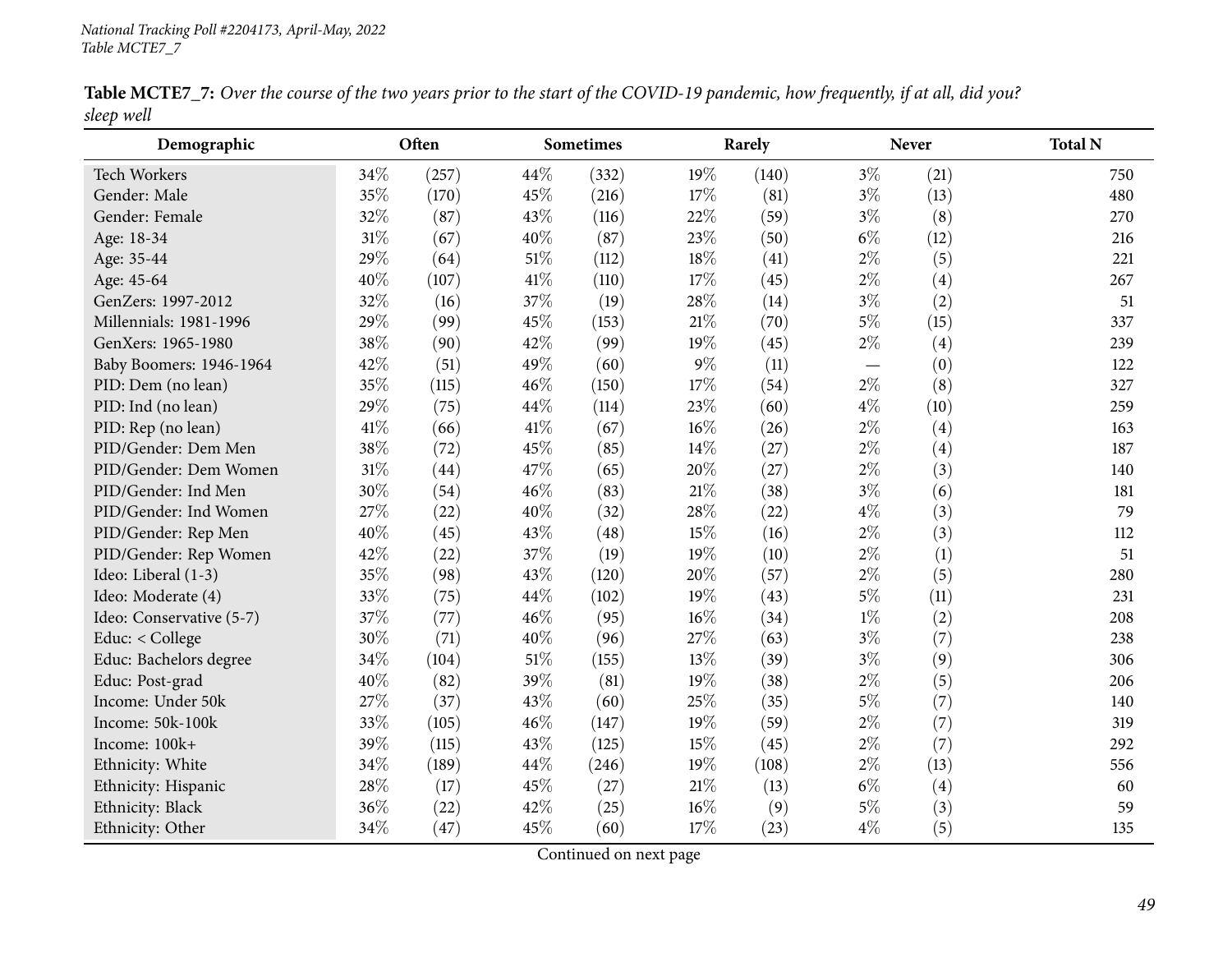Table MCTE7\_7: Over the course of the two years prior to the start of the COVID-19 pandemic, how frequently, if at all, did you? *sleep well*

| Demographic                          |     | Often |        | <b>Sometimes</b> |      | Rarely |       | <b>Never</b>      | <b>Total N</b> |
|--------------------------------------|-----|-------|--------|------------------|------|--------|-------|-------------------|----------------|
| Tech Workers                         | 34% | (257) | 44%    | (332)            | 19%  | (140)  | $3\%$ | (21)              | 750            |
| All Christian                        | 40% | (121) | 45%    | (134)            | 13\% | (38)   | $2\%$ | (6)               | 300            |
| All Non-Christian                    | 32% | (20)  | 45%    | (28)             | 21%  | (13)   | $2\%$ | (1)               | 62             |
| Atheist                              | 43% | (31)  | 31%    | (22)             | 23%  | (16)   | $3\%$ | (2)               | 71             |
| Agnostic/Nothing in particular       | 26% | (64)  | 47%    | (117)            | 22%  | (56)   | $4\%$ | (11)              | 248            |
| Something Else                       | 31% | (22)  | 43%    | (30)             | 25%  | (17)   | $1\%$ | (1)               | 70             |
| Religious Non-Protestant/Catholic    | 33% | (21)  | 43%    | (29)             | 22%  | (15)   | $2\%$ | (1)               | 66             |
| Evangelical                          | 39% | (52)  | 42%    | (56)             | 18%  | (24)   | $2\%$ | (3)               | 134            |
| Non-Evangelical                      | 38% | (81)  | 48%    | (102)            | 13%  | (29)   | $1\%$ | (3)               | 215            |
| Community: Urban                     | 35% | (83)  | 45%    | (108)            | 16%  | (39)   | $4\%$ | (9)               | 239            |
| Community: Suburban                  | 33% | (136) | 46%    | (193)            | 19%  | (79)   | $2\%$ | (8)               | 416            |
| Community: Rural                     | 40% | (38)  | 32%    | (31)             | 23%  | (22)   | $4\%$ | $\left( 4\right)$ | 95             |
| Employ: Private Sector               | 34% | (222) | 45%    | (297)            | 19%  | (122)  | $3\%$ | (18)              | 659            |
| Employ: Self-Employed                | 39% | (35)  | 39%    | (35)             | 20%  | (18)   | $3\%$ | (3)               | 91             |
| Military HH: Yes                     | 42% | (26)  | 41\%   | (25)             | 14\% | (9)    | $4\%$ | (2)               | 62             |
| Military HH: No                      | 34% | (231) | 45%    | (306)            | 19%  | (132)  | $3\%$ | (19)              | 688            |
| RD/WT: Right Direction               | 40% | (121) | 42%    | (125)            | 15%  | (46)   | $3\%$ | (9)               | 300            |
| RD/WT: Wrong Track                   | 30% | (136) | 46%    | (207)            | 21%  | (94)   | $3\%$ | (13)              | 450            |
| Biden Job Approve                    | 39% | (152) | 43%    | (167)            | 15%  | (60)   | $2\%$ | (8)               | 388            |
| Biden Job Disapprove                 | 29% | (100) | 46%    | (157)            | 22%  | (73)   | $2\%$ | (8)               | 338            |
| Biden Job Strongly Approve           | 47% | (79)  | 40%    | (66)             | 12%  | (20)   | $1\%$ | (2)               | 166            |
| Biden Job Somewhat Approve           | 33% | (74)  | 46%    | (102)            | 18%  | (40)   | $3\%$ | (7)               | 222            |
| Biden Job Somewhat Disapprove        | 24% | (31)  | 51%    | (66)             | 22%  | (29)   | $2\%$ | (3)               | 129            |
| <b>Biden Job Strongly Disapprove</b> | 33% | (69)  | 43%    | (91)             | 21%  | (44)   | $3\%$ | (6)               | 209            |
| Favorable of Biden                   | 39% | (153) | 43%    | (168)            | 15%  | (59)   | $2\%$ | (10)              | 389            |
| Unfavorable of Biden                 | 29% | (100) | $46\%$ | (157)            | 23%  | (78)   | $3\%$ | (9)               | 344            |
| Very Favorable of Biden              | 48% | (83)  | 39%    | (68)             | 12%  | (21)   | $1\%$ | (2)               | 173            |
| Somewhat Favorable of Biden          | 33% | (70)  | 46%    | (99)             | 18%  | (38)   | $4\%$ | (8)               | 216            |
| Somewhat Unfavorable of Biden        | 22% | (23)  | 52%    | (56)             | 25%  | (27)   | $2\%$ | (2)               | 108            |
| Very Unfavorable of Biden            | 32% | (76)  | 43%    | (101)            | 22%  | (51)   | $3\%$ | (7)               | 236            |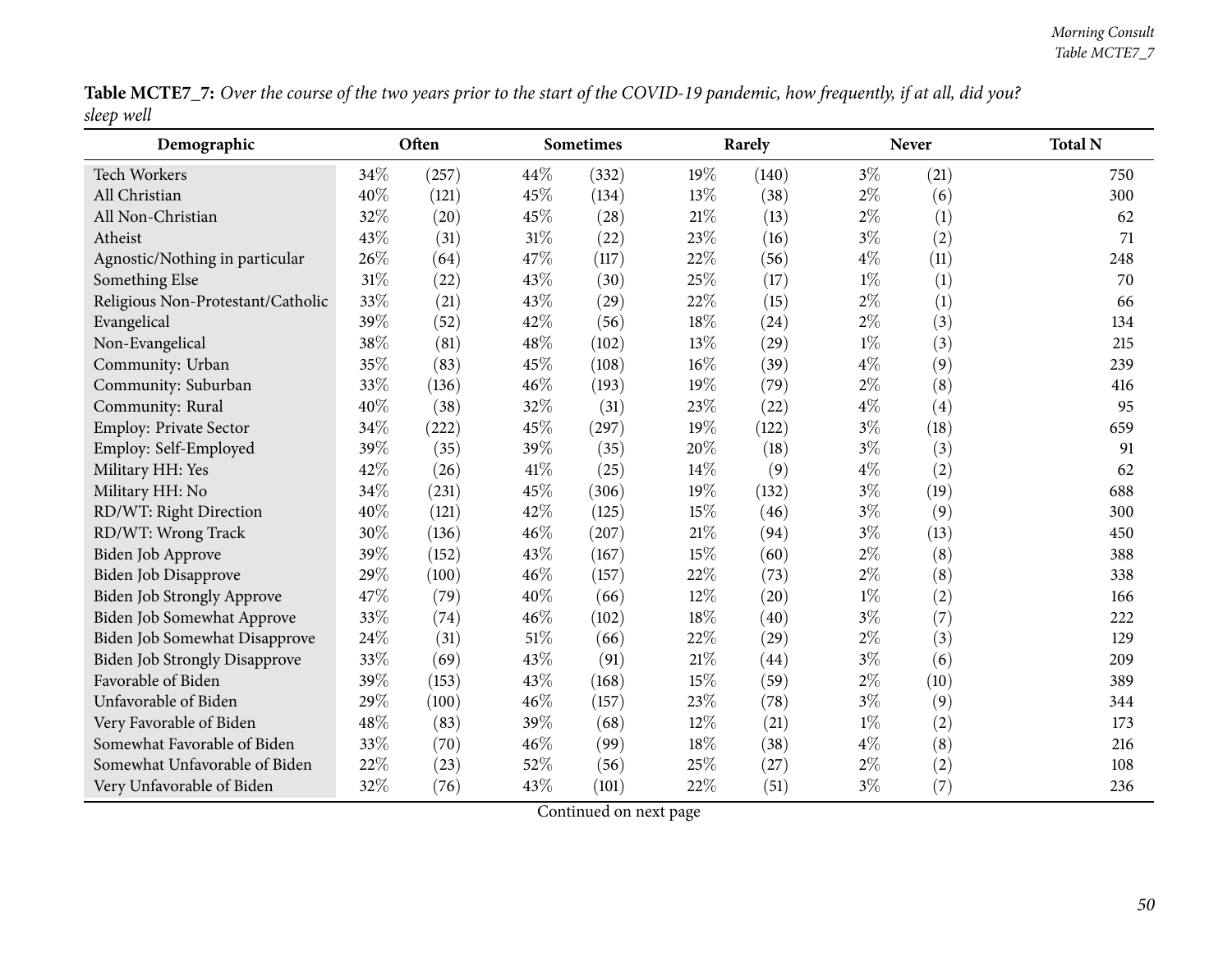| Table MCTE7_7: Over the course of the two years prior to the start of the COVID-19 pandemic, how frequently, if at all, did you? |  |
|----------------------------------------------------------------------------------------------------------------------------------|--|
| sleep well                                                                                                                       |  |

| Demographic                                                                                                                                    |        | Often |        | <b>Sometimes</b> |        | Rarely |       | <b>Never</b>      | <b>Total N</b> |
|------------------------------------------------------------------------------------------------------------------------------------------------|--------|-------|--------|------------------|--------|--------|-------|-------------------|----------------|
| <b>Tech Workers</b>                                                                                                                            | $34\%$ | (257) | $44\%$ | (332)            | 19%    | (140)  | $3\%$ | (21)              | 750            |
| #1 Issue: Economy                                                                                                                              | 31\%   | (108) | 45\%   | (156)            | 21%    | (72)   | $4\%$ | (13)              | 349            |
| #1 Issue: Security                                                                                                                             | 40%    | (30)  | $41\%$ | (31)             | 18\%   | (13)   | $1\%$ | (1)               | 75             |
| #1 Issue: Health Care                                                                                                                          | $51\%$ | (40)  | 35\%   | (28)             | 13\%   | (11)   | $1\%$ | (1)               | 80             |
| #1 Issue: Women's Issues                                                                                                                       | 26%    | (25)  | $46\%$ | (44)             | 24\%   | (22)   | $4\%$ | (3)               | 94             |
| #1 Issue: Energy                                                                                                                               | 30%    | (21)  | 48\%   | (34)             | 19%    | (13)   | $3\%$ | (2)               | 70             |
| 2020 Vote: Joe Biden                                                                                                                           | 36%    | (153) | 43\%   | (183)            | 17%    | (74)   | $3\%$ | (12)              | 422            |
| 2020 Vote: Donald Trump                                                                                                                        | 37%    | (72)  | 45\%   | (88)             | 17%    | (34)   | $1\%$ | (2)               | 196            |
| 2020 Vote: Didn't Vote                                                                                                                         | 26\%   | (25)  | 45\%   | (45)             | 24\%   | (23)   | $5\%$ | (5)               | 98             |
| 2018 House Vote: Democrat                                                                                                                      | 37%    | (131) | 43\%   | (150)            | 18\%   | (64)   | $2\%$ | (7)               | 352            |
| 2018 House Vote: Republican                                                                                                                    | 36%    | (59)  | 49\%   | (82)             | 13\%   | (22)   | $2\%$ | (3)               | 165            |
| 2016 Vote: Hillary Clinton                                                                                                                     | 37%    | (119) | $44\%$ | (139)            | $16\%$ | (52)   | $3\%$ | (8)               | 319            |
| 2016 Vote: Donald Trump                                                                                                                        | 35%    | (65)  | $46\%$ | (86)             | 18\%   | (34)   | $2\%$ | (3)               | 188            |
| 2016 Vote: Other                                                                                                                               | 28\%   | (14)  | $46\%$ | (24)             | 26\%   | (14)   |       | (0)               | 52             |
| 2016 Vote: Didn't Vote                                                                                                                         | 30%    | (56)  | 43\%   | (81)             | 21%    | (40)   | $5\%$ | (10)              | 187            |
| Voted in 2014: Yes                                                                                                                             | 39%    | (179) | $44\%$ | (204)            | 15%    | (72)   | $2\%$ | (9)               | 465            |
| Voted in 2014: No                                                                                                                              | 27\%   | (78)  | 45\%   | (127)            | 24\%   | (68)   | $4\%$ | (12)              | 285            |
| 4-Region: Northeast                                                                                                                            | 36%    | (55)  | 38\%   | (58)             | 25\%   | (38)   | $1\%$ | (1)               | 152            |
| 4-Region: Midwest                                                                                                                              | 35%    | (50)  | $44\%$ | (62)             | 19%    | (27)   | $3\%$ | $\left( 4\right)$ | 142            |
| 4-Region: South                                                                                                                                | $31\%$ | (83)  | $48\%$ | (128)            | 18\%   | (47)   | $3\%$ | (9)               | 267            |
| 4-Region: West                                                                                                                                 | 37%    | (70)  | $44\%$ | (84)             | 15%    | (29)   | $4\%$ | (7)               | 189            |
| <b>Entirely Remote</b>                                                                                                                         | 37%    | (134) | 39\%   | (140)            | 19%    | (70)   | $4\%$ | (15)              | 359            |
| Remote Inperson Split                                                                                                                          | 32%    | (89)  | $48\%$ | (135)            | 17%    | (49)   | $2\%$ | (6)               | 279            |
| Not Remote                                                                                                                                     | 30%    | (34)  | $51\%$ | (57)             | 19%    | (21)   |       | (0)               | 112            |
| Note: Row proportions may total to larger than one-hundred percent due to rounding. For more information visit MorningConsultIntelligence.com. |        |       |        |                  |        |        |       |                   |                |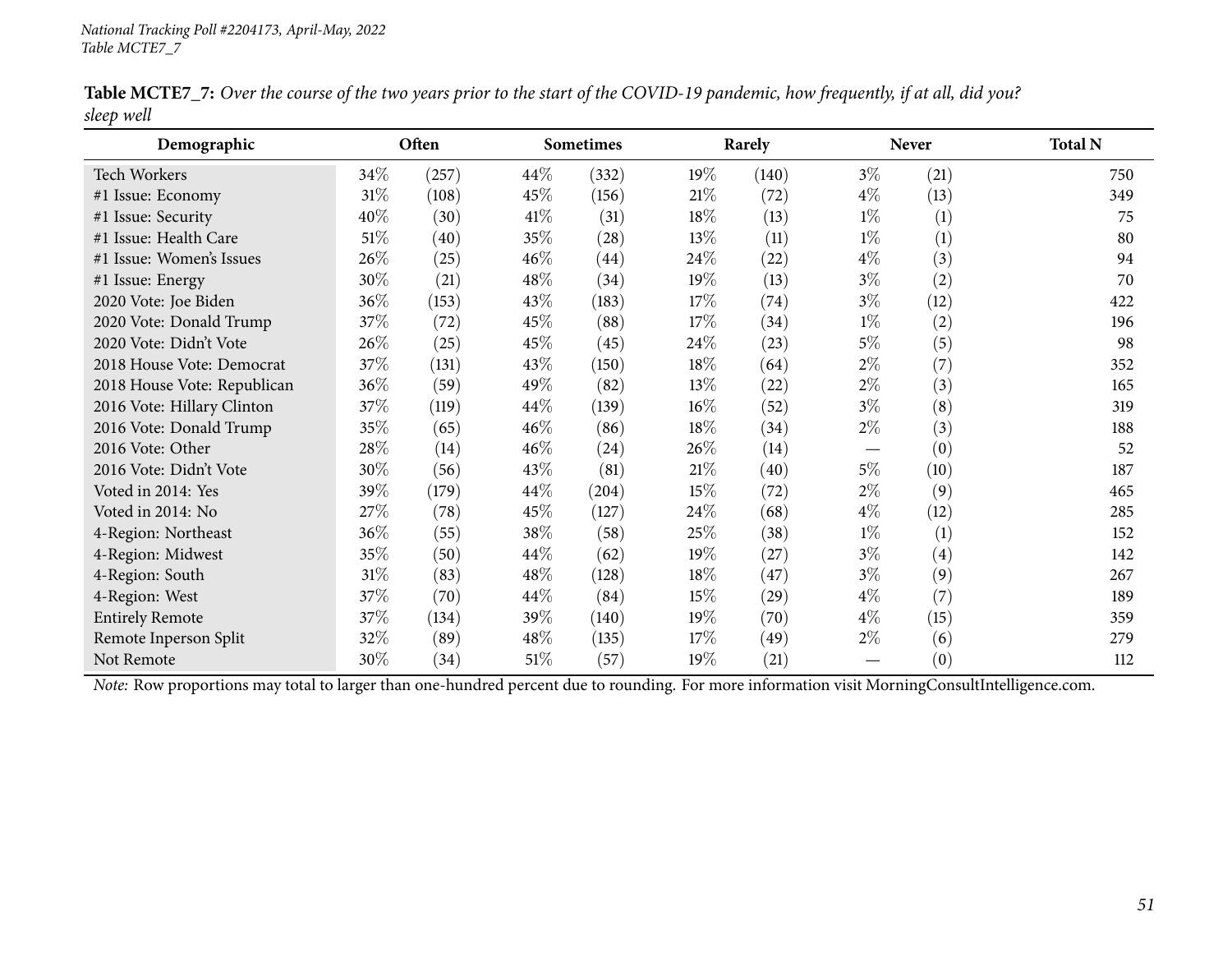| Table MCTE7_8: Over the course of the two years prior to the start of the COVID-19 pandemic, how frequently, if at all, did you? |  |
|----------------------------------------------------------------------------------------------------------------------------------|--|
| consider quitting your job                                                                                                       |  |

| $\mathcal{\circ}$ /<br>Demographic |        | Often |        | <b>Sometimes</b> |        | Rarely |      | <b>Never</b>       | <b>Total N</b> |
|------------------------------------|--------|-------|--------|------------------|--------|--------|------|--------------------|----------------|
| Tech Workers                       | 12%    | (87)  | 27%    | (200)            | 28%    | (212)  | 33%  | (251)              | 750            |
| Gender: Male                       | 10%    | (47)  | 27%    | (128)            | 28%    | (135)  | 35%  | (170)              | 480            |
| Gender: Female                     | 15%    | (40)  | 27%    | (73)             | 28%    | (77)   | 30%  | (81)               | 270            |
| Age: 18-34                         | 12%    | (27)  | 27%    | (59)             | 30%    | (65)   | 30%  | (65)               | 216            |
| Age: 35-44                         | 14%    | (31)  | 29%    | (65)             | 27%    | (60)   | 29%  | (65)               | 221            |
| Age: 45-64                         | 9%     | (25)  | 25%    | (67)             | 29%    | (76)   | 37%  | (98)               | 267            |
| GenZers: 1997-2012                 | $8\%$  | (4)   | 30%    | (15)             | 28%    | (15)   | 33%  | (17)               | 51             |
| Millennials: 1981-1996             | 14%    | (48)  | 29%    | (97)             | 28%    | (93)   | 30%  | (99)               | 337            |
| GenXers: 1965-1980                 | $8\%$  | (19)  | 26%    | (61)             | $31\%$ | (75)   | 35%  | (84)               | 239            |
| Baby Boomers: 1946-1964            | 13%    | (16)  | 22%    | (27)             | 24%    | (29)   | 41\% | (50)               | 122            |
| PID: Dem (no lean)                 | 12%    | (41)  | 29%    | (95)             | 30%    | (98)   | 28%  | (93)               | 327            |
| PID: Ind (no lean)                 | 13%    | (33)  | 26%    | (68)             | 25%    | (64)   | 36%  | (94)               | 259            |
| PID: Rep (no lean)                 | $8\%$  | (13)  | 23%    | (37)             | 30%    | (50)   | 39%  | (63)               | 163            |
| PID/Gender: Dem Men                | 10%    | (18)  | 26%    | (49)             | 32%    | (60)   | 32%  | (60)               | 187            |
| PID/Gender: Dem Women              | 16%    | (22)  | 33%    | (46)             | 27%    | (38)   | 24%  | (33)               | 140            |
| PID/Gender: Ind Men                | $11\%$ | (20)  | 29%    | (52)             | 24%    | (43)   | 36%  | (66)               | 181            |
| PID/Gender: Ind Women              | 16%    | (13)  | 20%    | (16)             | 27%    | (21)   | 36%  | $\left( 29\right)$ | 79             |
| PID/Gender: Rep Men                | $8\%$  | (9)   | 24\%   | (26)             | 29%    | (33)   | 40%  | (44)               | 112            |
| PID/Gender: Rep Women              | 9%     | (5)   | 21\%   | (11)             | 33%    | (17)   | 37%  | (19)               | 51             |
| Ideo: Liberal (1-3)                | $11\%$ | (30)  | 29%    | (82)             | 33%    | (92)   | 27%  | (76)               | 280            |
| Ideo: Moderate (4)                 | 13%    | (30)  | 23%    | (53)             | 26%    | (60)   | 38%  | (88)               | 231            |
| Ideo: Conservative (5-7)           | 12%    | (24)  | 28\%   | (57)             | 24%    | (50)   | 37%  | (76)               | 208            |
| Educ: < College                    | 14%    | (32)  | 24\%   | (56)             | 28%    | (66)   | 35%  | (83)               | 238            |
| Educ: Bachelors degree             | 10%    | (30)  | 28%    | (86)             | 31%    | (94)   | 31%  | (96)               | 306            |
| Educ: Post-grad                    | 12%    | (25)  | 28%    | (58)             | 25%    | (51)   | 35%  | (72)               | 206            |
| Income: Under 50k                  | $11\%$ | (16)  | 28\%   | (40)             | 31%    | (43)   | 30%  | (42)               | 140            |
| Income: 50k-100k                   | 13%    | (40)  | 26%    | (84)             | 28%    | (89)   | 33%  | (105)              | 319            |
| Income: 100k+                      | 10%    | (31)  | $26\%$ | (76)             | 27%    | (80)   | 36%  | (104)              | 292            |
| Ethnicity: White                   | $11\%$ | (64)  | 28%    | (156)            | 27%    | (151)  | 33%  | (185)              | 556            |
| Ethnicity: Hispanic                | 10%    | (6)   | 36%    | (21)             | 30%    | (18)   | 24%  | (15)               | 60             |
| Ethnicity: Black                   | $11\%$ | (7)   | 27%    | (16)             | 27%    | (16)   | 35%  | (21)               | 59             |
| Ethnicity: Other                   | 12%    | (16)  | 22%    | (29)             | 33%    | (44)   | 33%  | (45)               | 135            |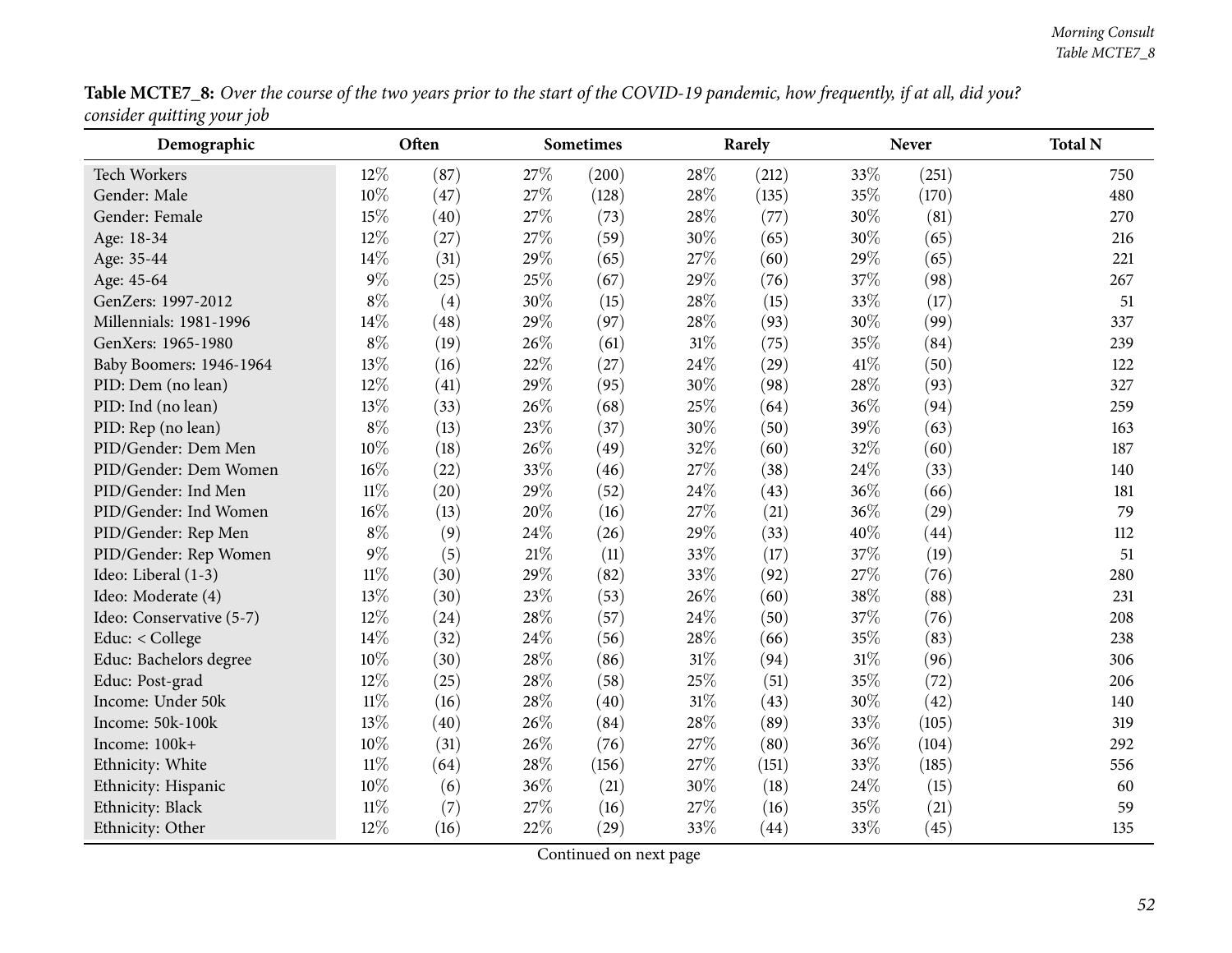| Demographic                          |        | Often |        | Sometimes |        | Rarely |     | <b>Never</b> | <b>Total N</b> |
|--------------------------------------|--------|-------|--------|-----------|--------|--------|-----|--------------|----------------|
| <b>Tech Workers</b>                  | 12%    | (87)  | 27\%   | (200)     | 28\%   | (212)  | 33% | (251)        | 750            |
| All Christian                        | 10%    | (30)  | 27\%   | (82)      | 23%    | (70)   | 39% | (118)        | 300            |
| All Non-Christian                    | 22%    | (13)  | 19%    | (11)      | 26%    | (16)   | 34% | (21)         | 62             |
| Atheist                              | $7\%$  | (5)   | 38%    | (27)      | $21\%$ | (15)   | 34% | (24)         | 71             |
| Agnostic/Nothing in particular       | 12%    | (29)  | 24\%   | (60)      | 38%    | (93)   | 27% | (66)         | 248            |
| Something Else                       | 14%    | (10)  | 28%    | (20)      | 26%    | (18)   | 32% | (22)         | 70             |
| Religious Non-Protestant/Catholic    | 22%    | (14)  | 19%    | (12)      | 26%    | (17)   | 34% | (23)         | 66             |
| Evangelical                          | $11\%$ | (14)  | 32%    | (44)      | 28%    | (38)   | 28% | (38)         | 134            |
| Non-Evangelical                      | 9%     | (20)  | 25%    | (53)      | 20%    | (43)   | 46% | (98)         | 215            |
| Community: Urban                     | 10%    | (24)  | 30%    | (72)      | 29%    | (70)   | 30% | (73)         | 239            |
| Community: Suburban                  | $11\%$ | (46)  | 27%    | (112)     | 29%    | (120)  | 33% | (138)        | 416            |
| Community: Rural                     | 17%    | (16)  | 17%    | (16)      | 23%    | (22)   | 43% | (41)         | 95             |
| Employ: Private Sector               | $11\%$ | (75)  | 27%    | (181)     | 29%    | (190)  | 32% | (213)        | 659            |
| Employ: Self-Employed                | 13%    | (12)  | $21\%$ | (19)      | 24%    | (21)   | 42% | (38)         | 91             |
| Military HH: Yes                     | $3\%$  | (2)   | 27%    | (17)      | 24%    | (15)   | 45% | (28)         | 62             |
| Military HH: No                      | 12%    | (85)  | 27%    | (183)     | 29%    | (197)  | 32% | (223)        | 688            |
| RD/WT: Right Direction               | $11\%$ | (33)  | 23%    | (70)      | 31%    | (93)   | 35% | (104)        | 300            |
| RD/WT: Wrong Track                   | 12%    | (54)  | 29%    | (131)     | 26%    | (118)  | 33% | (147)        | 450            |
| Biden Job Approve                    | 12%    | (45)  | 27%    | (106)     | 30%    | (117)  | 31% | (120)        | 388            |
| Biden Job Disapprove                 | 12%    | (40)  | 26%    | (87)      | 26%    | (89)   | 36% | (123)        | 338            |
| <b>Biden Job Strongly Approve</b>    | 14%    | (23)  | 22%    | (36)      | 24%    | (40)   | 40% | (66)         | 166            |
| Biden Job Somewhat Approve           | 10%    | (22)  | 32%    | (70)      | 35%    | (76)   | 24% | (54)         | 222            |
| <b>Biden Job Somewhat Disapprove</b> | 10%    | (13)  | 27%    | (34)      | 22%    | (29)   | 42% | (53)         | 129            |
| <b>Biden Job Strongly Disapprove</b> | 13%    | (27)  | 25%    | (53)      | 29%    | (60)   | 33% | (70)         | 209            |
| Favorable of Biden                   | $11\%$ | (42)  | 28\%   | (110)     | 29%    | (114)  | 32% | (124)        | 389            |
| Unfavorable of Biden                 | 13%    | (45)  | 25%    | (87)      | 27%    | (92)   | 35% | (120)        | 344            |
| Very Favorable of Biden              | 15%    | (25)  | 23%    | (39)      | 24%    | (42)   | 38% | (66)         | 173            |
| Somewhat Favorable of Biden          | $8\%$  | (17)  | 33%    | (71)      | 33%    | (71)   | 27% | (57)         | 216            |
| Somewhat Unfavorable of Biden        | 16%    | (17)  | 23%    | (25)      | 24%    | (26)   | 37% | (40)         | 108            |
| Very Unfavorable of Biden            | 12%    | (28)  | 26\%   | (62)      | 28%    | (66)   | 34% | (80)         | 236            |

Table MCTE7\_8: Over the course of the two years prior to the start of the COVID-19 pandemic, how frequently, if at all, did you? *consider quitting your job*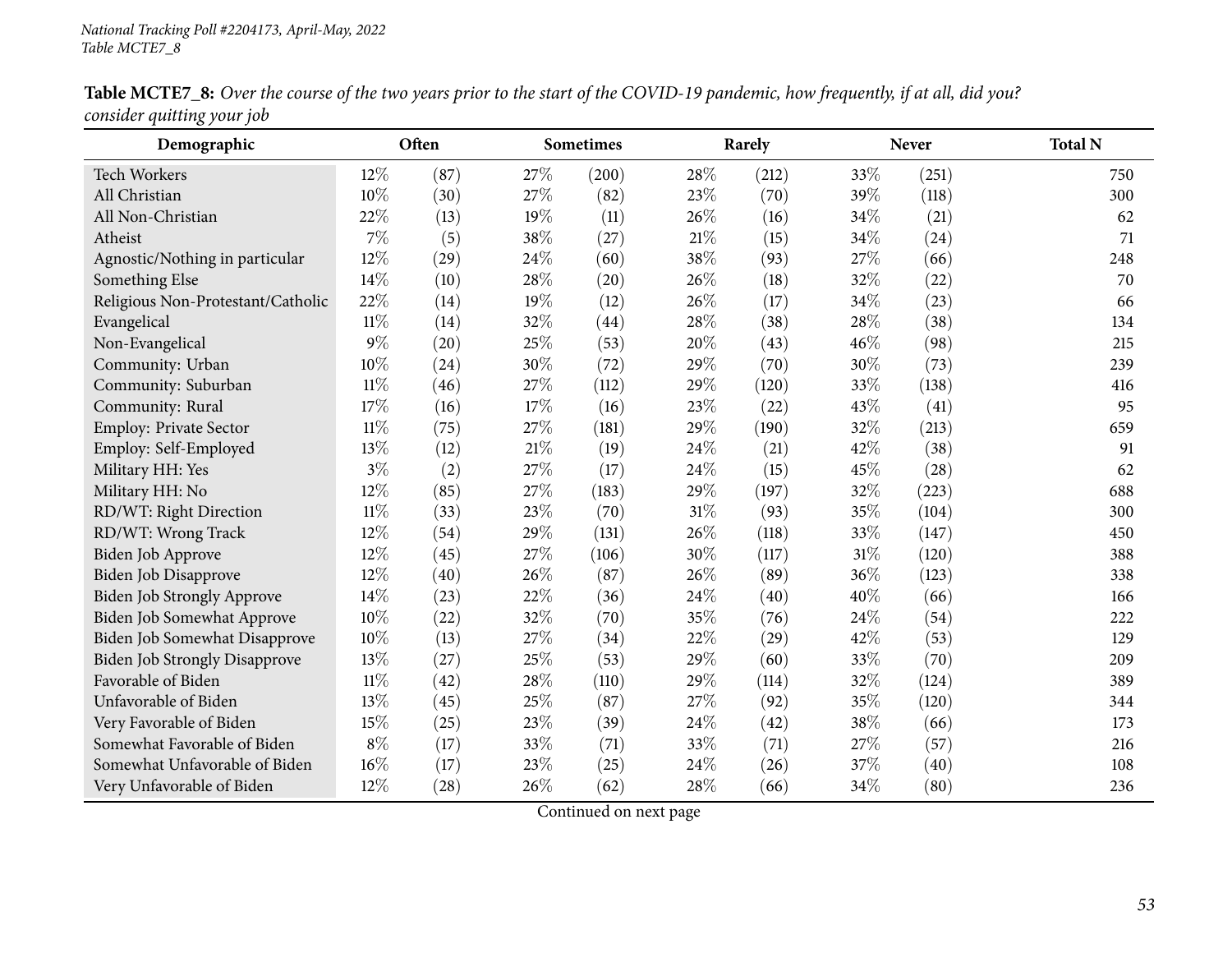| Table MCTE7_8: Over the course of the two years prior to the start of the COVID-19 pandemic, how frequently, if at all, did you? |  |
|----------------------------------------------------------------------------------------------------------------------------------|--|
| consider quitting your job                                                                                                       |  |

| Demographic                 |        | Often |        | <b>Sometimes</b> |        | Rarely             |        | <b>Never</b> | <b>Total N</b> |
|-----------------------------|--------|-------|--------|------------------|--------|--------------------|--------|--------------|----------------|
| <b>Tech Workers</b>         | $12\%$ | (87)  | 27%    | (200)            | 28\%   | (212)              | 33\%   | (251)        | 750            |
| #1 Issue: Economy           | $14\%$ | (49)  | 24\%   | (85)             | 27\%   | (95)               | 34\%   | (119)        | 349            |
| #1 Issue: Security          | 7%     | (5)   | 26\%   | (19)             | 30\%   | (22)               | 38\%   | (28)         | 75             |
| #1 Issue: Health Care       | 13%    | (11)  | 30\%   | (24)             | 23\%   | (19)               | $33\%$ | (26)         | 80             |
| #1 Issue: Women's Issues    | 15%    | (14)  | $31\%$ | (29)             | 34\%   | (32)               | $20\%$ | (19)         | 94             |
| #1 Issue: Energy            | $7\%$  | (5)   | 26\%   | (18)             | 29\%   | $\left( 20\right)$ | 38\%   | (26)         | 70             |
| 2020 Vote: Joe Biden        | $11\%$ | (48)  | 27%    | (114)            | 27\%   | (115)              | 34%    | (145)        | 422            |
| 2020 Vote: Donald Trump     | $9\%$  | (17)  | 26\%   | (52)             | 30\%   | (58)               | 35%    | (68)         | 196            |
| 2020 Vote: Didn't Vote      | $12\%$ | (12)  | 28\%   | (28)             | 30\%   | (29)               | 30\%   | (29)         | 98             |
| 2018 House Vote: Democrat   | 13%    | (47)  | 28\%   | (98)             | 27\%   | (95)               | 32%    | (112)        | 352            |
| 2018 House Vote: Republican | $9\%$  | (15)  | 28\%   | (46)             | 28%    | (47)               | 35%    | (58)         | 165            |
| 2016 Vote: Hillary Clinton  | 13%    | (42)  | 27\%   | (88)             | 27\%   | (87)               | 32%    | (101)        | 319            |
| 2016 Vote: Donald Trump     | 10%    | (18)  | 27\%   | (51)             | 30\%   | (56)               | 33\%   | (63)         | 188            |
| 2016 Vote: Other            | $10\%$ | (5)   | 19%    | (10)             | 23\%   | (12)               | $48\%$ | (25)         | 52             |
| 2016 Vote: Didn't Vote      | $11\%$ | (21)  | 27\%   | (51)             | 29\%   | (55)               | 32%    | (60)         | 187            |
| Voted in 2014: Yes          | 13\%   | (61)  | 25%    | (115)            | 28%    | (129)              | 34%    | (159)        | 465            |
| Voted in 2014: No           | $9\%$  | (26)  | 30\%   | (85)             | 29\%   | (83)               | $32\%$ | (92)         | 285            |
| 4-Region: Northeast         | $9\%$  | (14)  | 32\%   | (48)             | 21%    | (31)               | 38\%   | (58)         | 152            |
| 4-Region: Midwest           | 14%    | (20)  | 29%    | (41)             | $24\%$ | (33)               | $33\%$ | (48)         | 142            |
| 4-Region: South             | 12%    | (31)  | 23\%   | (61)             | 31\%   | (82)               | 35%    | (94)         | 267            |
| 4-Region: West              | $11\%$ | (22)  | 27\%   | (50)             | 34\%   | (65)               | 28\%   | (52)         | 189            |
| <b>Entirely Remote</b>      | 15%    | (55)  | 28\%   | (99)             | 26%    | (92)               | 31%    | (113)        | 359            |
| Remote Inperson Split       | $8\%$  | (22)  | 27\%   | (76)             | 31%    | (85)               | 35%    | (96)         | 279            |
| Not Remote                  | $9\%$  | (10)  | 22\%   | (25)             | 31%    | (35)               | 38\%   | (42)         | 112            |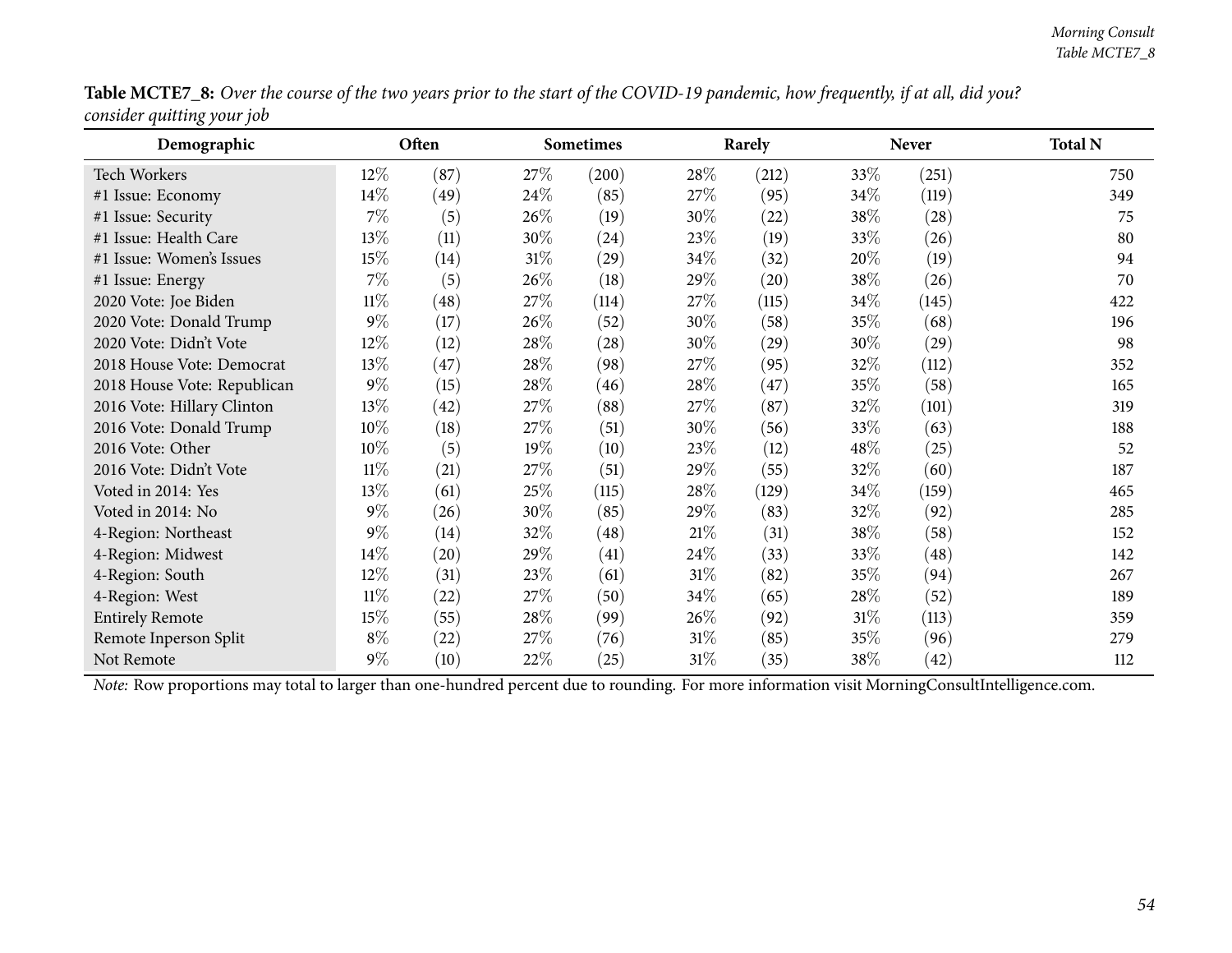| Demographic                                                                                                                             | Often | <b>Sometimes</b> | Rarely | <b>Never</b> | <b>Total N</b> |
|-----------------------------------------------------------------------------------------------------------------------------------------|-------|------------------|--------|--------------|----------------|
| feel satisfied at work                                                                                                                  |       |                  |        |              |                |
| <b>Table MCTE7_9:</b> Over the course of the two years prior to the start of the COVID-19 pandemic, how frequently, if at all, did you? |       |                  |        |              |                |

| Table MCTE7_9: Over the course of the two years prior to the start of the COVID-19 pandemic, how frequently, if at all, did you? |  |
|----------------------------------------------------------------------------------------------------------------------------------|--|
| feel satisfied at work                                                                                                           |  |

| Demographic              |     | Often              |      | <b>Sometimes</b> |        | Rarely |                          | <b>Never</b> | <b>Total N</b> |
|--------------------------|-----|--------------------|------|------------------|--------|--------|--------------------------|--------------|----------------|
| Tech Workers             | 37% | (275)              | 45%  | (340)            | 15%    | (109)  | $3\%$                    | (26)         | 750            |
| Gender: Male             | 39% | (185)              | 45%  | (218)            | 13%    | (63)   | $3\%$                    | (14)         | 480            |
| Gender: Female           | 33% | (90)               | 45%  | (122)            | 17%    | (46)   | $5\%$                    | (12)         | 270            |
| Age: 18-34               | 35% | (75)               | 45%  | (98)             | $16\%$ | (35)   | $4\%$                    | (9)          | 216            |
| Age: 35-44               | 35% | (77)               | 45%  | (99)             | $16\%$ | (35)   | $5\%$                    | (11)         | 221            |
| Age: 45-64               | 38% | (102)              | 46%  | (123)            | 13%    | (36)   | $2\%$                    | (6)          | 267            |
| GenZers: 1997-2012       | 37% | (19)               | 46%  | (24)             | 14%    | (7)    | $2\%$                    | (1)          | 51             |
| Millennials: 1981-1996   | 35% | (118)              | 44%  | (149)            | $16\%$ | (54)   | $5\%$                    | (16)         | 337            |
| GenXers: 1965-1980       | 36% | (87)               | 49%  | (116)            | 13%    | (31)   | $2\%$                    | (5)          | 239            |
| Baby Boomers: 1946-1964  | 42% | (51)               | 41\% | (50)             | 14\%   | (17)   | $3\%$                    | (4)          | 122            |
| PID: Dem (no lean)       | 38% | (125)              | 46%  | (152)            | 12%    | (41)   | $3\%$                    | (10)         | 327            |
| PID: Ind (no lean)       | 30% | (79)               | 47%  | (122)            | 17%    | (45)   | $5\%$                    | (14)         | 259            |
| PID: Rep (no lean)       | 44% | (71)               | 41%  | (66)             | 14%    | (24)   | $1\%$                    | (2)          | 163            |
| PID/Gender: Dem Men      | 41% | (77)               | 43\% | (81)             | 13%    | (23)   | $3\%$                    | (6)          | 187            |
| PID/Gender: Dem Women    | 34% | (48)               | 50%  | (70)             | 12%    | (17)   | $3\%$                    | (4)          | 140            |
| PID/Gender: Ind Men      | 33% | (59)               | 48%  | (88)             | $16\%$ | (29)   | $3\%$                    | (6)          | 181            |
| PID/Gender: Ind Women    | 26% | (20)               | 44%  | (35)             | 20%    | (16)   | $10\%$                   | (8)          | 79             |
| PID/Gender: Rep Men      | 44% | (49)               | 44%  | (50)             | 10%    | (11)   | $2\%$                    | (2)          | 112            |
| PID/Gender: Rep Women    | 43% | $\left( 22\right)$ | 33%  | (17)             | 25%    | (13)   | $\overline{\phantom{0}}$ | (0)          | 51             |
| Ideo: Liberal (1-3)      | 34% | (94)               | 49%  | (138)            | 14%    | (39)   | $3\%$                    | (9)          | 280            |
| Ideo: Moderate (4)       | 33% | (77)               | 48%  | (110)            | 14%    | (33)   | $5\%$                    | (11)         | 231            |
| Ideo: Conservative (5-7) | 44% | (91)               | 39%  | (82)             | 15%    | (31)   | $2\%$                    | (5)          | 208            |
| Educ: < College          | 34% | (80)               | 45%  | (108)            | 16%    | (39)   | $5\%$                    | (11)         | 238            |
| Educ: Bachelors degree   | 38% | (117)              | 43%  | (131)            | 14%    | (44)   | $5\%$                    | (14)         | 306            |
| Educ: Post-grad          | 38% | (78)               | 49%  | (101)            | 13%    | (26)   | $\overline{\phantom{0}}$ | (1)          | 206            |
| Income: Under 50k        | 36% | (50)               | 39%  | (54)             | 20%    | (29)   | $5\%$                    | (7)          | 140            |
| Income: 50k-100k         | 36% | (114)              | 47%  | (149)            | 14%    | (44)   | $4\%$                    | (12)         | 319            |
| Income: 100k+            | 38% | (111)              | 47%  | (137)            | 13%    | (37)   | $2\%$                    | (7)          | 292            |
| Ethnicity: White         | 39% | (215)              | 44%  | (243)            | 15%    | (82)   | $3\%$                    | (17)         | 556            |
| Ethnicity: Hispanic      | 25% | (15)               | 56%  | (34)             | 14%    | (8)    | $5\%$                    | (3)          | 60             |
| Ethnicity: Black         | 41% | (24)               | 45%  | (27)             | 10%    | (6)    | $4\%$                    | (2)          | 59             |
| Ethnicity: Other         | 27% | (36)               | 52%  | (70)             | $16\%$ | (21)   | $5\%$                    | (7)          | 135            |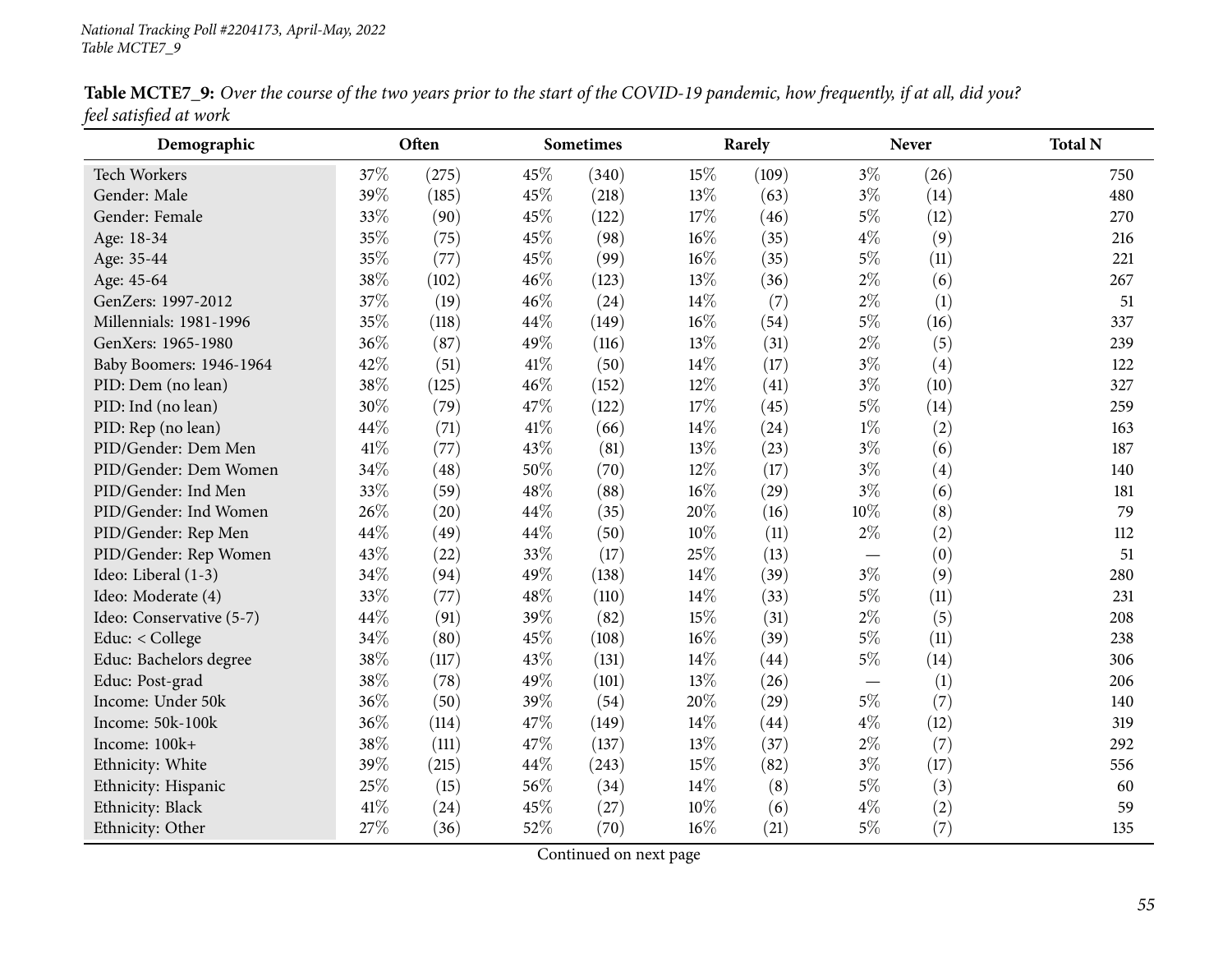| Table MCTE7_9: Over the course of the two years prior to the start of the COVID-19 pandemic, how frequently, if at all, did you? |  |
|----------------------------------------------------------------------------------------------------------------------------------|--|
| feel satisfied at work                                                                                                           |  |

| Demographic                          |      | Often |      | <b>Sometimes</b> |        | Rarely |       | <b>Never</b> | <b>Total N</b> |
|--------------------------------------|------|-------|------|------------------|--------|--------|-------|--------------|----------------|
| <b>Tech Workers</b>                  | 37%  | (275) | 45%  | (340)            | 15%    | (109)  | $3\%$ | (26)         | 750            |
| All Christian                        | 42%  | (125) | 45%  | (135)            | $11\%$ | (33)   | $2\%$ | (7)          | 300            |
| All Non-Christian                    | 31%  | (19)  | 41\% | (25)             | 23%    | (14)   | $5\%$ | (3)          | 62             |
| Atheist                              | 32%  | (23)  | 50%  | (35)             | 15%    | (11)   | $3\%$ | (2)          | 71             |
| Agnostic/Nothing in particular       | 33%  | (81)  | 46%  | (114)            | 16%    | (40)   | $5\%$ | (13)         | 248            |
| Something Else                       | 38%  | (27)  | 43%  | (30)             | 16%    | (11)   | $2\%$ | (2)          | 70             |
| Religious Non-Protestant/Catholic    | 33%  | (22)  | 40%  | (26)             | 22%    | (14)   | $5\%$ | (3)          | 66             |
| Evangelical                          | 42%  | (56)  | 45%  | (61)             | 10%    | (14)   | $3\%$ | (4)          | 134            |
| Non-Evangelical                      | 41\% | (88)  | 44%  | (94)             | 13%    | (29)   | $2\%$ | (4)          | 215            |
| Community: Urban                     | 41\% | (98)  | 44%  | (104)            | 12%    | (28)   | $4\%$ | (9)          | 239            |
| Community: Suburban                  | 34%  | (143) | 47%  | (197)            | 15%    | (64)   | $3\%$ | (12)         | 416            |
| Community: Rural                     | 36%  | (34)  | 41\% | (39)             | 18%    | (17)   | $5\%$ | (5)          | 95             |
| Employ: Private Sector               | 36%  | (235) | 46%  | (306)            | 15%    | (97)   | $3\%$ | (22)         | 659            |
| Employ: Self-Employed                | 44%  | (40)  | 38%  | (34)             | 13%    | (12)   | $5\%$ | (4)          | 91             |
| Military HH: Yes                     | 51%  | (32)  | 41\% | (25)             | $8\%$  | (5)    |       | (0)          | 62             |
| Military HH: No                      | 35%  | (243) | 46%  | (315)            | 15%    | (104)  | $4\%$ | (26)         | 688            |
| RD/WT: Right Direction               | 42%  | (126) | 44%  | (133)            | 12%    | (35)   | $2\%$ | (6)          | 300            |
| RD/WT: Wrong Track                   | 33%  | (149) | 46%  | (207)            | 16%    | (74)   | $4\%$ | (20)         | 450            |
| Biden Job Approve                    | 38%  | (146) | 48%  | (185)            | 12%    | (48)   | $2\%$ | (9)          | 388            |
| <b>Biden Job Disapprove</b>          | 36%  | (121) | 43%  | (145)            | 17%    | (59)   | $4\%$ | (13)         | 338            |
| Biden Job Strongly Approve           | 52%  | (87)  | 39%  | (65)             | $8\%$  | (14)   | $1\%$ | (1)          | 166            |
| Biden Job Somewhat Approve           | 27%  | (59)  | 54%  | (120)            | 15%    | (34)   | $4\%$ | (8)          | 222            |
| Biden Job Somewhat Disapprove        | 31%  | (39)  | 52%  | (67)             | 14%    | (18)   | $3\%$ | (4)          | 129            |
| <b>Biden Job Strongly Disapprove</b> | 39%  | (82)  | 38%  | (79)             | 19%    | (40)   | $4\%$ | (9)          | 209            |
| Favorable of Biden                   | 38%  | (148) | 49%  | (189)            | $11\%$ | (42)   | $3\%$ | (10)         | 389            |
| Unfavorable of Biden                 | 35%  | (121) | 42%  | (145)            | 19%    | (65)   | $4\%$ | (14)         | 344            |
| Very Favorable of Biden              | 52%  | (90)  | 40%  | (70)             | $6\%$  | (10)   | $2\%$ | (3)          | 173            |
| Somewhat Favorable of Biden          | 27%  | (58)  | 55%  | (119)            | 15%    | (32)   | $3\%$ | (7)          | 216            |
| Somewhat Unfavorable of Biden        | 27%  | (29)  | 52%  | (56)             | 18%    | (19)   | $4\%$ | (4)          | 108            |
| Very Unfavorable of Biden            | 39%  | (92)  | 38%  | (89)             | 19%    | (46)   | $4\%$ | (9)          | 236            |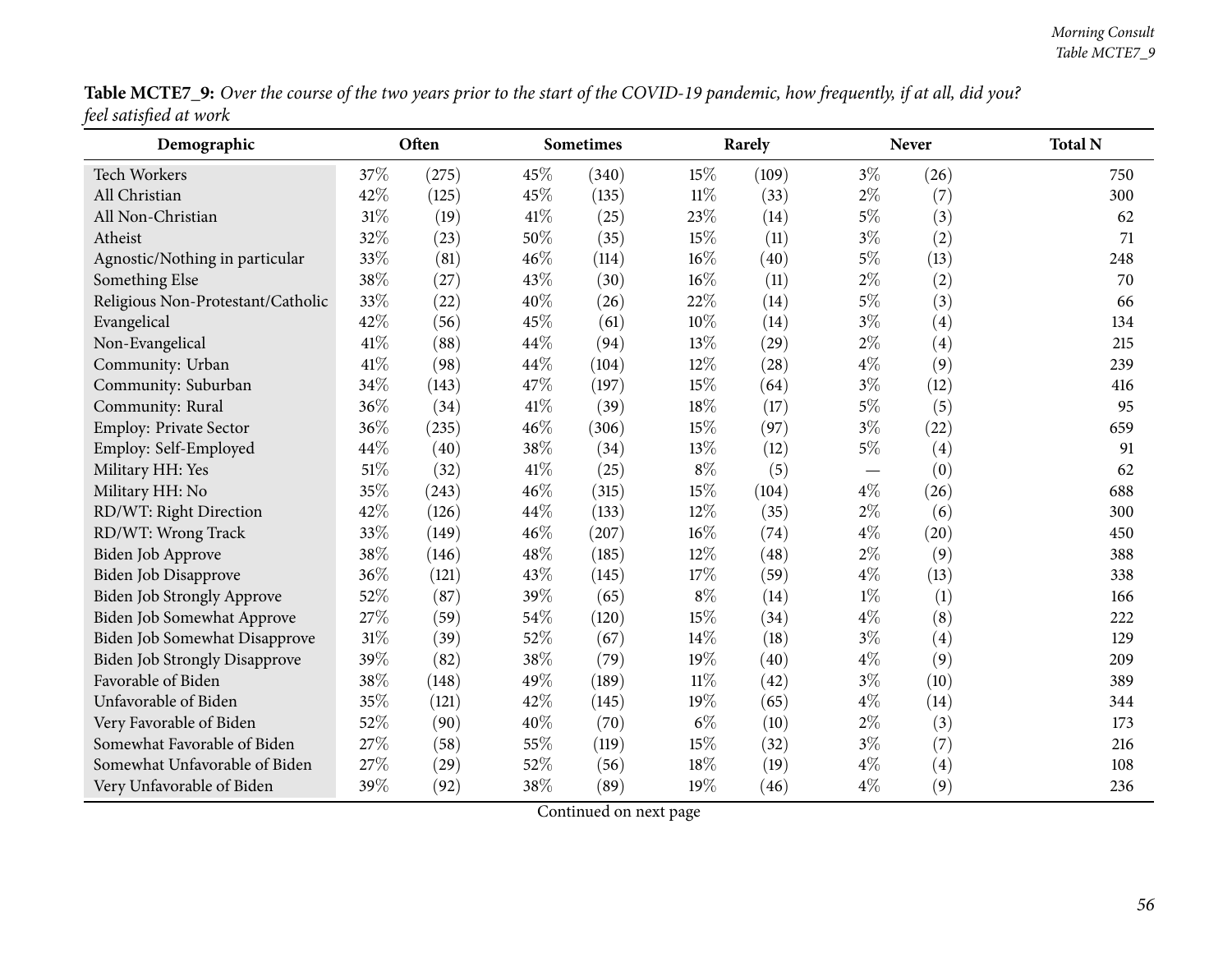| Demographic                                                                                                                                    |        | Often              |        | Sometimes |        | Rarely |        | <b>Never</b>      | <b>Total N</b> |
|------------------------------------------------------------------------------------------------------------------------------------------------|--------|--------------------|--------|-----------|--------|--------|--------|-------------------|----------------|
| <b>Tech Workers</b>                                                                                                                            | 37\%   | (275)              | 45\%   | (340)     | $15\%$ | (109)  | $3\%$  | (26)              | 750            |
| #1 Issue: Economy                                                                                                                              | 30%    | (105)              | 48\%   | (166)     | 17%    | (61)   | 5%     | (16)              | 349            |
| #1 Issue: Security                                                                                                                             | 48%    | (36)               | 42\%   | (32)      | $9\%$  | (6)    | $1\%$  | (1)               | 75             |
| #1 Issue: Health Care                                                                                                                          | 45%    | (36)               | 37\%   | (30)      | $14\%$ | (11)   | $4\%$  | (3)               | 80             |
| #1 Issue: Women's Issues                                                                                                                       | 30%    | (28)               | 53\%   | (50)      | $14\%$ | (13)   | $4\%$  | (3)               | 94             |
| #1 Issue: Energy                                                                                                                               | 41\%   | (28)               | 44\%   | (31)      | 14\%   | (10)   | $1\%$  | (1)               | 70             |
| 2020 Vote: Joe Biden                                                                                                                           | 37%    | (158)              | 47\%   | (199)     | 13\%   | (54)   | $3\%$  | (11)              | 422            |
| 2020 Vote: Donald Trump                                                                                                                        | 40%    | (79)               | 43\%   | (83)      | $16\%$ | (31)   | $1\%$  | (2)               | 196            |
| 2020 Vote: Didn't Vote                                                                                                                         | 32%    | (31)               | 41\%   | (41)      | $16\%$ | (16)   | $11\%$ | (11)              | 98             |
| 2018 House Vote: Democrat                                                                                                                      | 37%    | (129)              | 48\%   | (168)     | 13\%   | (45)   | $3\%$  | (10)              | 352            |
| 2018 House Vote: Republican                                                                                                                    | 39%    | (64)               | 48\%   | (79)      | $13\%$ | (21)   | $1\%$  | (2)               | 165            |
| 2016 Vote: Hillary Clinton                                                                                                                     | 36%    | (113)              | 50\%   | (161)     | $11\%$ | (35)   | $3\%$  | (10)              | 319            |
| 2016 Vote: Donald Trump                                                                                                                        | 37%    | (70)               | $46\%$ | (87)      | $14\%$ | (26)   | $2\%$  | $\left( 4\right)$ | 188            |
| 2016 Vote: Other                                                                                                                               | 44\%   | (23)               | 41\%   | (21)      | $15\%$ | (8)    |        | (0)               | 52             |
| 2016 Vote: Didn't Vote                                                                                                                         | 35%    | (66)               | 37%    | (70)      | $21\%$ | (39)   | $6\%$  | (12)              | 187            |
| Voted in 2014: Yes                                                                                                                             | 39%    | (181)              | 47\%   | (216)     | $12\%$ | (57)   | $2\%$  | (10)              | 465            |
| Voted in 2014: No                                                                                                                              | 33%    | (95)               | 43\%   | (124)     | 18\%   | (51)   | 5%     | (16)              | 285            |
| 4-Region: Northeast                                                                                                                            | 35%    | (54)               | $46\%$ | (70)      | $14\%$ | (21)   | $4\%$  | (6)               | 152            |
| 4-Region: Midwest                                                                                                                              | $31\%$ | $\left( 44\right)$ | 50%    | (71)      | 18%    | (26)   | $1\%$  | (2)               | 142            |
| 4-Region: South                                                                                                                                | 40%    | (108)              | 42\%   | (113)     | 13\%   | (35)   | $4\%$  | (12)              | 267            |
| 4-Region: West                                                                                                                                 | 37%    | (69)               | 45\%   | (86)      | $14\%$ | (27)   | $3\%$  | (7)               | 189            |
| <b>Entirely Remote</b>                                                                                                                         | 34%    | (124)              | 47\%   | (170)     | $15\%$ | (53)   | $3\%$  | (12)              | 359            |
| Remote Inperson Split                                                                                                                          | 39%    | (110)              | 43%    | (119)     | 13%    | (37)   | $5\%$  | (13)              | 279            |
| Not Remote                                                                                                                                     | 37%    | (42)               | 45%    | (50)      | $17\%$ | (19)   | $1\%$  | (1)               | 112            |
| Note: Row proportions may total to larger than one-hundred percent due to rounding. For more information visit MorningConsultIntelligence.com. |        |                    |        |           |        |        |        |                   |                |

Table MCTE7\_9: Over the course of the two years prior to the start of the COVID-19 pandemic, how frequently, if at all, did you? *feel satisfied at work*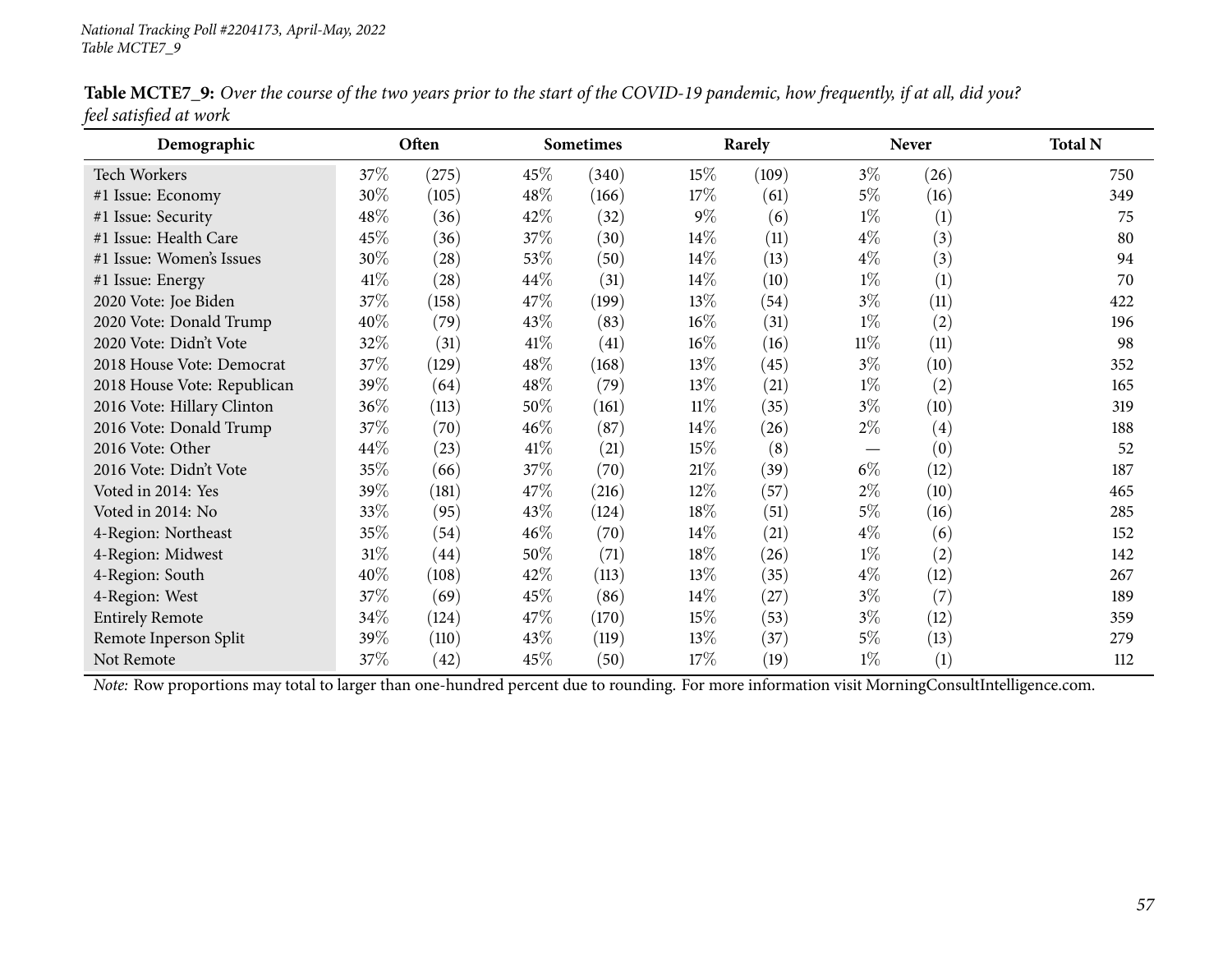Table MCTE7\_10: Over the course of the two years prior to the start of the COVID-19 pandemic, how frequently, if at all, did you? *feel satisfied with your work-life balance*

| Demographic              |        | Often |      | <b>Sometimes</b> |        | Rarely |       | <b>Never</b> | <b>Total N</b> |
|--------------------------|--------|-------|------|------------------|--------|--------|-------|--------------|----------------|
| <b>Tech Workers</b>      | 36%    | (269) | 43%  | (326)            | 16%    | (123)  | $4\%$ | (32)         | 750            |
| Gender: Male             | 36%    | (172) | 44%  | (212)            | $16\%$ | (79)   | $4\%$ | (17)         | 480            |
| Gender: Female           | 36%    | (96)  | 42%  | (114)            | 17\%   | (45)   | $6\%$ | (15)         | 270            |
| Age: 18-34               | 32%    | (70)  | 42%  | (90)             | 19%    | (40)   | 7%    | (15)         | 216            |
| Age: 35-44               | 31%    | (69)  | 49%  | (108)            | 16%    | (36)   | $4\%$ | (8)          | 221            |
| Age: 45-64               | 39%    | (105) | 41\% | (111)            | 16%    | (42)   | $3\%$ | (9)          | 267            |
| GenZers: 1997-2012       | 30%    | (15)  | 50%  | (25)             | 16%    | (8)    | $4\%$ | (2)          | 51             |
| Millennials: 1981-1996   | 33%    | (110) | 43%  | (145)            | 19%    | (63)   | $6\%$ | (20)         | 337            |
| GenXers: 1965-1980       | 37%    | (87)  | 45%  | (109)            | 15%    | (37)   | $3\%$ | (6)          | 239            |
| Baby Boomers: 1946-1964  | 45%    | (55)  | 39%  | (47)             | 13%    | (16)   | $3\%$ | (4)          | 122            |
| PID: Dem (no lean)       | 39%    | (127) | 42%  | (136)            | $16\%$ | (53)   | $4\%$ | (11)         | 327            |
| PID: Ind (no lean)       | 30%    | (78)  | 43%  | (111)            | 20%    | (53)   | $7\%$ | (18)         | 259            |
| PID: Rep (no lean)       | 39%    | (64)  | 48%  | (79)             | $11\%$ | (17)   | $2\%$ | (3)          | 163            |
| PID/Gender: Dem Men      | 37%    | (70)  | 43%  | (81)             | 17%    | (33)   | $3\%$ | (5)          | 187            |
| PID/Gender: Dem Women    | $41\%$ | (57)  | 40%  | (56)             | 15%    | (21)   | $5\%$ | (7)          | 140            |
| PID/Gender: Ind Men      | 32%    | (58)  | 42%  | (76)             | 20%    | (36)   | $6\%$ | (11)         | 181            |
| PID/Gender: Ind Women    | 26%    | (20)  | 44%  | (34)             | 22%    | (17)   | $9\%$ | (7)          | 79             |
| PID/Gender: Rep Men      | 40%    | (45)  | 49%  | (55)             | $9\%$  | (10)   | $2\%$ | (2)          | 112            |
| PID/Gender: Rep Women    | 38%    | (19)  | 47%  | (24)             | $13\%$ | (7)    | $2\%$ | (1)          | 51             |
| Ideo: Liberal (1-3)      | 39%    | (108) | 42%  | (117)            | 16%    | (45)   | $4\%$ | (10)         | 280            |
| Ideo: Moderate (4)       | 32%    | (73)  | 43%  | (98)             | 19%    | (44)   | 7%    | (15)         | 231            |
| Ideo: Conservative (5-7) | 37%    | (76)  | 48%  | (99)             | 14%    | (28)   | $2\%$ | (4)          | 208            |
| Educ: < College          | 29%    | (69)  | 47\% | (111)            | 19%    | (44)   | $6\%$ | (14)         | 238            |
| Educ: Bachelors degree   | 41\%   | (126) | 39%  | (121)            | 15%    | (47)   | $4\%$ | (13)         | 306            |
| Educ: Post-grad          | 36%    | (74)  | 46%  | (94)             | 16%    | (33)   | $3\%$ | (6)          | 206            |
| Income: Under 50k        | 28%    | (40)  | 44%  | (62)             | 17%    | (24)   | 10%   | (14)         | 140            |
| Income: 50k-100k         | 38%    | (122) | 42%  | (135)            | 17%    | (53)   | $3\%$ | (10)         | 319            |
| Income: 100k+            | 37%    | (107) | 44%  | (129)            | $16\%$ | (47)   | $3\%$ | (9)          | 292            |
| Ethnicity: White         | 37%    | (204) | 43%  | (238)            | $16\%$ | (88)   | $5\%$ | (26)         | 556            |
| Ethnicity: Hispanic      | 23%    | (14)  | 55%  | (33)             | 20%    | (12)   | $1\%$ | (1)          | 60             |
| Ethnicity: Black         | 40%    | (24)  | 46%  | (27)             | $11\%$ | (7)    | $3\%$ | (2)          | 59             |
| Ethnicity: Other         | 30%    | (41)  | 45%  | (60)             | 21%    | (29)   | $4\%$ | (5)          | 135            |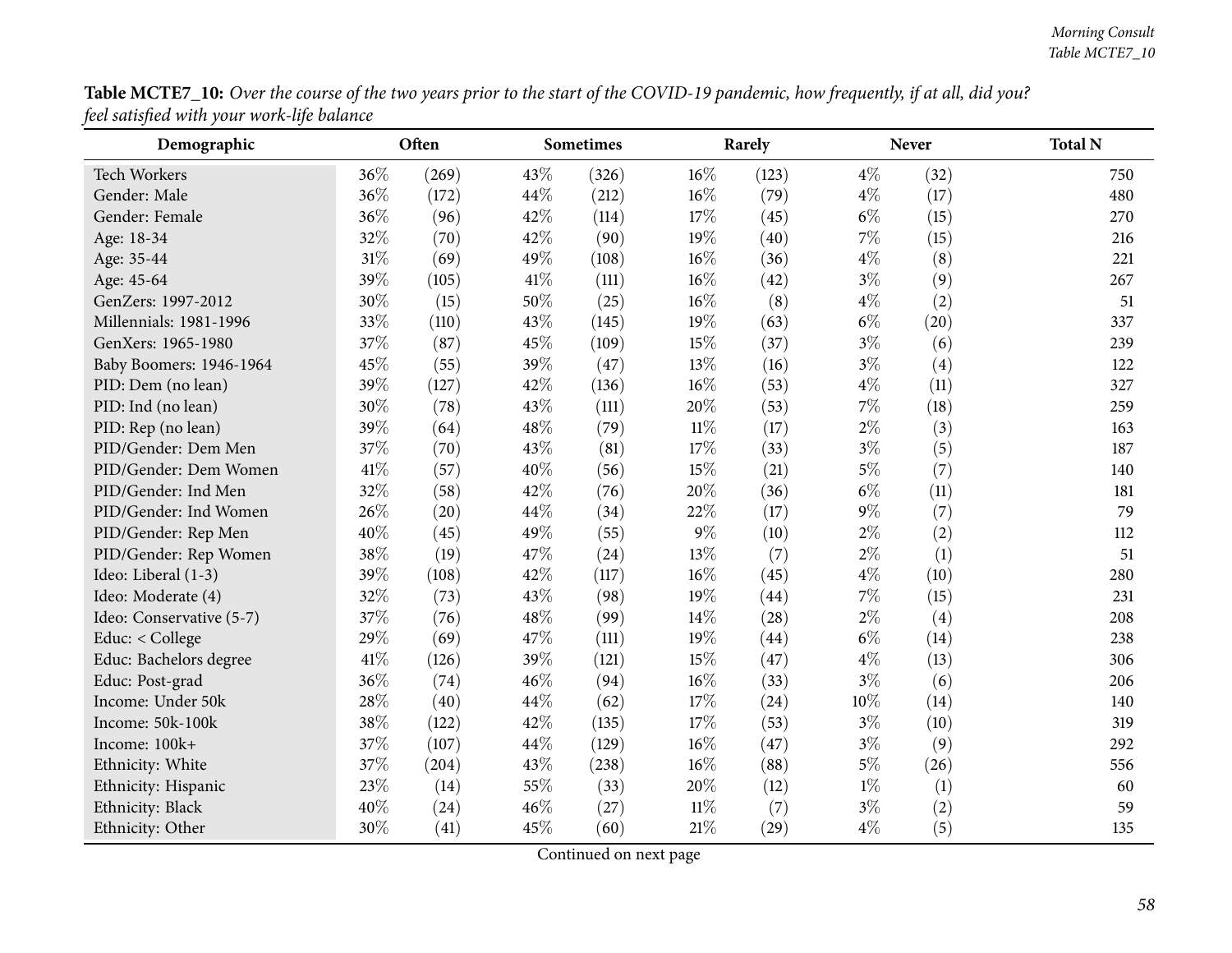| Demographic                          |        | Often |        | Sometimes |      | Rarely |       | <b>Never</b>      | <b>Total N</b> |
|--------------------------------------|--------|-------|--------|-----------|------|--------|-------|-------------------|----------------|
| <b>Tech Workers</b>                  | 36%    | (269) | 43\%   | (326)     | 16%  | (123)  | $4\%$ | (32)              | 750            |
| All Christian                        | 41\%   | (123) | 44\%   | (133)     | 13%  | (38)   | $2\%$ | (6)               | 300            |
| All Non-Christian                    | 31%    | (19)  | 46%    | (28)      | 16%  | (10)   | 7%    | $\left( 4\right)$ | 62             |
| Atheist                              | 37%    | (26)  | 41\%   | (29)      | 20%  | (14)   | $3\%$ | (2)               | 71             |
| Agnostic/Nothing in particular       | 32%    | (78)  | 44%    | (108)     | 19%  | (47)   | $6\%$ | (15)              | 248            |
| Something Else                       | $31\%$ | (22)  | 39%    | (27)      | 22%  | (15)   | $8\%$ | (5)               | 70             |
| Religious Non-Protestant/Catholic    | 34%    | (22)  | 45%    | (30)      | 15%  | (10)   | $6\%$ | (4)               | 66             |
| Evangelical                          | 39%    | (52)  | 43%    | (58)      | 14%  | (18)   | $5\%$ | (6)               | 134            |
| Non-Evangelical                      | 39%    | (83)  | 44\%   | (94)      | 16%  | (34)   | $2\%$ | $\left( 4\right)$ | 215            |
| Community: Urban                     | 37%    | (89)  | 45%    | (109)     | 14\% | (33)   | $3\%$ | (8)               | 239            |
| Community: Suburban                  | 36%    | (149) | 43%    | (178)     | 18%  | (74)   | $4\%$ | (16)              | 416            |
| Community: Rural                     | 32%    | (31)  | $41\%$ | (39)      | 17%  | (16)   | $9\%$ | (9)               | 95             |
| Employ: Private Sector               | 35%    | (233) | 45%    | (296)     | 16%  | (103)  | $4\%$ | (27)              | 659            |
| Employ: Self-Employed                | 39%    | (35)  | 33%    | (29)      | 23%  | (20)   | $6\%$ | (6)               | 91             |
| Military HH: Yes                     | 49%    | (31)  | 34%    | (21)      | 15%  | (9)    | $2\%$ | (1)               | 62             |
| Military HH: No                      | 35%    | (238) | 44%    | (304)     | 17%  | (114)  | $5\%$ | (31)              | 688            |
| RD/WT: Right Direction               | 38%    | (113) | 44%    | (132)     | 16%  | (47)   | $3\%$ | (8)               | 300            |
| RD/WT: Wrong Track                   | 34%    | (155) | 43\%   | (194)     | 17%  | (77)   | $5\%$ | (24)              | 450            |
| Biden Job Approve                    | 38%    | (148) | 43%    | (166)     | 17%  | (65)   | $2\%$ | (9)               | 388            |
| Biden Job Disapprove                 | 35%    | (117) | 44\%   | (150)     | 16%  | (55)   | $5\%$ | (16)              | 338            |
| <b>Biden Job Strongly Approve</b>    | 47%    | (79)  | 39%    | (64)      | 13%  | (22)   | $1\%$ | (1)               | 166            |
| <b>Biden Job Somewhat Approve</b>    | 31%    | (69)  | 46%    | (102)     | 19%  | (43)   | $4\%$ | (8)               | 222            |
| Biden Job Somewhat Disapprove        | 29%    | (37)  | 51%    | (65)      | 17%  | (21)   | $4\%$ | (5)               | 129            |
| <b>Biden Job Strongly Disapprove</b> | 38%    | (80)  | 40%    | (84)      | 16%  | (34)   | $6\%$ | (12)              | 209            |
| Favorable of Biden                   | 39%    | (152) | 43%    | (166)     | 15%  | (59)   | $3\%$ | (12)              | 389            |
| Unfavorable of Biden                 | 33%    | (113) | 44%    | (152)     | 18%  | (61)   | $5\%$ | (18)              | 344            |
| Very Favorable of Biden              | 47%    | (81)  | 39%    | (67)      | 13%  | (22)   | $2\%$ | (3)               | 173            |
| Somewhat Favorable of Biden          | 33%    | (71)  | 46%    | (99)      | 17%  | (37)   | $4\%$ | (9)               | 216            |
| Somewhat Unfavorable of Biden        | 25%    | (27)  | 50%    | (54)      | 22%  | (24)   | $3\%$ | (3)               | 108            |
| Very Unfavorable of Biden            | 37%    | (87)  | 41\%   | (97)      | 16%  | (38)   | $6\%$ | (15)              | 236            |

Table MCTE7\_10: Over the course of the two years prior to the start of the COVID-19 pandemic, how frequently, if at all, did you? *feel satisfied with your work-life balance*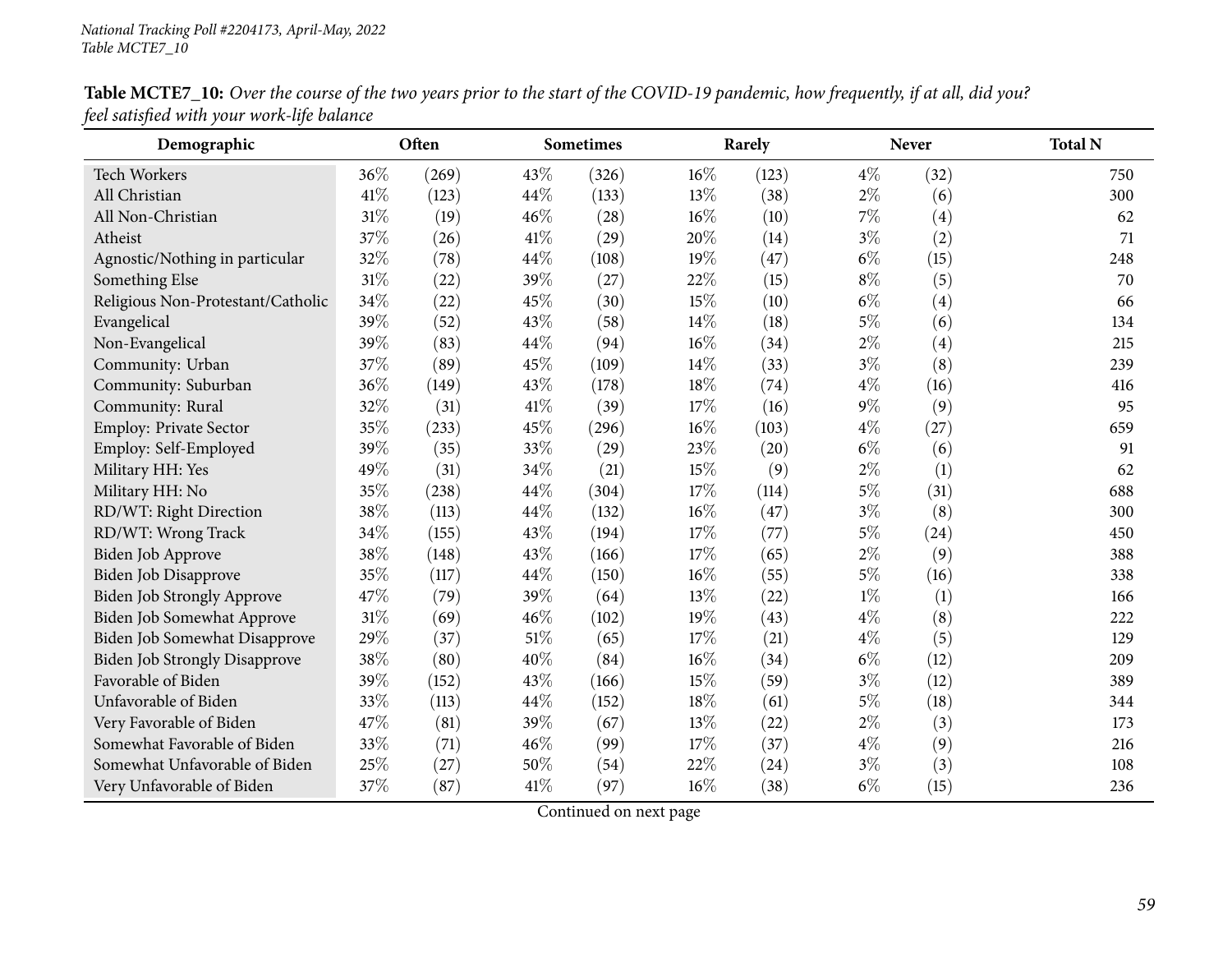| Table MCTE7_10: Over the course of the two years prior to the start of the COVID-19 pandemic, how frequently, if at all, did you? |  |
|-----------------------------------------------------------------------------------------------------------------------------------|--|
| feel satisfied with your work-life balance                                                                                        |  |

| Demographic                                                                                                                                    |        | Often |        | Sometimes |        | Rarely |       | <b>Never</b> | <b>Total N</b> |
|------------------------------------------------------------------------------------------------------------------------------------------------|--------|-------|--------|-----------|--------|--------|-------|--------------|----------------|
| Tech Workers                                                                                                                                   | 36\%   | (269) | 43\%   | (326)     | $16\%$ | (123)  | $4\%$ | (32)         | 750            |
| #1 Issue: Economy                                                                                                                              | $31\%$ | (109) | 45\%   | (159)     | $18\%$ | (61)   | $6\%$ | (19)         | 349            |
| #1 Issue: Security                                                                                                                             | 42%    | (31)  | $46\%$ | (35)      | $11\%$ | (8)    | $1\%$ | (1)          | 75             |
| #1 Issue: Health Care                                                                                                                          | 45%    | (36)  | $36\%$ | (29)      | $14\%$ | (11)   | $5\%$ | (4)          | 80             |
| #1 Issue: Women's Issues                                                                                                                       | 29%    | (28)  | 44\%   | (41)      | 22\%   | (21)   | $5\%$ | (5)          | 94             |
| #1 Issue: Energy                                                                                                                               | 36%    | (25)  | 45\%   | (31)      | 18\%   | (13)   | $1\%$ | (1)          | 70             |
| 2020 Vote: Joe Biden                                                                                                                           | 39%    | (165) | 41\%   | (174)     | $16\%$ | (68)   | $3\%$ | (14)         | 422            |
| 2020 Vote: Donald Trump                                                                                                                        | 37%    | (73)  | 47\%   | (92)      | $13\%$ | (25)   | $3\%$ | (6)          | 196            |
| 2020 Vote: Didn't Vote                                                                                                                         | 26\%   | (25)  | 47\%   | (46)      | 20%    | (20)   | $8\%$ | (8)          | 98             |
| 2018 House Vote: Democrat                                                                                                                      | 38%    | (135) | 41\%   | (143)     | 17%    | (59)   | $4\%$ | (15)         | 352            |
| 2018 House Vote: Republican                                                                                                                    | $41\%$ | (69)  | 45\%   | (75)      | $13\%$ | (21)   | $1\%$ | (1)          | 165            |
| 2016 Vote: Hillary Clinton                                                                                                                     | 39%    | (125) | 42\%   | (134)     | $15\%$ | (49)   | $3\%$ | (10)         | 319            |
| 2016 Vote: Donald Trump                                                                                                                        | 33%    | (62)  | 48\%   | (90)      | 17%    | (31)   | $3\%$ | (5)          | 188            |
| 2016 Vote: Other                                                                                                                               | 52%    | (27)  | $31\%$ | (16)      | $11\%$ | (6)    | $6\%$ | (3)          | 52             |
| 2016 Vote: Didn't Vote                                                                                                                         | 28\%   | (53)  | 44\%   | (82)      | 20%    | (38)   | $8\%$ | (14)         | 187            |
| Voted in 2014: Yes                                                                                                                             | 42%    | (194) | 41\%   | (189)     | $14\%$ | (66)   | $3\%$ | (16)         | 465            |
| Voted in 2014: No                                                                                                                              | 26%    | (75)  | 48\%   | (137)     | 20%    | (58)   | $6\%$ | (16)         | 285            |
| 4-Region: Northeast                                                                                                                            | 37%    | (56)  | 42\%   | (64)      | $16\%$ | (25)   | $4\%$ | (6)          | 152            |
| 4-Region: Midwest                                                                                                                              | $31\%$ | (44)  | 48\%   | (68)      | 18%    | (25)   | $4\%$ | (5)          | 142            |
| 4-Region: South                                                                                                                                | 38%    | (101) | 43\%   | (115)     | 15%    | (40)   | $4\%$ | (12)         | 267            |
| 4-Region: West                                                                                                                                 | 36%    | (67)  | 42\%   | (79)      | $18\%$ | (33)   | $5\%$ | (9)          | 189            |
| <b>Entirely Remote</b>                                                                                                                         | 36%    | (131) | 43\%   | (154)     | $16\%$ | (56)   | $5\%$ | (18)         | 359            |
| Remote Inperson Split                                                                                                                          | 35%    | (98)  | 44\%   | (122)     | $16\%$ | (46)   | $5\%$ | (13)         | 279            |
| Not Remote                                                                                                                                     | 35%    | (39)  | 45\%   | (50)      | 19%    | (21)   | $1\%$ | (1)          | 112            |
| Note: Row proportions may total to larger than one-hundred percent due to rounding. For more information visit MorningConsultIntelligence.com. |        |       |        |           |        |        |       |              |                |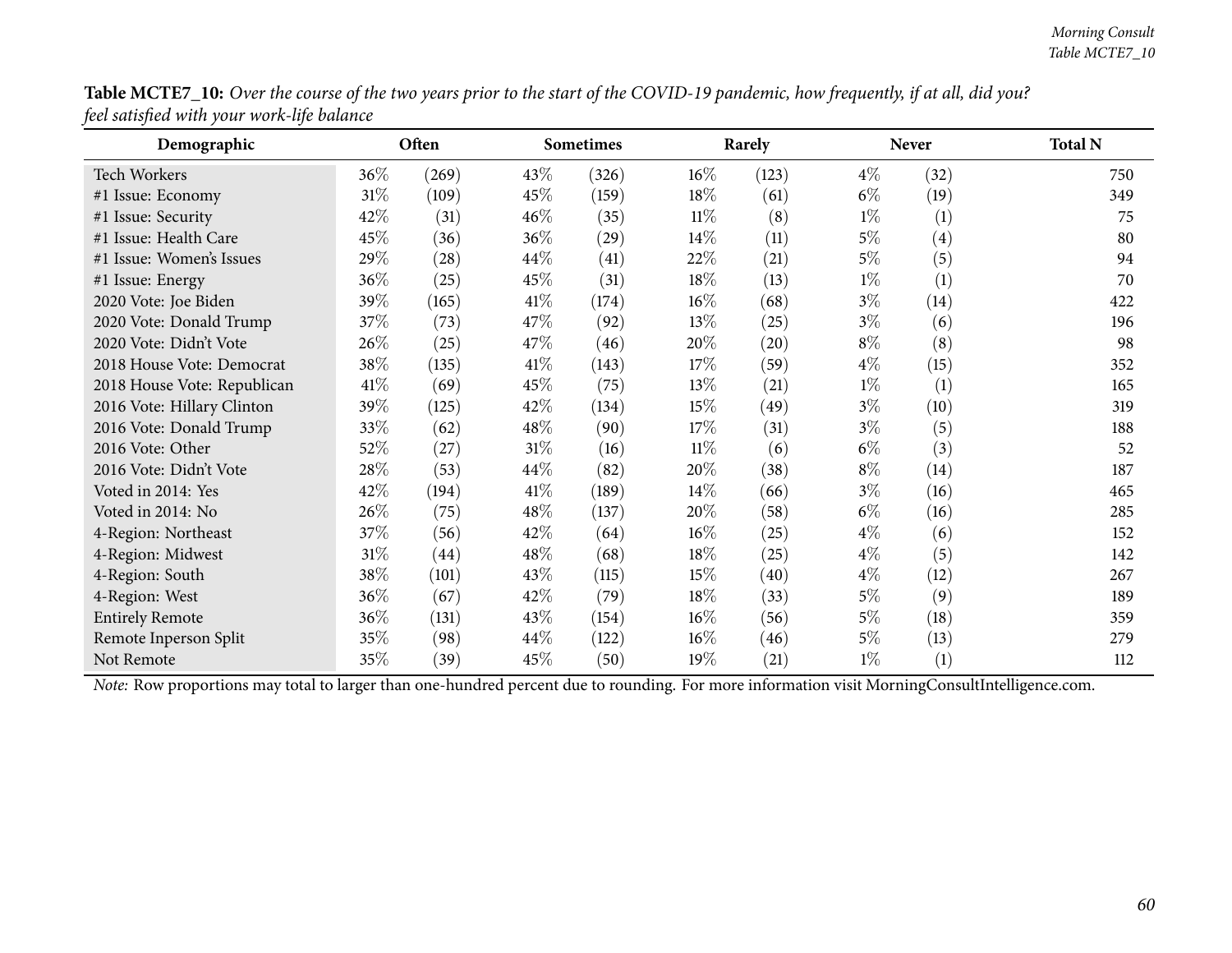| Demographic              |        | Often |      | Sometimes |     | Rarely |      | Never | <b>Total N</b> |
|--------------------------|--------|-------|------|-----------|-----|--------|------|-------|----------------|
| <b>Tech Workers</b>      | $8\%$  | (59)  | 20%  | (149)     | 25% | (190)  | 47%  | (352) | 750            |
| Gender: Male             | $8\%$  | (37)  | 18%  | (85)      | 27% | (129)  | 48%  | (229) | 480            |
| Gender: Female           | $8\%$  | (21)  | 24%  | (64)      | 23% | (62)   | 46%  | (123) | 270            |
| Age: 18-34               | 10%    | (23)  | 24\% | (53)      | 27% | (58)   | 39%  | (83)  | 216            |
| Age: 35-44               | 10%    | (21)  | 22%  | (48)      | 21% | (46)   | 48%  | (106) | 221            |
| Age: 45-64               | $6\%$  | (15)  | 17%  | (44)      | 29% | (77)   | 49%  | (130) | 267            |
| GenZers: 1997-2012       | 14%    | (7)   | 19%  | (10)      | 29% | (15)   | 39%  | (20)  | 51             |
| Millennials: 1981-1996   | 10%    | (33)  | 24%  | (80)      | 24% | (80)   | 43%  | (145) | 337            |
| GenXers: 1965-1980       | 7%     | (16)  | 18%  | (43)      | 27% | (64)   | 48%  | (115) | 239            |
| Baby Boomers: 1946-1964  | $3\%$  | (3)   | 13%  | (16)      | 26% | (31)   | 59%  | (72)  | 122            |
| PID: Dem (no lean)       | $11\%$ | (37)  | 24%  | (79)      | 24% | (79)   | 40%  | (132) | 327            |
| PID: Ind (no lean)       | $4\%$  | (10)  | 16%  | (41)      | 28% | (73)   | 52%  | (135) | 259            |
| PID: Rep (no lean)       | $7\%$  | (12)  | 17%  | (28)      | 23% | (38)   | 52%  | (85)  | 163            |
| PID/Gender: Dem Men      | $11\%$ | (21)  | 23%  | (43)      | 25% | (47)   | 41\% | (77)  | 187            |
| PID/Gender: Dem Women    | $11\%$ | (16)  | 26%  | (36)      | 23% | (33)   | 40%  | (55)  | 140            |
| PID/Gender: Ind Men      | $5\%$  | (8)   | 14\% | (24)      | 32% | (57)   | 50%  | (91)  | 181            |
| PID/Gender: Ind Women    | $3\%$  | (2)   | 21\% | (17)      | 20% | (16)   | 56%  | (44)  | 79             |
| PID/Gender: Rep Men      | $8\%$  | (9)   | 15%  | (17)      | 22% | (25)   | 55%  | (62)  | 112            |
| PID/Gender: Rep Women    | $7\%$  | (3)   | 22%  | (11)      | 26% | (13)   | 46%  | (24)  | 51             |
| Ideo: Liberal (1-3)      | 10%    | (29)  | 20%  | (56)      | 27% | (77)   | 42%  | (118) | 280            |
| Ideo: Moderate (4)       | $6\%$  | (14)  | 24%  | (56)      | 24% | (55)   | 46%  | (106) | 231            |
| Ideo: Conservative (5-7) | $8\%$  | (16)  | 14\% | (30)      | 25% | (51)   | 53%  | (111) | 208            |
| Educ: < College          | 7%     | (16)  | 15%  | (37)      | 20% | (48)   | 58%  | (137) | 238            |
| Educ: Bachelors degree   | $9\%$  | (27)  | 20%  | (62)      | 28% | (87)   | 42%  | (130) | 306            |
| Educ: Post-grad          | $8\%$  | (16)  | 24\% | (49)      | 27% | (55)   | 41\% | (85)  | 206            |
| Income: Under 50k        | $8\%$  | (11)  | 13%  | (18)      | 19% | (26)   | 60%  | (84)  | 140            |
| Income: 50k-100k         | 7%     | (23)  | 24%  | (76)      | 25% | (81)   | 44%  | (139) | 319            |
| Income: 100k+            | $8\%$  | (24)  | 19%  | (55)      | 29% | (83)   | 44%  | (130) | 292            |
| Ethnicity: White         | $8\%$  | (45)  | 19%  | (107)     | 24% | (133)  | 49%  | (272) | 556            |
| Ethnicity: Hispanic      | $7\%$  | (4)   | 24\% | (15)      | 26% | (16)   | 42%  | (25)  | 60             |
| Ethnicity: Black         | 13%    | (8)   | 25%  | (15)      | 14% | (9)    | 48%  | (28)  | 59             |
| Ethnicity: Other         | $5\%$  | (6)   | 20%  | (27)      | 36% | (49)   | 39%  | (52)  | 135            |

Table MCTE7\_11: Over the course of the two years prior to the start of the COVID-19 pandemic, how frequently, if at all, did you? *feel you were taking advantage of your company*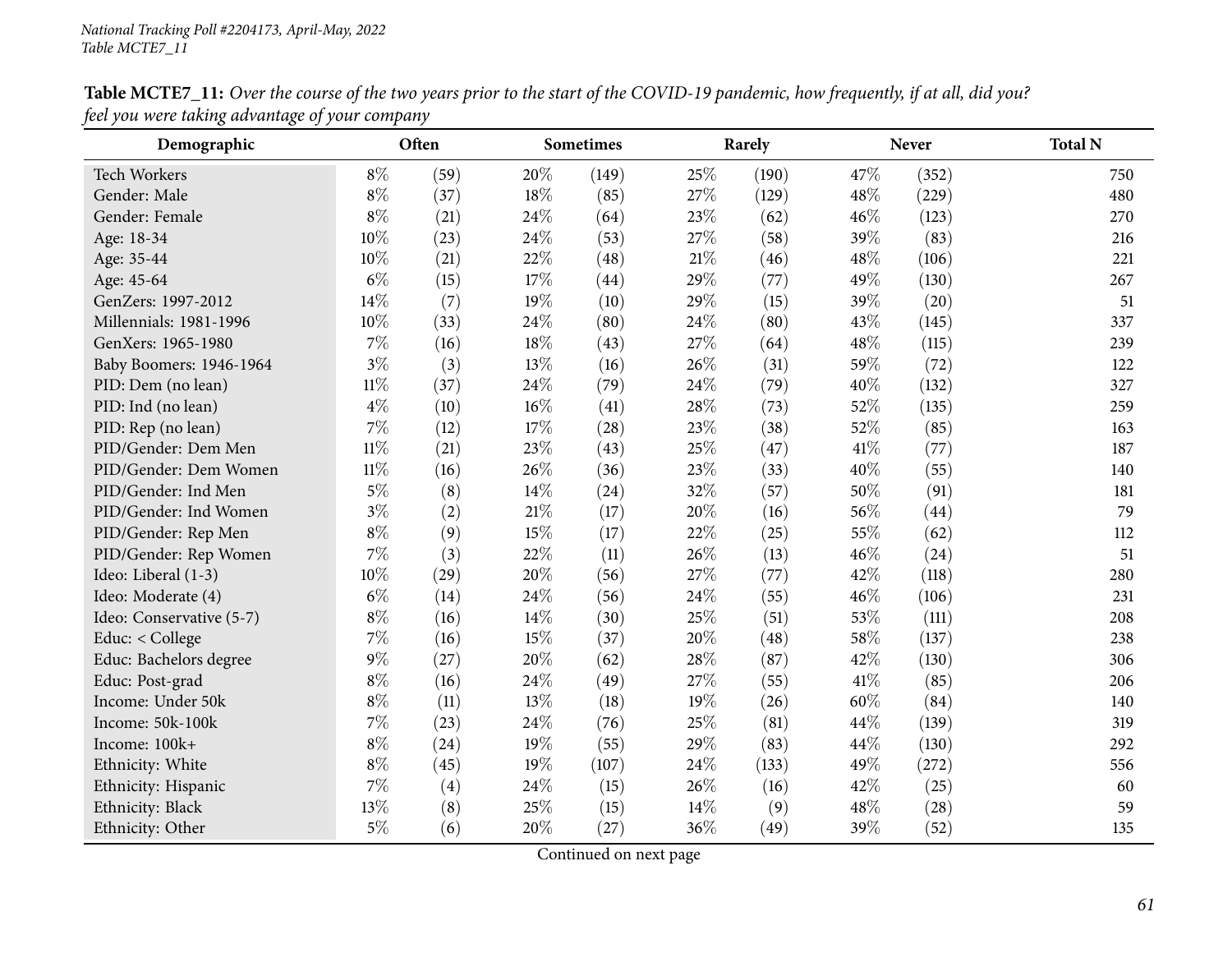| Table MCTE7_11: Over the course of the two years prior to the start of the COVID-19 pandemic, how frequently, if at all, did you? |  |
|-----------------------------------------------------------------------------------------------------------------------------------|--|
| feel you were taking advantage of your company                                                                                    |  |

| 7 J<br>Demographic                   | $\cdots$ r | Often |     | <b>Sometimes</b> |        | Rarely |        | <b>Never</b> | <b>Total N</b> |
|--------------------------------------|------------|-------|-----|------------------|--------|--------|--------|--------------|----------------|
| Tech Workers                         | $8\%$      | (59)  | 20% | (149)            | 25%    | (190)  | 47%    | (352)        | 750            |
| All Christian                        | 10%        | (30)  | 20% | (59)             | 26%    | (79)   | 44%    | (132)        | 300            |
| All Non-Christian                    | $8\%$      | (5)   | 29% | (18)             | 18%    | (11)   | 45%    | (28)         | 62             |
| Atheist                              | $10\%$     | (7)   | 14% | (10)             | 29%    | (20)   | 47%    | (33)         | 71             |
| Agnostic/Nothing in particular       | $4\%$      | (11)  | 18% | (46)             | 27%    | (66)   | 51%    | (125)        | 248            |
| Something Else                       | $8\%$      | (6)   | 23% | (16)             | 20%    | (14)   | 49%    | (34)         | 70             |
| Religious Non-Protestant/Catholic    | 9%         | (6)   | 29% | (19)             | 19%    | (13)   | 43%    | (28)         | 66             |
| Evangelical                          | 12%        | (16)  | 26% | (35)             | 20%    | (28)   | 42%    | (56)         | 134            |
| Non-Evangelical                      | $7\%$      | (15)  | 15% | (33)             | 28%    | (60)   | 50%    | (108)        | 215            |
| Community: Urban                     | 13%        | (31)  | 23% | (55)             | 28%    | (67)   | 36%    | (86)         | 239            |
| Community: Suburban                  | $6\%$      | (23)  | 19% | (78)             | 25%    | (105)  | $51\%$ | (210)        | 416            |
| Community: Rural                     | $5\%$      | (5)   | 16% | (15)             | 20%    | (19)   | 59%    | (56)         | 95             |
| Employ: Private Sector               | $8\%$      | (54)  | 21% | (135)            | 27%    | (177)  | 44%    | (293)        | 659            |
| Employ: Self-Employed                | $5\%$      | (5)   | 14% | (13)             | 15%    | (13)   | 66%    | (59)         | 91             |
| Military HH: Yes                     | $2\%$      | (1)   | 15% | (9)              | 20%    | (13)   | 63%    | (39)         | 62             |
| Military HH: No                      | $8\%$      | (58)  | 20% | (139)            | 26%    | (178)  | 46%    | (313)        | 688            |
| RD/WT: Right Direction               | 13%        | (38)  | 25% | (74)             | 23%    | (68)   | 40%    | (119)        | 300            |
| RD/WT: Wrong Track                   | $5\%$      | (20)  | 17% | (74)             | 27%    | (122)  | 52%    | (233)        | 450            |
| Biden Job Approve                    | $11\%$     | (44)  | 21% | (81)             | 25%    | (96)   | 43%    | (167)        | 388            |
| Biden Job Disapprove                 | $4\%$      | (13)  | 19% | (65)             | 26%    | (87)   | 51%    | (173)        | 338            |
| Biden Job Strongly Approve           | 18%        | (31)  | 24% | (39)             | 14\%   | (23)   | 44%    | (73)         | 166            |
| <b>Biden Job Somewhat Approve</b>    | $6\%$      | (13)  | 19% | (41)             | 33%    | (73)   | 42%    | (94)         | 222            |
| Biden Job Somewhat Disapprove        | $1\%$      | (2)   | 25% | (32)             | 25%    | (32)   | 49%    | (63)         | 129            |
| <b>Biden Job Strongly Disapprove</b> | $5\%$      | (11)  | 16% | (34)             | 26%    | (55)   | 53%    | (110)        | 209            |
| Favorable of Biden                   | $11\%$     | (43)  | 21% | (80)             | 25%    | (99)   | 43%    | (167)        | 389            |
| Unfavorable of Biden                 | $5\%$      | (16)  | 19% | (65)             | 25%    | (87)   | 51%    | (176)        | 344            |
| Very Favorable of Biden              | 18%        | (31)  | 23% | (40)             | $16\%$ | (28)   | 43%    | (75)         | 173            |
| Somewhat Favorable of Biden          | $6\%$      | (13)  | 19% | (40)             | 33%    | (71)   | 42%    | (92)         | 216            |
| Somewhat Unfavorable of Biden        | $3\%$      | (4)   | 21% | (22)             | 23%    | (25)   | 53%    | (57)         | 108            |
| Very Unfavorable of Biden            | $5\%$      | (12)  | 18% | (43)             | 26%    | (62)   | 50%    | (119)        | 236            |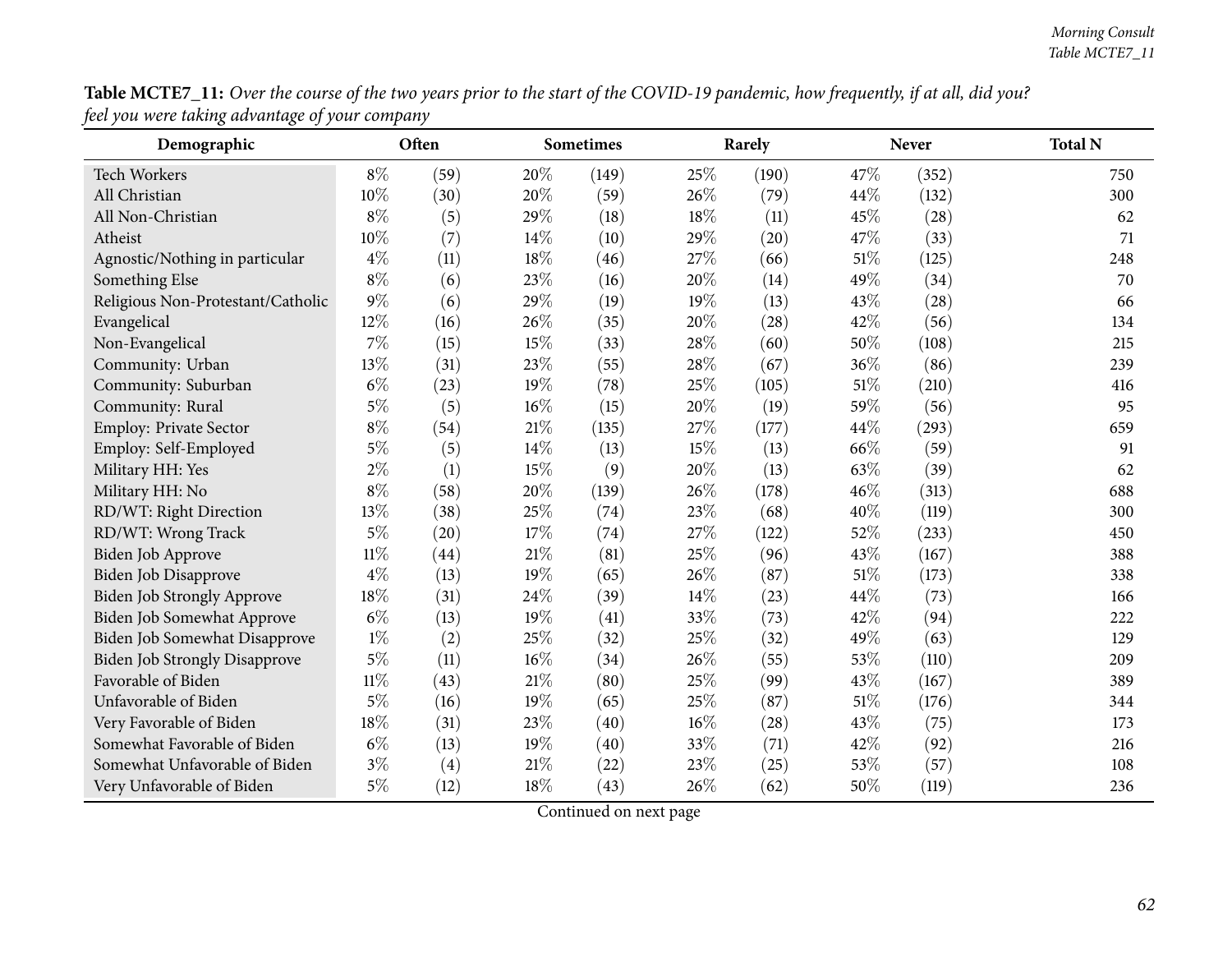| Demographic                                                                                                                                    |        | Often |        | <b>Sometimes</b>  |        | Rarely |        | <b>Never</b> | <b>Total N</b> |
|------------------------------------------------------------------------------------------------------------------------------------------------|--------|-------|--------|-------------------|--------|--------|--------|--------------|----------------|
| <b>Tech Workers</b>                                                                                                                            | $8\%$  | (59)  | 20%    | (149)             | 25%    | (190)  | 47\%   | (352)        | 750            |
| #1 Issue: Economy                                                                                                                              | $6\%$  | (20)  | 18\%   | (62)              | 29%    | (100)  | 48\%   | (167)        | 349            |
| #1 Issue: Security                                                                                                                             | 10%    | (7)   | $33\%$ | (25)              | 17%    | (12)   | 41%    | (30)         | 75             |
| #1 Issue: Health Care                                                                                                                          | 18%    | (14)  | $19\%$ | (15)              | 18%    | (14)   | 45%    | (36)         | 80             |
| #1 Issue: Women's Issues                                                                                                                       | $6\%$  | (5)   | 23\%   | (22)              | 25%    | (24)   | 46%    | (43)         | 94             |
| #1 Issue: Energy                                                                                                                               | $7\%$  | (5)   | 23\%   | (16)              | $18\%$ | (12)   | 52%    | (36)         | 70             |
| 2020 Vote: Joe Biden                                                                                                                           | $9\%$  | (37)  | 19%    | (80)              | 26\%   | (110)  | 46\%   | (195)        | 422            |
| 2020 Vote: Donald Trump                                                                                                                        | $8\%$  | (15)  | 21%    | (41)              | 23%    | (44)   | 49%    | (96)         | 196            |
| 2020 Vote: Didn't Vote                                                                                                                         | $4\%$  | (4)   | 22\%   | (21)              | $31\%$ | (31)   | 43%    | (42)         | 98             |
| 2018 House Vote: Democrat                                                                                                                      | $11\%$ | (39)  | 22\%   | (76)              | 23%    | (82)   | 44\%   | (156)        | 352            |
| 2018 House Vote: Republican                                                                                                                    | $5\%$  | (8)   | 17%    | (28)              | 27\%   | (45)   | 51%    | (84)         | 165            |
| 2016 Vote: Hillary Clinton                                                                                                                     | $10\%$ | (33)  | 21%    | (65)              | 25\%   | (80)   | 44\%   | (140)        | 319            |
| 2016 Vote: Donald Trump                                                                                                                        | $7\%$  | (13)  | 17\%   | (32)              | $25\%$ | (47)   | 51\%   | (96)         | 188            |
| 2016 Vote: Other                                                                                                                               | $3\%$  | (2)   | $8\%$  | $\left( 4\right)$ | $17\%$ | (9)    | 71\%   | (37)         | 52             |
| 2016 Vote: Didn't Vote                                                                                                                         | $5\%$  | (10)  | 24\%   | (45)              | 29%    | (54)   | 42\%   | (78)         | 187            |
| Voted in 2014: Yes                                                                                                                             | $9\%$  | (43)  | $19\%$ | (87)              | 23\%   | (105)  | 49%    | (230)        | 465            |
| Voted in 2014: No                                                                                                                              | $6\%$  | (16)  | 21%    | (61)              | 30%    | (85)   | 43%    | (123)        | 285            |
| 4-Region: Northeast                                                                                                                            | $7\%$  | (11)  | 18\%   | (27)              | 26\%   | (39)   | 49%    | (74)         | 152            |
| 4-Region: Midwest                                                                                                                              | $8\%$  | (11)  | 22\%   | (32)              | $25\%$ | (36)   | 44\%   | (63)         | 142            |
| 4-Region: South                                                                                                                                | $7\%$  | (19)  | 18\%   | (48)              | 23%    | (62)   | 51%    | (137)        | 267            |
| 4-Region: West                                                                                                                                 | $9\%$  | (17)  | 22\%   | (42)              | 28\%   | (52)   | 41\%   | (78)         | 189            |
| <b>Entirely Remote</b>                                                                                                                         | $8\%$  | (28)  | 17%    | (61)              | 25%    | (90)   | $50\%$ | (180)        | 359            |
| Remote Inperson Split                                                                                                                          | $8\%$  | (23)  | 25%    | (70)              | 25%    | (71)   | 41\%   | (115)        | 279            |
| Not Remote                                                                                                                                     | $6\%$  | (7)   | $16\%$ | (18)              | $26\%$ | (29)   | 51%    | (57)         | 112            |
| Note: Row proportions may total to larger than one-hundred percent due to rounding. For more information visit MorningConsultIntelligence.com. |        |       |        |                   |        |        |        |              |                |

Table MCTE7\_11: Over the course of the two years prior to the start of the COVID-19 pandemic, how frequently, if at all, did you? *feel you were taking advantage of your company*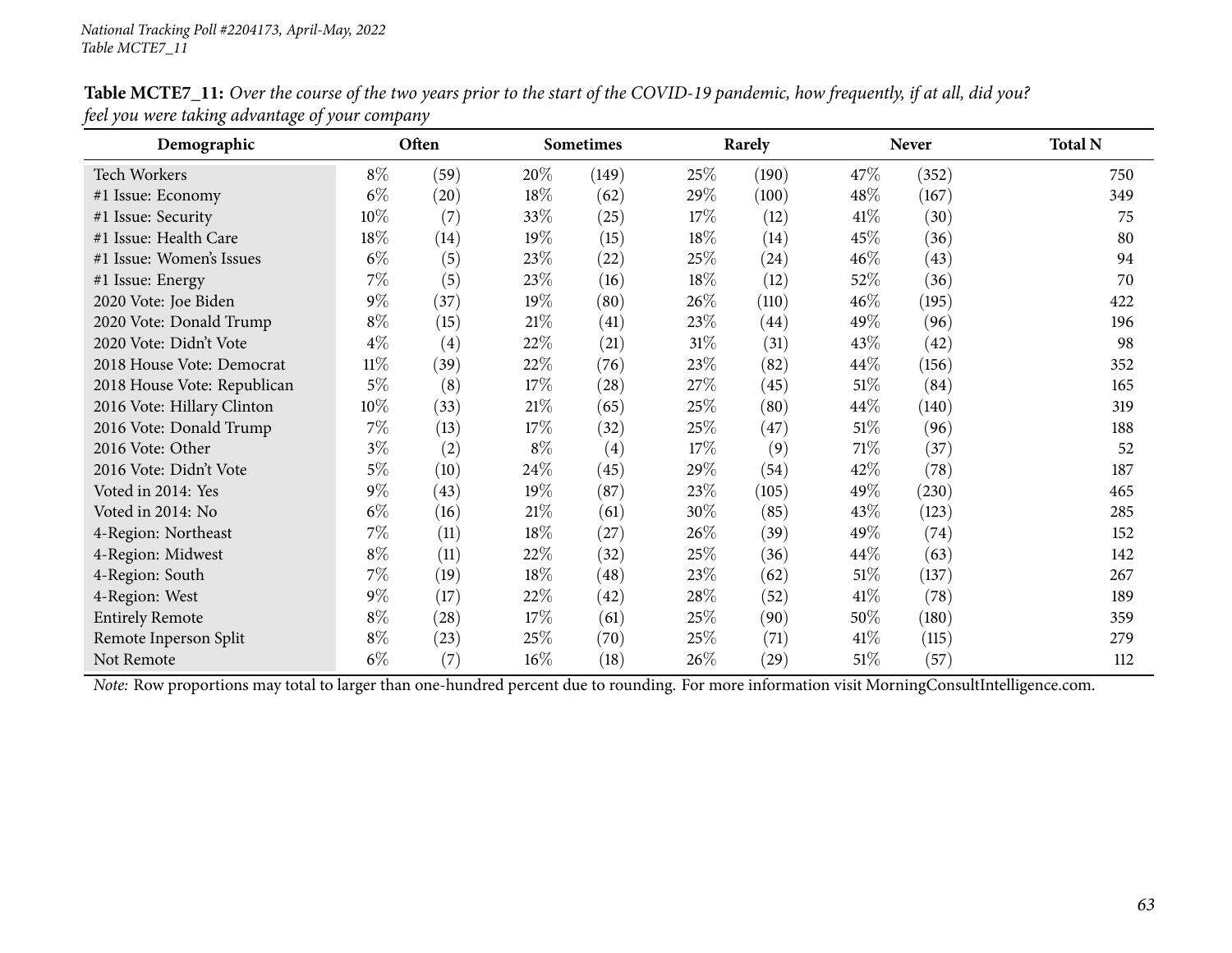| Table MCTE7_12: Over the course of the two years prior to the start of the COVID-19 pandemic, how frequently, if at all, did you? |  |
|-----------------------------------------------------------------------------------------------------------------------------------|--|
| feel your company was taking advantage of you                                                                                     |  |

| $\circ$<br>Demographic   | $\circ$<br>ر ر | Often |      | <b>Sometimes</b> |        | Rarely |        | <b>Never</b> | <b>Total N</b> |
|--------------------------|----------------|-------|------|------------------|--------|--------|--------|--------------|----------------|
| Tech Workers             | 15%            | (111) | 29%  | (215)            | 28%    | (209)  | 29%    | (216)        | 750            |
| Gender: Male             | 14%            | (66)  | 28%  | (136)            | 28%    | (135)  | 30%    | (143)        | 480            |
| Gender: Female           | 16%            | (44)  | 29%  | (79)             | 27\%   | (74)   | 27\%   | (73)         | 270            |
| Age: 18-34               | 15%            | (33)  | 32%  | (68)             | 27%    | (59)   | 26%    | (57)         | 216            |
| Age: 35-44               | 19%            | (41)  | 29%  | (64)             | 27%    | (60)   | 25%    | (56)         | 221            |
| Age: 45-64               | 13%            | (34)  | 29%  | (76)             | 28%    | (75)   | $31\%$ | (82)         | 267            |
| GenZers: 1997-2012       | 17%            | (9)   | 26%  | (13)             | 28%    | (14)   | 28\%   | (14)         | 51             |
| Millennials: 1981-1996   | 16%            | (53)  | 32%  | (106)            | 27%    | (90)   | 26%    | (88)         | 337            |
| GenXers: 1965-1980       | 15%            | (36)  | 29%  | (70)             | 28%    | (67)   | 28\%   | (66)         | 239            |
| Baby Boomers: 1946-1964  | $11\%$         | (13)  | 20%  | (25)             | $31\%$ | (38)   | 38%    | (46)         | 122            |
| PID: Dem (no lean)       | 18%            | (59)  | 30%  | (97)             | 26%    | (84)   | 27%    | (87)         | 327            |
| PID: Ind (no lean)       | 13%            | (34)  | 28%  | (73)             | 29%    | (76)   | 29%    | (76)         | 259            |
| PID: Rep (no lean)       | $11\%$         | (18)  | 27%  | (45)             | 30%    | (49)   | 32%    | (52)         | 163            |
| PID/Gender: Dem Men      | 18%            | (33)  | 29%  | (55)             | 26%    | (49)   | 27%    | (50)         | 187            |
| PID/Gender: Dem Women    | 19%            | (26)  | 30%  | (42)             | 25%    | (35)   | 27%    | (37)         | 140            |
| PID/Gender: Ind Men      | 12%            | (22)  | 30%  | (54)             | 28%    | (50)   | 30%    | (55)         | 181            |
| PID/Gender: Ind Women    | 15%            | (12)  | 24\% | (19)             | 34%    | (26)   | 28%    | (22)         | 79             |
| PID/Gender: Rep Men      | 10%            | (11)  | 24\% | (27)             | 32%    | (36)   | 34%    | (38)         | 112            |
| PID/Gender: Rep Women    | 13%            | (7)   | 35%  | (18)             | 24%    | (12)   | 28%    | (14)         | 51             |
| Ideo: Liberal (1-3)      | 15%            | (42)  | 31%  | (87)             | 28%    | (78)   | 26%    | (73)         | 280            |
| Ideo: Moderate (4)       | 18%            | (41)  | 27%  | (62)             | 26%    | (61)   | 29%    | (67)         | 231            |
| Ideo: Conservative (5-7) | 12%            | (25)  | 26%  | (55)             | 29%    | (61)   | 32%    | (67)         | 208            |
| Educ: < College          | 15%            | (36)  | 30%  | (71)             | 22%    | (52)   | 33%    | (79)         | 238            |
| Educ: Bachelors degree   | 14%            | (42)  | 27%  | (83)             | 31%    | (95)   | 28%    | (86)         | 306            |
| Educ: Post-grad          | 16%            | (32)  | 29%  | (61)             | 30%    | (62)   | $25\%$ | (51)         | 206            |
| Income: Under 50k        | 16%            | (23)  | 26%  | (36)             | 25%    | (34)   | 33%    | (46)         | 140            |
| Income: 50k-100k         | 16%            | (50)  | 30%  | (94)             | 28%    | (88)   | 27%    | (86)         | 319            |
| Income: 100k+            | 13%            | (38)  | 29%  | (84)             | 30%    | (87)   | 28%    | (83)         | 292            |
| Ethnicity: White         | 14%            | (77)  | 27%  | (153)            | 29%    | (159)  | 30%    | (167)        | 556            |
| Ethnicity: Hispanic      | 19%            | (12)  | 30%  | (18)             | 31%    | (19)   | 19%    | (12)         | 60             |
| Ethnicity: Black         | 19%            | (11)  | 28%  | (17)             | 18%    | (11)   | 35%    | (21)         | 59             |
| Ethnicity: Other         | 17%            | (22)  | 34%  | (45)             | 29%    | (40)   | 21%    | (28)         | 135            |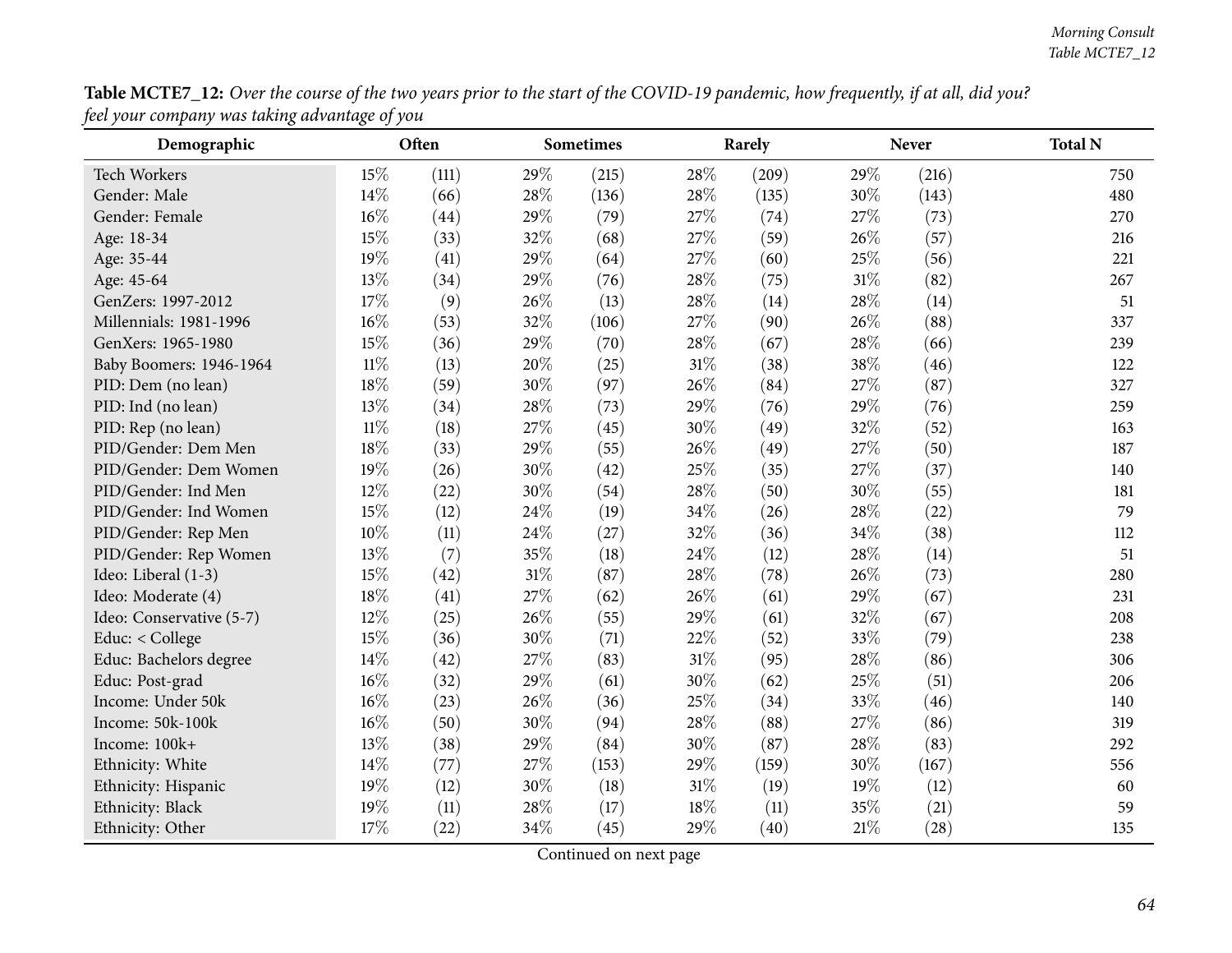| Demographic                       |        | Often |     | <b>Sometimes</b> |        | Rarely |        | <b>Never</b> | <b>Total N</b> |
|-----------------------------------|--------|-------|-----|------------------|--------|--------|--------|--------------|----------------|
| Tech Workers                      | 15%    | (111) | 29% | (215)            | 28%    | (209)  | 29%    | (216)        | 750            |
| All Christian                     | 14%    | (42)  | 29% | (86)             | 27\%   | (79)   | $31\%$ | (92)         | 300            |
| All Non-Christian                 | 20%    | (12)  | 40% | (25)             | 10%    | (6)    | 30%    | (18)         | 62             |
| Atheist                           | $11\%$ | (8)   | 30% | (21)             | 28%    | (20)   | 31%    | (22)         | 71             |
| Agnostic/Nothing in particular    | 14%    | (36)  | 26% | (65)             | 33%    | (81)   | 26\%   | (66)         | 248            |
| Something Else                    | 18%    | (12)  | 25% | (18)             | 32%    | (22)   | 25%    | (17)         | 70             |
| Religious Non-Protestant/Catholic | 20%    | (13)  | 40% | (26)             | $9\%$  | (6)    | 31%    | (20)         | 66             |
| Evangelical                       | 16%    | (21)  | 30% | (40)             | 29%    | (39)   | 25%    | (34)         | 134            |
| Non-Evangelical                   | 12%    | (27)  | 26% | (57)             | 27%    | (59)   | 34%    | (73)         | 215            |
| Community: Urban                  | 19%    | (44)  | 30% | (71)             | 27%    | (64)   | 25%    | (59)         | 239            |
| Community: Suburban               | 13%    | (54)  | 29% | (119)            | 29%    | (120)  | 29%    | (122)        | 416            |
| Community: Rural                  | 13%    | (12)  | 25% | (24)             | 26%    | (25)   | 36%    | (34)         | 95             |
| Employ: Private Sector            | 16%    | (102) | 29% | (192)            | 29%    | (190)  | 27%    | (176)        | 659            |
| Employ: Self-Employed             | $9\%$  | (8)   | 25% | (23)             | 21%    | (19)   | 44\%   | (40)         | 91             |
| Military HH: Yes                  | 12%    | (7)   | 19% | (12)             | 35%    | (22)   | 35%    | (22)         | 62             |
| Military HH: No                   | 15%    | (103) | 30% | (203)            | 27%    | (187)  | 28%    | (194)        | 688            |
| RD/WT: Right Direction            | 17%    | (50)  | 30% | (90)             | 25%    | (76)   | 28%    | (84)         | 300            |
| RD/WT: Wrong Track                | 14%    | (61)  | 28% | (125)            | 29%    | (133)  | 29%    | (132)        | 450            |
| Biden Job Approve                 | 15%    | (59)  | 30% | (116)            | 28%    | (108)  | 27%    | (105)        | 388            |
| Biden Job Disapprove              | 14%    | (47)  | 27% | (93)             | 29%    | (97)   | 30%    | (102)        | 338            |
| Biden Job Strongly Approve        | 19%    | (31)  | 29% | (48)             | 22%    | (36)   | 31%    | (51)         | 166            |
| Biden Job Somewhat Approve        | 13%    | (28)  | 31% | (68)             | 32%    | (72)   | 24\%   | (54)         | 222            |
| Biden Job Somewhat Disapprove     | 18%    | (24)  | 24% | (31)             | 27%    | (35)   | 30%    | (39)         | 129            |
| Biden Job Strongly Disapprove     | $11\%$ | (23)  | 30% | (62)             | 29%    | (62)   | 30%    | (62)         | 209            |
| Favorable of Biden                | 15%    | (59)  | 31% | (119)            | 27%    | (107)  | 27%    | (104)        | 389            |
| Unfavorable of Biden              | 15%    | (51)  | 27% | (91)             | 29%    | (99)   | 30%    | (103)        | 344            |
| Very Favorable of Biden           | 19%    | (33)  | 29% | (50)             | $21\%$ | (37)   | $31\%$ | (54)         | 173            |
| Somewhat Favorable of Biden       | 12%    | (26)  | 32% | (69)             | 32%    | (70)   | 23%    | (51)         | 216            |
| Somewhat Unfavorable of Biden     | 18%    | (19)  | 25% | (27)             | 27%    | (29)   | 30%    | (32)         | 108            |
| Very Unfavorable of Biden         | 13%    | (31)  | 27% | (64)             | 30%    | (70)   | 30%    | (71)         | 236            |

Table MCTE7\_12: Over the course of the two years prior to the start of the COVID-19 pandemic, how frequently, if at all, did you? *feel your company was taking advantage of you*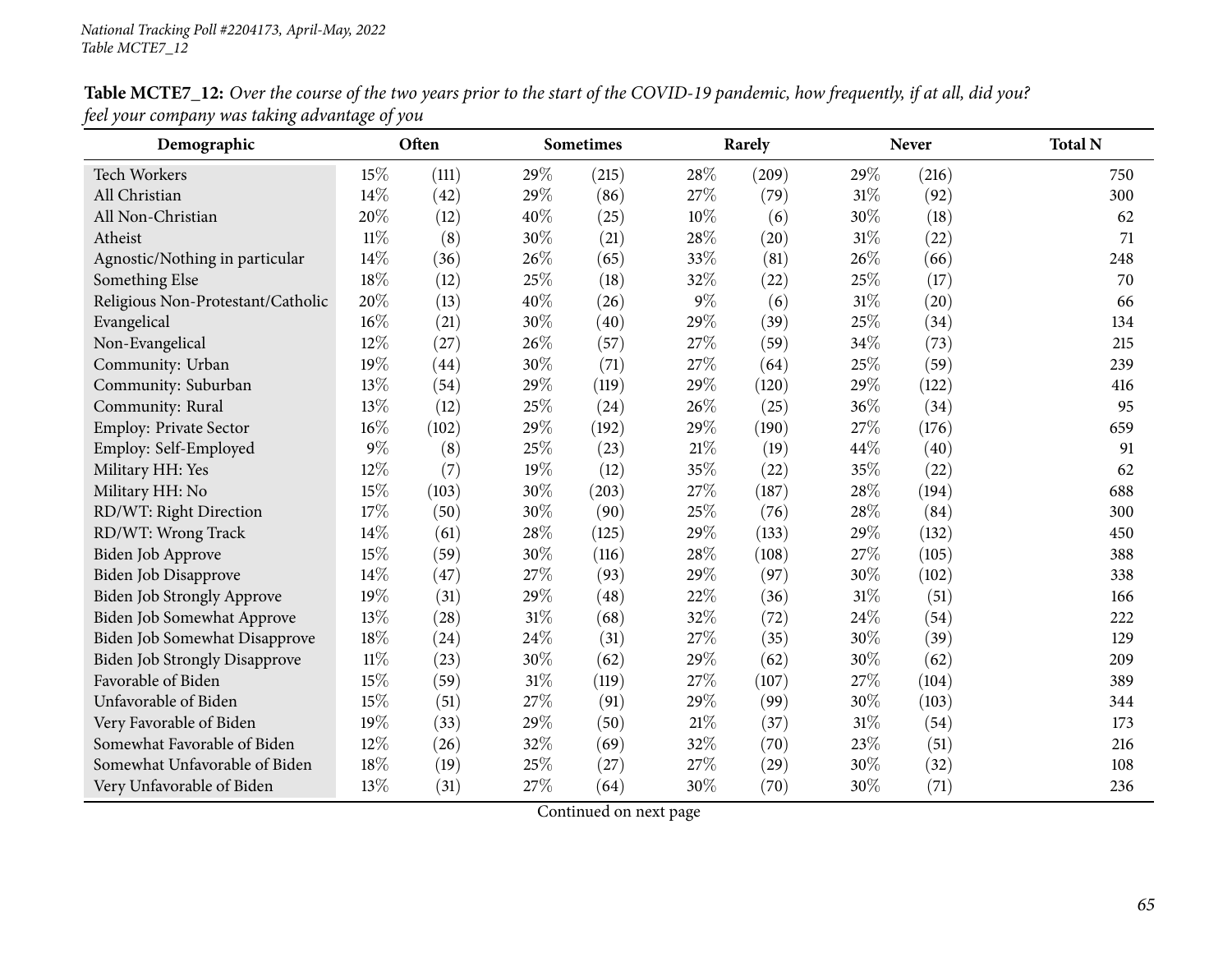| Demographic                 |        | Often |        | <b>Sometimes</b> |        | Rarely |        | <b>Never</b>       | <b>Total N</b> |
|-----------------------------|--------|-------|--------|------------------|--------|--------|--------|--------------------|----------------|
| <b>Tech Workers</b>         | 15%    | (111) | 29\%   | (215)            | 28\%   | (209)  | 29%    | (216)              | 750            |
| #1 Issue: Economy           | 14\%   | (48)  | 30%    | (103)            | 27\%   | (96)   | 29%    | (101)              | 349            |
| #1 Issue: Security          | $11\%$ | (8)   | 34\%   | (26)             | 25\%   | (19)   | 29%    | (22)               | 75             |
| #1 Issue: Health Care       | 25%    | (20)  | 23%    | (19)             | 21%    | (17)   | $30\%$ | (24)               | 80             |
| #1 Issue: Women's Issues    | 18%    | (17)  | 28\%   | (26)             | 32%    | (30)   | 22\%   | $\left( 20\right)$ | 94             |
| #1 Issue: Energy            | $11\%$ | (7)   | 33\%   | (23)             | 25\%   | (18)   | $31\%$ | (21)               | 70             |
| 2020 Vote: Joe Biden        | $16\%$ | (67)  | 27\%   | (114)            | 28\%   | (117)  | 29%    | (123)              | 422            |
| 2020 Vote: Donald Trump     | 12%    | (23)  | 29%    | (57)             | 28\%   | (55)   | $31\%$ | (60)               | 196            |
| 2020 Vote: Didn't Vote      | 14\%   | (13)  | 34\%   | (34)             | 27\%   | (27)   | 25%    | (24)               | 98             |
| 2018 House Vote: Democrat   | 17%    | (61)  | 28\%   | (99)             | 27\%   | (94)   | 28\%   | (98)               | 352            |
| 2018 House Vote: Republican | $10\%$ | (17)  | 26%    | (42)             | 34\%   | (56)   | 30%    | (49)               | 165            |
| 2016 Vote: Hillary Clinton  | 19%    | (62)  | 27%    | (87)             | 27\%   | (85)   | 27\%   | (85)               | 319            |
| 2016 Vote: Donald Trump     | $11\%$ | (21)  | 30%    | (57)             | 30\%   | (56)   | 29%    | (54)               | 188            |
| 2016 Vote: Other            | $7\%$  | (4)   | $14\%$ | (7)              | $31\%$ | (16)   | 48\%   | (25)               | 52             |
| 2016 Vote: Didn't Vote      | $12\%$ | (23)  | 33\%   | (62)             | 28\%   | (52)   | 27%    | (51)               | 187            |
| Voted in 2014: Yes          | $16\%$ | (76)  | 25%    | (115)            | 29%    | (133)  | $30\%$ | (141)              | 465            |
| Voted in 2014: No           | 12%    | (35)  | 35%    | (100)            | 27\%   | (76)   | 26\%   | (75)               | 285            |
| 4-Region: Northeast         | 19%    | (29)  | 28\%   | (43)             | 24\%   | (37)   | $28\%$ | (43)               | 152            |
| 4-Region: Midwest           | $12\%$ | (17)  | 32\%   | (46)             | 29\%   | (41)   | 27\%   | (39)               | 142            |
| 4-Region: South             | 14\%   | (38)  | 28\%   | (76)             | 25\%   | (67)   | 32\%   | (86)               | 267            |
| 4-Region: West              | 14\%   | (27)  | 27\%   | (50)             | 34\%   | (64)   | 25%    | (48)               | 189            |
| <b>Entirely Remote</b>      | 17%    | (61)  | 26\%   | (94)             | 25%    | (90)   | 32\%   | (113)              | 359            |
| Remote Inperson Split       | 12%    | (33)  | 33\%   | (92)             | 32\%   | (89)   | 23\%   | (66)               | 279            |
| Not Remote                  | 15%    | (17)  | 25\%   | (28)             | 27\%   | (30)   | 33\%   | (37)               | 112            |

Table MCTE7\_12: Over the course of the two years prior to the start of the COVID-19 pandemic, how frequently, if at all, did you? *feel your company was taking advantage of you*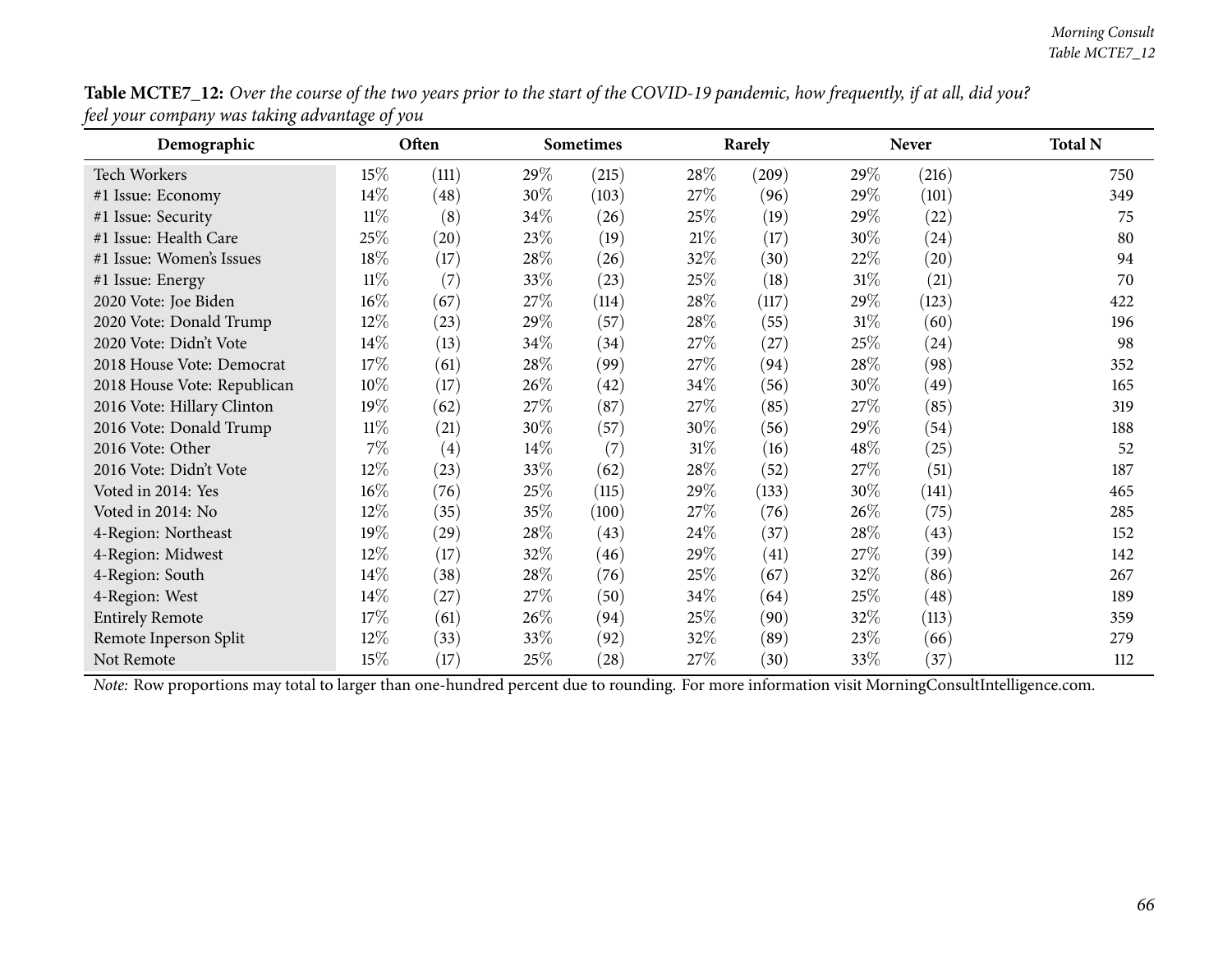Table MCTE8\_1: Over the course of the COVID-19 pandemic, how frequently, if at all, have you been? *feeling productive at work*

| Demographic              |        | Often |     | <b>Sometimes</b> |        | Rarely |                          | <b>Never</b> | <b>Total N</b> |
|--------------------------|--------|-------|-----|------------------|--------|--------|--------------------------|--------------|----------------|
| <b>Tech Workers</b>      | 44%    | (331) | 46% | (342)            | $9\%$  | (68)   | $1\%$                    | (9)          | 750            |
| Gender: Male             | 43%    | (208) | 46% | (223)            | $9\%$  | (44)   | $1\%$                    | (5)          | 480            |
| Gender: Female           | 45%    | (122) | 44% | (119)            | $9\%$  | (24)   | $2\%$                    | (5)          | 270            |
| Age: 18-34               | 39%    | (85)  | 47% | (101)            | 11%    | (24)   | $3\%$                    | (6)          | 216            |
| Age: 35-44               | 43%    | (94)  | 47% | (105)            | 9%     | (20)   | $1\%$                    | (2)          | 221            |
| Age: 45-64               | 47%    | (127) | 45% | (119)            | $8\%$  | (20)   | $\overline{\phantom{0}}$ | (1)          | 267            |
| GenZers: 1997-2012       | 38%    | (19)  | 44% | (22)             | 16%    | (8)    | $2\%$                    | (1)          | 51             |
| Millennials: 1981-1996   | 39%    | (133) | 49% | (164)            | 10%    | (32)   | $2\%$                    | (7)          | 337            |
| GenXers: 1965-1980       | 48%    | (116) | 45% | (108)            | 7%     | (16)   |                          | (0)          | 239            |
| Baby Boomers: 1946-1964  | $51\%$ | (63)  | 38% | (47)             | 10%    | (12)   | $1\%$                    | (1)          | 122            |
| PID: Dem (no lean)       | 43%    | (142) | 48% | (156)            | $8\%$  | (25)   | $1\%$                    | (4)          | 327            |
| PID: Ind (no lean)       | 44%    | (113) | 44% | (115)            | $11\%$ | (29)   | $1\%$                    | (2)          | 259            |
| PID: Rep (no lean)       | 46%    | (76)  | 43% | (71)             | $8\%$  | (14)   | $2\%$                    | (3)          | 163            |
| PID/Gender: Dem Men      | 41\%   | (77)  | 50% | (95)             | $8\%$  | (14)   | $1\%$                    | (2)          | 187            |
| PID/Gender: Dem Women    | 47%    | (65)  | 44% | (61)             | $8\%$  | (11)   | $2\%$                    | (2)          | 140            |
| PID/Gender: Ind Men      | 44%    | (79)  | 44% | (79)             | 12%    | (22)   | $1\%$                    | (1)          | 181            |
| PID/Gender: Ind Women    | 43%    | (34)  | 47% | (37)             | 9%     | (7)    | $1\%$                    | (1)          | 79             |
| PID/Gender: Rep Men      | 47%    | (52)  | 44% | (49)             | 7%     | (8)    | $2\%$                    | (2)          | 112            |
| PID/Gender: Rep Women    | 45%    | (23)  | 42% | (22)             | $11\%$ | (6)    | $2\%$                    | (1)          | 51             |
| Ideo: Liberal (1-3)      | 43%    | (120) | 46% | (127)            | 10%    | (28)   | $2\%$                    | (5)          | 280            |
| Ideo: Moderate (4)       | 45%    | (105) | 45% | (105)            | $9\%$  | (20)   | $1\%$                    | (1)          | 231            |
| Ideo: Conservative (5-7) | 44%    | (91)  | 46% | (95)             | 9%     | (18)   | $1\%$                    | (3)          | 208            |
| Educ: < College          | 42%    | (100) | 44% | (104)            | 12%    | (28)   | $3\%$                    | (6)          | 238            |
| Educ: Bachelors degree   | 46%    | (140) | 45% | (139)            | $8\%$  | (24)   | $1\%$                    | (2)          | 306            |
| Educ: Post-grad          | 44%    | (90)  | 48% | (99)             | $8\%$  | (16)   |                          | (1)          | 206            |
| Income: Under 50k        | 47%    | (65)  | 42% | (59)             | 9%     | (12)   | $2\%$                    | (3)          | 140            |
| Income: 50k-100k         | 41\%   | (132) | 48% | (154)            | $9\%$  | (28)   | $2\%$                    | (5)          | 319            |
| Income: 100k+            | 46%    | (133) | 44% | (129)            | 10%    | (28)   |                          | (1)          | 292            |
| Ethnicity: White         | 45%    | (248) | 45% | (251)            | 9%     | (49)   | $1\%$                    | (7)          | 556            |
| Ethnicity: Hispanic      | 35%    | (21)  | 50% | (30)             | 15%    | (9)    |                          | (0)          | 60             |
| Ethnicity: Black         | 54%    | (32)  | 32% | (19)             | $11\%$ | (6)    | $3\%$                    | (2)          | 59             |
| Ethnicity: Other         | 37%    | (51)  | 53% | (72)             | 9%     | (12)   | $1\%$                    | (1)          | 135            |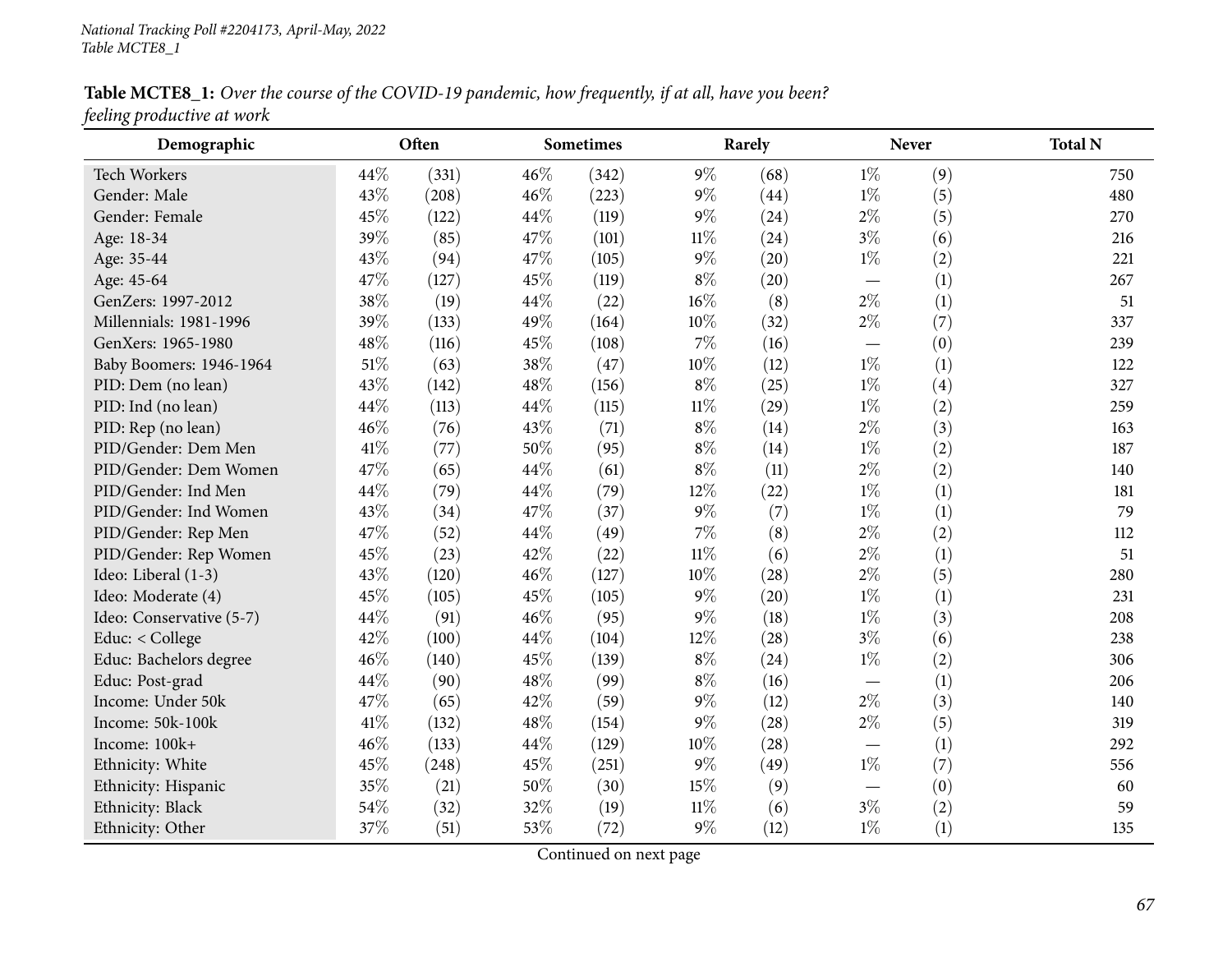Table MCTE8\_1: Over the course of the COVID-19 pandemic, how frequently, if at all, have you been? *feeling productive at work*

| Demographic                          |      | Often |        | Sometimes |        | Rarely |                               | <b>Never</b> | <b>Total N</b> |
|--------------------------------------|------|-------|--------|-----------|--------|--------|-------------------------------|--------------|----------------|
| Tech Workers                         | 44\% | (331) | 46%    | (342)     | $9\%$  | (68)   | $1\%$                         | (9)          | 750            |
| All Christian                        | 47%  | (141) | 44%    | (131)     | $8\%$  | (24)   | $1\%$                         | (3)          | 300            |
| All Non-Christian                    | 47%  | (29)  | 39%    | (24)      | 15%    | (9)    |                               | (0)          | 62             |
| Atheist                              | 37%  | (27)  | 53%    | (38)      | $8\%$  | (6)    | $1\%$                         | (1)          | 71             |
| Agnostic/Nothing in particular       | 43%  | (106) | 47%    | (115)     | 9%     | (21)   | $2\%$                         | (5)          | 248            |
| Something Else                       | 40%  | (28)  | 49%    | (34)      | $11\%$ | (8)    |                               | (0)          | 70             |
| Religious Non-Protestant/Catholic    | 49%  | (32)  | 37%    | (24)      | 14%    | (9)    |                               | (0)          | 66             |
| Evangelical                          | 38%  | (51)  | 52%    | (70)      | 10%    | (14)   |                               | (0)          | 134            |
| Non-Evangelical                      | 49%  | (106) | $41\%$ | (88)      | $9\%$  | (18)   | $1\%$                         | (3)          | 215            |
| Community: Urban                     | 44%  | (105) | 48%    | (114)     | $8\%$  | (20)   |                               | (1)          | 239            |
| Community: Suburban                  | 45%  | (186) | 45%    | (186)     | 9%     | (37)   | $2\%$                         | (7)          | 416            |
| Community: Rural                     | 42%  | (40)  | 45%    | (43)      | $11\%$ | (11)   | $1\%$                         | (1)          | 95             |
| Employ: Private Sector               | 44%  | (290) | 46%    | (303)     | $9\%$  | (59)   | $1\%$                         | (7)          | 659            |
| Employ: Self-Employed                | 45%  | (41)  | 43%    | (39)      | 10%    | (9)    | $2\%$                         | (2)          | 91             |
| Military HH: Yes                     | 52%  | (33)  | 37%    | (23)      | $11\%$ | (7)    |                               | (0)          | 62             |
| Military HH: No                      | 43%  | (298) | 46%    | (319)     | $9\%$  | (61)   | $1\%$                         | (9)          | 688            |
| RD/WT: Right Direction               | 47%  | (140) | 43%    | (130)     | 9%     | (28)   | $1\%$                         | (2)          | 300            |
| RD/WT: Wrong Track                   | 42%  | (191) | 47%    | (212)     | 9%     | (40)   | $2\%$                         | (7)          | 450            |
| <b>Biden Job Approve</b>             | 46%  | (179) | 44%    | (172)     | 9%     | (33)   | $1\%$                         | (4)          | 388            |
| Biden Job Disapprove                 | 42%  | (142) | 47%    | (160)     | 10%    | (32)   | $1\%$                         | (4)          | 338            |
| Biden Job Strongly Approve           | 57%  | (95)  | 35%    | (58)      | 7%     | (11)   | $1\%$                         | (2)          | 166            |
| Biden Job Somewhat Approve           | 38%  | (84)  | 51%    | (114)     | 10%    | (22)   | $1\%$                         | (2)          | 222            |
| <b>Biden Job Somewhat Disapprove</b> | 37%  | (48)  | 56%    | (72)      | 7%     | (9)    |                               | (0)          | 129            |
| <b>Biden Job Strongly Disapprove</b> | 45%  | (94)  | 42%    | (88)      | $11\%$ | (23)   | $2\%$                         | (4)          | 209            |
| Favorable of Biden                   | 47%  | (182) | 44%    | (173)     | $8\%$  | (31)   | $1\%$                         | (4)          | 389            |
| Unfavorable of Biden                 | 41%  | (142) | 46%    | (160)     | $11\%$ | (37)   | $2\%$                         | (5)          | 344            |
| Very Favorable of Biden              | 58%  | (101) | 34%    | (58)      | 7%     | (12)   | $1\%$                         | (2)          | 173            |
| Somewhat Favorable of Biden          | 37%  | (81)  | 53%    | (115)     | 9%     | (19)   | $1\%$                         | (2)          | 216            |
| Somewhat Unfavorable of Biden        | 37%  | (40)  | 53%    | (57)      | 10%    | (11)   | $\overbrace{\phantom{12333}}$ | (0)          | 108            |
| Very Unfavorable of Biden            | 43%  | (102) | 44%    | (103)     | $11\%$ | (26)   | $2\%$                         | (5)          | 236            |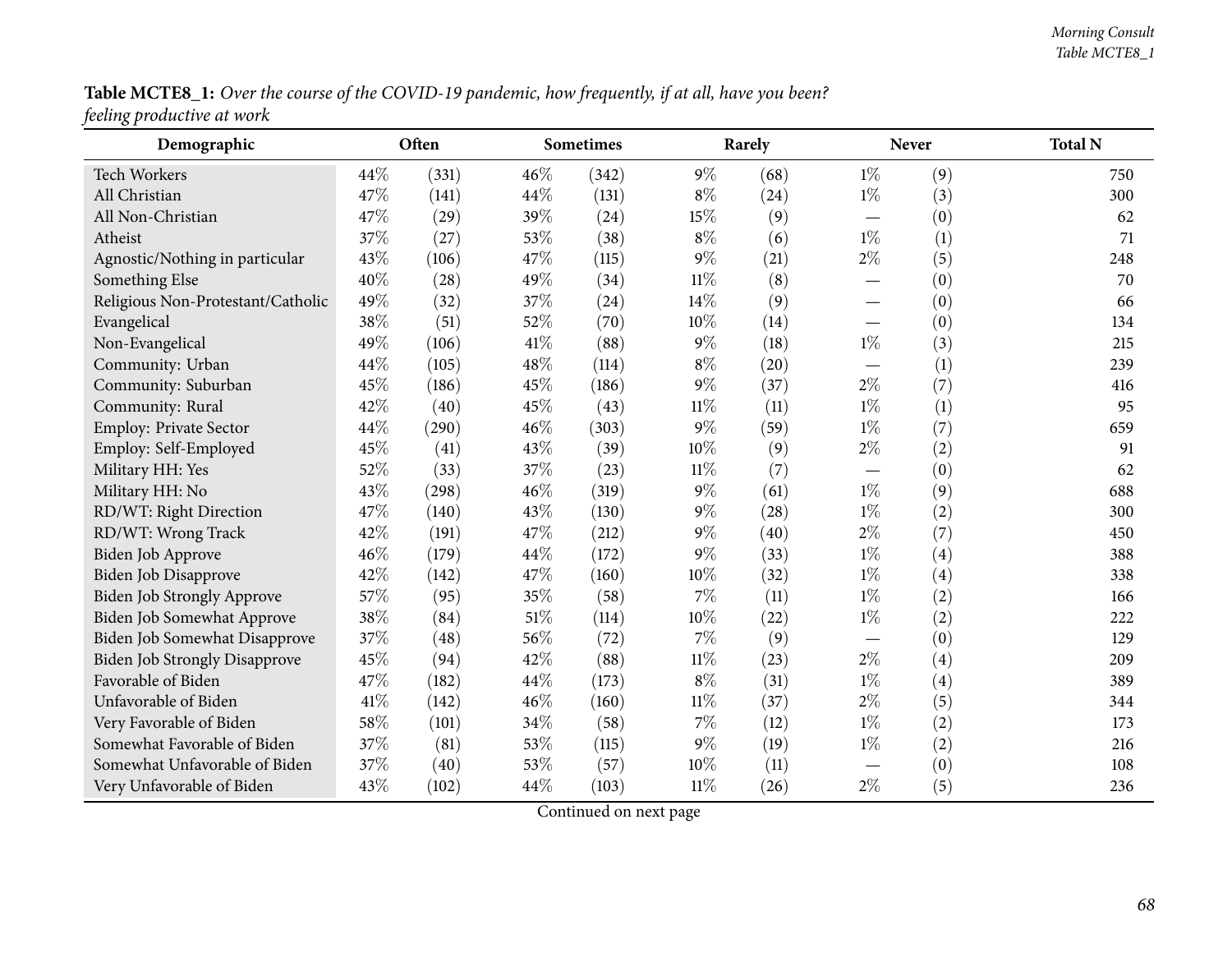Table MCTE8\_1: Over the course of the COVID-19 pandemic, how frequently, if at all, have you been? *feeling productive at work*

| Demographic                                                                                                                                    |      | Often |        | <b>Sometimes</b> |        | Rarely |                 | <b>Never</b> | <b>Total N</b> |
|------------------------------------------------------------------------------------------------------------------------------------------------|------|-------|--------|------------------|--------|--------|-----------------|--------------|----------------|
| <b>Tech Workers</b>                                                                                                                            | 44\% | (331) | $46\%$ | (342)            | $9\%$  | (68)   | $1\%$           | (9)          | 750            |
| #1 Issue: Economy                                                                                                                              | 42%  | (145) | $48\%$ | (166)            | $10\%$ | (34)   | $1\%$           | (4)          | 349            |
| #1 Issue: Security                                                                                                                             | 50%  | (37)  | 39\%   | (29)             | $10\%$ | (7)    | $1\%$           | (1)          | 75             |
| #1 Issue: Health Care                                                                                                                          | 57\% | (45)  | 37\%   | (30)             | $5\%$  | (4)    | $1\%$           | (1)          | 80             |
| #1 Issue: Women's Issues                                                                                                                       | 42%  | (40)  | $51\%$ | (48)             | $5\%$  | (4)    | $3\%$           | (2)          | 94             |
| #1 Issue: Energy                                                                                                                               | 34\% | (24)  | 52\%   | (36)             | 13%    | (9)    | $1\%$           | (1)          | 70             |
| 2020 Vote: Joe Biden                                                                                                                           | 45%  | (190) | $46\%$ | (195)            | $8\%$  | (32)   | $1\%$           | (5)          | 422            |
| 2020 Vote: Donald Trump                                                                                                                        | 44\% | (87)  | 44\%   | (86)             | $10\%$ | (20)   | $2\%$           | (3)          | 196            |
| 2020 Vote: Didn't Vote                                                                                                                         | 40%  | (39)  | $46\%$ | (46)             | 13\%   | (13)   | $1\%$           | (1)          | 98             |
| 2018 House Vote: Democrat                                                                                                                      | 46%  | (161) | $44\%$ | (155)            | $9\%$  | (33)   | $1\%$           | (3)          | 352            |
| 2018 House Vote: Republican                                                                                                                    | 44\% | (73)  | 47\%   | (77)             | $7\%$  | (11)   | $2\%$           | (4)          | 165            |
| 2016 Vote: Hillary Clinton                                                                                                                     | 48\% | (152) | 45\%   | (145)            | $6\%$  | (20)   | $1\%$           | (2)          | 319            |
| 2016 Vote: Donald Trump                                                                                                                        | 44%  | (83)  | $44\%$ | (83)             | $9\%$  | (18)   | $2\%$           | (4)          | 188            |
| 2016 Vote: Other                                                                                                                               | 45%  | (23)  | $44\%$ | (23)             | $11\%$ | (6)    | $\qquad \qquad$ | (0)          | 52             |
| 2016 Vote: Didn't Vote                                                                                                                         | 37%  | (70)  | $48\%$ | (91)             | $12\%$ | (23)   | $2\%$           | (4)          | 187            |
| Voted in 2014: Yes                                                                                                                             | 47%  | (218) | 43\%   | (201)            | $8\%$  | (39)   | $1\%$           | (6)          | 465            |
| Voted in 2014: No                                                                                                                              | 39%  | (112) | 50%    | (141)            | 10%    | (28)   | $1\%$           | (3)          | 285            |
| 4-Region: Northeast                                                                                                                            | 41\% | (62)  | 54\%   | (81)             | $6\%$  | (9)    |                 | (0)          | 152            |
| 4-Region: Midwest                                                                                                                              | 49%  | (69)  | $44\%$ | (62)             | $6\%$  | (9)    | $1\%$           | (2)          | 142            |
| 4-Region: South                                                                                                                                | 44\% | (119) | 43\%   | (115)            | $11\%$ | (29)   | $2\%$           | (4)          | 267            |
| 4-Region: West                                                                                                                                 | 43\% | (82)  | $44\%$ | (83)             | $11\%$ | (21)   | $2\%$           | (3)          | 189            |
| <b>Entirely Remote</b>                                                                                                                         | 48\% | (171) | $42\%$ | (151)            | $9\%$  | (31)   | $1\%$           | (5)          | 359            |
| Remote Inperson Split                                                                                                                          | 41\% | (114) | $51\%$ | (143)            | $7\%$  | (21)   | $1\%$           | (2)          | 279            |
| Not Remote                                                                                                                                     | 41\% | (46)  | 43\%   | (48)             | $14\%$ | (16)   | $2\%$           | (2)          | 112            |
| Note: Row proportions may total to larger than one-hundred percent due to rounding. For more information visit MorningConsultIntelligence.com. |      |       |        |                  |        |        |                 |              |                |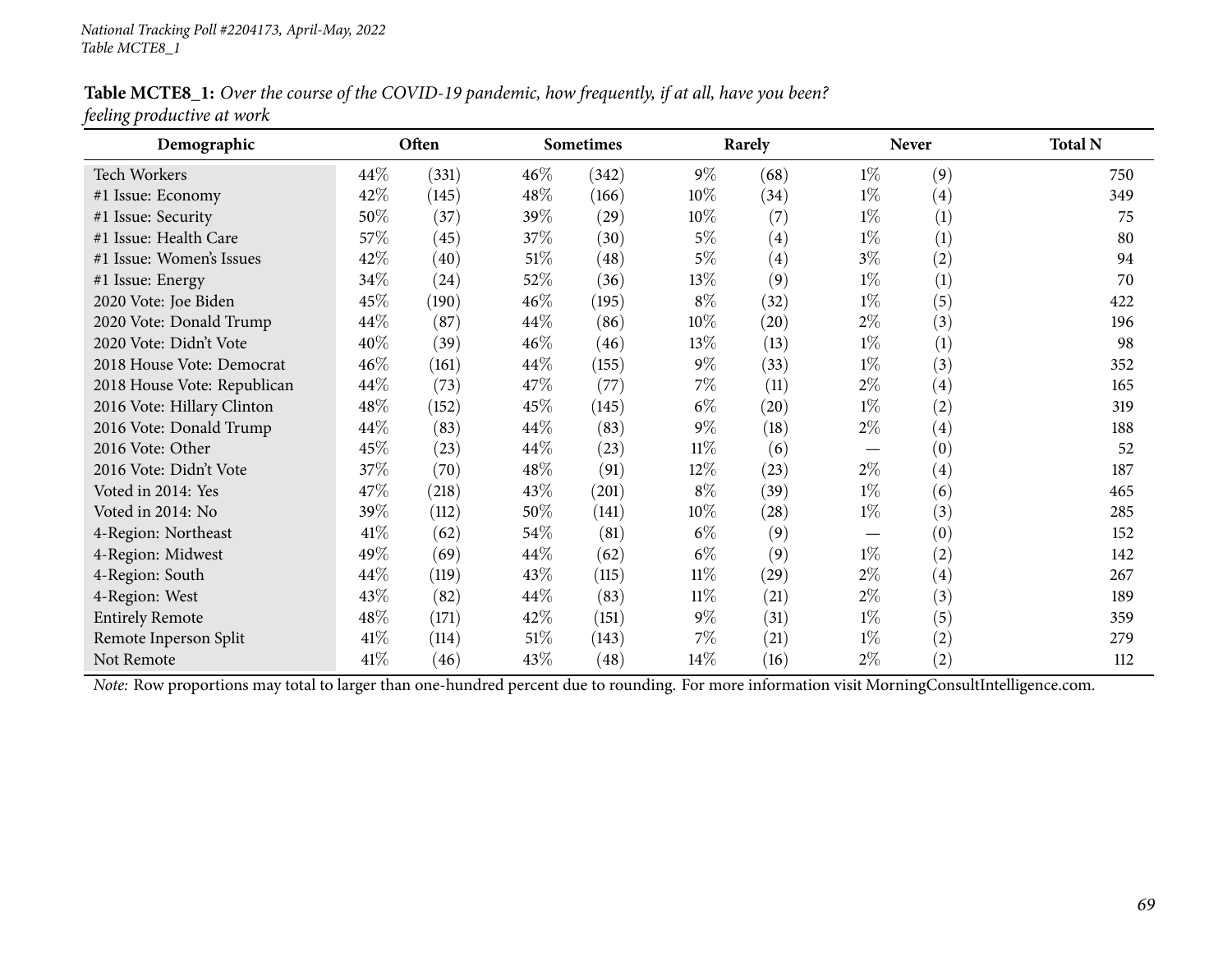Table MCTE8\_2: Over the course of the COVID-19 pandemic, how frequently, if at all, have you been? *feeling tired*

| Demographic              |     | Often |      | <b>Sometimes</b> | Rarely |       |       | <b>Never</b> | <b>Total N</b> |
|--------------------------|-----|-------|------|------------------|--------|-------|-------|--------------|----------------|
| Tech Workers             | 23% | (173) | 46%  | (345)            | 23%    | (174) | $8\%$ | (58)         | 750            |
| Gender: Male             | 22% | (104) | 45%  | (216)            | 26%    | (123) | $8\%$ | (37)         | 480            |
| Gender: Female           | 26% | (69)  | 48%  | (129)            | 19%    | (51)  | $8\%$ | (21)         | 270            |
| Age: 18-34               | 30% | (65)  | 43\% | (93)             | $21\%$ | (46)  | $6\%$ | (13)         | 216            |
| Age: 35-44               | 24% | (53)  | 49%  | (108)            | 20%    | (43)  | $8\%$ | (17)         | 221            |
| Age: 45-64               | 19% | (51)  | 45%  | (120)            | 28%    | (75)  | $7\%$ | (20)         | 267            |
| GenZers: 1997-2012       | 31% | (16)  | 45%  | (23)             | 23%    | (12)  | $2\%$ | (1)          | 51             |
| Millennials: 1981-1996   | 28% | (93)  | 46%  | (154)            | 19%    | (65)  | $7\%$ | (25)         | 337            |
| GenXers: 1965-1980       | 19% | (45)  | 44%  | (105)            | 30%    | (71)  | $7\%$ | (18)         | 239            |
| Baby Boomers: 1946-1964  | 16% | (20)  | 51%  | (62)             | 22%    | (26)  | 12%   | (14)         | 122            |
| PID: Dem (no lean)       | 22% | (71)  | 49%  | (159)            | $21\%$ | (67)  | $9\%$ | (30)         | 327            |
| PID: Ind (no lean)       | 24% | (63)  | 45%  | (117)            | 24%    | (62)  | $7\%$ | (17)         | 259            |
| PID: Rep (no lean)       | 24% | (39)  | 42%  | (69)             | 27%    | (45)  | $7\%$ | (11)         | 163            |
| PID/Gender: Dem Men      | 20% | (38)  | 45%  | (84)             | 26%    | (49)  | $9\%$ | (16)         | 187            |
| PID/Gender: Dem Women    | 24% | (33)  | 53%  | (75)             | 13%    | (18)  | 10%   | (14)         | 140            |
| PID/Gender: Ind Men      | 23% | (41)  | 46%  | (83)             | 24%    | (44)  | $7\%$ | (12)         | 181            |
| PID/Gender: Ind Women    | 28% | (22)  | 43%  | (34)             | 23%    | (18)  | $6\%$ | (5)          | 79             |
| PID/Gender: Rep Men      | 22% | (24)  | 44%  | (49)             | 27%    | (30)  | $8\%$ | (9)          | 112            |
| PID/Gender: Rep Women    | 28% | (14)  | 39%  | (20)             | 29%    | (15)  | $4\%$ | (2)          | 51             |
| Ideo: Liberal (1-3)      | 23% | (65)  | 49%  | (136)            | 20%    | (55)  | $9\%$ | (24)         | 280            |
| Ideo: Moderate (4)       | 20% | (45)  | 47%  | (108)            | 26%    | (60)  | $7\%$ | (17)         | 231            |
| Ideo: Conservative (5-7) | 26% | (53)  | 43%  | (90)             | 25%    | (52)  | $6\%$ | (13)         | 208            |
| Educ: < College          | 27% | (65)  | 43%  | (103)            | 19%    | (45)  | 10%   | (24)         | 238            |
| Educ: Bachelors degree   | 22% | (66)  | 47%  | (144)            | 25%    | (77)  | $6\%$ | (18)         | 306            |
| Educ: Post-grad          | 20% | (41)  | 47%  | (98)             | 25%    | (52)  | $8\%$ | (16)         | 206            |
| Income: Under 50k        | 24% | (33)  | 47%  | (66)             | 22%    | (31)  | $7\%$ | (10)         | 140            |
| Income: 50k-100k         | 24% | (76)  | 45%  | (142)            | 22%    | (70)  | $9\%$ | (30)         | 319            |
| Income: 100k+            | 22% | (64)  | 47%  | (137)            | 25%    | (73)  | $6\%$ | (18)         | 292            |
| Ethnicity: White         | 23% | (129) | 46%  | (256)            | 22%    | (125) | $8\%$ | (46)         | 556            |
| Ethnicity: Hispanic      | 24% | (15)  | 43%  | (26)             | 27\%   | (16)  | $5\%$ | (3)          | 60             |
| Ethnicity: Black         | 24% | (14)  | 38%  | (22)             | 27%    | (16)  | 12%   | (7)          | 59             |
| Ethnicity: Other         | 22% | (29)  | 50%  | (67)             | 25%    | (34)  | $4\%$ | (5)          | 135            |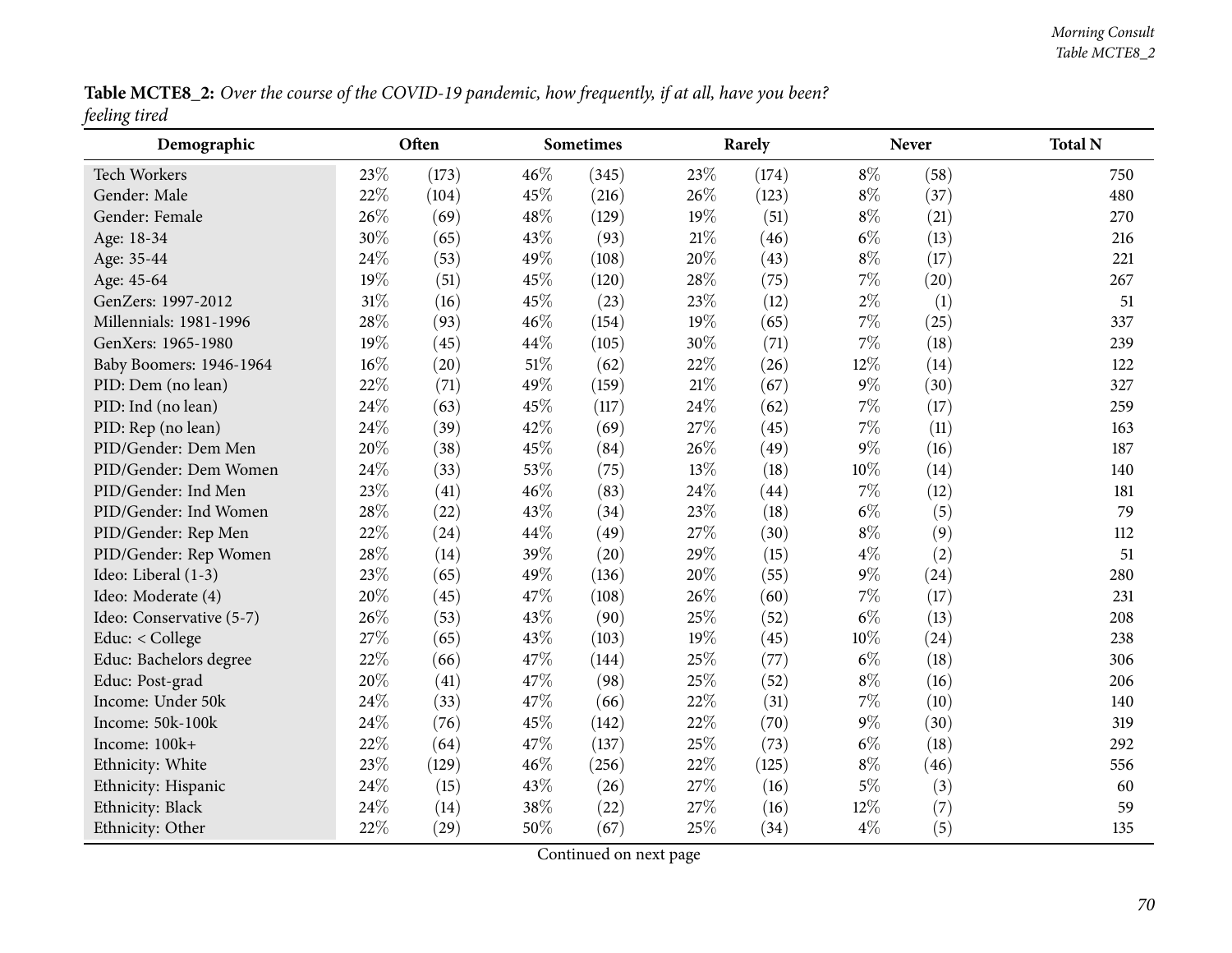Table MCTE8\_2: Over the course of the COVID-19 pandemic, how frequently, if at all, have you been? *feeling tired*

| Demographic                          |       | Often |     | Sometimes | Rarely |       |        | <b>Never</b> | <b>Total N</b> |
|--------------------------------------|-------|-------|-----|-----------|--------|-------|--------|--------------|----------------|
| <b>Tech Workers</b>                  | 23%   | (173) | 46% | (345)     | 23%    | (174) | $8\%$  | (58)         | 750            |
| All Christian                        | 18%   | (55)  | 44% | (130)     | 28%    | (84)  | 10%    | (31)         | 300            |
| All Non-Christian                    | 33%   | (20)  | 40% | (25)      | 18%    | (11)  | $8\%$  | (5)          | 62             |
| Atheist                              | 23%   | (16)  | 42% | (30)      | 32%    | (23)  | $3\%$  | (2)          | 71             |
| Agnostic/Nothing in particular       | 25%   | (62)  | 49% | (121)     | 19%    | (48)  | $7\%$  | (16)         | 248            |
| Something Else                       | 28%   | (19)  | 55% | (39)      | $11\%$ | (8)   | $6\%$  | (4)          | 70             |
| Religious Non-Protestant/Catholic    | 35%   | (23)  | 39% | (26)      | 17%    | (11)  | $9\%$  | (6)          | 66             |
| Evangelical                          | 22%   | (30)  | 44% | (59)      | 27%    | (37)  | $7\%$  | (9)          | 134            |
| Non-Evangelical                      | 18%   | (40)  | 46% | (98)      | 25%    | (53)  | $11\%$ | (24)         | 215            |
| Community: Urban                     | 22%   | (53)  | 43% | (103)     | 26%    | (62)  | $9\%$  | (22)         | 239            |
| Community: Suburban                  | 21%   | (89)  | 49% | (204)     | 23%    | (94)  | $7\%$  | (29)         | 416            |
| Community: Rural                     | 33%   | (31)  | 40% | (38)      | 20%    | (19)  | $7\%$  | (7)          | 95             |
| Employ: Private Sector               | 23%   | (153) | 47% | (307)     | 23%    | (153) | $7\%$  | (46)         | 659            |
| Employ: Self-Employed                | 22%   | (20)  | 42% | (38)      | 23%    | (21)  | 13%    | (12)         | 91             |
| Military HH: Yes                     | $8\%$ | (5)   | 49% | (31)      | 32%    | (20)  | $11\%$ | (7)          | 62             |
| Military HH: No                      | 24%   | (168) | 46% | (314)     | 22%    | (154) | $7\%$  | (51)         | 688            |
| RD/WT: Right Direction               | 17%   | (51)  | 45% | (134)     | 26%    | (79)  | 12%    | (36)         | 300            |
| RD/WT: Wrong Track                   | 27%   | (122) | 47% | (212)     | 21%    | (95)  | $5\%$  | (22)         | 450            |
| Biden Job Approve                    | 21%   | (80)  | 44% | (170)     | 25%    | (97)  | $10\%$ | (40)         | 388            |
| Biden Job Disapprove                 | 25%   | (85)  | 49% | (165)     | 22%    | (74)  | $5\%$  | (15)         | 338            |
| Biden Job Strongly Approve           | 22%   | (37)  | 37% | (62)      | 20%    | (33)  | 21%    | (34)         | 166            |
| <b>Biden Job Somewhat Approve</b>    | 19%   | (43)  | 49% | (108)     | 29%    | (64)  | $3\%$  | (6)          | 222            |
| Biden Job Somewhat Disapprove        | 20%   | (26)  | 56% | (73)      | 21%    | (27)  | $2\%$  | (3)          | 129            |
| <b>Biden Job Strongly Disapprove</b> | 28%   | (59)  | 44% | (92)      | 22%    | (47)  | $6\%$  | (12)         | 209            |
| Favorable of Biden                   | 20%   | (79)  | 45% | (177)     | 25%    | (96)  | 10%    | (38)         | 389            |
| Unfavorable of Biden                 | 27%   | (92)  | 46% | (159)     | 21%    | (74)  | $5\%$  | (18)         | 344            |
| Very Favorable of Biden              | 22%   | (38)  | 36% | (63)      | 22%    | (39)  | 20%    | (34)         | 173            |
| Somewhat Favorable of Biden          | 19%   | (41)  | 53% | (114)     | 27%    | (57)  | $2\%$  | (4)          | 216            |
| Somewhat Unfavorable of Biden        | 28%   | (30)  | 47% | (51)      | 21%    | (22)  | $4\%$  | (4)          | 108            |
| Very Unfavorable of Biden            | 26%   | (62)  | 46% | (108)     | 22%    | (52)  | $6\%$  | (14)         | 236            |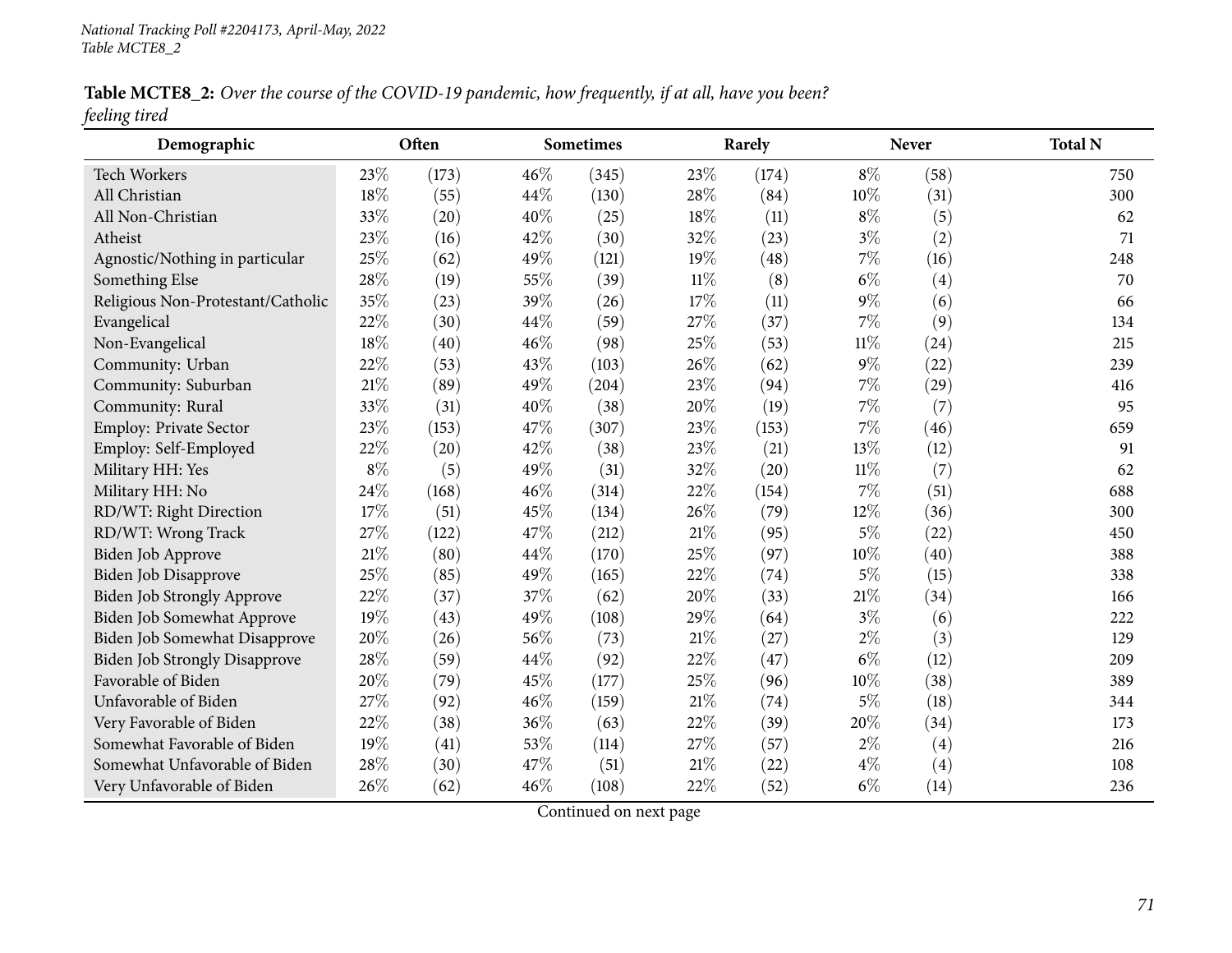Table MCTE8\_2: Over the course of the COVID-19 pandemic, how frequently, if at all, have you been? *feeling tired*

| Demographic                 |        | Often              |        | Sometimes<br>Rarely |      | <b>Never</b>       |        | <b>Total N</b>     |     |
|-----------------------------|--------|--------------------|--------|---------------------|------|--------------------|--------|--------------------|-----|
| <b>Tech Workers</b>         | 23\%   | (173)              | $46\%$ | (345)               | 23\% | (174)              | $8\%$  | (58)               | 750 |
| #1 Issue: Economy           | 25%    | (87)               | $44\%$ | (155)               | 24\% | (85)               | $6\%$  | $\left( 22\right)$ | 349 |
| #1 Issue: Security          | $21\%$ | (15)               | $50\%$ | (37)                | 24\% | (18)               | $6\%$  | (4)                | 75  |
| #1 Issue: Health Care       | $16\%$ | (13)               | 37\%   | (30)                | 30\% | (24)               | 17\%   | (14)               | 80  |
| #1 Issue: Women's Issues    | 25\%   | (24)               | 53\%   | (50)                | 19%  | (18)               | $3\%$  | (3)                | 94  |
| #1 Issue: Energy            | 22%    | (16)               | $48\%$ | (34)                | 19%  | (13)               | $11\%$ | (7)                | 70  |
| 2020 Vote: Joe Biden        | 22%    | (91)               | $46\%$ | (193)               | 23\% | (97)               | $10\%$ | $\left( 41\right)$ | 422 |
| 2020 Vote: Donald Trump     | 24\%   | (47)               | $46\%$ | (90)                | 24\% | (48)               | $6\%$  | (11)               | 196 |
| 2020 Vote: Didn't Vote      | 25%    | (24)               | $48\%$ | (47)                | 22%  | (21)               | $5\%$  | (5)                | 98  |
| 2018 House Vote: Democrat   | 22%    | (77)               | $46\%$ | (161)               | 23%  | (82)               | $9\%$  | (33)               | 352 |
| 2018 House Vote: Republican | 22%    | (36)               | $44\%$ | (73)                | 27\% | (45)               | $7\%$  | (11)               | 165 |
| 2016 Vote: Hillary Clinton  | $21\%$ | (66)               | 45\%   | (145)               | 25%  | (79)               | $9\%$  | $\left( 29\right)$ | 319 |
| 2016 Vote: Donald Trump     | 23%    | $\left( 44\right)$ | $46\%$ | (87)                | 23\% | (44)               | $7\%$  | (13)               | 188 |
| 2016 Vote: Other            | 20%    | (11)               | 50%    | (26)                | 22%  | (11)               | $8\%$  | (4)                | 52  |
| 2016 Vote: Didn't Vote      | 27\%   | (50)               | $46\%$ | (87)                | 21%  | (39)               | $6\%$  | (12)               | 187 |
| Voted in 2014: Yes          | 22\%   | (103)              | 43\%   | (201)               | 25\% | (117)              | $9\%$  | (43)               | 465 |
| Voted in 2014: No           | 24\%   | (69)               | 50%    | (144)               | 20%  | (57)               | $5\%$  | (15)               | 285 |
| 4-Region: Northeast         | 24\%   | (37)               | 45\%   | (68)                | 22%  | (33)               | $9\%$  | (14)               | 152 |
| 4-Region: Midwest           | $21\%$ | (29)               | 50%    | (71)                | 20%  | $\left( 29\right)$ | $9\%$  | (13)               | 142 |
| 4-Region: South             | 24\%   | (63)               | $44\%$ | (117)               | 25\% | (67)               | $8\%$  | (21)               | 267 |
| 4-Region: West              | 23\%   | $\left( 44\right)$ | 47\%   | (89)                | 24\% | (46)               | $6\%$  | (11)               | 189 |
| <b>Entirely Remote</b>      | 23\%   | (83)               | 45\%   | (161)               | 23\% | (83)               | $9\%$  | (33)               | 359 |
| Remote Inperson Split       | 22%    | (62)               | 47\%   | (131)               | 24\% | (67)               | $7\%$  | (19)               | 279 |
| Not Remote                  | 24\%   | (27)               | $48\%$ | (54)                | 22%  | (25)               | $6\%$  | (6)                | 112 |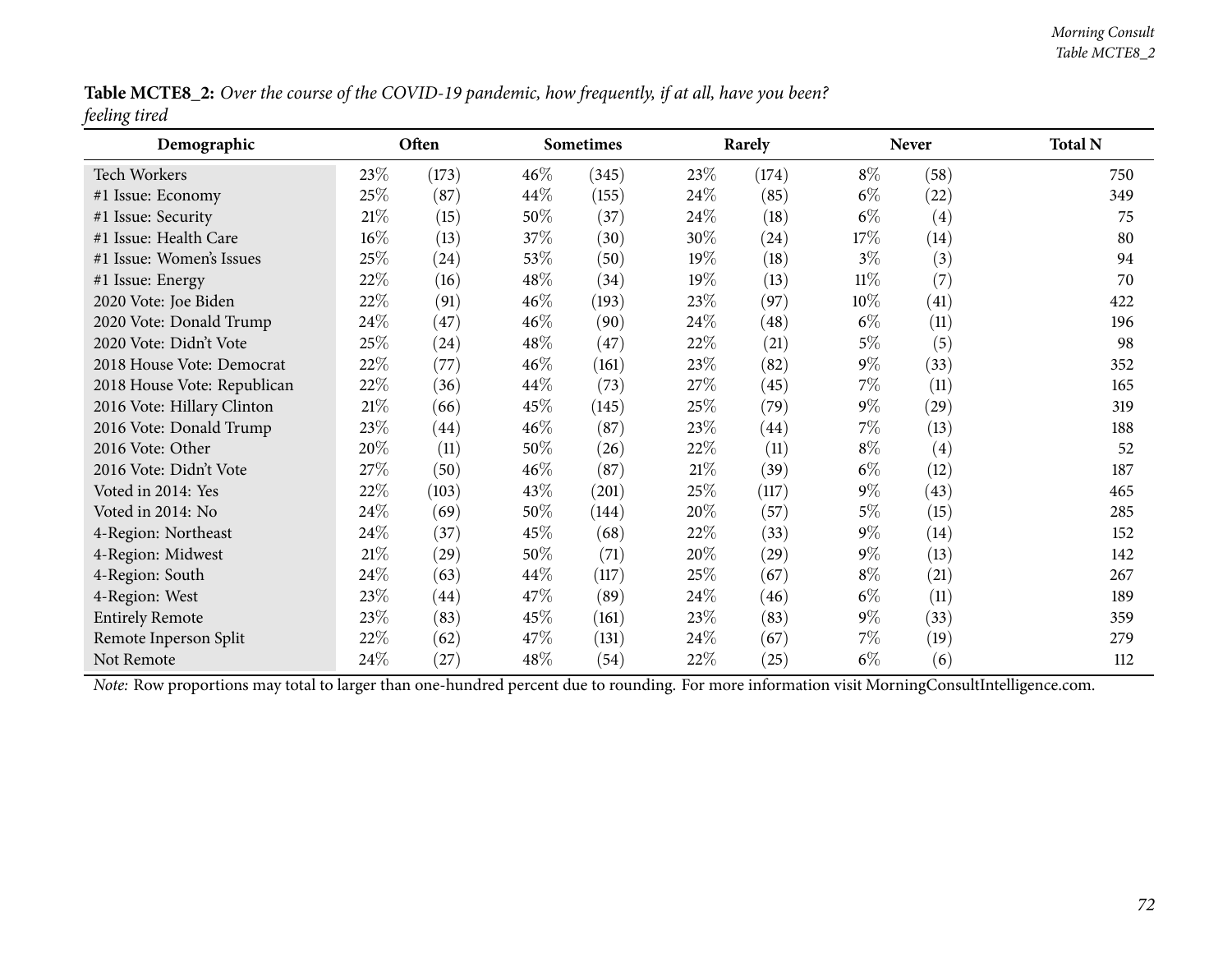Table MCTE8\_3: Over the course of the COVID-19 pandemic, how frequently, if at all, have you been? *feeling busy with meetings*

| ပ<br>Demographic         |        | Often |      | <b>Sometimes</b> |     | Rarely |        | <b>Never</b> | <b>Total N</b> |
|--------------------------|--------|-------|------|------------------|-----|--------|--------|--------------|----------------|
| Tech Workers             | 20%    | (150) | 43%  | (322)            | 24% | (178)  | 13%    | (100)        | 750            |
| Gender: Male             | 18%    | (86)  | 46%  | (223)            | 23% | (111)  | 12%    | (60)         | 480            |
| Gender: Female           | 23%    | (63)  | 37%  | (99)             | 25% | (67)   | 15%    | (40)         | 270            |
| Age: 18-34               | 18%    | (39)  | 43%  | (92)             | 25% | (53)   | 15%    | (32)         | 216            |
| Age: 35-44               | 22%    | (48)  | 44%  | (98)             | 23% | (50)   | $11\%$ | (24)         | 221            |
| Age: 45-64               | $21\%$ | (56)  | 42%  | (113)            | 24% | (63)   | 13%    | (34)         | 267            |
| GenZers: 1997-2012       | $8\%$  | (4)   | 49%  | (25)             | 23% | (12)   | 20%    | (10)         | 51             |
| Millennials: 1981-1996   | 21\%   | (70)  | 42%  | (143)            | 24% | (82)   | 12%    | (41)         | 337            |
| GenXers: 1965-1980       | 24%    | (58)  | 43%  | (102)            | 20% | (49)   | 13%    | (30)         | 239            |
| Baby Boomers: 1946-1964  | 14%    | (17)  | 43%  | (52)             | 29% | (36)   | 14%    | (17)         | 122            |
| PID: Dem (no lean)       | 23%    | (74)  | 44%  | (144)            | 24% | (78)   | 10%    | (31)         | 327            |
| PID: Ind (no lean)       | 17%    | (43)  | 42%  | (109)            | 23% | (59)   | 19%    | (48)         | 259            |
| PID: Rep (no lean)       | 20%    | (32)  | 42%  | (69)             | 26% | (42)   | 12%    | (20)         | 163            |
| PID/Gender: Dem Men      | 22%    | (41)  | 48%  | (90)             | 20% | (37)   | 10%    | (19)         | 187            |
| PID/Gender: Dem Women    | 24%    | (33)  | 39%  | (54)             | 29% | (40)   | $9\%$  | (12)         | 140            |
| PID/Gender: Ind Men      | 16%    | (29)  | 44%  | (79)             | 24% | (43)   | 16%    | (29)         | 181            |
| PID/Gender: Ind Women    | 19%    | (15)  | 38\% | (30)             | 20% | (16)   | 24%    | (19)         | 79             |
| PID/Gender: Rep Men      | 15%    | (16)  | 48%  | (54)             | 27% | (30)   | 10%    | (11)         | 112            |
| PID/Gender: Rep Women    | 30%    | (16)  | 30%  | (15)             | 22% | (11)   | 17%    | (9)          | 51             |
| Ideo: Liberal (1-3)      | 22%    | (62)  | 46%  | (129)            | 21% | (59)   | $11\%$ | (31)         | 280            |
| Ideo: Moderate (4)       | 13%    | (31)  | 45%  | (104)            | 27% | (63)   | 14%    | (32)         | 231            |
| Ideo: Conservative (5-7) | 24%    | (51)  | 37%  | (78)             | 23% | (48)   | 15%    | (32)         | 208            |
| Educ: < College          | 16%    | (37)  | 37%  | (88)             | 24% | (56)   | 24\%   | (57)         | 238            |
| Educ: Bachelors degree   | 22%    | (68)  | 44%  | (134)            | 24% | (74)   | 10%    | (30)         | 306            |
| Educ: Post-grad          | 21%    | (44)  | 49%  | (100)            | 24% | (49)   | 7%     | (13)         | 206            |
| Income: Under 50k        | 10%    | (14)  | 34%  | (48)             | 34% | (48)   | 22%    | (30)         | 140            |
| Income: 50k-100k         | 20%    | (64)  | 44%  | (139)            | 22% | (70)   | 14%    | (46)         | 319            |
| Income: 100k+            | 25%    | (72)  | 47%  | (136)            | 21% | (60)   | $8\%$  | (23)         | 292            |
| Ethnicity: White         | 20%    | (110) | 41%  | (226)            | 25% | (138)  | 15%    | (82)         | 556            |
| Ethnicity: Hispanic      | 18%    | (11)  | 45%  | (27)             | 27% | (16)   | $9\%$  | (5)          | 60             |
| Ethnicity: Black         | 12%    | (7)   | 53%  | (31)             | 22% | (13)   | 13%    | (8)          | 59             |
| Ethnicity: Other         | 24%    | (33)  | 48%  | (65)             | 20% | (27)   | $8\%$  | (10)         | 135            |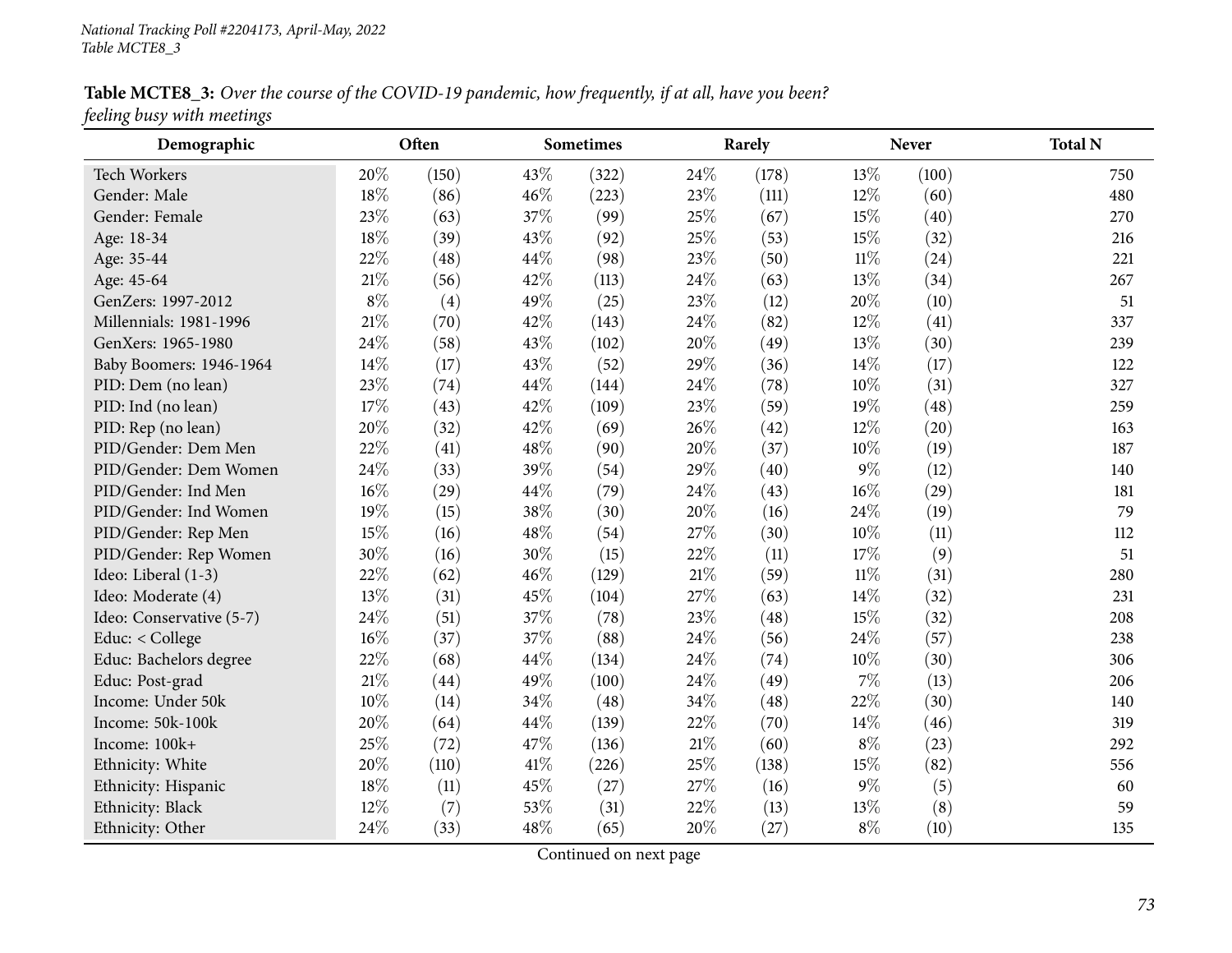Table MCTE8\_3: Over the course of the COVID-19 pandemic, how frequently, if at all, have you been? *feeling busy with meetings*

| Demographic                          |       | Often |        | <b>Sometimes</b> |        | Rarely |        | <b>Never</b> | <b>Total N</b> |
|--------------------------------------|-------|-------|--------|------------------|--------|--------|--------|--------------|----------------|
| Tech Workers                         | 20%   | (150) | 43%    | (322)            | 24\%   | (178)  | 13%    | (100)        | 750            |
| All Christian                        | 19%   | (57)  | 45%    | (134)            | 22%    | (66)   | 14%    | (43)         | 300            |
| All Non-Christian                    | 21%   | (13)  | 45%    | (28)             | 25%    | (15)   | $9\%$  | (5)          | 62             |
| Atheist                              | 19%   | (14)  | 48%    | (34)             | 20%    | (14)   | 13%    | (9)          | 71             |
| Agnostic/Nothing in particular       | 20%   | (49)  | 40%    | (98)             | 26%    | (65)   | 15%    | (36)         | 248            |
| Something Else                       | 24%   | (17)  | 41\%   | (29)             | 26%    | (18)   | $9\%$  | (6)          | 70             |
| Religious Non-Protestant/Catholic    | 20%   | (13)  | 46%    | (30)             | 25%    | (16)   | $9\%$  | (6)          | 66             |
| Evangelical                          | 20%   | (26)  | 42%    | (57)             | 28%    | (37)   | 10%    | (14)         | 134            |
| Non-Evangelical                      | 19%   | (40)  | 45%    | (97)             | $21\%$ | (46)   | 15%    | (32)         | 215            |
| Community: Urban                     | 22%   | (53)  | 49%    | (118)            | 20%    | (47)   | $9\%$  | (21)         | 239            |
| Community: Suburban                  | 19%   | (81)  | 41%    | (170)            | 25%    | (106)  | 14%    | (60)         | 416            |
| Community: Rural                     | 17%   | (16)  | 36%    | (34)             | 27%    | (25)   | 20%    | (19)         | 95             |
| Employ: Private Sector               | 22%   | (144) | 45%    | (293)            | 23%    | (151)  | $11\%$ | (71)         | 659            |
| Employ: Self-Employed                | $6\%$ | (5)   | 32%    | (29)             | 30%    | (27)   | 32%    | (29)         | 91             |
| Military HH: Yes                     | 15%   | (9)   | 37%    | (23)             | 28%    | (18)   | 20%    | (12)         | 62             |
| Military HH: No                      | 20%   | (140) | 44%    | (299)            | 23%    | (161)  | 13%    | (87)         | 688            |
| RD/WT: Right Direction               | 21%   | (64)  | 47%    | (140)            | 22%    | (66)   | 10%    | (31)         | 300            |
| RD/WT: Wrong Track                   | 19%   | (86)  | 41\%   | (183)            | 25%    | (113)  | 15%    | (69)         | 450            |
| Biden Job Approve                    | 20%   | (77)  | 46%    | (176)            | 24%    | (93)   | $11\%$ | (42)         | 388            |
| Biden Job Disapprove                 | 21%   | (70)  | 41\%   | (138)            | 24%    | (82)   | 14%    | (48)         | 338            |
| Biden Job Strongly Approve           | 24%   | (40)  | 45%    | (75)             | 17%    | (28)   | 14%    | (24)         | 166            |
| Biden Job Somewhat Approve           | 17%   | (37)  | 46%    | (102)            | 29%    | (65)   | $8\%$  | (18)         | 222            |
| Biden Job Somewhat Disapprove        | 20%   | (26)  | 41\%   | (53)             | 28%    | (36)   | 10%    | (13)         | 129            |
| <b>Biden Job Strongly Disapprove</b> | 21%   | (43)  | $41\%$ | (85)             | 22%    | (46)   | 17%    | (35)         | 209            |
| Favorable of Biden                   | 19%   | (73)  | 47%    | (184)            | 22%    | (86)   | 12%    | (46)         | 389            |
| Unfavorable of Biden                 | 21%   | (72)  | 39%    | (134)            | 26%    | (89)   | 14%    | (49)         | 344            |
| Very Favorable of Biden              | 20%   | (35)  | $51\%$ | (89)             | 15%    | (25)   | 14%    | (24)         | 173            |
| Somewhat Favorable of Biden          | 17%   | (38)  | 44%    | (95)             | 28%    | (61)   | 10%    | (22)         | 216            |
| Somewhat Unfavorable of Biden        | 24%   | (26)  | 34%    | (37)             | 32%    | (34)   | 10%    | (11)         | 108            |
| Very Unfavorable of Biden            | 20%   | (47)  | 41\%   | (97)             | 23%    | (55)   | 16%    | (38)         | 236            |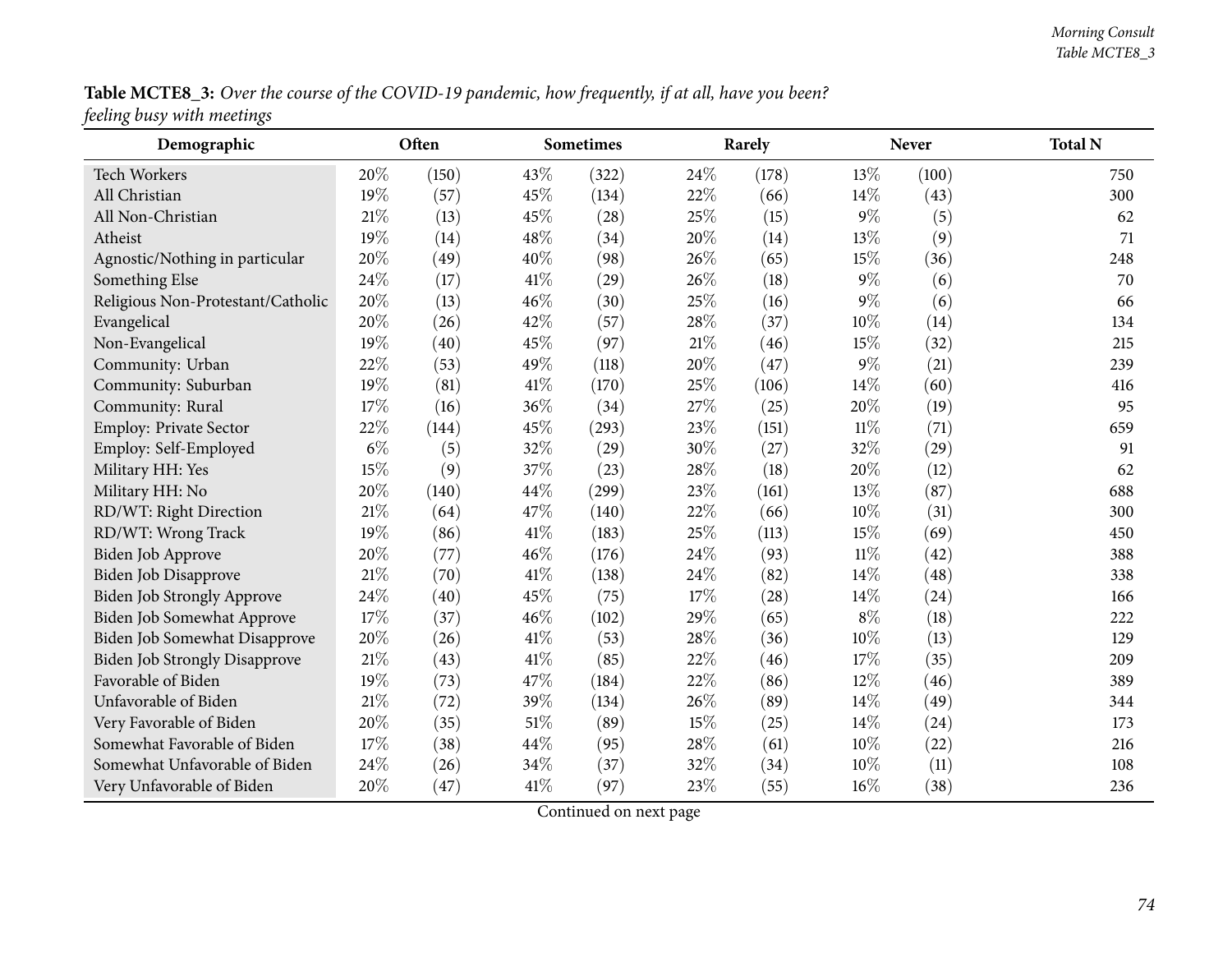Table MCTE8\_3: Over the course of the COVID-19 pandemic, how frequently, if at all, have you been? *feeling busy with meetings*

| Demographic                 |        | Often |        | <b>Sometimes</b> |        | Rarely             |        | <b>Never</b>       | <b>Total N</b> |
|-----------------------------|--------|-------|--------|------------------|--------|--------------------|--------|--------------------|----------------|
| <b>Tech Workers</b>         | 20%    | (150) | 43\%   | (322)            | 24\%   | (178)              | 13\%   | (100)              | 750            |
| #1 Issue: Economy           | 17%    | (61)  | 42\%   | (146)            | 27\%   | (95)               | 13%    | (46)               | 349            |
| #1 Issue: Security          | 18%    | (13)  | 57\%   | (43)             | 19%    | (14)               | $6\%$  | (5)                | 75             |
| #1 Issue: Health Care       | 18%    | (14)  | 49\%   | (39)             | $17\%$ | (14)               | 15%    | (12)               | 80             |
| #1 Issue: Women's Issues    | 24\%   | (22)  | $46\%$ | (44)             | 19%    | (18)               | 11%    | (10)               | 94             |
| #1 Issue: Energy            | 25%    | (17)  | 34\%   | (24)             | 27\%   | (19)               | 14%    | (10)               | 70             |
| 2020 Vote: Joe Biden        | 20%    | (84)  | 44\%   | (187)            | 24\%   | (103)              | 11%    | (48)               | 422            |
| 2020 Vote: Donald Trump     | 19%    | (38)  | 47\%   | (92)             | 20%    | (39)               | $14\%$ | (27)               | 196            |
| 2020 Vote: Didn't Vote      | 18%    | (17)  | $36\%$ | (35)             | 29%    | $\left( 28\right)$ | 18%    | (17)               | 98             |
| 2018 House Vote: Democrat   | 20%    | (71)  | 48\%   | (168)            | 22\%   | (79)               | $10\%$ | (34)               | 352            |
| 2018 House Vote: Republican | 20%    | (34)  | 45\%   | (74)             | 21\%   | (34)               | 14%    | (23)               | 165            |
| 2016 Vote: Hillary Clinton  | $21\%$ | (68)  | 47\%   | (149)            | 22%    | (70)               | $10\%$ | (32)               | 319            |
| 2016 Vote: Donald Trump     | $21\%$ | (39)  | 47\%   | (89)             | 21%    | (40)               | $11\%$ | $\left( 20\right)$ | 188            |
| 2016 Vote: Other            | 24\%   | (12)  | 27\%   | (14)             | 30%    | (15)               | 20%    | (10)               | 52             |
| 2016 Vote: Didn't Vote      | $16\%$ | (30)  | 37\%   | (69)             | $28\%$ | (52)               | 19%    | (36)               | 187            |
| Voted in 2014: Yes          | 21%    | (97)  | $46\%$ | (213)            | 21%    | (99)               | $12\%$ | (56)               | 465            |
| Voted in 2014: No           | $19\%$ | (53)  | 38\%   | (109)            | $28\%$ | (80)               | 15%    | (44)               | 285            |
| 4-Region: Northeast         | $19\%$ | (29)  | 48\%   | (72)             | 21%    | (32)               | 12%    | (18)               | 152            |
| 4-Region: Midwest           | 19%    | (27)  | 44\%   | (63)             | 25%    | (36)               | $12\%$ | (17)               | 142            |
| 4-Region: South             | 18%    | (48)  | 43\%   | (114)            | 24\%   | (64)               | 15%    | (40)               | 267            |
| 4-Region: West              | 24%    | (46)  | 38\%   | (73)             | 24\%   | (46)               | 13%    | (25)               | 189            |
| <b>Entirely Remote</b>      | $21\%$ | (77)  | 38\%   | (137)            | 24\%   | (88)               | $16\%$ | (58)               | 359            |
| Remote Inperson Split       | 18%    | (50)  | 55\%   | (154)            | 22%    | (62)               | 5%     | (13)               | 279            |
| Not Remote                  | $21\%$ | (23)  | 28\%   | (31)             | 26\%   | $\left( 29\right)$ | 26\%   | $\left( 29\right)$ | 112            |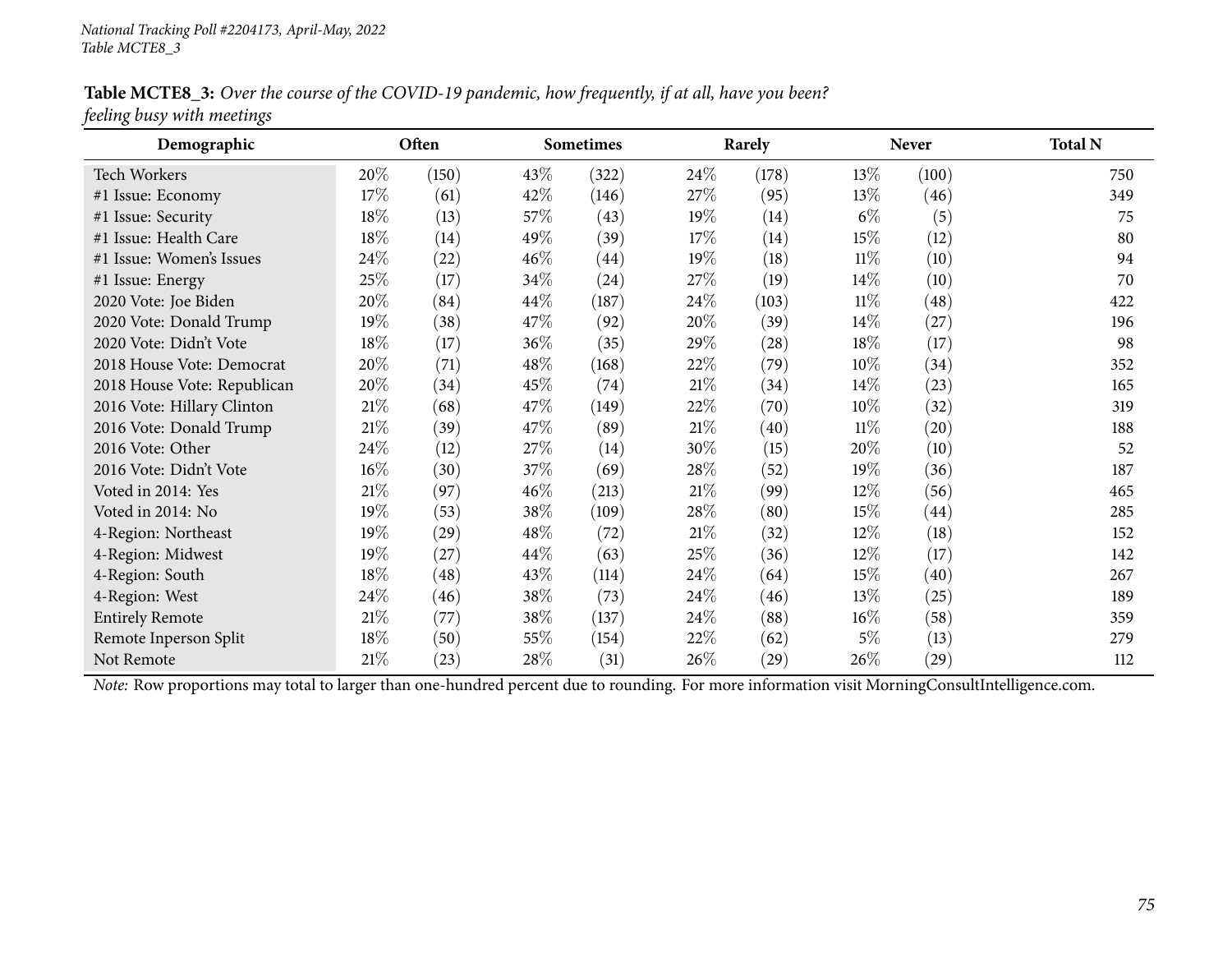Table MCTE8\_4: Over the course of the COVID-19 pandemic, how frequently, if at all, have you been? *working long hours*

| Demographic              |        | Often |        | Sometimes |        | Rarely |        | <b>Never</b> | <b>Total N</b> |
|--------------------------|--------|-------|--------|-----------|--------|--------|--------|--------------|----------------|
| Tech Workers             | 24%    | (180) | 45%    | (340)     | 23%    | (174)  | $7\%$  | (55)         | 750            |
| Gender: Male             | 24%    | (114) | 49%    | (233)     | 22%    | (105)  | $6\%$  | (28)         | 480            |
| Gender: Female           | 25%    | (67)  | 39%    | (107)     | 26%    | (69)   | 10%    | (27)         | 270            |
| Age: 18-34               | 22%    | (47)  | 50%    | (108)     | 19%    | (42)   | $9\%$  | (19)         | 216            |
| Age: 35-44               | 27%    | (60)  | 43\%   | (95)      | 23%    | (50)   | $7\%$  | (16)         | 221            |
| Age: 45-64               | 25%    | (65)  | 44%    | (116)     | 25%    | (67)   | $7\%$  | (18)         | 267            |
| GenZers: 1997-2012       | 22%    | (11)  | 49%    | (25)      | 24%    | (12)   | $5\%$  | (3)          | 51             |
| Millennials: 1981-1996   | 25%    | (85)  | 45%    | (153)     | 21%    | (72)   | $8\%$  | (28)         | 337            |
| GenXers: 1965-1980       | 23%    | (56)  | 46%    | (110)     | 22%    | (53)   | $8\%$  | (20)         | 239            |
| Baby Boomers: 1946-1964  | 23%    | (28)  | 43%    | (53)      | 30%    | (36)   | $4\%$  | (5)          | 122            |
| PID: Dem (no lean)       | 24%    | (79)  | 47%    | (156)     | 22%    | (71)   | $7\%$  | (21)         | 327            |
| PID: Ind (no lean)       | 23%    | (60)  | 43%    | (111)     | 26%    | (67)   | $9\%$  | (22)         | 259            |
| PID: Rep (no lean)       | 25%    | (42)  | 45%    | (73)      | 22%    | (36)   | 7%     | (12)         | 163            |
| PID/Gender: Dem Men      | 24\%   | (44)  | 53%    | (99)      | 20%    | (37)   | $4\%$  | (7)          | 187            |
| PID/Gender: Dem Women    | 25%    | (35)  | 40%    | (56)      | 24%    | (34)   | 10%    | (15)         | 140            |
| PID/Gender: Ind Men      | 24%    | (43)  | 41\%   | (75)      | 26%    | (47)   | $9\%$  | (16)         | 181            |
| PID/Gender: Ind Women    | $21\%$ | (17)  | 46%    | (36)      | 25%    | (20)   | 7%     | (6)          | 79             |
| PID/Gender: Rep Men      | 24\%   | (27)  | 53%    | (59)      | 19%    | (21)   | $4\%$  | (5)          | 112            |
| PID/Gender: Rep Women    | 29%    | (15)  | 28\%   | (14)      | 29%    | (15)   | 14%    | (7)          | 51             |
| Ideo: Liberal (1-3)      | 24\%   | (67)  | 43%    | (121)     | 25%    | (70)   | $8\%$  | (22)         | 280            |
| Ideo: Moderate (4)       | 22%    | (50)  | 48%    | (111)     | 24%    | (55)   | $7\%$  | (16)         | 231            |
| Ideo: Conservative (5-7) | 27%    | (56)  | 45%    | (93)      | $21\%$ | (44)   | $7\%$  | (15)         | 208            |
| Educ: < College          | 26%    | (62)  | 41\%   | (98)      | 22%    | (52)   | $11\%$ | (26)         | 238            |
| Educ: Bachelors degree   | 25%    | (76)  | 44%    | (134)     | 23%    | (71)   | $8\%$  | (25)         | 306            |
| Educ: Post-grad          | 21\%   | (42)  | 52%    | (108)     | 25%    | (51)   | $2\%$  | (5)          | 206            |
| Income: Under 50k        | 20%    | (28)  | 44%    | (62)      | 27%    | (38)   | $9\%$  | (12)         | 140            |
| Income: 50k-100k         | 28%    | (91)  | 44%    | (140)     | 19%    | (59)   | $9\%$  | (29)         | 319            |
| Income: 100k+            | $21\%$ | (62)  | 47\%   | (138)     | 26%    | (77)   | $5\%$  | (14)         | 292            |
| Ethnicity: White         | 24\%   | (131) | 44%    | (246)     | 24%    | (134)  | $8\%$  | (45)         | 556            |
| Ethnicity: Hispanic      | 27%    | (16)  | $51\%$ | (31)      | 20%    | (12)   | $1\%$  | (1)          | 60             |
| Ethnicity: Black         | 29%    | (17)  | 42%    | (25)      | 20%    | (12)   | $9\%$  | (5)          | 59             |
| Ethnicity: Other         | 24%    | (32)  | $51\%$ | (69)      | $21\%$ | (29)   | $4\%$  | (5)          | 135            |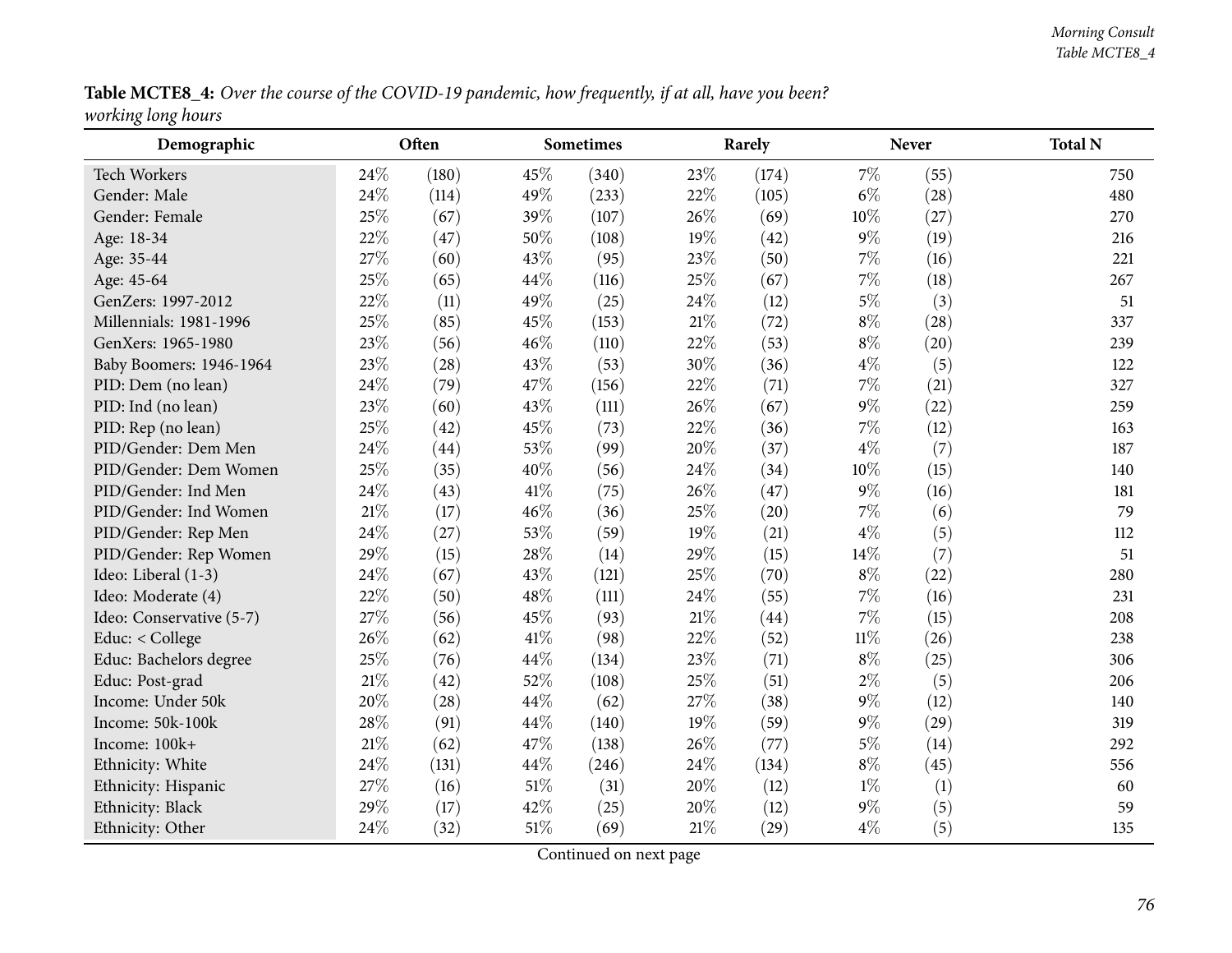Table MCTE8\_4: Over the course of the COVID-19 pandemic, how frequently, if at all, have you been? *working long hours*

| Demographic                          |     | Often |      | <b>Sometimes</b> |        | Rarely |        | <b>Never</b> | <b>Total N</b> |
|--------------------------------------|-----|-------|------|------------------|--------|--------|--------|--------------|----------------|
| Tech Workers                         | 24% | (180) | 45%  | (340)            | 23%    | (174)  | $7\%$  | (55)         | 750            |
| All Christian                        | 24% | (71)  | 45%  | (135)            | 21\%   | (62)   | $11\%$ | (32)         | 300            |
| All Non-Christian                    | 18% | (11)  | 56%  | (34)             | 25\%   | (15)   | $2\%$  | (1)          | 62             |
| Atheist                              | 29% | (20)  | 40%  | (28)             | 23%    | (16)   | $8\%$  | (6)          | 71             |
| Agnostic/Nothing in particular       | 25% | (62)  | 44%  | (109)            | 26%    | (64)   | $5\%$  | (14)         | 248            |
| Something Else                       | 22% | (15)  | 48%  | (34)             | 25%    | (17)   | $5\%$  | (3)          | 70             |
| Religious Non-Protestant/Catholic    | 21% | (13)  | 55%  | (36)             | 23%    | (15)   | $1\%$  | (1)          | 66             |
| Evangelical                          | 26% | (35)  | 46%  | (62)             | 20%    | (26)   | $8\%$  | (11)         | 134            |
| Non-Evangelical                      | 21% | (44)  | 45%  | (97)             | 24%    | (51)   | $11\%$ | (23)         | 215            |
| Community: Urban                     | 27% | (65)  | 49%  | (116)            | 20%    | (47)   | $4\%$  | (10)         | 239            |
| Community: Suburban                  | 22% | (90)  | 43%  | (181)            | 27\%   | (111)  | $8\%$  | (35)         | 416            |
| Community: Rural                     | 27% | (25)  | 45%  | (43)             | 18%    | (17)   | $11\%$ | (10)         | 95             |
| Employ: Private Sector               | 24% | (156) | 46%  | (302)            | 24%    | (156)  | 7%     | (45)         | 659            |
| Employ: Self-Employed                | 26% | (24)  | 42%  | (38)             | 21%    | (19)   | 11%    | (10)         | 91             |
| Military HH: Yes                     | 17% | (11)  | 41\% | (25)             | 30%    | (18)   | 13%    | (8)          | 62             |
| Military HH: No                      | 25% | (170) | 46%  | (315)            | 23%    | (156)  | 7%     | (47)         | 688            |
| RD/WT: Right Direction               | 24% | (73)  | 50%  | (151)            | 20%    | (60)   | $6\%$  | (17)         | 300            |
| RD/WT: Wrong Track                   | 24% | (108) | 42%  | (189)            | 25%    | (115)  | $9\%$  | (39)         | 450            |
| Biden Job Approve                    | 24% | (93)  | 49%  | (192)            | $21\%$ | (81)   | $6\%$  | (22)         | 388            |
| Biden Job Disapprove                 | 24% | (80)  | 41\% | (139)            | 26%    | (87)   | $9\%$  | (32)         | 338            |
| Biden Job Strongly Approve           | 30% | (50)  | 48%  | (80)             | 12%    | (20)   | $9\%$  | (15)         | 166            |
| <b>Biden Job Somewhat Approve</b>    | 19% | (43)  | 50%  | (111)            | 28%    | (61)   | $3\%$  | (7)          | 222            |
| Biden Job Somewhat Disapprove        | 16% | (21)  | 46%  | (60)             | 28%    | (36)   | $9\%$  | (12)         | 129            |
| <b>Biden Job Strongly Disapprove</b> | 28% | (59)  | 38%  | (80)             | 24%    | (51)   | $9\%$  | (20)         | 209            |
| Favorable of Biden                   | 24% | (92)  | 49%  | (191)            | 21\%   | (83)   | $6\%$  | (24)         | 389            |
| Unfavorable of Biden                 | 25% | (85)  | 41\% | (141)            | 26%    | (89)   | $8\%$  | (28)         | 344            |
| Very Favorable of Biden              | 27% | (47)  | 49%  | (84)             | 15%    | (26)   | $9\%$  | (16)         | 173            |
| Somewhat Favorable of Biden          | 21% | (45)  | 49%  | (107)            | 26%    | (57)   | $4\%$  | (8)          | 216            |
| Somewhat Unfavorable of Biden        | 21% | (23)  | 44%  | (47)             | 27%    | (30)   | 7%     | (8)          | 108            |
| Very Unfavorable of Biden            | 26% | (62)  | 40%  | (94)             | 25%    | (59)   | $9\%$  | (21)         | 236            |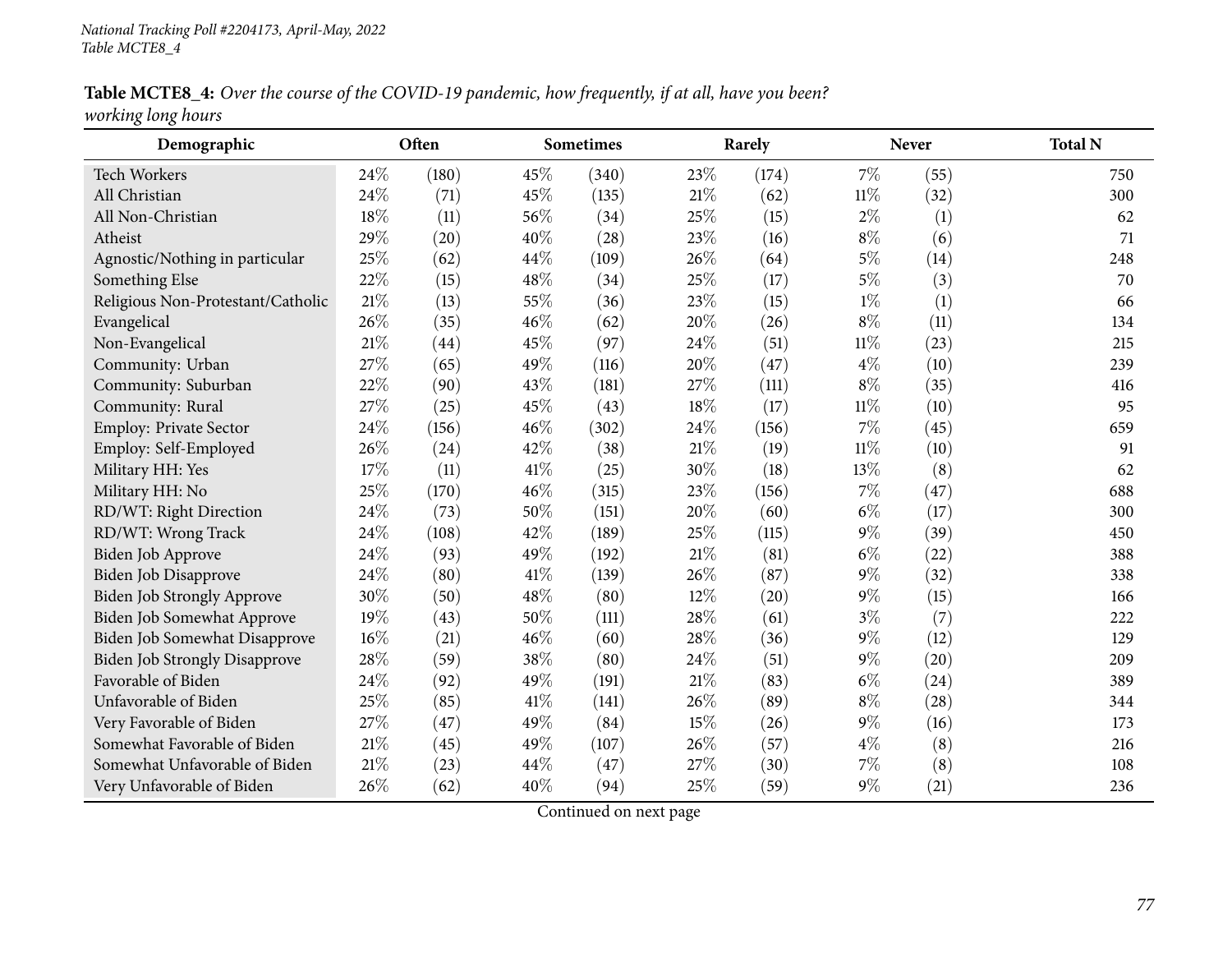Table MCTE8\_4: Over the course of the COVID-19 pandemic, how frequently, if at all, have you been? *working long hours*

| Demographic                 |        | Often |        | <b>Sometimes</b> |      | Rarely |        | <b>Never</b>       | <b>Total N</b> |
|-----------------------------|--------|-------|--------|------------------|------|--------|--------|--------------------|----------------|
| <b>Tech Workers</b>         | 24%    | (180) | 45\%   | (340)            | 23\% | (174)  | $7\%$  | (55)               | 750            |
| #1 Issue: Economy           | 22%    | (77)  | $48\%$ | (168)            | 23\% | (79)   | $7\%$  | (24)               | 349            |
| #1 Issue: Security          | 24\%   | (18)  | $44\%$ | (33)             | 29%  | (22)   | $3\%$  | (2)                | 75             |
| #1 Issue: Health Care       | 29%    | (23)  | $36\%$ | (29)             | 22\% | (17)   | $13\%$ | (10)               | 80             |
| #1 Issue: Women's Issues    | 24%    | (23)  | $44\%$ | (42)             | 23\% | (22)   | $9\%$  | (8)                | 94             |
| #1 Issue: Energy            | 28\%   | (19)  | 38\%   | (27)             | 23\% | (16)   | $10\%$ | (7)                | 70             |
| 2020 Vote: Joe Biden        | 22%    | (94)  | 47\%   | (197)            | 24\% | (102)  | $7\%$  | $\left( 29\right)$ | 422            |
| 2020 Vote: Donald Trump     | 22\%   | (43)  | 47\%   | (92)             | 22\% | (43)   | $9\%$  | (18)               | 196            |
| 2020 Vote: Didn't Vote      | $31\%$ | (31)  | 39\%   | (39)             | 23\% | (22)   | $7\%$  | (6)                | 98             |
| 2018 House Vote: Democrat   | 25%    | (87)  | 45\%   | (158)            | 24\% | (85)   | $7\%$  | (23)               | 352            |
| 2018 House Vote: Republican | 26%    | (43)  | 48\%   | (80)             | 20%  | (33)   | $6\%$  | (9)                | 165            |
| 2016 Vote: Hillary Clinton  | 24\%   | (78)  | 45\%   | (144)            | 24\% | (76)   | 7%     | (21)               | 319            |
| 2016 Vote: Donald Trump     | 27\%   | (50)  | $51\%$ | (97)             | 17%  | (31)   | $5\%$  | (10)               | 188            |
| 2016 Vote: Other            | 26\%   | (14)  | 35%    | (18)             | 33%  | (17)   | $6\%$  | (3)                | 52             |
| 2016 Vote: Didn't Vote      | $21\%$ | (39)  | 43%    | (80)             | 26\% | (49)   | $10\%$ | (19)               | 187            |
| Voted in 2014: Yes          | 26\%   | (120) | $44\%$ | (203)            | 24\% | (110)  | $7\%$  | (32)               | 465            |
| Voted in 2014: No           | $21\%$ | (61)  | $48\%$ | (137)            | 23\% | (64)   | $8\%$  | (23)               | 285            |
| 4-Region: Northeast         | 27\%   | (41)  | 42%    | (64)             | 23\% | (35)   | $8\%$  | (12)               | 152            |
| 4-Region: Midwest           | 19%    | (27)  | $48\%$ | (68)             | 21%  | (31)   | $11\%$ | (16)               | 142            |
| 4-Region: South             | 26\%   | (69)  | $44\%$ | (116)            | 24\% | (63)   | $7\%$  | (18)               | 267            |
| 4-Region: West              | 23%    | (43)  | $48\%$ | (91)             | 24\% | (46)   | $5\%$  | (9)                | 189            |
| <b>Entirely Remote</b>      | 23\%   | (82)  | $44\%$ | (160)            | 25\% | (91)   | 7%     | (26)               | 359            |
| Remote Inperson Split       | 27\%   | (75)  | $49\%$ | (136)            | 20%  | (55)   | $5\%$  | (14)               | 279            |
| Not Remote                  | $21\%$ | (24)  | $40\%$ | (45)             | 25\% | (28)   | $14\%$ | (15)               | 112            |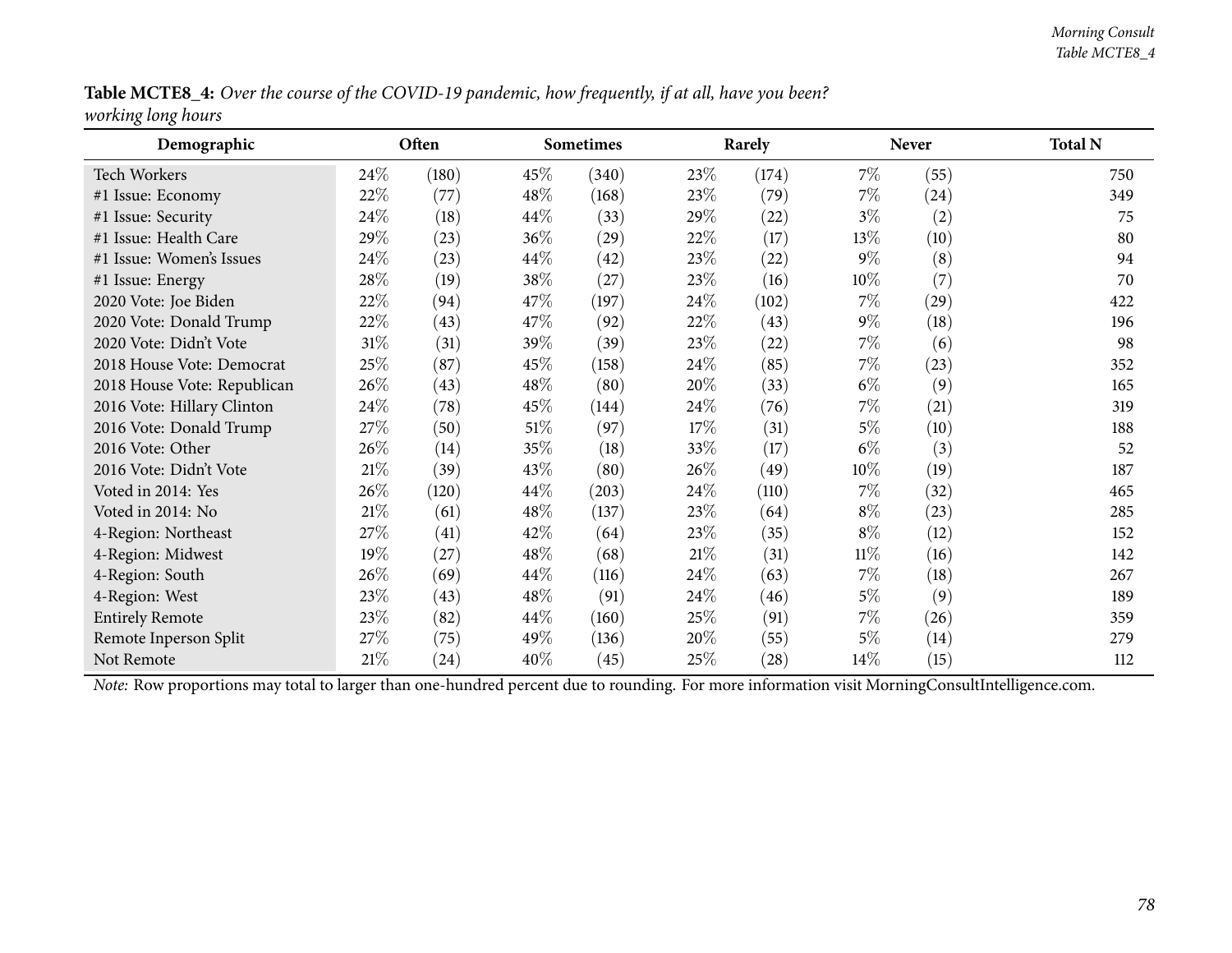Table MCTE8\_5: Over the course of the COVID-19 pandemic, how frequently, if at all, have you been? *feeling burned out*

| Demographic              |        | Often |     | <b>Sometimes</b> |     | Rarely |        | <b>Never</b> | <b>Total N</b> |
|--------------------------|--------|-------|-----|------------------|-----|--------|--------|--------------|----------------|
| Tech Workers             | 16%    | (123) | 38% | (281)            | 31% | (231)  | 15%    | (114)        | 750            |
| Gender: Male             | 15%    | (71)  | 37% | (176)            | 32% | (153)  | 17%    | (80)         | 480            |
| Gender: Female           | 19%    | (52)  | 39% | (105)            | 29% | (78)   | 13%    | (34)         | 270            |
| Age: 18-34               | $21\%$ | (45)  | 36% | (77)             | 30% | (64)   | 14%    | (29)         | 216            |
| Age: 35-44               | 18%    | (40)  | 42% | (92)             | 26% | (58)   | 14%    | (30)         | 221            |
| Age: 45-64               | 13%    | (34)  | 36% | (97)             | 36% | (96)   | 15%    | (40)         | 267            |
| GenZers: 1997-2012       | 23%    | (12)  | 44% | (22)             | 28% | (14)   | $5\%$  | (3)          | 51             |
| Millennials: 1981-1996   | 19%    | (65)  | 38% | (128)            | 28% | (94)   | 15%    | (50)         | 337            |
| GenXers: 1965-1980       | 14%    | (33)  | 37% | (89)             | 34% | (81)   | 14%    | (35)         | 239            |
| Baby Boomers: 1946-1964  | $11\%$ | (13)  | 34% | (42)             | 33% | (41)   | 22%    | (26)         | 122            |
| PID: Dem (no lean)       | 15%    | (50)  | 39% | (127)            | 30% | (98)   | 16%    | (53)         | 327            |
| PID: Ind (no lean)       | 18%    | (48)  | 38% | (98)             | 29% | (75)   | 15%    | (39)         | 259            |
| PID: Rep (no lean)       | 16%    | (26)  | 35% | (57)             | 36% | (59)   | 13%    | (22)         | 163            |
| PID/Gender: Dem Men      | 13%    | (24)  | 39% | (72)             | 32% | (59)   | 17%    | (32)         | 187            |
| PID/Gender: Dem Women    | 19%    | (26)  | 39% | (55)             | 27% | (38)   | 15%    | (21)         | 140            |
| PID/Gender: Ind Men      | 17%    | (31)  | 36% | (65)             | 29% | (53)   | 17%    | (32)         | 181            |
| PID/Gender: Ind Women    | 21%    | (16)  | 42% | (33)             | 27% | (22)   | 10%    | (8)          | 79             |
| PID/Gender: Rep Men      | 14%    | (16)  | 35% | (39)             | 36% | (41)   | 15%    | (16)         | 112            |
| PID/Gender: Rep Women    | 19%    | (10)  | 35% | (18)             | 36% | (18)   | 10%    | (5)          | 51             |
| Ideo: Liberal (1-3)      | 18%    | (49)  | 40% | (113)            | 26% | (73)   | 16%    | (45)         | 280            |
| Ideo: Moderate (4)       | 13%    | (29)  | 37% | (86)             | 35% | (82)   | 14%    | (33)         | 231            |
| Ideo: Conservative (5-7) | 18%    | (37)  | 33% | (68)             | 35% | (74)   | 14%    | (29)         | 208            |
| Educ: < College          | 19%    | (44)  | 37% | (88)             | 28% | (66)   | 17%    | (39)         | 238            |
| Educ: Bachelors degree   | 17%    | (53)  | 37% | (115)            | 32% | (97)   | 14%    | (41)         | 306            |
| Educ: Post-grad          | 13%    | (26)  | 38% | (79)             | 33% | (68)   | 16%    | (33)         | 206            |
| Income: Under 50k        | 16%    | (22)  | 36% | (50)             | 30% | (42)   | 17%    | (24)         | 140            |
| Income: 50k-100k         | 18%    | (58)  | 38% | (120)            | 31% | (98)   | 14%    | (44)         | 319            |
| Income: 100k+            | 15%    | (43)  | 38% | (111)            | 31% | (91)   | $16\%$ | (46)         | 292            |
| Ethnicity: White         | 16%    | (92)  | 36% | (199)            | 31% | (173)  | 17%    | (92)         | 556            |
| Ethnicity: Hispanic      | 17%    | (10)  | 43% | (26)             | 25% | (15)   | 16%    | (9)          | 60             |
| Ethnicity: Black         | 15%    | (9)   | 35% | (21)             | 34% | (20)   | 16%    | (9)          | 59             |
| Ethnicity: Other         | 17%    | (23)  | 46% | (61)             | 28% | (38)   | $9\%$  | (12)         | 135            |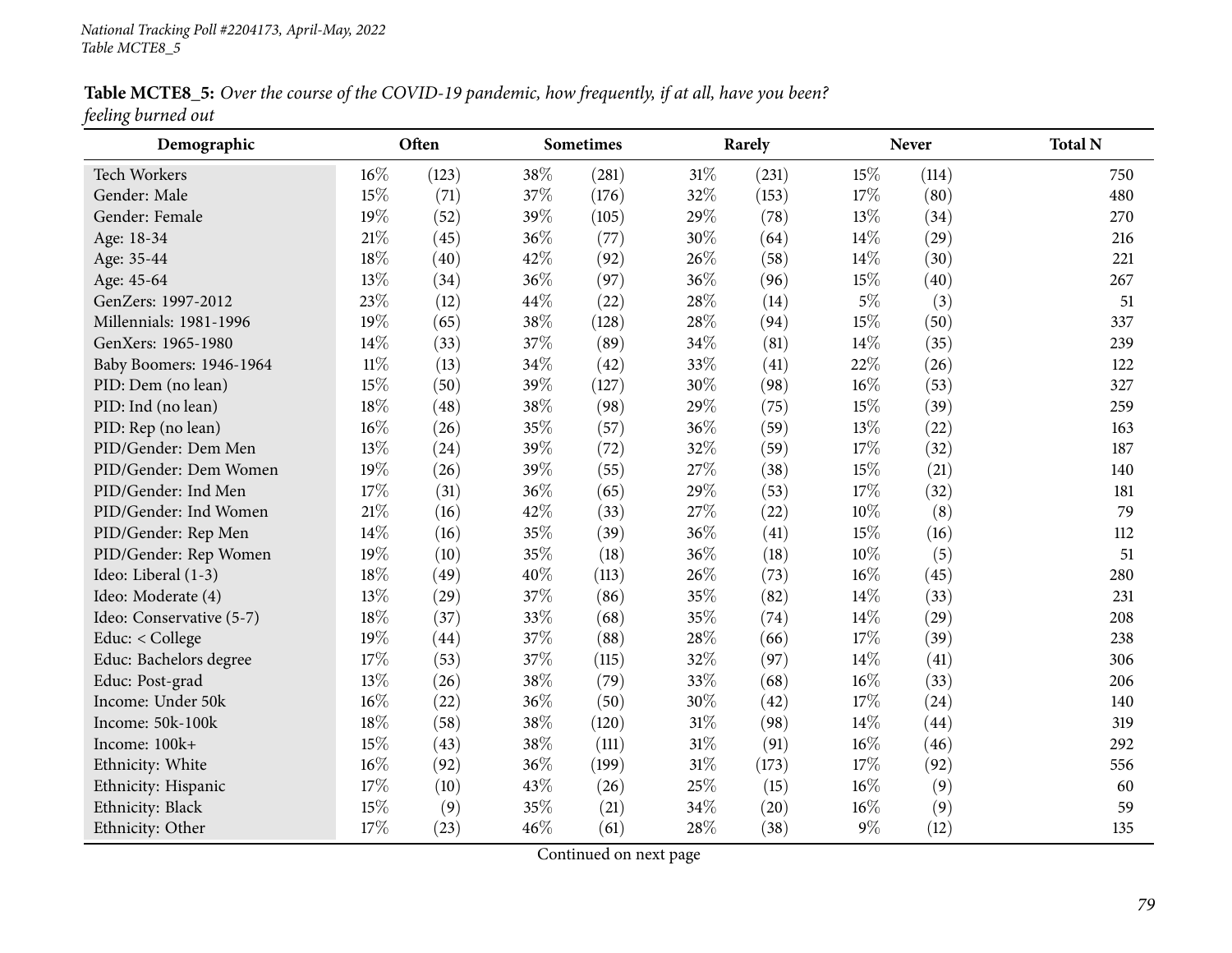Table MCTE8\_5: Over the course of the COVID-19 pandemic, how frequently, if at all, have you been? *feeling burned out*

| Demographic                          |        | Often |      | <b>Sometimes</b> |     | Rarely |        | <b>Never</b> | <b>Total N</b> |
|--------------------------------------|--------|-------|------|------------------|-----|--------|--------|--------------|----------------|
| <b>Tech Workers</b>                  | 16%    | (123) | 38%  | (281)            | 31% | (231)  | 15\%   | (114)        | 750            |
| All Christian                        | 13%    | (40)  | 38\% | (113)            | 31% | (94)   | 18%    | (53)         | 300            |
| All Non-Christian                    | 15%    | (9)   | 36%  | (22)             | 38% | (23)   | $11\%$ | (7)          | 62             |
| Atheist                              | 23%    | (17)  | 37%  | (26)             | 20% | (14)   | 20%    | (14)         | 71             |
| Agnostic/Nothing in particular       | 19%    | (47)  | 36%  | (90)             | 33% | (83)   | $11\%$ | (28)         | 248            |
| Something Else                       | $15\%$ | (10)  | 44%  | (30)             | 26% | (18)   | $16\%$ | (11)         | 70             |
| Religious Non-Protestant/Catholic    | 15%    | (10)  | 37%  | (25)             | 36% | (23)   | $12\%$ | (8)          | 66             |
| Evangelical                          | 16%    | (22)  | 34%  | (45)             | 31% | (41)   | 19%    | (26)         | 134            |
| Non-Evangelical                      | 12%    | (25)  | 40%  | (86)             | 31% | (67)   | 17%    | (37)         | 215            |
| Community: Urban                     | 19%    | (44)  | 34%  | (81)             | 31% | (75)   | $16\%$ | (38)         | 239            |
| Community: Suburban                  | 14%    | (59)  | 40%  | (168)            | 31% | (130)  | 14\%   | (59)         | 416            |
| Community: Rural                     | $21\%$ | (20)  | 34%  | (32)             | 28% | (26)   | 18%    | (17)         | 95             |
| Employ: Private Sector               | 17%    | (110) | 38%  | (252)            | 31% | (203)  | 14\%   | (94)         | 659            |
| Employ: Self-Employed                | 15%    | (14)  | 32%  | (29)             | 31% | (28)   | 22\%   | (20)         | 91             |
| Military HH: Yes                     | 7%     | (4)   | 33%  | (21)             | 36% | (22)   | 24\%   | (15)         | 62             |
| Military HH: No                      | 17%    | (119) | 38%  | (261)            | 30% | (209)  | 14\%   | (99)         | 688            |
| RD/WT: Right Direction               | 12%    | (36)  | 36%  | (109)            | 31% | (94)   | 20%    | (61)         | 300            |
| RD/WT: Wrong Track                   | 19%    | (87)  | 38%  | (172)            | 31% | (137)  | 12%    | (53)         | 450            |
| Biden Job Approve                    | 14%    | (54)  | 39%  | (149)            | 29% | (114)  | 18%    | (70)         | 388            |
| Biden Job Disapprove                 | 18%    | (62)  | 37%  | (126)            | 33% | (111)  | 12%    | (40)         | 338            |
| Biden Job Strongly Approve           | 13%    | (21)  | 34%  | (56)             | 27% | (46)   | 26%    | (43)         | 166            |
| Biden Job Somewhat Approve           | 15%    | (33)  | 42%  | (93)             | 31% | (69)   | 12%    | (27)         | 222            |
| Biden Job Somewhat Disapprove        | 16%    | (21)  | 35%  | (45)             | 39% | (50)   | 10%    | (13)         | 129            |
| <b>Biden Job Strongly Disapprove</b> | 20%    | (41)  | 39%  | (81)             | 29% | (60)   | 13%    | (27)         | 209            |
| Favorable of Biden                   | 14%    | (53)  | 38%  | (147)            | 31% | (119)  | 18%    | (70)         | 389            |
| Unfavorable of Biden                 | 20%    | (69)  | 37%  | (128)            | 31% | (106)  | 12%    | (40)         | 344            |
| Very Favorable of Biden              | 13%    | (23)  | 32%  | (56)             | 29% | (50)   | 26%    | (44)         | 173            |
| Somewhat Favorable of Biden          | 14%    | (30)  | 42%  | (91)             | 32% | (68)   | 12%    | (26)         | 216            |
| Somewhat Unfavorable of Biden        | 22%    | (24)  | 35%  | (38)             | 35% | (38)   | 7%     | (8)          | 108            |
| Very Unfavorable of Biden            | 19%    | (45)  | 38%  | (90)             | 29% | (68)   | 14%    | (33)         | 236            |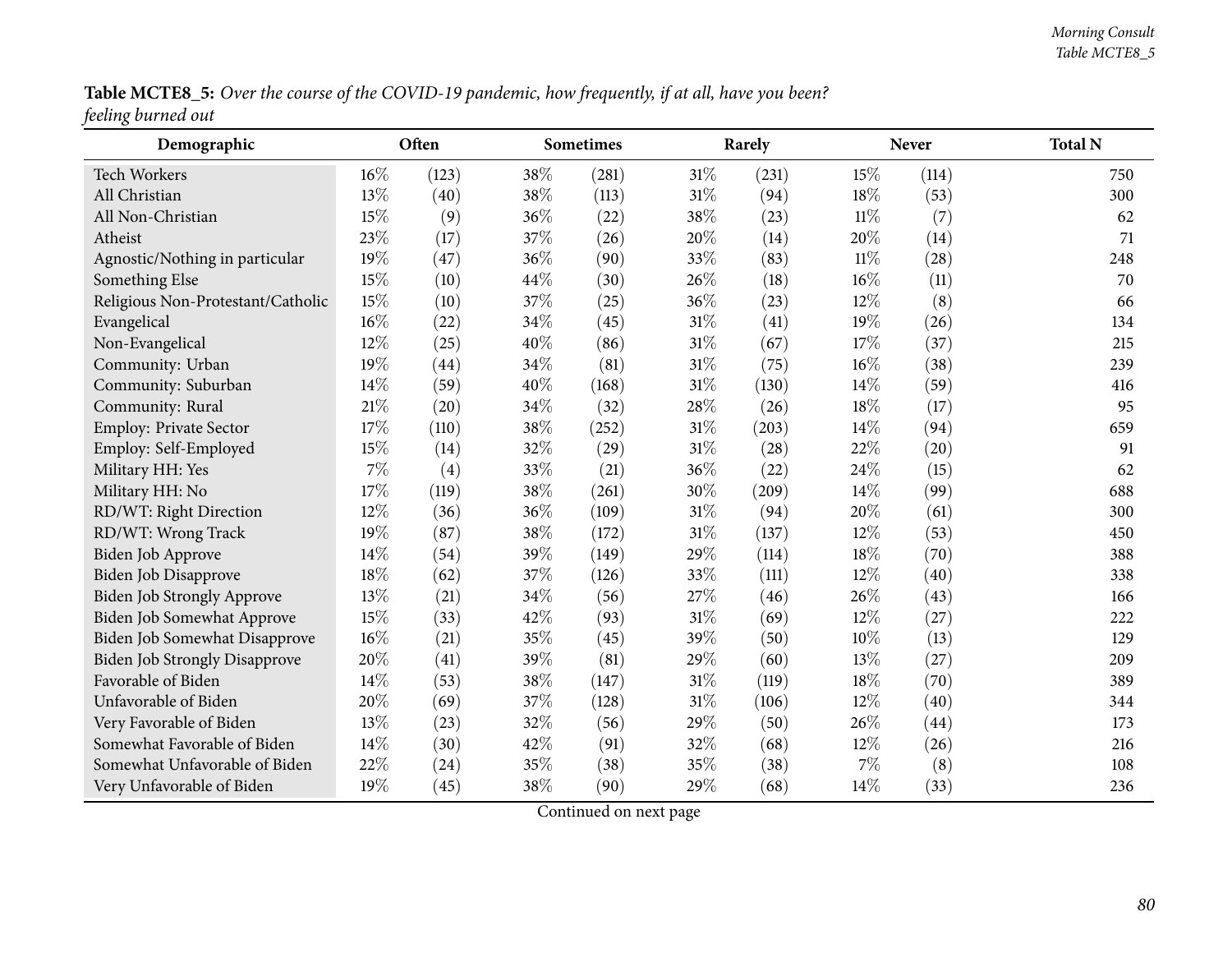Table MCTE8\_5: Over the course of the COVID-19 pandemic, how frequently, if at all, have you been? *feeling burned out*

| Demographic                 |        | Often              |        | <b>Sometimes</b> |        | Rarely             |        | <b>Never</b>       | <b>Total N</b> |
|-----------------------------|--------|--------------------|--------|------------------|--------|--------------------|--------|--------------------|----------------|
| <b>Tech Workers</b>         | $16\%$ | (123)              | 38\%   | (281)            | $31\%$ | (231)              | 15\%   | (114)              | 750            |
| #1 Issue: Economy           | 16\%   | (54)               | 39%    | (136)            | 32\%   | (112)              | 13%    | (47)               | 349            |
| #1 Issue: Security          | 14%    | (10)               | 37\%   | (28)             | 39\%   | (29)               | $10\%$ | (7)                | 75             |
| #1 Issue: Health Care       | 12%    | (9)                | $31\%$ | (24)             | $28\%$ | (23)               | 30\%   | (24)               | 80             |
| #1 Issue: Women's Issues    | 27%    | (25)               | 41\%   | (39)             | 24\%   | (23)               | $8\%$  | (7)                | 94             |
| #1 Issue: Energy            | $21\%$ | (14)               | 34\%   | (24)             | $28\%$ | (19)               | 17%    | (12)               | 70             |
| 2020 Vote: Joe Biden        | $14\%$ | (60)               | 38\%   | (159)            | $31\%$ | (131)              | 17%    | (71)               | 422            |
| 2020 Vote: Donald Trump     | 16%    | (31)               | 38\%   | (74)             | $31\%$ | (61)               | 15%    | (30)               | 196            |
| 2020 Vote: Didn't Vote      | 24\%   | (24)               | 37\%   | (36)             | $30\%$ | (29)               | $9\%$  | (9)                | 98             |
| 2018 House Vote: Democrat   | $15\%$ | (54)               | 37\%   | (131)            | $30\%$ | (107)              | 17%    | (60)               | 352            |
| 2018 House Vote: Republican | $16\%$ | (26)               | 37\%   | (61)             | 33\%   | (55)               | $14\%$ | (24)               | 165            |
| 2016 Vote: Hillary Clinton  | 15%    | (49)               | 40%    | (127)            | 28\%   | (88)               | 17%    | (55)               | 319            |
| 2016 Vote: Donald Trump     | 17%    | (32)               | 34\%   | (65)             | $36\%$ | (67)               | 13%    | (24)               | 188            |
| 2016 Vote: Other            | 15%    | (8)                | $31\%$ | (16)             | 28\%   | (14)               | 25\%   | (13)               | 52             |
| 2016 Vote: Didn't Vote      | 18%    | (34)               | 39\%   | (74)             | $31\%$ | (59)               | $11\%$ | $\left( 20\right)$ | 187            |
| Voted in 2014: Yes          | 15\%   | (69)               | 35%    | (164)            | $31\%$ | (146)              | 19%    | (86)               | 465            |
| Voted in 2014: No           | 19%    | (54)               | 41\%   | (118)            | $30\%$ | (85)               | $10\%$ | (28)               | 285            |
| 4-Region: Northeast         | 15%    | (23)               | 40%    | (61)             | 27\%   | (41)               | $18\%$ | (27)               | 152            |
| 4-Region: Midwest           | $13\%$ | (18)               | 43\%   | (61)             | 29%    | (41)               | $16\%$ | (22)               | 142            |
| 4-Region: South             | 18%    | (48)               | 35\%   | (94)             | $30\%$ | (80)               | 17%    | (45)               | 267            |
| 4-Region: West              | 18%    | (34)               | 35\%   | (66)             | $36\%$ | (69)               | $11\%$ | $\left( 20\right)$ | 189            |
| <b>Entirely Remote</b>      | 17%    | (60)               | 35\%   | (124)            | 32\%   | (114)              | 17%    | (60)               | 359            |
| Remote Inperson Split       | 15%    | (43)               | 41\%   | (114)            | 32\%   | (89)               | $12\%$ | (35)               | 279            |
| Not Remote                  | 18%    | $\left( 20\right)$ | 39\%   | (44)             | 26\%   | $\left( 29\right)$ | 17%    | (19)               | 112            |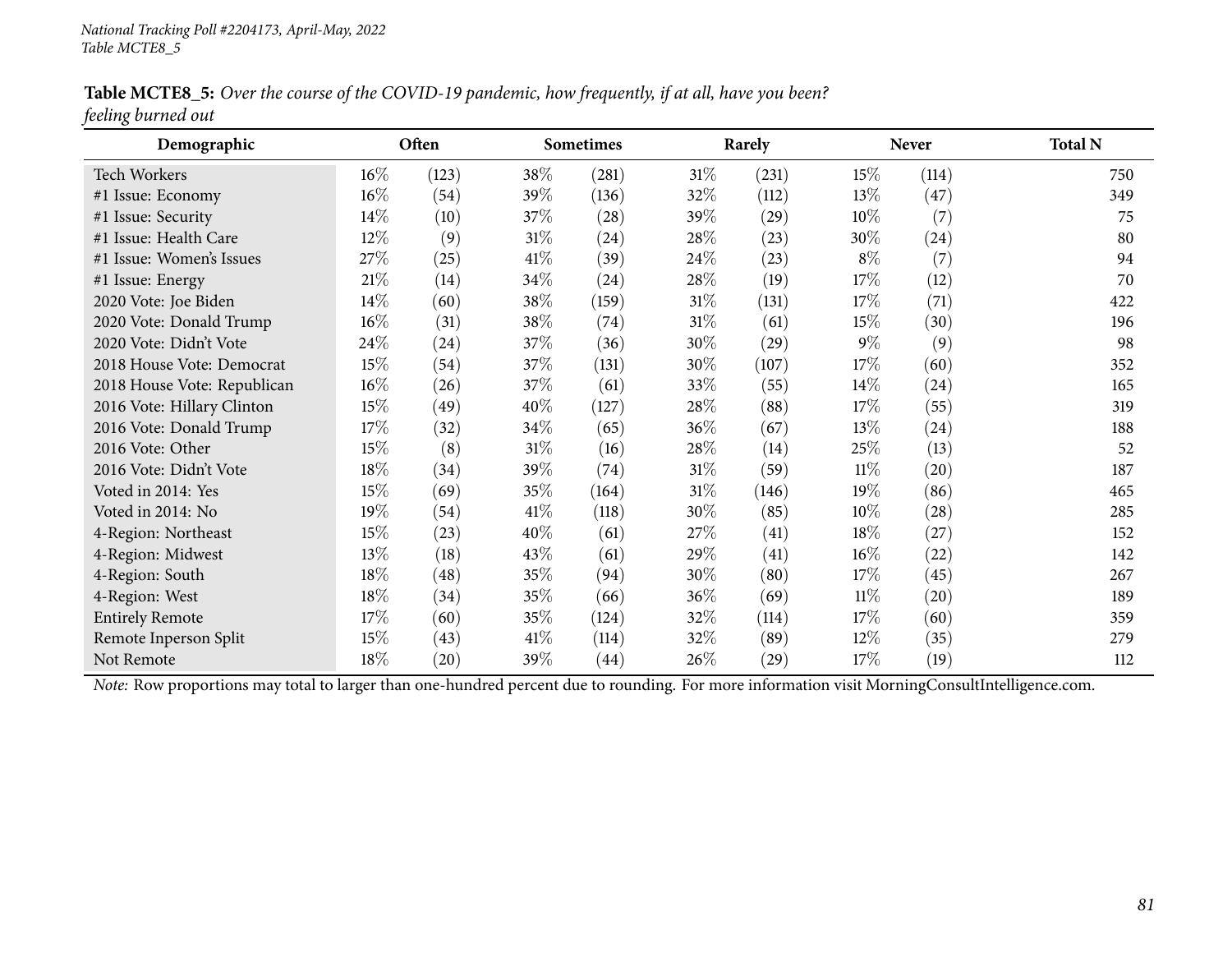Table MCTE8\_6: Over the course of the COVID-19 pandemic, how frequently, if at all, have you been? *sleeping poorly*

| Demographic              |        | Often |      | <b>Sometimes</b> |        | Rarely |        | <b>Never</b> | <b>Total N</b> |
|--------------------------|--------|-------|------|------------------|--------|--------|--------|--------------|----------------|
| <b>Tech Workers</b>      | 16%    | (120) | 40%  | (304)            | 32%    | (238)  | $12\%$ | (88)         | 750            |
| Gender: Male             | 16%    | (76)  | 37%  | (179)            | 35%    | (167)  | 12%    | (58)         | 480            |
| Gender: Female           | 16%    | (44)  | 46%  | (125)            | 26%    | (71)   | $11\%$ | (30)         | 270            |
| Age: 18-34               | 19%    | (40)  | 41\% | (89)             | 30%    | (66)   | 10%    | (21)         | 216            |
| Age: 35-44               | 19%    | (42)  | 41\% | (91)             | 28%    | (62)   | $12\%$ | (26)         | 221            |
| Age: 45-64               | 13%    | (33)  | 39%  | (104)            | 36%    | (96)   | 13%    | (33)         | 267            |
| GenZers: 1997-2012       | 19%    | (10)  | 43%  | (22)             | 31%    | (16)   | 7%     | (4)          | 51             |
| Millennials: 1981-1996   | 20%    | (67)  | 39%  | (133)            | 29%    | (97)   | 12%    | (40)         | 337            |
| GenXers: 1965-1980       | $11\%$ | (27)  | 41\% | (98)             | 35%    | (85)   | 12%    | (29)         | 239            |
| Baby Boomers: 1946-1964  | 14%    | (17)  | 41\% | (50)             | 33%    | (40)   | 12%    | (15)         | 122            |
| PID: Dem (no lean)       | 16%    | (52)  | 39%  | (126)            | 32%    | (104)  | 14%    | (45)         | 327            |
| PID: Ind (no lean)       | 17%    | (44)  | 42%  | (108)            | $31\%$ | (80)   | $10\%$ | (27)         | 259            |
| PID: Rep (no lean)       | 14%    | (24)  | 42%  | (69)             | 33%    | (54)   | 10%    | (16)         | 163            |
| PID/Gender: Dem Men      | 17%    | (32)  | 31%  | (59)             | 37%    | (70)   | 14%    | (27)         | 187            |
| PID/Gender: Dem Women    | 14%    | (20)  | 48%  | (68)             | 24\%   | (34)   | 13%    | (18)         | 140            |
| PID/Gender: Ind Men      | 15%    | (27)  | 42%  | (76)             | 32%    | (57)   | $11\%$ | (20)         | 181            |
| PID/Gender: Ind Women    | 22%    | (17)  | 40%  | (32)             | 29%    | (23)   | $9\%$  | (7)          | 79             |
| PID/Gender: Rep Men      | 15%    | (17)  | 39%  | (44)             | 35%    | (39)   | 10%    | (12)         | 112            |
| PID/Gender: Rep Women    | 13%    | (7)   | 50%  | (25)             | 28%    | (14)   | $9\%$  | (5)          | 51             |
| Ideo: Liberal (1-3)      | 18%    | (50)  | 36%  | (101)            | 33%    | (92)   | 13%    | (37)         | 280            |
| Ideo: Moderate (4)       | 14%    | (32)  | 41\% | (95)             | 33%    | (77)   | 12%    | (27)         | 231            |
| Ideo: Conservative (5-7) | 15%    | (31)  | 46%  | (96)             | 29%    | (61)   | $9\%$  | (19)         | 208            |
| Educ: < College          | 21%    | (50)  | 41\% | (98)             | 25%    | (58)   | 13%    | (31)         | 238            |
| Educ: Bachelors degree   | 13%    | (40)  | 43%  | (131)            | $34\%$ | (104)  | $10\%$ | (31)         | 306            |
| Educ: Post-grad          | 14%    | (30)  | 36%  | (74)             | 37%    | (76)   | 13%    | (26)         | 206            |
| Income: Under 50k        | 21%    | (30)  | 36%  | (50)             | 29%    | (40)   | 14%    | (19)         | 140            |
| Income: 50k-100k         | 14%    | (46)  | 45%  | (142)            | $31\%$ | (97)   | 10%    | (33)         | 319            |
| Income: 100k+            | 15%    | (45)  | 38%  | (111)            | 34%    | (100)  | 12%    | (36)         | 292            |
| Ethnicity: White         | 16%    | (91)  | 42%  | (235)            | 30%    | (166)  | $11\%$ | (63)         | 556            |
| Ethnicity: Hispanic      | 16%    | (10)  | 44\% | (27)             | 32%    | (19)   | $8\%$  | (5)          | 60             |
| Ethnicity: Black         | 12%    | (7)   | 36%  | (22)             | 37%    | (22)   | 15%    | (9)          | 59             |
| Ethnicity: Other         | 16%    | (22)  | 35%  | (47)             | 37%    | (50)   | $12\%$ | (16)         | 135            |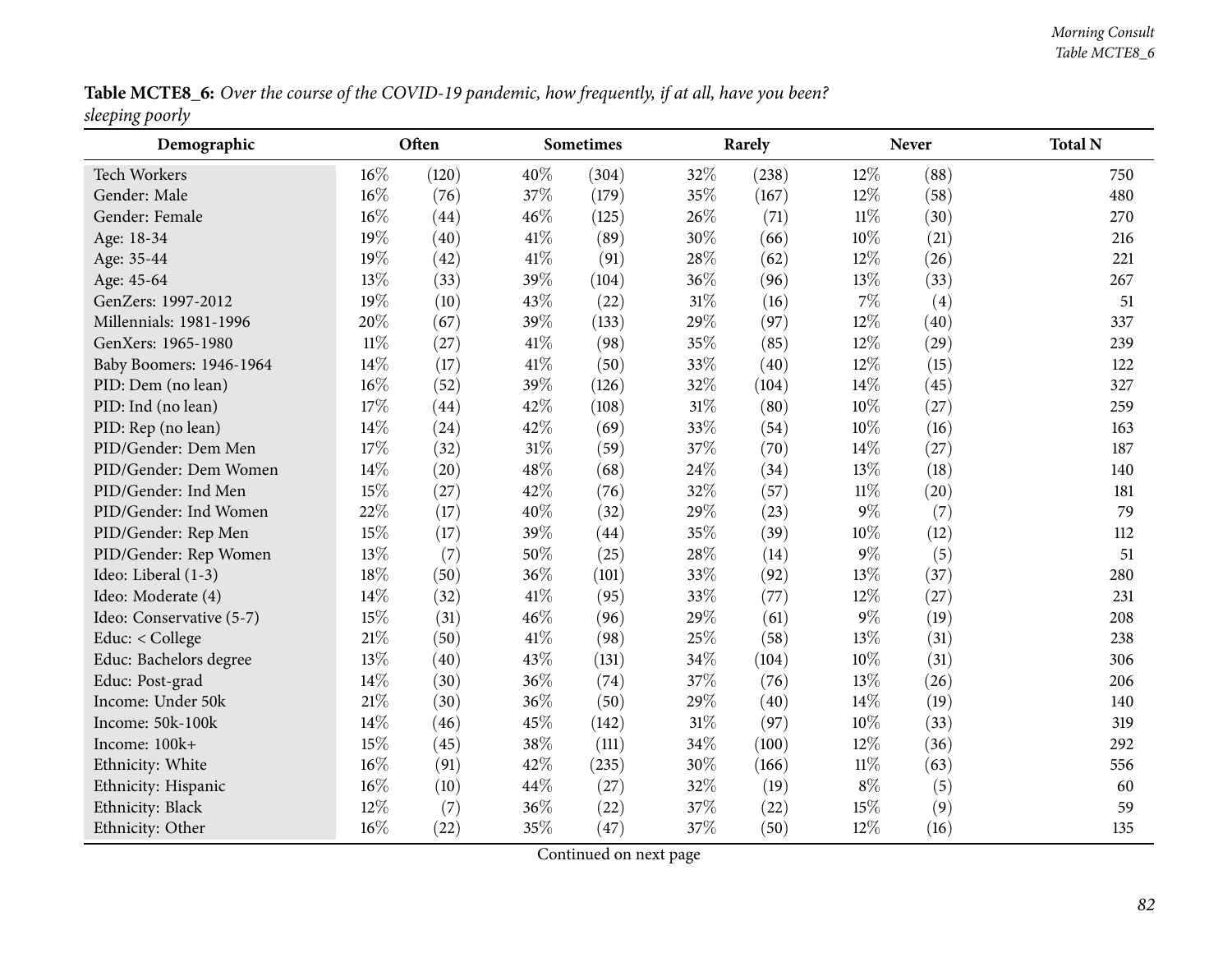Table MCTE8\_6: Over the course of the COVID-19 pandemic, how frequently, if at all, have you been? *sleeping poorly*

| Demographic                          |        | Often |     | Sometimes |     | Rarely |        | Never | <b>Total N</b> |
|--------------------------------------|--------|-------|-----|-----------|-----|--------|--------|-------|----------------|
| <b>Tech Workers</b>                  | 16%    | (120) | 40% | (304)     | 32% | (238)  | 12%    | (88)  | 750            |
| All Christian                        | 14%    | (41)  | 40% | (120)     | 32% | (96)   | 14%    | (42)  | 300            |
| All Non-Christian                    | 19%    | (12)  | 29% | (18)      | 35% | (22)   | $16\%$ | (10)  | 62             |
| Atheist                              | 20%    | (14)  | 25% | (18)      | 40% | (29)   | 14%    | (10)  | 71             |
| Agnostic/Nothing in particular       | 18%    | (45)  | 44% | (110)     | 29% | (73)   | $8\%$  | (20)  | 248            |
| Something Else                       | 12%    | (8)   | 54% | (38)      | 26% | (18)   | $9\%$  | (6)   | 70             |
| Religious Non-Protestant/Catholic    | 19%    | (13)  | 30% | (19)      | 35% | (23)   | 17%    | (11)  | 66             |
| Evangelical                          | 15%    | (20)  | 45% | (61)      | 31% | (42)   | $9\%$  | (12)  | 134            |
| Non-Evangelical                      | $11\%$ | (24)  | 41% | (89)      | 32% | (68)   | $16\%$ | (34)  | 215            |
| Community: Urban                     | 17%    | (40)  | 37% | (90)      | 32% | (75)   | 14%    | (34)  | 239            |
| Community: Suburban                  | 14%    | (58)  | 44% | (184)     | 31% | (131)  | 10%    | (44)  | 416            |
| Community: Rural                     | 24%    | (23)  | 32% | (30)      | 33% | (32)   | $11\%$ | (10)  | 95             |
| Employ: Private Sector               | 16%    | (103) | 41% | (271)     | 32% | (212)  | $11\%$ | (72)  | 659            |
| Employ: Self-Employed                | 19%    | (17)  | 35% | (32)      | 28% | (25)   | 18%    | (16)  | 91             |
| Military HH: Yes                     | 12%    | (7)   | 36% | (23)      | 37% | (23)   | 15%    | (9)   | 62             |
| Military HH: No                      | 16%    | (113) | 41% | (281)     | 31% | (215)  | $11\%$ | (79)  | 688            |
| RD/WT: Right Direction               | 13%    | (38)  | 35% | (106)     | 35% | (105)  | 17%    | (50)  | 300            |
| RD/WT: Wrong Track                   | 18%    | (82)  | 44% | (197)     | 29% | (133)  | $8\%$  | (38)  | 450            |
| Biden Job Approve                    | 14%    | (53)  | 37% | (145)     | 34% | (132)  | 15%    | (57)  | 388            |
| Biden Job Disapprove                 | 18%    | (60)  | 44% | (149)     | 31% | (105)  | 7%     | (24)  | 338            |
| Biden Job Strongly Approve           | 13%    | (21)  | 32% | (53)      | 32% | (52)   | 24%    | (39)  | 166            |
| Biden Job Somewhat Approve           | 15%    | (32)  | 41% | (92)      | 36% | (80)   | $8\%$  | (18)  | 222            |
| <b>Biden Job Somewhat Disapprove</b> | 19%    | (25)  | 40% | (52)      | 36% | (46)   | $5\%$  | (6)   | 129            |
| <b>Biden Job Strongly Disapprove</b> | 17%    | (35)  | 46% | (97)      | 28% | (59)   | $9\%$  | (18)  | 209            |
| Favorable of Biden                   | 14%    | (53)  | 38% | (146)     | 34% | (134)  | 14%    | (56)  | 389            |
| Unfavorable of Biden                 | 20%    | (67)  | 44% | (150)     | 29% | (98)   | $8\%$  | (28)  | 344            |
| Very Favorable of Biden              | 14%    | (25)  | 30% | (52)      | 33% | (57)   | 23%    | (39)  | 173            |
| Somewhat Favorable of Biden          | 13%    | (28)  | 43% | (94)      | 36% | (77)   | $8\%$  | (17)  | 216            |
| Somewhat Unfavorable of Biden        | 26%    | (28)  | 40% | (43)      | 28% | (30)   | $6\%$  | (6)   | 108            |
| Very Unfavorable of Biden            | 17%    | (39)  | 45% | (107)     | 29% | (68)   | $9\%$  | (22)  | 236            |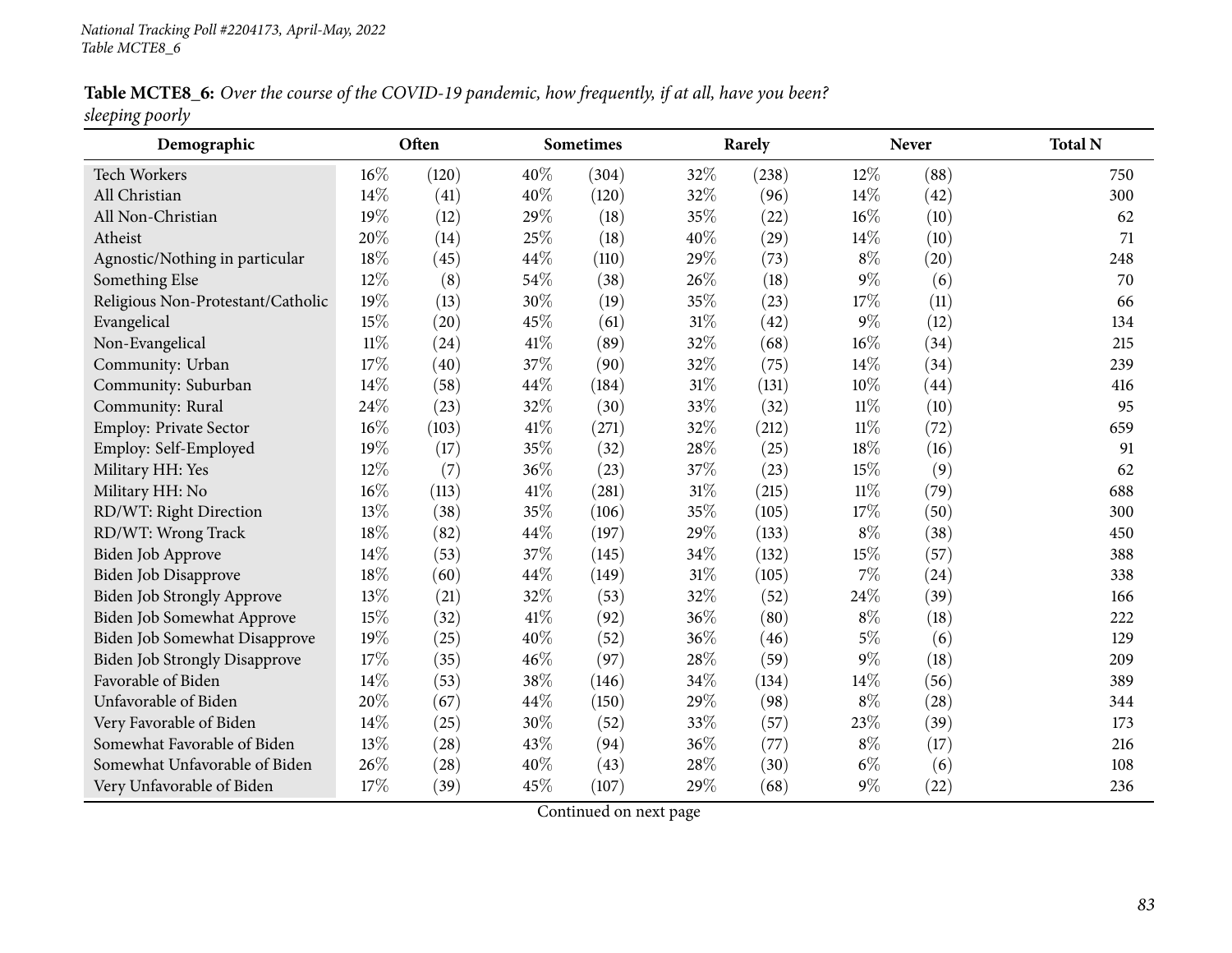Table MCTE8\_6: Over the course of the COVID-19 pandemic, how frequently, if at all, have you been? *sleeping poorly*

| Demographic                                                                                                                                    |        | Often              |        | Sometimes |        | Rarely |        | <b>Never</b> | <b>Total N</b> |  |
|------------------------------------------------------------------------------------------------------------------------------------------------|--------|--------------------|--------|-----------|--------|--------|--------|--------------|----------------|--|
| Tech Workers                                                                                                                                   | $16\%$ | (120)              | $40\%$ | (304)     | 32\%   | (238)  | 12\%   | (88)         | 750            |  |
| #1 Issue: Economy                                                                                                                              | 17%    | (58)               | 42%    | (146)     | $31\%$ | (108)  | $11\%$ | (37)         | 349            |  |
| #1 Issue: Security                                                                                                                             | 14\%   | (11)               | $44\%$ | (33)      | $31\%$ | (23)   | $11\%$ | (8)          | 75             |  |
| #1 Issue: Health Care                                                                                                                          | 15%    | (12)               | $26\%$ | (21)      | 37%    | (30)   | 22\%   | (18)         | 80             |  |
| #1 Issue: Women's Issues                                                                                                                       | 23\%   | (22)               | 48\%   | (45)      | 24\%   | (23)   | $5\%$  | (5)          | 94             |  |
| #1 Issue: Energy                                                                                                                               | 17\%   | (12)               | 35\%   | (24)      | 32\%   | (22)   | 17%    | (12)         | 70             |  |
| 2020 Vote: Joe Biden                                                                                                                           | $16\%$ | (67)               | 38\%   | (158)     | 33\%   | (139)  | $14\%$ | (57)         | 422            |  |
| 2020 Vote: Donald Trump                                                                                                                        | 14\%   | (27)               | 47\%   | (91)      | 30%    | (58)   | $10\%$ | (19)         | 196            |  |
| 2020 Vote: Didn't Vote                                                                                                                         | 17%    | (17)               | $44\%$ | (43)      | 29\%   | (29)   | $10\%$ | (9)          | 98             |  |
| 2018 House Vote: Democrat                                                                                                                      | $16\%$ | (57)               | 37\%   | (129)     | 34\%   | (119)  | 13\%   | (47)         | 352            |  |
| 2018 House Vote: Republican                                                                                                                    | 13%    | (21)               | $44\%$ | (73)      | 34\%   | (56)   | $9\%$  | (15)         | 165            |  |
| 2016 Vote: Hillary Clinton                                                                                                                     | 14\%   | (46)               | 38\%   | (122)     | 33\%   | (106)  | $14\%$ | (45)         | 319            |  |
| 2016 Vote: Donald Trump                                                                                                                        | $16\%$ | (29)               | 43\%   | (82)      | 32\%   | (59)   | $9\%$  | (18)         | 188            |  |
| 2016 Vote: Other                                                                                                                               | 19%    | (10)               | 37%    | (19)      | 33%    | (17)   | $12\%$ | (6)          | 52             |  |
| 2016 Vote: Didn't Vote                                                                                                                         | 19%    | (36)               | 43\%   | (81)      | 28\%   | (52)   | $10\%$ | (18)         | 187            |  |
| Voted in 2014: Yes                                                                                                                             | 15%    | (68)               | 39\%   | (181)     | 33\%   | (155)  | 13\%   | (61)         | 465            |  |
| Voted in 2014: No                                                                                                                              | 18%    | (52)               | 43\%   | (123)     | 29%    | (82)   | $10\%$ | (27)         | 285            |  |
| 4-Region: Northeast                                                                                                                            | 14\%   | (22)               | $40\%$ | (61)      | 29\%   | (44)   | $16\%$ | (25)         | 152            |  |
| 4-Region: Midwest                                                                                                                              | 14\%   | (20)               | 45\%   | (64)      | 30\%   | (43)   | $11\%$ | (16)         | 142            |  |
| 4-Region: South                                                                                                                                | 18%    | (47)               | $40\%$ | (107)     | $31\%$ | (83)   | $11\%$ | (31)         | 267            |  |
| 4-Region: West                                                                                                                                 | 17\%   | (32)               | 38\%   | (72)      | 36\%   | (68)   | $9\%$  | (17)         | 189            |  |
| <b>Entirely Remote</b>                                                                                                                         | 17%    | (61)               | 39\%   | (140)     | 29\%   | (103)  | 15%    | (55)         | 359            |  |
| Remote Inperson Split                                                                                                                          | 14\%   | (38)               | 42%    | (118)     | $35\%$ | (97)   | $10\%$ | (27)         | 279            |  |
| Not Remote                                                                                                                                     | 19%    | $\left( 22\right)$ | $41\%$ | (46)      | 34\%   | (38)   | $6\%$  | (7)          | 112            |  |
| Note: Row proportions may total to larger than one-hundred percent due to rounding. For more information visit MorningConsultIntelligence.com. |        |                    |        |           |        |        |        |              |                |  |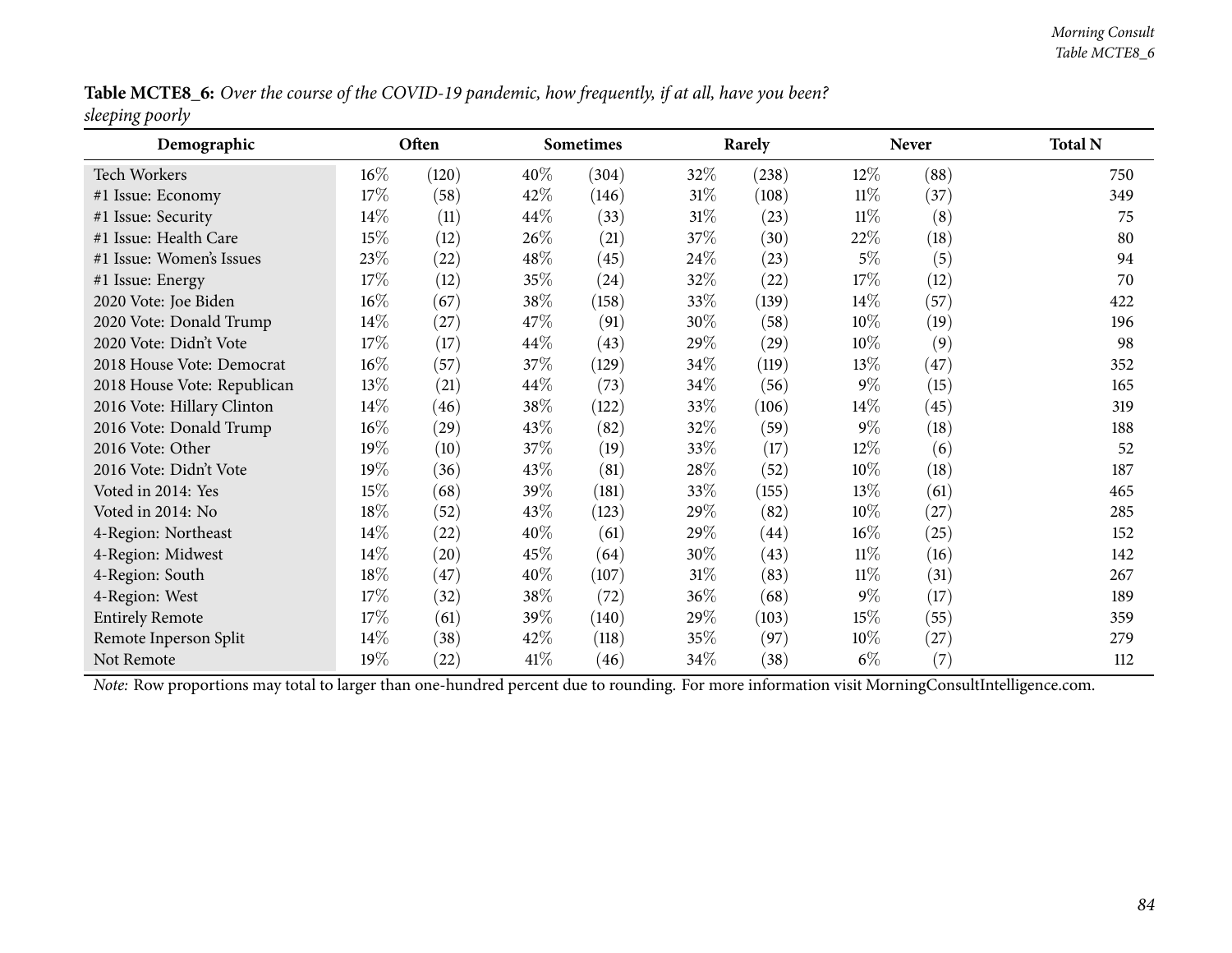Table MCTE8\_7: Over the course of the COVID-19 pandemic, how frequently, if at all, have you been? *sleeping well*

| Demographic              |        | Often |        | <b>Sometimes</b> |        | Rarely |       | <b>Never</b>      | <b>Total N</b> |
|--------------------------|--------|-------|--------|------------------|--------|--------|-------|-------------------|----------------|
| <b>Tech Workers</b>      | 32%    | (243) | 46%    | (345)            | 18%    | (137)  | $3\%$ | (25)              | 750            |
| Gender: Male             | 33%    | (158) | 46%    | (222)            | 18%    | (88)   | $3\%$ | (12)              | 480            |
| Gender: Female           | 32%    | (86)  | $46\%$ | (123)            | 18%    | (49)   | $5\%$ | (12)              | 270            |
| Age: 18-34               | 27%    | (59)  | 45%    | (97)             | 23%    | (49)   | $5\%$ | (11)              | 216            |
| Age: 35-44               | $31\%$ | (69)  | 48%    | (105)            | 18%    | (41)   | $3\%$ | (6)               | 221            |
| Age: 45-64               | 36%    | (96)  | 47%    | (124)            | 15%    | (41)   | $2\%$ | (6)               | 267            |
| GenZers: 1997-2012       | 32%    | (16)  | 46%    | (23)             | 18%    | (9)    | $4\%$ | (2)               | 51             |
| Millennials: 1981-1996   | 28%    | (95)  | 44%    | (149)            | 23%    | (77)   | $5\%$ | (15)              | 337            |
| GenXers: 1965-1980       | 36%    | (86)  | 47%    | (113)            | 14%    | (34)   | $3\%$ | (6)               | 239            |
| Baby Boomers: 1946-1964  | 37%    | (45)  | 49%    | (60)             | 14%    | (17)   | $1\%$ | (1)               | 122            |
| PID: Dem (no lean)       | 33%    | (109) | 48%    | (156)            | 17%    | (55)   | $2\%$ | (7)               | 327            |
| PID: Ind (no lean)       | 29%    | (75)  | $46\%$ | (119)            | 21%    | (54)   | $4\%$ | (12)              | 259            |
| PID: Rep (no lean)       | 37%    | (60)  | 43%    | (70)             | 17%    | (28)   | $4\%$ | (6)               | 163            |
| PID/Gender: Dem Men      | 33%    | (62)  | 49%    | (93)             | $16\%$ | (30)   | $2\%$ | (3)               | 187            |
| PID/Gender: Dem Women    | 34%    | (47)  | 45%    | (64)             | 18%    | (25)   | $3\%$ | $\left( 4\right)$ | 140            |
| PID/Gender: Ind Men      | 30%    | (55)  | 44%    | (80)             | 22%    | (40)   | $3\%$ | (6)               | 181            |
| PID/Gender: Ind Women    | 25%    | (20)  | 50%    | (39)             | 18%    | (14)   | $7\%$ | (6)               | 79             |
| PID/Gender: Rep Men      | 37%    | (41)  | 44%    | (49)             | 16%    | (18)   | $3\%$ | $\left( 4\right)$ | 112            |
| PID/Gender: Rep Women    | 37%    | (19)  | 39%    | (20)             | 19%    | (10)   | $5\%$ | (2)               | 51             |
| Ideo: Liberal (1-3)      | 32%    | (90)  | 47%    | (132)            | 18%    | (52)   | $2\%$ | (6)               | 280            |
| Ideo: Moderate (4)       | 34%    | (79)  | 46%    | (105)            | $16\%$ | (36)   | $5\%$ | (10)              | 231            |
| Ideo: Conservative (5-7) | $31\%$ | (65)  | 47%    | (97)             | 19%    | (40)   | $3\%$ | (6)               | 208            |
| Educ: < College          | 30%    | (71)  | 42%    | (100)            | 23%    | (55)   | $5\%$ | (11)              | 238            |
| Educ: Bachelors degree   | 33%    | (101) | 50%    | (152)            | 14%    | (44)   | $3\%$ | (9)               | 306            |
| Educ: Post-grad          | 35%    | (72)  | 45%    | (93)             | 18%    | (38)   | $2\%$ | $\left( 4\right)$ | 206            |
| Income: Under 50k        | 35%    | (49)  | 47%    | (66)             | 13%    | (19)   | $4\%$ | (6)               | 140            |
| Income: 50k-100k         | 30%    | (96)  | 46%    | (148)            | 20%    | (65)   | $3\%$ | (10)              | 319            |
| Income: 100k+            | 34%    | (98)  | 45%    | (131)            | 18%    | (54)   | $3\%$ | (8)               | 292            |
| Ethnicity: White         | 33%    | (183) | 46%    | (258)            | $18\%$ | (103)  | $2\%$ | (13)              | 556            |
| Ethnicity: Hispanic      | 24%    | (14)  | 44%    | (26)             | 31%    | (19)   | $1\%$ | (1)               | 60             |
| Ethnicity: Black         | 35%    | (21)  | 45%    | (26)             | 15%    | (9)    | $5\%$ | (3)               | 59             |
| Ethnicity: Other         | 29%    | (40)  | 45%    | (61)             | 19%    | (25)   | 7%    | (9)               | 135            |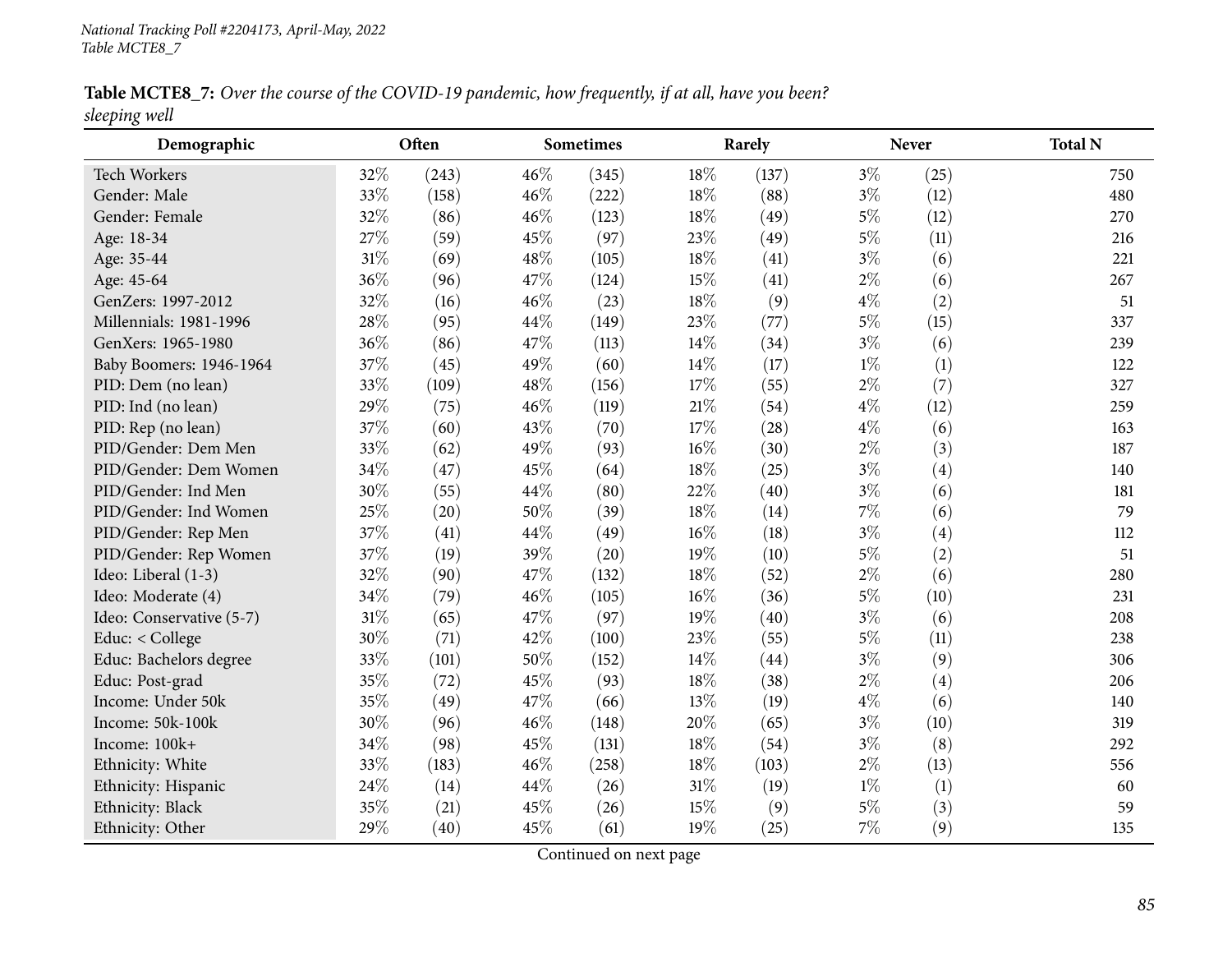Table MCTE8\_7: Over the course of the COVID-19 pandemic, how frequently, if at all, have you been? *sleeping well*

| Demographic                       |     | Often |     | Sometimes |        | Rarely |       | <b>Never</b> | <b>Total N</b> |
|-----------------------------------|-----|-------|-----|-----------|--------|--------|-------|--------------|----------------|
| Tech Workers                      | 32% | (243) | 46% | (345)     | 18%    | (137)  | $3\%$ | (25)         | 750            |
| All Christian                     | 36% | (108) | 45% | (135)     | 16%    | (47)   | $3\%$ | (9)          | 300            |
| All Non-Christian                 | 32% | (20)  | 44% | (27)      | 21%    | (13)   | $3\%$ | (2)          | 62             |
| Atheist                           | 41% | (29)  | 39% | (27)      | 18%    | (13)   | $3\%$ | (2)          | 71             |
| Agnostic/Nothing in particular    | 26% | (63)  | 50% | (125)     | 20%    | (49)   | $4\%$ | (10)         | 248            |
| Something Else                    | 33% | (23)  | 43% | (30)      | 22%    | (16)   | $1\%$ | (1)          | 70             |
| Religious Non-Protestant/Catholic | 33% | (21)  | 44% | (29)      | 20%    | (13)   | $3\%$ | (2)          | 66             |
| Evangelical                       | 39% | (52)  | 43% | (58)      | 16%    | (22)   | $2\%$ | (3)          | 134            |
| Non-Evangelical                   | 33% | (70)  | 46% | (100)     | 18%    | (39)   | $3\%$ | (6)          | 215            |
| Community: Urban                  | 35% | (83)  | 47% | (112)     | $16\%$ | (38)   | $3\%$ | (6)          | 239            |
| Community: Suburban               | 31% | (127) | 49% | (204)     | 17%    | (72)   | $3\%$ | (14)         | 416            |
| Community: Rural                  | 35% | (34)  | 31% | (29)      | 28%    | (27)   | $5\%$ | (5)          | 95             |
| Employ: Private Sector            | 32% | (209) | 47% | (309)     | 18%    | (121)  | $3\%$ | (21)         | 659            |
| Employ: Self-Employed             | 38% | (35)  | 40% | (36)      | 17%    | (16)   | $5\%$ | (4)          | 91             |
| Military HH: Yes                  | 50% | (31)  | 31% | (19)      | 15%    | (10)   | $4\%$ | (2)          | 62             |
| Military HH: No                   | 31% | (212) | 47% | (326)     | 18%    | (127)  | $3\%$ | (22)         | 688            |
| RD/WT: Right Direction            | 40% | (119) | 46% | (137)     | 13%    | (39)   | $1\%$ | (4)          | 300            |
| RD/WT: Wrong Track                | 28% | (124) | 46% | (208)     | 22%    | (98)   | $5\%$ | (21)         | 450            |
| Biden Job Approve                 | 37% | (145) | 46% | (178)     | 15%    | (59)   | $2\%$ | (6)          | 388            |
| Biden Job Disapprove              | 27% | (91)  | 46% | (157)     | 22%    | (76)   | $4\%$ | (14)         | 338            |
| Biden Job Strongly Approve        | 45% | (75)  | 40% | (67)      | 14%    | (23)   | $1\%$ | (1)          | 166            |
| Biden Job Somewhat Approve        | 31% | (70)  | 50% | (111)     | $16\%$ | (35)   | $2\%$ | (5)          | 222            |
| Biden Job Somewhat Disapprove     | 27% | (35)  | 46% | (59)      | 24%    | (31)   | $3\%$ | (4)          | 129            |
| Biden Job Strongly Disapprove     | 27% | (56)  | 47% | (98)      | 22%    | (45)   | $5\%$ | (10)         | 209            |
| Favorable of Biden                | 38% | (146) | 46% | (180)     | 13%    | (52)   | $3\%$ | (11)         | 389            |
| Unfavorable of Biden              | 27% | (92)  | 45% | (156)     | 24%    | (84)   | $4\%$ | (12)         | 344            |
| Very Favorable of Biden           | 46% | (80)  | 38% | (66)      | 13%    | (23)   | $2\%$ | (4)          | 173            |
| Somewhat Favorable of Biden       | 31% | (66)  | 53% | (114)     | 13%    | (28)   | $3\%$ | (7)          | 216            |
| Somewhat Unfavorable of Biden     | 23% | (24)  | 48% | (51)      | 28%    | (30)   | $2\%$ | (2)          | 108            |
| Very Unfavorable of Biden         | 29% | (68)  | 44% | (104)     | 23%    | (54)   | $4\%$ | (10)         | 236            |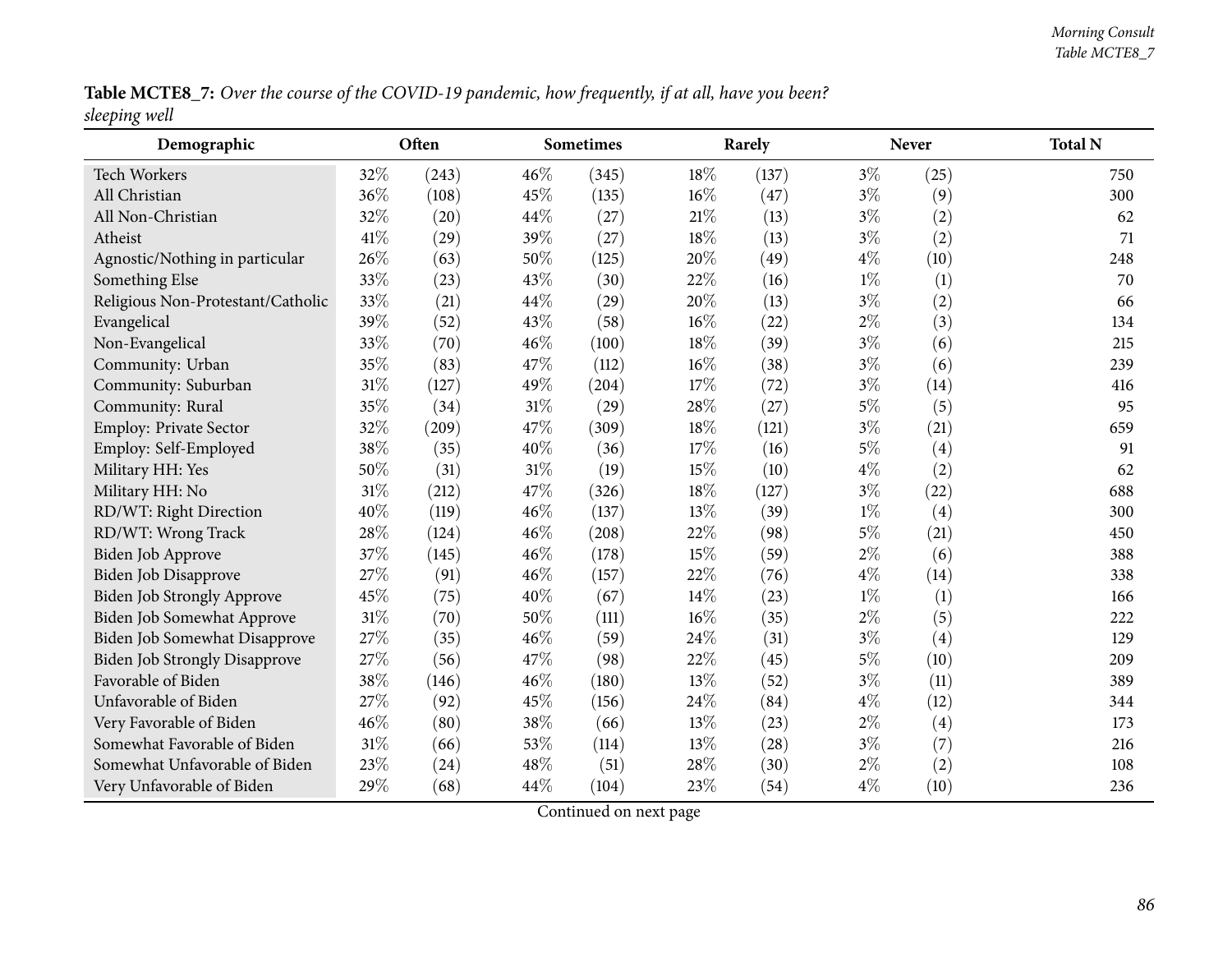Table MCTE8\_7: Over the course of the COVID-19 pandemic, how frequently, if at all, have you been? *sleeping well*

| Demographic                 |        | Often              |        | <b>Sometimes</b> |        | Rarely             |       | <b>Never</b>      | <b>Total N</b> |
|-----------------------------|--------|--------------------|--------|------------------|--------|--------------------|-------|-------------------|----------------|
| Tech Workers                | 32\%   | (243)              | $46\%$ | (345)            | 18%    | (137)              | $3\%$ | (25)              | 750            |
| #1 Issue: Economy           | 29%    | (102)              | $46\%$ | (160)            | 22%    | (75)               | $3\%$ | (12)              | 349            |
| #1 Issue: Security          | 44%    | (33)               | 35%    | (26)             | 20%    | (15)               | $1\%$ | (1)               | 75             |
| #1 Issue: Health Care       | 46%    | (37)               | 38\%   | (30)             | $14\%$ | (11)               | $2\%$ | (2)               | 80             |
| #1 Issue: Women's Issues    | 23%    | (22)               | 55\%   | (52)             | $16\%$ | (15)               | $6\%$ | (6)               | 94             |
| #1 Issue: Energy            | 29%    | (20)               | $51\%$ | (35)             | $16\%$ | (11)               | $4\%$ | (3)               | 70             |
| 2020 Vote: Joe Biden        | 34%    | (143)              | 47\%   | (196)            | 18\%   | (74)               | $2\%$ | (8)               | 422            |
| 2020 Vote: Donald Trump     | 34%    | (67)               | 44\%   | (85)             | 18\%   | (35)               | $4\%$ | (9)               | 196            |
| 2020 Vote: Didn't Vote      | 27\%   | (26)               | $50\%$ | (49)             | 17%    | (16)               | $7\%$ | (7)               | 98             |
| 2018 House Vote: Democrat   | 35%    | (122)              | 46\%   | (162)            | 17%    | (61)               | $2\%$ | (7)               | 352            |
| 2018 House Vote: Republican | 34%    | (55)               | 44\%   | (73)             | 17%    | $\left( 29\right)$ | 5%    | (8)               | 165            |
| 2016 Vote: Hillary Clinton  | 37%    | (116)              | $46\%$ | (148)            | 15%    | (47)               | $2\%$ | (7)               | 319            |
| 2016 Vote: Donald Trump     | 29%    | (54)               | 47\%   | (89)             | 19%    | (36)               | 5%    | (9)               | 188            |
| 2016 Vote: Other            | 26%    | (13)               | 49\%   | (25)             | 25%    | (13)               |       | (0)               | 52             |
| 2016 Vote: Didn't Vote      | $31\%$ | (59)               | 42%    | (79)             | 22\%   | (41)               | 5%    | (9)               | 187            |
| Voted in 2014: Yes          | 36%    | (167)              | 45\%   | (211)            | $16\%$ | (76)               | $2\%$ | (11)              | 465            |
| Voted in 2014: No           | 27%    | (77)               | 47\%   | (135)            | 21%    | (61)               | 5%    | (13)              | 285            |
| 4-Region: Northeast         | 30%    | (46)               | $51\%$ | (77)             | 18\%   | (27)               | $1\%$ | (2)               | 152            |
| 4-Region: Midwest           | 36%    | (51)               | $41\%$ | (59)             | 19%    | (27)               | $4\%$ | (6)               | 142            |
| 4-Region: South             | 30%    | (81)               | 47\%   | (124)            | 19%    | (50)               | $4\%$ | (11)              | 267            |
| 4-Region: West              | 35%    | (65)               | 45\%   | (85)             | 18\%   | (33)               | $3\%$ | (5)               | 189            |
| <b>Entirely Remote</b>      | 34%    | (122)              | 42\%   | (149)            | 20%    | $^{(72)}$          | $4\%$ | (16)              | 359            |
| Remote Inperson Split       | 33%    | (93)               | $50\%$ | (140)            | 15%    | (42)               | $2\%$ | (5)               | 279            |
| Not Remote                  | 26%    | $\left( 29\right)$ | 50%    | (56)             | 21%    | (23)               | $4\%$ | $\left( 4\right)$ | 112            |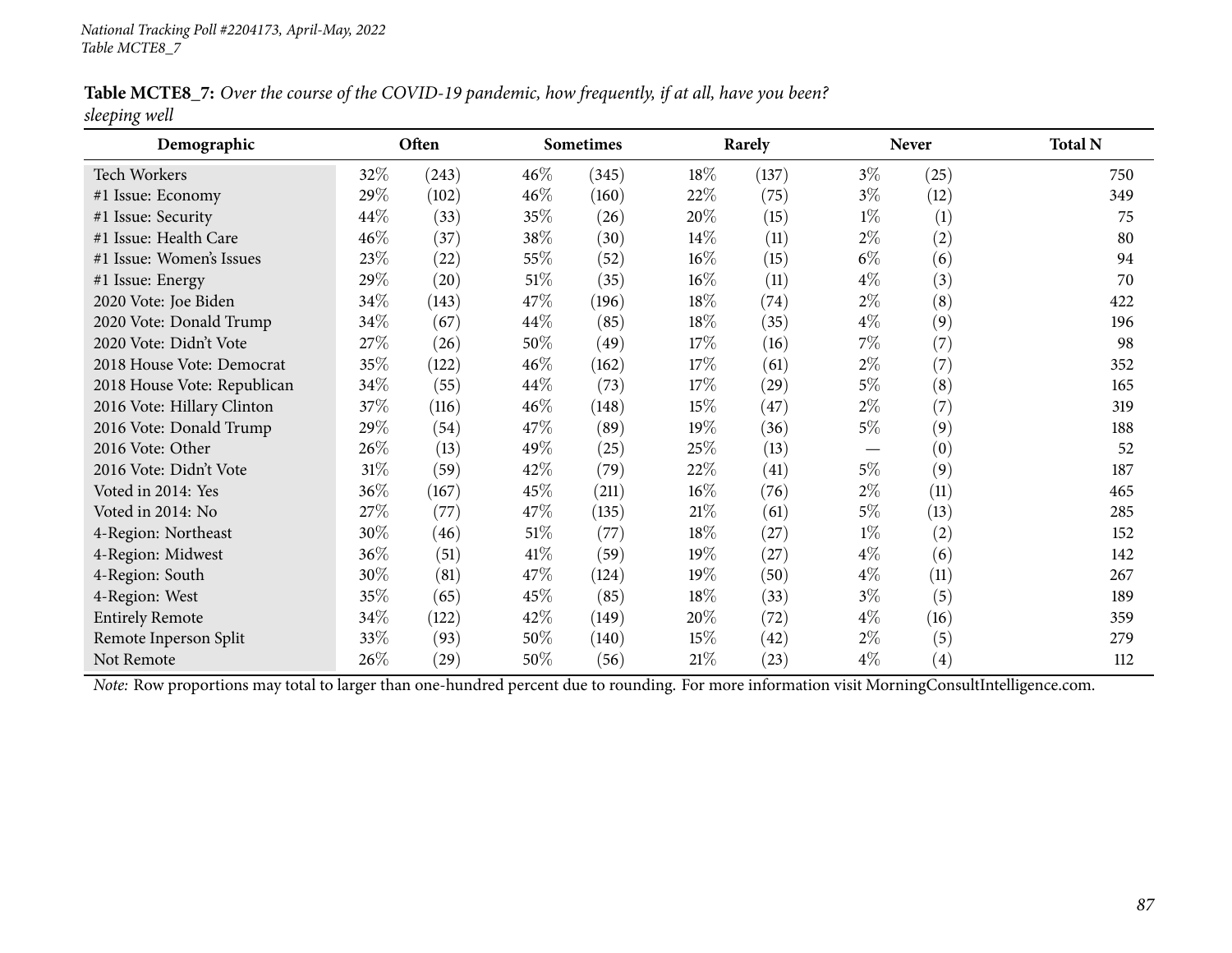## Table MCTE8\_8: Over the course of the COVID-19 pandemic, how frequently, if at all, have you been? *considering quitting your job*

| Demographic              |        | Often |        | Sometimes |        | Rarely |        | <b>Never</b> | <b>Total N</b> |
|--------------------------|--------|-------|--------|-----------|--------|--------|--------|--------------|----------------|
| <b>Tech Workers</b>      | 12%    | (87)  | 26%    | (197)     | 26%    | (194)  | 36%    | (271)        | 750            |
| Gender: Male             | 10%    | (49)  | 26%    | (123)     | 25%    | (122)  | 39%    | (186)        | 480            |
| Gender: Female           | 14%    | (38)  | 28%    | (74)      | 27%    | (72)   | 32%    | (85)         | 270            |
| Age: 18-34               | 10%    | (23)  | 31%    | (66)      | 27%    | (59)   | $31\%$ | (68)         | 216            |
| Age: 35-44               | 16%    | (36)  | 29%    | (64)      | 27%    | (60)   | 28%    | (61)         | 221            |
| Age: 45-64               | $9\%$  | (25)  | $22\%$ | (58)      | 25%    | (66)   | 44%    | (118)        | 267            |
| GenZers: 1997-2012       | 10%    | (5)   | 24%    | (12)      | 35%    | (18)   | $31\%$ | (16)         | 51             |
| Millennials: 1981-1996   | 14%    | (46)  | 31%    | (104)     | 26%    | (88)   | 29%    | (99)         | 337            |
| GenXers: 1965-1980       | $9\%$  | (21)  | 23%    | (54)      | 27%    | (63)   | 42%    | (100)        | 239            |
| Baby Boomers: 1946-1964  | 12%    | (14)  | 22%    | (26)      | 20%    | (25)   | 46%    | (56)         | 122            |
| PID: Dem (no lean)       | 13%    | (44)  | 29%    | (95)      | 25%    | (82)   | 33%    | (107)        | 327            |
| PID: Ind (no lean)       | 12%    | (30)  | 25%    | (65)      | 27%    | (69)   | 37%    | (95)         | 259            |
| PID: Rep (no lean)       | $8\%$  | (13)  | 23%    | (37)      | 27%    | (44)   | 42%    | (69)         | 163            |
| PID/Gender: Dem Men      | 12%    | (22)  | 27%    | (51)      | 26%    | (50)   | 34%    | (65)         | 187            |
| PID/Gender: Dem Women    | 16%    | (22)  | $31\%$ | (43)      | 23%    | (32)   | 30%    | (43)         | 140            |
| PID/Gender: Ind Men      | $11\%$ | (19)  | 26%    | (47)      | 25%    | (45)   | 38%    | (69)         | 181            |
| PID/Gender: Ind Women    | 13%    | (11)  | 23%    | (18)      | 30%    | (24)   | 33%    | (26)         | 79             |
| PID/Gender: Rep Men      | $7\%$  | (7)   | 22%    | (25)      | 25%    | (28)   | 47%    | (53)         | 112            |
| PID/Gender: Rep Women    | $11\%$ | (6)   | 25%    | (13)      | $31\%$ | (16)   | 33%    | (17)         | 51             |
| Ideo: Liberal (1-3)      | 14\%   | (39)  | 29%    | (80)      | 25%    | (69)   | 33%    | (92)         | 280            |
| Ideo: Moderate (4)       | 10%    | (22)  | 24%    | (56)      | 30%    | (69)   | 37%    | (84)         | 231            |
| Ideo: Conservative (5-7) | $11\%$ | (23)  | 28%    | (58)      | 22%    | (45)   | 40%    | (82)         | 208            |
| Educ: < College          | 10%    | (25)  | 27%    | (64)      | 26%    | (61)   | 37%    | (88)         | 238            |
| Educ: Bachelors degree   | 13%    | (38)  | 26%    | (80)      | 28%    | (86)   | 33%    | (102)        | 306            |
| Educ: Post-grad          | 12%    | (24)  | 26%    | (53)      | 23%    | (48)   | 40%    | (82)         | 206            |
| Income: Under 50k        | $7\%$  | (10)  | 27%    | (38)      | 30%    | (42)   | 36%    | (50)         | 140            |
| Income: 50k-100k         | 15%    | (46)  | 27%    | (85)      | 25%    | (80)   | 34%    | (108)        | 319            |
| Income: 100k+            | $11\%$ | (31)  | 25%    | (74)      | $25\%$ | (73)   | 39%    | (114)        | 292            |
| Ethnicity: White         | 12%    | (65)  | 26%    | (144)     | 25%    | (141)  | 37%    | (205)        | 556            |
| Ethnicity: Hispanic      | 14%    | (8)   | 37%    | (22)      | 19%    | (12)   | 30%    | (18)         | 60             |
| Ethnicity: Black         | $8\%$  | (5)   | 27%    | (16)      | 30%    | (18)   | 35%    | (21)         | 59             |
| Ethnicity: Other         | 12%    | (17)  | 27%    | (37)      | 27%    | (36)   | 34\%   | (45)         | 135            |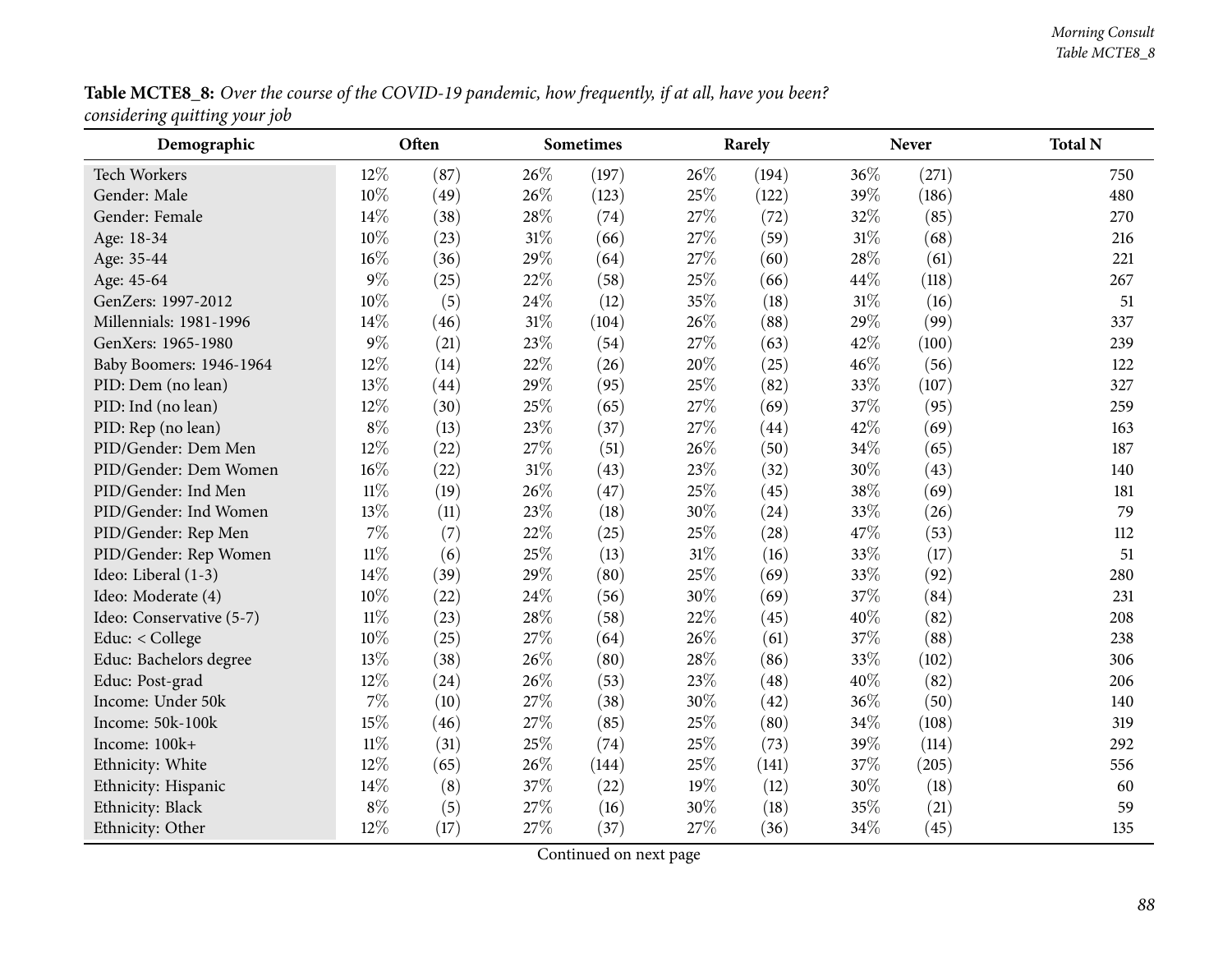#### Table MCTE8\_8: Over the course of the COVID-19 pandemic, how frequently, if at all, have you been? *considering quitting your job*

| Demographic                          |        | Often |        | <b>Sometimes</b> |        | Rarely |        | <b>Never</b> | <b>Total N</b> |
|--------------------------------------|--------|-------|--------|------------------|--------|--------|--------|--------------|----------------|
| Tech Workers                         | 12%    | (87)  | 26%    | (197)            | 26%    | (194)  | 36%    | (271)        | 750            |
| All Christian                        | $9\%$  | (26)  | 27%    | (80)             | 23%    | (68)   | 42%    | (126)        | 300            |
| All Non-Christian                    | 21%    | (13)  | 21%    | (13)             | 25%    | (15)   | 33%    | (20)         | 62             |
| Atheist                              | 13%    | (9)   | 27%    | (20)             | 25%    | (18)   | 35%    | (25)         | 71             |
| Agnostic/Nothing in particular       | 12%    | (29)  | 27%    | (66)             | 30%    | (73)   | 32%    | (79)         | 248            |
| Something Else                       | 14%    | (10)  | 27%    | (19)             | 29%    | (20)   | 31%    | (21)         | 70             |
| Religious Non-Protestant/Catholic    | $21\%$ | (14)  | $21\%$ | (14)             | 23%    | (15)   | $35\%$ | (23)         | 66             |
| Evangelical                          | $8\%$  | (11)  | 34%    | (45)             | 25%    | (33)   | 33%    | (45)         | 134            |
| Non-Evangelical                      | $9\%$  | (19)  | 24%    | (51)             | 22%    | (48)   | 45%    | (97)         | 215            |
| Community: Urban                     | $11\%$ | (27)  | 33%    | (79)             | 26%    | (62)   | 30%    | (72)         | 239            |
| Community: Suburban                  | $11\%$ | (46)  | 24%    | (100)            | 27%    | (113)  | 38%    | (157)        | 416            |
| Community: Rural                     | 15%    | (14)  | 19%    | (18)             | $21\%$ | (20)   | 45%    | (43)         | 95             |
| Employ: Private Sector               | 12%    | (77)  | 28%    | (184)            | 26%    | (172)  | 34%    | (226)        | 659            |
| Employ: Self-Employed                | 11%    | (10)  | 14\%   | (13)             | 25%    | (22)   | 50%    | (45)         | 91             |
| Military HH: Yes                     | $5\%$  | (3)   | 22%    | (14)             | 23%    | (14)   | 50%    | (31)         | 62             |
| Military HH: No                      | 12%    | (84)  | 27%    | (183)            | 26%    | (180)  | 35%    | (240)        | 688            |
| RD/WT: Right Direction               | $11\%$ | (32)  | 23%    | (70)             | 28%    | (84)   | 38%    | (114)        | 300            |
| RD/WT: Wrong Track                   | 12%    | (55)  | 28%    | (127)            | 25%    | (111)  | 35%    | (158)        | 450            |
| Biden Job Approve                    | 13%    | (50)  | 26%    | (102)            | 27%    | (103)  | 34%    | (133)        | 388            |
| Biden Job Disapprove                 | 10%    | (32)  | 27\%   | (91)             | 25%    | (83)   | 39%    | (132)        | 338            |
| Biden Job Strongly Approve           | 15%    | (25)  | 22%    | (37)             | 20%    | (34)   | 42%    | (70)         | 166            |
| Biden Job Somewhat Approve           | $11\%$ | (25)  | 29%    | (65)             | 31%    | (69)   | 28%    | (62)         | 222            |
| Biden Job Somewhat Disapprove        | 9%     | (11)  | 24%    | (31)             | 25%    | (32)   | 42%    | (54)         | 129            |
| <b>Biden Job Strongly Disapprove</b> | 10%    | (21)  | 28\%   | (59)             | 24\%   | (51)   | 37%    | (78)         | 209            |
| Favorable of Biden                   | 12%    | (48)  | 27%    | (107)            | 25%    | (98)   | 35%    | (137)        | 389            |
| Unfavorable of Biden                 | $11\%$ | (38)  | 26%    | (90)             | 26%    | (89)   | 37%    | (128)        | 344            |
| Very Favorable of Biden              | 15%    | (26)  | 24%    | (42)             | 18%    | (32)   | 43%    | (74)         | 173            |
| Somewhat Favorable of Biden          | 10%    | (22)  | 30%    | (64)             | 31%    | (67)   | 29%    | (63)         | 216            |
| Somewhat Unfavorable of Biden        | 13%    | (14)  | 24%    | (26)             | 28%    | (30)   | 35%    | (38)         | 108            |
| Very Unfavorable of Biden            | 10%    | (24)  | 27%    | (63)             | 25%    | (59)   | 38%    | (90)         | 236            |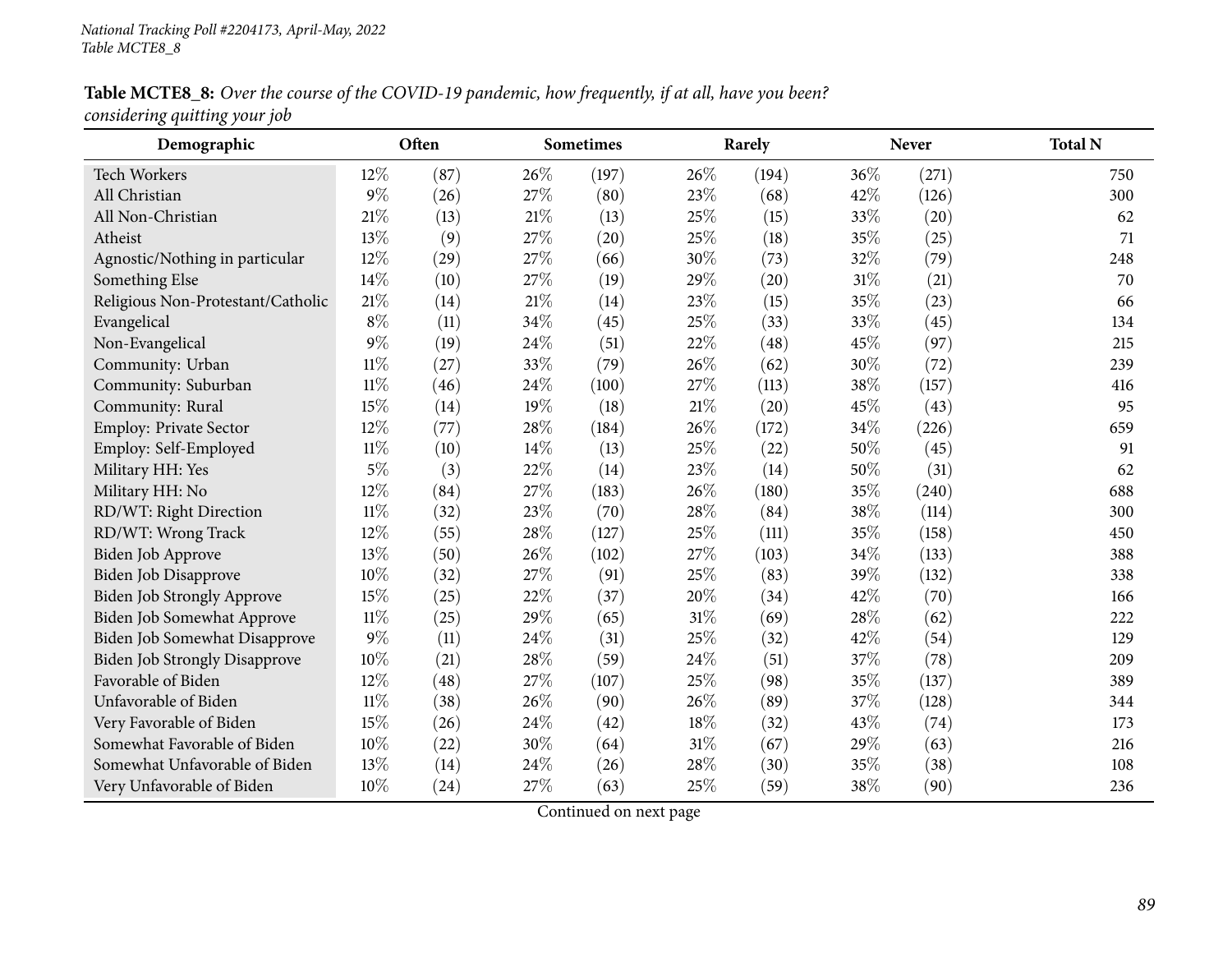#### Table MCTE8\_8: Over the course of the COVID-19 pandemic, how frequently, if at all, have you been? *considering quitting your job*

| Demographic                 |        | Often              |        | <b>Sometimes</b>   |        | Rarely |        | <b>Never</b> | <b>Total N</b> |
|-----------------------------|--------|--------------------|--------|--------------------|--------|--------|--------|--------------|----------------|
| <b>Tech Workers</b>         | $12\%$ | (87)               | $26\%$ | (197)              | 26\%   | (194)  | $36\%$ | (271)        | 750            |
| #1 Issue: Economy           | $11\%$ | (38)               | 27\%   | (93)               | $26\%$ | (92)   | 36\%   | (126)        | 349            |
| #1 Issue: Security          | $4\%$  | (3)                | 33\%   | (25)               | 24\%   | (18)   | 38\%   | (29)         | 75             |
| #1 Issue: Health Care       | 17\%   | (13)               | 21%    | (17)               | 24\%   | (19)   | 39\%   | (31)         | 80             |
| #1 Issue: Women's Issues    | 19%    | (18)               | 33%    | (31)               | 23\%   | (21)   | 25%    | (24)         | 94             |
| #1 Issue: Energy            | 14\%   | (10)               | $21\%$ | (14)               | 27\%   | (19)   | 38%    | (26)         | 70             |
| 2020 Vote: Joe Biden        | $11\%$ | (48)               | 27\%   | (112)              | 25\%   | (107)  | 36\%   | (154)        | 422            |
| 2020 Vote: Donald Trump     | 10%    | (20)               | 27\%   | (52)               | 24\%   | (47)   | 39%    | (76)         | 196            |
| 2020 Vote: Didn't Vote      | $11\%$ | (11)               | 26\%   | (26)               | 33%    | (32)   | 30%    | (29)         | 98             |
| 2018 House Vote: Democrat   | $14\%$ | (48)               | 26\%   | (92)               | 24\%   | (86)   | 36\%   | (126)        | 352            |
| 2018 House Vote: Republican | $9\%$  | (15)               | 28\%   | (47)               | 23\%   | (39)   | 39\%   | (64)         | 165            |
| 2016 Vote: Hillary Clinton  | $12\%$ | (39)               | 27\%   | (86)               | 25\%   | (80)   | 36\%   | (113)        | 319            |
| 2016 Vote: Donald Trump     | $11\%$ | (20)               | 28\%   | (53)               | 24\%   | (45)   | 37\%   | (70)         | 188            |
| 2016 Vote: Other            | $7\%$  | (4)                | 17%    | (9)                | 23%    | (12)   | 52%    | (27)         | 52             |
| 2016 Vote: Didn't Vote      | 13%    | (24)               | 25\%   | (47)               | 30%    | (57)   | 32%    | (60)         | 187            |
| Voted in 2014: Yes          | 13\%   | (62)               | 25\%   | (114)              | 23\%   | (109)  | 39\%   | (180)        | 465            |
| Voted in 2014: No           | $9\%$  | (25)               | 29%    | (83)               | 30%    | (85)   | 32%    | (91)         | 285            |
| 4-Region: Northeast         | $8\%$  | (11)               | 33\%   | (50)               | 21%    | (31)   | 39%    | (59)         | 152            |
| 4-Region: Midwest           | $11\%$ | (16)               | 24\%   | (35)               | 27\%   | (38)   | 38\%   | (53)         | 142            |
| 4-Region: South             | 12%    | (31)               | 26\%   | (69)               | 23\%   | (62)   | 39%    | (105)        | 267            |
| 4-Region: West              | 15%    | $\left( 28\right)$ | 23\%   | (44)               | 33%    | (63)   | 28\%   | (54)         | 189            |
| <b>Entirely Remote</b>      | 14\%   | (51)               | 25\%   | (91)               | 23\%   | (84)   | 37\%   | (133)        | 359            |
| Remote Inperson Split       | $9\%$  | (25)               | 28\%   | (79)               | 28\%   | (77)   | 35%    | (99)         | 279            |
| Not Remote                  | 10%    | (11)               | 25\%   | $\left( 28\right)$ | 30%    | (33)   | 36\%   | (40)         | 112            |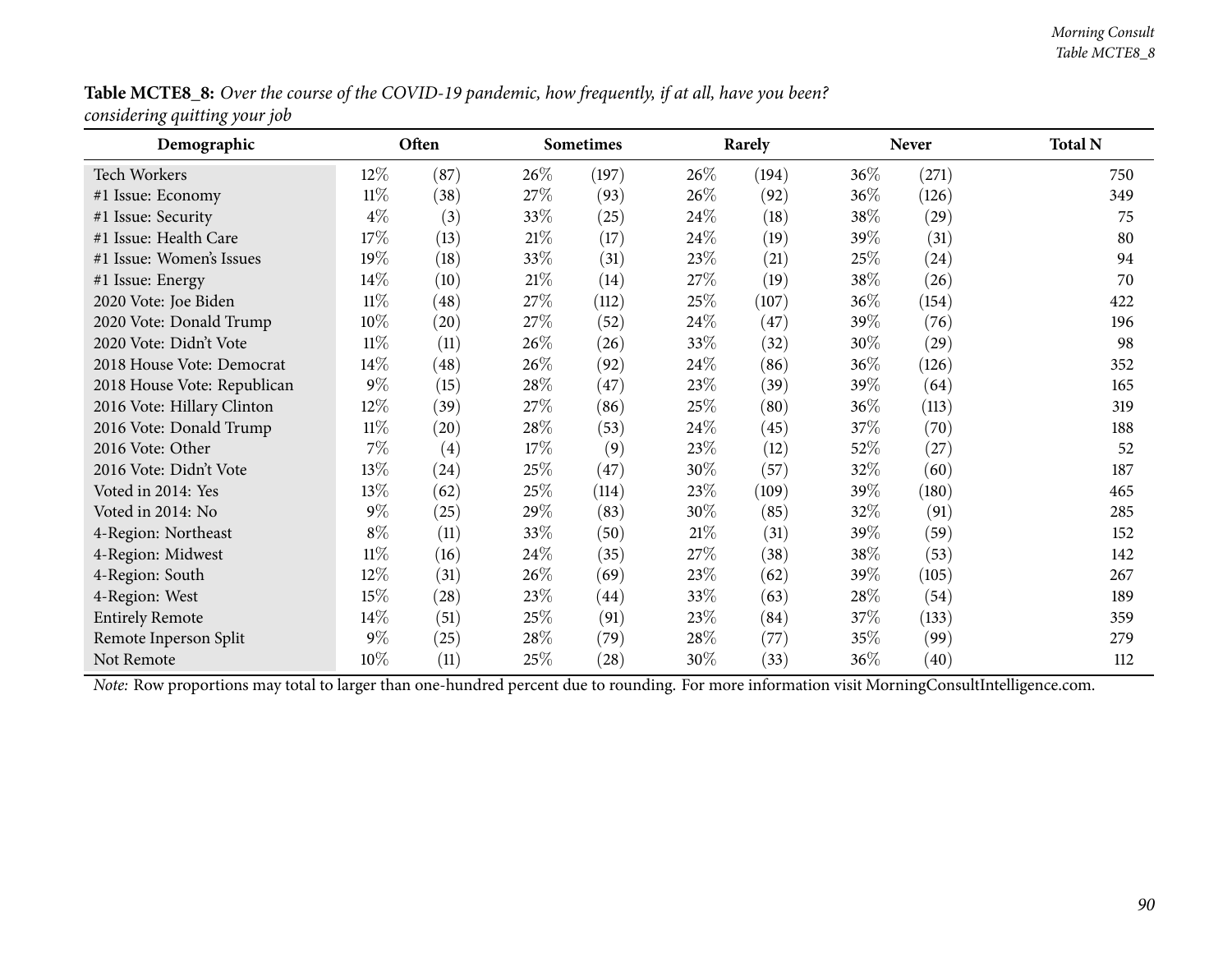Table MCTE8\_9: Over the course of the COVID-19 pandemic, how frequently, if at all, have you been? *feeling satisfied at work*

| Demographic              |     | Often |      | <b>Sometimes</b> |        | Rarely |       | <b>Never</b> | <b>Total N</b> |
|--------------------------|-----|-------|------|------------------|--------|--------|-------|--------------|----------------|
| <b>Tech Workers</b>      | 36% | (273) | 46%  | (345)            | 15%    | (111)  | $3\%$ | (21)         | 750            |
| Gender: Male             | 38% | (181) | 45%  | (217)            | 14%    | (69)   | $3\%$ | (13)         | 480            |
| Gender: Female           | 34% | (92)  | 47%  | (128)            | 15%    | (42)   | $3\%$ | (8)          | 270            |
| Age: 18-34               | 33% | (71)  | 48%  | (103)            | 15%    | (33)   | $4\%$ | (9)          | 216            |
| Age: 35-44               | 37% | (83)  | 43%  | (96)             | $16\%$ | (36)   | $3\%$ | (7)          | 221            |
| Age: 45-64               | 36% | (95)  | 49%  | (131)            | 14%    | (36)   | $2\%$ | (5)          | 267            |
| GenZers: 1997-2012       | 30% | (15)  | 44%  | (23)             | $21\%$ | (11)   | $5\%$ | (3)          | 51             |
| Millennials: 1981-1996   | 35% | (118) | 46%  | (154)            | $16\%$ | (54)   | $3\%$ | (12)         | 337            |
| GenXers: 1965-1980       | 37% | (88)  | 50%  | (120)            | $11\%$ | (27)   | $2\%$ | (4)          | 239            |
| Baby Boomers: 1946-1964  | 43% | (53)  | 40%  | (48)             | $16\%$ | (19)   | $2\%$ | (2)          | 122            |
| PID: Dem (no lean)       | 39% | (127) | 43%  | (142)            | $16\%$ | (51)   | $2\%$ | (7)          | 327            |
| PID: Ind (no lean)       | 32% | (82)  | 49%  | (128)            | 15%    | (38)   | $4\%$ | (10)         | 259            |
| PID: Rep (no lean)       | 39% | (64)  | 46%  | (75)             | 13%    | (21)   | $2\%$ | (3)          | 163            |
| PID/Gender: Dem Men      | 40% | (74)  | 43%  | (80)             | 15%    | (29)   | $2\%$ | (4)          | 187            |
| PID/Gender: Dem Women    | 38% | (53)  | 45%  | (62)             | $16\%$ | (22)   | $2\%$ | (2)          | 140            |
| PID/Gender: Ind Men      | 35% | (63)  | 46%  | (83)             | $16\%$ | (28)   | $3\%$ | (6)          | 181            |
| PID/Gender: Ind Women    | 24% | (19)  | 57%  | (45)             | 13%    | (10)   | $6\%$ | (5)          | 79             |
| PID/Gender: Rep Men      | 39% | (44)  | 48%  | (54)             | $11\%$ | (12)   | $2\%$ | (2)          | 112            |
| PID/Gender: Rep Women    | 39% | (20)  | 41\% | (21)             | 18%    | (9)    | $2\%$ | (1)          | 51             |
| Ideo: Liberal (1-3)      | 36% | (101) | 46%  | (128)            | $16\%$ | (45)   | $2\%$ | (6)          | 280            |
| Ideo: Moderate (4)       | 36% | (84)  | 47%  | (108)            | 12%    | (29)   | $4\%$ | (10)         | 231            |
| Ideo: Conservative (5-7) | 38% | (78)  | 46%  | (95)             | 15%    | (30)   | $2\%$ | (4)          | 208            |
| Educ: < College          | 29% | (69)  | 50%  | (119)            | 17%    | (41)   | $4\%$ | (9)          | 238            |
| Educ: Bachelors degree   | 40% | (124) | 44%  | (134)            | 13%    | (38)   | $3\%$ | (10)         | 306            |
| Educ: Post-grad          | 39% | (81)  | 45%  | (92)             | 15%    | (31)   | $1\%$ | (2)          | 206            |
| Income: Under 50k        | 36% | (50)  | 45%  | (63)             | 15%    | (21)   | $4\%$ | (5)          | 140            |
| Income: 50k-100k         | 39% | (123) | 42%  | (135)            | $16\%$ | (50)   | $3\%$ | (10)         | 319            |
| Income: 100k+            | 34% | (100) | 50%  | (147)            | 14%    | (40)   | $2\%$ | (5)          | 292            |
| Ethnicity: White         | 39% | (215) | 44%  | (245)            | 15%    | (84)   | $2\%$ | (11)         | 556            |
| Ethnicity: Hispanic      | 25% | (15)  | 56%  | (34)             | 15%    | (9)    | $4\%$ | (2)          | 60             |
| Ethnicity: Black         | 44% | (26)  | 43%  | (26)             | $9\%$  | (5)    | $4\%$ | (3)          | 59             |
| Ethnicity: Other         | 24% | (33)  | 55%  | (74)             | $16\%$ | (21)   | $5\%$ | (7)          | 135            |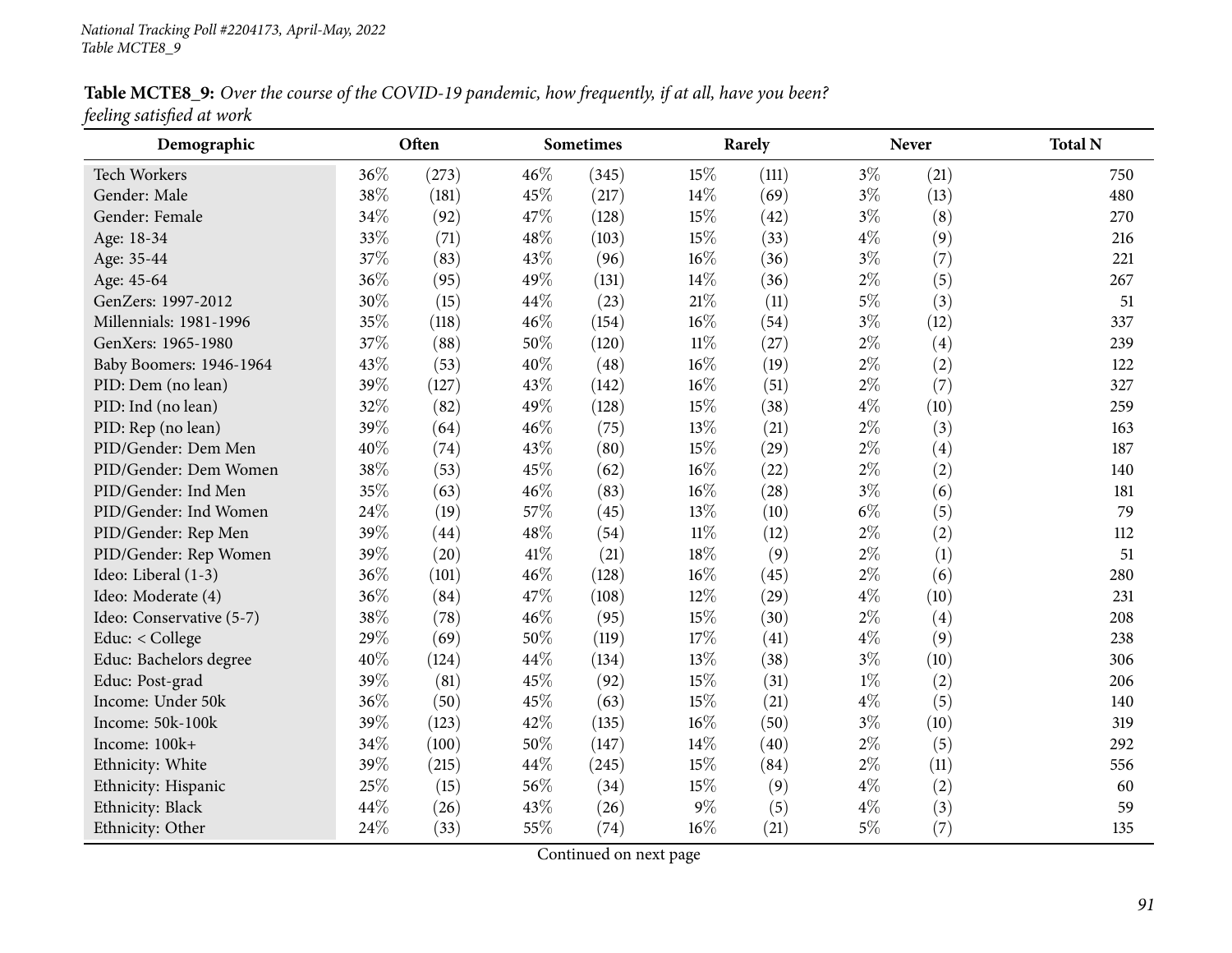Table MCTE8\_9: Over the course of the COVID-19 pandemic, how frequently, if at all, have you been? *feeling satisfied at work*

| Demographic                          |      | Often |      | <b>Sometimes</b> |        | Rarely |       | Never | <b>Total N</b> |
|--------------------------------------|------|-------|------|------------------|--------|--------|-------|-------|----------------|
| Tech Workers                         | 36%  | (273) | 46%  | (345)            | 15%    | (111)  | $3\%$ | (21)  | 750            |
| All Christian                        | 41\% | (124) | 43%  | (130)            | 13%    | (38)   | $2\%$ | (7)   | 300            |
| All Non-Christian                    | 42%  | (26)  | 37%  | (23)             | 18%    | (11)   | $3\%$ | (2)   | 62             |
| Atheist                              | 24%  | (17)  | 55%  | (39)             | 18%    | (13)   | $2\%$ | (2)   | 71             |
| Agnostic/Nothing in particular       | 31%  | (76)  | 50%  | (124)            | 16%    | (39)   | $3\%$ | (9)   | 248            |
| Something Else                       | 43%  | (30)  | 42%  | (29)             | 14%    | (10)   | $2\%$ | (1)   | 70             |
| Religious Non-Protestant/Catholic    | 43%  | (28)  | 37%  | (24)             | 17%    | (11)   | $3\%$ | (2)   | 66             |
| Evangelical                          | 42%  | (56)  | 42%  | (56)             | 15%    | (20)   | $2\%$ | (3)   | 134            |
| Non-Evangelical                      | 40%  | (86)  | 45%  | (96)             | 13%    | (27)   | $3\%$ | (6)   | 215            |
| Community: Urban                     | 42%  | (101) | 43%  | (103)            | 14%    | (33)   | $1\%$ | (3)   | 239            |
| Community: Suburban                  | 33%  | (138) | 49%  | (203)            | 14%    | (59)   | $4\%$ | (15)  | 416            |
| Community: Rural                     | 36%  | (34)  | 41\% | (39)             | 20%    | (19)   | $3\%$ | (3)   | 95             |
| Employ: Private Sector               | 36%  | (236) | 46%  | (305)            | 15%    | (101)  | $3\%$ | (17)  | 659            |
| Employ: Self-Employed                | 41%  | (37)  | 44%  | (40)             | $11\%$ | (10)   | $4\%$ | (4)   | 91             |
| Military HH: Yes                     | 50%  | (31)  | 29%  | (18)             | 19%    | (12)   | $2\%$ | (1)   | 62             |
| Military HH: No                      | 35%  | (242) | 48%  | (327)            | 14%    | (99)   | $3\%$ | (20)  | 688            |
| RD/WT: Right Direction               | 43%  | (129) | 41%  | (123)            | 14%    | (41)   | $2\%$ | (7)   | 300            |
| RD/WT: Wrong Track                   | 32%  | (145) | 49%  | (222)            | 16%    | (70)   | $3\%$ | (13)  | 450            |
| <b>Biden Job Approve</b>             | 39%  | (151) | 46%  | (179)            | 13%    | (51)   | $2\%$ | (7)   | 388            |
| Biden Job Disapprove                 | 35%  | (117) | 46%  | (155)            | 17%    | (56)   | $3\%$ | (10)  | 338            |
| Biden Job Strongly Approve           | 53%  | (88)  | 33%  | (55)             | 12%    | (20)   | $2\%$ | (4)   | 166            |
| Biden Job Somewhat Approve           | 28%  | (63)  | 56%  | (124)            | 14%    | (31)   | $1\%$ | (3)   | 222            |
| Biden Job Somewhat Disapprove        | 29%  | (37)  | 50%  | (65)             | 19%    | (24)   | $2\%$ | (3)   | 129            |
| <b>Biden Job Strongly Disapprove</b> | 38%  | (80)  | 43%  | (91)             | 15%    | (32)   | $3\%$ | (7)   | 209            |
| Favorable of Biden                   | 40%  | (154) | 46%  | (178)            | 12%    | (48)   | $3\%$ | (10)  | 389            |
| Unfavorable of Biden                 | 33%  | (114) | 46%  | (159)            | 17%    | (60)   | $3\%$ | (11)  | 344            |
| Very Favorable of Biden              | 52%  | (91)  | 32%  | (55)             | 13%    | (22)   | $3\%$ | (5)   | 173            |
| Somewhat Favorable of Biden          | 29%  | (63)  | 57%  | (123)            | 12%    | (26)   | $2\%$ | (5)   | 216            |
| Somewhat Unfavorable of Biden        | 23%  | (25)  | 53%  | (57)             | $21\%$ | (23)   | $3\%$ | (3)   | 108            |
| Very Unfavorable of Biden            | 38%  | (89)  | 43%  | (102)            | 16%    | (37)   | $3\%$ | (8)   | 236            |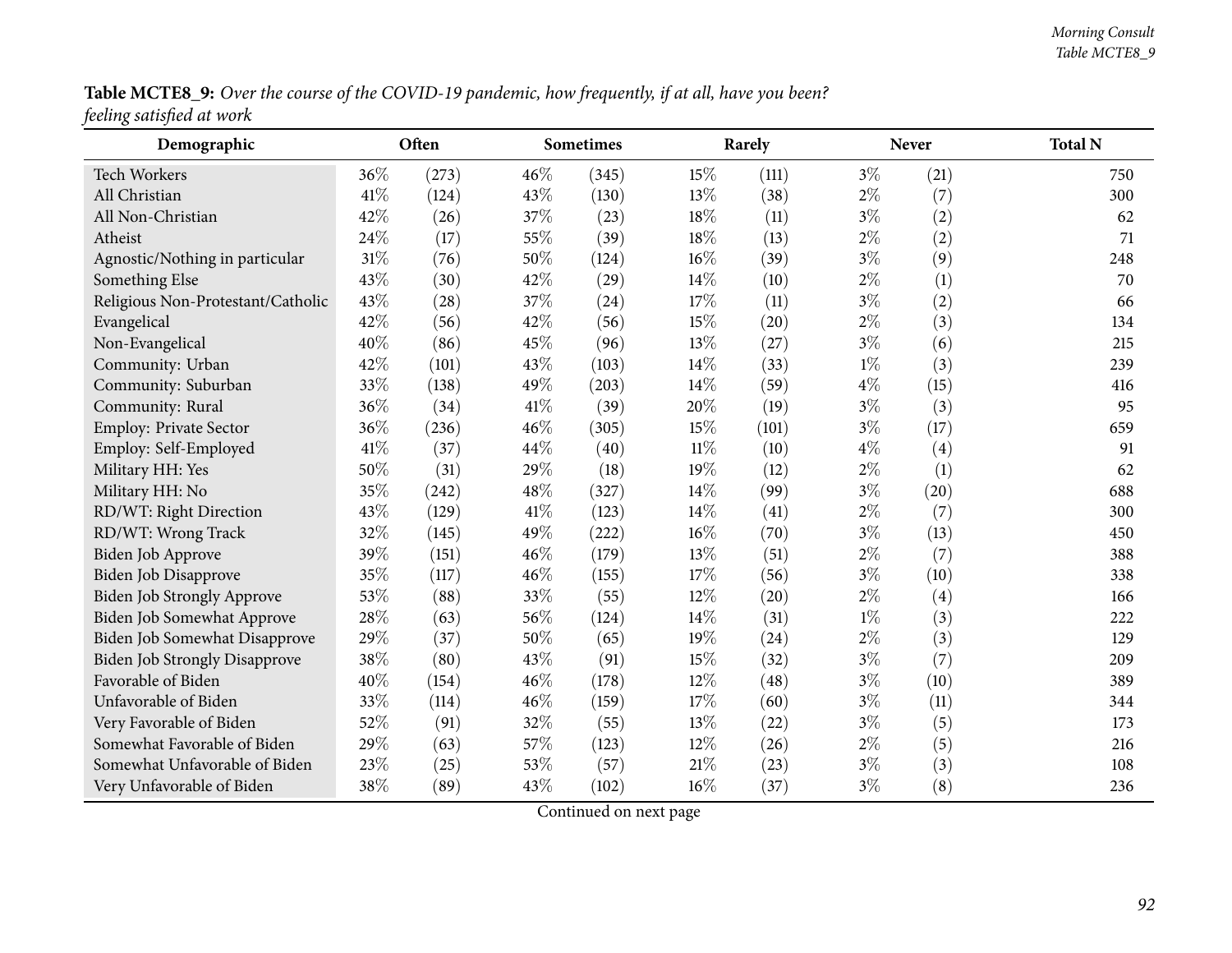Table MCTE8\_9: Over the course of the COVID-19 pandemic, how frequently, if at all, have you been? *feeling satisfied at work*

| Demographic                 |      | Often |        | Sometimes |        | Rarely             |       | <b>Never</b>      | <b>Total N</b> |
|-----------------------------|------|-------|--------|-----------|--------|--------------------|-------|-------------------|----------------|
| <b>Tech Workers</b>         | 36\% | (273) | $46\%$ | (345)     | 15\%   | (111)              | $3\%$ | (21)              | 750            |
| #1 Issue: Economy           | 34\% | (120) | 47\%   | (164)     | 15%    | (53)               | $3\%$ | (11)              | 349            |
| #1 Issue: Security          | 40%  | (30)  | 40%    | (30)      | 19%    | (14)               | $1\%$ | (1)               | 75             |
| #1 Issue: Health Care       | 48%  | (38)  | 40%    | (32)      | $11\%$ | (9)                | $1\%$ | (1)               | 80             |
| #1 Issue: Women's Issues    | 32%  | (30)  | 50%    | (47)      | 14\%   | (14)               | $4\%$ | (3)               | 94             |
| #1 Issue: Energy            | 29%  | (20)  | 53\%   | (37)      | $14\%$ | (10)               | $4\%$ | (3)               | 70             |
| 2020 Vote: Joe Biden        | 39%  | (163) | 45\%   | (190)     | $14\%$ | (61)               | $2\%$ | (8)               | 422            |
| 2020 Vote: Donald Trump     | 38\% | (74)  | $46\%$ | (90)      | 13\%   | (26)               | $3\%$ | (5)               | 196            |
| 2020 Vote: Didn't Vote      | 29\% | (28)  | 53\%   | (52)      | $12\%$ | (12)               | $6\%$ | (5)               | 98             |
| 2018 House Vote: Democrat   | 40\% | (140) | 44\%   | (155)     | 15%    | (51)               | $2\%$ | (7)               | 352            |
| 2018 House Vote: Republican | 38\% | (63)  | 45\%   | (74)      | 14\%   | (23)               | $3\%$ | (5)               | 165            |
| 2016 Vote: Hillary Clinton  | 39%  | (125) | 46%    | (145)     | 13%    | (42)               | $2\%$ | (7)               | 319            |
| 2016 Vote: Donald Trump     | 38\% | (71)  | 45\%   | (84)      | 14\%   | (27)               | $3\%$ | (6)               | 188            |
| 2016 Vote: Other            | 41\% | (21)  | 40%    | (21)      | 18%    | (10)               |       | (0)               | 52             |
| 2016 Vote: Didn't Vote      | 29%  | (54)  | 50%    | (94)      | 17%    | (32)               | $4\%$ | (8)               | 187            |
| Voted in 2014: Yes          | 41%  | (190) | 44\%   | (203)     | $14\%$ | (63)               | $2\%$ | (9)               | 465            |
| Voted in 2014: No           | 29%  | (84)  | 50%    | (142)     | 17%    | (48)               | $4\%$ | (12)              | 285            |
| 4-Region: Northeast         | 35\% | (53)  | 53\%   | (81)      | $11\%$ | (16)               | $1\%$ | (2)               | 152            |
| 4-Region: Midwest           | 38\% | (54)  | $46\%$ | (65)      | $14\%$ | (21)               | $2\%$ | (3)               | 142            |
| 4-Region: South             | 39\% | (104) | 42\%   | (111)     | 17%    | (44)               | $3\%$ | (8)               | 267            |
| 4-Region: West              | 33\% | (63)  | $46\%$ | (88)      | $16\%$ | (30)               | $4\%$ | (8)               | 189            |
| <b>Entirely Remote</b>      | 38\% | (137) | 44\%   | (157)     | 15%    | (54)               | $3\%$ | (11)              | 359            |
| Remote Inperson Split       | 37%  | (103) | 48\%   | (135)     | 12%    | (34)               | $2\%$ | (7)               | 279            |
| Not Remote                  | 29%  | (33)  | 48\%   | (53)      | 20%    | $\left( 22\right)$ | $3\%$ | $\left( 4\right)$ | 112            |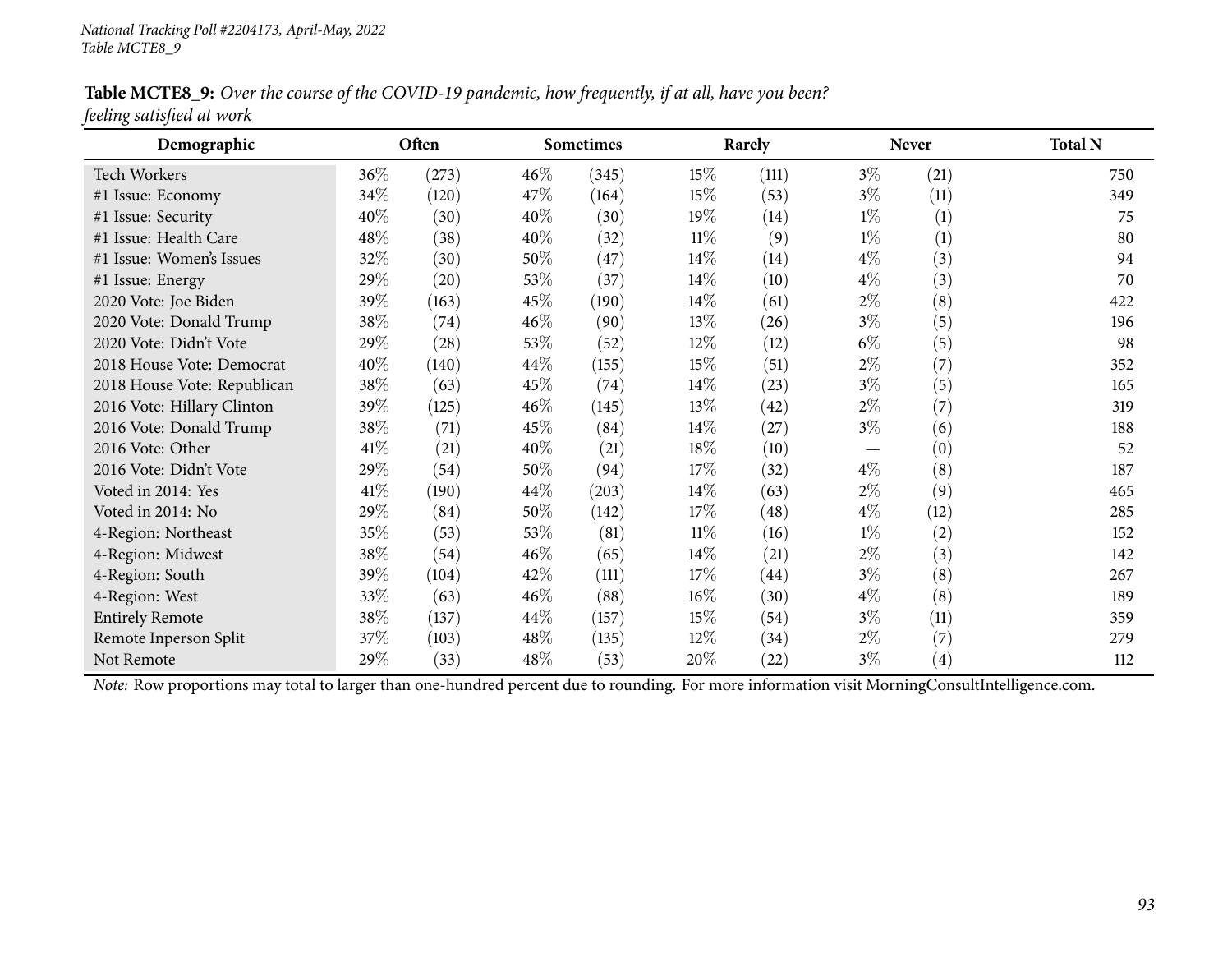# **Table MCTE8\_10:** Over the course of the COVID-19 pandemic, how frequently, if at all, have you been? *feeling satisfied with your work-life balance*

| Demographic              |        | Often |        | Sometimes |        | Rarely |        | <b>Never</b> | <b>Total N</b> |
|--------------------------|--------|-------|--------|-----------|--------|--------|--------|--------------|----------------|
| <b>Tech Workers</b>      | 39%    | (291) | 46%    | (343)     | 12%    | (92)   | $3\%$  | (25)         | 750            |
| Gender: Male             | 38%    | (181) | 45%    | (216)     | 15%    | (71)   | $3\%$  | (12)         | 480            |
| Gender: Female           | $41\%$ | (110) | 47%    | (127)     | $8\%$  | (21)   | $5\%$  | (13)         | 270            |
| Age: 18-34               | 37%    | (79)  | 47%    | (101)     | $11\%$ | (24)   | $6\%$  | (13)         | 216            |
| Age: 35-44               | 38%    | (85)  | 46%    | (101)     | 12%    | (26)   | $4\%$  | (9)          | 221            |
| Age: 45-64               | 38%    | (103) | 47%    | (126)     | 13%    | (35)   | $1\%$  | (3)          | 267            |
| GenZers: 1997-2012       | 37%    | (19)  | 51\%   | (26)      | $5\%$  | (3)    | $8\%$  | (4)          | 51             |
| Millennials: 1981-1996   | 36%    | (122) | 47%    | (157)     | 13%    | (42)   | $5\%$  | (16)         | 337            |
| GenXers: 1965-1980       | 40%    | (95)  | 46%    | (110)     | 13%    | (30)   | $1\%$  | (3)          | 239            |
| Baby Boomers: 1946-1964  | 45%    | (54)  | 40%    | (49)      | 14%    | (17)   | $1\%$  | (1)          | 122            |
| PID: Dem (no lean)       | 40%    | (129) | 47%    | (155)     | $11\%$ | (34)   | $3\%$  | (8)          | 327            |
| PID: Ind (no lean)       | 35%    | (90)  | 45%    | (116)     | $16\%$ | (41)   | $5\%$  | (13)         | 259            |
| PID: Rep (no lean)       | 43%    | (71)  | 44%    | (72)      | 10%    | (17)   | $2\%$  | (4)          | 163            |
| PID/Gender: Dem Men      | 36%    | (68)  | 48%    | (90)      | 13%    | (25)   | $3\%$  | (5)          | 187            |
| PID/Gender: Dem Women    | 44%    | (61)  | 47%    | (66)      | $7\%$  | (10)   | $2\%$  | (3)          | 140            |
| PID/Gender: Ind Men      | 36%    | (65)  | 44%    | (79)      | 18%    | (32)   | $2\%$  | (4)          | 181            |
| PID/Gender: Ind Women    | 32%    | (25)  | 46%    | (36)      | 10%    | (8)    | $11\%$ | (9)          | 79             |
| PID/Gender: Rep Men      | 42%    | (47)  | 42%    | (47)      | 12%    | (14)   | $3\%$  | (4)          | 112            |
| PID/Gender: Rep Women    | 46%    | (24)  | 48%    | (24)      | $6\%$  | (3)    |        | (0)          | 51             |
| Ideo: Liberal (1-3)      | 40%    | (112) | 44%    | (123)     | 13%    | (36)   | $3\%$  | (9)          | 280            |
| Ideo: Moderate (4)       | 37%    | (86)  | 48%    | (111)     | $11\%$ | (25)   | $4\%$  | (8)          | 231            |
| Ideo: Conservative (5-7) | 40%    | (82)  | 44%    | (92)      | 13%    | (28)   | $3\%$  | (6)          | 208            |
| Educ: < College          | $31\%$ | (74)  | 49%    | (117)     | $16\%$ | (38)   | $4\%$  | (9)          | 238            |
| Educ: Bachelors degree   | 45%    | (136) | 43%    | (131)     | $9\%$  | (27)   | $4\%$  | (12)         | 306            |
| Educ: Post-grad          | 39%    | (80)  | 46%    | (95)      | 13%    | (27)   | $2\%$  | (4)          | 206            |
| Income: Under 50k        | 35%    | (48)  | $51\%$ | (71)      | 12%    | (16)   | $3\%$  | (4)          | 140            |
| Income: 50k-100k         | 40%    | (128) | 42%    | (135)     | 13%    | (41)   | $4\%$  | (14)         | 319            |
| Income: 100k+            | 39%    | (114) | 47%    | (137)     | 12%    | (34)   | $2\%$  | (6)          | 292            |
| Ethnicity: White         | 41\%   | (226) | 45%    | (251)     | 12%    | (66)   | $2\%$  | (13)         | 556            |
| Ethnicity: Hispanic      | 29%    | (18)  | 47%    | (28)      | $21\%$ | (13)   | $2\%$  | (1)          | 60             |
| Ethnicity: Black         | 35%    | (21)  | 48%    | (29)      | 14%    | (8)    | $3\%$  | (2)          | 59             |
| Ethnicity: Other         | 32%    | (43)  | 47%    | (63)      | 14%    | (18)   | $8\%$  | (10)         | 135            |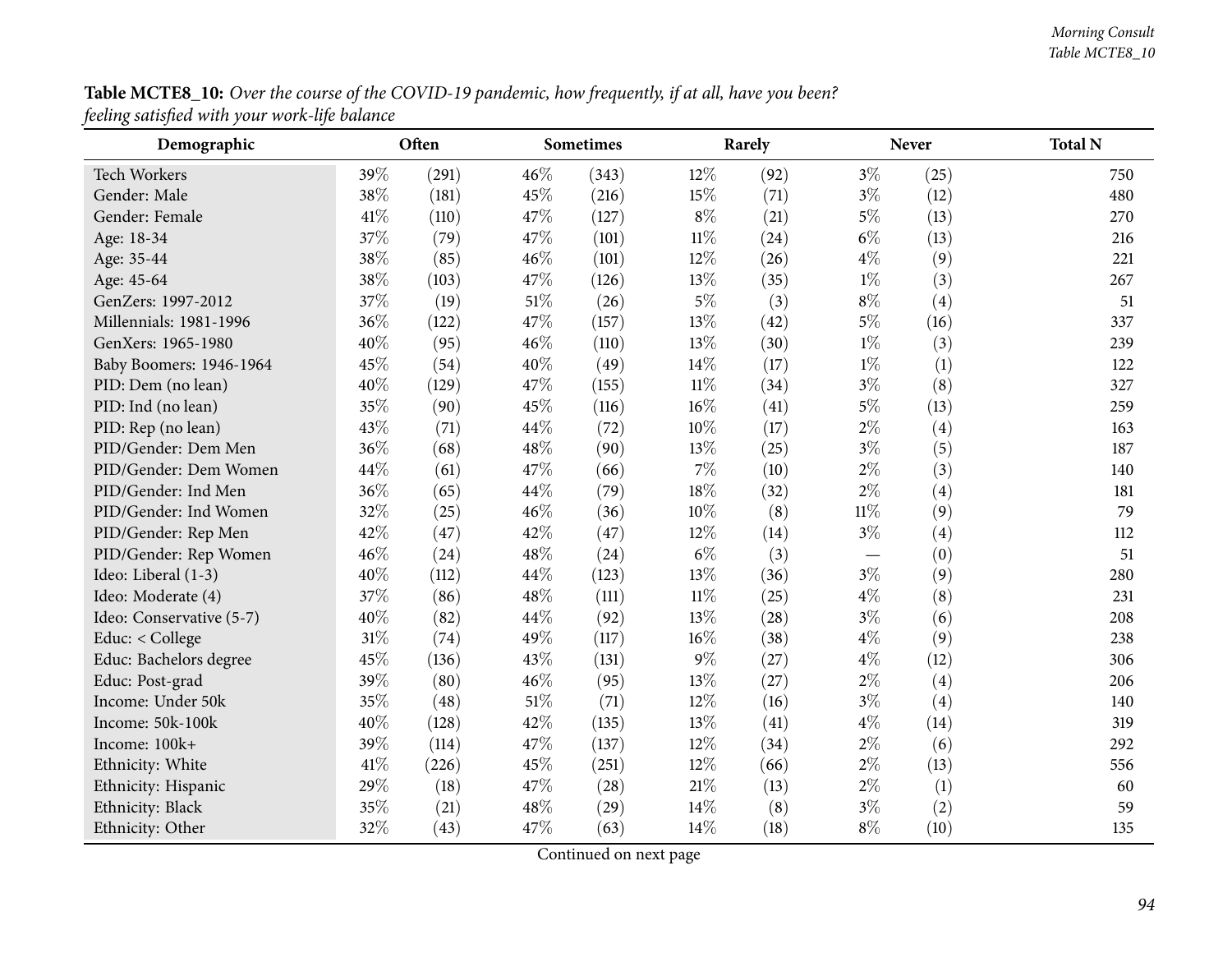## Table MCTE8\_10: Over the course of the COVID-19 pandemic, how frequently, if at all, have you been? *feeling satisfied with your work-life balance*

| Demographic                          |      | Often |      | <b>Sometimes</b> |        | Rarely |       | <b>Never</b> | <b>Total N</b> |
|--------------------------------------|------|-------|------|------------------|--------|--------|-------|--------------|----------------|
| Tech Workers                         | 39%  | (291) | 46%  | (343)            | 12%    | (92)   | $3\%$ | (25)         | 750            |
| All Christian                        | 43%  | (128) | 45%  | (133)            | 10%    | (31)   | $3\%$ | (8)          | 300            |
| All Non-Christian                    | 42%  | (26)  | 41%  | (25)             | $12\%$ | (8)    | $5\%$ | (3)          | 62             |
| Atheist                              | 28%  | (20)  | 50%  | (36)             | 18%    | (13)   | $4\%$ | (3)          | 71             |
| Agnostic/Nothing in particular       | 36%  | (89)  | 47%  | (116)            | 13%    | (32)   | $4\%$ | (11)         | 248            |
| Something Else                       | 41%  | (29)  | 46%  | (32)             | 13%    | (9)    |       | (0)          | 70             |
| Religious Non-Protestant/Catholic    | 42%  | (28)  | 42%  | (27)             | 12%    | (8)    | $5\%$ | (3)          | 66             |
| Evangelical                          | 45%  | (60)  | 40%  | (53)             | 15%    | (20)   | $1\%$ | (1)          | 134            |
| Non-Evangelical                      | 39%  | (84)  | 49%  | (105)            | $9\%$  | (19)   | $3\%$ | (7)          | 215            |
| Community: Urban                     | 40%  | (96)  | 45%  | (108)            | 13%    | (31)   | $2\%$ | (5)          | 239            |
| Community: Suburban                  | 38%  | (160) | 47\% | (194)            | 11%    | (46)   | $4\%$ | (16)         | 416            |
| Community: Rural                     | 37%  | (35)  | 43%  | (40)             | 16%    | (15)   | $4\%$ | (4)          | 95             |
| Employ: Private Sector               | 39%  | (256) | 47%  | (310)            | $11\%$ | (73)   | $3\%$ | (20)         | 659            |
| Employ: Self-Employed                | 38%  | (34)  | 36%  | (33)             | $21\%$ | (19)   | $5\%$ | (5)          | 91             |
| Military HH: Yes                     | 55%  | (35)  | 28%  | (17)             | $16\%$ | (10)   | $2\%$ | (1)          | 62             |
| Military HH: No                      | 37%  | (256) | 47%  | (326)            | 12%    | (82)   | $3\%$ | (24)         | 688            |
| RD/WT: Right Direction               | 40%  | (121) | 48%  | (143)            | 10%    | (29)   | $2\%$ | (6)          | 300            |
| RD/WT: Wrong Track                   | 38%  | (169) | 44%  | (199)            | 14\%   | (63)   | $4\%$ | (18)         | 450            |
| Biden Job Approve                    | 41\% | (159) | 45%  | (175)            | $11\%$ | (42)   | $3\%$ | (12)         | 388            |
| Biden Job Disapprove                 | 36%  | (123) | 46%  | (156)            | 15%    | (49)   | $3\%$ | (9)          | 338            |
| Biden Job Strongly Approve           | 51%  | (85)  | 38%  | (63)             | $7\%$  | (12)   | $3\%$ | (6)          | 166            |
| Biden Job Somewhat Approve           | 33%  | (74)  | 51%  | (112)            | 13%    | (30)   | $3\%$ | (6)          | 222            |
| Biden Job Somewhat Disapprove        | 33%  | (43)  | 54%  | (69)             | 12%    | (15)   | $2\%$ | (2)          | 129            |
| <b>Biden Job Strongly Disapprove</b> | 38%  | (81)  | 42%  | (87)             | 16%    | (35)   | $3\%$ | (7)          | 209            |
| Favorable of Biden                   | 42%  | (162) | 45%  | (177)            | 10%    | (39)   | $3\%$ | (11)         | 389            |
| Unfavorable of Biden                 | 36%  | (122) | 45%  | (156)            | $16\%$ | (53)   | $4\%$ | (12)         | 344            |
| Very Favorable of Biden              | 52%  | (91)  | 37%  | (65)             | 7%     | (13)   | $3\%$ | (5)          | 173            |
| Somewhat Favorable of Biden          | 33%  | (71)  | 52%  | (112)            | 12%    | (26)   | $3\%$ | (6)          | 216            |
| Somewhat Unfavorable of Biden        | 29%  | (32)  | 52%  | (56)             | 15%    | (16)   | $4\%$ | (4)          | 108            |
| Very Unfavorable of Biden            | 38%  | (91)  | 42%  | (100)            | 16%    | (37)   | $3\%$ | (8)          | 236            |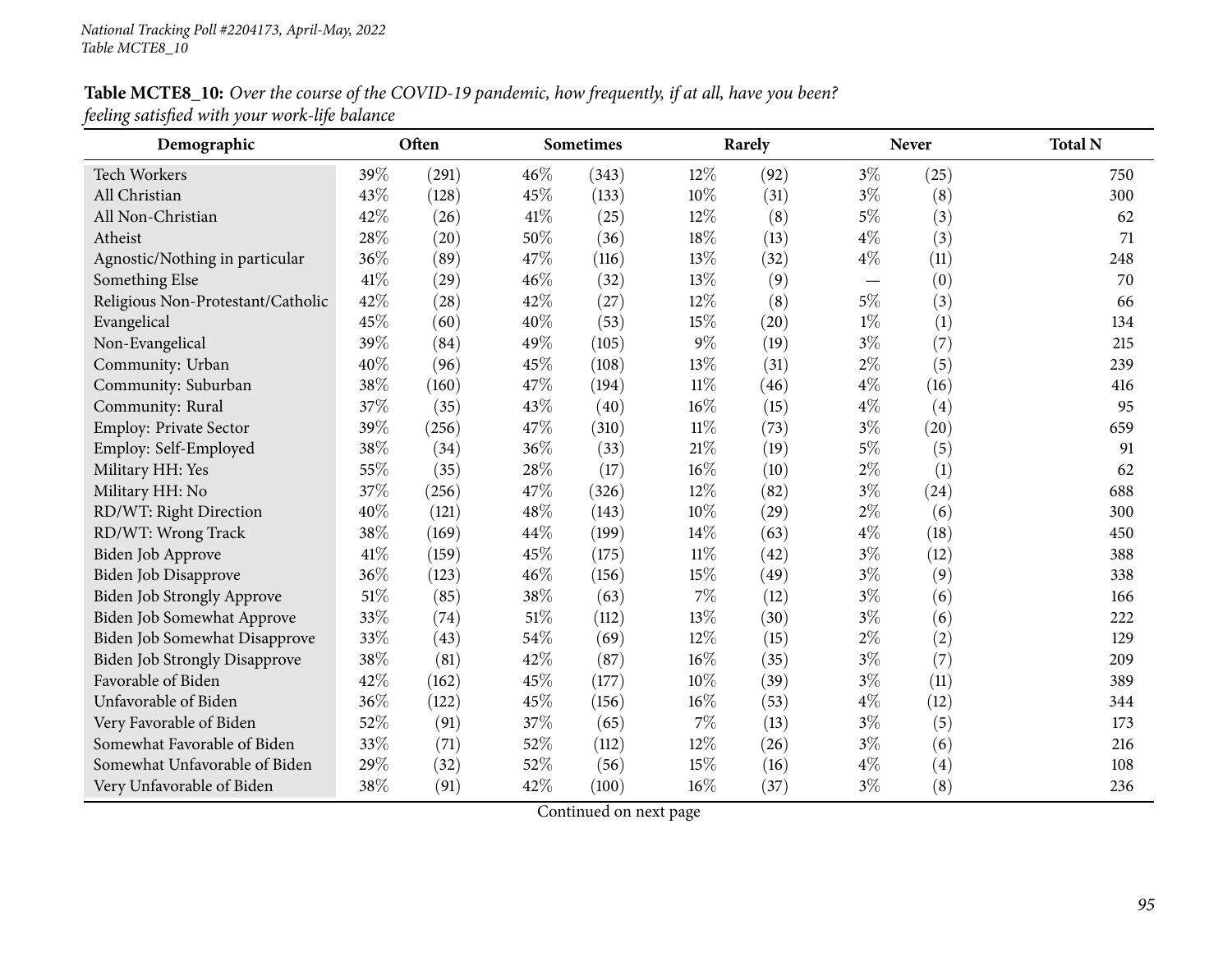| Table MCTE8_10: Over the course of the COVID-19 pandemic, how frequently, if at all, have you been? |  |
|-----------------------------------------------------------------------------------------------------|--|
| feeling satisfied with your work-life balance                                                       |  |

| Demographic                 |        | Often |                                                                                                                                                | <b>Sometimes</b> |        | Rarely             |       | <b>Never</b> | <b>Total N</b> |  |  |  |  |
|-----------------------------|--------|-------|------------------------------------------------------------------------------------------------------------------------------------------------|------------------|--------|--------------------|-------|--------------|----------------|--|--|--|--|
| <b>Tech Workers</b>         | 39\%   | (291) | $46\%$                                                                                                                                         | (343)            | $12\%$ | (92)               | $3\%$ | (25)         | 750            |  |  |  |  |
| #1 Issue: Economy           | 37%    | (129) | $46\%$                                                                                                                                         | (161)            | $13\%$ | (46)               | $4\%$ | (13)         | 349            |  |  |  |  |
| #1 Issue: Security          | 37%    | (27)  | 52%                                                                                                                                            | (39)             | $12\%$ | (9)                |       | (0)          | 75             |  |  |  |  |
| #1 Issue: Health Care       | 52%    | (42)  | 29\%                                                                                                                                           | (23)             | $15\%$ | (12)               | $4\%$ | (3)          | 80             |  |  |  |  |
| #1 Issue: Women's Issues    | 40%    | (38)  | 50%                                                                                                                                            | (47)             | $6\%$  | (6)                | $4\%$ | (3)          | 94             |  |  |  |  |
| #1 Issue: Energy            | 27%    | (19)  | 56%                                                                                                                                            | (39)             | $12\%$ | (9)                | $4\%$ | (3)          | 70             |  |  |  |  |
| 2020 Vote: Joe Biden        | 42%    | (175) | 45%                                                                                                                                            | (188)            | $11\%$ | (47)               | $3\%$ | (11)         | 422            |  |  |  |  |
| 2020 Vote: Donald Trump     | 40%    | (78)  | 43\%                                                                                                                                           | (85)             | $14\%$ | (27)               | $3\%$ | (6)          | 196            |  |  |  |  |
| 2020 Vote: Didn't Vote      | $31\%$ | (30)  | $51\%$                                                                                                                                         | (50)             | $11\%$ | (11)               | $7\%$ | (7)          | 98             |  |  |  |  |
| 2018 House Vote: Democrat   | 40%    | (141) | 45%                                                                                                                                            | (157)            | $12\%$ | (43)               | $3\%$ | (12)         | 352            |  |  |  |  |
| 2018 House Vote: Republican | 42%    | (69)  | 41%                                                                                                                                            | (67)             | 15%    | (26)               | $2\%$ | (3)          | 165            |  |  |  |  |
| 2016 Vote: Hillary Clinton  | 41\%   | (130) | 45%                                                                                                                                            | (145)            | $11\%$ | (36)               | $2\%$ | (8)          | 319            |  |  |  |  |
| 2016 Vote: Donald Trump     | 35%    | (66)  | 47\%                                                                                                                                           | (88)             | $16\%$ | $\left( 29\right)$ | $2\%$ | (5)          | 188            |  |  |  |  |
| 2016 Vote: Other            | 46%    | (24)  | 39\%                                                                                                                                           | (20)             | $14\%$ | (7)                | $2\%$ | (1)          | 52             |  |  |  |  |
| 2016 Vote: Didn't Vote      | 37%    | (69)  | 47\%                                                                                                                                           | (88)             | $10\%$ | (19)               | $6\%$ | (11)         | 187            |  |  |  |  |
| Voted in 2014: Yes          | 43%    | (201) | 42\%                                                                                                                                           | (194)            | 13\%   | (59)               | $2\%$ | (11)         | 465            |  |  |  |  |
| Voted in 2014: No           | 32%    | (90)  | 52%                                                                                                                                            | (149)            | $12\%$ | (33)               | $5\%$ | (14)         | 285            |  |  |  |  |
| 4-Region: Northeast         | 41\%   | (62)  | 49\%                                                                                                                                           | (74)             | $9\%$  | (13)               | $2\%$ | (3)          | 152            |  |  |  |  |
| 4-Region: Midwest           | 38\%   | (54)  | 48\%                                                                                                                                           | (68)             | $11\%$ | (16)               | $3\%$ | (5)          | 142            |  |  |  |  |
| 4-Region: South             | 39%    | (103) | 44\%                                                                                                                                           | (117)            | 13\%   | (35)               | $4\%$ | (12)         | 267            |  |  |  |  |
| 4-Region: West              | 38%    | (72)  | $44\%$                                                                                                                                         | (84)             | 15%    | (28)               | $3\%$ | (5)          | 189            |  |  |  |  |
| <b>Entirely Remote</b>      | 42%    | (149) | 44\%                                                                                                                                           | (158)            | $10\%$ | (37)               | $4\%$ | (15)         | 359            |  |  |  |  |
| Remote Inperson Split       | 36%    | (101) | 47\%                                                                                                                                           | (132)            | $14\%$ | (39)               | $3\%$ | (8)          | 279            |  |  |  |  |
| Not Remote                  | 37%    | (41)  | 47\%                                                                                                                                           | (53)             | $14\%$ | (16)               | $2\%$ | (2)          | 112            |  |  |  |  |
|                             |        |       | Note: Row proportions may total to larger than one-hundred percent due to rounding. For more information visit MorningConsultIntelligence.com. |                  |        |                    |       |              |                |  |  |  |  |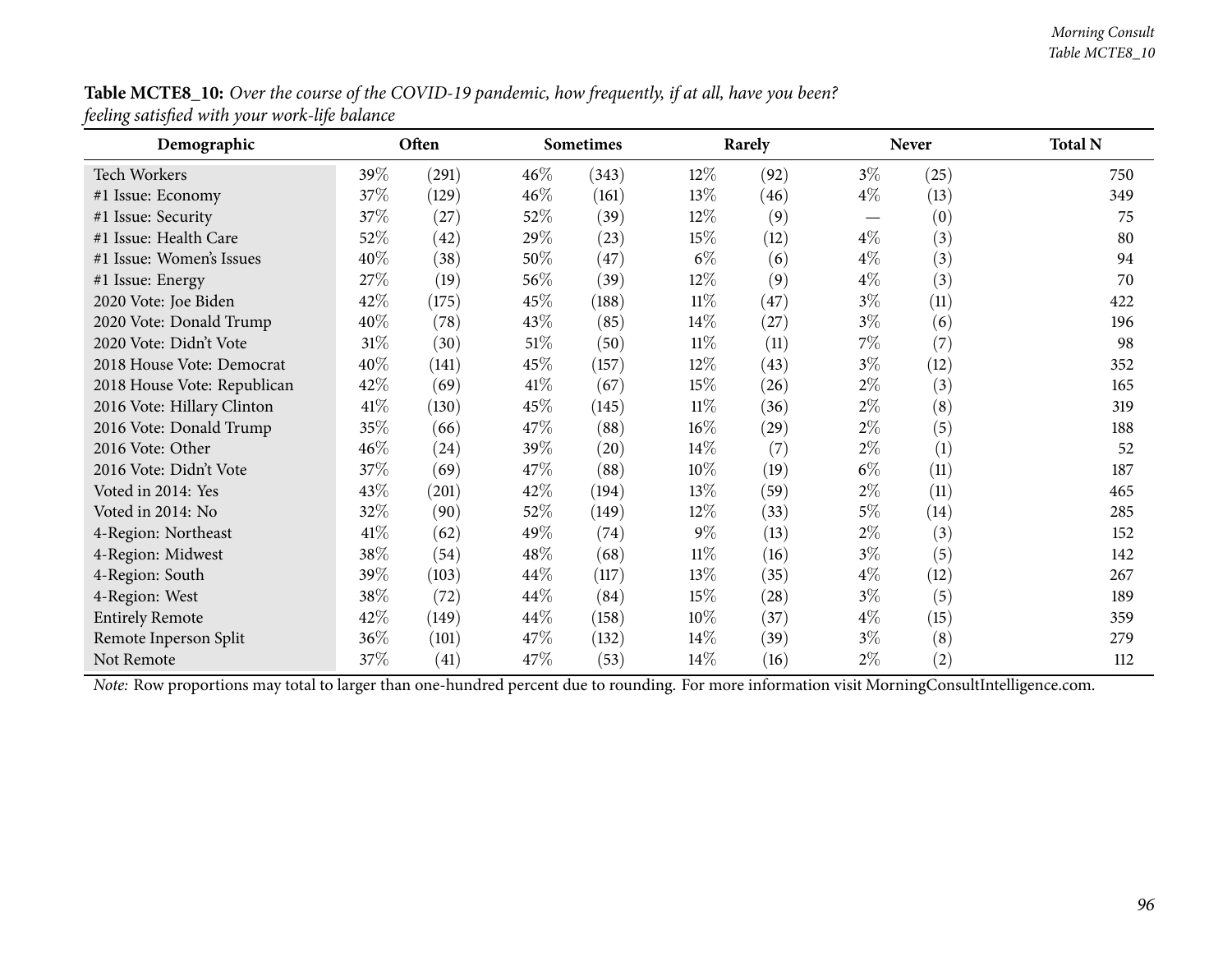## Table MCTE8\_11: Over the course of the COVID-19 pandemic, how frequently, if at all, have you been? *feeling you are taking advantage of your company*

| Demographic              |        | Often |      | <b>Sometimes</b> |        | Rarely |      | <b>Never</b> | <b>Total N</b> |
|--------------------------|--------|-------|------|------------------|--------|--------|------|--------------|----------------|
| <b>Tech Workers</b>      | $7\%$  | (53)  | 21\% | (155)            | 28%    | (213)  | 44%  | (330)        | 750            |
| Gender: Male             | $7\%$  | (33)  | 20%  | (97)             | 29%    | (137)  | 44\% | (212)        | 480            |
| Gender: Female           | 7%     | (19)  | 21\% | (57)             | 28%    | (75)   | 44%  | (118)        | 270            |
| Age: 18-34               | 7%     | (15)  | 26%  | (56)             | 27%    | (57)   | 41\% | (88)         | 216            |
| Age: 35-44               | 13%    | (29)  | 23%  | (50)             | 25%    | (55)   | 39%  | (87)         | 221            |
| Age: 45-64               | $3\%$  | (8)   | 16%  | (42)             | 32%    | (86)   | 49%  | (130)        | 267            |
| GenZers: 1997-2012       | $8\%$  | (4)   | 28%  | (14)             | 27%    | (14)   | 37%  | (19)         | 51             |
| Millennials: 1981-1996   | $11\%$ | (36)  | 23%  | (78)             | 25%    | (85)   | 41\% | (139)        | 337            |
| GenXers: 1965-1980       | $5\%$  | (12)  | 20%  | (48)             | 32%    | (75)   | 44%  | (104)        | 239            |
| Baby Boomers: 1946-1964  | $1\%$  | (1)   | 13%  | (15)             | 31%    | (38)   | 55%  | (67)         | 122            |
| PID: Dem (no lean)       | 10%    | (34)  | 24%  | (79)             | 27%    | (87)   | 39%  | (127)        | 327            |
| PID: Ind (no lean)       | $4\%$  | (10)  | 16%  | (43)             | 32%    | (82)   | 48%  | (124)        | 259            |
| PID: Rep (no lean)       | $5\%$  | (9)   | 20%  | (33)             | 27%    | (43)   | 48%  | (79)         | 163            |
| PID/Gender: Dem Men      | $11\%$ | (20)  | 25%  | (46)             | 26%    | (49)   | 39%  | (73)         | 187            |
| PID/Gender: Dem Women    | 10%    | (14)  | 24%  | (33)             | 27%    | (38)   | 39%  | (55)         | 140            |
| PID/Gender: Ind Men      | $3\%$  | (6)   | 17%  | (30)             | 35%    | (63)   | 45%  | (82)         | 181            |
| PID/Gender: Ind Women    | $6\%$  | (5)   | 16%  | (13)             | 24%    | (19)   | 54%  | (42)         | 79             |
| PID/Gender: Rep Men      | $7\%$  | (7)   | 19%  | (22)             | 23%    | (25)   | 52%  | (58)         | 112            |
| PID/Gender: Rep Women    | $2\%$  | (1)   | 22%  | (11)             | 35%    | (18)   | 41\% | (21)         | 51             |
| Ideo: Liberal (1-3)      | $8\%$  | (23)  | 22%  | (60)             | 30%    | (84)   | 40%  | (113)        | 280            |
| Ideo: Moderate (4)       | $6\%$  | (14)  | 22%  | (52)             | 32%    | (74)   | 40%  | (91)         | 231            |
| Ideo: Conservative (5-7) | $7\%$  | (14)  | 17%  | (35)             | 24%    | (49)   | 53%  | (109)        | 208            |
| Educ: < College          | $5\%$  | (11)  | 16%  | (39)             | 22%    | (52)   | 57%  | (136)        | 238            |
| Educ: Bachelors degree   | 7%     | (21)  | 22%  | (68)             | 33%    | (99)   | 38%  | (117)        | 306            |
| Educ: Post-grad          | 10%    | (20)  | 23%  | (48)             | 29%    | (61)   | 37%  | (77)         | 206            |
| Income: Under 50k        | 7%     | (9)   | 17%  | (24)             | 21%    | (30)   | 55%  | (76)         | 140            |
| Income: 50k-100k         | $8\%$  | (27)  | 20%  | (62)             | 30%    | (95)   | 42%  | (135)        | 319            |
| Income: 100k+            | $6\%$  | (17)  | 23%  | (68)             | 30%    | (88)   | 41%  | (119)        | 292            |
| Ethnicity: White         | $7\%$  | (39)  | 19%  | (108)            | 28%    | (153)  | 46%  | (255)        | 556            |
| Ethnicity: Hispanic      | 9%     | (5)   | 24%  | (14)             | 28%    | (17)   | 40%  | (24)         | 60             |
| Ethnicity: Black         | $8\%$  | (4)   | 27%  | (16)             | $21\%$ | (13)   | 44%  | (26)         | 59             |
| Ethnicity: Other         | 7%     | (9)   | 23%  | (30)             | 34%    | (47)   | 36%  | (49)         | 135            |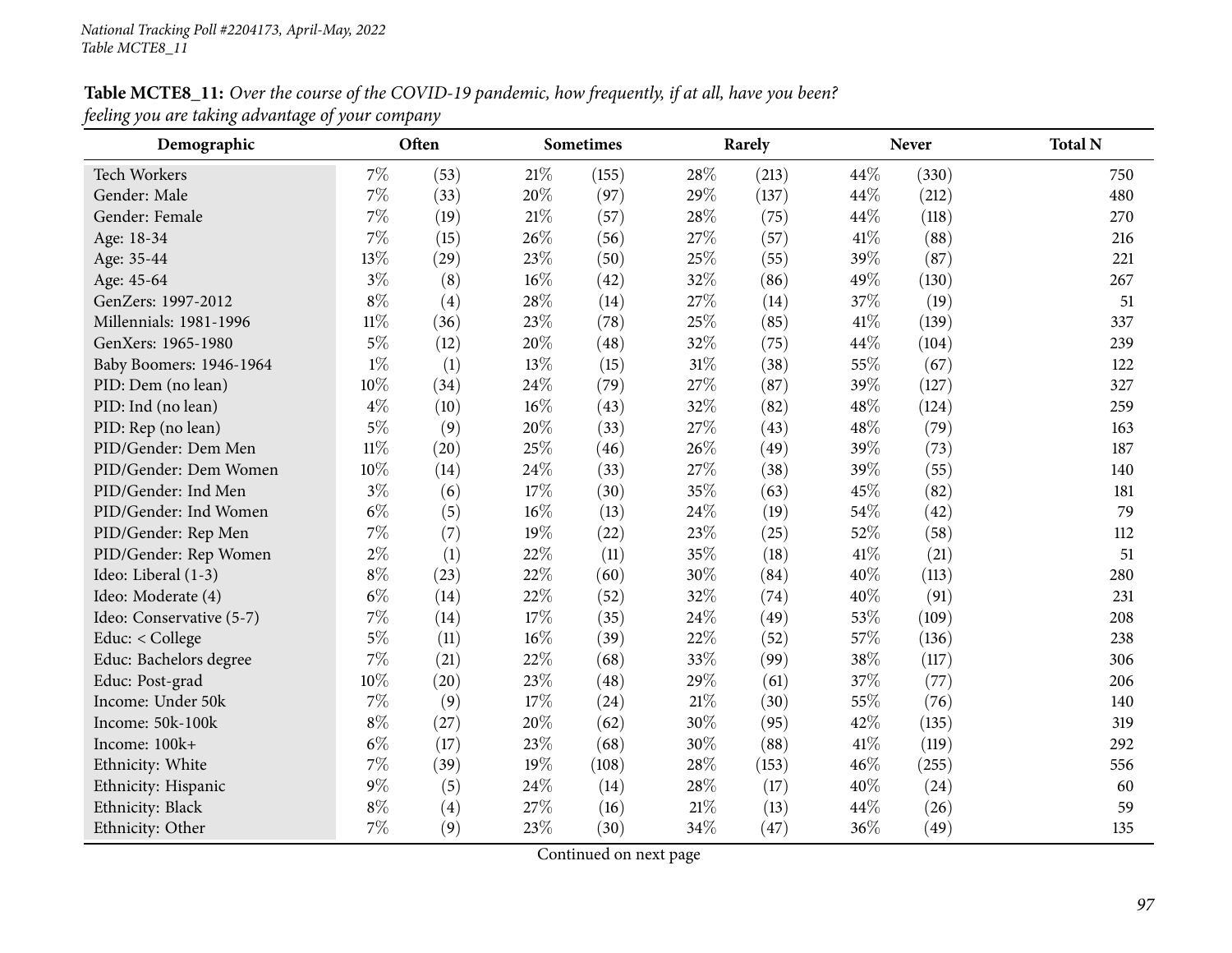## Table MCTE8\_11: Over the course of the COVID-19 pandemic, how frequently, if at all, have you been? *feeling you are taking advantage of your company*

| Demographic                          |        | Often |        | Sometimes |        | Rarely |      | <b>Never</b> | <b>Total N</b> |
|--------------------------------------|--------|-------|--------|-----------|--------|--------|------|--------------|----------------|
| <b>Tech Workers</b>                  | $7\%$  | (53)  | 21%    | (155)     | 28%    | (213)  | 44\% | (330)        | 750            |
| All Christian                        | $8\%$  | (23)  | 23%    | (69)      | 27%    | (81)   | 42%  | (127)        | 300            |
| All Non-Christian                    | 12%    | (7)   | 24%    | (15)      | 22%    | (13)   | 42%  | (26)         | 62             |
| Atheist                              | $7\%$  | (5)   | 17%    | (12)      | 28\%   | (20)   | 47%  | (34)         | 71             |
| Agnostic/Nothing in particular       | $5\%$  | (12)  | 17%    | (42)      | 32%    | (78)   | 47%  | (116)        | 248            |
| Something Else                       | $8\%$  | (6)   | 23%    | (16)      | 29%    | (20)   | 40%  | (28)         | 70             |
| Religious Non-Protestant/Catholic    | $11\%$ | (7)   | 24\%   | (16)      | 23%    | (15)   | 42%  | (28)         | 66             |
| Evangelical                          | 12%    | (17)  | 24%    | (32)      | 23%    | (31)   | 41\% | (55)         | 134            |
| Non-Evangelical                      | $4\%$  | (8)   | 22%    | (47)      | 30%    | (65)   | 45%  | (96)         | 215            |
| Community: Urban                     | 13%    | (31)  | 27%    | (65)      | 25%    | (60)   | 35%  | (83)         | 239            |
| Community: Suburban                  | $4\%$  | (17)  | 18%    | (73)      | 32%    | (132)  | 47%  | (194)        | 416            |
| Community: Rural                     | $5\%$  | (5)   | 18%    | (17)      | $21\%$ | (20)   | 55%  | (53)         | 95             |
| Employ: Private Sector               | $7\%$  | (47)  | 22%    | (145)     | 30%    | (197)  | 41\% | (271)        | 659            |
| Employ: Self-Employed                | 7%     | (6)   | $11\%$ | (10)      | 18%    | (16)   | 65%  | (59)         | 91             |
| Military HH: Yes                     |        | (0)   | 16%    | (10)      | 26%    | (16)   | 58%  | (36)         | 62             |
| Military HH: No                      | $8\%$  | (53)  | 21%    | (145)     | 29%    | (197)  | 43%  | (294)        | 688            |
| RD/WT: Right Direction               | 12%    | (37)  | 26%    | (78)      | 26%    | (77)   | 36%  | (108)        | 300            |
| RD/WT: Wrong Track                   | $4\%$  | (16)  | 17%    | (77)      | 30%    | (135)  | 49%  | (222)        | 450            |
| Biden Job Approve                    | 10%    | (38)  | $21\%$ | (80)      | 30%    | (117)  | 40%  | (153)        | 388            |
| Biden Job Disapprove                 | $3\%$  | (12)  | $21\%$ | (73)      | 27%    | (91)   | 48%  | (163)        | 338            |
| Biden Job Strongly Approve           | 15%    | (25)  | 20%    | (33)      | 20%    | (33)   | 45%  | (75)         | 166            |
| Biden Job Somewhat Approve           | $6\%$  | (13)  | 21%    | (47)      | 38%    | (83)   | 35%  | (78)         | 222            |
| Biden Job Somewhat Disapprove        | $3\%$  | (3)   | 26%    | (33)      | 26%    | (33)   | 46%  | (59)         | 129            |
| <b>Biden Job Strongly Disapprove</b> | $4\%$  | (8)   | 19%    | (39)      | 27%    | (57)   | 50%  | (104)        | 209            |
| Favorable of Biden                   | 10%    | (40)  | 21%    | (83)      | 29%    | (112)  | 40%  | (154)        | 389            |
| Unfavorable of Biden                 | $3\%$  | (12)  | 20%    | (69)      | 28\%   | (97)   | 48%  | (165)        | 344            |
| Very Favorable of Biden              | 14%    | (24)  | 20%    | (35)      | $21\%$ | (37)   | 45%  | (78)         | 173            |
| Somewhat Favorable of Biden          | 7%     | (16)  | 22%    | (48)      | 35%    | (76)   | 36%  | (77)         | 216            |
| Somewhat Unfavorable of Biden        | $2\%$  | (2)   | 23%    | (25)      | 28%    | (30)   | 48%  | (51)         | 108            |
| Very Unfavorable of Biden            | $4\%$  | (10)  | 19%    | (45)      | 29%    | (68)   | 48%  | (114)        | 236            |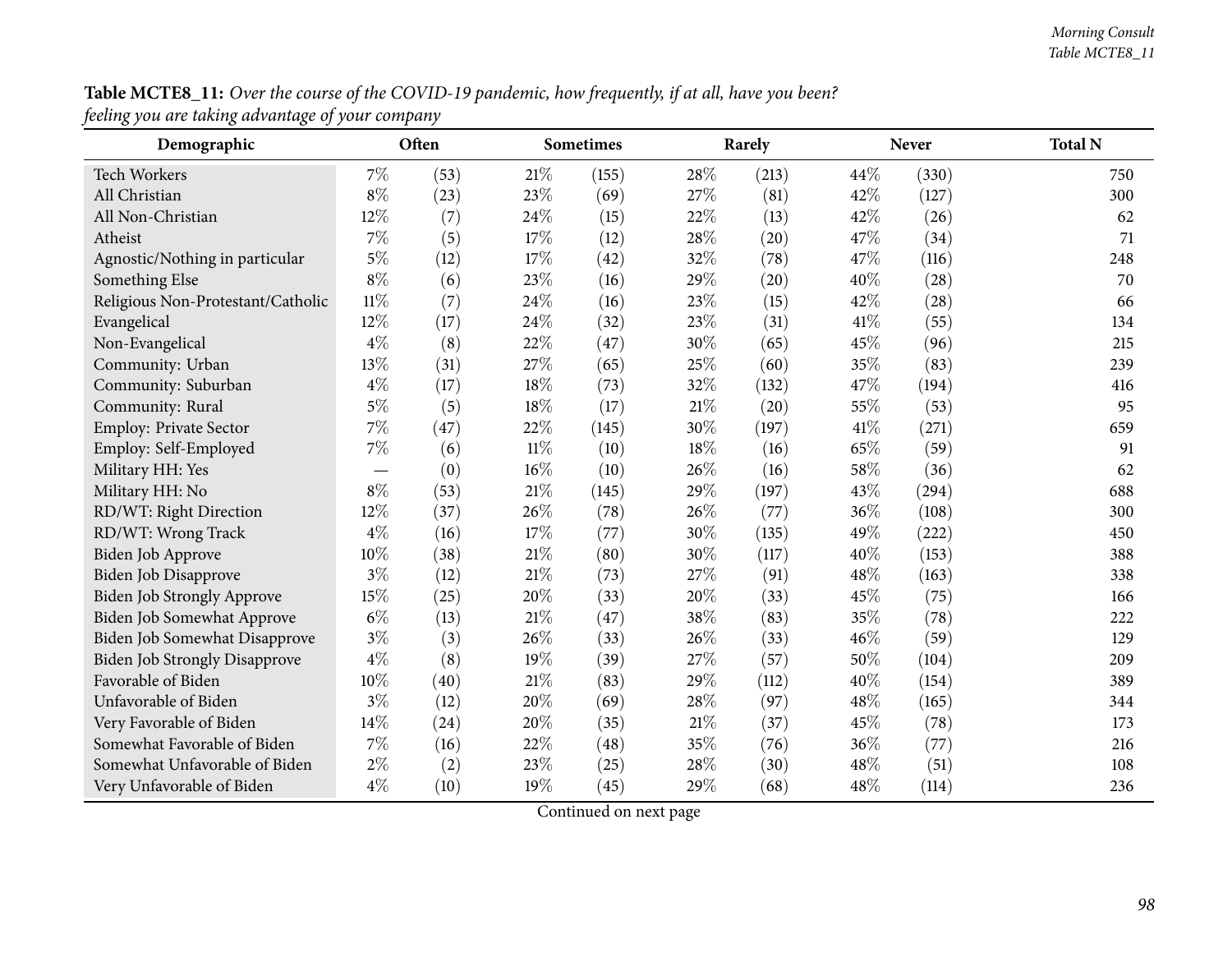#### Table MCTE8\_11: Over the course of the COVID-19 pandemic, how frequently, if at all, have you been? *feeling you are taking advantage of your company*

| Demographic                 |        | Often<br><b>Sometimes</b> |        |                   | Rarely |       | <b>Never</b> | <b>Total N</b> |     |
|-----------------------------|--------|---------------------------|--------|-------------------|--------|-------|--------------|----------------|-----|
| <b>Tech Workers</b>         | $7\%$  | (53)                      | $21\%$ | (155)             | 28\%   | (213) | 44\%         | (330)          | 750 |
| #1 Issue: Economy           | $6\%$  | (21)                      | 20%    | (68)              | 29%    | (100) | 46\%         | (159)          | 349 |
| #1 Issue: Security          | $8\%$  | (6)                       | 26\%   | (19)              | 25\%   | (19)  | 41\%         | (31)           | 75  |
| #1 Issue: Health Care       | 13%    | (10)                      | 17\%   | (14)              | $21\%$ | (17)  | 49%          | (39)           | 80  |
| #1 Issue: Women's Issues    | $3\%$  | (3)                       | 23\%   | (21)              | 36\%   | (34)  | 38%          | (36)           | 94  |
| #1 Issue: Energy            | $8\%$  | (5)                       | 24\%   | (17)              | $31\%$ | (21)  | 38\%         | (26)           | 70  |
| 2020 Vote: Joe Biden        | $8\%$  | (32)                      | 21%    | (88)              | 29%    | (120) | 43\%         | (182)          | 422 |
| 2020 Vote: Donald Trump     | $7\%$  | (14)                      | 22%    | (43)              | 28\%   | (55)  | 43\%         | (84)           | 196 |
| 2020 Vote: Didn't Vote      | $6\%$  | (6)                       | $19\%$ | (19)              | 30\%   | (29)  | 45\%         | (44)           | 98  |
| 2018 House Vote: Democrat   | $8\%$  | (29)                      | 24\%   | (86)              | 25%    | (89)  | 42\%         | (148)          | 352 |
| 2018 House Vote: Republican | $5\%$  | (9)                       | $19\%$ | (32)              | 30\%   | (49)  | 46\%         | (76)           | 165 |
| 2016 Vote: Hillary Clinton  | $10\%$ | (31)                      | 21%    | (67)              | 29%    | (91)  | 40%          | (129)          | 319 |
| 2016 Vote: Donald Trump     | $6\%$  | (10)                      | 22\%   | (41)              | 26\%   | (48)  | 47\%         | (88)           | 188 |
| 2016 Vote: Other            |        | (0)                       | $7\%$  | $\left( 4\right)$ | 28\%   | (14)  | 65\%         | (34)           | 52  |
| 2016 Vote: Didn't Vote      | $5\%$  | (10)                      | 22%    | (40)              | $31\%$ | (59)  | 42\%         | (78)           | 187 |
| Voted in 2014: Yes          | $8\%$  | (37)                      | $21\%$ | (98)              | 27\%   | (125) | 44\%         | (205)          | 465 |
| Voted in 2014: No           | $6\%$  | (16)                      | 20%    | (57)              | $31\%$ | (88)  | 44\%         | (125)          | 285 |
| 4-Region: Northeast         | $6\%$  | (8)                       | 20%    | (31)              | 29%    | (44)  | 45\%         | (68)           | 152 |
| 4-Region: Midwest           | $6\%$  | (8)                       | $21\%$ | (30)              | 30%    | (43)  | 43\%         | (61)           | 142 |
| 4-Region: South             | $8\%$  | (23)                      | 18%    | (48)              | 26\%   | (71)  | 47\%         | (126)          | 267 |
| 4-Region: West              | $7\%$  | (14)                      | 24\%   | (46)              | 29%    | (55)  | 39%          | (74)           | 189 |
| <b>Entirely Remote</b>      | $6\%$  | (23)                      | 18%    | (66)              | 30\%   | (108) | 45%          | (162)          | 359 |
| Remote Inperson Split       | $9\%$  | (24)                      | 26\%   | (72)              | 27\%   | (76)  | 38\%         | (106)          | 279 |
| Not Remote                  | $5\%$  | (6)                       | $15\%$ | (16)              | 25\%   | (28)  | $55\%$       | (62)           | 112 |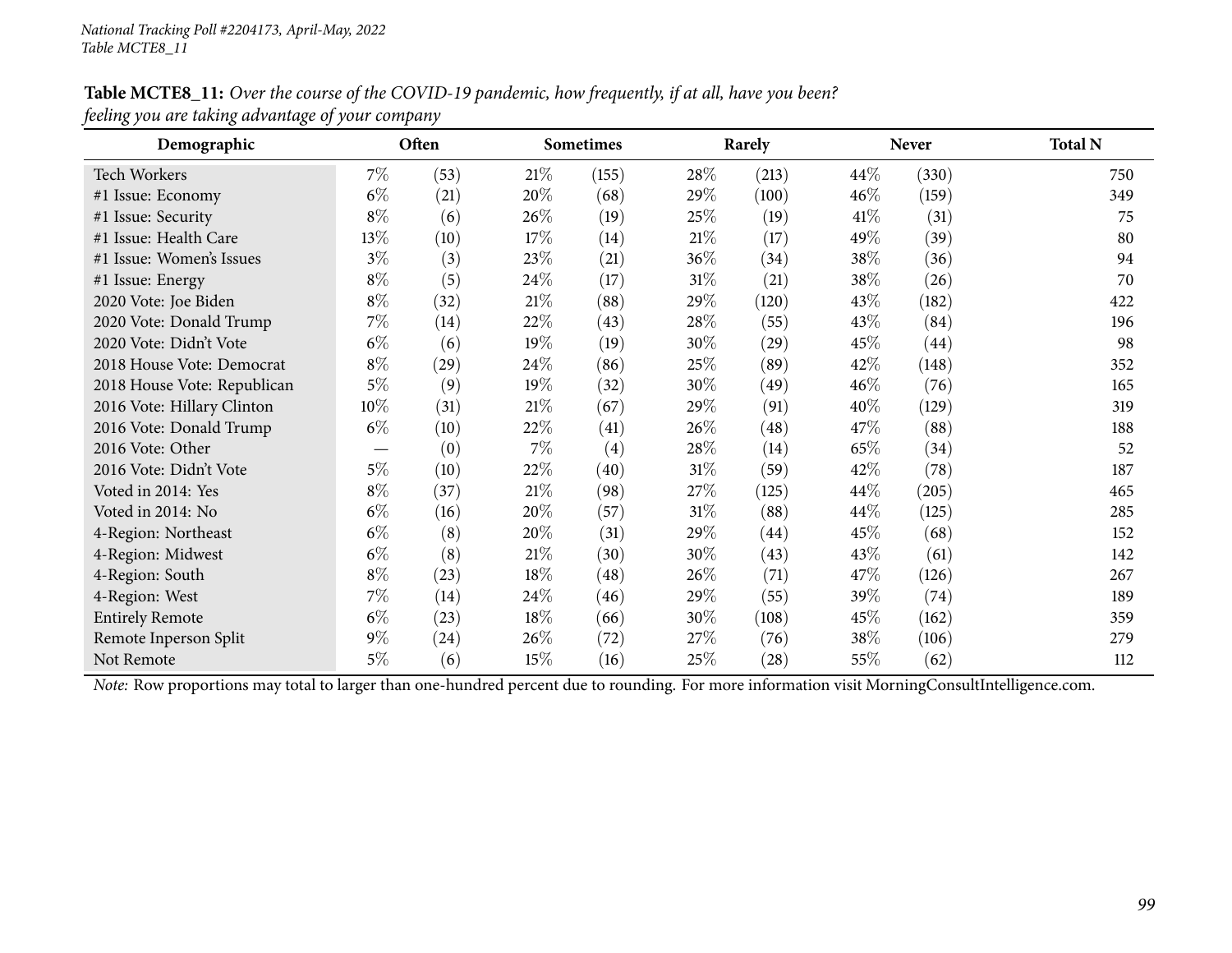| Table MCTE8_12: Over the course of the COVID-19 pandemic, how frequently, if at all, have you been? |  |
|-----------------------------------------------------------------------------------------------------|--|
| feeling your company is taking advantage of you                                                     |  |

| $\delta$ / $\sim$ $\sim$<br>$\ldots$ $\ldots$ $\ldots$ $\ldots$<br>Demographic | $\cdots \cdots \cdots \cdots$<br>ر ب | Often |        | <b>Sometimes</b> |      | Rarely |        | <b>Never</b> | <b>Total N</b> |
|--------------------------------------------------------------------------------|--------------------------------------|-------|--------|------------------|------|--------|--------|--------------|----------------|
| <b>Tech Workers</b>                                                            | 13\%                                 | (99)  | 28%    | (208)            | 26\% | (194)  | 33%    | (249)        | 750            |
| Gender: Male                                                                   | 13%                                  | (61)  | 27%    | (131)            | 26%  | (125)  | 34\%   | (163)        | 480            |
| Gender: Female                                                                 | 14%                                  | (38)  | 28%    | (76)             | 26%  | (70)   | 32%    | (86)         | 270            |
| Age: 18-34                                                                     | 12%                                  | (26)  | 33%    | (71)             | 27%  | (58)   | 28\%   | (61)         | 216            |
| Age: 35-44                                                                     | 19%                                  | (41)  | 28\%   | (62)             | 23%  | (51)   | 30%    | (67)         | 221            |
| Age: 45-64                                                                     | $11\%$                               | (30)  | 25%    | (66)             | 28%  | (75)   | 36%    | (95)         | 267            |
| GenZers: 1997-2012                                                             | 12%                                  | (6)   | 29%    | (15)             | 27%  | (14)   | 32%    | (16)         | 51             |
| Millennials: 1981-1996                                                         | 15%                                  | (51)  | 32%    | (107)            | 24%  | (82)   | 29%    | (98)         | 337            |
| GenXers: 1965-1980                                                             | 13%                                  | (32)  | 25%    | (59)             | 30%  | (71)   | 33%    | (78)         | 239            |
| Baby Boomers: 1946-1964                                                        | $8\%$                                | (10)  | 22%    | (27)             | 23%  | (28)   | 46%    | (57)         | 122            |
| PID: Dem (no lean)                                                             | 17%                                  | (55)  | 28%    | (92)             | 25%  | (82)   | 30%    | (99)         | 327            |
| PID: Ind (no lean)                                                             | $11\%$                               | (28)  | 25%    | (65)             | 28%  | (73)   | 36%    | (93)         | 259            |
| PID: Rep (no lean)                                                             | 10%                                  | (16)  | 31%    | (51)             | 24%  | (40)   | 35%    | (57)         | 163            |
| PID/Gender: Dem Men                                                            | 18%                                  | (33)  | 27%    | (51)             | 28%  | (52)   | $28\%$ | (52)         | 187            |
| PID/Gender: Dem Women                                                          | 16%                                  | (22)  | 29%    | (41)             | 22%  | (30)   | 33%    | (47)         | 140            |
| PID/Gender: Ind Men                                                            | $8\%$                                | (15)  | 27%    | (49)             | 27%  | (49)   | 37%    | (67)         | 181            |
| PID/Gender: Ind Women                                                          | 16%                                  | (13)  | 20%    | (16)             | 30%  | (24)   | 33%    | (26)         | 79             |
| PID/Gender: Rep Men                                                            | $11\%$                               | (12)  | 28%    | (31)             | 21%  | (24)   | 39%    | (44)         | 112            |
| PID/Gender: Rep Women                                                          | $6\%$                                | (3)   | 38%    | (19)             | 31%  | (16)   | 25%    | (13)         | 51             |
| Ideo: Liberal (1-3)                                                            | 15%                                  | (43)  | 27%    | (76)             | 27%  | (76)   | 30%    | (85)         | 280            |
| Ideo: Moderate (4)                                                             | 13%                                  | (30)  | 28%    | (65)             | 28%  | (64)   | $31\%$ | (72)         | 231            |
| Ideo: Conservative (5-7)                                                       | 12%                                  | (24)  | 27%    | (57)             | 22%  | (46)   | 39%    | (81)         | 208            |
| Educ: < College                                                                | 12%                                  | (28)  | 29%    | (68)             | 25%  | (58)   | 35%    | (83)         | 238            |
| Educ: Bachelors degree                                                         | 12%                                  | (37)  | 30%    | (90)             | 25%  | (76)   | 33%    | (102)        | 306            |
| Educ: Post-grad                                                                | 16%                                  | (33)  | 24%    | (49)             | 29%  | (60)   | $31\%$ | (64)         | 206            |
| Income: Under 50k                                                              | $11\%$                               | (15)  | 27%    | (38)             | 27%  | (38)   | 35%    | (49)         | 140            |
| Income: 50k-100k                                                               | 14%                                  | (45)  | 29%    | (91)             | 26\% | (82)   | $31\%$ | (100)        | 319            |
| Income: 100k+                                                                  | 13%                                  | (39)  | 27%    | (79)             | 26%  | (75)   | $34\%$ | (99)         | 292            |
| Ethnicity: White                                                               | 13%                                  | (73)  | 26%    | (147)            | 26%  | (143)  | 35%    | (193)        | 556            |
| Ethnicity: Hispanic                                                            | 15%                                  | (9)   | $34\%$ | (20)             | 27%  | (16)   | 24\%   | (14)         | 60             |
| Ethnicity: Black                                                               | 14%                                  | (8)   | 27%    | (16)             | 21%  | (13)   | 38\%   | (22)         | 59             |
| Ethnicity: Other                                                               | 13%                                  | (18)  | 33%    | (45)             | 28%  | (38)   | 25%    | (34)         | 135            |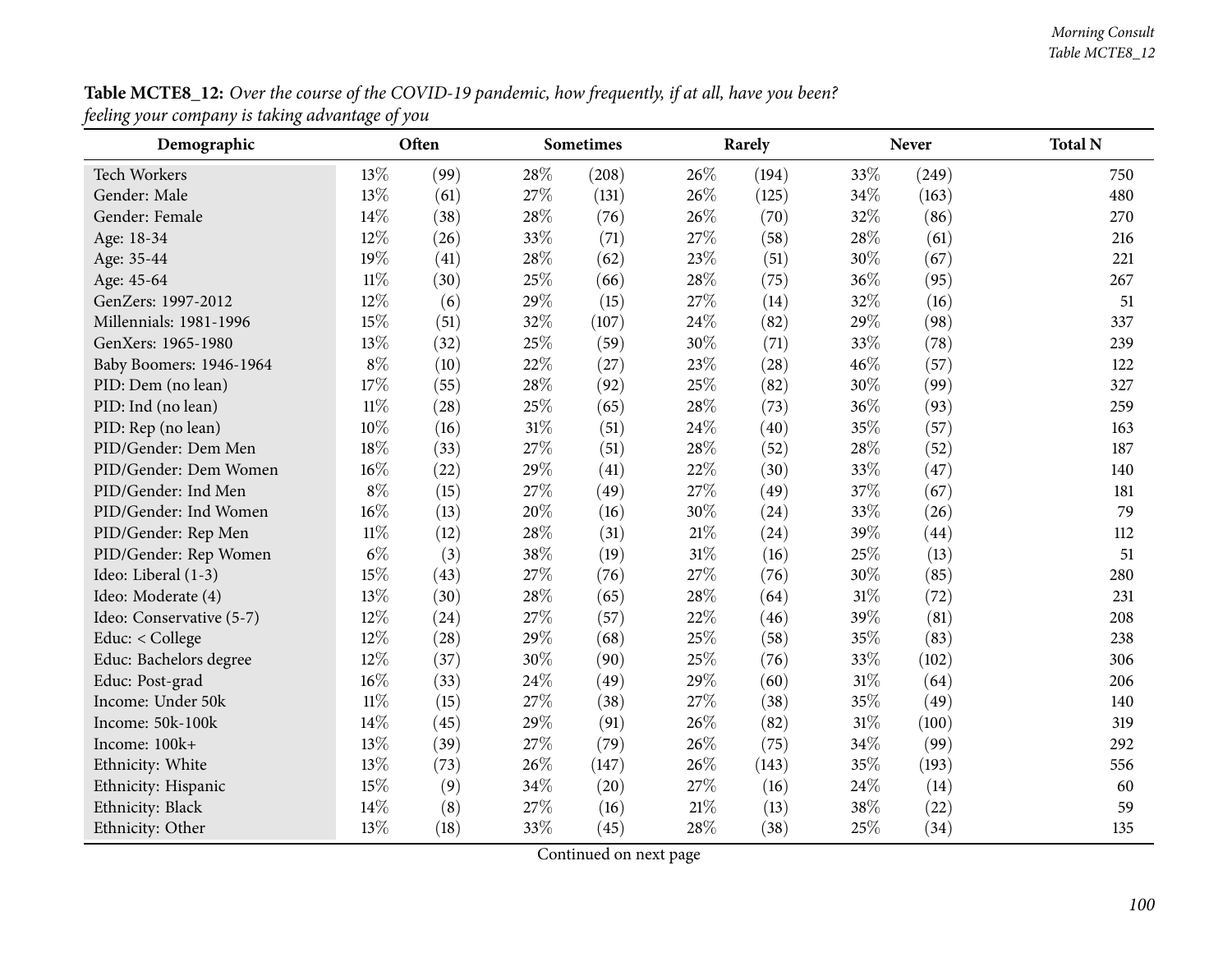## Table MCTE8\_12: Over the course of the COVID-19 pandemic, how frequently, if at all, have you been? *feeling your company is taking advantage of you*

| Demographic                          |        | Often |        | <b>Sometimes</b> |      | Rarely |      | <b>Never</b> | <b>Total N</b> |
|--------------------------------------|--------|-------|--------|------------------|------|--------|------|--------------|----------------|
| Tech Workers                         | 13%    | (99)  | 28%    | (208)            | 26%  | (194)  | 33%  | (249)        | 750            |
| All Christian                        | 12%    | (36)  | 29%    | (88)             | 24%  | (71)   | 35%  | (105)        | 300            |
| All Non-Christian                    | 15%    | (9)   | 27%    | (17)             | 25%  | (16)   | 33%  | (20)         | 62             |
| Atheist                              | 13%    | (9)   | 24%    | (17)             | 29%  | (21)   | 34%  | (24)         | 71             |
| Agnostic/Nothing in particular       | 13%    | (33)  | 28%    | (68)             | 28\% | (70)   | 31%  | (76)         | 248            |
| Something Else                       | 16%    | (11)  | 25%    | (18)             | 25%  | (17)   | 34%  | (23)         | 70             |
| Religious Non-Protestant/Catholic    | 15%    | (10)  | 28%    | (18)             | 24\% | (16)   | 34\% | (22)         | 66             |
| Evangelical                          | 16%    | (21)  | 33%    | (44)             | 20%  | (27)   | 32%  | (43)         | 134            |
| Non-Evangelical                      | 10%    | (22)  | 24%    | (52)             | 28%  | (60)   | 38%  | (81)         | 215            |
| Community: Urban                     | 18%    | (43)  | $31\%$ | (73)             | 23%  | (56)   | 28%  | (68)         | 239            |
| Community: Suburban                  | $11\%$ | (44)  | 27%    | (112)            | 28%  | (117)  | 34%  | (143)        | 416            |
| Community: Rural                     | 13%    | (12)  | 24%    | (23)             | 23%  | (22)   | 40%  | (38)         | 95             |
| Employ: Private Sector               | 14%    | (93)  | 29%    | (189)            | 26%  | (175)  | 31%  | (204)        | 659            |
| Employ: Self-Employed                | 7%     | (6)   | 21%    | (19)             | 22%  | (20)   | 50%  | (46)         | 91             |
| Military HH: Yes                     | 7%     | (4)   | 20%    | (12)             | 28%  | (17)   | 46%  | (29)         | 62             |
| Military HH: No                      | 14%    | (95)  | 28%    | (196)            | 26\% | (177)  | 32%  | (221)        | 688            |
| RD/WT: Right Direction               | 17%    | (50)  | 27%    | (82)             | 25%  | (76)   | 31%  | (92)         | 300            |
| RD/WT: Wrong Track                   | $11\%$ | (49)  | 28%    | (125)            | 26%  | (118)  | 35%  | (157)        | 450            |
| Biden Job Approve                    | 14%    | (55)  | 28%    | (108)            | 27%  | (105)  | 31%  | (120)        | 388            |
| Biden Job Disapprove                 | $11\%$ | (37)  | 28%    | (94)             | 26%  | (87)   | 35%  | (120)        | 338            |
| Biden Job Strongly Approve           | 19%    | (32)  | 23%    | (38)             | 20%  | (34)   | 37%  | (62)         | 166            |
| Biden Job Somewhat Approve           | 10%    | (22)  | 32%    | (70)             | 32%  | (71)   | 26%  | (58)         | 222            |
| Biden Job Somewhat Disapprove        | 14%    | (18)  | 25%    | (32)             | 23%  | (30)   | 38%  | (48)         | 129            |
| <b>Biden Job Strongly Disapprove</b> | 9%     | (19)  | 29%    | (62)             | 27%  | (57)   | 34%  | (71)         | 209            |
| Favorable of Biden                   | 15%    | (57)  | 28%    | (107)            | 27%  | (106)  | 31%  | (120)        | 389            |
| Unfavorable of Biden                 | 12%    | (42)  | 27%    | (93)             | 25%  | (86)   | 36%  | (123)        | 344            |
| Very Favorable of Biden              | 19%    | (33)  | 22%    | (38)             | 23%  | (40)   | 36%  | (63)         | 173            |
| Somewhat Favorable of Biden          | $11\%$ | (24)  | 32%    | (69)             | 30%  | (66)   | 27%  | (57)         | 216            |
| Somewhat Unfavorable of Biden        | 19%    | (21)  | 21\%   | (23)             | 22%  | (24)   | 38%  | (40)         | 108            |
| Very Unfavorable of Biden            | 9%     | (22)  | 29%    | (70)             | 27%  | (63)   | 35%  | (82)         | 236            |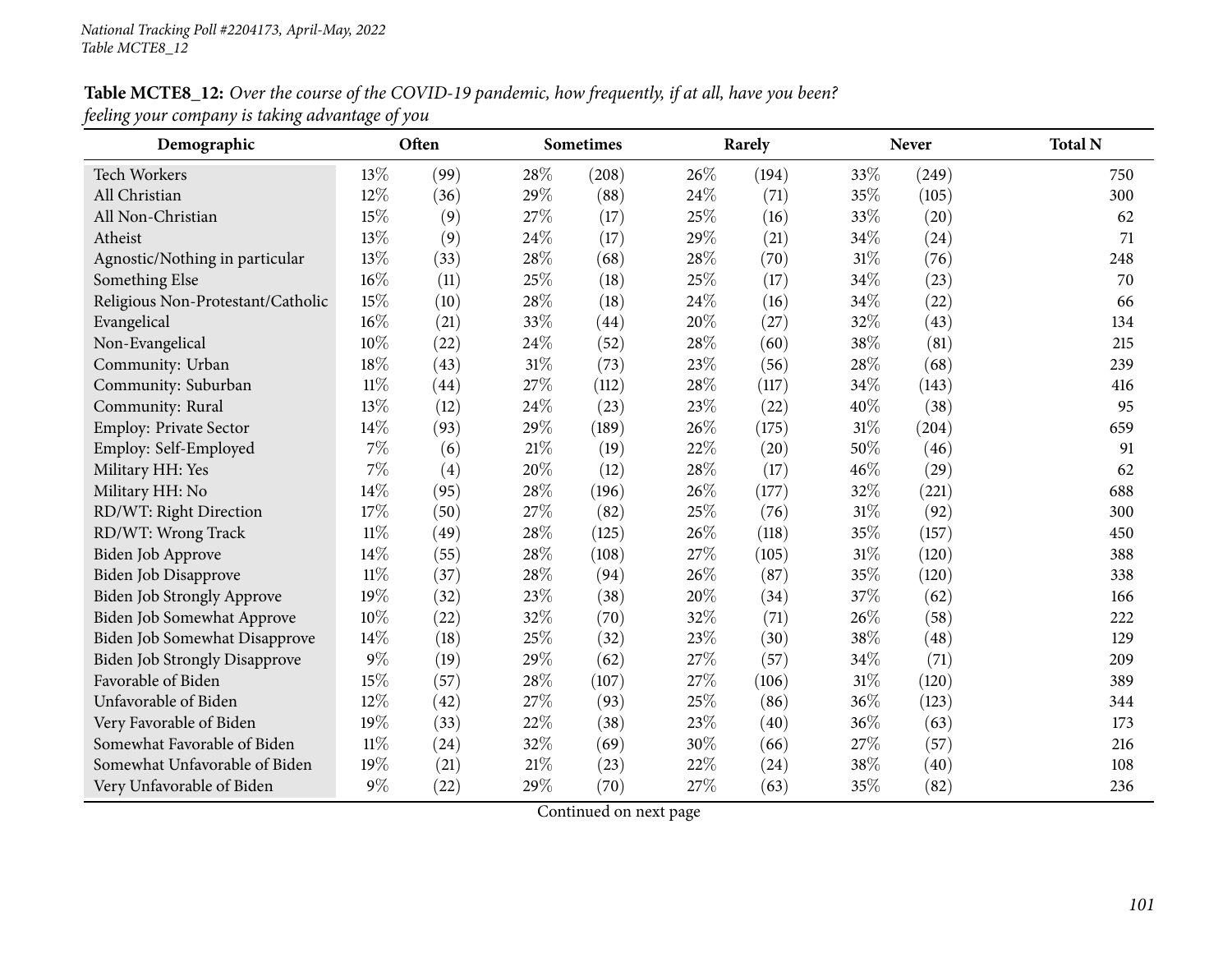| Table MCTE8_12: Over the course of the COVID-19 pandemic, how frequently, if at all, have you been? |  |
|-----------------------------------------------------------------------------------------------------|--|
| feeling your company is taking advantage of you                                                     |  |

| Demographic                 |        | Often |        | <b>Sometimes</b>   |      | Rarely |        | <b>Never</b> | <b>Total N</b> |
|-----------------------------|--------|-------|--------|--------------------|------|--------|--------|--------------|----------------|
| <b>Tech Workers</b>         | $13\%$ | (99)  | 28\%   | (208)              | 26\% | (194)  | 33\%   | (249)        | 750            |
| #1 Issue: Economy           | $11\%$ | (40)  | 29\%   | (100)              | 26\% | (92)   | 33\%   | (117)        | 349            |
| #1 Issue: Security          | $6\%$  | (5)   | 45\%   | (33)               | 22%  | (16)   | 27\%   | (20)         | 75             |
| #1 Issue: Health Care       | 19%    | (15)  | 21%    | (17)               | 25%  | (20)   | 35%    | (28)         | 80             |
| #1 Issue: Women's Issues    | 23%    | (22)  | 21\%   | $\left( 20\right)$ | 28\% | (26)   | 28%    | (26)         | 94             |
| #1 Issue: Energy            | 13%    | (9)   | 29\%   | (20)               | 22%  | (15)   | 37\%   | (25)         | 70             |
| 2020 Vote: Joe Biden        | 14\%   | (61)  | $26\%$ | (110)              | 26\% | (110)  | 33\%   | (141)        | 422            |
| 2020 Vote: Donald Trump     | $11\%$ | (21)  | 30\%   | (59)               | 26\% | (50)   | 33\%   | (65)         | 196            |
| 2020 Vote: Didn't Vote      | $11\%$ | (11)  | 30\%   | (29)               | 28\% | (28)   | $31\%$ | (30)         | 98             |
| 2018 House Vote: Democrat   | 16%    | (56)  | $26\%$ | (92)               | 27\% | (95)   | $31\%$ | (109)        | 352            |
| 2018 House Vote: Republican | $11\%$ | (18)  | 27\%   | (45)               | 26\% | (42)   | 36\%   | (60)         | 165            |
| 2016 Vote: Hillary Clinton  | 16%    | (52)  | $26\%$ | (82)               | 27\% | (85)   | $31\%$ | (99)         | 319            |
| 2016 Vote: Donald Trump     | 12%    | (23)  | $31\%$ | (59)               | 24\% | (45)   | 33\%   | (62)         | 188            |
| 2016 Vote: Other            | 7%     | (4)   | 16%    | (8)                | 25%  | (13)   | 52%    | (27)         | 52             |
| 2016 Vote: Didn't Vote      | 10%    | (19)  | 30\%   | (57)               | 27\% | (51)   | 32%    | (60)         | 187            |
| Voted in 2014: Yes          | $14\%$ | (67)  | 25\%   | (115)              | 26\% | (122)  | 35%    | (161)        | 465            |
| Voted in 2014: No           | $11\%$ | (32)  | 32\%   | (92)               | 25\% | (73)   | 31%    | (88)         | 285            |
| 4-Region: Northeast         | $12\%$ | (18)  | 30\%   | (45)               | 24\% | (36)   | 34%    | (52)         | 152            |
| 4-Region: Midwest           | 10%    | (14)  | 30\%   | (43)               | 28%  | (40)   | 32%    | (46)         | 142            |
| 4-Region: South             | 13%    | (35)  | 28\%   | (74)               | 24\% | (63)   | 36\%   | (96)         | 267            |
| 4-Region: West              | 17%    | (31)  | 24\%   | (46)               | 29%  | (55)   | 30%    | (56)         | 189            |
| <b>Entirely Remote</b>      | 14%    | (49)  | $24\%$ | (87)               | 26%  | (95)   | 36%    | (127)        | 359            |
| Remote Inperson Split       | 13%    | (36)  | 32\%   | (89)               | 28\% | (78)   | 27\%   | (77)         | 279            |
| Not Remote                  | 12%    | (13)  | 29\%   | (32)               | 20%  | (22)   | 40%    | (45)         | 112            |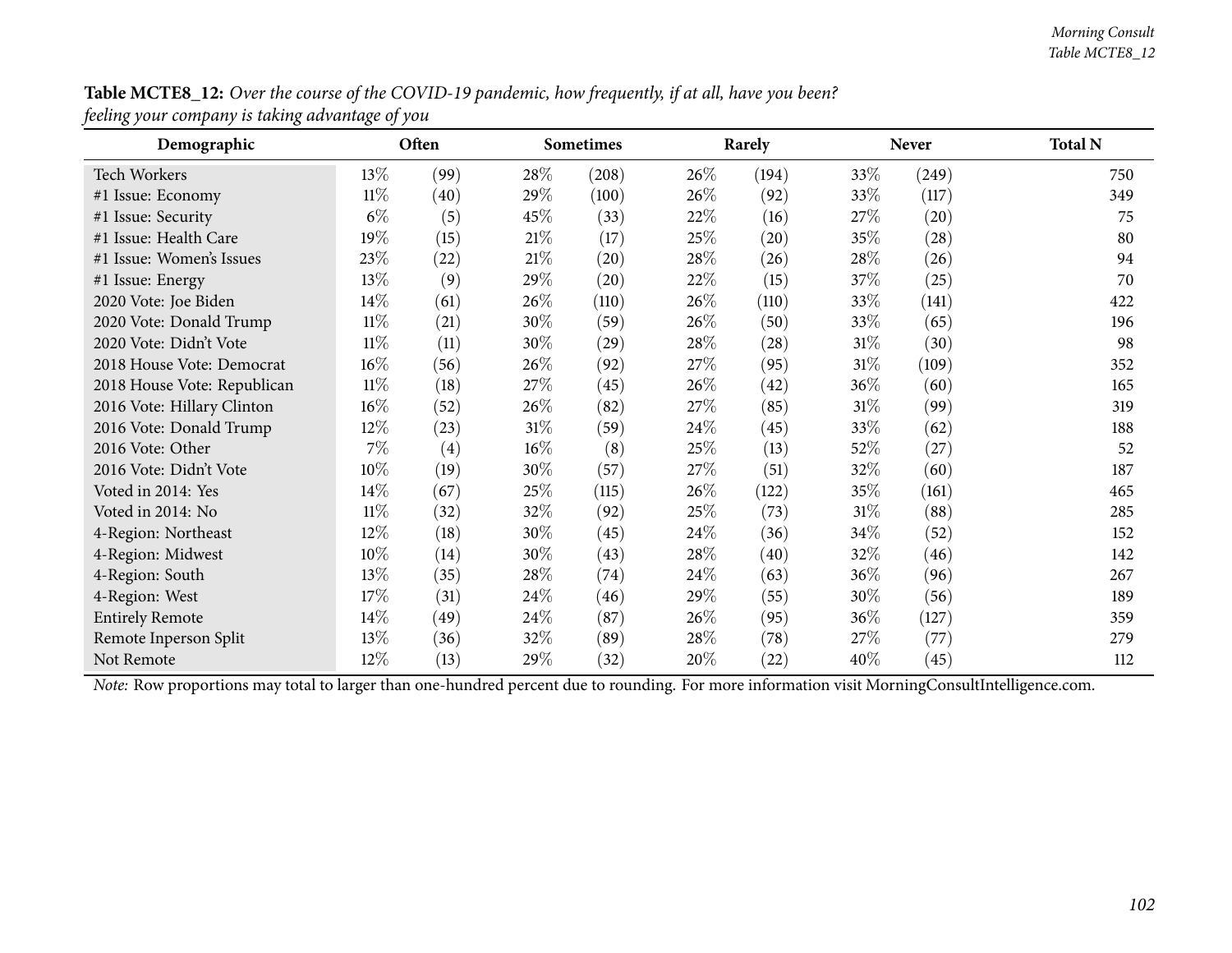Table MCTE9\_1: And over the course of the COVID-19 pandemic, how frequently, if at all, has your boss been doing the following?If your boss has *changed during the pandemic, <sup>p</sup>lease answer for your current boss. working long hours*

| Demographic              |        | Often |      | <b>Sometimes</b> |        | Rarely |        | <b>Never</b> | <b>Total N</b> |
|--------------------------|--------|-------|------|------------------|--------|--------|--------|--------------|----------------|
| <b>Tech Workers</b>      | 19%    | (145) | 41\% | (309)            | 24%    | (180)  | 15%    | (116)        | 750            |
| Gender: Male             | 19%    | (91)  | 41\% | (198)            | 26\%   | (122)  | 14\%   | (69)         | 480            |
| Gender: Female           | 20%    | (54)  | 41\% | (111)            | $21\%$ | (57)   | 18%    | (48)         | 270            |
| Age: 18-34               | 21%    | (44)  | 43%  | (93)             | 21%    | (45)   | 15%    | (33)         | 216            |
| Age: 35-44               | 24%    | (54)  | 40%  | (87)             | 27%    | (59)   | $9\%$  | (21)         | 221            |
| Age: 45-64               | 15%    | (40)  | 43%  | (115)            | 24%    | (64)   | 18%    | (49)         | 267            |
| GenZers: 1997-2012       | 21%    | (10)  | 41%  | (21)             | 24%    | (12)   | 14\%   | (7)          | 51             |
| Millennials: 1981-1996   | 22%    | (74)  | 41\% | (139)            | 25%    | (83)   | 12%    | (41)         | 337            |
| GenXers: 1965-1980       | 18%    | (43)  | 45%  | (108)            | $21\%$ | (50)   | $16\%$ | (38)         | 239            |
| Baby Boomers: 1946-1964  | 14%    | (17)  | 34%  | (41)             | 28%    | (34)   | 24\%   | (29)         | 122            |
| PID: Dem (no lean)       | 20%    | (67)  | 44%  | (145)            | 24%    | (79)   | $11\%$ | (37)         | 327            |
| PID: Ind (no lean)       | 17%    | (44)  | 36%  | (93)             | 26%    | (67)   | 21\%   | (56)         | 259            |
| PID: Rep (no lean)       | 21%    | (35)  | 44%  | (72)             | 20%    | (33)   | 15%    | (24)         | 163            |
| PID/Gender: Dem Men      | 19%    | (35)  | 45%  | (84)             | 28%    | (53)   | $8\%$  | (16)         | 187            |
| PID/Gender: Dem Women    | 23%    | (32)  | 43%  | (61)             | 19%    | (26)   | 15%    | (21)         | 140            |
| PID/Gender: Ind Men      | 17%    | (31)  | 34%  | (61)             | 28%    | (50)   | 21%    | (38)         | 181            |
| PID/Gender: Ind Women    | $16\%$ | (13)  | 40%  | (32)             | $21\%$ | (17)   | 22%    | (17)         | 79             |
| PID/Gender: Rep Men      | 23%    | (26)  | 47%  | (53)             | 17%    | (19)   | 13%    | (15)         | 112            |
| PID/Gender: Rep Women    | 18%    | (9)   | 37%  | (19)             | 28%    | (14)   | 18%    | (9)          | 51             |
| Ideo: Liberal (1-3)      | 23%    | (64)  | 39%  | (109)            | 26%    | (72)   | 12%    | (35)         | 280            |
| Ideo: Moderate (4)       | 14%    | (33)  | 42%  | (97)             | 25%    | (57)   | 19%    | (44)         | 231            |
| Ideo: Conservative (5-7) | 19%    | (39)  | 44%  | (91)             | 21%    | (43)   | 17%    | (34)         | 208            |
| Educ: < College          | $21\%$ | (49)  | 38%  | (90)             | 22%    | (52)   | 20%    | (47)         | 238            |
| Educ: Bachelors degree   | 18%    | (55)  | 44%  | (134)            | $21\%$ | (65)   | 17%    | (52)         | 306            |
| Educ: Post-grad          | 19%    | (40)  | 42%  | (86)             | 30%    | (63)   | $9\%$  | (18)         | 206            |
| Income: Under 50k        | 19%    | (26)  | 37%  | (52)             | 27%    | (37)   | 17%    | (24)         | 140            |
| Income: 50k-100k         | 20%    | (63)  | 42%  | (135)            | 22%    | (70)   | 16%    | (50)         | 319            |
| Income: 100k+            | 19%    | (55)  | 42%  | (122)            | 25%    | (73)   | 14%    | (41)         | 292            |
| Ethnicity: White         | 19%    | (107) | 39%  | (217)            | 24%    | (133)  | 18%    | (99)         | 556            |
| Ethnicity: Hispanic      | 23%    | (14)  | 44%  | (26)             | 29%    | (18)   | $4\%$  | (3)          | 60             |
| Ethnicity: Black         | 26%    | (15)  | 39%  | (23)             | 24%    | (14)   | $11\%$ | (6)          | 59             |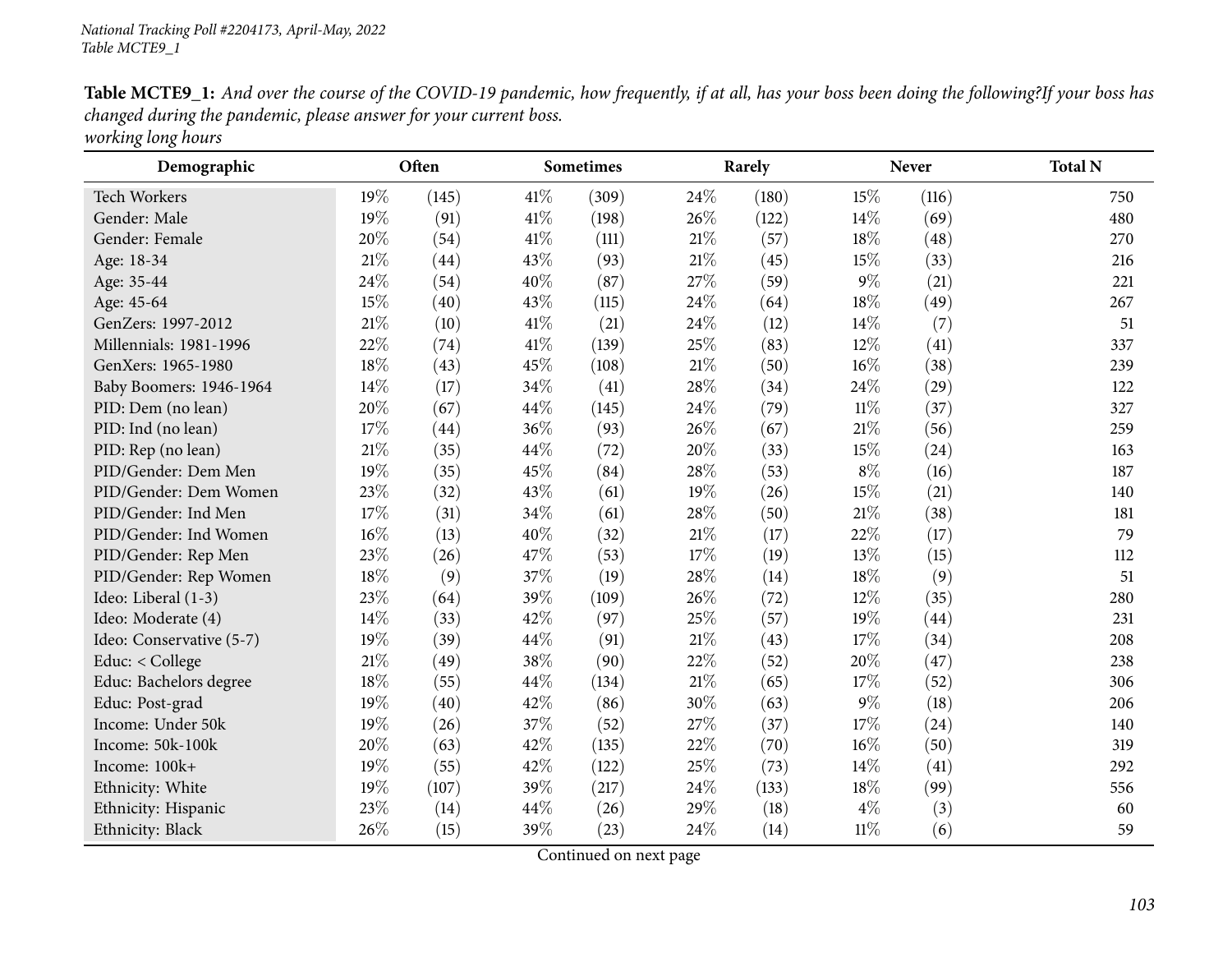Table MCTE9\_1: And over the course of the COVID-19 pandemic, how frequently, if at all, has your boss been doing the following?If your boss has *changed during the pandemic, <sup>p</sup>lease answer for your current boss. working long hours*

| Demographic                          |        | Often |        | <b>Sometimes</b> |     | Rarely |        | Never | <b>Total N</b> |
|--------------------------------------|--------|-------|--------|------------------|-----|--------|--------|-------|----------------|
| <b>Tech Workers</b>                  | 19%    | (145) | $41\%$ | (309)            | 24% | (180)  | 15%    | (116) | 750            |
| Ethnicity: Other                     | 17%    | (23)  | $51\%$ | (69)             | 24% | (32)   | $8\%$  | (11)  | 135            |
| All Christian                        | 19%    | (56)  | 45%    | (134)            | 21% | (62)   | 16%    | (48)  | 300            |
| All Non-Christian                    | $11\%$ | (7)   | 49%    | (30)             | 30% | (18)   | 10%    | (6)   | 62             |
| Atheist                              | 25%    | (18)  | 30%    | (22)             | 32% | (23)   | 12%    | (8)   | 71             |
| Agnostic/Nothing in particular       | 21%    | (52)  | 38%    | (94)             | 23% | (58)   | 17%    | (43)  | 248            |
| Something Else                       | 17%    | (12)  | 42%    | (29)             | 26% | (18)   | 15%    | (10)  | 70             |
| Religious Non-Protestant/Catholic    | 13%    | (9)   | 48%    | (32)             | 30% | (19)   | $9\%$  | (6)   | 66             |
| Evangelical                          | 23%    | (31)  | 41\%   | (55)             | 24% | (32)   | 12%    | (16)  | 134            |
| Non-Evangelical                      | 15%    | (33)  | 44%    | (95)             | 21% | (45)   | 19%    | (42)  | 215            |
| Community: Urban                     | 26%    | (63)  | 47%    | (112)            | 21% | (50)   | $6\%$  | (14)  | 239            |
| Community: Suburban                  | 16%    | (65)  | 38%    | (160)            | 26% | (108)  | 20%    | (83)  | 416            |
| Community: Rural                     | $18\%$ | (17)  | 39%    | (37)             | 23% | (22)   | 20%    | (19)  | 95             |
| Employ: Private Sector               | 19%    | (123) | 43%    | (281)            | 25% | (165)  | 14%    | (91)  | 659            |
| Employ: Self-Employed                | 24%    | (22)  | 31%    | (28)             | 17% | (15)   | 28%    | (25)  | 91             |
| Military HH: Yes                     | 14%    | (9)   | 32%    | (20)             | 30% | (18)   | 25%    | (16)  | 62             |
| Military HH: No                      | 20%    | (136) | 42%    | (289)            | 23% | (161)  | 15%    | (100) | 688            |
| RD/WT: Right Direction               | 20%    | (60)  | 47%    | (141)            | 23% | (68)   | $11\%$ | (32)  | 300            |
| RD/WT: Wrong Track                   | 19%    | (85)  | 37%    | (169)            | 25% | (112)  | 19%    | (84)  | 450            |
| <b>Biden Job Approve</b>             | 20%    | (77)  | 44%    | (169)            | 23% | (89)   | 13%    | (52)  | 388            |
| Biden Job Disapprove                 | 18%    | (62)  | 39%    | (131)            | 25% | (86)   | 18%    | (60)  | 338            |
| <b>Biden Job Strongly Approve</b>    | 27%    | (44)  | 41\%   | (68)             | 19% | (32)   | 13%    | (22)  | 166            |
| Biden Job Somewhat Approve           | 15%    | (33)  | 46%    | (101)            | 26% | (57)   | 14%    | (30)  | 222            |
| Biden Job Somewhat Disapprove        | 17%    | (21)  | 44%    | (56)             | 23% | (29)   | 17%    | (22)  | 129            |
| <b>Biden Job Strongly Disapprove</b> | 20%    | (41)  | 36%    | (75)             | 27% | (57)   | 18%    | (37)  | 209            |
| Favorable of Biden                   | 20%    | (77)  | 44%    | (171)            | 23% | (89)   | 13%    | (53)  | 389            |
| Unfavorable of Biden                 | 19%    | (65)  | 38%    | (132)            | 25% | (87)   | 18%    | (61)  | 344            |
| Very Favorable of Biden              | 23%    | (41)  | 44%    | (77)             | 20% | (35)   | 12%    | (21)  | 173            |
| Somewhat Favorable of Biden          | 17%    | (36)  | 43%    | (94)             | 25% | (54)   | 15%    | (32)  | 216            |
| Somewhat Unfavorable of Biden        | 17%    | (18)  | 44\%   | (47)             | 20% | (22)   | 19%    | (20)  | 108            |
| Very Unfavorable of Biden            | 20%    | (47)  | 36%    | (84)             | 27% | (65)   | 17%    | (40)  | 236            |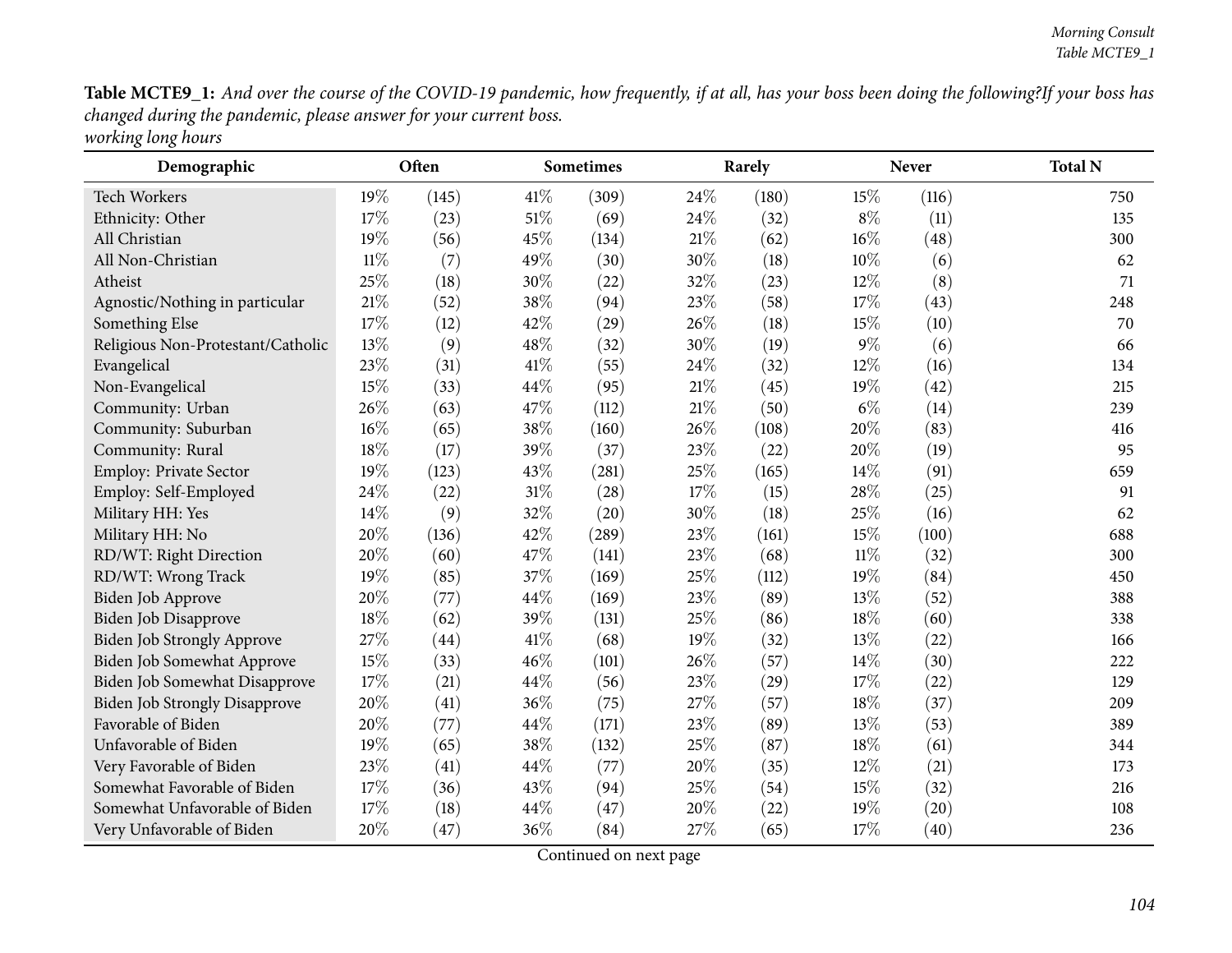Table MCTE9\_1: And over the course of the COVID-19 pandemic, how frequently, if at all, has your boss been doing the following?If your boss has *changed during the pandemic, <sup>p</sup>lease answer for your current boss. working long hours*

| Demographic                 |        | Often |        | <b>Sometimes</b> |        | Rarely |        | <b>Never</b> | <b>Total N</b> |
|-----------------------------|--------|-------|--------|------------------|--------|--------|--------|--------------|----------------|
| Tech Workers                | $19\%$ | (145) | 41%    | (309)            | 24\%   | (180)  | $15\%$ | (116)        | 750            |
| #1 Issue: Economy           | $21\%$ | (72)  | 39\%   | (138)            | $25\%$ | (86)   | 15\%   | (53)         | 349            |
| #1 Issue: Security          | 12%    | (9)   | 55%    | (41)             | 28\%   | (21)   | $6\%$  | (4)          | 75             |
| #1 Issue: Health Care       | 20%    | (16)  | 41\%   | (33)             | 19%    | (15)   | 19%    | (15)         | 80             |
| #1 Issue: Women's Issues    | $21\%$ | (19)  | 40%    | (38)             | 25%    | (23)   | $14\%$ | (14)         | 94             |
| #1 Issue: Energy            | 20%    | (14)  | 35\%   | $^{(24)}$        | 23\%   | (16)   | 22\%   | (15)         | 70             |
| 2020 Vote: Joe Biden        | 18%    | (78)  | 41\%   | (175)            | 25\%   | (105)  | 15\%   | (65)         | 422            |
| 2020 Vote: Donald Trump     | 20%    | (38)  | $44\%$ | (86)             | 23\%   | (45)   | $14\%$ | (27)         | 196            |
| 2020 Vote: Didn't Vote      | 24\%   | (23)  | 38\%   | (37)             | 20%    | (20)   | 18%    | (18)         | 98             |
| 2018 House Vote: Democrat   | 20%    | (70)  | 44\%   | (154)            | 23\%   | (80)   | $14\%$ | (48)         | 352            |
| 2018 House Vote: Republican | 18%    | (30)  | 43%    | (71)             | 23\%   | (38)   | $16\%$ | (26)         | 165            |
| 2016 Vote: Hillary Clinton  | $21\%$ | (68)  | 42\%   | (133)            | 25\%   | (79)   | 12\%   | (38)         | 319            |
| 2016 Vote: Donald Trump     | 19%    | (35)  | 47\%   | (88)             | 23%    | (43)   | $11\%$ | (21)         | 188            |
| 2016 Vote: Other            | 15%    | (8)   | 28\%   | (15)             | 30%    | (16)   | 26%    | (13)         | 52             |
| 2016 Vote: Didn't Vote      | 18%    | (34)  | 38%    | (71)             | 22%    | (41)   | 22\%   | (41)         | 187            |
| Voted in 2014: Yes          | 19%    | (90)  | 42\%   | (194)            | 24\%   | (113)  | 15\%   | (68)         | 465            |
| Voted in 2014: No           | 19%    | (55)  | 40%    | (115)            | 23\%   | (67)   | 17%    | (48)         | 285            |
| 4-Region: Northeast         | 17%    | (26)  | 45\%   | (68)             | 22\%   | (33)   | $16\%$ | (24)         | 152            |
| 4-Region: Midwest           | 17%    | (25)  | 48%    | (68)             | $21\%$ | (30)   | 14\%   | (20)         | 142            |
| 4-Region: South             | $21\%$ | (57)  | 38%    | (101)            | 26%    | (69)   | 15\%   | (41)         | 267            |
| 4-Region: West              | 19%    | (37)  | 38\%   | (73)             | 26\%   | (48)   | $16\%$ | (31)         | 189            |
| <b>Entirely Remote</b>      | 18%    | (63)  | 38%    | (137)            | 25\%   | (90)   | $19\%$ | (68)         | 359            |
| Remote Inperson Split       | $21\%$ | (59)  | 48\%   | (134)            | 24\%   | (66)   | $8\%$  | (21)         | 279            |
| Not Remote                  | 21%    | (23)  | 34\%   | (38)             | 21%    | (24)   | 23\%   | (26)         | 112            |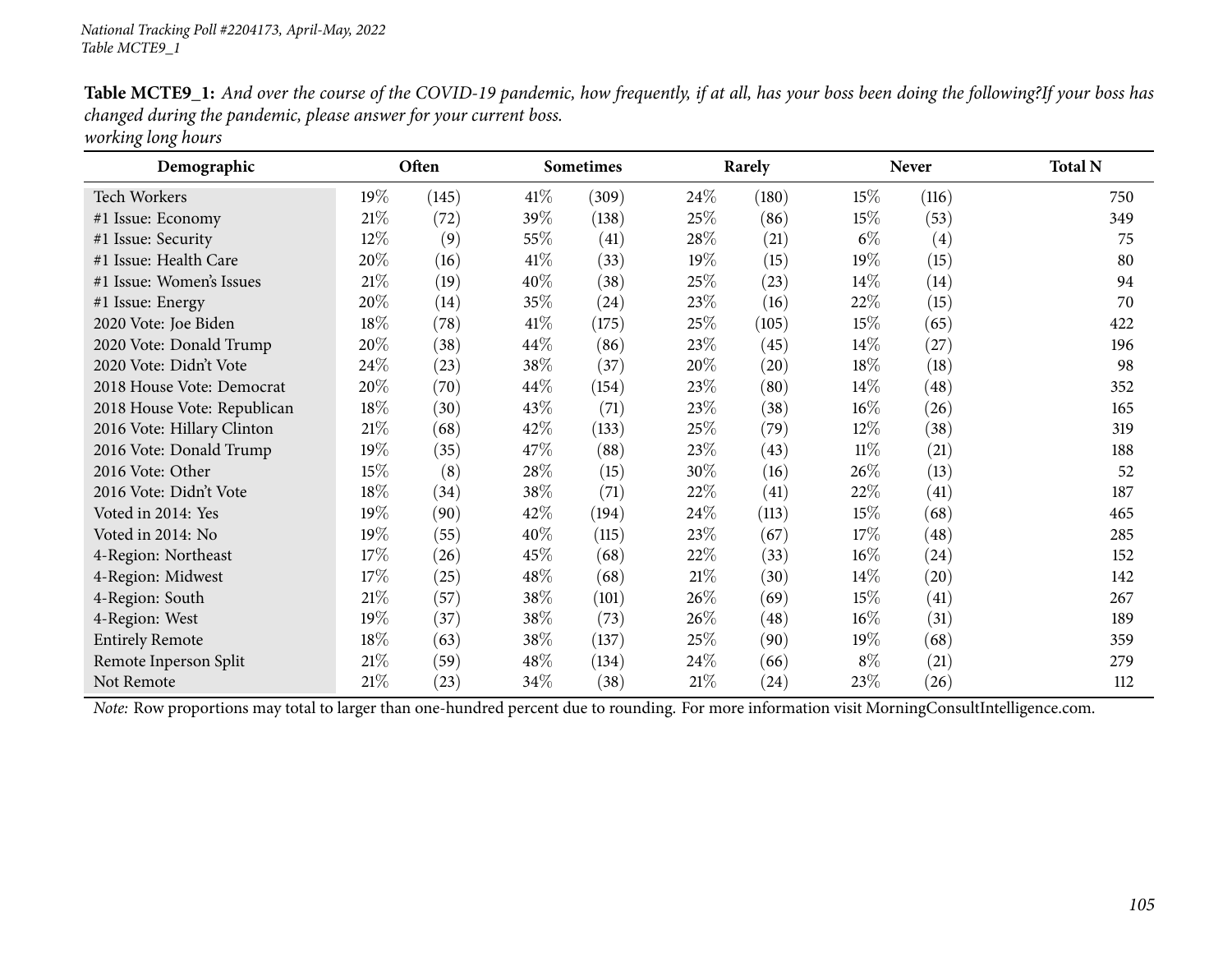Table MCTE9\_2: And over the course of the COVID-19 pandemic, how frequently, if at all, has your boss been doing the following?If your boss has *changed during the pandemic, <sup>p</sup>lease answer for your current boss. putting pressure on you to work more*

| Demographic              |        | Often |        | <b>Sometimes</b> |        | Rarely |        | <b>Never</b> | <b>Total N</b> |
|--------------------------|--------|-------|--------|------------------|--------|--------|--------|--------------|----------------|
| <b>Tech Workers</b>      | 10%    | (73)  | $31\%$ | (236)            | 30%    | (222)  | 29%    | (219)        | 750            |
| Gender: Male             | 10%    | (47)  | 32%    | (154)            | 30%    | (146)  | 28%    | (134)        | 480            |
| Gender: Female           | 10%    | (26)  | 30%    | (82)             | 28\%   | (76)   | 32%    | (86)         | 270            |
| Age: 18-34               | $11\%$ | (24)  | 37%    | (80)             | 28\%   | (61)   | 23%    | (50)         | 216            |
| Age: 35-44               | 13%    | (29)  | 34%    | (75)             | 30%    | (66)   | 23%    | (51)         | 221            |
| Age: 45-64               | $7\%$  | (17)  | 26%    | (69)             | $31\%$ | (82)   | 37%    | (98)         | 267            |
| GenZers: 1997-2012       | $6\%$  | (3)   | 34%    | (17)             | 41%    | (21)   | 19%    | (10)         | 51             |
| Millennials: 1981-1996   | 13%    | (43)  | 37%    | (123)            | 28\%   | (94)   | 23%    | (77)         | 337            |
| GenXers: 1965-1980       | $9\%$  | (21)  | 29%    | (68)             | 28\%   | (66)   | 35%    | (83)         | 239            |
| Baby Boomers: 1946-1964  | $4\%$  | (5)   | 22%    | (27)             | 33%    | (41)   | 40%    | (49)         | 122            |
| PID: Dem (no lean)       | 13%    | (42)  | 32%    | (105)            | 29%    | (96)   | 26\%   | (85)         | 327            |
| PID: Ind (no lean)       | $6\%$  | (17)  | 30%    | (78)             | 29%    | (75)   | 35%    | (90)         | 259            |
| PID: Rep (no lean)       | $9\%$  | (14)  | 32%    | (52)             | 32%    | (51)   | 28%    | (45)         | 163            |
| PID/Gender: Dem Men      | 14%    | (26)  | 33%    | (62)             | $31\%$ | (58)   | 22%    | (41)         | 187            |
| PID/Gender: Dem Women    | $11\%$ | (15)  | $31\%$ | (44)             | 27\%   | (37)   | $31\%$ | (43)         | 140            |
| PID/Gender: Ind Men      | $5\%$  | (8)   | 32%    | (57)             | 27\%   | (50)   | 36%    | (65)         | 181            |
| PID/Gender: Ind Women    | 10%    | (8)   | 27%    | (21)             | 32%    | (25)   | $31\%$ | (24)         | 79             |
| PID/Gender: Rep Men      | $11\%$ | (12)  | 31%    | (35)             | 34\%   | (38)   | 24\%   | (27)         | 112            |
| PID/Gender: Rep Women    | $5\%$  | (2)   | 34%    | (17)             | 27\%   | (14)   | 35%    | (18)         | 51             |
| Ideo: Liberal (1-3)      | 12%    | (34)  | 30%    | (84)             | 29%    | (81)   | 29%    | (81)         | 280            |
| Ideo: Moderate (4)       | $6\%$  | (13)  | 33%    | (76)             | $31\%$ | (72)   | 30%    | (69)         | 231            |
| Ideo: Conservative (5-7) | $11\%$ | (23)  | 29%    | (61)             | 30%    | (62)   | 30%    | (62)         | 208            |
| Educ: < College          | 10%    | (23)  | 33%    | (78)             | 23%    | (56)   | 34\%   | (81)         | 238            |
| Educ: Bachelors degree   | 10%    | (30)  | 31%    | (96)             | $31\%$ | (93)   | 28%    | (87)         | 306            |
| Educ: Post-grad          | 10%    | (20)  | 30%    | (62)             | 35%    | (73)   | 25%    | (51)         | 206            |
| Income: Under 50k        | $11\%$ | (15)  | 30%    | (42)             | 27\%   | (38)   | 32%    | (45)         | 140            |
| Income: 50k-100k         | 10%    | (31)  | 36%    | (114)            | 28\%   | (90)   | 26%    | (83)         | 319            |
| Income: 100k+            | 9%     | (26)  | 27%    | (80)             | 32%    | (94)   | $31\%$ | (91)         | 292            |
| Ethnicity: White         | $11\%$ | (60)  | 28%    | (158)            | 29%    | (164)  | 31%    | (174)        | 556            |
| Ethnicity: Hispanic      | 13%    | (8)   | 50%    | (30)             | 23%    | (14)   | 14%    | (9)          | 60             |
| Ethnicity: Black         | $6\%$  | (3)   | 43%    | (25)             | $21\%$ | (13)   | 30%    | (18)         | 59             |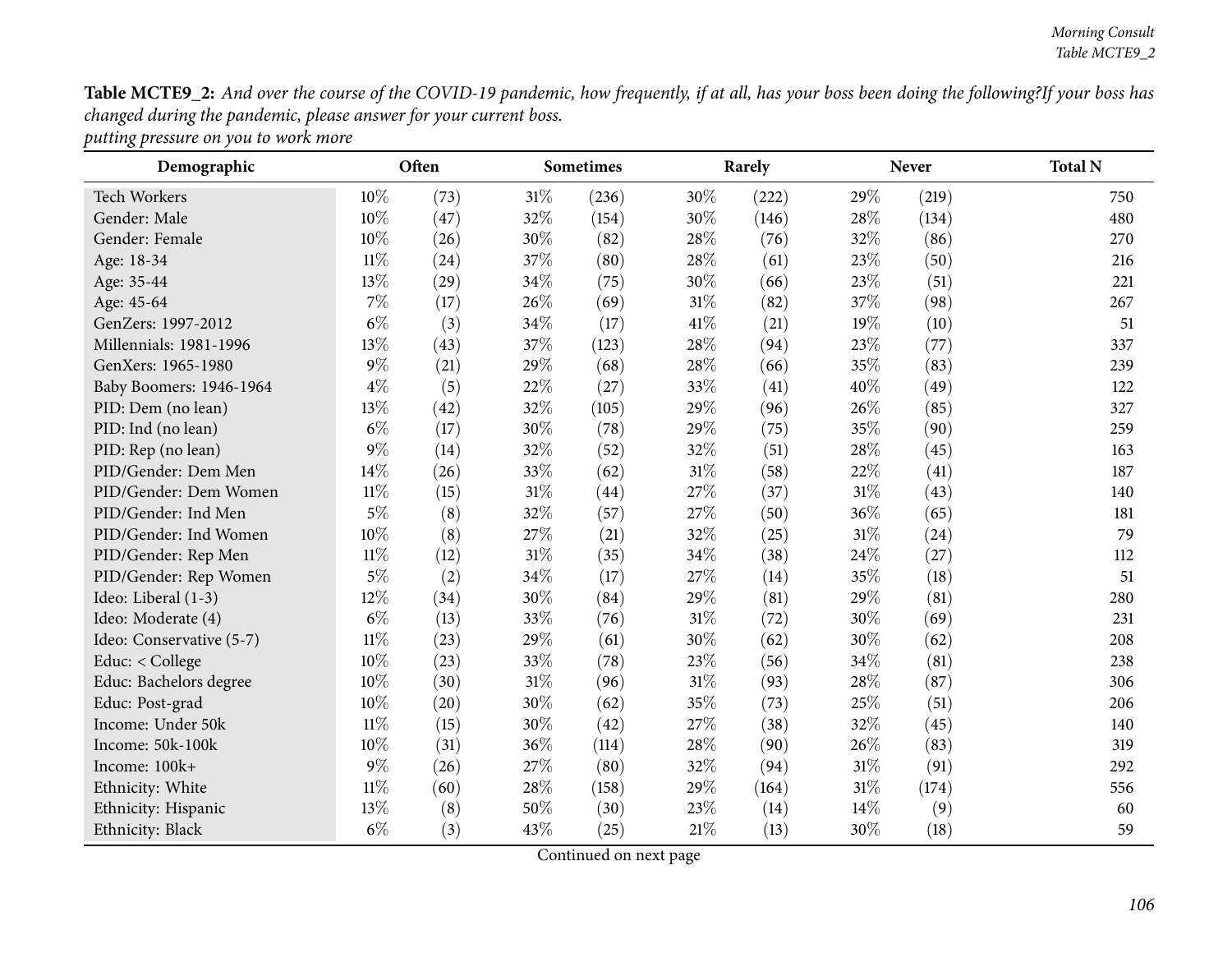Table MCTE9\_2: And over the course of the COVID-19 pandemic, how frequently, if at all, has your boss been doing the following?If your boss has *changed during the pandemic, <sup>p</sup>lease answer for your current boss.*

*putting pressure on you to work more*

| Demographic                          | Often<br>Sometimes |      | Rarely |       |        | Never | <b>Total N</b> |       |     |
|--------------------------------------|--------------------|------|--------|-------|--------|-------|----------------|-------|-----|
| Tech Workers                         | 10%                | (73) | $31\%$ | (236) | 30%    | (222) | 29%            | (219) | 750 |
| Ethnicity: Other                     | $7\%$              | (9)  | 39%    | (53)  | 34%    | (45)  | 20%            | (28)  | 135 |
| All Christian                        | $11\%$             | (34) | $31\%$ | (92)  | 29%    | (87)  | 29%            | (87)  | 300 |
| All Non-Christian                    | $8\%$              | (5)  | 40%    | (24)  | $31\%$ | (19)  | 21\%           | (13)  | 62  |
| Atheist                              | 12%                | (8)  | 27%    | (19)  | 26%    | (18)  | 36%            | (26)  | 71  |
| Agnostic/Nothing in particular       | $9\%$              | (22) | 30%    | (74)  | 33%    | (81)  | 29%            | (71)  | 248 |
| Something Else                       | $6\%$              | (4)  | 39%    | (27)  | 22\%   | (16)  | 33%            | (23)  | 70  |
| Religious Non-Protestant/Catholic    | $8\%$              | (5)  | 42\%   | (28)  | 29%    | (19)  | 21%            | (14)  | 66  |
| Evangelical                          | 13%                | (17) | 36%    | (49)  | 24%    | (32)  | 28\%           | (37)  | 134 |
| Non-Evangelical                      | $8\%$              | (16) | 29%    | (62)  | 32%    | (68)  | 32%            | (69)  | 215 |
| Community: Urban                     | 15%                | (36) | 37%    | (88)  | 25%    | (61)  | 23%            | (55)  | 239 |
| Community: Suburban                  | $6\%$              | (26) | 28%    | (117) | 34%    | (141) | 32%            | (132) | 416 |
| Community: Rural                     | $11\%$             | (11) | 34%    | (32)  | $21\%$ | (20)  | 34\%           | (33)  | 95  |
| Employ: Private Sector               | 10%                | (65) | 33%    | (217) | 30%    | (201) | 27\%           | (177) | 659 |
| Employ: Self-Employed                | $9\%$              | (8)  | 21\%   | (19)  | 23%    | (21)  | 47%            | (43)  | 91  |
| Military HH: Yes                     | $3\%$              | (2)  | 25%    | (16)  | 29%    | (18)  | 42%            | (26)  | 62  |
| Military HH: No                      | 10%                | (71) | 32%    | (221) | 30%    | (204) | 28%            | (193) | 688 |
| RD/WT: Right Direction               | $10\%$             | (30) | 38%    | (114) | 29%    | (86)  | 23\%           | (70)  | 300 |
| RD/WT: Wrong Track                   | 10%                | (43) | 27%    | (122) | 30%    | (136) | 33%            | (149) | 450 |
| Biden Job Approve                    | $10\%$             | (40) | 33%    | (126) | 28\%   | (109) | 29%            | (112) | 388 |
| <b>Biden Job Disapprove</b>          | $9\%$              | (30) | 31\%   | (105) | $31\%$ | (105) | 29%            | (98)  | 338 |
| Biden Job Strongly Approve           | 13%                | (22) | 37%    | (62)  | 26%    | (42)  | 24\%           | (40)  | 166 |
| Biden Job Somewhat Approve           | $8\%$              | (18) | 29%    | (65)  | 30%    | (67)  | 32%            | (72)  | 222 |
| Biden Job Somewhat Disapprove        | $10\%$             | (13) | 29%    | (37)  | 38%    | (49)  | 23%            | (30)  | 129 |
| <b>Biden Job Strongly Disapprove</b> | $8\%$              | (17) | 32%    | (68)  | 27%    | (56)  | 33\%           | (68)  | 209 |
| Favorable of Biden                   | $10\%$             | (40) | 32%    | (124) | 29%    | (112) | 29%            | (113) | 389 |
| Unfavorable of Biden                 | 10%                | (33) | $31\%$ | (108) | 30%    | (104) | 29%            | (99)  | 344 |
| Very Favorable of Biden              | 12%                | (22) | 35%    | (60)  | 28\%   | (49)  | 25%            | (43)  | 173 |
| Somewhat Favorable of Biden          | $8\%$              | (18) | 30%    | (64)  | 29%    | (63)  | 33%            | (70)  | 216 |
| Somewhat Unfavorable of Biden        | 10%                | (11) | 32%    | (34)  | 34%    | (36)  | 24\%           | (26)  | 108 |
| Very Unfavorable of Biden            | $9\%$              | (22) | $31\%$ | (73)  | 29%    | (68)  | $31\%$         | (73)  | 236 |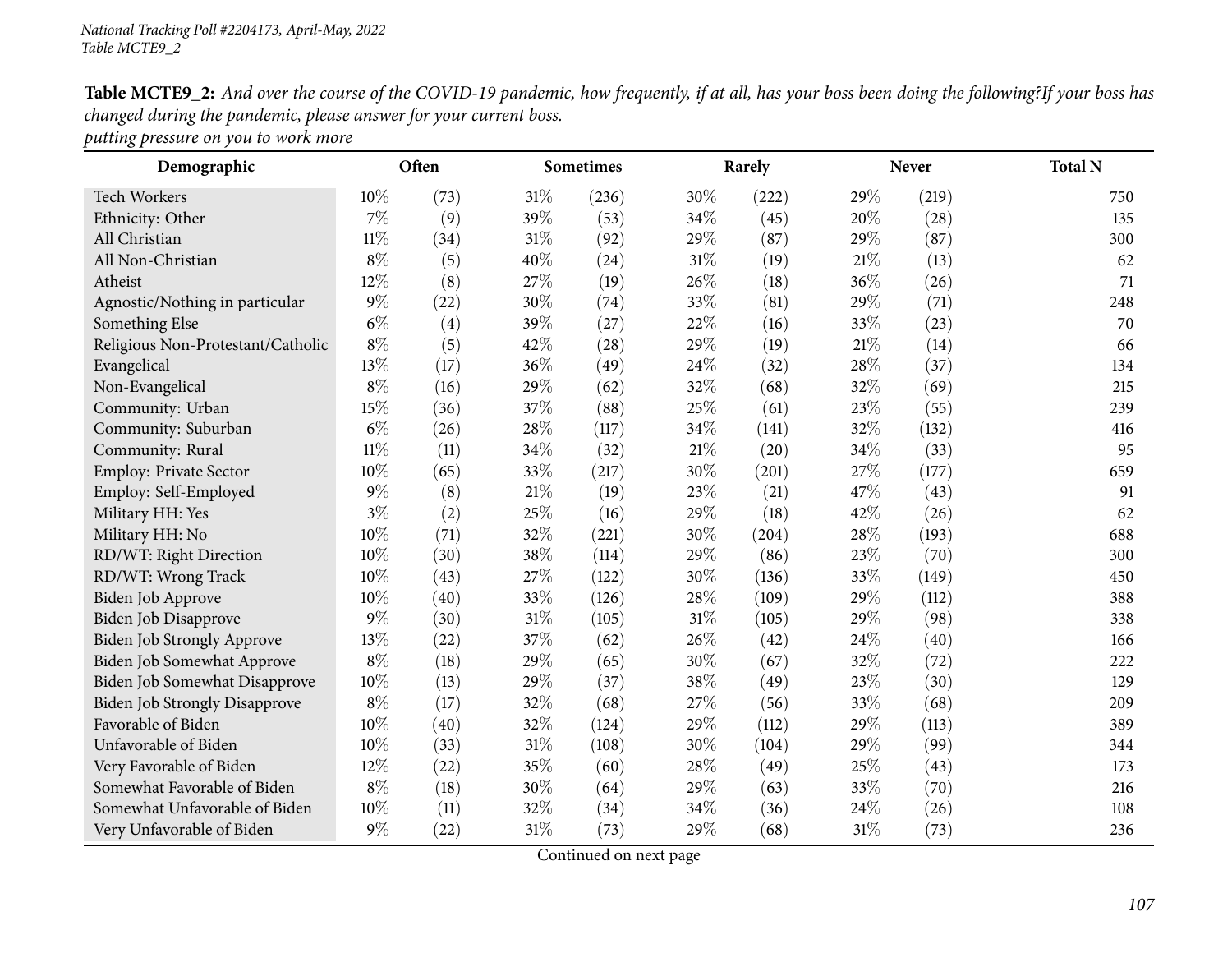Table MCTE9\_2: And over the course of the COVID-19 pandemic, how frequently, if at all, has your boss been doing the following?If your boss has *changed during the pandemic, <sup>p</sup>lease answer for your current boss.*

*putting pressure on you to work more*

| Demographic                 |        | Often |        | <b>Sometimes</b><br>Rarely |        |       | <b>Never</b> | <b>Total N</b> |     |
|-----------------------------|--------|-------|--------|----------------------------|--------|-------|--------------|----------------|-----|
| Tech Workers                | 10\%   | (73)  | $31\%$ | (236)                      | 30\%   | (222) | $29\%$       | (219)          | 750 |
| #1 Issue: Economy           | $8\%$  | (29)  | 33\%   | (116)                      | 30\%   | (105) | 28\%         | (99)           | 349 |
| #1 Issue: Security          | $11\%$ | (8)   | 38\%   | $\left( 28\right)$         | 33\%   | (24)  | $19\%$       | (14)           | 75  |
| #1 Issue: Health Care       | 15%    | (12)  | 30%    | $^{(24)}$                  | 23\%   | (18)  | 32%          | (26)           | 80  |
| #1 Issue: Women's Issues    | $8\%$  | (7)   | 28\%   | (27)                       | 37\%   | (34)  | 27\%         | (25)           | 94  |
| #1 Issue: Energy            | $9\%$  | (6)   | 33\%   | (23)                       | 22\%   | (15)  | 37\%         | (26)           | 70  |
| 2020 Vote: Joe Biden        | 10%    | (44)  | 30%    | (128)                      | 29\%   | (124) | 30\%         | (126)          | 422 |
| 2020 Vote: Donald Trump     | $10\%$ | (19)  | 30\%   | (59)                       | $34\%$ | (67)  | $26\%$       | (51)           | 196 |
| 2020 Vote: Didn't Vote      | $8\%$  | (8)   | 39%    | (38)                       | 23\%   | (23)  | $30\%$       | (30)           | 98  |
| 2018 House Vote: Democrat   | 12%    | (43)  | $31\%$ | (111)                      | 30\%   | (106) | 26\%         | (93)           | 352 |
| 2018 House Vote: Republican | $6\%$  | (10)  | 32\%   | (53)                       | 35\%   | (57)  | 28\%         | (46)           | 165 |
| 2016 Vote: Hillary Clinton  | $11\%$ | (36)  | $30\%$ | (96)                       | $31\%$ | (100) | 27\%         | (86)           | 319 |
| 2016 Vote: Donald Trump     | $9\%$  | (16)  | 35%    | (65)                       | 32\%   | (61)  | 24\%         | (45)           | 188 |
| 2016 Vote: Other            | $8\%$  | (4)   | 17%    | (9)                        | 29\%   | (15)  | $46\%$       | (24)           | 52  |
| 2016 Vote: Didn't Vote      | $8\%$  | (16)  | 34\%   | (65)                       | $24\%$ | (44)  | 34\%         | (63)           | 187 |
| Voted in 2014: Yes          | 10%    | (44)  | 30%    | (138)                      | $31\%$ | (143) | $30\%$       | (140)          | 465 |
| Voted in 2014: No           | 10%    | (29)  | 34\%   | (98)                       | 28\%   | (79)  | 28\%         | (79)           | 285 |
| 4-Region: Northeast         | $11\%$ | (16)  | 32\%   | (49)                       | 25%    | (38)  | 32%          | (48)           | 152 |
| 4-Region: Midwest           | $11\%$ | (16)  | 29\%   | (42)                       | 32\%   | (46)  | 27\%         | (39)           | 142 |
| 4-Region: South             | $9\%$  | (25)  | 34\%   | (91)                       | 27\%   | (73)  | 29%          | (79)           | 267 |
| 4-Region: West              | $8\%$  | (16)  | 29%    | (55)                       | $34\%$ | (65)  | $28\%$       | (53)           | 189 |
| <b>Entirely Remote</b>      | $8\%$  | (29)  | 27\%   | (98)                       | 30\%   | (106) | 35%          | (126)          | 359 |
| Remote Inperson Split       | $11\%$ | (31)  | 38\%   | (107)                      | $31\%$ | (85)  | 20\%         | (56)           | 279 |
| Not Remote                  | $11\%$ | (12)  | 28\%   | (31)                       | 27\%   | (31)  | $34\%$       | (38)           | 112 |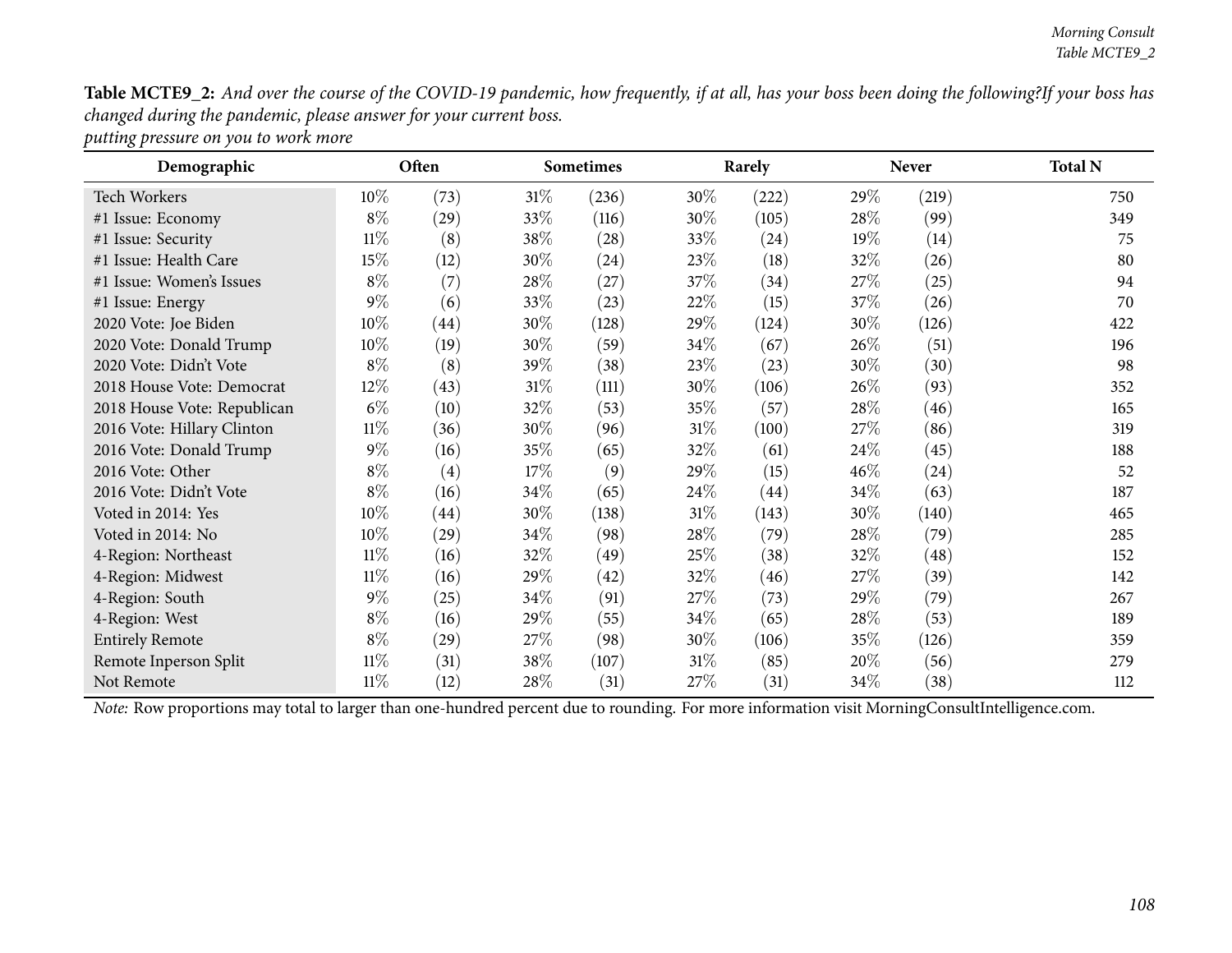Table MCTE9\_3: And over the course of the COVID-19 pandemic, how frequently, if at all, has your boss been doing the following?If your boss has *changed during the pandemic, <sup>p</sup>lease answer for your current boss.*

*encouraging you to have <sup>a</sup> work-life balance*

| Demographic              |        | Often |      | <b>Sometimes</b> |        | Rarely |        | <b>Never</b> | <b>Total N</b> |
|--------------------------|--------|-------|------|------------------|--------|--------|--------|--------------|----------------|
| <b>Tech Workers</b>      | 34\%   | (252) | 39%  | (291)            | 16%    | (119)  | 12%    | (88)         | 750            |
| Gender: Male             | 32%    | (153) | 40%  | (194)            | 16%    | (79)   | $11\%$ | (54)         | 480            |
| Gender: Female           | 37%    | (99)  | 36%  | (98)             | 15%    | (40)   | $12\%$ | (33)         | 270            |
| Age: 18-34               | 36%    | (78)  | 36%  | (77)             | 19%    | (41)   | $9\%$  | (20)         | 216            |
| Age: 35-44               | 32%    | (71)  | 41\% | (90)             | 15%    | (34)   | $11\%$ | (25)         | 221            |
| Age: 45-64               | 31%    | (83)  | 42%  | (112)            | $15\%$ | (39)   | 12%    | (32)         | 267            |
| GenZers: 1997-2012       | 37%    | (19)  | 36%  | (19)             | 17%    | (9)    | 10%    | (5)          | 51             |
| Millennials: 1981-1996   | 33%    | (112) | 39%  | (132)            | 17%    | (58)   | $11\%$ | (36)         | 337            |
| GenXers: 1965-1980       | 32%    | (77)  | 40%  | (96)             | $16\%$ | (37)   | $12\%$ | (29)         | 239            |
| Baby Boomers: 1946-1964  | 36%    | (43)  | 37%  | (45)             | 12%    | (15)   | 15\%   | (18)         | 122            |
| PID: Dem (no lean)       | 39%    | (127) | 38\% | (124)            | 15%    | (49)   | $9\%$  | (28)         | 327            |
| PID: Ind (no lean)       | 27%    | (71)  | 39%  | (100)            | 17%    | (43)   | 17%    | (45)         | 259            |
| PID: Rep (no lean)       | 34%    | (55)  | 41\% | (67)             | $16\%$ | (26)   | $9\%$  | (14)         | 163            |
| PID/Gender: Dem Men      | 34%    | (64)  | 41\% | (77)             | $16\%$ | (31)   | $8\%$  | (15)         | 187            |
| PID/Gender: Dem Women    | 44%    | (62)  | 33%  | (47)             | $13\%$ | (19)   | $9\%$  | (12)         | 140            |
| PID/Gender: Ind Men      | 29%    | (53)  | 38%  | (68)             | 17%    | (30)   | 16%    | (29)         | 181            |
| PID/Gender: Ind Women    | 22%    | (17)  | 40%  | (32)             | $17\%$ | (14)   | 20%    | (16)         | 79             |
| PID/Gender: Rep Men      | 32%    | (36)  | 43%  | (48)             | $16\%$ | (18)   | $9\%$  | (10)         | 112            |
| PID/Gender: Rep Women    | 38%    | (20)  | 37%  | (19)             | 15%    | (8)    | $9\%$  | (5)          | 51             |
| Ideo: Liberal (1-3)      | 36%    | (101) | 40%  | (112)            | $16\%$ | (44)   | $8\%$  | (23)         | 280            |
| Ideo: Moderate (4)       | $31\%$ | (72)  | 38\% | (88)             | $16\%$ | (37)   | 15\%   | (34)         | 231            |
| Ideo: Conservative (5-7) | 32%    | (67)  | 38%  | (78)             | 17%    | (35)   | 13\%   | (28)         | 208            |
| Educ: < College          | 27%    | (64)  | 38%  | (91)             | 18%    | (42)   | 17%    | (41)         | 238            |
| Educ: Bachelors degree   | 34%    | (105) | 38%  | (117)            | $16\%$ | (49)   | $11\%$ | (34)         | 306            |
| Educ: Post-grad          | 40%    | (83)  | 40%  | (83)             | 14\%   | (28)   | $6\%$  | (12)         | 206            |
| Income: Under 50k        | 29%    | (40)  | 37%  | (52)             | 17%    | (23)   | 18%    | (25)         | 140            |
| Income: 50k-100k         | 33%    | (104) | 40%  | (127)            | 17%    | (53)   | $11\%$ | (34)         | 319            |
| Income: 100k+            | 37%    | (109) | 39%  | (112)            | 14\%   | (42)   | $10\%$ | (28)         | 292            |
| Ethnicity: White         | 34%    | (191) | 38%  | (209)            | $16\%$ | (89)   | 12%    | (66)         | 556            |
| Ethnicity: Hispanic      | 20%    | (12)  | 44\% | (27)             | 30%    | (18)   | $5\%$  | (3)          | 60             |
| Ethnicity: Black         | 33%    | (19)  | 43\% | (26)             | 13%    | (8)    | $11\%$ | (7)          | 59             |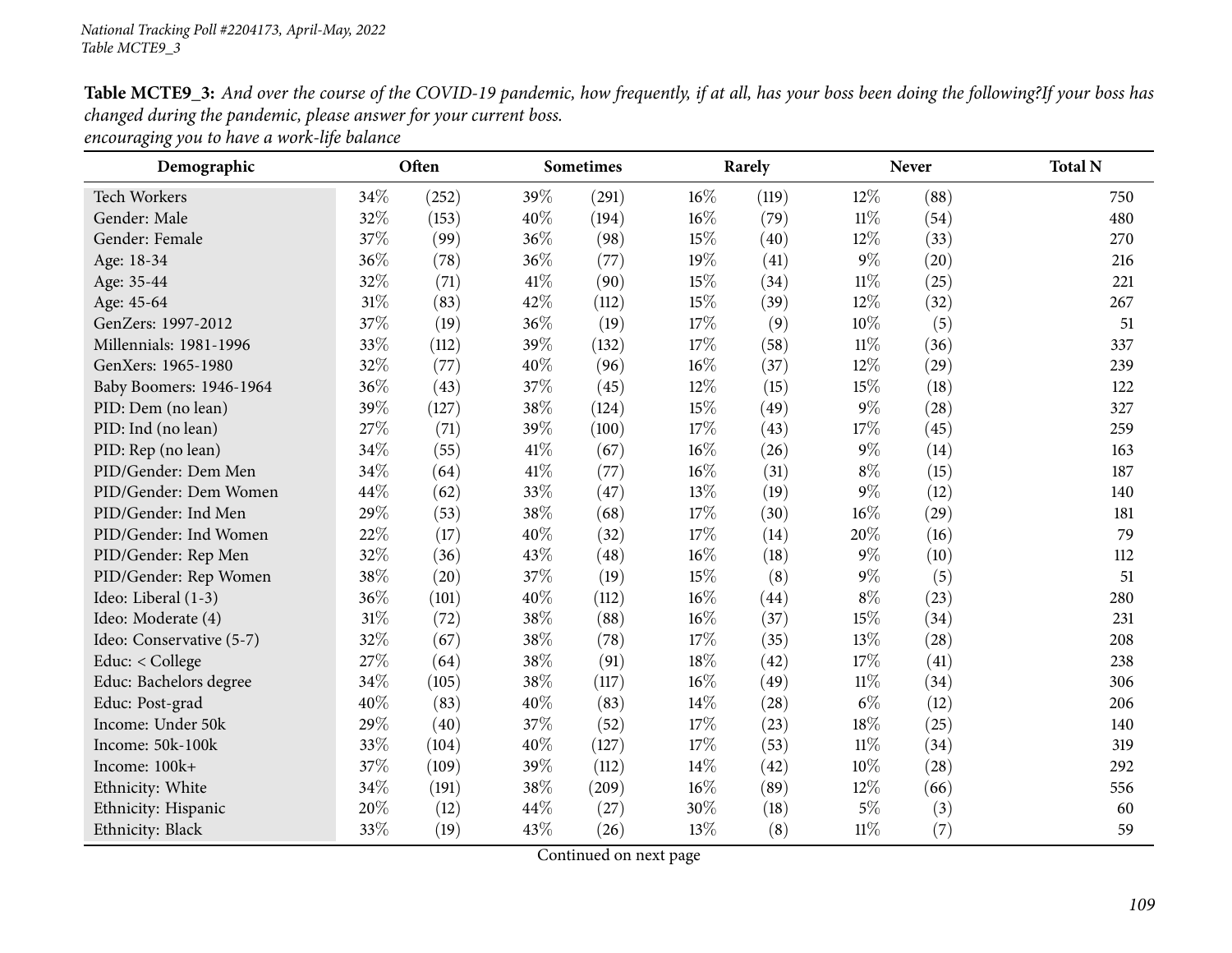Table MCTE9\_3: And over the course of the COVID-19 pandemic, how frequently, if at all, has your boss been doing the following?If your boss has *changed during the pandemic, <sup>p</sup>lease answer for your current boss.*

| Demographic                          |        | Often |      | <b>Sometimes</b> |        | Rarely | <b>Never</b> |      | <b>Total N</b> |
|--------------------------------------|--------|-------|------|------------------|--------|--------|--------------|------|----------------|
| Tech Workers                         | 34%    | (252) | 39%  | (291)            | $16\%$ | (119)  | 12%          | (88) | 750            |
| Ethnicity: Other                     | 31%    | (42)  | 42%  | (57)             | 16%    | (22)   | $11\%$       | (15) | 135            |
| All Christian                        | 36%    | (108) | 41\% | (123)            | 12%    | (37)   | 11%          | (32) | 300            |
| All Non-Christian                    | 34%    | (21)  | 46%  | (28)             | 13%    | (8)    | $8\%$        | (5)  | 62             |
| Atheist                              | 35%    | (25)  | 40%  | (29)             | 12%    | (9)    | 13%          | (9)  | 71             |
| Agnostic/Nothing in particular       | $31\%$ | (77)  | 34%  | (85)             | 21%    | (53)   | 13%          | (33) | 248            |
| Something Else                       | 32%    | (22)  | 38%  | (27)             | 17%    | (12)   | 13%          | (9)  | 70             |
| Religious Non-Protestant/Catholic    | 33%    | (22)  | 48%  | (31)             | 12%    | (8)    | 7%           | (5)  | 66             |
| Evangelical                          | 34%    | (46)  | 45%  | (61)             | 10%    | (14)   | 10%          | (14) | 134            |
| Non-Evangelical                      | 35%    | (76)  | 37%  | (79)             | 15%    | (33)   | 13%          | (27) | 215            |
| Community: Urban                     | 37%    | (89)  | 39%  | (93)             | 16%    | (39)   | $8\%$        | (19) | 239            |
| Community: Suburban                  | 33%    | (139) | 40%  | (165)            | 15%    | (64)   | 12%          | (48) | 416            |
| Community: Rural                     | 26%    | (25)  | 35%  | (33)             | 17%    | (16)   | 22%          | (21) | 95             |
| <b>Employ: Private Sector</b>        | 34%    | (221) | 41\% | (270)            | 16%    | (103)  | 10%          | (65) | 659            |
| Employ: Self-Employed                | 34%    | (31)  | 23%  | (21)             | 18%    | (16)   | 25%          | (23) | 91             |
| Military HH: Yes                     | 49%    | (31)  | 22%  | (14)             | $11\%$ | (7)    | 17%          | (11) | 62             |
| Military HH: No                      | 32%    | (222) | 40%  | (278)            | $16\%$ | (112)  | $11\%$       | (77) | 688            |
| RD/WT: Right Direction               | 40%    | (119) | 39%  | (116)            | 15%    | (45)   | 7%           | (20) | 300            |
| RD/WT: Wrong Track                   | 30%    | (134) | 39%  | (176)            | 16%    | (73)   | 15%          | (67) | 450            |
| Biden Job Approve                    | 37%    | (145) | 38%  | (149)            | 15%    | (59)   | $9\%$        | (35) | 388            |
| Biden Job Disapprove                 | 28%    | (95)  | 40%  | (137)            | 17%    | (59)   | 14\%         | (47) | 338            |
| <b>Biden Job Strongly Approve</b>    | 44%    | (74)  | 34%  | (57)             | 14%    | (24)   | 7%           | (11) | 166            |
| Biden Job Somewhat Approve           | 32%    | (71)  | 41\% | (92)             | 16%    | (35)   | 10%          | (23) | 222            |
| Biden Job Somewhat Disapprove        | $24\%$ | (31)  | 41\% | (53)             | 25%    | (32)   | $11\%$       | (14) | 129            |
| <b>Biden Job Strongly Disapprove</b> | 31%    | (65)  | 40%  | (84)             | 13%    | (27)   | 16%          | (34) | 209            |
| Favorable of Biden                   | 38%    | (147) | 39%  | (152)            | 13%    | (51)   | 10%          | (39) | 389            |
| Unfavorable of Biden                 | 28%    | (97)  | 39%  | (135)            | 19%    | (66)   | 14%          | (46) | 344            |
| Very Favorable of Biden              | 45%    | (79)  | 35%  | (60)             | 12%    | (21)   | $8\%$        | (14) | 173            |
| Somewhat Favorable of Biden          | 32%    | (69)  | 43%  | (92)             | 14%    | (30)   | 12%          | (25) | 216            |
| Somewhat Unfavorable of Biden        | 21%    | (22)  | 41\% | (44)             | 26%    | (28)   | 13%          | (14) | 108            |
| Very Unfavorable of Biden            | 32%    | (75)  | 39%  | (91)             | 16%    | (38)   | 14%          | (33) | 236            |

*encouraging you to have <sup>a</sup> work-life balance*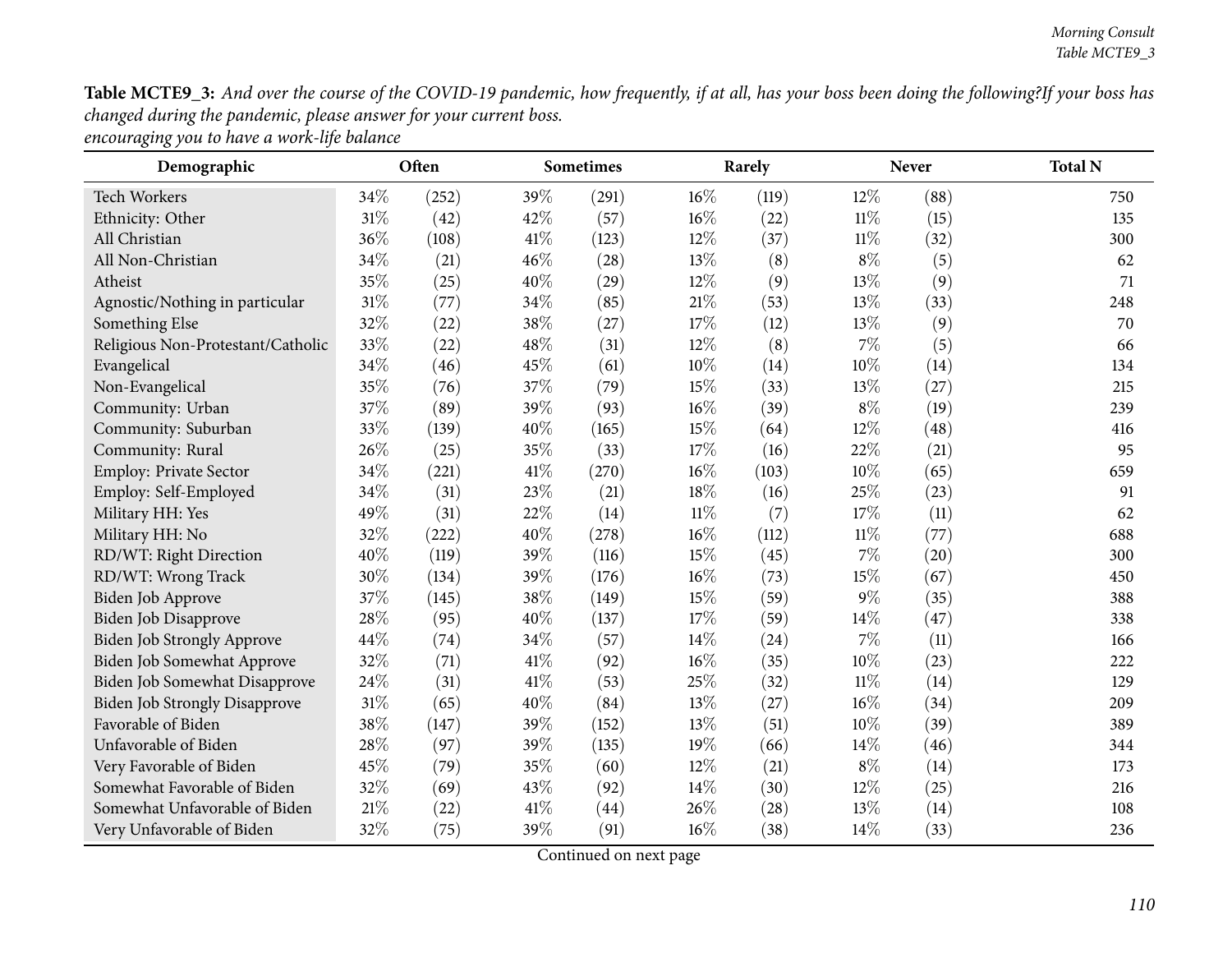Table MCTE9\_3: And over the course of the COVID-19 pandemic, how frequently, if at all, has your boss been doing the following?If your boss has *changed during the pandemic, <sup>p</sup>lease answer for your current boss.*

*encouraging you to have <sup>a</sup> work-life balance*

| Demographic                 |        | Often              |        | Sometimes |        | Rarely |        | <b>Never</b>       | <b>Total N</b> |
|-----------------------------|--------|--------------------|--------|-----------|--------|--------|--------|--------------------|----------------|
| <b>Tech Workers</b>         | $34\%$ | (252)              | 39\%   | (291)     | $16\%$ | (119)  | $12\%$ | (88)               | 750            |
| #1 Issue: Economy           | 30%    | (105)              | 42%    | (146)     | 17\%   | (59)   | $11\%$ | (38)               | 349            |
| #1 Issue: Security          | 33%    | (24)               | 43\%   | (32)      | $14\%$ | (11)   | $10\%$ | (7)                | 75             |
| #1 Issue: Health Care       | 42\%   | (33)               | $26\%$ | (21)      | 18\%   | (14)   | $14\%$ | (11)               | 80             |
| #1 Issue: Women's Issues    | 35%    | (33)               | 37\%   | (35)      | 18\%   | (17)   | $10\%$ | (9)                | 94             |
| #1 Issue: Energy            | 37%    | (26)               | $34\%$ | (24)      | $11\%$ | (8)    | $17\%$ | (12)               | 70             |
| 2020 Vote: Joe Biden        | 37\%   | (156)              | 38\%   | (159)     | $15\%$ | (64)   | $10\%$ | (43)               | 422            |
| 2020 Vote: Donald Trump     | 31\%   | (60)               | 42%    | (83)      | $16\%$ | (31)   | $11\%$ | (22)               | 196            |
| 2020 Vote: Didn't Vote      | 28\%   | $\left( 28\right)$ | 41\%   | (40)      | $15\%$ | (14)   | $16\%$ | (16)               | 98             |
| 2018 House Vote: Democrat   | 37%    | (130)              | 37\%   | (129)     | 17%    | (59)   | $10\%$ | (34)               | 352            |
| 2018 House Vote: Republican | 34\%   | (55)               | 39\%   | (64)      | $16\%$ | (27)   | $11\%$ | (19)               | 165            |
| 2016 Vote: Hillary Clinton  | 40%    | (126)              | 37\%   | (118)     | 15\%   | (47)   | $9\%$  | (27)               | 319            |
| 2016 Vote: Donald Trump     | 27\%   | (50)               | 42%    | (79)      | $19\%$ | (37)   | 12\%   | (22)               | 188            |
| 2016 Vote: Other            | 29%    | (15)               | 37\%   | (19)      | $18\%$ | (10)   | $16\%$ | (8)                | 52             |
| 2016 Vote: Didn't Vote      | $31\%$ | (59)               | $39\%$ | (74)      | $14\%$ | (26)   | $15\%$ | (29)               | 187            |
| Voted in 2014: Yes          | 36%    | (168)              | 37\%   | (172)     | $16\%$ | (74)   | $11\%$ | (51)               | 465            |
| Voted in 2014: No           | 30%    | (85)               | 42%    | (119)     | $16\%$ | (45)   | $13\%$ | (36)               | 285            |
| 4-Region: Northeast         | 35%    | (53)               | 37\%   | (56)      | $14\%$ | (21)   | $14\%$ | (21)               | 152            |
| 4-Region: Midwest           | 37%    | (52)               | 41\%   | (58)      | 12\%   | (16)   | $11\%$ | (16)               | 142            |
| 4-Region: South             | 33%    | (89)               | $36\%$ | (98)      | $19\%$ | (52)   | $11\%$ | $\left( 29\right)$ | 267            |
| 4-Region: West              | $31\%$ | (58)               | 42%    | (80)      | $16\%$ | (29)   | $11\%$ | (22)               | 189            |
| <b>Entirely Remote</b>      | 38\%   | (137)              | 35\%   | (127)     | $14\%$ | (49)   | $13\%$ | (46)               | 359            |
| Remote Inperson Split       | 31\%   | (87)               | $44\%$ | (123)     | 17%    | (48)   | $8\%$  | (22)               | 279            |
| Not Remote                  | $26\%$ | $\left( 29\right)$ | $36\%$ | (41)      | $20\%$ | (22)   | 18\%   | $\left( 20\right)$ | 112            |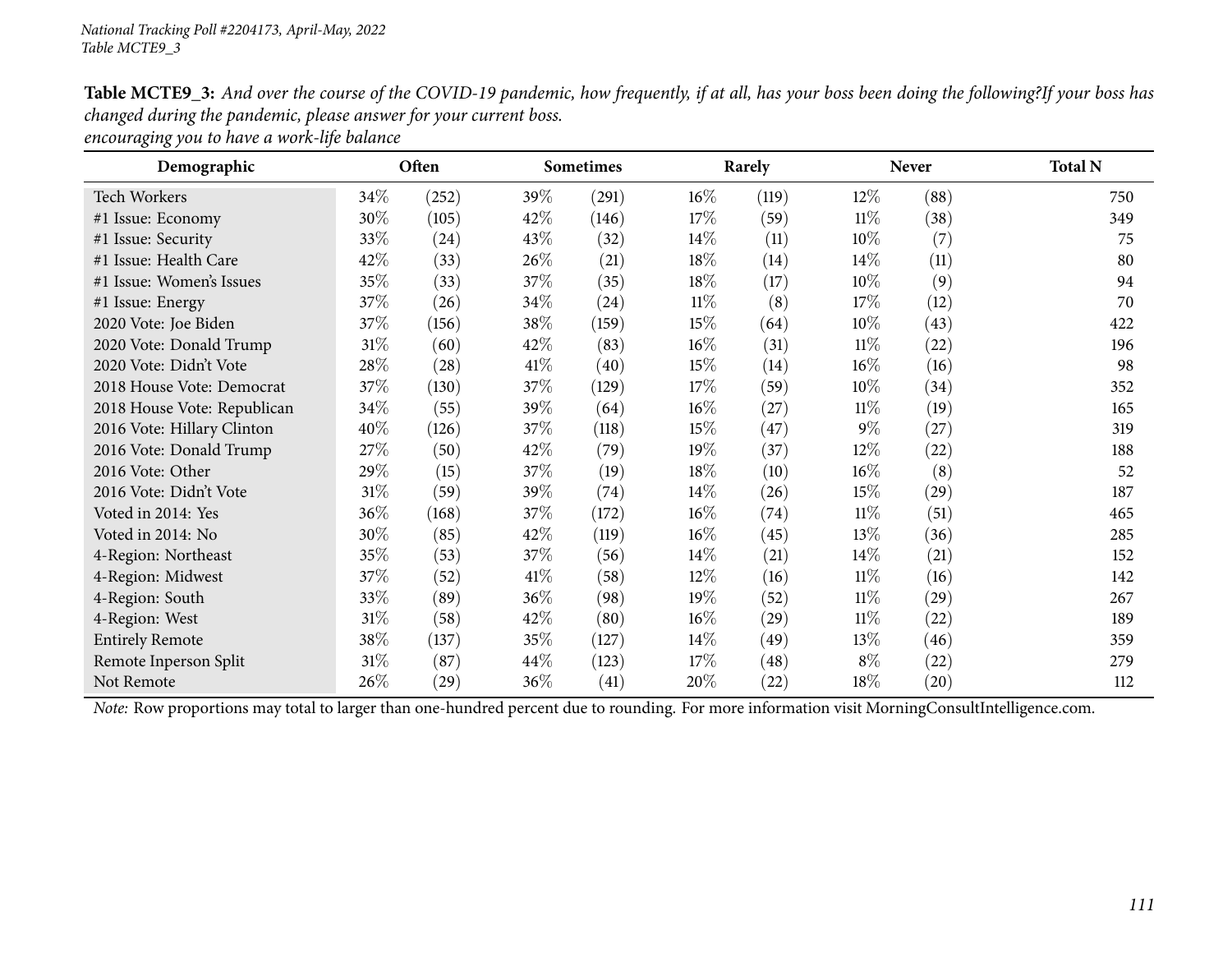### Table MCTE10\_1: How much have you seen, read or heard about the following?

The metaverse, a computer-generated environment in which users can interact with each other via virtual reality (VR) technology such as VR headsets, *digital avatars, and face-tracking*

| Demographic              |        | A lot |        | Some  | Not much |       |        | Nothing at all | <b>Total N</b> |
|--------------------------|--------|-------|--------|-------|----------|-------|--------|----------------|----------------|
| <b>Tech Workers</b>      | $21\%$ | (160) | 48%    | (363) | $21\%$   | (156) | 10%    | (71)           | 750            |
| Gender: Male             | 26%    | (127) | 49%    | (236) | $18\%$   | (88)  | $6\%$  | (29)           | 480            |
| Gender: Female           | $12\%$ | (32)  | 47%    | (127) | 25%      | (68)  | $16\%$ | (42)           | 270            |
| Age: 18-34               | 29%    | (63)  | 49%    | (107) | $14\%$   | (31)  | 7%     | (15)           | 216            |
| Age: 35-44               | 32%    | (70)  | 45%    | (100) | 19%      | (42)  | $4\%$  | (9)            | 221            |
| Age: 45-64               | 9%     | (24)  | 50%    | (134) | 27%      | (71)  | 14%    | (37)           | 267            |
| GenZers: 1997-2012       | 33%    | (17)  | 58%    | (29)  | $5\%$    | (3)   | $4\%$  | (2)            | 51             |
| Millennials: 1981-1996   | 30%    | (103) | 46%    | (156) | 18%      | (59)  | $6\%$  | (19)           | 337            |
| GenXers: 1965-1980       | 13%    | (31)  | 48%    | (115) | 26%      | (62)  | 13%    | (31)           | 239            |
| Baby Boomers: 1946-1964  | $8\%$  | (9)   | 51\%   | (62)  | 26%      | (32)  | $16\%$ | (19)           | 122            |
| PID: Dem (no lean)       | 24%    | (78)  | 51%    | (167) | 17%      | (57)  | $8\%$  | (26)           | 327            |
| PID: Ind (no lean)       | 18%    | (46)  | 48%    | (124) | 26%      | (67)  | $9\%$  | (23)           | 259            |
| PID: Rep (no lean)       | 22%    | (36)  | 44%    | (73)  | 20%      | (33)  | 14%    | (22)           | 163            |
| PID/Gender: Dem Men      | 31%    | (57)  | 53%    | (100) | 12%      | (22)  | $4\%$  | (8)            | 187            |
| PID/Gender: Dem Women    | 15%    | (21)  | $48\%$ | (67)  | 25%      | (35)  | 13%    | (18)           | 140            |
| PID/Gender: Ind Men      | $21\%$ | (38)  | 48%    | (86)  | 25%      | (45)  | $6\%$  | (11)           | 181            |
| PID/Gender: Ind Women    | 10%    | (8)   | 48%    | (38)  | 28%      | (22)  | 15%    | (12)           | 79             |
| PID/Gender: Rep Men      | 28\%   | (32)  | 44%    | (50)  | 19%      | (21)  | $8\%$  | (9)            | 112            |
| PID/Gender: Rep Women    | $8\%$  | (4)   | 44%    | (23)  | 22%      | (11)  | 25%    | (13)           | 51             |
| Ideo: Liberal (1-3)      | 22%    | (63)  | $51\%$ | (142) | 20%      | (56)  | $7\%$  | (19)           | 280            |
| Ideo: Moderate (4)       | 19%    | (44)  | 52%    | (121) | 19%      | (44)  | $9\%$  | (22)           | 231            |
| Ideo: Conservative (5-7) | 22%    | (46)  | 42%    | (88)  | 24\%     | (50)  | 12%    | (24)           | 208            |
| Educ: < College          | 18%    | (42)  | 46%    | (109) | 25%      | (60)  | $11\%$ | (27)           | 238            |
| Educ: Bachelors degree   | 20%    | (61)  | 55%    | (167) | $17\%$   | (52)  | $8\%$  | (25)           | 306            |
| Educ: Post-grad          | 27%    | (56)  | 42%    | (87)  | 22%      | (45)  | $9\%$  | (19)           | 206            |
| Income: Under 50k        | 20%    | (28)  | 47%    | (66)  | 22%      | (30)  | $11\%$ | (16)           | 140            |
| Income: 50k-100k         | 22%    | (69)  | 47%    | (151) | $21\%$   | (68)  | 10%    | (31)           | 319            |
| Income: 100k+            | 22%    | (63)  | 50%    | (146) | 20%      | (58)  | $8\%$  | (24)           | 292            |
| Ethnicity: White         | 21%    | (118) | 48%    | (269) | 20%      | (113) | 10%    | (56)           | 556            |
| Ethnicity: Hispanic      | 25%    | (15)  | 53%    | (32)  | 14\%     | (9)   | 7%     | (4)            | 60             |
| Ethnicity: Black         | 27%    | (16)  | 42\%   | (25)  | 22%      | (13)  | $9\%$  | (5)            | 59             |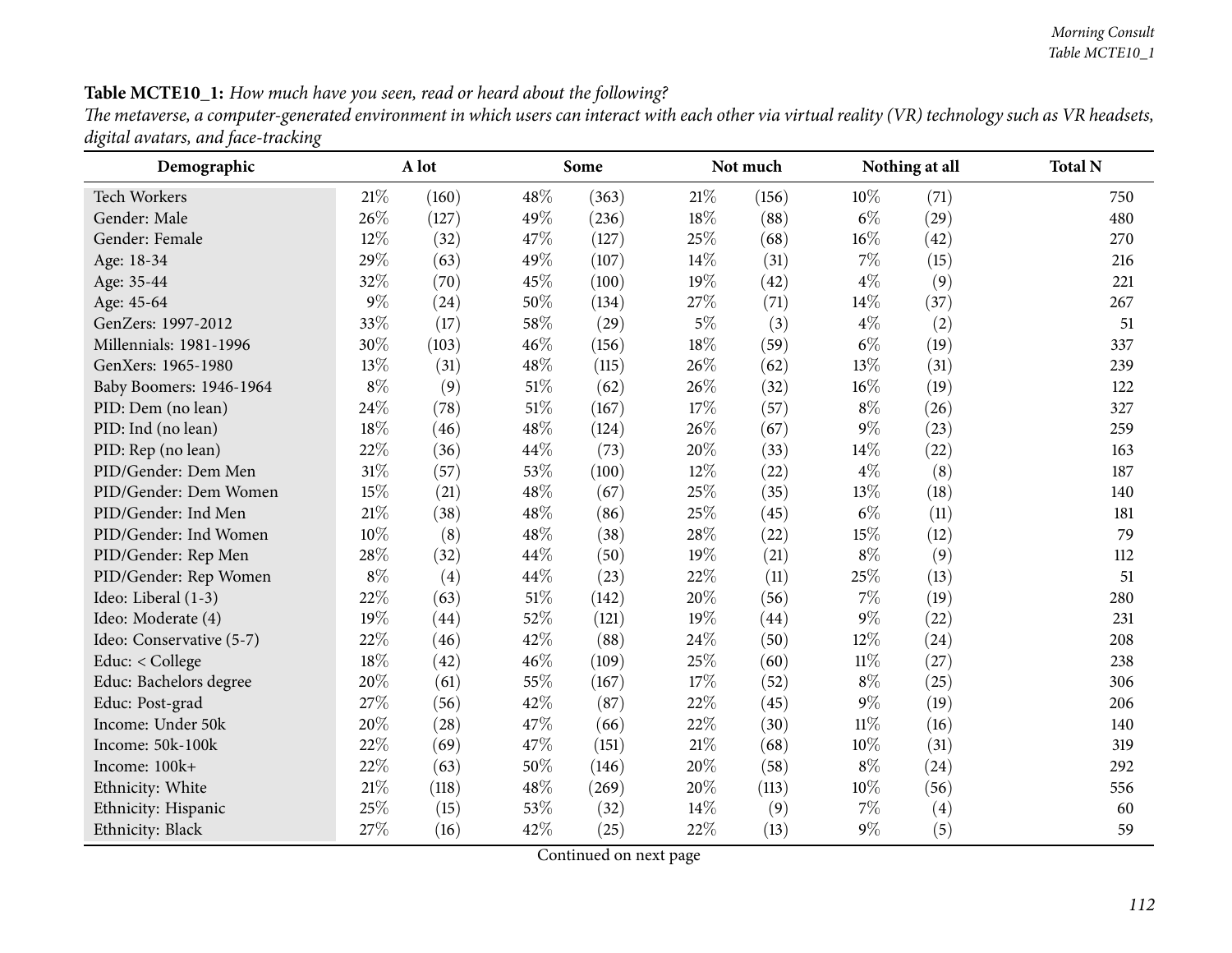#### Table MCTE10\_1: How much have you seen, read or heard about the following?

The metaverse, a computer-generated environment in which users can interact with each other via virtual reality (VR) technology such as VR headsets, *digital avatars, and face-tracking*

| Demographic                          |        | A lot |      | Some  |        | Not much |        | Nothing at all | <b>Total N</b> |
|--------------------------------------|--------|-------|------|-------|--------|----------|--------|----------------|----------------|
| <b>Tech Workers</b>                  | 21%    | (160) | 48%  | (363) | $21\%$ | (156)    | $10\%$ | (71)           | 750            |
| Ethnicity: Other                     | 19%    | (25)  | 51\% | (68)  | 23%    | (31)     | $8\%$  | (10)           | 135            |
| All Christian                        | 23%    | (69)  | 46%  | (137) | $21\%$ | (64)     | $10\%$ | (29)           | 300            |
| All Non-Christian                    | 21%    | (13)  | 47%  | (29)  | 23%    | (14)     | $9\%$  | (5)            | 62             |
| Atheist                              | 29%    | (20)  | 40%  | (29)  | 20%    | (14)     | $11\%$ | (8)            | 71             |
| Agnostic/Nothing in particular       | 18%    | (44)  | 53%  | (130) | $21\%$ | (52)     | $9\%$  | (22)           | 248            |
| Something Else                       | 19%    | (13)  | 54%  | (37)  | $16\%$ | (11)     | $11\%$ | (8)            | 70             |
| Religious Non-Protestant/Catholic    | 20%    | (13)  | 49%  | (32)  | 23%    | (15)     | $8\%$  | (5)            | 66             |
| Evangelical                          | 24%    | (32)  | 46%  | (63)  | 20%    | (27)     | $9\%$  | (12)           | 134            |
| Non-Evangelical                      | 20%    | (43)  | 48%  | (104) | $21\%$ | (44)     | $11\%$ | (24)           | 215            |
| Community: Urban                     | 30%    | (72)  | 50%  | (119) | 12%    | (28)     | $8\%$  | (20)           | 239            |
| Community: Suburban                  | $16\%$ | (67)  | 49%  | (203) | 26%    | (107)    | $9\%$  | (38)           | 416            |
| Community: Rural                     | 22%    | (21)  | 43%  | (40)  | 22%    | (20)     | 13%    | (13)           | 95             |
| Employ: Private Sector               | $21\%$ | (139) | 48%  | (318) | 20%    | (134)    | 10%    | (68)           | 659            |
| Employ: Self-Employed                | 22%    | (20)  | 49%  | (45)  | 25%    | (22)     | $4\%$  | (3)            | 91             |
| Military HH: Yes                     | $11\%$ | (7)   | 43%  | (27)  | 28%    | (17)     | 18%    | (11)           | 62             |
| Military HH: No                      | 22%    | (153) | 49%  | (336) | 20%    | (139)    | $9\%$  | (60)           | 688            |
| RD/WT: Right Direction               | 29%    | (86)  | 48%  | (144) | 15%    | (44)     | $8\%$  | (25)           | 300            |
| RD/WT: Wrong Track                   | $16\%$ | (73)  | 49%  | (219) | 25%    | (112)    | $10\%$ | (46)           | 450            |
| <b>Biden Job Approve</b>             | 23%    | (91)  | 51\% | (197) | 18%    | (72)     | 7%     | (28)           | 388            |
| Biden Job Disapprove                 | 19%    | (64)  | 46%  | (155) | 24\%   | (80)     | 12%    | (40)           | 338            |
| Biden Job Strongly Approve           | $31\%$ | (52)  | 44%  | (72)  | 17%    | (29)     | $8\%$  | (14)           | 166            |
| Biden Job Somewhat Approve           | 18%    | (39)  | 56%  | (124) | 19%    | (43)     | $7\%$  | (15)           | 222            |
| Biden Job Somewhat Disapprove        | 22%    | (28)  | 48\% | (62)  | $21\%$ | (27)     | $9\%$  | (11)           | 129            |
| <b>Biden Job Strongly Disapprove</b> | 17%    | (35)  | 44%  | (92)  | 25%    | (53)     | 14%    | (28)           | 209            |
| Favorable of Biden                   | 24%    | (95)  | 49%  | (192) | 19%    | (72)     | $8\%$  | (31)           | 389            |
| Unfavorable of Biden                 | 18%    | (63)  | 46%  | (160) | 25%    | (84)     | $11\%$ | (37)           | 344            |
| Very Favorable of Biden              | 34%    | (58)  | 43%  | (74)  | $16\%$ | (28)     | $7\%$  | (12)           | 173            |
| Somewhat Favorable of Biden          | 17%    | (37)  | 54\% | (117) | 20%    | (44)     | $8\%$  | (18)           | 216            |
| Somewhat Unfavorable of Biden        | $21\%$ | (23)  | 50%  | (54)  | 23%    | (25)     | $6\%$  | (7)            | 108            |
| Very Unfavorable of Biden            | 17%    | (40)  | 45%  | (106) | 25%    | (60)     | 13%    | (31)           | 236            |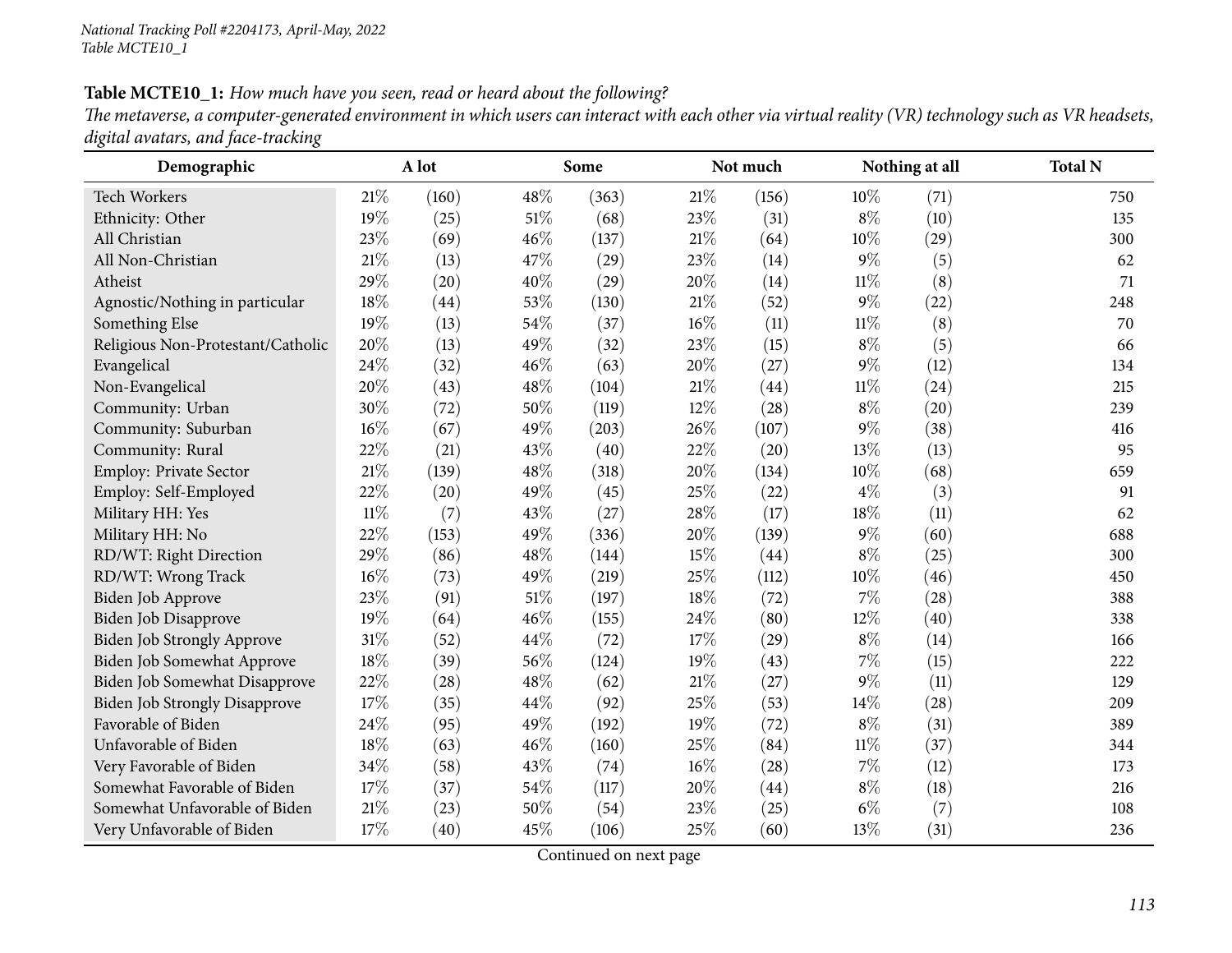#### Table MCTE10\_1: How much have you seen, read or heard about the following?

The metaverse, a computer-generated environment in which users can interact with each other via virtual reality (VR) technology such as VR headsets, *digital avatars, and face-tracking*

| Demographic                 |        | A lot     |        | Some                |        | Not much |        | Nothing at all     | <b>Total N</b> |
|-----------------------------|--------|-----------|--------|---------------------|--------|----------|--------|--------------------|----------------|
| <b>Tech Workers</b>         | 21%    | (160)     | $48\%$ | (363)               | $21\%$ | (156)    | $10\%$ | (71)               | 750            |
| #1 Issue: Economy           | 22%    | (78)      | 48\%   | (168)               | 22\%   | (77)     | $7\%$  | (26)               | 349            |
| #1 Issue: Security          | 22%    | (16)      | $46\%$ | (35)                | 19%    | (14)     | 13\%   | (9)                | 75             |
| #1 Issue: Health Care       | 32%    | (25)      | 45\%   | (36)                | $16\%$ | (13)     | $7\%$  | (5)                | 80             |
| #1 Issue: Women's Issues    | 14%    | (13)      | 53\%   | (49)                | 19%    | (18)     | $14\%$ | (13)               | 94             |
| #1 Issue: Energy            | 17%    | (12)      | $48\%$ | (33)                | 18\%   | (13)     | 17%    | (12)               | 70             |
| 2020 Vote: Joe Biden        | $21\%$ | (89)      | 54\%   | (227)               | $19\%$ | (79)     | $6\%$  | (27)               | 422            |
| 2020 Vote: Donald Trump     | 23\%   | (44)      | 42\%   | (83)                | 22%    | (42)     | $13\%$ | (26)               | 196            |
| 2020 Vote: Didn't Vote      | 15%    | (15)      | 42\%   | (41)                | 30%    | (29)     | $14\%$ | (13)               | 98             |
| 2018 House Vote: Democrat   | 22%    | (78)      | 55\%   | (193)               | 18\%   | (63)     | $5\%$  | (18)               | 352            |
| 2018 House Vote: Republican | $21\%$ | $^{(34)}$ | 44\%   | (73)                | 23%    | (38)     | 12\%   | $\left( 20\right)$ | 165            |
| 2016 Vote: Hillary Clinton  | 20%    | (64)      | 53%    | (170)               | 19%    | (62)     | 7%     | (22)               | 319            |
| 2016 Vote: Donald Trump     | 22%    | (42)      | 45\%   | (85)                | $21\%$ | (39)     | 12\%   | (22)               | 188            |
| 2016 Vote: Other            | 23\%   | (12)      | 49\%   | (25)                | 22\%   | (11)     | $7\%$  | (3)                | 52             |
| 2016 Vote: Didn't Vote      | 22%    | (41)      | 42\%   | (79)                | 23\%   | (44)     | 12\%   | (23)               | 187            |
| Voted in 2014: Yes          | 22%    | (101)     | 49%    | $\left( 229\right)$ | 20%    | (94)     | $9\%$  | (41)               | 465            |
| Voted in 2014: No           | 20%    | (58)      | 47\%   | (134)               | 22\%   | (63)     | $11\%$ | (30)               | 285            |
| 4-Region: Northeast         | 20%    | (31)      | $50\%$ | (75)                | 23\%   | (35)     | $7\%$  | (10)               | 152            |
| 4-Region: Midwest           | 18%    | (25)      | $46\%$ | (65)                | 27%    | (38)     | $10\%$ | (14)               | 142            |
| 4-Region: South             | $21\%$ | (56)      | 50%    | (135)               | $16\%$ | (44)     | 12\%   | (32)               | 267            |
| 4-Region: West              | 25%    | (47)      | $46\%$ | (88)                | $21\%$ | (39)     | $8\%$  | (15)               | 189            |
| <b>Entirely Remote</b>      | 18%    | (65)      | 50%    | (180)               | 22%    | (78)     | $10\%$ | (36)               | 359            |
| Remote Inperson Split       | 27\%   | (77)      | $48\%$ | (134)               | $17\%$ | (48)     | $8\%$  | (21)               | 279            |
| Not Remote                  | $16\%$ | (17)      | $44\%$ | (50)                | 27%    | (30)     | $13\%$ | (14)               | 112            |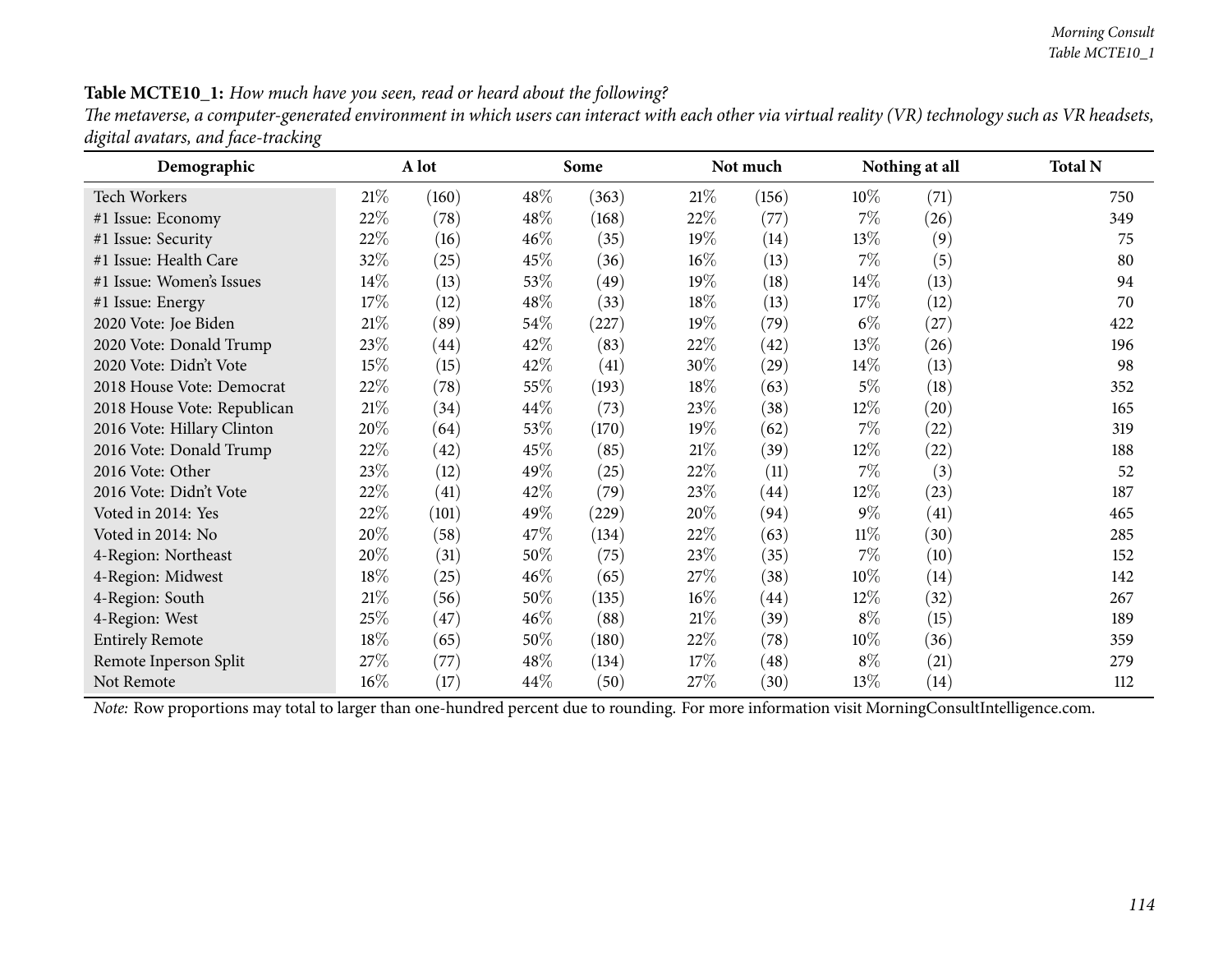| Demographic              |        | A lot |        | Some  |        | Not much |      | Nothing at all | <b>Total N</b> |
|--------------------------|--------|-------|--------|-------|--------|----------|------|----------------|----------------|
| <b>Tech Workers</b>      | 15%    | (116) | 37\%   | (274) | 27%    | (206)    | 21%  | (154)          | 750            |
| Gender: Male             | 18%    | (87)  | 43\%   | (205) | 25%    | (120)    | 14%  | (68)           | 480            |
| Gender: Female           | $11\%$ | (29)  | 25%    | (69)  | 32%    | (87)     | 32%  | (86)           | 270            |
| Age: 18-34               | 21%    | (46)  | 42%    | (91)  | 22%    | (48)     | 14\% | (31)           | 216            |
| Age: 35-44               | 23%    | (51)  | 40%    | (89)  | 23%    | (51)     | 14\% | (30)           | 221            |
| Age: 45-64               | 7%     | (18)  | 29%    | (77)  | 36%    | (97)     | 28%  | (75)           | 267            |
| GenZers: 1997-2012       | 37%    | (19)  | 36%    | (18)  | 17%    | (9)      | 10%  | (5)            | 51             |
| Millennials: 1981-1996   | 19%    | (65)  | 44\%   | (148) | 23%    | (77)     | 14%  | (47)           | 337            |
| GenXers: 1965-1980       | 10%    | (25)  | 30%    | (71)  | 33%    | (80)     | 26%  | (63)           | 239            |
| Baby Boomers: 1946-1964  | $6\%$  | (7)   | 29%    | (36)  | 33%    | (40)     | 32%  | (39)           | 122            |
| PID: Dem (no lean)       | 21%    | (67)  | 36%    | (116) | 25%    | (81)     | 19%  | (62)           | 327            |
| PID: Ind (no lean)       | $9\%$  | (23)  | 36%    | (93)  | 33%    | (86)     | 22%  | (57)           | 259            |
| PID: Rep (no lean)       | 16%    | (25)  | 39%    | (64)  | 24%    | (39)     | 21%  | (34)           | 163            |
| PID/Gender: Dem Men      | 24%    | (44)  | 44\%   | (82)  | 22%    | (42)     | 10%  | (19)           | 187            |
| PID/Gender: Dem Women    | 17%    | (23)  | 24\%   | (34)  | $28\%$ | (39)     | 31%  | (43)           | 140            |
| PID/Gender: Ind Men      | 12%    | (21)  | 40%    | (72)  | $31\%$ | (57)     | 17%  | (31)           | 181            |
| PID/Gender: Ind Women    | $3\%$  | (2)   | 27%    | (21)  | 37%    | (29)     | 34%  | (27)           | 79             |
| PID/Gender: Rep Men      | 20%    | (22)  | 46%    | (51)  | 19%    | (21)     | 16%  | (18)           | 112            |
| PID/Gender: Rep Women    | $6\%$  | (3)   | 26%    | (13)  | 36%    | (18)     | 32%  | (16)           | 51             |
| Ideo: Liberal (1-3)      | 19%    | (53)  | 34\%   | (94)  | 25%    | (70)     | 22%  | (62)           | 280            |
| Ideo: Moderate (4)       | 13%    | (30)  | 40%    | (93)  | 29%    | (66)     | 18%  | (42)           | 231            |
| Ideo: Conservative (5-7) | 14%    | (29)  | $38\%$ | (79)  | 27%    | (56)     | 21%  | (43)           | 208            |
| Educ: < College          | 10%    | (24)  | 35%    | (83)  | 29%    | (70)     | 26%  | (61)           | 238            |
| Educ: Bachelors degree   | 19%    | (57)  | 38%    | (115) | 27%    | (83)     | 17%  | (51)           | 306            |
| Educ: Post-grad          | 17%    | (35)  | 37%    | (76)  | 26%    | (54)     | 20%  | (42)           | 206            |
| Income: Under 50k        | 10%    | (14)  | 41\%   | (57)  | 27%    | (38)     | 21%  | (30)           | 140            |
| Income: 50k-100k         | 17%    | (53)  | 37%    | (117) | 28%    | (88)     | 19%  | (61)           | 319            |
| Income: 100k+            | 17%    | (49)  | $34\%$ | (100) | 28%    | (80)     | 22%  | (63)           | 292            |
| Ethnicity: White         | 16%    | (89)  | 34\%   | (191) | $28\%$ | (153)    | 22%  | (123)          | 556            |
| Ethnicity: Hispanic      | 22%    | (13)  | 49%    | (29)  | 14%    | (8)      | 15%  | (9)            | 60             |
| Ethnicity: Black         | 22%    | (13)  | 42%    | (25)  | 23%    | (13)     | 14%  | (8)            | 59             |
| Ethnicity: Other         | $11\%$ | (14)  | 43%    | (58)  | 29%    | (39)     | 17%  | (23)           | 135            |

Table MCTE10\_2: How much have you seen, read or heard about the following?

Companies such as Microsoft and Sony moving towards the use of the metaverse for work products for their employees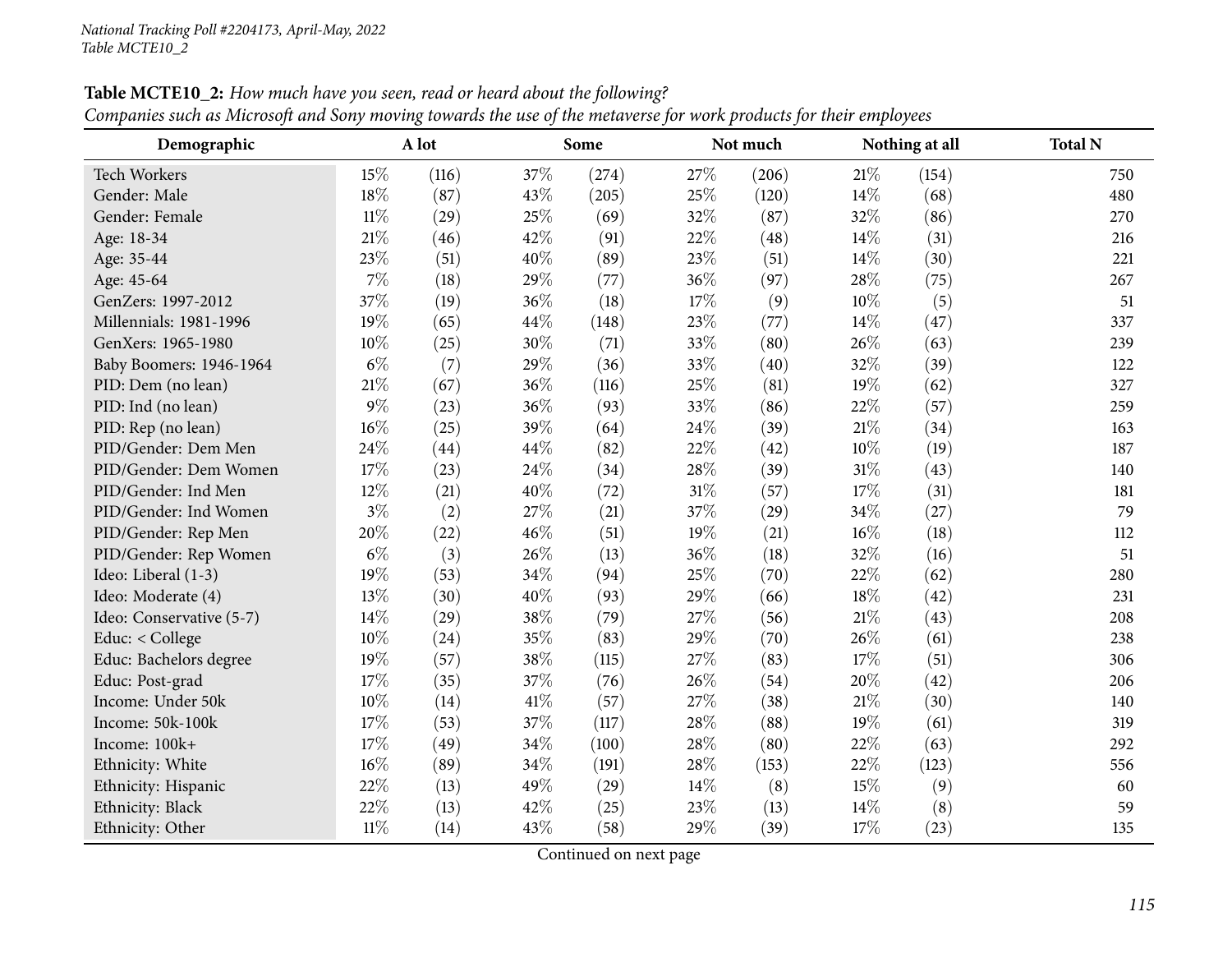| Demographic                          |        | A lot |      | Some                |        | Not much |      | Nothing at all | <b>Total N</b> |
|--------------------------------------|--------|-------|------|---------------------|--------|----------|------|----------------|----------------|
| <b>Tech Workers</b>                  | 15%    | (116) | 37%  | (274)               | 27%    | (206)    | 21\% | (154)          | 750            |
| All Christian                        | 19%    | (58)  | 37%  | (111)               | 25%    | (74)     | 19%  | (56)           | 300            |
| All Non-Christian                    | 14%    | (9)   | 42%  | (26)                | 29%    | (18)     | 14%  | (9)            | 62             |
| Atheist                              | 20%    | (14)  | 23%  | (16)                | 32%    | (23)     | 24%  | (17)           | 71             |
| Agnostic/Nothing in particular       | 10%    | (26)  | 36%  | (90)                | 33%    | (81)     | 21%  | (52)           | 248            |
| Something Else                       | 13%    | (9)   | 44%  | (31)                | 14%    | (10)     | 29%  | (20)           | 70             |
| Religious Non-Protestant/Catholic    | 14%    | (9)   | 42%  | (27)                | 32%    | (21)     | 13%  | (9)            | 66             |
| Evangelical                          | 20%    | (27)  | 39%  | (53)                | 22%    | (30)     | 18%  | (25)           | 134            |
| Non-Evangelical                      | 16%    | (34)  | 38%  | (81)                | 23%    | (50)     | 23%  | (50)           | 215            |
| Community: Urban                     | 26%    | (62)  | 42%  | (100)               | 17%    | (41)     | 15%  | (36)           | 239            |
| Community: Suburban                  | $9\%$  | (39)  | 34%  | (142)               | 34%    | (141)    | 22%  | (93)           | 416            |
| Community: Rural                     | 16%    | (15)  | 33%  | (31)                | 26%    | (24)     | 25%  | (24)           | 95             |
| Employ: Private Sector               | 16%    | (107) | 36%  | (236)               | 28%    | (183)    | 20%  | (134)          | 659            |
| Employ: Self-Employed                | 10%    | (9)   | 42%  | (38)                | 26%    | (23)     | 22%  | (20)           | 91             |
| Military HH: Yes                     | $8\%$  | (5)   | 23%  | (15)                | 28%    | (18)     | 40%  | (25)           | 62             |
| Military HH: No                      | 16%    | (111) | 38%  | $\left( 259\right)$ | 27%    | (189)    | 19%  | (129)          | 688            |
| RD/WT: Right Direction               | 24%    | (71)  | 41\% | (122)               | $21\%$ | (64)     | 14%  | (43)           | 300            |
| RD/WT: Wrong Track                   | 10%    | (45)  | 34%  | (151)               | 32%    | (143)    | 25%  | (111)          | 450            |
| Biden Job Approve                    | 19%    | (73)  | 38%  | (145)               | 27%    | (104)    | 17%  | (66)           | 388            |
| Biden Job Disapprove                 | 12%    | (41)  | 36%  | (122)               | 28%    | (95)     | 24%  | (81)           | 338            |
| Biden Job Strongly Approve           | 30%    | (50)  | 35%  | (59)                | 19%    | (31)     | 16%  | (26)           | 166            |
| Biden Job Somewhat Approve           | 10%    | (23)  | 39%  | (87)                | 33%    | (73)     | 18%  | (39)           | 222            |
| Biden Job Somewhat Disapprove        | 14%    | (17)  | 39%  | (50)                | 29%    | (37)     | 19%  | (24)           | 129            |
| <b>Biden Job Strongly Disapprove</b> | $11\%$ | (23)  | 34%  | (72)                | 28%    | (58)     | 27%  | (56)           | 209            |
| Favorable of Biden                   | 19%    | (73)  | 37%  | (143)               | 27%    | (104)    | 18%  | (70)           | 389            |
| Unfavorable of Biden                 | 12%    | (42)  | 36%  | (123)               | 29%    | (98)     | 23%  | (80)           | 344            |
| Very Favorable of Biden              | 27%    | (46)  | 38%  | (65)                | 19%    | (33)     | 17%  | (29)           | 173            |
| Somewhat Favorable of Biden          | 12%    | (26)  | 36%  | (78)                | 33%    | (71)     | 19%  | (41)           | 216            |
| Somewhat Unfavorable of Biden        | 12%    | (13)  | 36%  | (39)                | 31%    | (34)     | 20%  | (21)           | 108            |
| Very Unfavorable of Biden            | 12%    | (29)  | 36%  | (84)                | 27%    | (65)     | 25%  | (58)           | 236            |

Table MCTE10\_2: How much have you seen, read or heard about the following? Companies such as Microsoft and Sony moving towards the use of the metaverse for work products for their employees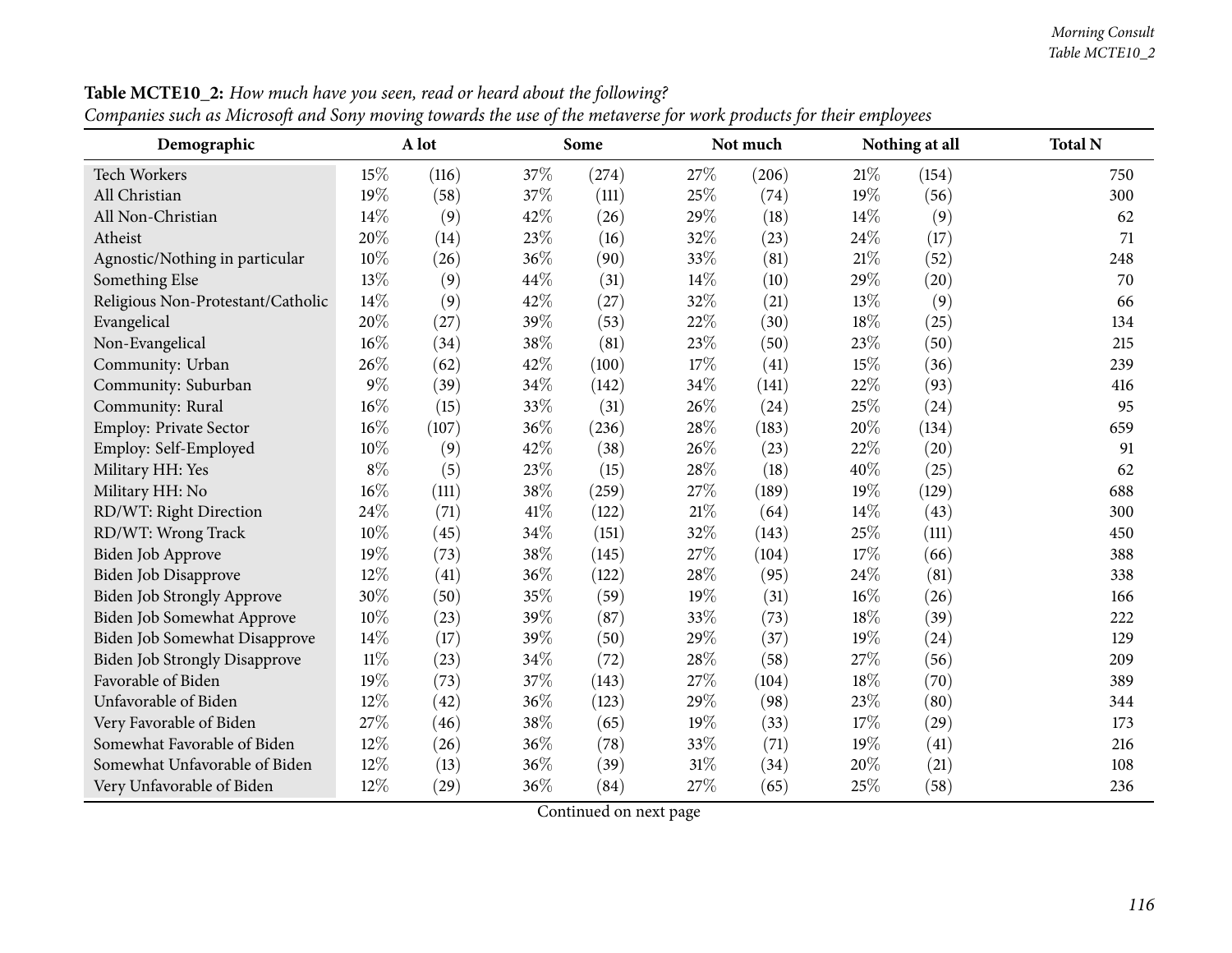| Demographic                 |        | A lot |        | Some  |      | Not much |        | Nothing at all     | <b>Total N</b> |
|-----------------------------|--------|-------|--------|-------|------|----------|--------|--------------------|----------------|
| Tech Workers                | $15\%$ | (116) | 37\%   | (274) | 27\% | (206)    | 21%    | (154)              | 750            |
| #1 Issue: Economy           | 14\%   | (50)  | 41\%   | (143) | 27\% | (96)     | 17\%   | (61)               | 349            |
| #1 Issue: Security          | $16\%$ | (12)  | 39%    | (29)  | 25\% | (19)     | $20\%$ | (15)               | 75             |
| #1 Issue: Health Care       | 26%    | (21)  | 38\%   | (30)  | 23\% | (19)     | 13\%   | (10)               | 80             |
| #1 Issue: Women's Issues    | 14\%   | (13)  | 28\%   | (26)  | 27\% | (26)     | $31\%$ | $\left( 29\right)$ | 94             |
| #1 Issue: Energy            | 16%    | (11)  | 33\%   | (23)  | 28\% | (20)     | 23\%   | (16)               | 70             |
| 2020 Vote: Joe Biden        | $17\%$ | (71)  | 37\%   | (154) | 28\% | (116)    | 19%    | (81)               | 422            |
| 2020 Vote: Donald Trump     | 15%    | (29)  | 40\%   | (78)  | 23\% | (45)     | 22\%   | (44)               | 196            |
| 2020 Vote: Didn't Vote      | $11\%$ | (10)  | 33\%   | (33)  | 34\% | (33)     | 23\%   | (22)               | 98             |
| 2018 House Vote: Democrat   | 18%    | (63)  | 37\%   | (132) | 28\% | (98)     | 17\%   | (60)               | 352            |
| 2018 House Vote: Republican | $14\%$ | (24)  | 37\%   | (62)  | 26\% | (43)     | 22\%   | (37)               | 165            |
| 2016 Vote: Hillary Clinton  | $16\%$ | (51)  | 38\%   | (120) | 29\% | (93)     | 17\%   | (55)               | 319            |
| 2016 Vote: Donald Trump     | $18\%$ | (35)  | 36\%   | (67)  | 26\% | (49)     | 20%    | (38)               | 188            |
| 2016 Vote: Other            | $9\%$  | (5)   | 32%    | (17)  | 34\% | (18)     | 25\%   | (13)               | 52             |
| 2016 Vote: Didn't Vote      | 12%    | (23)  | 37\%   | (69)  | 25\% | (47)     | $26\%$ | (48)               | 187            |
| Voted in 2014: Yes          | 17%    | (78)  | 35\%   | (162) | 29\% | (137)    | $19\%$ | (89)               | 465            |
| Voted in 2014: No           | 13%    | (38)  | 39\%   | (112) | 24\% | (70)     | 23\%   | (65)               | 285            |
| 4-Region: Northeast         | 14\%   | (22)  | $40\%$ | (61)  | 29\% | (44)     | $16\%$ | (24)               | 152            |
| 4-Region: Midwest           | 15%    | (21)  | $31\%$ | (44)  | 29%  | (41)     | 25\%   | (36)               | 142            |
| 4-Region: South             | 15%    | (40)  | 39\%   | (104) | 26\% | (70)     | 20%    | (54)               | 267            |
| 4-Region: West              | 18%    | (34)  | $34\%$ | (64)  | 27\% | (51)     | 21%    | (40)               | 189            |
| <b>Entirely Remote</b>      | 13%    | (46)  | 33\%   | (117) | 29\% | (105)    | 25\%   | (91)               | 359            |
| Remote Inperson Split       | $21\%$ | (59)  | 41\%   | (113) | 25\% | (71)     | $13\%$ | (37)               | 279            |
| Not Remote                  | 10%    | (11)  | 39\%   | (44)  | 27\% | (30)     | 23\%   | (26)               | 112            |

Table MCTE10\_2: How much have you seen, read or heard about the following?

Companies such as Microsoft and Sony moving towards the use of the metaverse for work products for their employees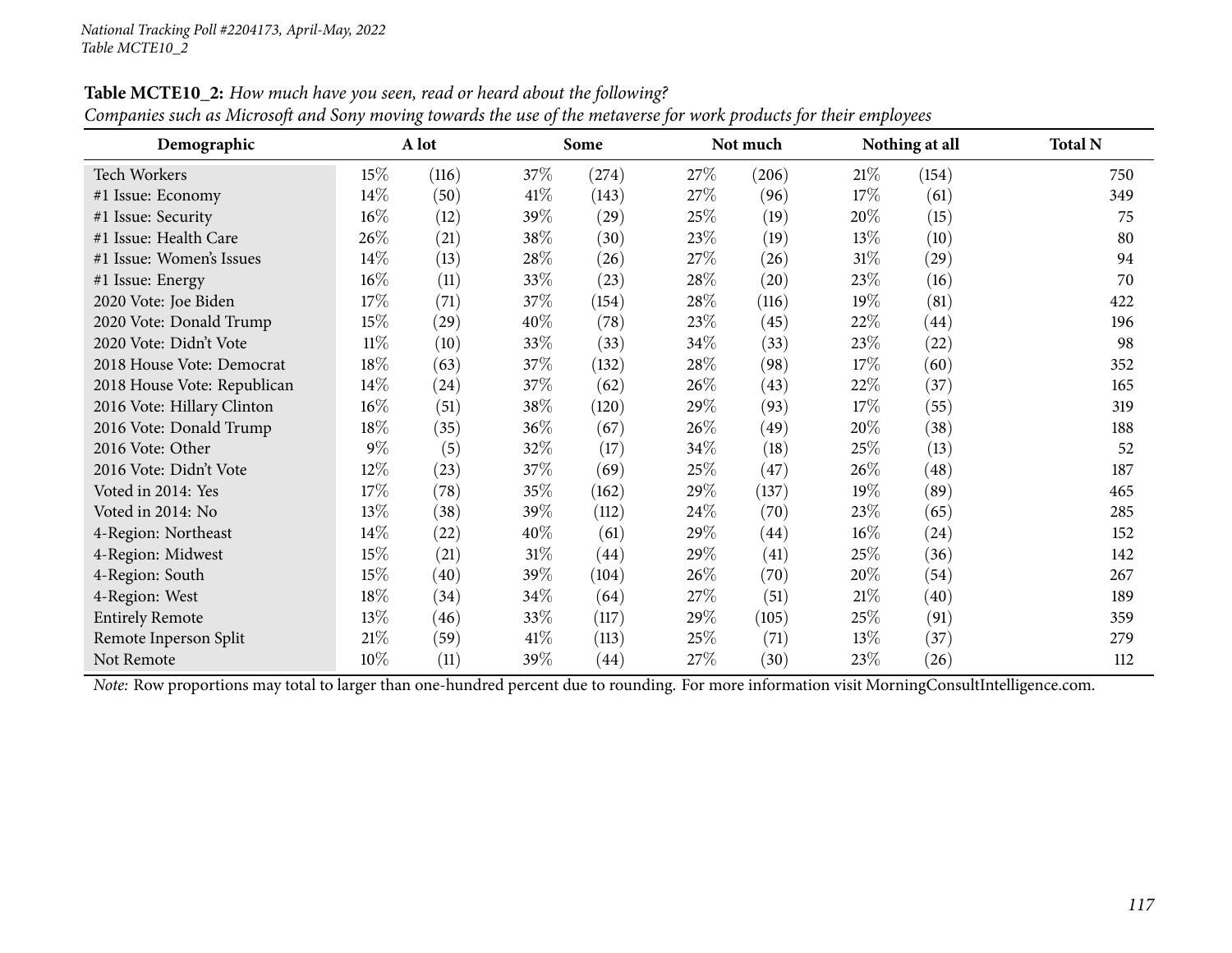| Demographic              |        | Yes, my company<br>requires these<br>employees to use<br>metaverse VR<br>technology |       | Yes, my company has the<br>option for these<br>employees to use<br>metaverse VR technology,<br>but it's not required |        | No, my company does<br>not have employees use<br>metaverse VR<br>technology | <b>Total N</b> |     |
|--------------------------|--------|-------------------------------------------------------------------------------------|-------|----------------------------------------------------------------------------------------------------------------------|--------|-----------------------------------------------------------------------------|----------------|-----|
| <b>Tech Workers</b>      | $6\%$  | (48)                                                                                | 16%   | (123)                                                                                                                | 77%    | (579)                                                                       |                | 750 |
| Gender: Male             | 7%     | (31)                                                                                | 18%   | (87)                                                                                                                 | 75%    | (361)                                                                       |                | 480 |
| Gender: Female           | $6\%$  | (16)                                                                                | 13%   | (36)                                                                                                                 | 81%    | (218)                                                                       |                | 270 |
| Age: 18-34               | $6\%$  | (14)                                                                                | 25%   | (55)                                                                                                                 | 68%    | (147)                                                                       |                | 216 |
| Age: 35-44               | 12%    | (26)                                                                                | 21\%  | (47)                                                                                                                 | 67\%   | (148)                                                                       |                | 221 |
| Age: 45-64               | $3\%$  | (7)                                                                                 | 7%    | (18)                                                                                                                 | 91%    | (241)                                                                       |                | 267 |
| GenZers: 1997-2012       | $2\%$  | (1)                                                                                 | 28%   | (14)                                                                                                                 | 71%    | (36)                                                                        |                | 51  |
| Millennials: 1981-1996   | 10%    | (34)                                                                                | 23%   | (78)                                                                                                                 | 67%    | (225)                                                                       |                | 337 |
| GenXers: 1965-1980       | $5\%$  | (13)                                                                                | $9\%$ | (21)                                                                                                                 | 86%    | (205)                                                                       |                | 239 |
| Baby Boomers: 1946-1964  |        | (0)                                                                                 | $8\%$ | (10)                                                                                                                 | 92%    | (112)                                                                       |                | 122 |
| PID: Dem (no lean)       | 10%    | (32)                                                                                | 20%   | (65)                                                                                                                 | 70%    | (230)                                                                       |                | 327 |
| PID: Ind (no lean)       | $3\%$  | (7)                                                                                 | 13%   | (34)                                                                                                                 | 84%    | (219)                                                                       |                | 259 |
| PID: Rep (no lean)       | $5\%$  | (8)                                                                                 | 15%   | (25)                                                                                                                 | $80\%$ | (131)                                                                       |                | 163 |
| PID/Gender: Dem Men      | $11\%$ | (21)                                                                                | 22%   | (41)                                                                                                                 | 67%    | (125)                                                                       |                | 187 |
| PID/Gender: Dem Women    | $8\%$  | (11)                                                                                | 17%   | (24)                                                                                                                 | 75%    | (105)                                                                       |                | 140 |
| PID/Gender: Ind Men      | $2\%$  | (4)                                                                                 | 15%   | (27)                                                                                                                 | 83%    | (150)                                                                       |                | 181 |
| PID/Gender: Ind Women    | $4\%$  | (4)                                                                                 | $9\%$ | (7)                                                                                                                  | 87%    | (69)                                                                        |                | 79  |
| PID/Gender: Rep Men      | $6\%$  | (7)                                                                                 | 17%   | (19)                                                                                                                 | 77\%   | (86)                                                                        |                | 112 |
| PID/Gender: Rep Women    | $2\%$  | (1)                                                                                 | 10%   | (5)                                                                                                                  | 87%    | (45)                                                                        |                | 51  |
| Ideo: Liberal (1-3)      | $6\%$  | (17)                                                                                | 18%   | (50)                                                                                                                 | 76%    | (212)                                                                       |                | 280 |
| Ideo: Moderate (4)       | 7%     | (15)                                                                                | 18%   | (41)                                                                                                                 | 76%    | (175)                                                                       |                | 231 |
| Ideo: Conservative (5-7) | $7\%$  | (15)                                                                                | 14%   | (29)                                                                                                                 | 79%    | (164)                                                                       |                | 208 |
| Educ: < College          | $3\%$  | (6)                                                                                 | 14%   | (34)                                                                                                                 | 83%    | (197)                                                                       |                | 238 |
| Educ: Bachelors degree   | 7%     | (21)                                                                                | 17%   | (51)                                                                                                                 | 76%    | (233)                                                                       |                | 306 |
| Educ: Post-grad          | 10%    | (20)                                                                                | 18%   | (38)                                                                                                                 | 72%    | (148)                                                                       |                | 206 |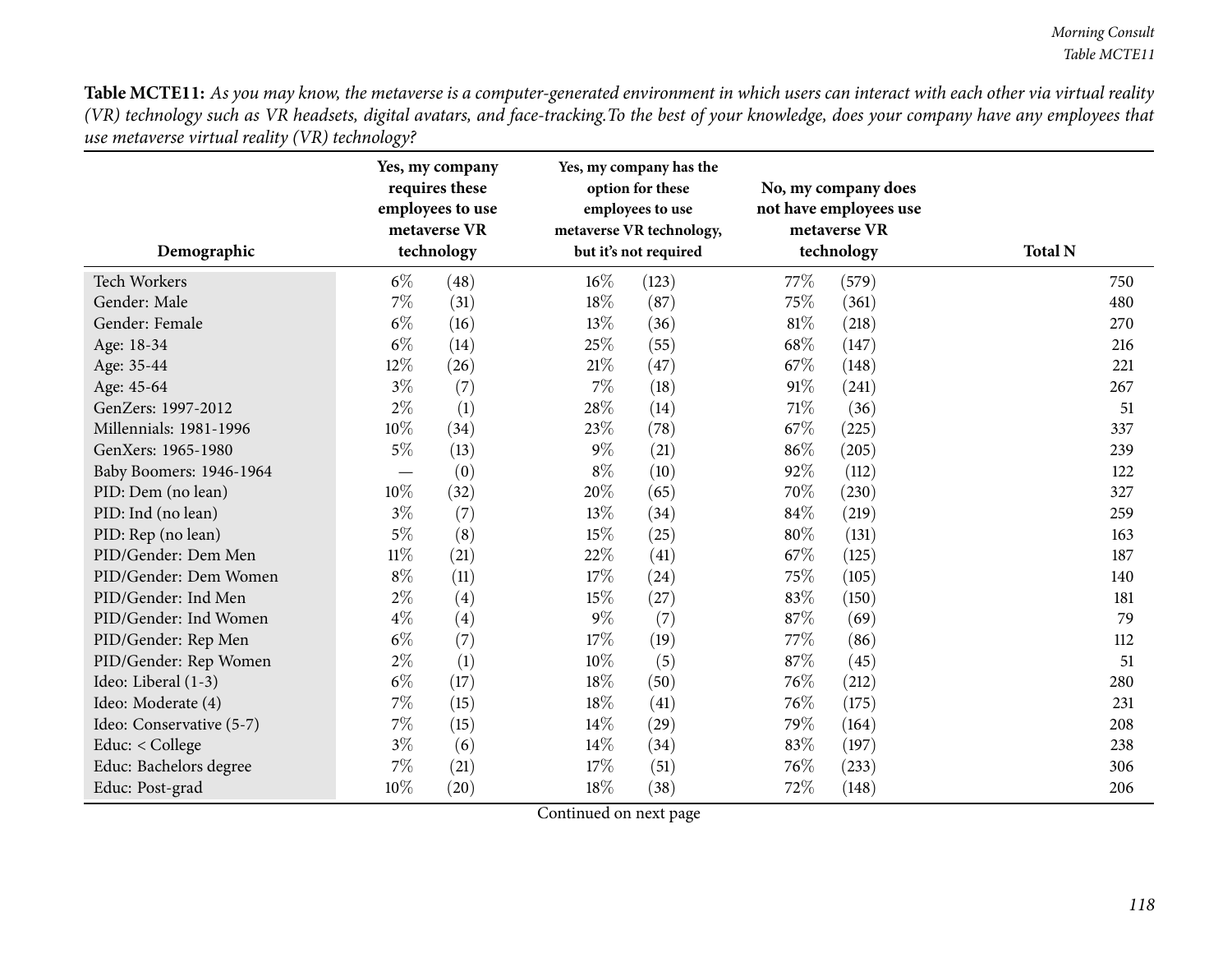|                                   |        | Yes, my company<br>requires these<br>employees to use<br>metaverse VR |        | Yes, my company has the<br>option for these<br>employees to use<br>metaverse VR technology, |        | No, my company does<br>not have employees use<br>metaverse VR | <b>Total N</b> |
|-----------------------------------|--------|-----------------------------------------------------------------------|--------|---------------------------------------------------------------------------------------------|--------|---------------------------------------------------------------|----------------|
| Demographic                       |        | technology                                                            |        | but it's not required                                                                       |        | technology                                                    |                |
| Tech Workers                      | $6\%$  | (48)                                                                  | $16\%$ | (123)                                                                                       | 77%    | (579)                                                         | 750            |
| Income: Under 50k                 | $4\%$  | (5)                                                                   | 16%    | (22)                                                                                        | $81\%$ | (113)                                                         | 140            |
| Income: 50k-100k                  | $8\%$  | (25)                                                                  | 18%    | (57)                                                                                        | 74%    | (236)                                                         | 319            |
| Income: 100k+                     | $6\%$  | (17)                                                                  | 15%    | (44)                                                                                        | 79%    | (230)                                                         | 292            |
| Ethnicity: White                  | 7%     | (39)                                                                  | 15%    | (83)                                                                                        | 78%    | (433)                                                         | 556            |
| Ethnicity: Hispanic               | $4\%$  | (2)                                                                   | 30%    | (18)                                                                                        | 67%    | (40)                                                          | 60             |
| Ethnicity: Black                  | $9\%$  | (5)                                                                   | 26%    | (15)                                                                                        | 65%    | (39)                                                          | 59             |
| Ethnicity: Other                  | $2\%$  | (3)                                                                   | 18%    | (25)                                                                                        | 79%    | (107)                                                         | 135            |
| All Christian                     | $11\%$ | (33)                                                                  | 15%    | (46)                                                                                        | 74%    | (221)                                                         | 300            |
| All Non-Christian                 | 10%    | (6)                                                                   | 20%    | (12)                                                                                        | $71\%$ | (44)                                                          | 62             |
| Atheist                           | $6\%$  | (4)                                                                   | 19%    | (13)                                                                                        | 76%    | (54)                                                          | 71             |
| Agnostic/Nothing in particular    | $1\%$  | (3)                                                                   | $16\%$ | (40)                                                                                        | 83%    | (205)                                                         | 248            |
| Something Else                    | $3\%$  | (2)                                                                   | 17%    | (12)                                                                                        | $80\%$ | (56)                                                          | 70             |
| Religious Non-Protestant/Catholic | 10%    | (7)                                                                   | 20%    | (13)                                                                                        | 70%    | (46)                                                          | 66             |
| Evangelical                       | 15%    | (21)                                                                  | 18%    | (24)                                                                                        | 67%    | (90)                                                          | 134            |
| Non-Evangelical                   | $4\%$  | (8)                                                                   | 14%    | (30)                                                                                        | 82%    | (177)                                                         | 215            |
| Community: Urban                  | 14%    | (32)                                                                  | 28%    | (66)                                                                                        | 59%    | (141)                                                         | 239            |
| Community: Suburban               | $2\%$  | (10)                                                                  | $11\%$ | (46)                                                                                        | 86%    | (359)                                                         | 416            |
| Community: Rural                  | $5\%$  | (5)                                                                   | 12%    | (11)                                                                                        | 83%    | (79)                                                          | 95             |
| <b>Employ: Private Sector</b>     | 7%     | (46)                                                                  | 17%    | (112)                                                                                       | 76%    | (502)                                                         | 659            |
| Employ: Self-Employed             | $2\%$  | (2)                                                                   | 12%    | (11)                                                                                        | 85%    | (77)                                                          | 91             |
| Military HH: Yes                  | $3\%$  | (2)                                                                   | $7\%$  | (4)                                                                                         | 89%    | (56)                                                          | 62             |
| Military HH: No                   | 7%     | (45)                                                                  | 17%    | (119)                                                                                       | 76%    | (524)                                                         | 688            |
| RD/WT: Right Direction            | 14%    | (43)                                                                  | 23%    | (70)                                                                                        | 62%    | (187)                                                         | 300            |
| RD/WT: Wrong Track                | $1\%$  | (5)                                                                   | 12%    | (53)                                                                                        | 87%    | (392)                                                         | 450            |
| Biden Job Approve                 | 10%    | (39)                                                                  | 19%    | (74)                                                                                        | 71%    | (274)                                                         | 388            |
| Biden Job Disapprove              | $2\%$  | (7)                                                                   | 14%    | (46)                                                                                        | 84%    | (285)                                                         | 338            |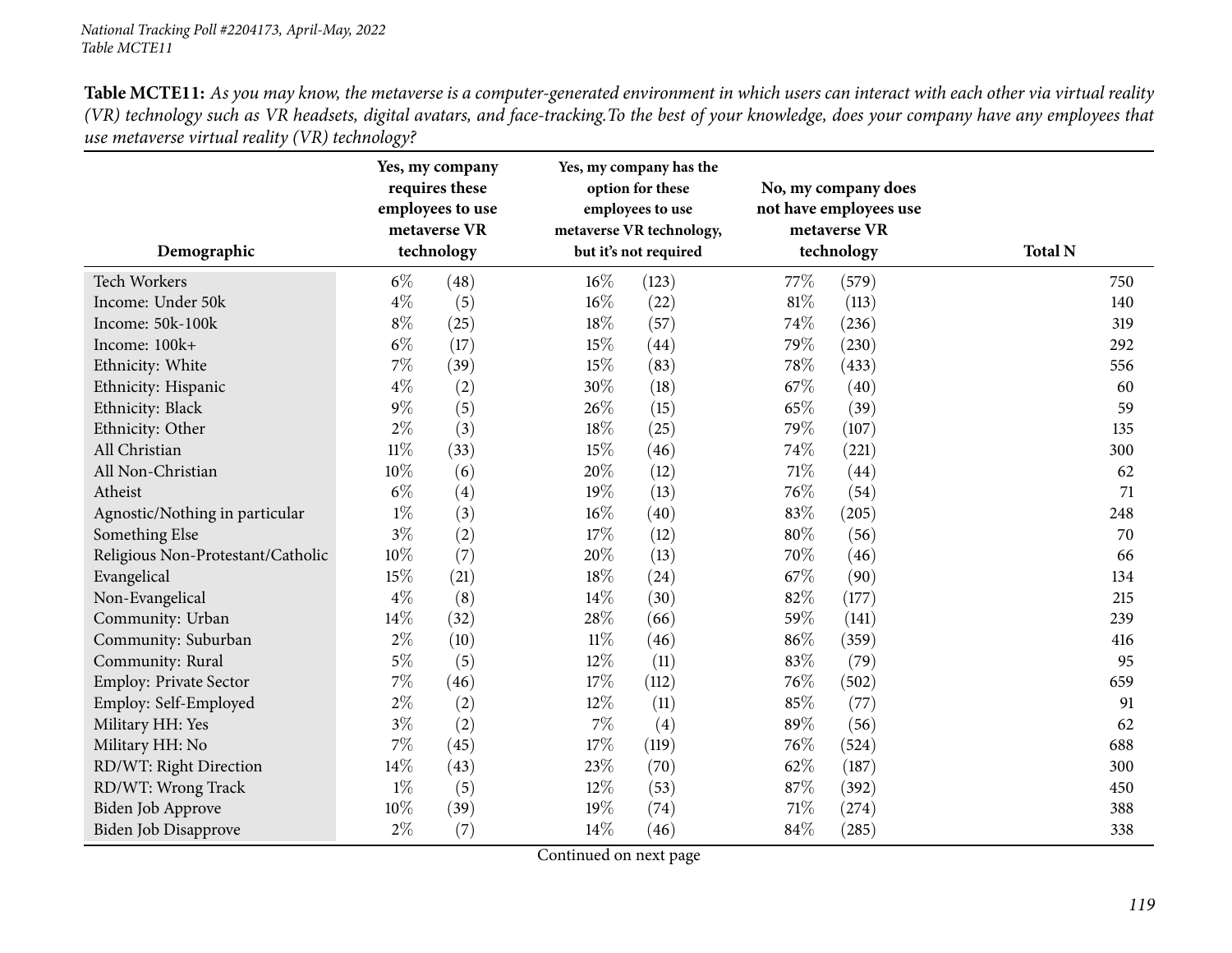| Demographic                          |       | Yes, my company<br>requires these<br>employees to use<br>metaverse VR<br>technology |        | Yes, my company has the<br>option for these<br>employees to use<br>metaverse VR technology,<br>but it's not required |        | No, my company does<br>not have employees use<br>metaverse VR<br>technology | <b>Total N</b> |
|--------------------------------------|-------|-------------------------------------------------------------------------------------|--------|----------------------------------------------------------------------------------------------------------------------|--------|-----------------------------------------------------------------------------|----------------|
| <b>Tech Workers</b>                  | $6\%$ | (48)                                                                                | 16%    | (123)                                                                                                                | 77\%   | (579)                                                                       | 750            |
| <b>Biden Job Strongly Approve</b>    | 20%   | (33)                                                                                | 22%    | (36)                                                                                                                 | 58%    | (96)                                                                        | 166            |
| Biden Job Somewhat Approve           | $3\%$ | (6)                                                                                 | 17%    | (38)                                                                                                                 | 80%    | (177)                                                                       | 222            |
| Biden Job Somewhat Disapprove        | $1\%$ | (1)                                                                                 | 12%    | (15)                                                                                                                 | 87%    | (112)                                                                       | 129            |
| <b>Biden Job Strongly Disapprove</b> | $3\%$ | (6)                                                                                 | 15%    | (31)                                                                                                                 | 83%    | (173)                                                                       | 209            |
| Favorable of Biden                   | 10%   | (40)                                                                                | 18%    | (70)                                                                                                                 | 72%    | (279)                                                                       | 389            |
| Unfavorable of Biden                 | $2\%$ | (8)                                                                                 | 15%    | (51)                                                                                                                 | 83%    | (285)                                                                       | 344            |
| Very Favorable of Biden              | 18%   | (31)                                                                                | 22%    | (39)                                                                                                                 | 60%    | (104)                                                                       | 173            |
| Somewhat Favorable of Biden          | $4\%$ | (9)                                                                                 | 15%    | (31)                                                                                                                 | $81\%$ | (176)                                                                       | 216            |
| Somewhat Unfavorable of Biden        |       | (0)                                                                                 | 12%    | (13)                                                                                                                 | 88%    | (95)                                                                        | 108            |
| Very Unfavorable of Biden            | $3\%$ | (8)                                                                                 | 16%    | (38)                                                                                                                 | 81%    | (190)                                                                       | 236            |
| #1 Issue: Economy                    | $3\%$ | (12)                                                                                | 18%    | (62)                                                                                                                 | 79%    | (275)                                                                       | 349            |
| #1 Issue: Security                   | $4\%$ | (3)                                                                                 | 24%    | (18)                                                                                                                 | 72%    | (54)                                                                        | 75             |
| #1 Issue: Health Care                | 17%   | (13)                                                                                | 20%    | (16)                                                                                                                 | 63%    | (50)                                                                        | 80             |
| #1 Issue: Women's Issues             | $6\%$ | (5)                                                                                 | 10%    | (9)                                                                                                                  | 84%    | (79)                                                                        | 94             |
| #1 Issue: Energy                     | 12%   | (8)                                                                                 | $11\%$ | (8)                                                                                                                  | 77%    | (54)                                                                        | 70             |
| 2020 Vote: Joe Biden                 | $8\%$ | (35)                                                                                | 16%    | (67)                                                                                                                 | 76%    | (320)                                                                       | 422            |
| 2020 Vote: Donald Trump              | 5%    | (10)                                                                                | 19%    | (38)                                                                                                                 | 75%    | (148)                                                                       | 196            |
| 2020 Vote: Didn't Vote               | $2\%$ | (2)                                                                                 | $16\%$ | (16)                                                                                                                 | 81%    | (80)                                                                        | 98             |
| 2018 House Vote: Democrat            | 10%   | (34)                                                                                | 19%    | (65)                                                                                                                 | 72%    | (253)                                                                       | 352            |
| 2018 House Vote: Republican          | $4\%$ | (7)                                                                                 | 13%    | (22)                                                                                                                 | 83%    | (136)                                                                       | 165            |
| 2016 Vote: Hillary Clinton           | 10%   | (31)                                                                                | 17%    | (54)                                                                                                                 | 74%    | (234)                                                                       | 319            |
| 2016 Vote: Donald Trump              | 5%    | (10)                                                                                | 17%    | (31)                                                                                                                 | 78%    | (147)                                                                       | 188            |
| 2016 Vote: Other                     |       | (0)                                                                                 | $9\%$  | (4)                                                                                                                  | 91%    | (47)                                                                        | 52             |
| 2016 Vote: Didn't Vote               | $3\%$ | (6)                                                                                 | 17%    | (32)                                                                                                                 | 79%    | (149)                                                                       | 187            |
| Voted in 2014: Yes                   | $8\%$ | (37)                                                                                | 16%    | (73)                                                                                                                 | 76%    | (355)                                                                       | 465            |
| Voted in 2014: No                    | $4\%$ | (10)                                                                                | 18%    | (51)                                                                                                                 | 79%    | (224)                                                                       | 285            |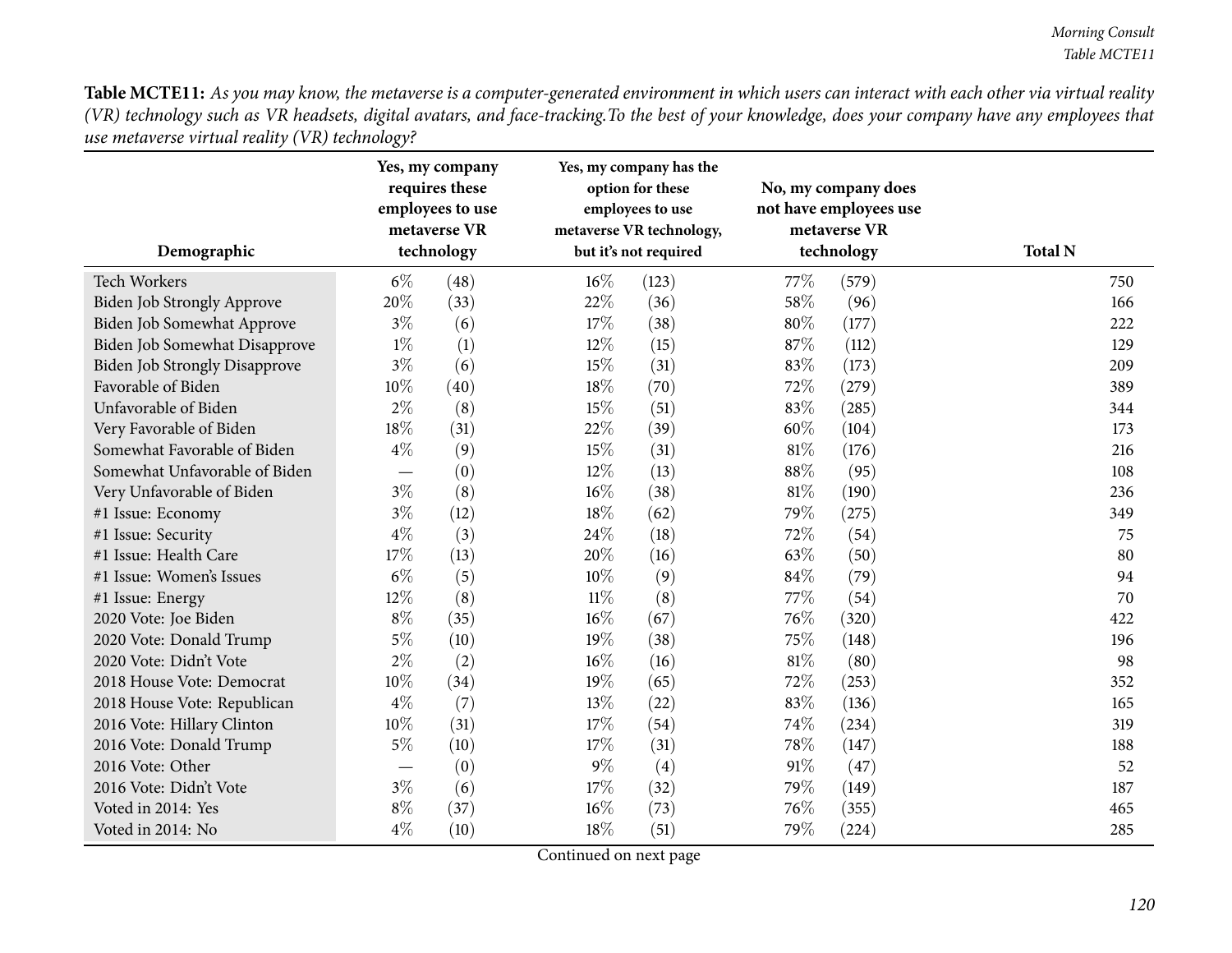| Demographic            | Yes, my company<br>requires these<br>employees to use<br>metaverse VR<br>technology | Yes, my company has the<br>option for these<br>employees to use<br>metaverse VR technology,<br>but it's not required | No, my company does<br>not have employees use<br>metaverse VR<br>technology | <b>Total N</b> |
|------------------------|-------------------------------------------------------------------------------------|----------------------------------------------------------------------------------------------------------------------|-----------------------------------------------------------------------------|----------------|
| Tech Workers           | $6\%$<br>(48)                                                                       | $16\%$<br>(123)                                                                                                      | 77\%<br>(579)                                                               | 750            |
| 4-Region: Northeast    | $6\%$<br>(10)                                                                       | $18\%$<br>(27)                                                                                                       | 76\%<br>(115)                                                               | 152            |
| 4-Region: Midwest      | $5\%$<br>(7)                                                                        | $13\%$<br>(19)                                                                                                       | 82%<br>(116)                                                                | 142            |
| 4-Region: South        | $6\%$<br>(16)                                                                       | $16\%$<br>(43)                                                                                                       | 78\%<br>(208)                                                               | 267            |
| 4-Region: West         | $8\%$<br>(14)                                                                       | $19\%$<br>(35)                                                                                                       | 74\%<br>(139)                                                               | 189            |
| <b>Entirely Remote</b> | $8\%$<br>$\left( 29\right)$                                                         | $10\%$<br>(36)                                                                                                       | 82\%<br>(293)                                                               | 359            |
| Remote Inperson Split  | $5\%$<br>(14)                                                                       | 29%<br>(80)                                                                                                          | 66\%<br>(185)                                                               | 279            |
| Not Remote             | $3\%$<br>$\left( 4\right)$                                                          | $6\%$<br>(7)                                                                                                         | 91\%<br>(101)                                                               | 112            |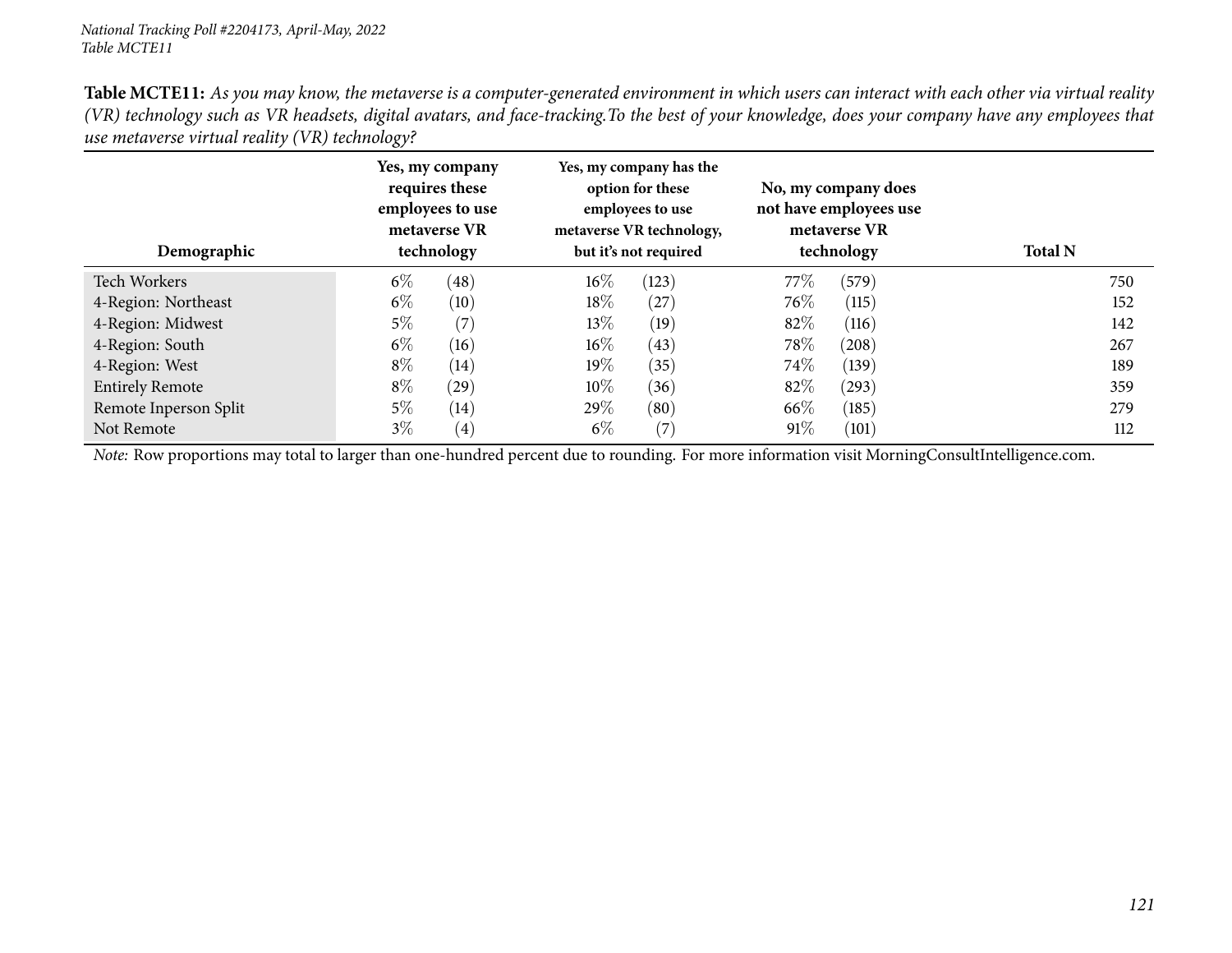| Table MCTE12_1: How comfortable, if at all, would you be with using each of the following at work? |
|----------------------------------------------------------------------------------------------------|
| Virtual reality (VR) headsets for training and professional development                            |

|                          |     | <b>Very</b> |      | Somewhat<br>comfortable |        | Not too     |        | Not at all  | Don't know / |            |                |
|--------------------------|-----|-------------|------|-------------------------|--------|-------------|--------|-------------|--------------|------------|----------------|
| Demographic              |     | comfortable |      |                         |        | comfortable |        | comfortable |              | No opinion | <b>Total N</b> |
| Tech Workers             | 25% | (184)       | 39%  | (293)                   | 16%    | (123)       | 12%    | (89)        | $8\%$        | (61)       | 750            |
| Gender: Male             | 28% | (133)       | 41\% | (195)                   | 15%    | (71)        | 10%    | (49)        | $7\%$        | (32)       | 480            |
| Gender: Female           | 19% | (51)        | 36%  | (98)                    | 19%    | (52)        | 15%    | (40)        | $11\%$       | (29)       | 270            |
| Age: 18-34               | 29% | (62)        | 42%  | (91)                    | 15%    | (33)        | $9\%$  | (19)        | $5\%$        | (10)       | 216            |
| Age: 35-44               | 32% | (72)        | 39%  | (86)                    | 18%    | (39)        | 7%     | (16)        | $4\%$        | (8)        | 221            |
| Age: 45-64               | 17% | (45)        | 38%  | (100)                   | 17%    | (45)        | $16\%$ | (43)        | 12%          | (33)       | 267            |
| GenZers: 1997-2012       | 24% | (12)        | 51%  | (26)                    | $9\%$  | (4)         | $6\%$  | (3)         | 10%          | (5)        | 51             |
| Millennials: 1981-1996   | 31% | (106)       | 40%  | (135)                   | 18%    | (59)        | 7%     | (24)        | $4\%$        | (13)       | 337            |
| GenXers: 1965-1980       | 21% | (51)        | 35%  | (84)                    | 18%    | (42)        | 15%    | (36)        | $11\%$       | (26)       | 239            |
| Baby Boomers: 1946-1964  | 13% | (16)        | 39%  | (48)                    | 14%    | (17)        | $21\%$ | (25)        | 14%          | (17)       | 122            |
| PID: Dem (no lean)       | 29% | (95)        | 40%  | (132)                   | 16%    | (51)        | $9\%$  | (29)        | $6\%$        | (21)       | 327            |
| PID: Ind (no lean)       | 21% | (54)        | 39%  | (100)                   | 17%    | (44)        | 14%    | (36)        | 10%          | (25)       | 259            |
| PID: Rep (no lean)       | 22% | (36)        | 37%  | (61)                    | 17%    | (28)        | 14%    | (23)        | $9\%$        | (15)       | 163            |
| PID/Gender: Dem Men      | 33% | (62)        | 42%  | (79)                    | 15%    | (28)        | $4\%$  | (8)         | $5\%$        | (10)       | 187            |
| PID/Gender: Dem Women    | 23% | (32)        | 38%  | (53)                    | 16%    | (23)        | $16\%$ | (22)        | 7%           | (10)       | 140            |
| PID/Gender: Ind Men      | 24% | (44)        | 40%  | (72)                    | 13%    | (23)        | 14%    | (25)        | $9\%$        | (17)       | 181            |
| PID/Gender: Ind Women    | 13% | (10)        | 36%  | (29)                    | 27%    | (21)        | 14%    | (11)        | 10%          | (8)        | 79             |
| PID/Gender: Rep Men      | 24% | (27)        | 39%  | (44)                    | 17%    | (20)        | 15%    | (16)        | $4\%$        | (5)        | 112            |
| PID/Gender: Rep Women    | 17% | (9)         | 33%  | (17)                    | 16%    | (8)         | 14%    | (7)         | 20%          | (10)       | 51             |
| Ideo: Liberal (1-3)      | 28% | (77)        | 41%  | (114)                   | 16%    | (44)        | 10%    | (27)        | $6\%$        | (17)       | 280            |
| Ideo: Moderate (4)       | 25% | (58)        | 37%  | (86)                    | 16%    | (37)        | 12%    | (28)        | $9\%$        | (22)       | 231            |
| Ideo: Conservative (5-7) | 21% | (44)        | 39%  | (81)                    | 18%    | (38)        | 15%    | (31)        | 7%           | (14)       | 208            |
| Educ: < College          | 24% | (58)        | 35%  | (83)                    | 18%    | (42)        | 14%    | (34)        | $9\%$        | (21)       | 238            |
| Educ: Bachelors degree   | 22% | (67)        | 44%  | (136)                   | 15%    | (45)        | 12%    | (37)        | 7%           | (21)       | 306            |
| Educ: Post-grad          | 29% | (59)        | 36%  | (75)                    | 17%    | (36)        | $9\%$  | (18)        | $9\%$        | (19)       | 206            |
| Income: Under 50k        | 26% | (36)        | 37%  | (51)                    | $17\%$ | (24)        | $10\%$ | (14)        | $11\%$       | (15)       | 140            |
| Income: 50k-100k         | 28% | (88)        | 37%  | (118)                   | 16%    | (52)        | 13%    | (40)        | $6\%$        | (20)       | 319            |
| Income: 100k+            | 21% | (60)        | 43%  | (124)                   | 16%    | (47)        | 12%    | (35)        | $9\%$        | (25)       | 292            |
| Ethnicity: White         | 24% | (135)       | 37%  | (207)                   | 16%    | (92)        | 14%    | (78)        | $8\%$        | (44)       | 556            |
| Ethnicity: Hispanic      | 30% | (18)        | 45%  | (27)                    | 12%    | (7)         | $8\%$  | (5)         | $5\%$        | (3)        | 60             |
| Ethnicity: Black         | 40% | (24)        | 37%  | (22)                    | $6\%$  | (3)         | $7\%$  | (4)         | 10%          | (6)        | 59             |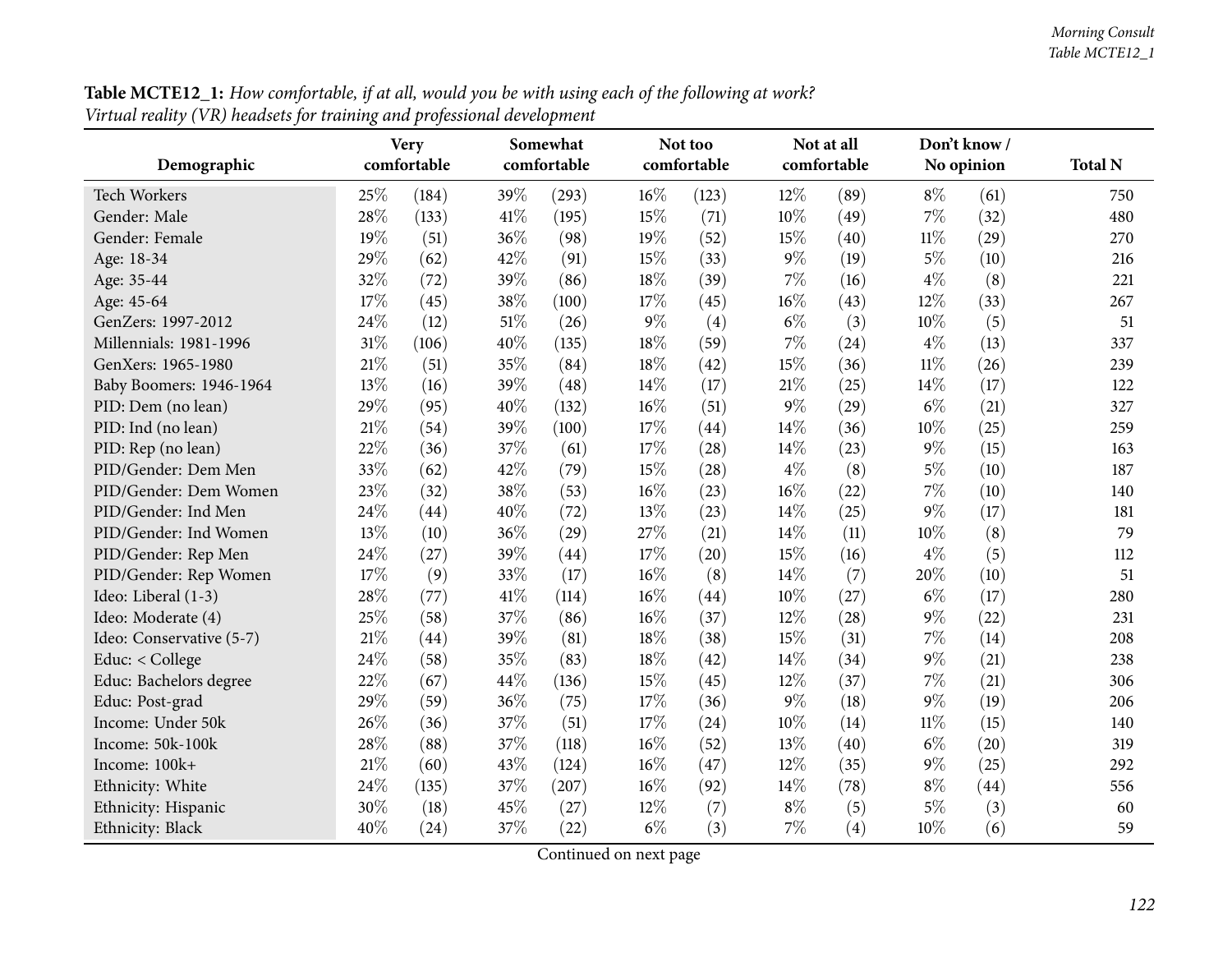| <b>Table MCTE12_1:</b> How comfortable, if at all, would you be with using each of the following at work? |  |
|-----------------------------------------------------------------------------------------------------------|--|
| Virtual reality (VR) headsets for training and professional development                                   |  |

| Demographic                          |     | <b>Very</b> | Somewhat<br>comfortable<br>comfortable |       |        | Not too<br>comfortable |        | Not at all<br>comfortable |       | Don't know/<br>No opinion | <b>Total N</b> |
|--------------------------------------|-----|-------------|----------------------------------------|-------|--------|------------------------|--------|---------------------------|-------|---------------------------|----------------|
|                                      |     |             |                                        |       |        |                        |        |                           |       |                           |                |
| <b>Tech Workers</b>                  | 25% | (184)       | 39%                                    | (293) | 16%    | (123)                  | 12%    | (89)                      | $8\%$ | (61)                      | 750            |
| Ethnicity: Other                     | 19% | (26)        | 47%                                    | (64)  | 21%    | (28)                   | $5\%$  | (7)                       | $8\%$ | (10)                      | 135            |
| All Christian                        | 28% | (83)        | 36%                                    | (109) | 17%    | (50)                   | 12%    | (37)                      | 7%    | (20)                      | 300            |
| All Non-Christian                    | 25% | (16)        | 39%                                    | (24)  | 13%    | (8)                    | 12%    | (7)                       | 10%   | (6)                       | 62             |
| Atheist                              | 26% | (18)        | 38%                                    | (27)  | 22%    | (16)                   | 9%     | (7)                       | $5\%$ | (4)                       | 71             |
| Agnostic/Nothing in particular       | 21% | (51)        | 42%                                    | (105) | 15%    | (36)                   | 13%    | (32)                      | 10%   | (24)                      | 248            |
| Something Else                       | 23% | (16)        | 41%                                    | (29)  | 18%    | (12)                   | $8\%$  | (6)                       | 10%   | (7)                       | 70             |
| Religious Non-Protestant/Catholic    | 27% | (18)        | 38%                                    | (25)  | 14%    | (9)                    | $11\%$ | (7)                       | 10%   | (6)                       | 66             |
| Evangelical                          | 28% | (37)        | 38%                                    | (51)  | 19%    | (25)                   | 9%     | (12)                      | 7%    | (10)                      | 134            |
| Non-Evangelical                      | 24% | (51)        | 37%                                    | (79)  | 17%    | (37)                   | 14%    | (31)                      | $8\%$ | (17)                      | 215            |
| Community: Urban                     | 36% | (85)        | 39%                                    | (93)  | $11\%$ | (27)                   | $5\%$  | (13)                      | 9%    | (22)                      | 239            |
| Community: Suburban                  | 19% | (79)        | 39%                                    | (162) | 19%    | (78)                   | 15%    | (64)                      | $8\%$ | (32)                      | 416            |
| Community: Rural                     | 22% | (21)        | 40%                                    | (38)  | 19%    | (18)                   | 13%    | (12)                      | 7%    | (7)                       | 95             |
| <b>Employ: Private Sector</b>        | 25% | (164)       | 38%                                    | (249) | 17%    | (113)                  | 12%    | (78)                      | 9%    | (56)                      | 659            |
| Employ: Self-Employed                | 23% | (21)        | 49%                                    | (44)  | $11\%$ | (10)                   | 12%    | (11)                      | $5\%$ | (4)                       | 91             |
| Military HH: Yes                     | 23% | (14)        | 25%                                    | (16)  | 20%    | (12)                   | 22%    | (14)                      | 10%   | (6)                       | 62             |
| Military HH: No                      | 25% | (170)       | 40%                                    | (277) | 16%    | (111)                  | $11\%$ | (75)                      | $8\%$ | (54)                      | 688            |
| RD/WT: Right Direction               | 33% | (98)        | 40%                                    | (121) | 14%    | (42)                   | $6\%$  | (17)                      | 7%    | (21)                      | 300            |
| RD/WT: Wrong Track                   | 19% | (86)        | 38%                                    | (172) | 18%    | (81)                   | 16%    | (72)                      | 9%    | (39)                      | 450            |
| Biden Job Approve                    | 30% | (117)       | 41%                                    | (158) | 14\%   | (54)                   | $8\%$  | (32)                      | 7%    | (27)                      | 388            |
| Biden Job Disapprove                 | 18% | (62)        | 38%                                    | (127) | 19%    | (65)                   | 16%    | (54)                      | 9%    | (30)                      | 338            |
| Biden Job Strongly Approve           | 44% | (74)        | 35%                                    | (59)  | $8\%$  | (13)                   | 7%     | (12)                      | $5\%$ | (9)                       | 166            |
| <b>Biden Job Somewhat Approve</b>    | 19% | (43)        | 45%                                    | (99)  | 18%    | (41)                   | $9\%$  | (21)                      | $8\%$ | (18)                      | 222            |
| <b>Biden Job Somewhat Disapprove</b> | 17% | (22)        | 45%                                    | (58)  | 21%    | (27)                   | $8\%$  | (11)                      | $8\%$ | (11)                      | 129            |
| <b>Biden Job Strongly Disapprove</b> | 19% | (40)        | 33%                                    | (69)  | 18%    | (38)                   | 21%    | (44)                      | 9%    | (19)                      | 209            |
| Favorable of Biden                   | 30% | (118)       | 40%                                    | (156) | 14\%   | (55)                   | $8\%$  | (30)                      | $8\%$ | (30)                      | 389            |
| Unfavorable of Biden                 | 19% | (64)        | 38%                                    | (129) | 19%    | (65)                   | 16%    | (57)                      | $8\%$ | (29)                      | 344            |
| Very Favorable of Biden              | 43% | (75)        | 35%                                    | (60)  | $9\%$  | (15)                   | $7\%$  | (13)                      | $6\%$ | (11)                      | 173            |
| Somewhat Favorable of Biden          | 20% | (43)        | 44%                                    | (96)  | 19%    | (40)                   | $8\%$  | (18)                      | 9%    | (19)                      | 216            |
| Somewhat Unfavorable of Biden        | 15% | (16)        | 48%                                    | (51)  | 18%    | (20)                   | $11\%$ | (12)                      | $8\%$ | (9)                       | 108            |
| Very Unfavorable of Biden            | 20% | (47)        | 33%                                    | (78)  | 19%    | (45)                   | 19%    | (45)                      | $8\%$ | (20)                      | 236            |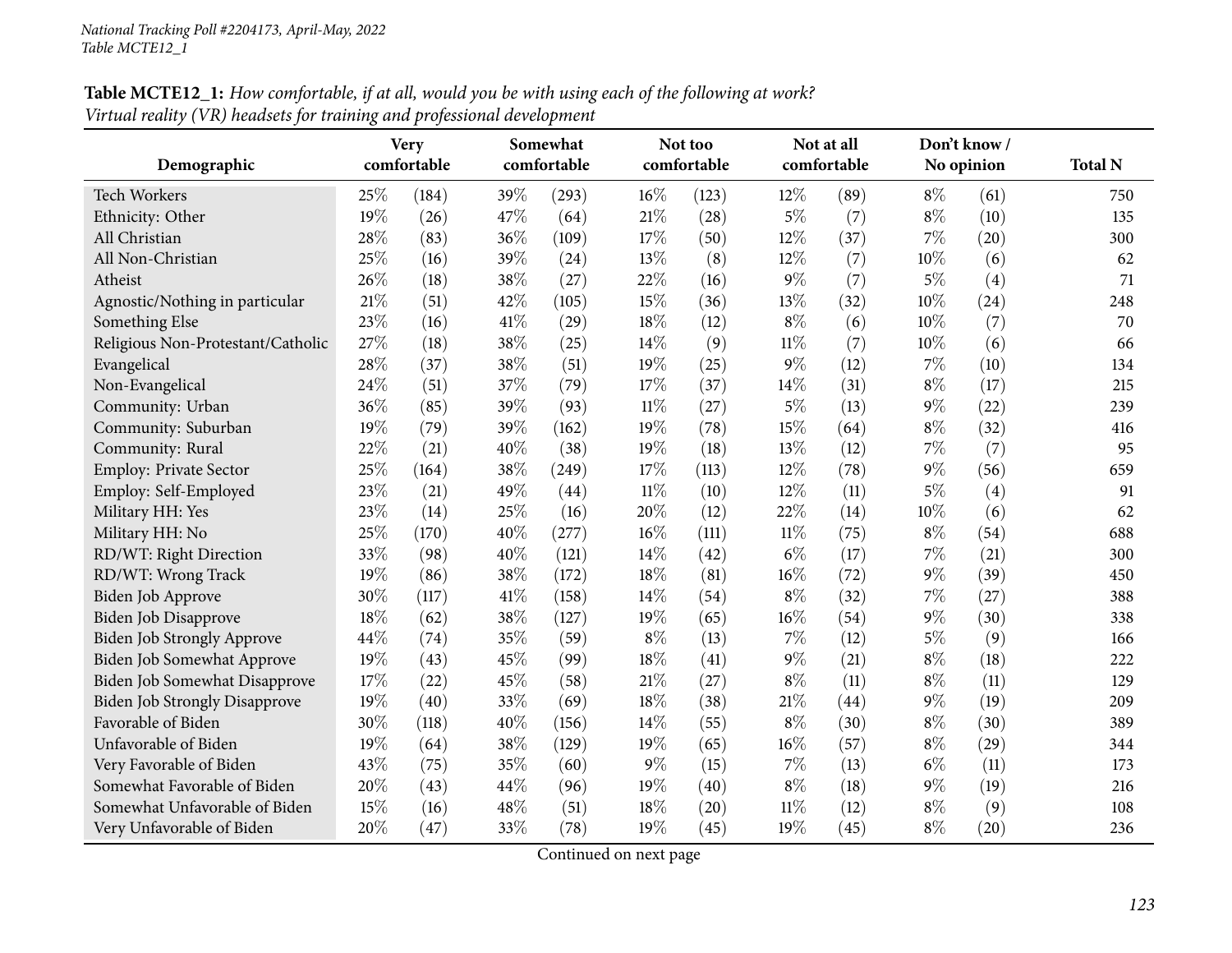| n nam reamy (+1) nemetro for nammy<br>Demographic             |        | <b>Very</b><br>comfortable | <i>ence projection de recepriteire</i> | Somewhat<br>comfortable            |                            | Not too<br>comfortable |                          | Not at all<br>comfortable |                                                              | Don't know /<br>No opinion | <b>Total N</b> |
|---------------------------------------------------------------|--------|----------------------------|----------------------------------------|------------------------------------|----------------------------|------------------------|--------------------------|---------------------------|--------------------------------------------------------------|----------------------------|----------------|
| <b>Tech Workers</b>                                           | 25%    | (184)                      | 39%                                    | (293)                              | $16\%$                     | (123)                  | 12%                      | (89)                      | $8\%$                                                        | (61)                       | 750            |
| #1 Issue: Economy                                             | 25%    | (89)                       | 39%                                    | (135)                              | 19%                        | (66)                   | $11\%$                   | (39)                      | $6\%$                                                        | (20)                       | 349            |
| #1 Issue: Security                                            | $21\%$ | (15)                       | $38\%$                                 | (29)                               | $12\%$                     | (9)                    | 15\%                     | (11)                      | 14\%                                                         | (11)                       | 75             |
| #1 Issue: Health Care                                         | 34\%   | (27)                       | 37\%                                   | (29)                               | $14\%$                     | (11)                   | $9\%$                    | (7)                       | $6\%$                                                        | (5)                        | 80             |
| #1 Issue: Women's Issues                                      | 17%    | (16)                       | 42\%                                   | (40)                               | $16\%$                     | (16)                   | 12\%                     | (11)                      | 13\%                                                         | (12)                       | 94             |
| #1 Issue: Energy                                              | 25%    | (17)                       | 42%                                    | (29)                               | 13%                        | (9)                    | 14\%                     | (10)                      | $6\%$                                                        | (4)                        | 70             |
| 2020 Vote: Joe Biden                                          | 27%    | (113)                      | 40%                                    | (168)                              | 17%                        | (71)                   | $9\%$                    | (39)                      | $7\%$                                                        | (30)                       | 422            |
| 2020 Vote: Donald Trump                                       | $25\%$ | (48)                       | 34\%                                   | (67)                               | 18\%                       | (35)                   | 15\%                     | (29)                      | $8\%$                                                        | (16)                       | 196            |
| 2020 Vote: Didn't Vote                                        | 17%    | (16)                       | 46%                                    | (45)                               | $11\%$                     | (11)                   | 13\%                     | (13)                      | 13\%                                                         | (12)                       | 98             |
| 2018 House Vote: Democrat                                     | 30%    | (107)                      | 40%                                    | (141)                              | $16\%$                     | (55)                   | $8\%$                    | (29)                      | $5\%$                                                        | (19)                       | 352            |
| 2018 House Vote: Republican                                   | 19%    | (32)                       | 35%                                    | (57)                               | 20%                        | (33)                   | 17%                      | (29)                      | $9\%$                                                        | (15)                       | 165            |
| 2016 Vote: Hillary Clinton                                    | 26\%   | (83)                       | 39%                                    | (123)                              | 19%                        | (60)                   | 10%                      | (30)                      | $7\%$                                                        | (22)                       | 319            |
| 2016 Vote: Donald Trump                                       | 22%    | (41)                       | $38\%$                                 | (72)                               | 18%                        | (33)                   | 13\%                     | (24)                      | $9\%$                                                        | (18)                       | 188            |
| 2016 Vote: Other                                              | 28\%   | (14)                       | 35%                                    | (18)                               | $12\%$                     | (6)                    | 20%                      | (10)                      | $6\%$                                                        | (3)                        | 52             |
| 2016 Vote: Didn't Vote                                        | 23%    | (43)                       | 42%                                    | (78)                               | 13%                        | (24)                   | 13%                      | (24)                      | 10%                                                          | (18)                       | 187            |
| Voted in 2014: Yes                                            | 26%    | (120)                      | 37%                                    | (174)                              | 18%                        | (85)                   | $11\%$                   | (53)                      | $7\%$                                                        | (32)                       | 465            |
| Voted in 2014: No                                             | 23%    | (65)                       | 42%                                    | (119)                              | 13%                        | (38)                   | 13%                      | (36)                      | 10%                                                          | (28)                       | 285            |
| 4-Region: Northeast                                           | 28\%   | (43)                       | 32%                                    | (48)                               | 17%                        | (26)                   | 15%                      | (22)                      | $8\%$                                                        | (12)                       | 152            |
| 4-Region: Midwest                                             | 17%    | (24)                       | 43%                                    | (61)                               | $16\%$                     | (23)                   | 17%                      | (24)                      | $7\%$                                                        | (10)                       | 142            |
| 4-Region: South                                               | 27%    | (73)                       | 39%                                    | (104)                              | $14\%$                     | (37)                   | 10%                      | (26)                      | 10%                                                          | (28)                       | 267            |
| 4-Region: West                                                | 24\%   | (45)                       | 42%                                    | (79)                               | 19%                        | (37)                   | $9\%$                    | (17)                      | $6\%$                                                        | (11)                       | 189            |
| <b>Entirely Remote</b>                                        | 24\%   | (87)                       | 34%                                    | (123)                              | 18%                        | (64)                   | 14\%                     | (51)                      | $9\%$                                                        | (34)                       | 359            |
| Remote Inperson Split                                         | 28\%   | (78)                       | 47%                                    | (130)                              | 12%                        | (34)                   | $7\%$                    | (20)                      | $6\%$                                                        | (17)                       | 279            |
| Not Remote<br>Mate: Days nuon ontiona may total to langen the | 17%    | (19)<br>مكسيط ممم          | 35%                                    | (39)<br>يتمعن مهندسة المعموم مسامر | 22\%<br>$\lambda$ dina Fan | (25)                   | $16\%$<br>$in$ formation | (18)                      | $9\%$<br>$\ldots$ is the Magnetic of Cancelet Let all $\sim$ | (10)                       | 112            |

Table MCTE12\_1: How comfortable, if at all, would you be with using each of the following at work? *Virtual reality (VR) headsets for training and professional development*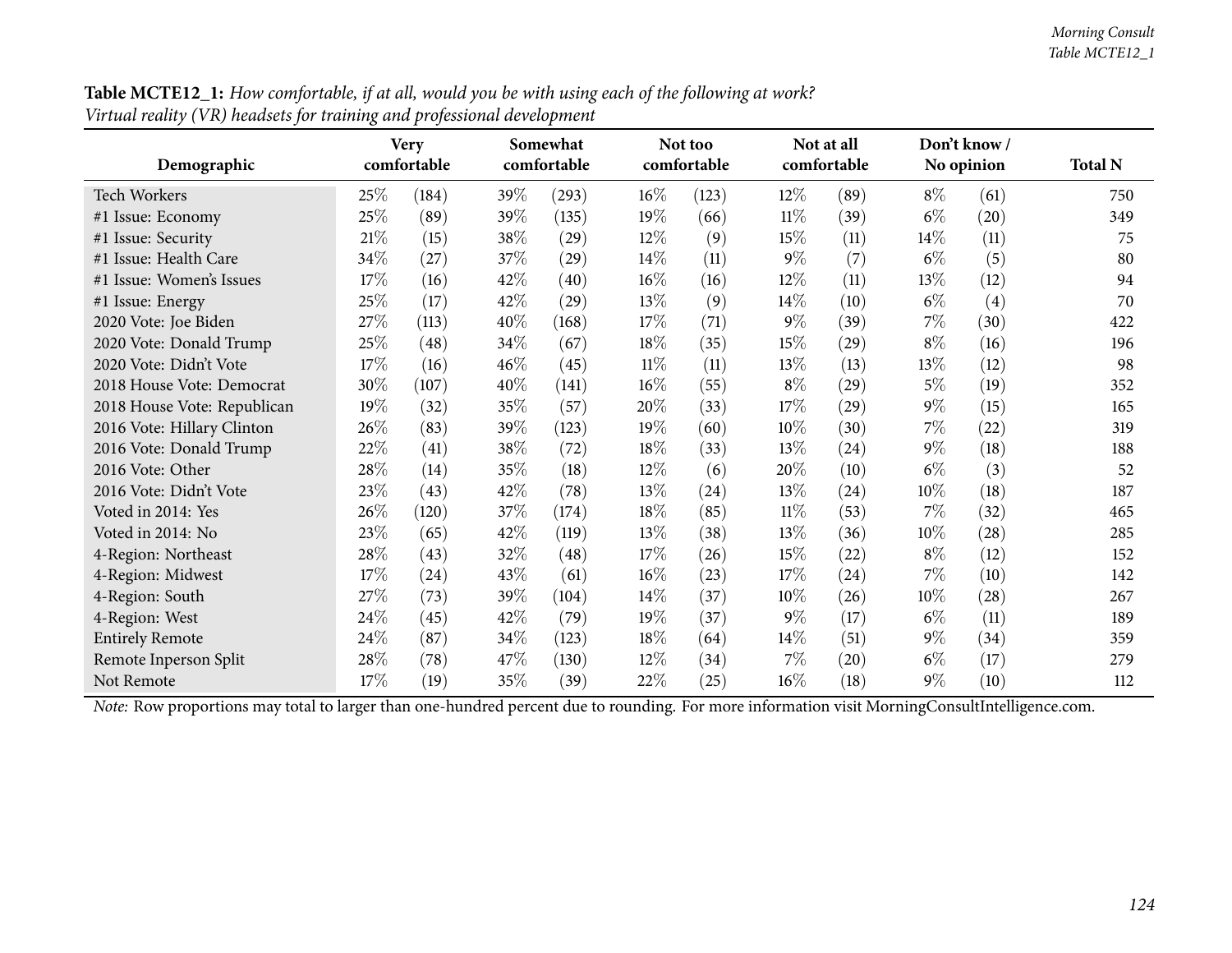### Table MCTE12\_2: How comfortable, if at all, would you be with using each of the following at work? *Using digital avatars for virtual meetings*

|                          |     | <b>Very</b> | Somewhat |             |        | Not too     |        | Not at all  |        | Don't know/ |                |
|--------------------------|-----|-------------|----------|-------------|--------|-------------|--------|-------------|--------|-------------|----------------|
| Demographic              |     | comfortable |          | comfortable |        | comfortable |        | comfortable |        | No opinion  | <b>Total N</b> |
| <b>Tech Workers</b>      | 25% | (187)       | 36%      | (267)       | 18%    | (133)       | 13%    | (95)        | $9\%$  | (68)        | 750            |
| Gender: Male             | 26% | (125)       | 37%      | (176)       | 18%    | (87)        | 12%    | (55)        | $8\%$  | (37)        | 480            |
| Gender: Female           | 23% | (63)        | 33%      | (90)        | 17%    | (47)        | 15%    | (39)        | 12%    | (31)        | 270            |
| Age: 18-34               | 30% | (64)        | 42%      | (90)        | 15%    | (32)        | $9\%$  | (20)        | $4\%$  | (9)         | 216            |
| Age: 35-44               | 34% | (75)        | 36%      | (79)        | 17%    | (38)        | 7%     | (15)        | $6\%$  | (14)        | 221            |
| Age: 45-64               | 17% | (45)        | 33%      | (88)        | 19%    | (50)        | 18%    | (47)        | 14%    | (37)        | 267            |
| GenZers: 1997-2012       | 27% | (14)        | 43%      | (22)        | 13%    | (6)         | $8\%$  | (4)         | $9\%$  | (5)         | 51             |
| Millennials: 1981-1996   | 32% | (109)       | 40%      | (134)       | 16%    | (53)        | $8\%$  | (26)        | $4\%$  | (15)        | 337            |
| GenXers: 1965-1980       | 21% | (50)        | 31%      | (74)        | 20%    | (47)        | 15%    | (36)        | 13%    | (32)        | 239            |
| Baby Boomers: 1946-1964  | 12% | (15)        | 30%      | (36)        | 22%    | (26)        | 23%    | (29)        | 13%    | (16)        | 122            |
| PID: Dem (no lean)       | 28% | (92)        | 41\%     | (135)       | 17%    | (54)        | $9\%$  | (28)        | $5\%$  | (17)        | 327            |
| PID: Ind (no lean)       | 20% | (53)        | 31%      | (81)        | 19%    | (48)        | 17%    | (44)        | 13%    | (33)        | 259            |
| PID: Rep (no lean)       | 26% | (42)        | 31%      | (50)        | 19%    | (30)        | 14%    | (23)        | $11\%$ | (18)        | 163            |
| PID/Gender: Dem Men      | 29% | (54)        | 46%      | (87)        | 15%    | (28)        | $5\%$  | (10)        | $4\%$  | (8)         | 187            |
| PID/Gender: Dem Women    | 27% | (38)        | 34%      | (48)        | 19%    | (26)        | 13%    | (18)        | 7%     | (9)         | 140            |
| PID/Gender: Ind Men      | 24% | (43)        | 28%      | (51)        | 18%    | (33)        | 18%    | (32)        | 12%    | (21)        | 181            |
| PID/Gender: Ind Women    | 13% | (10)        | 39%      | (30)        | 19%    | (15)        | 15%    | (11)        | 15%    | (12)        | 79             |
| PID/Gender: Rep Men      | 25% | (28)        | 34%      | (39)        | 22%    | (25)        | 12%    | (13)        | 7%     | (8)         | 112            |
| PID/Gender: Rep Women    | 28% | (15)        | 22%      | (11)        | $11\%$ | (6)         | 18%    | (9)         | 20%    | (10)        | 51             |
| Ideo: Liberal (1-3)      | 27% | (75)        | 38%      | (107)       | 19%    | (54)        | 10%    | (27)        | $6\%$  | (16)        | 280            |
| Ideo: Moderate (4)       | 25% | (58)        | 36%      | (82)        | 16%    | (36)        | 13%    | (31)        | $11\%$ | (24)        | 231            |
| Ideo: Conservative (5-7) | 23% | (48)        | 32%      | (66)        | 18%    | (38)        | 16%    | (34)        | 10%    | (21)        | 208            |
| Educ: < College          | 26% | (62)        | 31%      | (74)        | 19%    | (46)        | 14%    | (34)        | 9%     | (21)        | 238            |
| Educ: Bachelors degree   | 24% | (74)        | 37%      | (114)       | 16%    | (50)        | 13%    | (41)        | 9%     | (27)        | 306            |
| Educ: Post-grad          | 25% | (51)        | 38%      | (79)        | 18%    | (38)        | $9\%$  | (19)        | 10%    | (20)        | 206            |
| Income: Under 50k        | 28% | (39)        | 34%      | (48)        | 14\%   | (20)        | $11\%$ | (16)        | 12%    | (17)        | 140            |
| Income: 50k-100k         | 28% | (88)        | 34%      | (108)       | 17%    | (56)        | 13%    | (42)        | $8\%$  | (25)        | 319            |
| Income: 100k+            | 21% | (60)        | 38%      | (110)       | 20%    | (58)        | 12%    | (36)        | $9\%$  | (27)        | 292            |
| Ethnicity: White         | 24% | (131)       | 35%      | (195)       | 17%    | (97)        | 15%    | (81)        | 9%     | (51)        | 556            |
| Ethnicity: Hispanic      | 37% | (22)        | 35%      | (21)        | 16%    | (10)        | $4\%$  | (2)         | 7%     | (4)         | 60             |
| Ethnicity: Black         | 43% | (25)        | 37%      | (22)        | $4\%$  | (3)         | $6\%$  | (4)         | 10%    | (6)         | 59             |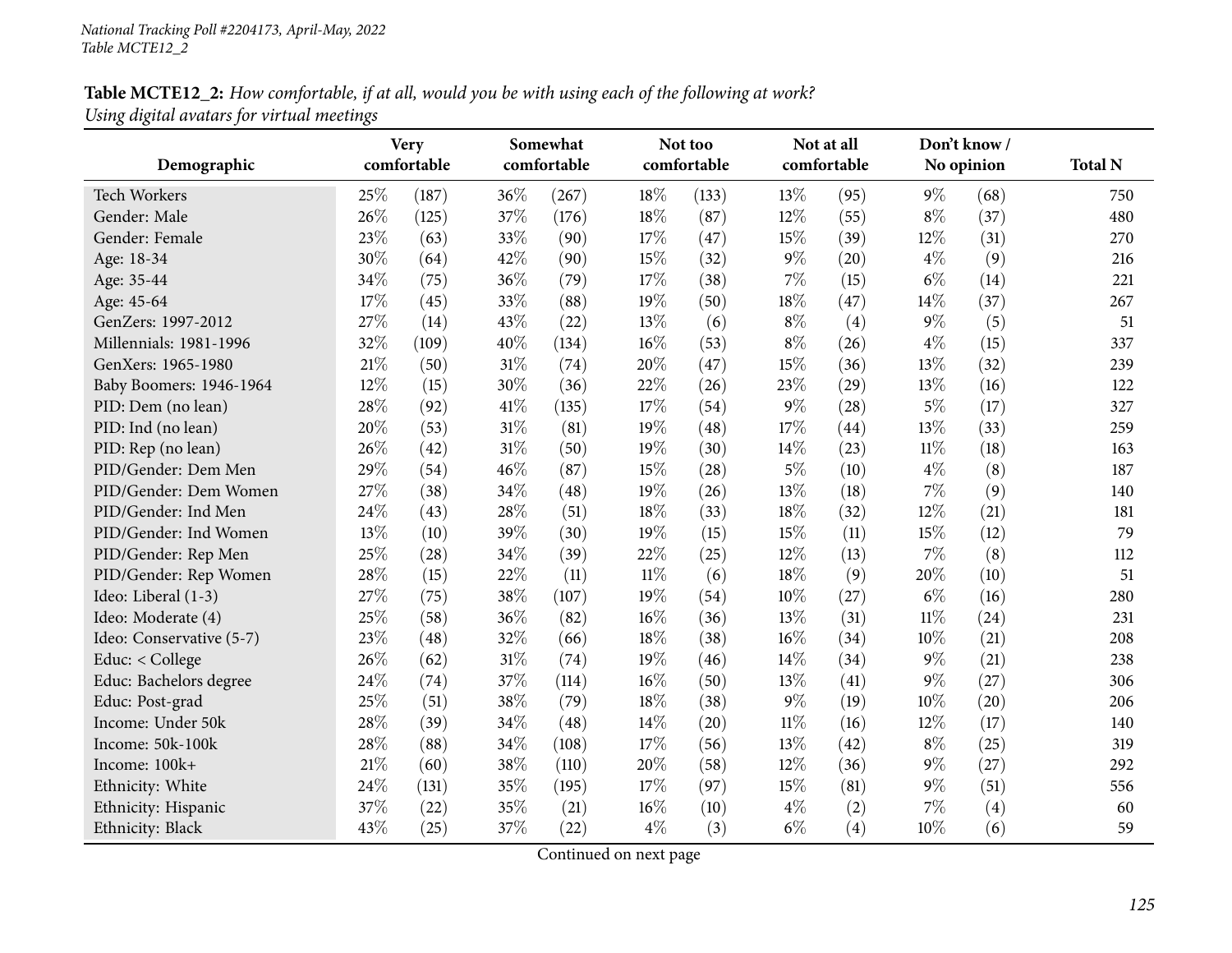**Table MCTE12\_2:** How comfortable, if at all, would you be with using each of the following at work? *Using digital avatars for virtual meetings*

| Demographic                          |     | <b>Very</b><br>comfortable |     | Somewhat<br>comfortable |        | Not too<br>comfortable |        | Not at all<br>comfortable |        | Don't know /<br>No opinion | <b>Total N</b> |
|--------------------------------------|-----|----------------------------|-----|-------------------------|--------|------------------------|--------|---------------------------|--------|----------------------------|----------------|
|                                      |     |                            |     |                         |        |                        |        |                           |        |                            |                |
| Tech Workers                         | 25% | (187)                      | 36% | (267)                   | 18%    | (133)                  | 13%    | (95)                      | $9\%$  | (68)                       | 750            |
| Ethnicity: Other                     | 23% | (31)                       | 36% | (49)                    | 25%    | (34)                   | 7%     | (10)                      | $8\%$  | (11)                       | 135            |
| All Christian                        | 26% | (77)                       | 37% | (111)                   | 16%    | (47)                   | 13%    | (38)                      | 9%     | (27)                       | 300            |
| All Non-Christian                    | 26% | (16)                       | 40% | (25)                    | 10%    | (6)                    | 10%    | (6)                       | 14%    | (8)                        | 62             |
| Atheist                              | 28% | (20)                       | 34% | (24)                    | 17%    | (12)                   | 15%    | (11)                      | $6\%$  | (5)                        | 71             |
| Agnostic/Nothing in particular       | 21% | (52)                       | 34% | (83)                    | 21%    | (53)                   | 15%    | (36)                      | 9%     | (23)                       | 248            |
| Something Else                       | 32% | (22)                       | 33% | (23)                    | 22%    | (15)                   | $6\%$  | (4)                       | $8\%$  | (6)                        | 70             |
| Religious Non-Protestant/Catholic    | 28% | (18)                       | 41% | (27)                    | 9%     | (6)                    | $9\%$  | (6)                       | 13%    | (8)                        | 66             |
| Evangelical                          | 30% | (41)                       | 31% | (41)                    | 19%    | (26)                   | $8\%$  | (11)                      | $11\%$ | (15)                       | 134            |
| Non-Evangelical                      | 23% | (49)                       | 40% | (86)                    | 16%    | (34)                   | 14%    | (30)                      | 7%     | (16)                       | 215            |
| Community: Urban                     | 32% | (76)                       | 39% | (94)                    | 14%    | (34)                   | $6\%$  | (14)                      | 9%     | (21)                       | 239            |
| Community: Suburban                  | 22% | (92)                       | 33% | (139)                   | 18%    | (77)                   | 16%    | (68)                      | 9%     | (39)                       | 416            |
| Community: Rural                     | 20% | (19)                       | 36% | (34)                    | 23%    | (22)                   | 12%    | (12)                      | $8\%$  | (8)                        | 95             |
| Employ: Private Sector               | 26% | (169)                      | 34% | (226)                   | 19%    | (122)                  | 12%    | (80)                      | 9%     | (61)                       | 659            |
| Employ: Self-Employed                | 20% | (18)                       | 44% | (40)                    | 12%    | (11)                   | 16%    | (15)                      | $8\%$  | (7)                        | 91             |
| Military HH: Yes                     | 24% | (15)                       | 18% | (11)                    | 24%    | (15)                   | 22%    | (13)                      | 12%    | (7)                        | 62             |
| Military HH: No                      | 25% | (173)                      | 37% | (255)                   | 17%    | (118)                  | 12%    | (81)                      | 9%     | (61)                       | 688            |
| RD/WT: Right Direction               | 32% | (96)                       | 40% | (119)                   | 16%    | (47)                   | $6\%$  | (17)                      | 7%     | (21)                       | 300            |
| RD/WT: Wrong Track                   | 20% | (91)                       | 33% | (148)                   | 19%    | (86)                   | 17%    | (78)                      | $11\%$ | (48)                       | 450            |
| Biden Job Approve                    | 29% | (113)                      | 39% | (151)                   | 17%    | (66)                   | $8\%$  | (32)                      | 7%     | (26)                       | 388            |
| Biden Job Disapprove                 | 20% | (66)                       | 33% | (110)                   | 19%    | (64)                   | 18%    | (59)                      | $11\%$ | (38)                       | 338            |
| Biden Job Strongly Approve           | 40% | (67)                       | 35% | (58)                    | 13%    | (21)                   | 7%     | (12)                      | $5\%$  | (9)                        | 166            |
| Biden Job Somewhat Approve           | 21% | (46)                       | 42% | (93)                    | 20%    | (44)                   | $9\%$  | (21)                      | $8\%$  | (18)                       | 222            |
| Biden Job Somewhat Disapprove        | 19% | (24)                       | 43% | (55)                    | 19%    | (24)                   | $11\%$ | (14)                      | 9%     | (12)                       | 129            |
| <b>Biden Job Strongly Disapprove</b> | 20% | (42)                       | 26% | (55)                    | 19%    | (40)                   | 22%    | (45)                      | 13%    | (26)                       | 209            |
| Favorable of Biden                   | 28% | (111)                      | 40% | (154)                   | 16%    | (64)                   | $8\%$  | (32)                      | 7%     | (28)                       | 389            |
| Unfavorable of Biden                 | 22% | (75)                       | 31% | (107)                   | 20%    | (68)                   | 17%    | (59)                      | 10%    | (35)                       | 344            |
| Very Favorable of Biden              | 39% | (67)                       | 35% | (61)                    | 12%    | (21)                   | $8\%$  | (14)                      | $6\%$  | (11)                       | 173            |
| Somewhat Favorable of Biden          | 20% | (43)                       | 43% | (93)                    | 20%    | (43)                   | $9\%$  | (19)                      | $8\%$  | (18)                       | 216            |
| Somewhat Unfavorable of Biden        | 21% | (23)                       | 40% | (43)                    | $21\%$ | (23)                   | 12%    | (13)                      | 7%     | (7)                        | 108            |
| Very Unfavorable of Biden            | 22% | (52)                       | 27% | (65)                    | 19%    | (46)                   | 20%    | (46)                      | 12%    | (28)                       | 236            |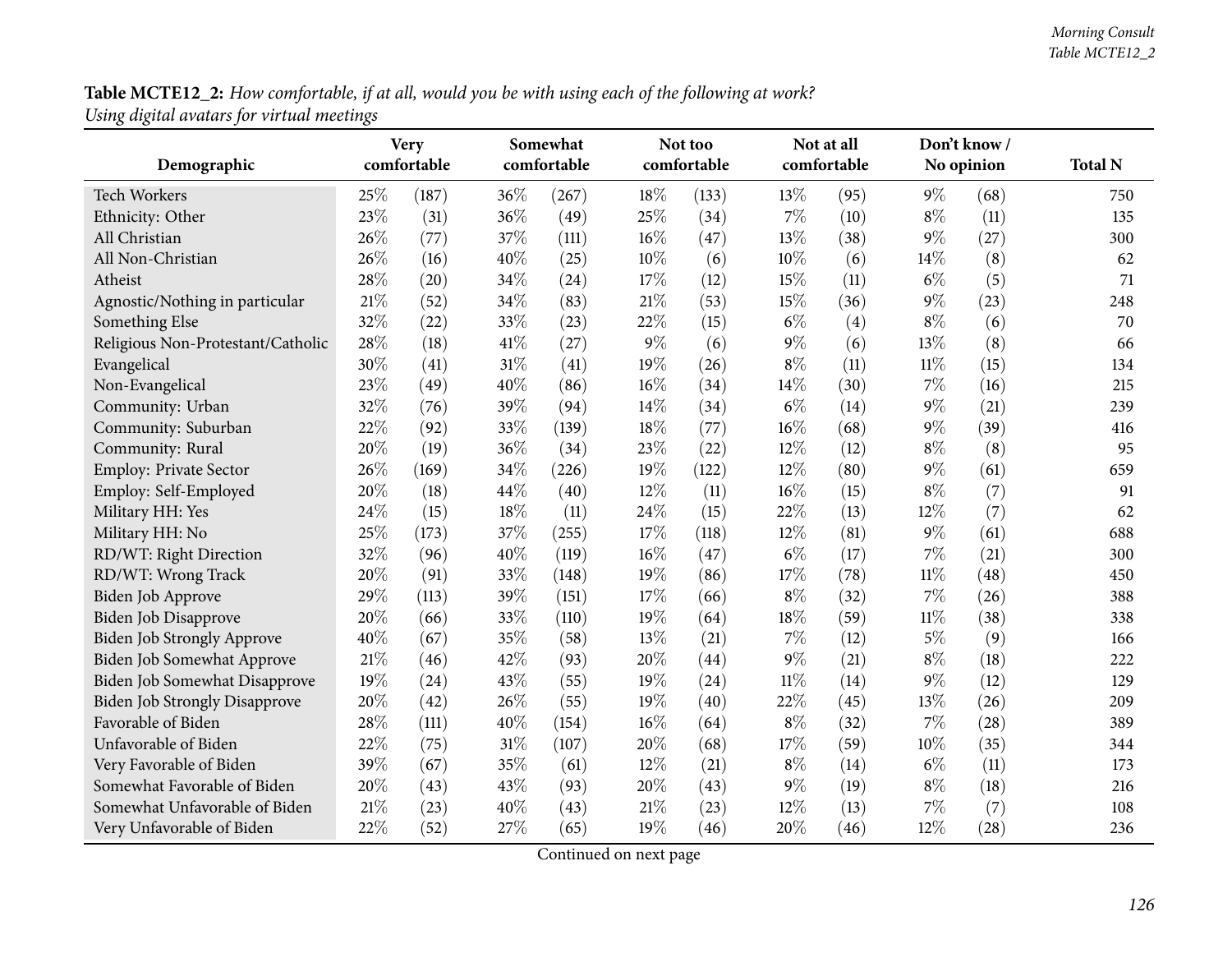### Table MCTE12\_2: How comfortable, if at all, would you be with using each of the following at work? *Using digital avatars for virtual meetings*

|                             |        | <b>Very</b> |        | Somewhat    |        | Not too     |        | Not at all  |        | Don't know/        |                |
|-----------------------------|--------|-------------|--------|-------------|--------|-------------|--------|-------------|--------|--------------------|----------------|
| Demographic                 |        | comfortable |        | comfortable |        | comfortable |        | comfortable |        | No opinion         | <b>Total N</b> |
| Tech Workers                | 25\%   | (187)       | 36%    | (267)       | 18\%   | (133)       | 13\%   | (95)        | $9\%$  | (68)               | 750            |
| #1 Issue: Economy           | 27%    | (93)        | 36%    | (127)       | 17%    | (60)        | 12%    | (40)        | $8\%$  | (28)               | 349            |
| #1 Issue: Security          | 19%    | (14)        | 39%    | (29)        | 15%    | (11)        | 12%    | (9)         | 15%    | (11)               | 75             |
| #1 Issue: Health Care       | 37%    | (30)        | 36%    | (29)        | $11\%$ | (9)         | $10\%$ | (8)         | $6\%$  | (5)                | 80             |
| #1 Issue: Women's Issues    | 16%    | (15)        | 30%    | (28)        | 26\%   | (24)        | 17\%   | (16)        | $11\%$ | (11)               | 94             |
| #1 Issue: Energy            | 24%    | (17)        | 38%    | (26)        | 19%    | (13)        | 14%    | (10)        | $6\%$  | (4)                | 70             |
| 2020 Vote: Joe Biden        | 26\%   | (109)       | 40%    | (168)       | 17%    | (72)        | $11\%$ | (44)        | $7\%$  | (29)               | 422            |
| 2020 Vote: Donald Trump     | 27%    | (52)        | 29%    | (57)        | 19%    | (38)        | 14\%   | (27)        | $11\%$ | (22)               | 196            |
| 2020 Vote: Didn't Vote      | 20%    | (20)        | 33%    | (33)        | 19%    | (19)        | 15\%   | (14)        | 13\%   | (12)               | 98             |
| 2018 House Vote: Democrat   | 29%    | (102)       | 38%    | (133)       | $19\%$ | (66)        | $9\%$  | (33)        | 5%     | (19)               | 352            |
| 2018 House Vote: Republican | 22%    | (36)        | 32%    | (53)        | 17%    | (28)        | $16\%$ | (26)        | 13\%   | (22)               | 165            |
| 2016 Vote: Hillary Clinton  | 27%    | (87)        | 38%    | (121)       | 19%    | (59)        | $10\%$ | (32)        | $6\%$  | (20)               | 319            |
| 2016 Vote: Donald Trump     | 22%    | (41)        | 35%    | (66)        | 18%    | (34)        | 13\%   | (24)        | $12\%$ | (22)               | 188            |
| 2016 Vote: Other            | 23%    | (12)        | 36%    | (19)        | 17%    | (9)         | 14\%   | (7)         | $10\%$ | (5)                | 52             |
| 2016 Vote: Didn't Vote      | 24\%   | (45)        | 31%    | (58)        | $16\%$ | (31)        | 17%    | (32)        | $11\%$ | (21)               | 187            |
| Voted in 2014: Yes          | 26%    | (122)       | 35%    | (165)       | 18%    | (86)        | $11\%$ | (53)        | $9\%$  | (40)               | 465            |
| Voted in 2014: No           | 23%    | (66)        | 36%    | (102)       | 17%    | (47)        | 15\%   | (42)        | $10\%$ | (28)               | 285            |
| 4-Region: Northeast         | 27%    | (41)        | 37%    | (56)        | 16%    | (24)        | 12%    | (18)        | $9\%$  | (13)               | 152            |
| 4-Region: Midwest           | 19%    | (27)        | $31\%$ | (44)        | 23\%   | (32)        | 18\%   | (26)        | $9\%$  | (13)               | 142            |
| 4-Region: South             | 27%    | (73)        | 39%    | (103)       | 13\%   | (34)        | $10\%$ | (27)        | $11\%$ | $\left( 29\right)$ | 267            |
| 4-Region: West              | 25%    | (46)        | 34%    | (64)        | 22%    | (42)        | 13%    | (24)        | $7\%$  | (12)               | 189            |
| <b>Entirely Remote</b>      | $21\%$ | (76)        | 38%    | (136)       | 17%    | (60)        | $14\%$ | (50)        | $10\%$ | (36)               | 359            |
| Remote Inperson Split       | 32%    | (90)        | 35%    | (98)        | 17%    | (46)        | $9\%$  | (25)        | $7\%$  | (21)               | 279            |
| Not Remote                  | 19%    | (22)        | 30%    | (33)        | 24\%   | (27)        | 17\%   | (19)        | $10\%$ | (11)               | 112            |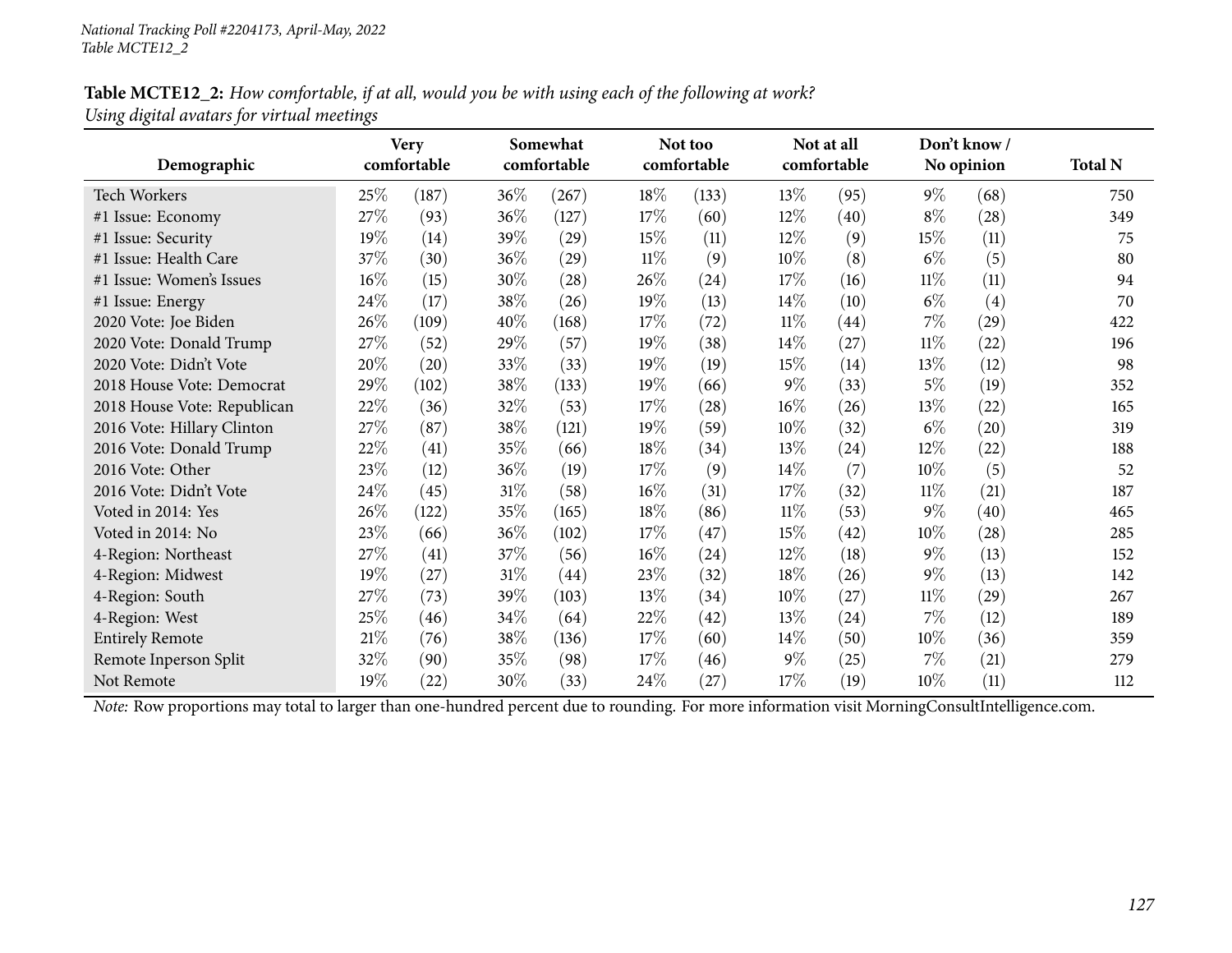| <b>Table MCTE12_3:</b> How comfortable, if at all, would you be with using each of the following at work? |  |
|-----------------------------------------------------------------------------------------------------------|--|
| Face-tracking technology to make your work digital avatar more realistic                                  |  |

| o<br>0/<br>Demographic   | <b>Very</b><br>comfortable |       |     | Somewhat<br>comfortable |        | Not too<br>comfortable |        | Not at all<br>comfortable |        | Don't know /<br>No opinion | <b>Total N</b> |
|--------------------------|----------------------------|-------|-----|-------------------------|--------|------------------------|--------|---------------------------|--------|----------------------------|----------------|
|                          |                            |       |     |                         |        |                        |        |                           |        |                            |                |
| <b>Tech Workers</b>      | 20%                        | (148) | 28% | (207)                   | 23\%   | (170)                  | 20%    | (154)                     | $9\%$  | (71)                       | 750            |
| Gender: Male             | 23%                        | (108) | 30% | (143)                   | 21\%   | (101)                  | 19%    | (89)                      | $8\%$  | (38)                       | 480            |
| Gender: Female           | 15%                        | (40)  | 24% | (65)                    | 26%    | (69)                   | 24%    | (64)                      | $12\%$ | (32)                       | 270            |
| Age: 18-34               | 25%                        | (54)  | 30% | (65)                    | 19%    | (42)                   | 21%    | (45)                      | $5\%$  | (11)                       | 216            |
| Age: 35-44               | 28%                        | (61)  | 30% | (66)                    | 22%    | (48)                   | 14%    | (30)                      | $7\%$  | (16)                       | 221            |
| Age: 45-64               | $11\%$                     | (28)  | 27% | (72)                    | 27%    | (71)                   | 23%    | (60)                      | 13%    | (35)                       | 267            |
| GenZers: 1997-2012       | 22%                        | (11)  | 29% | (15)                    | 17%    | (8)                    | 23%    | (12)                      | 10%    | (5)                        | 51             |
| Millennials: 1981-1996   | 27%                        | (91)  | 31% | (104)                   | 22%    | (73)                   | 15%    | (50)                      | $6\%$  | (19)                       | 337            |
| GenXers: 1965-1980       | 15%                        | (37)  | 28% | (67)                    | 23%    | (55)                   | 21%    | (50)                      | 13%    | (31)                       | 239            |
| Baby Boomers: 1946-1964  | 7%                         | (9)   | 18% | (22)                    | 28%    | (34)                   | 33%    | (41)                      | 13%    | (16)                       | 122            |
| PID: Dem (no lean)       | 25%                        | (83)  | 30% | (100)                   | 21\%   | (68)                   | 16%    | (54)                      | $7\%$  | (23)                       | 327            |
| PID: Ind (no lean)       | 13%                        | (35)  | 23% | (60)                    | 26%    | (67)                   | 26%    | (67)                      | $12\%$ | (31)                       | 259            |
| PID: Rep (no lean)       | 19%                        | (30)  | 29% | (48)                    | 21\%   | (35)                   | 20%    | (33)                      | $11\%$ | (17)                       | 163            |
| PID/Gender: Dem Men      | 28%                        | (52)  | 35% | (65)                    | 20%    | (38)                   | $11\%$ | (21)                      | $5\%$  | (10)                       | 187            |
| PID/Gender: Dem Women    | 22%                        | (30)  | 24% | (34)                    | 22%    | (30)                   | 23%    | (33)                      | $9\%$  | (13)                       | 140            |
| PID/Gender: Ind Men      | 18%                        | (32)  | 24% | (42)                    | 22%    | (39)                   | 25%    | (46)                      | 12%    | (21)                       | 181            |
| PID/Gender: Ind Women    | $4\%$                      | (3)   | 22% | (17)                    | 35%    | (27)                   | 27%    | (22)                      | $12\%$ | (9)                        | 79             |
| PID/Gender: Rep Men      | 22%                        | (24)  | 31% | (35)                    | 21\%   | (23)                   | 20%    | (22)                      | $6\%$  | (7)                        | 112            |
| PID/Gender: Rep Women    | 12%                        | (6)   | 26% | (13)                    | 22%    | (11)                   | 20%    | (10)                      | 20%    | (10)                       | 51             |
| Ideo: Liberal (1-3)      | 21%                        | (59)  | 28% | (78)                    | 24%    | (69)                   | 20%    | (56)                      | $6\%$  | (17)                       | 280            |
| Ideo: Moderate (4)       | 21%                        | (48)  | 29% | (67)                    | $21\%$ | (50)                   | 18%    | (41)                      | $11\%$ | (26)                       | 231            |
| Ideo: Conservative (5-7) | 17%                        | (35)  | 27% | (56)                    | 22%    | (46)                   | 26%    | (53)                      | $8\%$  | (17)                       | 208            |
| Educ: < College          | 18%                        | (43)  | 26% | (61)                    | 20%    | (47)                   | 25%    | (60)                      | $11\%$ | (27)                       | 238            |
| Educ: Bachelors degree   | 18%                        | (57)  | 30% | (91)                    | 21\%   | (65)                   | $21\%$ | (65)                      | $9\%$  | (28)                       | 306            |
| Educ: Post-grad          | 23%                        | (48)  | 27% | (55)                    | 28%    | (59)                   | 14%    | (29)                      | 7%     | (15)                       | 206            |
| Income: Under 50k        | 18%                        | (25)  | 28% | (39)                    | 19%    | (27)                   | 20%    | (28)                      | 15%    | (21)                       | 140            |
| Income: 50k-100k         | 21%                        | (67)  | 29% | (93)                    | 23%    | (72)                   | 20%    | (65)                      | $7\%$  | (22)                       | 319            |
| Income: 100k+            | 19%                        | (56)  | 26% | (75)                    | 24%    | (71)                   | $21\%$ | (61)                      | 10%    | (28)                       | 292            |
| Ethnicity: White         | 21%                        | (118) | 25% | (140)                   | 21%    | (118)                  | 23%    | (127)                     | 10%    | (54)                       | 556            |
| Ethnicity: Hispanic      | 22%                        | (13)  | 42% | (25)                    | 19%    | (11)                   | 10%    | (6)                       | $6\%$  | (4)                        | 60             |
| Ethnicity: Black         | 28%                        | (16)  | 30% | (18)                    | 17%    | (10)                   | 15%    | (9)                       | $10\%$ | (6)                        | 59             |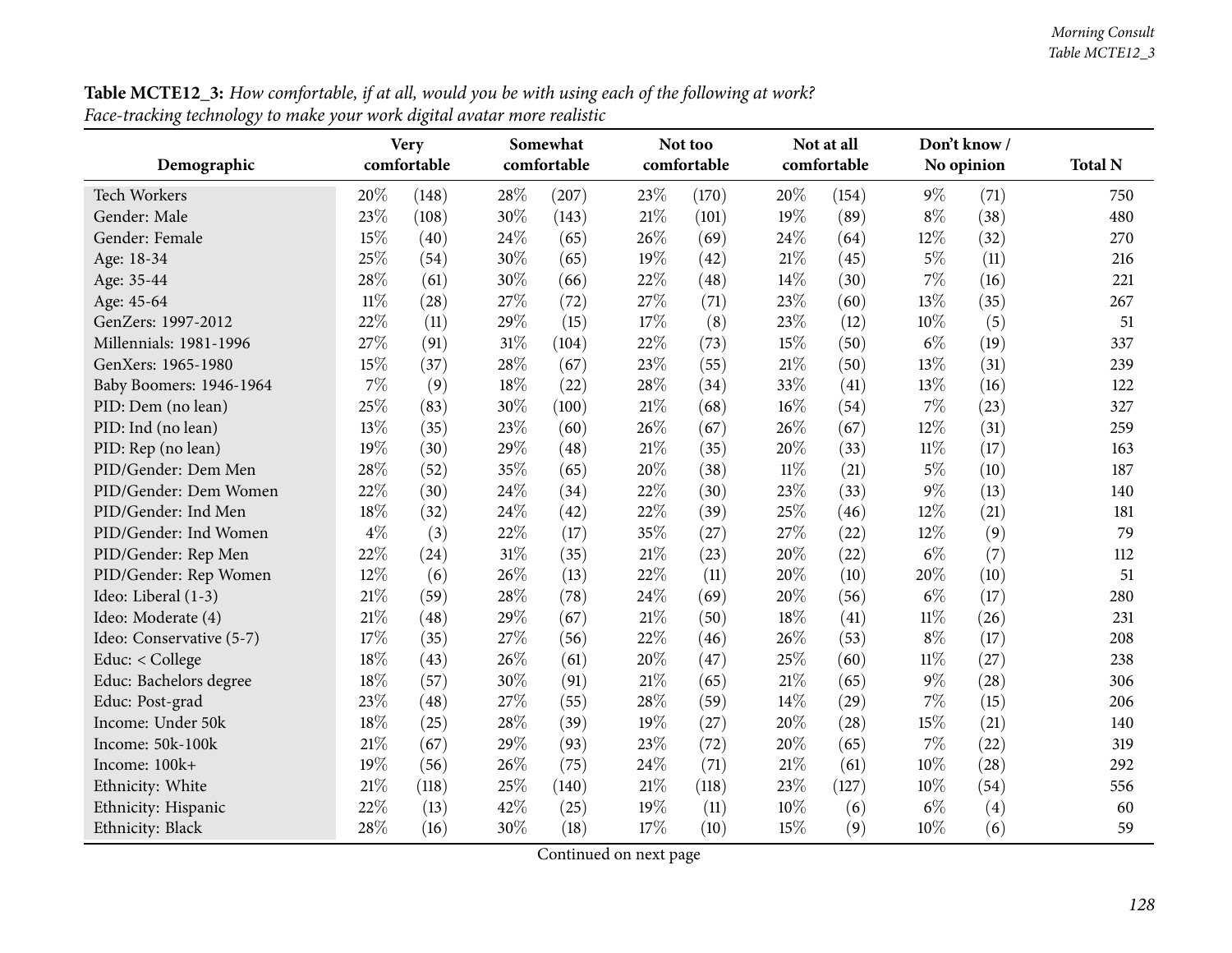# **Table MCTE12\_3:** How comfortable, if at all, would you be with using each of the following at work? *Face-tracking technology to make your work digital avatar more realistic*

|                                      |     | <b>Very</b> | Somewhat |             |        | Not too     |        | Not at all  |        | Don't know/ |                |
|--------------------------------------|-----|-------------|----------|-------------|--------|-------------|--------|-------------|--------|-------------|----------------|
| Demographic                          |     | comfortable |          | comfortable |        | comfortable |        | comfortable |        | No opinion  | <b>Total N</b> |
| Tech Workers                         | 20% | (148)       | 28%      | (207)       | 23%    | (170)       | 20%    | (154)       | $9\%$  | (71)        | 750            |
| Ethnicity: Other                     | 10% | (14)        | 37%      | (50)        | 31%    | (42)        | 13%    | (18)        | $8\%$  | (11)        | 135            |
| All Christian                        | 22% | (65)        | $31\%$   | (92)        | 19%    | (57)        | 19%    | (56)        | 10%    | (30)        | 300            |
| All Non-Christian                    | 19% | (11)        | 33%      | (20)        | 24%    | (15)        | 15%    | (9)         | 9%     | (6)         | 62             |
| Atheist                              | 23% | (16)        | 19%      | (13)        | 26%    | (18)        | 25%    | (18)        | $8\%$  | (6)         | 71             |
| Agnostic/Nothing in particular       | 16% | (40)        | 27%      | (68)        | 24%    | (60)        | 24%    | (60)        | $8\%$  | (21)        | 248            |
| Something Else                       | 22% | (15)        | 21%      | (15)        | 29%    | (20)        | 15%    | (10)        | 13%    | (9)         | 70             |
| Religious Non-Protestant/Catholic    | 19% | (12)        | 33%      | (22)        | 23%    | (15)        | 16%    | (10)        | 10%    | (6)         | 66             |
| Evangelical                          | 25% | (33)        | 27%      | (36)        | 23%    | (31)        | 17%    | (23)        | 9%     | (12)        | 134            |
| Non-Evangelical                      | 17% | (36)        | $31\%$   | (66)        | $21\%$ | (44)        | 20%    | (42)        | 12%    | (26)        | 215            |
| Community: Urban                     | 30% | (72)        | 32%      | (77)        | 15%    | (37)        | 14%    | (34)        | $8\%$  | (19)        | 239            |
| Community: Suburban                  | 15% | (61)        | 26%      | (109)       | 25%    | (105)       | 24%    | (101)       | $10\%$ | (40)        | 416            |
| Community: Rural                     | 16% | (15)        | 23%      | (21)        | 30%    | (29)        | 20%    | (19)        | 12%    | (11)        | 95             |
| Employ: Private Sector               | 20% | (131)       | 27%      | (179)       | 23%    | (154)       | 20%    | (132)       | $9\%$  | (63)        | 659            |
| Employ: Self-Employed                | 18% | (17)        | 31%      | (28)        | 18%    | (16)        | 24%    | (22)        | 9%     | (8)         | 91             |
| Military HH: Yes                     | 14% | (9)         | 16%      | (10)        | 20%    | (12)        | 35%    | (22)        | 15%    | (9)         | 62             |
| Military HH: No                      | 20% | (139)       | 29%      | (198)       | 23%    | (158)       | 19%    | (132)       | $9\%$  | (61)        | 688            |
| RD/WT: Right Direction               | 32% | (95)        | 32%      | (96)        | 17%    | (52)        | $11\%$ | (34)        | $8\%$  | (23)        | 300            |
| RD/WT: Wrong Track                   | 12% | (53)        | 25%      | (111)       | 26%    | (118)       | 27%    | (120)       | $11\%$ | (48)        | 450            |
| Biden Job Approve                    | 26% | (101)       | 30%      | (116)       | 21%    | (82)        | 15%    | (60)        | 7%     | (29)        | 388            |
| Biden Job Disapprove                 | 12% | (41)        | 26%      | (87)        | 26%    | (87)        | 26%    | (87)        | 11%    | (37)        | 338            |
| Biden Job Strongly Approve           | 41% | (68)        | 26%      | (44)        | 14%    | (24)        | 13%    | (21)        | $6\%$  | (10)        | 166            |
| Biden Job Somewhat Approve           | 15% | (33)        | 33%      | (72)        | 26%    | (58)        | 18%    | (39)        | $9\%$  | (19)        | 222            |
| Biden Job Somewhat Disapprove        | 13% | (16)        | 33%      | (42)        | 26%    | (33)        | 18%    | (24)        | 11%    | (14)        | 129            |
| <b>Biden Job Strongly Disapprove</b> | 12% | (25)        | 21%      | (44)        | 26%    | (54)        | 30%    | (64)        | $11\%$ | (23)        | 209            |
| Favorable of Biden                   | 26% | (100)       | 30%      | (116)       | 20%    | (79)        | 16%    | (63)        | $8\%$  | (31)        | 389            |
| Unfavorable of Biden                 | 14% | (47)        | 26%      | (88)        | 26%    | (89)        | 25%    | (87)        | 10%    | (34)        | 344            |
| Very Favorable of Biden              | 38% | (66)        | 28%      | (48)        | 14%    | (25)        | 14%    | (25)        | $5\%$  | (9)         | 173            |
| Somewhat Favorable of Biden          | 15% | (33)        | $31\%$   | (68)        | 25%    | (54)        | 18%    | (38)        | 10%    | (22)        | 216            |
| Somewhat Unfavorable of Biden        | 13% | (14)        | 34%      | (37)        | 25%    | (27)        | 20%    | (22)        | $8\%$  | (8)         | 108            |
| Very Unfavorable of Biden            | 14% | (32)        | 22%      | (51)        | 26%    | (62)        | 28%    | (65)        | $11\%$ | (25)        | 236            |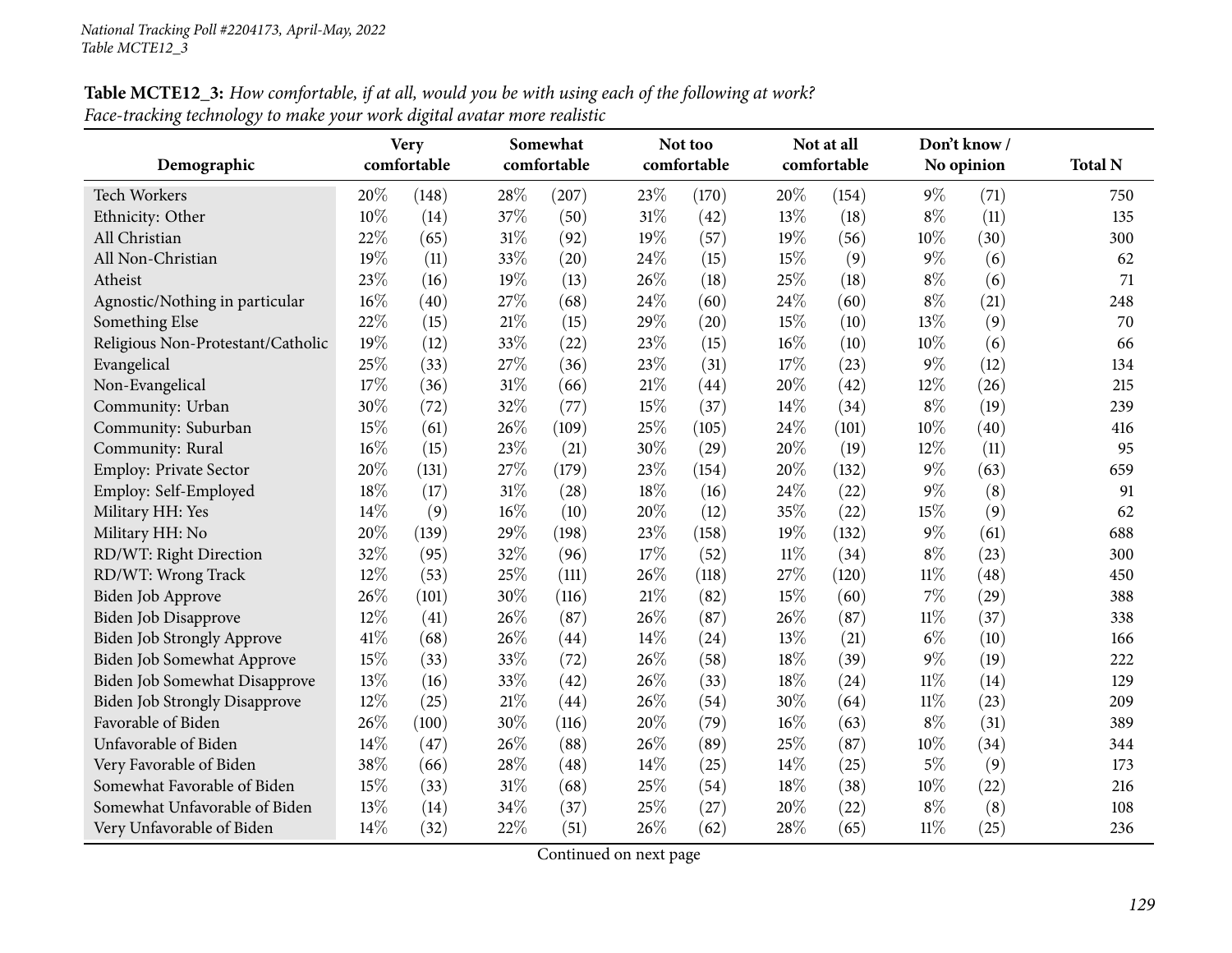| Table MCTE12_3: How comfortable, if at all, would you be with using each of the following at work? |  |
|----------------------------------------------------------------------------------------------------|--|
| Face-tracking technology to make your work digital avatar more realistic                           |  |

| Demographic                 |        | <b>Very</b><br>comfortable | Somewhat<br>comfortable |                    |        | Not too<br>comfortable |        | Not at all<br>comfortable |        | Don't know /<br>No opinion | <b>Total N</b> |
|-----------------------------|--------|----------------------------|-------------------------|--------------------|--------|------------------------|--------|---------------------------|--------|----------------------------|----------------|
| <b>Tech Workers</b>         | $20\%$ | (148)                      | 28%                     | (207)              | 23\%   | (170)                  | 20%    | (154)                     | $9\%$  | (71)                       | 750            |
| #1 Issue: Economy           | $18\%$ | (64)                       | 30%                     | (105)              | 25%    | (87)                   | 19%    | (67)                      | $7\%$  | (25)                       | 349            |
| #1 Issue: Security          | 19%    | (15)                       | 29%                     | $\left( 22\right)$ | $14\%$ | (10)                   | 20%    | (15)                      | 17%    | (13)                       | 75             |
| #1 Issue: Health Care       | $31\%$ | (24)                       | 33%                     | (26)               | 17%    | (14)                   | 12\%   | (10)                      | $7\%$  | (6)                        | 80             |
| #1 Issue: Women's Issues    | 13%    | (12)                       | 21\%                    | $\left( 20\right)$ | 24\%   | (23)                   | 28\%   | (27)                      | 14\%   | (13)                       | 94             |
| #1 Issue: Energy            | 24\%   | (17)                       | 23%                     | (16)               | 23\%   | (16)                   | 23\%   | (16)                      | $7\%$  | (5)                        | 70             |
| 2020 Vote: Joe Biden        | 23%    | (95)                       | 29%                     | (123)              | 22\%   | (93)                   | 19%    | (79)                      | $7\%$  | (31)                       | 422            |
| 2020 Vote: Donald Trump     | 19%    | (38)                       | 26%                     | (52)               | 24\%   | (46)                   | 20%    | (39)                      | $11\%$ | (21)                       | 196            |
| 2020 Vote: Didn't Vote      | 13%    | (12)                       | 23%                     | (23)               | 26%    | (26)                   | 22\%   | (21)                      | 17%    | (16)                       | 98             |
| 2018 House Vote: Democrat   | 26%    | (90)                       | 27%                     | (95)               | 24\%   | (83)                   | 18%    | (64)                      | $6\%$  | (20)                       | 352            |
| 2018 House Vote: Republican | 14%    | (23)                       | 30%                     | (49)               | 23\%   | (38)                   | 23\%   | (37)                      | $10\%$ | (17)                       | 165            |
| 2016 Vote: Hillary Clinton  | 24\%   | (76)                       | 29%                     | (92)               | 21%    | (67)                   | 20%    | (63)                      | $7\%$  | (21)                       | 319            |
| 2016 Vote: Donald Trump     | 18%    | (34)                       | 30%                     | (57)               | 23\%   | (42)                   | 20%    | (37)                      | 10%    | (18)                       | 188            |
| 2016 Vote: Other            | $4\%$  | (2)                        | 20%                     | (11)               | 42\%   | (22)                   | 26\%   | (13)                      | $8\%$  | (4)                        | 52             |
| 2016 Vote: Didn't Vote      | 18%    | (33)                       | 25%                     | (47)               | 21\%   | (40)                   | $21\%$ | (40)                      | 15%    | (28)                       | 187            |
| Voted in 2014: Yes          | 22%    | (101)                      | 27%                     | (126)              | 23\%   | (107)                  | 20%    | (92)                      | $8\%$  | (39)                       | 465            |
| Voted in 2014: No           | $16\%$ | (47)                       | 29%                     | (81)               | 22%    | (63)                   | 22%    | (62)                      | $11\%$ | (32)                       | 285            |
| 4-Region: Northeast         | 19%    | (29)                       | 28%                     | (43)               | $21\%$ | (31)                   | 24\%   | (37)                      | $8\%$  | (12)                       | 152            |
| 4-Region: Midwest           | 17%    | (25)                       | 25%                     | (36)               | 24\%   | (34)                   | 26\%   | (37)                      | $8\%$  | (11)                       | 142            |
| 4-Region: South             | 23%    | (62)                       | 28%                     | (74)               | 21%    | (57)                   | $14\%$ | (38)                      | 13\%   | (36)                       | 267            |
| 4-Region: West              | 17%    | (33)                       | 29%                     | (54)               | 25%    | (48)                   | 22%    | (42)                      | $6\%$  | (12)                       | 189            |
| <b>Entirely Remote</b>      | 18%    | (64)                       | 24\%                    | (86)               | 23\%   | (82)                   | 25\%   | (88)                      | $11\%$ | (38)                       | 359            |
| Remote Inperson Split       | 24%    | (68)                       | 33%                     | (92)               | 23\%   | (63)                   | 13\%   | (36)                      | $7\%$  | (21)                       | 279            |
| Not Remote                  | 14\%   | (16)                       | 26\%                    | $\left( 29\right)$ | 22\%   | (25)                   | 26\%   | (30)                      | $11\%$ | (12)                       | 112            |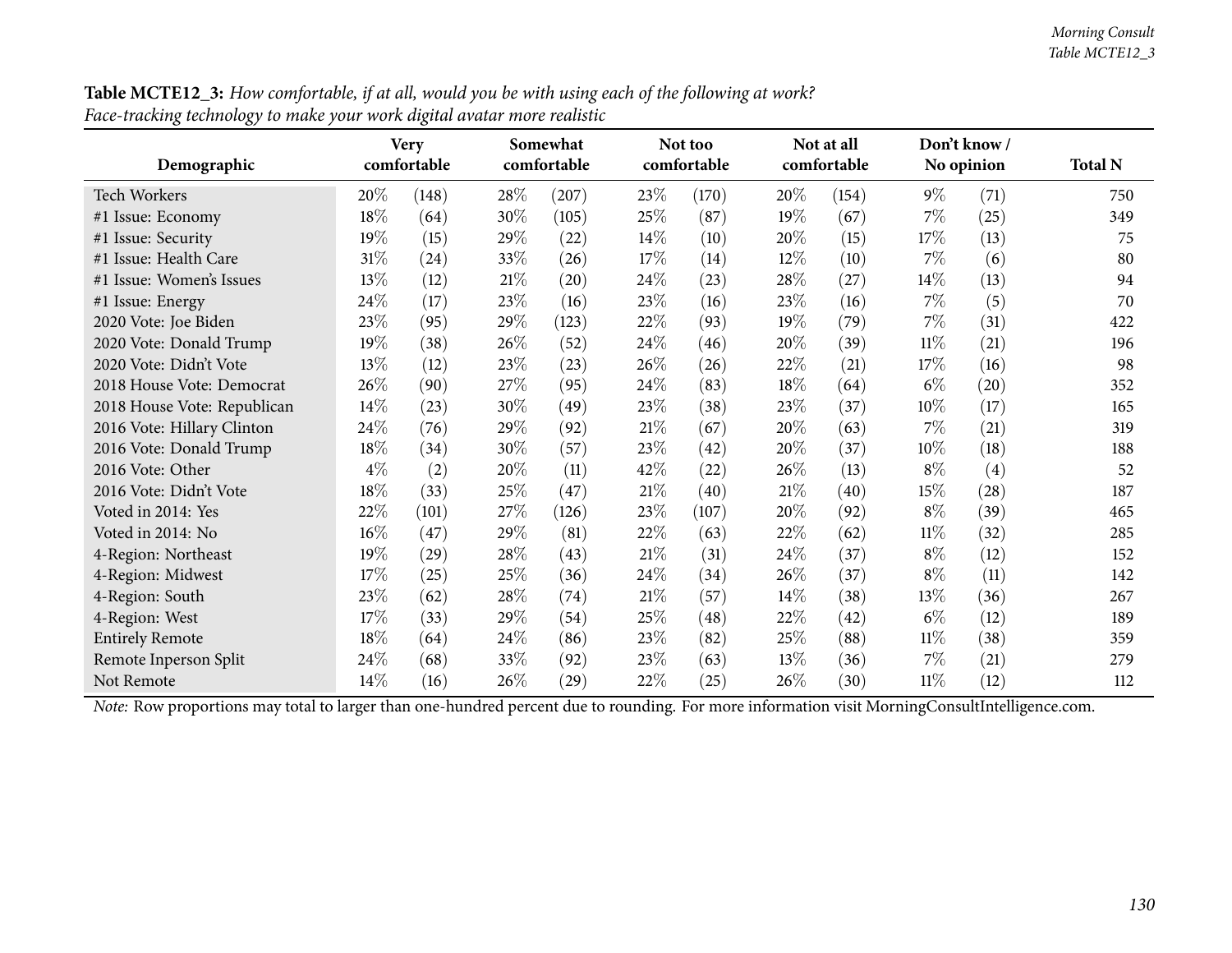Educ: Post-grad

Income: Under 50k

Income: 50k-100k

Income: 100k+<br>Ethnicity: White

Ethnicity: Black

|                         |        |                 |        | Somewhat           |                    |       |            | Not at all |                |
|-------------------------|--------|-----------------|--------|--------------------|--------------------|-------|------------|------------|----------------|
| Demographic             |        | Very interested |        | interested         | Not too interested |       | interested |            | <b>Total N</b> |
| Tech Workers            | 22\%   | (162)           | $40\%$ | (297)              | 21%                | (154) | 18\%       | (137)      | 750            |
| Gender: Male            | 23\%   | (109)           | 43\%   | (204)              | $19\%$             | (93)  | 15\%       | (74)       | 480            |
| Gender: Female          | 20%    | (53)            | $34\%$ | (93)               | 23\%               | (61)  | 23\%       | (63)       | 270            |
| Age: 18-34              | 28\%   | (61)            | 42\%   | (91)               | 18%                | (38)  | 12\%       | (26)       | 216            |
| Age: 35-44              | 29\%   | (64)            | 39\%   | (85)               | $19\%$             | (41)  | $14\%$     | (30)       | 221            |
| Age: 45-64              | $12\%$ | (33)            | 40\%   | (107)              | 24\%               | (64)  | 24\%       | (63)       | 267            |
| GenZers: 1997-2012      | 26\%   | (13)            | 41\%   | (21)               | $21\%$             | (11)  | 12\%       | (6)        | 51             |
| Millennials: 1981-1996  | 30%    | (100)           | 41\%   | (137)              | 18%                | (62)  | $11\%$     | (39)       | 337            |
| GenXers: 1965-1980      | 15%    | (36)            | 41\%   | (97)               | 21%                | (50)  | 23\%       | (55)       | 239            |
| Baby Boomers: 1946-1964 | 10%    | (12)            | 35%    | (42)               | 26%                | (31)  | $30\%$     | (36)       | 122            |
| PID: Dem (no lean)      | 27%    | (87)            | 43\%   | (141)              | 17%                | (55)  | $14\%$     | (45)       | 327            |
| PID: Ind (no lean)      | $16\%$ | (43)            | 38\%   | (98)               | 24\%               | (61)  | 22\%       | (58)       | 259            |
| PID: Rep (no lean)      | 20%    | (32)            | $36\%$ | (58)               | 23%                | (38)  | 21%        | (35)       | 163            |
| PID/Gender: Dem Men     | 27%    | (51)            | 49%    | (93)               | 14\%               | (26)  | $9\%$      | (17)       | 187            |
| PID/Gender: Dem Women   | 25%    | (36)            | 34\%   | (48)               | $21\%$             | (29)  | 20%        | $^{(27)}$  | 140            |
| PID/Gender: Ind Men     | 20%    | (36)            | 38\%   | (69)               | 22%                | (41)  | 20%        | (36)       | 181            |
| PID/Gender: Ind Women   | $9\%$  | (7)             | 37\%   | $\left( 29\right)$ | 26%                | (21)  | 28%        | (22)       | 79             |
| PID/Gender: Rep Men     | 20%    | (22)            | 38\%   | (43)               | 23%                | (26)  | 19%        | (21)       | 112            |
| PID/Gender: Rep Women   | 20%    | (10)            | $30\%$ | (16)               | 23%                | (12)  | 27\%       | (14)       | 51             |
| Ideo: Liberal (1-3)     | 24\%   | (66)            | 45\%   | (127)              | 17%                | (49)  | $14\%$     | (39)       | 280            |
| Ideo: Moderate (4)      | 21%    | (48)            | 38\%   | (88)               | $22\%$             | (50)  | 19%        | (44)       | 231            |
|                         |        |                 |        |                    |                    |       |            |            |                |

Table MCTE13\_1: How interested, if at all, would you be in using each of the following at work?

Continued on next page

Ethnicity: White 22% (122)  $37\%$  (208)  $21\%$  (117)  $20\%$  (109) 556

Ethnicity: Hispanic  $33\%$  (20)  $39\%$  (23)  $19\%$  (11)  $9\%$ <br>Ethnicity: Black  $35\%$  (21)  $44\%$  (26)  $13\%$  (8)  $9\%$ 

k  $(21)$   $44\%$   $(26)$   $13\%$ 

1deo: Conservative (5-7) 20% (41) 35% (74) 24% (51) 20% (43) 208<br>
Educ: < College 20% (48) 37% (88) 23% (54) 20% (48) 238 Educ: < College 20% (48)  $37\%$  (88)  $23\%$  (54)  $20\%$  (48)  $238$ Educ: Bachelors degree 21% (63)  $41\%$  (126)  $19\%$  (57)  $19\%$  (60) 306<br>Educ: Post-grad 24% (50)  $40\%$  (83)  $21\%$  (43)  $14\%$  (30) 206

d  $24\%$  (50)  $40\%$  (83)  $21\%$  (43)  $14\%$  (30) 206

k 26% (36) 35% (49) 22% (31) 17% (24) 140

k 23% (72)  $40\%$  (127)  $21\%$  (67)  $16\%$  (52) 319

 $+$  19% (54)  $41\%$  (121)  $19\%$  (55)  $21\%$  (61) 292

480

270

216

221

122

163

231

206

60

 $\frac{\%}{\%}$  (5) 60

 $\frac{\%}{\%}$  (8) 9\% (5) 59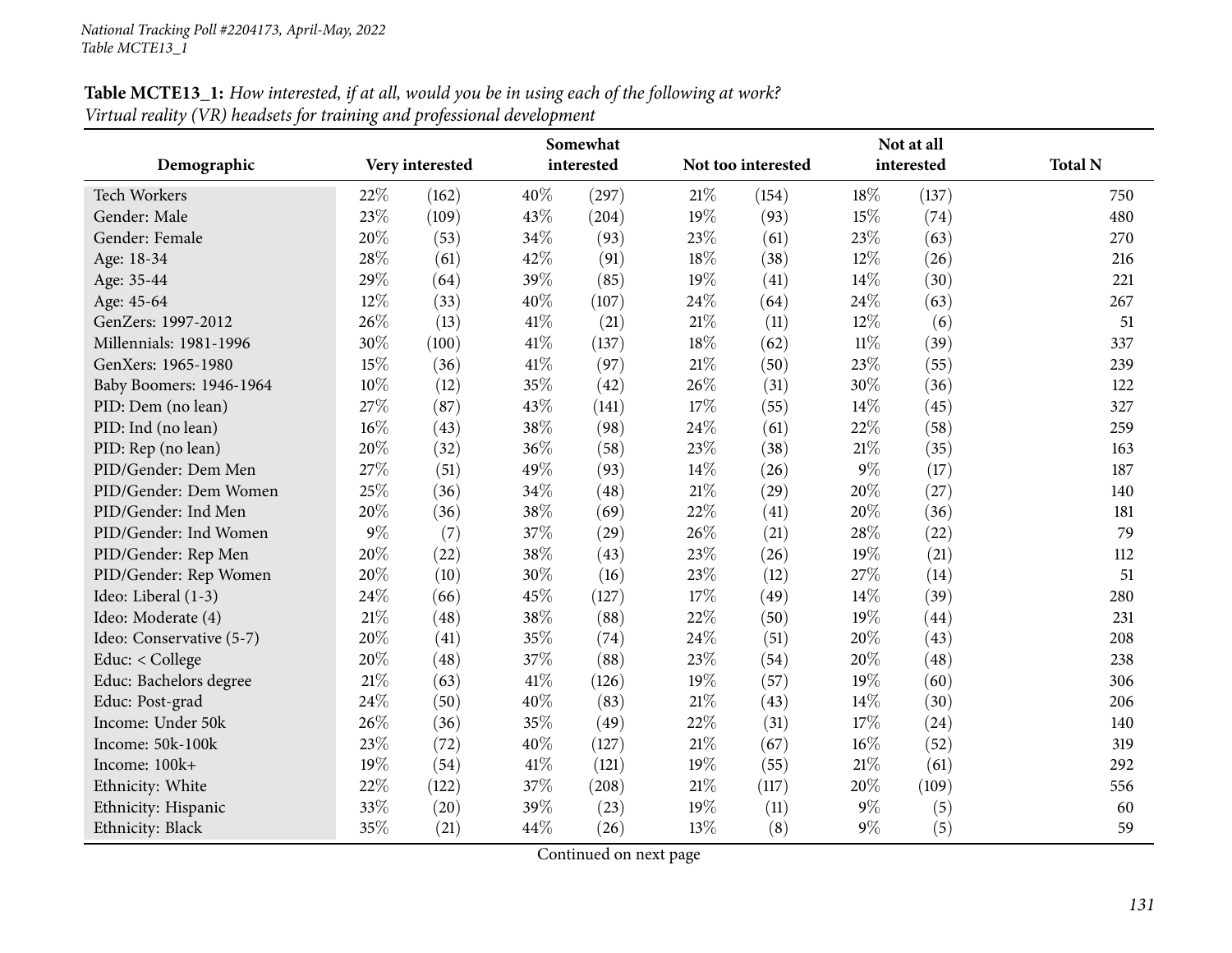| renaa reaaly (+1x) neaasels jor channix and projessional development |        |                 |        |            | Not at all |                    |        |            |                |
|----------------------------------------------------------------------|--------|-----------------|--------|------------|------------|--------------------|--------|------------|----------------|
| Demographic                                                          |        | Very interested |        | interested |            | Not too interested |        | interested | <b>Total N</b> |
| <b>Tech Workers</b>                                                  | 22%    | (162)           | 40%    | (297)      | $21\%$     | (154)              | 18%    | (137)      | 750            |
| Ethnicity: Other                                                     | 15%    | (20)            | 47%    | (63)       | 22%        | (29)               | 17%    | (23)       | 135            |
| All Christian                                                        | 24%    | (73)            | 38%    | (114)      | 19%        | (57)               | 18%    | (55)       | 300            |
| All Non-Christian                                                    | 17%    | (10)            | 50%    | (31)       | 17%        | (10)               | 17%    | (10)       | 62             |
| Atheist                                                              | 25%    | (18)            | 29%    | (21)       | 26%        | (19)               | 19%    | (14)       | 71             |
| Agnostic/Nothing in particular                                       | 19%    | (47)            | 42%    | (104)      | $21\%$     | (51)               | 19%    | (46)       | 248            |
| Something Else                                                       | 20%    | (14)            | 39%    | (27)       | 24\%       | (16)               | 17%    | (12)       | 70             |
| Religious Non-Protestant/Catholic                                    | 19%    | (12)            | 48\%   | (31)       | $16\%$     | (10)               | 17%    | (11)       | 66             |
| Evangelical                                                          | 33%    | (44)            | 33%    | (45)       | 19%        | (25)               | 15%    | (20)       | 134            |
| Non-Evangelical                                                      | 17%    | (37)            | 40%    | (85)       | 23%        | (49)               | $21\%$ | (45)       | 215            |
| Community: Urban                                                     | 30%    | (71)            | 42%    | (100)      | 18%        | (43)               | 10%    | (25)       | 239            |
| Community: Suburban                                                  | 17%    | (71)            | 39%    | (162)      | $22\%$     | (90)               | 23%    | (94)       | 416            |
| Community: Rural                                                     | 22%    | (21)            | 37%    | (35)       | 22%        | (21)               | 19%    | (18)       | 95             |
| Employ: Private Sector                                               | $21\%$ | (137)           | 40%    | (264)      | 20%        | (135)              | 19%    | (124)      | 659            |
| Employ: Self-Employed                                                | 27%    | (25)            | 36%    | (33)       | $21\%$     | (19)               | 15%    | (14)       | 91             |
| Military HH: Yes                                                     | 16%    | (10)            | 30%    | (19)       | 30%        | (19)               | 23%    | (15)       | 62             |
| Military HH: No                                                      | 22%    | (152)           | 40%    | (278)      | 20%        | (135)              | 18%    | (123)      | 688            |
| RD/WT: Right Direction                                               | 31%    | (94)            | 44%    | (131)      | $16\%$     | (47)               | $9\%$  | (28)       | 300            |
| RD/WT: Wrong Track                                                   | 15%    | (68)            | 37%    | (166)      | 24\%       | (107)              | 24\%   | (109)      | 450            |
| <b>Biden Job Approve</b>                                             | 26%    | (101)           | 42%    | (164)      | 19%        | (73)               | 13%    | (49)       | 388            |
| Biden Job Disapprove                                                 | 16%    | (54)            | 36%    | (123)      | 23%        | (79)               | 24%    | (82)       | 338            |
| <b>Biden Job Strongly Approve</b>                                    | 39%    | (64)            | 36%    | (61)       | 12%        | (20)               | 13%    | (21)       | 166            |
| Biden Job Somewhat Approve                                           | 17%    | (37)            | 47%    | (104)      | 24\%       | (53)               | $12\%$ | (28)       | 222            |
| Biden Job Somewhat Disapprove                                        | 13%    | (16)            | 48%    | (62)       | 20%        | (26)               | 19%    | (25)       | 129            |
| <b>Biden Job Strongly Disapprove</b>                                 | 18%    | (37)            | 29%    | (61)       | 25%        | (53)               | 28%    | (58)       | 209            |
| Favorable of Biden                                                   | 25%    | (98)            | 44%    | (169)      | 19%        | (72)               | 13%    | (49)       | 389            |
| Unfavorable of Biden                                                 | $18\%$ | (61)            | 36%    | (122)      | $23\%$     | (78)               | 24\%   | (82)       | 344            |
| Very Favorable of Biden                                              | 39%    | (68)            | 36%    | (62)       | $11\%$     | (19)               | 14%    | (25)       | 173            |
| Somewhat Favorable of Biden                                          | 14%    | (30)            | 50%    | (108)      | $25\%$     | (53)               | $11\%$ | (24)       | 216            |
| Somewhat Unfavorable of Biden                                        | 16%    | (17)            | 45%    | (49)       | $16\%$     | (18)               | 23%    | (24)       | 108            |
| Very Unfavorable of Biden                                            | 19%    | (44)            | $31\%$ | (74)       | 26%        | (61)               | 25%    | (58)       | 236            |

Table MCTE13\_1: How interested, if at all, would you be in using each of the following at work? *Virtual reality (VR) headsets for training and professional development*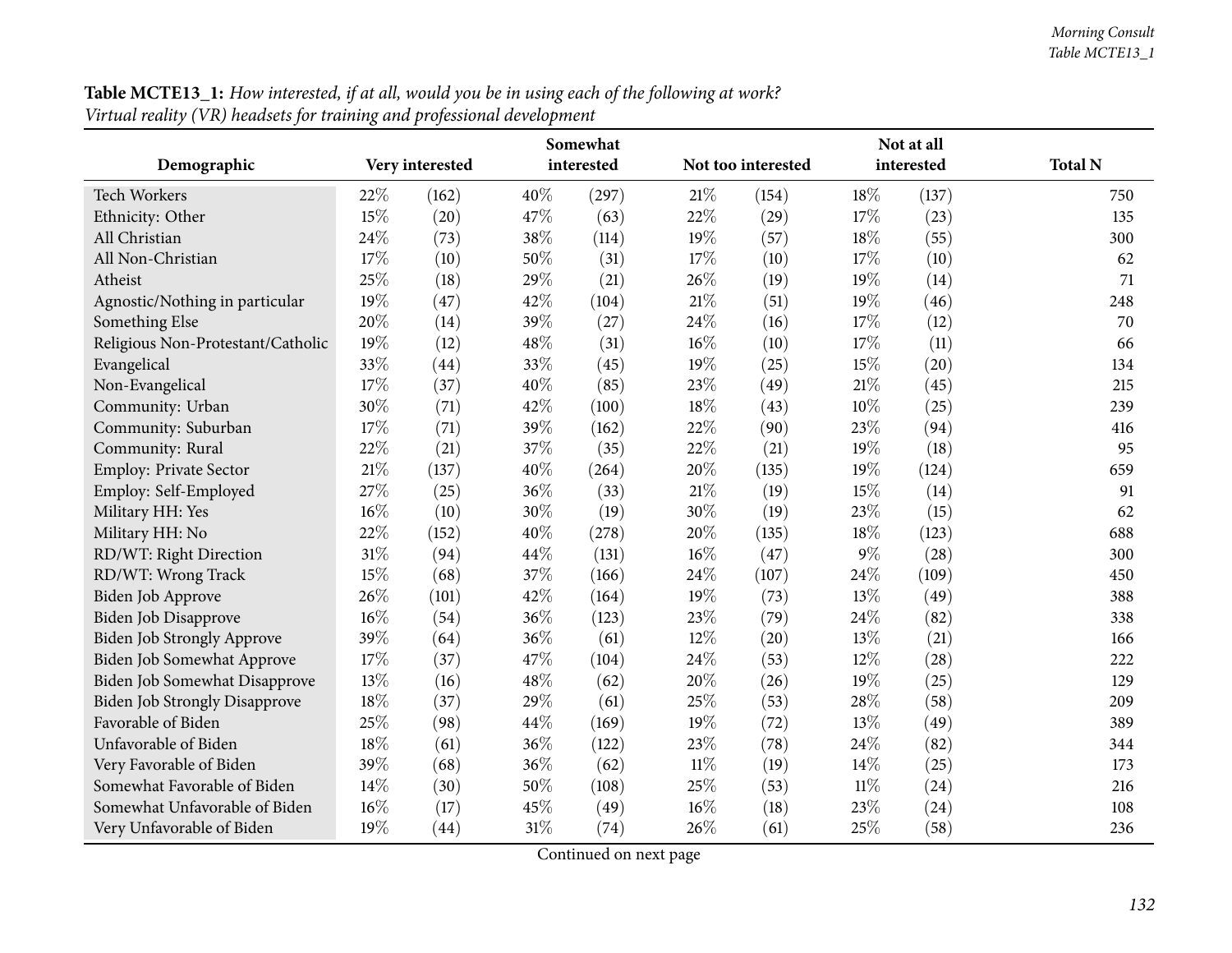| $\sim$                      |        | Not at all         |        |            |        |                    |        |            |                |
|-----------------------------|--------|--------------------|--------|------------|--------|--------------------|--------|------------|----------------|
| Demographic                 |        | Very interested    |        | interested |        | Not too interested |        | interested | <b>Total N</b> |
| <b>Tech Workers</b>         | $22\%$ | (162)              | $40\%$ | (297)      | 21%    | (154)              | 18\%   | (137)      | 750            |
| #1 Issue: Economy           | 21%    | (73)               | 40\%   | (140)      | 23\%   | (80)               | 16%    | (56)       | 349            |
| #1 Issue: Security          | 19%    | (14)               | 37%    | (28)       | 18\%   | (14)               | 26\%   | (19)       | 75             |
| #1 Issue: Health Care       | 33%    | (26)               | 46%    | (36)       | $12\%$ | (10)               | $9\%$  | (7)        | 80             |
| #1 Issue: Women's Issues    | 15%    | (14)               | 40\%   | (37)       | 23\%   | (21)               | 23%    | (21)       | 94             |
| #1 Issue: Energy            | 24\%   | (17)               | $39\%$ | (27)       | $18\%$ | (12)               | 19%    | (13)       | 70             |
| 2020 Vote: Joe Biden        | 23%    | (97)               | 43\%   | (180)      | 20%    | (82)               | 15%    | (62)       | 422            |
| 2020 Vote: Donald Trump     | 20%    | (39)               | 35%    | (69)       | 25%    | (49)               | 20%    | (38)       | 196            |
| 2020 Vote: Didn't Vote      | 21%    | (21)               | 35%    | (34)       | 19%    | (19)               | 25%    | (25)       | 98             |
| 2018 House Vote: Democrat   | 26%    | (93)               | 43\%   | (151)      | $18\%$ | (64)               | 13%    | (45)       | 352            |
| 2018 House Vote: Republican | $16\%$ | (27)               | 34\%   | (57)       | 25\%   | (41)               | 24\%   | (40)       | 165            |
| 2016 Vote: Hillary Clinton  | 24\%   | $\left( 77\right)$ | 41\%   | (131)      | $21\%$ | (66)               | 14%    | (45)       | 319            |
| 2016 Vote: Donald Trump     | 19%    | (36)               | 37\%   | (70)       | 26\%   | (48)               | 18%    | (34)       | 188            |
| 2016 Vote: Other            | $16\%$ | (8)                | 43\%   | $^{(22)}$  | $6\%$  | (3)                | 36\%   | (19)       | 52             |
| 2016 Vote: Didn't Vote      | 20%    | (37)               | 39%    | (73)       | 20%    | (37)               | 21%    | (39)       | 187            |
| Voted in 2014: Yes          | 22\%   | (101)              | 39\%   | (182)      | 20%    | (95)               | 19%    | (87)       | 465            |
| Voted in 2014: No           | 21%    | (61)               | 40\%   | (115)      | 21%    | (59)               | 18%    | (50)       | 285            |
| 4-Region: Northeast         | 22%    | (34)               | 35\%   | (53)       | 23\%   | (34)               | 20%    | (31)       | 152            |
| 4-Region: Midwest           | 18%    | (25)               | 37\%   | (53)       | 26\%   | (37)               | 19%    | (27)       | 142            |
| 4-Region: South             | 26\%   | (70)               | 39%    | (104)      | 17%    | (46)               | 18%    | (47)       | 267            |
| 4-Region: West              | 18%    | (33)               | 45\%   | (86)       | 20%    | (37)               | 17%    | (33)       | 189            |
| <b>Entirely Remote</b>      | 19%    | (68)               | 38\%   | (137)      | 21%    | (74)               | 22\%   | (79)       | 359            |
| Remote Inperson Split       | 27%    | (77)               | 42\%   | (117)      | 19%    | (54)               | $11\%$ | (31)       | 279            |
| Not Remote                  | 15%    | (17)               | 38\%   | (43)       | 23\%   | (26)               | 24\%   | (27)       | 112            |

Table MCTE13\_1: How interested, if at all, would you be in using each of the following at work? *Virtual reality (VR) headsets for training and professional development*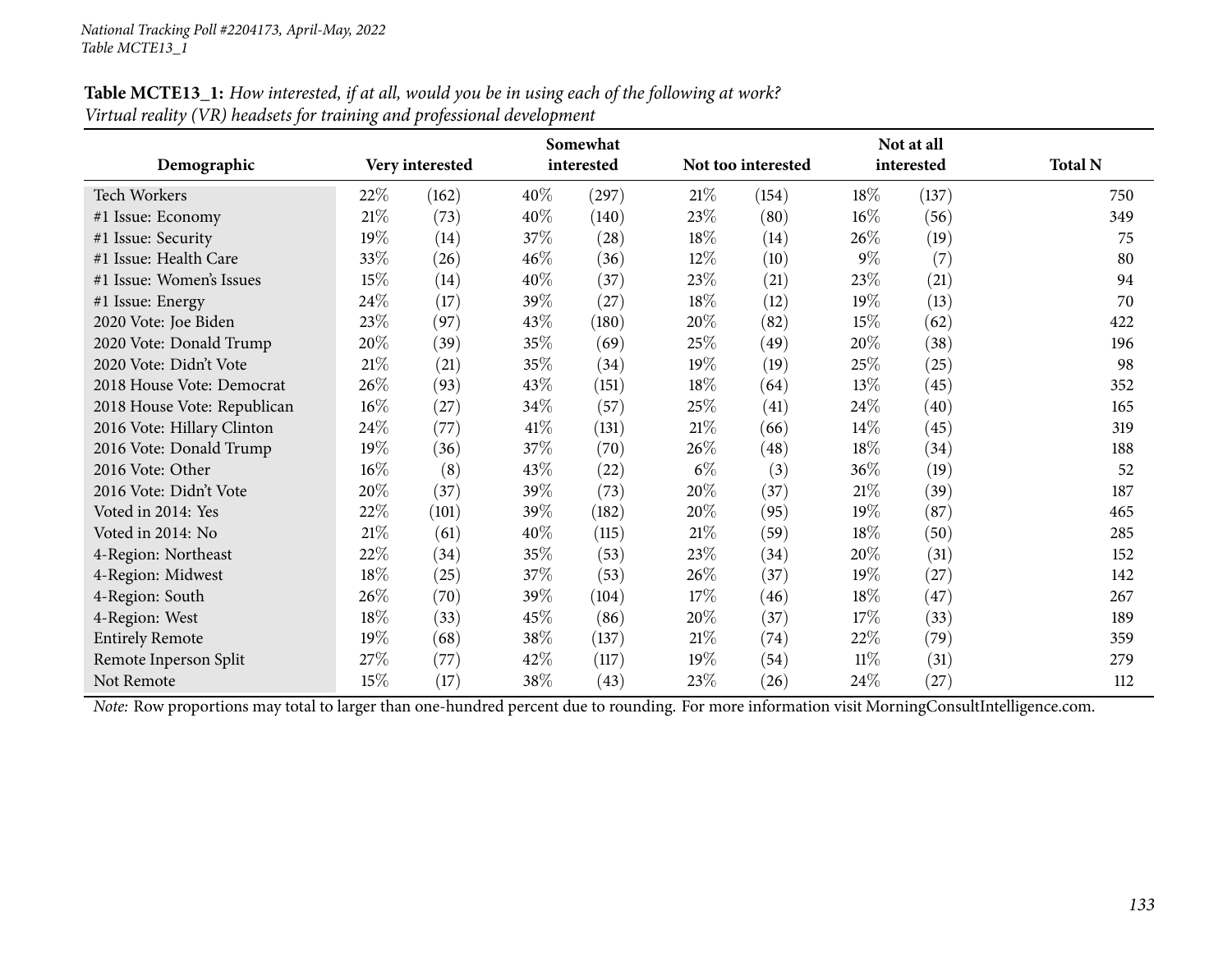## Table MCTE13\_2: How interested, if at all, would you be in using each of the following at work? *Using digital avatars for virtual meetings*

|                          | Somewhat |                 |        |            |        |                    | Not at all |            |                |  |  |  |
|--------------------------|----------|-----------------|--------|------------|--------|--------------------|------------|------------|----------------|--|--|--|
| Demographic              |          | Very interested |        | interested |        | Not too interested |            | interested | <b>Total N</b> |  |  |  |
| Tech Workers             | $19\%$   | (140)           | 37%    | (278)      | 25%    | (191)              | 19%        | (141)      | 750            |  |  |  |
| Gender: Male             | 18%      | (89)            | 40%    | (190)      | 25%    | (118)              | 17%        | (83)       | 480            |  |  |  |
| Gender: Female           | 19%      | (52)            | 32%    | (88)       | 27%    | (73)               | 21%        | (58)       | 270            |  |  |  |
| Age: 18-34               | 23%      | (50)            | 43%    | (92)       | 21%    | (46)               | 13%        | (28)       | 216            |  |  |  |
| Age: 35-44               | 27%      | (60)            | 38%    | (84)       | 21%    | (46)               | 14\%       | (31)       | 221            |  |  |  |
| Age: 45-64               | $11\%$   | (28)            | 35%    | (92)       | 32%    | (85)               | 23%        | (61)       | 267            |  |  |  |
| GenZers: 1997-2012       | 20%      | (10)            | $41\%$ | (21)       | 22%    | (11)               | 18%        | (9)        | 51             |  |  |  |
| Millennials: 1981-1996   | 27%      | (90)            | 41\%   | (137)      | 20%    | (69)               | 12%        | (42)       | 337            |  |  |  |
| GenXers: 1965-1980       | 13%      | (32)            | 36%    | (86)       | 29%    | (70)               | 21%        | (51)       | 239            |  |  |  |
| Baby Boomers: 1946-1964  | $7\%$    | (9)             | 27%    | (33)       | 34%    | (41)               | 31%        | (38)       | 122            |  |  |  |
| PID: Dem (no lean)       | 24\%     | (79)            | 42%    | (138)      | $21\%$ | (69)               | 12%        | (41)       | 327            |  |  |  |
| PID: Ind (no lean)       | 13%      | (35)            | $31\%$ | (81)       | 31%    | (81)               | 24%        | (62)       | 259            |  |  |  |
| PID: Rep (no lean)       | $16\%$   | (26)            | 36%    | (58)       | 25%    | (41)               | 23%        | (38)       | 163            |  |  |  |
| PID/Gender: Dem Men      | 25%      | (47)            | 48%    | (90)       | 19%    | (36)               | 7%         | (14)       | 187            |  |  |  |
| PID/Gender: Dem Women    | 23%      | (32)            | 34%    | (48)       | 23%    | (33)               | 19%        | (27)       | 140            |  |  |  |
| PID/Gender: Ind Men      | 14%      | (26)            | 30%    | (55)       | $31\%$ | (55)               | 25%        | (45)       | 181            |  |  |  |
| PID/Gender: Ind Women    | 12%      | (9)             | 34%    | (26)       | 33%    | (26)               | 22%        | (17)       | 79             |  |  |  |
| PID/Gender: Rep Men      | 14%      | (16)            | 40%    | (45)       | 24%    | (27)               | 22%        | (25)       | 112            |  |  |  |
| PID/Gender: Rep Women    | 20%      | (10)            | 26%    | (13)       | 27%    | (14)               | 26\%       | (14)       | 51             |  |  |  |
| Ideo: Liberal (1-3)      | 23%      | (63)            | 39%    | (108)      | 25%    | (71)               | 13%        | (38)       | 280            |  |  |  |
| Ideo: Moderate (4)       | 18%      | (42)            | 40%    | (92)       | 21%    | (49)               | 21%        | (48)       | 231            |  |  |  |
| Ideo: Conservative (5-7) | 13\%     | (28)            | 35%    | (72)       | 30%    | (63)               | 22%        | (45)       | 208            |  |  |  |
| Educ: < College          | 18%      | (43)            | 37%    | (87)       | 24%    | (57)               | 21%        | (51)       | 238            |  |  |  |
| Educ: Bachelors degree   | 19%      | (58)            | 36%    | (111)      | 27%    | (81)               | 18%        | (56)       | 306            |  |  |  |
| Educ: Post-grad          | 19%      | (39)            | 39%    | (80)       | 26%    | (53)               | 17%        | (34)       | 206            |  |  |  |
| Income: Under 50k        | 22%      | (31)            | 39%    | (55)       | 22%    | (30)               | 17%        | (24)       | 140            |  |  |  |
| Income: 50k-100k         | 22%      | (72)            | 37%    | (117)      | 24%    | (77)               | 17%        | (53)       | 319            |  |  |  |
| Income: 100k+            | 13%      | (38)            | 36%    | (106)      | 29%    | (84)               | 22%        | (64)       | 292            |  |  |  |
| Ethnicity: White         | 19%      | (105)           | 35%    | (193)      | 26%    | (145)              | 20%        | (112)      | 556            |  |  |  |
| Ethnicity: Hispanic      | 26%      | (16)            | 52%    | (31)       | 10%    | (6)                | $11\%$     | (7)        | 60             |  |  |  |
| Ethnicity: Black         | 25%      | (15)            | 52%    | (31)       | 13%    | (8)                | 10%        | (6)        | 59             |  |  |  |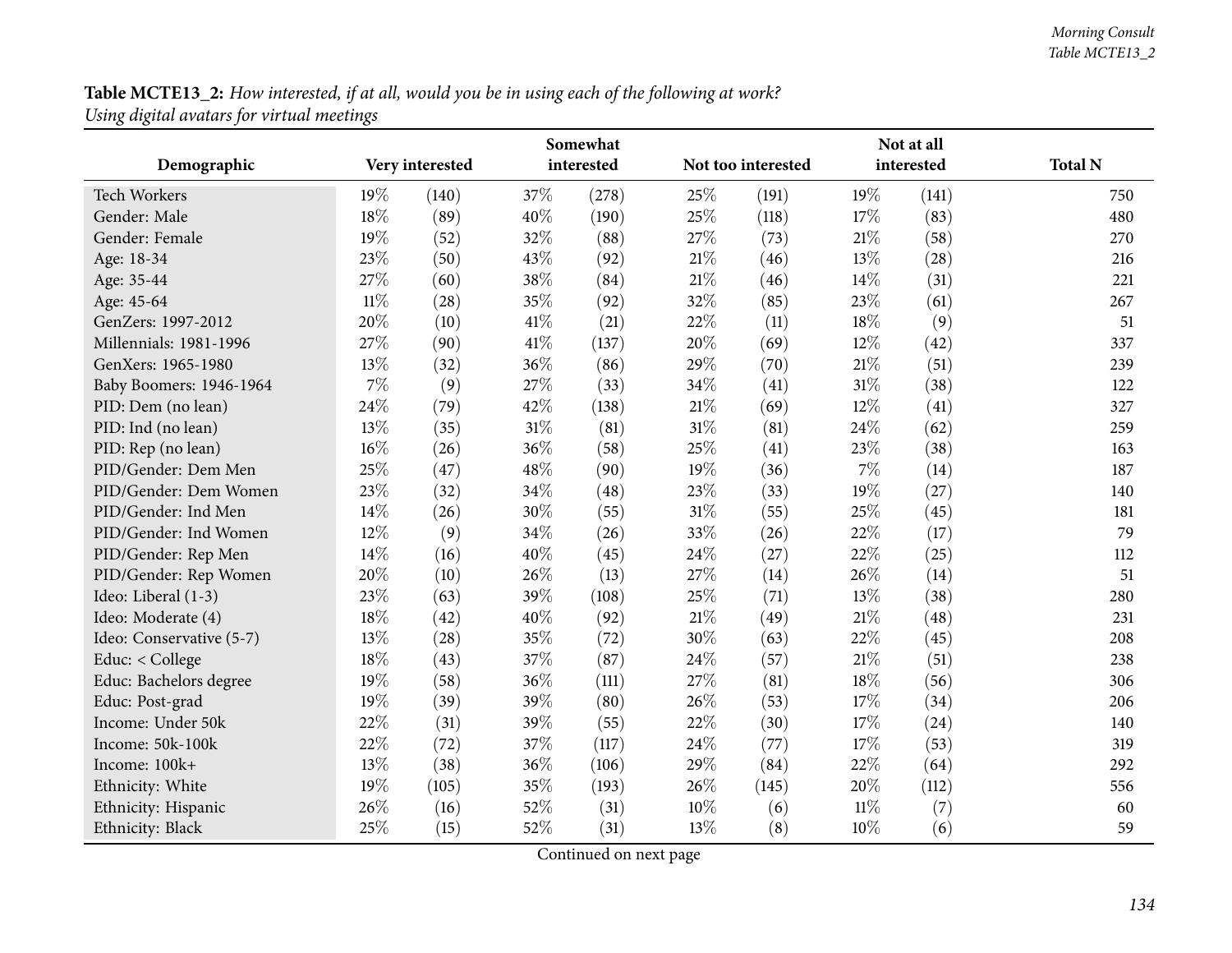### Table MCTE13\_2: How interested, if at all, would you be in using each of the following at work? *Using digital avatars for virtual meetings*

|                                      | Somewhat |                 |      |            |        | Not at all         |        |            |                |  |
|--------------------------------------|----------|-----------------|------|------------|--------|--------------------|--------|------------|----------------|--|
| Demographic                          |          | Very interested |      | interested |        | Not too interested |        | interested | <b>Total N</b> |  |
| <b>Tech Workers</b>                  | 19%      | (140)           | 37\% | (278)      | 25%    | (191)              | 19%    | (141)      | 750            |  |
| Ethnicity: Other                     | 15%      | (20)            | 40%  | (54)       | 28%    | (38)               | 17%    | (23)       | 135            |  |
| All Christian                        | 16%      | (49)            | 40%  | (121)      | 25%    | (75)               | 18%    | (55)       | 300            |  |
| All Non-Christian                    | 25%      | (15)            | 40%  | (25)       | 20%    | (12)               | 15%    | (9)        | 62             |  |
| Atheist                              | 21%      | (15)            | 28%  | (20)       | 31%    | (22)               | 20%    | (15)       | 71             |  |
| Agnostic/Nothing in particular       | 17%      | (41)            | 36%  | (90)       | 27%    | (68)               | 20%    | (49)       | 248            |  |
| Something Else                       | 29%      | (20)            | 33%  | (23)       | 19%    | (13)               | 19%    | (13)       | 70             |  |
| Religious Non-Protestant/Catholic    | 23%      | (15)            | 42%  | (27)       | 20%    | (13)               | 16%    | (10)       | 66             |  |
| Evangelical                          | 24%      | (32)            | 34%  | (46)       | 24%    | (33)               | 17%    | (23)       | 134            |  |
| Non-Evangelical                      | 15%      | (31)            | 40%  | (87)       | 25%    | (53)               | 20%    | (44)       | 215            |  |
| Community: Urban                     | 24%      | (56)            | 44%  | (106)      | 18%    | (44)               | 14%    | (33)       | 239            |  |
| Community: Suburban                  | 16%      | (66)            | 35%  | (145)      | 27%    | (112)              | 22%    | (93)       | 416            |  |
| Community: Rural                     | 19%      | (18)            | 29%  | (27)       | 37%    | (35)               | 15%    | (15)       | 95             |  |
| Employ: Private Sector               | 19%      | (125)           | 37%  | (242)      | 25%    | (168)              | 19%    | (124)      | 659            |  |
| Employ: Self-Employed                | 17%      | (16)            | 39%  | (35)       | 25%    | (23)               | 18%    | (17)       | 91             |  |
| Military HH: Yes                     | 17%      | (11)            | 17%  | (11)       | 38%    | (24)               | 28%    | (18)       | 62             |  |
| Military HH: No                      | 19%      | (130)           | 39%  | (267)      | 24%    | (167)              | 18%    | (123)      | 688            |  |
| RD/WT: Right Direction               | 26%      | (79)            | 44%  | (133)      | $21\%$ | (63)               | $8\%$  | (25)       | 300            |  |
| RD/WT: Wrong Track                   | 14%      | (61)            | 32%  | (145)      | 28%    | (128)              | 26%    | (116)      | 450            |  |
| Biden Job Approve                    | 23%      | (90)            | 41\% | (159)      | 23%    | (90)               | 13%    | (49)       | 388            |  |
| Biden Job Disapprove                 | 13%      | (44)            | 33%  | (113)      | 29%    | (98)               | 25%    | (83)       | 338            |  |
| Biden Job Strongly Approve           | 35%      | (57)            | 39%  | (65)       | 16%    | (26)               | $11\%$ | (18)       | 166            |  |
| Biden Job Somewhat Approve           | 15%      | (33)            | 42%  | (94)       | 29%    | (63)               | 14%    | (32)       | 222            |  |
| Biden Job Somewhat Disapprove        | $11\%$   | (14)            | 45%  | (58)       | 24%    | (30)               | 20%    | (26)       | 129            |  |
| <b>Biden Job Strongly Disapprove</b> | 14%      | (30)            | 26%  | (55)       | 32%    | (68)               | 27%    | (57)       | 209            |  |
| Favorable of Biden                   | 23%      | (88)            | 41\% | (158)      | 24%    | (93)               | 13%    | (50)       | 389            |  |
| Unfavorable of Biden                 | 15%      | (51)            | 33%  | (113)      | 27%    | (94)               | 25%    | (85)       | 344            |  |
| Very Favorable of Biden              | 34%      | (58)            | 39%  | (67)       | 16%    | (27)               | 12%    | (21)       | 173            |  |
| Somewhat Favorable of Biden          | 14%      | (30)            | 42%  | (91)       | 31%    | (66)               | 14%    | (29)       | 216            |  |
| Somewhat Unfavorable of Biden        | 15%      | (16)            | 41\% | (44)       | 20%    | (21)               | 24%    | (26)       | 108            |  |
| Very Unfavorable of Biden            | 15%      | (35)            | 29%  | (69)       | 31%    | (73)               | 25%    | (59)       | 236            |  |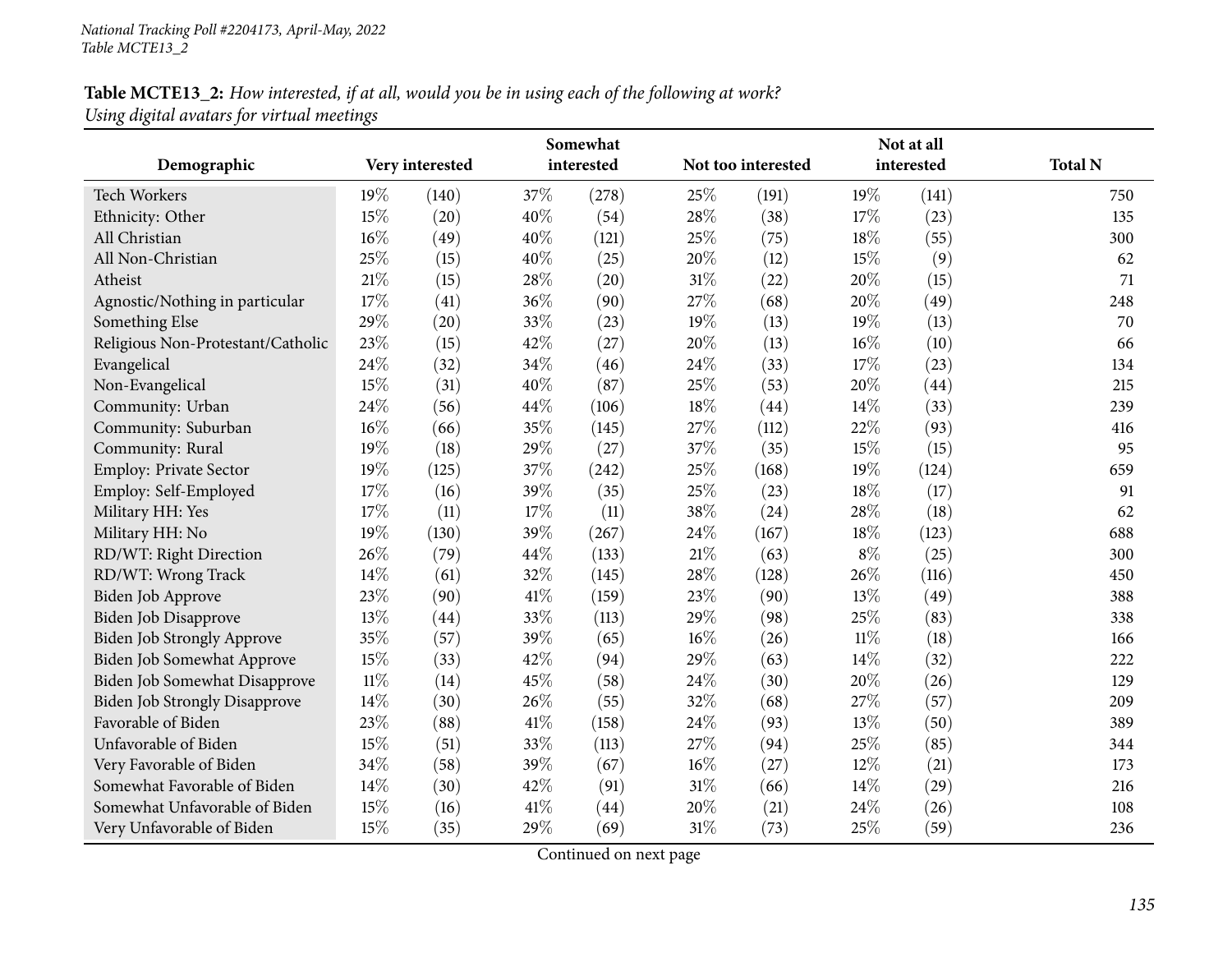Table MCTE13\_2: How interested, if at all, would you be in using each of the following at work? *Using digital avatars for virtual meetings*

|                             | Somewhat |                 |        |            |        | Not at all         |        |            |                |  |
|-----------------------------|----------|-----------------|--------|------------|--------|--------------------|--------|------------|----------------|--|
| Demographic                 |          | Very interested |        | interested |        | Not too interested |        | interested | <b>Total N</b> |  |
| <b>Tech Workers</b>         | $19\%$   | (140)           | 37\%   | (278)      | 25%    | (191)              | 19%    | (141)      | 750            |  |
| #1 Issue: Economy           | 17\%     | (60)            | $40\%$ | (139)      | 28\%   | (98)               | 15\%   | (53)       | 349            |  |
| #1 Issue: Security          | 17%      | (13)            | 40%    | (30)       | 15%    | (11)               | 28\%   | (21)       | 75             |  |
| #1 Issue: Health Care       | 33%      | (26)            | 39\%   | (31)       | 22\%   | (18)               | $6\%$  | (5)        | 80             |  |
| #1 Issue: Women's Issues    | 14%      | (13)            | 29\%   | (28)       | 29\%   | (27)               | 27\%   | (26)       | 94             |  |
| #1 Issue: Energy            | 19%      | (13)            | 35%    | (24)       | 28\%   | (19)               | 19%    | (13)       | 70             |  |
| 2020 Vote: Joe Biden        | 20%      | (84)            | 40%    | (171)      | $24\%$ | (102)              | 15\%   | (65)       | 422            |  |
| 2020 Vote: Donald Trump     | $17\%$   | (33)            | $31\%$ | (61)       | 31\%   | (61)               | 21%    | (40)       | 196            |  |
| 2020 Vote: Didn't Vote      | 19%      | (19)            | 37%    | (37)       | 22\%   | (22)               | 21%    | (21)       | 98             |  |
| 2018 House Vote: Democrat   | 22%      | (79)            | 40%    | (142)      | 24\%   | (84)               | 14\%   | (48)       | 352            |  |
| 2018 House Vote: Republican | 13\%     | (21)            | 32%    | (53)       | 32%    | (52)               | 24\%   | (39)       | 165            |  |
| 2016 Vote: Hillary Clinton  | 21%      | (67)            | 41\%   | (130)      | 23\%   | (72)               | 15\%   | (49)       | 319            |  |
| 2016 Vote: Donald Trump     | 15%      | (29)            | 35%    | (65)       | 32%    | (59)               | 19%    | (35)       | 188            |  |
| 2016 Vote: Other            | $11\%$   | (6)             | 34\%   | (17)       | 20%    | (10)               | 35%    | (18)       | 52             |  |
| 2016 Vote: Didn't Vote      | 19%      | (36)            | 34%    | (65)       | 26\%   | (49)               | 20%    | (38)       | 187            |  |
| Voted in 2014: Yes          | 19%      | (89)            | 36%    | (167)      | $26\%$ | (123)              | $19\%$ | (86)       | 465            |  |
| Voted in 2014: No           | 18%      | (51)            | 39%    | (111)      | $24\%$ | (68)               | $19\%$ | (55)       | 285            |  |
| 4-Region: Northeast         | 18%      | (27)            | 40%    | (61)       | 23\%   | (35)               | 19%    | (29)       | 152            |  |
| 4-Region: Midwest           | 15%      | (21)            | 34%    | (48)       | 30%    | (43)               | 21\%   | (30)       | 142            |  |
| 4-Region: South             | 23\%     | (61)            | 37\%   | (99)       | 23\%   | (61)               | 17\%   | (46)       | 267            |  |
| 4-Region: West              | $16\%$   | (31)            | 37\%   | (70)       | 27\%   | (52)               | 19%    | (37)       | 189            |  |
| <b>Entirely Remote</b>      | 17%      | (61)            | 35%    | (124)      | 25\%   | (91)               | 23\%   | (82)       | 359            |  |
| Remote Inperson Split       | 24\%     | (68)            | 42\%   | (116)      | 24\%   | (67)               | 10%    | (29)       | 279            |  |
| Not Remote                  | $10\%$   | (11)            | 33\%   | (37)       | 29%    | (33)               | 27\%   | (30)       | 112            |  |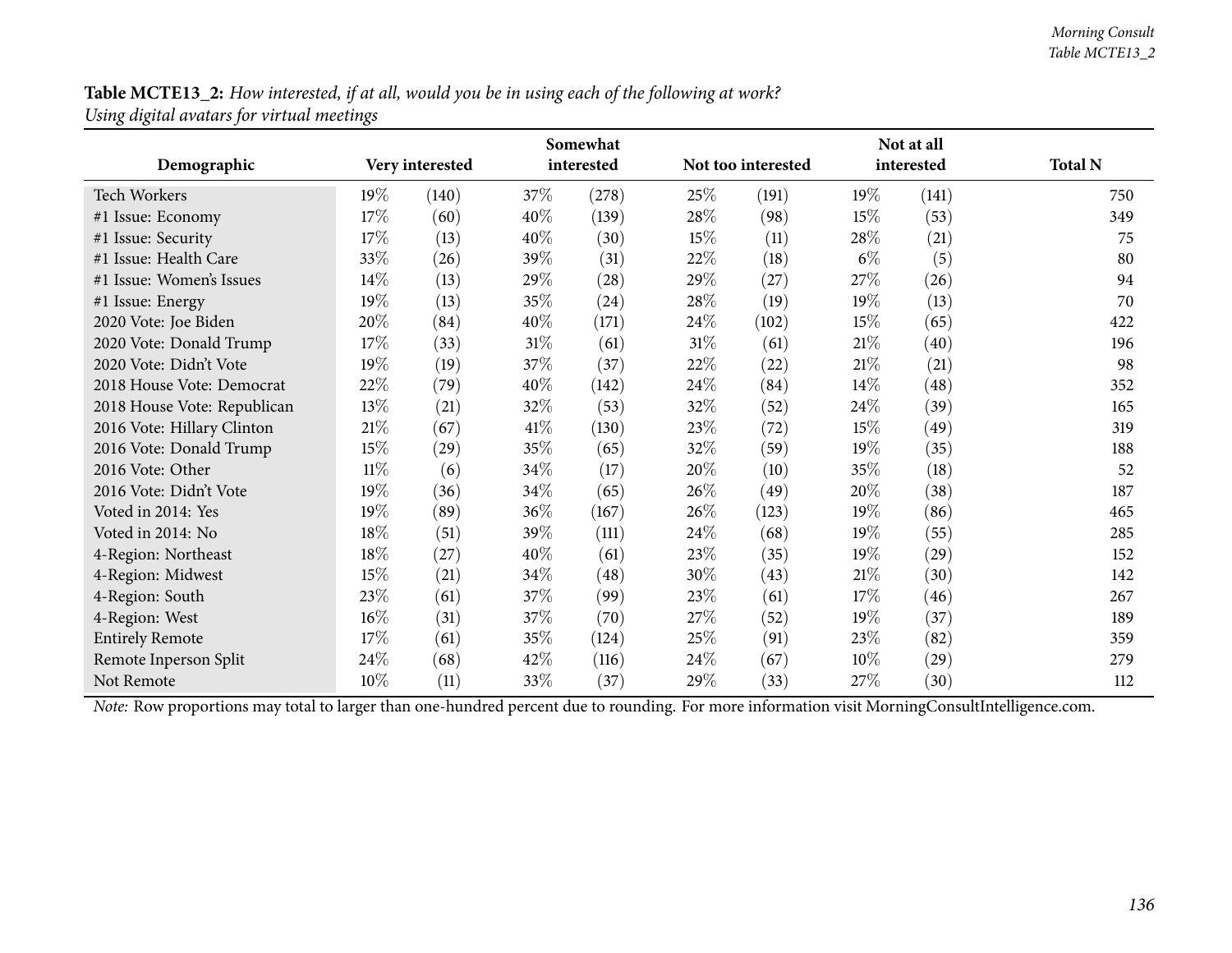# **Table MCTE13\_3:** How interested, if at all, would you be in using each of the following at work? *Face-tracking technology to make your work digital avatar more realistic*

|                          | Somewhat |                 |        |            | Not at all |                    |      |            |                |
|--------------------------|----------|-----------------|--------|------------|------------|--------------------|------|------------|----------------|
| Demographic              |          | Very interested |        | interested |            | Not too interested |      | interested | <b>Total N</b> |
| Tech Workers             | 18%      | (132)           | 30%    | (227)      | 23%        | (176)              | 29%  | (216)      | 750            |
| Gender: Male             | 20%      | (94)            | 32%    | (156)      | 23%        | (109)              | 25%  | (121)      | 480            |
| Gender: Female           | 14%      | (37)            | 26%    | (71)       | 25%        | (67)               | 35%  | (95)       | 270            |
| Age: 18-34               | 24%      | (51)            | 33%    | (72)       | 19%        | (41)               | 24%  | (52)       | 216            |
| Age: 35-44               | 23%      | (51)            | 32%    | (71)       | 22%        | (48)               | 23%  | (50)       | 221            |
| Age: 45-64               | $9\%$    | (25)            | 28\%   | (74)       | 28\%       | (74)               | 35%  | (93)       | 267            |
| GenZers: 1997-2012       | 20%      | (10)            | 27%    | (14)       | 26%        | (13)               | 27%  | (14)       | 51             |
| Millennials: 1981-1996   | 24%      | (82)            | 35%    | (118)      | 19%        | (66)               | 21\% | (72)       | 337            |
| GenXers: 1965-1980       | 13%      | (31)            | 29%    | (69)       | 25%        | (61)               | 33%  | (79)       | 239            |
| Baby Boomers: 1946-1964  | $7\%$    | (9)             | 22%    | (27)       | 30%        | (36)               | 41\% | (50)       | 122            |
| PID: Dem (no lean)       | 23%      | (76)            | 33%    | (109)      | 20%        | (66)               | 23%  | (76)       | 327            |
| PID: Ind (no lean)       | 10%      | (27)            | 26%    | (68)       | 29%        | (74)               | 35%  | (90)       | 259            |
| PID: Rep (no lean)       | 18%      | (29)            | $31\%$ | (50)       | 22%        | (36)               | 30%  | (49)       | 163            |
| PID/Gender: Dem Men      | 27%      | (50)            | 36%    | (68)       | 20%        | (37)               | 18%  | (33)       | 187            |
| PID/Gender: Dem Women    | 19%      | (26)            | 29%    | (41)       | 21\%       | (30)               | 31%  | (43)       | 140            |
| PID/Gender: Ind Men      | $11\%$   | (20)            | 29%    | (53)       | 27%        | (48)               | 33%  | (59)       | 181            |
| PID/Gender: Ind Women    | $9\%$    | (7)             | 19%    | (15)       | 33%        | (26)               | 40%  | (31)       | 79             |
| PID/Gender: Rep Men      | 22%      | (24)            | 31\%   | (35)       | $21\%$     | (24)               | 26%  | (29)       | 112            |
| PID/Gender: Rep Women    | $8\%$    | (4)             | 29%    | (15)       | 23%        | (12)               | 39%  | (20)       | 51             |
| Ideo: Liberal (1-3)      | 20%      | (56)            | 30%    | (83)       | 23%        | (65)               | 27\% | (75)       | 280            |
| Ideo: Moderate (4)       | 17%      | (39)            | 34\%   | (79)       | 23%        | (54)               | 26%  | (60)       | 231            |
| Ideo: Conservative (5-7) | 15%      | (31)            | 28%    | (59)       | 24%        | (51)               | 33%  | (68)       | 208            |
| Educ: < College          | 16%      | (38)            | 27%    | (64)       | 25%        | (61)               | 32%  | (76)       | 238            |
| Educ: Bachelors degree   | 16%      | (48)            | 32%    | (98)       | 23%        | (71)               | 29%  | (90)       | 306            |
| Educ: Post-grad          | 22%      | (46)            | 32%    | (66)       | $21\%$     | (44)               | 24\% | (50)       | 206            |
| Income: Under 50k        | 20%      | (28)            | 24%    | (33)       | $31\%$     | (43)               | 26%  | (36)       | 140            |
| Income: 50k-100k         | 17%      | (56)            | 35%    | (110)      | 19%        | (60)               | 29%  | (93)       | 319            |
| Income: 100k+            | 17%      | (48)            | 29%    | (84)       | 25%        | (73)               | 30%  | (87)       | 292            |
| Ethnicity: White         | 19%      | (103)           | 28%    | (155)      | 23%        | (129)              | 30%  | (168)      | 556            |
| Ethnicity: Hispanic      | 18%      | (11)            | 50%    | (30)       | $18\%$     | (11)               | 15%  | (9)        | 60             |
| Ethnicity: Black         | 27%      | (16)            | 32%    | (19)       | 22%        | (13)               | 19%  | (12)       | 59             |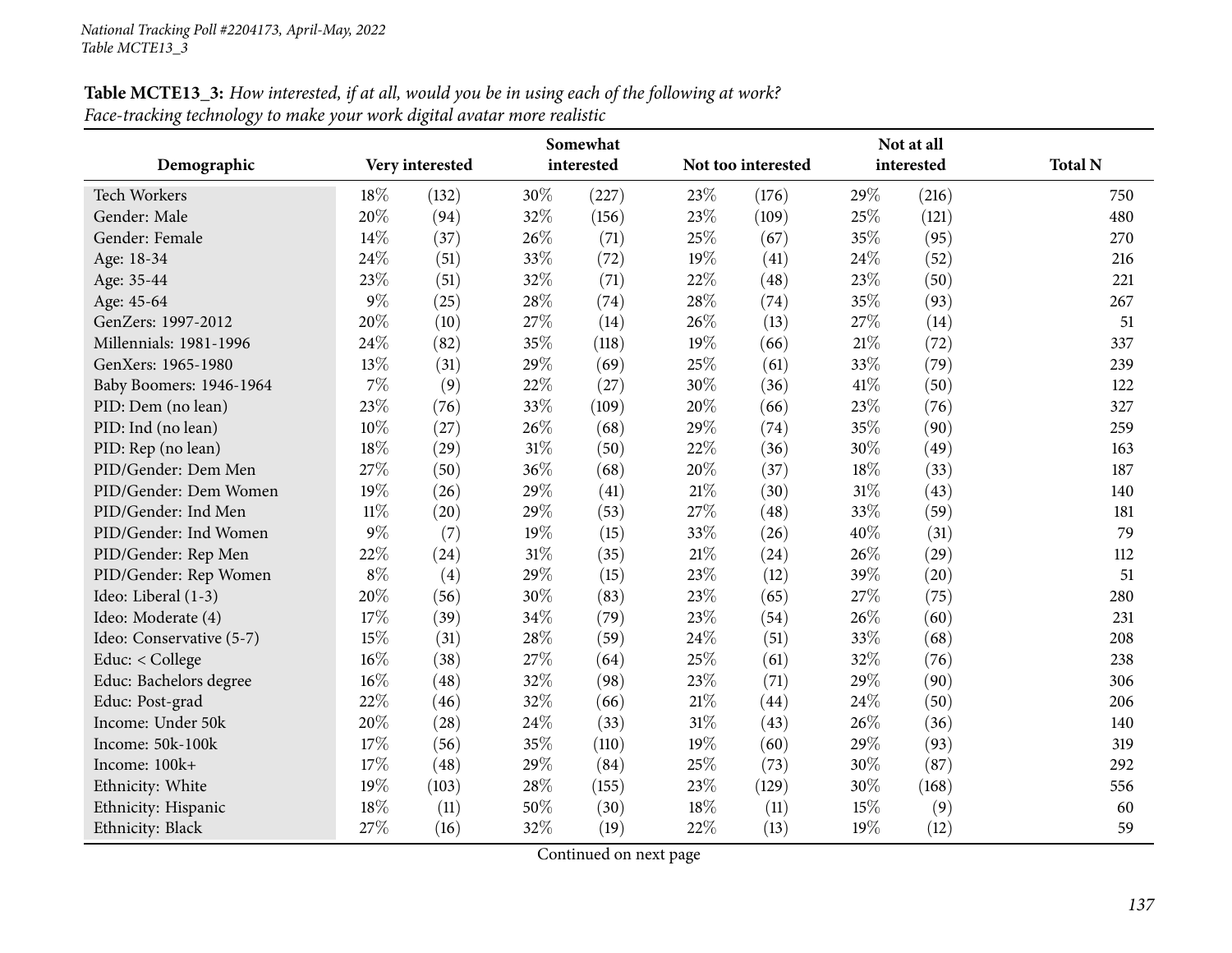| ace-macking technology to make your work aigual availar more realistic |        |                 |        |            |        |                    |        |            |                |
|------------------------------------------------------------------------|--------|-----------------|--------|------------|--------|--------------------|--------|------------|----------------|
|                                                                        |        |                 |        | Somewhat   |        |                    |        | Not at all |                |
| Demographic                                                            |        | Very interested |        | interested |        | Not too interested |        | interested | <b>Total N</b> |
| Tech Workers                                                           | 18%    | (132)           | $30\%$ | (227)      | 23\%   | (176)              | 29%    | (216)      | 750            |
| Ethnicity: Other                                                       | $9\%$  | (12)            | 39%    | (53)       | 25%    | (34)               | 27%    | (36)       | 135            |
| All Christian                                                          | 20%    | (61)            | 32\%   | (97)       | 22\%   | (65)               | 25%    | (76)       | 300            |
| All Non-Christian                                                      | 16%    | (10)            | 34\%   | (21)       | $19\%$ | (12)               | 31%    | (19)       | 62             |
| Atheist                                                                | 21%    | (15)            | 20%    | (14)       | 28\%   | (20)               | $31\%$ | (22)       | 71             |
| Agnostic/Nothing in particular                                         | 13%    | (33)            | 30\%   | (74)       | 26\%   | (64)               | $31\%$ | (76)       | 248            |
| Something Else                                                         | 18%    | (12)            | 30%    | (21)       | $21\%$ | (15)               | 32%    | (22)       | 70             |
| Religious Non-Protestant/Catholic                                      | 17%    | (11)            | 33%    | (22)       | 20%    | (13)               | 30%    | (20)       | 66             |
| Evangelical                                                            | 28%    | (37)            | 25%    | (33)       | 23\%   | (32)               | 24\%   | (32)       | 134            |
| Non-Evangelical                                                        | 14%    | (31)            | 35%    | (75)       | $21\%$ | (45)               | 30%    | (64)       | 215            |
| Community: Urban                                                       | 27%    | (65)            | 36%    | (86)       | $18\%$ | (42)               | 19%    | (47)       | 239            |
| Community: Suburban                                                    | 12%    | (50)            | 28\%   | (116)      | $27\%$ | (110)              | 34%    | (140)      | 416            |
| Community: Rural                                                       | 18%    | (17)            | 27\%   | (25)       | $25\%$ | (23)               | 31%    | (29)       | 95             |
| <b>Employ: Private Sector</b>                                          | 18%    | (119)           | 30%    | (198)      | 24\%   | (155)              | 28%    | (187)      | 659            |
| Employ: Self-Employed                                                  | 14%    | (13)            | 31%    | (29)       | $23\%$ | (21)               | 32%    | (29)       | 91             |
| Military HH: Yes                                                       | $8\%$  | (5)             | 22\%   | (14)       | $28\%$ | (17)               | 42%    | (26)       | 62             |
| Military HH: No                                                        | 18%    | (127)           | $31\%$ | (213)      | $23\%$ | (159)              | 28%    | (189)      | 688            |
| RD/WT: Right Direction                                                 | 29%    | (87)            | 35%    | (106)      | 19%    | (58)               | 16%    | (49)       | 300            |
| RD/WT: Wrong Track                                                     | 10%    | (45)            | 27\%   | (121)      | 26\%   | (118)              | 37%    | (167)      | 450            |
| Biden Job Approve                                                      | 24%    | (95)            | 32%    | (126)      | $21\%$ | (80)               | 22%    | (87)       | 388            |
| <b>Biden Job Disapprove</b>                                            | 10%    | (35)            | 29%    | (97)       | 26%    | (89)               | 35%    | (117)      | 338            |
| <b>Biden Job Strongly Approve</b>                                      | 36%    | (59)            | 30%    | (50)       | $14\%$ | (24)               | 20%    | (33)       | 166            |
| <b>Biden Job Somewhat Approve</b>                                      | 16%    | (35)            | 34\%   | (76)       | 25%    | (56)               | 25%    | (54)       | 222            |
| Biden Job Somewhat Disapprove                                          | $11\%$ | (14)            | 39%    | (50)       | 24\%   | (31)               | 26\%   | (34)       | 129            |
| <b>Biden Job Strongly Disapprove</b>                                   | 10%    | (21)            | 22%    | (47)       | 27%    | (58)               | 40%    | (84)       | 209            |
| Favorable of Biden                                                     | 23%    | (91)            | 32%    | (126)      | $21\%$ | (82)               | 23%    | (89)       | 389            |
| Unfavorable of Biden                                                   | 12%    | (40)            | $27\%$ | (94)       | 25\%   | (87)               | 35%    | (122)      | 344            |
| Very Favorable of Biden                                                | 35%    | (60)            | 29%    | (51)       | $15\%$ | (26)               | $21\%$ | (37)       | 173            |
| Somewhat Favorable of Biden                                            | 15%    | (31)            | 35%    | (76)       | 26%    | (57)               | 24\%   | (52)       | 216            |
| Somewhat Unfavorable of Biden                                          | $11\%$ | (12)            | 33%    | (36)       | $25\%$ | (27)               | 31%    | (33)       | 108            |
| Very Unfavorable of Biden                                              | 12%    | (28)            | 25%    | (59)       | 26%    | (61)               | 37%    | (88)       | 236            |
|                                                                        |        |                 |        |            |        |                    |        |            |                |

Table MCTE13\_3: How interested, if at all, would you be in using each of the following at work? *Face-tracking technology to make your work digital avatar more realistic*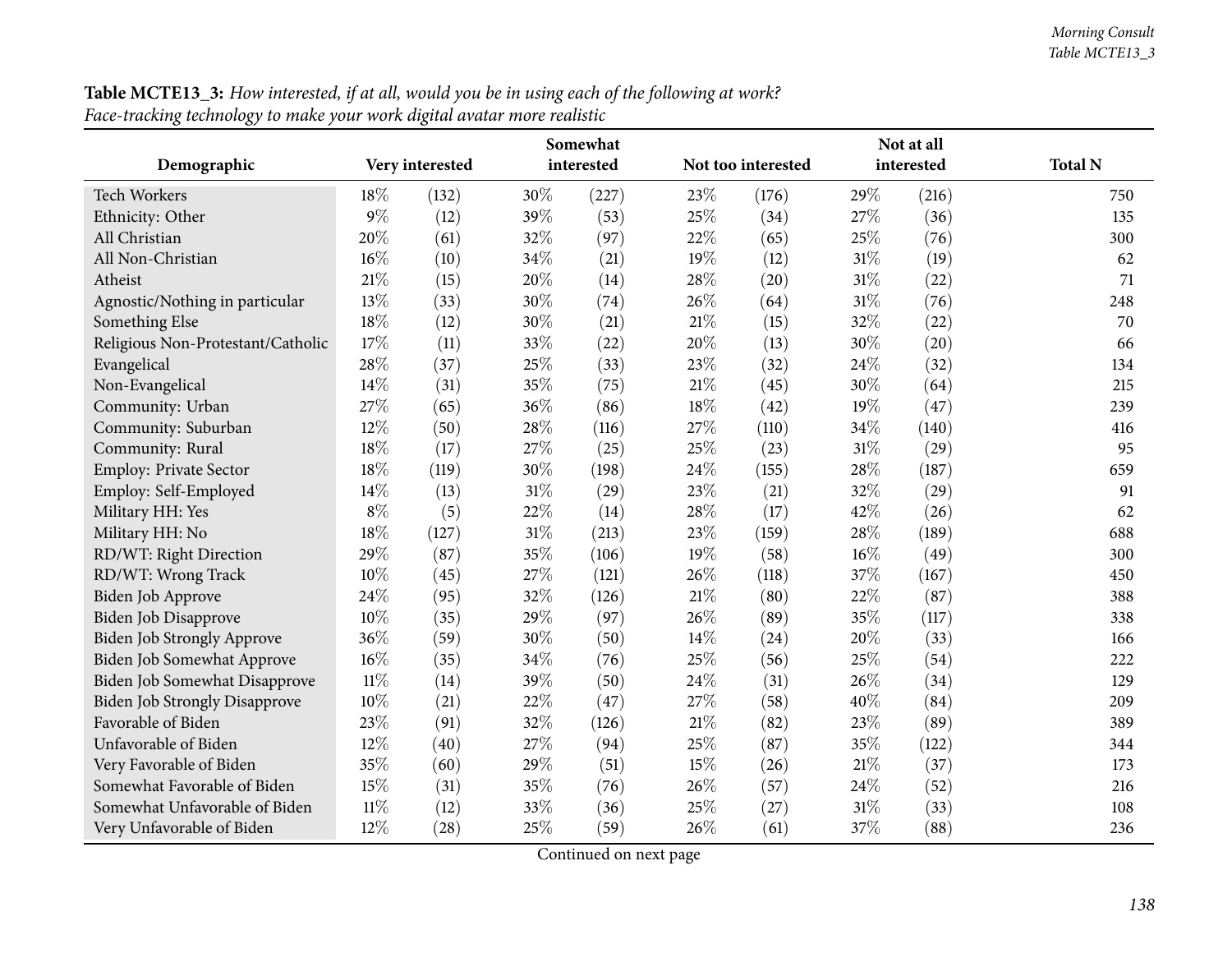| Table MCTE13_3: How interested, if at all, would you be in using each of the following at work? |  |
|-------------------------------------------------------------------------------------------------|--|
| Face-tracking technology to make your work digital avatar more realistic                        |  |

|                             | Somewhat |                    |        |            |        | Not at all         |        |            |                |  |
|-----------------------------|----------|--------------------|--------|------------|--------|--------------------|--------|------------|----------------|--|
| Demographic                 |          | Very interested    |        | interested |        | Not too interested |        | interested | <b>Total N</b> |  |
| <b>Tech Workers</b>         | 18%      | (132)              | 30\%   | (227)      | 23\%   | (176)              | 29\%   | (216)      | 750            |  |
| #1 Issue: Economy           | 16%      | (57)               | $31\%$ | (109)      | 27%    | (94)               | 25%    | (88)       | 349            |  |
| #1 Issue: Security          | 17%      | (13)               | 36%    | (27)       | $12\%$ | (9)                | 35%    | (26)       | 75             |  |
| #1 Issue: Health Care       | $31\%$   | (24)               | 37\%   | (30)       | 15%    | (12)               | 17%    | (14)       | 80             |  |
| #1 Issue: Women's Issues    | $11\%$   | (11)               | 21%    | (19)       | 28\%   | (26)               | 41%    | (38)       | 94             |  |
| #1 Issue: Energy            | 19%      | (13)               | 30%    | (21)       | 23%    | (16)               | $28\%$ | (19)       | 70             |  |
| 2020 Vote: Joe Biden        | 20%      | (83)               | $31\%$ | (132)      | 24\%   | (100)              | $25\%$ | (106)      | 422            |  |
| 2020 Vote: Donald Trump     | 18%      | (35)               | 30\%   | (59)       | 22%    | (43)               | 30%    | (59)       | 196            |  |
| 2020 Vote: Didn't Vote      | 10%      | (10)               | 32%    | (31)       | 27\%   | (26)               | 32\%   | (32)       | 98             |  |
| 2018 House Vote: Democrat   | 22%      | (78)               | 32%    | (113)      | 21%    | (74)               | 25\%   | (87)       | 352            |  |
| 2018 House Vote: Republican | 14\%     | (23)               | 27\%   | (45)       | 26\%   | (43)               | 33\%   | (54)       | 165            |  |
| 2016 Vote: Hillary Clinton  | $21\%$   | (68)               | 31%    | (100)      | 22%    | (70)               | 26\%   | (82)       | 319            |  |
| 2016 Vote: Donald Trump     | $16\%$   | (30)               | 34\%   | (65)       | 21%    | (40)               | 28\%   | (53)       | 188            |  |
| 2016 Vote: Other            | $6\%$    | (3)                | 28\%   | (15)       | $16\%$ | (8)                | 50%    | (26)       | 52             |  |
| 2016 Vote: Didn't Vote      | 15%      | $\left( 28\right)$ | 25%    | (47)       | $31\%$ | (58)               | 29%    | (54)       | 187            |  |
| Voted in 2014: Yes          | 19%      | (88)               | 30%    | (138)      | 22%    | (104)              | 29%    | (135)      | 465            |  |
| Voted in 2014: No           | 15%      | (43)               | $31\%$ | (89)       | 25%    | (72)               | 28\%   | (81)       | 285            |  |
| 4-Region: Northeast         | 19%      | (29)               | 30%    | (46)       | 20%    | (31)               | 30%    | (46)       | 152            |  |
| 4-Region: Midwest           | 16%      | (23)               | 22%    | (32)       | 32%    | (45)               | 29%    | (42)       | 142            |  |
| 4-Region: South             | 20%      | (53)               | 32%    | (86)       | 20%    | (53)               | 28\%   | (75)       | 267            |  |
| 4-Region: West              | $14\%$   | (26)               | 34\%   | (63)       | 25%    | (46)               | 28\%   | (53)       | 189            |  |
| <b>Entirely Remote</b>      | 14%      | (50)               | 27\%   | (99)       | 24\%   | (87)               | 35%    | (124)      | 359            |  |
| Remote Inperson Split       | 25%      | (71)               | 35\%   | (97)       | 21%    | (59)               | 19%    | (53)       | 279            |  |
| Not Remote                  | 10%      | (11)               | 28\%   | (31)       | 27\%   | (30)               | 35%    | (39)       | 112            |  |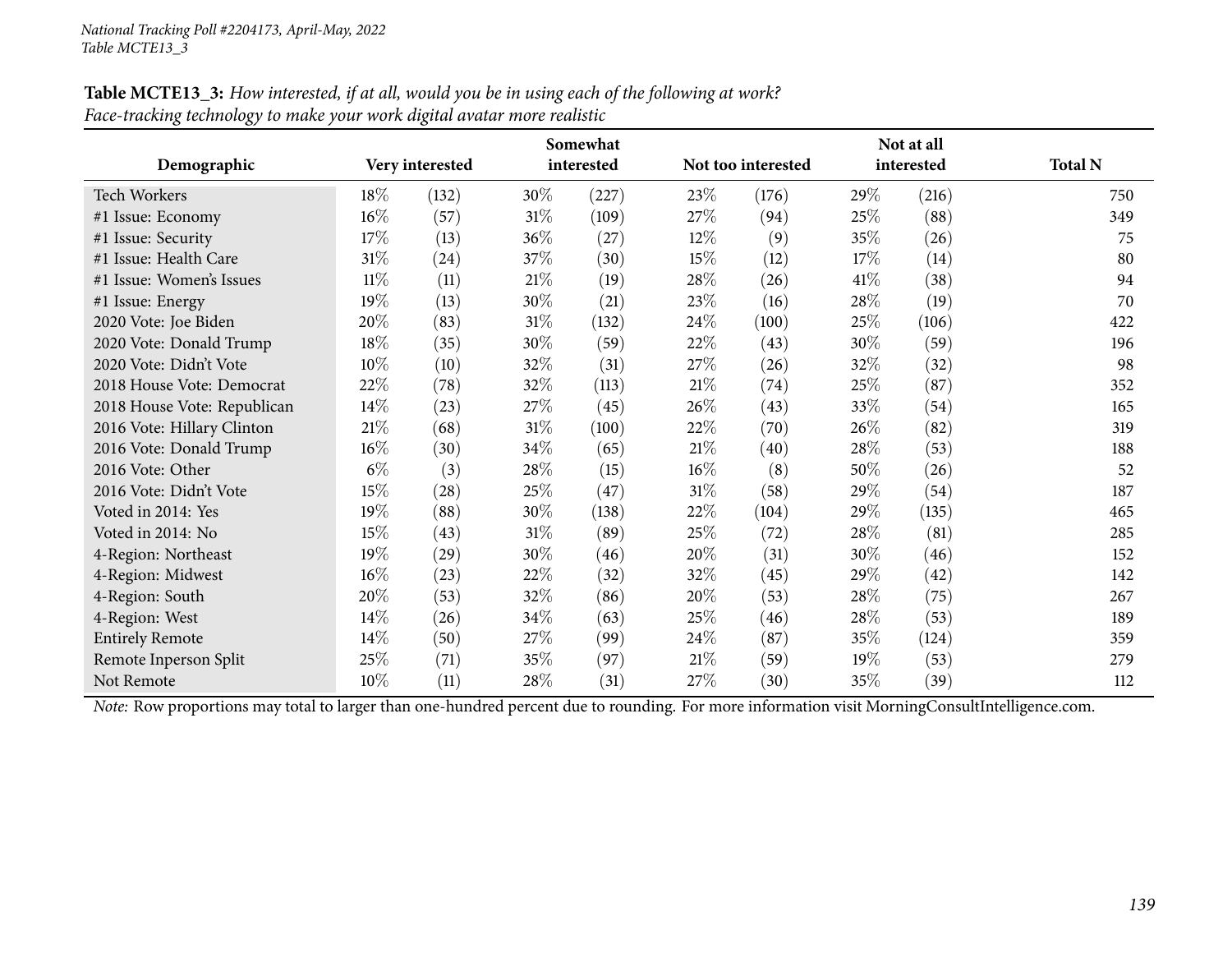Table MCTE14\_1: How important are each of the following when deciding whether or not to try using the metaverse? *Lower-priced virtual reality headsets*

|                          |        | Somewhat       |      |           | Not important at |                   |        |       |                |
|--------------------------|--------|----------------|------|-----------|------------------|-------------------|--------|-------|----------------|
| Demographic              |        | Very important |      | important |                  | Not too important |        | all   | <b>Total N</b> |
| <b>Tech Workers</b>      | 29%    | (214)          | 36%  | (273)     | 17%              | (130)             | 18%    | (133) | 750            |
| Gender: Male             | 29%    | (142)          | 37%  | (179)     | 17%              | (80)              | 17\%   | (80)  | 480            |
| Gender: Female           | 27%    | (72)           | 35%  | (94)      | 19%              | (50)              | 20%    | (53)  | 270            |
| Age: 18-34               | 36%    | (77)           | 40%  | (87)      | 13%              | (29)              | $11\%$ | (23)  | 216            |
| Age: 35-44               | 30%    | (66)           | 42%  | (93)      | $16\%$           | (34)              | 12%    | (27)  | 221            |
| Age: 45-64               | 25%    | (68)           | 30%  | (79)      | $21\%$           | (56)              | 24%    | (63)  | 267            |
| GenZers: 1997-2012       | 36%    | (19)           | 48%  | (24)      | 12%              | (6)               | $3\%$  | (2)   | 51             |
| Millennials: 1981-1996   | 34%    | (114)          | 40%  | (134)     | 14\%             | (48)              | 12%    | (41)  | 337            |
| GenXers: 1965-1980       | 28%    | (66)           | 31%  | (74)      | $21\%$           | (51)              | 20%    | (48)  | 239            |
| Baby Boomers: 1946-1964  | 13%    | (15)           | 32%  | (40)      | $21\%$           | (25)              | 34%    | (42)  | 122            |
| PID: Dem (no lean)       | 33%    | (108)          | 37%  | (123)     | $16\%$           | (52)              | 13%    | (44)  | 327            |
| PID: Ind (no lean)       | 27%    | (71)           | 34%  | (89)      | 18%              | (47)              | 20%    | (53)  | 259            |
| PID: Rep (no lean)       | $21\%$ | (35)           | 38%  | (61)      | 19%              | (31)              | 22%    | (36)  | 163            |
| PID/Gender: Dem Men      | 37%    | (69)           | 38%  | (72)      | 14\%             | (26)              | $11\%$ | (21)  | 187            |
| PID/Gender: Dem Women    | 28%    | (40)           | 36%  | (51)      | 19%              | (26)              | 16%    | (23)  | 140            |
| PID/Gender: Ind Men      | 25%    | (45)           | 38%  | (68)      | 17%              | (31)              | 20%    | (37)  | 181            |
| PID/Gender: Ind Women    | 32%    | (25)           | 27%  | (21)      | 20%              | (16)              | 20%    | (16)  | 79             |
| PID/Gender: Rep Men      | 25%    | (28)           | 35%  | (39)      | 20%              | (23)              | 20%    | (22)  | 112            |
| PID/Gender: Rep Women    | 14%    | (7)            | 43%  | (22)      | 15%              | (8)               | 27%    | (14)  | 51             |
| Ideo: Liberal (1-3)      | 33%    | (93)           | 38%  | (106)     | $16\%$           | (46)              | 13%    | (35)  | 280            |
| Ideo: Moderate (4)       | 24%    | (55)           | 36%  | (84)      | 19%              | (44)              | 21%    | (48)  | 231            |
| Ideo: Conservative (5-7) | 29%    | (60)           | 34\% | (71)      | 17%              | (35)              | 20%    | (42)  | 208            |
| Educ: < College          | 31%    | (74)           | 33%  | (79)      | 19%              | (46)              | 16%    | (39)  | 238            |
| Educ: Bachelors degree   | 29%    | (90)           | 37%  | (113)     | $16\%$           | (49)              | 18%    | (54)  | 306            |
| Educ: Post-grad          | 24%    | (50)           | 39%  | (81)      | $17\%$           | (35)              | 19%    | (40)  | 206            |
| Income: Under 50k        | 34%    | (48)           | 34%  | (48)      | $16\%$           | (22)              | 15%    | (22)  | 140            |
| Income: 50k-100k         | 29%    | (92)           | 36%  | (115)     | $18\%$           | (56)              | 17%    | (55)  | 319            |
| Income: 100k+            | 25%    | (74)           | 38%  | (110)     | 18%              | (52)              | 19%    | (56)  | 292            |
| Ethnicity: White         | 28%    | (156)          | 36%  | (198)     | 17%              | (92)              | 20%    | (110) | 556            |
| Ethnicity: Hispanic      | 37%    | (22)           | 35%  | (21)      | 19%              | (11)              | $9\%$  | (5)   | 60             |
| Ethnicity: Black         | 45%    | (27)           | 29%  | (17)      | 19%              | (11)              | 7%     | (4)   | 59             |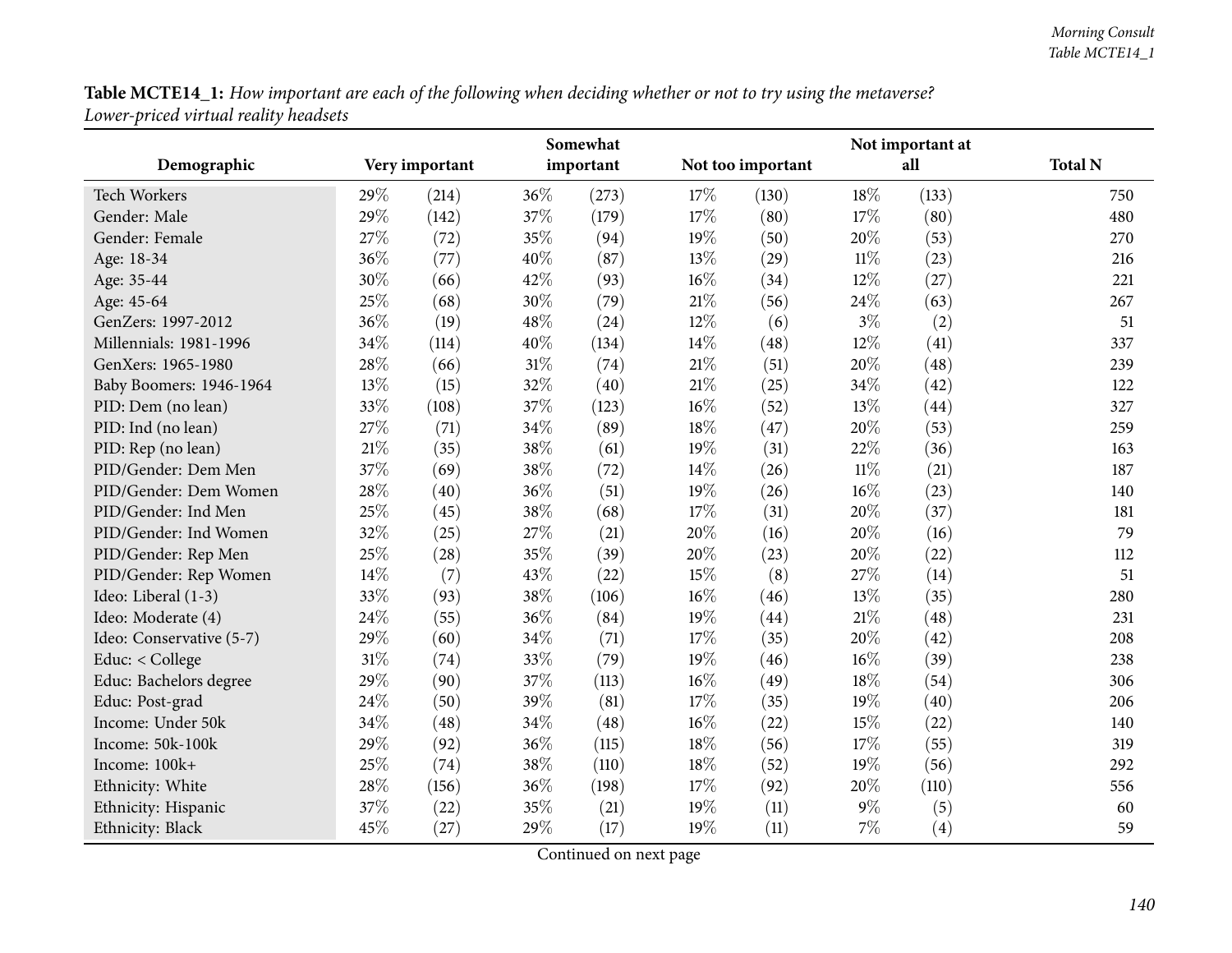| Table MCTE14_1: How important are each of the following when deciding whether or not to try using the metaverse? |  |
|------------------------------------------------------------------------------------------------------------------|--|
| Lower-priced virtual reality headsets                                                                            |  |

|                                      |      | Somewhat       |      |           |        |                   | Not important at |       |                |  |
|--------------------------------------|------|----------------|------|-----------|--------|-------------------|------------------|-------|----------------|--|
| Demographic                          |      | Very important |      | important |        | Not too important |                  | all   | <b>Total N</b> |  |
| <b>Tech Workers</b>                  | 29%  | (214)          | 36%  | (273)     | 17%    | (130)             | 18%              | (133) | 750            |  |
| Ethnicity: Other                     | 23%  | (31)           | 43%  | (58)      | 20%    | (27)              | 14%              | (19)  | 135            |  |
| All Christian                        | 29%  | (88)           | 36%  | (107)     | 18%    | (53)              | 17%              | (52)  | 300            |  |
| All Non-Christian                    | 14%  | (9)            | 49%  | (30)      | 13%    | (8)               | 23%              | (14)  | 62             |  |
| Atheist                              | 32%  | (23)           | 33%  | (24)      | 19%    | (13)              | $16\%$           | (11)  | 71             |  |
| Agnostic/Nothing in particular       | 29%  | (73)           | 37%  | (90)      | 18%    | (43)              | 17%              | (41)  | 248            |  |
| Something Else                       | 32%  | (22)           | 32%  | (22)      | 16%    | (11)              | 20%              | (14)  | 70             |  |
| Religious Non-Protestant/Catholic    | 17%  | (11)           | 47%  | (31)      | 14%    | (9)               | 22%              | (14)  | 66             |  |
| Evangelical                          | 30%  | (41)           | 35%  | (47)      | 17%    | (23)              | 17%              | (24)  | 134            |  |
| Non-Evangelical                      | 27%  | (57)           | 35%  | (76)      | 19%    | (40)              | 20%              | (42)  | 215            |  |
| Community: Urban                     | 29%  | (70)           | 41\% | (99)      | 18%    | (43)              | 12%              | (28)  | 239            |  |
| Community: Suburban                  | 28%  | (118)          | 35%  | (147)     | 16%    | (67)              | 20%              | (84)  | 416            |  |
| Community: Rural                     | 28%  | (26)           | 29%  | (27)      | $21\%$ | (20)              | 23%              | (21)  | 95             |  |
| Employ: Private Sector               | 27%  | (179)          | 36%  | (240)     | 18%    | (119)             | 18%              | (121) | 659            |  |
| Employ: Self-Employed                | 38%  | (35)           | 37%  | (33)      | 12%    | (11)              | 13%              | (12)  | 91             |  |
| Military HH: Yes                     | 20%  | (13)           | 25%  | (16)      | 19%    | (12)              | 35%              | (22)  | 62             |  |
| Military HH: No                      | 29%  | (201)          | 37%  | (257)     | 17%    | (118)             | $16\%$           | (111) | 688            |  |
| RD/WT: Right Direction               | 32%  | (96)           | 40%  | (121)     | 15%    | (45)              | 13%              | (38)  | 300            |  |
| RD/WT: Wrong Track                   | 26%  | (118)          | 34%  | (152)     | 19%    | (85)              | $21\%$           | (95)  | 450            |  |
| Biden Job Approve                    | 33%  | (127)          | 41\% | (157)     | 15%    | (57)              | 12%              | (46)  | 388            |  |
| Biden Job Disapprove                 | 24%  | (82)           | 31%  | (104)     | 21%    | (72)              | 24%              | (81)  | 338            |  |
| Biden Job Strongly Approve           | 41\% | (68)           | 33%  | (55)      | $11\%$ | (18)              | 15%              | (25)  | 166            |  |
| Biden Job Somewhat Approve           | 27%  | (59)           | 46%  | (102)     | 18%    | (39)              | $10\%$           | (21)  | 222            |  |
| Biden Job Somewhat Disapprove        | 23%  | (30)           | 35%  | (46)      | 21%    | (28)              | $20\%$           | (26)  | 129            |  |
| <b>Biden Job Strongly Disapprove</b> | 25%  | (52)           | 28%  | (58)      | 21%    | (44)              | 26%              | (55)  | 209            |  |
| Favorable of Biden                   | 33%  | (129)          | 40%  | (156)     | 14%    | (56)              | 13%              | (49)  | 389            |  |
| Unfavorable of Biden                 | 25%  | (84)           | 32%  | (108)     | $21\%$ | (71)              | 23\%             | (80)  | 344            |  |
| Very Favorable of Biden              | 39%  | (68)           | 34%  | (60)      | 12%    | (20)              | 15%              | (25)  | 173            |  |
| Somewhat Favorable of Biden          | 28%  | (60)           | 45%  | (96)      | 16%    | (35)              | $11\%$           | (24)  | 216            |  |
| Somewhat Unfavorable of Biden        | 25%  | (27)           | 39%  | (42)      | 18%    | (20)              | 18%              | (19)  | 108            |  |
| Very Unfavorable of Biden            | 24%  | (57)           | 28%  | (66)      | 22%    | (51)              | 26%              | (61)  | 236            |  |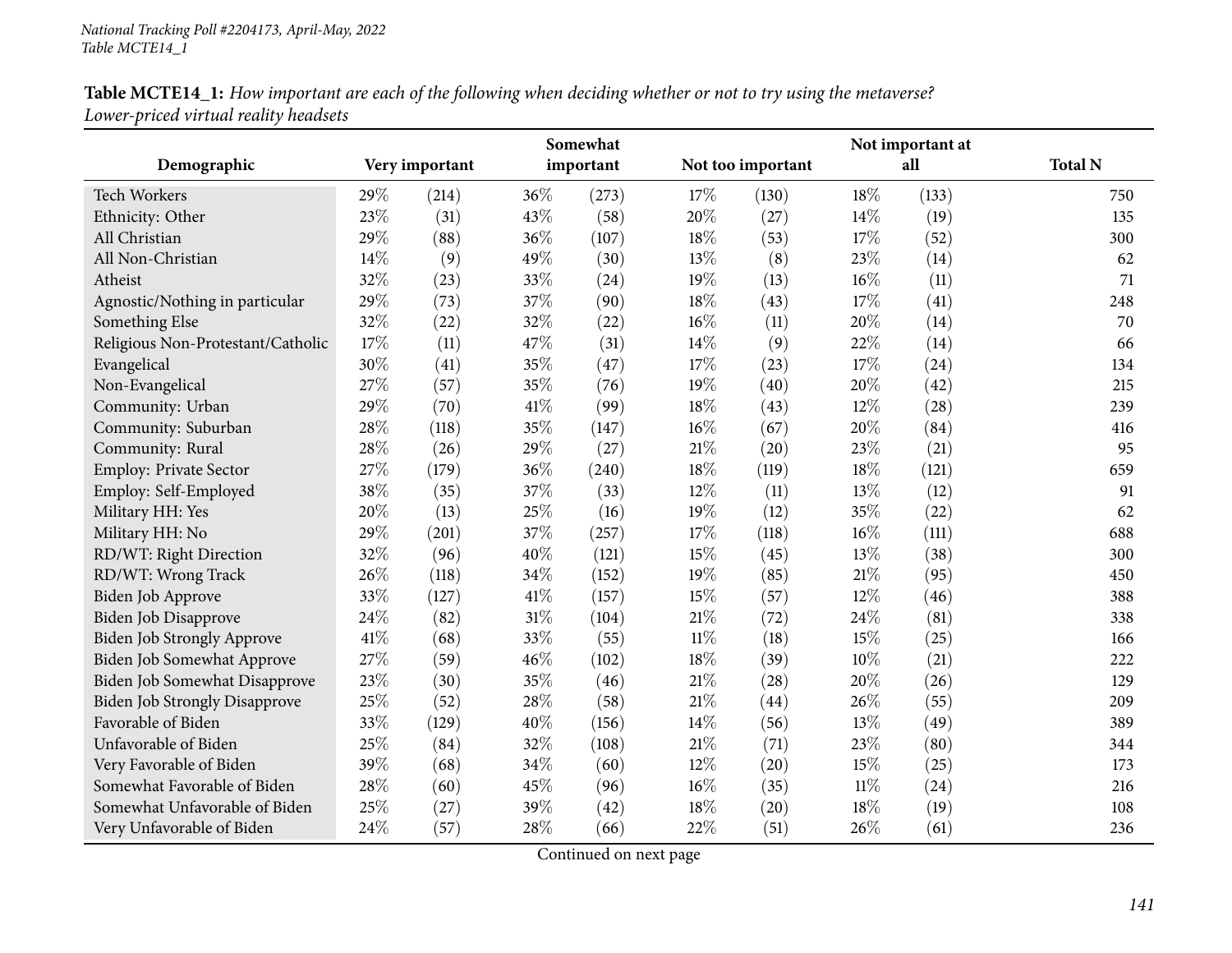Table MCTE14\_1: How important are each of the following when deciding whether or not to try using the metaverse? *Lower-priced virtual reality headsets*

|                             |        | Somewhat           |        |           |        |                   | Not important at |                    |                |  |  |
|-----------------------------|--------|--------------------|--------|-----------|--------|-------------------|------------------|--------------------|----------------|--|--|
| Demographic                 |        | Very important     |        | important |        | Not too important |                  | all                | <b>Total N</b> |  |  |
| <b>Tech Workers</b>         | 29\%   | (214)              | $36\%$ | (273)     | 17%    | (130)             | 18\%             | (133)              | 750            |  |  |
| #1 Issue: Economy           | 29%    | (101)              | 38\%   | (132)     | 18\%   | (64)              | 15\%             | (53)               | 349            |  |  |
| #1 Issue: Security          | 14\%   | (11)               | 41\%   | (31)      | 18%    | (13)              | 27\%             | (20)               | 75             |  |  |
| #1 Issue: Health Care       | 42%    | (33)               | 32%    | (25)      | $14\%$ | (11)              | 12\%             | (10)               | 80             |  |  |
| #1 Issue: Women's Issues    | 24\%   | (22)               | 39%    | (36)      | 15%    | (14)              | 23\%             | (21)               | 94             |  |  |
| #1 Issue: Energy            | 38\%   | (26)               | 30%    | (21)      | $16\%$ | (11)              | $16\%$           | (11)               | 70             |  |  |
| 2020 Vote: Joe Biden        | $31\%$ | (133)              | 38\%   | (159)     | $16\%$ | (69)              | 15\%             | (61)               | 422            |  |  |
| 2020 Vote: Donald Trump     | 26%    | (50)               | $35\%$ | (68)      | 19%    | (37)              | 21%              | (41)               | 196            |  |  |
| 2020 Vote: Didn't Vote      | 23\%   | (23)               | 41\%   | (40)      | $16\%$ | (16)              | 19%              | (19)               | 98             |  |  |
| 2018 House Vote: Democrat   | 35%    | (122)              | 37%    | (130)     | 15%    | (52)              | $14\%$           | (48)               | 352            |  |  |
| 2018 House Vote: Republican | 24\%   | (40)               | 32\%   | (53)      | 19%    | (31)              | 25%              | (40)               | 165            |  |  |
| 2016 Vote: Hillary Clinton  | 33%    | (106)              | 36\%   | (116)     | $16\%$ | (53)              | $14\%$           | (44)               | 319            |  |  |
| 2016 Vote: Donald Trump     | 24\%   | (45)               | 37%    | (70)      | $21\%$ | (39)              | 19%              | (35)               | 188            |  |  |
| 2016 Vote: Other            | 27%    | (14)               | 30%    | (15)      | $11\%$ | (6)               | 32%              | (17)               | 52             |  |  |
| 2016 Vote: Didn't Vote      | 25\%   | (47)               | 38%    | (71)      | 17%    | (33)              | 20%              | (37)               | 187            |  |  |
| Voted in 2014: Yes          | 30%    | (140)              | 35\%   | (160)     | 17%    | (78)              | 19%              | (86)               | 465            |  |  |
| Voted in 2014: No           | 26%    | (74)               | 40%    | (113)     | 18%    | (52)              | 16%              | (47)               | 285            |  |  |
| 4-Region: Northeast         | 29%    | $\left( 44\right)$ | 33\%   | (49)      | $16\%$ | (25)              | 22\%             | (33)               | 152            |  |  |
| 4-Region: Midwest           | 27\%   | (38)               | 36%    | (51)      | 20%    | (29)              | 17%              | (24)               | 142            |  |  |
| 4-Region: South             | 30%    | (81)               | 36\%   | (96)      | $16\%$ | (44)              | 17\%             | (46)               | 267            |  |  |
| 4-Region: West              | 26%    | (50)               | 41\%   | (78)      | 17%    | (33)              | 15\%             | (29)               | 189            |  |  |
| <b>Entirely Remote</b>      | 27\%   | (96)               | 35%    | (124)     | 15%    | (54)              | 23\%             | (84)               | 359            |  |  |
| Remote Inperson Split       | $31\%$ | (85)               | 42\%   | (117)     | 17%    | (49)              | 10%              | (29)               | 279            |  |  |
| Not Remote                  | 29%    | (32)               | 29%    | (33)      | 24%    | (27)              | 18%              | $\left( 20\right)$ | 112            |  |  |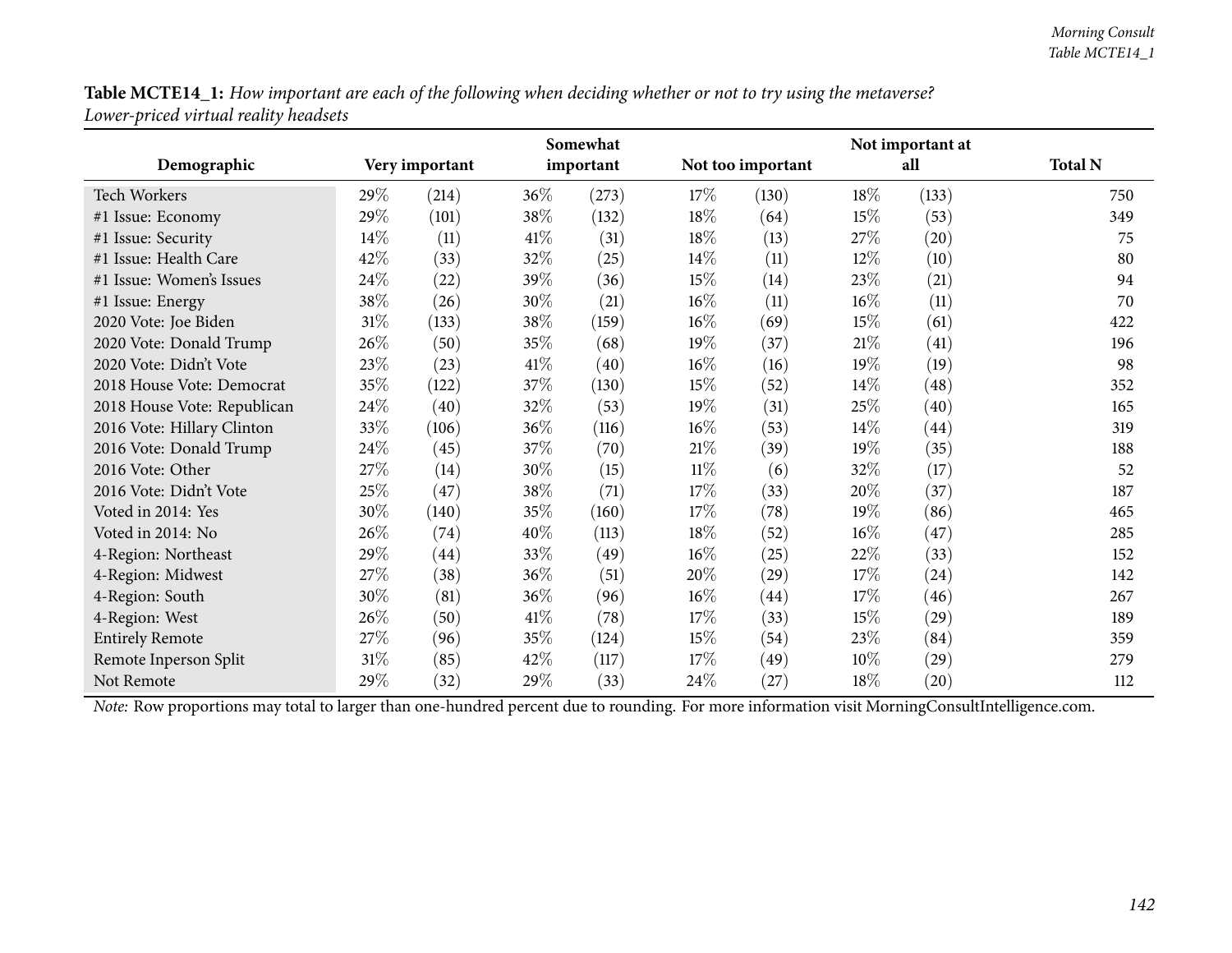| Table MCTE14_2: How important are each of the following when deciding whether or not to try using the metaverse? |  |
|------------------------------------------------------------------------------------------------------------------|--|
| Government-enacted regulations of the metaverse                                                                  |  |

|                          |        |                | Somewhat |           |        |                   | Not important at |       |                |  |
|--------------------------|--------|----------------|----------|-----------|--------|-------------------|------------------|-------|----------------|--|
| Demographic              |        | Very important |          | important |        | Not too important |                  | all   | <b>Total N</b> |  |
| <b>Tech Workers</b>      | 18%    | (135)          | 32%      | (238)     | 26%    | (195)             | 24%              | (182) | 750            |  |
| Gender: Male             | 18%    | (88)           | 32%      | (152)     | 26%    | (124)             | 24\%             | (116) | 480            |  |
| Gender: Female           | 17%    | (47)           | 32%      | (86)      | 26%    | (72)              | 24\%             | (66)  | 270            |  |
| Age: 18-34               | 20%    | (43)           | 35%      | (77)      | 23%    | (50)              | 22%              | (47)  | 216            |  |
| Age: 35-44               | 24%    | (54)           | 34%      | (75)      | 21%    | (47)              | 21%              | (45)  | 221            |  |
| Age: 45-64               | 13%    | (35)           | 30%      | (79)      | 31%    | (83)              | 26%              | (69)  | 267            |  |
| GenZers: 1997-2012       | 22%    | (11)           | 32%      | (16)      | 25%    | (13)              | $21\%$           | (11)  | 51             |  |
| Millennials: 1981-1996   | $21\%$ | (72)           | 35%      | (118)     | 22%    | (74)              | 22%              | (74)  | 337            |  |
| GenXers: 1965-1980       | 17%    | (41)           | $31\%$   | (75)      | 30%    | (71)              | 22\%             | (52)  | 239            |  |
| Baby Boomers: 1946-1964  | 9%     | (11)           | 23%      | (28)      | 31%    | (38)              | 36%              | (45)  | 122            |  |
| PID: Dem (no lean)       | 24%    | (77)           | 35%      | (114)     | 24%    | (80)              | 17%              | (57)  | 327            |  |
| PID: Ind (no lean)       | $11\%$ | (28)           | 31%      | (79)      | 29%    | (74)              | 30%              | (78)  | 259            |  |
| PID: Rep (no lean)       | 18%    | (30)           | 27%      | (45)      | 25%    | (41)              | 29%              | (47)  | 163            |  |
| PID/Gender: Dem Men      | 26%    | (48)           | 35%      | (66)      | 23%    | (43)              | $16\%$           | (30)  | 187            |  |
| PID/Gender: Dem Women    | 20%    | (29)           | 34%      | (48)      | 27%    | (37)              | 19%              | (26)  | 140            |  |
| PID/Gender: Ind Men      | $8\%$  | (15)           | 29%      | (53)      | 31%    | (57)              | $31\%$           | (56)  | 181            |  |
| PID/Gender: Ind Women    | 17%    | (13)           | 33%      | (26)      | 22%    | (18)              | 28\%             | (22)  | 79             |  |
| PID/Gender: Rep Men      | 22%    | (25)           | 29%      | (33)      | 22%    | (24)              | 27%              | (30)  | 112            |  |
| PID/Gender: Rep Women    | 10%    | (5)            | 24%      | (12)      | 33%    | (17)              | 34%              | (17)  | 51             |  |
| Ideo: Liberal (1-3)      | 22%    | (63)           | 34%      | (94)      | 26%    | (74)              | 18%              | (49)  | 280            |  |
| Ideo: Moderate (4)       | 16%    | (37)           | 34%      | (79)      | 25%    | (58)              | 25\%             | (57)  | 231            |  |
| Ideo: Conservative (5-7) | 15%    | (31)           | 28%      | (58)      | 25%    | (52)              | 32%              | (66)  | 208            |  |
| Educ: < College          | 13%    | (31)           | 27%      | (65)      | $31\%$ | (75)              | 29%              | (68)  | 238            |  |
| Educ: Bachelors degree   | 20%    | (63)           | 32%      | (98)      | 24\%   | (73)              | 24\%             | (72)  | 306            |  |
| Educ: Post-grad          | 20%    | (42)           | 36%      | (75)      | 23%    | (48)              | 20%              | (42)  | 206            |  |
| Income: Under 50k        | 19%    | (27)           | 34%      | (48)      | 24%    | (34)              | 22%              | (31)  | 140            |  |
| Income: 50k-100k         | 19%    | (60)           | 30%      | (94)      | 27%    | (85)              | 25%              | (80)  | 319            |  |
| Income: 100k+            | 16%    | (48)           | 33%      | (95)      | 26%    | (77)              | 25%              | (72)  | 292            |  |
| Ethnicity: White         | 18%    | (100)          | $29\%$   | (160)     | 27%    | (151)             | 26%              | (145) | 556            |  |
| Ethnicity: Hispanic      | 19%    | (12)           | 37%      | (22)      | 29%    | (17)              | 15%              | (9)   | 60             |  |
| Ethnicity: Black         | 37%    | (22)           | 31%      | (18)      | 19%    | (12)              | 13%              | (8)   | 59             |  |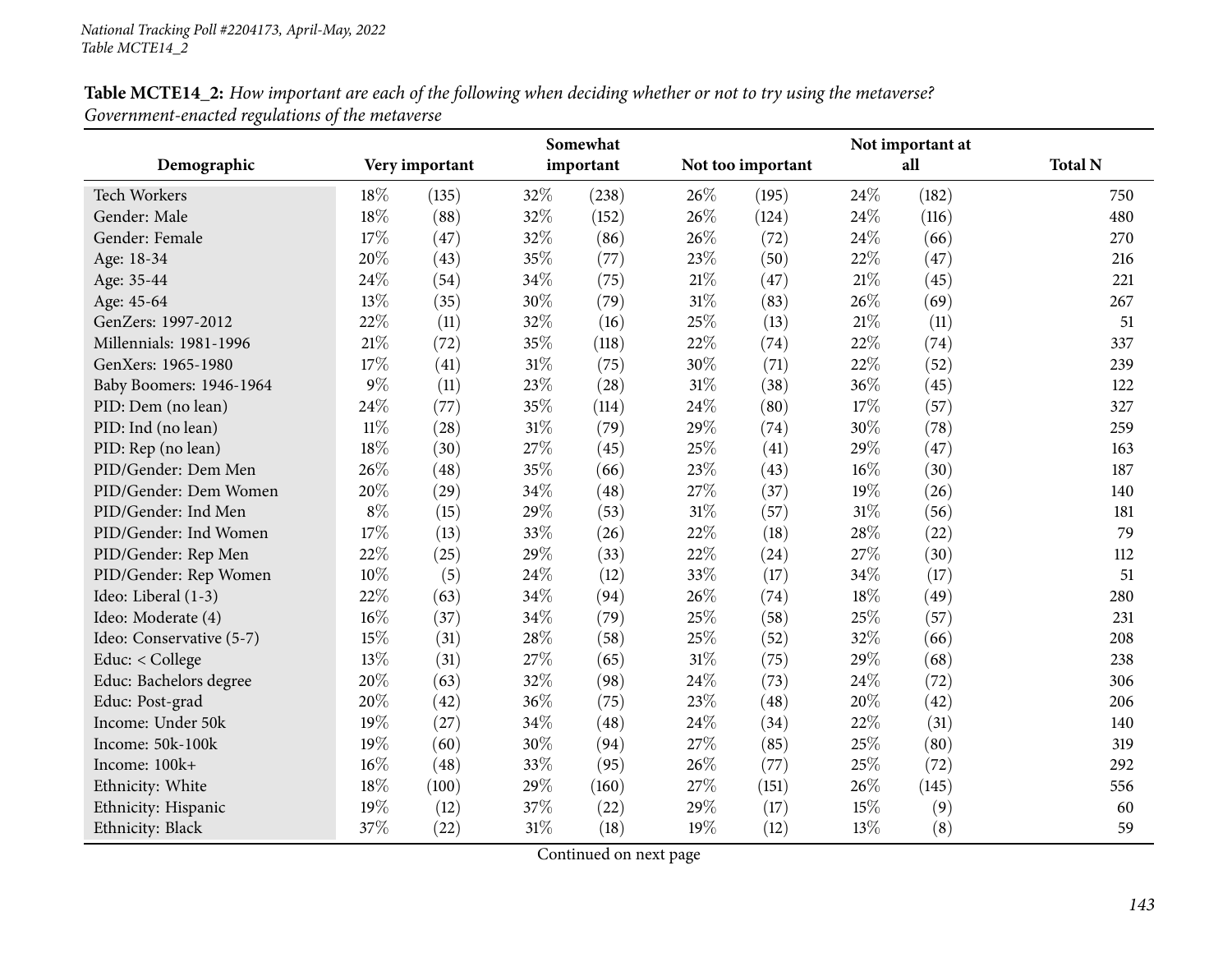| Table MCTE14_2: How important are each of the following when deciding whether or not to try using the metaverse? |  |
|------------------------------------------------------------------------------------------------------------------|--|
| Government-enacted regulations of the metaverse                                                                  |  |

|                                      |        |                | Somewhat |           |        | Not important at  |      |       |                |  |
|--------------------------------------|--------|----------------|----------|-----------|--------|-------------------|------|-------|----------------|--|
| Demographic                          |        | Very important |          | important |        | Not too important |      | all   | <b>Total N</b> |  |
| <b>Tech Workers</b>                  | 18%    | (135)          | 32%      | (238)     | 26%    | (195)             | 24\% | (182) | 750            |  |
| Ethnicity: Other                     | 10%    | (14)           | 44%      | (60)      | 24%    | (33)              | 21%  | (29)  | 135            |  |
| All Christian                        | 18%    | (55)           | 34%      | (102)     | 27\%   | (81)              | 20%  | (61)  | 300            |  |
| All Non-Christian                    | 23%    | (14)           | 37%      | (22)      | 15%    | (9)               | 25\% | (15)  | 62             |  |
| Atheist                              | 19%    | (14)           | $21\%$   | (15)      | 32%    | (23)              | 27%  | (20)  | 71             |  |
| Agnostic/Nothing in particular       | 14%    | (36)           | 33%      | (81)      | 26%    | (65)              | 27%  | (66)  | 248            |  |
| Something Else                       | 23%    | (16)           | 25%      | (18)      | 24%    | (17)              | 28%  | (20)  | 70             |  |
| Religious Non-Protestant/Catholic    | 22%    | (14)           | 37%      | (24)      | 14%    | (9)               | 27%  | (18)  | 66             |  |
| Evangelical                          | 25%    | (33)           | 29%      | (38)      | 26%    | (34)              | 21%  | (29)  | 134            |  |
| Non-Evangelical                      | 14%    | (31)           | 34%      | (73)      | 29%    | (62)              | 23%  | (50)  | 215            |  |
| Community: Urban                     | 27%    | (64)           | 35%      | (84)      | 22%    | (52)              | 16%  | (39)  | 239            |  |
| Community: Suburban                  | 16%    | (65)           | 30%      | (127)     | 28%    | (114)             | 26%  | (110) | 416            |  |
| Community: Rural                     | $6\%$  | (5)            | 29%      | (27)      | 30%    | (29)              | 35%  | (34)  | 95             |  |
| Employ: Private Sector               | 19%    | (123)          | 32%      | (209)     | 26%    | (170)             | 24%  | (157) | 659            |  |
| Employ: Self-Employed                | 13%    | (12)           | $31\%$   | (28)      | 28%    | (25)              | 28%  | (25)  | 91             |  |
| Military HH: Yes                     | $8\%$  | (5)            | 26%      | (16)      | 27%    | (17)              | 39%  | (24)  | 62             |  |
| Military HH: No                      | 19%    | (130)          | 32%      | (221)     | 26%    | (178)             | 23%  | (158) | 688            |  |
| RD/WT: Right Direction               | 26%    | (78)           | 39%      | (116)     | 21%    | (62)              | 15%  | (44)  | 300            |  |
| RD/WT: Wrong Track                   | 13%    | (57)           | 27%      | (122)     | 30%    | (133)             | 31%  | (138) | 450            |  |
| Biden Job Approve                    | 25%    | (95)           | 38%      | (148)     | $21\%$ | (80)              | 17%  | (64)  | 388            |  |
| Biden Job Disapprove                 | 10%    | (35)           | 25%      | (83)      | 32%    | (107)             | 33%  | (113) | 338            |  |
| Biden Job Strongly Approve           | 35%    | (58)           | 34%      | (57)      | 14%    | (23)              | 16%  | (27)  | 166            |  |
| <b>Biden Job Somewhat Approve</b>    | 17%    | (37)           | $41\%$   | (91)      | 26%    | (57)              | 17%  | (37)  | 222            |  |
| Biden Job Somewhat Disapprove        | 7%     | (9)            | 28%      | (36)      | 37%    | (47)              | 29%  | (37)  | 129            |  |
| <b>Biden Job Strongly Disapprove</b> | 12%    | (26)           | 23%      | (48)      | 29%    | (60)              | 36%  | (76)  | 209            |  |
| Favorable of Biden                   | 24%    | (95)           | 38%      | (148)     | $22\%$ | (85)              | 16%  | (62)  | 389            |  |
| Unfavorable of Biden                 | $11\%$ | (38)           | 25%      | (87)      | 31%    | (105)             | 33%  | (113) | 344            |  |
| Very Favorable of Biden              | 36%    | (63)           | 33%      | (58)      | 14%    | (25)              | 16%  | (28)  | 173            |  |
| Somewhat Favorable of Biden          | 15%    | (32)           | 42%      | (90)      | 28%    | (60)              | 16%  | (34)  | 216            |  |
| Somewhat Unfavorable of Biden        | 9%     | (9)            | 28%      | (30)      | 36%    | (39)              | 27%  | (29)  | 108            |  |
| Very Unfavorable of Biden            | 12%    | (29)           | 24%      | (56)      | 28%    | (67)              | 36%  | (84)  | 236            |  |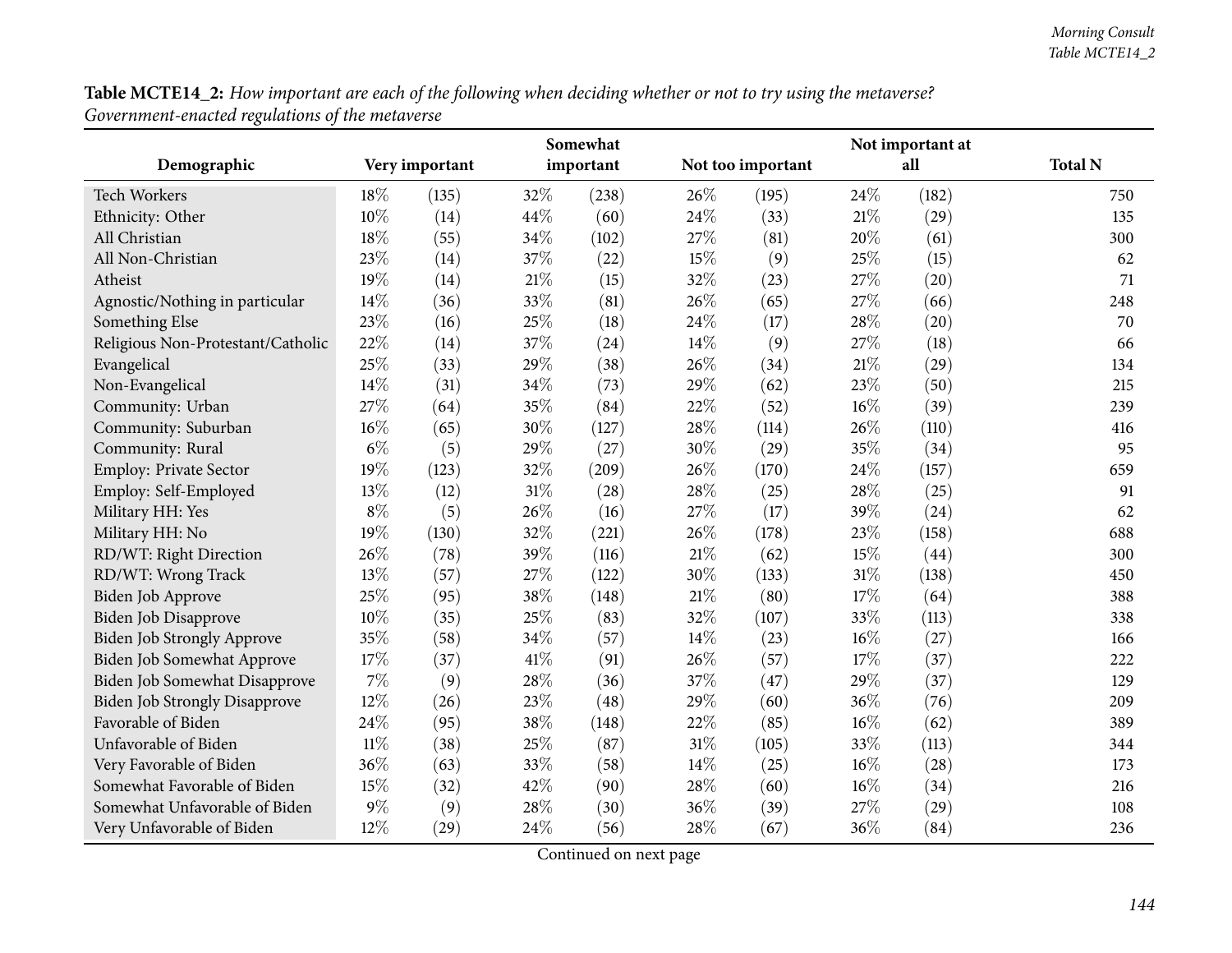| Table MCTE14_2: How important are each of the following when deciding whether or not to try using the metaverse? |  |
|------------------------------------------------------------------------------------------------------------------|--|
| Government-enacted regulations of the metaverse                                                                  |  |

|                             |        |                |        | Somewhat           |        |                   |        | Not important at |                |
|-----------------------------|--------|----------------|--------|--------------------|--------|-------------------|--------|------------------|----------------|
| Demographic                 |        | Very important |        | important          |        | Not too important |        | all              | <b>Total N</b> |
| <b>Tech Workers</b>         | 18\%   | (135)          | 32\%   | (238)              | 26\%   | (195)             | 24\%   | (182)            | 750            |
| #1 Issue: Economy           | 15%    | (53)           | 30%    | (104)              | 29%    | (102)             | 26\%   | (90)             | 349            |
| #1 Issue: Security          | 14\%   | (10)           | 40%    | (30)               | 18%    | (13)              | 28\%   | (21)             | 75             |
| #1 Issue: Health Care       | 30%    | (24)           | 37%    | (29)               | $17\%$ | (13)              | 16%    | (13)             | 80             |
| #1 Issue: Women's Issues    | 18%    | (17)           | 32%    | (30)               | 28\%   | (27)              | 22\%   | (20)             | 94             |
| #1 Issue: Energy            | 16%    | (11)           | 30%    | (21)               | 33\%   | (23)              | 21%    | (15)             | 70             |
| 2020 Vote: Joe Biden        | 22%    | (92)           | 33\%   | (140)              | $26\%$ | (109)             | 19%    | (81)             | 422            |
| 2020 Vote: Donald Trump     | 15%    | (29)           | 26%    | (51)               | 28\%   | (54)              | 32%    | (62)             | 196            |
| 2020 Vote: Didn't Vote      | 12%    | (12)           | 35%    | (34)               | 27\%   | (26)              | 27%    | (26)             | 98             |
| 2018 House Vote: Democrat   | 24\%   | (84)           | 33\%   | (116)              | 25\%   | (88)              | 18%    | (63)             | 352            |
| 2018 House Vote: Republican | 13%    | (21)           | 27\%   | (45)               | 28\%   | (47)              | 32\%   | (52)             | 165            |
| 2016 Vote: Hillary Clinton  | 25%    | (78)           | 32\%   | (103)              | 27%    | (87)              | 16%    | (50)             | 319            |
| 2016 Vote: Donald Trump     | 13%    | (25)           | 32%    | (60)               | 29%    | (54)              | 26\%   | (50)             | 188            |
| 2016 Vote: Other            | 12%    | (6)            | 27\%   | (14)               | 19%    | (10)              | 42\%   | (22)             | 52             |
| 2016 Vote: Didn't Vote      | 13%    | (24)           | 32%    | (61)               | 23%    | (44)              | 32\%   | (59)             | 187            |
| Voted in 2014: Yes          | 20%    | (93)           | $31\%$ | (146)              | 26%    | (121)             | 22\%   | (104)            | 465            |
| Voted in 2014: No           | 15%    | (42)           | 32\%   | (91)               | 26%    | (74)              | 27\%   | (78)             | 285            |
| 4-Region: Northeast         | 22%    | (33)           | 33%    | (49)               | 24\%   | (36)              | 22\%   | (33)             | 152            |
| 4-Region: Midwest           | $16\%$ | (23)           | 30%    | (43)               | 27\%   | (39)              | 27%    | (38)             | 142            |
| 4-Region: South             | 17\%   | (45)           | $31\%$ | (82)               | 26%    | (68)              | 27\%   | (72)             | 267            |
| 4-Region: West              | 18%    | (34)           | 34\%   | (64)               | 28\%   | (53)              | 21%    | (39)             | 189            |
| <b>Entirely Remote</b>      | 16%    | (56)           | $31\%$ | (111)              | 24\%   | (85)              | $30\%$ | (106)            | 359            |
| Remote Inperson Split       | 21%    | (60)           | 35\%   | (99)               | 27\%   | (76)              | 16%    | (45)             | 279            |
| Not Remote                  | 17%    | (19)           | 25%    | $\left( 28\right)$ | 30%    | (34)              | $28\%$ | (31)             | 112            |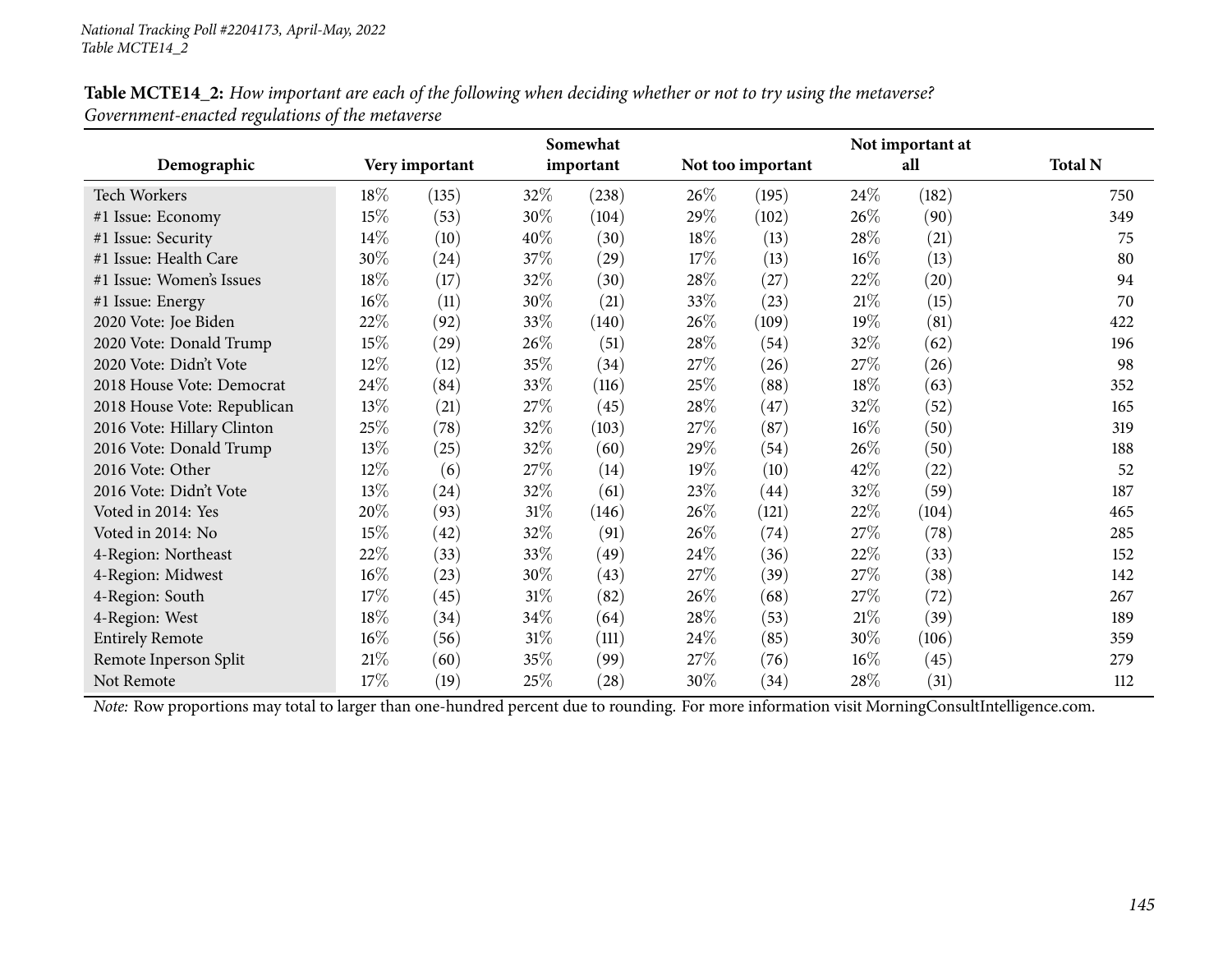Table MCTE14\_3: How important are each of the following when deciding whether or not to try using the metaverse? *Larger amounts of metaverse content*

|                          |        |                |      | Somewhat  |        |                   |        | Not important at |                |
|--------------------------|--------|----------------|------|-----------|--------|-------------------|--------|------------------|----------------|
| Demographic              |        | Very important |      | important |        | Not too important |        | all              | <b>Total N</b> |
| <b>Tech Workers</b>      | 23%    | (175)          | 37%  | (274)     | $21\%$ | (155)             | 19%    | (146)            | 750            |
| Gender: Male             | 25%    | (120)          | 36%  | (173)     | 21%    | (101)             | 18%    | (86)             | 480            |
| Gender: Female           | 20%    | (55)           | 37%  | (101)     | 20%    | (55)              | 22%    | (60)             | 270            |
| Age: 18-34               | 28%    | (61)           | 42%  | (90)      | 17%    | (36)              | 13%    | (29)             | 216            |
| Age: 35-44               | 34%    | (74)           | 32%  | (71)      | 21%    | (46)              | 13%    | (30)             | 221            |
| Age: 45-64               | 14%    | (38)           | 37%  | (97)      | 24%    | (63)              | 25%    | (68)             | 267            |
| GenZers: 1997-2012       | 28%    | (14)           | 38%  | (19)      | 22%    | (11)              | 12%    | (6)              | 51             |
| Millennials: 1981-1996   | 33%    | (110)          | 36%  | (122)     | 17%    | (58)              | 14%    | (47)             | 337            |
| GenXers: 1965-1980       | 18%    | (43)           | 37%  | (89)      | 24%    | (57)              | 21%    | (50)             | 239            |
| Baby Boomers: 1946-1964  | $6\%$  | (7)            | 36%  | (44)      | 23%    | (28)              | 36%    | (43)             | 122            |
| PID: Dem (no lean)       | 31%    | (100)          | 37%  | (121)     | 18%    | (59)              | 15%    | (48)             | 327            |
| PID: Ind (no lean)       | 17%    | (44)           | 36%  | (93)      | 24%    | (63)              | 23%    | (59)             | 259            |
| PID: Rep (no lean)       | 19%    | (31)           | 37%  | (61)      | 20%    | (33)              | 24%    | (39)             | 163            |
| PID/Gender: Dem Men      | 34%    | (63)           | 38%  | (72)      | 15%    | (29)              | 13%    | (24)             | 187            |
| PID/Gender: Dem Women    | 26%    | (37)           | 35%  | (49)      | 21%    | (30)              | 17%    | (24)             | 140            |
| PID/Gender: Ind Men      | 19%    | (34)           | 33%  | (60)      | 26%    | (46)              | 22%    | (40)             | 181            |
| PID/Gender: Ind Women    | 13%    | (10)           | 41\% | (33)      | 22%    | (17)              | 23%    | (18)             | 79             |
| PID/Gender: Rep Men      | 21%    | (23)           | 37%  | (42)      | 23%    | (25)              | 20%    | (22)             | 112            |
| PID/Gender: Rep Women    | 14%    | (7)            | 37%  | (19)      | 15%    | (8)               | 34%    | (17)             | 51             |
| Ideo: Liberal (1-3)      | 31%    | (86)           | 36%  | (100)     | 19%    | (53)              | 15%    | (41)             | 280            |
| Ideo: Moderate (4)       | 20%    | (47)           | 38%  | (87)      | $21\%$ | (49)              | $21\%$ | (48)             | 231            |
| Ideo: Conservative (5-7) | 18%    | (37)           | 38%  | (78)      | 21%    | (44)              | 23%    | (48)             | 208            |
| Educ: < College          | 20%    | (48)           | 39%  | (93)      | 20%    | (48)              | 20%    | (49)             | 238            |
| Educ: Bachelors degree   | 24%    | (73)           | 35%  | (107)     | 21%    | (65)              | 20%    | (62)             | 306            |
| Educ: Post-grad          | 26%    | (53)           | 36%  | (74)      | 21%    | (43)              | 17%    | (36)             | 206            |
| Income: Under 50k        | 26%    | (36)           | 33%  | (46)      | 21%    | (30)              | 20%    | (28)             | 140            |
| Income: 50k-100k         | 25%    | (79)           | 36%  | (113)     | 22%    | (71)              | 17%    | (56)             | 319            |
| Income: 100k+            | 21\%   | (60)           | 39%  | (114)     | 19%    | (55)              | 21%    | (62)             | 292            |
| Ethnicity: White         | $21\%$ | (116)          | 37%  | (205)     | 21%    | (116)             | 21%    | (119)            | 556            |
| Ethnicity: Hispanic      | 24%    | (14)           | 45%  | (27)      | 18%    | (11)              | 13%    | (8)              | 60             |
| Ethnicity: Black         | 38%    | (22)           | 36%  | (21)      | 21%    | (12)              | $5\%$  | (3)              | 59             |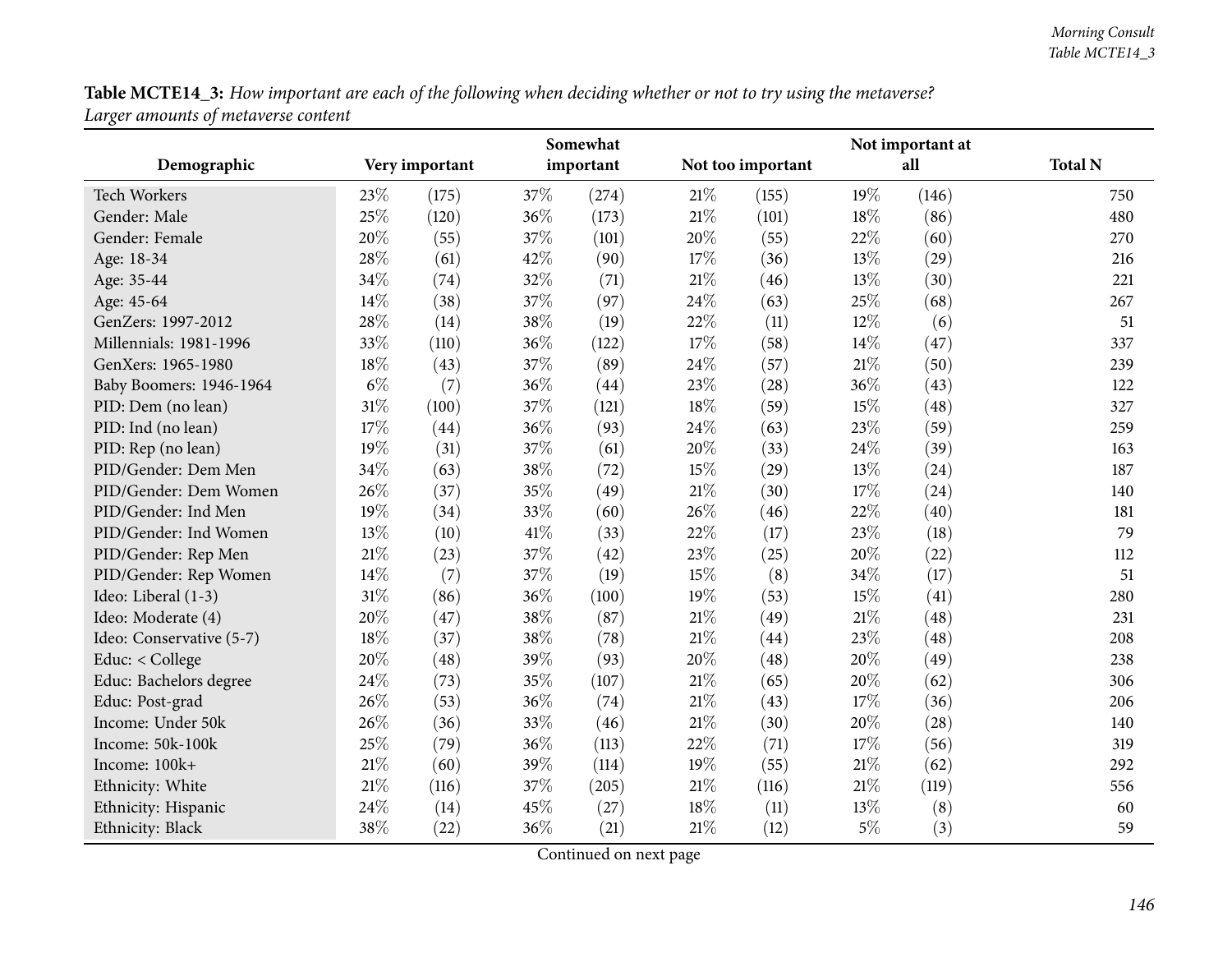| Table MCTE14_3: How important are each of the following when deciding whether or not to try using the metaverse? |  |
|------------------------------------------------------------------------------------------------------------------|--|
| Larger amounts of metaverse content                                                                              |  |

|                                      |      |                |      | Somewhat  |        |                   |        | Not important at |                |
|--------------------------------------|------|----------------|------|-----------|--------|-------------------|--------|------------------|----------------|
| Demographic                          |      | Very important |      | important |        | Not too important |        | all              | <b>Total N</b> |
| <b>Tech Workers</b>                  | 23\% | (175)          | 37\% | (274)     | $21\%$ | (155)             | 19%    | (146)            | 750            |
| Ethnicity: Other                     | 27%  | (36)           | 36%  | (48)      | 20%    | (26)              | 18%    | (24)             | 135            |
| All Christian                        | 24%  | (72)           | 37%  | (111)     | $21\%$ | (62)              | 18%    | (55)             | 300            |
| All Non-Christian                    | 21%  | (13)           | 38%  | (24)      | 23%    | (14)              | 18%    | (11)             | 62             |
| Atheist                              | 27%  | (19)           | 34%  | (24)      | 19%    | (13)              | 21\%   | (15)             | 71             |
| Agnostic/Nothing in particular       | 22%  | (56)           | 37%  | (91)      | 20%    | (51)              | 20%    | (50)             | 248            |
| Something Else                       | 22%  | (16)           | 34%  | (24)      | 23%    | (16)              | 21%    | (15)             | 70             |
| Religious Non-Protestant/Catholic    | 20%  | (13)           | 37%  | (24)      | 23%    | (15)              | 20%    | (13)             | 66             |
| Evangelical                          | 27%  | (37)           | 33%  | (45)      | 18%    | (24)              | $21\%$ | (28)             | 134            |
| Non-Evangelical                      | 19%  | (41)           | 39%  | (84)      | 23%    | (50)              | 18%    | (40)             | 215            |
| Community: Urban                     | 34%  | (80)           | 35%  | (83)      | 18%    | (44)              | 13%    | (32)             | 239            |
| Community: Suburban                  | 19%  | (79)           | 38%  | (156)     | 22%    | (93)              | 21%    | (88)             | 416            |
| Community: Rural                     | 16%  | (15)           | 36%  | (35)      | 20%    | (19)              | 28%    | (26)             | 95             |
| Employ: Private Sector               | 23%  | (150)          | 36%  | (238)     | $21\%$ | (141)             | 20%    | (129)            | 659            |
| Employ: Self-Employed                | 27%  | (24)           | 39%  | (36)      | $16\%$ | (14)              | 18%    | (17)             | 91             |
| Military HH: Yes                     | 12%  | (8)            | 29%  | (18)      | 24\%   | (15)              | 35%    | (22)             | 62             |
| Military HH: No                      | 24%  | (167)          | 37%  | (256)     | 20%    | (140)             | 18%    | (124)            | 688            |
| RD/WT: Right Direction               | 32%  | (97)           | 35%  | (104)     | 22%    | (65)              | $12\%$ | (35)             | 300            |
| RD/WT: Wrong Track                   | 17%  | (78)           | 38%  | (170)     | 20%    | (91)              | 25%    | (111)            | 450            |
| Biden Job Approve                    | 30%  | (116)          | 35%  | (134)     | $21\%$ | (82)              | 14%    | (56)             | 388            |
| Biden Job Disapprove                 | 16%  | (53)           | 39%  | (131)     | $21\%$ | (70)              | 25%    | (84)             | 338            |
| Biden Job Strongly Approve           | 40%  | (66)           | 32%  | (53)      | 15%    | (26)              | 13%    | (21)             | 166            |
| Biden Job Somewhat Approve           | 23%  | (50)           | 37%  | (81)      | 25%    | (56)              | $16\%$ | (35)             | 222            |
| Biden Job Somewhat Disapprove        | 20%  | (26)           | 42%  | (54)      | 19%    | (25)              | 18%    | (24)             | 129            |
| <b>Biden Job Strongly Disapprove</b> | 13%  | (27)           | 37%  | (78)      | $21\%$ | (45)              | 29%    | (60)             | 209            |
| Favorable of Biden                   | 30%  | (118)          | 35%  | (137)     | 20%    | (79)              | 14%    | (55)             | 389            |
| Unfavorable of Biden                 | 16%  | (55)           | 38%  | (129)     | $21\%$ | (73)              | 25%    | (87)             | 344            |
| Very Favorable of Biden              | 39%  | (67)           | 34%  | (58)      | 15%    | (27)              | 12%    | (21)             | 173            |
| Somewhat Favorable of Biden          | 24%  | (51)           | 36%  | (79)      | 24\%   | (52)              | 16%    | (34)             | 216            |
| Somewhat Unfavorable of Biden        | 19%  | (20)           | 42%  | (45)      | 20%    | (21)              | 20%    | (21)             | 108            |
| Very Unfavorable of Biden            | 15%  | (35)           | 36%  | (84)      | 22%    | (52)              | 28%    | (66)             | 236            |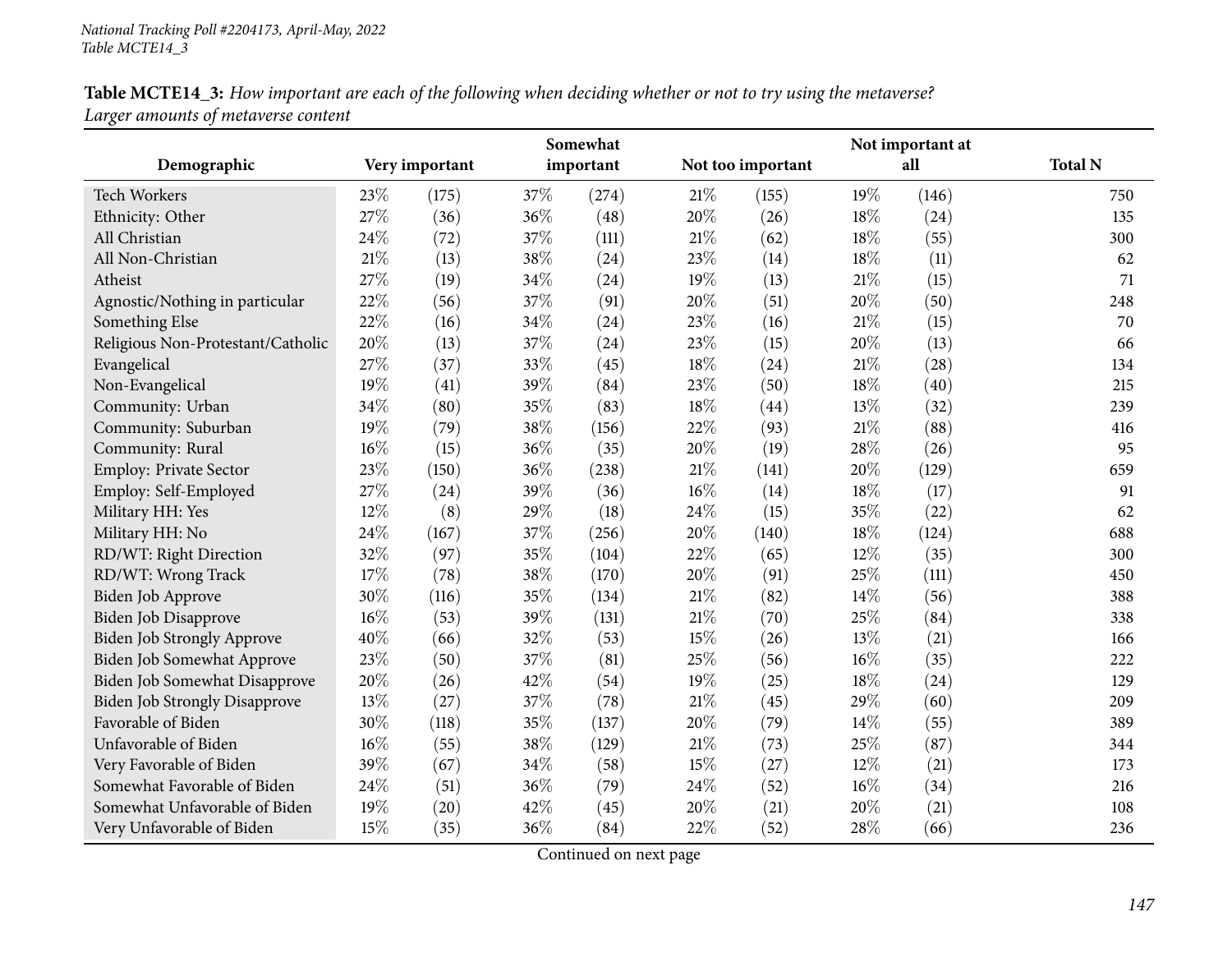Table MCTE14\_3: How important are each of the following when deciding whether or not to try using the metaverse? *Larger amounts of metaverse content*

|                             |      |                |        | Somewhat  |        |                   |        | Not important at |                |
|-----------------------------|------|----------------|--------|-----------|--------|-------------------|--------|------------------|----------------|
| Demographic                 |      | Very important |        | important |        | Not too important |        | all              | <b>Total N</b> |
| <b>Tech Workers</b>         | 23\% | (175)          | 37\%   | (274)     | 21%    | (155)             | 19%    | (146)            | 750            |
| #1 Issue: Economy           | 22%  | (78)           | 41\%   | (145)     | 21%    | (73)              | $15\%$ | (54)             | 349            |
| #1 Issue: Security          | 23\% | (17)           | 30%    | (22)      | $16\%$ | (12)              | $31\%$ | (23)             | 75             |
| #1 Issue: Health Care       | 36%  | (29)           | 38\%   | (30)      | 17%    | (14)              | $8\%$  | (7)              | 80             |
| #1 Issue: Women's Issues    | 14\% | (14)           | 35%    | (33)      | 23\%   | (22)              | 28\%   | (26)             | 94             |
| #1 Issue: Energy            | 24\% | (17)           | $31\%$ | (22)      | 24\%   | (16)              | 22\%   | (15)             | 70             |
| 2020 Vote: Joe Biden        | 27\% | (114)          | 38\%   | (159)     | 21%    | (86)              | 15\%   | (62)             | 422            |
| 2020 Vote: Donald Trump     | 19%  | (37)           | 37\%   | (73)      | $21\%$ | (41)              | 24%    | (46)             | 196            |
| 2020 Vote: Didn't Vote      | 20%  | (20)           | $31\%$ | (31)      | 24\%   | (23)              | 25%    | (25)             | 98             |
| 2018 House Vote: Democrat   | 29%  | (104)          | 38\%   | (134)     | 18%    | (63)              | 15\%   | (52)             | 352            |
| 2018 House Vote: Republican | 15%  | (25)           | 35%    | (58)      | 24\%   | (40)              | 25%    | (42)             | 165            |
| 2016 Vote: Hillary Clinton  | 28\% | (88)           | 38%    | (120)     | 21%    | (65)              | $14\%$ | (45)             | 319            |
| 2016 Vote: Donald Trump     | 18%  | (34)           | 40%    | (75)      | 20%    | (38)              | 21%    | (40)             | 188            |
| 2016 Vote: Other            | 15%  | (8)            | 27\%   | (14)      | 24\%   | (12)              | 34\%   | (18)             | 52             |
| 2016 Vote: Didn't Vote      | 22\% | (41)           | 34\%   | (64)      | 21%    | (39)              | 23\%   | (44)             | 187            |
| Voted in 2014: Yes          | 24\% | (112)          | 35\%   | (163)     | $21\%$ | (97)              | 20%    | (92)             | 465            |
| Voted in 2014: No           | 22%  | (63)           | 39%    | (111)     | 20%    | (58)              | 19%    | (54)             | 285            |
| 4-Region: Northeast         | 26\% | (39)           | 37\%   | (56)      | $16\%$ | (24)              | 21%    | (32)             | 152            |
| 4-Region: Midwest           | 18%  | (25)           | 41\%   | (58)      | 24\%   | (34)              | 18%    | (25)             | 142            |
| 4-Region: South             | 24\% | (64)           | 34\%   | (91)      | 22\%   | (60)              | 20%    | (52)             | 267            |
| 4-Region: West              | 25%  | (47)           | $36\%$ | (69)      | 20%    | (37)              | 19%    | (36)             | 189            |
| <b>Entirely Remote</b>      | 20%  | (70)           | 35\%   | (127)     | 21%    | (77)              | 24\%   | (85)             | 359            |
| Remote Inperson Split       | 29%  | (82)           | 37\%   | (104)     | 19%    | (53)              | 14%    | (40)             | 279            |
| Not Remote                  | 20%  | (22)           | 38\%   | (43)      | 23\%   | (26)              | 19%    | (21)             | 112            |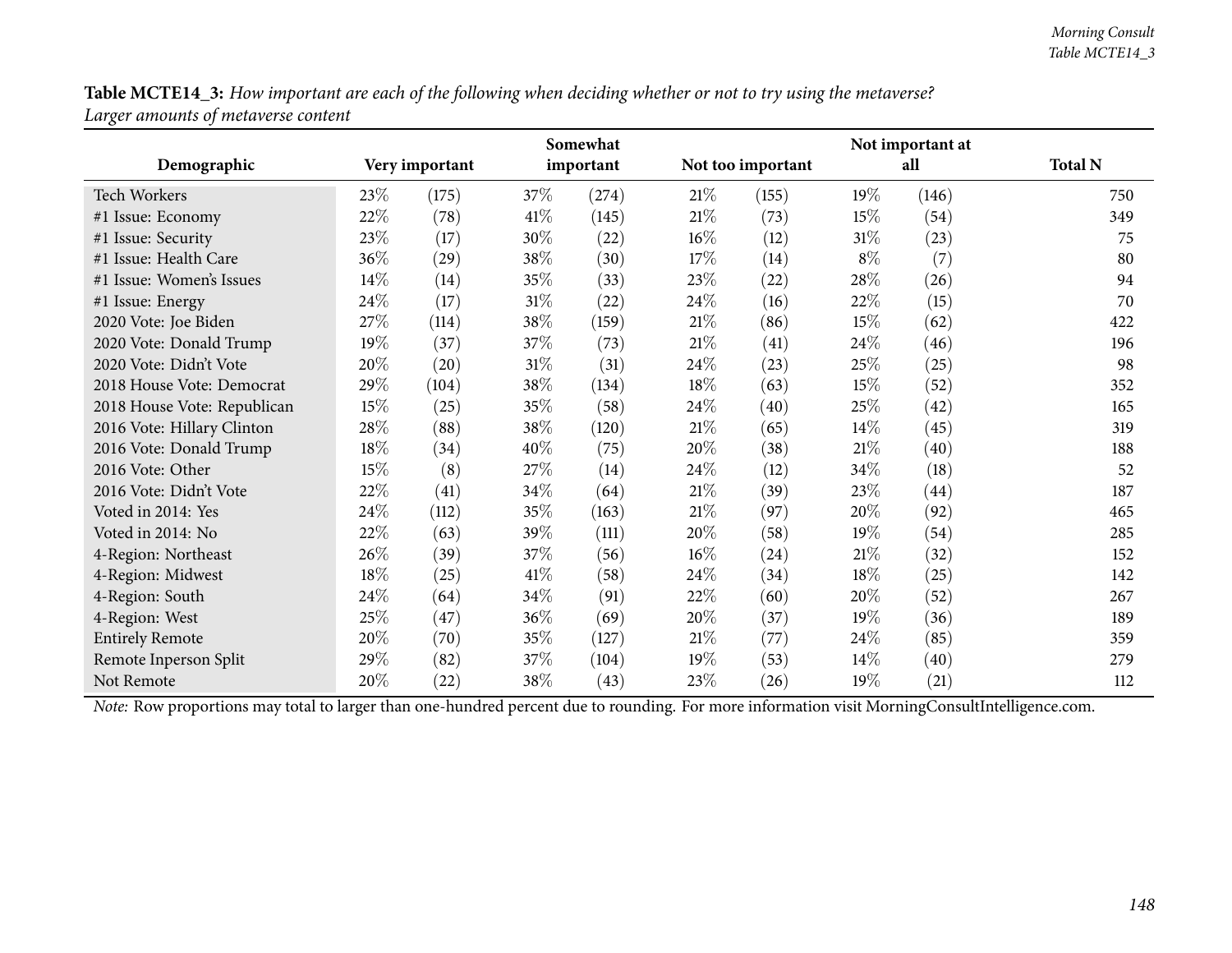| Table MCTE14_4: How important are each of the following when deciding whether or not to try using the metaverse? |  |
|------------------------------------------------------------------------------------------------------------------|--|
| My friends and family using the metaverse                                                                        |  |

|                          |       |                |      | Somewhat  |        |                   |        | Not important at |                |
|--------------------------|-------|----------------|------|-----------|--------|-------------------|--------|------------------|----------------|
| Demographic              |       | Very important |      | important |        | Not too important |        | all              | <b>Total N</b> |
| Tech Workers             | 15%   | (114)          | 34\% | (257)     | 27\%   | (205)             | 23%    | (174)            | 750            |
| Gender: Male             | 16%   | (77)           | 34%  | (163)     | 27%    | (129)             | 23%    | (111)            | 480            |
| Gender: Female           | 14%   | (37)           | 35%  | (94)      | 28\%   | (76)              | 23%    | (63)             | 270            |
| Age: 18-34               | 25%   | (55)           | 34%  | (73)      | 24%    | (51)              | 17%    | (37)             | 216            |
| Age: 35-44               | 20%   | (45)           | 38%  | (84)      | 24\%   | (52)              | 18%    | (40)             | 221            |
| Age: 45-64               | $5\%$ | (13)           | 35%  | (92)      | 32%    | (86)              | 28%    | (75)             | 267            |
| GenZers: 1997-2012       | 23%   | (12)           | 35%  | (18)      | 28%    | (14)              | 15%    | (8)              | 51             |
| Millennials: 1981-1996   | 23%   | (78)           | 35%  | (119)     | 24%    | (80)              | 18%    | (59)             | 337            |
| GenXers: 1965-1980       | 9%    | (21)           | 38%  | (90)      | 30%    | (73)              | 23%    | (55)             | 239            |
| Baby Boomers: 1946-1964  | $2\%$ | (3)            | 25%  | (30)      | $31\%$ | (38)              | 42%    | (51)             | 122            |
| PID: Dem (no lean)       | 20%   | (65)           | 37%  | (122)     | 26%    | (85)              | 17%    | (56)             | 327            |
| PID: Ind (no lean)       | $8\%$ | (21)           | 34%  | (88)      | 30%    | (77)              | 28%    | (74)             | 259            |
| PID: Rep (no lean)       | 17%   | (28)           | 29%  | (48)      | 26%    | (43)              | 27%    | (45)             | 163            |
| PID/Gender: Dem Men      | 22%   | (41)           | 40%  | (76)      | 22%    | (40)              | $16\%$ | (30)             | 187            |
| PID/Gender: Dem Women    | 17%   | (24)           | 33%  | (47)      | 32%    | (44)              | 18%    | (26)             | 140            |
| PID/Gender: Ind Men      | 7%    | (13)           | 31%  | (57)      | $31\%$ | (57)              | 30%    | (54)             | 181            |
| PID/Gender: Ind Women    | 10%   | (8)            | 39%  | (31)      | 26%    | (20)              | 24%    | (19)             | 79             |
| PID/Gender: Rep Men      | 20%   | (23)           | 28%  | (31)      | 28%    | (32)              | 24\%   | (27)             | 112            |
| PID/Gender: Rep Women    | 10%   | (5)            | 33%  | (17)      | 22%    | (11)              | 35%    | (18)             | 51             |
| Ideo: Liberal (1-3)      | 18%   | (50)           | 37%  | (104)     | 28%    | (78)              | 17%    | (49)             | 280            |
| Ideo: Moderate (4)       | 14%   | (32)           | 38%  | (88)      | 24%    | (55)              | 24\%   | (55)             | 231            |
| Ideo: Conservative (5-7) | 14%   | (29)           | 29%  | (61)      | 28%    | (58)              | 29%    | (60)             | 208            |
| Educ: < College          | 15%   | (35)           | 29%  | (69)      | 32%    | (76)              | 25%    | (58)             | 238            |
| Educ: Bachelors degree   | 15%   | (47)           | 35%  | (107)     | 27%    | (81)              | 23%    | (71)             | 306            |
| Educ: Post-grad          | 15%   | (32)           | 40%  | (82)      | 23%    | (48)              | 22%    | (45)             | 206            |
| Income: Under 50k        | 16%   | (23)           | 27%  | (38)      | 33%    | (45)              | 24%    | (33)             | 140            |
| Income: 50k-100k         | 17%   | (55)           | 33%  | (106)     | 26%    | (82)              | 24%    | (75)             | 319            |
| Income: 100k+            | 12%   | (36)           | 39%  | (113)     | 26%    | (77)              | 22%    | (65)             | 292            |
| Ethnicity: White         | 15%   | (82)           | 32%  | (177)     | 27\%   | (151)             | 26%    | (145)            | 556            |
| Ethnicity: Hispanic      | 21%   | (13)           | 33%  | (20)      | 28%    | (17)              | 18%    | (11)             | 60             |
| Ethnicity: Black         | 20%   | (12)           | 42%  | (25)      | 24\%   | (14)              | 14%    | (8)              | 59             |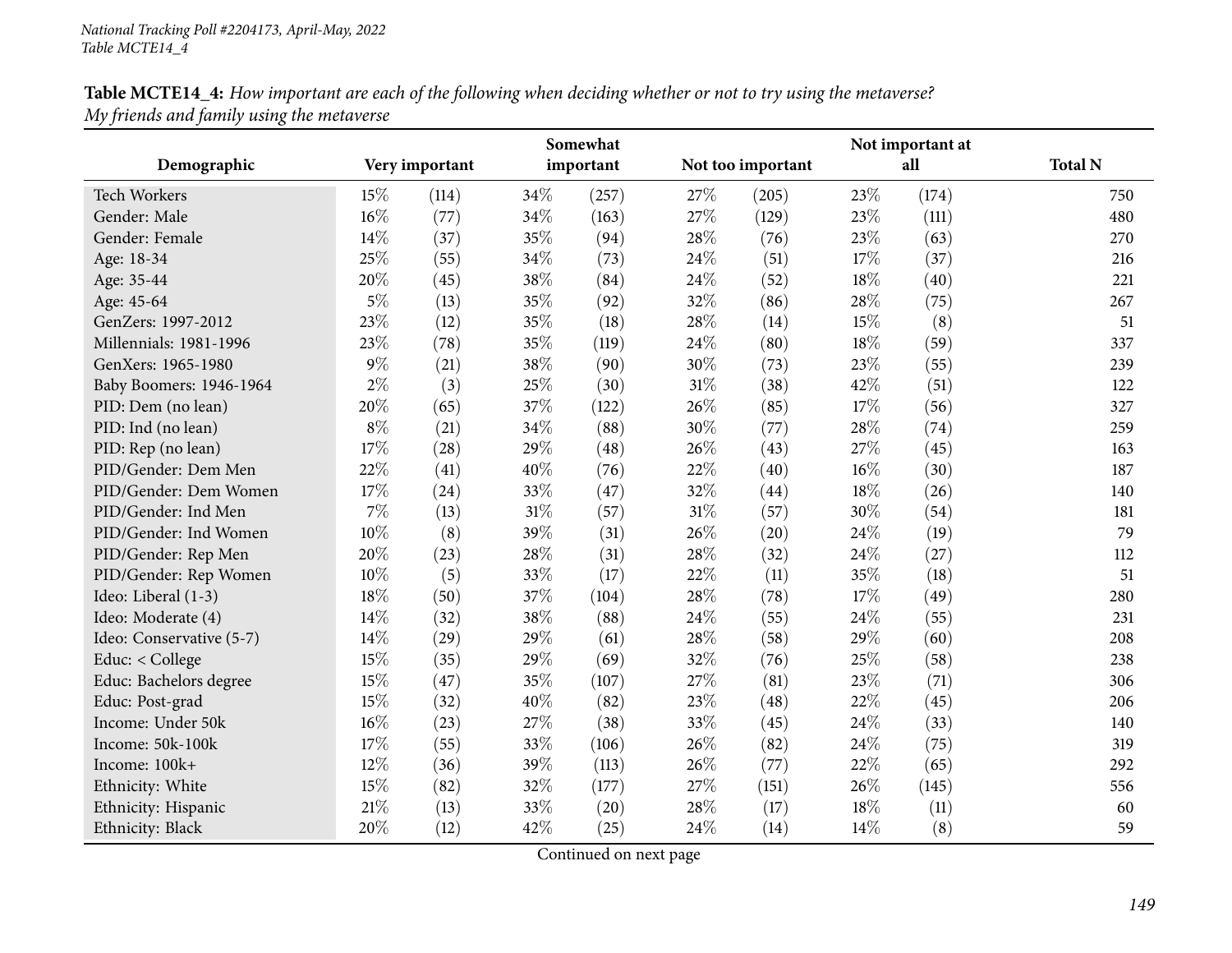| Table MCTE14_4: How important are each of the following when deciding whether or not to try using the metaverse? |  |
|------------------------------------------------------------------------------------------------------------------|--|
| My friends and family using the metaverse                                                                        |  |

|                                   |       | Somewhat       |     |           |        |                   |        | Not important at |                |  |  |  |
|-----------------------------------|-------|----------------|-----|-----------|--------|-------------------|--------|------------------|----------------|--|--|--|
| Demographic                       |       | Very important |     | important |        | Not too important |        | all              | <b>Total N</b> |  |  |  |
| <b>Tech Workers</b>               | 15%   | (114)          | 34% | (257)     | 27%    | (205)             | 23%    | (174)            | 750            |  |  |  |
| Ethnicity: Other                  | 14%   | (19)           | 41% | (56)      | 29%    | (39)              | 15%    | (21)             | 135            |  |  |  |
| All Christian                     | 17%   | (52)           | 33% | (98)      | 28%    | (84)              | 22%    | (66)             | 300            |  |  |  |
| All Non-Christian                 | $8\%$ | (5)            | 40% | (24)      | 30%    | (18)              | 22%    | (14)             | 62             |  |  |  |
| Atheist                           | 17%   | (12)           | 29% | (20)      | 28\%   | (20)              | 26%    | (19)             | 71             |  |  |  |
| Agnostic/Nothing in particular    | 15%   | (36)           | 36% | (90)      | 25%    | (62)              | 24%    | (60)             | 248            |  |  |  |
| Something Else                    | 12%   | (8)            | 36% | (25)      | 29%    | (20)              | 23%    | (16)             | 70             |  |  |  |
| Religious Non-Protestant/Catholic | $9\%$ | (6)            | 41% | (27)      | 28%    | (18)              | 22%    | (15)             | 66             |  |  |  |
| Evangelical                       | 20%   | (26)           | 30% | (41)      | 26%    | (35)              | 24%    | (32)             | 134            |  |  |  |
| Non-Evangelical                   | 12%   | (26)           | 35% | (74)      | $31\%$ | (66)              | 22%    | (48)             | 215            |  |  |  |
| Community: Urban                  | 24%   | (58)           | 38% | (90)      | 22%    | (52)              | 16%    | (39)             | 239            |  |  |  |
| Community: Suburban               | 10%   | (43)           | 34% | (142)     | 30%    | (124)             | 26%    | (106)            | 416            |  |  |  |
| Community: Rural                  | 13%   | (12)           | 27% | (25)      | 30%    | (29)              | 30%    | (29)             | 95             |  |  |  |
| Employ: Private Sector            | 15%   | (100)          | 34% | (225)     | 28%    | (181)             | 23\%   | (153)            | 659            |  |  |  |
| Employ: Self-Employed             | 15%   | (14)           | 36% | (32)      | 26%    | (23)              | 23%    | (21)             | 91             |  |  |  |
| Military HH: Yes                  | $8\%$ | (5)            | 20% | (13)      | 28%    | (17)              | 43%    | (27)             | 62             |  |  |  |
| Military HH: No                   | 16%   | (108)          | 36% | (245)     | 27%    | (187)             | 21%    | (147)            | 688            |  |  |  |
| RD/WT: Right Direction            | 23%   | (70)           | 36% | (109)     | 27%    | (82)              | 13%    | (39)             | 300            |  |  |  |
| RD/WT: Wrong Track                | 10%   | (44)           | 33% | (148)     | 27%    | (123)             | 30%    | (135)            | 450            |  |  |  |
| Biden Job Approve                 | 21%   | (80)           | 37% | (142)     | 27%    | (105)             | $16\%$ | (61)             | 388            |  |  |  |
| Biden Job Disapprove              | 9%    | (31)           | 32% | (107)     | 28%    | (94)              | 32%    | (107)            | 338            |  |  |  |
| Biden Job Strongly Approve        | 30%   | (49)           | 34% | (56)      | 22%    | (36)              | 15%    | (24)             | 166            |  |  |  |
| Biden Job Somewhat Approve        | 14%   | (30)           | 38% | (85)      | 31%    | (69)              | 17%    | (37)             | 222            |  |  |  |
| Biden Job Somewhat Disapprove     | 10%   | (13)           | 37% | (47)      | 29%    | (38)              | 23%    | (30)             | 129            |  |  |  |
| Biden Job Strongly Disapprove     | $8\%$ | (17)           | 28% | (59)      | 27%    | (56)              | 37%    | (77)             | 209            |  |  |  |
| Favorable of Biden                | 21%   | (82)           | 37% | (144)     | 26%    | (103)             | 15%    | (60)             | 389            |  |  |  |
| Unfavorable of Biden              | $9\%$ | (30)           | 31% | (108)     | 28%    | (97)              | 32%    | (109)            | 344            |  |  |  |
| Very Favorable of Biden           | 31%   | (53)           | 33% | (58)      | 22%    | (39)              | 14\%   | (24)             | 173            |  |  |  |
| Somewhat Favorable of Biden       | 13%   | (29)           | 40% | (87)      | 30%    | (64)              | 17\%   | (36)             | 216            |  |  |  |
| Somewhat Unfavorable of Biden     | 7%    | (8)            | 38% | (41)      | 33%    | (35)              | 22%    | (24)             | 108            |  |  |  |
| Very Unfavorable of Biden         | $9\%$ | (22)           | 28% | (67)      | 26%    | (62)              | 36%    | (85)             | 236            |  |  |  |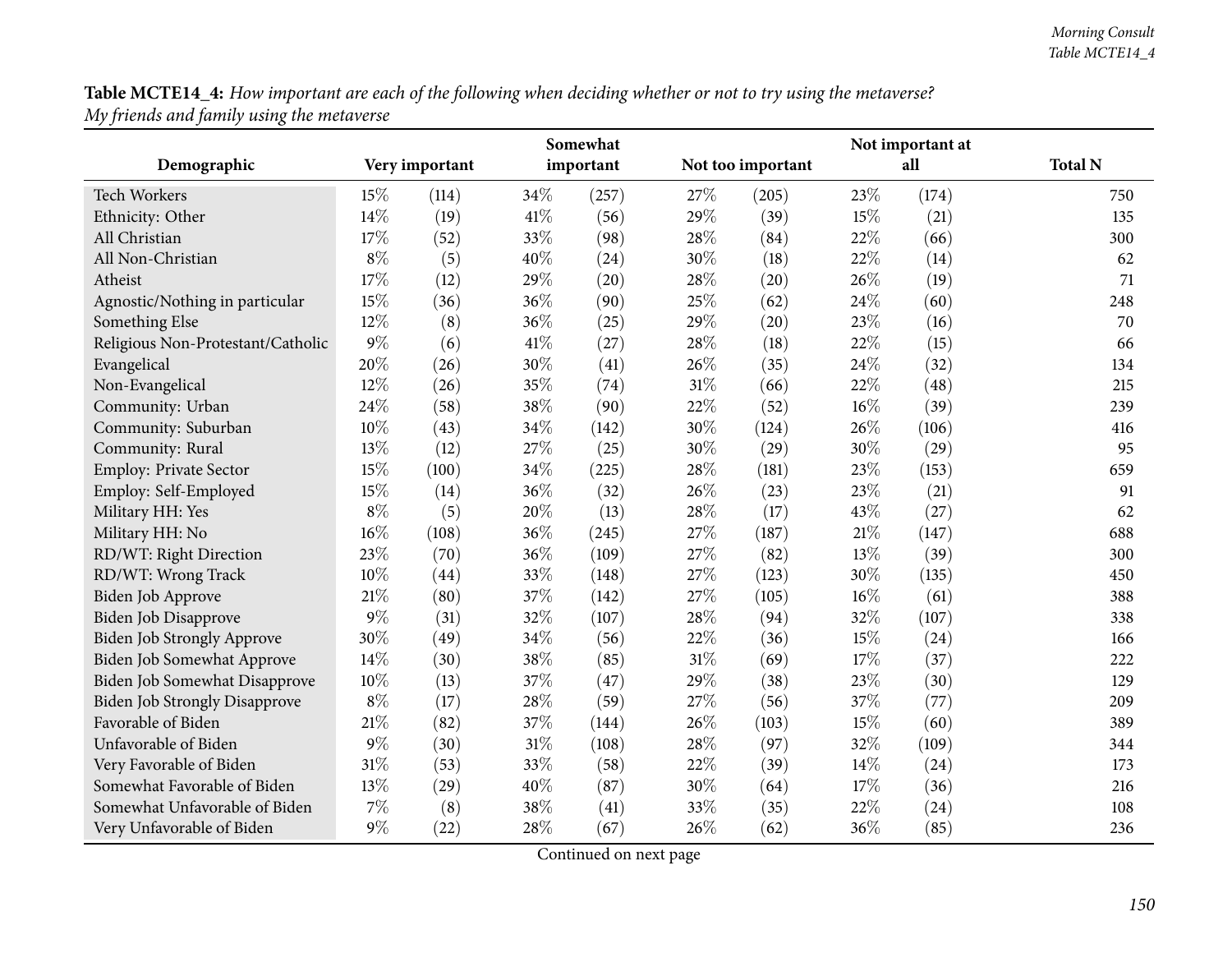| Table MCTE14_4: How important are each of the following when deciding whether or not to try using the metaverse? |  |
|------------------------------------------------------------------------------------------------------------------|--|
| My friends and family using the metaverse                                                                        |  |

|                             |        |                |        | Somewhat  |        |                   |        | Not important at   |                |
|-----------------------------|--------|----------------|--------|-----------|--------|-------------------|--------|--------------------|----------------|
| Demographic                 |        | Very important |        | important |        | Not too important |        | all                | <b>Total N</b> |
| <b>Tech Workers</b>         | $15\%$ | (114)          | $34\%$ | (257)     | 27\%   | (205)             | 23\%   | (174)              | 750            |
| #1 Issue: Economy           | 13%    | (46)           | 37\%   | (128)     | 28\%   | (96)              | 22\%   | (78)               | 349            |
| #1 Issue: Security          | 19%    | (15)           | 35%    | (26)      | $15\%$ | (11)              | 30%    | (23)               | 75             |
| #1 Issue: Health Care       | 22%    | (17)           | 33%    | (27)      | $32\%$ | (25)              | $13\%$ | (11)               | 80             |
| #1 Issue: Women's Issues    | 15%    | (14)           | $26\%$ | (24)      | 32%    | (30)              | 27\%   | (26)               | 94             |
| #1 Issue: Energy            | 15%    | (10)           | 38\%   | (27)      | 30\%   | (21)              | 17%    | (12)               | 70             |
| 2020 Vote: Joe Biden        | 17%    | (73)           | 37\%   | (154)     | 27\%   | (115)             | 19%    | (80)               | 422            |
| 2020 Vote: Donald Trump     | 15%    | (30)           | $31\%$ | (60)      | 27\%   | (54)              | 27\%   | (52)               | 196            |
| 2020 Vote: Didn't Vote      | 10%    | (9)            | $36\%$ | (36)      | 28\%   | (28)              | 26\%   | (25)               | 98             |
| 2018 House Vote: Democrat   | 20%    | (69)           | 37\%   | (129)     | $26\%$ | (92)              | 17%    | (61)               | 352            |
| 2018 House Vote: Republican | $11\%$ | (19)           | $31\%$ | (52)      | 27\%   | (45)              | $30\%$ | (50)               | 165            |
| 2016 Vote: Hillary Clinton  | 20%    | (64)           | 35\%   | (112)     | 29\%   | (91)              | $16\%$ | (52)               | 319            |
| 2016 Vote: Donald Trump     | 13%    | (24)           | 33%    | (63)      | 27%    | (51)              | 27\%   | (50)               | 188            |
| 2016 Vote: Other            | $5\%$  | (3)            | $31\%$ | (16)      | 22%    | (11)              | 42\%   | (22)               | 52             |
| 2016 Vote: Didn't Vote      | $11\%$ | (21)           | $34\%$ | (64)      | 28\%   | (52)              | 27\%   | (51)               | 187            |
| Voted in 2014: Yes          | $16\%$ | (75)           | 33\%   | (155)     | 27\%   | (128)             | 23\%   | (108)              | 465            |
| Voted in 2014: No           | 14\%   | (39)           | $36\%$ | (103)     | 27%    | (77)              | 23\%   | (67)               | 285            |
| 4-Region: Northeast         | 14\%   | (21)           | $41\%$ | (63)      | 20%    | (30)              | 25\%   | (38)               | 152            |
| 4-Region: Midwest           | 13%    | (18)           | $36\%$ | (51)      | 30\%   | (42)              | 21%    | (31)               | 142            |
| 4-Region: South             | 16%    | (42)           | $32\%$ | (84)      | 29\%   | (78)              | 23\%   | (62)               | 267            |
| 4-Region: West              | 17%    | (32)           | $31\%$ | (59)      | 29\%   | (54)              | 23\%   | (44)               | 189            |
| <b>Entirely Remote</b>      | $11\%$ | (41)           | 35\%   | (126)     | 27\%   | (95)              | 27\%   | (97)               | 359            |
| Remote Inperson Split       | 20%    | (57)           | 37\%   | (104)     | 25\%   | (71)              | 17%    | (48)               | 279            |
| Not Remote                  | 14\%   | (16)           | 25\%   | (28)      | 35\%   | (39)              | 26%    | $\left( 29\right)$ | 112            |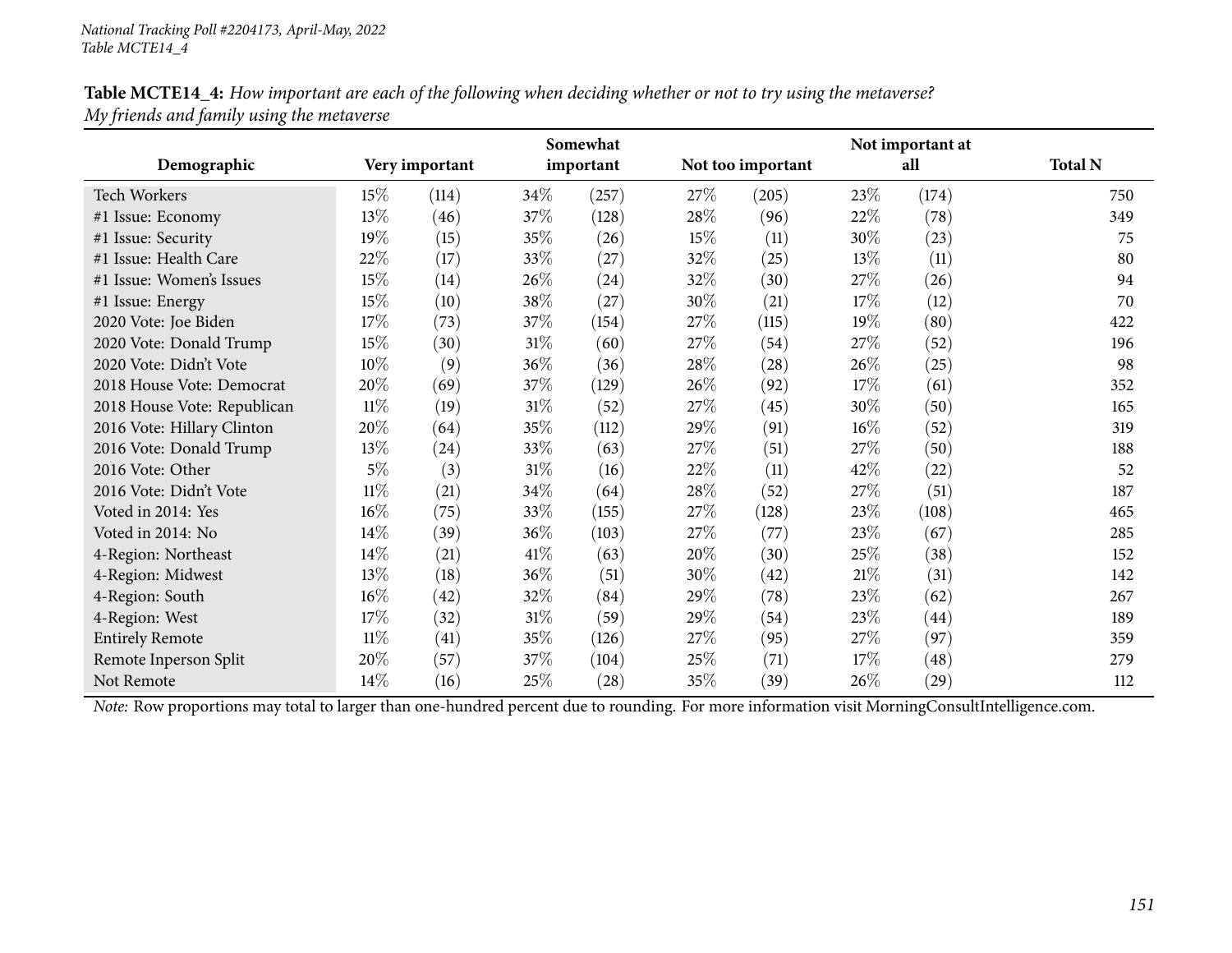Table MCTE14\_5: How important are each of the following when deciding whether or not to try using the metaverse? *My workplace using the metaverse*

|                          |        |                |        | Somewhat  |      |                   |        | Not important at |                |
|--------------------------|--------|----------------|--------|-----------|------|-------------------|--------|------------------|----------------|
| Demographic              |        | Very important |        | important |      | Not too important |        | all              | <b>Total N</b> |
| <b>Tech Workers</b>      | 18%    | (136)          | 33%    | (247)     | 26%  | (196)             | 23%    | (171)            | 750            |
| Gender: Male             | $18\%$ | (87)           | 32%    | (154)     | 28\% | (133)             | 22%    | (105)            | 480            |
| Gender: Female           | $18\%$ | (49)           | 34\%   | (93)      | 23%  | (63)              | 24\%   | (66)             | 270            |
| Age: 18-34               | $21\%$ | (45)           | 35%    | (77)      | 25%  | (53)              | 19%    | (41)             | 216            |
| Age: 35-44               | 25%    | (56)           | 32%    | (71)      | 26%  | (57)              | 17%    | (38)             | 221            |
| Age: 45-64               | 12%    | (31)           | 33%    | (88)      | 28%  | (75)              | 27%    | (72)             | 267            |
| GenZers: 1997-2012       | 20%    | (10)           | 24%    | (12)      | 34%  | (18)              | 22%    | (11)             | 51             |
| Millennials: 1981-1996   | 23%    | (77)           | 36%    | (121)     | 23%  | (79)              | 18%    | (60)             | 337            |
| GenXers: 1965-1980       | 16%    | (37)           | 34%    | (81)      | 26%  | (63)              | 24%    | (57)             | 239            |
| Baby Boomers: 1946-1964  | $9\%$  | (12)           | 27%    | (33)      | 30%  | (37)              | 34%    | (41)             | 122            |
| PID: Dem (no lean)       | 24%    | (79)           | 34%    | (112)     | 25%  | (81)              | 17%    | (55)             | 327            |
| PID: Ind (no lean)       | 13%    | (34)           | 32%    | (83)      | 28%  | (71)              | 27%    | (71)             | 259            |
| PID: Rep (no lean)       | 14%    | (23)           | $32\%$ | (52)      | 27%  | (44)              | 28%    | (45)             | 163            |
| PID/Gender: Dem Men      | 25%    | (46)           | 35%    | (65)      | 23%  | (44)              | 17%    | (32)             | 187            |
| PID/Gender: Dem Women    | 24%    | (33)           | 34%    | (47)      | 26%  | (37)              | 17%    | (23)             | 140            |
| PID/Gender: Ind Men      | 13%    | (23)           | 33%    | (59)      | 29%  | (52)              | 26%    | (46)             | 181            |
| PID/Gender: Ind Women    | 14%    | (11)           | $31\%$ | (24)      | 25%  | (20)              | $31\%$ | (24)             | 79             |
| PID/Gender: Rep Men      | 16%    | (18)           | 27%    | (30)      | 33%  | (37)              | 24%    | (27)             | 112            |
| PID/Gender: Rep Women    | 10%    | (5)            | 42%    | (21)      | 13%  | (6)               | 36%    | (18)             | 51             |
| Ideo: Liberal (1-3)      | 22%    | (63)           | 31%    | (87)      | 26%  | (74)              | 20%    | (57)             | 280            |
| Ideo: Moderate (4)       | 18%    | (42)           | 38%    | (87)      | 24\% | (55)              | 20%    | (46)             | 231            |
| Ideo: Conservative (5-7) | 13%    | (27)           | 32%    | (67)      | 26%  | (54)              | 29%    | (60)             | 208            |
| Educ: < College          | 16%    | (38)           | 28%    | (66)      | 30%  | (71)              | 26%    | (63)             | 238            |
| Educ: Bachelors degree   | 19%    | (59)           | 30%    | (92)      | 28%  | (84)              | 23%    | (70)             | 306            |
| Educ: Post-grad          | 19%    | (39)           | 43%    | (90)      | 20%  | (40)              | 18%    | (38)             | 206            |
| Income: Under 50k        | 19%    | (27)           | 27%    | (37)      | 29%  | (41)              | 25%    | (35)             | 140            |
| Income: 50k-100k         | 19%    | (61)           | 34%    | (109)     | 25%  | (80)              | 22%    | (69)             | 319            |
| Income: 100k+            | 17%    | (49)           | 35%    | (101)     | 26%  | (75)              | 23%    | (67)             | 292            |
| Ethnicity: White         | 18%    | (99)           | 31%    | (175)     | 26%  | (145)             | 25%    | (137)            | 556            |
| Ethnicity: Hispanic      | 23%    | (14)           | 39%    | (24)      | 26%  | (16)              | $11\%$ | (7)              | 60             |
| Ethnicity: Black         | 31%    | (18)           | 32%    | (19)      | 25%  | (15)              | 13%    | (8)              | 59             |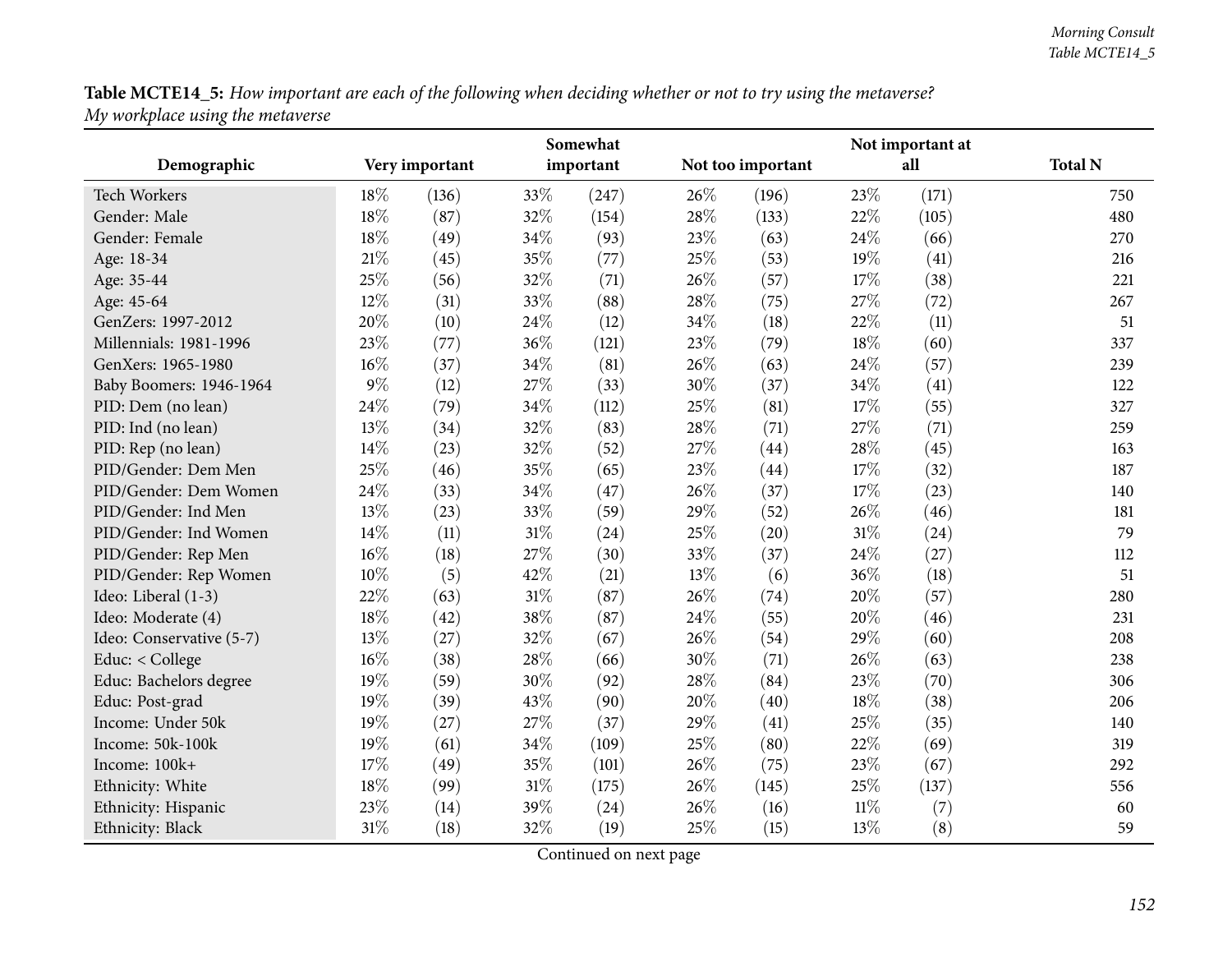| Table MCTE14_5: How important are each of the following when deciding whether or not to try using the metaverse? |  |
|------------------------------------------------------------------------------------------------------------------|--|
| My workplace using the metaverse                                                                                 |  |

|                                      |        |                |     | Somewhat  |      |                   |        | Not important at |                |
|--------------------------------------|--------|----------------|-----|-----------|------|-------------------|--------|------------------|----------------|
| Demographic                          |        | Very important |     | important |      | Not too important |        | all              | <b>Total N</b> |
| <b>Tech Workers</b>                  | 18%    | (136)          | 33% | (247)     | 26\% | (196)             | 23\%   | (171)            | 750            |
| Ethnicity: Other                     | 14%    | (19)           | 39% | (53)      | 27%  | (36)              | 20%    | (27)             | 135            |
| All Christian                        | 19%    | (56)           | 34% | (101)     | 29%  | (86)              | 19%    | (57)             | 300            |
| All Non-Christian                    | 24%    | (15)           | 27% | (16)      | 25%  | (15)              | 24%    | (15)             | 62             |
| Atheist                              | 15%    | (11)           | 37% | (26)      | 25%  | (18)              | 23%    | (16)             | 71             |
| Agnostic/Nothing in particular       | 17%    | (42)           | 32% | (79)      | 25%  | (62)              | 27%    | (66)             | 248            |
| Something Else                       | 19%    | (13)           | 35% | (25)      | 22%  | (15)              | 24\%   | (17)             | 70             |
| Religious Non-Protestant/Catholic    | 24%    | (16)           | 26% | (17)      | 23%  | (15)              | 27%    | (18)             | 66             |
| Evangelical                          | 23%    | (31)           | 32% | (43)      | 27%  | (36)              | 18%    | (24)             | 134            |
| Non-Evangelical                      | 15%    | (32)           | 35% | (76)      | 28%  | (61)              | 22%    | (47)             | 215            |
| Community: Urban                     | 29%    | (70)           | 35% | (83)      | 22%  | (53)              | 14%    | (34)             | 239            |
| Community: Suburban                  | 14%    | (57)           | 33% | (137)     | 29%  | (119)             | 25%    | (104)            | 416            |
| Community: Rural                     | 10%    | (10)           | 29% | (27)      | 26%  | (24)              | 35%    | (34)             | 95             |
| Employ: Private Sector               | 18%    | (118)          | 34% | (222)     | 26%  | (173)             | 22%    | (146)            | 659            |
| Employ: Self-Employed                | 20%    | (18)           | 28% | (25)      | 25%  | (23)              | 27%    | (25)             | 91             |
| Military HH: Yes                     | $6\%$  | (4)            | 28% | (18)      | 23%  | (14)              | 43%    | (27)             | 62             |
| Military HH: No                      | 19%    | (133)          | 33% | (229)     | 26%  | (182)             | 21%    | (144)            | 688            |
| RD/WT: Right Direction               | 27%    | (81)           | 38% | (113)     | 23%  | (68)              | 12%    | (37)             | 300            |
| RD/WT: Wrong Track                   | 12%    | (55)           | 30% | (134)     | 28%  | (127)             | 30%    | (134)            | 450            |
| Biden Job Approve                    | 25%    | (97)           | 35% | (135)     | 24%  | (94)              | $16\%$ | (62)             | 388            |
| <b>Biden Job Disapprove</b>          | 10%    | (35)           | 30% | (103)     | 28%  | (96)              | $31\%$ | (105)            | 338            |
| Biden Job Strongly Approve           | 35%    | (59)           | 31% | (51)      | 18%  | (30)              | $16\%$ | (26)             | 166            |
| Biden Job Somewhat Approve           | 17%    | (38)           | 38% | (84)      | 29%  | (64)              | $16\%$ | (36)             | 222            |
| Biden Job Somewhat Disapprove        | $8\%$  | (11)           | 36% | (46)      | 30%  | (39)              | 26%    | (34)             | 129            |
| <b>Biden Job Strongly Disapprove</b> | $11\%$ | (24)           | 27% | (57)      | 27%  | (57)              | 34%    | (71)             | 209            |
| Favorable of Biden                   | 24%    | (95)           | 35% | (137)     | 24%  | (93)              | 16%    | (64)             | 389            |
| Unfavorable of Biden                 | $11\%$ | (37)           | 30% | (103)     | 29%  | (98)              | $31\%$ | (105)            | 344            |
| Very Favorable of Biden              | 32%    | (55)           | 33% | (56)      | 18%  | (32)              | 17%    | (30)             | 173            |
| Somewhat Favorable of Biden          | 19%    | (40)           | 37% | (81)      | 28%  | (61)              | $16\%$ | (34)             | 216            |
| Somewhat Unfavorable of Biden        | $8\%$  | (9)            | 38% | (41)      | 27%  | (30)              | 26\%   | (28)             | 108            |
| Very Unfavorable of Biden            | 12%    | (28)           | 26% | (62)      | 29%  | (69)              | 33%    | (77)             | 236            |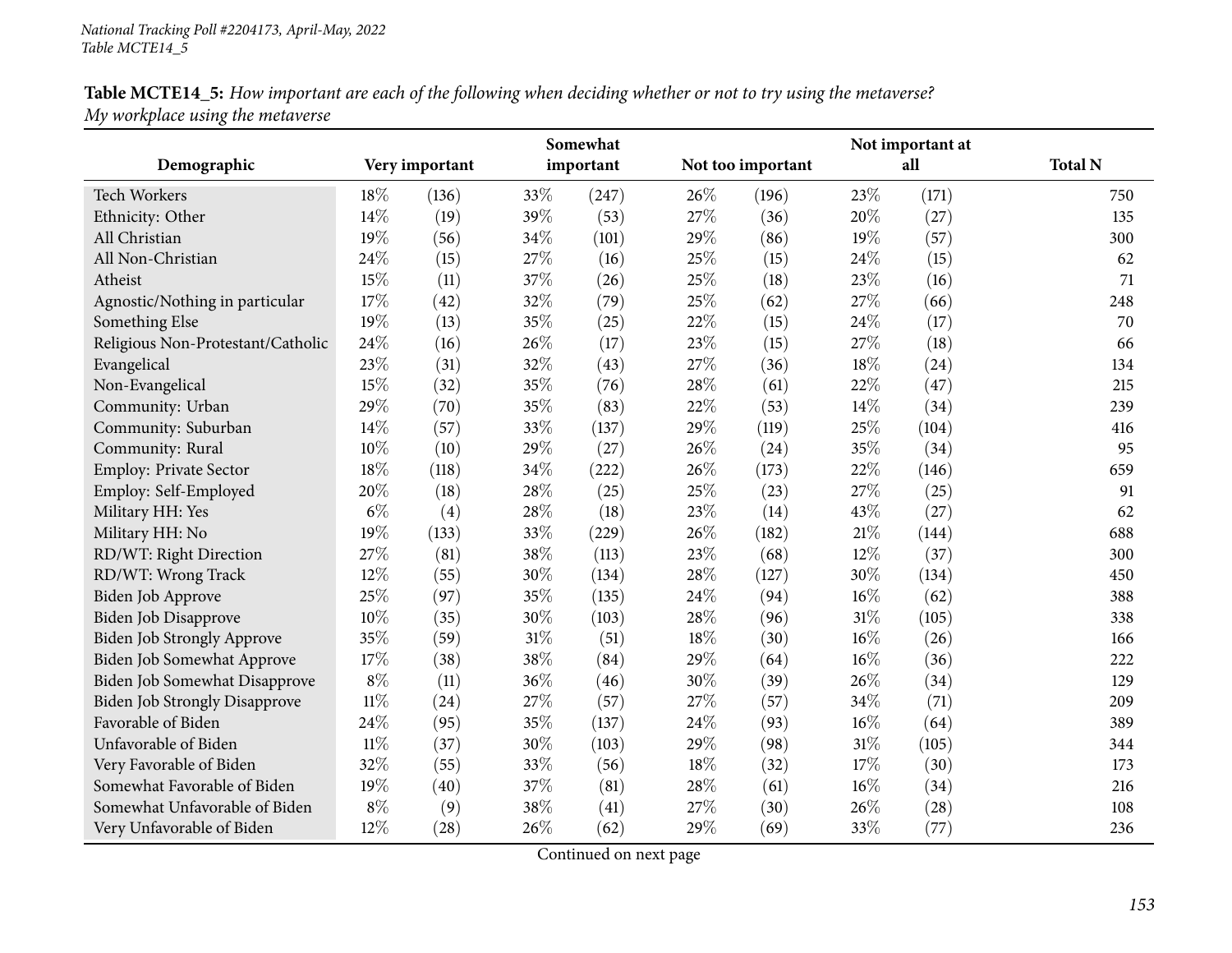Table MCTE14\_5: How important are each of the following when deciding whether or not to try using the metaverse? *My workplace using the metaverse*

|                             |        |                    |        | Somewhat  |        |                   |      | Not important at |                |
|-----------------------------|--------|--------------------|--------|-----------|--------|-------------------|------|------------------|----------------|
| Demographic                 |        | Very important     |        | important |        | Not too important |      | all              | <b>Total N</b> |
| <b>Tech Workers</b>         | 18\%   | (136)              | 33%    | (247)     | 26\%   | (196)             | 23\% | (171)            | 750            |
| #1 Issue: Economy           | $16\%$ | (56)               | 33\%   | (116)     | 29%    | (103)             | 21\% | (74)             | 349            |
| #1 Issue: Security          | $13\%$ | (10)               | 33\%   | (24)      | 24\%   | (18)              | 30%  | (23)             | 75             |
| #1 Issue: Health Care       | 29%    | (23)               | 33\%   | (27)      | 23\%   | (18)              | 15%  | (12)             | 80             |
| #1 Issue: Women's Issues    | 18%    | (17)               | 38%    | (36)      | 17\%   | (16)              | 26%  | (25)             | 94             |
| #1 Issue: Energy            | 17\%   | (12)               | 42\%   | (29)      | 26\%   | (18)              | 15\% | (11)             | 70             |
| 2020 Vote: Joe Biden        | 21%    | (88)               | 35\%   | (147)     | 24\%   | (103)             | 20%  | (83)             | 422            |
| 2020 Vote: Donald Trump     | 14\%   | (28)               | 33%    | (64)      | 27\%   | (53)              | 26\% | (51)             | 196            |
| 2020 Vote: Didn't Vote      | $15\%$ | (15)               | 26%    | (25)      | $31\%$ | (31)              | 28\% | (27)             | 98             |
| 2018 House Vote: Democrat   | 25%    | (88)               | $36\%$ | (126)     | $21\%$ | (73)              | 18%  | (65)             | 352            |
| 2018 House Vote: Republican | $12\%$ | $\left( 20\right)$ | $31\%$ | (51)      | 28\%   | (46)              | 29%  | (48)             | 165            |
| 2016 Vote: Hillary Clinton  | 24\%   | (76)               | 36\%   | (116)     | 23\%   | (73)              | 17%  | (54)             | 319            |
| 2016 Vote: Donald Trump     | 14\%   | (27)               | 37\%   | (70)      | 24\%   | (46)              | 24\% | (46)             | 188            |
| 2016 Vote: Other            | $8\%$  | (4)                | $19\%$ | (10)      | 35%    | (18)              | 38%  | (20)             | 52             |
| 2016 Vote: Didn't Vote      | 14\%   | (26)               | 27\%   | (51)      | $31\%$ | (58)              | 28\% | (52)             | 187            |
| Voted in 2014: Yes          | $21\%$ | (96)               | 34\%   | (157)     | 23\%   | (107)             | 23%  | (105)            | 465            |
| Voted in 2014: No           | 14\%   | (40)               | 32\%   | (90)      | 31\%   | (89)              | 23\% | (66)             | 285            |
| 4-Region: Northeast         | 24\%   | (36)               | 33%    | (50)      | 19%    | (28)              | 25%  | (38)             | 152            |
| 4-Region: Midwest           | 14\%   | (20)               | 28\%   | (40)      | 32%    | (46)              | 25\% | (36)             | 142            |
| 4-Region: South             | 19%    | (50)               | 33\%   | (89)      | 27\%   | (72)              | 21%  | (57)             | 267            |
| 4-Region: West              | $16\%$ | (31)               | $36\%$ | (68)      | $26\%$ | (50)              | 21%  | (40)             | 189            |
| <b>Entirely Remote</b>      | 18%    | (63)               | $31\%$ | (111)     | 24\%   | (86)              | 27%  | (99)             | 359            |
| Remote Inperson Split       | $21\%$ | (59)               | 39%    | (108)     | 26\%   | (74)              | 14%  | (39)             | 279            |
| Not Remote                  | $13\%$ | (15)               | 25\%   | (28)      | 32%    | (36)              | 30%  | (34)             | 112            |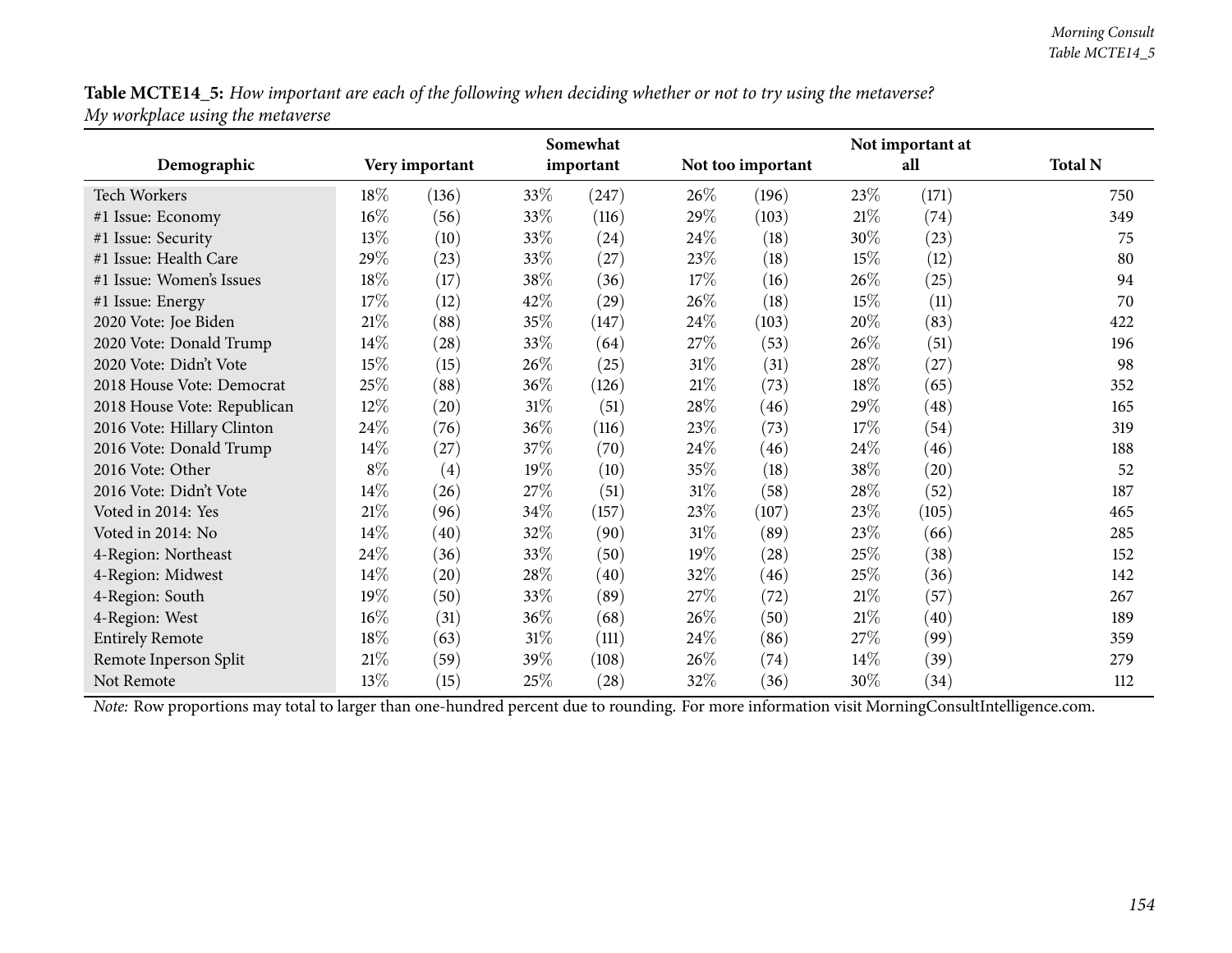| Demographic              |        | A lot |      | Some  |       | Not much |        | Nothing at all | <b>Total N</b> |
|--------------------------|--------|-------|------|-------|-------|----------|--------|----------------|----------------|
| <b>Tech Workers</b>      | 19%    | (140) | 44%  | (330) | 25%   | (188)    | 12%    | (93)           | 750            |
| Gender: Male             | 19%    | (90)  | 47%  | (223) | 25%   | (120)    | $10\%$ | (47)           | 480            |
| Gender: Female           | $18\%$ | (50)  | 40%  | (107) | 25%   | (68)     | 17%    | (46)           | 270            |
| Age: 18-34               | 22%    | (48)  | 47%  | (102) | 23%   | (49)     | $8\%$  | (18)           | 216            |
| Age: 35-44               | 29%    | (64)  | 43%  | (94)  | 20%   | (45)     | $8\%$  | (18)           | 221            |
| Age: 45-64               | $9\%$  | (24)  | 44%  | (117) | 28%   | (75)     | 19%    | (50)           | 267            |
| GenZers: 1997-2012       | $19\%$ | (10)  | 63%  | (32)  | $5\%$ | (3)      | 13%    | (7)            | 51             |
| Millennials: 1981-1996   | 25%    | (86)  | 43%  | (146) | 24%   | (80)     | $8\%$  | (25)           | 337            |
| GenXers: 1965-1980       | 14%    | (34)  | 44%  | (106) | 28%   | (66)     | 14%    | (34)           | 239            |
| Baby Boomers: 1946-1964  | $8\%$  | (10)  | 38%  | (46)  | 31%   | (38)     | 22%    | (27)           | 122            |
| PID: Dem (no lean)       | 24%    | (78)  | 41\% | (135) | 24%   | (78)     | $11\%$ | (36)           | 327            |
| PID: Ind (no lean)       | 13%    | (35)  | 48%  | (125) | 27%   | (70)     | $11\%$ | (29)           | 259            |
| PID: Rep (no lean)       | $16\%$ | (27)  | 43%  | (70)  | 24\%  | (39)     | 17%    | (27)           | 163            |
| PID/Gender: Dem Men      | 23%    | (43)  | 46%  | (86)  | 23%   | (43)     | $9\%$  | (16)           | 187            |
| PID/Gender: Dem Women    | 25%    | (35)  | 35%  | (49)  | 25%   | (35)     | 14%    | (20)           | 140            |
| PID/Gender: Ind Men      | 13%    | (23)  | 49%  | (89)  | 28%   | (51)     | 10%    | (18)           | 181            |
| PID/Gender: Ind Women    | 14%    | (11)  | 46%  | (36)  | 25%   | (20)     | 15%    | (12)           | 79             |
| PID/Gender: Rep Men      | 21\%   | (24)  | 44%  | (49)  | 23%   | (26)     | 12%    | (13)           | 112            |
| PID/Gender: Rep Women    | $6\%$  | (3)   | 41\% | (21)  | 25%   | (13)     | 27\%   | (14)           | 51             |
| Ideo: Liberal (1-3)      | 23%    | (65)  | 45%  | (127) | 21%   | (59)     | 10%    | (29)           | 280            |
| Ideo: Moderate (4)       | 15%    | (35)  | 47%  | (108) | 29%   | (67)     | $9\%$  | (21)           | 231            |
| Ideo: Conservative (5-7) | 18%    | (37)  | 43%  | (88)  | 24%   | (49)     | $16\%$ | (34)           | 208            |
| Educ: < College          | 15%    | (36)  | 40%  | (95)  | 29%   | (70)     | 15%    | (37)           | 238            |
| Educ: Bachelors degree   | 19%    | (58)  | 49%  | (149) | 22%   | (68)     | 10%    | (31)           | 306            |
| Educ: Post-grad          | 22%    | (46)  | 41\% | (86)  | 24%   | (49)     | 12%    | (26)           | 206            |
| Income: Under 50k        | $16\%$ | (22)  | 41\% | (57)  | 27%   | (37)     | 16%    | (23)           | 140            |
| Income: 50k-100k         | 21\%   | (67)  | 43%  | (137) | 25%   | (79)     | $11\%$ | (35)           | 319            |
| Income: 100k+            | $17\%$ | (50)  | 46%  | (135) | 24%   | (71)     | $12\%$ | (35)           | 292            |
| Ethnicity: White         | $21\%$ | (114) | 42%  | (235) | 24%   | (133)    | 13%    | (73)           | 556            |
| Ethnicity: Hispanic      | 23%    | (14)  | 50%  | (30)  | 21%   | (13)     | $5\%$  | (3)            | 60             |
| Ethnicity: Black         | 17%    | (10)  | 62%  | (37)  | 12%   | (7)      | 9%     | (5)            | 59             |
| Ethnicity: Other         | $11\%$ | (16)  | 43%  | (58)  | 35%   | (47)     | 10%    | (14)           | 135            |

Table MCTE15: How much have you seen, read, or heard about some companies monitoring their remote employees through technology in company*issued computers?*  $\overline{\phantom{0}}$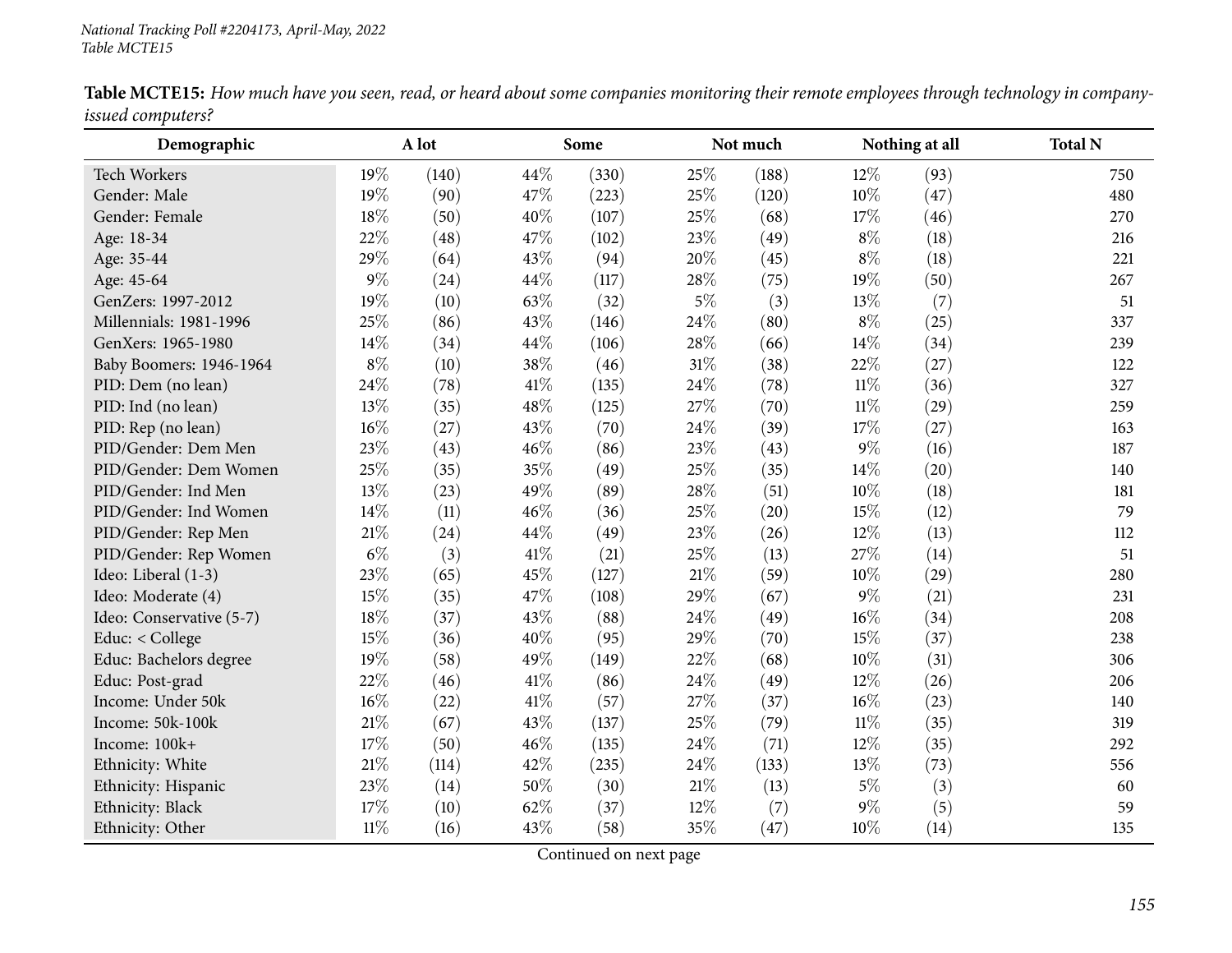| <b>Table MCTE15:</b> How much have you seen, read, or heard about some companies monitoring their remote employees through technology in company- |  |  |
|---------------------------------------------------------------------------------------------------------------------------------------------------|--|--|
| <i>issued computers?</i>                                                                                                                          |  |  |

| Demographic                          |        | A lot              |        | Some  |        | Not much |        | Nothing at all | <b>Total N</b> |
|--------------------------------------|--------|--------------------|--------|-------|--------|----------|--------|----------------|----------------|
| Tech Workers                         | 19%    | (140)              | 44%    | (330) | 25%    | (188)    | $12\%$ | (93)           | 750            |
| All Christian                        | 18%    | (55)               | 45%    | (136) | 23%    | (69)     | 13%    | (40)           | 300            |
| All Non-Christian                    | 23%    | (14)               | 38%    | (24)  | 29%    | (18)     | 10%    | (6)            | 62             |
| Atheist                              | 21%    | (15)               | 44%    | (31)  | 24\%   | (17)     | $11\%$ | (8)            | 71             |
| Agnostic/Nothing in particular       | 18%    | (45)               | 42%    | (103) | 28%    | (70)     | 12%    | (30)           | 248            |
| Something Else                       | 15%    | (11)               | $51\%$ | (36)  | $21\%$ | (14)     | 13%    | (9)            | 70             |
| Religious Non-Protestant/Catholic    | 21%    | (14)               | 42%    | (28)  | 27%    | (18)     | 10%    | (6)            | 66             |
| Evangelical                          | 23%    | (31)               | 42%    | (56)  | 23%    | (30)     | 12%    | (17)           | 134            |
| Non-Evangelical                      | 13%    | (28)               | 48%    | (103) | 24%    | (52)     | 15%    | (32)           | 215            |
| Community: Urban                     | 29%    | (69)               | 43%    | (102) | 19%    | (46)     | $9\%$  | (22)           | 239            |
| Community: Suburban                  | 15%    | (61)               | 43%    | (178) | 28%    | (118)    | 14%    | (59)           | 416            |
| Community: Rural                     | $11\%$ | (10)               | 53%    | (50)  | 25%    | (23)     | 12%    | (11)           | 95             |
| Employ: Private Sector               | 18%    | (122)              | 44%    | (292) | 25\%   | (166)    | 12%    | (80)           | 659            |
| Employ: Self-Employed                | 20%    | (18)               | 42%    | (38)  | 24\%   | (21)     | 14%    | (13)           | 91             |
| Military HH: Yes                     | 18%    | (11)               | 37%    | (23)  | 21%    | (13)     | 25%    | (16)           | 62             |
| Military HH: No                      | 19%    | (129)              | 45%    | (307) | 25%    | (175)    | $11\%$ | (77)           | 688            |
| RD/WT: Right Direction               | 23%    | (69)               | 43%    | (128) | 24\%   | (71)     | $11\%$ | (32)           | 300            |
| RD/WT: Wrong Track                   | 16%    | (70)               | 45%    | (202) | 26%    | (117)    | 14%    | (61)           | 450            |
| Biden Job Approve                    | 23%    | (89)               | 42%    | (162) | 25%    | (96)     | 10%    | (40)           | 388            |
| Biden Job Disapprove                 | 14%    | (48)               | 46%    | (157) | 25%    | (86)     | 14%    | (47)           | 338            |
| Biden Job Strongly Approve           | 32%    | (53)               | 41\%   | (69)  | 18%    | (30)     | $9\%$  | (14)           | 166            |
| Biden Job Somewhat Approve           | 16%    | (35)               | 42%    | (94)  | 30%    | (66)     | 12%    | (26)           | 222            |
| Biden Job Somewhat Disapprove        | 17%    | (22)               | 43%    | (56)  | 26\%   | (34)     | 13%    | (16)           | 129            |
| <b>Biden Job Strongly Disapprove</b> | 12%    | (26)               | 48%    | (101) | 25%    | (52)     | 15%    | (31)           | 209            |
| Favorable of Biden                   | 23%    | (89)               | 41\%   | (160) | 25%    | (97)     | $11\%$ | (43)           | 389            |
| Unfavorable of Biden                 | 15%    | (50)               | 48%    | (166) | 24\%   | (83)     | 13%    | (45)           | 344            |
| Very Favorable of Biden              | 34%    | (58)               | 40%    | (69)  | 19%    | (33)     | 7%     | (13)           | 173            |
| Somewhat Favorable of Biden          | 14%    | (30)               | 42%    | (91)  | 30%    | (64)     | 14%    | (30)           | 216            |
| Somewhat Unfavorable of Biden        | 20%    | (22)               | 44%    | (48)  | 25%    | (26)     | $11\%$ | (12)           | 108            |
| Very Unfavorable of Biden            | 12%    | $\left( 28\right)$ | 50%    | (119) | 24\%   | (56)     | 14%    | (33)           | 236            |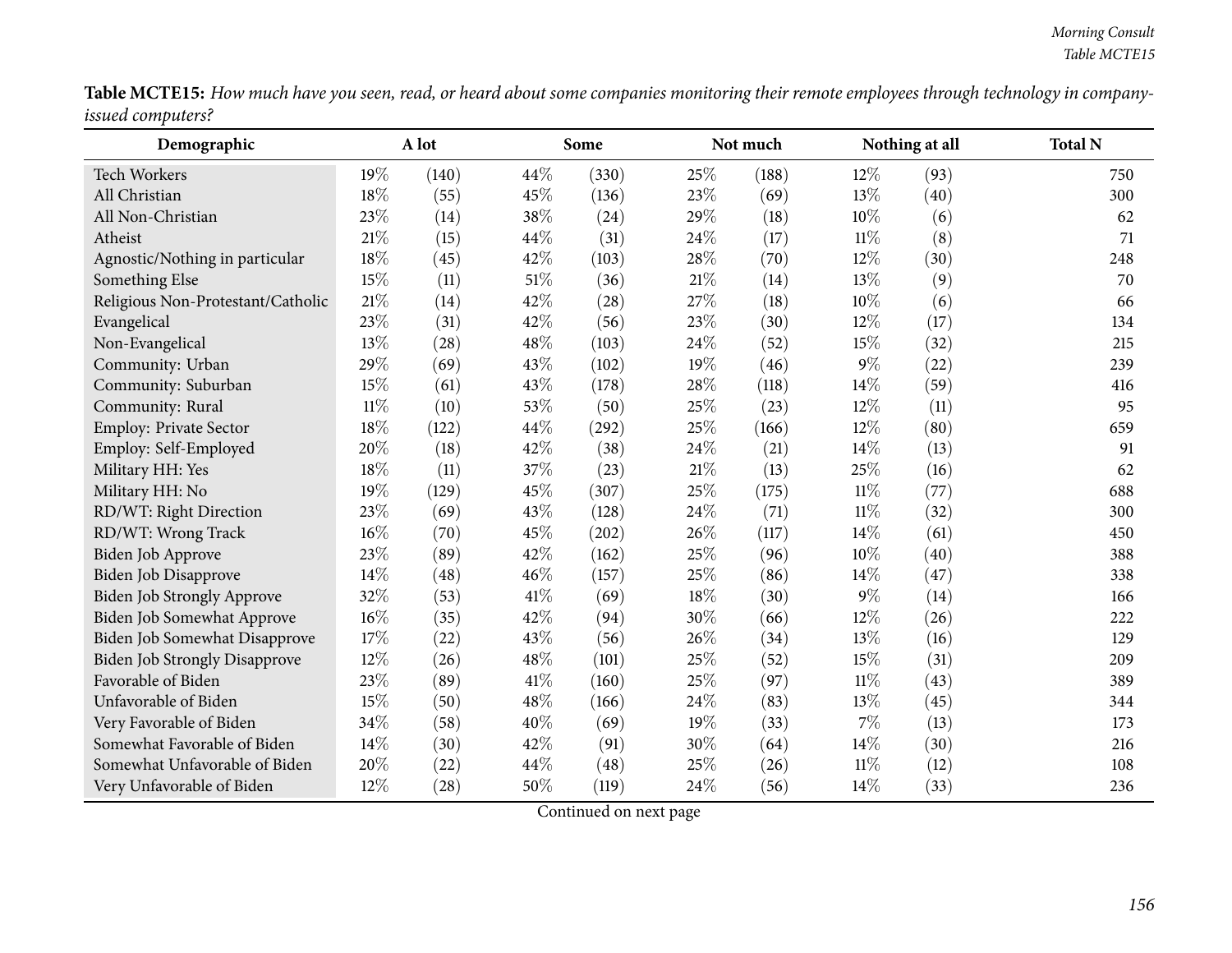| Demographic                 |        | A lot              |        | Some  |        | Not much           |        | Nothing at all | <b>Total N</b> |
|-----------------------------|--------|--------------------|--------|-------|--------|--------------------|--------|----------------|----------------|
| <b>Tech Workers</b>         | 19%    | (140)              | 44\%   | (330) | 25%    | (188)              | $12\%$ | (93)           | 750            |
| #1 Issue: Economy           | 15%    | (52)               | 48\%   | (166) | 28\%   | (97)               | $9\%$  | (33)           | 349            |
| #1 Issue: Security          | $21\%$ | (16)               | 47\%   | (35)  | $17\%$ | (13)               | 14%    | (11)           | 75             |
| #1 Issue: Health Care       | 26\%   | (21)               | 38\%   | (31)  | 20%    | (16)               | 15%    | (12)           | 80             |
| #1 Issue: Women's Issues    | 25%    | (23)               | 39%    | (37)  | 23%    | $^{(22)}$          | 13%    | (12)           | 94             |
| #1 Issue: Energy            | 18%    | (13)               | 43\%   | (30)  | 23\%   | (16)               | 15%    | (11)           | 70             |
| 2020 Vote: Joe Biden        | 22\%   | (94)               | 42\%   | (179) | 26\%   | (109)              | $9\%$  | (40)           | 422            |
| 2020 Vote: Donald Trump     | $15\%$ | $\left( 29\right)$ | 50%    | (97)  | 20%    | (40)               | 15%    | (30)           | 196            |
| 2020 Vote: Didn't Vote      | $10\%$ | (10)               | 38\%   | (38)  | 32\%   | (32)               | 19%    | (19)           | 98             |
| 2018 House Vote: Democrat   | 25%    | (87)               | 43\%   | (153) | 23\%   | (82)               | $9\%$  | (31)           | 352            |
| 2018 House Vote: Republican | 17%    | (28)               | 49\%   | (80)  | 20%    | (33)               | 15%    | (24)           | 165            |
| 2016 Vote: Hillary Clinton  | 22%    | (72)               | 44\%   | (139) | 25%    | (80)               | $9\%$  | (29)           | 319            |
| 2016 Vote: Donald Trump     | $16\%$ | (30)               | 49\%   | (92)  | 22\%   | $\left( 41\right)$ | 13%    | (25)           | 188            |
| 2016 Vote: Other            | $11\%$ | (6)                | $46\%$ | (24)  | 26\%   | (13)               | 17%    | (9)            | 52             |
| 2016 Vote: Didn't Vote      | $16\%$ | (30)               | 40%    | (74)  | 28\%   | (53)               | $16\%$ | (30)           | 187            |
| Voted in 2014: Yes          | 21\%   | (99)               | 45\%   | (209) | 23\%   | (108)              | 11%    | (49)           | 465            |
| Voted in 2014: No           | 14%    | (41)               | 42\%   | (121) | 28\%   | (80)               | 15%    | (44)           | 285            |
| 4-Region: Northeast         | 19%    | (28)               | 41\%   | (63)  | $26\%$ | (39)               | 14%    | (22)           | 152            |
| 4-Region: Midwest           | 20%    | (28)               | 44\%   | (62)  | 24\%   | (35)               | $12\%$ | (17)           | 142            |
| 4-Region: South             | 18%    | (47)               | 45%    | (121) | 23\%   | (62)               | 14%    | (36)           | 267            |
| 4-Region: West              | 19%    | (36)               | 44\%   | (84)  | 27%    | (52)               | $9\%$  | (17)           | 189            |
| <b>Entirely Remote</b>      | 19%    | (68)               | 43\%   | (153) | 24\%   | (84)               | 15%    | (54)           | 359            |
| Remote Inperson Split       | $21\%$ | (60)               | 45\%   | (126) | 25%    | (69)               | $9\%$  | (25)           | 279            |
| Not Remote                  | $11\%$ | (12)               | $46\%$ | (51)  | 30%    | (34)               | 13%    | (14)           | 112            |

Table MCTE15: How much have you seen, read, or heard about some companies monitoring their remote employees through technology in company*issued computers?*  $\overline{\phantom{0}}$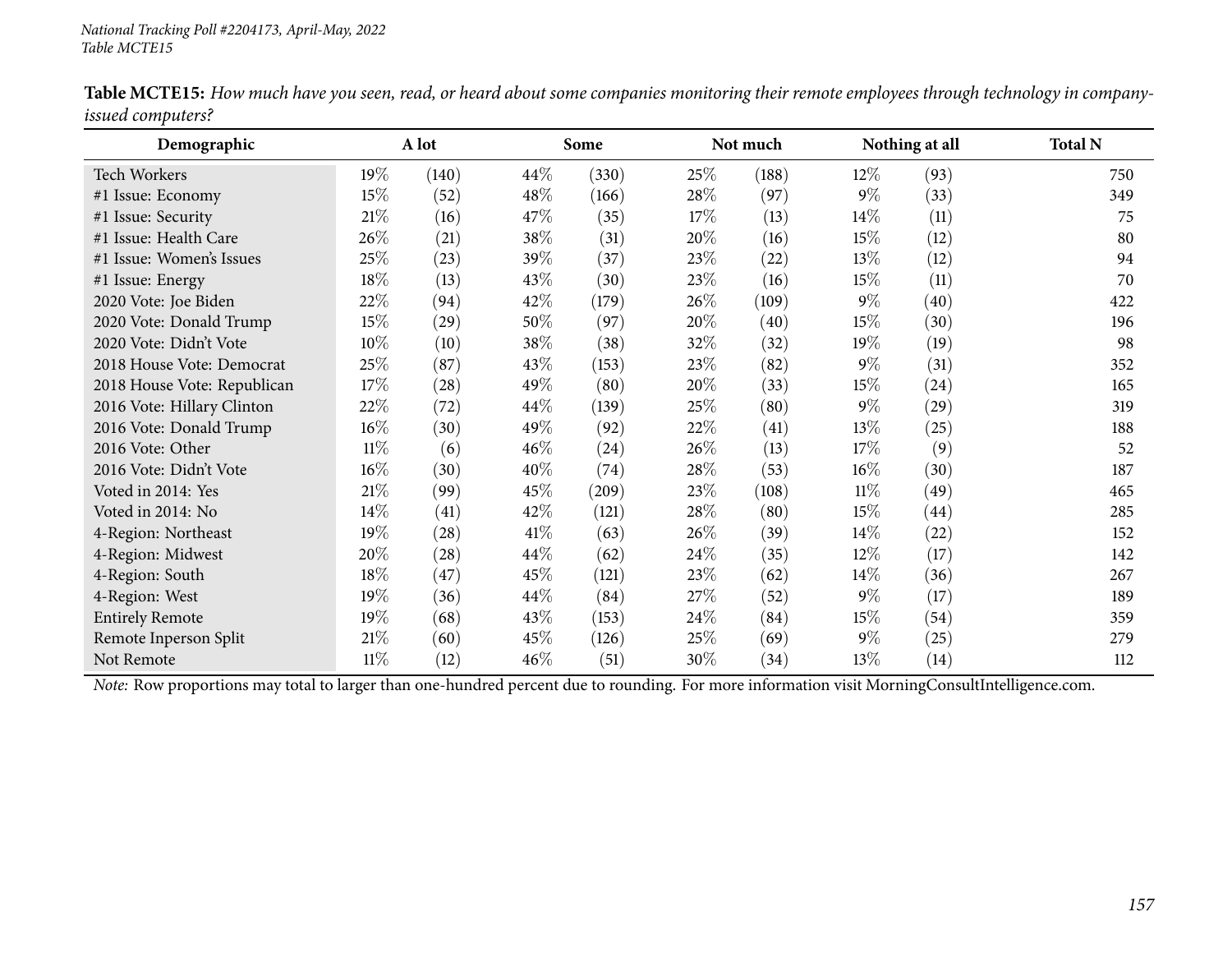Table MCTE16\_1: To the best of your knowledge, does your company use the following technology to monitor employees? *Track employees' keystrokes*

| Demographic              |        | Yes, my company does<br>this and was<br>transparent about it |        | Yes, my company does<br>this but was not<br>transparent about it |      | No, my company does<br>not do this | <b>Total N</b> |
|--------------------------|--------|--------------------------------------------------------------|--------|------------------------------------------------------------------|------|------------------------------------|----------------|
| Tech Workers             | 18%    | (136)                                                        | 12%    | (89)                                                             | 70%  | (525)                              | 750            |
| Gender: Male             | 17%    | (83)                                                         | 13%    | (61)                                                             | 70%  | (336)                              | 480            |
| Gender: Female           | 19%    | (52)                                                         | $11\%$ | (28)                                                             | 70%  | (190)                              | 270            |
| Age: 18-34               | 22%    | (48)                                                         | $11\%$ | (23)                                                             | 67\% | (145)                              | 216            |
| Age: 35-44               | 26%    | (57)                                                         | 16%    | (36)                                                             | 58%  | (128)                              | 221            |
| Age: 45-64               | 10%    | (27)                                                         | $11\%$ | (29)                                                             | 79%  | (210)                              | 267            |
| GenZers: 1997-2012       | 20%    | (10)                                                         | $11\%$ | (5)                                                              | 70%  | (35)                               | 51             |
| Millennials: 1981-1996   | 25%    | (83)                                                         | 13%    | (44)                                                             | 62%  | (210)                              | 337            |
| GenXers: 1965-1980       | 13%    | (32)                                                         | 14%    | (33)                                                             | 73%  | (174)                              | 239            |
| Baby Boomers: 1946-1964  | 9%     | (11)                                                         | $5\%$  | (6)                                                              | 86%  | (105)                              | 122            |
| PID: Dem (no lean)       | 24%    | (79)                                                         | 12%    | (38)                                                             | 64%  | (210)                              | 327            |
| PID: Ind (no lean)       | $11\%$ | (29)                                                         | $11\%$ | (29)                                                             | 78%  | (201)                              | 259            |
| PID: Rep (no lean)       | 17%    | (27)                                                         | 13%    | (22)                                                             | 70%  | (114)                              | 163            |
| PID/Gender: Dem Men      | 24%    | (45)                                                         | 14%    | (27)                                                             | 61\% | (115)                              | 187            |
| PID/Gender: Dem Women    | 24%    | (34)                                                         | $8\%$  | (11)                                                             | 68%  | (95)                               | 140            |
| PID/Gender: Ind Men      | 10%    | (19)                                                         | $11\%$ | (20)                                                             | 79%  | (142)                              | 181            |
| PID/Gender: Ind Women    | 13%    | (10)                                                         | 13%    | (10)                                                             | 74%  | (59)                               | 79             |
| PID/Gender: Rep Men      | 17%    | (19)                                                         | 13%    | (14)                                                             | 70%  | (79)                               | 112            |
| PID/Gender: Rep Women    | 16%    | (8)                                                          | 15%    | (8)                                                              | 69%  | (35)                               | 51             |
| Ideo: Liberal (1-3)      | 20%    | (55)                                                         | 13%    | (36)                                                             | 67%  | (189)                              | 280            |
| Ideo: Moderate (4)       | 19%    | (44)                                                         | 13%    | (30)                                                             | 68%  | (158)                              | 231            |
| Ideo: Conservative (5-7) | 17%    | (35)                                                         | 10%    | (21)                                                             | 73%  | (152)                              | 208            |
| Educ: < College          | 16%    | (39)                                                         | $11\%$ | (27)                                                             | 72%  | (172)                              | 238            |
| Educ: Bachelors degree   | 18%    | (56)                                                         | 12%    | (38)                                                             | 69%  | (212)                              | 306            |
| Educ: Post-grad          | 20%    | (41)                                                         | 12%    | (24)                                                             | 68%  | (141)                              | 206            |
| Income: Under 50k        | 20%    | (28)                                                         | $11\%$ | (15)                                                             | 69%  | (96)                               | 140            |
| Income: 50k-100k         | 21%    | (66)                                                         | 10%    | (32)                                                             | 69%  | (220)                              | 319            |
| Income: 100k+            | 14%    | (42)                                                         | 14%    | (41)                                                             | 72%  | (209)                              | 292            |
| Ethnicity: White         | 19%    | (104)                                                        | 12%    | (66)                                                             | 69%  | (385)                              | 556            |
| Ethnicity: Hispanic      | 16%    | (9)                                                          | 22%    | (13)                                                             | 63%  | (38)                               | 60             |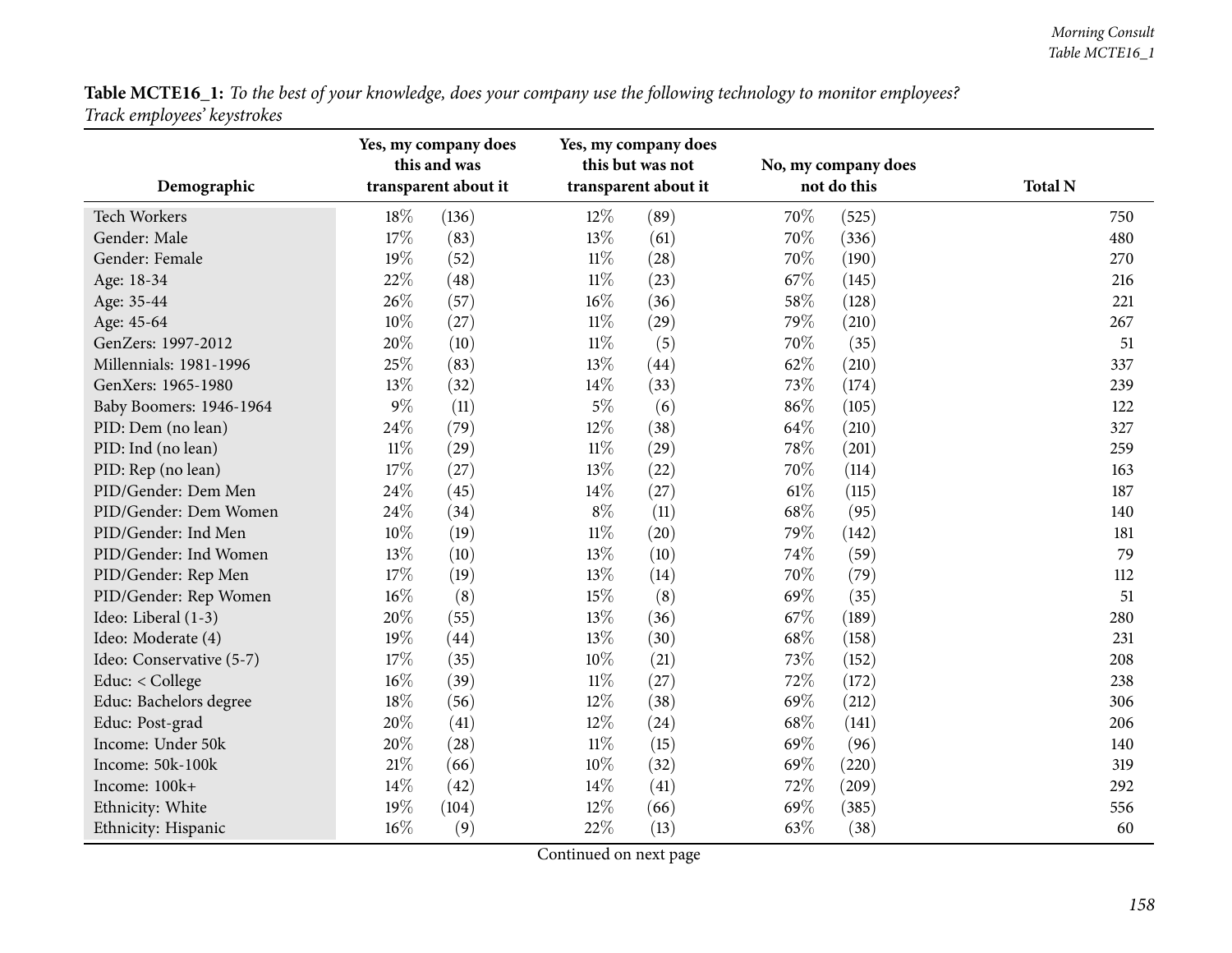Table MCTE16\_1: To the best of your knowledge, does your company use the following technology to monitor employees? *Track employees' keystrokes*

|                                      |        | Yes, my company does<br>this and was |        | Yes, my company does<br>this but was not |      | No, my company does |                |
|--------------------------------------|--------|--------------------------------------|--------|------------------------------------------|------|---------------------|----------------|
| Demographic                          |        | transparent about it                 |        | transparent about it                     |      | not do this         | <b>Total N</b> |
| Tech Workers                         | 18%    | (136)                                | 12%    | (89)                                     | 70%  | (525)               | 750            |
| Ethnicity: Black                     | 26%    | (16)                                 | $21\%$ | (12)                                     | 53%  | (32)                | 59             |
| Ethnicity: Other                     | 12%    | (16)                                 | $8\%$  | (10)                                     | 80%  | (108)               | 135            |
| All Christian                        | 19%    | (57)                                 | 12%    | (37)                                     | 69%  | (206)               | 300            |
| All Non-Christian                    | 23%    | (14)                                 | 13%    | (8)                                      | 64\% | (39)                | 62             |
| Atheist                              | 16%    | (11)                                 | 18%    | (13)                                     | 66%  | (47)                | 71             |
| Agnostic/Nothing in particular       | 17%    | (43)                                 | 10%    | (24)                                     | 73%  | (181)               | 248            |
| Something Else                       | 15%    | (11)                                 | $11\%$ | (7)                                      | 74%  | (52)                | 70             |
| Religious Non-Protestant/Catholic    | 23%    | (15)                                 | 13%    | (9)                                      | 64%  | (42)                | 66             |
| Evangelical                          | 25%    | (34)                                 | $16\%$ | (22)                                     | 59%  | (79)                | 134            |
| Non-Evangelical                      | 12%    | (25)                                 | 10%    | (20)                                     | 79%  | (169)               | 215            |
| Community: Urban                     | 28%    | (68)                                 | 15%    | (37)                                     | 56%  | (134)               | 239            |
| Community: Suburban                  | 13%    | (53)                                 | 10%    | (40)                                     | 78%  | (323)               | 416            |
| Community: Rural                     | 16%    | (15)                                 | 13%    | (12)                                     | 71%  | (68)                | 95             |
| Employ: Private Sector               | 18%    | (121)                                | 12%    | (82)                                     | 69%  | (456)               | 659            |
| Employ: Self-Employed                | 16%    | (14)                                 | $8\%$  | (7)                                      | 76%  | (69)                | 91             |
| Military HH: Yes                     | 18%    | (11)                                 | $9\%$  | (6)                                      | 74%  | (46)                | 62             |
| Military HH: No                      | 18%    | (125)                                | 12%    | (83)                                     | 70%  | (480)               | 688            |
| RD/WT: Right Direction               | 26%    | (78)                                 | 18%    | (55)                                     | 56%  | (168)               | 300            |
| RD/WT: Wrong Track                   | 13%    | (58)                                 | $8\%$  | (34)                                     | 80%  | (358)               | 450            |
| Biden Job Approve                    | 24%    | (91)                                 | 14%    | (55)                                     | 62%  | (241)               | 388            |
| Biden Job Disapprove                 | 13%    | (43)                                 | 10%    | (33)                                     | 78%  | (262)               | 338            |
| Biden Job Strongly Approve           | 34%    | (56)                                 | 18%    | (31)                                     | 48%  | (79)                | 166            |
| Biden Job Somewhat Approve           | 16%    | (35)                                 | $11\%$ | (24)                                     | 73%  | (162)               | 222            |
| Biden Job Somewhat Disapprove        | 15%    | (20)                                 | $8\%$  | (11)                                     | 76%  | (98)                | 129            |
| <b>Biden Job Strongly Disapprove</b> | $11\%$ | (23)                                 | 10%    | (22)                                     | 78%  | (164)               | 209            |
| Favorable of Biden                   | 23%    | (89)                                 | 13%    | (51)                                     | 64%  | (249)               | 389            |
| Unfavorable of Biden                 | 13%    | (46)                                 | $11\%$ | (37)                                     | 76%  | (261)               | 344            |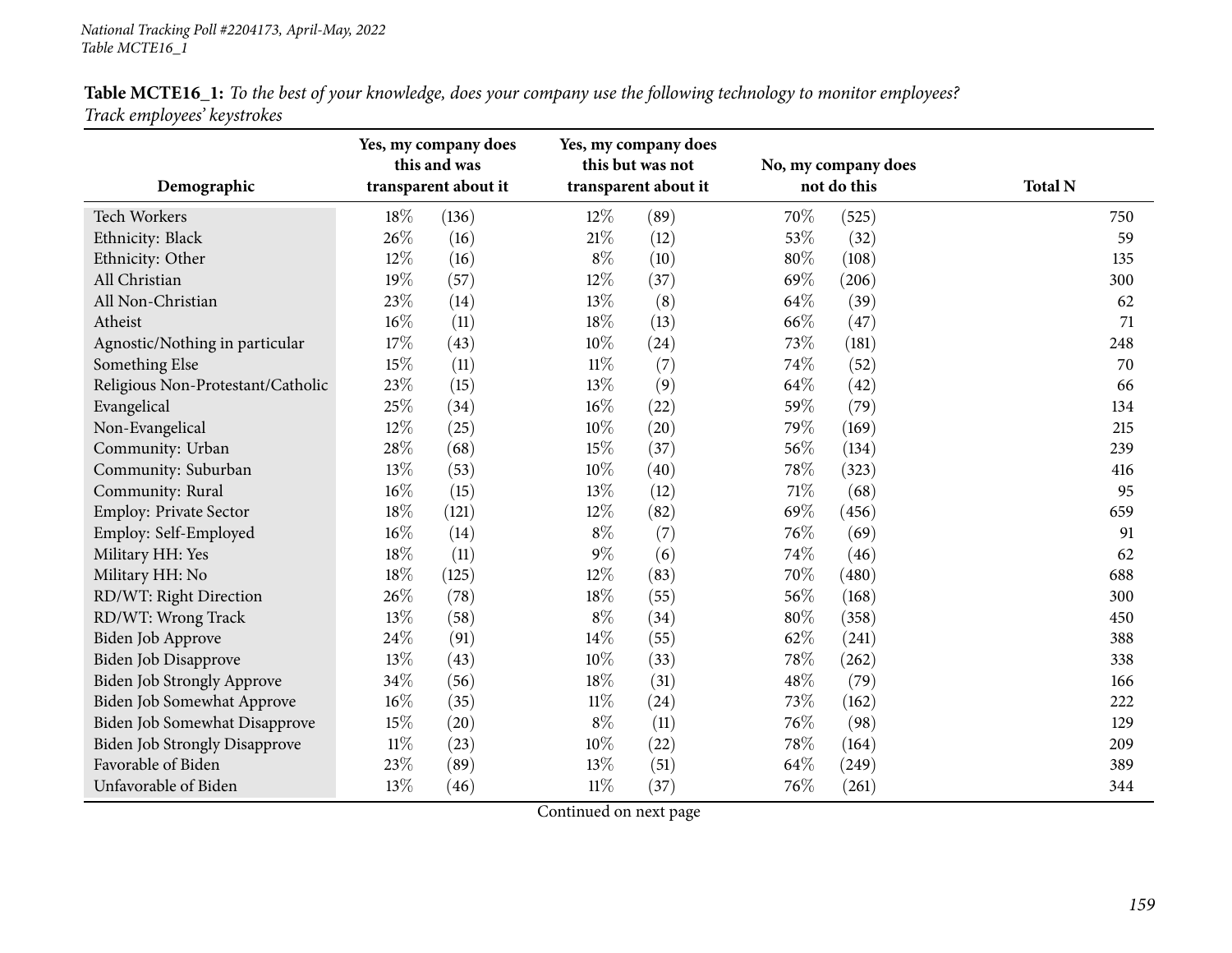Table MCTE16\_1: To the best of your knowledge, does your company use the following technology to monitor employees? *Track employees' keystrokes*

|                               |        | Yes, my company does<br>this and was |        | Yes, my company does<br>this but was not |      | No, my company does |                |
|-------------------------------|--------|--------------------------------------|--------|------------------------------------------|------|---------------------|----------------|
| Demographic                   |        | transparent about it                 |        | transparent about it                     |      | not do this         | <b>Total N</b> |
| Tech Workers                  | 18%    | (136)                                | $12\%$ | (89)                                     | 70%  | (525)               | 750            |
| Very Favorable of Biden       | 32%    | (56)                                 | 18%    | (31)                                     | 50%  | (86)                | 173            |
| Somewhat Favorable of Biden   | 15%    | (33)                                 | $9\%$  | (20)                                     | 75%  | (163)               | 216            |
| Somewhat Unfavorable of Biden | $11\%$ | (12)                                 | 10%    | (10)                                     | 79%  | (85)                | 108            |
| Very Unfavorable of Biden     | 15%    | (34)                                 | $11\%$ | (26)                                     | 74%  | (176)               | 236            |
| #1 Issue: Economy             | 16%    | (57)                                 | 10%    | (36)                                     | 73%  | (256)               | 349            |
| #1 Issue: Security            | 23%    | (17)                                 | 19%    | (14)                                     | 58%  | (43)                | 75             |
| #1 Issue: Health Care         | 29%    | (23)                                 | 16%    | (12)                                     | 55%  | (44)                | 80             |
| #1 Issue: Women's Issues      | 15%    | (14)                                 | 11%    | (11)                                     | 74%  | (69)                | 94             |
| #1 Issue: Energy              | 12%    | (8)                                  | 13%    | (9)                                      | 75%  | (53)                | 70             |
| 2020 Vote: Joe Biden          | 21%    | (87)                                 | 12%    | (52)                                     | 67%  | (282)               | 422            |
| 2020 Vote: Donald Trump       | 17%    | (34)                                 | 14%    | (27)                                     | 69%  | (135)               | 196            |
| 2020 Vote: Didn't Vote        | $11\%$ | (11)                                 | $8\%$  | (7)                                      | 82%  | (80)                | 98             |
| 2018 House Vote: Democrat     | 22%    | (79)                                 | 13%    | (45)                                     | 65%  | (229)               | 352            |
| 2018 House Vote: Republican   | 17%    | (28)                                 | 12%    | (19)                                     | 71\% | (118)               | 165            |
| 2016 Vote: Hillary Clinton    | 21%    | (66)                                 | 13%    | (41)                                     | 66\% | (211)               | 319            |
| 2016 Vote: Donald Trump       | 17%    | (33)                                 | 15%    | (28)                                     | 68%  | (128)               | 188            |
| 2016 Vote: Other              | 16%    | (8)                                  |        | (0)                                      | 84%  | (44)                | 52             |
| 2016 Vote: Didn't Vote        | 14%    | (27)                                 | 10%    | (19)                                     | 76%  | (142)               | 187            |
| Voted in 2014: Yes            | 20%    | (95)                                 | 13%    | (60)                                     | 67%  | (310)               | 465            |
| Voted in 2014: No             | 14%    | (41)                                 | 10%    | (29)                                     | 76%  | (215)               | 285            |
| 4-Region: Northeast           | 25%    | (38)                                 | $8\%$  | (13)                                     | 67\% | (101)               | 152            |
| 4-Region: Midwest             | 16%    | (23)                                 | 13%    | (19)                                     | 71%  | (100)               | 142            |
| 4-Region: South               | 19%    | (50)                                 | 12%    | (32)                                     | 69%  | (185)               | 267            |
| 4-Region: West                | 13%    | (25)                                 | 14\%   | (26)                                     | 73%  | (139)               | 189            |
| <b>Entirely Remote</b>        | 16%    | (57)                                 | $9\%$  | (33)                                     | 75%  | (269)               | 359            |
| Remote Inperson Split         | 22%    | (62)                                 | 15%    | (42)                                     | 63%  | (175)               | 279            |
| Not Remote                    | 15%    | (17)                                 | 12%    | (14)                                     | 72%  | (81)                | 112            |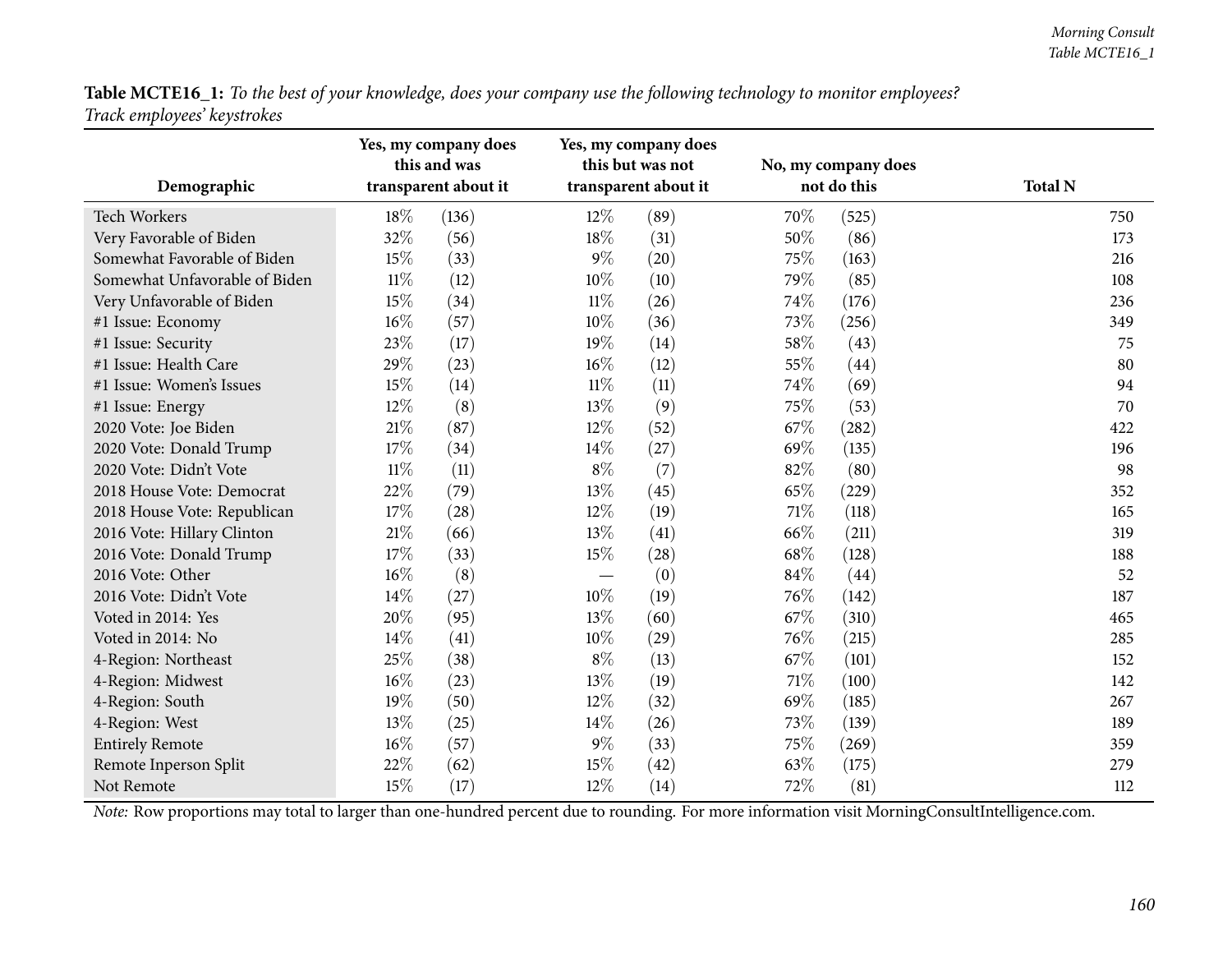| Table MCTE16_2: To the best of your knowledge, does your company use the following technology to monitor employees? |  |
|---------------------------------------------------------------------------------------------------------------------|--|
| Take screenshots of employees' computer screen                                                                      |  |

| Demographic              |        | Yes, my company does<br>this and was<br>transparent about it | Yes, my company does<br>this but was not<br>transparent about it |      | No, my company does<br>not do this |       | <b>Total N</b> |
|--------------------------|--------|--------------------------------------------------------------|------------------------------------------------------------------|------|------------------------------------|-------|----------------|
| Tech Workers             | 19%    | (141)                                                        | $11\%$                                                           | (81) | 70%                                | (528) | 750            |
| Gender: Male             | 19%    | (91)                                                         | 10%                                                              | (50) | 70%                                | (338) | 480            |
| Gender: Female           | 18%    | (49)                                                         | $11\%$                                                           | (30) | 70%                                | (190) | 270            |
| Age: 18-34               | 17%    | (36)                                                         | 14\%                                                             | (30) | 69%                                | (150) | 216            |
| Age: 35-44               | 29%    | (64)                                                         | $11\%$                                                           | (24) | 60%                                | (134) | 221            |
| Age: 45-64               | 13%    | (35)                                                         | 10%                                                              | (27) | 77%                                | (205) | 267            |
| GenZers: 1997-2012       | 17%    | (9)                                                          | $11\%$                                                           | (5)  | 72%                                | (37)  | 51             |
| Millennials: 1981-1996   | 23%    | (78)                                                         | 12%                                                              | (41) | 65%                                | (218) | 337            |
| GenXers: 1965-1980       | 16%    | (38)                                                         | 12%                                                              | (29) | 72%                                | (172) | 239            |
| Baby Boomers: 1946-1964  | 13%    | (16)                                                         | $5\%$                                                            | (6)  | 82%                                | (100) | 122            |
| PID: Dem (no lean)       | 24%    | (79)                                                         | 13%                                                              | (42) | 63%                                | (206) | 327            |
| PID: Ind (no lean)       | 15%    | (38)                                                         | $8\%$                                                            | (21) | 77%                                | (201) | 259            |
| PID: Rep (no lean)       | 15%    | (24)                                                         | $11\%$                                                           | (18) | 74%                                | (122) | 163            |
| PID/Gender: Dem Men      | 23%    | (43)                                                         | 16%                                                              | (29) | $61\%$                             | (115) | 187            |
| PID/Gender: Dem Women    | 25%    | (35)                                                         | $9\%$                                                            | (13) | 65%                                | (91)  | 140            |
| PID/Gender: Ind Men      | 17%    | (30)                                                         | $6\%$                                                            | (10) | 78%                                | (141) | 181            |
| PID/Gender: Ind Women    | 10%    | (8)                                                          | 14\%                                                             | (11) | 76%                                | (60)  | 79             |
| PID/Gender: Rep Men      | 16%    | (18)                                                         | $10\%$                                                           | (11) | 74%                                | (83)  | 112            |
| PID/Gender: Rep Women    | $11\%$ | (6)                                                          | 13%                                                              | (6)  | 76%                                | (39)  | 51             |
| Ideo: Liberal (1-3)      | 21\%   | (59)                                                         | 12%                                                              | (34) | 67%                                | (188) | 280            |
| Ideo: Moderate (4)       | 18%    | (41)                                                         | 12%                                                              | (27) | 71%                                | (163) | 231            |
| Ideo: Conservative (5-7) | 18%    | (37)                                                         | $9\%$                                                            | (19) | 73%                                | (152) | 208            |
| Educ: < College          | 15%    | (36)                                                         | $11\%$                                                           | (27) | 73%                                | (174) | 238            |
| Educ: Bachelors degree   | 20%    | (62)                                                         | $11\%$                                                           | (34) | 69%                                | (210) | 306            |
| Educ: Post-grad          | 21%    | (43)                                                         | $9\%$                                                            | (19) | 70%                                | (144) | 206            |
| Income: Under 50k        | 16%    | (23)                                                         | $13\%$                                                           | (19) | 70%                                | (98)  | 140            |
| Income: 50k-100k         | 22%    | (71)                                                         | $10\%$                                                           | (32) | 68%                                | (216) | 319            |
| Income: 100k+            | 16%    | (47)                                                         | 10%                                                              | (30) | 73%                                | (214) | 292            |
| Ethnicity: White         | 19%    | (108)                                                        | 10%                                                              | (54) | 71%                                | (394) | 556            |
| Ethnicity: Hispanic      | 15%    | (9)                                                          | 24%                                                              | (14) | 61\%                               | (37)  | 60             |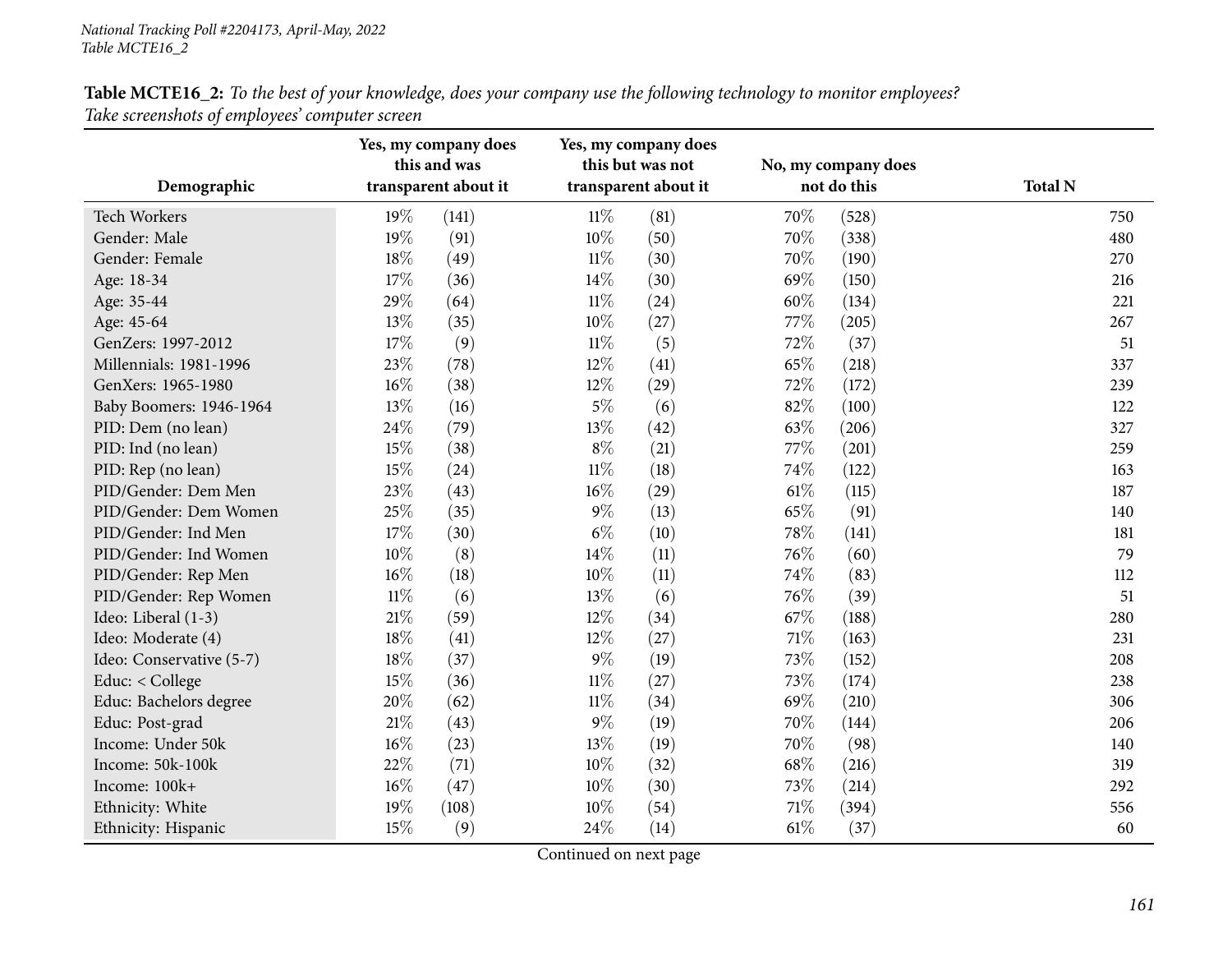| Table MCTE16_2: To the best of your knowledge, does your company use the following technology to monitor employees? |  |
|---------------------------------------------------------------------------------------------------------------------|--|
| Take screenshots of employees' computer screen                                                                      |  |

|                                      |        | Yes, my company does<br>this and was |        | Yes, my company does<br>this but was not |             | No, my company does |                |
|--------------------------------------|--------|--------------------------------------|--------|------------------------------------------|-------------|---------------------|----------------|
| Demographic                          |        | transparent about it                 |        | transparent about it                     | not do this |                     | <b>Total N</b> |
| Tech Workers                         | $19\%$ | (141)                                | $11\%$ | (81)                                     | 70\%        | (528)               | 750            |
| Ethnicity: Black                     | 32%    | (19)                                 | 22%    | (13)                                     | 47%         | (28)                | 59             |
| Ethnicity: Other                     | 10%    | (14)                                 | $11\%$ | (14)                                     | 79%         | (107)               | 135            |
| All Christian                        | 23%    | (69)                                 | 10%    | (30)                                     | 67%         | (201)               | 300            |
| All Non-Christian                    | 23%    | (14)                                 | 12%    | (7)                                      | 65%         | (40)                | 62             |
| Atheist                              | 17%    | (12)                                 | $11\%$ | (8)                                      | 72%         | (51)                | 71             |
| Agnostic/Nothing in particular       | 14%    | (34)                                 | $9\%$  | (22)                                     | 77%         | (191)               | 248            |
| Something Else                       | 17%    | (12)                                 | 19%    | (13)                                     | 65%         | (45)                | 70             |
| Religious Non-Protestant/Catholic    | 23%    | (15)                                 | $11\%$ | (7)                                      | 66%         | (43)                | 66             |
| Evangelical                          | 23%    | (31)                                 | 20%    | (27)                                     | 57%         | (77)                | 134            |
| Non-Evangelical                      | 19%    | (40)                                 | $8\%$  | (16)                                     | 74%         | (158)               | 215            |
| Community: Urban                     | $31\%$ | (74)                                 | 13%    | (31)                                     | 56%         | (134)               | 239            |
| Community: Suburban                  | 13%    | (54)                                 | $9\%$  | (39)                                     | 78%         | (322)               | 416            |
| Community: Rural                     | 13%    | (12)                                 | $11\%$ | (11)                                     | 76%         | (72)                | 95             |
| Employ: Private Sector               | 20%    | (132)                                | $11\%$ | (73)                                     | 69%         | (454)               | 659            |
| Employ: Self-Employed                | $9\%$  | (8)                                  | $8\%$  | (7)                                      | 83%         | (75)                | 91             |
| Military HH: Yes                     | 16%    | (10)                                 | 10%    | (6)                                      | 74%         | (46)                | 62             |
| Military HH: No                      | 19%    | (131)                                | $11\%$ | (75)                                     | 70%         | (482)               | 688            |
| RD/WT: Right Direction               | 29%    | (87)                                 | 14\%   | (41)                                     | 57%         | (171)               | 300            |
| RD/WT: Wrong Track                   | 12%    | (54)                                 | $9\%$  | (39)                                     | 79%         | (357)               | 450            |
| Biden Job Approve                    | 24%    | (93)                                 | 12%    | (45)                                     | 64%         | (249)               | 388            |
| Biden Job Disapprove                 | 14%    | (46)                                 | 10%    | (34)                                     | 76%         | (258)               | 338            |
| <b>Biden Job Strongly Approve</b>    | 38%    | (63)                                 | 15%    | (25)                                     | 47%         | (78)                | 166            |
| Biden Job Somewhat Approve           | 14%    | (30)                                 | $9\%$  | (20)                                     | 77%         | (171)               | 222            |
| Biden Job Somewhat Disapprove        | 17%    | (22)                                 | 10%    | (13)                                     | 73%         | (94)                | 129            |
| <b>Biden Job Strongly Disapprove</b> | $11\%$ | (24)                                 | $10\%$ | (21)                                     | 79%         | (165)               | 209            |
| Favorable of Biden                   | 23%    | (90)                                 | 12%    | (48)                                     | 65%         | (252)               | 389            |
| Unfavorable of Biden                 | 15%    | (50)                                 | 10%    | (33)                                     | 76%         | (261)               | 344            |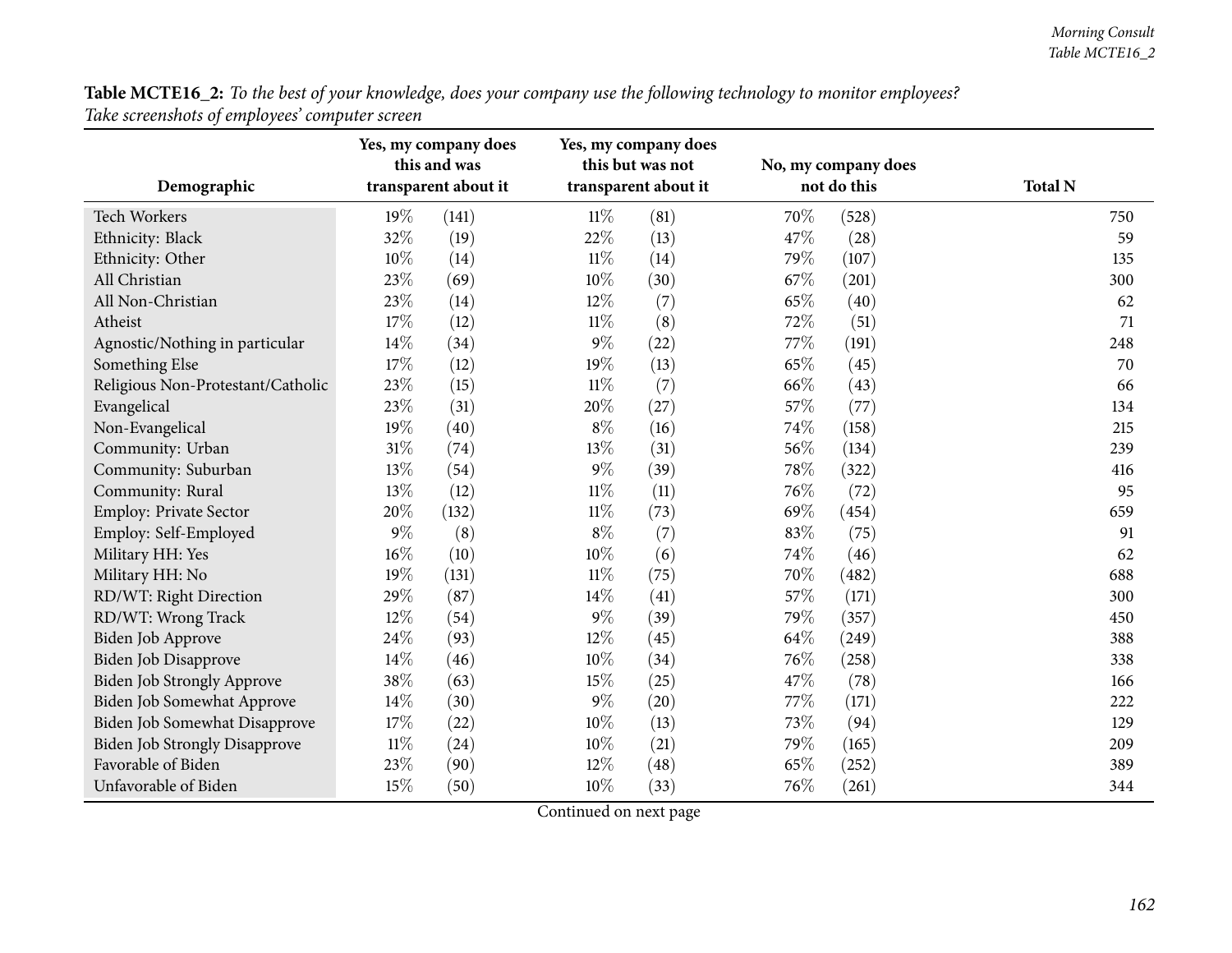| Demographic                   |      | Yes, my company does<br>this and was<br>transparent about it |        | Yes, my company does<br>this but was not<br>transparent about it |      | No, my company does<br>not do this | <b>Total N</b> |  |
|-------------------------------|------|--------------------------------------------------------------|--------|------------------------------------------------------------------|------|------------------------------------|----------------|--|
| <b>Tech Workers</b>           | 19%  | (141)                                                        | $11\%$ | (81)                                                             | 70%  | (528)                              | 750            |  |
| Very Favorable of Biden       | 34%  | (58)                                                         | 17%    | (29)                                                             | 50%  | (86)                               | 173            |  |
| Somewhat Favorable of Biden   | 15%  | (31)                                                         | $9\%$  | (18)                                                             | 77%  | (166)                              | 216            |  |
| Somewhat Unfavorable of Biden | 17%  | (18)                                                         | $9\%$  | (10)                                                             | 75%  | (80)                               | 108            |  |
| Very Unfavorable of Biden     | 14\% | (32)                                                         | 10%    | (23)                                                             | 76%  | (180)                              | 236            |  |
| #1 Issue: Economy             | 16%  | (55)                                                         | $11\%$ | (40)                                                             | 73\% | (254)                              | 349            |  |
| #1 Issue: Security            | 24%  | (18)                                                         | 13%    | (10)                                                             | 63%  | (47)                               | 75             |  |
| #1 Issue: Health Care         | 30%  | (24)                                                         | 10%    | (8)                                                              | 60%  | (48)                               | 80             |  |
| #1 Issue: Women's Issues      | 15%  | (14)                                                         | $11\%$ | (10)                                                             | 74%  | (69)                               | 94             |  |
| #1 Issue: Energy              | 15%  | (10)                                                         | $11\%$ | (7)                                                              | 74%  | (52)                               | 70             |  |
| 2020 Vote: Joe Biden          | 21%  | (88)                                                         | $11\%$ | (46)                                                             | 68%  | (288)                              | 422            |  |
| 2020 Vote: Donald Trump       | 18%  | (35)                                                         | $11\%$ | (21)                                                             | 71%  | (140)                              | 196            |  |
| 2020 Vote: Didn't Vote        | 12%  | (11)                                                         | $9\%$  | (9)                                                              | 79\% | (78)                               | 98             |  |
| 2018 House Vote: Democrat     | 25%  | (87)                                                         | 12%    | (41)                                                             | 64\% | (224)                              | 352            |  |
| 2018 House Vote: Republican   | 13%  | (22)                                                         | $9\%$  | (15)                                                             | 78%  | (128)                              | 165            |  |
| 2016 Vote: Hillary Clinton    | 23%  | (73)                                                         | $11\%$ | (36)                                                             | 66\% | (209)                              | 319            |  |
| 2016 Vote: Donald Trump       | 15%  | (29)                                                         | $11\%$ | (21)                                                             | 73%  | (138)                              | 188            |  |
| 2016 Vote: Other              | 14%  | (7)                                                          | $2\%$  | (1)                                                              | 84%  | (43)                               | 52             |  |
| 2016 Vote: Didn't Vote        | 14%  | (27)                                                         | 12%    | (22)                                                             | 74%  | (138)                              | 187            |  |
| Voted in 2014: Yes            | 20%  | (94)                                                         | 12%    | (56)                                                             | 68%  | (315)                              | 465            |  |
| Voted in 2014: No             | 16%  | (46)                                                         | $9\%$  | (25)                                                             | 75%  | (214)                              | 285            |  |
| 4-Region: Northeast           | 25%  | (37)                                                         | $6\%$  | (10)                                                             | 69%  | (105)                              | 152            |  |
| 4-Region: Midwest             | 15%  | (21)                                                         | $8\%$  | (12)                                                             | 77%  | (110)                              | 142            |  |
| 4-Region: South               | 21%  | (55)                                                         | 14%    | (38)                                                             | 65%  | (174)                              | 267            |  |
| 4-Region: West                | 15%  | (27)                                                         | $11\%$ | (22)                                                             | 74%  | (140)                              | 189            |  |
| <b>Entirely Remote</b>        | 15%  | (55)                                                         | $8\%$  | (28)                                                             | 77%  | (275)                              | 359            |  |
| Remote Inperson Split         | 25%  | (69)                                                         | 13%    | (37)                                                             | 62%  | (173)                              | 279            |  |
| Not Remote                    | 15%  | (17)                                                         | 14%    | (16)                                                             | 71%  | (80)                               | 112            |  |

Table MCTE16\_2: To the best of your knowledge, does your company use the following technology to monitor employees? *Take screenshots of employees' computer screen*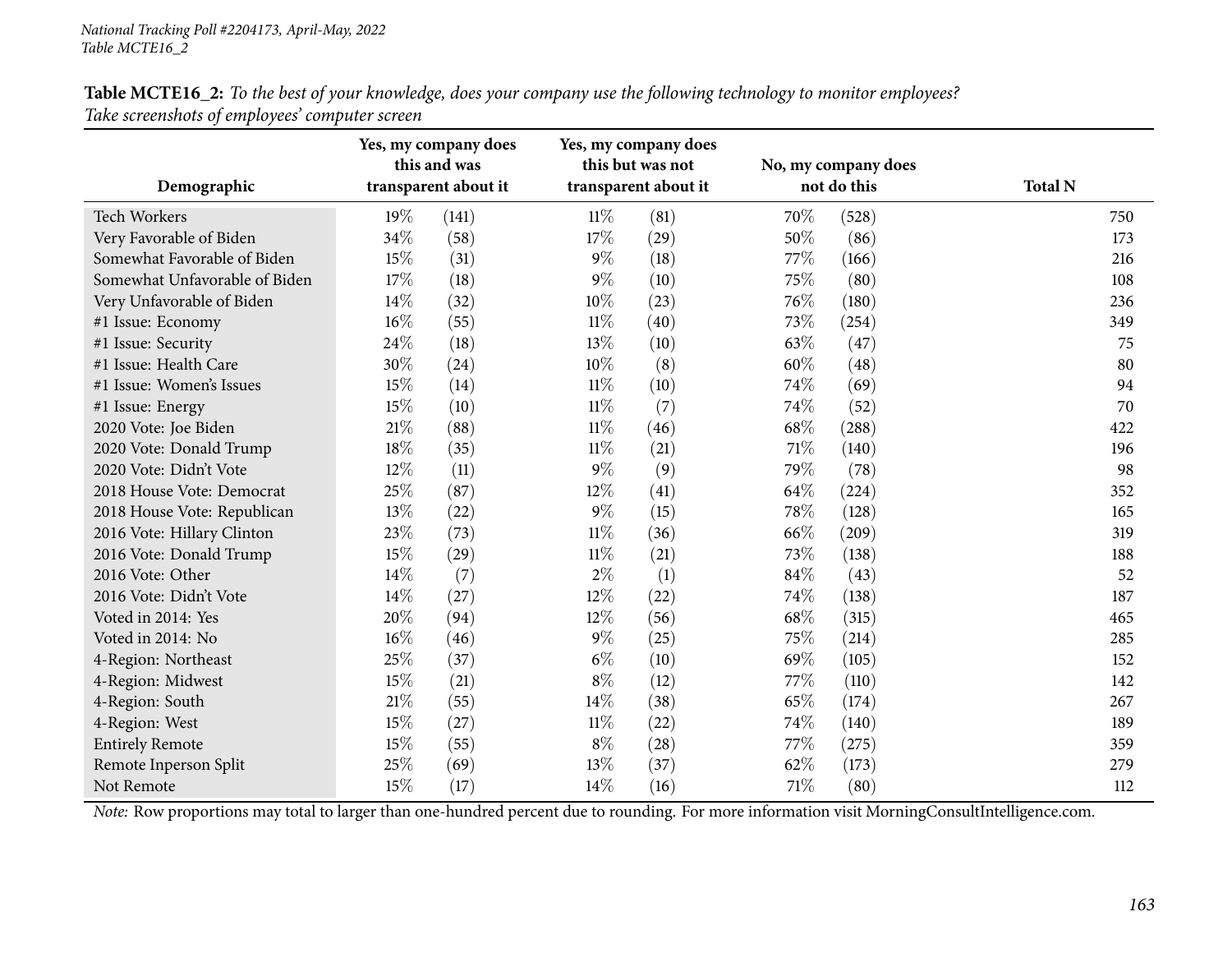| Table MCTE16_3: To the best of your knowledge, does your company use the following technology to monitor employees? |  |
|---------------------------------------------------------------------------------------------------------------------|--|
| Record audio and/or video of employees' through their computer                                                      |  |

| Demographic              |        | Yes, my company does<br>this and was<br>transparent about it |        | Yes, my company does<br>this but was not<br>transparent about it | No, my company does<br>not do this |       | <b>Total N</b> |
|--------------------------|--------|--------------------------------------------------------------|--------|------------------------------------------------------------------|------------------------------------|-------|----------------|
| Tech Workers             | 18%    | (133)                                                        | 12%    | (87)                                                             | 71%                                | (530) | 750            |
| Gender: Male             | 18%    | (87)                                                         | $11\%$ | (54)                                                             | $71\%$                             | (339) | 480            |
| Gender: Female           | 17%    | (46)                                                         | 12%    | (33)                                                             | $71\%$                             | (191) | 270            |
| Age: 18-34               | 19%    | (41)                                                         | 14%    | (30)                                                             | 67%                                | (145) | 216            |
| Age: 35-44               | 26%    | (57)                                                         | 14%    | (30)                                                             | $61\%$                             | (134) | 221            |
| Age: 45-64               | 12%    | (31)                                                         | 10%    | (26)                                                             | 79%                                | (210) | 267            |
| GenZers: 1997-2012       | 7%     | (4)                                                          | 18%    | (9)                                                              | 74%                                | (38)  | 51             |
| Millennials: 1981-1996   | 24%    | (82)                                                         | 13%    | (43)                                                             | 63%                                | (212) | 337            |
| GenXers: 1965-1980       | 15%    | (35)                                                         | 12%    | (30)                                                             | 73%                                | (174) | 239            |
| Baby Boomers: 1946-1964  | 10%    | (12)                                                         | $4\%$  | (5)                                                              | 85%                                | (104) | 122            |
| PID: Dem (no lean)       | 24%    | (78)                                                         | 13%    | (43)                                                             | 63%                                | (207) | 327            |
| PID: Ind (no lean)       | 12%    | (31)                                                         | $8\%$  | (21)                                                             | $80\%$                             | (207) | 259            |
| PID: Rep (no lean)       | 15%    | (24)                                                         | 14\%   | (23)                                                             | $71\%$                             | (116) | 163            |
| PID/Gender: Dem Men      | 25%    | (47)                                                         | 14\%   | (26)                                                             | 61\%                               | (115) | 187            |
| PID/Gender: Dem Women    | 22%    | (31)                                                         | 12%    | (17)                                                             | 66%                                | (92)  | 140            |
| PID/Gender: Ind Men      | 12%    | (22)                                                         | $7\%$  | (13)                                                             | $81\%$                             | (145) | 181            |
| PID/Gender: Ind Women    | 12%    | (9)                                                          | 10%    | (8)                                                              | 78%                                | (61)  | 79             |
| PID/Gender: Rep Men      | 16%    | (18)                                                         | 13%    | (15)                                                             | 70%                                | (79)  | 112            |
| PID/Gender: Rep Women    | $11\%$ | (6)                                                          | 15%    | (8)                                                              | 74%                                | (38)  | 51             |
| Ideo: Liberal (1-3)      | 21%    | (59)                                                         | 12%    | (34)                                                             | 67\%                               | (187) | 280            |
| Ideo: Moderate (4)       | 16%    | (36)                                                         | 12%    | (29)                                                             | 72%                                | (166) | 231            |
| Ideo: Conservative (5-7) | 17%    | (36)                                                         | $9\%$  | (20)                                                             | 73%                                | (153) | 208            |
| Educ: < College          | 13%    | (30)                                                         | 13%    | (32)                                                             | 74%                                | (176) | 238            |
| Educ: Bachelors degree   | 20%    | (60)                                                         | 10%    | (30)                                                             | 70%                                | (215) | 306            |
| Educ: Post-grad          | 21%    | (43)                                                         | 12%    | (25)                                                             | 67%                                | (139) | 206            |
| Income: Under 50k        | 15%    | (22)                                                         | 12%    | (17)                                                             | 72%                                | (101) | 140            |
| Income: 50k-100k         | 22%    | (72)                                                         | $11\%$ | (34)                                                             | 67%                                | (213) | 319            |
| Income: 100k+            | 14%    | (40)                                                         | 12%    | (36)                                                             | 74%                                | (216) | 292            |
| Ethnicity: White         | 18%    | (102)                                                        | 12%    | (65)                                                             | 70%                                | (388) | 556            |
| Ethnicity: Hispanic      | 14%    | (8)                                                          | 19%    | (12)                                                             | 67%                                | (40)  | 60             |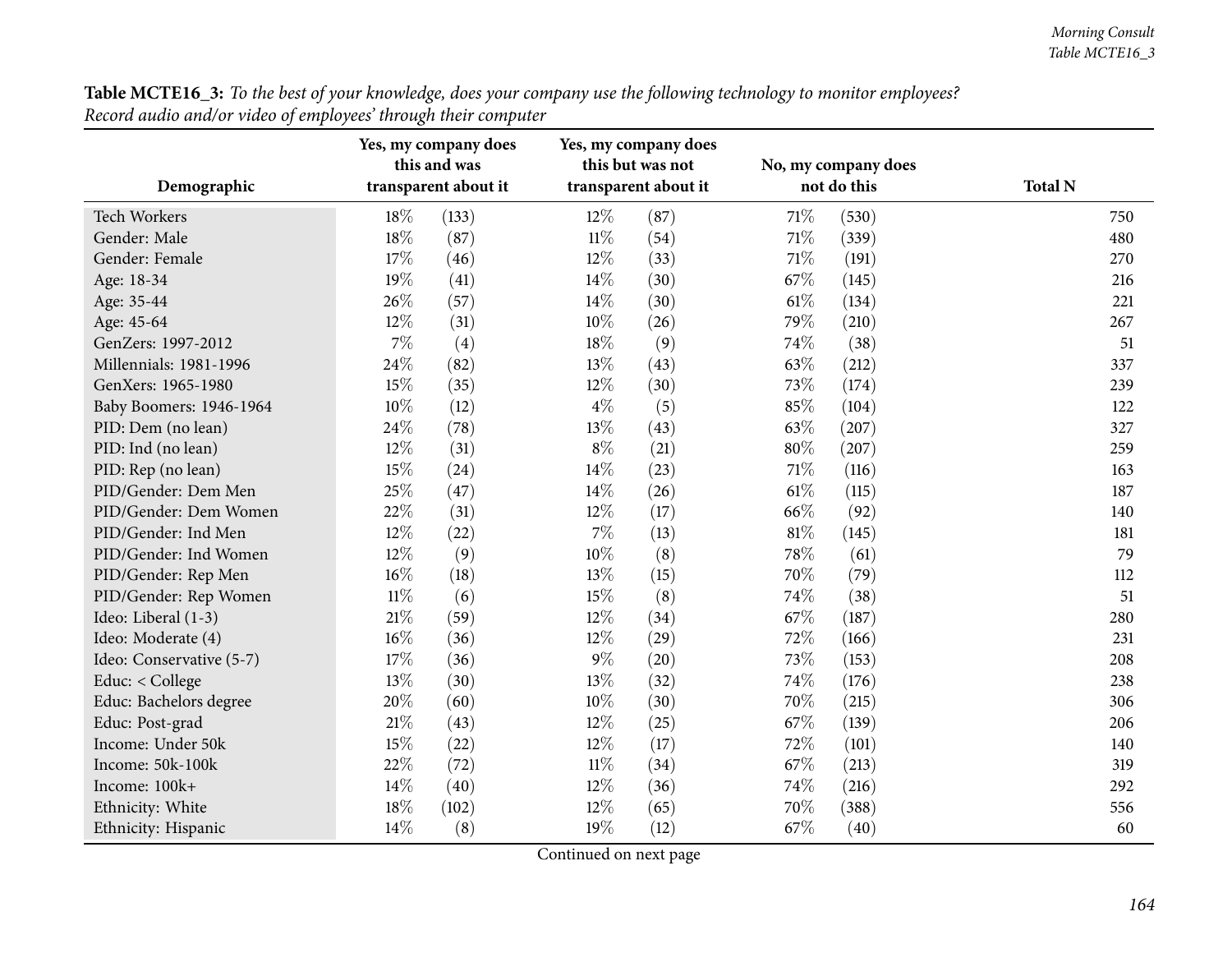| Demographic                          |        | Yes, my company does<br>this and was<br>transparent about it |        | Yes, my company does<br>this but was not<br>transparent about it |      | No, my company does<br>not do this | <b>Total N</b> |
|--------------------------------------|--------|--------------------------------------------------------------|--------|------------------------------------------------------------------|------|------------------------------------|----------------|
| <b>Tech Workers</b>                  | 18%    | (133)                                                        | $12\%$ | (87)                                                             | 71\% | (530)                              | 750            |
| Ethnicity: Black                     | 33%    | (19)                                                         | 14%    | (8)                                                              | 54%  | (32)                               | 59             |
| Ethnicity: Other                     | $8\%$  | (11)                                                         | 10%    | (13)                                                             | 82%  | (110)                              | 135            |
| All Christian                        | 22%    | (67)                                                         | 12%    | (35)                                                             | 66%  | (198)                              | 300            |
| All Non-Christian                    | 18%    | (11)                                                         | 12%    | (7)                                                              | 71%  | (44)                               | 62             |
| Atheist                              | 14%    | (10)                                                         | 14%    | (10)                                                             | 72%  | (51)                               | 71             |
| Agnostic/Nothing in particular       | 13%    | (32)                                                         | $11\%$ | (28)                                                             | 76%  | (187)                              | 248            |
| Something Else                       | 19%    | (13)                                                         | 9%     | (6)                                                              | 72%  | (50)                               | 70             |
| Religious Non-Protestant/Catholic    | 19%    | (12)                                                         | 12%    | (8)                                                              | 69%  | (45)                               | 66             |
| Evangelical                          | 27%    | (36)                                                         | 12%    | (16)                                                             | 61\% | (83)                               | 134            |
| Non-Evangelical                      | 16%    | (34)                                                         | $11\%$ | (23)                                                             | 73%  | (158)                              | 215            |
| Community: Urban                     | 28%    | (66)                                                         | 15%    | (35)                                                             | 57%  | (137)                              | 239            |
| Community: Suburban                  | 13%    | (53)                                                         | $9\%$  | (38)                                                             | 78%  | (325)                              | 416            |
| Community: Rural                     | 15%    | (14)                                                         | 14%    | (13)                                                             | 72%  | (68)                               | 95             |
| <b>Employ: Private Sector</b>        | 19%    | (126)                                                        | 12%    | (80)                                                             | 69%  | (453)                              | 659            |
| Employ: Self-Employed                | $8\%$  | (7)                                                          | $8\%$  | (7)                                                              | 84%  | (76)                               | 91             |
| Military HH: Yes                     | 14%    | (9)                                                          | 7%     | (4)                                                              | 79%  | (49)                               | 62             |
| Military HH: No                      | 18%    | (125)                                                        | 12%    | (82)                                                             | 70%  | (481)                              | 688            |
| RD/WT: Right Direction               | 28%    | (85)                                                         | 14%    | (41)                                                             | 58%  | (175)                              | 300            |
| RD/WT: Wrong Track                   | $11\%$ | (48)                                                         | 10%    | (46)                                                             | 79%  | (355)                              | 450            |
| Biden Job Approve                    | 24%    | (92)                                                         | $11\%$ | (41)                                                             | 66%  | (255)                              | 388            |
| <b>Biden Job Disapprove</b>          | 12%    | (40)                                                         | 13%    | (44)                                                             | 75%  | (255)                              | 338            |
| Biden Job Strongly Approve           | 39%    | (65)                                                         | $11\%$ | (18)                                                             | 50%  | (84)                               | 166            |
| Biden Job Somewhat Approve           | 12%    | (27)                                                         | $11\%$ | (23)                                                             | 77%  | (171)                              | 222            |
| Biden Job Somewhat Disapprove        | 14%    | (18)                                                         | 12%    | (15)                                                             | 74%  | (95)                               | 129            |
| <b>Biden Job Strongly Disapprove</b> | 10%    | (21)                                                         | 14%    | (29)                                                             | 76%  | (160)                              | 209            |
| Favorable of Biden                   | 23%    | (91)                                                         | 10%    | (40)                                                             | 66%  | (258)                              | 389            |
| Unfavorable of Biden                 | 12%    | (41)                                                         | 13%    | (45)                                                             | 75%  | (258)                              | 344            |

Table MCTE16\_3: To the best of your knowledge, does your company use the following technology to monitor employees? *Record audio and/or video of employees' through their computer*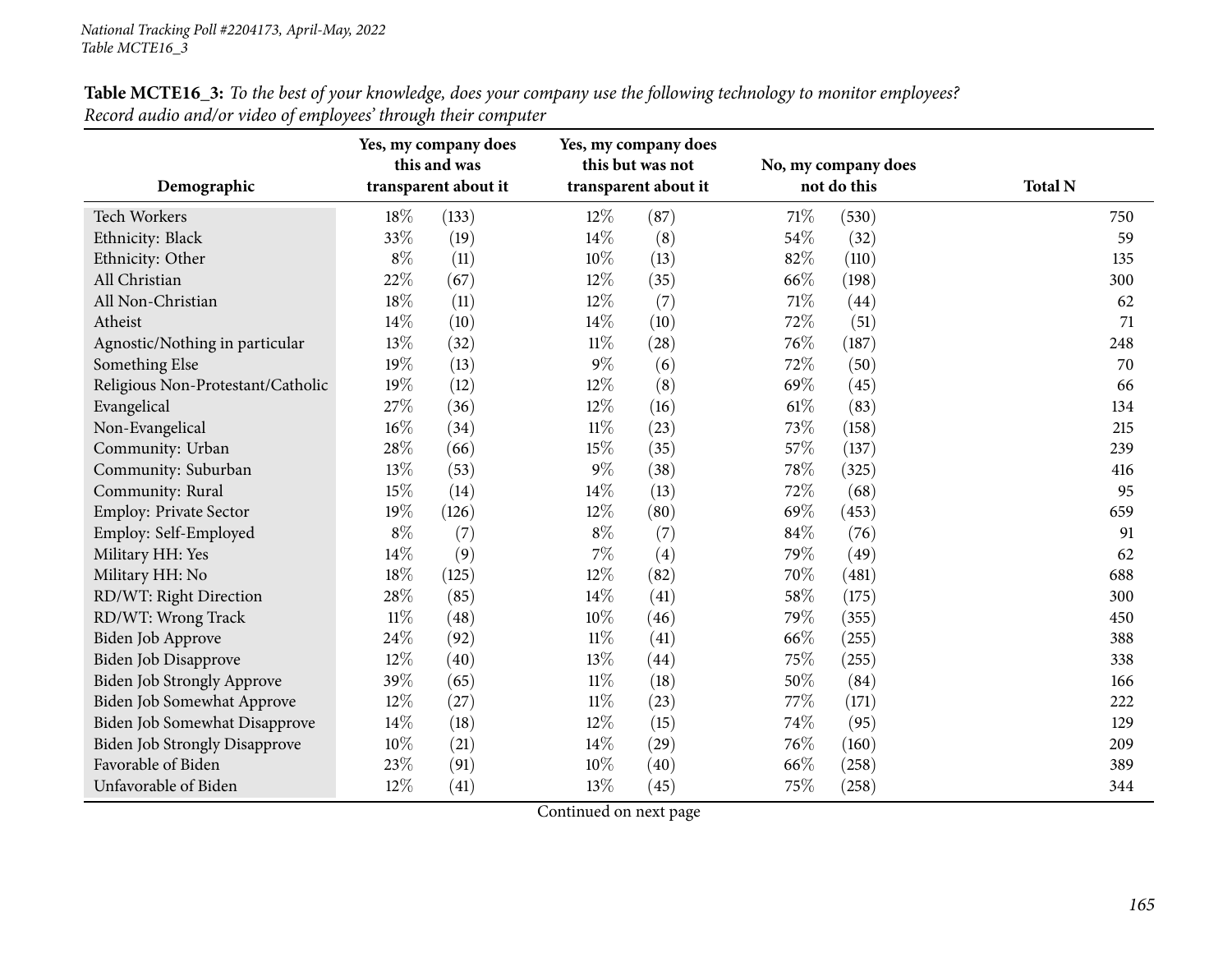|                               |       | Yes, my company does<br>this and was |                      | Yes, my company does<br>this but was not |      | No, my company does |                |
|-------------------------------|-------|--------------------------------------|----------------------|------------------------------------------|------|---------------------|----------------|
| Demographic                   |       | transparent about it                 | transparent about it |                                          |      | not do this         | <b>Total N</b> |
| <b>Tech Workers</b>           | 18%   | (133)                                | 12%                  | (87)                                     | 71\% | (530)               | 750            |
| Very Favorable of Biden       | 37%   | (64)                                 | $11\%$               | (20)                                     | 52%  | (90)                | 173            |
| Somewhat Favorable of Biden   | 13%   | (28)                                 | $9\%$                | (20)                                     | 78%  | (169)               | 216            |
| Somewhat Unfavorable of Biden | 13%   | (14)                                 | 12%                  | (13)                                     | 75%  | (81)                | 108            |
| Very Unfavorable of Biden     | 12%   | (27)                                 | 14%                  | (32)                                     | 75%  | (177)               | 236            |
| #1 Issue: Economy             | 14%   | (50)                                 | 12%                  | (42)                                     | 74%  | (257)               | 349            |
| #1 Issue: Security            | 19%   | (14)                                 | 16%                  | (12)                                     | 65%  | (49)                | 75             |
| #1 Issue: Health Care         | 35%   | (28)                                 | $8\%$                | (7)                                      | 57%  | (46)                | 80             |
| #1 Issue: Women's Issues      | 16%   | (15)                                 | 14%                  | (13)                                     | 70%  | (66)                | 94             |
| #1 Issue: Energy              | 19%   | (13)                                 | 12%                  | (8)                                      | 70%  | (49)                | 70             |
| 2020 Vote: Joe Biden          | 21%   | (88)                                 | $11\%$               | (45)                                     | 68%  | (288)               | 422            |
| 2020 Vote: Donald Trump       | 16%   | (31)                                 | 14%                  | (27)                                     | 70%  | (138)               | 196            |
| 2020 Vote: Didn't Vote        | $9\%$ | (9)                                  | 12%                  | (11)                                     | 79%  | (78)                | 98             |
| 2018 House Vote: Democrat     | 24%   | (84)                                 | 13%                  | (46)                                     | 63%  | (222)               | 352            |
| 2018 House Vote: Republican   | 14%   | (23)                                 | 9%                   | (15)                                     | 77%  | (127)               | 165            |
| 2016 Vote: Hillary Clinton    | 22%   | (71)                                 | 12%                  | (39)                                     | 65%  | (209)               | 319            |
| 2016 Vote: Donald Trump       | 16%   | (31)                                 | 13%                  | (24)                                     | 71\% | (133)               | 188            |
| 2016 Vote: Other              | 9%    | (5)                                  | $4\%$                | (2)                                      | 87%  | (45)                | 52             |
| 2016 Vote: Didn't Vote        | 13%   | (24)                                 | 12%                  | (22)                                     | 76%  | (142)               | 187            |
| Voted in 2014: Yes            | 21%   | (96)                                 | 12%                  | (54)                                     | 68%  | (315)               | 465            |
| Voted in 2014: No             | 13%   | (38)                                 | $11\%$               | (33)                                     | 75%  | (215)               | 285            |
| 4-Region: Northeast           | 25%   | (38)                                 | $8\%$                | (12)                                     | 67%  | (101)               | 152            |
| 4-Region: Midwest             | 13%   | (19)                                 | 12%                  | (17)                                     | 75%  | (107)               | 142            |
| 4-Region: South               | 18%   | (48)                                 | 12%                  | (33)                                     | 70%  | (186)               | 267            |
| 4-Region: West                | 15%   | (28)                                 | 13%                  | (25)                                     | 72%  | (136)               | 189            |
| <b>Entirely Remote</b>        | 15%   | (54)                                 | $8\%$                | (29)                                     | 77%  | (275)               | 359            |
| Remote Inperson Split         | 23%   | (64)                                 | 13%                  | (38)                                     | 64%  | (178)               | 279            |
| Not Remote                    | 13%   | (15)                                 | 18%                  | (20)                                     | 69%  | (77)                | 112            |

Table MCTE16\_3: To the best of your knowledge, does your company use the following technology to monitor employees? *Record audio and/or video of employees' through their computer*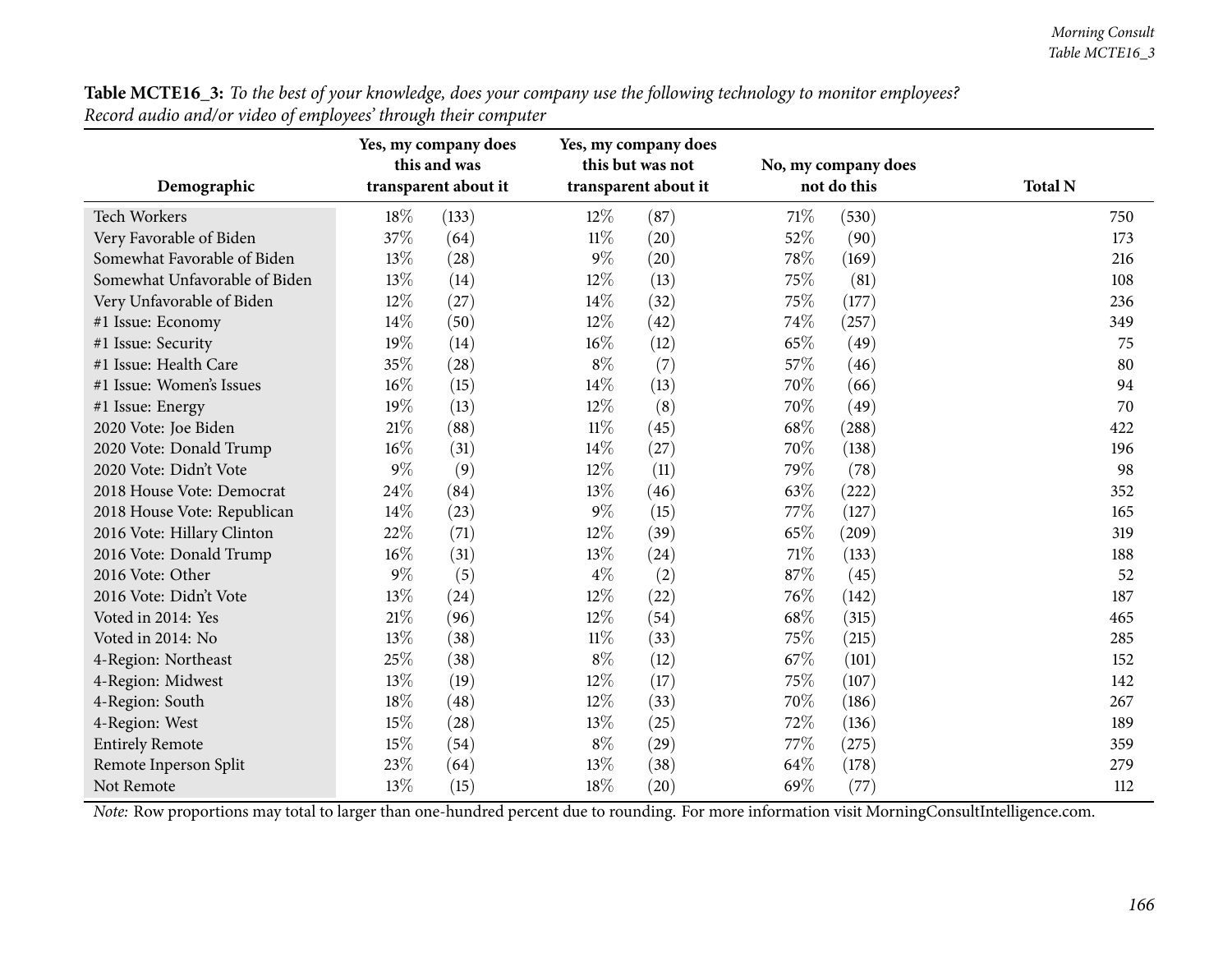| Table MCTE16_4: To the best of your knowledge, does your company use the following technology to monitor employees? |  |
|---------------------------------------------------------------------------------------------------------------------|--|
| Use facial recognition to monitor employee productivity                                                             |  |

|                          |        | Yes, my company does<br>this and was |        | Yes, my company does<br>this but was not |     | No, my company does |                |
|--------------------------|--------|--------------------------------------|--------|------------------------------------------|-----|---------------------|----------------|
| Demographic              |        | transparent about it                 |        | transparent about it                     |     | not do this         | <b>Total N</b> |
| <b>Tech Workers</b>      | 15%    | (109)                                | 7%     | (55)                                     | 78% | (586)               | 750            |
| Gender: Male             | 15%    | (73)                                 | $8\%$  | (38)                                     | 77% | (369)               | 480            |
| Gender: Female           | 13%    | (36)                                 | $6\%$  | (18)                                     | 80% | (217)               | 270            |
| Age: 18-34               | 19%    | (40)                                 | 10%    | (22)                                     | 71% | (154)               | 216            |
| Age: 35-44               | 25%    | (54)                                 | $8\%$  | (19)                                     | 67% | (148)               | 221            |
| Age: 45-64               | $5\%$  | (13)                                 | $5\%$  | (13)                                     | 90% | (241)               | 267            |
| GenZers: 1997-2012       | 13%    | (7)                                  | $11\%$ | (6)                                      | 76% | (39)                | 51             |
| Millennials: 1981-1996   | 23%    | (76)                                 | 10%    | (32)                                     | 68% | (229)               | 337            |
| GenXers: 1965-1980       | 9%     | (22)                                 | $5\%$  | (11)                                     | 86% | (205)               | 239            |
| Baby Boomers: 1946-1964  | $3\%$  | (4)                                  | $5\%$  | (6)                                      | 92% | (112)               | 122            |
| PID: Dem (no lean)       | 21%    | (68)                                 | $9\%$  | (29)                                     | 70% | (230)               | 327            |
| PID: Ind (no lean)       | 7%     | (17)                                 | $6\%$  | (16)                                     | 87% | (226)               | 259            |
| PID: Rep (no lean)       | 15%    | (24)                                 | $6\%$  | (10)                                     | 79% | (129)               | 163            |
| PID/Gender: Dem Men      | 22%    | (42)                                 | $11\%$ | (20)                                     | 67% | (125)               | 187            |
| PID/Gender: Dem Women    | 19%    | (26)                                 | $7\%$  | (9)                                      | 75% | (105)               | 140            |
| PID/Gender: Ind Men      | 7%     | (13)                                 | $6\%$  | (10)                                     | 87% | (158)               | 181            |
| PID/Gender: Ind Women    | $5\%$  | (4)                                  | 7%     | (6)                                      | 87% | (69)                | 79             |
| PID/Gender: Rep Men      | 17%    | (18)                                 | 7%     | (8)                                      | 77% | (86)                | 112            |
| PID/Gender: Rep Women    | $11\%$ | (6)                                  | $5\%$  | (2)                                      | 85% | (43)                | 51             |
| Ideo: Liberal (1-3)      | 16%    | (44)                                 | $8\%$  | (22)                                     | 76% | (213)               | 280            |
| Ideo: Moderate (4)       | 15%    | (34)                                 | 10%    | (24)                                     | 75% | (173)               | 231            |
| Ideo: Conservative (5-7) | 14%    | (30)                                 | $4\%$  | (8)                                      | 82% | (170)               | 208            |
| Educ: < College          | $6\%$  | (14)                                 | 10%    | (25)                                     | 84% | (199)               | 238            |
| Educ: Bachelors degree   | 17%    | (53)                                 | $6\%$  | (17)                                     | 77% | (236)               | 306            |
| Educ: Post-grad          | 20%    | (42)                                 | 7%     | (14)                                     | 73% | (151)               | 206            |
| Income: Under 50k        | 9%     | (13)                                 | $11\%$ | (16)                                     | 79% | (111)               | 140            |
| Income: 50k-100k         | 17%    | (53)                                 | $7\%$  | (22)                                     | 76% | (243)               | 319            |
| Income: 100k+            | 15%    | (43)                                 | $6\%$  | (17)                                     | 79% | (232)               | 292            |
| Ethnicity: White         | 15%    | (81)                                 | 7%     | (41)                                     | 78% | (434)               | 556            |
| Ethnicity: Hispanic      | 18%    | (11)                                 | $7\%$  | (4)                                      | 75% | (45)                | 60             |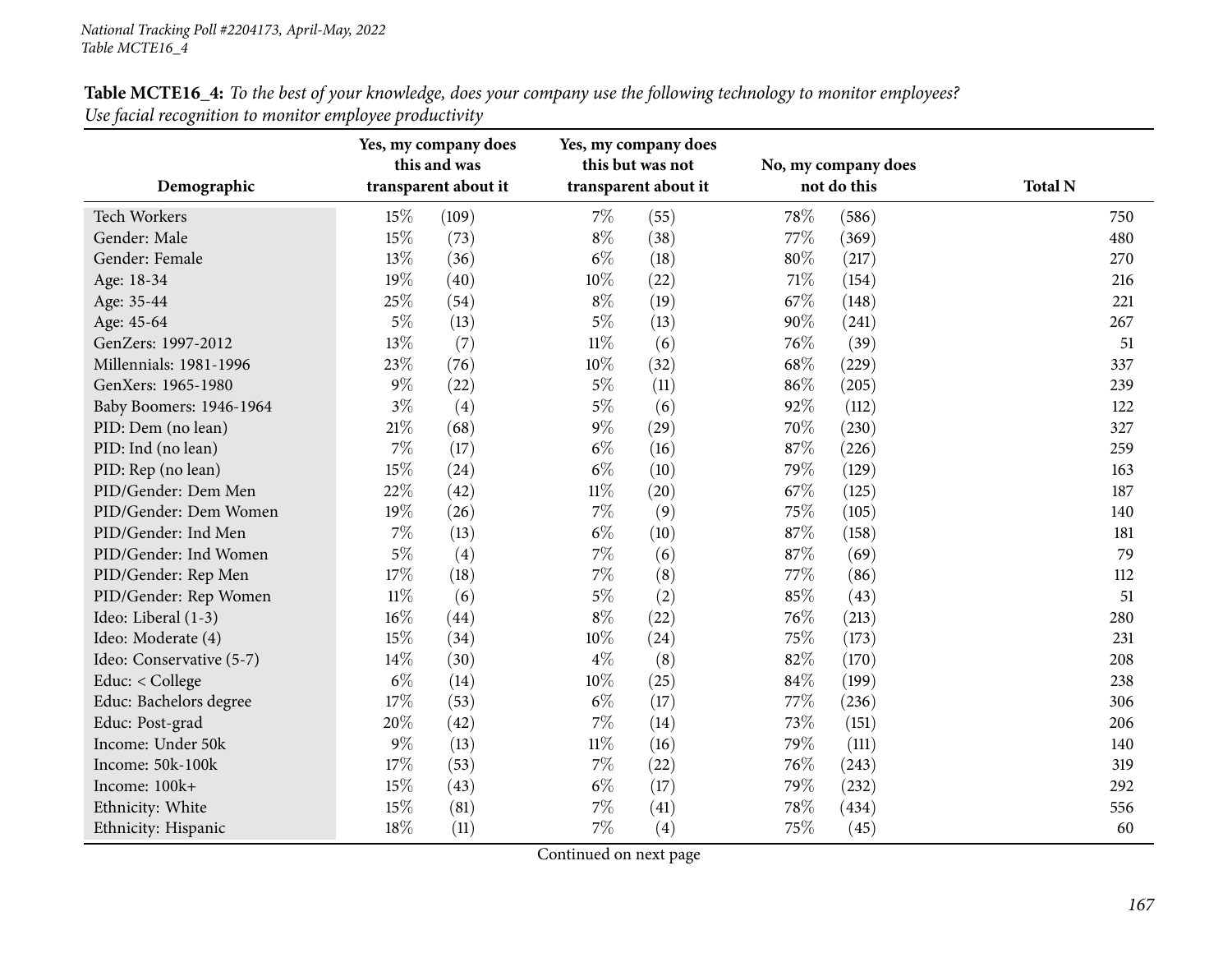Table MCTE16\_4: To the best of your knowledge, does your company use the following technology to monitor employees? *Use facial recognition to monitor employee productivity*

|                                      |        | Yes, my company does<br>this and was |        | Yes, my company does<br>this but was not |        | No, my company does |                |
|--------------------------------------|--------|--------------------------------------|--------|------------------------------------------|--------|---------------------|----------------|
| Demographic                          |        | transparent about it                 |        | transparent about it                     |        | not do this         | <b>Total N</b> |
| Tech Workers                         | 15%    | (109)                                | $7\%$  | (55)                                     | 78%    | (586)               | 750            |
| Ethnicity: Black                     | 28%    | (16)                                 | $8\%$  | (5)                                      | 64%    | (38)                | 59             |
| Ethnicity: Other                     | 9%     | (12)                                 | $7\%$  | (10)                                     | 84%    | (114)               | 135            |
| All Christian                        | 20%    | (59)                                 | $8\%$  | (24)                                     | 73%    | (218)               | 300            |
| All Non-Christian                    | 19%    | (12)                                 | $5\%$  | (3)                                      | 75%    | (46)                | 62             |
| Atheist                              | $11\%$ | (8)                                  | 13%    | (9)                                      | 76%    | (54)                | 71             |
| Agnostic/Nothing in particular       | 9%     | (23)                                 | $6\%$  | (14)                                     | 85%    | (211)               | 248            |
| Something Else                       | $11\%$ | (8)                                  | $8\%$  | (5)                                      | 81%    | (57)                | 70             |
| Religious Non-Protestant/Catholic    | 20%    | (13)                                 | $5\%$  | (3)                                      | 75%    | (49)                | 66             |
| Evangelical                          | 23%    | (32)                                 | $11\%$ | (15)                                     | 65%    | (88)                | 134            |
| Non-Evangelical                      | 12%    | (27)                                 | $6\%$  | (12)                                     | 82%    | (176)               | 215            |
| Community: Urban                     | 28%    | (67)                                 | 10%    | (24)                                     | 62%    | (148)               | 239            |
| Community: Suburban                  | $8\%$  | (32)                                 | $6\%$  | (23)                                     | 87%    | (360)               | 416            |
| Community: Rural                     | 10%    | (9)                                  | $9\%$  | (8)                                      | 82%    | (78)                | 95             |
| Employ: Private Sector               | 15%    | (102)                                | $8\%$  | (50)                                     | 77%    | (508)               | 659            |
| Employ: Self-Employed                | $8\%$  | (7)                                  | $6\%$  | (6)                                      | 86%    | (78)                | 91             |
| Military HH: Yes                     | $5\%$  | (3)                                  | $6\%$  | (4)                                      | 89%    | (56)                | 62             |
| Military HH: No                      | 15%    | (106)                                | $8\%$  | (52)                                     | 77%    | (530)               | 688            |
| RD/WT: Right Direction               | 27%    | (81)                                 | $11\%$ | (32)                                     | 62%    | (187)               | 300            |
| RD/WT: Wrong Track                   | $6\%$  | (28)                                 | $5\%$  | (23)                                     | 89%    | (399)               | 450            |
| Biden Job Approve                    | 21\%   | (82)                                 | $9\%$  | (33)                                     | 70%    | (272)               | 388            |
| Biden Job Disapprove                 | $8\%$  | (26)                                 | 7%     | (22)                                     | 86%    | (290)               | 338            |
| Biden Job Strongly Approve           | 34%    | (56)                                 | 10%    | (17)                                     | 56%    | (93)                | 166            |
| Biden Job Somewhat Approve           | 12%    | (25)                                 | 7%     | (16)                                     | $81\%$ | (180)               | 222            |
| Biden Job Somewhat Disapprove        | $8\%$  | (10)                                 | $7\%$  | (9)                                      | 85%    | (109)               | 129            |
| <b>Biden Job Strongly Disapprove</b> | $8\%$  | (16)                                 | $6\%$  | (13)                                     | 86%    | (181)               | 209            |
| Favorable of Biden                   | 20%    | (78)                                 | $8\%$  | (33)                                     | 71%    | (278)               | 389            |
| Unfavorable of Biden                 | $9\%$  | (31)                                 | $6\%$  | (21)                                     | 85%    | (292)               | 344            |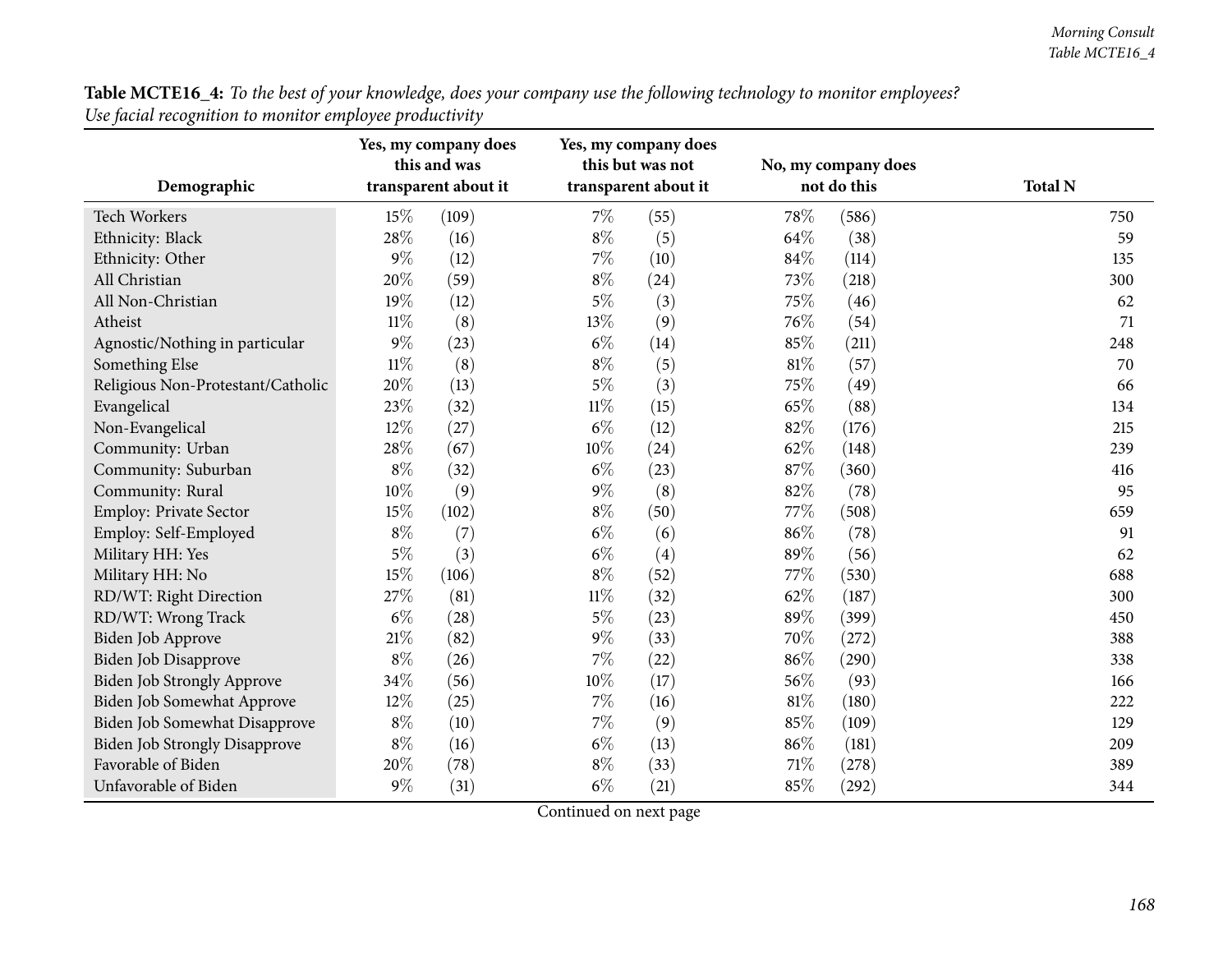| Demographic                   |        | Yes, my company does<br>this and was<br>transparent about it |       | Yes, my company does<br>this but was not<br>transparent about it | No, my company does<br>not do this |       | <b>Total N</b> |
|-------------------------------|--------|--------------------------------------------------------------|-------|------------------------------------------------------------------|------------------------------------|-------|----------------|
| <b>Tech Workers</b>           | 15%    | (109)                                                        | $7\%$ | (55)                                                             | 78%                                | (586) | 750            |
| Very Favorable of Biden       | 32%    | (56)                                                         | 10%   | (16)                                                             | 58%                                | (101) | 173            |
| Somewhat Favorable of Biden   | 10%    | (23)                                                         | $8\%$ | (17)                                                             | 82%                                | (177) | 216            |
| Somewhat Unfavorable of Biden | $8\%$  | (8)                                                          | $7\%$ | (7)                                                              | 86%                                | (92)  | 108            |
| Very Unfavorable of Biden     | $9\%$  | (22)                                                         | $6\%$ | (14)                                                             | 85%                                | (200) | 236            |
| #1 Issue: Economy             | 13%    | (44)                                                         | $5\%$ | (18)                                                             | 82%                                | (287) | 349            |
| #1 Issue: Security            | 20%    | (15)                                                         | 12%   | (9)                                                              | 68%                                | (51)  | 75             |
| #1 Issue: Health Care         | 28%    | (22)                                                         | $6\%$ | (5)                                                              | 66%                                | (53)  | 80             |
| #1 Issue: Women's Issues      | 7%     | (7)                                                          | 10%   | (10)                                                             | 82%                                | (77)  | 94             |
| #1 Issue: Energy              | 14\%   | (10)                                                         | 10%   | (7)                                                              | 76%                                | (53)  | 70             |
| 2020 Vote: Joe Biden          | 17%    | (73)                                                         | $8\%$ | (35)                                                             | 74%                                | (314) | 422            |
| 2020 Vote: Donald Trump       | 15%    | (29)                                                         | $8\%$ | (15)                                                             | 78%                                | (152) | 196            |
| 2020 Vote: Didn't Vote        | $5\%$  | (5)                                                          | $4\%$ | (4)                                                              | 91%                                | (89)  | 98             |
| 2018 House Vote: Democrat     | 20%    | (71)                                                         | $8\%$ | (28)                                                             | 72%                                | (253) | 352            |
| 2018 House Vote: Republican   | 13%    | (21)                                                         | $5\%$ | (8)                                                              | 82%                                | (136) | 165            |
| 2016 Vote: Hillary Clinton    | 19%    | (60)                                                         | $8\%$ | (25)                                                             | 73%                                | (234) | 319            |
| 2016 Vote: Donald Trump       | 16%    | (30)                                                         | $6\%$ | (12)                                                             | 78%                                | (146) | 188            |
| 2016 Vote: Other              | $3\%$  | (2)                                                          | —     | (0)                                                              | 97%                                | (50)  | 52             |
| 2016 Vote: Didn't Vote        | 7%     | (14)                                                         | 10%   | (19)                                                             | 83%                                | (155) | 187            |
| Voted in 2014: Yes            | 17%    | (78)                                                         | $8\%$ | (35)                                                             | 76%                                | (351) | 465            |
| Voted in 2014: No             | $11\%$ | (31)                                                         | 7%    | (20)                                                             | 82%                                | (234) | 285            |
| 4-Region: Northeast           | 19%    | (28)                                                         | $6\%$ | (10)                                                             | 75%                                | (113) | 152            |
| 4-Region: Midwest             | $11\%$ | (16)                                                         | $6\%$ | (8)                                                              | 83%                                | (118) | 142            |
| 4-Region: South               | 15%    | (40)                                                         | $7\%$ | (20)                                                             | 78%                                | (207) | 267            |
| 4-Region: West                | 13%    | (25)                                                         | $9\%$ | (17)                                                             | 78%                                | (146) | 189            |
| <b>Entirely Remote</b>        | 10%    | (37)                                                         | $6\%$ | (21)                                                             | 84%                                | (301) | 359            |
| Remote Inperson Split         | 21%    | (60)                                                         | $9\%$ | (24)                                                             | 70%                                | (195) | 279            |
| Not Remote                    | $11\%$ | (12)                                                         | $9\%$ | (10)                                                             | 80%                                | (90)  | 112            |

Table MCTE16\_4: To the best of your knowledge, does your company use the following technology to monitor employees? *Use facial recognition to monitor employee productivity*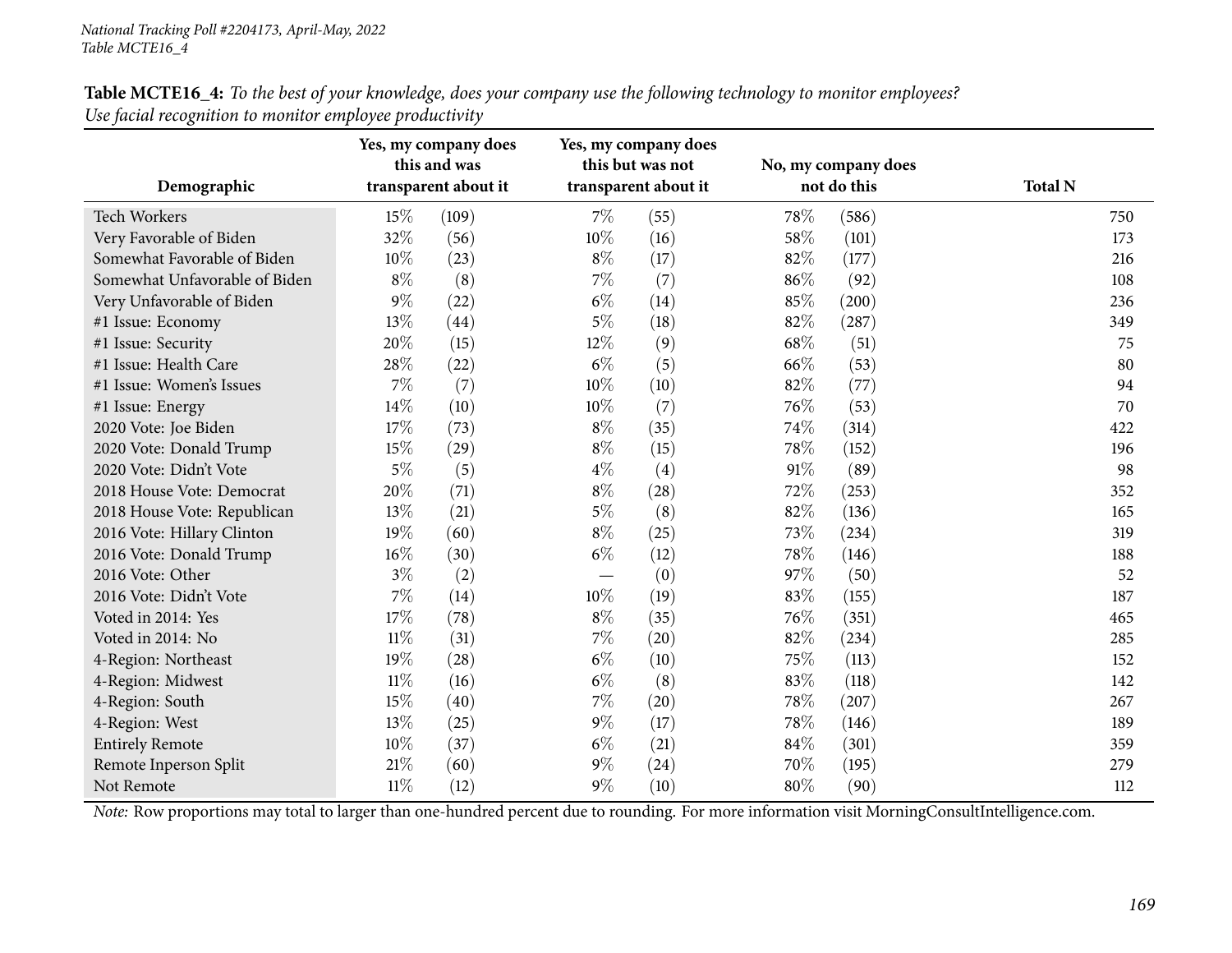**Table MCTE17\_1:** If your company did the following, how surprised would you be, if at all? *Track employees' keystrokes*

|                                | Somewhat |                |     |           |        |                   | Not at all |           |                |  |
|--------------------------------|----------|----------------|-----|-----------|--------|-------------------|------------|-----------|----------------|--|
| Demographic                    |          | Very surprised |     | surprised |        | Not too surprised |            | surprised | <b>Total N</b> |  |
| <b>Tech Workers</b>            | 51\%     | (266)          | 25% | (132)     | 16%    | (85)              | $8\%$      | (43)      | 525            |  |
| Gender: Male                   | 54%      | (180)          | 26% | (86)      | 14%    | (48)              | $6\%$      | (21)      | 336            |  |
| Gender: Female                 | 45%      | (86)           | 24% | (46)      | 19%    | (36)              | $11\%$     | (22)      | 190            |  |
| Age: 18-34                     | 52%      | (75)           | 26% | (37)      | 17%    | (24)              | $6\%$      | (9)       | 145            |  |
| Age: 35-44                     | 50%      | (64)           | 24% | (30)      | 16%    | (20)              | $11\%$     | (14)      | 128            |  |
| Age: 45-64                     | 50%      | (104)          | 26% | (54)      | 17%    | (36)              | $8\%$      | (16)      | 210            |  |
| Millennials: 1981-1996         | 50%      | (105)          | 26% | (55)      | 15%    | (31)              | 9%         | (18)      | 210            |  |
| GenXers: 1965-1980             | 47%      | (81)           | 24% | (42)      | 23%    | (41)              | $6\%$      | (10)      | 174            |  |
| Baby Boomers: 1946-1964        | 53%      | (56)           | 26% | (27)      | $8\%$  | (9)               | 12%        | (13)      | 105            |  |
| PID: Dem (no lean)             | 50%      | (106)          | 27% | (56)      | 12%    | (24)              | $11\%$     | (23)      | 210            |  |
| PID: Ind (no lean)             | 52%      | (105)          | 22% | (44)      | 20%    | (40)              | $6\%$      | (12)      | 201            |  |
| PID: Rep (no lean)             | 48%      | (55)           | 27% | (31)      | 18%    | (20)              | 7%         | (8)       | 114            |  |
| PID/Gender: Dem Men            | 54%      | (62)           | 31% | (35)      | $7\%$  | (8)               | 9%         | (10)      | 115            |  |
| PID/Gender: Dem Women          | 46%      | (44)           | 22% | (21)      | 18%    | (17)              | 14%        | (13)      | 95             |  |
| PID/Gender: Ind Men            | 54%      | (77)           | 22% | (31)      | 19%    | (27)              | $5\%$      | (7)       | 142            |  |
| PID/Gender: Ind Women          | 47%      | (28)           | 23% | (14)      | 21%    | (13)              | $8\%$      | (5)       | 59             |  |
| PID/Gender: Rep Men            | 52%      | (41)           | 26% | (20)      | 17%    | (13)              | $5\%$      | (4)       | 79             |  |
| Ideo: Liberal (1-3)            | 56%      | (106)          | 24% | (46)      | $11\%$ | (21)              | 9%         | (16)      | 189            |  |
| Ideo: Moderate (4)             | 46%      | (72)           | 26% | (41)      | 19%    | (31)              | $8\%$      | (13)      | 158            |  |
| Ideo: Conservative (5-7)       | 50%      | (76)           | 27% | (41)      | 16%    | (25)              | 7%         | (11)      | 152            |  |
| Educ: < College                | 47%      | (80)           | 24% | (42)      | 17%    | (30)              | 12%        | (20)      | 172            |  |
| Educ: Bachelors degree         | 51\%     | (108)          | 27% | (57)      | 15%    | (31)              | $8\%$      | (16)      | 212            |  |
| Educ: Post-grad                | 55%      | (78)           | 24% | (33)      | 17%    | (24)              | $5\%$      | (6)       | 141            |  |
| Income: Under 50k              | 49%      | (47)           | 20% | (19)      | 17%    | (16)              | 14%        | (14)      | 96             |  |
| Income: 50k-100k               | 49%      | (108)          | 23% | (51)      | 19%    | (43)              | $8\%$      | (18)      | 220            |  |
| Income: 100k+                  | 53%      | (110)          | 30% | (62)      | 12%    | (26)              | $5\%$      | (11)      | 209            |  |
| Ethnicity: White               | 53%      | (204)          | 23% | (90)      | 14%    | (54)              | 10%        | (38)      | 385            |  |
| Ethnicity: Other               | 44%      | (47)           | 32% | (35)      | 22%    | (24)              | $2\%$      | (2)       | 108            |  |
| All Christian                  | 48%      | (99)           | 28% | (59)      | 17%    | (35)              | 7%         | (14)      | 206            |  |
| Agnostic/Nothing in particular | 52%      | (94)           | 22% | (39)      | 18%    | (32)              | 9%         | (15)      | 181            |  |
| Something Else                 | 41\%     | (21)           | 33% | (17)      | 13%    | (7)               | 13%        | (7)       | 52             |  |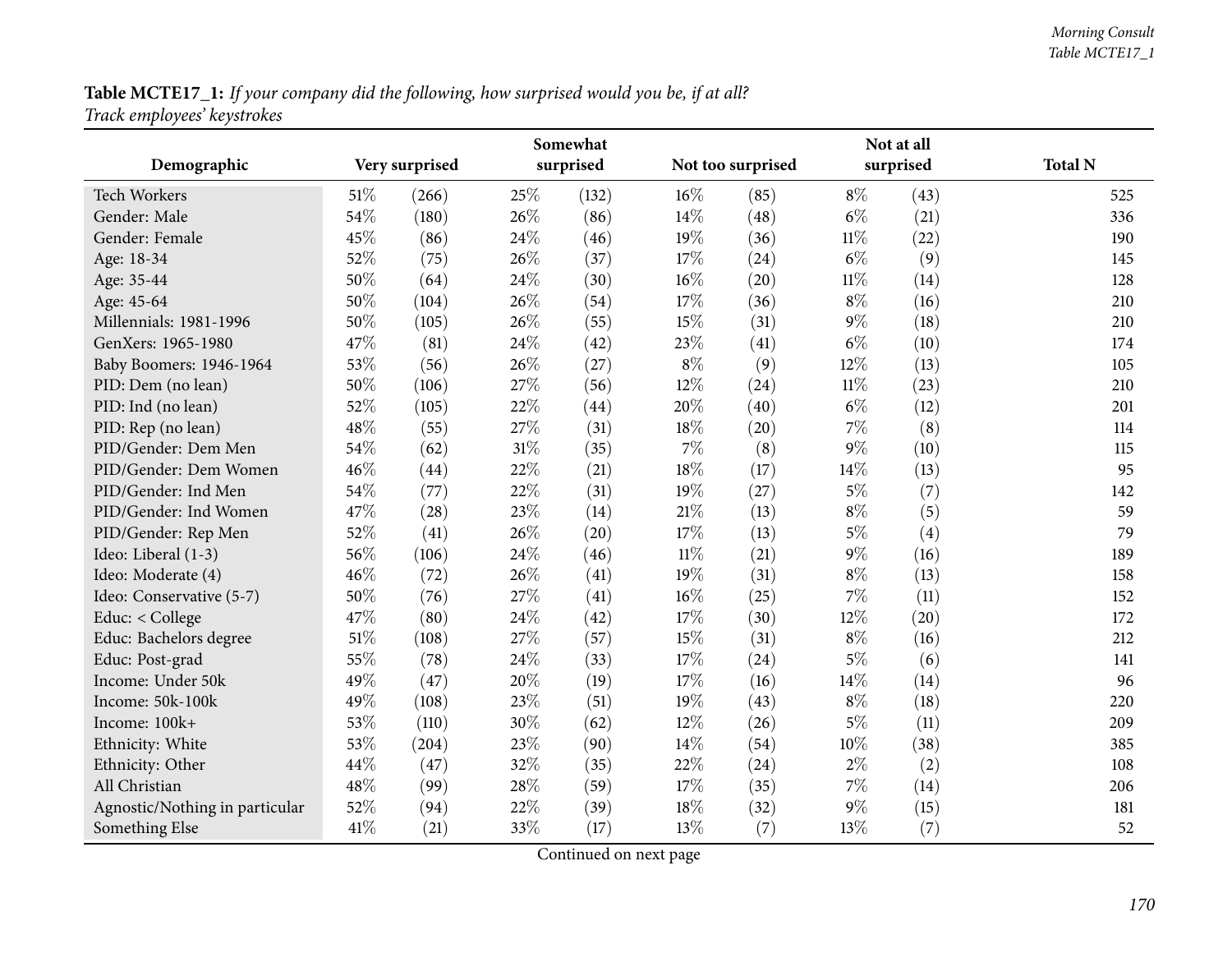# **Table MCTE17\_1:** If your company did the following, how surprised would you be, if at all? *Track employees' keystrokes*

|                                      | Somewhat |                |        |           |        |                   | Not at all |           |                |  |
|--------------------------------------|----------|----------------|--------|-----------|--------|-------------------|------------|-----------|----------------|--|
| Demographic                          |          | Very surprised |        | surprised |        | Not too surprised |            | surprised | <b>Total N</b> |  |
| <b>Tech Workers</b>                  | 51%      | (266)          | 25%    | (132)     | $16\%$ | (85)              | $8\%$      | (43)      | 525            |  |
| Evangelical                          | 47%      | (37)           | 25%    | (19)      | 20%    | (16)              | $8\%$      | (6)       | 79             |  |
| Non-Evangelical                      | 46%      | (78)           | 30%    | (51)      | 15%    | (26)              | $9\%$      | (15)      | 169            |  |
| Community: Urban                     | 51%      | (68)           | 20%    | (27)      | 20%    | (27)              | $9\%$      | (12)      | 134            |  |
| Community: Suburban                  | 49%      | (159)          | 28\%   | (91)      | 15%    | (48)              | $8\%$      | (25)      | 323            |  |
| Community: Rural                     | 58%      | (39)           | $21\%$ | (14)      | 14%    | (10)              | $7\%$      | (5)       | 68             |  |
| Employ: Private Sector               | 49%      | (222)          | 26%    | (120)     | $17\%$ | (77)              | $8\%$      | (38)      | 456            |  |
| Employ: Self-Employed                | 64%      | (44)           | $18\%$ | (12)      | $11\%$ | (8)               | $7\%$      | (5)       | 69             |  |
| Military HH: No                      | 49%      | (237)          | 26%    | (126)     | $16\%$ | (78)              | $8\%$      | (39)      | 480            |  |
| RD/WT: Right Direction               | 49%      | (82)           | 28\%   | (47)      | 14%    | (23)              | $9\%$      | (15)      | 168            |  |
| RD/WT: Wrong Track                   | 51%      | (184)          | 24%    | (85)      | $17\%$ | (62)              | $8\%$      | (27)      | 358            |  |
| Biden Job Approve                    | $51\%$   | (124)          | 27%    | (65)      | 14%    | (35)              | 7%         | (18)      | 241            |  |
| Biden Job Disapprove                 | 48%      | (127)          | 25%    | (65)      | $18\%$ | (46)              | $9\%$      | (24)      | 262            |  |
| Biden Job Strongly Approve           | 52%      | (41)           | 28%    | (22)      | $11\%$ | (9)               | $9\%$      | (7)       | 79             |  |
| Biden Job Somewhat Approve           | $51\%$   | (83)           | 26%    | (43)      | $16\%$ | (26)              | 7%         | (11)      | 162            |  |
| Biden Job Somewhat Disapprove        | 49%      | (48)           | 24\%   | (24)      | $17\%$ | (16)              | 10%        | (10)      | 98             |  |
| <b>Biden Job Strongly Disapprove</b> | 48%      | (80)           | 25%    | (41)      | 18%    | (30)              | $9\%$      | (14)      | 164            |  |
| Favorable of Biden                   | 52%      | (129)          | 27%    | (67)      | 13%    | (33)              | $8\%$      | (20)      | 249            |  |
| Unfavorable of Biden                 | 49%      | (128)          | 24%    | (63)      | 18%    | (48)              | $8\%$      | (22)      | 261            |  |
| Very Favorable of Biden              | 58%      | (50)           | 26%    | (22)      | $8\%$  | (7)               | 7%         | (6)       | 86             |  |
| Somewhat Favorable of Biden          | 48%      | (79)           | 28%    | (45)      | $16\%$ | (26)              | $8\%$      | (13)      | 163            |  |
| Somewhat Unfavorable of Biden        | 46%      | (39)           | 26%    | (22)      | 20%    | (17)              | $8\%$      | (7)       | 85             |  |
| Very Unfavorable of Biden            | $51\%$   | (89)           | 23%    | (41)      | $17\%$ | (31)              | $9\%$      | (15)      | 176            |  |
| #1 Issue: Economy                    | 49%      | (125)          | 27%    | (69)      | 19%    | (50)              | $5\%$      | (12)      | 256            |  |
| #1 Issue: Women's Issues             | 55%      | (38)           | 23%    | (16)      | 15%    | (11)              | $6\%$      | (4)       | 69             |  |
| #1 Issue: Energy                     | 52%      | (27)           | 20%    | (11)      | $18\%$ | (9)               | 10%        | (5)       | 53             |  |
| 2020 Vote: Joe Biden                 | 55%      | (154)          | 26%    | (73)      | 12%    | (35)              | $7\%$      | (20)      | 282            |  |
| 2020 Vote: Donald Trump              | 50%      | (67)           | 27%    | (37)      | $16\%$ | (21)              | $7\%$      | (10)      | 135            |  |
| 2020 Vote: Didn't Vote               | 42%      | (34)           | 22%    | (18)      | 26%    | (21)              | $9\%$      | (8)       | 80             |  |
| 2018 House Vote: Democrat            | 53%      | (121)          | 26%    | (59)      | 13%    | (30)              | $8\%$      | (19)      | 229            |  |
| 2018 House Vote: Republican          | 47%      | (55)           | 32%    | (37)      | $16\%$ | (19)              | $6\%$      | (7)       | 118            |  |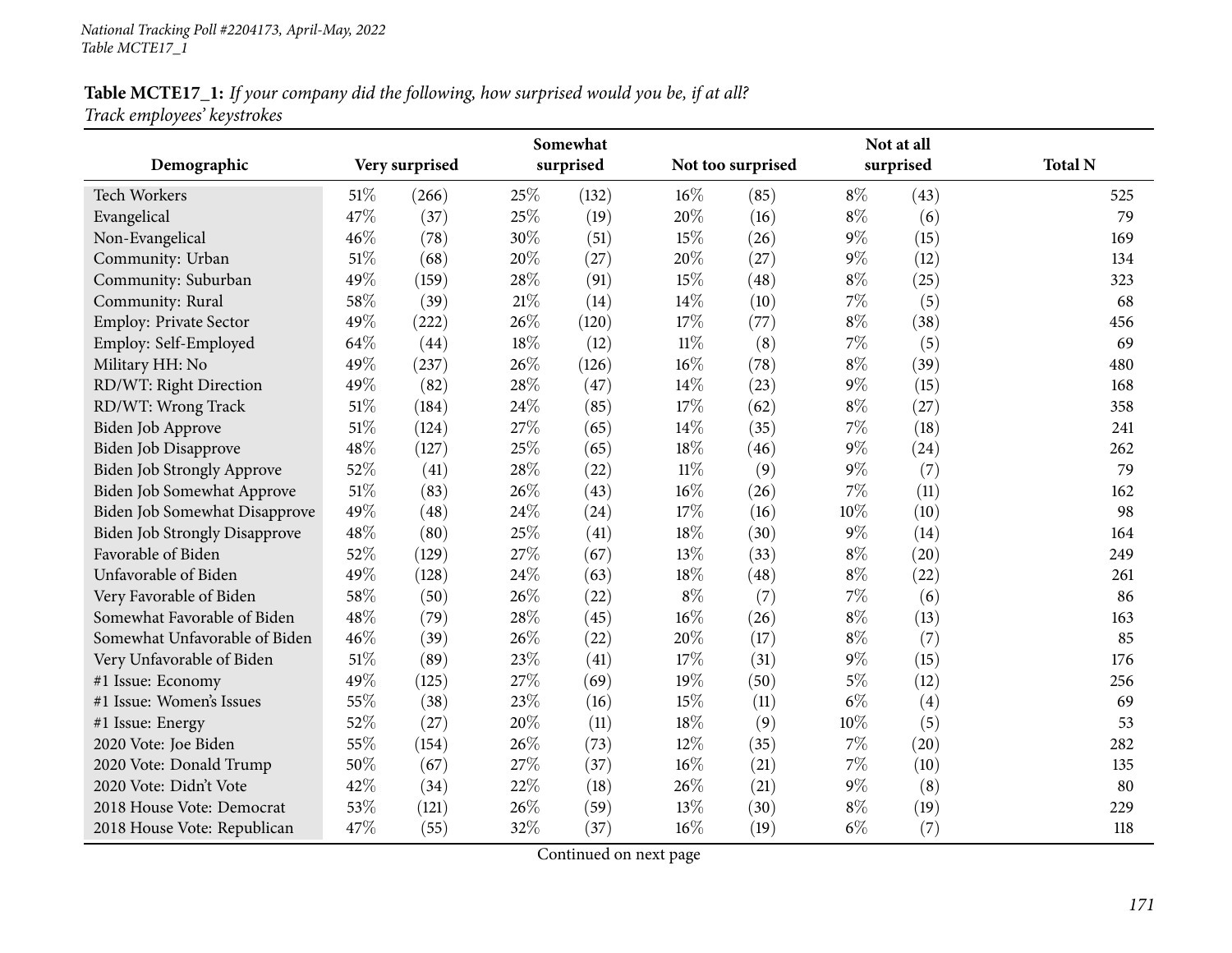#### Table MCTE17\_1: If your company did the following, how surprised would you be, if at all? *Track employees' keystrokes*

| Demographic                | Very surprised |       | Somewhat<br>surprised |                    |        | Not too surprised |        | Not at all<br>surprised | <b>Total N</b> |
|----------------------------|----------------|-------|-----------------------|--------------------|--------|-------------------|--------|-------------------------|----------------|
| <b>Tech Workers</b>        | 51%            | (266) | 25%                   | (132)              | $16\%$ | (85)              | $8\%$  | (43)                    | 525            |
| 2016 Vote: Hillary Clinton | $54\%$         | (115) | 24\%                  | (51)               | 12\%   | (26)              | $9\%$  | (19)                    | 211            |
| 2016 Vote: Donald Trump    | 47\%           | (59)  | $31\%$                | (40)               | $14\%$ | (18)              | $8\%$  | (10)                    | 128            |
| 2016 Vote: Didn't Vote     | $50\%$         | (71)  | 20%                   | $\left( 28\right)$ | 22\%   | (31)              | $8\%$  | (12)                    | 142            |
| Voted in 2014: Yes         | 51%            | (157) | 28\%                  | (86)               | $14\%$ | (43)              | $8\%$  | (24)                    | 310            |
| Voted in 2014: No          | $50\%$         | (109) | 22\%                  | (47)               | 19%    | (41)              | $9\%$  | (19)                    | 215            |
| 4-Region: Northeast        | 46%            | (46)  | 28\%                  | $\left( 28\right)$ | 15\%   | (15)              | $11\%$ | (11)                    | 101            |
| 4-Region: Midwest          | $50\%$         | (51)  | 26\%                  | (26)               | 18%    | (18)              | $6\%$  | (6)                     | 100            |
| 4-Region: South            | 53%            | (98)  | 23\%                  | (42)               | 15\%   | (28)              | $9\%$  | (18)                    | 185            |
| 4-Region: West             | $51\%$         | (71)  | 26\%                  | (36)               | 17\%   | (24)              | $6\%$  | (8)                     | 139            |
| <b>Entirely Remote</b>     | 58%            | (156) | $22\%$                | (58)               | $14\%$ | 37                | $7\%$  | (18)                    | 269            |
| Remote Inperson Split      | 44\%           | (78)  | $31\%$                | (53)               | 18%    | (31)              | $7\%$  | (13)                    | 175            |
| Not Remote                 | 40%            | (32)  | 25%                   | (20)               | 21%    | (17)              | $14\%$ | (11)                    | 81             |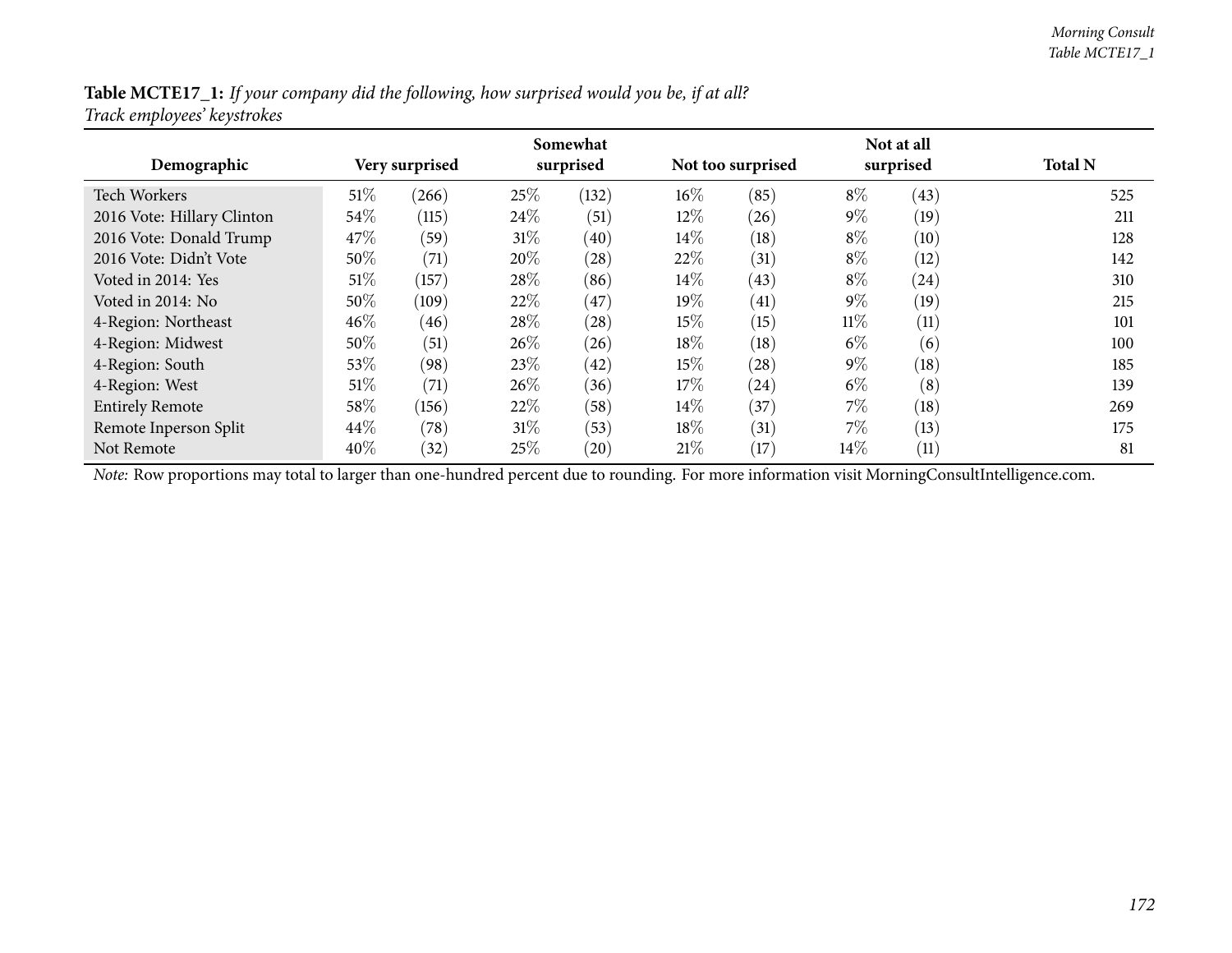# **Table MCTE17\_2:** If your company did the following, how surprised would you be, if at all? *Take screenshots of employees' computer screen*

|                                | Somewhat |                |     |           |        |                   | Not at all |           |                |  |
|--------------------------------|----------|----------------|-----|-----------|--------|-------------------|------------|-----------|----------------|--|
| Demographic                    |          | Very surprised |     | surprised |        | Not too surprised |            | surprised | <b>Total N</b> |  |
| Tech Workers                   | 51%      | (271)          | 24% | (126)     | 18%    | (98)              | 7%         | (34)      | 528            |  |
| Gender: Male                   | 53%      | (178)          | 24% | (82)      | 18%    | (62)              | 5%         | (16)      | 338            |  |
| Gender: Female                 | 49%      | (93)           | 23% | (44)      | 19%    | (36)              | 10%        | (19)      | 190            |  |
| Age: 18-34                     | 49%      | (74)           | 31% | (46)      | 15%    | (23)              | 5%         | (7)       | 150            |  |
| Age: 35-44                     | 50%      | (67)           | 18% | (24)      | 22%    | (30)              | 10%        | (13)      | 134            |  |
| Age: 45-64                     | 52%      | (107)          | 23% | (47)      | 19%    | (38)              | $6\%$      | (13)      | 205            |  |
| Millennials: 1981-1996         | 50%      | (108)          | 26% | (58)      | 17%    | (38)              | 7%         | (14)      | 218            |  |
| GenXers: 1965-1980             | 49%      | (84)           | 21% | (36)      | 24%    | (41)              | $6\%$      | (11)      | 172            |  |
| Baby Boomers: 1946-1964        | 57%      | (57)           | 25% | (25)      | 12%    | (12)              | 7%         | (7)       | 100            |  |
| PID: Dem (no lean)             | 52%      | (107)          | 26% | (54)      | 13%    | (28)              | 9%         | (18)      | 206            |  |
| PID: Ind (no lean)             | 54%      | (108)          | 20% | (39)      | 23%    | (46)              | $4\%$      | (7)       | 201            |  |
| PID: Rep (no lean)             | 46%      | (56)           | 27% | (33)      | 19%    | (23)              | 7%         | (9)       | 122            |  |
| PID/Gender: Dem Men            | 50%      | (58)           | 31% | (36)      | 12%    | (14)              | $6\%$      | (7)       | 115            |  |
| PID/Gender: Dem Women          | 53%      | (49)           | 19% | (18)      | 15%    | (14)              | 13%        | (11)      | 91             |  |
| PID/Gender: Ind Men            | 57%      | (80)           | 18% | (25)      | 22%    | (31)              | $3\%$      | (4)       | 141            |  |
| PID/Gender: Ind Women          | 46%      | (28)           | 23% | (14)      | 25%    | (15)              | $6\%$      | (4)       | 60             |  |
| PID/Gender: Rep Men            | 49%      | (40)           | 25% | (21)      | 20%    | (16)              | $6\%$      | (5)       | 83             |  |
| Ideo: Liberal (1-3)            | 57%      | (106)          | 24% | (45)      | 12%    | (22)              | $8\%$      | (15)      | 188            |  |
| Ideo: Moderate (4)             | 46%      | (76)           | 26% | (43)      | 21%    | (34)              | $6\%$      | (10)      | 163            |  |
| Ideo: Conservative (5-7)       | 52%      | (79)           | 22% | (33)      | 21%    | (33)              | $5\%$      | (7)       | 152            |  |
| Educ: < College                | 48%      | (83)           | 21% | (37)      | 20%    | (35)              | $11\%$     | (19)      | 174            |  |
| Educ: Bachelors degree         | 52%      | (109)          | 27% | (57)      | 16%    | (34)              | $5\%$      | (10)      | 210            |  |
| Educ: Post-grad                | 55%      | (79)           | 22% | (31)      | 20%    | (29)              | $4\%$      | (5)       | 144            |  |
| Income: Under 50k              | 46%      | (45)           | 19% | (19)      | 23%    | (22)              | 12%        | (12)      | 98             |  |
| Income: 50k-100k               | 50%      | (108)          | 27% | (58)      | 18%    | (39)              | $5\%$      | (12)      | 216            |  |
| Income: 100k+                  | 55%      | (118)          | 23% | (49)      | $17\%$ | (36)              | $5\%$      | (11)      | 214            |  |
| Ethnicity: White               | 52%      | (205)          | 23% | (89)      | 18%    | (69)              | $8\%$      | (31)      | 394            |  |
| Ethnicity: Other               | 50%      | (54)           | 28% | (30)      | 21%    | (22)              | $1\%$      | (1)       | 107            |  |
| All Christian                  | 47%      | (95)           | 25% | (51)      | 20%    | (41)              | 7%         | (14)      | 201            |  |
| Atheist                        | 47%      | (24)           | 19% | (10)      | 25%    | (13)              | $9\%$      | (5)       | 51             |  |
| Agnostic/Nothing in particular | 51%      | (98)           | 26% | (51)      | 16%    | (31)              | $6\%$      | (11)      | 191            |  |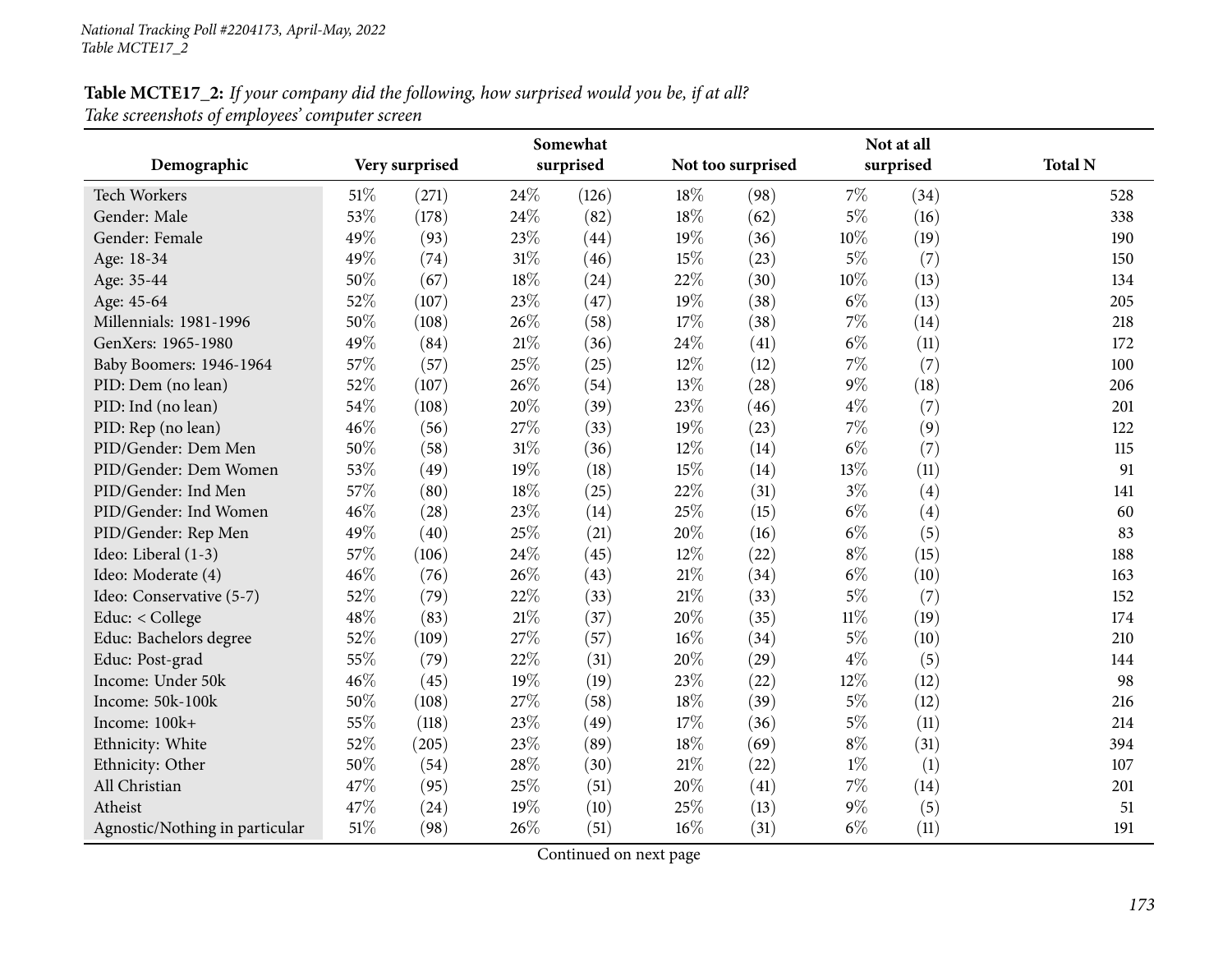| Table MCTE17_2: If your company did the following, how surprised would you be, if at all? |  |  |
|-------------------------------------------------------------------------------------------|--|--|
| Take screenshots of employees' computer screen                                            |  |  |

|                                      | Somewhat |                |        |           |        |                   | Not at all |           |                |  |  |
|--------------------------------------|----------|----------------|--------|-----------|--------|-------------------|------------|-----------|----------------|--|--|
| Demographic                          |          | Very surprised |        | surprised |        | Not too surprised |            | surprised | <b>Total N</b> |  |  |
| Tech Workers                         | 51%      | (271)          | 24\%   | (126)     | 18\%   | (98)              | $7\%$      | (34)      | 528            |  |  |
| Evangelical                          | 53%      | (41)           | 21%    | (16)      | 20%    | (15)              | $6\%$      | (5)       | 77             |  |  |
| Non-Evangelical                      | 47%      | (74)           | 26\%   | (41)      | 20%    | (32)              | $7\%$      | (11)      | 158            |  |  |
| Community: Urban                     | 48%      | (64)           | 23%    | (31)      | $21\%$ | (29)              | $8\%$      | (11)      | 134            |  |  |
| Community: Suburban                  | 52%      | (166)          | 25%    | (81)      | 18%    | (57)              | $5\%$      | (17)      | 322            |  |  |
| Community: Rural                     | 56%      | (41)           | 18%    | (13)      | $16\%$ | (12)              | $9\%$      | (6)       | 72             |  |  |
| Employ: Private Sector               | 49%      | (221)          | 26%    | (118)     | 19%    | (87)              | $6\%$      | (27)      | 454            |  |  |
| Employ: Self-Employed                | 66%      | (50)           | $11\%$ | (8)       | 14%    | (10)              | 10%        | (7)       | 75             |  |  |
| Military HH: No                      | 50%      | (243)          | 24%    | (118)     | 19%    | (90)              | $6\%$      | (31)      | 482            |  |  |
| RD/WT: Right Direction               | 46%      | (79)           | 27%    | (47)      | 19%    | (32)              | $8\%$      | (13)      | 171            |  |  |
| RD/WT: Wrong Track                   | 54%      | (192)          | 22%    | (79)      | 18%    | (65)              | $6\%$      | (22)      | 357            |  |  |
| <b>Biden Job Approve</b>             | 52%      | (130)          | 26%    | (64)      | 15%    | (38)              | 7%         | (17)      | 249            |  |  |
| Biden Job Disapprove                 | 49%      | (127)          | 23%    | (59)      | 21\%   | (55)              | $6\%$      | (16)      | 258            |  |  |
| Biden Job Strongly Approve           | 55%      | (43)           | 24%    | (18)      | 12%    | (9)               | 10%        | (8)       | 78             |  |  |
| Biden Job Somewhat Approve           | 51%      | (87)           | 27%    | (46)      | 17%    | (29)              | $6\%$      | (10)      | 171            |  |  |
| Biden Job Somewhat Disapprove        | 46%      | (43)           | 26%    | (24)      | 22%    | (20)              | $7\%$      | (6)       | 94             |  |  |
| <b>Biden Job Strongly Disapprove</b> | 51%      | (84)           | $21\%$ | (35)      | $21\%$ | (35)              | $6\%$      | (10)      | 165            |  |  |
| Favorable of Biden                   | 53%      | (135)          | 26%    | (65)      | $15\%$ | (37)              | $6\%$      | (16)      | 252            |  |  |
| Unfavorable of Biden                 | 49%      | (128)          | 23%    | (59)      | 22%    | (56)              | $6\%$      | (17)      | 261            |  |  |
| Very Favorable of Biden              | 59%      | (51)           | 22%    | (19)      | 12%    | (10)              | $8\%$      | (6)       | 86             |  |  |
| Somewhat Favorable of Biden          | 51%      | (84)           | 28%    | (46)      | $16\%$ | (27)              | $6\%$      | (9)       | 166            |  |  |
| Somewhat Unfavorable of Biden        | 45%      | (36)           | 28%    | (22)      | 22%    | (18)              | $5\%$      | (4)       | 80             |  |  |
| Very Unfavorable of Biden            | 51%      | (92)           | 21%    | (37)      | 21\%   | (39)              | 7%         | (13)      | 180            |  |  |
| #1 Issue: Economy                    | 51\%     | (129)          | 25%    | (62)      | 22%    | (55)              | $3\%$      | (8)       | 254            |  |  |
| #1 Issue: Women's Issues             | 55%      | (38)           | 27%    | (18)      | $8\%$  | (5)               | 10%        | (7)       | 69             |  |  |
| #1 Issue: Energy                     | 51\%     | (26)           | 21%    | (11)      | 20%    | (10)              | $8\%$      | (4)       | 52             |  |  |
| 2020 Vote: Joe Biden                 | 56%      | (160)          | 24%    | (69)      | 14%    | (41)              | $6\%$      | (18)      | 288            |  |  |
| 2020 Vote: Donald Trump              | 49%      | (68)           | 24%    | (34)      | $21\%$ | (29)              | $6\%$      | (9)       | 140            |  |  |
| 2020 Vote: Didn't Vote               | 41\%     | (32)           | 25%    | (20)      | 26%    | (20)              | $8\%$      | (6)       | 78             |  |  |
| 2018 House Vote: Democrat            | 55%      | (124)          | 24%    | (54)      | 15%    | (34)              | $5\%$      | (12)      | 224            |  |  |
| 2018 House Vote: Republican          | 48%      | (61)           | 26%    | (34)      | 22%    | (29)              | $4\%$      | (5)       | 128            |  |  |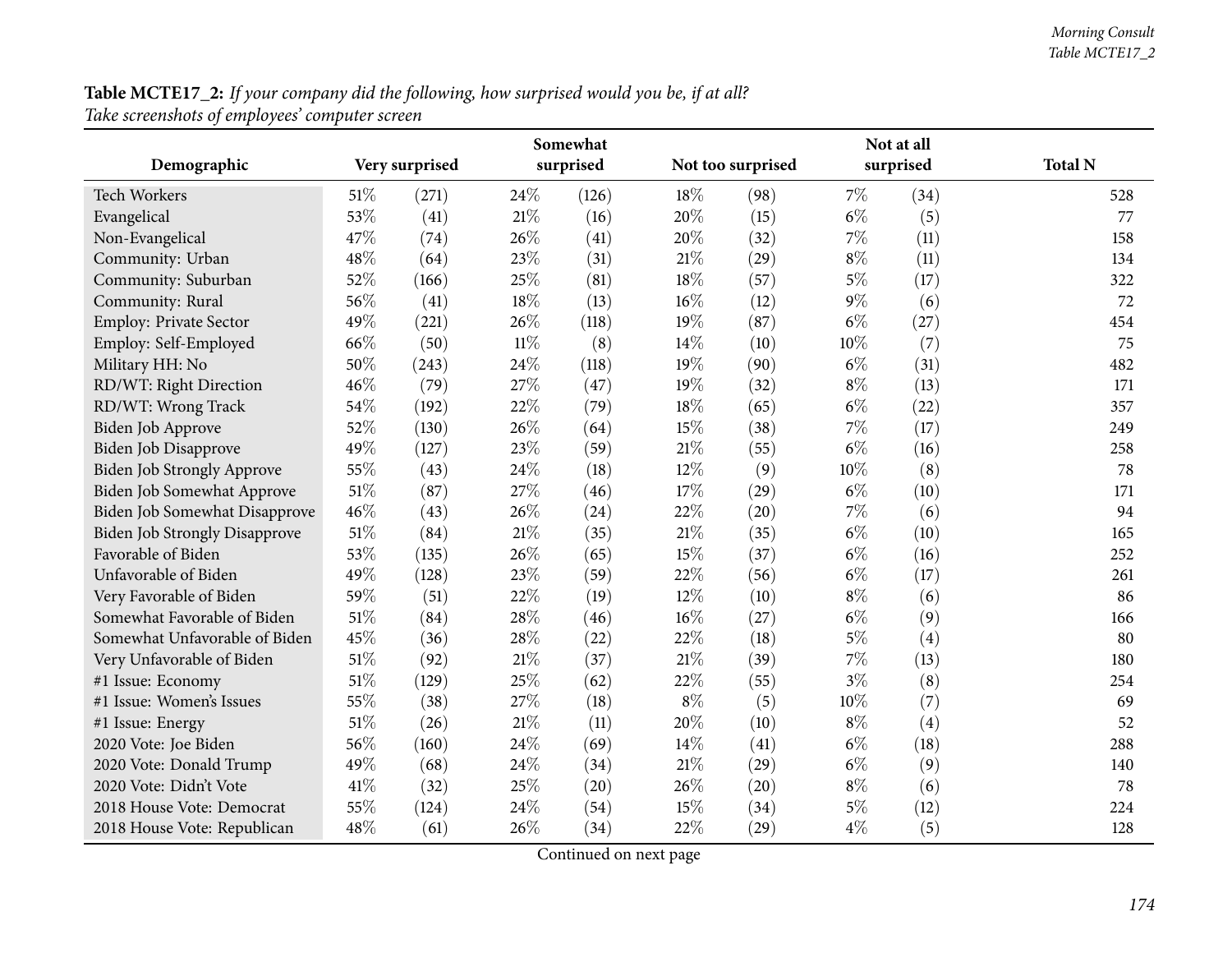#### Table MCTE17\_2: If your company did the following, how surprised would you be, if at all? *Take screenshots of employees' computer screen*

| Demographic                | Very surprised |       | Somewhat<br>surprised |       |        | Not too surprised | Not at all<br>surprised | <b>Total N</b>    |     |
|----------------------------|----------------|-------|-----------------------|-------|--------|-------------------|-------------------------|-------------------|-----|
| <b>Tech Workers</b>        | $51\%$         | (271) | 24\%                  | (126) | 18%    | (98)              | 7%                      | (34)              | 528 |
| 2016 Vote: Hillary Clinton | 57\%           | (119) | 22%                   | (47)  | 14\%   | (29)              | $7\%$                   | (15)              | 209 |
| 2016 Vote: Donald Trump    | 47\%           | (65)  | 28\%                  | (39)  | 20%    | (28)              | $4\%$                   | (6)               | 138 |
| 2016 Vote: Didn't Vote     | 49%            | (68)  | 20%                   | (28)  | 22%    | (30)              | $9\%$                   | $\left(12\right)$ | 138 |
| Voted in 2014: Yes         | 53%            | (168) | 24\%                  | (75)  | 18%    | (57)              | 5%                      | (15)              | 315 |
| Voted in 2014: No          | 48%            | (103) | 24\%                  | (51)  | 19%    | (41)              | $9\%$                   | (19)              | 214 |
| 4-Region: Northeast        | 38\%           | (40)  | $31\%$                | (32)  | 21%    | (22)              | 10%                     | (10)              | 105 |
| 4-Region: Midwest          | $51\%$         | (56)  | 24\%                  | (27)  | $20\%$ | (21)              | 5%                      | (6)               | 110 |
| 4-Region: South            | 55%            | (96)  | 18\%                  | (32)  | 19%    | (33)              | $8\%$                   | (13)              | 174 |
| 4-Region: West             | $56\%$         | (78)  | 25\%                  | (35)  | 15%    | (21)              | $4\%$                   | $\left(5\right)$  | 140 |
| <b>Entirely Remote</b>     | 58%            | (161) | 18\%                  | (50)  | $17\%$ | (48)              | $6\%$                   | (16)              | 275 |
| Remote Inperson Split      | 44\%           | (76)  | 30%                   | (53)  | 19%    | (33)              | $7\%$                   | (12)              | 173 |
| Not Remote                 | 43\%           | (34)  | 28\%                  | (23)  | 21%    | (17)              | 7%                      | (6)               | 80  |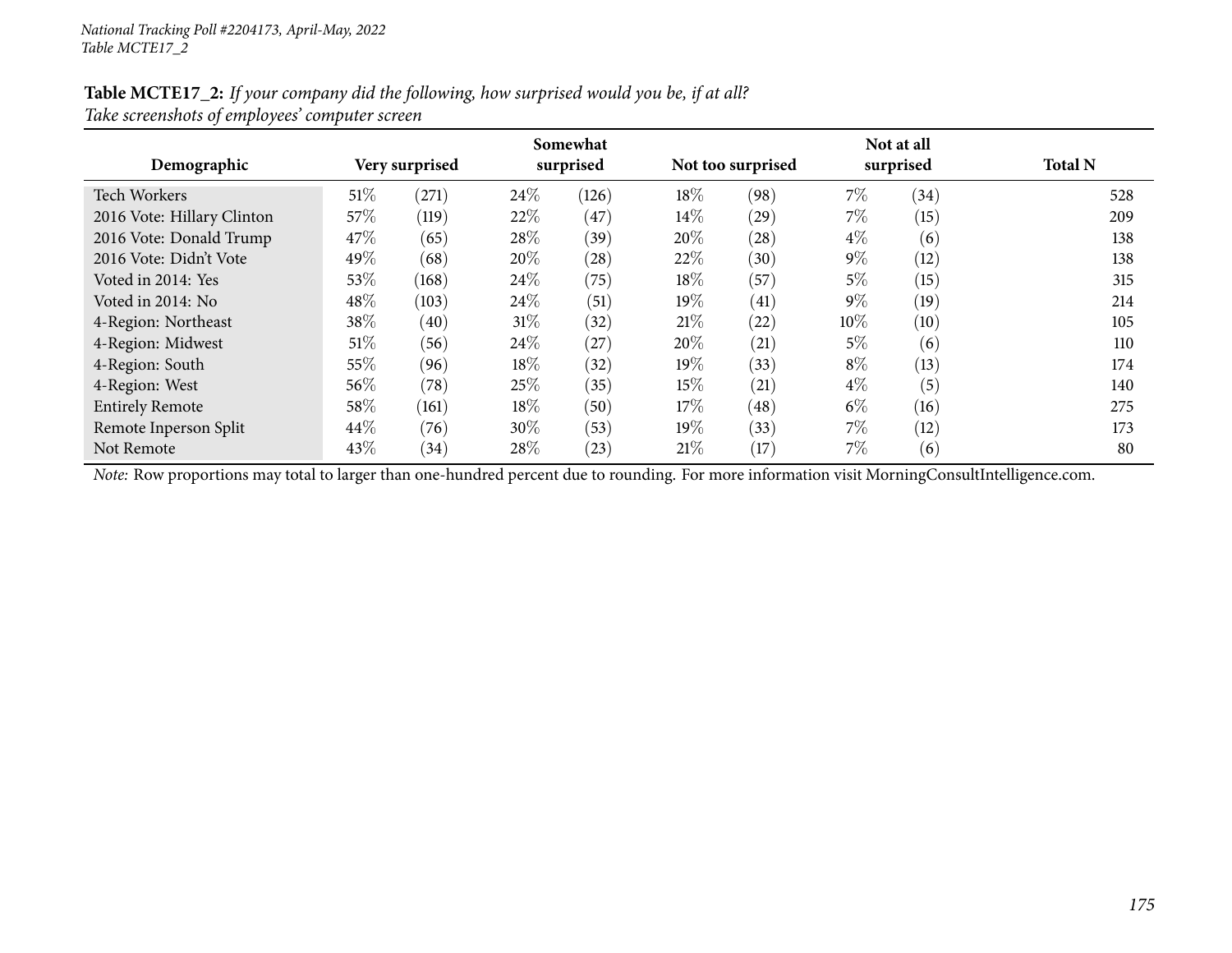| ecora auaio ana/or viaeo of employees  inrougn ineir computer |        |                |     |           |        |                   |        |           |                |
|---------------------------------------------------------------|--------|----------------|-----|-----------|--------|-------------------|--------|-----------|----------------|
|                                                               |        |                |     | Somewhat  |        |                   |        |           |                |
| Demographic                                                   |        | Very surprised |     | surprised |        | Not too surprised |        | surprised | <b>Total N</b> |
| <b>Tech Workers</b>                                           | 56\%   | (296)          | 24% | (125)     | $14\%$ | (73)              | $7\%$  | (36)      | 530            |
| Gender: Male                                                  | 58%    | (197)          | 25% | (85)      | 12%    | (41)              | $5\%$  | (15)      | 339            |
| Gender: Female                                                | 52%    | (99)           | 21% | (40)      | $16\%$ | (31)              | $11\%$ | (20)      | 191            |
| Age: 18-34                                                    | 59%    | (86)           | 21% | (30)      | 15%    | (22)              | $5\%$  | (7)       | 145            |
| Age: 35-44                                                    | 55%    | (74)           | 20% | (27)      | 13\%   | (18)              | $11\%$ | (15)      | 134            |
| Age: 45-64                                                    | 53%    | (112)          | 27% | (57)      | 14%    | (30)              | $5\%$  | (11)      | 210            |
| Millennials: 1981-1996                                        | 57\%   | (122)          | 21% | (44)      | $14\%$ | (30)              | $8\%$  | (17)      | 212            |
| GenXers: 1965-1980                                            | 51\%   | (89)           | 26% | (45)      | 17%    | (30)              | $6\%$  | (10)      | 174            |
| Baby Boomers: 1946-1964                                       | 57%    | (60)           | 27% | (28)      | $8\%$  | (9)               | $8\%$  | (8)       | 104            |
| PID: Dem (no lean)                                            | 57%    | (117)          | 22% | (46)      | $11\%$ | (23)              | $10\%$ | (21)      | 207            |
| PID: Ind (no lean)                                            | 54%    | (112)          | 25% | (52)      | 17%    | (34)              | $4\%$  | (8)       | 207            |
| PID: Rep (no lean)                                            | 57%    | (67)           | 24% | (28)      | 13\%   | (16)              | $6\%$  | (7)       | 116            |
| PID/Gender: Dem Men                                           | 58\%   | (67)           | 27% | (31)      | $9\%$  | (11)              | $5\%$  | (6)       | 115            |
| PID/Gender: Dem Women                                         | 55%    | (50)           | 16% | (14)      | 13\%   | (12)              | 16%    | (15)      | 92             |
| PID/Gender: Ind Men                                           | 57%    | (82)           | 25% | (36)      | 15%    | (22)              | $3\%$  | (5)       | 145            |
| PID/Gender: Ind Women                                         | 49%    | (30)           | 26% | (16)      | 20%    | (12)              | $6\%$  | (4)       | 61             |
| PID/Gender: Rep Men                                           | $61\%$ | (48)           | 22% | (17)      | $11\%$ | (9)               | $5\%$  | (4)       | 79             |
| Ideo: Liberal (1-3)                                           | 58%    | (109)          | 22% | (40)      | 12%    | (23)              | $8\%$  | (15)      | 187            |
| Ideo: Moderate (4)                                            | 50%    | (82)           | 28% | (47)      | $16\%$ | (26)              | $6\%$  | (11)      | 166            |
| Ideo: Conservative (5-7)                                      | $61\%$ | (93)           | 23% | (35)      | $11\%$ | (17)              | $5\%$  | (8)       | 153            |
| Educ: $<$ College                                             | 55%    | (97)           | 20% | (35)      | 15%    | (26)              | $10\%$ | (18)      | 176            |
| Educ: Bachelors degree                                        | 56%    | (120)          | 26% | (56)      | 13\%   | (28)              | $5\%$  | (12)      | 215            |
| Educ: Post-grad                                               | 58%    | (80)           | 25% | (35)      | 13%    | (18)              | $5\%$  | (6)       | 139            |
| Income: Under 50k                                             | 56%    | (57)           | 17% | (17)      | $16\%$ | (17)              | $11\%$ | (11)      | 101            |
| Income: 50k-100k                                              | 52%    | (111)          | 26% | (56)      | 15%    | (33)              | $6\%$  | (14)      | 213            |
| Income: 100k+                                                 | 60%    | (128)          | 24% | (53)      | $11\%$ | (23)              | $5\%$  | (11)      | 216            |
| Ethnicity: White                                              | 57%    | (222)          | 23% | (89)      | $12\%$ | (45)              | $8\%$  | (32)      | 388            |
| Ethnicity: Other                                              | 52%    | (57)           | 25% | (27)      | 22%    | (24)              | $2\%$  | (2)       | 110            |
|                                                               |        |                |     |           |        |                   |        |           |                |

**Table MCTE17\_3:** If your company did the following, how surprised would you be, if at all? *Record audio and/or video of employees' through their computer*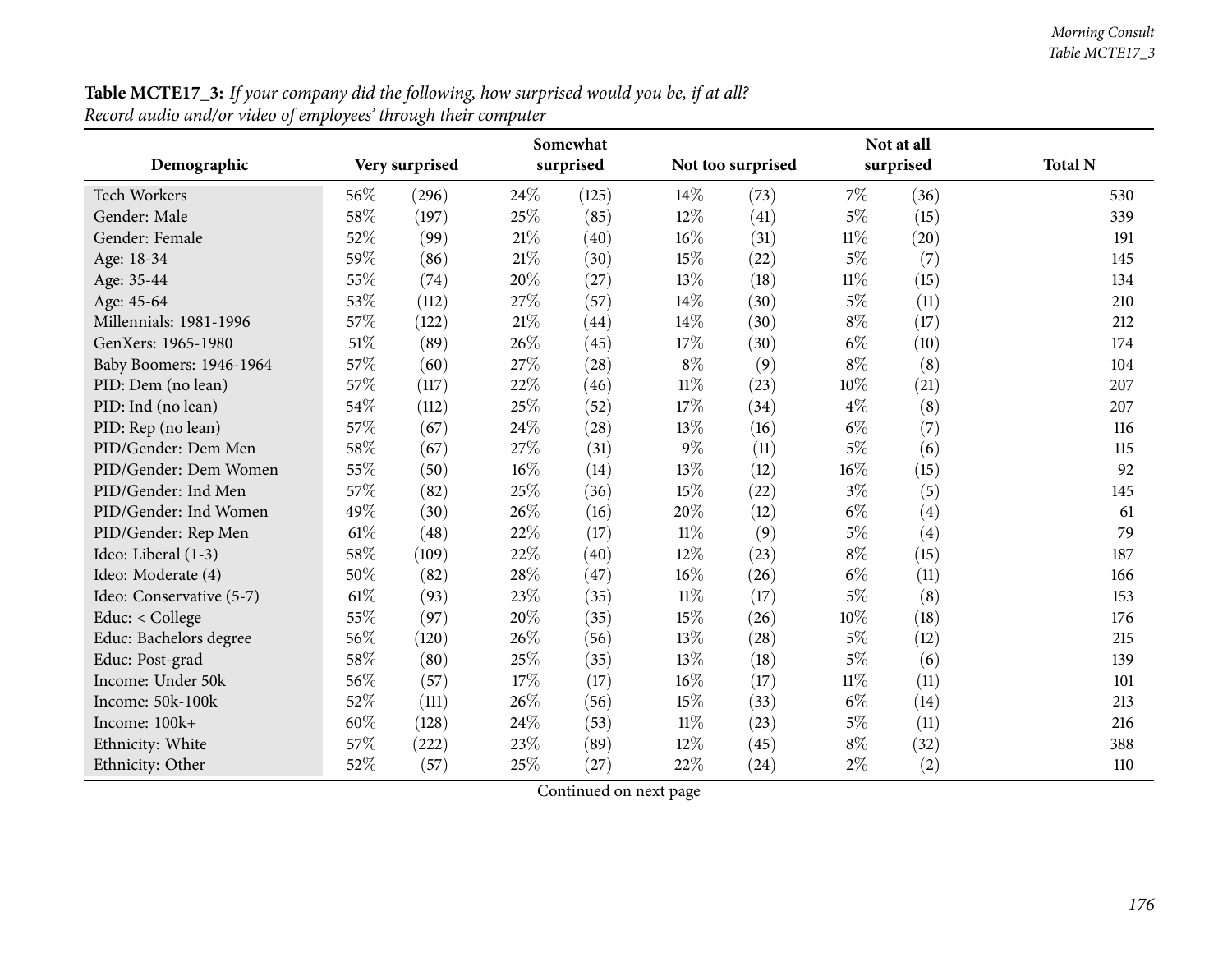# **Table MCTE17\_3:** If your company did the following, how surprised would you be, if at all? *Record audio and/or video of employees' through their computer*

|                                      | Somewhat |                |      |           |        |                   | Not at all |           |                |  |  |
|--------------------------------------|----------|----------------|------|-----------|--------|-------------------|------------|-----------|----------------|--|--|
| Demographic                          |          | Very surprised |      | surprised |        | Not too surprised |            | surprised | <b>Total N</b> |  |  |
| Tech Workers                         | 56%      | (296)          | 24\% | (125)     | 14%    | (73)              | 7%         | (36)      | 530            |  |  |
| All Christian                        | 54%      | (107)          | 24\% | (47)      | 14%    | (27)              | $8\%$      | (17)      | 198            |  |  |
| Atheist                              | 59%      | (30)           | 23%  | (12)      | 14%    | (7)               | $4\%$      | (2)       | 51             |  |  |
| Agnostic/Nothing in particular       | 56%      | (105)          | 24%  | (46)      | 13%    | (25)              | $6\%$      | (12)      | 187            |  |  |
| Something Else                       | 55%      | (28)           | 21%  | (11)      | 15%    | (8)               | $9\%$      | (4)       | 50             |  |  |
| Evangelical                          | $61\%$   | (50)           | 15%  | (12)      | 19%    | (16)              | $6\%$      | (5)       | 83             |  |  |
| Non-Evangelical                      | 50%      | (79)           | 28%  | (43)      | 12%    | (19)              | 10%        | (16)      | 158            |  |  |
| Community: Urban                     | 54\%     | (74)           | 21%  | (29)      | 17%    | (23)              | $8\%$      | (10)      | 137            |  |  |
| Community: Suburban                  | 56%      | (181)          | 26%  | (84)      | 12%    | (38)              | 7%         | (21)      | 325            |  |  |
| Community: Rural                     | 60%      | (40)           | 19%  | (13)      | 16%    | (11)              | $6\%$      | (4)       | 68             |  |  |
| Employ: Private Sector               | 54%      | (244)          | 25%  | (113)     | 14%    | (64)              | 7%         | (32)      | 453            |  |  |
| Employ: Self-Employed                | 68%      | (52)           | 15%  | (12)      | 12%    | (9)               | $5\%$      | (4)       | 76             |  |  |
| Military HH: No                      | 55%      | (265)          | 25%  | (120)     | 13%    | (63)              | 7%         | (32)      | 481            |  |  |
| RD/WT: Right Direction               | 51%      | (89)           | 26%  | (45)      | 14%    | (25)              | $9\%$      | (16)      | 175            |  |  |
| RD/WT: Wrong Track                   | 58\%     | (207)          | 23%  | (80)      | 14%    | (48)              | $5\%$      | (19)      | 355            |  |  |
| Biden Job Approve                    | 53%      | (136)          | 26%  | (65)      | 13%    | (33)              | $8\%$      | (21)      | 255            |  |  |
| Biden Job Disapprove                 | 57%      | (145)          | 23%  | (59)      | 14%    | (35)              | $6\%$      | (15)      | 255            |  |  |
| Biden Job Strongly Approve           | 56%      | (47)           | 19%  | (15)      | 13%    | (11)              | 12%        | (10)      | 84             |  |  |
| Biden Job Somewhat Approve           | 52%      | (89)           | 29%  | (50)      | 13%    | (22)              | $6\%$      | (11)      | 171            |  |  |
| Biden Job Somewhat Disapprove        | $51\%$   | (49)           | 28%  | (27)      | 14%    | (13)              | $7\%$      | (6)       | 95             |  |  |
| <b>Biden Job Strongly Disapprove</b> | 60%      | (97)           | 20%  | (32)      | 14%    | (22)              | $6\%$      | (9)       | 160            |  |  |
| Favorable of Biden                   | 55%      | (142)          | 25%  | (64)      | 13%    | (34)              | 7%         | (19)      | 258            |  |  |
| Unfavorable of Biden                 | 57%      | (146)          | 23%  | (60)      | 14%    | (36)              | $6\%$      | (16)      | 258            |  |  |
| Very Favorable of Biden              | 63%      | (56)           | 15%  | (14)      | $11\%$ | (10)              | $11\%$     | (10)      | 90             |  |  |
| Somewhat Favorable of Biden          | 51\%     | (85)           | 30%  | (50)      | 14%    | (23)              | $6\%$      | (9)       | 169            |  |  |
| Somewhat Unfavorable of Biden        | 50%      | (41)           | 33%  | (27)      | 12%    | (9)               | $5\%$      | (4)       | 81             |  |  |
| Very Unfavorable of Biden            | 60%      | (105)          | 19%  | (33)      | 15%    | (27)              | $6\%$      | (11)      | 177            |  |  |
| #1 Issue: Economy                    | 56%      | (144)          | 26%  | (68)      | 15%    | (37)              | $3\%$      | (8)       | 257            |  |  |
| #1 Issue: Women's Issues             | 49%      | (33)           | 28%  | (19)      | 14%    | (9)               | $8\%$      | (6)       | 66             |  |  |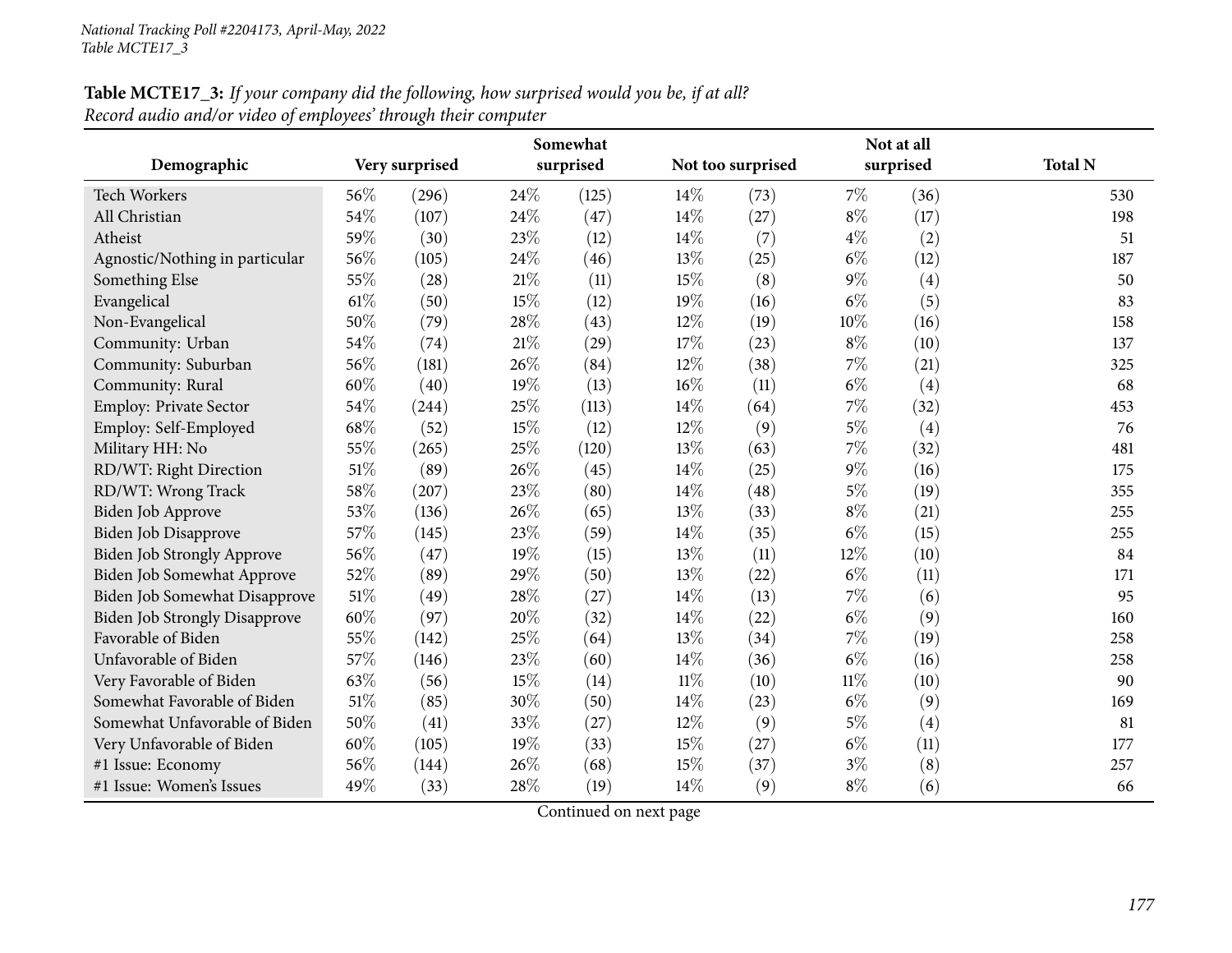| <b>Table MCTE17_3:</b> If your company did the following, how surprised would you be, if at all? |  |
|--------------------------------------------------------------------------------------------------|--|
| Record audio and/or video of employees' through their computer                                   |  |

| Demographic                                                                                                                                    |      | Very surprised | Somewhat<br>surprised |       |        | Not at all<br>surprised<br>Not too surprised |        |                   | <b>Total N</b> |
|------------------------------------------------------------------------------------------------------------------------------------------------|------|----------------|-----------------------|-------|--------|----------------------------------------------|--------|-------------------|----------------|
|                                                                                                                                                |      |                |                       |       |        |                                              |        |                   |                |
| Tech Workers                                                                                                                                   | 56\% | (296)          | 24\%                  | (125) | 14\%   | (73)                                         | $7\%$  | (36)              | 530            |
| 2020 Vote: Joe Biden                                                                                                                           | 58\% | (168)          | 22\%                  | (64)  | 12\%   | (35)                                         | $7\%$  | (21)              | 288            |
| 2020 Vote: Donald Trump                                                                                                                        | 57\% | (79)           | 25\%                  | (34)  | 13\%   | (18)                                         | $6\%$  | (8)               | 138            |
| 2020 Vote: Didn't Vote                                                                                                                         | 50%  | (39)           | $26\%$                | (20)  | $16\%$ | (13)                                         | $7\%$  | (6)               | 78             |
| 2018 House Vote: Democrat                                                                                                                      | 59%  | (131)          | 22\%                  | (48)  | 12\%   | (27)                                         | $7\%$  | (15)              | 222            |
| 2018 House Vote: Republican                                                                                                                    | 55%  | (70)           | 27\%                  | (35)  | 14\%   | (17)                                         | $4\%$  | (5)               | 127            |
| 2016 Vote: Hillary Clinton                                                                                                                     | 58\% | (121)          | 21%                   | (45)  | $11\%$ | (23)                                         | $9\%$  | (19)              | 209            |
| 2016 Vote: Donald Trump                                                                                                                        | 52%  | (69)           | 28\%                  | (37)  | $16\%$ | (21)                                         | $4\%$  | (6)               | 133            |
| 2016 Vote: Didn't Vote                                                                                                                         | 56\% | (79)           | 22\%                  | (31)  | $16\%$ | (22)                                         | $7\%$  | (10)              | 142            |
| Voted in 2014: Yes                                                                                                                             | 57\% | (179)          | 24\%                  | (77)  | 12\%   | (39)                                         | $6\%$  | (20)              | 315            |
| Voted in 2014: No                                                                                                                              | 55%  | (117)          | 22\%                  | (48)  | $16\%$ | (33)                                         | 7%     | (16)              | 215            |
| 4-Region: Northeast                                                                                                                            | 47\% | (47)           | $31\%$                | (31)  | 12\%   | (12)                                         | $10\%$ | (10)              | 101            |
| 4-Region: Midwest                                                                                                                              | 55\% | (59)           | 21%                   | (22)  | 19%    | (20)                                         | $5\%$  | (5)               | 107            |
| 4-Region: South                                                                                                                                | 55%  | (103)          | $24\%$                | (45)  | 12\%   | $^{(22)}$                                    | $9\%$  | (16)              | 186            |
| 4-Region: West                                                                                                                                 | 64\% | (86)           | 20%                   | (27)  | $13\%$ | (18)                                         | $3\%$  | $\left( 4\right)$ | 136            |
| <b>Entirely Remote</b>                                                                                                                         | 62%  | (170)          | 21%                   | (57)  | 12\%   | (33)                                         | $6\%$  | (15)              | 275            |
| Remote Inperson Split                                                                                                                          | 49%  | (86)           | 29%                   | (51)  | $16\%$ | (29)                                         | $7\%$  | (12)              | 178            |
| Not Remote                                                                                                                                     | 52\% | (40)           | 23\%                  | (17)  | 14\%   | (11)                                         | $11\%$ | (9)               | 77             |
| Note: Row proportions may total to larger than one-hundred percent due to rounding. For more information visit MorningConsultIntelligence.com. |      |                |                       |       |        |                                              |        |                   |                |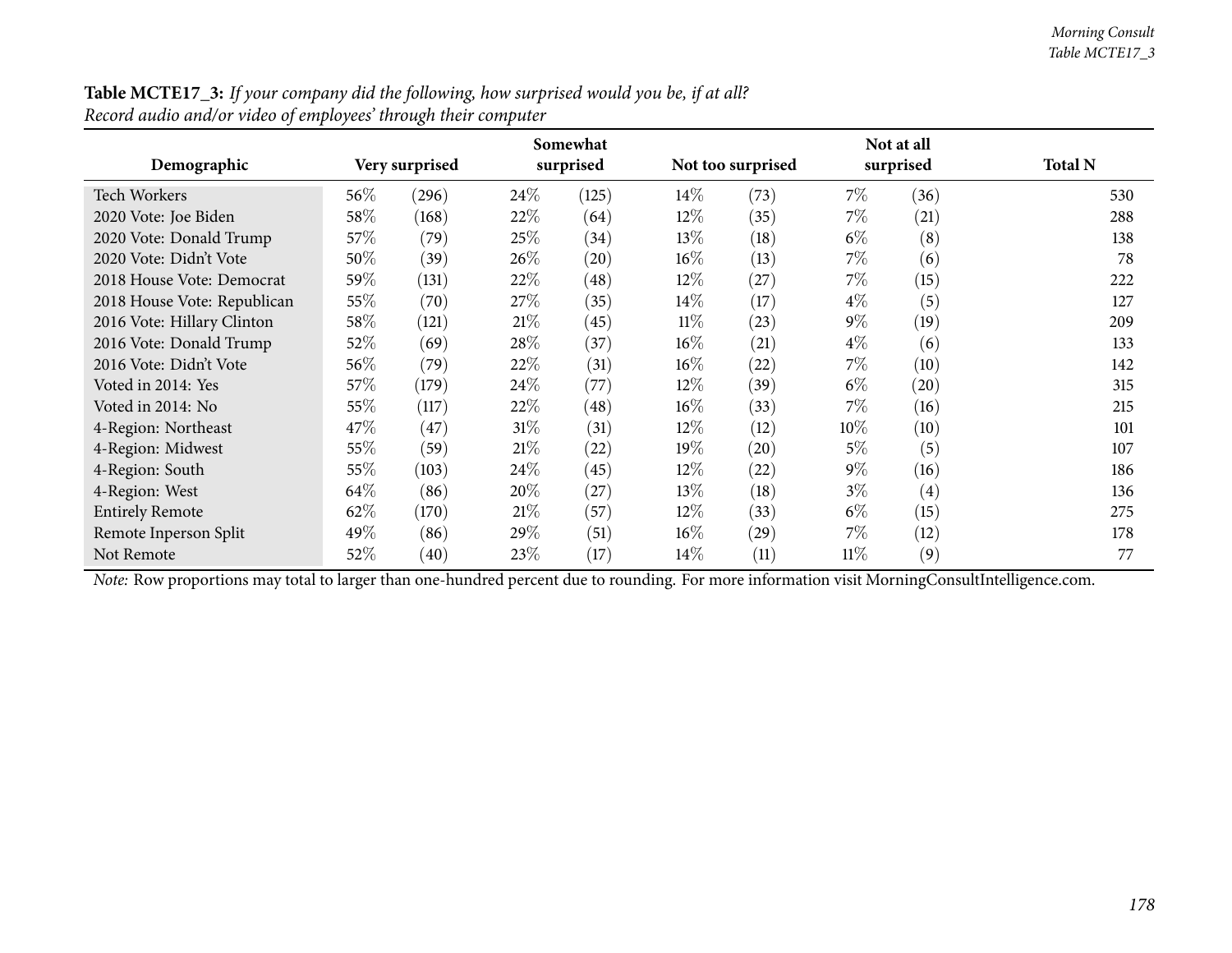# **Table MCTE17\_4:** If your company did the following, how surprised would you be, if at all? *Use facial recognition to monitor employee productivity*

|                          | Somewhat |                |        |           |        |                   | Not at all |           |                |  |  |
|--------------------------|----------|----------------|--------|-----------|--------|-------------------|------------|-----------|----------------|--|--|
| Demographic              |          | Very surprised |        | surprised |        | Not too surprised |            | surprised | <b>Total N</b> |  |  |
| <b>Tech Workers</b>      | 55%      | (321)          | 23%    | (134)     | 15%    | (86)              | $8\%$      | (44)      | 586            |  |  |
| Gender: Male             | 55%      | (205)          | 25%    | (91)      | 14\%   | (53)              | $5\%$      | (20)      | 369            |  |  |
| Gender: Female           | 54%      | (117)          | 20%    | (43)      | 15%    | (32)              | $11\%$     | (24)      | 217            |  |  |
| Age: 18-34               | 63%      | (96)           | 19%    | (29)      | 13%    | (19)              | $6\%$      | (10)      | 154            |  |  |
| Age: 35-44               | 54%      | (80)           | 21\%   | (31)      | 13%    | (20)              | 12%        | (17)      | 148            |  |  |
| Age: 45-64               | 50%      | (120)          | 27%    | (66)      | 17%    | (41)              | $6\%$      | (14)      | 241            |  |  |
| Millennials: 1981-1996   | 56%      | (128)          | 23%    | (52)      | 12%    | (28)              | $9\%$      | (21)      | 229            |  |  |
| GenXers: 1965-1980       | 49%      | (101)          | 25%    | (51)      | 20%    | (42)              | $5\%$      | (11)      | 205            |  |  |
| Baby Boomers: 1946-1964  | 57%      | (64)           | 23%    | (26)      | $11\%$ | (12)              | $9\%$      | (10)      | 112            |  |  |
| PID: Dem (no lean)       | 55%      | (127)          | 22%    | (50)      | 12%    | (27)              | 12%        | (27)      | 230            |  |  |
| PID: Ind (no lean)       | 56%      | (127)          | 22%    | (50)      | 17%    | (39)              | $5\%$      | (11)      | 226            |  |  |
| PID: Rep (no lean)       | 53%      | (68)           | 27%    | (35)      | 15%    | (20)              | $5\%$      | (7)       | 129            |  |  |
| PID/Gender: Dem Men      | 55%      | (69)           | 25%    | (31)      | 14%    | (17)              | $6\%$      | (8)       | 125            |  |  |
| PID/Gender: Dem Women    | 55%      | (58)           | 17%    | (18)      | 10%    | (10)              | 18%        | (19)      | 105            |  |  |
| PID/Gender: Ind Men      | 57%      | (90)           | 21\%   | (34)      | 16\%   | (26)              | $5\%$      | (9)       | 158            |  |  |
| PID/Gender: Ind Women    | 54%      | (37)           | 23%    | (16)      | 20%    | (13)              | $3\%$      | (2)       | 69             |  |  |
| PID/Gender: Rep Men      | 54%      | (46)           | 30%    | (26)      | 12%    | (11)              | $4\%$      | (3)       | 86             |  |  |
| Ideo: Liberal (1-3)      | 59%      | (126)          | 20%    | (42)      | 12%    | (25)              | 10%        | (20)      | 213            |  |  |
| Ideo: Moderate (4)       | 53%      | (92)           | 23%    | (41)      | 16\%   | (28)              | $7\%$      | (12)      | 173            |  |  |
| Ideo: Conservative (5-7) | 53%      | (91)           | 27%    | (46)      | 14\%   | (24)              | $5\%$      | (8)       | 170            |  |  |
| Educ: < College          | 51%      | (102)          | $21\%$ | (41)      | 18%    | (35)              | 10%        | (21)      | 199            |  |  |
| Educ: Bachelors degree   | 57%      | (135)          | 24%    | (55)      | 12%    | (29)              | 7%         | (16)      | 236            |  |  |
| Educ: Post-grad          | 56%      | (85)           | 25\%   | (38)      | 14\%   | (22)              | $5\%$      | (7)       | 151            |  |  |
| Income: Under 50k        | 57%      | (64)           | 14%    | (15)      | 19%    | (21)              | 10%        | (11)      | 111            |  |  |
| Income: 50k-100k         | 52%      | (126)          | 27%    | (65)      | 13%    | (31)              | $9\%$      | (21)      | 243            |  |  |
| Income: 100k+            | 57%      | (131)          | 23%    | (54)      | 14%    | (33)              | $6\%$      | (13)      | 232            |  |  |
| Ethnicity: White         | 56%      | (243)          | 22%    | (95)      | 13%    | (58)              | $9\%$      | (38)      | 434            |  |  |
| Ethnicity: Other         | 48%      | (55)           | 31%    | (35)      | 18%    | (21)              | $2\%$      | (3)       | 114            |  |  |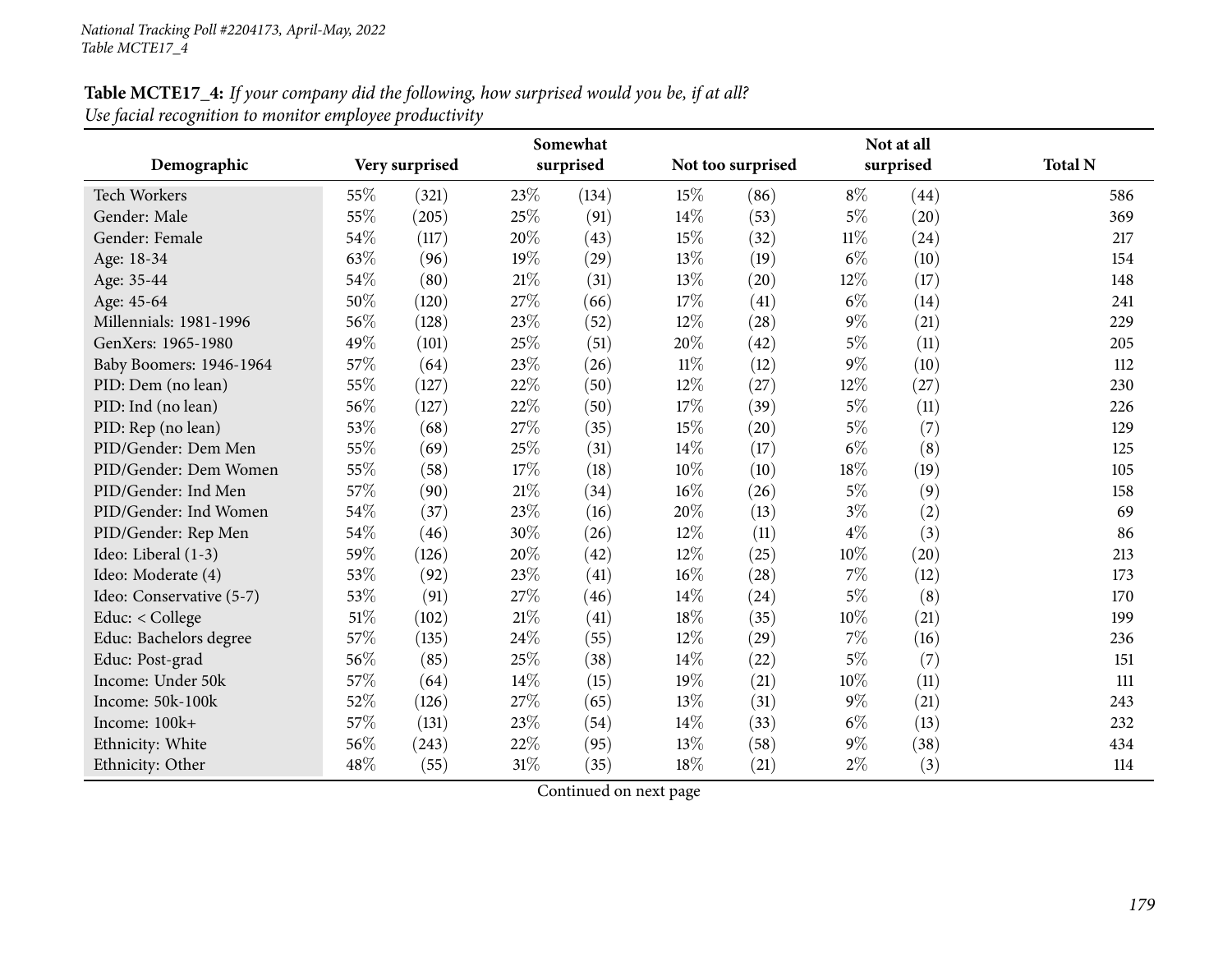| Table MCTE17_4: If your company did the following, how surprised would you be, if at all? |  |
|-------------------------------------------------------------------------------------------|--|
| Use facial recognition to monitor employee productivity                                   |  |

|                                      |        | Somewhat       |     |           |        |                   | Not at all |           |                |
|--------------------------------------|--------|----------------|-----|-----------|--------|-------------------|------------|-----------|----------------|
| Demographic                          |        | Very surprised |     | surprised |        | Not too surprised |            | surprised | <b>Total N</b> |
| <b>Tech Workers</b>                  | 55%    | (321)          | 23% | (134)     | 15%    | (86)              | $8\%$      | (44)      | 586            |
| All Christian                        | 52%    | (113)          | 24% | (53)      | $16\%$ | (35)              | 7%         | (16)      | 218            |
| Atheist                              | 62%    | (33)           | 16% | (9)       | $9\%$  | (5)               | 13%        | (7)       | 54             |
| Agnostic/Nothing in particular       | 57%    | (121)          | 22% | (47)      | 15%    | (32)              | $5\%$      | (11)      | 211            |
| Something Else                       | 48%    | (27)           | 25% | (14)      | 12%    | (7)               | 14%        | (8)       | 57             |
| Evangelical                          | 57%    | (50)           | 19% | (17)      | 18%    | (16)              | 7%         | (6)       | 88             |
| Non-Evangelical                      | 48%    | (84)           | 27% | (48)      | 15%    | (27)              | 10%        | (18)      | 176            |
| Community: Urban                     | 50%    | (73)           | 25% | (37)      | 18%    | (27)              | 7%         | (11)      | 148            |
| Community: Suburban                  | 56%    | (201)          | 23% | (82)      | 14\%   | (50)              | $8\%$      | (28)      | 360            |
| Community: Rural                     | 60%    | (47)           | 20% | (16)      | 12%    | (10)              | 7%         | (5)       | 78             |
| Employ: Private Sector               | 53%    | (270)          | 24% | (122)     | 15%    | (78)              | $8\%$      | (38)      | 508            |
| Employ: Self-Employed                | 65%    | (51)           | 16% | (13)      | 10%    | (8)               | $8\%$      | (6)       | 78             |
| Military HH: Yes                     | 63%    | (35)           | 15% | (8)       | 14%    | (8)               | $9\%$      | (5)       | 56             |
| Military HH: No                      | 54%    | (286)          | 24% | (126)     | 15%    | (78)              | 7%         | (39)      | 530            |
| RD/WT: Right Direction               | 51%    | (95)           | 22% | (42)      | 17%    | (31)              | 10%        | (18)      | 187            |
| RD/WT: Wrong Track                   | 57%    | (226)          | 23% | (93)      | 14%    | (54)              | $6\%$      | (26)      | 399            |
| <b>Biden Job Approve</b>             | 55%    | (151)          | 23% | (63)      | 13%    | (35)              | $9\%$      | (24)      | 272            |
| Biden Job Disapprove                 | 54%    | (156)          | 24% | (68)      | 16%    | (46)              | 7%         | (20)      | 290            |
| Biden Job Strongly Approve           | 58%    | (53)           | 14% | (13)      | 15%    | (14)              | 13%        | (12)      | 93             |
| Biden Job Somewhat Approve           | 54%    | (98)           | 28% | (50)      | 12%    | (21)              | $6\%$      | (11)      | 180            |
| <b>Biden Job Somewhat Disapprove</b> | $51\%$ | (56)           | 24% | (27)      | 17%    | (18)              | 7%         | (8)       | 109            |
| <b>Biden Job Strongly Disapprove</b> | 55%    | (100)          | 23% | (42)      | 15%    | (28)              | $6\%$      | (12)      | 181            |
| Favorable of Biden                   | 56%    | (155)          | 25% | (68)      | 12%    | (34)              | $8\%$      | (21)      | 278            |
| Unfavorable of Biden                 | 54%    | (158)          | 22% | (65)      | 16%    | (48)              | 7%         | (21)      | 292            |
| Very Favorable of Biden              | 61%    | (61)           | 17% | (17)      | 13%    | (13)              | 10%        | (10)      | 101            |
| Somewhat Favorable of Biden          | 53%    | (93)           | 29% | (51)      | 12%    | (21)              | $6\%$      | (11)      | 177            |
| Somewhat Unfavorable of Biden        | 52%    | (48)           | 24% | $^{(22)}$ | 17%    | (15)              | $8\%$      | (7)       | 92             |
| Very Unfavorable of Biden            | 55%    | (110)          | 22% | (43)      | $16\%$ | (33)              | 7%         | (14)      | 200            |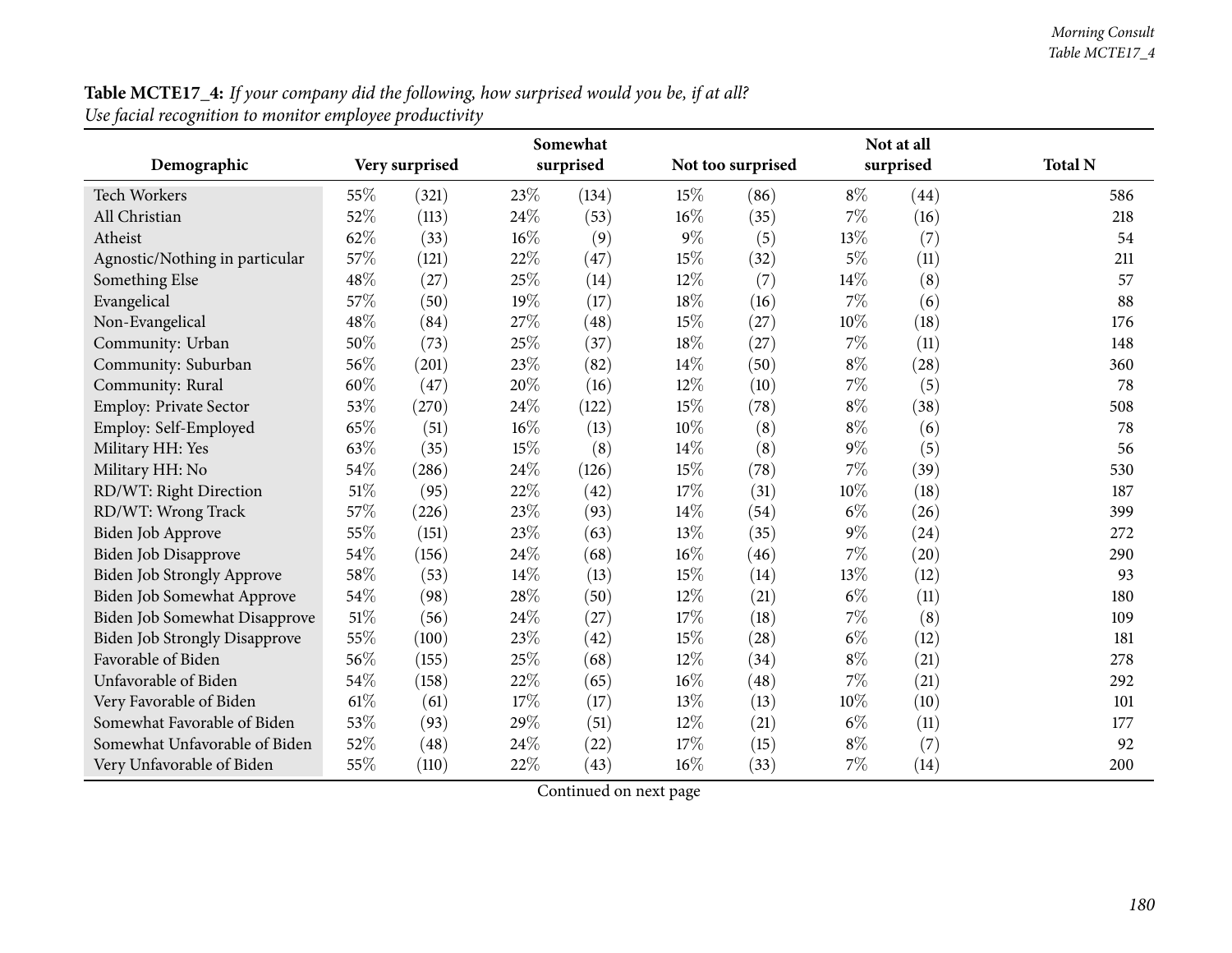#### Table MCTE17\_4: If your company did the following, how surprised would you be, if at all? *Use facial recognition to monitor employee productivity*

|                                                                                                                                                |        |                |        | Somewhat  |        |                    |        | Not at all |                |
|------------------------------------------------------------------------------------------------------------------------------------------------|--------|----------------|--------|-----------|--------|--------------------|--------|------------|----------------|
| Demographic                                                                                                                                    |        | Very surprised |        | surprised |        | Not too surprised  |        | surprised  | <b>Total N</b> |
| <b>Tech Workers</b>                                                                                                                            | 55%    | (321)          | 23\%   | (134)     | 15%    | (86)               | $8\%$  | (44)       | 586            |
| #1 Issue: Economy                                                                                                                              | 54\%   | (156)          | 25\%   | (70)      | $16\%$ | (46)               | 5%     | (15)       | 287            |
| #1 Issue: Security                                                                                                                             | 43\%   | (22)           | $31\%$ | (16)      | $14\%$ | (7)                | $11\%$ | (6)        | 51             |
| #1 Issue: Health Care                                                                                                                          | $51\%$ | (27)           | 24\%   | (13)      | 15\%   | (8)                | $9\%$  | (5)        | 53             |
| #1 Issue: Women's Issues                                                                                                                       | $61\%$ | (47)           | 18%    | (14)      | $11\%$ | (9)                | $9\%$  | (7)        | 77             |
| #1 Issue: Energy                                                                                                                               | 55\%   | (29)           | 20%    | (10)      | $16\%$ | (8)                | $10\%$ | (5)        | 53             |
| 2020 Vote: Joe Biden                                                                                                                           | $60\%$ | (187)          | $21\%$ | (65)      | $12\%$ | (37)               | $8\%$  | (25)       | 314            |
| 2020 Vote: Donald Trump                                                                                                                        | 52%    | (80)           | 28%    | (43)      | $14\%$ | (21)               | $6\%$  | (9)        | 152            |
| 2020 Vote: Didn't Vote                                                                                                                         | 45%    | (40)           | 24%    | (21)      | 24\%   | (21)               | $7\%$  | (6)        | 89             |
| 2018 House Vote: Democrat                                                                                                                      | 59%    | (149)          | 19%    | (49)      | $14\%$ | (36)               | $8\%$  | (19)       | 253            |
| 2018 House Vote: Republican                                                                                                                    | 53\%   | (72)           | 29%    | (39)      | 13\%   | (18)               | $6\%$  | (8)        | 136            |
| 2016 Vote: Hillary Clinton                                                                                                                     | 58\%   | (136)          | 20%    | (47)      | $12\%$ | $\left( 29\right)$ | 10%    | (23)       | 234            |
| 2016 Vote: Donald Trump                                                                                                                        | 50%    | (73)           | 29%    | (43)      | $16\%$ | (24)               | $4\%$  | (7)        | 146            |
| 2016 Vote: Other                                                                                                                               | 54\%   | (27)           | 24\%   | (12)      | $14\%$ | (7)                | $8\%$  | (4)        | 50             |
| 2016 Vote: Didn't Vote                                                                                                                         | 55%    | (85)           | $21\%$ | (33)      | 17%    | (26)               | $7\%$  | (11)       | 155            |
| Voted in 2014: Yes                                                                                                                             | 55%    | (194)          | 23\%   | (81)      | $14\%$ | (50)               | $8\%$  | (27)       | 351            |
| Voted in 2014: No                                                                                                                              | 54\%   | (127)          | 23%    | (54)      | 15\%   | (36)               | $7\%$  | (17)       | 234            |
| 4-Region: Northeast                                                                                                                            | 44\%   | (50)           | 34%    | (38)      | 13%    | (14)               | 10%    | (11)       | 113            |
| 4-Region: Midwest                                                                                                                              | 57\%   | (67)           | 23%    | (28)      | $16\%$ | (19)               | $4\%$  | (5)        | 118            |
| 4-Region: South                                                                                                                                | 56\%   | (116)          | 18%    | (37)      | $16\%$ | (33)               | $10\%$ | (21)       | 207            |
| 4-Region: West                                                                                                                                 | 60%    | (88)           | 22%    | (32)      | 13%    | (19)               | $5\%$  | (7)        | 146            |
| <b>Entirely Remote</b>                                                                                                                         | 63%    | (188)          | 18%    | (54)      | 12%    | (36)               | $8\%$  | (23)       | 301            |
| Remote Inperson Split                                                                                                                          | 48%    | (93)           | 29%    | (57)      | $16\%$ | (32)               | $7\%$  | (13)       | 195            |
| Not Remote                                                                                                                                     | 44\%   | (40)           | 27\%   | (24)      | 20%    | (18)               | $9\%$  | (8)        | 90             |
| Note: Row proportions may total to larger than one-hundred percent due to rounding. For more information visit MorningConsultIntelligence.com. |        |                |        |           |        |                    |        |            |                |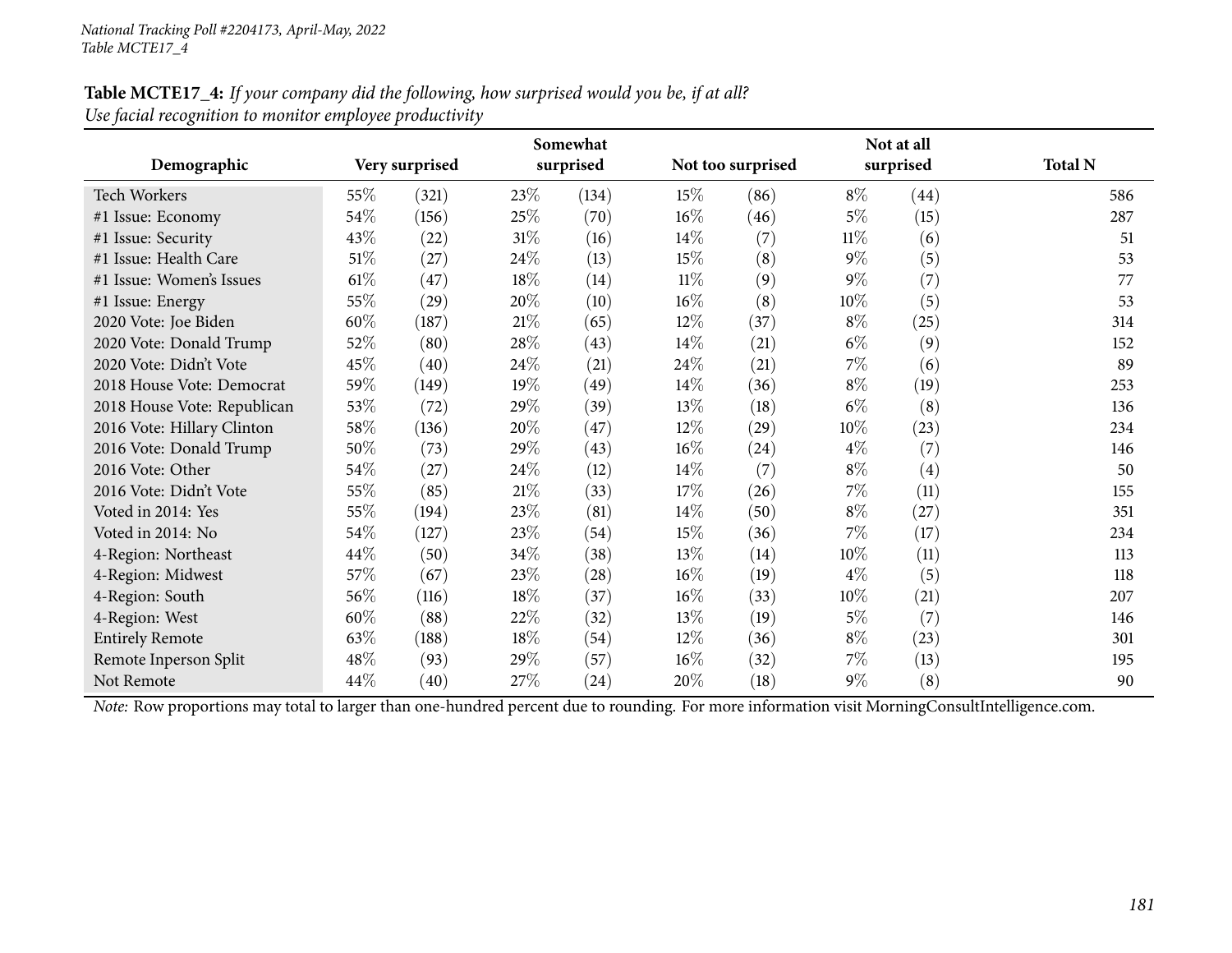# **Table MCTE18\_1:** *If your company did the following, would you quit? Track employees' keystrokes*

|                                |      |                 |     |               |     | No, probably |        | No, definitely |            | Don't know / |                |
|--------------------------------|------|-----------------|-----|---------------|-----|--------------|--------|----------------|------------|--------------|----------------|
| Demographic                    |      | Yes, definitely |     | Yes, probably |     | not          |        | not            | No opinion |              | <b>Total N</b> |
| <b>Tech Workers</b>            | 22%  | (117)           | 24% | (128)         | 29% | (152)        | 12%    | (61)           | 13%        | (67)         | 525            |
| Gender: Male                   | 24%  | (79)            | 21% | (72)          | 32% | (106)        | $11\%$ | (38)           | 12%        | (41)         | 336            |
| Gender: Female                 | 20%  | (38)            | 29% | (56)          | 24% | (46)         | 12%    | (23)           | $14\%$     | (27)         | 190            |
| Age: 18-34                     | 28%  | (41)            | 25% | (36)          | 32% | (47)         | $7\%$  | (10)           | $8\%$      | (11)         | 145            |
| Age: 35-44                     | 20%  | (25)            | 26% | (33)          | 28% | (35)         | $11\%$ | (14)           | 16%        | (20)         | 128            |
| Age: 45-64                     | 20%  | (41)            | 26% | (55)          | 26% | (55)         | 14%    | (30)           | 14\%       | (30)         | 210            |
| Millennials: 1981-1996         | 24\% | (50)            | 28% | (58)          | 29% | (61)         | $9\%$  | (19)           | $11\%$     | (22)         | 210            |
| GenXers: 1965-1980             | 20%  | (34)            | 27% | (46)          | 26% | (46)         | 15%    | (27)           | 12%        | (21)         | 174            |
| Baby Boomers: 1946-1964        | 20%  | (21)            | 16% | (17)          | 30% | (31)         | 14%    | (15)           | 20%        | (21)         | 105            |
| PID: Dem (no lean)             | 25%  | (53)            | 27% | (56)          | 29% | (61)         | 7%     | (16)           | 12%        | (25)         | 210            |
| PID: Ind (no lean)             | 25%  | (50)            | 23% | (46)          | 30% | (59)         | 12%    | (24)           | $11\%$     | (23)         | 201            |
| PID: Rep (no lean)             | 13%  | (14)            | 23% | (26)          | 28% | (32)         | 19%    | (22)           | 17%        | (19)         | 114            |
| PID/Gender: Dem Men            | 25%  | (29)            | 24% | (28)          | 33% | (38)         | $7\%$  | (8)            | 10%        | (12)         | 115            |
| PID/Gender: Dem Women          | 25%  | (24)            | 29% | (28)          | 24% | (23)         | $8\%$  | (7)            | 15%        | (14)         | 95             |
| PID/Gender: Ind Men            | 27%  | (38)            | 21% | (30)          | 31% | (44)         | 10%    | (15)           | $11\%$     | (16)         | 142            |
| PID/Gender: Ind Women          | 20%  | (12)            | 27% | (16)          | 26% | (15)         | 15%    | (9)            | 12%        | (7)          | 59             |
| PID/Gender: Rep Men            | 15%  | (12)            | 18% | (14)          | 30% | (24)         | 19%    | (15)           | 17%        | (13)         | 79             |
| Ideo: Liberal (1-3)            | 24\% | (45)            | 28% | (54)          | 28% | (54)         | $8\%$  | (16)           | $11\%$     | (21)         | 189            |
| Ideo: Moderate (4)             | 26%  | (41)            | 21% | (33)          | 25% | (39)         | 15%    | (24)           | 13%        | (20)         | 158            |
| Ideo: Conservative (5-7)       | 17%  | (26)            | 23% | (35)          | 36% | (55)         | 12%    | (18)           | 12%        | (18)         | 152            |
| Educ: < College                | 20%  | (35)            | 18% | (32)          | 33% | (57)         | 15%    | (26)           | 13%        | (23)         | 172            |
| Educ: Bachelors degree         | 22%  | (48)            | 29% | (61)          | 27% | (57)         | $9\%$  | (20)           | 13%        | (27)         | 212            |
| Educ: Post-grad                | 24\% | (34)            | 25% | (35)          | 28% | (39)         | $11\%$ | (15)           | 13\%       | (18)         | 141            |
| Income: Under 50k              | 26%  | (25)            | 15% | (14)          | 34% | (33)         | 12%    | (11)           | 13\%       | (13)         | 96             |
| Income: 50k-100k               | 20%  | (44)            | 30% | (66)          | 27% | (59)         | 12%    | (27)           | $11\%$     | (24)         | 220            |
| Income: 100k+                  | 23%  | (48)            | 23% | (48)          | 29% | (60)         | $11\%$ | (22)           | 15%        | (31)         | 209            |
| Ethnicity: White               | 23%  | (88)            | 22% | (85)          | 30% | (114)        | 13%    | (49)           | 13%        | (48)         | 385            |
| Ethnicity: Other               | 19%  | (20)            | 35% | (38)          | 23% | (25)         | $8\%$  | (9)            | 15%        | (17)         | 108            |
| All Christian                  | 18%  | (38)            | 22% | (44)          | 35% | (72)         | 14%    | (29)           | 12%        | (24)         | 206            |
| Agnostic/Nothing in particular | 26%  | (47)            | 28% | (50)          | 25% | (45)         | $8\%$  | (14)           | 13%        | (24)         | 181            |
| Something Else                 | 24%  | (12)            | 20% | (10)          | 28% | (14)         | 16%    | (8)            | 12%        | (6)          | 52             |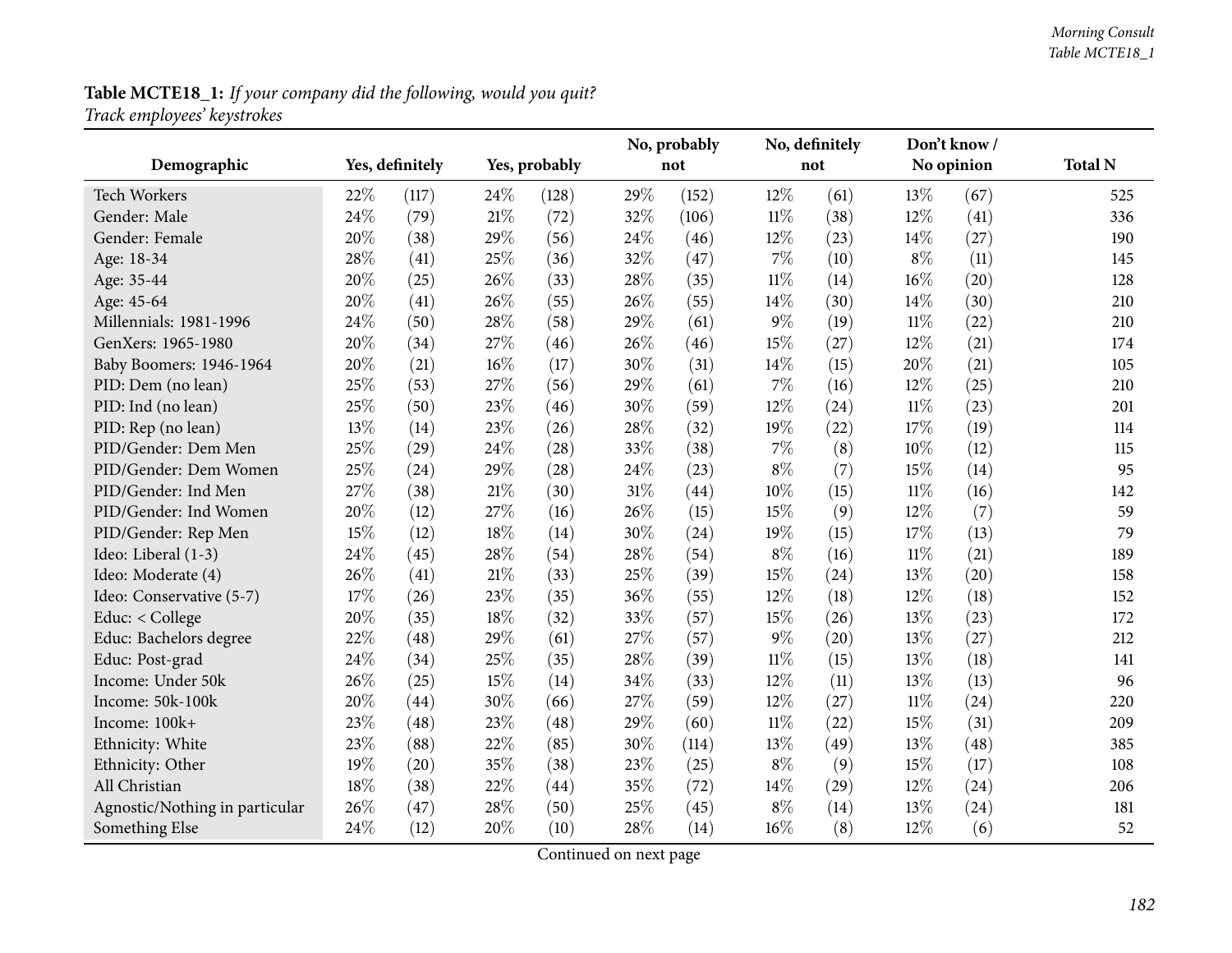# **Table MCTE18\_1:** *If your company did the following, would you quit? Track employees' keystrokes*

|                                      |        |                 |     | No, probably  |     |       | No, definitely |      | Don't know / |            |                |
|--------------------------------------|--------|-----------------|-----|---------------|-----|-------|----------------|------|--------------|------------|----------------|
| Demographic                          |        | Yes, definitely |     | Yes, probably |     | not   |                | not  |              | No opinion | <b>Total N</b> |
| Tech Workers                         | 22%    | (117)           | 24% | (128)         | 29% | (152) | 12%            | (61) | 13%          | (67)       | 525            |
| Evangelical                          | 25%    | (20)            | 23% | (18)          | 28% | (22)  | $16\%$         | (12) | $8\%$        | (6)        | 79             |
| Non-Evangelical                      | 17%    | (28)            | 20% | (33)          | 35% | (60)  | 14%            | (24) | 14%          | (24)       | 169            |
| Community: Urban                     | 22%    | (29)            | 27% | (36)          | 29% | (39)  | 10%            | (14) | 12%          | (16)       | 134            |
| Community: Suburban                  | 22%    | (70)            | 24% | (79)          | 29% | (94)  | $11\%$         | (36) | 14%          | (45)       | 323            |
| Community: Rural                     | 26%    | (18)            | 18% | (12)          | 28% | (19)  | 17%            | (11) | $11\%$       | (7)        | 68             |
| Employ: Private Sector               | $21\%$ | (96)            | 26% | (119)         | 31% | (141) | $11\%$         | (49) | $11\%$       | (52)       | 456            |
| Employ: Self-Employed                | 31%    | (21)            | 13% | (9)           | 17% | (11)  | 17%            | (12) | 23%          | (16)       | 69             |
| Military HH: No                      | 22%    | (107)           | 25% | (119)         | 29% | (139) | $11\%$         | (54) | 13%          | (61)       | 480            |
| RD/WT: Right Direction               | 22%    | (37)            | 28% | (47)          | 25% | (42)  | 12%            | (20) | 13%          | (22)       | 168            |
| RD/WT: Wrong Track                   | 22%    | (80)            | 23% | (81)          | 31% | (111) | $11\%$         | (41) | 13%          | (45)       | 358            |
| Biden Job Approve                    | 24%    | (58)            | 27% | (66)          | 27% | (64)  | $9\%$          | (23) | 12%          | (30)       | 241            |
| Biden Job Disapprove                 | 20%    | (52)            | 22% | (58)          | 31% | (81)  | 15%            | (38) | 13%          | (34)       | 262            |
| Biden Job Strongly Approve           | $21\%$ | (17)            | 23% | (18)          | 30% | (24)  | 15%            | (12) | $11\%$       | (9)        | 79             |
| Biden Job Somewhat Approve           | 26%    | (42)            | 30% | (48)          | 25% | (41)  | 7%             | (11) | 13%          | (21)       | 162            |
| Biden Job Somewhat Disapprove        | 17%    | (17)            | 30% | (30)          | 31% | (31)  | $9\%$          | (9)  | 12%          | (12)       | 98             |
| <b>Biden Job Strongly Disapprove</b> | 22%    | (36)            | 17% | (28)          | 30% | (50)  | 18%            | (29) | 13%          | (22)       | 164            |
| Favorable of Biden                   | 22%    | (56)            | 28% | (69)          | 27% | (68)  | 10%            | (26) | 12%          | (31)       | 249            |
| Unfavorable of Biden                 | 22%    | (58)            | 20% | (53)          | 31% | (80)  | 14\%           | (35) | 13%          | (34)       | 261            |
| Very Favorable of Biden              | 19%    | (16)            | 25% | (21)          | 31% | (26)  | 16%            | (14) | 10%          | (9)        | 86             |
| Somewhat Favorable of Biden          | 25%    | (40)            | 29% | (48)          | 25% | (41)  | $7\%$          | (12) | 14%          | (22)       | 163            |
| Somewhat Unfavorable of Biden        | 23%    | (20)            | 23% | (20)          | 33% | (28)  | $9\%$          | (7)  | 12%          | (10)       | 85             |
| Very Unfavorable of Biden            | 22%    | (38)            | 19% | (33)          | 30% | (52)  | 16%            | (28) | 14\%         | (24)       | 176            |
| #1 Issue: Economy                    | 23%    | (58)            | 23% | (59)          | 32% | (81)  | $11\%$         | (28) | 12%          | (30)       | 256            |
| #1 Issue: Women's Issues             | 29%    | (20)            | 38% | (26)          | 20% | (14)  | $6\%$          | (4)  | 7%           | (5)        | 69             |
| #1 Issue: Energy                     | 21%    | (11)            | 16% | (8)           | 40% | (21)  | 13%            | (7)  | 10%          | (5)        | 53             |
| 2020 Vote: Joe Biden                 | 25%    | (70)            | 25% | (70)          | 29% | (82)  | $9\%$          | (25) | 13%          | (35)       | 282            |
| 2020 Vote: Donald Trump              | 18%    | (24)            | 23% | (31)          | 32% | (43)  | 16%            | (22) | $11\%$       | (15)       | 135            |
| 2020 Vote: Didn't Vote               | 19%    | (15)            | 28% | (23)          | 23% | (19)  | 13%            | (10) | 17%          | (13)       | 80             |
| 2018 House Vote: Democrat            | 25%    | (58)            | 27% | (63)          | 28% | (64)  | $9\%$          | (21) | 10%          | (22)       | 229            |
| 2018 House Vote: Republican          | 19%    | (22)            | 18% | (21)          | 35% | (41)  | 13%            | (15) | 15%          | (18)       | 118            |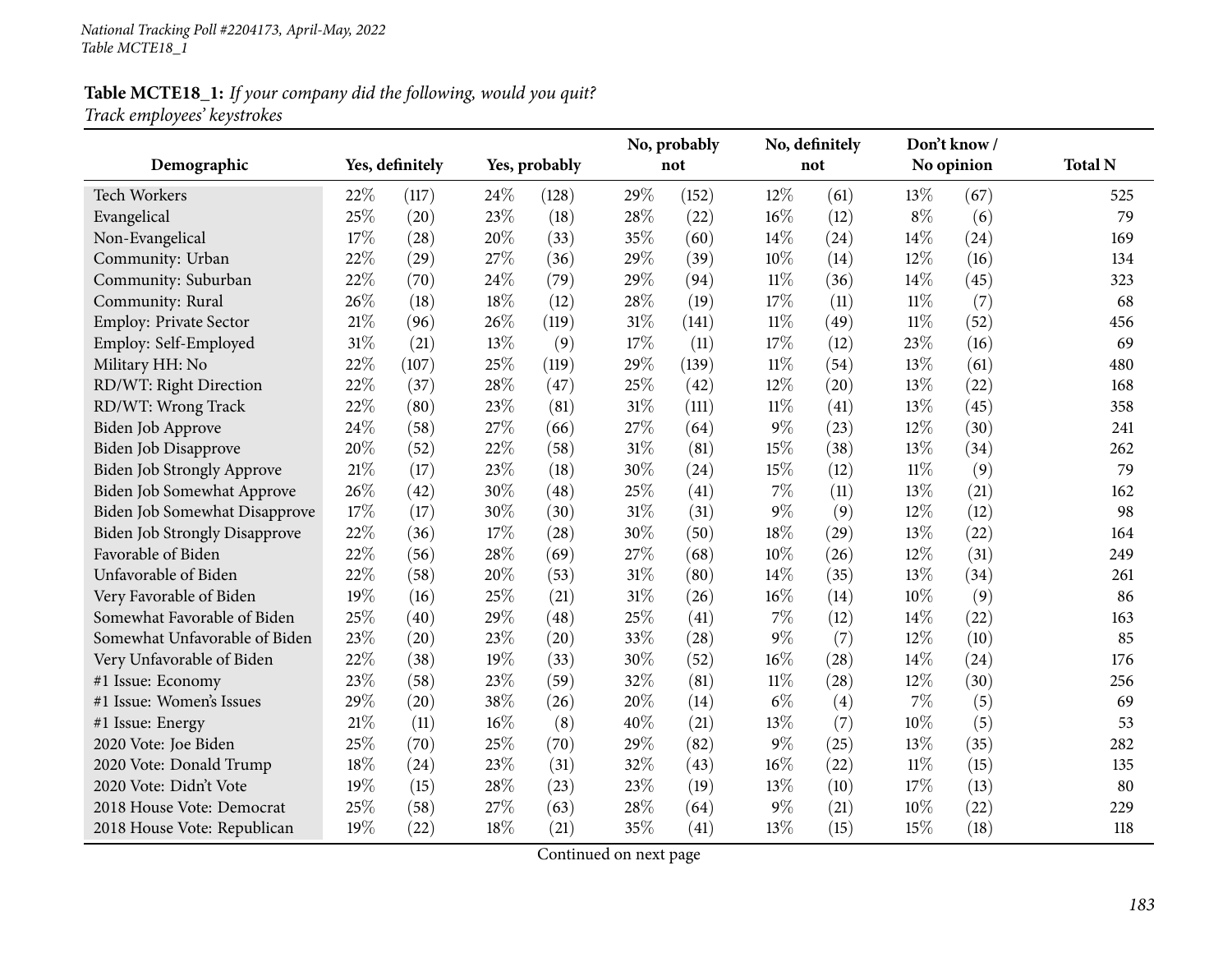### **Table MCTE18\_1:** *If your company did the following, would you quit? Track employees' keystrokes*

| Demographic                |        | Yes, definitely |      | Yes, probably      |        | No, probably<br>not |        | No, definitely<br>not |        | Don't know/<br>No opinion | <b>Total N</b> |
|----------------------------|--------|-----------------|------|--------------------|--------|---------------------|--------|-----------------------|--------|---------------------------|----------------|
| <b>Tech Workers</b>        | 22\%   | (117)           | 24\% | (128)              | 29%    | (152)               | $12\%$ | (61)                  | $13\%$ | (67)                      | 525            |
| 2016 Vote: Hillary Clinton | 25\%   | (52)            | 27%  | (57)               | 29%    | (61)                | $8\%$  | (18)                  | $11\%$ | (23)                      | 211            |
| 2016 Vote: Donald Trump    | 21%    | (26)            | 21%  | (27)               | $30\%$ | (39)                | $16\%$ | (20)                  | $12\%$ | (15)                      | 128            |
| 2016 Vote: Didn't Vote     | 20%    | $^{'}29$        | 24\% | (34)               | 28%    | (40)                | $12\%$ | (17)                  | $16\%$ | (22)                      | 142            |
| Voted in 2014: Yes         | 21%    | (65)            | 25%  | (79)               | $30\%$ | (94)                | $11\%$ | (35)                  | $12\%$ | (37)                      | 310            |
| Voted in 2014: No          | 24\%   | (52)            | 23\% | (49)               | 27%    | (58)                | $12\%$ | (26)                  | $14\%$ | (30)                      | 215            |
| 4-Region: Northeast        | 20%    | (20)            | 29%  | $\left( 29\right)$ | $24\%$ | (24)                | $14\%$ | (14)                  | $14\%$ | (14)                      | 101            |
| 4-Region: Midwest          | 25%    | (25)            | 17%  | (17)               | 38%    | (39)                | $12\%$ | (13)                  | $7\%$  | (7)                       | 100            |
| 4-Region: South            | 21%    | (39)            | 26\% | (48)               | 27%    | (51)                | $12\%$ | (22)                  | $14\%$ | (26)                      | 185            |
| 4-Region: West             | 24\%   | (33)            | 24\% | (34)               | $28\%$ | (39)                | $9\%$  | (12)                  | $15\%$ | (20)                      | 139            |
| <b>Entirely Remote</b>     | 25\%   | (67)            | 24\% | (66)               | 27\%   | (72)                | $12\%$ | (32)                  | $12\%$ | (32)                      | 269            |
| Remote Inperson Split      | 23\%   | (40)            | 28%  | (49)               | 28%    | (49)                | $9\%$  | (16)                  | $12\%$ | (22)                      | 175            |
| Not Remote                 | $11\%$ | (9)             | 17%  | (13)               | 39%    | (31)                | $16\%$ | (13)                  | $17\%$ | (14)                      | 81             |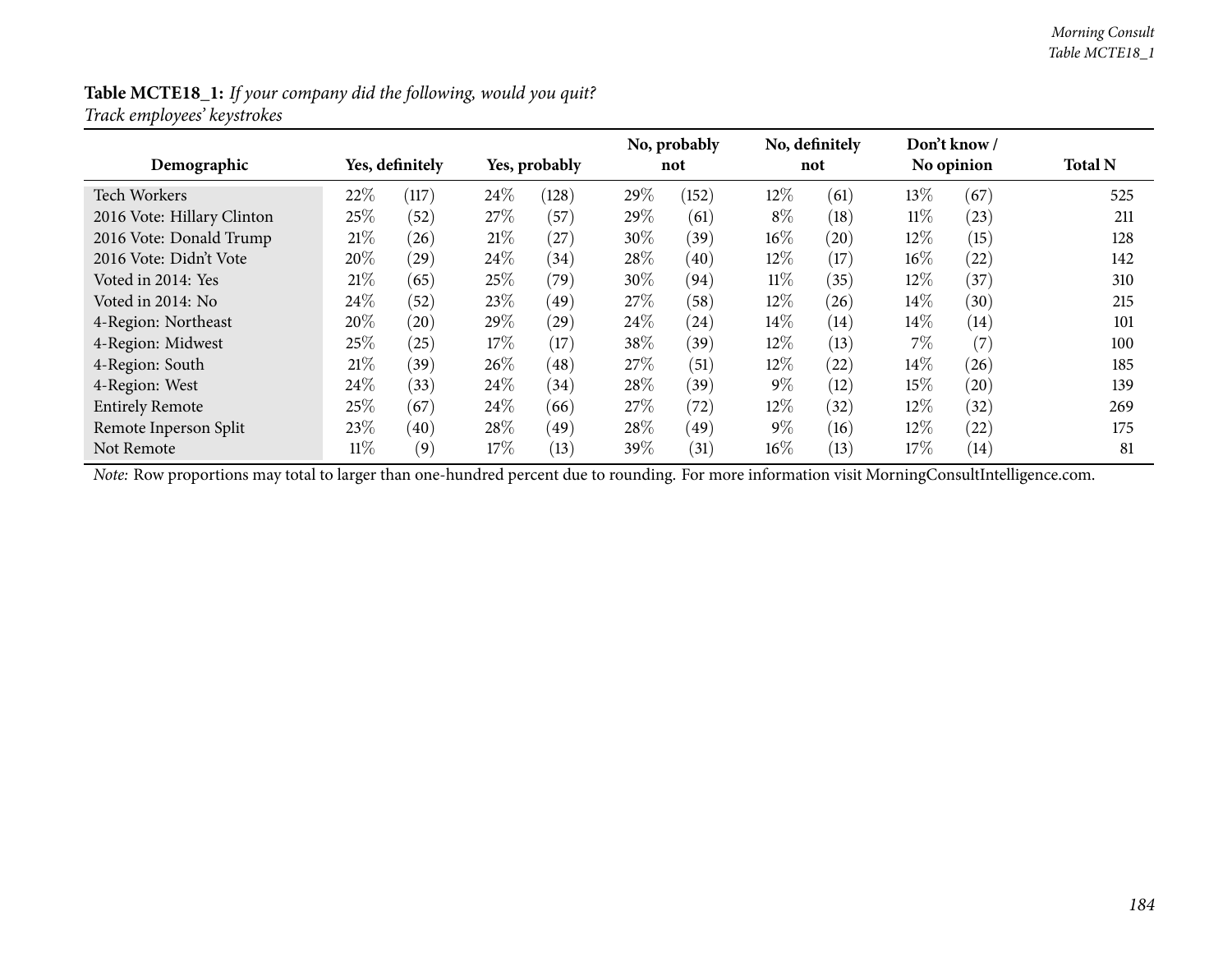# **Table MCTE18\_2:** *If your company did the following, would you quit? Take screenshots of employees' computer screen*

|                                |        | Yes, definitely |        |               |     | No, probably |        | No, definitely |        | Don't know / | <b>Total N</b> |
|--------------------------------|--------|-----------------|--------|---------------|-----|--------------|--------|----------------|--------|--------------|----------------|
| Demographic                    |        |                 |        | Yes, probably |     | not          |        | not            |        | No opinion   |                |
| <b>Tech Workers</b>            | 22%    | (118)           | 24%    | (125)         | 31% | (163)        | 10%    | (55)           | 13%    | (68)         | 528            |
| Gender: Male                   | 22%    | (75)            | 26%    | (88)          | 30% | (102)        | 10%    | (34)           | $11\%$ | (38)         | 338            |
| Gender: Female                 | 22%    | (42)            | 19%    | (36)          | 32% | (61)         | $11\%$ | (20)           | 16%    | (30)         | 190            |
| Age: 18-34                     | 30%    | (44)            | 28%    | (42)          | 29% | (44)         | $7\%$  | (11)           | $5\%$  | (8)          | 150            |
| Age: 35-44                     | 19%    | (25)            | 23%    | (31)          | 31% | (41)         | 10%    | (14)           | 16%    | (22)         | 134            |
| Age: 45-64                     | 19%    | (38)            | 23%    | (48)          | 30% | (62)         | 12%    | (24)           | 16%    | (33)         | 205            |
| Millennials: 1981-1996         | 25%    | (54)            | 26%    | (56)          | 30% | (65)         | $8\%$  | (18)           | $11\%$ | (24)         | 218            |
| GenXers: 1965-1980             | 20%    | (34)            | 23%    | (39)          | 32% | (54)         | $11\%$ | (19)           | 15%    | (26)         | 172            |
| Baby Boomers: 1946-1964        | 16%    | (16)            | 19%    | (19)          | 32% | (32)         | 15%    | (15)           | 18%    | (18)         | 100            |
| PID: Dem (no lean)             | 25%    | (53)            | 27%    | (56)          | 30% | (61)         | $6\%$  | (13)           | 12%    | (24)         | 206            |
| PID: Ind (no lean)             | 26%    | (52)            | $21\%$ | (43)          | 29% | (58)         | $11\%$ | (22)           | 13%    | (25)         | 201            |
| PID: Rep (no lean)             | $11\%$ | (13)            | 22%    | (26)          | 36% | (44)         | $16\%$ | (20)           | 15%    | (19)         | 122            |
| PID/Gender: Dem Men            | 22%    | (25)            | 31%    | (36)          | 29% | (34)         | $7\%$  | (8)            | 10%    | (12)         | 115            |
| PID/Gender: Dem Women          | 30%    | (28)            | 21%    | (20)          | 30% | (27)         | $5\%$  | (4)            | 14\%   | (13)         | 91             |
| PID/Gender: Ind Men            | 29%    | (41)            | 23%    | (33)          | 29% | (41)         | $8\%$  | (11)           | $11\%$ | (16)         | 141            |
| PID/Gender: Ind Women          | 19%    | (11)            | 17%    | (10)          | 29% | (17)         | $19\%$ | (11)           | 16%    | (9)          | 60             |
| PID/Gender: Rep Men            | $11\%$ | (9)             | 24%    | (20)          | 34% | (28)         | 18%    | (15)           | 13%    | (11)         | 83             |
| Ideo: Liberal (1-3)            | 24%    | (45)            | 30%    | (57)          | 28% | (53)         | $8\%$  | (15)           | 10%    | (19)         | 188            |
| Ideo: Moderate (4)             | 28%    | (45)            | 17%    | (27)          | 30% | (49)         | 12%    | (19)           | 14%    | (22)         | 163            |
| Ideo: Conservative (5-7)       | 14\%   | (22)            | 24%    | (37)          | 38% | (57)         | $11\%$ | (17)           | 13%    | (19)         | 152            |
| Educ: < College                | 22%    | (38)            | 21\%   | (37)          | 32% | (56)         | 12%    | (21)           | 12%    | (22)         | 174            |
| Educ: Bachelors degree         | 23%    | (48)            | 25%    | (53)          | 29% | (60)         | 10%    | (20)           | 14%    | (29)         | 210            |
| Educ: Post-grad                | 22%    | (32)            | 24%    | (35)          | 32% | (46)         | $9\%$  | (13)           | 12%    | (18)         | 144            |
| Income: Under 50k              | 25%    | (25)            | 16%    | (16)          | 35% | (35)         | $9\%$  | (9)            | 15%    | (15)         | 98             |
| Income: 50k-100k               | 22%    | (47)            | 26%    | (56)          | 30% | (65)         | $11\%$ | (24)           | $11\%$ | (24)         | 216            |
| Income: 100k+                  | 22%    | (46)            | 25%    | (53)          | 30% | (63)         | 10%    | (22)           | 14%    | (30)         | 214            |
| Ethnicity: White               | 22%    | (87)            | 22%    | (86)          | 31% | (123)        | $12\%$ | (46)           | 13%    | (52)         | 394            |
| Ethnicity: Other               | 22%    | (24)            | 30%    | (32)          | 27% | (29)         | $7\%$  | (8)            | 13%    | (14)         | 107            |
| All Christian                  | 17%    | (34)            | 24%    | (48)          | 36% | (72)         | $11\%$ | (22)           | 12%    | (25)         | 201            |
| Atheist                        | 22%    | (11)            | 19%    | (10)          | 30% | (15)         | 20%    | (10)           | $9\%$  | (5)          | 51             |
| Agnostic/Nothing in particular | 29%    | (55)            | 21%    | (40)          | 28% | (54)         | $8\%$  | (15)           | 14%    | (27)         | 191            |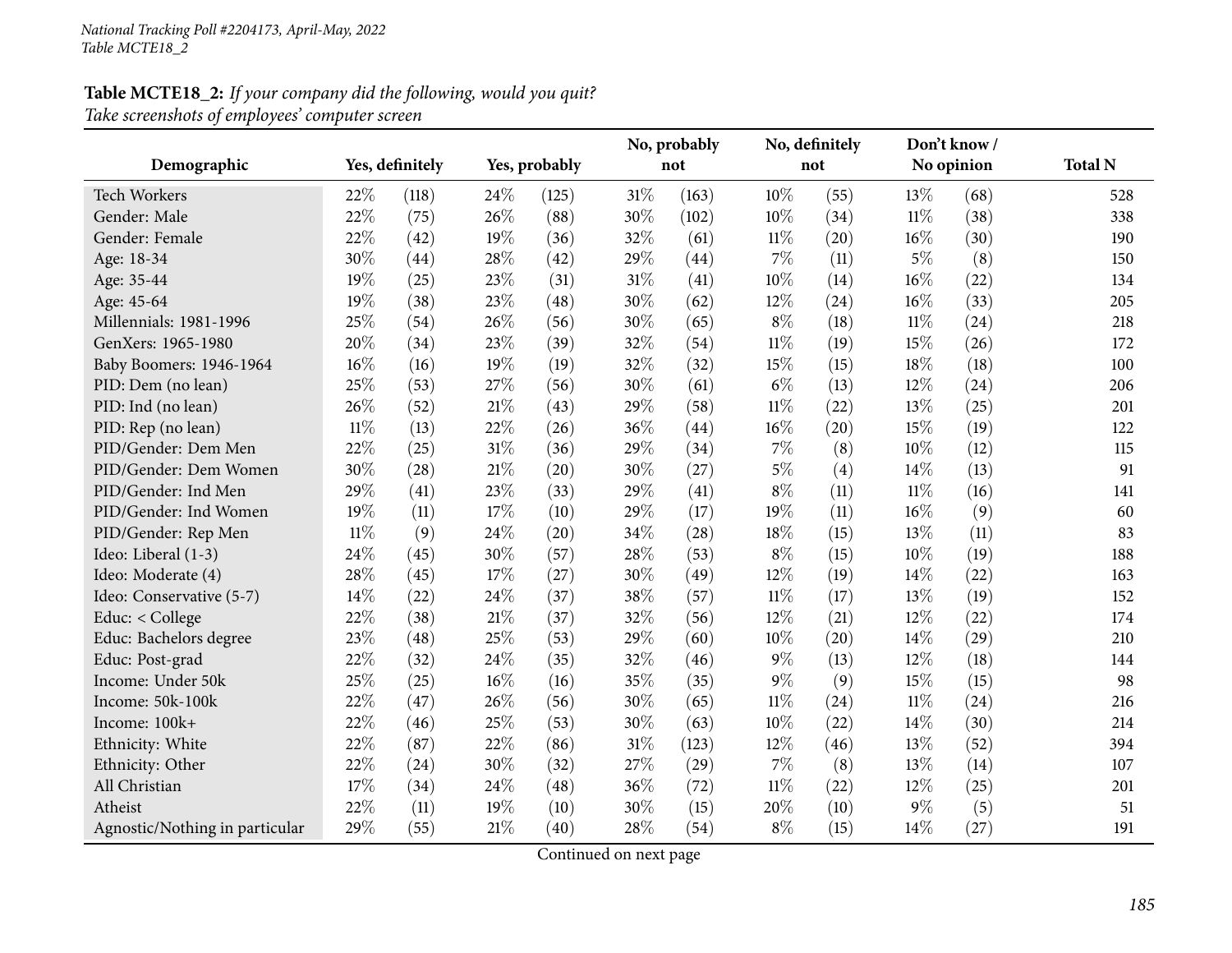| <b>Table MCTE18_2:</b> If your company did the following, would you quit? |  |
|---------------------------------------------------------------------------|--|
| Take screenshots of employees' computer screen                            |  |

| Demographic                          |        | Yes, definitely | Yes, probably |       | No, probably<br>not |       |        | No, definitely<br>not |        | Don't know /<br>No opinion | <b>Total N</b> |
|--------------------------------------|--------|-----------------|---------------|-------|---------------------|-------|--------|-----------------------|--------|----------------------------|----------------|
|                                      |        |                 |               |       |                     |       |        |                       |        |                            |                |
| Tech Workers                         | 22%    | (118)           | 24\%          | (125) | $31\%$              | (163) | 10%    | (55)                  | 13%    | (68)                       | 528            |
| Evangelical                          | 24\%   | (18)            | 24\%          | (18)  | 38%                 | (29)  | $7\%$  | (5)                   | $8\%$  | (6)                        | 77             |
| Non-Evangelical                      | $16\%$ | (26)            | 23%           | (36)  | 34\%                | (54)  | 14%    | (22)                  | 13%    | (21)                       | 158            |
| Community: Urban                     | 20%    | (27)            | $31\%$        | (41)  | 30%                 | (40)  | 10%    | (14)                  | $9\%$  | (12)                       | 134            |
| Community: Suburban                  | 22%    | (71)            | 22%           | (72)  | 31%                 | (100) | 10%    | (31)                  | 15%    | (47)                       | 322            |
| Community: Rural                     | 26%    | (19)            | 16%           | (11)  | $31\%$              | (22)  | 14\%   | (10)                  | 13%    | (9)                        | 72             |
| Employ: Private Sector               | 21%    | (95)            | 25%           | (116) | 33\%                | (149) | $9\%$  | (43)                  | $11\%$ | (50)                       | 454            |
| Employ: Self-Employed                | 30%    | (22)            | 12%           | (9)   | 18%                 | (14)  | 16%    | (12)                  | 24%    | (18)                       | 75             |
| Military HH: No                      | 22%    | (108)           | 24%           | (118) | 30%                 | (145) | 10%    | (49)                  | 13%    | (62)                       | 482            |
| RD/WT: Right Direction               | 20%    | (34)            | 29%           | (50)  | 29%                 | (50)  | 10%    | (18)                  | 12%    | (20)                       | 171            |
| RD/WT: Wrong Track                   | 24%    | (84)            | 21%           | (75)  | 32%                 | (113) | 10%    | (37)                  | 14%    | (48)                       | 357            |
| Biden Job Approve                    | 24%    | (59)            | 26%           | (65)  | 29%                 | (72)  | $8\%$  | (21)                  | 13%    | (32)                       | 249            |
| Biden Job Disapprove                 | 20%    | (51)            | $21\%$        | (55)  | 33%                 | (84)  | 13%    | (34)                  | 13%    | (34)                       | 258            |
| Biden Job Strongly Approve           | $18\%$ | (14)            | 25%           | (19)  | 32%                 | (25)  | 14%    | (11)                  | $11\%$ | (9)                        | 78             |
| Biden Job Somewhat Approve           | 26%    | (45)            | 27%           | (46)  | 28%                 | (47)  | $6\%$  | (10)                  | 14%    | (24)                       | 171            |
| Biden Job Somewhat Disapprove        | 16%    | (15)            | 26%           | (25)  | 36%                 | (34)  | $8\%$  | (7)                   | 14%    | (13)                       | 94             |
| <b>Biden Job Strongly Disapprove</b> | 22%    | (36)            | 18%           | (30)  | $31\%$              | (51)  | 16%    | (26)                  | 13%    | (21)                       | 165            |
| Favorable of Biden                   | 23%    | (59)            | 26%           | (66)  | 30%                 | (74)  | $8\%$  | (21)                  | 13%    | (32)                       | 252            |
| Unfavorable of Biden                 | $21\%$ | (56)            | 20%           | (51)  | 33%                 | (86)  | 13%    | (33)                  | 13%    | (35)                       | 261            |
| Very Favorable of Biden              | 19%    | (16)            | 27%           | (24)  | 31%                 | (27)  | 14%    | (12)                  | $9\%$  | (7)                        | 86             |
| Somewhat Favorable of Biden          | 26%    | (43)            | 26%           | (43)  | 29%                 | (47)  | $5\%$  | (9)                   | 15%    | (24)                       | 166            |
| Somewhat Unfavorable of Biden        | 22%    | (18)            | 22%           | (17)  | 37%                 | (30)  | $7\%$  | (5)                   | 13%    | (10)                       | 80             |
| Very Unfavorable of Biden            | $21\%$ | (38)            | 19%           | (34)  | $31\%$              | (57)  | 15%    | (27)                  | 14%    | (25)                       | 180            |
| #1 Issue: Economy                    | 22%    | (55)            | 23%           | (58)  | 34\%                | (87)  | 10%    | (24)                  | 12%    | (30)                       | 254            |
| #1 Issue: Women's Issues             | 30%    | (21)            | 29%           | (20)  | 27%                 | (19)  | $5\%$  | (3)                   | $9\%$  | (6)                        | 69             |
| #1 Issue: Energy                     | 24\%   | (13)            | 18%           | (10)  | 31%                 | (16)  | 14%    | (7)                   | 13%    | (7)                        | 52             |
| 2020 Vote: Joe Biden                 | 25%    | (72)            | 23%           | (67)  | 32%                 | (92)  | $7\%$  | (20)                  | 13%    | (37)                       | 288            |
| 2020 Vote: Donald Trump              | 19%    | (26)            | 26%           | (36)  | 32%                 | (44)  | 14%    | (20)                  | $10\%$ | (14)                       | 140            |
| 2020 Vote: Didn't Vote               | 19%    | (15)            | 22%           | (17)  | 27%                 | (21)  | 16%    | (13)                  | 17%    | (13)                       | 78             |
| 2018 House Vote: Democrat            | 25%    | (56)            | 25%           | (56)  | 32%                 | (73)  | 7%     | (15)                  | $11\%$ | (24)                       | 224            |
| 2018 House Vote: Republican          | $16\%$ | (20)            | 23%           | (30)  | 36%                 | (46)  | $11\%$ | (14)                  | 15%    | (19)                       | 128            |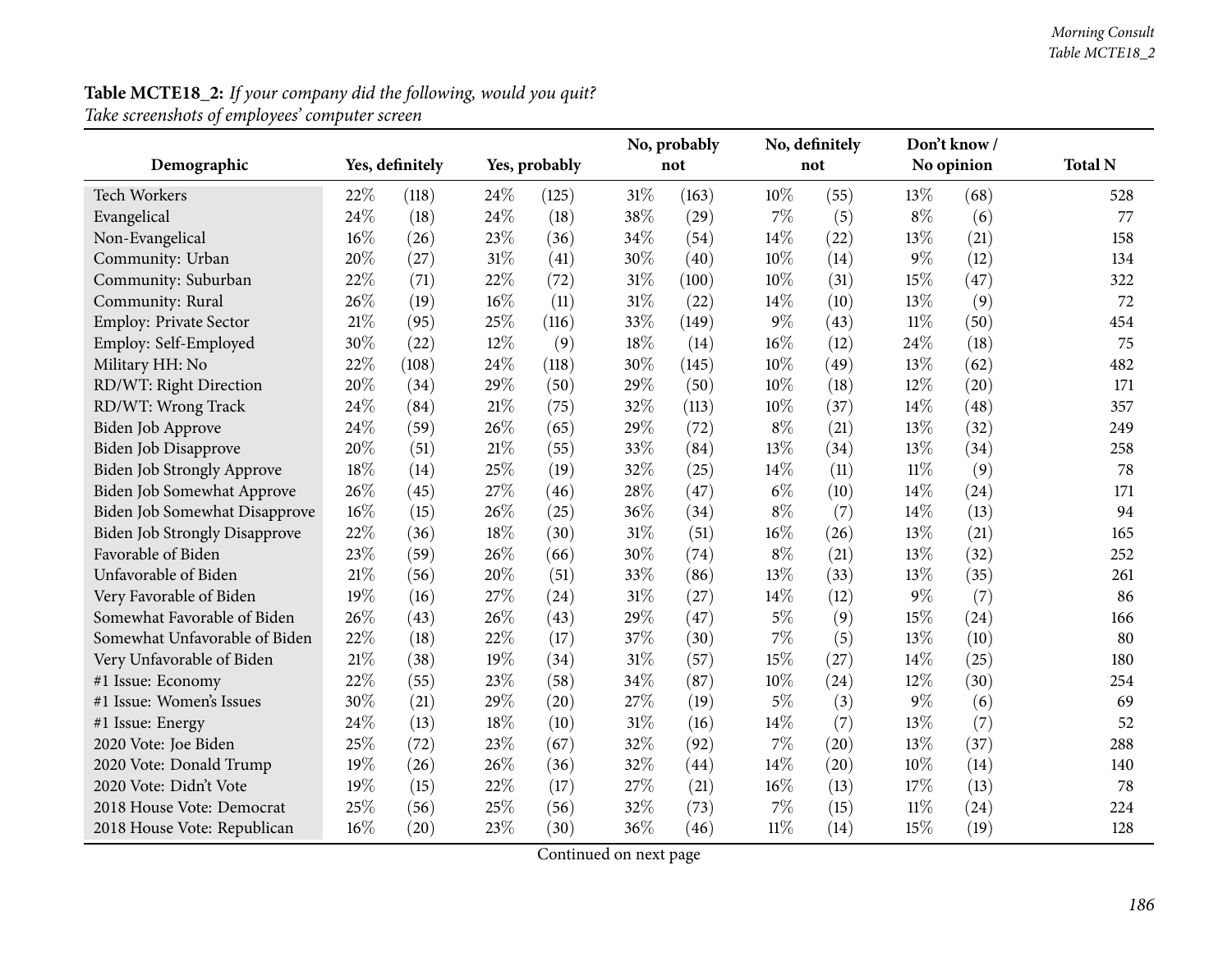### **Table MCTE18\_2:** *If your company did the following, would you quit? Take screenshots of employees' computer screen*

| Demographic                |        | Yes, definitely |        | Yes, probably |        | No, probably<br>not |        | No, definitely<br>not |        | Don't know/<br>No opinion | <b>Total N</b> |
|----------------------------|--------|-----------------|--------|---------------|--------|---------------------|--------|-----------------------|--------|---------------------------|----------------|
| Tech Workers               | 22%    | (118)           | 24\%   | (125)         | $31\%$ | (163)               | $10\%$ | (55)                  | 13\%   | (68)                      | 528            |
| 2016 Vote: Hillary Clinton | 25%    | (52)            | $26\%$ | (54)          | 31%    | (65)                | $6\%$  | (13)                  | $12\%$ | (25)                      | 209            |
| 2016 Vote: Donald Trump    | $19\%$ | (26)            | 21%    | (28)          | 37%    | (51)                | $13\%$ | (17)                  | 11%    | (16)                      | 138            |
| 2016 Vote: Didn't Vote     | 22%    | (31)            | 23%    | (32)          | 26%    | (36)                | 15%    | (21)                  | $13\%$ | (18)                      | 138            |
| Voted in 2014: Yes         | 20%    | (63)            | 24\%   | (76)          | 34\%   | (108)               | $8\%$  | (26)                  | $13\%$ | (42)                      | 315            |
| Voted in 2014: No          | $26\%$ | (55)            | 23\%   | (49)          | 26%    | (55)                | $13\%$ | (28)                  | $12\%$ | (27)                      | 214            |
| 4-Region: Northeast        | $15\%$ | (16)            | 31%    | (33)          | 26\%   | (27)                | $15\%$ | (16)                  | 13\%   | (14)                      | 105            |
| 4-Region: Midwest          | 24\%   | (26)            | 23%    | (25)          | 38%    | (41)                | $8\%$  | (9)                   | $8\%$  | (8)                       | 110            |
| 4-Region: South            | $26\%$ | (45)            | 20%    | (34)          | 30%    | (53)                | $10\%$ | (17)                  | 15%    | (26)                      | 174            |
| 4-Region: West             | 22\%   | (31)            | 24\%   | (33)          | 30\%   | (42)                | $9\%$  | (13)                  | 15%    | (21)                      | 140            |
| <b>Entirely Remote</b>     | 25\%   | (68)            | 25%    | (68)          | 29%    | (79)                | $10\%$ | (27)                  | 13\%   | (35)                      | 275            |
| Remote Inperson Split      | 24%    | (41)            | 24%    | (42)          | 30%    | (53)                | $11\%$ | (19)                  | $11\%$ | (20)                      | 173            |
| Not Remote                 | $11\%$ | (9)             | 19%    | (15)          | $40\%$ | (32)                | $12\%$ | (10)                  | 18%    | (14)                      | 80             |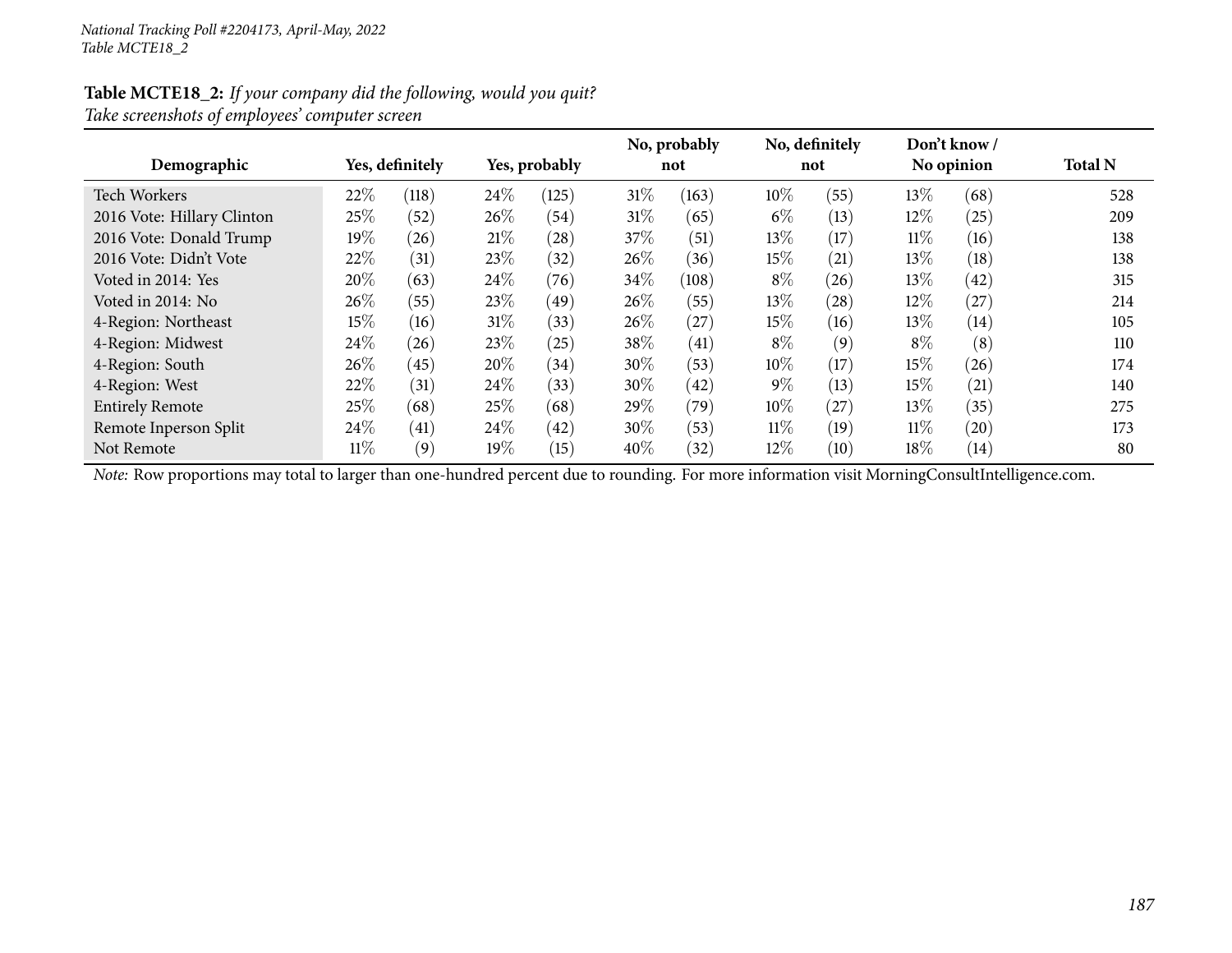|                          |        |                 |     |               |     | No, probably |        | No, definitely |        | Don't know/ | <b>Total N</b> |
|--------------------------|--------|-----------------|-----|---------------|-----|--------------|--------|----------------|--------|-------------|----------------|
| Demographic              |        | Yes, definitely |     | Yes, probably |     | not          |        | not            |        | No opinion  |                |
| <b>Tech Workers</b>      | 30%    | (157)           | 27% | (141)         | 22% | (118)        | $8\%$  | (44)           | 13\%   | (70)        | 530            |
| Gender: Male             | 29%    | (99)            | 29% | (98)          | 23% | (79)         | $8\%$  | (28)           | 10%    | (34)        | 339            |
| Gender: Female           | 31%    | (58)            | 22% | (43)          | 20% | (39)         | $8\%$  | (15)           | 19%    | (36)        | 191            |
| Age: 18-34               | 43%    | (63)            | 28% | (41)          | 19% | (28)         | $5\%$  | (7)            | $5\%$  | (7)         | 145            |
| Age: 35-44               | 28%    | (37)            | 29% | (39)          | 20% | (27)         | $8\%$  | (10)           | 15%    | (20)        | 134            |
| Age: 45-64               | 22%    | (45)            | 26% | (55)          | 25% | (52)         | 10%    | (22)           | 17%    | (36)        | 210            |
| Millennials: 1981-1996   | 35%    | (74)            | 31% | (66)          | 19% | (40)         | $6\%$  | (12)           | $10\%$ | (20)        | 212            |
| GenXers: 1965-1980       | 24\%   | (42)            | 24% | (42)          | 24% | (43)         | $11\%$ | (20)           | 16%    | (28)        | 174            |
| Baby Boomers: 1946-1964  | $21\%$ | (22)            | 24% | (25)          | 24% | (25)         | $11\%$ | (11)           | 20%    | (20)        | 104            |
| PID: Dem (no lean)       | 35%    | (72)            | 28% | (58)          | 19% | (39)         | $6\%$  | (11)           | 13\%   | (26)        | 207            |
| PID: Ind (no lean)       | 34%    | (70)            | 23% | (48)          | 23% | (47)         | 7%     | (15)           | 13%    | (26)        | 207            |
| PID: Rep (no lean)       | 14%    | (16)            | 29% | (34)          | 28% | (32)         | 15%    | (17)           | 15%    | (18)        | 116            |
| PID/Gender: Dem Men      | 32%    | (36)            | 33% | (38)          | 20% | (23)         | $6\%$  | (7)            | $9\%$  | (10)        | 115            |
| PID/Gender: Dem Women    | 39%    | (36)            | 22% | (20)          | 17% | (16)         | $4\%$  | (4)            | 17\%   | (16)        | 92             |
| PID/Gender: Ind Men      | 35%    | (51)            | 25% | (36)          | 23% | (33)         | $6\%$  | (9)            | 11%    | (16)        | 145            |
| PID/Gender: Ind Women    | 30%    | (18)            | 20% | (12)          | 22% | (14)         | $11\%$ | (7)            | 17\%   | (11)        | 61             |
| PID/Gender: Rep Men      | 14\%   | (11)            | 30% | (24)          | 29% | (23)         | 16%    | (12)           | $11\%$ | (9)         | 79             |
| Ideo: Liberal (1-3)      | 37%    | (70)            | 29% | (55)          | 16% | (31)         | $6\%$  | (12)           | $11\%$ | (20)        | 187            |
| Ideo: Moderate (4)       | 30%    | (50)            | 22% | (36)          | 24% | (40)         | 10%    | (16)           | $14\%$ | (24)        | 166            |
| Ideo: Conservative (5-7) | 19%    | (29)            | 32% | (48)          | 29% | (45)         | $9\%$  | (14)           | $11\%$ | (17)        | 153            |
| Educ: $<$ College        | $31\%$ | (54)            | 22% | (39)          | 22% | (38)         | $11\%$ | (19)           | 15%    | (26)        | 176            |
| Educ: Bachelors degree   | $31\%$ | (68)            | 30% | (65)          | 20% | (42)         | $6\%$  | (14)           | 12%    | (26)        | 215            |
| Educ: Post-grad          | 26%    | (36)            | 26% | (37)          | 27% | (37)         | $8\%$  | (11)           | 13%    | (18)        | 139            |
| Income: Under 50k        | 38%    | (38)            | 17% | (17)          | 22% | (22)         | $9\%$  | (9)            | $14\%$ | (14)        | 101            |
| Income: 50k-100k         | 27%    | (57)            | 30% | (64)          | 22% | (46)         | $8\%$  | (18)           | 13%    | (28)        | 213            |
| Income: 100k+            | 29%    | (62)            | 27% | (59)          | 23% | (50)         | $8\%$  | (17)           | 13%    | (28)        | 216            |
| Ethnicity: White         | 29%    | (112)           | 25% | (97)          | 24% | (92)         | $9\%$  | (37)           | 13%    | (50)        | 388            |
| Ethnicity: Other         | 27\%   | (29)            | 33% | (36)          | 19% | (21)         | $6\%$  | (7)            | 15%    | (17)        | 110            |

## **Table MCTE18\_3:** *If your company did the following, would you quit? Record audio and/or video of employees' through their computer*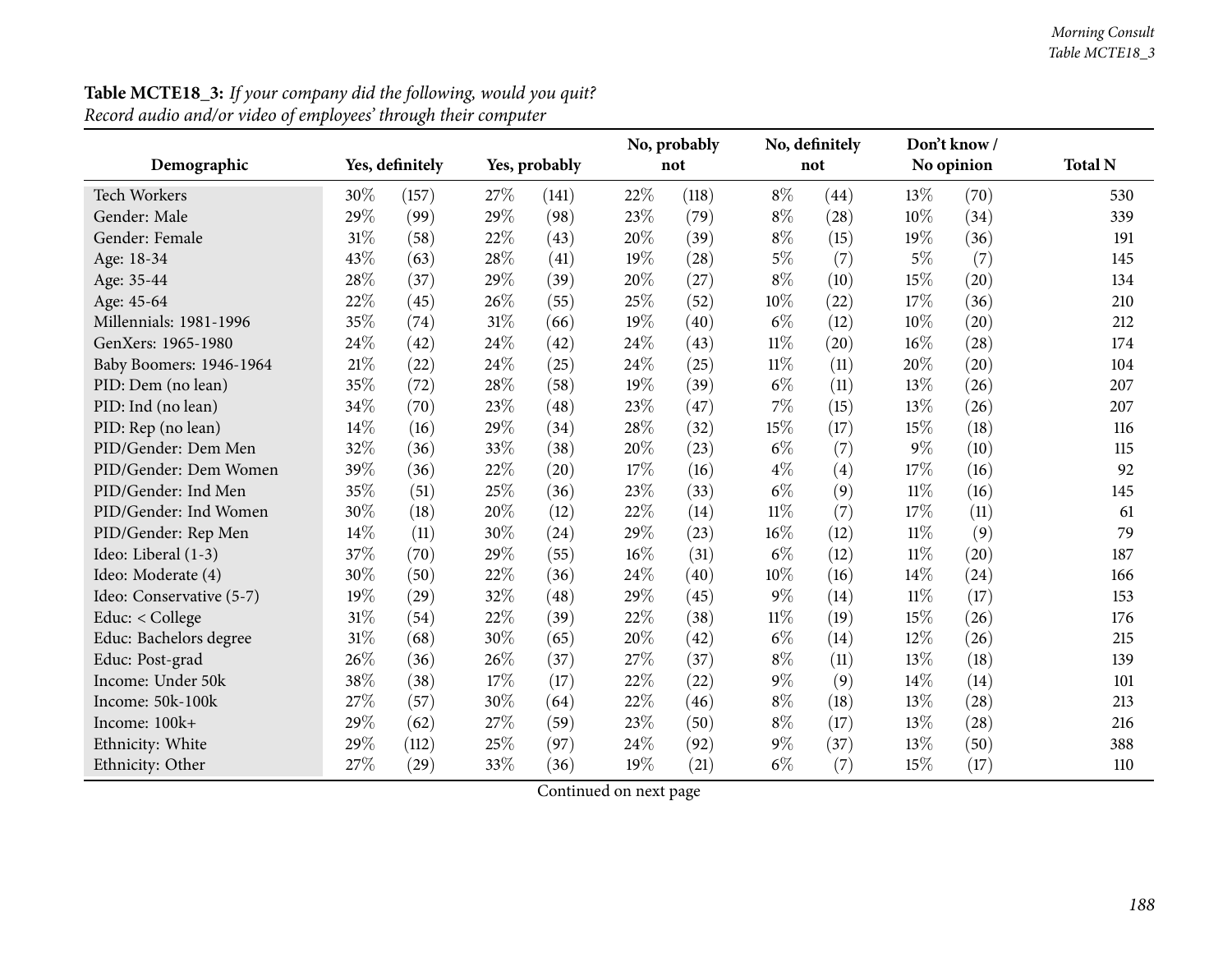| Demographic                          |     | Yes, definitely |     | Yes, probably |     | No, probably<br>not |        | No, definitely<br>not |        | Don't know/<br>No opinion | <b>Total N</b> |
|--------------------------------------|-----|-----------------|-----|---------------|-----|---------------------|--------|-----------------------|--------|---------------------------|----------------|
| <b>Tech Workers</b>                  | 30% | (157)           | 27% | (141)         | 22% | (118)               | $8\%$  | (44)                  | 13%    | (70)                      | 530            |
| All Christian                        | 25% | (49)            | 26% | (51)          | 27% | (53)                | $9\%$  | (18)                  | 14%    | (27)                      | 198            |
| Atheist                              | 36% | (18)            | 19% | (10)          | 22% | (11)                | 14\%   | (7)                   | $9\%$  | (5)                       | 51             |
| Agnostic/Nothing in particular       | 36% | (67)            | 27% | (51)          | 17% | (33)                | $6\%$  | (12)                  | 14%    | (26)                      | 187            |
| Something Else                       | 30% | (15)            | 25% | (13)          | 25% | (13)                | $9\%$  | (4)                   | $11\%$ | (5)                       | 50             |
| Evangelical                          | 30% | (24)            | 31% | (26)          | 26% | (21)                | $6\%$  | (5)                   | 7%     | (6)                       | 83             |
| Non-Evangelical                      | 22% | (35)            | 23% | (36)          | 28% | (45)                | $11\%$ | (17)                  | 16%    | (25)                      | 158            |
| Community: Urban                     | 28% | (39)            | 29% | (40)          | 23% | (32)                | $9\%$  | (12)                  | 11%    | (15)                      | 137            |
| Community: Suburban                  | 31% | (99)            | 26% | (85)          | 22% | (71)                | $8\%$  | (25)                  | 14%    | (45)                      | 325            |
| Community: Rural                     | 28% | (19)            | 23% | (16)          | 23% | (15)                | 10%    | (7)                   | 16%    | (11)                      | 68             |
| <b>Employ: Private Sector</b>        | 28% | (128)           | 29% | (130)         | 24% | (110)               | $7\%$  | (33)                  | 11%    | (52)                      | 453            |
| Employ: Self-Employed                | 38% | (29)            | 14% | (11)          | 10% | (8)                 | 14%    | (11)                  | 24%    | (18)                      | 76             |
| Military HH: No                      | 30% | (142)           | 27% | (128)         | 22% | (106)               | $8\%$  | (40)                  | 13%    | (64)                      | 481            |
| RD/WT: Right Direction               | 27% | (46)            | 27% | (47)          | 24% | (41)                | $9\%$  | (15)                  | 14%    | (25)                      | 175            |
| RD/WT: Wrong Track                   | 31% | (111)           | 26% | (94)          | 22% | (77)                | $8\%$  | (29)                  | 13%    | (45)                      | 355            |
| Biden Job Approve                    | 32% | (82)            | 26% | (66)          | 21% | (54)                | 7%     | (17)                  | 14%    | (36)                      | 255            |
| Biden Job Disapprove                 | 26% | (67)            | 27% | (69)          | 24% | (61)                | $11\%$ | (27)                  | 12%    | (31)                      | 255            |
| Biden Job Strongly Approve           | 27% | (22)            | 27% | (23)          | 22% | (18)                | $11\%$ | (10)                  | $13\%$ | (11)                      | 84             |
| Biden Job Somewhat Approve           | 35% | (60)            | 25% | (43)          | 21% | (35)                | $4\%$  | (8)                   | 15%    | (25)                      | 171            |
| Biden Job Somewhat Disapprove        | 28% | (27)            | 32% | (31)          | 23% | (22)                | $5\%$  | (5)                   | 11%    | (11)                      | 95             |
| <b>Biden Job Strongly Disapprove</b> | 25% | (40)            | 24% | (38)          | 24% | (39)                | 14%    | (22)                  | 13%    | (20)                      | 160            |
| Favorable of Biden                   | 29% | (76)            | 28% | (71)          | 22% | (57)                | $7\%$  | (18)                  | 14%    | (36)                      | 258            |
| Unfavorable of Biden                 | 30% | (77)            | 25% | (65)          | 23% | (59)                | 10%    | (26)                  | 12%    | (31)                      | 258            |
| Very Favorable of Biden              | 27% | (25)            | 28% | (25)          | 22% | (20)                | $12\%$ | (10)                  | 11%    | (10)                      | 90             |
| Somewhat Favorable of Biden          | 30% | (51)            | 28% | (46)          | 22% | (37)                | $5\%$  | (8)                   | 15%    | (26)                      | 169            |
| Somewhat Unfavorable of Biden        | 35% | (29)            | 27% | (22)          | 25% | (20)                | $2\%$  | (2)                   | 11%    | (9)                       | 81             |
| Very Unfavorable of Biden            | 27% | (48)            | 24% | (43)          | 22% | (39)                | 13%    | (24)                  | 13%    | (23)                      | 177            |
| #1 Issue: Economy                    | 28% | (71)            | 29% | (76)          | 24% | (63)                | $7\%$  | (17)                  | 12%    | (31)                      | 257            |
| #1 Issue: Women's Issues             | 40% | (26)            | 29% | (19)          | 17% | (12)                | $3\%$  | (2)                   | $11\%$ | (7)                       | 66             |

# **Table MCTE18\_3:** *If your company did the following, would you quit? Record audio and/or video of employees' through their computer*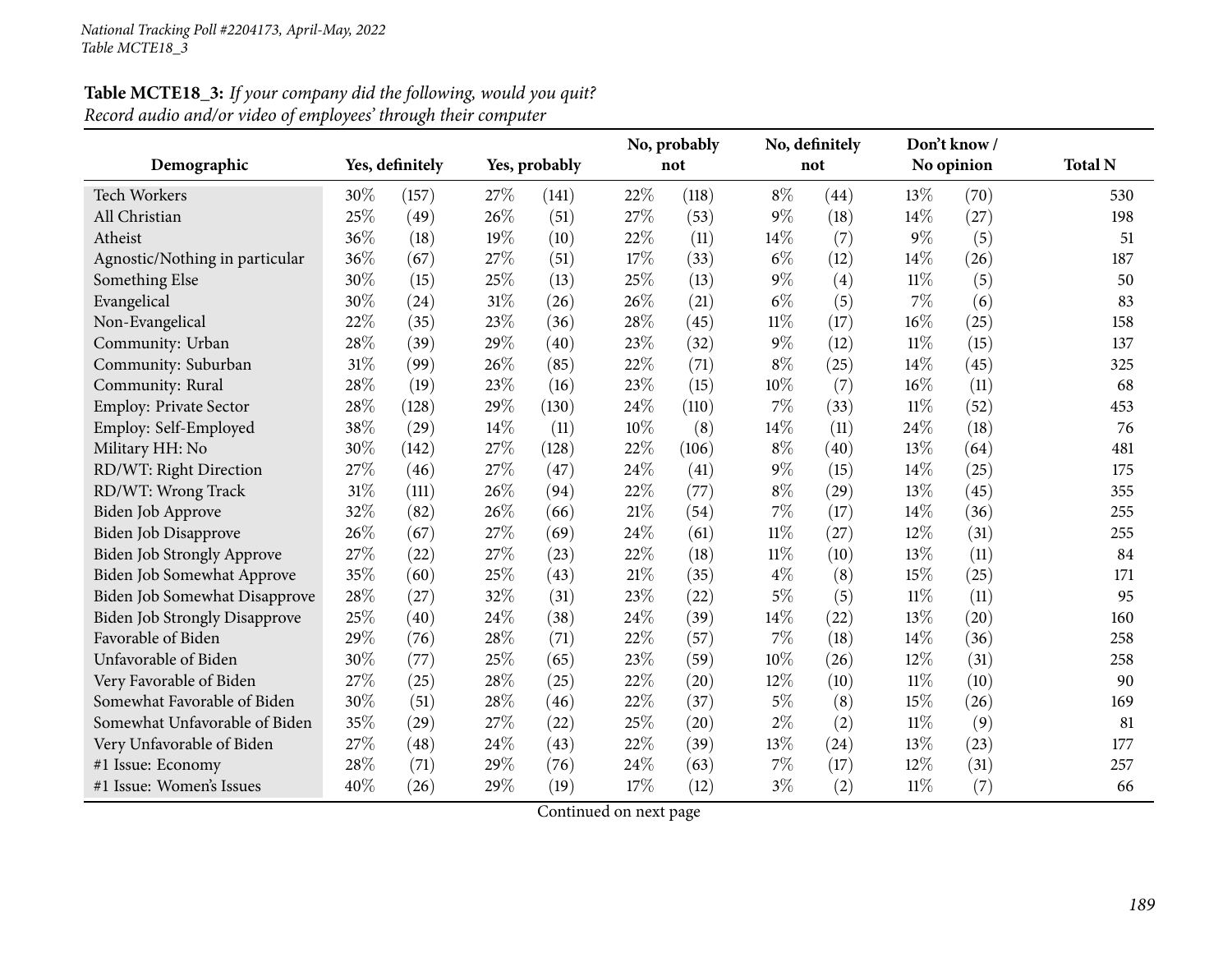|                             |        |                 |      |               |        | No, probably       |        | No, definitely |        | Don't know / |                |
|-----------------------------|--------|-----------------|------|---------------|--------|--------------------|--------|----------------|--------|--------------|----------------|
| Demographic                 |        | Yes, definitely |      | Yes, probably |        | not                |        | not            |        | No opinion   | <b>Total N</b> |
| Tech Workers                | 30%    | (157)           | 27\% | (141)         | 22%    | (118)              | $8\%$  | (44)           | $13\%$ | (70)         | 530            |
| 2020 Vote: Joe Biden        | 34\%   | (99)            | 26\% | (74)          | $22\%$ | (63)               | $5\%$  | (16)           | 13\%   | (36)         | 288            |
| 2020 Vote: Donald Trump     | 20%    | (27)            | 33%  | (45)          | $25\%$ | (34)               | $12\%$ | (16)           | $11\%$ | (15)         | 138            |
| 2020 Vote: Didn't Vote      | $30\%$ | (23)            | 22%  | (17)          | $16\%$ | (12)               | $14\%$ | (11)           | $19\%$ | (15)         | 78             |
| 2018 House Vote: Democrat   | 34\%   | (75)            | 30%  | (67)          | 19%    | (42)               | $7\%$  | (15)           | $10\%$ | (23)         | 222            |
| 2018 House Vote: Republican | 18%    | (23)            | 28\% | (36)          | 32\%   | $\left( 40\right)$ | $9\%$  | (11)           | $13\%$ | (17)         | 127            |
| 2016 Vote: Hillary Clinton  | 33\%   | (70)            | 26\% | (55)          | 22%    | (47)               | $6\%$  | (12)           | 12%    | (25)         | 209            |
| 2016 Vote: Donald Trump     | 20%    | (27)            | 28%  | (37)          | 30\%   | (40)               | $11\%$ | (15)           | $11\%$ | (15)         | 133            |
| 2016 Vote: Didn't Vote      | 34\%   | (48)            | 24\% | (34)          | $18\%$ | (26)               | 11%    | (15)           | $14\%$ | (19)         | 142            |
| Voted in 2014: Yes          | 27%    | (84)            | 28\% | (89)          | 24%    | (75)               | $8\%$  | (24)           | $13\%$ | (42)         | 315            |
| Voted in 2014: No           | 34\%   | (73)            | 24\% | (51)          | 20%    | (43)               | $9\%$  | (20)           | 13\%   | (28)         | 215            |
| 4-Region: Northeast         | 28\%   | $^{'}28$        | 30%  | (30)          | 17%    | $\left(18\right)$  | $11\%$ | (12)           | $14\%$ | (14)         | 101            |
| 4-Region: Midwest           | 29%    | (31)            | 21%  | (23)          | 35%    | (38)               | $7\%$  | (7)            | $8\%$  | (8)          | 107            |
| 4-Region: South             | $30\%$ | (55)            | 27%  | (51)          | 19%    | (35)               | $8\%$  | (16)           | $16\%$ | (29)         | 186            |
| 4-Region: West              | $31\%$ | (43)            | 27\% | (37)          | 20%    | (28)               | $7\%$  | (9)            | $14\%$ | (19)         | 136            |
| <b>Entirely Remote</b>      | 33\%   | (91)            | 28\% | (76)          | 19%    | (54)               | $7\%$  | (19)           | $13\%$ | (36)         | 275            |
| Remote Inperson Split       | 29\%   | (51)            | 29\% | (52)          | 24%    | (42)               | $9\%$  | (15)           | $10\%$ | (18)         | 178            |
| Not Remote                  | 20%    | (15)            | 17%  | (13)          | 29%    | 22                 | 13%    | (10)           | 22%    | (17)         | 77             |

### **Table MCTE18\_3:** *If your company did the following, would you quit? Record audio and/or video of employees' through their computer*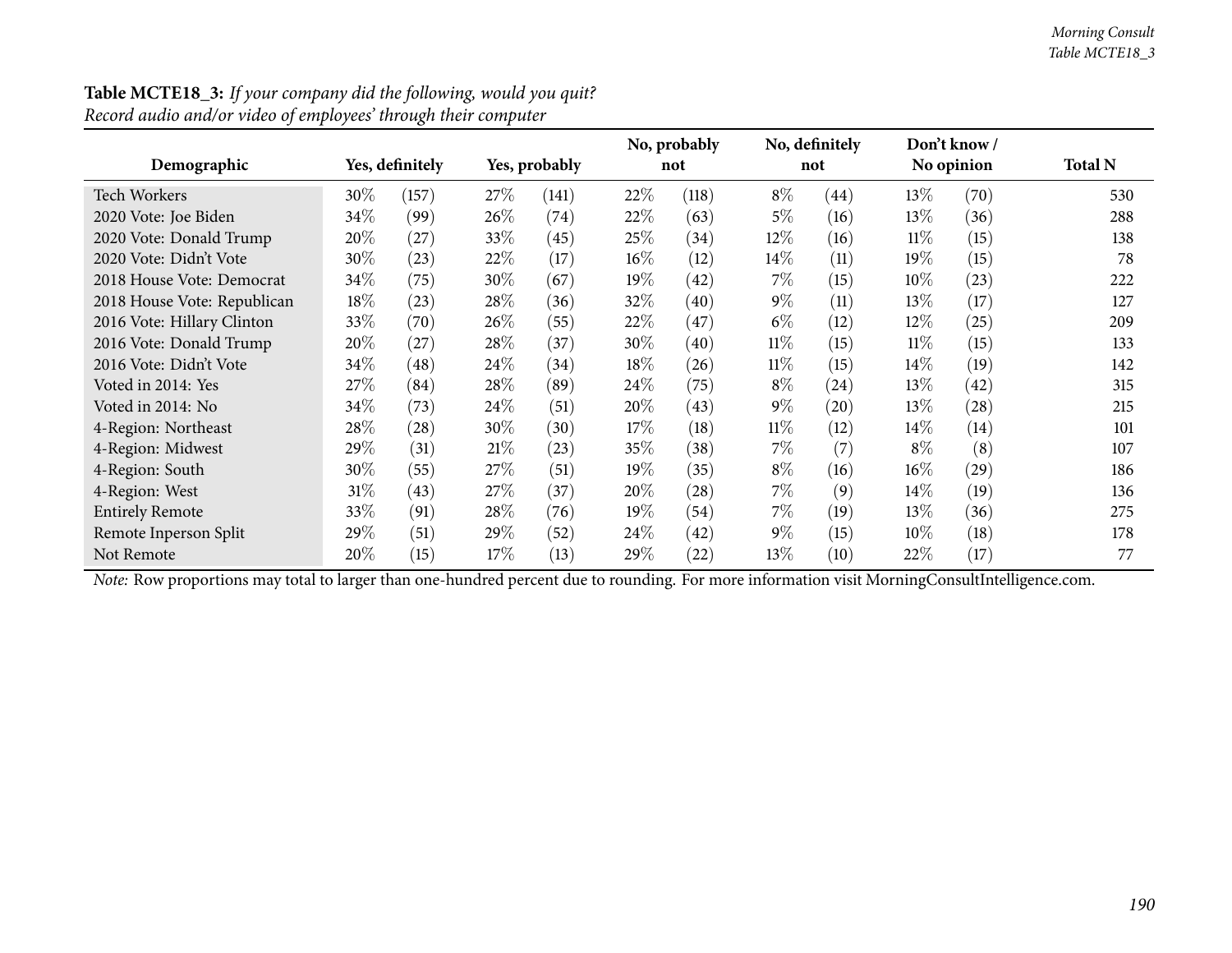| Table MCTE18_4: If your company did the following, would you quit? |  |
|--------------------------------------------------------------------|--|
| Use facial recognition to monitor employee productivity            |  |

| Demographic                               | Yes, definitely<br>Yes, probably |       |     |       | No, probably<br>not |       | No, definitely<br>not |      |        | Don't know /<br>No opinion | <b>Total N</b> |
|-------------------------------------------|----------------------------------|-------|-----|-------|---------------------|-------|-----------------------|------|--------|----------------------------|----------------|
| <b>Tech Workers</b>                       | 25\%                             | (145) | 27% | (156) | 26%                 | (153) | 10\%                  | (59) | 13%    | (74)                       | 586            |
| Gender: Male                              | 25%                              | (94)  | 26% | (98)  | 27%                 | (100) | 10%                   | (37) | $11\%$ | (40)                       | 369            |
| Gender: Female                            | 23%                              | (51)  | 27% | (58)  | 24\%                | (52)  | 10%                   | (21) | 16%    | (34)                       | 217            |
| Age: 18-34                                | 33%                              | (51)  | 29% | (45)  | 27%                 | (42)  | $5\%$                 | (8)  | $5\%$  | (8)                        | 154            |
| Age: 35-44                                | 26%                              | (39)  | 25% | (37)  | 23%                 | (34)  | 10%                   | (14) | 16%    | (24)                       | 148            |
| Age: 45-64                                | 19%                              | (45)  | 29% | (69)  | 26%                 | (62)  | 12%                   | (30) | 15%    | (36)                       | 241            |
| Millennials: 1981-1996                    | 28%                              | (64)  | 30% | (69)  | 24%                 | (55)  | $6\%$                 | (15) | $11\%$ | (26)                       | 229            |
| GenXers: 1965-1980                        | 20%                              | (42)  | 27% | (56)  | 25%                 | (50)  | 14%                   | (29) | 14%    | (28)                       | 205            |
| Baby Boomers: 1946-1964                   | 19%                              | (21)  | 21% | (24)  | 30%                 | (34)  | 12%                   | (13) | 18%    | (20)                       | 112            |
| PID: Dem (no lean)                        | 26%                              | (59)  | 31% | (72)  | 24\%                | (56)  | 7%                    | (16) | 12%    | (28)                       | 230            |
| PID: Ind (no lean)                        | 32%                              | (72)  | 21% | (47)  | 26%                 | (58)  | 10%                   | (22) | 12%    |                            | 226            |
|                                           | $11\%$                           |       | 29% | (37)  | 30%                 | (39)  | 16%                   |      | 15%    | (27)<br>(19)               |                |
| PID: Rep (no lean)<br>PID/Gender: Dem Men | 26%                              | (14)  | 31% |       | 23%                 |       | $8\%$                 | (21) | $11\%$ |                            | 129<br>125     |
|                                           |                                  | (33)  | 31% | (39)  |                     | (29)  |                       | (10) |        | (14)                       |                |
| PID/Gender: Dem Women                     | 24\%                             | (26)  |     | (32)  | 25%                 | (27)  | $6\%$                 | (6)  | 13%    | (14)                       | 105            |
| PID/Gender: Ind Men                       | 33%                              | (51)  | 21% | (34)  | 29%                 | (45)  | $8\%$                 | (13) | $9\%$  | (14)                       | 158            |
| PID/Gender: Ind Women                     | 30%                              | (21)  | 19% | (13)  | 18%                 | (13)  | 13%                   | (9)  | 19%    | (13)                       | 69             |
| PID/Gender: Rep Men                       | $11\%$                           | (9)   | 29% | (25)  | 30%                 | (26)  | 17%                   | (15) | 13%    | (11)                       | 86             |
| Ideo: Liberal (1-3)                       | 28%                              | (59)  | 32% | (68)  | 23%                 | (50)  | 7%                    | (16) | 10%    | (21)                       | 213            |
| Ideo: Moderate (4)                        | 27%                              | (47)  | 24% | (41)  | 22%                 | (38)  | 13%                   | (23) | 15%    | (26)                       | 173            |
| Ideo: Conservative (5-7)                  | 16%                              | (28)  | 27% | (45)  | 36%                 | (62)  | 10%                   | (17) | $11\%$ | (19)                       | 170            |
| Educ: < College                           | 27%                              | (55)  | 20% | (40)  | 27%                 | (54)  | 13%                   | (27) | 12%    | (23)                       | 199            |
| Educ: Bachelors degree                    | 23%                              | (55)  | 32% | (76)  | 24%                 | (56)  | $8\%$                 | (18) | 13%    | (31)                       | 236            |
| Educ: Post-grad                           | 23%                              | (35)  | 26% | (39)  | 28%                 | (43)  | $9\%$                 | (14) | 13%    | (20)                       | 151            |
| Income: Under 50k                         | 33\%                             | (36)  | 17% | (19)  | 24%                 | (27)  | 13%                   | (14) | 13%    | (15)                       | 111            |
| Income: 50k-100k                          | 23%                              | (55)  | 27% | (66)  | 29%                 | (70)  | $9\%$                 | (23) | 12%    | (30)                       | 243            |
| Income: 100k+                             | 23%                              | (54)  | 30% | (71)  | 24\%                | (56)  | 10%                   | (22) | 13%    | (29)                       | 232            |
| Ethnicity: White                          | 25%                              | (110) | 25% | (107) | 26%                 | (113) | $11\%$                | (49) | 12%    | (54)                       | 434            |
| Ethnicity: Other                          | 19%                              | (22)  | 36% | (41)  | 24%                 | (27)  | 7%                    | (8)  | 14%    | (16)                       | 114            |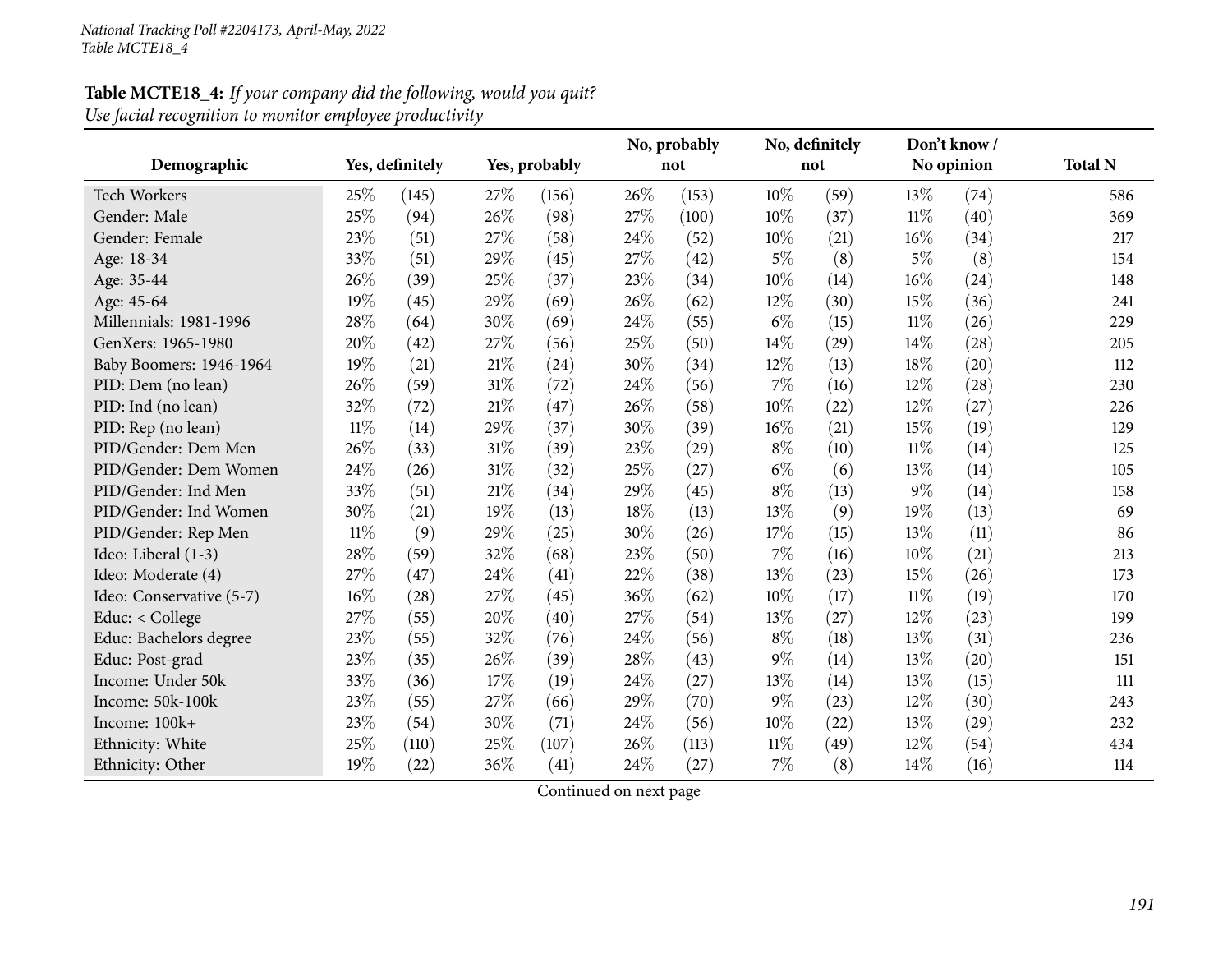| Demographic                    | Yes, definitely<br>Yes, probably |       |        |       |      | No, probably<br>not |        | No, definitely<br>not | Don't know/<br>No opinion |      | <b>Total N</b> |
|--------------------------------|----------------------------------|-------|--------|-------|------|---------------------|--------|-----------------------|---------------------------|------|----------------|
|                                |                                  |       |        |       |      |                     |        |                       |                           |      |                |
| <b>Tech Workers</b>            | 25%                              | (145) | 27%    | (156) | 26%  | (153)               | 10%    | (59)                  | 13\%                      | (74) | 586            |
| All Christian                  | 22%                              | (47)  | 23%    | (50)  | 33%  | (73)                | $11\%$ | (23)                  | 12%                       | (25) | 218            |
| Atheist                        | 28%                              | (15)  | 14%    | (7)   | 28%  | (15)                | 21%    | (11)                  | $9\%$                     | (5)  | 54             |
| Agnostic/Nothing in particular | 29%                              | (61)  | 31%    | (65)  | 19%  | (40)                | 7%     | (15)                  | 14%                       | (30) | 211            |
| Something Else                 | 24\%                             | (14)  | 29%    | (17)  | 25%  | (14)                | $11\%$ | (6)                   | 10%                       | (6)  | 57             |
| Evangelical                    | 26%                              | (23)  | 26%    | (23)  | 31%  | (27)                | $8\%$  | (7)                   | $9\%$                     | (8)  | 88             |
| Non-Evangelical                | 19%                              | (33)  | 23%    | (41)  | 33%  | (58)                | 12%    | (22)                  | 13%                       | (22) | 176            |
| Community: Urban               | 25%                              | (36)  | 29%    | (42)  | 25%  | (37)                | 10%    | (14)                  | 12%                       | (17) | 148            |
| Community: Suburban            | 23%                              | (83)  | 27%    | (99)  | 26%  | (95)                | 10%    | (35)                  | 13%                       | (48) | 360            |
| Community: Rural               | 32%                              | (25)  | 19%    | (15)  | 25%  | (20)                | $12\%$ | (9)                   | 12%                       | (9)  | 78             |
| <b>Employ: Private Sector</b>  | 23%                              | (118) | 29%    | (146) | 28%  | (142)               | 9%     | (46)                  | $11\%$                    | (56) | 508            |
| Employ: Self-Employed          | 35%                              | (27)  | $12\%$ | (9)   | 14%  | (11)                | 16%    | (12)                  | 24\%                      | (18) | 78             |
| Military HH: Yes               | 25%                              | (14)  | 20%    | (11)  | 27%  | (15)                | 15%    | (8)                   | 13%                       | (7)  | 56             |
| Military HH: No                | 25%                              | (130) | 27%    | (144) | 26%  | (138)               | 10%    | (50)                  | 13%                       | (67) | 530            |
| RD/WT: Right Direction         | 22%                              | (40)  | 28%    | (53)  | 25%  | (47)                | $11\%$ | (21)                  | 14%                       | (25) | 187            |
| RD/WT: Wrong Track             | 26%                              | (104) | 26%    | (103) | 26%  | (105)               | $10\%$ | (38)                  | 12%                       | (49) | 399            |
| <b>Biden Job Approve</b>       | 25%                              | (69)  | 29%    | (78)  | 25%  | (69)                | $8\%$  | (22)                  | 13%                       | (35) | 272            |
| Biden Job Disapprove           | 23%                              | (66)  | 25%    | (73)  | 27%  | (79)                | 12%    | (36)                  | 12%                       | (36) | 290            |
| Biden Job Strongly Approve     | 19%                              | (18)  | 26%    | (24)  | 28%  | (26)                | 15%    | (14)                  | $12\%$                    | (11) | 93             |
| Biden Job Somewhat Approve     | 29%                              | (51)  | 30%    | (54)  | 24\% | (43)                | $4\%$  | (8)                   | 13%                       | (24) | 180            |
| Biden Job Somewhat Disapprove  | 20%                              | (22)  | 29%    | (32)  | 27%  | (30)                | 10%    | (11)                  | 13%                       | (15) | 109            |
| Biden Job Strongly Disapprove  | 25%                              | (44)  | 23%    | (41)  | 27%  | (49)                | 14%    | (25)                  | $12\%$                    | (21) | 181            |
| Favorable of Biden             | 24%                              | (68)  | 29%    | (81)  | 24%  | (68)                | $9\%$  | (25)                  | 13%                       | (36) | 278            |
| Unfavorable of Biden           | 25%                              | (72)  | 24\%   | (70)  | 28%  | (80)                | 12%    | (34)                  | 12%                       | (35) | 292            |
| Very Favorable of Biden        | 20%                              | (20)  | 28%    | (29)  | 28%  | (28)                | 15%    | (15)                  | $9\%$                     | (9)  | 101            |
| Somewhat Favorable of Biden    | 27%                              | (48)  | 30%    | (52)  | 23%  | (40)                | $5\%$  | (10)                  | 15%                       | (27) | 177            |
| Somewhat Unfavorable of Biden  | 25%                              | (23)  | 27%    | (25)  | 29%  | (26)                | 7%     | (7)                   | 13%                       | (12) | 92             |
| Very Unfavorable of Biden      | 25%                              | (50)  | 23%    | (46)  | 27%  | (54)                | 14%    | (27)                  | 12%                       | (23) | 200            |

# **Table MCTE18\_4:** *If your company did the following, would you quit? Use facial recognition to monitor employee productivity*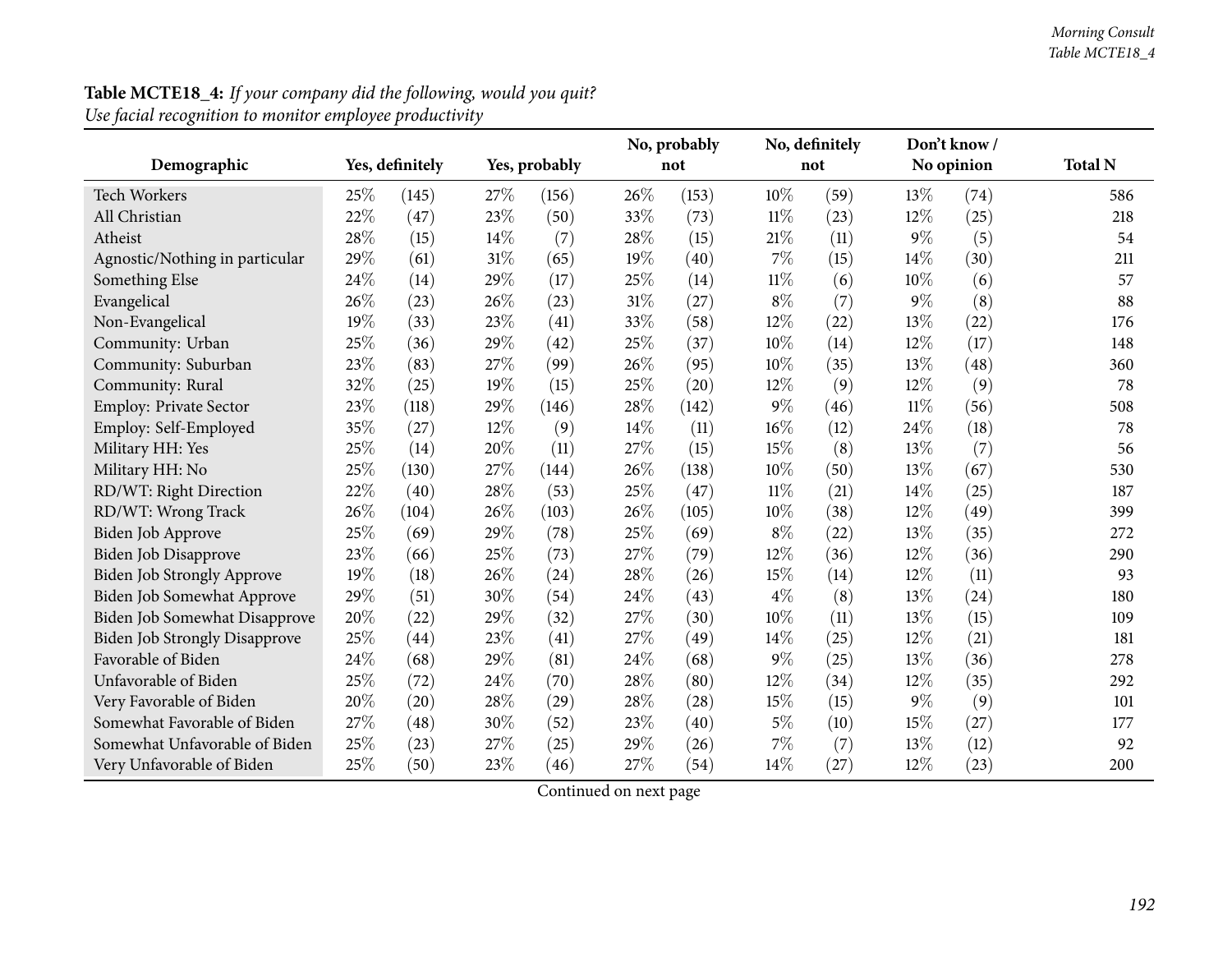|                             |        |                 |      |               |        | No, probably       |        | No, definitely     |        | Don't know/ |                |
|-----------------------------|--------|-----------------|------|---------------|--------|--------------------|--------|--------------------|--------|-------------|----------------|
| Demographic                 |        | Yes, definitely |      | Yes, probably |        | not                |        | not                |        | No opinion  | <b>Total N</b> |
| <b>Tech Workers</b>         | 25\%   | (145)           | 27\% | (156)         | 26\%   | (153)              | 10\%   | (59)               | 13\%   | (74)        | 586            |
| #1 Issue: Economy           | 25%    | (71)            | 25%  | (71)          | 30\%   | (85)               | $8\%$  | $\left( 24\right)$ | 13%    | (36)        | 287            |
| #1 Issue: Security          | $21\%$ | (11)            | 33%  | (17)          | 24\%   | (12)               | $12\%$ | (6)                | $11\%$ | (5)         | 51             |
| #1 Issue: Health Care       | 23%    | (12)            | 21\% | (11)          | 19%    | (10)               | $19\%$ | (10)               | 18%    | (9)         | 53             |
| #1 Issue: Women's Issues    | 30%    | (23)            | 34\% | (27)          | 23%    | (18)               | $7\%$  | (6)                | 5%     | (4)         | 77             |
| #1 Issue: Energy            | 21%    | (11)            | 23\% | (12)          | 28\%   | (15)               | 13\%   | (7)                | $14\%$ | (8)         | 53             |
| 2020 Vote: Joe Biden        | 27\%   | (85)            | 27\% | (86)          | 25\%   | (78)               | $7\%$  | (23)               | 13%    | (41)        | 314            |
| 2020 Vote: Donald Trump     | 19%    | (29)            | 25%  | (38)          | 32\%   | (49)               | 13\%   | (21)               | $11\%$ | (16)        | 152            |
| 2020 Vote: Didn't Vote      | 24\%   | (22)            | 25\% | (22)          | 19%    | (17)               | 15%    | (13)               | 17%    | (15)        | 89             |
| 2018 House Vote: Democrat   | 27\%   | (68)            | 30%  | (76)          | 26\%   | (67)               | $7\%$  | (17)               | 10%    | (25)        | 253            |
| 2018 House Vote: Republican | 19%    | (25)            | 24\% | (33)          | 33\%   | $\left( 44\right)$ | $10\%$ | (14)               | $14\%$ | (19)        | 136            |
| 2016 Vote: Hillary Clinton  | 24\%   | (56)            | 29%  | (69)          | 27%    | (64)               | $7\%$  | (17)               | $12\%$ | (27)        | 234            |
| 2016 Vote: Donald Trump     | $21\%$ | (30)            | 24\% | (34)          | 33%    | (48)               | $12\%$ | (17)               | $11\%$ | (16)        | 146            |
| 2016 Vote: Other            | 27\%   | (14)            | 29%  | (15)          | 19%    | (9)                | $4\%$  | (2)                | 21%    | (11)        | 50             |
| 2016 Vote: Didn't Vote      | 29%    | (45)            | 24\% | (37)          | 20%    | (31)               | $14\%$ | (22)               | 13\%   | (21)        | 155            |
| Voted in 2014: Yes          | 23%    | (82)            | 28\% | (98)          | 28\%   | (97)               | $8\%$  | (30)               | 13%    | (45)        | 351            |
| Voted in 2014: No           | 27\%   | (63)            | 25\% | (58)          | $24\%$ | (55)               | $12\%$ | (29)               | 13\%   | (30)        | 234            |
| 4-Region: Northeast         | 24%    | (27)            | 28\% | (32)          | 25%    | $\left( 28\right)$ | $11\%$ | (13)               | 13\%   | (14)        | 113            |
| 4-Region: Midwest           | 25%    | (29)            | 20%  | (24)          | 38%    | (45)               | $8\%$  | (9)                | $9\%$  | (10)        | 118            |
| 4-Region: South             | 24\%   | (50)            | 26\% | (54)          | 24\%   | (49)               | 11%    | $^{(22)}$          | 15\%   | (32)        | 207            |
| 4-Region: West              | $26\%$ | (38)            | 31\% | (46)          | 20%    | (30)               | $10\%$ | (14)               | 12\%   | (18)        | 146            |
| <b>Entirely Remote</b>      | 29%    | (88)            | 25%  | (76)          | 23\%   | (69)               | $9\%$  | $\left( 28\right)$ | 13\%   | (40)        | 301            |
| Remote Inperson Split       | 21%    | (42)            | 31\% | (60)          | 28\%   | (55)               | $9\%$  | (18)               | 11%    | (21)        | 195            |
| Not Remote                  | 17%    | (15)            | 22\% | (20)          | 32%    | $\left( 29\right)$ | $14\%$ | (12)               | 15\%   | (14)        | 90             |

# **Table MCTE18\_4:** *If your company did the following, would you quit? Use facial recognition to monitor employee productivity*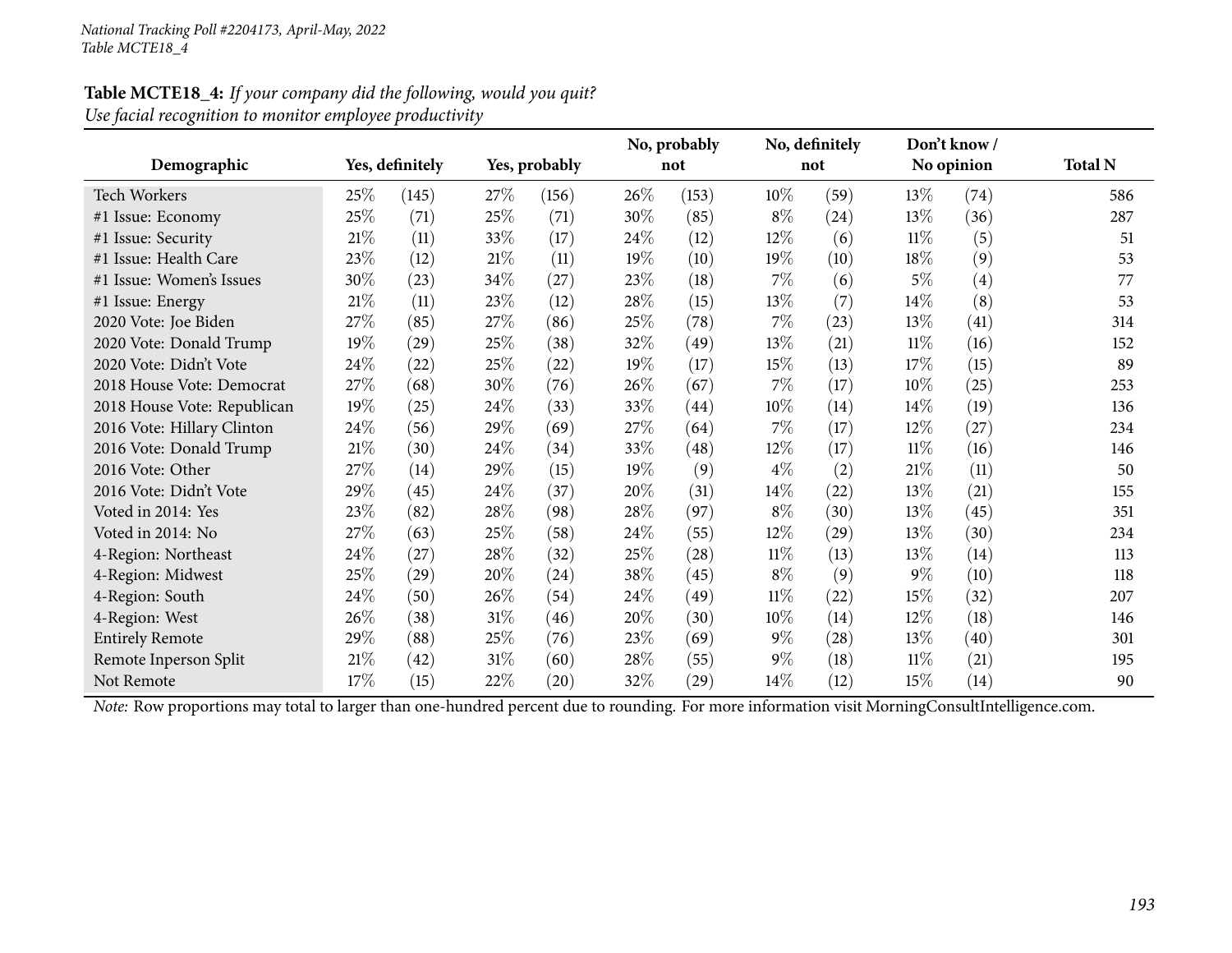**Table MCTE19\_1:** Do you support or oppose that your company does the following?  $\,$ *Track employees' keystrokes*

|                                | Somewhat<br><b>Strongly</b> |         |     | Somewhat |     |        | <b>Strongly</b> |        | Don't know/ |            |                |
|--------------------------------|-----------------------------|---------|-----|----------|-----|--------|-----------------|--------|-------------|------------|----------------|
| Demographic                    |                             | support |     | support  |     | oppose |                 | oppose |             | No opinion | <b>Total N</b> |
| Tech Workers                   | 26%                         | (59)    | 32% | (71)     | 19% | (43)   | 17%             | (38)   | $6\%$       | (13)       | 225            |
| Gender: Male                   | 28%                         | (40)    | 34% | (49)     | 17% | (25)   | 17%             | (24)   | $4\%$       | (6)        | 144            |
| Gender: Female                 | 24%                         | (19)    | 28% | (22)     | 22% | (18)   | 18%             | (14)   | $9\%$       | (7)        | 80             |
| Age: 18-34                     | 27%                         | (19)    | 35% | (24)     | 16% | (11)   | $16\%$          | (11)   | 7%          | (5)        | 71             |
| Age: 35-44                     | 33%                         | (31)    | 37% | (35)     | 15% | (14)   | 12%             | (11)   | $4\%$       | (3)        | 93             |
| Age: 45-64                     | 14%                         | (8)     | 20% | (11)     | 29% | (16)   | 27%             | (15)   | $9\%$       | (5)        | 56             |
| Millennials: 1981-1996         | 28%                         | (36)    | 38% | (49)     | 18% | (23)   | 10%             | (13)   | $5\%$       | (6)        | 127            |
| GenXers: 1965-1980             | 30%                         | (19)    | 23% | (15)     | 16% | (10)   | 25%             | (16)   | 7%          | (5)        | 65             |
| PID: Dem (no lean)             | 29%                         | (34)    | 37% | (44)     | 17% | (19)   | 15%             | (18)   | $2\%$       | (2)        | 117            |
| PID: Ind (no lean)             | 20%                         | (11)    | 25% | (15)     | 26% | (15)   | 15%             | (9)    | 14%         | (8)        | 58             |
| PID/Gender: Dem Men            | 31%                         | (22)    | 40% | (29)     | 17% | (12)   | $11\%$          | (8)    | $1\%$       | (1)        | 72             |
| Ideo: Liberal (1-3)            | 27%                         | (25)    | 30% | (27)     | 19% | (17)   | 19%             | (17)   | $5\%$       | (5)        | 91             |
| Ideo: Moderate (4)             | 19%                         | (14)    | 37% | (27)     | 24% | (18)   | 13%             | (9)    | 7%          | (5)        | 73             |
| Ideo: Conservative (5-7)       | 34%                         | (19)    | 28% | (16)     | 14% | (8)    | 19%             | (11)   | $4\%$       | (2)        | 56             |
| Educ: < College                | 13%                         | (9)     | 31% | (21)     | 19% | (12)   | 29%             | (19)   | $8\%$       | (5)        | 66             |
| Educ: Bachelors degree         | 30%                         | (28)    | 34% | (31)     | 18% | (17)   | 13%             | (12)   | $5\%$       | (4)        | 93             |
| Educ: Post-grad                | 34%                         | (22)    | 29% | (19)     | 20% | (13)   | 10%             | (7)    | $6\%$       | (4)        | 65             |
| Income: 50k-100k               | 27%                         | (27)    | 33% | (32)     | 25% | (24)   | 14%             | (14)   | $1\%$       | (1)        | 98             |
| Income: 100k+                  | 28%                         | (23)    | 30% | (25)     | 14% | (12)   | 22%             | (19)   | $5\%$       | (4)        | 83             |
| Ethnicity: White               | 27%                         | (46)    | 32% | (54)     | 18% | (31)   | 17%             | (28)   | $6\%$       | (11)       | 170            |
| All Christian                  | 37%                         | (34)    | 28% | (26)     | 16% | (15)   | 17%             | (16)   | $3\%$       | (3)        | 93             |
| Agnostic/Nothing in particular | 15%                         | (10)    | 34% | (23)     | 26% | (17)   | 16%             | (11)   | 10%         | (6)        | 67             |
| Evangelical                    | 33%                         | (18)    | 38% | (21)     | 14% | (8)    | $9\%$           | (5)    | $5\%$       | (3)        | 56             |
| Community: Urban               | 33%                         | (35)    | 43% | (45)     | 10% | (11)   | $11\%$          | (11)   | $2\%$       | (2)        | 105            |
| Community: Suburban            | $21\%$                      | (19)    | 22% | (21)     | 26% | (24)   | 23%             | (21)   | 9%          | (8)        | 93             |
| Employ: Private Sector         | 27%                         | (54)    | 32% | (64)     | 19% | (38)   | 17%             | (35)   | $6\%$       | (12)       | 203            |
| Military HH: No                | 27%                         | (57)    | 31% | (64)     | 19% | (39)   | 17%             | (35)   | $6\%$       | (12)       | 208            |
| RD/WT: Right Direction         | 35%                         | (47)    | 32% | (42)     | 13% | (17)   | 13%             | (18)   | $6\%$       | (8)        | 132            |
| RD/WT: Wrong Track             | 13%                         | (12)    | 31% | (29)     | 28% | (25)   | 22%             | (21)   | $6\%$       | (5)        | 92             |
| Biden Job Approve              | 33%                         | (48)    | 33% | (49)     | 16% | (24)   | 14%             | (20)   | $4\%$       | (6)        | 146            |
| Biden Job Disapprove           | 15%                         | (11)    | 29% | (22)     | 25% | (19)   | 24%             | (18)   | 7%          | (6)        | 76             |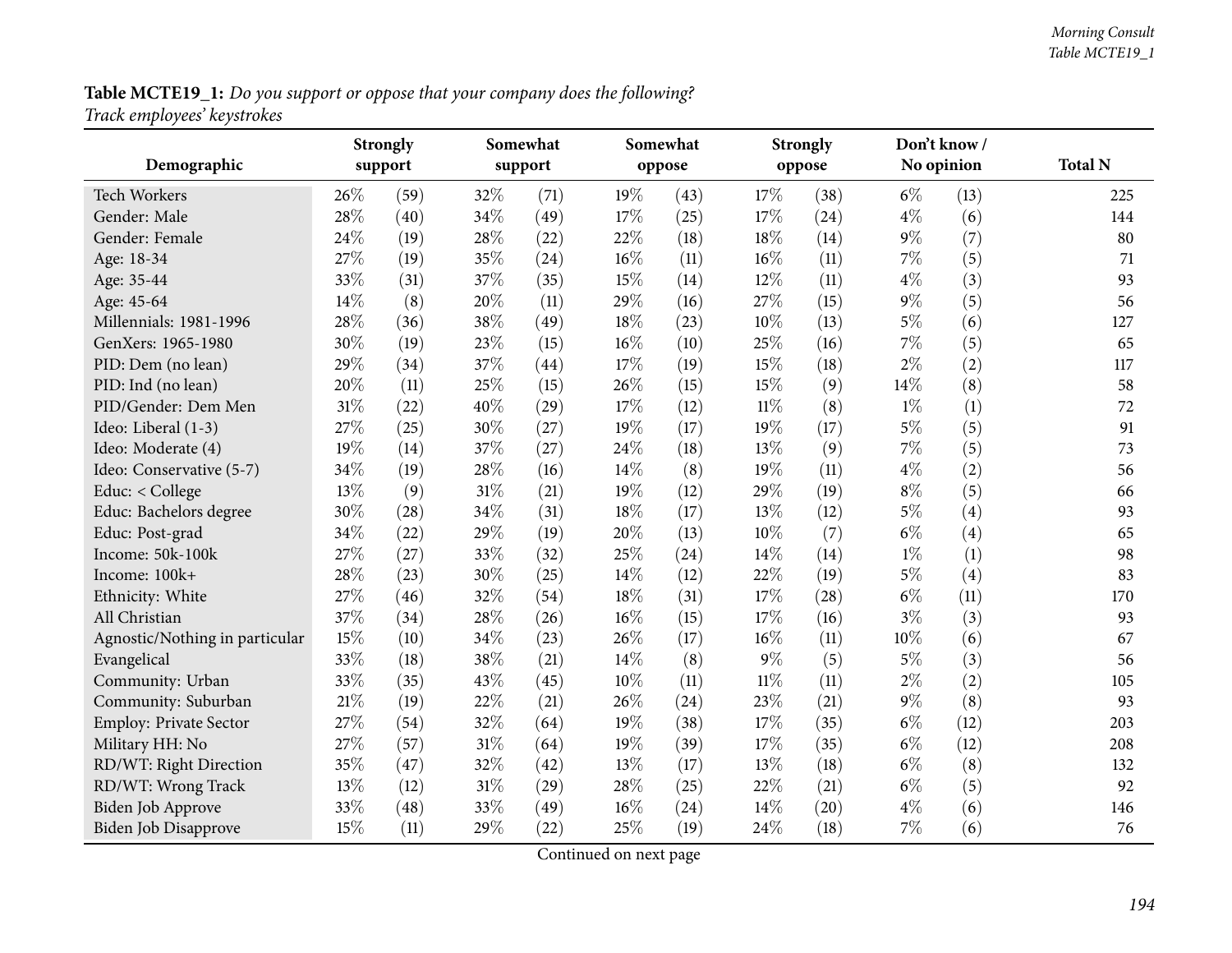### Table MCTE19\_1: Do you support or oppose that your company does the following? *Track employees' keystrokes*

|                                   | <b>Strongly</b> |                    |        | Somewhat           |        | Somewhat           |        | <b>Strongly</b> |        | Don't know/       |                |
|-----------------------------------|-----------------|--------------------|--------|--------------------|--------|--------------------|--------|-----------------|--------|-------------------|----------------|
| Demographic                       |                 | support            |        | support            |        | oppose             |        | oppose          |        | No opinion        | <b>Total N</b> |
| Tech Workers                      | $26\%$          | (59)               | 32\%   | (71)               | 19%    | (43)               | 17%    | (38)            | $6\%$  | (13)              | 225            |
| <b>Biden Job Strongly Approve</b> | 44%             | (39)               | 30%    | (26)               | 13%    | (11)               | $11\%$ | (10)            | $2\%$  | (2)               | 87             |
| Biden Job Somewhat Approve        | $16\%$          | (9)                | 39%    | (23)               | 21%    | (12)               | 17%    | (10)            | $6\%$  | (4)               | 59             |
| Favorable of Biden                | 33%             | (46)               | 34\%   | (48)               | 15%    | (22)               | $14\%$ | (20)            | $4\%$  | (6)               | 141            |
| Unfavorable of Biden              | $16\%$          | (13)               | $28\%$ | (24)               | 25%    | (21)               | 23\%   | (19)            | $8\%$  | (6)               | 83             |
| Very Favorable of Biden           | 40%             | (35)               | $31\%$ | (27)               | $14\%$ | (12)               | 12\%   | (11)            | $2\%$  | (2)               | 87             |
| Somewhat Favorable of Biden       | 20%             | (10)               | 38\%   | $\left( 20\right)$ | 18%    | (10)               | $16\%$ | (9)             | $8\%$  | $\left( 4\right)$ | 53             |
| Very Unfavorable of Biden         | 17%             | (10)               | 30%    | (18)               | 22%    | (13)               | 23\%   | (14)            | $9\%$  | (5)               | 60             |
| #1 Issue: Economy                 | 24\%            | (23)               | 28\%   | (26)               | 23\%   | (21)               | 19%    | (18)            | $5\%$  | (5)               | 93             |
| 2020 Vote: Joe Biden              | 30%             | (42)               | 34\%   | (47)               | 17%    | (24)               | 15\%   | (22)            | $4\%$  | (5)               | 139            |
| 2020 Vote: Donald Trump           | 23\%            | (14)               | 32\%   | (19)               | 21%    | (13)               | 19%    | (12)            | $5\%$  | (3)               | 61             |
| 2018 House Vote: Democrat         | 34\%            | (42)               | 35%    | (43)               | $16\%$ | (19)               | $14\%$ | (17)            | $2\%$  | (3)               | 124            |
| 2016 Vote: Hillary Clinton        | $31\%$          | (34)               | 32%    | (35)               | $16\%$ | (18)               | 17%    | (18)            | $4\%$  | $\left( 4\right)$ | 108            |
| 2016 Vote: Donald Trump           | $19\%$          | (11)               | 34\%   | (21)               | 22\%   | (13)               | 21%    | (13)            | $4\%$  | (2)               | 60             |
| Voted in 2014: Yes                | 27\%            | (42)               | $31\%$ | (48)               | 20%    | (31)               | 18%    | (28)            | $4\%$  | (6)               | 155            |
| Voted in 2014: No                 | 24\%            | (17)               | 34\%   | (23)               | 17%    | (12)               | $14\%$ | (10)            | $11\%$ | (7)               | 70             |
| 4-Region: Northeast               | 38%             | (19)               | 32%    | (16)               | $16\%$ | (8)                | $6\%$  | (3)             | $8\%$  | $\left( 4\right)$ | 51             |
| 4-Region: South                   | 23\%            | (19)               | 35\%   | (29)               | 21%    | (17)               | $14\%$ | (12)            | $7\%$  | (6)               | 82             |
| 4-Region: West                    | 33%             | (16)               | 21%    | (10)               | 18%    | (9)                | 26\%   | (13)            | $2\%$  | (1)               | 50             |
| <b>Entirely Remote</b>            | 27\%            | $\left( 24\right)$ | 25\%   | (22)               | 19%    | (17)               | 21%    | (18)            | $8\%$  | (7)               | 89             |
| Remote Inperson Split             | 27%             | (28)               | 38\%   | (40)               | 19%    | $\left( 20\right)$ | 14\%   | (14)            | $2\%$  | (2)               | 104            |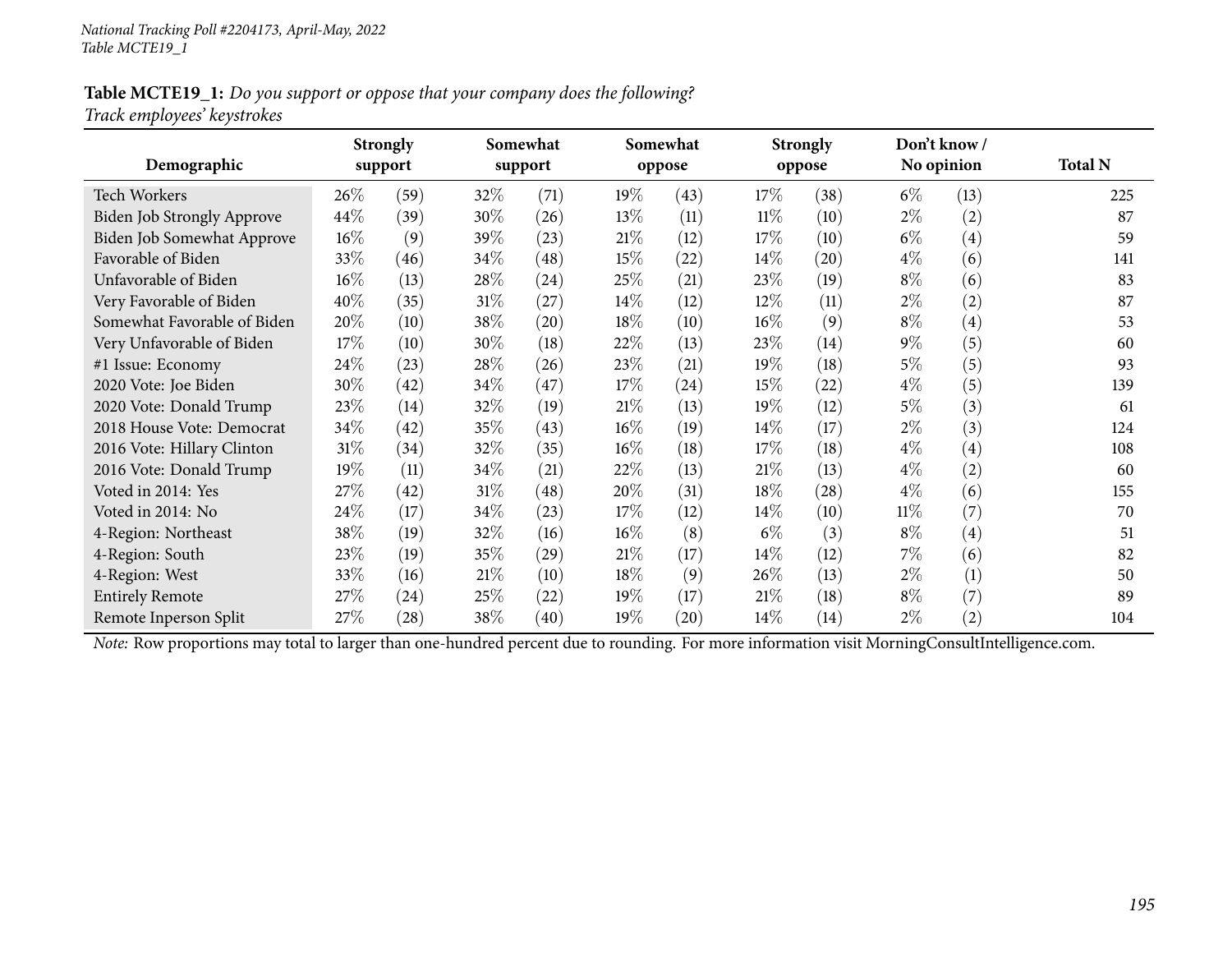**Table MCTE19\_2:** Do you support or oppose that your company does the following?  $\,$ *Take screenshots of employees' computer screen*

|                                | <b>Strongly</b> |         | Somewhat |         |        | Somewhat |      | <b>Strongly</b> |       | Don't know / |                |
|--------------------------------|-----------------|---------|----------|---------|--------|----------|------|-----------------|-------|--------------|----------------|
| Demographic                    |                 | support |          | support |        | oppose   |      | oppose          |       | No opinion   | <b>Total N</b> |
| <b>Tech Workers</b>            | 25\%            | (55)    | 32%      | (71)    | 19%    | (43)     | 18%  | (39)            | $6\%$ | (13)         | 222            |
| Gender: Male                   | 26%             | (37)    | 35%      | (50)    | 18%    | (26)     | 16%  | (23)            | $4\%$ | (6)          | 142            |
| Gender: Female                 | 22%             | (18)    | 27%      | (21)    | 22%    | (17)     | 20%  | (16)            | $9\%$ | (7)          | 80             |
| Age: 18-34                     | 26%             | (17)    | 28%      | (19)    | 19%    | (12)     | 22%  | (15)            | $5\%$ | (4)          | 66             |
| Age: 35-44                     | 35%             | (31)    | 39%      | (34)    | 10%    | (9)      | 15%  | (13)            | $1\%$ | (1)          | 88             |
| Age: 45-64                     | 9%              | (5)     | 28%      | (17)    | 33%    | (20)     | 18%  | (11)            | 12%   | (7)          | 62             |
| Millennials: 1981-1996         | 33%             | (39)    | 35%      | (42)    | 14%    | (17)     | 17%  | (20)            | $1\%$ | (2)          | 119            |
| GenXers: 1965-1980             | 17%             | (12)    | 32%      | (21)    | 23%    | (15)     | 18%  | (12)            | $9\%$ | (6)          | 66             |
| PID: Dem (no lean)             | 31%             | (38)    | 35%      | (42)    | 19%    | (23)     | 13%  | (15)            | $2\%$ | (3)          | 121            |
| PID: Ind (no lean)             | 10%             | (6)     | $31\%$   | (18)    | 21%    | (13)     | 24%  | (14)            | 13%   | (8)          | 59             |
| PID/Gender: Dem Men            | 32%             | (23)    | 40%      | (29)    | 18%    | (13)     | 10%  | (7)             | $1\%$ | (1)          | 73             |
| Ideo: Liberal (1-3)            | 24%             | (23)    | 35%      | (33)    | 21%    | (19)     | 17%  | (16)            | $2\%$ | (2)          | 92             |
| Ideo: Moderate (4)             | 22%             | (15)    | 30%      | (20)    | 21%    | (15)     | 12%  | (8)             | 15%   | (10)         | 68             |
| Ideo: Conservative (5-7)       | 30%             | (17)    | $31\%$   | (17)    | 17%    | (10)     | 22%  | (12)            |       | (0)          | 56             |
| Educ: < College                | 15%             | (9)     | 26%      | (16)    | 25%    | (16)     | 26%  | (17)            | $9\%$ | (6)          | 64             |
| Educ: Bachelors degree         | 25%             | (24)    | 37%      | (36)    | 18%    | (18)     | 15%  | (14)            | $4\%$ | (4)          | 96             |
| Educ: Post-grad                | 35%             | (22)    | 31%      | (19)    | 16%    | (10)     | 13%  | (8)             | $5\%$ | (3)          | 62             |
| Income: 50k-100k               | 24%             | (25)    | 34%      | (35)    | $21\%$ | (21)     | 16%  | (17)            | $5\%$ | (5)          | 102            |
| Income: 100k+                  | 27%             | (21)    | 28%      | (22)    | 19%    | (15)     | 20%  | (15)            | $6\%$ | (4)          | 78             |
| Ethnicity: White               | 27%             | (44)    | 32%      | (51)    | 17%    | (27)     | 19%  | (31)            | $6\%$ | (9)          | 162            |
| All Christian                  | 34%             | (34)    | 30%      | (30)    | 17%    | (17)     | 13%  | (13)            | $5\%$ | (5)          | 99             |
| Agnostic/Nothing in particular | 16%             | (9)     | 37%      | (21)    | 25%    | (14)     | 19%  | (10)            | $4\%$ | (2)          | 57             |
| Evangelical                    | 37%             | (21)    | 36%      | (21)    | $9\%$  | (5)      | 10%  | (6)             | $7\%$ | (4)          | 58             |
| Non-Evangelical                | 21%             | (12)    | 30%      | (17)    | 24%    | (13)     | 18%  | (10)            | $8\%$ | (5)          | 57             |
| Community: Urban               | 34%             | (36)    | 33%      | (35)    | 17%    | (18)     | 13%  | (14)            | $2\%$ | (3)          | 105            |
| Community: Suburban            | 15%             | (14)    | 34%      | (31)    | 22%    | (21)     | 20%  | (19)            | $9\%$ | (8)          | 94             |
| Employ: Private Sector         | 26%             | (53)    | 32%      | (67)    | 18%    | (38)     | 17%  | (35)            | $6\%$ | (13)         | 206            |
| Military HH: No                | 26%             | (54)    | 30%      | (61)    | 21%    | (42)     | 18%  | (37)            | $5\%$ | (11)         | 205            |
| RD/WT: Right Direction         | 35%             | (45)    | $31\%$   | (40)    | 16%    | (21)     | 10%  | (13)            | 7%    | (10)         | 129            |
| RD/WT: Wrong Track             | 11%             | (10)    | 34%      | (32)    | 24%    | (23)     | 27\% | (25)            | $4\%$ | (3)          | 93             |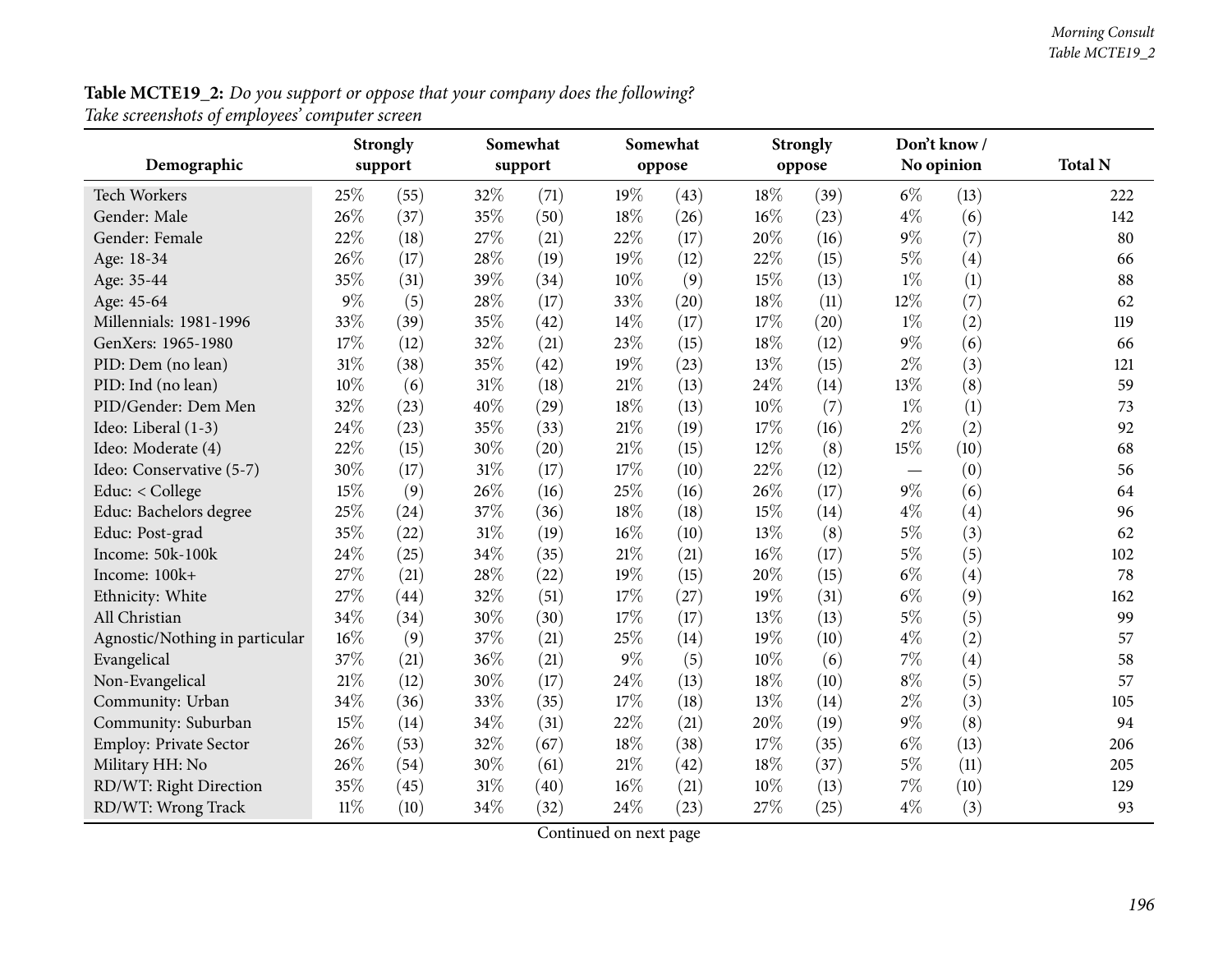#### Table MCTE19\_2: Do you support or oppose that your company does the following? *Take screenshots of employees' computer screen*

| Demographic                 |      | <b>Strongly</b><br>support |        | Somewhat<br>support |        | Somewhat<br>oppose |        | <b>Strongly</b><br>oppose |       | Don't know /<br>No opinion | <b>Total N</b> |
|-----------------------------|------|----------------------------|--------|---------------------|--------|--------------------|--------|---------------------------|-------|----------------------------|----------------|
| Tech Workers                | 25%  | (55)                       | 32\%   | (71)                | $19\%$ | (43)               | 18%    | (39)                      | $6\%$ | (13)                       | 222            |
| Biden Job Approve           | 32%  | (44)                       | 34\%   | (48)                | 17%    | (24)               | $11\%$ | (15)                      | $5\%$ | (7)                        | 138            |
| Biden Job Disapprove        | 14\% | (11)                       | 27%    | (22)                | $24\%$ | (19)               | 30\%   | (24)                      | $5\%$ | $\left( 4\right)$          | 80             |
| Biden Job Strongly Approve  | 42\% | (37)                       | 30%    | (26)                | $16\%$ | (15)               | $6\%$  | (6)                       | $6\%$ | (5)                        | 88             |
| Biden Job Somewhat Approve  | 14\% | (7)                        | 42\%   | (21)                | 19%    | (10)               | 19%    | (9)                       | $5\%$ | (3)                        | 50             |
| Favorable of Biden          | 32%  | (44)                       | 33\%   | (45)                | 17\%   | (23)               | 13%    | (17)                      | $6\%$ | (8)                        | 137            |
| Unfavorable of Biden        | 13%  | (11)                       | 32\%   | (27)                | 24\%   | (20)               | 25%    | (20)                      | $6\%$ | (5)                        | 83             |
| Very Favorable of Biden     | 42%  | (37)                       | 30%    | (27)                | $16\%$ | (14)               | $6\%$  | (6)                       | $6\%$ | (5)                        | 87             |
| Somewhat Favorable of Biden | 15\% | (8)                        | 37\%   | (18)                | $19\%$ | (10)               | 24\%   | (12)                      | $5\%$ | (3)                        | 50             |
| Very Unfavorable of Biden   | 13%  | (7)                        | 30\%   | (17)                | 23\%   | (13)               | 28%    | (16)                      | $5\%$ | (3)                        | 56             |
| #1 Issue: Economy           | 23%  | (22)                       | 26\%   | (25)                | 26%    | (25)               | 20%    | (19)                      | $4\%$ | $\left( 4\right)$          | 95             |
| 2020 Vote: Joe Biden        | 28\% | (38)                       | $36\%$ | (48)                | 17%    | (23)               | 13%    | (17)                      | $6\%$ | (7)                        | 134            |
| 2020 Vote: Donald Trump     | 28\% | (16)                       | 28\%   | (16)                | 22%    | (12)               | 18%    | (10)                      | $4\%$ | (2)                        | 56             |
| 2018 House Vote: Democrat   | 30%  | (39)                       | 35\%   | $\left( 44\right)$  | 20%    | (26)               | 12%    | (16)                      | $3\%$ | (3)                        | 128            |
| 2016 Vote: Hillary Clinton  | 29%  | (32)                       | 36\%   | (39)                | 18%    | (20)               | 12%    | (13)                      | $4\%$ | (5)                        | 109            |
| 2016 Vote: Donald Trump     | 26\% | (13)                       | 28\%   | (14)                | 20%    | (10)               | 25\%   | (12)                      | $2\%$ | (1)                        | 50             |
| Voted in 2014: Yes          | 28\% | (42)                       | 33\%   | (49)                | 20%    | (29)               | $16\%$ | (23)                      | $4\%$ | (6)                        | 150            |
| Voted in 2014: No           | 18\% | (13)                       | $31\%$ | (22)                | $19\%$ | (14)               | 22\%   | (16)                      | $9\%$ | (7)                        | 71             |
| 4-Region: South             | 19%  | (18)                       | 39%    | (37)                | $14\%$ | (13)               | 21%    | (20)                      | $6\%$ | (6)                        | 93             |
| <b>Entirely Remote</b>      | 23\% | (19)                       | 30\%   | (25)                | $16\%$ | (13)               | 23\%   | (19)                      | $8\%$ | (7)                        | 83             |
| Remote Inperson Split       | 25%  | (26)                       | 34\%   | (36)                | 24\%   | (26)               | 15%    | (16)                      | $2\%$ | (3)                        | 106            |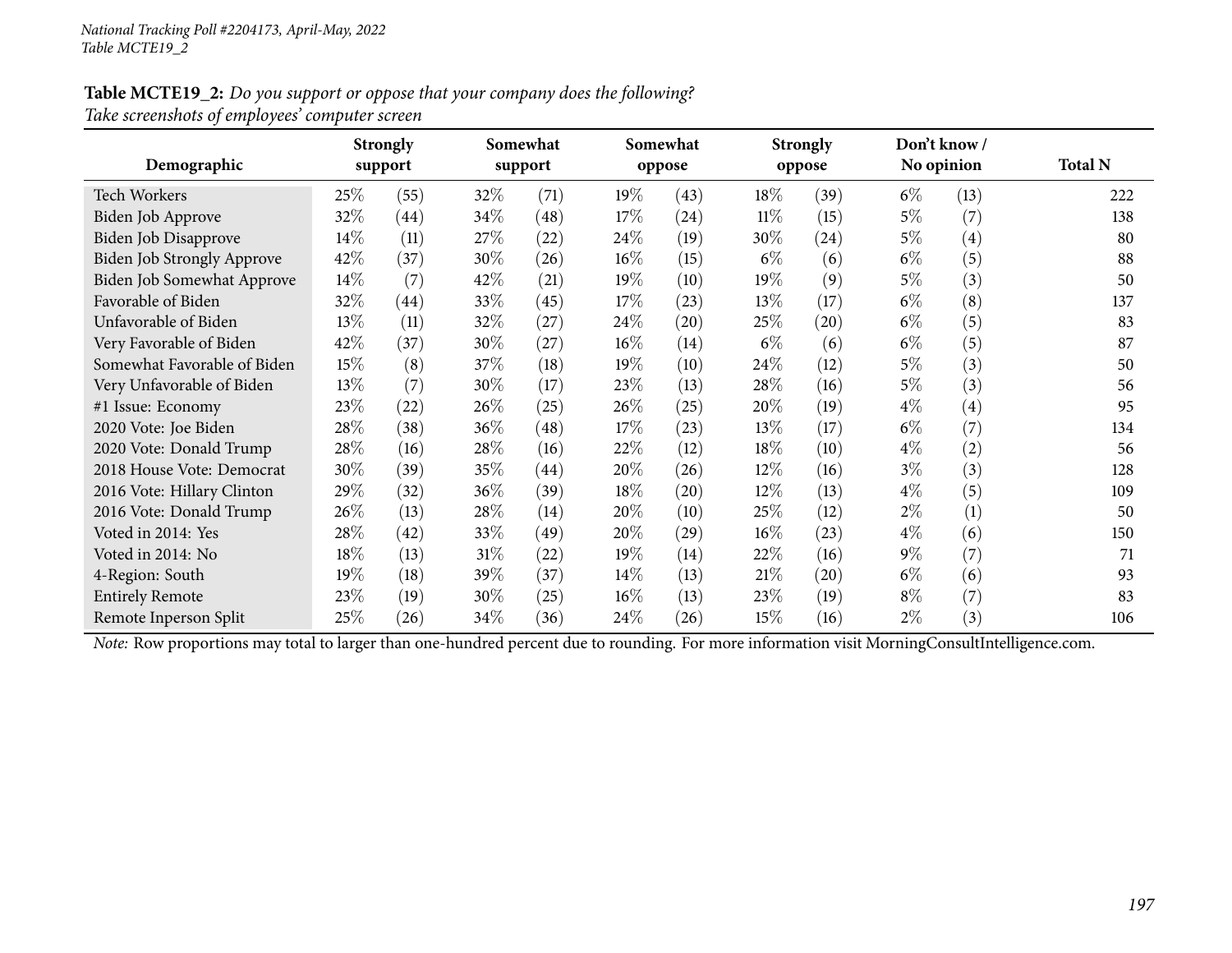|                                | <b>Strongly</b> |         |        | Somewhat |       | Somewhat |       | <b>Strongly</b> |            | Don't know/ |                |
|--------------------------------|-----------------|---------|--------|----------|-------|----------|-------|-----------------|------------|-------------|----------------|
| Demographic                    |                 | support |        | support  |       | oppose   |       | oppose          | No opinion |             | <b>Total N</b> |
| <b>Tech Workers</b>            | 24%             | (52)    | 33%    | (73)     | 21\%  | (45)     | 18%   | (39)            | $5\%$      | (11)        | 220            |
| Gender: Male                   | 23%             | (33)    | 35%    | (50)     | 18%   | (25)     | 17%   | (25)            | $6\%$      | (9)         | 141            |
| Gender: Female                 | 25%             | (20)    | 29%    | (23)     | 26%   | (20)     | 18%   | (14)            | $3\%$      | (2)         | 79             |
| Age: 18-34                     | 17%             | (12)    | 36%    | (26)     | 22%   | (15)     | 22%   | (15)            | $3\%$      | (2)         | 71             |
| Age: 35-44                     | 32%             | (28)    | 36%    | (32)     | 16%   | (14)     | 13%   | (11)            | $3\%$      | (3)         | 87             |
| Age: 45-64                     | 18%             | (10)    | 27%    | (15)     | 27%   | (15)     | 18%   | (10)            | $11\%$     | (6)         | 57             |
| Millennials: 1981-1996         | 24%             | (30)    | 38%    | (47)     | 20%   | (25)     | 14%   | (17)            | $4\%$      | (5)         | 125            |
| GenXers: 1965-1980             | 27%             | (18)    | $31\%$ | (20)     | 17%   | (11)     | 16%   | (10)            | $8\%$      | (5)         | 64             |
| PID: Dem (no lean)             | 32%             | (38)    | 27%    | (33)     | 24%   | (29)     | 14%   | (17)            | $3\%$      | (4)         | 121            |
| PID: Ind (no lean)             | 13%             | (7)     | 40%    | (21)     | 18%   | (9)      | 21%   | (11)            | 9%         | (5)         | 52             |
| PID/Gender: Dem Men            | 32%             | (23)    | 29%    | (21)     | 20%   | (15)     | 13%   | (9)             | $5\%$      | (4)         | 73             |
| Ideo: Liberal (1-3)            | 24%             | (22)    | 25%    | (24)     | 27%   | (25)     | 19%   | (18)            | 5%         | (5)         | 93             |
| Ideo: Moderate (4)             | 24%             | (15)    | 40%    | (26)     | 18%   | (12)     | $8\%$ | (5)             | 10%        | (7)         | 65             |
| Ideo: Conservative (5-7)       | 26%             | (14)    | 38%    | (21)     | 14%   | (8)      | 23%   | (12)            |            | (0)         | 55             |
| Educ: < College                | 12%             | (7)     | 35%    | (21)     | 23%   | (15)     | 26%   | (16)            | $4\%$      | (3)         | 62             |
| Educ: Bachelors degree         | 21%             | (19)    | 40%    | (36)     | 22%   | (20)     | 14%   | (13)            | $3\%$      | (3)         | 90             |
| Educ: Post-grad                | 39%             | (26)    | 22%    | (15)     | 16%   | (11)     | 14%   | (10)            | 9%         | (6)         | 68             |
| Income: 50k-100k               | 25%             | (26)    | 32%    | (34)     | 23%   | (24)     | 15%   | (16)            | $4\%$      | (5)         | 105            |
| Income: 100k+                  | 26%             | (20)    | 32%    | (24)     | 14\%  | (10)     | 21%   | (16)            | $8\%$      | (6)         | 76             |
| Ethnicity: White               | 26%             | (43)    | 34%    | (56)     | 19%   | (32)     | 18%   | (31)            | $4\%$      | (6)         | 168            |
| All Christian                  | 33%             | (34)    | 35%    | (36)     | 14%   | (14)     | 13%   | (14)            | $4\%$      | (4)         | 102            |
| Agnostic/Nothing in particular | 9%              | (6)     | 38%    | (23)     | 30%   | (18)     | 17%   | (10)            | 5%         | (3)         | 61             |
| Evangelical                    | 35%             | (18)    | 45%    | (23)     | $9\%$ | (5)      | $9\%$ | (5)             | $2\%$      | (1)         | 52             |
| Non-Evangelical                | 27%             | (15)    | 23%    | (13)     | 25%   | (14)     | 19%   | (11)            | $6\%$      | (4)         | 57             |
| Community: Urban               | 32%             | (33)    | 38%    | (38)     | 12%   | (13)     | 13%   | (13)            | $4\%$      | (4)         | 102            |
| Community: Suburban            | 17%             | (15)    | 27%    | (25)     | 30%   | (27)     | 19%   | (17)            | $8\%$      | (7)         | 91             |
| <b>Employ: Private Sector</b>  | 24%             | (49)    | 34%    | (70)     | 20%   | (40)     | 17%   | (35)            | $6\%$      | (11)        | 206            |
| Military HH: No                | 24%             | (49)    | 32%    | (66)     | 21%   | (44)     | 18%   | (37)            | $6\%$      | (11)        | 207            |
| RD/WT: Right Direction         | 31%             | (39)    | 33%    | (41)     | 19%   | (23)     | 13%   | (16)            | $5\%$      | (6)         | 125            |
| RD/WT: Wrong Track             | 14%             | (13)    | 33%    | (32)     | 23%   | (22)     | 24%   | (22)            | $6\%$      | (6)         | 95             |

**Table MCTE19\_3:** Do you support or oppose that your company does the following?  $\,$ *Record audio and/or video of employees' through their computer*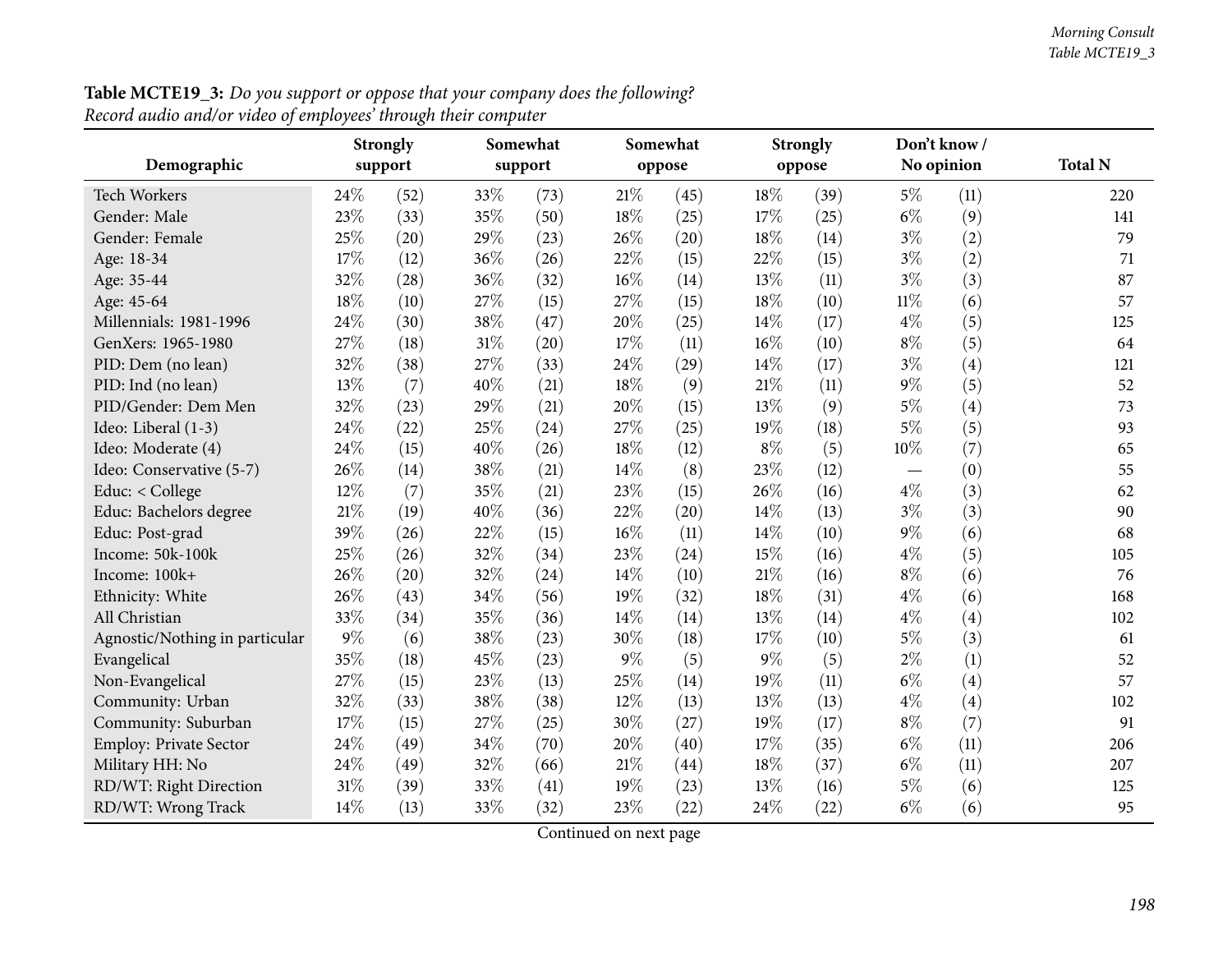#### Table MCTE19\_3: Do you support or oppose that your company does the following? *Record audio and/or video of employees' through their computer*

| Demographic                          | ິ<br><b>Strongly</b><br>support |                    |        | Somewhat<br>support |        | Somewhat<br>oppose |        | <b>Strongly</b><br>oppose |        | Don't know/<br>No opinion | <b>Total N</b> |
|--------------------------------------|---------------------------------|--------------------|--------|---------------------|--------|--------------------|--------|---------------------------|--------|---------------------------|----------------|
| <b>Tech Workers</b>                  | 24\%                            | (52)               | 33\%   | (73)                | 21%    | (45)               | 18%    | (39)                      | $5\%$  | (11)                      | 220            |
| Biden Job Approve                    | 32%                             | (42)               | 32\%   | (43)                | 20%    | (27)               | 12%    | (16)                      | $4\%$  | (5)                       | 132            |
| Biden Job Disapprove                 | 12%                             | (10)               | 35\%   | (29)                | 21%    | (17)               | 26\%   | (22)                      | $6\%$  | (5)                       | 84             |
| Biden Job Strongly Approve           | 46%                             | (38)               | 25%    | (21)                | 19%    | (16)               | $6\%$  | (5)                       | $3\%$  | (3)                       | 82             |
| Biden Job Somewhat Approve           | $9\%$                           | (4)                | 43\%   | (22)                | $21\%$ | (11)               | 21%    | (11)                      | $6\%$  | (3)                       | 50             |
| <b>Biden Job Strongly Disapprove</b> | 13%                             | (7)                | 36\%   | (18)                | $16\%$ | (8)                | 30%    | (15)                      | $6\%$  | (3)                       | 50             |
| Favorable of Biden                   | 32%                             | (42)               | $31\%$ | (41)                | 20%    | (27)               | 13%    | (17)                      | $3\%$  | $\left( 4\right)$         | 131            |
| Unfavorable of Biden                 | 12%                             | (10)               | 37\%   | (32)                | 20%    | (17)               | 24\%   | $\left( 20\right)$        | $7\%$  | (6)                       | 86             |
| Very Favorable of Biden              | 44%                             | (37)               | 29\%   | (24)                | 19%    | (16)               | $6\%$  | (5)                       | $2\%$  | (2)                       | 84             |
| Very Unfavorable of Biden            | 11%                             | (7)                | 41%    | $\left( 24\right)$  | 18%    | (11)               | 25\%   | (15)                      | $5\%$  | (3)                       | 59             |
| #1 Issue: Economy                    | 24\%                            | (22)               | 28\%   | (26)                | 23\%   | (21)               | 18%    | (17)                      | $7\%$  | (6)                       | 92             |
| 2020 Vote: Joe Biden                 | 29%                             | (39)               | 29\%   | (38)                | 23\%   | (31)               | 15%    | (20)                      | $4\%$  | (5)                       | 133            |
| 2020 Vote: Donald Trump              | 19%                             | (11)               | 44\%   | (25)                | 13\%   | (8)                | 15%    | (8)                       | $9\%$  | (5)                       | 58             |
| 2018 House Vote: Democrat            | 29%                             | (38)               | $31\%$ | (41)                | $21\%$ | (27)               | 14%    | (18)                      | $5\%$  | (6)                       | 130            |
| 2016 Vote: Hillary Clinton           | 32\%                            | (35)               | 29%    | (32)                | 22\%   | (24)               | 13%    | (14)                      | $4\%$  | $\left( 4\right)$         | 110            |
| 2016 Vote: Donald Trump              | 18%                             | (10)               | 44\%   | (24)                | $16\%$ | (9)                | 18%    | (10)                      | $5\%$  | (3)                       | 55             |
| Voted in 2014: Yes                   | 26\%                            | (39)               | 33\%   | (49)                | 21%    | (31)               | 14%    | (21)                      | $6\%$  | (9)                       | 150            |
| Voted in 2014: No                    | 18%                             | (13)               | 34\%   | (24)                | 20%    | (14)               | 25%    | (17)                      | $4\%$  | (3)                       | 70             |
| 4-Region: Northeast                  | 40%                             | $\left( 20\right)$ | 32\%   | (16)                | 19%    | (9)                | $8\%$  | (4)                       | $2\%$  | (1)                       | 50             |
| 4-Region: South                      | 20%                             | (17)               | 34\%   | (27)                | 26%    | (21)               | $17\%$ | (14)                      | $4\%$  | (3)                       | 81             |
| 4-Region: West                       | 20%                             | (11)               | $31\%$ | (17)                | 23\%   | (12)               | 16%    | (8)                       | $10\%$ | (6)                       | 53             |
| <b>Entirely Remote</b>               | 22%                             | (18)               | 30\%   | (25)                | 19%    | (16)               | 23%    | (19)                      | $6\%$  | (5)                       | 83             |
| Remote Inperson Split                | 28%                             | $\left( 28\right)$ | 35%    | (36)                | 22%    | (22)               | $11\%$ | (12)                      | $4\%$  | $\left( 4\right)$         | 102            |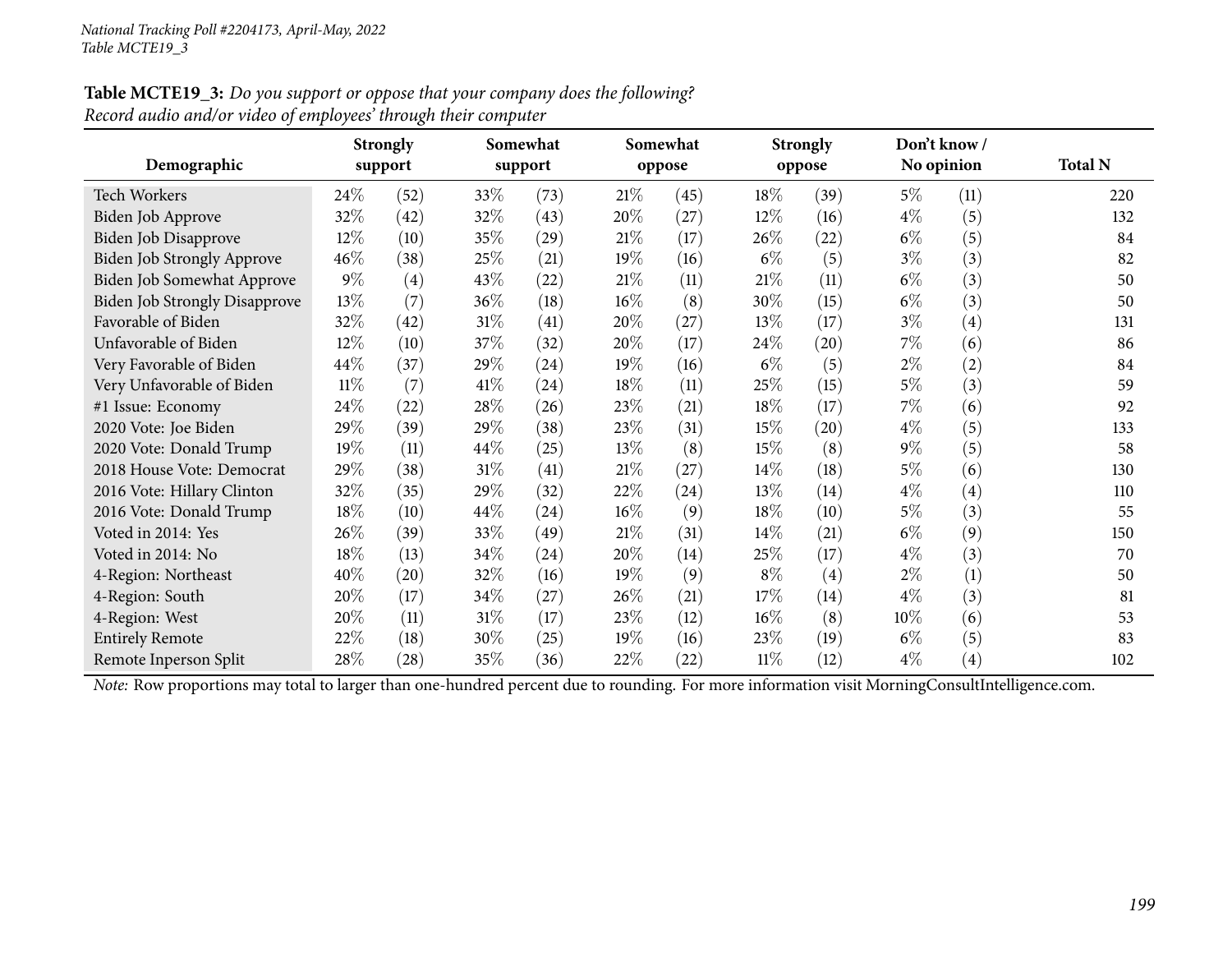| <b>Table MCTE19_4:</b> Do you support or oppose that your company does the following? |
|---------------------------------------------------------------------------------------|
| Use facial recognition to monitor employee productivity                               |

| Demographic                       | <b>Strongly</b><br>support |      | Somewhat<br>support |      | Somewhat<br>oppose |      | Strongly<br>oppose |      | Don't know /<br>No opinion     |     | <b>Total N</b> |
|-----------------------------------|----------------------------|------|---------------------|------|--------------------|------|--------------------|------|--------------------------------|-----|----------------|
|                                   |                            |      |                     |      |                    |      |                    |      |                                |     |                |
| Tech Workers                      | 37%                        | (61) | 35%                 | (57) | 14%                | (23) | 13%                | (22) | $1\%$                          | (2) | 164            |
| Gender: Male                      | 37%                        | (41) | 37%                 | (41) | 13%                | (15) | 12%                | (14) | $1\%$                          | (1) | 111            |
| Gender: Female                    | 37%                        | (20) | 30%                 | (16) | 15%                | (8)  | 15%                | (8)  | $2\%$                          | (1) | 53             |
| Age: 18-34                        | 30%                        | (18) | 39%                 | (24) | 19%                | (12) | 10%                | (6)  | $3\%$                          | (2) | 62             |
| Age: 35-44                        | 48%                        | (35) | 31%                 | (23) | 10%                | (7)  | $11\%$             | (8)  | $\qquad \qquad \longleftarrow$ | (0) | 73             |
| Millennials: 1981-1996            | 40%                        | (43) | 36%                 | (39) | 14\%               | (16) | $8\%$              | (9)  | $1\%$                          | (1) | 109            |
| PID: Dem (no lean)                | 43%                        | (42) | 36%                 | (35) | $11\%$             | (11) | $8\%$              | (8)  | $1\%$                          | (1) | 98             |
| PID/Gender: Dem Men               | 41\%                       | (26) | 40%                 | (25) | $11\%$             | (7)  | $8\%$              | (5)  |                                | (0) | 62             |
| Ideo: Liberal (1-3)               | 35%                        | (23) | 38%                 | (25) | 14%                | (9)  | $11\%$             | (7)  | $3\%$                          | (2) | 67             |
| Ideo: Moderate (4)                | 35%                        | (20) | 35%                 | (20) | 16%                | (9)  | 14\%               | (8)  |                                | (0) | 57             |
| Educ: Bachelors degree            | 38%                        | (27) | 37%                 | (26) | 17%                | (12) | $7\%$              | (5)  |                                | (0) | 70             |
| Educ: Post-grad                   | 48%                        | (26) | 32%                 | (18) | 12%                | (6)  | $9\%$              | (5)  | —                              | (0) | 55             |
| Income: 50k-100k                  | 37%                        | (28) | 35%                 | (26) | 16%                | (12) | 12%                | (9)  | $\qquad \qquad$                | (0) | 76             |
| Income: 100k+                     | 42%                        | (25) | 34%                 | (20) | 9%                 | (5)  | 15%                | (9)  | $\overline{\phantom{0}}$       | (0) | 60             |
| Ethnicity: White                  | 38%                        | (47) | 34%                 | (42) | 10%                | (12) | $16\%$             | (20) | $2\%$                          | (2) | 122            |
| All Christian                     | 46%                        | (38) | 33%                 | (27) | $9\%$              | (7)  | 12%                | (10) |                                | (0) | 82             |
| Community: Urban                  | 43%                        | (39) | 40%                 | (37) | $9\%$              | (9)  | $8\%$              | (7)  |                                | (0) | 92             |
| Community: Suburban               | 29%                        | (16) | 27%                 | (15) | 20%                | (11) | 22%                | (12) | $2\%$                          | (1) | 55             |
| Employ: Private Sector            | 38%                        | (58) | 34%                 | (52) | 15%                | (22) | 12%                | (18) | $1\%$                          | (1) | 152            |
| Military HH: No                   | 38%                        | (60) | 34%                 | (54) | 14%                | (22) | 13%                | (20) | $1\%$                          | (2) | 158            |
| RD/WT: Right Direction            | 45%                        | (51) | 31%                 | (35) | 13%                | (15) | 10%                | (11) | $1\%$                          | (1) | 113            |
| RD/WT: Wrong Track                | 20%                        | (10) | 43%                 | (22) | 15%                | (8)  | 20%                | (10) | $2\%$                          | (1) | 51             |
| Biden Job Approve                 | 44%                        | (50) | 34%                 | (39) | 13%                | (15) | $8\%$              | (9)  | $1\%$                          | (1) | 115            |
| <b>Biden Job Strongly Approve</b> | 52%                        | (38) | 27\%                | (20) | 14\%               | (10) | $6\%$              | (4)  | $1\%$                          | (1) | 73             |
| Favorable of Biden                | 44%                        | (49) | 35%                 | (38) | 12%                | (13) | $9\%$              | (10) | $1\%$                          | (1) | 111            |
| Unfavorable of Biden              | 25%                        | (13) | 35%                 | (18) | 16%                | (8)  | 22%                | (11) | $2\%$                          | (1) | 52             |
| Very Favorable of Biden           | 53%                        | (38) | 30%                 | (22) | 10%                | (7)  | $6\%$              | (4)  | $1\%$                          | (1) | 72             |
| #1 Issue: Economy                 | 35%                        | (22) | 36%                 | (22) | $11\%$             | (7)  | 17%                | (10) |                                | (0) | 62             |
| 2020 Vote: Joe Biden              | 42%                        | (46) | 35%                 | (38) | 13%                | (14) | 10%                | (10) | $1\%$                          | (1) | 108            |
| 2018 House Vote: Democrat         | 47%                        | (46) | 36%                 | (36) | $11\%$             | (11) | $6\%$              | (6)  |                                | (0) | 99             |
| 2016 Vote: Hillary Clinton        | 45%                        | (38) | 33%                 | (28) | 15%                | (12) | $7\%$              | (6)  |                                | (0) | 85             |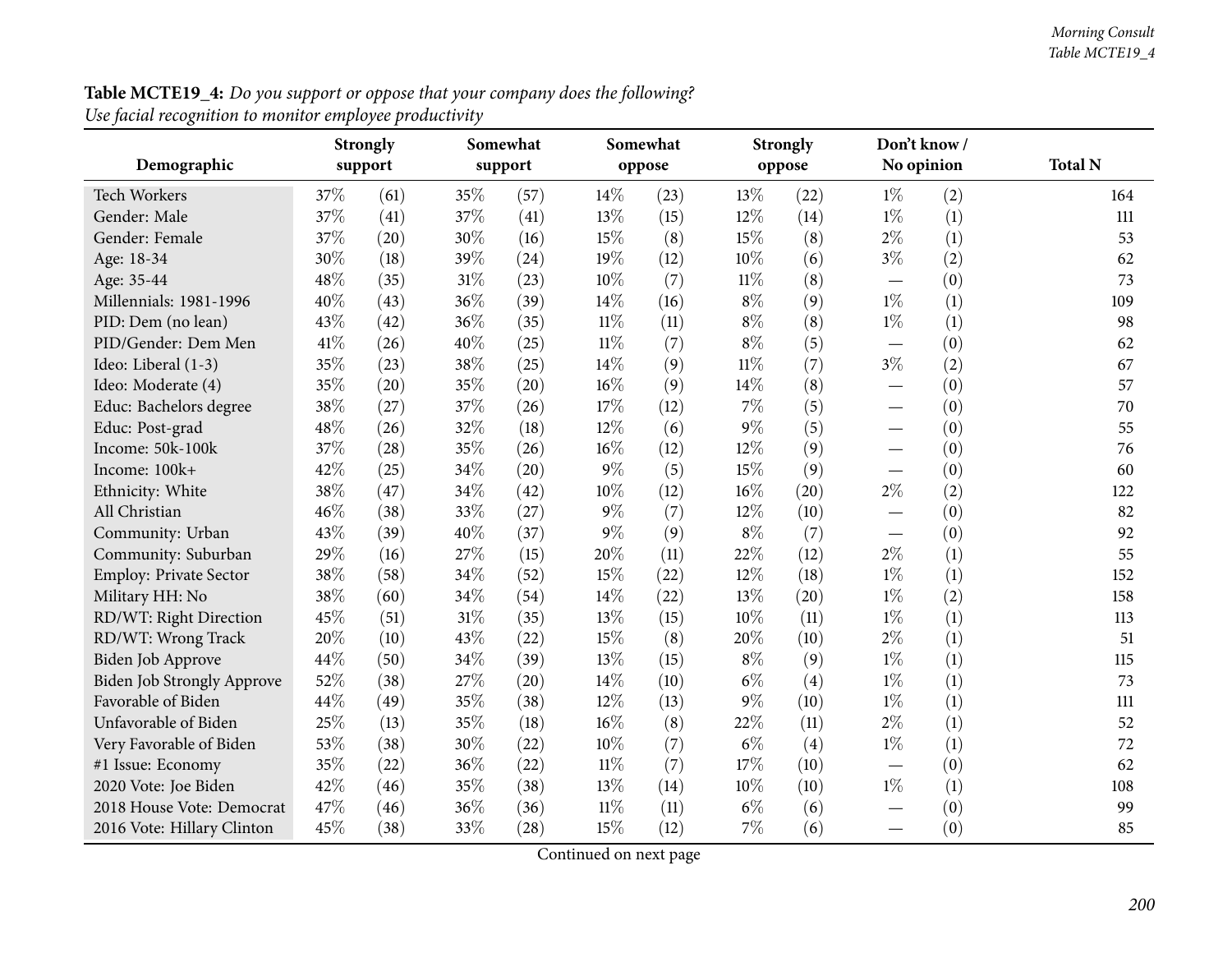| Table MCTE19_4: Do you support or oppose that your company does the following? |
|--------------------------------------------------------------------------------|
| Use facial recognition to monitor employee productivity                        |

| $\cdot$                |                            |           |                     |              |        |                    |        |                           |       |                            |                |
|------------------------|----------------------------|-----------|---------------------|--------------|--------|--------------------|--------|---------------------------|-------|----------------------------|----------------|
| Demographic            | <b>Strongly</b><br>support |           | Somewhat<br>support |              |        | Somewhat<br>oppose |        | <b>Strongly</b><br>oppose |       | Don't know /<br>No opinion | <b>Total N</b> |
| Tech Workers           | 37\%                       | (61)      | 35%                 | $^{'}57$     | $14\%$ | (23)               | 13\%   | (22)                      | $1\%$ | $\left( 2\right)$          | 164            |
| Voted in 2014: Yes     | 42%                        | (48)      | 32%                 | (36)         | $13\%$ | 15                 | 13%    | (15)                      |       | 0)                         | 113            |
| Voted in 2014: No      | 26\%                       | (13)      | 41%                 | (21)         | $16\%$ | (8)                | 13%    | (7)                       | $4\%$ | $\left( 2\right)$          | 51             |
| 4-Region: South        | 42%                        | $^{'}25)$ | 29\%                | (18)         | $15\%$ | (9)                | $14\%$ | $\left(8\right)$          |       | 0)                         | 60             |
| <b>Entirely Remote</b> | 41\%                       | (24)      | 28%                 | (16)         | $16\%$ | (9)                | 13%    | 7                         | $1\%$ |                            | 58             |
| Remote Inperson Split  | 32%                        | 27        | 41\%                | $35^{\circ}$ | $14\%$ | (12)               | $11\%$ | (9)                       | $1\%$ |                            | 84             |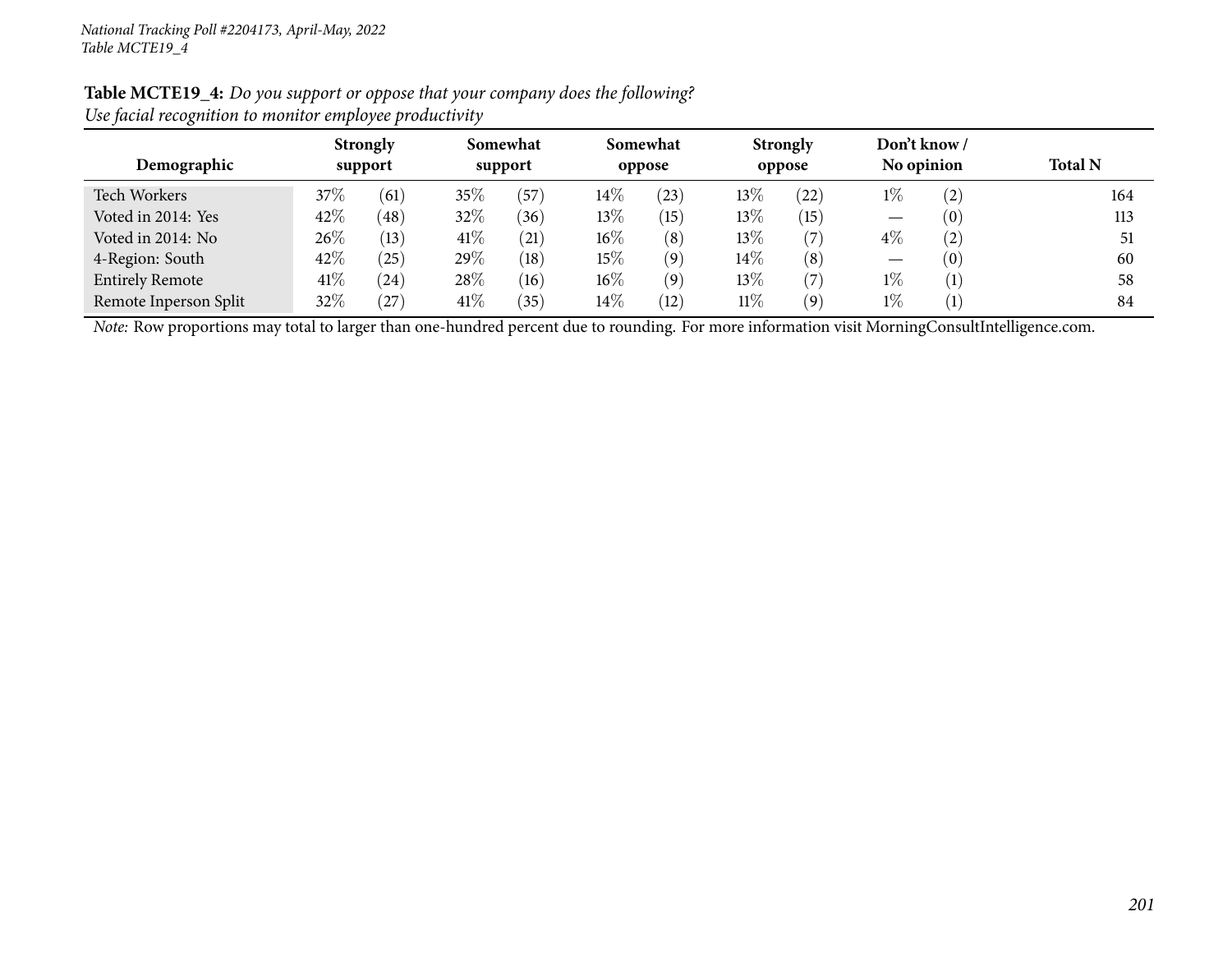Table MCTE20\_1: Do you plan to leave your current job because it does the following? *Track employees' keystrokes*

|                                |        |                 |        |               |        | No, probably |     | No, definitely | Don't know/ |      |                |
|--------------------------------|--------|-----------------|--------|---------------|--------|--------------|-----|----------------|-------------|------|----------------|
| Demographic                    |        | Yes, definitely |        | Yes, probably |        | not          |     | not            | No opinion  |      | <b>Total N</b> |
| <b>Tech Workers</b>            | 22%    | (48)            | 25%    | (56)          | 26%    | (58)         | 22% | (50)           | $5\%$       | (12) | 225            |
| Gender: Male                   | 22%    | (32)            | 25%    | (35)          | $31\%$ | (44)         | 20% | (29)           | $2\%$       | (3)  | 144            |
| Gender: Female                 | 20%    | (16)            | 26%    | (21)          | 17%    | (14)         | 26% | (21)           | $11\%$      | (9)  | 80             |
| Age: 18-34                     | 21%    | (15)            | $31\%$ | (22)          | 23%    | (16)         | 21% | (15)           | $4\%$       | (3)  | 71             |
| Age: 35-44                     | 29%    | (27)            | 28%    | (26)          | 19%    | (18)         | 18% | (17)           | $6\%$       | (5)  | 93             |
| Age: 45-64                     | $11\%$ | (6)             | 14%    | (8)           | 38%    | (22)         | 29% | (16)           | $7\%$       | (4)  | 56             |
| Millennials: 1981-1996         | 25%    | (32)            | $31\%$ | (40)          | 24%    | (30)         | 15% | (19)           | $5\%$       | (6)  | 127            |
| GenXers: 1965-1980             | 17%    | (11)            | 17%    | (11)          | 29%    | (19)         | 32% | (21)           | $5\%$       | (3)  | 65             |
| PID: Dem (no lean)             | 25%    | (30)            | 27%    | (32)          | 25%    | (30)         | 17% | (20)           | $4\%$       | (5)  | 117            |
| PID: Ind (no lean)             | 12%    | (7)             | 22%    | (13)          | 28%    | (16)         | 29% | (17)           | $9\%$       | (6)  | 58             |
| PID/Gender: Dem Men            | 25%    | (18)            | 27%    | (19)          | 28%    | (21)         | 18% | (13)           | $2\%$       | (2)  | 72             |
| Ideo: Liberal (1-3)            | 23%    | (21)            | 23%    | (21)          | 26%    | (24)         | 21% | (19)           | $6\%$       | (6)  | 91             |
| Ideo: Moderate (4)             | 19%    | (14)            | $31\%$ | (23)          | 28%    | (20)         | 16% | (12)           | $6\%$       | (4)  | 73             |
| Ideo: Conservative (5-7)       | 24\%   | (13)            | 22%    | (12)          | 23%    | (13)         | 30% | (17)           | $2\%$       | (1)  | 56             |
| Educ: < College                | 10%    | (7)             | 22%    | (14)          | 31%    | (20)         | 28% | (18)           | 10%         | (7)  | 66             |
| Educ: Bachelors degree         | 28%    | (26)            | 26%    | (25)          | 25%    | (23)         | 18% | (17)           | $3\%$       | (2)  | 93             |
| Educ: Post-grad                | 24%    | (16)            | 26%    | (17)          | 22%    | (15)         | 22% | (14)           | $5\%$       | (3)  | 65             |
| Income: 50k-100k               | 26%    | (26)            | 27%    | (26)          | $21\%$ | (21)         | 23% | (23)           | $3\%$       | (3)  | 98             |
| Income: 100k+                  | 21%    | (18)            | 24%    | (20)          | 27%    | (22)         | 23% | (19)           | $5\%$       | (4)  | 83             |
| Ethnicity: White               | 20%    | (34)            | 23%    | (40)          | 24%    | (41)         | 27% | (45)           | $6\%$       | (11) | 170            |
| All Christian                  | 33%    | (31)            | $21\%$ | (20)          | $21\%$ | (20)         | 22% | (20)           | $3\%$       | (3)  | 93             |
| Agnostic/Nothing in particular | $12\%$ | (8)             | 25%    | (17)          | 29%    | (20)         | 25% | (17)           | 10%         | (6)  | 67             |
| Evangelical                    | 31%    | (17)            | 29%    | (16)          | 26%    | (14)         | 9%  | (5)            | $5\%$       | (3)  | 56             |
| Community: Urban               | 31%    | (32)            | 28%    | (29)          | 20%    | (21)         | 19% | (20)           | $2\%$       | (2)  | 105            |
| Community: Suburban            | 17%    | (16)            | 24%    | (22)          | 32%    | (29)         | 21% | (19)           | $7\%$       | (6)  | 93             |
| Employ: Private Sector         | 22%    | (44)            | 25%    | (51)          | 26%    | (52)         | 22% | (45)           | $6\%$       | (11) | 203            |
| Military HH: No                | 22%    | (47)            | 26%    | (53)          | 25%    | (52)         | 21% | (45)           | $6\%$       | (12) | 208            |
| RD/WT: Right Direction         | 29%    | (38)            | 30%    | (39)          | $21\%$ | (28)         | 18% | (24)           | $3\%$       | (4)  | 132            |
| RD/WT: Wrong Track             | $11\%$ | (10)            | $18\%$ | (17)          | 33%    | (30)         | 28% | (26)           | $9\%$       | (8)  | 92             |
| Biden Job Approve              | 28%    | (40)            | 28%    | (41)          | 23%    | (34)         | 18% | (26)           | $4\%$       | (5)  | 146            |
| Biden Job Disapprove           | $11\%$ | (8)             | 20%    | (15)          | 30%    | (23)         | 32% | (24)           | 7%          | (6)  | 76             |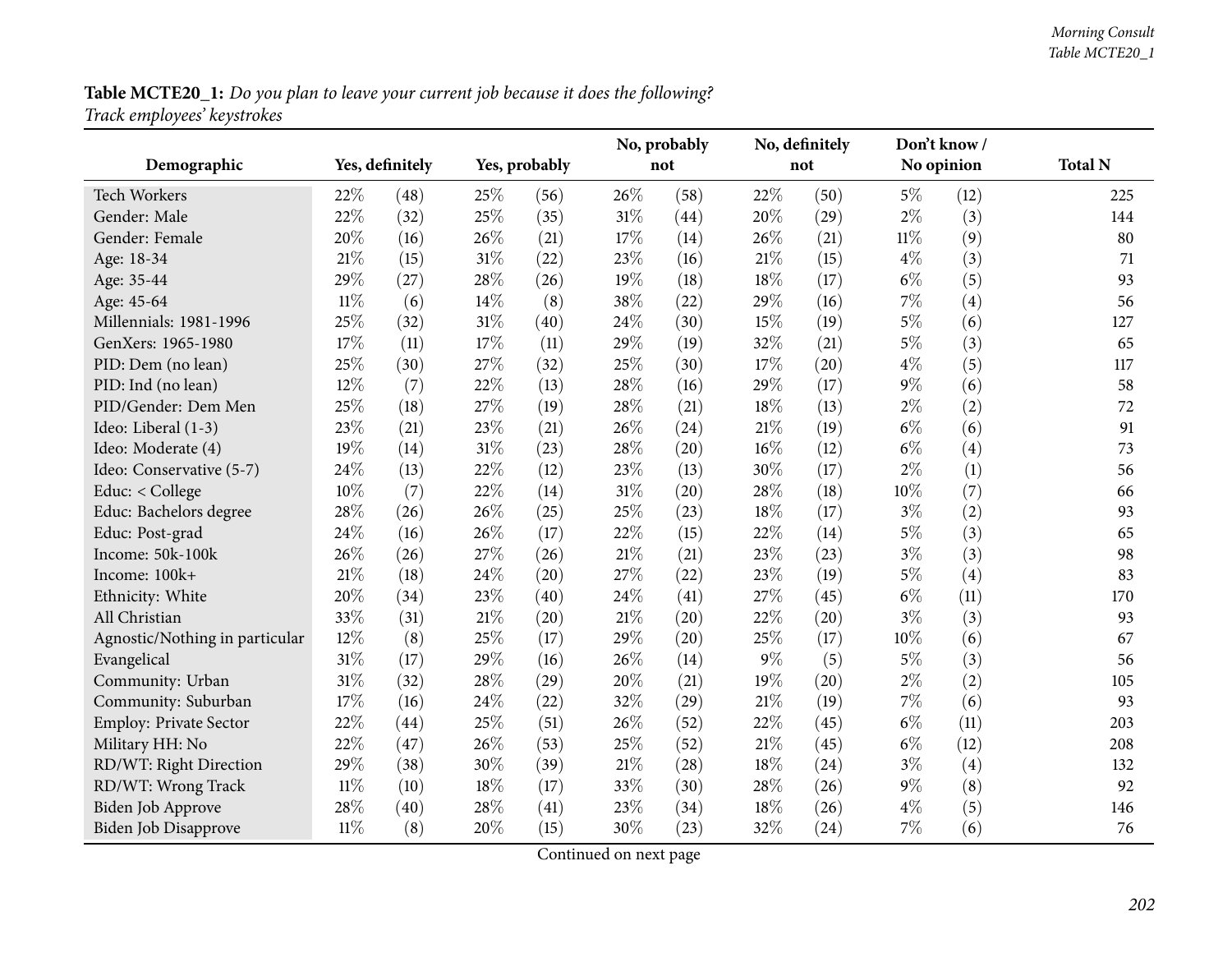### Table MCTE20\_1: Do you plan to leave your current job because it does the following? *Track employees' keystrokes*

|                                   |        |                    |        |               |        | No, probably |        | No, definitely | Don't know / |            |                |
|-----------------------------------|--------|--------------------|--------|---------------|--------|--------------|--------|----------------|--------------|------------|----------------|
| Demographic                       |        | Yes, definitely    |        | Yes, probably |        | not          |        | not            |              | No opinion | <b>Total N</b> |
| Tech Workers                      | 22\%   | (48)               | 25\%   | (56)          | 26\%   | (58)         | 22%    | (50)           | $5\%$        | (12)       | 225            |
| <b>Biden Job Strongly Approve</b> | 35\%   | (31)               | 27%    | (24)          | 19%    | (16)         | 18%    | (16)           | $1\%$        | (1)        | 87             |
| Biden Job Somewhat Approve        | 16%    | (10)               | 29%    | (17)          | 30%    | (18)         | 17%    | (10)           | $8\%$        | (5)        | 59             |
| Favorable of Biden                | 28%    | (39)               | 27\%   | (37)          | 23\%   | (33)         | 18%    | (26)           | $4\%$        | (6)        | 141            |
| Unfavorable of Biden              | $11\%$ | (9)                | 23\%   | (19)          | 30\%   | (25)         | 29%    | (24)           | $6\%$        | (5)        | 83             |
| Very Favorable of Biden           | 34\%   | (29)               | 24\%   | (21)          | 23\%   | (21)         | 18%    | (16)           | $1\%$        | (1)        | 87             |
| Somewhat Favorable of Biden       | 18%    | (10)               | 30%    | (16)          | 23\%   | (12)         | 19%    | (10)           | $9\%$        | (5)        | 53             |
| Very Unfavorable of Biden         | $13\%$ | (8)                | 28\%   | (17)          | 29%    | (18)         | 25\%   | (15)           | $6\%$        | (3)        | 60             |
| #1 Issue: Economy                 | $16\%$ | (15)               | 22%    | (21)          | 33\%   | (31)         | 25\%   | (23)           | $3\%$        | (3)        | 93             |
| 2020 Vote: Joe Biden              | 24\%   | (34)               | 25%    | (35)          | 26\%   | (36)         | 21%    | (29)           | $4\%$        | (5)        | 139            |
| 2020 Vote: Donald Trump           | 22%    | (14)               | 23\%   | (14)          | 26\%   | (16)         | 25\%   | (15)           | $4\%$        | (2)        | 61             |
| 2018 House Vote: Democrat         | 26%    | (32)               | 27\%   | (34)          | 23%    | (29)         | 21%    | (26)           | $3\%$        | (4)        | 124            |
| 2016 Vote: Hillary Clinton        | 30\%   | (32)               | 24\%   | (26)          | 22%    | (24)         | 21%    | (22)           | $3\%$        | (4)        | 108            |
| 2016 Vote: Donald Trump           | 15%    | (9)                | 22%    | (13)          | $31\%$ | (19)         | 29\%   | (17)           | $4\%$        | (2)        | 60             |
| Voted in 2014: Yes                | 23%    | (36)               | 25\%   | (38)          | 26%    | (41)         | 22\%   | (34)           | $4\%$        | (6)        | 155            |
| Voted in 2014: No                 | 18%    | (13)               | 26\%   | (18)          | 25%    | (17)         | 22\%   | (16)           | $9\%$        | (6)        | 70             |
| 4-Region: Northeast               | 24\%   | (12)               | 28\%   | (14)          | 17%    | (9)          | 27\%   | (13)           | $5\%$        | (2)        | 51             |
| 4-Region: South                   | 18%    | (15)               | 28\%   | (23)          | $31\%$ | (25)         | 21%    | (17)           | $2\%$        | (2)        | 82             |
| 4-Region: West                    | 35%    | (18)               | 20%    | (10)          | 25\%   | (12)         | $14\%$ | (7)            | $6\%$        | (3)        | 50             |
| <b>Entirely Remote</b>            | 23\%   | (20)               | 19%    | (17)          | 32\%   | (28)         | 23\%   | (20)           | $3\%$        | (3)        | 89             |
| Remote Inperson Split             | 23%    | $\left( 24\right)$ | $31\%$ | (33)          | 20%    | (21)         | 21%    | (22)           | 5%           | (5)        | 104            |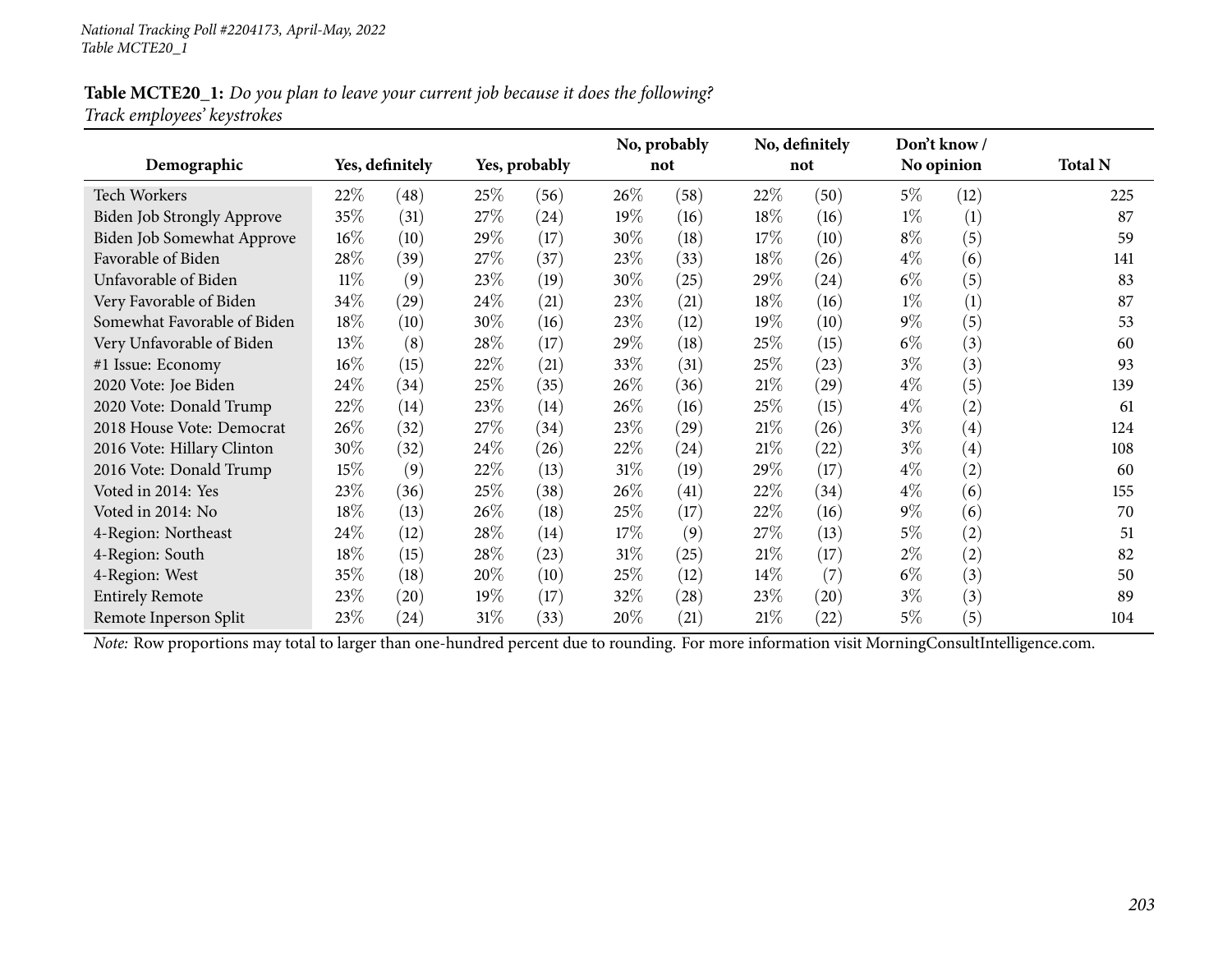**Table MCTE20\_2:** Do you plan to leave your current job because it does the following? *Take screenshots of employees' computer screen*

|                                |        |                 |        |               |     | No, probably |        | No, definitely | Don't know/              |     |                |
|--------------------------------|--------|-----------------|--------|---------------|-----|--------------|--------|----------------|--------------------------|-----|----------------|
| Demographic                    |        | Yes, definitely |        | Yes, probably |     | not          |        | not            | No opinion               |     | <b>Total N</b> |
| <b>Tech Workers</b>            | 22%    | (50)            | 31%    | (68)          | 25% | (55)         | 20%    | (43)           | $3\%$                    | (6) | 222            |
| Gender: Male                   | 22%    | (31)            | 30%    | (43)          | 29% | (41)         | 18%    | (26)           | $1\%$                    | (1) | 142            |
| Gender: Female                 | 23%    | (18)            | 32%    | (25)          | 17% | (13)         | 22%    | (18)           | $7\%$                    | (5) | 80             |
| Age: 18-34                     | 26%    | (18)            | 39%    | (26)          | 23% | (15)         | 10%    | (7)            | $1\%$                    | (1) | 66             |
| Age: 35-44                     | 30%    | (26)            | 32%    | (28)          | 17% | (15)         | 20%    | (18)           | $1\%$                    | (1) | 88             |
| Age: 45-64                     | 9%     | (6)             | 23%    | (14)          | 35% | (22)         | 27%    | (17)           | $5\%$                    | (3) | 62             |
| Millennials: 1981-1996         | 30%    | (35)            | 36%    | (43)          | 21% | (25)         | 12%    | (15)           | $1\%$                    | (1) | 119            |
| GenXers: 1965-1980             | $11\%$ | (7)             | 30%    | (20)          | 26% | (17)         | 30%    | (20)           | $3\%$                    | (2) | 66             |
| PID: Dem (no lean)             | 29%    | (35)            | 32%    | (38)          | 19% | (23)         | 17%    | (21)           | $2\%$                    | (3) | 121            |
| PID: Ind (no lean)             | 7%     | (4)             | 28%    | (16)          | 38% | (22)         | 22%    | (13)           | $5\%$                    | (3) | 59             |
| PID/Gender: Dem Men            | 26%    | (19)            | 32%    | (24)          | 23% | (16)         | 17%    | (13)           | $1\%$                    | (1) | 73             |
| Ideo: Liberal (1-3)            | $21\%$ | (20)            | 30%    | (27)          | 27% | (25)         | 19%    | (17)           | $3\%$                    | (3) | 92             |
| Ideo: Moderate (4)             | 20%    | (14)            | 35%    | (24)          | 18% | (13)         | 22%    | (15)           | $5\%$                    | (3) | 68             |
| Ideo: Conservative (5-7)       | 27%    | (15)            | 27%    | (15)          | 28% | (15)         | 18%    | (10)           | $\overline{\phantom{m}}$ | (0) | 56             |
| Educ: < College                | 13%    | (9)             | 27%    | (17)          | 38% | (24)         | 17%    | (11)           | $5\%$                    | (3) | 64             |
| Educ: Bachelors degree         | 29%    | (27)            | 28%    | (26)          | 21% | (20)         | 22%    | (21)           | $1\%$                    | (1) | 96             |
| Educ: Post-grad                | 22%    | (14)            | 39%    | (24)          | 16% | (10)         | 19%    | (12)           | $3\%$                    | (2) | 62             |
| Income: 50k-100k               | 26%    | (27)            | $31\%$ | (32)          | 16% | (17)         | 23%    | (24)           | $3\%$                    | (3) | 102            |
| Income: 100k+                  | 23%    | (18)            | 25%    | (20)          | 31% | (24)         | 17%    | (13)           | $4\%$                    | (3) | 78             |
| Ethnicity: White               | 22%    | (36)            | 27%    | (44)          | 23% | (37)         | 25%    | (40)           | $3\%$                    | (5) | 162            |
| All Christian                  | 29%    | (29)            | 28%    | (27)          | 18% | (17)         | 24%    | (23)           | $2\%$                    | (2) | 99             |
| Agnostic/Nothing in particular | 16%    | (9)             | 33%    | (19)          | 34% | (19)         | 13%    | (7)            | $4\%$                    | (2) | 57             |
| Evangelical                    | 32%    | (19)            | 32%    | (19)          | 20% | (12)         | 14%    | (8)            | $1\%$                    | (1) | 58             |
| Non-Evangelical                | $11\%$ | (6)             | 25%    | (14)          | 27% | (15)         | $31\%$ | (17)           | $6\%$                    | (3) | 57             |
| Community: Urban               | 34%    | (35)            | 30%    | (32)          | 21% | (22)         | 14%    | (14)           | $2\%$                    | (2) | 105            |
| Community: Suburban            | 13%    | (12)            | 33%    | (31)          | 26% | (24)         | 24%    | (22)           | $3\%$                    | (3) | 94             |
| Employ: Private Sector         | 22%    | (46)            | 30%    | (63)          | 23% | (48)         | $21\%$ | (43)           | $3\%$                    | (6) | 206            |
| Military HH: No                | $23\%$ | (48)            | $31\%$ | (64)          | 24% | (48)         | 19%    | (39)           | $3\%$                    | (6) | 205            |
| RD/WT: Right Direction         | 28%    | (36)            | 33%    | (42)          | 20% | (25)         | 18%    | (23)           | $2\%$                    | (2) | 129            |
| RD/WT: Wrong Track             | 15%    | (14)            | 27%    | (25)          | 31% | (29)         | 22%    | (21)           | $4\%$                    | (4) | 93             |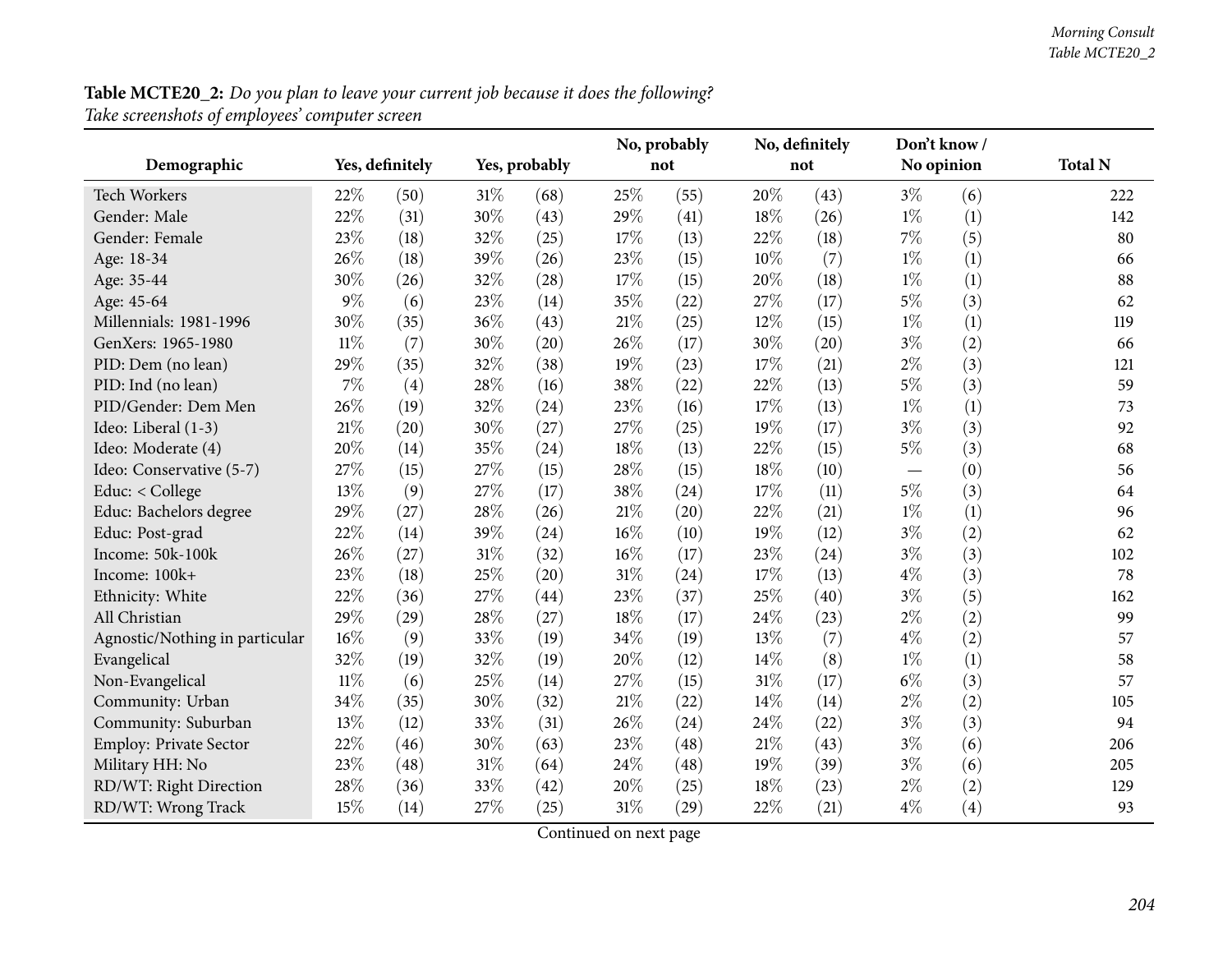#### Table MCTE20\_2: Do you plan to leave your current job because it does the following? *Take screenshots of employees' computer screen*

|                                   |        |                 |        |               |        | No, probably |        | No, definitely | Don't know / |                   |                |
|-----------------------------------|--------|-----------------|--------|---------------|--------|--------------|--------|----------------|--------------|-------------------|----------------|
| Demographic                       |        | Yes, definitely |        | Yes, probably |        | not          |        | not            | No opinion   |                   | <b>Total N</b> |
| <b>Tech Workers</b>               | 22%    | (50)            | $31\%$ | (68)          | 25\%   | (55)         | 20%    | (43)           | $3\%$        | (6)               | 222            |
| Biden Job Approve                 | 26%    | (35)            | 33%    | (46)          | 20%    | (28)         | 18%    | (25)           | $3\%$        | $\left( 4\right)$ | 138            |
| Biden Job Disapprove              | 15%    | (12)            | 27\%   | (22)          | 32\%   | (26)         | 23%    | (18)           | $3\%$        | (2)               | 80             |
| <b>Biden Job Strongly Approve</b> | 37\%   | (32)            | 26\%   | (23)          | 20%    | (18)         | $16\%$ | (14)           | $1\%$        | (1)               | 88             |
| Biden Job Somewhat Approve        | $6\%$  | (3)             | 45\%   | (23)          | 20%    | (10)         | 23%    | (12)           | $5\%$        | (3)               | 50             |
| Favorable of Biden                | 27\%   | (37)            | 33\%   | (46)          | $19\%$ | (26)         | 19%    | (26)           | $2\%$        | (3)               | 137            |
| Unfavorable of Biden              | 15%    | (13)            | 25\%   | (21)          | 35\%   | (29)         | 21%    | (18)           | $4\%$        | (3)               | 83             |
| Very Favorable of Biden           | 33%    | (29)            | 30%    | (26)          | 18%    | (16)         | $16\%$ | (14)           | $1\%$        | (1)               | 87             |
| Somewhat Favorable of Biden       | 16%    | (8)             | 39%    | (19)          | $19\%$ | (10)         | 23%    | (11)           | $4\%$        | (2)               | 50             |
| Very Unfavorable of Biden         | 19%    | (11)            | 27\%   | (15)          | 33\%   | (18)         | 19%    | (10)           | $2\%$        | (1)               | 56             |
| #1 Issue: Economy                 | 13%    | (12)            | 32\%   | (31)          | 30%    | (28)         | 21%    | (20)           | $3\%$        | (3)               | 95             |
| 2020 Vote: Joe Biden              | 26%    | (35)            | 30\%   | (41)          | $19\%$ | (26)         | 21%    | (28)           | $3\%$        | (4)               | 134            |
| 2020 Vote: Donald Trump           | 19%    | (10)            | 28\%   | (16)          | 29%    | (16)         | 22%    | (12)           | $2\%$        | (1)               | 56             |
| 2018 House Vote: Democrat         | 28%    | (36)            | 28\%   | (36)          | 22\%   | (28)         | 20%    | (26)           | $1\%$        | (2)               | 128            |
| 2016 Vote: Hillary Clinton        | 28%    | (30)            | 30%    | (33)          | 20%    | (22)         | 19%    | (21)           | $3\%$        | (3)               | 109            |
| 2016 Vote: Donald Trump           | 17%    | (9)             | 25\%   | (13)          | $31\%$ | (16)         | 24\%   | (12)           | $2\%$        | (1)               | 50             |
| Voted in 2014: Yes                | 25%    | (38)            | 27\%   | (41)          | 23\%   | (35)         | $21\%$ | (31)           | $4\%$        | (5)               | 150            |
| Voted in 2014: No                 | $17\%$ | (12)            | 38\%   | (27)          | 27\%   | (19)         | 17%    | (12)           | $1\%$        | (1)               | 71             |
| 4-Region: South                   | 16%    | (15)            | 34\%   | (32)          | 28\%   | (26)         | 20%    | (19)           | $2\%$        | (2)               | 93             |
| <b>Entirely Remote</b>            | 23\%   | (19)            | 32\%   | (27)          | 26\%   | (22)         | 17\%   | (14)           | $1\%$        | (1)               | 83             |
| Remote Inperson Split             | 22%    | (24)            | 32\%   | (34)          | 22%    | (23)         | 21\%   | (22)           | $3\%$        | (3)               | 106            |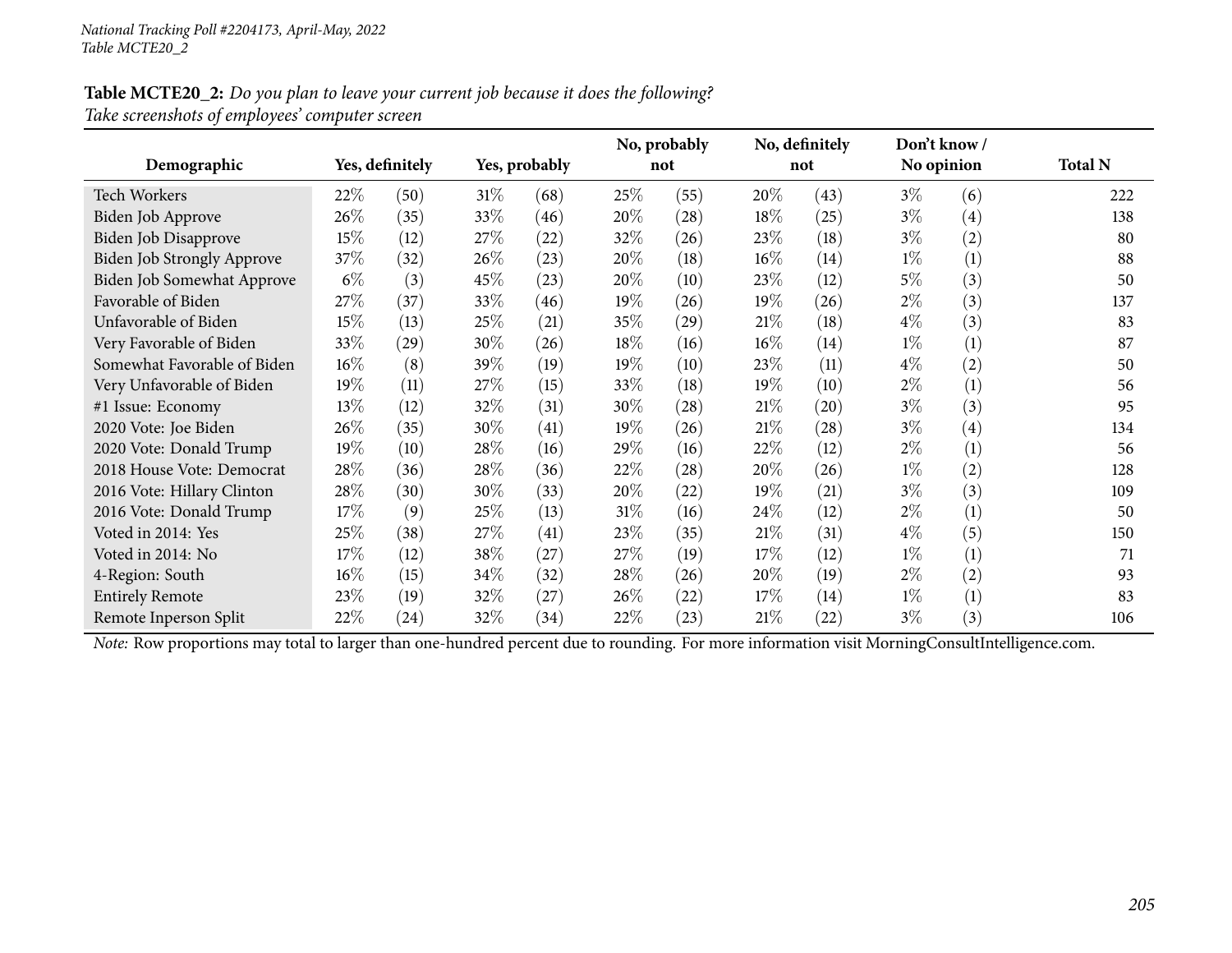|                                |        |                 |        |               |      | No, probably |     | No, definitely | Don't know/ |     |                |
|--------------------------------|--------|-----------------|--------|---------------|------|--------------|-----|----------------|-------------|-----|----------------|
| Demographic                    |        | Yes, definitely |        | Yes, probably |      | not          |     | not            | No opinion  |     | <b>Total N</b> |
| Tech Workers                   | 21%    | (46)            | 33%    | (72)          | 24\% | (52)         | 20% | (43)           | $3\%$       | (7) | 220            |
| Gender: Male                   | 23%    | (33)            | 30%    | (43)          | 27%  | (38)         | 17% | (25)           | $2\%$       | (3) | 141            |
| Gender: Female                 | 17%    | (13)            | 36%    | (29)          | 18%  | (14)         | 24% | (19)           | $5\%$       | (4) | 79             |
| Age: 18-34                     | 24%    | (17)            | 41\%   | (29)          | 18%  | (13)         | 16% | (11)           | $1\%$       | (1) | 71             |
| Age: 35-44                     | 27%    | (23)            | 36%    | (31)          | 16%  | (14)         | 17% | (15)           | $4\%$       | (4) | 87             |
| Age: 45-64                     | $11\%$ | (6)             | 20%    | (11)          | 40%  | (23)         | 26% | (15)           | $4\%$       | (2) | 57             |
| Millennials: 1981-1996         | 24%    | (30)            | 40%    | (50)          | 19%  | (23)         | 15% | (19)           | $2\%$       | (3) | 125            |
| GenXers: 1965-1980             | 18%    | (11)            | 22%    | (14)          | 30%  | (19)         | 24% | (15)           | $6\%$       | (4) | 64             |
| PID: Dem (no lean)             | 24%    | (29)            | 35%    | (42)          | 22%  | (27)         | 16% | (19)           | $3\%$       | (4) | 121            |
| PID: Ind (no lean)             | 10%    | (6)             | 29%    | (15)          | 29%  | (15)         | 26% | (13)           | $6\%$       | (3) | 52             |
| PID/Gender: Dem Men            | 25%    | (18)            | 32%    | (23)          | 29%  | (21)         | 12% | (9)            | $3\%$       | (2) | 73             |
| Ideo: Liberal (1-3)            | 17%    | (16)            | 37%    | (34)          | 25%  | (24)         | 18% | (16)           | $3\%$       | (3) | 93             |
| Ideo: Moderate (4)             | 23%    | (15)            | 35%    | (23)          | 17%  | (11)         | 20% | (13)           | $4\%$       | (3) | 65             |
| Ideo: Conservative (5-7)       | 26%    | (15)            | 24%    | (13)          | 27%  | (15)         | 22% | (12)           |             | (0) | 55             |
| Educ: < College                | $9\%$  | (6)             | 28%    | (17)          | 40%  | (25)         | 20% | (12)           | $3\%$       | (2) | 62             |
| Educ: Bachelors degree         | 23%    | (21)            | 40%    | (36)          | 15%  | (14)         | 19% | (17)           | $2\%$       | (2) | 90             |
| Educ: Post-grad                | 29%    | (19)            | 27%    | (18)          | 20%  | (14)         | 20% | (14)           | $4\%$       | (3) | 68             |
| Income: 50k-100k               | 26%    | (27)            | 31%    | (33)          | 21%  | (22)         | 20% | (21)           | $3\%$       | (3) | 105            |
| Income: 100k+                  | 20%    | (15)            | 33%    | (25)          | 25%  | (19)         | 18% | (14)           | $4\%$       | (3) | 76             |
| Ethnicity: White               | 19%    | (33)            | $31\%$ | (52)          | 23%  | (39)         | 24% | (40)           | $2\%$       | (4) | 168            |
| All Christian                  | 26%    | (26)            | 28%    | (29)          | 22%  | (23)         | 22% | (23)           | $2\%$       | (2) | 102            |
| Agnostic/Nothing in particular | 14%    | (9)             | 34%    | (21)          | 31%  | (19)         | 17% | (10)           | $4\%$       | (2) | 61             |
| Evangelical                    | 27%    | (14)            | 36%    | (19)          | 22%  | (11)         | 13% | (7)            | $2\%$       | (1) | 52             |
| Non-Evangelical                | 13%    | (7)             | 26%    | (15)          | 27%  | (16)         | 29% | (17)           | 5%          | (3) | 57             |
| Community: Urban               | 27%    | (27)            | 38%    | (39)          | 19%  | (19)         | 14% | (14)           | $3\%$       | (3) | 102            |
| Community: Suburban            | 19%    | (17)            | 28%    | (25)          | 27%  | (24)         | 23% | (21)           | $3\%$       | (3) | 91             |
| Employ: Private Sector         | 20%    | (41)            | 33%    | (68)          | 24%  | (49)         | 20% | (42)           | $3\%$       | (7) | 206            |
| Military HH: No                | $21\%$ | (44)            | 34%    | (70)          | 23%  | (48)         | 19% | (39)           | $3\%$       | (7) | 207            |
| RD/WT: Right Direction         | 28%    | (35)            | 36%    | (45)          | 19%  | (24)         | 15% | (19)           | $2\%$       | (3) | 125            |
| RD/WT: Wrong Track             | 12%    | (11)            | 28%    | (26)          | 30%  | (28)         | 26% | (25)           | $4\%$       | (4) | 95             |

**Table MCTE20\_3:** Do you plan to leave your current job because it does the following? *Record audio and/or video of employees' through their computer*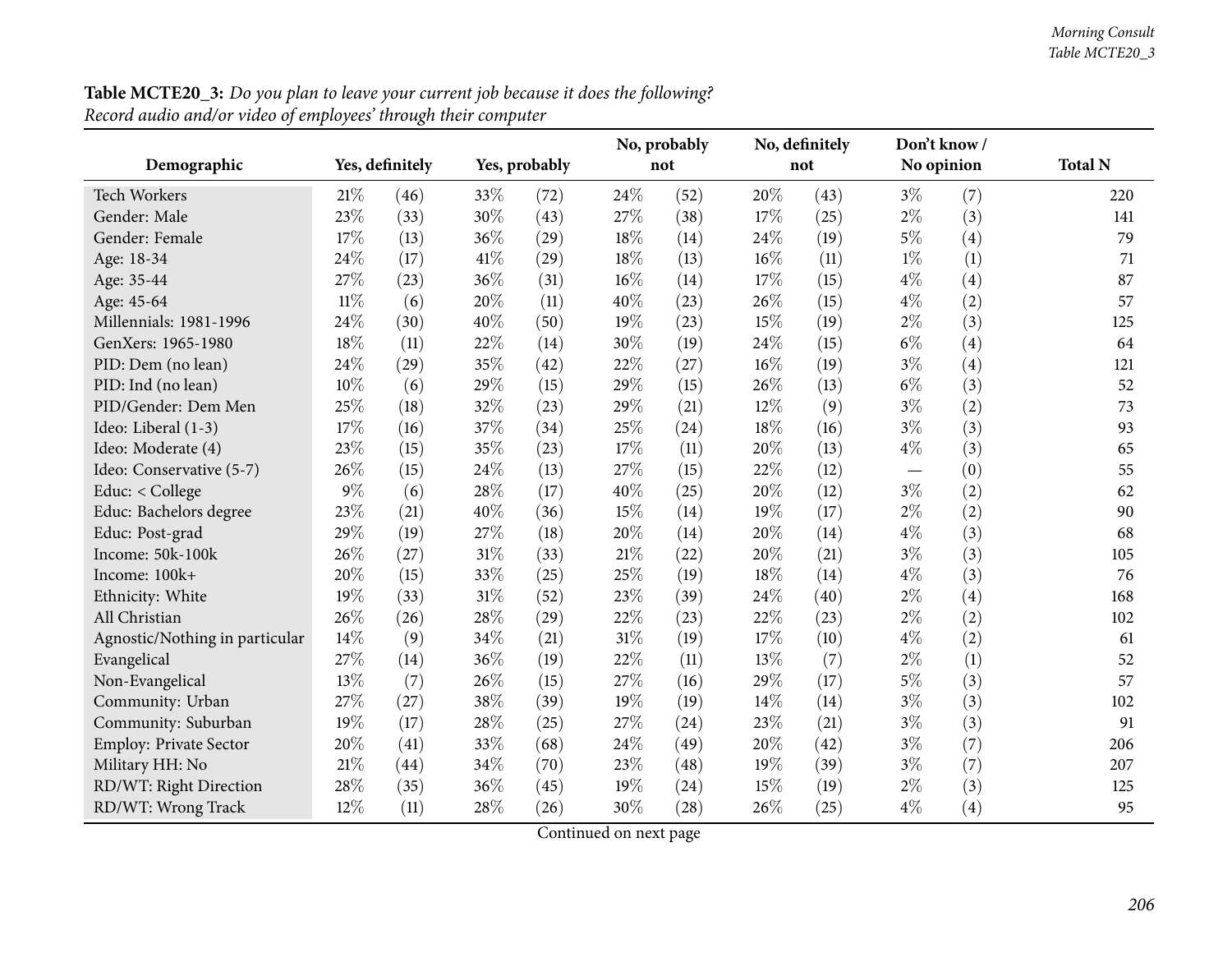| <b>Table MCTE20_3:</b> Do you plan to leave your current job because it does the following? |  |
|---------------------------------------------------------------------------------------------|--|
| Record audio and/or video of employees' through their computer                              |  |

|                                      |        |                 |      |                    |        | No, probably |        | No, definitely | Don't know /      |                   |                |
|--------------------------------------|--------|-----------------|------|--------------------|--------|--------------|--------|----------------|-------------------|-------------------|----------------|
| Demographic                          |        | Yes, definitely |      | Yes, probably      |        | not          |        | not            | No opinion        |                   | <b>Total N</b> |
| <b>Tech Workers</b>                  | 21%    | (46)            | 33\% | (72)               | 24\%   | (52)         | 20%    | (43)           | $3\%$             | (7)               | 220            |
| <b>Biden Job Approve</b>             | 27\%   | (35)            | 36\% | (48)               | 20%    | (26)         | 16%    | (21)           | $2\%$             | (3)               | 132            |
| Biden Job Disapprove                 | 12%    | (10)            | 25%  | (21)               | $31\%$ | (26)         | 27%    | (23)           | $4\%$             | (3)               | 84             |
| Biden Job Strongly Approve           | 34%    | (28)            | 35%  | (29)               | 17%    | (14)         | 14%    | (12)           |                   | (0)               | 82             |
| Biden Job Somewhat Approve           | 14%    | (7)             | 39%  | $\left( 20\right)$ | 24\%   | (12)         | 18%    | (9)            | $5\%$             | (3)               | 50             |
| <b>Biden Job Strongly Disapprove</b> | 17%    | (8)             | 28\% | (14)               | 35%    | (17)         | 18%    | (9)            | $2\%$             | (1)               | 50             |
| Favorable of Biden                   | 25%    | (32)            | 38%  | (49)               | 20%    | (26)         | 16%    | (21)           | $1\%$             | (2)               | 131            |
| Unfavorable of Biden                 | 16%    | (14)            | 24\% | (21)               | 30%    | (26)         | 26%    | (22)           | $3\%$             | (3)               | 86             |
| Very Favorable of Biden              | $31\%$ | (26)            | 34\% | (29)               | 18%    | (15)         | $16\%$ | (14)           | $\hspace{0.05cm}$ | (0)               | 84             |
| Very Unfavorable of Biden            | 22%    | (13)            | 29%  | (17)               | 29%    | (17)         | 18%    | (10)           | $2\%$             | (1)               | 59             |
| #1 Issue: Economy                    | 18%    | (16)            | 25%  | (23)               | 28\%   | (26)         | 22%    | (21)           | $6\%$             | (6)               | 92             |
| 2020 Vote: Joe Biden                 | 22%    | (30)            | 34\% | (46)               | 21%    | (28)         | 19%    | (26)           | $3\%$             | $\left( 4\right)$ | 133            |
| 2020 Vote: Donald Trump              | 23%    | (14)            | 27\% | (16)               | 25%    | (14)         | 23%    | (13)           | $2\%$             | (1)               | 58             |
| 2018 House Vote: Democrat            | 26%    | (34)            | 32%  | (42)               | 23\%   | (30)         | 16%    | (21)           | $3\%$             | $\left( 4\right)$ | 130            |
| 2016 Vote: Hillary Clinton           | 24\%   | (26)            | 34\% | (37)               | 25\%   | (28)         | $16\%$ | (18)           | $2\%$             | (2)               | 110            |
| 2016 Vote: Donald Trump              | 19%    | (11)            | 28\% | (15)               | 23%    | (13)         | 28%    | (15)           | $2\%$             | (1)               | 55             |
| Voted in 2014: Yes                   | 23\%   | (35)            | 33%  | (49)               | 23%    | (34)         | 18%    | (28)           | $3\%$             | (4)               | 150            |
| Voted in 2014: No                    | $16\%$ | (11)            | 32\% | (23)               | 25%    | (18)         | 22%    | (16)           | $4\%$             | (3)               | 70             |
| 4-Region: Northeast                  | 31%    | (16)            | 18%  | (9)                | 23%    | (12)         | 21%    | (11)           | $6\%$             | (3)               | 50             |
| 4-Region: South                      | 23%    | (18)            | 34\% | (28)               | 21%    | (17)         | $21\%$ | (17)           | $1\%$             | (1)               | 81             |
| 4-Region: West                       | 17%    | (9)             | 43\% | (23)               | 21%    | (11)         | 15%    | (8)            | $4\%$             | (2)               | 53             |
| <b>Entirely Remote</b>               | 25%    | (21)            | 30\% | (25)               | 21%    | (18)         | 23%    | (19)           | $1\%$             | (1)               | 83             |
| Remote Inperson Split                | 22%    | (22)            | 36\% | (36)               | 23%    | (23)         | 17%    | (17)           | $3\%$             | (3)               | 102            |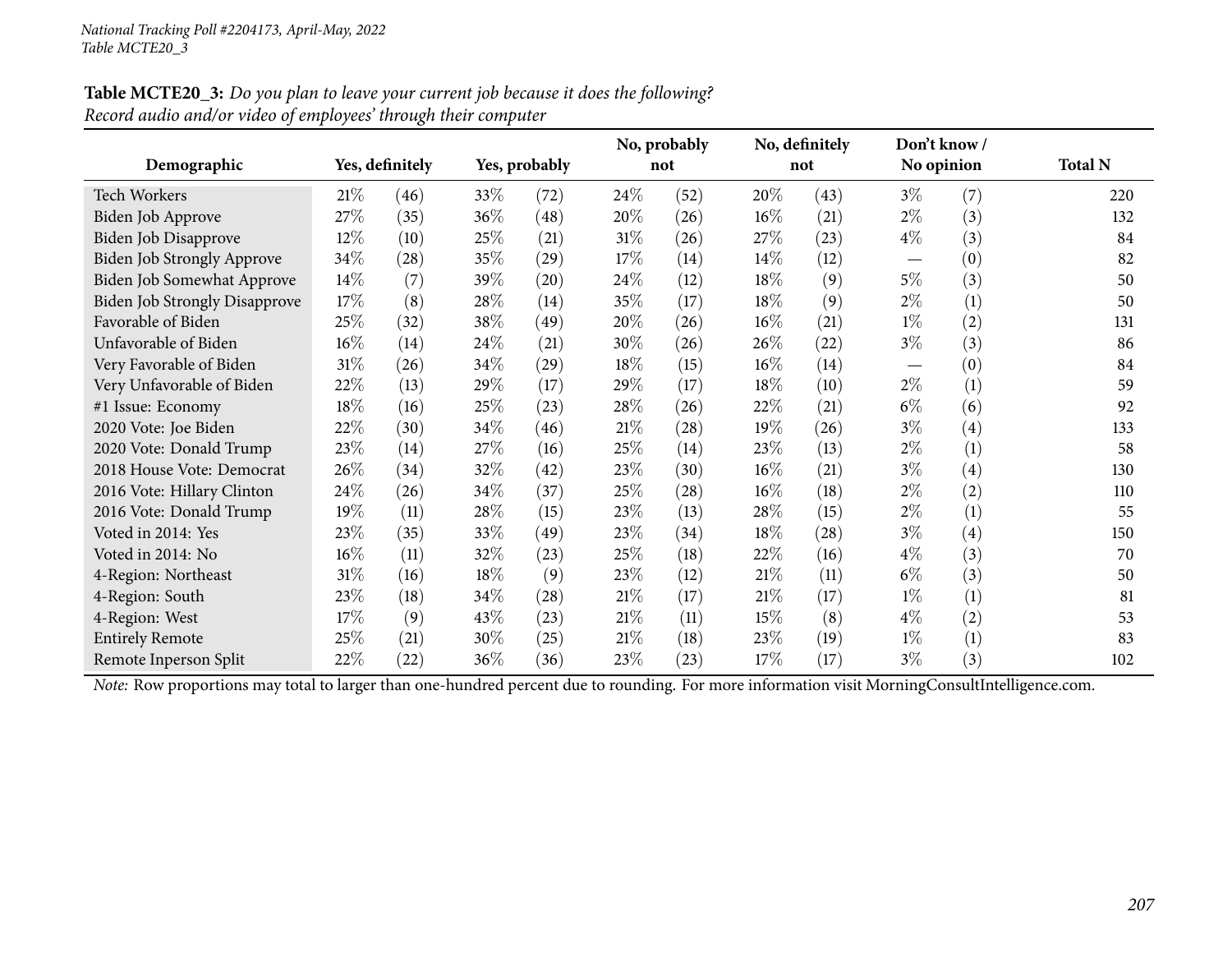| <b>Table MCTE20_4:</b> Do you plan to leave your current job because it does the following? |  |
|---------------------------------------------------------------------------------------------|--|
| Use facial recognition to monitor employee productivity                                     |  |

|                            |        |                 |     |               | No, probably |      | No, definitely | Don't know/ |                                   |     |                |
|----------------------------|--------|-----------------|-----|---------------|--------------|------|----------------|-------------|-----------------------------------|-----|----------------|
| Demographic                |        | Yes, definitely |     | Yes, probably |              | not  |                | not         | No opinion                        |     | <b>Total N</b> |
| Tech Workers               | 30%    | (50)            | 34% | (56)          | 18%          | (30) | $16\%$         | (27)        | $1\%$                             | (2) | 164            |
| Gender: Male               | $31\%$ | (35)            | 29% | (32)          | $21\%$       | (24) | 18%            | (20)        | $1\%$                             | (1) | 111            |
| Gender: Female             | 29%    | (15)            | 45% | (24)          | $11\%$       | (6)  | 13%            | (7)         | $2\%$                             | (1) | 53             |
| Age: 18-34                 | 27%    | (17)            | 37% | (23)          | 19%          | (12) | 17%            | (11)        |                                   | (0) | 62             |
| Age: 35-44                 | 37%    | (27)            | 39% | (29)          | 14\%         | (10) | $8\%$          | (6)         | $2\%$                             | (1) | 73             |
| Millennials: 1981-1996     | 31%    | (33)            | 40% | (43)          | 19%          | (20) | $10\%$         | (10)        | $1\%$                             | (1) | 109            |
| PID: Dem (no lean)         | 35%    | (34)            | 35% | (34)          | 17%          | (17) | $11\%$         | (11)        | $1\%$                             | (1) | 98             |
| PID/Gender: Dem Men        | 37%    | (23)            | 27% | (17)          | 22%          | (14) | 14\%           | (9)         | $\overbrace{\phantom{123221111}}$ | (0) | 62             |
| Ideo: Liberal (1-3)        | 35%    | (23)            | 34% | (23)          | 18%          | (12) | 12%            | (8)         | $2\%$                             | (1) | 67             |
| Ideo: Moderate (4)         | 20%    | (12)            | 40% | (23)          | 19%          | (11) | 19%            | (11)        | $2\%$                             | (1) | 57             |
| Educ: Bachelors degree     | 29%    | (20)            | 42% | (30)          | 14\%         | (10) | $16\%$         | (11)        |                                   | (0) | 70             |
| Educ: Post-grad            | 38%    | (21)            | 23% | (13)          | 18%          | (10) | 19%            | (10)        | $2\%$                             | (1) | 55             |
| Income: 50k-100k           | 29%    | (22)            | 40% | (31)          | 20%          | (15) | $11\%$         | (8)         |                                   | (0) | 76             |
| Income: 100k+              | 37%    | (22)            | 22% | (13)          | 16%          | (10) | 23%            | (14)        | $2\%$                             | (1) | 60             |
| Ethnicity: White           | 30%    | (37)            | 31% | (38)          | 18%          | (22) | 20%            | (24)        | $1\%$                             | (1) | 122            |
| All Christian              | 32%    | (26)            | 29% | (24)          | 15%          | (13) | 21\%           | (17)        | $3\%$                             | (2) | 82             |
| Community: Urban           | 38%    | (35)            | 34% | (31)          | 17%          | (15) | $11\%$         | (10)        |                                   | (0) | 92             |
| Community: Suburban        | 22%    | (12)            | 35% | (19)          | $19\%$       | (11) | 20%            | (11)        | $4\%$                             | (2) | 55             |
| Employ: Private Sector     | 30%    | (45)            | 33% | (50)          | 19%          | (29) | 17%            | (26)        | $1\%$                             | (2) | 152            |
| Military HH: No            | 31%    | (49)            | 34% | (53)          | 18%          | (28) | 16%            | (26)        | $1\%$                             | (2) | 158            |
| RD/WT: Right Direction     | 36%    | (40)            | 31% | (36)          | 18%          | (20) | $16\%$         | (18)        | $\overline{\phantom{0}}$          | (0) | 113            |
| RD/WT: Wrong Track         | 19%    | (10)            | 40% | (20)          | 19%          | (10) | 18%            | (9)         | $4\%$                             | (2) | 51             |
| Biden Job Approve          | 37%    | (43)            | 33% | (38)          | $14\%$       | (16) | 15\%           | (17)        | $1\%$                             | (1) | 115            |
| Biden Job Strongly Approve | 44%    | (33)            | 30% | (22)          | 13%          | (9)  | 13%            | (10)        |                                   | (0) | 73             |
| Favorable of Biden         | 39%    | (43)            | 31% | (35)          | 15%          | (17) | 14\%           | (16)        | $1\%$                             | (1) | 111            |
| Unfavorable of Biden       | 14%    | (7)             | 39% | (20)          | 24\%         | (12) | 22%            | (11)        | $2\%$                             | (1) | 52             |
| Very Favorable of Biden    | 44%    | (32)            | 28% | (20)          | 16%          | (12) | 12%            | (9)         |                                   | (0) | 72             |
| #1 Issue: Economy          | 27%    | (17)            | 28% | (17)          | 23%          | (14) | 20%            | (12)        | $2\%$                             | (1) | 62             |
| 2020 Vote: Joe Biden       | 33%    | (36)            | 33% | (36)          | 18%          | (19) | 15%            | (16)        | $1\%$                             | (1) | 108            |
| 2018 House Vote: Democrat  | 36%    | (36)            | 32% | (31)          | 16%          | (16) | 15%            | (15)        | $1\%$                             | (1) | 99             |
| 2016 Vote: Hillary Clinton | 38%    | (32)            | 32% | (27)          | 17%          | (14) | 12%            | (10)        | $1\%$                             | (1) | 85             |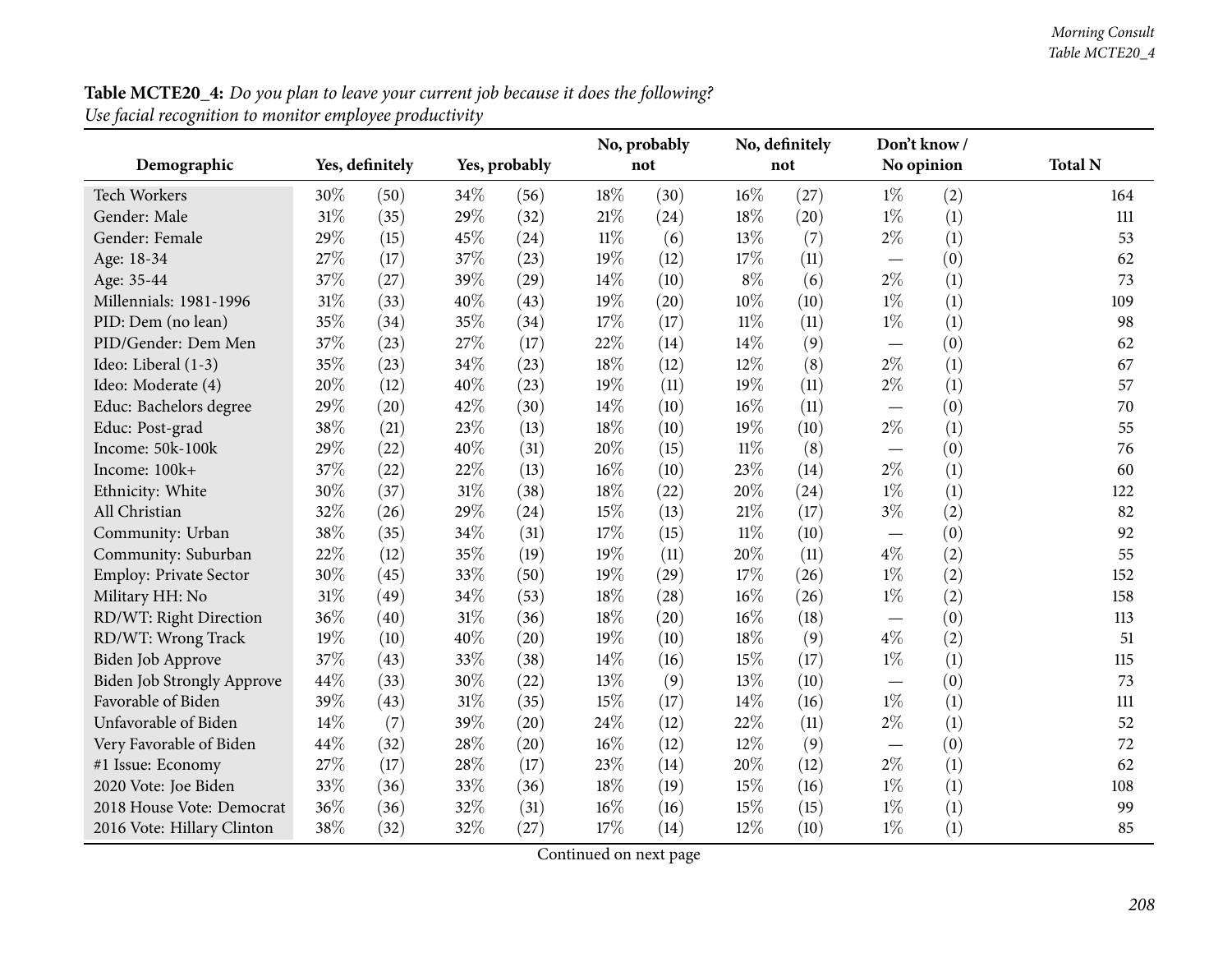| Ose jučini recognition to montior employee proudelivity |        |                 |               |                   |                     |           |                       |      |                            |                   |                |
|---------------------------------------------------------|--------|-----------------|---------------|-------------------|---------------------|-----------|-----------------------|------|----------------------------|-------------------|----------------|
| Demographic                                             |        | Yes, definitely | Yes, probably |                   | No, probably<br>not |           | No, definitely<br>not |      | Don't know /<br>No opinion |                   | <b>Total N</b> |
| Tech Workers                                            | 30\%   | (50)            | 34\%          | 56                | $18\%$              | (30)      | $16\%$                | (27) | $1\%$                      | $\left( 2\right)$ | 164            |
| Voted in 2014: Yes                                      | 35%    | 39 <sup>°</sup> | $29\%$        | (33)              | $20\%$              | $^{(23)}$ | $15\%$                | (17  | $1\%$                      |                   | 113            |
| Voted in 2014: No                                       | 21%    | (11)            | 44\%          | $^{(23)}$         | 13%                 | (7)       | 19%                   | (10) | $2\%$                      |                   |                |
| 4-Region: South                                         | 24%    | (15)            | $36\%$        | (21)              | 24\%                | (14)      | $16\%$                | (10) |                            | (0)               | 60             |
| <b>Entirely Remote</b>                                  | $34\%$ | $^{'}20$        | 35\%          | $^{'}20)$         | $15\%$              | (9)       | 17\%                  | (10) |                            | (0)               | 58             |
| Remote Inperson Split                                   | 30\%   | $^{'}25)$       | $36\%$        | $\left(31\right)$ | 15%                 | (13)      | 18\%                  | (15) | $1\%$                      |                   | 84             |

#### Table MCTE20\_4: Do you plan to leave your current job because it does the following? *Use facial recognition to monitor employee productivity*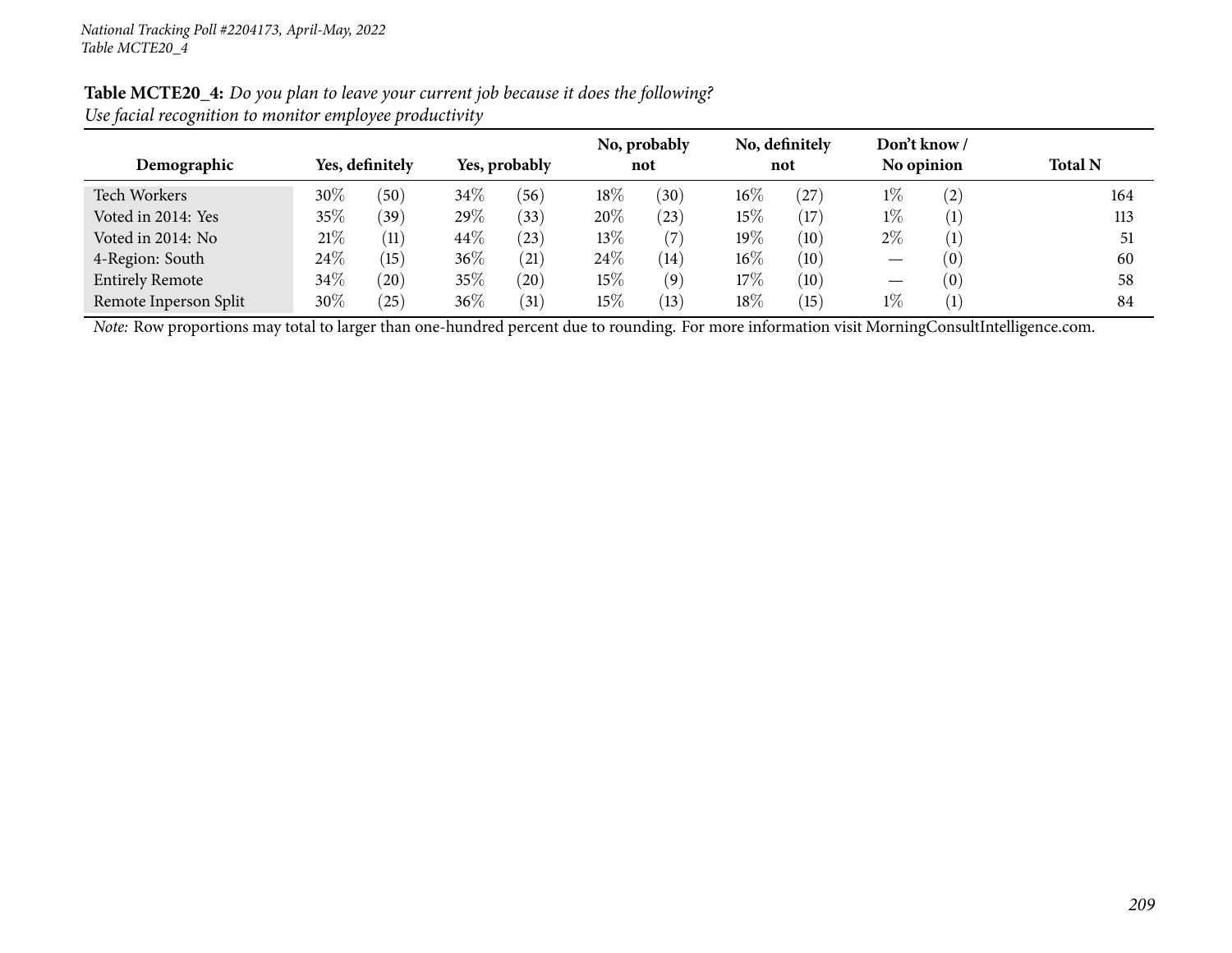Table MCTE21\_1: If you received a desirable job offer in your field, would you accept the offer if the company did the following? *Track employees' keystrokes*

|                          |        | Yes, I would<br>definitely |      | Yes, I would    |     | No, I probably<br>would not |     | No, I definitely<br>would not |        | Don't know / |                |
|--------------------------|--------|----------------------------|------|-----------------|-----|-----------------------------|-----|-------------------------------|--------|--------------|----------------|
| Demographic              |        | accept                     |      | probably accept |     | accept                      |     | accept                        |        | No opinion   | <b>Total N</b> |
| <b>Tech Workers</b>      | 14%    | (106)                      | 24%  | (183)           | 26% | (196)                       | 27% | (199)                         | $9\%$  | (66)         | 750            |
| Gender: Male             | 14%    | (66)                       | 26%  | (126)           | 26% | (124)                       | 27% | (129)                         | 7%     | (35)         | 480            |
| Gender: Female           | 15%    | (40)                       | 21\% | (57)            | 27% | (72)                        | 26% | (70)                          | 12%    | (31)         | 270            |
| Age: 18-34               | $11\%$ | (24)                       | 34%  | (74)            | 21% | (46)                        | 29% | (63)                          | $5\%$  | (10)         | 216            |
| Age: 35-44               | 25%    | (56)                       | 24%  | (53)            | 25% | (55)                        | 17% | (38)                          | $9\%$  | (19)         | 221            |
| Age: 45-64               | 9%     | (24)                       | 18%  | (47)            | 32% | (85)                        | 29% | (77)                          | 13%    | (34)         | 267            |
| GenZers: 1997-2012       | 15%    | (7)                        | 24%  | (12)            | 21% | (11)                        | 37% | (19)                          | $4\%$  | (2)          | 51             |
| Millennials: 1981-1996   | 18%    | (61)                       | 31%  | (104)           | 23% | (78)                        | 21% | (72)                          | 7%     | (22)         | 337            |
| GenXers: 1965-1980       | 14%    | (33)                       | 20%  | (47)            | 29% | (70)                        | 26% | (62)                          | $11\%$ | (27)         | 239            |
| Baby Boomers: 1946-1964  | $4\%$  | (5)                        | 16%  | (19)            | 31% | (37)                        | 37% | (45)                          | 12%    | (15)         | 122            |
| PID: Dem (no lean)       | 16%    | (54)                       | 27%  | (87)            | 25% | (81)                        | 25% | (82)                          | 7%     | (23)         | 327            |
| PID: Ind (no lean)       | $11\%$ | (28)                       | 22%  | (58)            | 25% | (64)                        | 31% | (81)                          | $11\%$ | (28)         | 259            |
| PID: Rep (no lean)       | 15%    | (24)                       | 23%  | (38)            | 31% | (51)                        | 22% | (35)                          | $9\%$  | (15)         | 163            |
| PID/Gender: Dem Men      | 18%    | (34)                       | 30%  | (57)            | 19% | (36)                        | 26% | (48)                          | $6\%$  | (12)         | 187            |
| PID/Gender: Dem Women    | 14%    | (20)                       | 21\% | (30)            | 32% | (45)                        | 24% | (34)                          | $8\%$  | (12)         | 140            |
| PID/Gender: Ind Men      | 9%     | (16)                       | 24%  | (44)            | 27% | (49)                        | 33% | (59)                          | 7%     | (13)         | 181            |
| PID/Gender: Ind Women    | 16%    | (12)                       | 18%  | (14)            | 20% | (15)                        | 28% | (22)                          | 19%    | (15)         | 79             |
| PID/Gender: Rep Men      | 14%    | (16)                       | 23%  | (25)            | 35% | (39)                        | 19% | (22)                          | $9\%$  | (10)         | 112            |
| PID/Gender: Rep Women    | 17%    | (8)                        | 25%  | (13)            | 23% | (12)                        | 27% | (14)                          | $9\%$  | (5)          | 51             |
| Ideo: Liberal (1-3)      | 16%    | (44)                       | 24%  | (66)            | 28% | (78)                        | 27% | (75)                          | $6\%$  | (17)         | 280            |
| Ideo: Moderate (4)       | 14%    | (31)                       | 23%  | (54)            | 25% | (58)                        | 27% | (62)                          | $11\%$ | (25)         | 231            |
| Ideo: Conservative (5-7) | 14%    | (30)                       | 26%  | (55)            | 27% | (57)                        | 26% | (53)                          | 7%     | (14)         | 208            |
| Educ: < College          | 12%    | (28)                       | 27%  | (64)            | 20% | (48)                        | 28% | (66)                          | 13%    | (32)         | 238            |
| Educ: Bachelors degree   | 14%    | (43)                       | 23%  | (71)            | 29% | (89)                        | 26% | (81)                          | 7%     | (21)         | 306            |
| Educ: Post-grad          | 17%    | (35)                       | 23%  | (48)            | 28% | (58)                        | 25% | (52)                          | 7%     | (14)         | 206            |
| Income: Under 50k        | 12%    | (16)                       | 29%  | (40)            | 21% | (30)                        | 24% | (34)                          | 14%    | (20)         | 140            |
| Income: 50k-100k         | 18%    | (57)                       | 25%  | (79)            | 25% | (81)                        | 24% | (77)                          | $8\%$  | (25)         | 319            |
| Income: 100k+            | $11\%$ | (33)                       | 22%  | (63)            | 29% | (86)                        | 30% | (88)                          | 7%     | (21)         | 292            |
| Ethnicity: White         | 14%    | (75)                       | 25%  | (137)           | 25% | (140)                       | 28% | (154)                         | $9\%$  | (50)         | 556            |
| Ethnicity: Hispanic      | 15%    | (9)                        | 30%  | (18)            | 29% | (17)                        | 21% | (12)                          | $5\%$  | (3)          | 60             |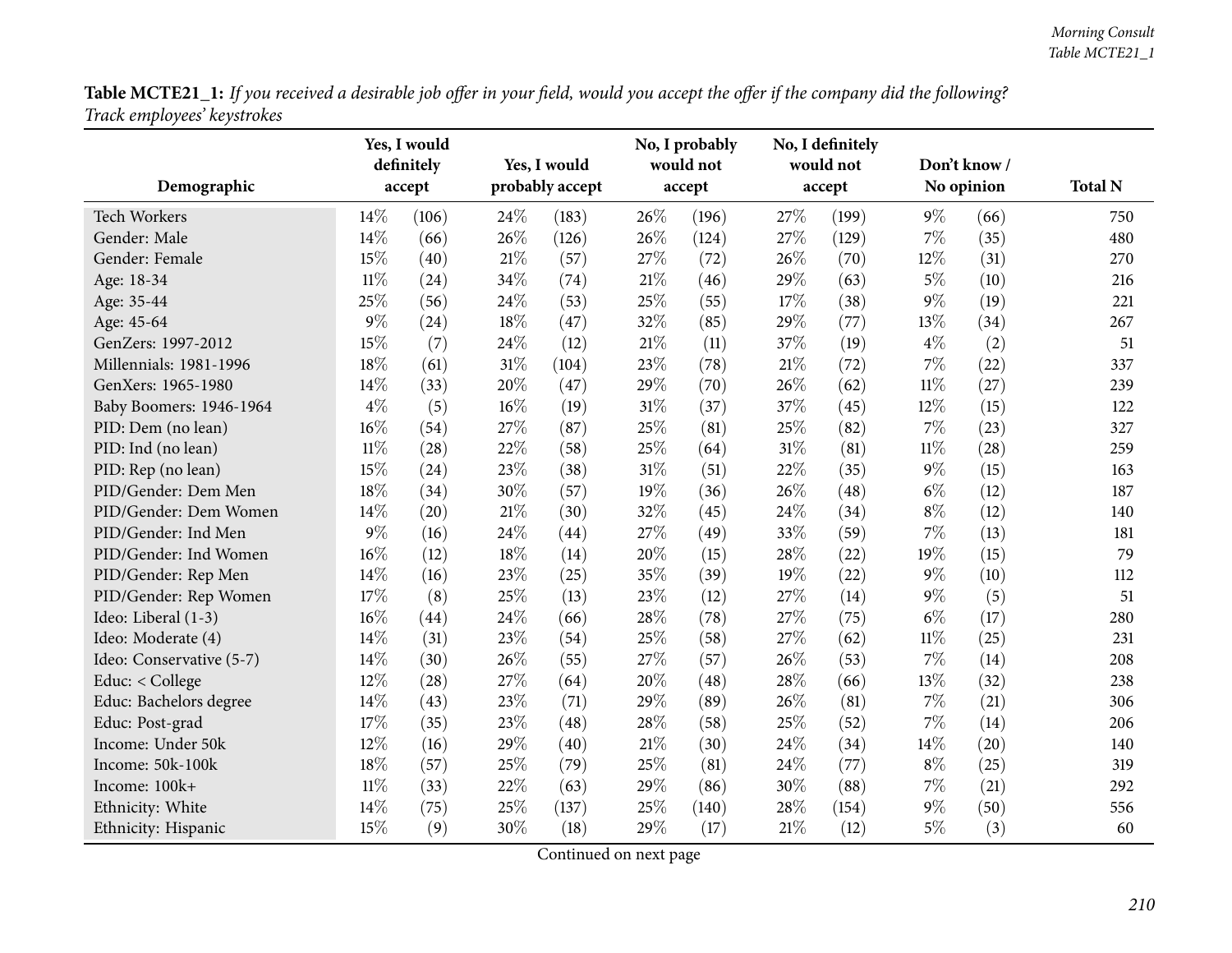Table MCTE21\_1: If you received a desirable job offer in your field, would you accept the offer if the company did the following? *Track employees' keystrokes*

|                                      |        | Yes, I would |     |                 |     | No, I probably |        | No, I definitely |        |              |                |
|--------------------------------------|--------|--------------|-----|-----------------|-----|----------------|--------|------------------|--------|--------------|----------------|
|                                      |        | definitely   |     | Yes, I would    |     | would not      |        | would not        |        | Don't know / |                |
| Demographic                          |        | accept       |     | probably accept |     | accept         |        | accept           |        | No opinion   | <b>Total N</b> |
| Tech Workers                         | 14%    | (106)        | 24% | (183)           | 26% | (196)          | 27%    | (199)            | $9\%$  | (66)         | 750            |
| Ethnicity: Black                     | 27%    | (16)         | 34% | (20)            | 17% | (10)           | 18%    | (10)             | $4\%$  | (2)          | 59             |
| Ethnicity: Other                     | $11\%$ | (15)         | 19% | (26)            | 34% | (46)           | 25%    | (34)             | 10%    | (14)         | 135            |
| All Christian                        | 18%    | (55)         | 25% | (74)            | 24% | (73)           | 23\%   | (70)             | $9\%$  | (27)         | 300            |
| All Non-Christian                    | $11\%$ | (7)          | 25% | (16)            | 28% | (17)           | 23%    | (14)             | 13%    | (8)          | 62             |
| Atheist                              | $7\%$  | (5)          | 30% | (21)            | 27% | (19)           | 34%    | (24)             | $1\%$  | (1)          | 71             |
| Agnostic/Nothing in particular       | $11\%$ | (27)         | 22% | (54)            | 28% | (68)           | 30%    | (75)             | $10\%$ | (24)         | 248            |
| Something Else                       | 17%    | (12)         | 25% | (18)            | 26% | (18)           | 22%    | (16)             | 10%    | (7)          | 70             |
| Religious Non-Protestant/Catholic    | 12%    | (8)          | 28% | (18)            | 26% | (17)           | 21%    | (14)             | 13%    | (9)          | 66             |
| Evangelical                          | 15%    | (21)         | 33% | (44)            | 22% | (29)           | 23%    | (31)             | $7\%$  | (9)          | 134            |
| Non-Evangelical                      | 17%    | (37)         | 19% | (41)            | 28% | (61)           | 24%    | (52)             | $11\%$ | (24)         | 215            |
| Community: Urban                     | 21\%   | (51)         | 29% | (69)            | 24% | (56)           | 19%    | (45)             | $7\%$  | (18)         | 239            |
| Community: Suburban                  | $11\%$ | (44)         | 22% | (91)            | 28% | (115)          | $31\%$ | (130)            | $9\%$  | (36)         | 416            |
| Community: Rural                     | $11\%$ | (11)         | 23% | (22)            | 26% | (25)           | 25%    | (24)             | 14\%   | (13)         | 95             |
| Employ: Private Sector               | 14%    | (94)         | 24% | (160)           | 27% | (175)          | 26%    | (174)            | $8\%$  | (56)         | 659            |
| Employ: Self-Employed                | 13%    | (12)         | 25% | (23)            | 23% | (21)           | 27%    | (24)             | $12\%$ | (11)         | 91             |
| Military HH: Yes                     | 13%    | (8)          | 33% | (21)            | 16% | (10)           | $31\%$ | (19)             | $6\%$  | (4)          | 62             |
| Military HH: No                      | 14%    | (98)         | 24% | (162)           | 27% | (186)          | 26%    | (179)            | $9\%$  | (63)         | 688            |
| RD/WT: Right Direction               | 22%    | (65)         | 28% | (83)            | 24% | (72)           | 19%    | (57)             | $8\%$  | (23)         | 300            |
| RD/WT: Wrong Track                   | $9\%$  | (41)         | 22% | (100)           | 28% | (124)          | 32%    | (142)            | $10\%$ | (43)         | 450            |
| Biden Job Approve                    | 19%    | (74)         | 27% | (104)           | 24% | (93)           | 23%    | (88)             | $8\%$  | (29)         | 388            |
| <b>Biden Job Disapprove</b>          | $9\%$  | (31)         | 22% | (73)            | 30% | (100)          | 30%    | (100)            | 10%    | (34)         | 338            |
| Biden Job Strongly Approve           | 28%    | (47)         | 31% | (52)            | 16% | (27)           | 19%    | (32)             | $5\%$  | (8)          | 166            |
| Biden Job Somewhat Approve           | 12%    | (27)         | 23% | (52)            | 30% | (66)           | 25%    | (56)             | $9\%$  | (21)         | 222            |
| Biden Job Somewhat Disapprove        | $9\%$  | (12)         | 20% | (26)            | 39% | (50)           | 23%    | (29)             | $9\%$  | (12)         | 129            |
| <b>Biden Job Strongly Disapprove</b> | $9\%$  | (19)         | 22% | (47)            | 24% | (50)           | 34%    | (71)             | $10\%$ | (22)         | 209            |
| Favorable of Biden                   | 19%    | (75)         | 26% | (100)           | 23% | (90)           | 25%    | (96)             | $8\%$  | (29)         | 389            |
| Unfavorable of Biden                 | $9\%$  | (31)         | 23% | (78)            | 29% | (100)          | 29%    | (100)            | $10\%$ | (35)         | 344            |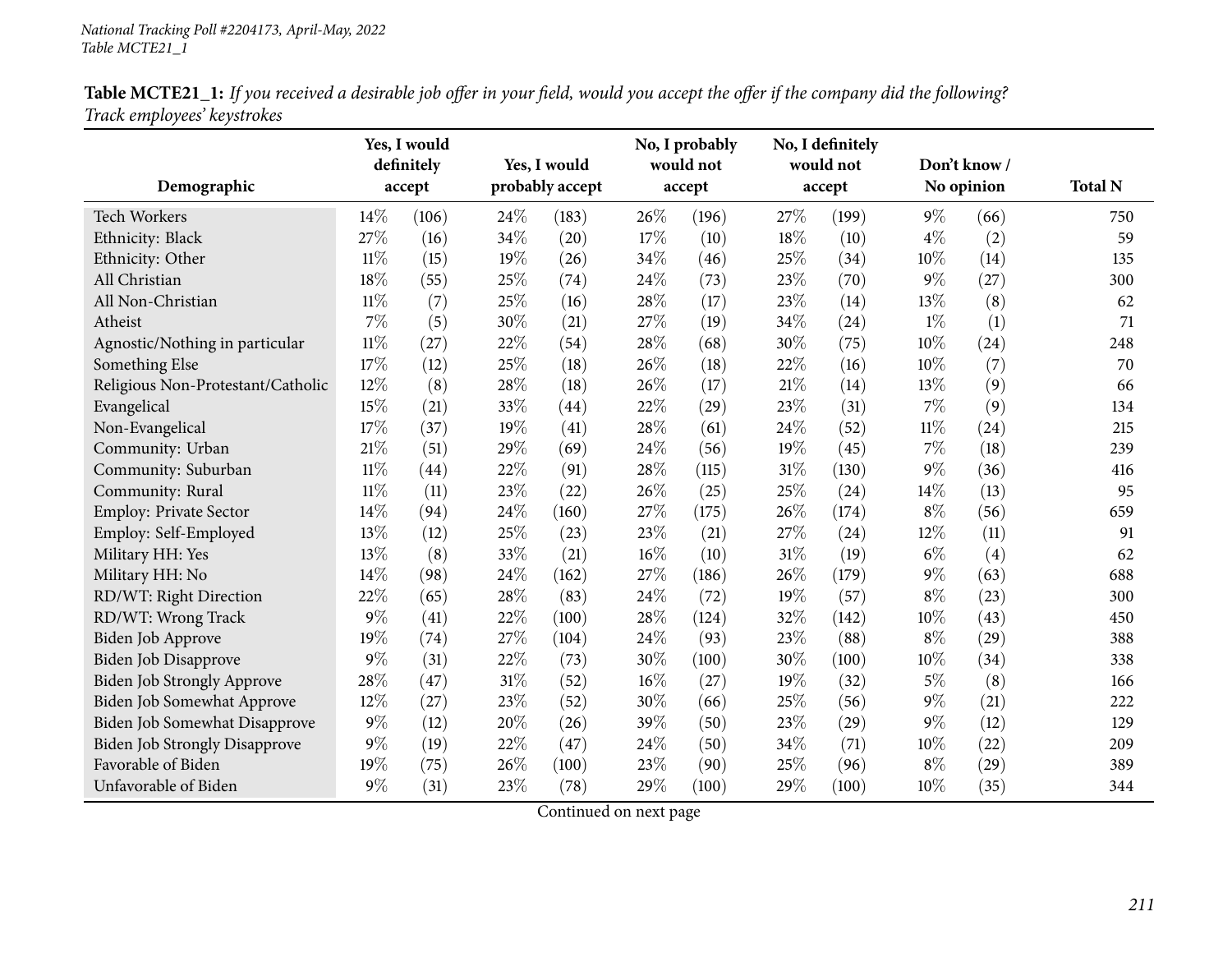Table MCTE21\_1: If you received a desirable job offer in your field, would you accept the offer if the company did the following? *Track employees' keystrokes*

| Demographic                   | Yes, I would<br>definitely<br>Yes, I would<br>probably accept<br>accept |       |     | No, I probably<br>would not<br>accept |        | No, I definitely<br>would not<br>accept |        | Don't know /<br>No opinion | <b>Total N</b> |      |     |
|-------------------------------|-------------------------------------------------------------------------|-------|-----|---------------------------------------|--------|-----------------------------------------|--------|----------------------------|----------------|------|-----|
|                               |                                                                         |       |     |                                       |        |                                         |        |                            |                |      |     |
| <b>Tech Workers</b>           | 14%                                                                     | (106) | 24% | (183)                                 | 26%    | (196)                                   | 27\%   | (199)                      | $9\%$          | (66) | 750 |
| Very Favorable of Biden       | 28%                                                                     | (48)  | 28% | (49)                                  | 18%    | (31)                                    | 21%    | (37)                       | $5\%$          | (9)  | 173 |
| Somewhat Favorable of Biden   | 13%                                                                     | (27)  | 23% | (50)                                  | 27%    | (59)                                    | 27%    | (59)                       | $9\%$          | (20) | 216 |
| Somewhat Unfavorable of Biden | 9%                                                                      | (9)   | 21% | (23)                                  | 38%    | (41)                                    | 24%    | (26)                       | $9\%$          | (9)  | 108 |
| Very Unfavorable of Biden     | $9\%$                                                                   | (22)  | 23% | (55)                                  | 25%    | (59)                                    | 31\%   | (74)                       | 11%            | (25) | 236 |
| #1 Issue: Economy             | 13%                                                                     | (47)  | 26% | (91)                                  | 30%    | (104)                                   | 23%    | (80)                       | $8\%$          | (27) | 349 |
| #1 Issue: Security            | 12%                                                                     | (9)   | 29% | (22)                                  | 24%    | (18)                                    | 25%    | (19)                       | 10%            | (7)  | 75  |
| #1 Issue: Health Care         | 25%                                                                     | (20)  | 27% | (22)                                  | 19%    | (16)                                    | $16\%$ | (13)                       | 12%            | (10) | 80  |
| #1 Issue: Women's Issues      | 10%                                                                     | (9)   | 17% | (16)                                  | 26%    | (24)                                    | 38%    | (36)                       | $9\%$          | (9)  | 94  |
| #1 Issue: Energy              | 14%                                                                     | (10)  | 21% | (15)                                  | 28%    | (20)                                    | 28%    | (20)                       | $8\%$          | (6)  | 70  |
| 2020 Vote: Joe Biden          | 17%                                                                     | (70)  | 25% | (106)                                 | 25%    | (107)                                   | 26%    | (109)                      | 7%             | (29) | 422 |
| 2020 Vote: Donald Trump       | 12%                                                                     | (23)  | 27% | (54)                                  | 28%    | (54)                                    | 24%    | (47)                       | $9\%$          | (17) | 196 |
| 2020 Vote: Didn't Vote        | 10%                                                                     | (10)  | 20% | (20)                                  | 24\%   | (23)                                    | 32%    | (32)                       | 14%            | (14) | 98  |
| 2018 House Vote: Democrat     | 17%                                                                     | (61)  | 24% | (85)                                  | 27%    | (97)                                    | 25%    | (89)                       | $6\%$          | (21) | 352 |
| 2018 House Vote: Republican   | $11\%$                                                                  | (17)  | 25% | (41)                                  | 30%    | (50)                                    | 28%    | (46)                       | $7\%$          | (12) | 165 |
| 2016 Vote: Hillary Clinton    | 17%                                                                     | (54)  | 24% | (75)                                  | 25%    | (81)                                    | 27%    | (86)                       | 7%             | (23) | 319 |
| 2016 Vote: Donald Trump       | 13%                                                                     | (24)  | 26% | (49)                                  | 31%    | (59)                                    | 24%    | (45)                       | $6\%$          | (11) | 188 |
| 2016 Vote: Other              | $4\%$                                                                   | (2)   | 20% | (10)                                  | $31\%$ | (16)                                    | 33%    | (17)                       | $12\%$         | (6)  | 52  |
| 2016 Vote: Didn't Vote        | 13%                                                                     | (23)  | 25% | (47)                                  | 21%    | (39)                                    | 27%    | (51)                       | 14%            | (26) | 187 |
| Voted in 2014: Yes            | 15%                                                                     | (69)  | 24% | (111)                                 | 28%    | (131)                                   | 26%    | (119)                      | $7\%$          | (34) | 465 |
| Voted in 2014: No             | 13%                                                                     | (37)  | 25% | (71)                                  | 23%    | (65)                                    | 28%    | (80)                       | $11\%$         | (33) | 285 |
| 4-Region: Northeast           | 20%                                                                     | (31)  | 23% | (36)                                  | 28%    | (42)                                    | 21%    | (31)                       | $8\%$          | (12) | 152 |
| 4-Region: Midwest             | $11\%$                                                                  | (16)  | 25% | (36)                                  | 28%    | (40)                                    | 29%    | (41)                       | $7\%$          | (10) | 142 |
| 4-Region: South               | 14%                                                                     | (37)  | 28% | (76)                                  | 24%    | (64)                                    | 26%    | (68)                       | $8\%$          | (22) | 267 |
| 4-Region: West                | 12%                                                                     | (22)  | 19% | (36)                                  | 27%    | (50)                                    | 31%    | (58)                       | 12%            | (23) | 189 |
| <b>Entirely Remote</b>        | 14%                                                                     | (50)  | 21% | (74)                                  | 25%    | (91)                                    | 32%    | (113)                      | $8\%$          | (30) | 359 |
| Remote Inperson Split         | 14%                                                                     | (38)  | 31% | (85)                                  | 27%    | (76)                                    | 23%    | (63)                       | $6\%$          | (17) | 279 |
| Not Remote                    | 16%                                                                     | (18)  | 21% | (23)                                  | 26%    | (29)                                    | 20%    | (23)                       | 17%            | (19) | 112 |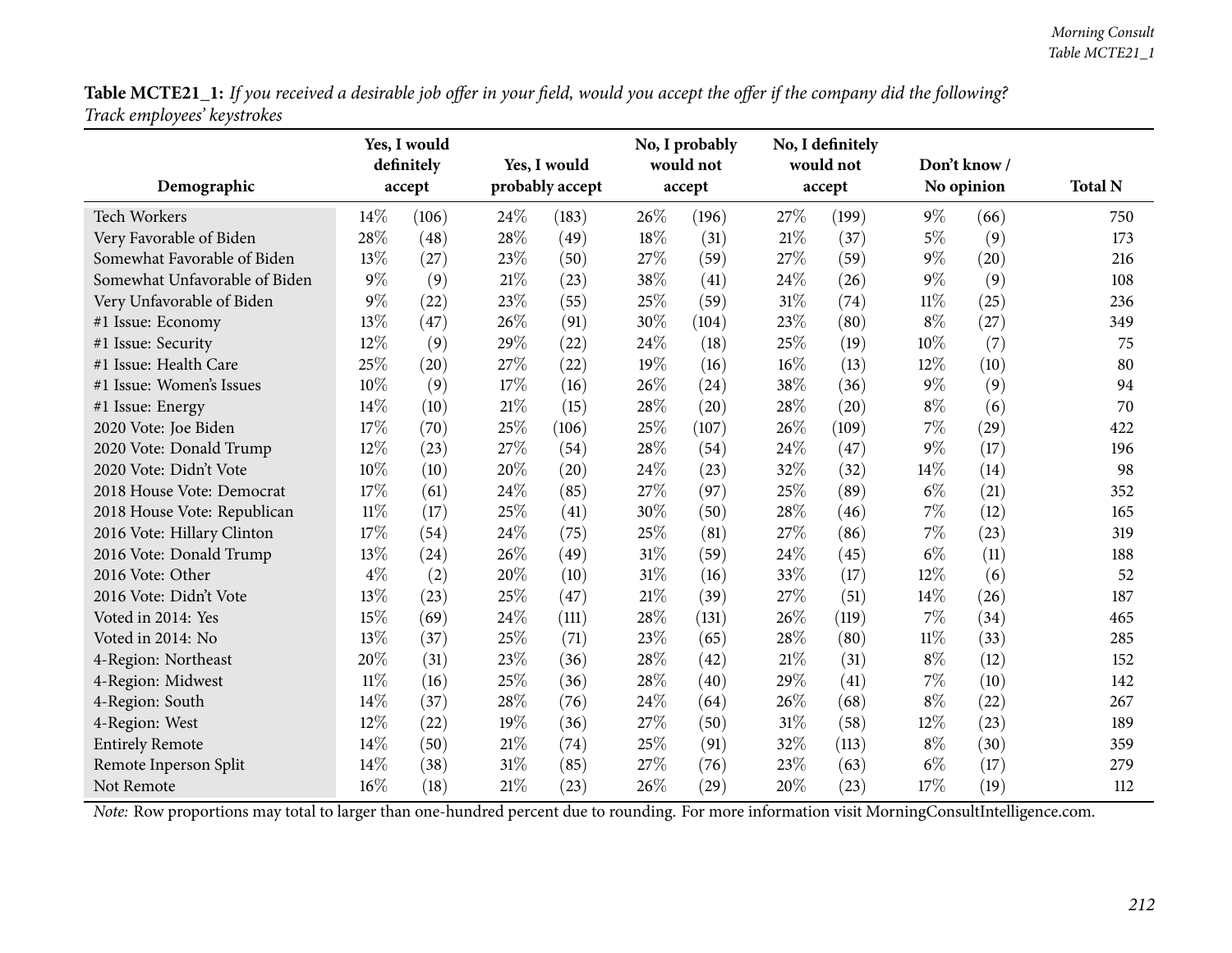| Table MCTE21_2: If you received a desirable job offer in your field, would you accept the offer if the company did the following? |  |
|-----------------------------------------------------------------------------------------------------------------------------------|--|
| Take screenshots of employees' computer screen                                                                                    |  |

|                          |       | Yes, I would<br>definitely | Yes, I would<br>probably accept |       | No, I probably<br>would not |        | No, I definitely<br>would not |        | Don't know /<br>No opinion |      | <b>Total N</b> |
|--------------------------|-------|----------------------------|---------------------------------|-------|-----------------------------|--------|-------------------------------|--------|----------------------------|------|----------------|
| Demographic              |       | accept                     |                                 |       |                             | accept |                               | accept |                            |      |                |
| <b>Tech Workers</b>      | 16%   | (116)                      | 23%                             | (171) | 25%                         | (187)  | 27%                           | (202)  | 10%                        | (73) | 750            |
| Gender: Male             | 16%   | (75)                       | 23%                             | (113) | 26%                         | (124)  | 27%                           | (129)  | $8\%$                      | (39) | 480            |
| Gender: Female           | 15%   | (41)                       | 22%                             | (58)  | 23%                         | (63)   | 27%                           | (73)   | 13%                        | (34) | 270            |
| Age: 18-34               | 13%   | (28)                       | 27%                             | (59)  | 25%                         | (55)   | 29%                           | (64)   | $5\%$                      | (11) | 216            |
| Age: 35-44               | 28%   | (61)                       | 20%                             | (43)  | 23%                         | (51)   | 19%                           | (42)   | 10%                        | (23) | 221            |
| Age: 45-64               | 9%    | (25)                       | 22%                             | (59)  | 25%                         | (68)   | 29%                           | (78)   | 14%                        | (37) | 267            |
| GenZers: 1997-2012       | 13%   | (7)                        | 22%                             | (11)  | 27%                         | (14)   | 35%                           | (18)   | $3\%$                      | (2)  | 51             |
| Millennials: 1981-1996   | 21%   | (69)                       | 25%                             | (83)  | 24%                         | (80)   | 23%                           | (78)   | $8\%$                      | (27) | 337            |
| GenXers: 1965-1980       | 14%   | (34)                       | 23%                             | (55)  | 22%                         | (53)   | 28%                           | (66)   | 13%                        | (30) | 239            |
| Baby Boomers: 1946-1964  | $5\%$ | (6)                        | 17%                             | (21)  | 33%                         | (40)   | 33%                           | (40)   | 12%                        | (15) | 122            |
| PID: Dem (no lean)       | 18%   | (60)                       | 23%                             | (75)  | 23%                         | (77)   | 28%                           | (90)   | $8\%$                      | (25) | 327            |
| PID: Ind (no lean)       | 12%   | (31)                       | 22%                             | (56)  | 24%                         | (63)   | 30%                           | (78)   | 12%                        | (32) | 259            |
| PID: Rep (no lean)       | 15%   | (25)                       | 24%                             | (40)  | 29%                         | (48)   | 21%                           | (34)   | 10%                        | (17) | 163            |
| PID/Gender: Dem Men      | 20%   | (37)                       | 25%                             | (47)  | 21%                         | (39)   | 27%                           | (50)   | $7\%$                      | (14) | 187            |
| PID/Gender: Dem Women    | 17%   | (23)                       | 20%                             | (28)  | 27%                         | (37)   | 28%                           | (40)   | $8\%$                      | (11) | 140            |
| PID/Gender: Ind Men      | 10%   | (19)                       | 23%                             | (42)  | 28%                         | (50)   | 31%                           | (56)   | $8\%$                      | (15) | 181            |
| PID/Gender: Ind Women    | 16%   | (13)                       | 18%                             | (14)  | 16%                         | (13)   | 28%                           | (22)   | 22%                        | (17) | 79             |
| PID/Gender: Rep Men      | 18%   | (20)                       | 21%                             | (23)  | 32%                         | (35)   | 20%                           | (23)   | 10%                        | (11) | 112            |
| PID/Gender: Rep Women    | 10%   | (5)                        | 32%                             | (17)  | 24%                         | (12)   | 22%                           | (11)   | $11\%$                     | (6)  | 51             |
| Ideo: Liberal (1-3)      | 16%   | (46)                       | 20%                             | (57)  | 27%                         | (76)   | 29%                           | (82)   | 7%                         | (19) | 280            |
| Ideo: Moderate (4)       | 16%   | (37)                       | 21%                             | (48)  | 25%                         | (57)   | 27%                           | (62)   | 12%                        | (27) | 231            |
| Ideo: Conservative (5-7) | 15%   | (32)                       | 28%                             | (59)  | 24%                         | (49)   | 25%                           | (51)   | $8\%$                      | (17) | 208            |
| Educ: < College          | 10%   | (24)                       | 27%                             | (65)  | 23%                         | (54)   | 27%                           | (64)   | 13%                        | (32) | 238            |
| Educ: Bachelors degree   | 18%   | (56)                       | 21%                             | (63)  | 26%                         | (78)   | 27%                           | (83)   | $8\%$                      | (25) | 306            |
| Educ: Post-grad          | 18%   | (37)                       | 21%                             | (43)  | 27%                         | (55)   | 27%                           | (55)   | $8\%$                      | (16) | 206            |
| Income: Under 50k        | 10%   | (14)                       | 26%                             | (36)  | 26%                         | (37)   | 24%                           | (33)   | 14%                        | (20) | 140            |
| Income: 50k-100k         | 19%   | (61)                       | 25%                             | (79)  | 24%                         | (75)   | 23%                           | (74)   | $9\%$                      | (30) | 319            |
| Income: 100k+            | 15%   | (42)                       | 19%                             | (56)  | 26%                         | (75)   | 32%                           | (95)   | $8\%$                      | (24) | 292            |
| Ethnicity: White         | 17%   | (92)                       | 21%                             | (114) | 25%                         | (140)  | 28%                           | (154)  | 10%                        | (56) | 556            |
| Ethnicity: Hispanic      | 13%   | (8)                        | 27%                             | (16)  | 32%                         | (19)   | 18%                           | (11)   | 10%                        | (6)  | 60             |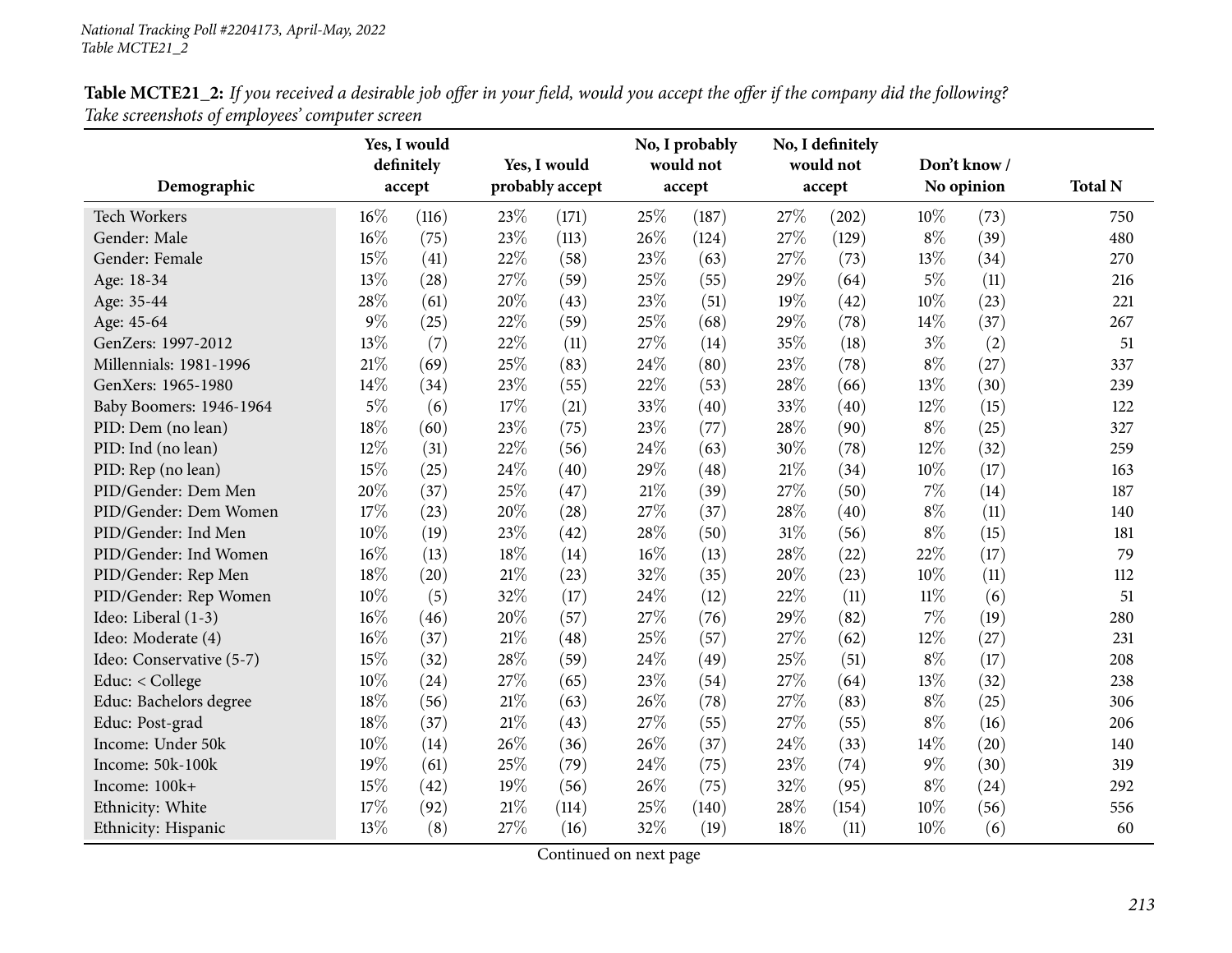| Table MCTE21_2: If you received a desirable job offer in your field, would you accept the offer if the company did the following? |  |  |
|-----------------------------------------------------------------------------------------------------------------------------------|--|--|
| Take screenshots of employees' computer screen                                                                                    |  |  |

|                                      | Yes, I would<br>definitely<br>Yes, I would |        |     |                 | No, I probably<br>would not | No, I definitely<br>would not |        |       | Don't know / |      |                |
|--------------------------------------|--------------------------------------------|--------|-----|-----------------|-----------------------------|-------------------------------|--------|-------|--------------|------|----------------|
| Demographic                          |                                            | accept |     | probably accept |                             | accept                        | accept |       | No opinion   |      | <b>Total N</b> |
| <b>Tech Workers</b>                  | $16\%$                                     | (116)  | 23% | (171)           | 25%                         | (187)                         | 27%    | (202) | 10%          | (73) | 750            |
| Ethnicity: Black                     | 21%                                        | (12)   | 35% | (20)            | 17%                         | (10)                          | 22%    | (13)  | $6\%$        | (3)  | 59             |
| Ethnicity: Other                     | 9%                                         | (12)   | 27% | (36)            | 27%                         | (37)                          | 26%    | (35)  | $11\%$       | (14) | 135            |
| All Christian                        | 20%                                        | (60)   | 23% | (68)            | 24%                         | (72)                          | 23%    | (69)  | $10\%$       | (31) | 300            |
| All Non-Christian                    | 15%                                        | (9)    | 22% | (14)            | 26%                         | (16)                          | 22%    | (14)  | 15%          | (9)  | 62             |
| Atheist                              | 14%                                        | (10)   | 23% | (16)            | 32%                         | (23)                          | 29%    | (21)  | $1\%$        | (1)  | 71             |
| Agnostic/Nothing in particular       | 10%                                        | (26)   | 21% | (53)            | 25%                         | (61)                          | 33%    | (82)  | 10%          | (26) | 248            |
| Something Else                       | 17%                                        | (12)   | 30% | (21)            | 21%                         | (15)                          | 23%    | (16)  | 10%          | (7)  | 70             |
| Religious Non-Protestant/Catholic    | 14%                                        | (9)    | 23% | (15)            | 26%                         | (17)                          | 22%    | (15)  | 15%          | (10) | 66             |
| Evangelical                          | 20%                                        | (27)   | 26% | (35)            | 22%                         | (29)                          | 23%    | (31)  | $9\%$        | (12) | 134            |
| Non-Evangelical                      | 16%                                        | (34)   | 22% | (48)            | 26%                         | (55)                          | 24%    | (52)  | 12%          | (26) | 215            |
| Community: Urban                     | 25%                                        | (60)   | 22% | (53)            | 24%                         | (57)                          | 21%    | (50)  | $8\%$        | (19) | 239            |
| Community: Suburban                  | $11\%$                                     | (48)   | 23% | (95)            | 26%                         | (106)                         | 31%    | (130) | $9\%$        | (38) | 416            |
| Community: Rural                     | 9%                                         | (9)    | 24% | (23)            | 25%                         | (24)                          | 24\%   | (23)  | 17\%         | (16) | 95             |
| Employ: Private Sector               | 16%                                        | (107)  | 23% | (151)           | 25%                         | (162)                         | 27%    | (179) | $9\%$        | (61) | 659            |
| Employ: Self-Employed                | $11\%$                                     | (10)   | 22% | (20)            | 28%                         | (25)                          | 26%    | (24)  | 14\%         | (12) | 91             |
| Military HH: Yes                     | 12%                                        | (7)    | 37% | (23)            | 13%                         | (8)                           | 29%    | (18)  | $9\%$        | (6)  | 62             |
| Military HH: No                      | 16%                                        | (109)  | 22% | (148)           | 26%                         | (178)                         | 27%    | (184) | 10%          | (68) | 688            |
| RD/WT: Right Direction               | 25%                                        | (75)   | 23% | (68)            | 24%                         | (72)                          | 20%    | (59)  | $9\%$        | (27) | 300            |
| RD/WT: Wrong Track                   | 9%                                         | (42)   | 23% | (103)           | 26%                         | (115)                         | 32%    | (144) | 10%          | (47) | 450            |
| Biden Job Approve                    | 21%                                        | (82)   | 23% | (88)            | 23%                         | (90)                          | 24%    | (94)  | $9\%$        | (33) | 388            |
| Biden Job Disapprove                 | 10%                                        | (34)   | 22% | (75)            | 27%                         | (93)                          | 30%    | (100) | $11\%$       | (36) | 338            |
| Biden Job Strongly Approve           | 32%                                        | (53)   | 24% | (39)            | 17%                         | (28)                          | 20%    | (34)  | 7%           | (12) | 166            |
| Biden Job Somewhat Approve           | 13%                                        | (29)   | 22% | (49)            | 28%                         | (62)                          | 27%    | (60)  | $10\%$       | (21) | 222            |
| <b>Biden Job Somewhat Disapprove</b> | 9%                                         | (12)   | 25% | (32)            | 31%                         | (40)                          | 25%    | (32)  | 10%          | (13) | 129            |
| Biden Job Strongly Disapprove        | $11\%$                                     | (22)   | 21% | (44)            | 25%                         | (53)                          | 32%    | (68)  | $11\%$       | (23) | 209            |
| Favorable of Biden                   | 20%                                        | (79)   | 23% | (91)            | 23%                         | (90)                          | 25%    | (96)  | $9\%$        | (34) | 389            |
| Unfavorable of Biden                 | $11\%$                                     | (38)   | 22% | (75)            | 27%                         | (93)                          | 30%    | (102) | $10\%$       | (36) | 344            |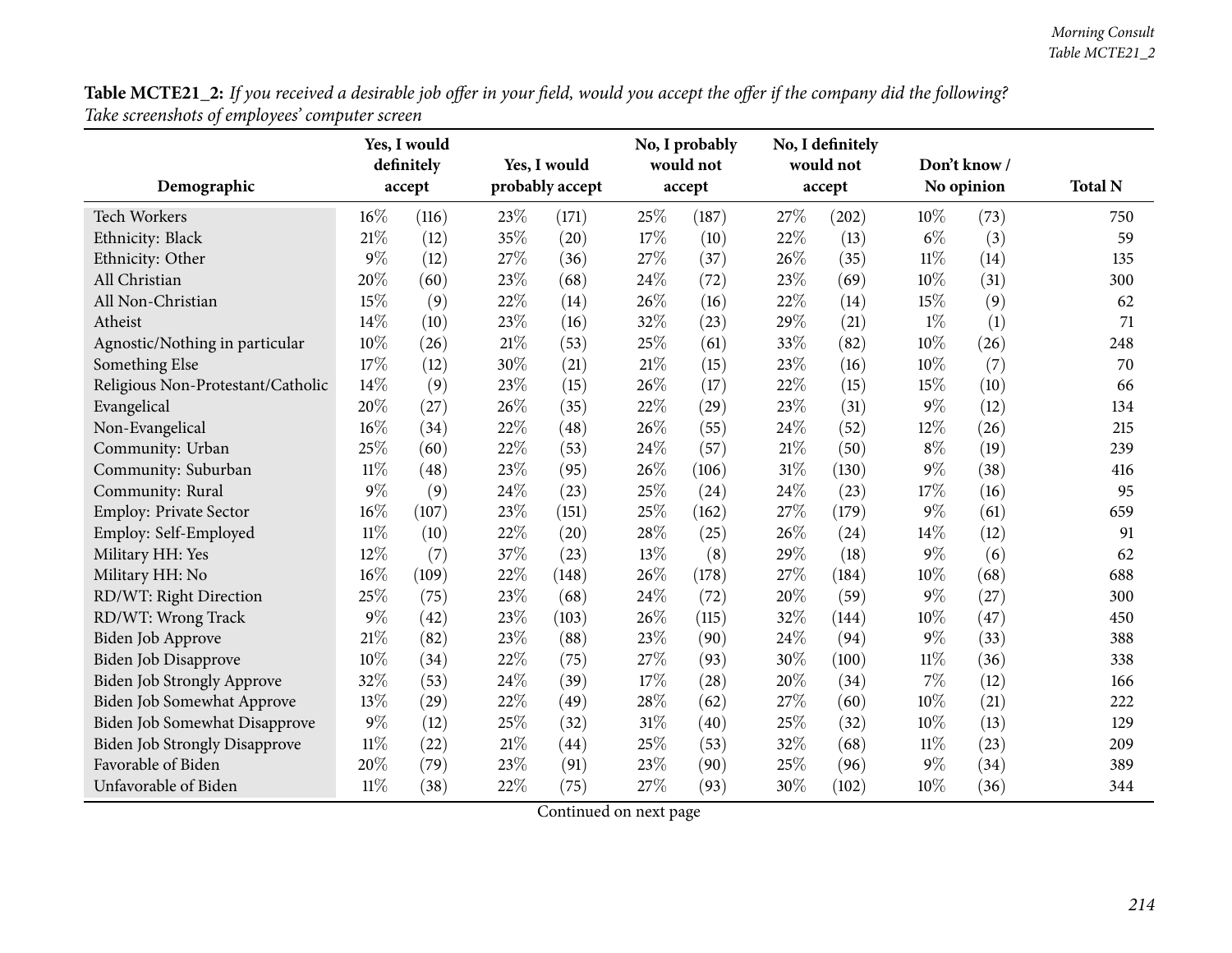|                               |        | Yes, I would         |     |                                 |        | No, I probably<br>would not |      | No, I definitely<br>would not |            | Don't know / |                |
|-------------------------------|--------|----------------------|-----|---------------------------------|--------|-----------------------------|------|-------------------------------|------------|--------------|----------------|
| Demographic                   |        | definitely<br>accept |     | Yes, I would<br>probably accept |        | accept                      |      | accept                        | No opinion |              | <b>Total N</b> |
|                               |        |                      |     |                                 |        |                             |      |                               |            |              |                |
| <b>Tech Workers</b>           | 16%    | (116)                | 23% | (171)                           | 25%    | (187)                       | 27\% | (202)                         | 10%        | (73)         | 750            |
| Very Favorable of Biden       | 32%    | (56)                 | 22% | (38)                            | 17%    | (30)                        | 21%  | (37)                          | 7%         | (13)         | 173            |
| Somewhat Favorable of Biden   | $11\%$ | (23)                 | 24% | (52)                            | 27%    | (59)                        | 28%  | (60)                          | 10%        | (22)         | 216            |
| Somewhat Unfavorable of Biden | 13%    | (14)                 | 21% | (22)                            | 32%    | (35)                        | 26%  | (28)                          | $8\%$      | (8)          | 108            |
| Very Unfavorable of Biden     | 10%    | (24)                 | 22% | (53)                            | 25%    | (58)                        | 31%  | (74)                          | 12%        | (27)         | 236            |
| #1 Issue: Economy             | 14%    | (50)                 | 26% | (92)                            | 29%    | (100)                       | 22%  | (77)                          | $8\%$      | (29)         | 349            |
| #1 Issue: Security            | 9%     | (7)                  | 34% | (25)                            | 19%    | (14)                        | 26%  | (19)                          | 13%        | (9)          | 75             |
| #1 Issue: Health Care         | 31%    | (24)                 | 20% | (16)                            | 19%    | (16)                        | 17%  | (14)                          | 13%        | (10)         | 80             |
| #1 Issue: Women's Issues      | 9%     | (8)                  | 16% | (15)                            | 27%    | (25)                        | 41\% | (38)                          | $8\%$      | (8)          | 94             |
| #1 Issue: Energy              | 21%    | (15)                 | 13% | (9)                             | 21%    | (15)                        | 33%  | (23)                          | 12%        | (9)          | 70             |
| 2020 Vote: Joe Biden          | 18%    | (76)                 | 22% | (94)                            | 24%    | (102)                       | 27%  | (116)                         | $8\%$      | (33)         | 422            |
| 2020 Vote: Donald Trump       | 15%    | (29)                 | 27% | (52)                            | 27%    | (53)                        | 23%  | (44)                          | $9\%$      | (17)         | 196            |
| 2020 Vote: Didn't Vote        | 7%     | (7)                  | 21% | (20)                            | 24%    | (24)                        | 31%  | (30)                          | 17%        | (17)         | 98             |
| 2018 House Vote: Democrat     | 19%    | (66)                 | 22% | (79)                            | 26%    | (93)                        | 26%  | (91)                          | 7%         | (23)         | 352            |
| 2018 House Vote: Republican   | 12%    | (19)                 | 25% | (42)                            | 28%    | (46)                        | 27%  | (45)                          | $8\%$      | (14)         | 165            |
| 2016 Vote: Hillary Clinton    | 19%    | (60)                 | 22% | (70)                            | 25%    | (81)                        | 27%  | (85)                          | $7\%$      | (23)         | 319            |
| 2016 Vote: Donald Trump       | 15%    | (29)                 | 26% | (49)                            | 27%    | (51)                        | 24%  | (44)                          | $8\%$      | (15)         | 188            |
| 2016 Vote: Other              | 7%     | (4)                  | 18% | (9)                             | 24%    | (12)                        | 39%  | (20)                          | $12\%$     | (6)          | 52             |
| 2016 Vote: Didn't Vote        | 12%    | (22)                 | 22% | (42)                            | 23%    | (43)                        | 28%  | (53)                          | 15%        | (28)         | 187            |
| Voted in 2014: Yes            | 16%    | (76)                 | 23% | (109)                           | 26%    | (122)                       | 26%  | (121)                         | $8\%$      | (37)         | 465            |
| Voted in 2014: No             | 14%    | (40)                 | 22% | (62)                            | 23%    | (65)                        | 28%  | (81)                          | 13\%       | (36)         | 285            |
| 4-Region: Northeast           | 22%    | (33)                 | 21% | (31)                            | $25\%$ | (38)                        | 21%  | (32)                          | 11%        | (16)         | 152            |
| 4-Region: Midwest             | 16%    | (23)                 | 21% | (30)                            | 27%    | (39)                        | 29%  | (41)                          | 7%         | (9)          | 142            |
| 4-Region: South               | 13%    | (35)                 | 28% | (75)                            | 22%    | (59)                        | 26%  | (71)                          | 10%        | (27)         | 267            |
| 4-Region: West                | 13%    | (25)                 | 18% | (35)                            | 27%    | (51)                        | 31%  | (58)                          | $11\%$     | (21)         | 189            |
| <b>Entirely Remote</b>        | 13%    | (46)                 | 20% | (72)                            | 25%    | (89)                        | 33%  | (119)                         | $9\%$      | (32)         | 359            |
| Remote Inperson Split         | 17%    | (47)                 | 29% | (82)                            | 25%    | (69)                        | 21%  | (60)                          | 7%         | (21)         | 279            |
| Not Remote                    | 20%    | (23)                 | 15% | (17)                            | 26%    | (29)                        | 21%  | (23)                          | 19%        | (21)         | 112            |

Table MCTE21\_2: If you received a desirable job offer in your field, would you accept the offer if the company did the following? *Take screenshots of employees' computer screen*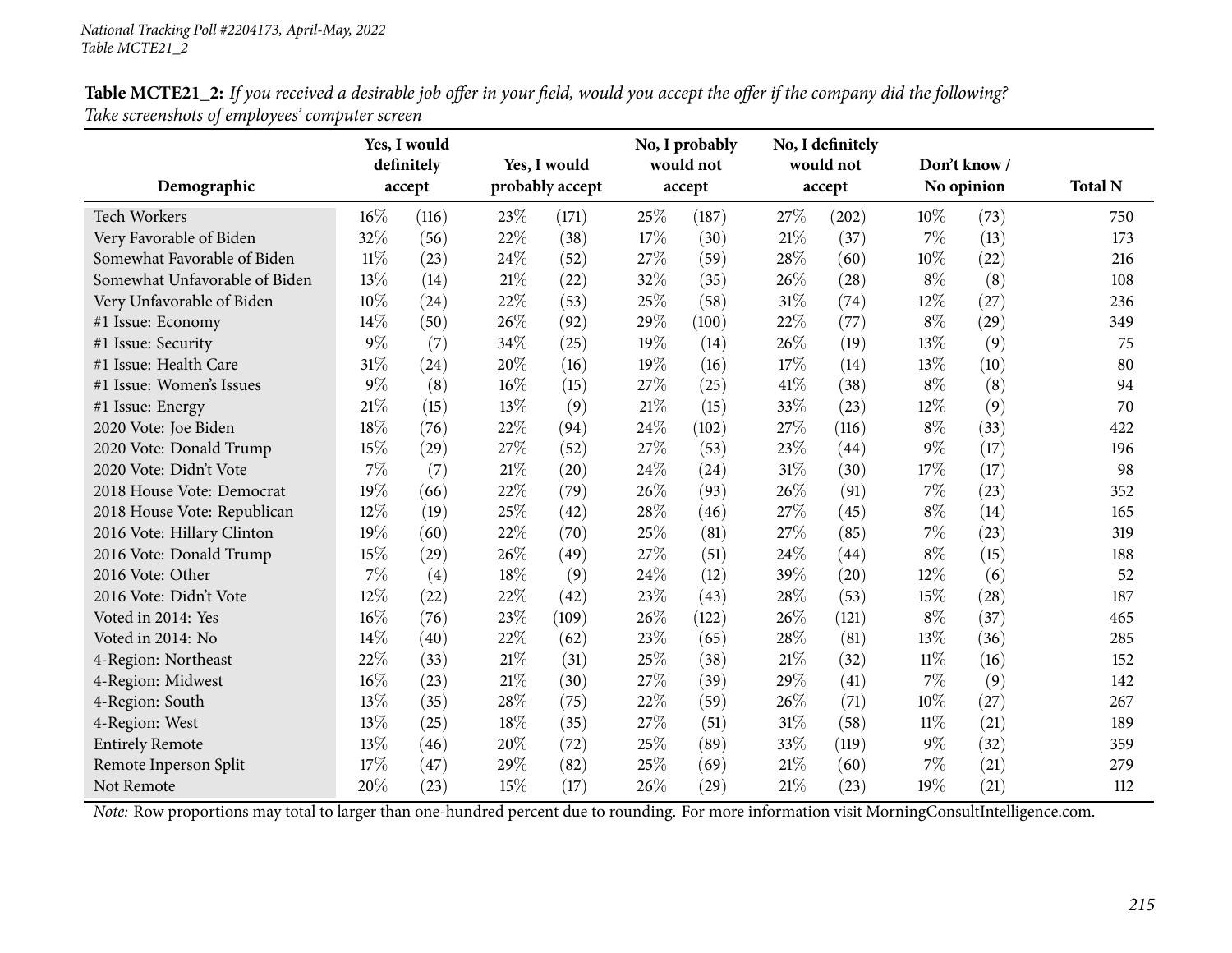| Table MCTE21_3: If you received a desirable job offer in your field, would you accept the offer if the company did the following? |  |
|-----------------------------------------------------------------------------------------------------------------------------------|--|
| Record audio and/or video of employees' through their computer                                                                    |  |

|                          |        | Yes, I would<br>definitely |      | Yes, I would    |     | No, I probably<br>would not |        | No, I definitely<br>would not | Don't know / |      |                |
|--------------------------|--------|----------------------------|------|-----------------|-----|-----------------------------|--------|-------------------------------|--------------|------|----------------|
| Demographic              |        | accept                     |      | probably accept |     | accept                      | accept |                               | No opinion   |      | <b>Total N</b> |
| Tech Workers             | 14%    | (106)                      | 19%  | (143)           | 26% | (193)                       | 33%    | (246)                         | $8\%$        | (62) | 750            |
| Gender: Male             | 15%    | (71)                       | 20%  | (95)            | 26% | (124)                       | 33%    | (158)                         | $7\%$        | (32) | 480            |
| Gender: Female           | 13%    | (35)                       | 18%  | (48)            | 26% | (69)                        | 33%    | (88)                          | $11\%$       | (30) | 270            |
| Age: 18-34               | 13%    | (27)                       | 24%  | (51)            | 25% | (54)                        | 35%    | (76)                          | $4\%$        | (8)  | 216            |
| Age: 35-44               | 24%    | (52)                       | 17%  | (39)            | 25% | (55)                        | 26%    | (57)                          | $8\%$        | (18) | 221            |
| Age: 45-64               | $9\%$  | (25)                       | 18%  | (47)            | 26% | (70)                        | 34%    | (91)                          | 13%          | (33) | 267            |
| GenZers: 1997-2012       | $11\%$ | (6)                        | 21%  | (11)            | 24% | (12)                        | 43%    | (22)                          | $2\%$        | (1)  | 51             |
| Millennials: 1981-1996   | 19%    | (63)                       | 21\% | (72)            | 24% | (82)                        | 29%    | (99)                          | $6\%$        | (21) | 337            |
| GenXers: 1965-1980       | 13%    | (31)                       | 19%  | (44)            | 27% | (64)                        | 30%    | (73)                          | $11\%$       | (27) | 239            |
| Baby Boomers: 1946-1964  | $6\%$  | (7)                        | 13%  | (16)            | 29% | (35)                        | 42%    | (52)                          | 10%          | (13) | 122            |
| PID: Dem (no lean)       | 18%    | (57)                       | 22%  | (72)            | 24% | (77)                        | 30%    | (98)                          | 7%           | (22) | 327            |
| PID: Ind (no lean)       | 10%    | (25)                       | 15%  | (38)            | 27% | (70)                        | 38%    | (99)                          | 10%          | (27) | 259            |
| PID: Rep (no lean)       | 15%    | (24)                       | 20%  | (33)            | 28% | (46)                        | 30%    | (49)                          | 7%           | (12) | 163            |
| PID/Gender: Dem Men      | 20%    | (38)                       | 24%  | (46)            | 21% | (40)                        | 28%    | (52)                          | $6\%$        | (11) | 187            |
| PID/Gender: Dem Women    | 14%    | (19)                       | 19%  | (27)            | 27% | (38)                        | 32%    | (45)                          | $8\%$        | (11) | 140            |
| PID/Gender: Ind Men      | $8\%$  | (15)                       | 16%  | (30)            | 27% | (49)                        | 40%    | (73)                          | $8\%$        | (15) | 181            |
| PID/Gender: Ind Women    | 13%    | (10)                       | 10%  | (8)             | 27% | (21)                        | 34%    | (27)                          | 16%          | (13) | 79             |
| PID/Gender: Rep Men      | 16%    | (18)                       | 17%  | (20)            | 32% | (36)                        | 29%    | (33)                          | $6\%$        | (6)  | 112            |
| PID/Gender: Rep Women    | 12%    | (6)                        | 26%  | (13)            | 19% | (10)                        | $31\%$ | (16)                          | $11\%$       | (6)  | 51             |
| Ideo: Liberal (1-3)      | 15%    | (42)                       | 18%  | (51)            | 26% | (72)                        | 35%    | (98)                          | $6\%$        | (17) | 280            |
| Ideo: Moderate (4)       | 15%    | (34)                       | 19%  | (44)            | 26% | (59)                        | 31%    | (72)                          | $9\%$        | (22) | 231            |
| Ideo: Conservative (5-7) | 14%    | (30)                       | 20%  | (41)            | 26% | (53)                        | 33%    | (69)                          | $7\%$        | (15) | 208            |
| Educ: < College          | 13%    | (30)                       | 20%  | (49)            | 21% | (49)                        | 34%    | (81)                          | 12%          | (29) | 238            |
| Educ: Bachelors degree   | 14%    | (41)                       | 19%  | (57)            | 26% | (80)                        | 35%    | (108)                         | $6\%$        | (19) | 306            |
| Educ: Post-grad          | 17%    | (35)                       | 18%  | (37)            | 31% | (64)                        | 28%    | (57)                          | $6\%$        | (13) | 206            |
| Income: Under 50k        | $11\%$ | (15)                       | 23%  | (32)            | 26% | (36)                        | 29%    | (41)                          | $11\%$       | (16) | 140            |
| Income: 50k-100k         | 20%    | (63)                       | 19%  | (60)            | 23% | (74)                        | 31%    | (97)                          | $8\%$        | (25) | 319            |
| Income: 100k+            | 10%    | (28)                       | 18%  | (51)            | 29% | (84)                        | 37%    | (107)                         | 7%           | (21) | 292            |
| Ethnicity: White         | 15%    | (85)                       | 18%  | (102)           | 25% | (139)                       | 33%    | (185)                         | $8\%$        | (45) | 556            |
| Ethnicity: Hispanic      | 18%    | (11)                       | 22%  | (13)            | 35% | (21)                        | 17%    | (10)                          | $8\%$        | (5)  | 60             |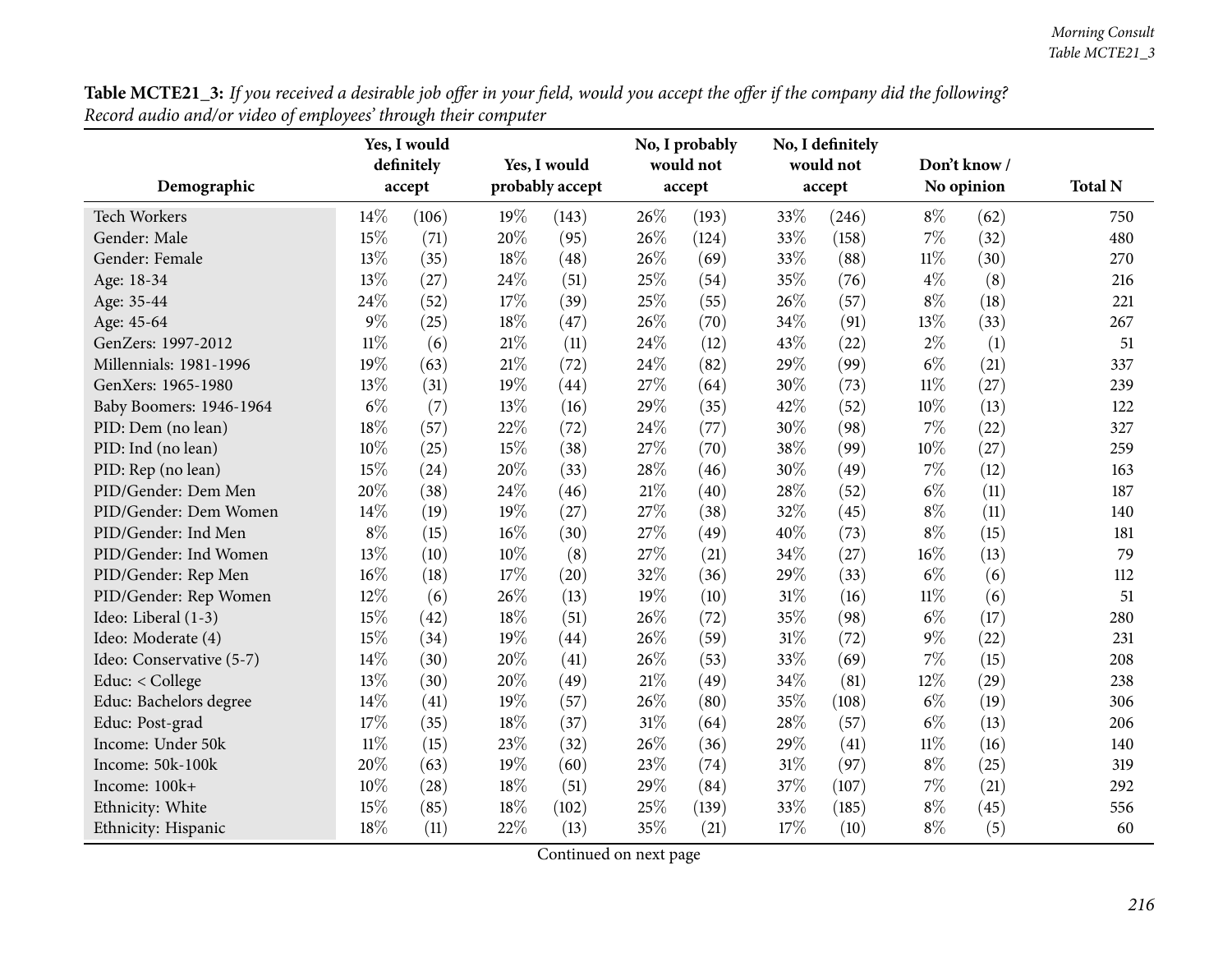|                                      |        | Yes, I would |      |                 |      | No, I probably |      | No, I definitely |              |                    |                |
|--------------------------------------|--------|--------------|------|-----------------|------|----------------|------|------------------|--------------|--------------------|----------------|
|                                      |        | definitely   |      | Yes, I would    |      | would not      |      | would not        | Don't know / |                    |                |
| Demographic                          |        | accept       |      | probably accept |      | accept         |      | accept           |              | No opinion         | <b>Total N</b> |
| <b>Tech Workers</b>                  | 14%    | (106)        | 19%  | (143)           | 26\% | (193)          | 33%  | (246)            | $8\%$        | (62)               | 750            |
| Ethnicity: Black                     | 22%    | (13)         | 30%  | (18)            | 16%  | (10)           | 28%  | (17)             | $4\%$        | (2)                | 59             |
| Ethnicity: Other                     | 7%     | (9)          | 17%  | (23)            | 33%  | (45)           | 33%  | (44)             | 10%          | (14)               | 135            |
| All Christian                        | 19%    | (57)         | 19%  | (58)            | 24%  | (70)           | 30%  | (88)             | $9\%$        | (26)               | 300            |
| All Non-Christian                    | 15%    | (9)          | 29%  | (18)            | 22%  | (14)           | 23%  | (14)             | 11%          | (7)                | 62             |
| Atheist                              | $11\%$ | (8)          | 17%  | (12)            | 31%  | (22)           | 40%  | (28)             | $1\%$        | (1)                | 71             |
| Agnostic/Nothing in particular       | 9%     | (23)         | 18%  | (44)            | 27%  | (68)           | 38%  | (94)             | $8\%$        | (19)               | 248            |
| Something Else                       | 13%    | (9)          | 17%  | (12)            | 28%  | (20)           | 30%  | (21)             | 12%          | (8)                | 70             |
| Religious Non-Protestant/Catholic    | 17%    | (11)         | 27%  | (18)            | 21\% | (14)           | 24\% | (16)             | $12\%$       | (8)                | 66             |
| Evangelical                          | 18%    | (24)         | 22%  | (30)            | 23%  | (30)           | 30%  | (41)             | 7%           | (9)                | 134            |
| Non-Evangelical                      | 15%    | (32)         | 17%  | (36)            | 28%  | (60)           | 29%  | (63)             | 11%          | (25)               | 215            |
| Community: Urban                     | 25%    | (60)         | 21%  | (50)            | 21\% | (51)           | 26%  | (62)             | $7\%$        | (16)               | 239            |
| Community: Suburban                  | 9%     | (36)         | 19%  | (79)            | 27%  | (114)          | 37%  | (155)            | $8\%$        | (31)               | 416            |
| Community: Rural                     | $11\%$ | (10)         | 14%  | (14)            | 29%  | (28)           | 30%  | (28)             | 15%          | (15)               | 95             |
| <b>Employ: Private Sector</b>        | 14%    | (95)         | 20%  | (131)           | 26%  | (173)          | 32%  | (209)            | $8\%$        | (52)               | 659            |
| Employ: Self-Employed                | 13%    | (12)         | 14%  | (12)            | 23%  | (21)           | 40%  | (36)             | $11\%$       | (10)               | 91             |
| Military HH: Yes                     | 10%    | (6)          | 22%  | (14)            | 16%  | (10)           | 42%  | (26)             | $9\%$        | (6)                | 62             |
| Military HH: No                      | 15%    | (100)        | 19%  | (129)           | 27%  | (183)          | 32%  | (219)            | $8\%$        | (56)               | 688            |
| RD/WT: Right Direction               | 23%    | (69)         | 24%  | (70)            | 25%  | (74)           | 22%  | (65)             | $7\%$        | (22)               | 300            |
| RD/WT: Wrong Track                   | $8\%$  | (37)         | 16%  | (72)            | 27%  | (120)          | 40%  | (180)            | $9\%$        | (40)               | 450            |
| Biden Job Approve                    | 19%    | (73)         | 22%  | (85)            | 23%  | (91)           | 28%  | (110)            | $7\%$        | (28)               | 388            |
| <b>Biden Job Disapprove</b>          | 9%     | (32)         | 16%  | (55)            | 28%  | (96)           | 37%  | (126)            | $9\%$        | (30)               | 338            |
| Biden Job Strongly Approve           | 32%    | (53)         | 23%  | (39)            | 19%  | (31)           | 21%  | (35)             | $5\%$        | (8)                | 166            |
| Biden Job Somewhat Approve           | 9%     | (21)         | 21%  | (46)            | 27%  | (59)           | 34%  | (75)             | $9\%$        | (20)               | 222            |
| Biden Job Somewhat Disapprove        | $11\%$ | (14)         | 17%  | (22)            | 38%  | (49)           | 26%  | (34)             | $8\%$        | (10)               | 129            |
| <b>Biden Job Strongly Disapprove</b> | 9%     | (18)         | 15%  | (32)            | 22%  | (47)           | 44%  | (92)             | 10%          | (20)               | 209            |
| Favorable of Biden                   | 19%    | (74)         | 21\% | (83)            | 23%  | (90)           | 29%  | (113)            | $7\%$        | $\left( 28\right)$ | 389            |
| Unfavorable of Biden                 | 9%     | (32)         | 16%  | (56)            | 28%  | (96)           | 38%  | (129)            | $9\%$        | (30)               | 344            |

**Table MCTE21\_3:** If you received a desirable job offer in your field, would you accept the offer if the company did the following? *Record audio and/or video of employees' through their computer*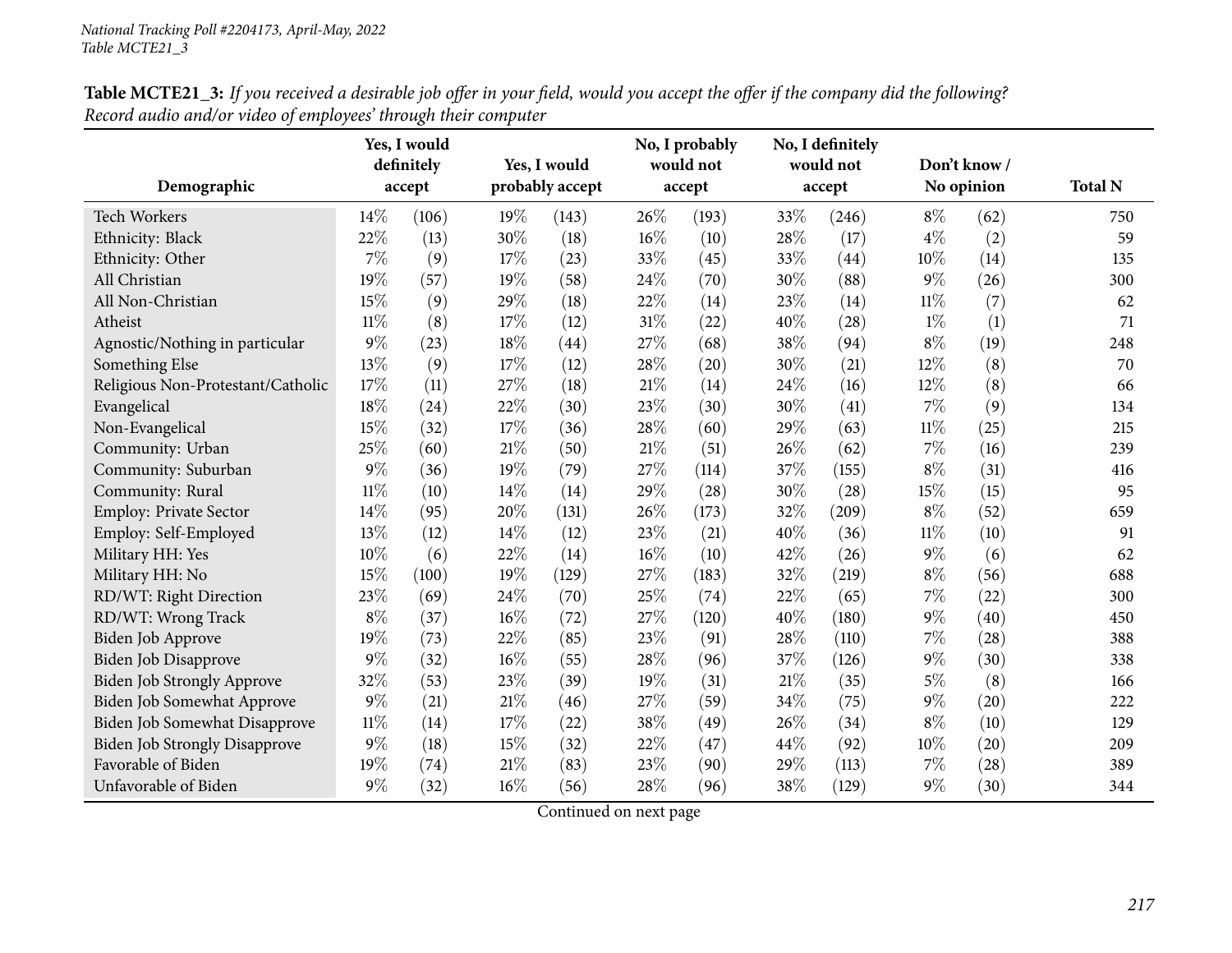| Table MCTE21_3: If you received a desirable job offer in your field, would you accept the offer if the company did the following? |  |
|-----------------------------------------------------------------------------------------------------------------------------------|--|
| Record audio and/or video of employees' through their computer                                                                    |  |

|                               |        | Yes, I would<br>definitely |     | Yes, I would    |        | No, I probably<br>would not |      | No, I definitely<br>would not |        | Don't know / |                |
|-------------------------------|--------|----------------------------|-----|-----------------|--------|-----------------------------|------|-------------------------------|--------|--------------|----------------|
| Demographic                   |        | accept                     |     | probably accept |        | accept                      |      | accept                        |        | No opinion   | <b>Total N</b> |
| <b>Tech Workers</b>           | 14\%   | (106)                      | 19% | (143)           | 26%    | (193)                       | 33%  | (246)                         | $8\%$  | (62)         | 750            |
| Very Favorable of Biden       | 31%    | (54)                       | 22% | (37)            | 20%    | (34)                        | 23%  | (39)                          | $5\%$  | (8)          | 173            |
| Somewhat Favorable of Biden   | $9\%$  | (20)                       | 21% | (46)            | 26%    | (56)                        | 34%  | (74)                          | $9\%$  | (20)         | 216            |
| Somewhat Unfavorable of Biden | $9\%$  | (10)                       | 16% | (17)            | 40%    | (43)                        | 29%  | (31)                          | $6\%$  | (7)          | 108            |
| Very Unfavorable of Biden     | $9\%$  | (22)                       | 17% | (39)            | 22%    | (53)                        | 41\% | (98)                          | $10\%$ | (24)         | 236            |
| #1 Issue: Economy             | 13%    | (47)                       | 20% | (69)            | 29%    | (101)                       | 31%  | (108)                         | $7\%$  | (24)         | 349            |
| #1 Issue: Security            | 13%    | (10)                       | 25% | (19)            | 23%    | (17)                        | 29%  | (22)                          | $10\%$ | (8)          | 75             |
| #1 Issue: Health Care         | 26%    | (21)                       | 20% | (16)            | $22\%$ | (18)                        | 20%  | (16)                          | 12%    | (9)          | 80             |
| #1 Issue: Women's Issues      | $6\%$  | (5)                        | 17% | (16)            | 27%    | (26)                        | 44%  | (41)                          | $6\%$  | (6)          | 94             |
| #1 Issue: Energy              | 13%    | (9)                        | 19% | (13)            | 27%    | (19)                        | 32%  | (22)                          | $9\%$  | (6)          | 70             |
| 2020 Vote: Joe Biden          | 16%    | (67)                       | 20% | (86)            | 26%    | (108)                       | 32%  | (134)                         | $6\%$  | (27)         | 422            |
| 2020 Vote: Donald Trump       | 15%    | (29)                       | 19% | (37)            | 27%    | (53)                        | 32%  | (63)                          | $7\%$  | (14)         | 196            |
| 2020 Vote: Didn't Vote        | $9\%$  | (9)                        | 16% | (16)            | 24%    | (24)                        | 34%  | (34)                          | 16%    | (16)         | 98             |
| 2018 House Vote: Democrat     | 18%    | (65)                       | 19% | (68)            | 27%    | (93)                        | 30%  | (106)                         | $5\%$  | (19)         | 352            |
| 2018 House Vote: Republican   | $8\%$  | (13)                       | 21% | (35)            | 28%    | (47)                        | 34%  | (56)                          | $8\%$  | (14)         | 165            |
| 2016 Vote: Hillary Clinton    | 17%    | (53)                       | 21% | (68)            | 25%    | (81)                        | 30%  | (95)                          | $7\%$  | (21)         | 319            |
| 2016 Vote: Donald Trump       | 13%    | (24)                       | 21% | (39)            | 29%    | (55)                        | 32%  | (59)                          | $6\%$  | (11)         | 188            |
| 2016 Vote: Other              | $4\%$  | (2)                        | 12% | (6)             | 33%    | (17)                        | 43%  | (22)                          | $8\%$  | (4)          | 52             |
| 2016 Vote: Didn't Vote        | 13%    | (24)                       | 16% | (30)            | 21%    | (40)                        | 36%  | (68)                          | 13%    | (25)         | 187            |
| Voted in 2014: Yes            | 14%    | (67)                       | 20% | (94)            | 28%    | (130)                       | 31%  | (143)                         | $7\%$  | (30)         | 465            |
| Voted in 2014: No             | 14%    | (39)                       | 17% | (49)            | 22%    | (64)                        | 36%  | (102)                         | $11\%$ | (31)         | 285            |
| 4-Region: Northeast           | 20%    | (30)                       | 16% | (24)            | 26%    | (40)                        | 30%  | (45)                          | $8\%$  | (13)         | 152            |
| 4-Region: Midwest             | 14%    | (19)                       | 26% | (36)            | 23%    | (33)                        | 32%  | (46)                          | $5\%$  | (7)          | 142            |
| 4-Region: South               | 12%    | (31)                       | 20% | (55)            | 25%    | (68)                        | 34%  | (90)                          | $9\%$  | (23)         | 267            |
| 4-Region: West                | 14%    | (26)                       | 15% | (28)            | 28%    | (53)                        | 34%  | (64)                          | 10%    | (18)         | 189            |
| <b>Entirely Remote</b>        | $11\%$ | (38)                       | 15% | (55)            | 25%    | (91)                        | 40%  | (145)                         | $8\%$  | (29)         | 359            |
| Remote Inperson Split         | 18%    | (50)                       | 23% | (64)            | 27%    | (76)                        | 26%  | (73)                          | $6\%$  | (16)         | 279            |
| Not Remote                    | 16%    | (18)                       | 21% | (23)            | 24%    | (27)                        | 24%  | (27)                          | 15%    | (16)         | 112            |

*Note:* Row proportions may total to larger than one-hundred percen<sup>t</sup> due to rounding. For more information visit [MorningConsultIntelligence.com](https://morningconsultintelligence.com).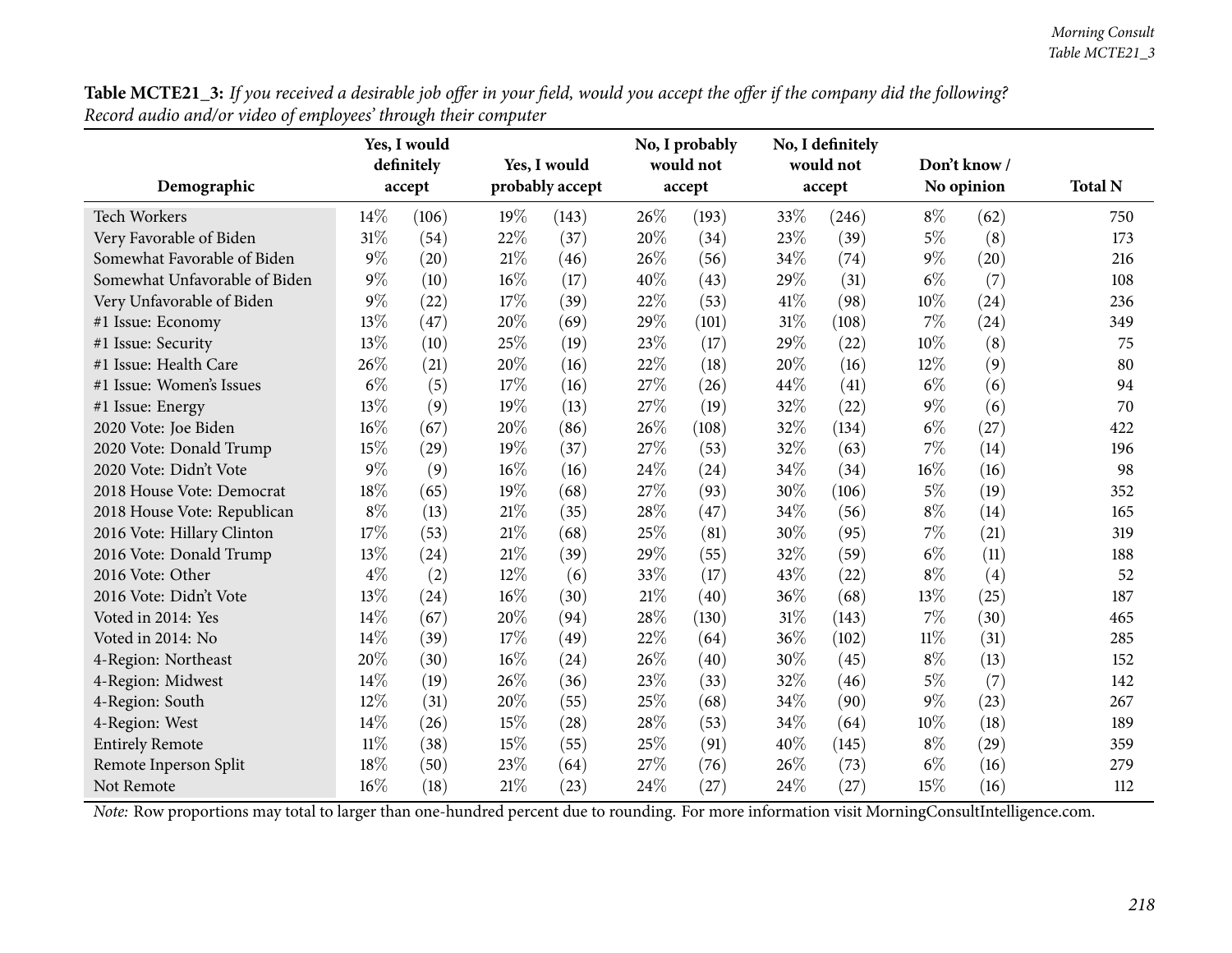| Table MCTE21_4: If you received a desirable job offer in your field, would you accept the offer if the company did the following? |  |
|-----------------------------------------------------------------------------------------------------------------------------------|--|
| Use facial recognition to monitor employee productivity                                                                           |  |

| Demographic              |        | Yes, I would<br>definitely<br>accept |        | Yes, I would<br>probably accept |     | No, I probably<br>would not<br>accept |        | No, I definitely<br>would not<br>accept |        | Don't know /<br>No opinion | <b>Total N</b> |
|--------------------------|--------|--------------------------------------|--------|---------------------------------|-----|---------------------------------------|--------|-----------------------------------------|--------|----------------------------|----------------|
| <b>Tech Workers</b>      | 15%    | (112)                                | 19%    | (144)                           | 25% | (190)                                 | 32%    | (237)                                   | $9\%$  | (67)                       | 750            |
| Gender: Male             | 16%    | (75)                                 | 20%    | (95)                            | 26% | (125)                                 | $31\%$ | (149)                                   | $7\%$  | (36)                       | 480            |
| Gender: Female           | 14%    | (36)                                 | 18%    | (49)                            | 24% | (65)                                  | 32%    | (88)                                    | 12%    | (31)                       | 270            |
| Age: 18-34               | 15%    | (31)                                 | 24%    | (51)                            | 25% | (54)                                  | 33%    | (72)                                    | $3\%$  | (7)                        | 216            |
| Age: 35-44               | 22%    | (48)                                 | 22%    | (49)                            | 22% | (48)                                  | 26%    | (57)                                    | $9\%$  | (20)                       | 221            |
| Age: 45-64               | $11\%$ | (29)                                 | 14%    | (38)                            | 28% | (74)                                  | 33%    | (88)                                    | $14\%$ | (37)                       | 267            |
| GenZers: 1997-2012       | 14%    | (7)                                  | 28%    | (14)                            | 22% | (11)                                  | 35%    | (18)                                    |        | (0)                        | 51             |
| Millennials: 1981-1996   | 18%    | (60)                                 | 24%    | (80)                            | 23% | (77)                                  | 29%    | (96)                                    | $7\%$  | (24)                       | 337            |
| GenXers: 1965-1980       | 16%    | (38)                                 | 14%    | (34)                            | 27% | (65)                                  | 31%    | (74)                                    | 12%    | (28)                       | 239            |
| Baby Boomers: 1946-1964  | $5\%$  | (6)                                  | 13%    | (16)                            | 30% | (36)                                  | 39%    | (48)                                    | 13%    | (16)                       | 122            |
| PID: Dem (no lean)       | 19%    | (61)                                 | 22%    | (72)                            | 23% | (75)                                  | 30%    | (97)                                    | 7%     | (23)                       | 327            |
| PID: Ind (no lean)       | 10%    | (25)                                 | 17%    | (43)                            | 26% | (68)                                  | 36%    | (95)                                    | $11\%$ | (28)                       | 259            |
| PID: Rep (no lean)       | 16%    | (26)                                 | 18%    | (29)                            | 29% | (47)                                  | 28%    | (46)                                    | 10%    | (16)                       | 163            |
| PID/Gender: Dem Men      | 21%    | (39)                                 | 24%    | (45)                            | 21% | (40)                                  | 28%    | (53)                                    | $6\%$  | (11)                       | 187            |
| PID/Gender: Dem Women    | 16%    | (22)                                 | 20%    | (27)                            | 25% | (35)                                  | 31%    | (44)                                    | $8\%$  | (12)                       | 140            |
| PID/Gender: Ind Men      | $9\%$  | (17)                                 | 19%    | (34)                            | 27% | (49)                                  | 36%    | (66)                                    | $8\%$  | (15)                       | 181            |
| PID/Gender: Ind Women    | 10%    | (8)                                  | $11\%$ | (9)                             | 24% | (19)                                  | 37%    | (29)                                    | 17%    | (14)                       | 79             |
| PID/Gender: Rep Men      | 18%    | (20)                                 | 14%    | (16)                            | 32% | (36)                                  | 27%    | (31)                                    | $9\%$  | (10)                       | 112            |
| PID/Gender: Rep Women    | 12%    | (6)                                  | 25%    | (13)                            | 22% | (11)                                  | 29%    | (15)                                    | $11\%$ | (6)                        | 51             |
| Ideo: Liberal (1-3)      | 15%    | (42)                                 | 19%    | (54)                            | 26% | (71)                                  | 35%    | (99)                                    | $5\%$  | (14)                       | 280            |
| Ideo: Moderate (4)       | 15%    | (34)                                 | 20%    | (47)                            | 25% | (57)                                  | 30%    | (69)                                    | $10\%$ | (24)                       | 231            |
| Ideo: Conservative (5-7) | 17%    | (34)                                 | 18%    | (38)                            | 27% | (56)                                  | 29%    | (61)                                    | $9\%$  | (19)                       | 208            |
| Educ: < College          | $11\%$ | (27)                                 | 22%    | (52)                            | 22% | (52)                                  | 34%    | (81)                                    | $11\%$ | (26)                       | 238            |
| Educ: Bachelors degree   | 16%    | (49)                                 | 17%    | (53)                            | 25% | (78)                                  | 32%    | (98)                                    | $9\%$  | (27)                       | 306            |
| Educ: Post-grad          | 17%    | (36)                                 | 19%    | (39)                            | 29% | (60)                                  | 28%    | (58)                                    | $6\%$  | (13)                       | 206            |
| Income: Under 50k        | 12%    | (17)                                 | 21%    | (29)                            | 22% | (31)                                  | $31\%$ | (43)                                    | $14\%$ | (19)                       | 140            |
| Income: 50k-100k         | 20%    | (62)                                 | 19%    | (60)                            | 24% | (77)                                  | 28%    | (90)                                    | $9\%$  | (28)                       | 319            |
| Income: 100k+            | $11\%$ | (33)                                 | 19%    | (55)                            | 28% | (81)                                  | 36%    | (104)                                   | 7%     | (19)                       | 292            |
| Ethnicity: White         | 16%    | (88)                                 | 18%    | (101)                           | 24% | (135)                                 | 33%    | (181)                                   | $9\%$  | (51)                       | 556            |
| Ethnicity: Hispanic      | 17%    | (10)                                 | 24%    | (15)                            | 30% | (18)                                  | 21%    | (13)                                    | 7%     | (4)                        | 60             |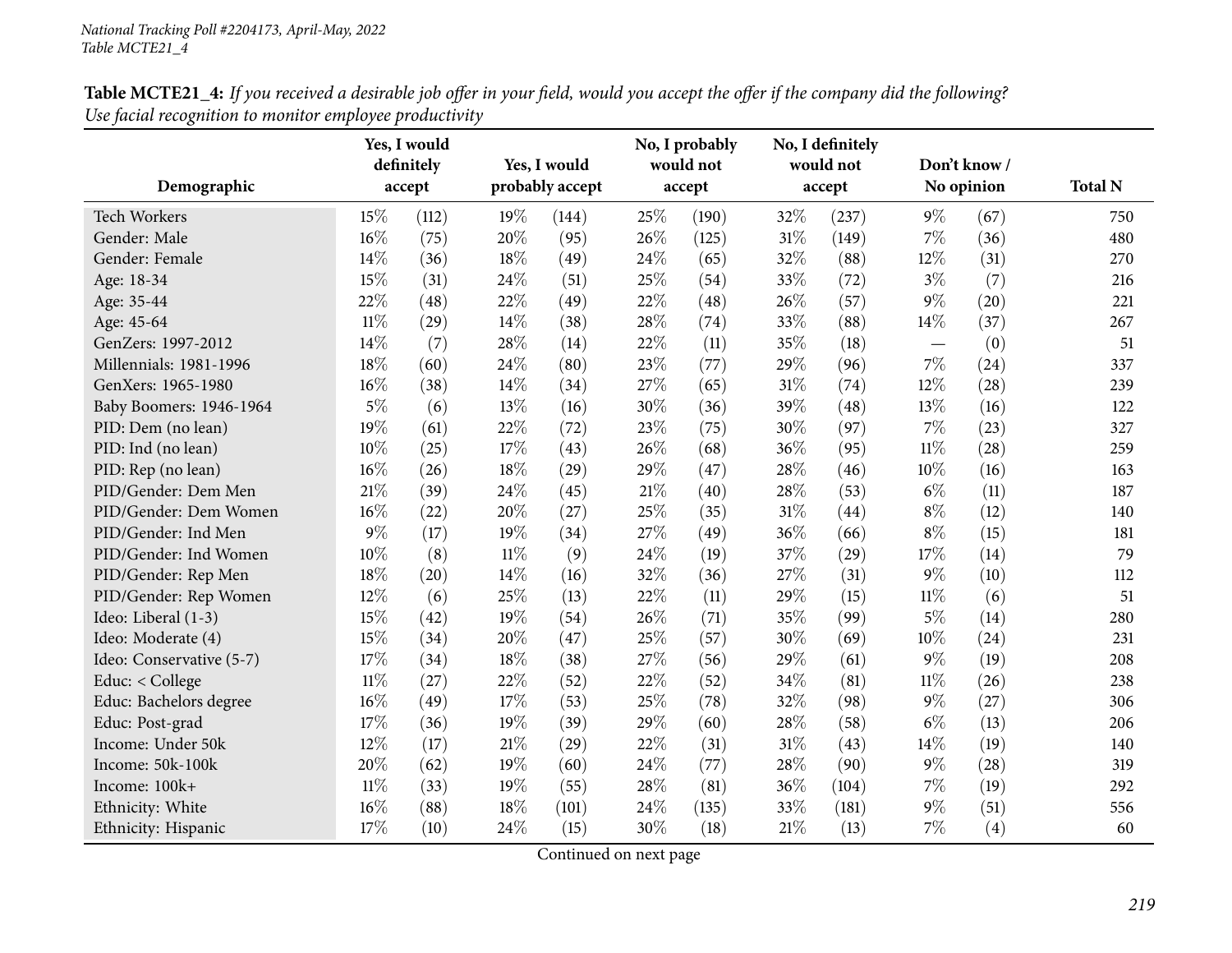| Table MCTE21_4: If you received a desirable job offer in your field, would you accept the offer if the company did the following? |  |
|-----------------------------------------------------------------------------------------------------------------------------------|--|
| Use facial recognition to monitor employee productivity                                                                           |  |

|                                      |        | Yes, I would<br>definitely |     | Yes, I would    |     | No, I probably<br>would not |        | No, I definitely<br>would not |        | Don't know / |                |
|--------------------------------------|--------|----------------------------|-----|-----------------|-----|-----------------------------|--------|-------------------------------|--------|--------------|----------------|
| Demographic                          |        | accept                     |     | probably accept |     | accept                      |        | accept                        |        | No opinion   | <b>Total N</b> |
| Tech Workers                         | 15%    | (112)                      | 19% | (144)           | 25% | (190)                       | 32%    | (237)                         | $9\%$  | (67)         | 750            |
| Ethnicity: Black                     | 17%    | (10)                       | 32% | (19)            | 19% | (11)                        | 26%    | (16)                          | $5\%$  | (3)          | 59             |
| Ethnicity: Other                     | 10%    | (13)                       | 18% | (25)            | 32% | (44)                        | 30%    | (40)                          | 10%    | (13)         | 135            |
| All Christian                        | 22%    | (67)                       | 19% | (56)            | 22% | (67)                        | 28%    | (83)                          | $9\%$  | (28)         | 300            |
| All Non-Christian                    | 20%    | (12)                       | 22% | (14)            | 25% | (15)                        | 21%    | (13)                          | 13%    | (8)          | 62             |
| Atheist                              | $8\%$  | (6)                        | 25% | (18)            | 25% | (18)                        | 41%    | (29)                          | $1\%$  | (1)          | 71             |
| Agnostic/Nothing in particular       | 7%     | (19)                       | 17% | (42)            | 29% | (72)                        | 37%    | (93)                          | $9\%$  | (23)         | 248            |
| Something Else                       | 12%    | (9)                        | 22% | (15)            | 26% | (18)                        | 28%    | (20)                          | $11\%$ | (8)          | 70             |
| Religious Non-Protestant/Catholic    | 21%    | (14)                       | 21% | (14)            | 25% | (16)                        | 21%    | (14)                          | 13%    | (8)          | 66             |
| Evangelical                          | 21%    | (28)                       | 21% | (29)            | 22% | (29)                        | 30%    | (40)                          | $7\%$  | (9)          | 134            |
| Non-Evangelical                      | 17%    | (38)                       | 18% | (39)            | 25% | (55)                        | 27%    | (58)                          | 12%    | (26)         | 215            |
| Community: Urban                     | 24%    | (56)                       | 24% | (57)            | 23% | (54)                        | 23%    | (56)                          | 7%     | (16)         | 239            |
| Community: Suburban                  | $11\%$ | (48)                       | 18% | (75)            | 26% | (108)                       | 36%    | (149)                         | $9\%$  | (36)         | 416            |
| Community: Rural                     | 9%     | (8)                        | 14% | (13)            | 29% | (28)                        | 34%    | (32)                          | 15%    | (14)         | 95             |
| Employ: Private Sector               | 16%    | (102)                      | 19% | (126)           | 26% | (170)                       | 31%    | (205)                         | $9\%$  | (56)         | 659            |
| Employ: Self-Employed                | $11\%$ | (10)                       | 20% | (18)            | 22% | (20)                        | 36%    | (32)                          | 12%    | (11)         | 91             |
| Military HH: Yes                     | $9\%$  | (6)                        | 21% | (13)            | 21% | (13)                        | 39%    | (24)                          | $9\%$  | (6)          | 62             |
| Military HH: No                      | 15%    | (106)                      | 19% | (131)           | 26% | (177)                       | $31\%$ | (213)                         | $9\%$  | (61)         | 688            |
| RD/WT: Right Direction               | 25%    | (75)                       | 23% | (69)            | 23% | (69)                        | 21%    | (63)                          | $8\%$  | (24)         | 300            |
| RD/WT: Wrong Track                   | $8\%$  | (37)                       | 17% | (75)            | 27% | (121)                       | 39%    | (174)                         | $9\%$  | (43)         | 450            |
| Biden Job Approve                    | 21%    | (81)                       | 21% | (81)            | 24% | (94)                        | 26\%   | (101)                         | $8\%$  | (31)         | 388            |
| Biden Job Disapprove                 | $8\%$  | (28)                       | 17% | (57)            | 28% | (95)                        | 37%    | (127)                         | $9\%$  | (32)         | 338            |
| Biden Job Strongly Approve           | 32%    | (54)                       | 22% | (37)            | 20% | (33)                        | 20%    | (33)                          | $6\%$  | (9)          | 166            |
| Biden Job Somewhat Approve           | 12%    | (27)                       | 20% | (44)            | 27% | (61)                        | 31%    | (68)                          | 10%    | (21)         | 222            |
| Biden Job Somewhat Disapprove        | $9\%$  | (11)                       | 15% | (20)            | 37% | (48)                        | $31\%$ | (40)                          | $8\%$  | (10)         | 129            |
| <b>Biden Job Strongly Disapprove</b> | $8\%$  | (16)                       | 18% | (38)            | 22% | (47)                        | 41\%   | (86)                          | 10%    | (22)         | 209            |
| Favorable of Biden                   | 21%    | (82)                       | 21% | (82)            | 23% | (88)                        | 27%    | (105)                         | $8\%$  | (32)         | 389            |
| Unfavorable of Biden                 | $9\%$  | (30)                       | 17% | (58)            | 28% | (96)                        | 37%    | (129)                         | $9\%$  | (31)         | 344            |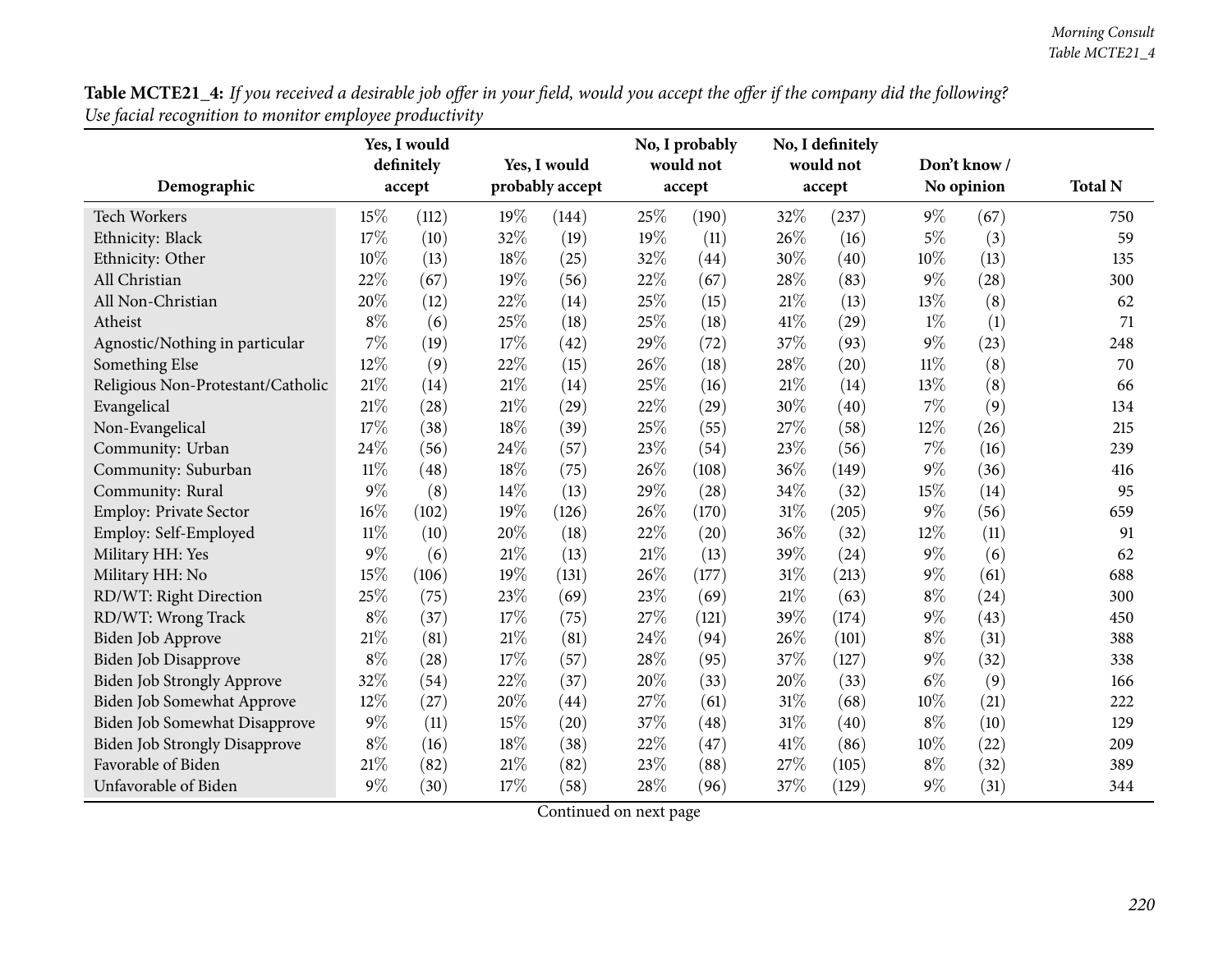| <b>Table MCTE21_4:</b> If you received a desirable job offer in your field, would you accept the offer if the company did the following? |  |
|------------------------------------------------------------------------------------------------------------------------------------------|--|
| Use facial recognition to monitor employee productivity                                                                                  |  |
|                                                                                                                                          |  |

|                               |        | Yes, I would |       |                 |        | No, I probably |      | No, I definitely |        |                    |                |
|-------------------------------|--------|--------------|-------|-----------------|--------|----------------|------|------------------|--------|--------------------|----------------|
|                               |        | definitely   |       | Yes, I would    |        | would not      |      | would not        |        | Don't know /       |                |
| Demographic                   |        | accept       |       | probably accept |        | accept         |      | accept           |        | No opinion         | <b>Total N</b> |
| <b>Tech Workers</b>           | 15%    | (112)        | 19%   | (144)           | 25%    | (190)          | 32\% | (237)            | $9\%$  | (67)               | 750            |
| Very Favorable of Biden       | 33%    | (57)         | 22%   | (38)            | $19\%$ | (33)           | 21%  | (36)             | $5\%$  | (9)                | 173            |
| Somewhat Favorable of Biden   | $11\%$ | (25)         | 20%   | (44)            | 26\%   | (56)           | 32%  | (69)             | 10%    | (23)               | 216            |
| Somewhat Unfavorable of Biden | $9\%$  | (10)         | 16%   | (17)            | 37%    | (40)           | 34%  | (36)             | $5\%$  | (5)                | 108            |
| Very Unfavorable of Biden     | $9\%$  | (20)         | 17%   | (41)            | 24\%   | (56)           | 39%  | (93)             | $11\%$ | (26)               | 236            |
| #1 Issue: Economy             | 14%    | (48)         | 20%   | (68)            | 30%    | (104)          | 29%  | (100)            | $8\%$  | (28)               | 349            |
| #1 Issue: Security            | $9\%$  | (7)          | 26%   | (20)            | 21%    | (15)           | 32%  | (24)             | 12%    | (9)                | 75             |
| #1 Issue: Health Care         | 29%    | (23)         | 23%   | (19)            | $18\%$ | (14)           | 18%  | (14)             | 12%    | (10)               | 80             |
| #1 Issue: Women's Issues      | 10%    | (9)          | 10%   | (9)             | 28\%   | (27)           | 46%  | (44)             | $6\%$  | (5)                | 94             |
| #1 Issue: Energy              | 18%    | (12)         | 22%   | (15)            | 24%    | (17)           | 27%  | (19)             | $9\%$  | (6)                | 70             |
| 2020 Vote: Joe Biden          | 17%    | (73)         | 21%   | (88)            | 25%    | (104)          | 30%  | (128)            | $7\%$  | $\left( 28\right)$ | 422            |
| 2020 Vote: Donald Trump       | 14%    | (27)         | 19%   | (37)            | 27%    | (53)           | 30%  | (60)             | 10%    | (19)               | 196            |
| 2020 Vote: Didn't Vote        | $11\%$ | (11)         | 15%   | (15)            | 23%    | (23)           | 33%  | (32)             | 17%    | (17)               | 98             |
| 2018 House Vote: Democrat     | 19%    | (66)         | 20%   | (71)            | 25%    | (89)           | 31%  | (108)            | $5\%$  | (18)               | 352            |
| 2018 House Vote: Republican   | $11\%$ | (18)         | 18%   | (30)            | 31\%   | (50)           | 32%  | (53)             | $9\%$  | (15)               | 165            |
| 2016 Vote: Hillary Clinton    | 19%    | (59)         | 20%   | (63)            | 26\%   | (83)           | 29%  | (92)             | $7\%$  | (22)               | 319            |
| 2016 Vote: Donald Trump       | 12%    | (23)         | 22%   | (41)            | 27\%   | (52)           | 31%  | (58)             | $7\%$  | (14)               | 188            |
| 2016 Vote: Other              | 5%     | (3)          | $8\%$ | (4)             | 29%    | (15)           | 49%  | (26)             | $8\%$  | (4)                | 52             |
| 2016 Vote: Didn't Vote        | 13%    | (25)         | 19%   | (35)            | $21\%$ | (39)           | 33%  | (61)             | 14%    | (27)               | 187            |
| Voted in 2014: Yes            | 16%    | (73)         | 19%   | (88)            | 28%    | (128)          | 31%  | (143)            | $7\%$  | (33)               | 465            |
| Voted in 2014: No             | 14%    | (39)         | 20%   | (57)            | 22%    | (62)           | 33%  | (94)             | 12%    | (34)               | 285            |
| 4-Region: Northeast           | 21%    | (31)         | 16%   | (25)            | 25%    | (38)           | 26\% | (39)             | 12%    | (18)               | 152            |
| 4-Region: Midwest             | 13%    | (19)         | 19%   | (26)            | 27%    | (38)           | 35%  | (50)             | $6\%$  | (9)                | 142            |
| 4-Region: South               | 14%    | (37)         | 24%   | (64)            | 24\%   | (64)           | 29%  | (78)             | $9\%$  | (24)               | 267            |
| 4-Region: West                | 13%    | (25)         | 15%   | (29)            | 26%    | (49)           | 37%  | (70)             | $9\%$  | (16)               | 189            |
| <b>Entirely Remote</b>        | 14%    | (50)         | 14%   | (51)            | 25%    | (91)           | 38%  | (136)            | $8\%$  | (30)               | 359            |
| Remote Inperson Split         | 15%    | (41)         | 27\%  | (75)            | 25%    | (70)           | 27%  | (76)             | $6\%$  | (17)               | 279            |
| Not Remote                    | 18%    | (20)         | 16%   | (18)            | 26%    | (29)           | 22%  | (25)             | 18%    | $\left( 20\right)$ | 112            |

*Note:* Row proportions may total to larger than one-hundred percen<sup>t</sup> due to rounding. For more information visit [MorningConsultIntelligence.com](https://morningconsultintelligence.com).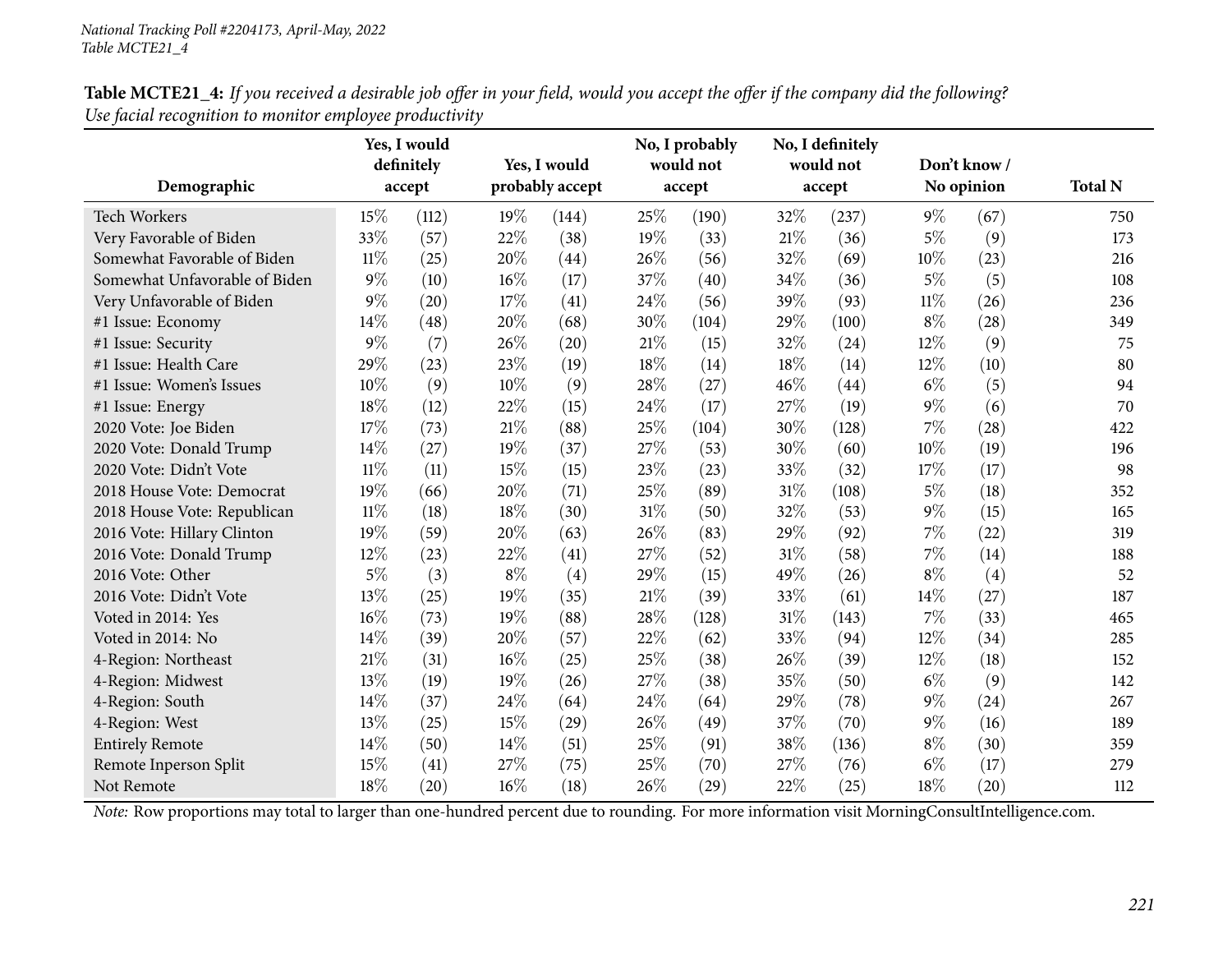|                          |        |                     |      | can be an invasion<br>of privacy, but it |       |                     |       |                 |                |
|--------------------------|--------|---------------------|------|------------------------------------------|-------|---------------------|-------|-----------------|----------------|
|                          |        | is always an        |      | depends on what is                       |       | is never an         |       | Don't know / No |                |
| Demographic              |        | invasion of privacy |      | being monitored                          |       | invasion of privacy |       | opinion         | <b>Total N</b> |
| <b>Tech Workers</b>      | 29%    | (218)               | 62\% | (467)                                    | $6\%$ | (42)                | $3\%$ | (24)            | 750            |
| Gender: Male             | 32%    | (151)               | 61%  | (293)                                    | $6\%$ | (27)                | $2\%$ | (9)             | 480            |
| Gender: Female           | 25%    | (66)                | 64%  | (173)                                    | $6\%$ | (16)                | $6\%$ | (15)            | 270            |
| Age: 18-34               | 34%    | (74)                | 60%  | (129)                                    | $5\%$ | (11)                | $1\%$ | (2)             | 216            |
| Age: 35-44               | 35%    | (78)                | 54%  | (119)                                    | $6\%$ | (14)                | $5\%$ | (10)            | 221            |
| Age: 45-64               | $21\%$ | (56)                | 70%  | (186)                                    | $5\%$ | (14)                | $4\%$ | (11)            | 267            |
| GenZers: 1997-2012       | 34%    | (18)                | 56%  | (29)                                     | $9\%$ | (5)                 |       | (0)             | 51             |
| Millennials: 1981-1996   | 36%    | (121)               | 56%  | (188)                                    | $5\%$ | (17)                | $3\%$ | (11)            | 337            |
| GenXers: 1965-1980       | 21%    | (49)                | 69%  | (166)                                    | $7\%$ | (16)                | $3\%$ | (8)             | 239            |
| Baby Boomers: 1946-1964  | 24%    | (29)                | 68%  | (83)                                     | $4\%$ | (4)                 | $4\%$ | (5)             | 122            |
| PID: Dem (no lean)       | 32%    | (104)               | 59%  | (193)                                    | $6\%$ | (19)                | $4\%$ | (12)            | 327            |
| PID: Ind (no lean)       | 28%    | (74)                | 63%  | (164)                                    | $5\%$ | (14)                | $3\%$ | (8)             | 259            |
| PID: Rep (no lean)       | 25%    | (40)                | 67%  | (110)                                    | $5\%$ | (9)                 | $2\%$ | (4)             | 163            |
| PID/Gender: Dem Men      | 34%    | (64)                | 57%  | (106)                                    | $7\%$ | (12)                | $3\%$ | (5)             | 187            |
| PID/Gender: Dem Women    | 28%    | (40)                | 62%  | (87)                                     | $5\%$ | (7)                 | $5\%$ | (7)             | 140            |
| PID/Gender: Ind Men      | 32%    | (57)                | 63%  | (114)                                    | $4\%$ | (7)                 | $1\%$ | (2)             | 181            |
| PID/Gender: Ind Women    | 21%    | (16)                | 63%  | (50)                                     | $9\%$ | (7)                 | $7\%$ | (6)             | 79             |
| PID/Gender: Rep Men      | 27%    | (30)                | 66%  | (73)                                     | $6\%$ | (7)                 | $2\%$ | (2)             | 112            |
| PID/Gender: Rep Women    | 20%    | (10)                | 72%  | (37)                                     | $4\%$ | (2)                 | $5\%$ | (2)             | 51             |
| Ideo: Liberal (1-3)      | 33%    | (91)                | 60%  | (168)                                    | $6\%$ | (15)                | $2\%$ | (5)             | 280            |
| Ideo: Moderate (4)       | 26%    | (61)                | 65%  | (149)                                    | $5\%$ | (12)                | $4\%$ | (8)             | 231            |
| Ideo: Conservative (5-7) | 29%    | (60)                | 63%  | (131)                                    | $7\%$ | (14)                | $1\%$ | (3)             | 208            |
| Educ: < College          | 23%    | (55)                | 64%  | (153)                                    | 7%    | (17)                | $5\%$ | (13)            | 238            |
| Educ: Bachelors degree   | $31\%$ | (96)                | 62%  | (191)                                    | $5\%$ | (15)                | $1\%$ | (4)             | 306            |
| Educ: Post-grad          | 32%    | (67)                | 60%  | (123)                                    | $5\%$ | (10)                | $3\%$ | (7)             | 206            |
| Income: Under 50k        | 25%    | (35)                | 60%  | (84)                                     | $8\%$ | (12)                | $7\%$ | (9)             | 140            |
| Income: 50k-100k         | 28%    | (89)                | 64%  | (204)                                    | $6\%$ | (19)                | $2\%$ | (7)             | 319            |
| Income: 100k+            | 32%    | (93)                | 61%  | (179)                                    | $4\%$ | (12)                | $3\%$ | (8)             | 292            |
| Ethnicity: White         | $31\%$ | (170)               | 60%  | (335)                                    | $6\%$ | (33)                | $3\%$ | (18)            | 556            |
| Ethnicity: Hispanic      | 26%    | (15)                | 66%  | (40)                                     | $7\%$ | (4)                 | $1\%$ | (1)             | 60             |

Table MCTE22: Which of the following comes closest to your opinion?Company use of technology to monitor employees' productivity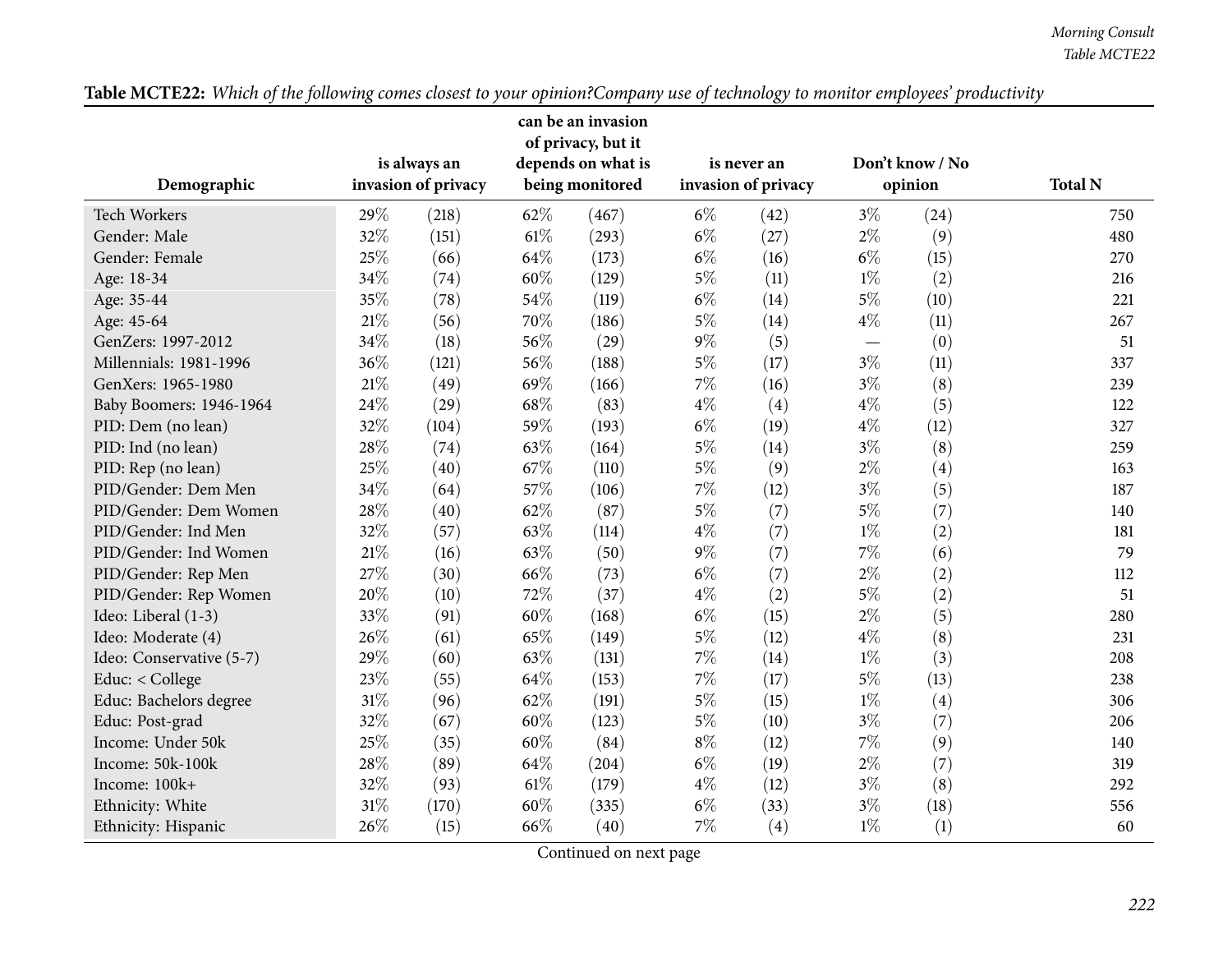#### *National Tracking Poll #2204173, April-May, <sup>2022</sup> Table MCTE22*

|                                      |     |                     |      | can be an invasion<br>of privacy, but it |       |                     |                                 |                 |                |
|--------------------------------------|-----|---------------------|------|------------------------------------------|-------|---------------------|---------------------------------|-----------------|----------------|
|                                      |     | is always an        |      | depends on what is                       |       | is never an         |                                 | Don't know / No |                |
| Demographic                          |     | invasion of privacy |      | being monitored                          |       | invasion of privacy |                                 | opinion         | <b>Total N</b> |
| Tech Workers                         | 29% | (218)               | 62%  | (467)                                    | $6\%$ | (42)                | $3\%$                           | (24)            | 750            |
| Ethnicity: Black                     | 30% | (18)                | 59%  | (35)                                     | $9\%$ | (5)                 | $2\%$                           | (1)             | 59             |
| Ethnicity: Other                     | 22% | (30)                | 71\% | (96)                                     | $3\%$ | (4)                 | $3\%$                           | (5)             | 135            |
| All Christian                        | 29% | (87)                | 62%  | (185)                                    | $7\%$ | (21)                | $2\%$                           | (6)             | 300            |
| All Non-Christian                    | 29% | (18)                | 63%  | (39)                                     | $3\%$ | (2)                 | $5\%$                           | (3)             | 62             |
| Atheist                              | 34% | (24)                | 64%  | (46)                                     | $2\%$ | (1)                 | $\hspace{0.1mm}-\hspace{0.1mm}$ | (0)             | 71             |
| Agnostic/Nothing in particular       | 28% | (70)                | 62%  | (153)                                    | $5\%$ | (13)                | $5\%$                           | (12)            | 248            |
| Something Else                       | 26% | (18)                | 63%  | (44)                                     | $7\%$ | (5)                 | $3\%$                           | (2)             | 70             |
| Religious Non-Protestant/Catholic    | 30% | (20)                | 62%  | (41)                                     | $3\%$ | (2)                 | $5\%$                           | (3)             | 66             |
| Evangelical                          | 34% | (46)                | 57%  | (76)                                     | $7\%$ | (10)                | $2\%$                           | (2)             | 134            |
| Non-Evangelical                      | 24% | (51)                | 66%  | (142)                                    | $7\%$ | (16)                | $3\%$                           | (6)             | 215            |
| Community: Urban                     | 32% | (76)                | 57%  | (137)                                    | $8\%$ | (18)                | $3\%$                           | (7)             | 239            |
| Community: Suburban                  | 30% | (124)               | 63%  | (260)                                    | $4\%$ | (18)                | $3\%$                           | (13)            | 416            |
| Community: Rural                     | 18% | (17)                | 73%  | (69)                                     | $7\%$ | (6)                 | $3\%$                           | (3)             | 95             |
| Employ: Private Sector               | 29% | (194)               | 62%  | (410)                                    | $5\%$ | (36)                | $3\%$                           | (19)            | 659            |
| Employ: Self-Employed                | 26% | (23)                | 63%  | (57)                                     | $7\%$ | (6)                 | $5\%$                           | (4)             | 91             |
| Military HH: Yes                     | 24% | (15)                | 60%  | (38)                                     | 12%   | (7)                 | $5\%$                           | (3)             | 62             |
| Military HH: No                      | 30% | (203)               | 62%  | (429)                                    | $5\%$ | (35)                | $3\%$                           | (21)            | 688            |
| RD/WT: Right Direction               | 34% | (102)               | 54%  | (163)                                    | $7\%$ | (21)                | $5\%$                           | (14)            | 300            |
| RD/WT: Wrong Track                   | 26% | (116)               | 67%  | (303)                                    | $5\%$ | (22)                | $2\%$                           | (9)             | 450            |
| Biden Job Approve                    | 31% | (121)               | 60%  | (232)                                    | $6\%$ | (21)                | $3\%$                           | (13)            | 388            |
| Biden Job Disapprove                 | 27% | (90)                | 65%  | (218)                                    | $6\%$ | (20)                | $3\%$                           | (10)            | 338            |
| Biden Job Strongly Approve           | 35% | (58)                | 52%  | (87)                                     | 10%   | (16)                | $3\%$                           | (5)             | 166            |
| Biden Job Somewhat Approve           | 29% | (63)                | 66%  | (146)                                    | $2\%$ | (5)                 | $3\%$                           | (7)             | 222            |
| Biden Job Somewhat Disapprove        | 24% | (30)                | 67%  | (87)                                     | $6\%$ | (7)                 | $4\%$                           | (5)             | 129            |
| <b>Biden Job Strongly Disapprove</b> | 29% | (60)                | 63%  | (132)                                    | $6\%$ | (13)                | $2\%$                           | (5)             | 209            |
| Favorable of Biden                   | 32% | (124)               | 60%  | (233)                                    | $5\%$ | (20)                | $3\%$                           | (12)            | 389            |
| Unfavorable of Biden                 | 26% | (89)                | 65%  | (223)                                    | $6\%$ | (22)                | $3\%$                           | (10)            | 344            |

| Table MCTE22: Which of the following comes closest to your opinion?Company use of technology to monitor employees' productivity |
|---------------------------------------------------------------------------------------------------------------------------------|
|---------------------------------------------------------------------------------------------------------------------------------|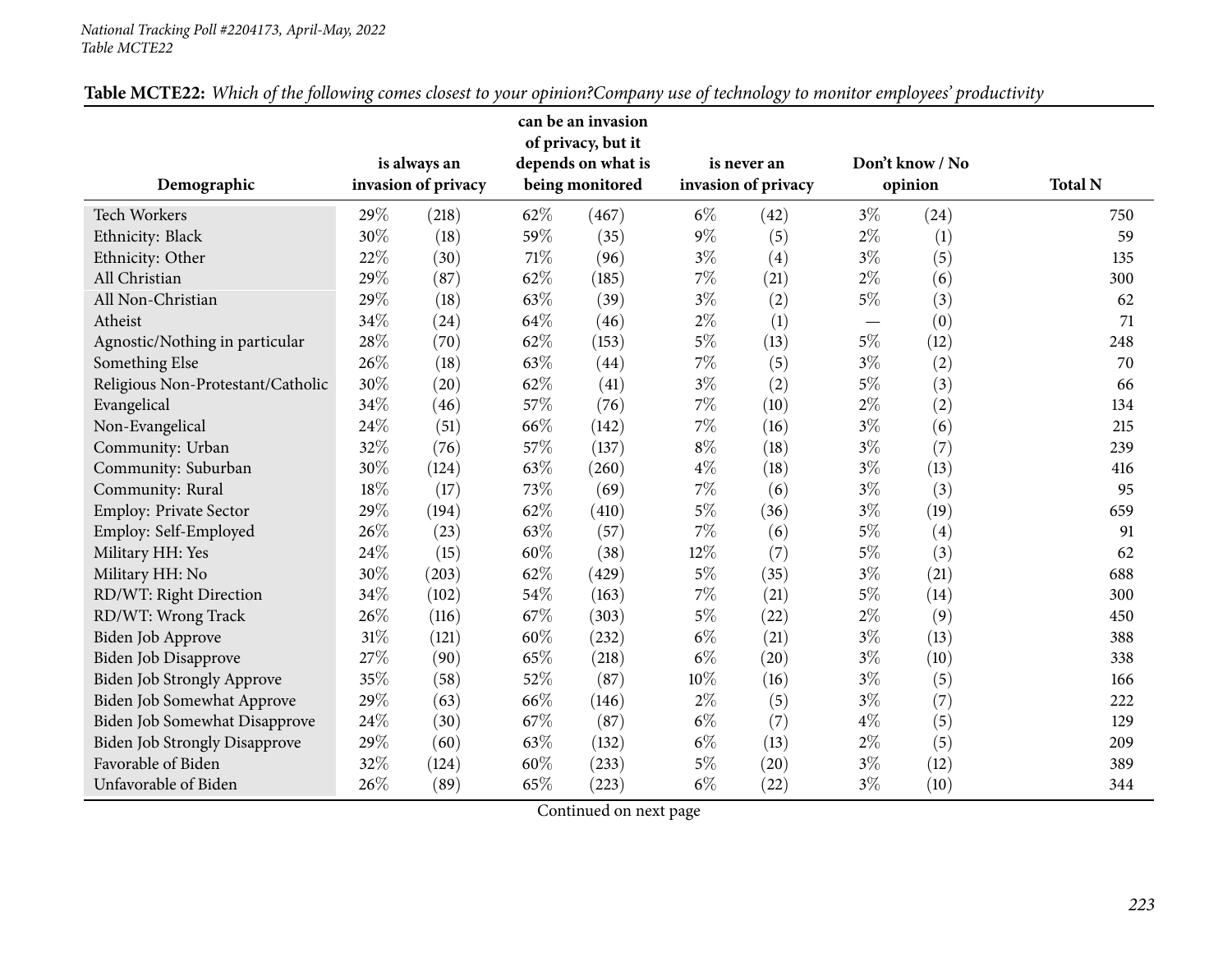|                                                                                                                                                |                     |              |                 | can be an invasion<br>of privacy, but it |        |                     |         |                 |                |
|------------------------------------------------------------------------------------------------------------------------------------------------|---------------------|--------------|-----------------|------------------------------------------|--------|---------------------|---------|-----------------|----------------|
|                                                                                                                                                |                     | is always an |                 | depends on what is                       |        | is never an         |         | Don't know / No |                |
| Demographic                                                                                                                                    | invasion of privacy |              | being monitored |                                          |        | invasion of privacy | opinion |                 | <b>Total N</b> |
| <b>Tech Workers</b>                                                                                                                            | 29%                 | (218)        | 62%             | (467)                                    | $6\%$  | (42)                | $3\%$   | (24)            | 750            |
| Very Favorable of Biden                                                                                                                        | 38%                 | (65)         | 51\%            | (88)                                     | $9\%$  | (15)                | $3\%$   | (5)             | 173            |
| Somewhat Favorable of Biden                                                                                                                    | 27%                 | (59)         | 67%             | (145)                                    | $2\%$  | (5)                 | $3\%$   | (7)             | 216            |
| Somewhat Unfavorable of Biden                                                                                                                  | 25%                 | (27)         | 64\%            | (69)                                     | $8\%$  | (8)                 | $3\%$   | (3)             | 108            |
| Very Unfavorable of Biden                                                                                                                      | 26%                 | (62)         | 65%             | (154)                                    | $6\%$  | (14)                | $3\%$   | (6)             | 236            |
| #1 Issue: Economy                                                                                                                              | 26%                 | (92)         | 65%             | (228)                                    | $6\%$  | (20)                | $3\%$   | (9)             | 349            |
| #1 Issue: Security                                                                                                                             | 25%                 | (18)         | 66%             | (49)                                     | $5\%$  | (4)                 | $4\%$   | (3)             | 75             |
| #1 Issue: Health Care                                                                                                                          | 46%                 | (36)         | 43%             | (34)                                     | $5\%$  | (4)                 | $7\%$   | (5)             | 80             |
| #1 Issue: Women's Issues                                                                                                                       | 35%                 | (33)         | 58%             | (55)                                     | $4\%$  | (4)                 | $2\%$   | (2)             | 94             |
| #1 Issue: Energy                                                                                                                               | 29%                 | (21)         | 60%             | (42)                                     | $6\%$  | (4)                 | $5\%$   | (3)             | 70             |
| 2020 Vote: Joe Biden                                                                                                                           | 30%                 | (127)        | 61\%            | (256)                                    | $6\%$  | (26)                | $3\%$   | (13)            | 422            |
| 2020 Vote: Donald Trump                                                                                                                        | 27%                 | (52)         | 66%             | (129)                                    | $6\%$  | (12)                | $1\%$   | (3)             | 196            |
| 2020 Vote: Didn't Vote                                                                                                                         | 23%                 | (22)         | 65%             | (64)                                     | $5\%$  | (5)                 | 7%      | (7)             | 98             |
| 2018 House Vote: Democrat                                                                                                                      | 32%                 | (113)        | 60%             | (213)                                    | $5\%$  | (18)                | $2\%$   | (8)             | 352            |
| 2018 House Vote: Republican                                                                                                                    | 28%                 | (46)         | 65%             | (107)                                    | $6\%$  | (9)                 | $2\%$   | (3)             | 165            |
| 2016 Vote: Hillary Clinton                                                                                                                     | 34%                 | (110)        | 58%             | (183)                                    | $5\%$  | (17)                | $3\%$   | (8)             | 319            |
| 2016 Vote: Donald Trump                                                                                                                        | 27%                 | (50)         | 65%             | (123)                                    | $6\%$  | (12)                | $2\%$   | (3)             | 188            |
| 2016 Vote: Other                                                                                                                               | 21%                 | (11)         | 73%             | (38)                                     | $2\%$  | (1)                 | $4\%$   | (2)             | 52             |
| 2016 Vote: Didn't Vote                                                                                                                         | 24%                 | (46)         | 65%             | (121)                                    | $6\%$  | (10)                | $5\%$   | (10)            | 187            |
| Voted in 2014: Yes                                                                                                                             | 31%                 | (145)        | 62%             | (289)                                    | $5\%$  | (22)                | $2\%$   | (10)            | 465            |
| Voted in 2014: No                                                                                                                              | 26%                 | (73)         | 62%             | (178)                                    | $7\%$  | (20)                | $5\%$   | (14)            | 285            |
| 4-Region: Northeast                                                                                                                            | 29%                 | (44)         | 59%             | (89)                                     | $11\%$ | (16)                | $1\%$   | (2)             | 152            |
| 4-Region: Midwest                                                                                                                              | 31%                 | (45)         | 61\%            | (87)                                     | $4\%$  | (5)                 | $4\%$   | (5)             | 142            |
| 4-Region: South                                                                                                                                | 25%                 | (67)         | 66%             | (176)                                    | $5\%$  | (14)                | $4\%$   | (11)            | 267            |
| 4-Region: West                                                                                                                                 | 33%                 | (62)         | $61\%$          | (115)                                    | $4\%$  | (7)                 | $3\%$   | (5)             | 189            |
| <b>Entirely Remote</b>                                                                                                                         | 31%                 | (110)        | 62%             | (224)                                    | $4\%$  | (16)                | $3\%$   | (10)            | 359            |
| Remote Inperson Split                                                                                                                          | 29%                 | (82)         | 63\%            | (175)                                    | $6\%$  | (16)                | $2\%$   | (6)             | 279            |
| Not Remote                                                                                                                                     | 23%                 | (26)         | $61\%$          | (68)                                     | $9\%$  | (10)                | $7\%$   | (8)             | 112            |
| Note: Row proportions may total to larger than one-hundred percent due to rounding. For more information visit MorningConsultIntelligence.com. |                     |              |                 |                                          |        |                     |         |                 |                |

Table MCTE22: Which of the following comes closest to your opinion?Company use of technology to monitor employees' productivity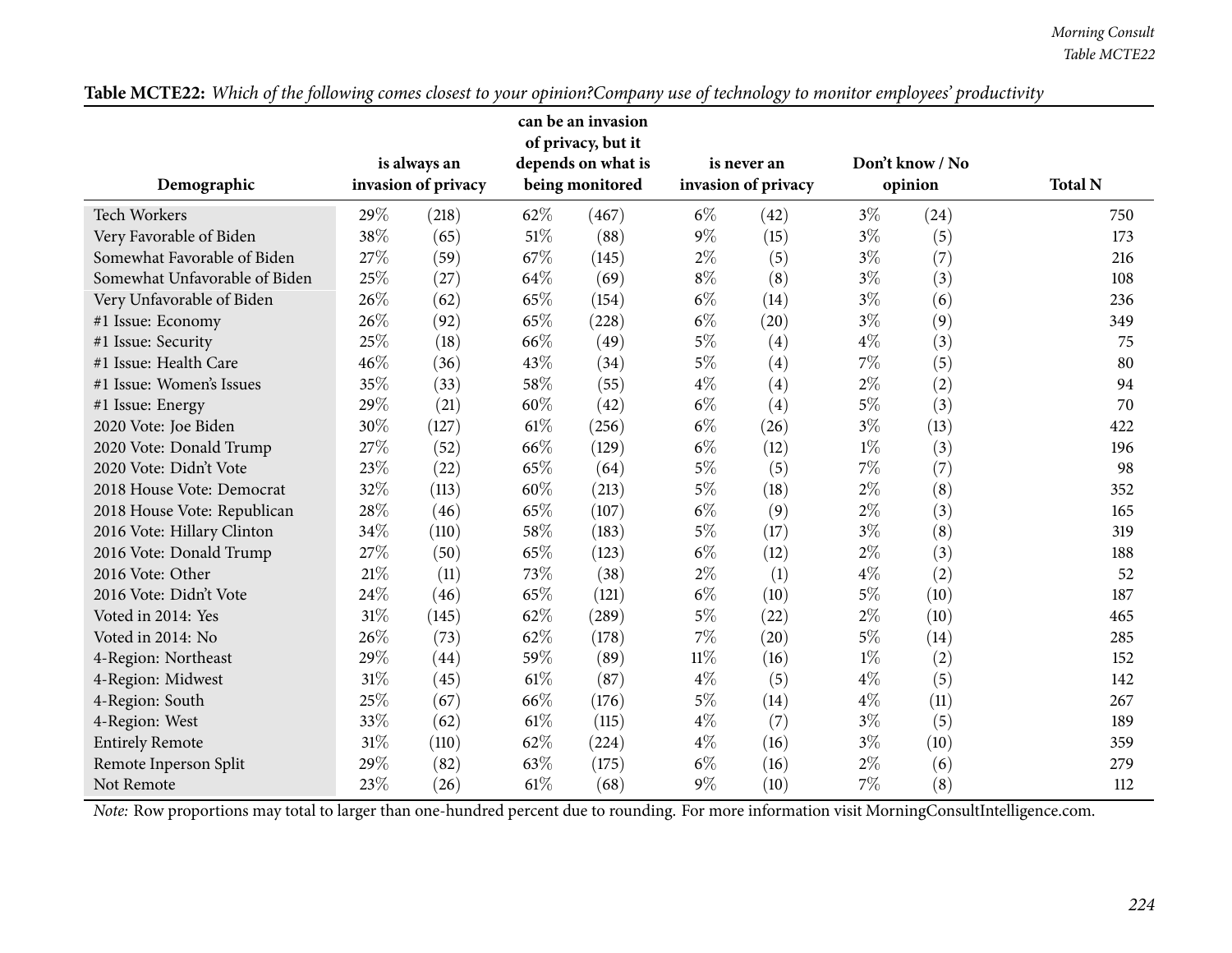#### **Table MCTEdem2:** *Which of the following best describes your current industry?*

|                                              |                                                             |                                                             |                               |                                                                    |                                                 |                                        | Navigational,                                |                                                 |                                              |                                                 |                            |                                 |
|----------------------------------------------|-------------------------------------------------------------|-------------------------------------------------------------|-------------------------------|--------------------------------------------------------------------|-------------------------------------------------|----------------------------------------|----------------------------------------------|-------------------------------------------------|----------------------------------------------|-------------------------------------------------|----------------------------|---------------------------------|
|                                              |                                                             |                                                             |                               |                                                                    |                                                 |                                        | Mea-<br>suring,                              |                                                 |                                              |                                                 |                            |                                 |
|                                              |                                                             |                                                             |                               |                                                                    |                                                 |                                        | Elec-                                        |                                                 |                                              |                                                 |                            |                                 |
|                                              |                                                             | Commercial                                                  |                               |                                                                    |                                                 |                                        | tro-                                         |                                                 |                                              |                                                 |                            |                                 |
|                                              |                                                             | and                                                         | Computer                      |                                                                    |                                                 | Semiconductor metri-                   |                                              | Manufacturing                                   |                                              |                                                 |                            |                                 |
|                                              |                                                             | Service                                                     | and                           |                                                                    |                                                 | and                                    | cal,                                         | and                                             |                                              | Medical                                         |                            | Architectural, C                |
|                                              |                                                             | Indus-                                                      | Pe-                           |                                                                    | Audio                                           | Other                                  | and                                          | Repro-                                          | Aerospace                                    | Equip-                                          |                            | Engi-                           |
|                                              | Pharmaceutical Ma-                                          | try                                                         | riph-<br>eral                 | Communicationideo                                                  | and                                             | Elec-<br>tronic                        | Con-<br>trol                                 | ducing<br>Mag-                                  | Prod-<br>uct                                 | ment<br>and                                     |                            | neer-<br>ing,                   |
|                                              | and                                                         | chin-                                                       | Equip-                        | Equip-                                                             | Equip-                                          | Com-                                   | Instru-                                      | netic                                           | and                                          | Sup-                                            |                            | and                             |
|                                              | Medicine                                                    | ery                                                         | ment                          | ment                                                               | ment                                            | ponent                                 | ments                                        | and                                             | Parts                                        | plies                                           |                            | Re-                             |
|                                              | Manu-                                                       | <b>Manu-</b>                                                | <b>Manu-</b>                  | <b>Manu-</b>                                                       | <b>Manu-</b>                                    | Manu-                                  | Manu-                                        | Opti-                                           | Manu-                                        | Manu-                                           | Software                   | lated                           |
|                                              | factur-                                                     | factur-                                                     | factur-                       | factur-                                                            | factur-                                         | factur-                                | factur-                                      | cal                                             | factur-                                      | factur-                                         | Pub-                       | Ser-                            |
| Demographic                                  | ing                                                         | ing                                                         | ing                           | ing                                                                | ing                                             | ing                                    | ing                                          | Media                                           | ing                                          | ing                                             | lishers                    | vices                           |
| Tech Workers                                 | (1)<br>$\overline{\phantom{0}}$                             | (1)<br>$\overline{\phantom{m}}$                             | $5\%$<br>(38)                 | (2)<br>$\overline{\phantom{0}}$                                    | $1\%$<br>(5)                                    | $1\%$ (11)                             | $1\%$ (4)                                    | (3)<br>$\overline{\phantom{0}}$                 | (1)                                          | $1\%$<br>(5)                                    | $17\%$ (131)               | $1\%$ (10)                      |
| Gender: Male                                 | (1)<br>$\overline{\phantom{m}}$                             | (0)<br>$\overline{\phantom{m}}$                             | $5\%$<br>(24)                 | (1)<br>$\overline{\phantom{m}}$                                    | $1\%$<br>(4)                                    | $2\%$<br>(9)                           | $1\%$<br>(3)                                 | (2)<br>$\qquad \qquad -$                        | (1)<br>$\qquad \qquad -$                     | $1\%$<br>(3)                                    | 18%<br>(87)                | $1\%$<br>(7)                    |
| Gender: Female                               | (0)<br>$\overline{\phantom{m}}$                             | (1)<br>$\overline{\phantom{m}}$                             | $5\%$<br>(14)                 | (1)<br>$\overline{\phantom{m}}$                                    | (1)<br>$\qquad \qquad -$                        | $1\%$<br>(2)                           | (1)<br>$\overline{\phantom{m}}$              | (1)<br>$\overline{\phantom{m}}$                 | (0)<br>$\qquad \qquad -$                     | $1\%$<br>(2)                                    | 17%<br>(45)                | $1\%$<br>(4)                    |
| Age: 18-34                                   | $\overline{\phantom{m}}$                                    | (0)<br>$\overline{\phantom{m}}$                             | 6%<br>(12)                    | (1)<br>$\overline{\phantom{a}}$                                    | $1\%$<br>(2)                                    | $3\%$<br>(6)                           | $1\%$<br>(1)                                 | (0)<br>$\overbrace{\phantom{1232211}}$          | (1)                                          | $1\%$<br>(3)                                    | 15%<br>(32)                | $2\%$<br>(4)                    |
| Age: 35-44                                   | (0)<br>$\overline{\phantom{m}}$                             | (0)<br>$\overline{\phantom{m}}$                             | $5\%$<br>(12)                 | (0)<br>$\hspace{0.1mm}-\hspace{0.1mm}$                             | $1\%$<br>(2)                                    | (1)<br>$\overline{\phantom{m}}$        | 1%<br>(3)                                    | $1\%$<br>(3)                                    | (0)<br>$\qquad \qquad -$                     | $1\%$<br>(1)                                    | 22%<br>(48)                | 2%<br>(5)                       |
| Age: 45-64                                   | (0)<br>$\overline{\phantom{m}}$                             | (1)<br>$\overline{\phantom{0}}$                             | $5\%$<br>(14)                 | (1)<br>$\overline{\phantom{m}}$                                    | (1)<br>$\equiv$                                 | $1\%$<br>(3)                           | (0)<br>$\qquad \qquad -$                     | (0)<br>$\overline{\phantom{m}}$                 | (0)<br>$\qquad \qquad -$                     | $\equiv$                                        | 16%<br>(44)                | (1)<br>$\overline{\phantom{m}}$ |
| GenZers: 1997-2012<br>Millennials: 1981-1996 | (0)<br>$\overline{\phantom{m}}$                             | (0)<br>$\qquad \qquad -$<br>(0)                             | $6\%$<br>(3)<br>$5\%$<br>(17) | $2\%$<br>(1)<br>(0)<br>$\overbrace{\phantom{1232211}}$             | $4\%$<br>(2)<br>1%<br>(2)                       | $4\%$<br>(2)<br>$2\%$<br>(5)           | (0)<br>$\overline{\phantom{0}}$<br>1%<br>(2) | (0)<br>$\overline{\phantom{0}}$<br>$1\%$<br>(3) | 2%<br>(1)<br>(0)<br>$\overline{\phantom{0}}$ | (0)<br>$\overline{\phantom{m}}$<br>$1\%$<br>(4) | 19%<br>(9)<br>17%<br>(57)  | $4\%$<br>(2)<br>2%<br>(6)       |
| GenXers: 1965-1980                           | $\overline{\phantom{m}}$<br>(0)<br>$\overline{\phantom{m}}$ | $\qquad \qquad -$<br>(1)<br>$\overline{\phantom{m}}$        | $5\%$<br>(11)                 | (0)<br>$\overline{\phantom{m}}$                                    | (1)<br>$\qquad \qquad -$                        | $1\%$<br>(2)                           | 1%<br>(2)                                    | (0)<br>$\overline{\phantom{0}}$                 | (0)<br>$\overline{\phantom{0}}$              | (1)<br>$\overline{\phantom{0}}$                 | 19%<br>(46)                | $1\%$<br>(2)                    |
| Baby Boomers: 1946-1964                      | (0)<br>$\overline{\phantom{m}}$                             | (0)<br>$\overline{\phantom{0}}$                             | $5\%$<br>(6)                  | $1\%$<br>(1)                                                       | (0)<br>$\overline{\phantom{m}}$                 | $2\%$<br>(2)                           | (0)<br>$\qquad \qquad -$                     | (0)<br>$\overline{\phantom{m}}$                 | (0)<br>$\qquad \qquad -$                     | (0)<br>$\overline{\phantom{m}}$                 | 15%<br>(19)                | (0)<br>$\overline{\phantom{m}}$ |
| PID: Dem (no lean)                           | (0)<br>$\overline{\phantom{m}}$                             | (1)<br>$\overline{\phantom{m}}$                             | 6%<br>(21)                    | (0)<br>$\overline{\phantom{m}}$                                    | (1)<br>$\overline{\phantom{m}}$                 | $1\%$<br>(4)                           | (2)<br>1%                                    | $1\%$<br>(2)                                    | (0)<br>$\qquad \qquad -$                     | $1\%$<br>(4)                                    | 18%<br>(60)                | $1\%$<br>(5)                    |
| PID: Ind (no lean)                           | (0)<br>$\overline{\phantom{m}}$                             | (0)<br>$\overline{\phantom{m}}$                             | $4\%$<br>(10)                 | (0)<br>$\overline{\phantom{m}}$                                    | $1\%$<br>(3)                                    | $2\%$<br>(4)                           | (1)<br>$\qquad \qquad -$                     | (0)<br>$\overline{\phantom{m}}$                 | (0)<br>$\qquad \qquad -$                     | (1)<br>$\overline{\phantom{0}}$                 | 17%<br>(43)                | $1\%$<br>(3)                    |
| PID: Rep (no lean)                           | $\overline{\phantom{0}}$                                    | (0)<br>$\overline{\phantom{m}}$                             | $4\%$<br>(7)                  | $1\%$<br>(2)                                                       | 1%<br>(1)                                       | $2\%$<br>(3)                           | $1\%$<br>(1)                                 | $1\%$<br>(1)                                    | $1\%$<br>(1)                                 | (0)<br>$\equiv$                                 | 17%<br>(28)                | $1\%$<br>(2)                    |
| PID/Gender: Dem Men                          | (0)<br>$\overline{\phantom{m}}$                             | (0)<br>$\overline{\phantom{m}}$                             | $5\%$<br>(10)                 | (0)<br>$\overline{\phantom{m}}$                                    | (1)<br>$\overline{\phantom{m}}$                 | $1\%$<br>(3)                           | $1\%$<br>(2)                                 | $1\%$<br>(1)                                    | (0)<br>$\qquad \qquad -$                     | $1\%$<br>(2)                                    | 18%<br>(34)                | 2%<br>(4)                       |
| PID/Gender: Dem Women                        | (0)<br>$\overline{\phantom{m}}$                             | $1\%$<br>(1)                                                | 8%<br>(11)                    | (0)<br>$\overline{\phantom{m}}$                                    | (0)<br>$\overline{\phantom{0}}$                 | $1\%$<br>(1)                           | (0)<br>$\equiv$                              | $1\%$<br>(1)                                    | (0)<br>$\overline{\phantom{0}}$              | $1\%$<br>(2)                                    | 19%<br>(26)                | $1\%$<br>(1)                    |
| PID/Gender: Ind Men                          | (0)<br>$\overline{\phantom{m}}$                             | (0)<br>$\qquad \qquad =$                                    | $4\%$<br>(8)                  | (0)<br>$\overline{\phantom{m}}$                                    | $1\%$<br>(2)                                    | $2\%$<br>(3)                           | (0)<br>$\qquad \qquad -$                     | (0)<br>$\overline{\phantom{m}}$                 | (0)<br>$\qquad \qquad -$                     | $1\%$<br>(1)                                    | 18%<br>(32)                | $1\%$<br>(1)                    |
| PID/Gender: Ind Women                        | (0)<br>$\overline{\phantom{m}}$                             | (0)<br>$\overline{\phantom{m}}$                             | $3\%$<br>(2)                  | (0)<br>$\overline{\phantom{m}}$                                    | $1\%$<br>(1)                                    | $1\%$<br>(1)                           | $1\%$<br>(1)                                 | (0)<br>$\overline{\phantom{0}}$                 | (0)<br>$\qquad \qquad -$                     | (0)<br>$\overline{\phantom{0}}$                 | 14%<br>(11)                | $3\%$<br>(2)                    |
| PID/Gender: Rep Men                          | $1\%$<br>(1)                                                | (0)<br>$\qquad \qquad -$                                    | $5\%$<br>(6)                  | $1\%$<br>(1)                                                       | $1\%$<br>(1)                                    | $3\%$<br>(3)                           | $1\%$<br>(1)                                 | $1\%$<br>(1)                                    | $1\%$                                        | (0)<br>$\overline{\phantom{0}}$                 | 18%<br>(21)                | $2\%$<br>(2)                    |
| PID/Gender: Rep Women                        | (0)<br>$\overline{\phantom{m}}$                             | (0)                                                         | $2\%$<br>(1)                  | $2\%$<br>(1)                                                       | (0)<br>$\overline{\phantom{m}}$                 | (0)<br>$\hspace{0.1mm}-\hspace{0.1mm}$ | (0)<br>$\equiv$                              | (0)<br>$\overbrace{\phantom{1232211}}$          | (0)<br>$\overline{\phantom{0}}$              | (0)<br>$\overline{\phantom{m}}$                 | 14%<br>(7)                 | (0)<br>$\overline{\phantom{m}}$ |
| Ideo: Liberal (1-3)<br>Ideo: Moderate (4)    | (0)<br>$\overline{\phantom{m}}$<br>(0)                      | (1)<br>$\overline{\phantom{m}}$<br>(0)                      | 6%<br>(17)<br>$5\%$<br>(12)   | (1)<br>$\equiv$<br>(0)                                             | $1\%$<br>(2)<br>(1)<br>$\overline{\phantom{0}}$ | $2\%$<br>(7)<br>1%<br>(3)              | 1%<br>(2)<br>(1)<br>$\qquad \qquad -$        | (2)<br>$1\%$<br>(0)<br>$\overline{\phantom{m}}$ | (0)<br>$\qquad \qquad -$<br>(1)              | $1\%$<br>(4)<br>$\overline{\phantom{0}}$        | 17%<br>(49)<br>18%<br>(41) | $1\%$<br>(4)<br>$1\%$<br>(3)    |
| Ideo: Conservative (5-7)                     | $\overline{\phantom{m}}$<br>$\hspace{0.1mm}-\hspace{0.1mm}$ | $\overline{\phantom{0}}$<br>(0)<br>$\overline{\phantom{m}}$ | $4\%$<br>(8)                  | $\hspace{0.1mm}-\hspace{0.1mm}$<br>(1)<br>$\overline{\phantom{m}}$ | (0)<br>$\overline{\phantom{m}}$                 | (1)<br>$\overline{\phantom{m}}$        | (1)                                          | (1)<br>$\overline{\phantom{0}}$                 | (0)<br>$\qquad \qquad -$                     | (0)<br>$\overline{\phantom{0}}$                 | 18%<br>(38)                | $1\%$<br>(3)                    |
| Educ: $<$ College                            | $\overline{\phantom{m}}$                                    | (0)<br>$\overline{\phantom{m}}$                             | $5\%$<br>(11)                 | $1\%$<br>(2)                                                       | $2\%$<br>(4)                                    | 1%<br>(3)                              | (1)<br>$\qquad \qquad -$                     | (0)<br>$\qquad \qquad -$                        | (1)<br>$\qquad \qquad -$                     | $1\%$<br>(2)                                    | 15%<br>(35)                | (1)<br>$\overline{\phantom{m}}$ |
| Educ: Bachelors degree                       | (0)<br>$\overline{\phantom{m}}$                             | (1)<br>$\overline{\phantom{m}}$                             | $5\%$<br>(14)                 | (0)<br>$\overline{\phantom{m}}$                                    | (1)<br>$\qquad \qquad -$                        | $2\%$<br>(5)                           | $1\%$<br>(3)                                 | $1\%$<br>(2)                                    | (0)<br>$\qquad \qquad -$                     | $1\%$<br>(2)                                    | $16\%$<br>(49)             | $1\%$<br>(2)                    |
| Educ: Post-grad                              | (0)<br>$\overline{\phantom{m}}$                             | (0)<br>$\overline{\phantom{m}}$                             | $6\%$<br>(12)                 | (0)<br>$\overline{\phantom{m}}$                                    | (0)<br>$\overline{\phantom{m}}$                 | $2\%$<br>(3)                           | (0)<br>$\overline{\phantom{m}}$              | (1)<br>$\overline{\phantom{0}}$                 | (0)<br>$\qquad \qquad -$                     | (1)<br>$\overline{\phantom{0}}$                 | 23\%<br>(47)               | $3\%$<br>(7)                    |
| Income: Under 50k                            | (0)<br>$\overline{\phantom{m}}$                             | (0)<br>$\equiv$                                             | 7%<br>(10)                    | $1\%$<br>(1)                                                       | $2\%$<br>(3)                                    | $1\%$<br>(2)                           | $1\%$<br>(1)                                 | (0)<br>$\overline{\phantom{0}}$                 | (0)<br>$\overline{\phantom{0}}$              | (0)<br>$\overline{\phantom{0}}$                 | $10\%$<br>(14)             | $1\%$<br>(1)                    |
| Income: 50k-100k                             | $\overline{\phantom{m}}$                                    | (1)<br>$\overline{\phantom{m}}$                             | 6%<br>(18)                    | (0)<br>$\overline{\phantom{m}}$                                    | (1)<br>$\overline{\phantom{m}}$                 | $1\%$<br>(4)                           | (1)<br>$\qquad \qquad -$                     | (3)<br>1%                                       | (0)<br>$\qquad \qquad -$                     | $1\%$<br>(4)                                    | $16\%$<br>(51)             | $1\%$<br>(4)                    |
| Income: 100k+                                | (0)<br>$\overline{\phantom{0}}$                             | (0)<br>$\overline{\phantom{m}}$                             | $3\%$<br>(10)                 | (1)<br>$\overbrace{\phantom{1232211}}$                             | (1)<br>$\overline{\phantom{m}}$                 | $2\%$<br>(5)                           | $1\%$<br>(2)                                 | (0)<br>$\overbrace{\phantom{1232211}}$          | (1)<br>$\qquad \qquad -$                     | (1)<br>$\overline{\phantom{0}}$                 | 23%<br>(67)                | $2\%$<br>(5)                    |
| Ethnicity: White                             | (0)<br>$\overline{\phantom{m}}$                             | (1)<br>$\overline{\phantom{m}}$                             | $5\%$<br>(28)                 | (1)<br>$\overline{\phantom{m}}$                                    | $1\%$<br>(4)                                    | $1\%$<br>(7)                           | 1%<br>(4)                                    | (3)<br>1%                                       | (0)<br>$\qquad \qquad -$                     | $1\%$<br>(3)                                    | 18%<br>(98)                | $1\%$<br>(6)                    |
| Ethnicity: Hispanic                          | 1%<br>(1)                                                   | (0)<br>$\overline{\phantom{0}}$                             | $5\%$<br>(3)                  | (0)<br>$\overline{\phantom{a}}$                                    | (0)<br>$\overline{\phantom{m}}$                 | (0)<br>$\overline{\phantom{m}}$        | (0)<br>$\qquad \qquad -$                     | (0)<br>$\overline{\phantom{0}}$                 | (0)                                          | $1\%$<br>(1)                                    | 14%<br>(8)                 | (0)<br>$\overline{\phantom{m}}$ |
| Ethnicity: Black                             | (0)<br>$\overline{\phantom{m}}$                             | (0)<br>$\qquad \qquad -$                                    | $7\%$<br>(4)                  | $2\%$<br>(1)                                                       | $1\%$<br>(1)                                    | $3\%$<br>(2)                           | (0)<br>$\overline{\phantom{0}}$              | (0)<br>$\overline{\phantom{0}}$                 | (0)<br>$\qquad \qquad -$                     | $1\%$                                           | $8\%$<br>(5)               | $1\%$<br>(1)                    |
| Ethnicity: Other                             | $1\%$                                                       | (0)<br>$\qquad \qquad -$                                    | $4\%$<br>(6)                  | (0)<br>$\overline{\phantom{0}}$                                    | (0)<br>$\qquad \qquad -$                        | $2\%$<br>(2)                           | (0)<br>$\overline{\phantom{0}}$              | (0)<br>$\overline{\phantom{0}}$                 | $1\%$<br>(1)                                 | $1\%$                                           | 21%<br>(28)                | $3\%$<br>(4)                    |

Continued on next page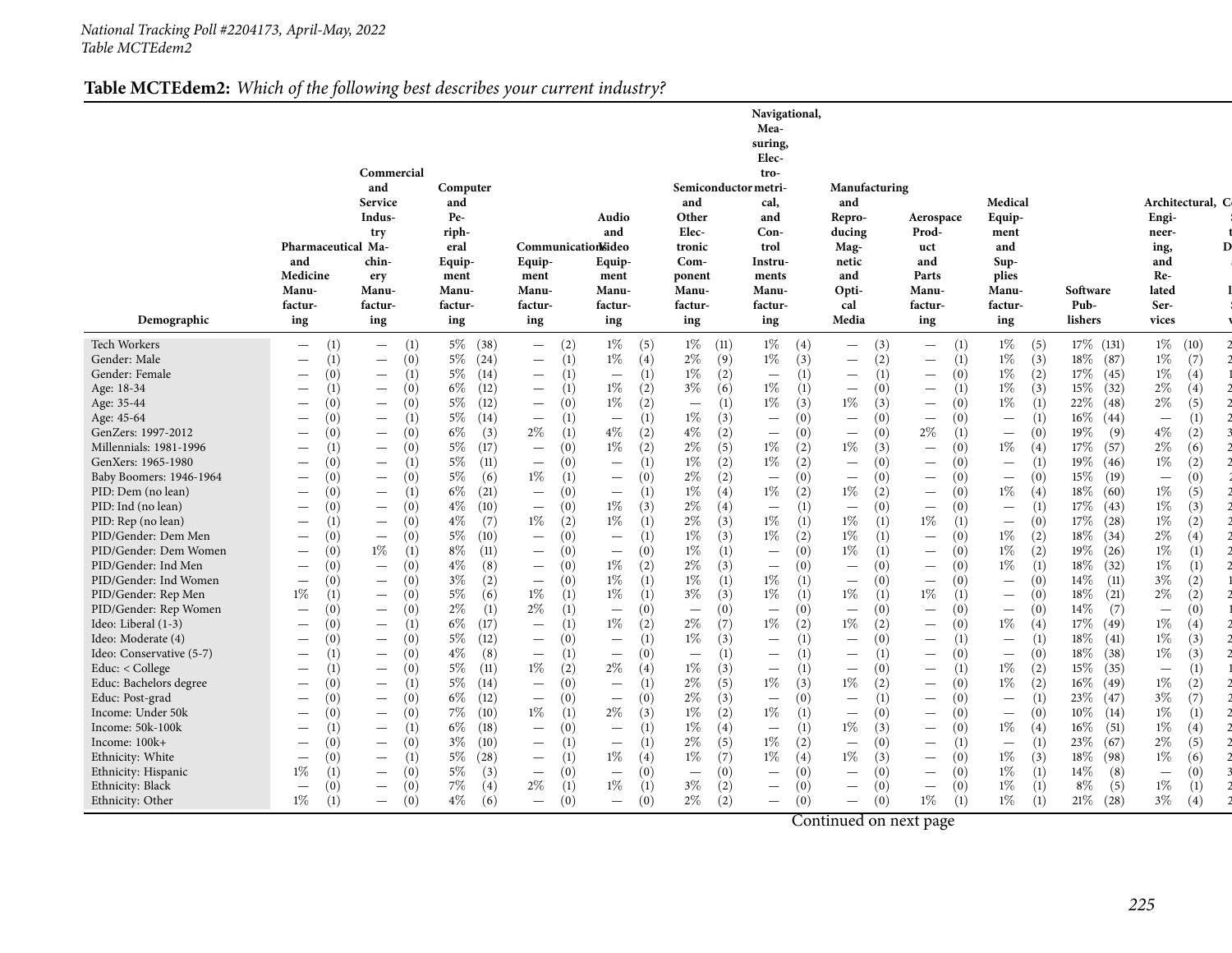#### *Morning Consult Table MCTEdem2*

### **Table MCTEdem2:** *Which of the following best describes your current industry?*

|                                                  |                                                                           |                                                                    |                               |                                                                           |                                       |                                                 | Navigational,<br>Mea-<br>suring,<br>Elec- |                                               |                                 |                                 |                           |                                        |
|--------------------------------------------------|---------------------------------------------------------------------------|--------------------------------------------------------------------|-------------------------------|---------------------------------------------------------------------------|---------------------------------------|-------------------------------------------------|-------------------------------------------|-----------------------------------------------|---------------------------------|---------------------------------|---------------------------|----------------------------------------|
|                                                  |                                                                           | Commercial<br>and<br>Service                                       | Computer<br>and               |                                                                           |                                       | Semiconductor metri-<br>and                     | tro-<br>cal,                              | Manufacturing<br>and                          |                                 | Medical                         |                           | Architectural, C                       |
|                                                  | Pharmaceutical Ma-                                                        | Indus-<br>try                                                      | Pe-<br>riph-<br>eral          | Communicationideo                                                         | Audio<br>and                          | Other<br>Elec-<br>tronic                        | and<br>Con-<br>trol                       | Repro-<br>ducing<br>Mag-                      | Aerospace<br>Prod-<br>uct       | Equip-<br>ment<br>and           |                           | Engi-<br>neer-                         |
|                                                  | and<br>Medicine<br>Manu-                                                  | chin-<br>ery<br>Manu-                                              | Equip-<br>ment<br>Manu-       | Equip-<br>ment<br>Manu-                                                   | Equip-<br>ment<br><b>Manu-</b>        | Com-<br>ponent<br>Manu-                         | Instru-<br>ments<br><b>Manu-</b>          | netic<br>and<br>Opti-                         | and<br>Parts<br>Manu-           | Sup-<br>plies<br>Manu-          | Software                  | ing,<br>and<br>Re-<br>lated            |
| Demographic                                      | factur-                                                                   | factur-                                                            | factur-                       | factur-                                                                   | factur-                               | factur-                                         | factur-                                   | cal                                           | factur-                         | factur-                         | Pub-                      | Ser-                                   |
|                                                  | ing                                                                       | ing                                                                | ing                           | ing                                                                       | ing                                   | ing                                             | ing                                       | Media                                         | ing                             | ing                             | lishers                   | vices                                  |
| Tech Workers                                     | (1)<br>$\qquad \qquad -$                                                  | (1)<br>$\overline{\phantom{m}}$                                    | $5\%$<br>(38)                 | (2)<br>$\overline{\phantom{m}}$                                           | $1\%$<br>(5)                          | $1\%$ (11)                                      | $1\%$<br>(4)                              | (3)<br>$\overline{\phantom{m}}$               | (1)                             | $1\%$<br>(5)                    | 17% (131)                 | $1\%$<br>(10)                          |
| All Christian                                    | (0)                                                                       | (1)                                                                | $6\%$                         | (1)                                                                       | (1)                                   | $2\%$                                           | $1\%$                                     | $1\%$                                         | (1)                             | $1\%$                           | $18\%$                    | $1\%$                                  |
|                                                  | $\overline{\phantom{0}}$                                                  | $\overline{\phantom{m}}$                                           | (17)                          | $\overline{\phantom{m}}$                                                  | $\overline{\phantom{m}}$              | (6)                                             | (2)                                       | (3)                                           |                                 | (2)                             | (55)                      | (3)                                    |
| All Non-Christian                                | (0)                                                                       | (0)                                                                | $5\%$                         | (0)                                                                       | (0)                                   | $2\%$                                           | (0)                                       | (0)                                           | (0)                             | (0)                             | 15%                       | $3\%$                                  |
|                                                  | $\qquad \qquad -$                                                         | $\overline{\phantom{m}}$                                           | (3)                           | $\overline{\phantom{m}}$                                                  |                                       | (1)                                             | $\qquad \qquad -$                         | $\overline{\phantom{m}}$                      | $\overline{\phantom{m}}$        | $\overline{\phantom{0}}$        | (9)                       | (2)                                    |
| Atheist                                          | (0)<br>$\overline{\phantom{m}}$                                           | (0)<br>$\overline{\phantom{m}}$                                    | $4\%$<br>(3)                  | (0)<br>$\overline{\phantom{m}}$                                           | (0)<br>$\overline{\phantom{m}}$       | $1\%$<br>(1)                                    | 1%<br>(1)                                 | (0)<br>$\overline{\phantom{m}}$               | (0)                             | (0)<br>$\overline{\phantom{m}}$ | 25%<br>(17)               | $3\%$<br>(2)<br>$1\%$                  |
| Agnostic/Nothing in particular<br>Something Else | (1)<br>$\overline{\phantom{m}}$<br>(0)<br>$\overbrace{\phantom{1232211}}$ | (0)<br>$\overline{\phantom{m}}$<br>(0)<br>$\overline{\phantom{m}}$ | $5\%$<br>(12)<br>$3\%$<br>(2) | (1)<br>$\overline{\phantom{m}}$<br>(0)<br>$\hspace{0.1mm}-\hspace{0.1mm}$ | $2\%$<br>(4)<br>(0)                   | $1\%$<br>(3)<br>(0)<br>$\overline{\phantom{0}}$ | (1)<br>$\qquad \qquad -$<br>(0)           | (0)<br>$\overbrace{\phantom{1232211}}$<br>(0) | (0)<br>(0)                      | $1\%$<br>(2)<br>$1\%$<br>(1)    | 17%<br>(42)<br>12%<br>(8) | (3)<br>(0)<br>$\overline{\phantom{m}}$ |
|                                                  | (0)                                                                       | (0)<br>$\overline{\phantom{m}}$                                    | $5\%$<br>(3)                  | (0)<br>$\hspace{0.1mm}-\hspace{0.1mm}$                                    | (0)                                   | $3\%$<br>(2)                                    | (0)<br>$\overbrace{\phantom{1232211}}$    | (0)<br>$\hspace{0.1mm}-\hspace{0.1mm}$        | (0)                             | (0)<br>$\overline{\phantom{0}}$ | $16\%$<br>(10)            | $3\%$<br>(2)                           |
| Religious Non-Protestant/Catholic<br>Evangelical | (0)<br>$\overbrace{\phantom{1232211}}$                                    | (0)<br>$\overline{\phantom{m}}$                                    | 8%<br>(11)                    | (0)<br>$\hspace{0.1mm}-\hspace{0.1mm}$                                    | $\overline{\phantom{m}}$<br>1%<br>(1) | $1\%$<br>(2)                                    | (0)<br>$\overline{\phantom{m}}$           | 1%<br>(1)                                     | (0)                             | (0)<br>$\qquad \qquad -$        | 17%<br>(22)               | $1\%$<br>(1)                           |
| Non-Evangelical                                  | (0)                                                                       | (0)                                                                | $3\%$                         | (1)                                                                       | (0)                                   | $1\%$                                           | 1%                                        | (1)                                           | (1)                             | $1\%$                           | 18%                       | $1\%$                                  |
|                                                  | $\overline{\phantom{0}}$                                                  | $\overline{\phantom{0}}$                                           | (6)                           | $\overline{\phantom{m}}$                                                  | $\overline{\phantom{m}}$              | (3)                                             | (2)                                       | $\overline{\phantom{0}}$                      |                                 | (2)                             | (38)                      | (2)                                    |
| Community: Urban                                 | (0)                                                                       | (1)                                                                | $6\%$                         | (0)                                                                       | $1\%$                                 | $2\%$                                           | (1)                                       | 1%                                            | (1)                             | $2\%$                           | 15%                       | $3\%$                                  |
|                                                  | $\overline{\phantom{m}}$                                                  | $\overline{\phantom{m}}$                                           | (15)                          | $\overline{\phantom{m}}$                                                  | (2)                                   | (4)                                             | $\qquad \qquad -$                         | (2)                                           | $\qquad \qquad -$               | (5)                             | (36)                      | (6)                                    |
| Community: Suburban                              | (1)                                                                       | (0)                                                                | $5\%$                         | (2)                                                                       | $1\%$                                 | $1\%$                                           | $1\%$                                     | (1)                                           | (0)                             | (0)                             | 20%                       | $1\%$                                  |
|                                                  | $\overline{\phantom{0}}$                                                  | $\overline{\phantom{m}}$                                           | (21)                          | $\overline{\phantom{m}}$                                                  | (2)                                   | (6)                                             | (2)                                       | $\overline{\phantom{m}}$                      |                                 |                                 | (84)                      | (3)                                    |
| Community: Rural                                 | (0)                                                                       | (0)                                                                | $2\%$                         | (0)                                                                       | $1\%$                                 | $1\%$                                           | $1\%$                                     | (0)                                           | (0)                             | (0)                             | 12%                       | $1\%$                                  |
|                                                  |                                                                           | $\overbrace{\phantom{1232211}}$                                    | (2)                           | $\overline{\phantom{0}}$                                                  | $\left(1\right)$                      | $\left(1\right)$                                | (1)                                       |                                               | $\overline{\phantom{0}}$        | $\qquad \qquad -$               | (12)                      | (1)                                    |
| Employ: Private Sector                           | (0)                                                                       | (1)                                                                | 5%                            | (2)                                                                       | (2)                                   | $2\%$                                           | 1%                                        | (3)                                           | (1)                             | $1\%$                           | 18%                       | $2\%$                                  |
|                                                  | $\overline{\phantom{m}}$                                                  | $\overline{\phantom{m}}$                                           | (36)                          | $\overline{\phantom{m}}$                                                  | $\overline{\phantom{0}}$              | (10)                                            | (4)                                       |                                               |                                 | (5)                             | (119)                     | (10)                                   |
| Employ: Self-Employed                            | $1\%$                                                                     | (0)                                                                | $2\%$                         | (0)                                                                       | $3\%$                                 | $1\%$                                           | (0)                                       | (0)                                           | (0)                             | (0)                             | 13%                       | (0)                                    |
|                                                  | (1)                                                                       | $\overline{\phantom{0}}$                                           | (2)                           | $\overline{\phantom{m}}$                                                  | (3)                                   | (1)                                             | $\overline{\phantom{0}}$                  | $\overline{\phantom{0}}$                      | $\overline{\phantom{0}}$        | $\qquad \qquad -$               | (12)                      |                                        |
| Military HH: Yes                                 | (0)                                                                       | $2\%$                                                              | $6\%$                         | (0)                                                                       | (0)                                   | (0)                                             | (0)                                       | (0)                                           | (0)                             | (0)                             | 13%                       | (0)                                    |
|                                                  | $\qquad \qquad -$                                                         | (1)                                                                | (4)                           | $\overline{\phantom{m}}$                                                  | $\overline{\phantom{m}}$              | $\overline{\phantom{m}}$                        | $\overline{\phantom{m}}$                  |                                               |                                 | $\overline{\phantom{m}}$        | (8)                       | $\overline{\phantom{m}}$               |
| Military HH: No                                  | (1)                                                                       | (0)                                                                | 5%                            | (2)                                                                       | 1%                                    | $2\%$                                           | 1%                                        | (3)                                           | (1)                             | $1\%$                           | 18%                       | $1\%$                                  |
|                                                  | $\overline{\phantom{m}}$                                                  | $\overline{\phantom{0}}$                                           | (34)                          | $\overline{\phantom{m}}$                                                  | (5)                                   | (11)                                            | (4)                                       | $\overline{\phantom{m}}$                      | $\qquad \qquad -$               | (5)                             | (123)                     | (10)                                   |
| RD/WT: Right Direction                           | (0)                                                                       | (1)                                                                | $7\%$                         | (1)                                                                       | 1%                                    | $2\%$                                           | (1)                                       | 1%                                            | (1)                             | $1\%$                           | 17%                       | $2\%$                                  |
|                                                  | $\hspace{0.1mm}-\hspace{0.1mm}$                                           |                                                                    | (22)                          | $\hspace{0.1mm}-\hspace{0.1mm}$                                           | (2)                                   | (7)                                             | $\qquad \qquad -$                         | (3)                                           | $\qquad \qquad -$               | (4)                             | (51)                      | (5)                                    |
| RD/WT: Wrong Track                               | (1)                                                                       | (0)                                                                | $3\%$                         | (1)                                                                       | 1%                                    | $1\%$                                           | $1\%$                                     | (0)                                           | (0)                             | (1)                             | $18\%$                    | $1\%$                                  |
|                                                  |                                                                           | $\overline{\phantom{0}}$                                           | (16)                          | $\qquad \qquad =$                                                         | (3)                                   | (4)                                             | (3)                                       | $\overline{\phantom{m}}$                      | $\overline{\phantom{0}}$        |                                 | (81)                      | (5)                                    |
| Biden Job Approve                                | (0)                                                                       | (1)                                                                | $6\%$                         | (1)                                                                       | (2)                                   | $2\%$                                           | 1%                                        | 1%                                            | (1)                             | $1\%$                           | 17%                       | $2\%$                                  |
|                                                  | $\overline{\phantom{0}}$                                                  | $\equiv$                                                           | (22)                          | $\overline{\phantom{m}}$                                                  | $\equiv$                              | (7)                                             | (3)                                       | (3)                                           | $\overline{\phantom{0}}$        | (4)                             | (67)                      | (6)                                    |
| Biden Job Disapprove                             | (1)                                                                       | (0)                                                                | 5%                            | (1)                                                                       | $1\%$                                 | $1\%$                                           | (1)                                       | (0)                                           | (0)                             | (1)                             | $19\%$                    | $1\%$                                  |
|                                                  | $\overline{\phantom{m}}$                                                  | $\overline{\phantom{0}}$                                           | (16)                          | $\overline{\phantom{m}}$                                                  | (2)                                   | (4)                                             | $\equiv$                                  | $\equiv$                                      | $\overline{\phantom{0}}$        | $\overline{\phantom{0}}$        | (64)                      | (3)                                    |
| Biden Job Strongly Approve                       | (0)                                                                       | $1\%$                                                              | $7\%$                         | $1\%$                                                                     | $1\%$                                 | $4\%$                                           | (2)                                       | 2%                                            | (0)                             | $1\%$                           | $16\%$                    | (1)                                    |
|                                                  | $\overbrace{\phantom{1232211}}$                                           | (1)                                                                | (11)                          | (1)                                                                       | (1)                                   | (6)                                             | 1%                                        | (3)                                           |                                 | (2)                             | (27)                      | $\overline{\phantom{m}}$               |
| Biden Job Somewhat Approve                       | (0)                                                                       | (0)                                                                | 5%                            | (0)                                                                       | (1)                                   | (1)                                             | (1)                                       | (0)                                           | (1)                             | $1\%$                           | 18%                       | $2\%$                                  |
|                                                  | $\overline{\phantom{0}}$                                                  | $\overline{\phantom{0}}$                                           | (11)                          | $\overline{\phantom{m}}$                                                  | $\qquad \qquad -$                     | $\qquad \qquad -$                               | $\equiv$                                  | $\equiv$                                      | $\overline{\phantom{0}}$        | (2)                             | (40)                      | (5)                                    |
| Biden Job Somewhat Disapprove                    | (0)                                                                       | (0)                                                                | $7\%$                         | (0)                                                                       | (0)                                   | $2\%$                                           | (0)                                       | (0)                                           | (0)                             | (0)                             | 27%                       | (0)                                    |
|                                                  | $\overbrace{\phantom{1232211}}$                                           | $\overline{\phantom{m}}$                                           | (9)                           | $\overline{\phantom{0}}$                                                  | $\overline{\phantom{m}}$              | (2)                                             | $\overline{\phantom{0}}$                  |                                               | $\overline{\phantom{0}}$        | $\equiv$                        | (35)                      |                                        |
| Biden Job Strongly Disapprove                    | (1)                                                                       | (0)                                                                | $3\%$                         | (1)                                                                       | $1\%$                                 | $1\%$                                           | (1)                                       | (0)                                           | (0)                             | (1)                             | $14\%$                    | $1\%$                                  |
|                                                  | $\overline{\phantom{0}}$                                                  | $\overline{\phantom{0}}$                                           | (7)                           | $\overline{\phantom{m}}$                                                  | (2)                                   | (2)                                             | $\qquad \qquad -$                         | $\overline{\phantom{m}}$                      | $\overline{\phantom{0}}$        | $\equiv$                        | (29)                      | (3)                                    |
| Favorable of Biden                               | (0)                                                                       | (1)                                                                | 5%                            | (1)                                                                       | $1\%$                                 | $2\%$                                           | 1%                                        | $1\%$                                         | (1)                             | $1\%$                           | 18%                       | 2%                                     |
|                                                  | $\overline{\phantom{m}}$                                                  | $\overline{\phantom{0}}$                                           | (21)                          | $\overline{\phantom{m}}$                                                  | (3)                                   | (6)                                             | (3)                                       | (3)                                           | $\overline{\phantom{0}}$        | (4)                             | (68)                      | (6)                                    |
| Unfavorable of Biden                             | (1)                                                                       | (0)                                                                | 5%                            | (1)                                                                       | $1\%$                                 | $1\%$                                           | (1)                                       | (0)                                           | (0)                             | (1)                             | 18%                       | $1\%$                                  |
|                                                  | $\overline{\phantom{m}}$                                                  | $\overline{\phantom{0}}$                                           | (16)                          | $\overline{\phantom{m}}$                                                  | (2)                                   | (5)                                             | $\overline{\phantom{0}}$                  | $\overline{\phantom{m}}$                      |                                 | $\overline{\phantom{0}}$        | (63)                      | (4)                                    |
| Very Favorable of Biden                          | (0)                                                                       | $1\%$                                                              | 6%                            | $1\%$                                                                     | $1\%$                                 | $2\%$                                           | 1%                                        | $2\%$                                         | (0)                             | $1\%$                           | $17\%$                    | $1\%$                                  |
|                                                  | $\overline{\phantom{m}}$                                                  | (1)                                                                | (10)                          | (1)                                                                       | (1)                                   | (4)                                             | (1)                                       | (3)                                           |                                 | (2)                             | (29)                      | (2)                                    |
| Somewhat Favorable of Biden                      | (0)                                                                       | (0)                                                                | 5%                            | (0)                                                                       | 1%                                    | $1\%$                                           | 1%                                        | (0)                                           | (1)                             | $1\%$                           | 18%                       | 2%                                     |
|                                                  | $\qquad \qquad -$                                                         | $\overline{\phantom{0}}$                                           | (11)                          | $\overline{\phantom{m}}$                                                  | (2)                                   | (2)                                             | (2)                                       | $\overline{\phantom{0}}$                      |                                 | (2)                             | (39)                      | (4)                                    |
| Somewhat Unfavorable of Biden                    | (0)<br>$\qquad \qquad -$                                                  | (0)<br>$\overline{\phantom{0}}$                                    | 8%<br>(9)                     | (0)<br>$\overline{\phantom{m}}$                                           | $\qquad \qquad -$                     | $1\%$<br>(1)                                    | (0)<br>$\overline{\phantom{0}}$           | (0)                                           | (0)<br>$\overline{\phantom{0}}$ | (0)<br>$-$                      | 31%<br>(33)               | $1\%$<br>(1)                           |
| Very Unfavorable of Biden                        | (1)                                                                       | (0)                                                                | $3\%$                         | (1)                                                                       | 1%                                    | $2\%$                                           | (1)                                       | (0)                                           | (0)                             | (1)                             | $12\%$                    | $1\%$                                  |
|                                                  | $\overline{\phantom{m}}$                                                  | $\overline{\phantom{m}}$                                           | (7)                           | $\overline{\phantom{m}}$                                                  | (2)                                   | (4)                                             | $\overline{\phantom{m}}$                  | $\overline{\phantom{m}}$                      |                                 | $\overline{\phantom{0}}$        | (29)                      | (3)                                    |
| #1 Issue: Economy                                | (0)                                                                       | (0)                                                                | 5%                            | (1)                                                                       | $1\%$                                 | $1\%$                                           | $1\%$                                     | (1)                                           | (0)                             | $1\%$                           | (62)                      | $1\%$                                  |
|                                                  | $\overline{\phantom{0}}$                                                  |                                                                    | (18)                          | $\overline{\phantom{m}}$                                                  | (2)                                   | (5)                                             | (2)                                       | $\overline{\phantom{0}}$                      | $\overline{\phantom{0}}$        | (2)                             | $18\%$                    | (4)                                    |
| #1 Issue: Security                               | $1\%$                                                                     | (0)                                                                | 6\%                           | 1%                                                                        | (0)                                   | $3\%$                                           | (0)                                       | (0)                                           | (0)                             | (0)                             | 13%                       | $1\%$                                  |
|                                                  | (1)                                                                       | $\overline{\phantom{m}}$                                           | (4)                           | (1)                                                                       | $\overline{\phantom{m}}$              | (2)                                             | $\qquad \qquad -$                         | $\overline{\phantom{0}}$                      |                                 |                                 | (10)                      | (1)                                    |
| #1 Issue: Health Care                            | (0)                                                                       | 1%                                                                 | $4\%$                         | (0)                                                                       | 1%                                    | $1\%$                                           | (0)                                       | $3\%$                                         | (0)                             | $1\%$                           | 17%                       | $3\%$                                  |
|                                                  |                                                                           | (1)                                                                | (3)                           | $\overline{\phantom{0}}$                                                  | (1)                                   | (1)                                             | $\equiv$                                  | (2)                                           |                                 | (1)                             | (13)                      | (2)                                    |
| #1 Issue: Women's Issues                         | (0)                                                                       | (0)                                                                | 7%                            | (0)                                                                       | (0)                                   | $1\%$                                           | $1\%$                                     | (0)                                           | (0)                             | $1\%$                           | 20%                       | $2\%$                                  |
|                                                  | $\qquad \qquad -$                                                         | $\overline{\phantom{m}}$                                           | (6)                           | $\overline{\phantom{m}}$                                                  | $\equiv$                              | (1)                                             | (1)                                       | $\overline{\phantom{0}}$                      | $\overline{\phantom{0}}$        | (1)                             | (19)                      | (2)                                    |
| #1 Issue: Energy                                 | (0)                                                                       | (0)                                                                | $6\%$                         | (0)                                                                       | $3\%$                                 | $1\%$                                           | (0)                                       | (0)                                           | 1%                              | (0)                             | $20\%$                    | $1\%$                                  |
|                                                  | $\overline{\phantom{0}}$                                                  | $\overline{\phantom{m}}$                                           | (4)                           | $\overline{\phantom{m}}$                                                  | (2)                                   | (1)                                             |                                           |                                               | (1)                             | $\qquad \qquad -$               | (14)                      | (1)                                    |
|                                                  |                                                                           |                                                                    |                               |                                                                           |                                       |                                                 |                                           |                                               |                                 |                                 |                           |                                        |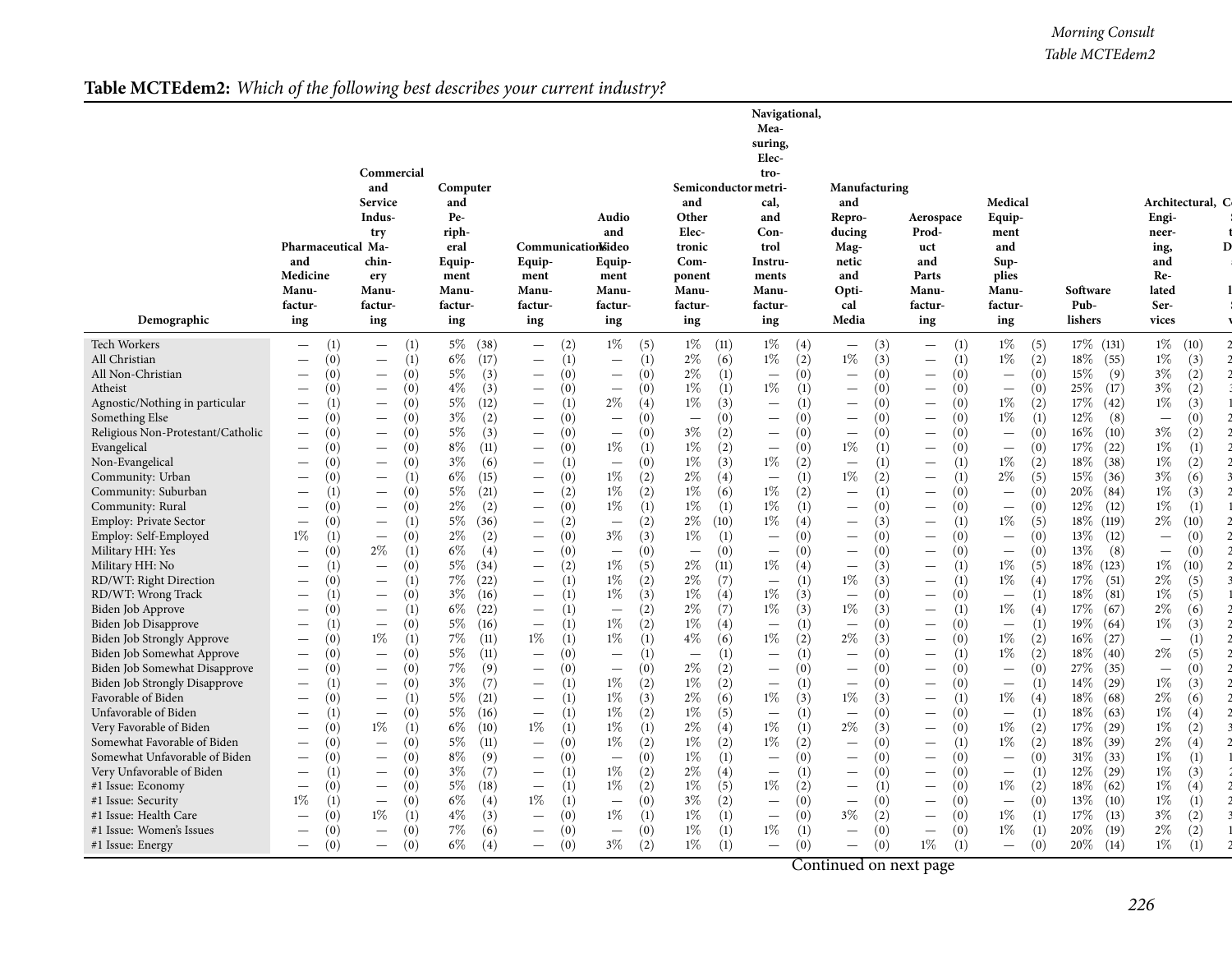#### **Table MCTEdem2:** *Which of the following best describes your current industry?*

| Demographic                                                                                                                                                                                                                                                                        | Pharmaceutical Ma-<br>and<br>Medicine<br>Manu-<br>factur-<br>ing                                                                                                                                                                                                                                                                                    | Commercial<br>and<br>Service<br>Indus-<br>try<br>chin-<br>ery<br>Manu-<br>factur-<br>ing                                                                                                                                                                                                                                                                          | Computer<br>and<br>Pe-<br>riph-<br>eral<br>Equip-<br>ment<br><b>Manu-</b><br>factur-<br>ing                                                                      | Communicationideo<br>Equip-<br>ment<br><b>Manu-</b><br>factur-<br>ing                                                                                                                                                                                                                                                                                                                 | Audio<br>and<br>Equip-<br>ment<br>Manu-<br>factur-<br>ing                                                                                                                                                                             | Semiconductor metri-<br>and<br>Other<br>Elec-<br>tronic<br>$Com-$<br>ponent<br>Manu-<br>factur-<br>ing                                                                  | Navigational,<br>Mea-<br>suring,<br>Elec-<br>tro-<br>cal,<br>and<br>Con-<br>trol<br>Instru-<br>ments<br><b>Manu-</b><br>factur-<br>ing                                                                         | Manufacturing<br>and<br>Repro-<br>ducing<br>Mag-<br>netic<br>and<br>Opti-<br>cal<br>Media                                                                                                                                                                   | Aerospace<br>Prod-<br>uct<br>and<br>Parts<br>Manu-<br>factur-<br>ing                                                                                                                                                                                                                                     | Medical<br>Equip-<br>ment<br>and<br>Sup-<br>plies<br>Manu-<br>factur-<br>ing                                                                                                                                     | Software<br>Pub-<br>lishers                                                                                                                                           | Architectural, C<br>Engi-<br>neer-<br>ing,<br>and<br>Re-<br>lated<br>Ser-<br>vices                                                                                                     |
|------------------------------------------------------------------------------------------------------------------------------------------------------------------------------------------------------------------------------------------------------------------------------------|-----------------------------------------------------------------------------------------------------------------------------------------------------------------------------------------------------------------------------------------------------------------------------------------------------------------------------------------------------|-------------------------------------------------------------------------------------------------------------------------------------------------------------------------------------------------------------------------------------------------------------------------------------------------------------------------------------------------------------------|------------------------------------------------------------------------------------------------------------------------------------------------------------------|---------------------------------------------------------------------------------------------------------------------------------------------------------------------------------------------------------------------------------------------------------------------------------------------------------------------------------------------------------------------------------------|---------------------------------------------------------------------------------------------------------------------------------------------------------------------------------------------------------------------------------------|-------------------------------------------------------------------------------------------------------------------------------------------------------------------------|----------------------------------------------------------------------------------------------------------------------------------------------------------------------------------------------------------------|-------------------------------------------------------------------------------------------------------------------------------------------------------------------------------------------------------------------------------------------------------------|----------------------------------------------------------------------------------------------------------------------------------------------------------------------------------------------------------------------------------------------------------------------------------------------------------|------------------------------------------------------------------------------------------------------------------------------------------------------------------------------------------------------------------|-----------------------------------------------------------------------------------------------------------------------------------------------------------------------|----------------------------------------------------------------------------------------------------------------------------------------------------------------------------------------|
| Tech Workers<br>2020 Vote: Joe Biden<br>2020 Vote: Donald Trump<br>2020 Vote: Didn't Vote<br>2018 House Vote: Democrat<br>2018 House Vote: Republican<br>2016 Vote: Hillary Clinton<br>2016 Vote: Donald Trump<br>2016 Vote: Other<br>2016 Vote: Didn't Vote<br>Voted in 2014: Yes | (1)<br>$\overline{\phantom{m}}$<br>(0)<br>$\qquad \qquad -$<br>$\hspace{0.1mm}-\hspace{0.1mm}$<br>$\hspace{0.1mm}-\hspace{0.1mm}$<br>(0)<br>$\qquad \qquad -$<br>(0)<br>$\overline{\phantom{0}}$<br>(0)<br>$\overline{\phantom{m}}$<br>$\overline{\phantom{m}}$<br>(0)<br>$\overline{\phantom{m}}$<br>(0)<br>$\qquad \qquad -$<br>$\qquad \qquad -$ | (1)<br>$\overline{\phantom{a}}$<br>(1)<br>$\overline{\phantom{m}}$<br>(0)<br>$\qquad \qquad -$<br>(0)<br>$\overline{\phantom{a}}$<br>(1)<br>$\qquad \qquad -$<br>(0)<br>$\qquad \qquad -$<br>(1)<br>$\overbrace{\phantom{1232211}}$<br>(0)<br>$\overbrace{\phantom{1232211}}$<br>(0)<br>$\qquad \qquad -$<br>(0)<br>$\qquad \qquad -$<br>(1)<br>$\qquad \qquad -$ | $5\%$<br>(38)<br>5%<br>(23)<br>6%<br>(11)<br>$2\%$<br>(2)<br>$6\%$<br>(21)<br>5%<br>(8)<br>6%<br>(19)<br>5%<br>(9)<br>$4\%$<br>(2)<br>$4\%$<br>(8)<br>5%<br>(23) | (2)<br>$\overline{\phantom{0}}$<br>(1)<br>$\hspace{0.1mm}-\hspace{0.1mm}$<br>$1\%$<br>(1)<br>(0)<br>$\hspace{0.1mm}-\hspace{0.1mm}$<br>(0)<br>$\hspace{0.1mm}-\hspace{0.1mm}$<br>$1\%$<br>(2)<br>(1)<br>$\hspace{0.1mm}-\hspace{0.1mm}$<br>$1\%$<br>(1)<br>(0)<br>$\hspace{0.1mm}-\hspace{0.1mm}$<br>(0)<br>$\hspace{0.1mm}-\hspace{0.1mm}$<br>(2)<br>$\hspace{0.1mm}-\hspace{0.1mm}$ | $1\%$<br>(5)<br>$1\%$<br>(3)<br>$1\%$<br>1%<br>$1\%$<br>(2)<br>(0)<br>$\overline{\phantom{0}}$<br>$\qquad \qquad -$<br>(0)<br>$\overline{\phantom{0}}$<br>(0)<br>$\overline{\phantom{0}}$<br>$2\%$<br>(3)<br>$\overline{\phantom{0}}$ | $1\%$ (11)<br>$1\%$<br>(5)<br>$1\%$<br>(3)<br>$3\%$<br>(3)<br>$1\%$<br>(4)<br>2%<br>(3)<br>$1\%$<br>(4)<br>$2\%$<br>(3)<br>$2\%$<br>(1)<br>$2\%$<br>(3)<br>$1\%$<br>(7) | $1\%$ (4)<br>(3)<br>1%<br>1%<br>(1)<br>(0)<br>$\qquad \qquad -$<br>(3)<br>1%<br>(0)<br>$\qquad \qquad -$<br>1%<br>(3)<br>1%<br>(1)<br>(0)<br>(0)<br>$\qquad \qquad -$<br>(3)<br>1%                             | (3)<br>$\overline{\phantom{0}}$<br>1%<br>(2)<br>$1\%$<br>(1)<br>(0)<br>$\overline{\phantom{a}}$<br>$\left(1\right)$<br>$\hspace{0.1mm}-\hspace{0.1mm}$<br>1%<br>(1)<br>(1)<br>$\hspace{0.1mm}-\hspace{0.1mm}$<br>$1\%$<br>(1)<br>(0)<br>(0)<br>$1\%$<br>(3) | (1)<br>$\overline{\phantom{0}}$<br>(1)<br>$\qquad \qquad -$<br>(0)<br>$\hspace{0.1mm}-\hspace{0.1mm}$<br>(0)<br>$\overline{\phantom{m}}$<br>(0)<br>$\overline{\phantom{0}}$<br>(0)<br>(0)<br>$\overline{\phantom{0}}$<br>(0)<br>(0)<br>$\overline{\phantom{0}}$<br>1%<br>(1)<br>(0)<br>$\qquad \qquad -$ | $1\%$<br>(5)<br>$1\%$<br>(4)<br>$1\%$<br>$\overline{\phantom{m}}$<br>$1\%$<br>(3)<br>$1\%$<br>(1)<br>$1\%$<br>(4)<br>$1\%$<br>(0)<br>$\overline{\phantom{m}}$<br>(0)<br>$\overline{\phantom{m}}$<br>$1\%$<br>(5) | 17% (131)<br>20%<br>(84)<br>17%<br>(34)<br>12%<br>(12)<br>(71)<br>$20\%$<br>(28)<br>17%<br>20%<br>(64)<br>$16\%$<br>(31)<br>(10)<br>20%<br>14%<br>(26)<br>19%<br>(87) | $1\%$ (10)<br>$1\%$<br>(6)<br>$1\%$<br>(2)<br>$2\%$<br>(2)<br>$1\%$<br>(5)<br>$2\%$<br>(3)<br>$1\%$<br>(2)<br>$2\%$<br>(4)<br>(0)<br>$\qquad \qquad -$<br>$2\%$<br>(4)<br>$1\%$<br>(6) |
| Voted in 2014: No<br>4-Region: Northeast<br>4-Region: Midwest<br>4-Region: South<br>4-Region: West<br><b>Entirely Remote</b><br>Remote Inperson Split<br>Not Remote                                                                                                                | $\hspace{0.1mm}-\hspace{0.1mm}$<br>(0)<br>$\overline{\phantom{m}}$<br>(0)<br>$\hspace{0.1mm}-\hspace{0.1mm}$<br>(0)<br>$\qquad \qquad -$<br>(0)<br>$\hspace{0.1mm}-\hspace{0.1mm}$<br>$\hspace{0.1mm}-\hspace{0.1mm}$<br>(0)<br>$\hspace{0.1mm}-\hspace{0.1mm}$                                                                                     | (0)<br>$\qquad \qquad -$<br>(0)<br>$\qquad \qquad -$<br>(0)<br>$\qquad \qquad -$<br>(0)<br>$\qquad \qquad -$<br>1%<br>(1)<br>(1)<br>$\hspace{0.1mm}-\hspace{0.1mm}$<br>(0)<br>$\hspace{0.1mm}-\hspace{0.1mm}$<br>(0)<br>$\hspace{0.1mm}-\hspace{0.1mm}$                                                                                                           | $5\%$<br>(15)<br>$4\%$<br>(6)<br>6%<br>(9)<br>5%<br>(12)<br>5%<br>(10)<br>$2\%$<br>(8)<br>$9\%$<br>(24)<br>$5\%$<br>(6)                                          | (0)<br>$\hspace{0.1mm}-\hspace{0.1mm}$<br>(0)<br>$\hspace{0.1mm}-\hspace{0.1mm}$<br>(0)<br>$\hspace{0.1mm}-\hspace{0.1mm}$<br>$1\%$<br>(2)<br>(0)<br>$\hspace{0.1mm}-\hspace{0.1mm}$<br>(0)<br>$\hspace{0.1mm}-\hspace{0.1mm}$<br>(1)<br>$\hspace{0.1mm}-\hspace{0.1mm}$<br>1%<br>(1)                                                                                                 | 1%<br>(0)<br>$\overline{\phantom{0}}$<br>$1\%$<br>(1)<br>$1\%$<br>(3)<br>$\overline{\phantom{m}}$<br>$\overline{\phantom{m}}$<br>$1\%$<br>(4)<br>$\hspace{0.1mm}-\hspace{0.1mm}$                                                      | $1\%$<br>(4)<br>$3\%$<br>(4)<br>(0)<br>$\overline{\phantom{m}}$<br>$1\%$<br>(3)<br>$2\%$<br>(4)<br>$1\%$<br>(3)<br>$1\%$<br>(3)<br>$4\%$<br>(5)                         | (1)<br>$\overline{\phantom{0}}$<br>1%<br>(2)<br>1%<br>(2)<br>(0)<br>$\qquad \qquad -$<br>(0)<br>$\overline{\phantom{0}}$<br>(1)<br>$\overline{\phantom{0}}$<br>(1)<br>$\overline{\phantom{m}}$<br>$2\%$<br>(2) | (0)<br>$\hspace{0.1mm}-\hspace{0.1mm}$<br>1%<br>(2)<br>(0)<br>(0)<br>$\hspace{0.1mm}-\hspace{0.1mm}$<br>$1\%$<br>$\left(1\right)$<br>$1\%$<br>(2)<br>(0)<br>$\overline{\phantom{m}}$<br>$1\%$<br>(1)                                                        | (1)<br>$\overline{\phantom{0}}$<br>$\left( 0\right)$<br>$\qquad \qquad -$<br>(0)<br>$\overline{\phantom{0}}$<br>(1)<br>$\overline{\phantom{0}}$<br>(0)<br>$\overline{\phantom{0}}$<br>(0)<br>$\overline{\phantom{m}}$<br>$\hspace{0.1mm}-\hspace{0.1mm}$<br>$1\%$                                        | (0)<br>$\hspace{0.1mm}-\hspace{0.1mm}$<br>$1\%$<br>(1)<br>$1\%$<br>$\hspace{0.1mm}-\hspace{0.1mm}$<br>$1\%$<br>(2)<br>$\qquad \qquad \longleftarrow$<br>$1\%$<br>(3)<br>$1\%$                                    | 15%<br>(44)<br>15%<br>(23)<br>20%<br>(29)<br>$16\%$<br>(44)<br>19%<br>(36)<br>23%<br>(81)<br>(39)<br>$14\%$<br>$10\%$<br>(11)                                         | $1\%$<br>(4)<br>$1\%$<br>(1)<br>(0)<br>$\overline{\phantom{0}}$<br>$1\%$<br>(4)<br>$3\%$<br>(5)<br>$1\%$<br>(2)<br>$2\%$<br>(6)<br>2%<br>(2)                                           |

Not Remote  $-$  (0)  $-$  (0)  $5\%$  (6)  $1\%$  (1)  $-$  (0)  $4\%$  (5)  $2\%$  (2)  $1\%$  (1)  $1\%$  (1)  $1\%$  (1)  $1\%$  (1)  $1\%$  (1)  $1\%$  (1)  $1\%$  (1)  $2\%$  (2)  $1$ <br>Note: Row proportions may total to larger than one-hundred per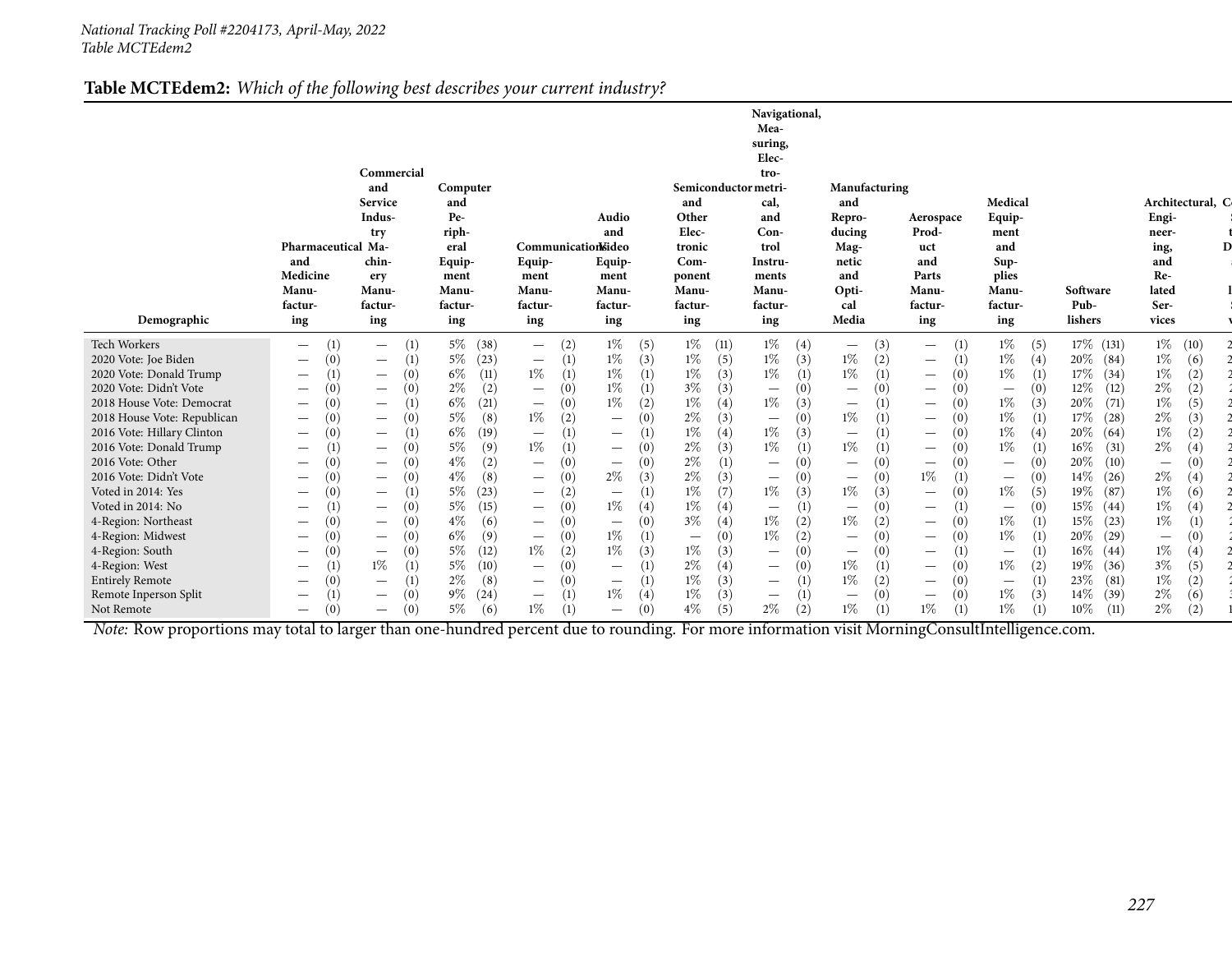## **Respondent Demographics Summary**

| Demographic      | Group                                                                                                                                                            | Frequency                                   | Percentage                            |
|------------------|------------------------------------------------------------------------------------------------------------------------------------------------------------------|---------------------------------------------|---------------------------------------|
| xdemAll          | Tech Workers                                                                                                                                                     | 750                                         | 100%                                  |
| xdemGender       | Gender: Male<br>Gender: Female<br>$\overline{N}$                                                                                                                 | 480<br>270<br>750                           | 64\%<br>36%                           |
| age              | Age: 18-34<br>Age: 35-44<br>Age: 45-64<br>Age: 65+<br>$\boldsymbol{N}$                                                                                           | 216<br>221<br>267<br>46<br>750              | 29%<br>29%<br>36%<br>$6\%$            |
| demAgeGeneration | GenZers: 1997-2012<br>Millennials: 1981-1996<br>GenXers: 1965-1980<br>Baby Boomers: 1946-1964<br>$\boldsymbol{N}$                                                | 51<br>337<br>239<br>122<br>749              | 7%<br>45%<br>32%<br>$16\%$            |
| xpid3            | PID: Dem (no lean)<br>PID: Ind (no lean)<br>PID: Rep (no lean)<br>$\overline{N}$                                                                                 | 327<br>259<br>163<br>750                    | 44%<br>35%<br>22%                     |
| xpidGender       | PID/Gender: Dem Men<br>PID/Gender: Dem Women<br>PID/Gender: Ind Men<br>PID/Gender: Ind Women<br>PID/Gender: Rep Men<br>PID/Gender: Rep Women<br>$\boldsymbol{N}$ | 187<br>140<br>181<br>79<br>112<br>51<br>750 | 25%<br>19%<br>24%<br>10%<br>15%<br>7% |
| xdemIdeo3        | Ideo: Liberal (1-3)<br>Ideo: Moderate (4)<br>Ideo: Conservative (5-7)<br>$\boldsymbol{N}$                                                                        | 280<br>231<br>208<br>719                    | $37\%$<br>31%<br>28%                  |
| xeduc3           | Educ: < College<br>Educ: Bachelors degree<br>Educ: Post-grad<br>$\boldsymbol{N}$                                                                                 | 238<br>306<br>206<br>750                    | 32%<br>41%<br>28\%                    |

#### **Summary Statistics of Survey Respondent Demographics**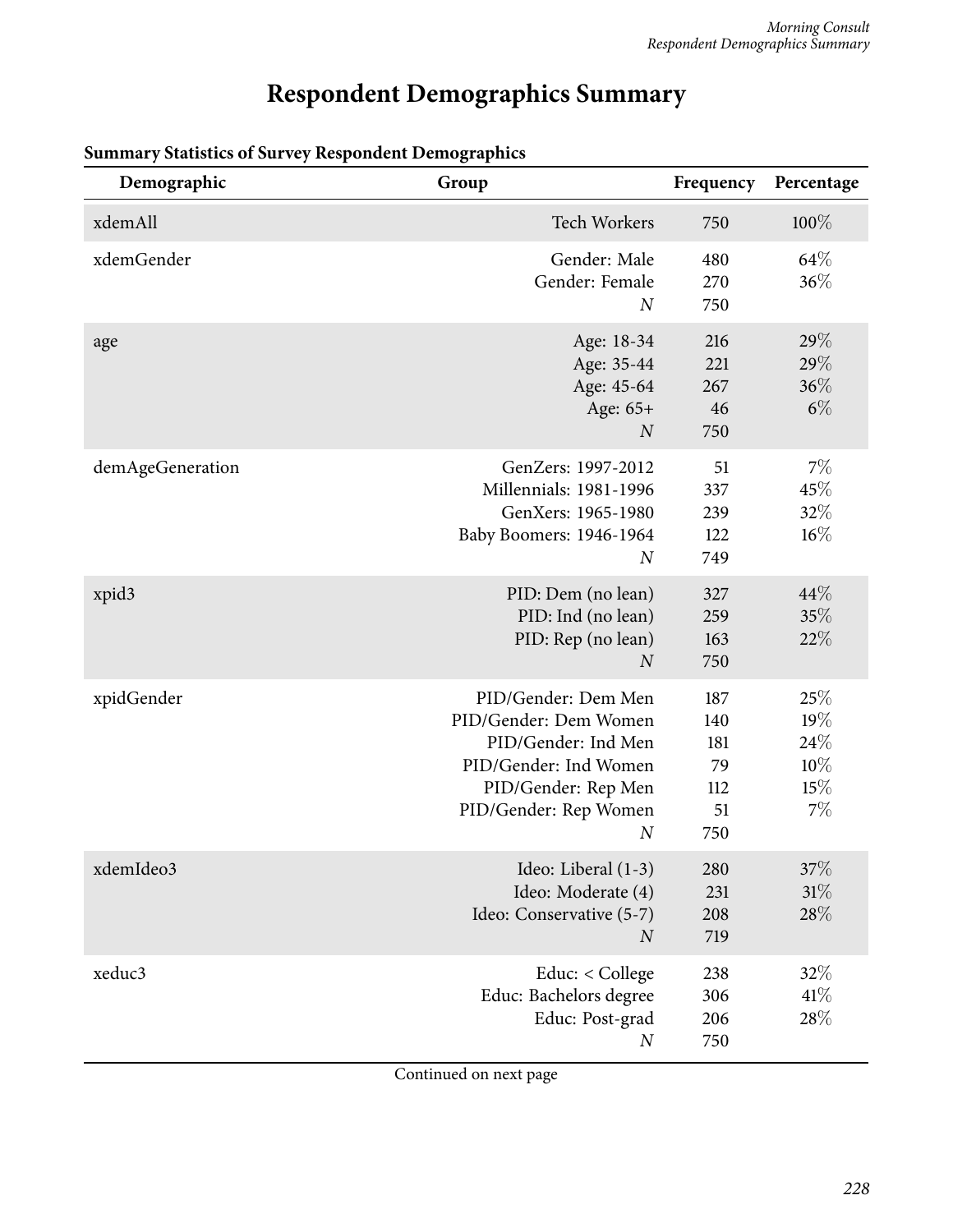| Demographic      | Group                                                                                                                 | Frequency                           | Percentage                            |
|------------------|-----------------------------------------------------------------------------------------------------------------------|-------------------------------------|---------------------------------------|
| xdemInc3         | Income: Under 50k<br>Income: 50k-100k<br>Income: 100k+<br>$\boldsymbol{N}$                                            | 140<br>319<br>292<br>750            | 19%<br>42%<br>39%                     |
| xdemWhite        | Ethnicity: White                                                                                                      | 556                                 | 74%                                   |
| xdemHispBin      | Ethnicity: Hispanic                                                                                                   | 60                                  | $8\%$                                 |
| demBlackBin      | Ethnicity: Black                                                                                                      | 59                                  | $8\%$                                 |
| demRaceOther     | Ethnicity: Other                                                                                                      | 135                                 | $18\%$                                |
| xdemReligion     | All Christian<br>All Non-Christian<br>Atheist<br>Agnostic/Nothing in particular<br>Something Else<br>$\boldsymbol{N}$ | 300<br>62<br>71<br>248<br>70<br>750 | 40%<br>$8\%$<br>$9\%$<br>33%<br>$9\%$ |
| xdemReligOther   | Religious Non-Protestant/Catholic                                                                                     | 66                                  | $9\%$                                 |
| xdemEvang        | Evangelical<br>Non-Evangelical<br>$\boldsymbol{N}$                                                                    | 134<br>215<br>349                   | 18%<br>29%                            |
| xdemUsr          | Community: Urban<br>Community: Suburban<br>Community: Rural<br>$\boldsymbol{N}$                                       | 239<br>416<br>95<br>750             | 32%<br>55%<br>13%                     |
| xdemEmploy       | <b>Employ: Private Sector</b><br>Employ: Self-Employed<br>$\boldsymbol{N}$                                            | 659<br>91<br>750                    | 88%<br>12%                            |
| xdemMilHH1       | Military HH: Yes<br>Military HH: No<br>$\boldsymbol{N}$                                                               | 62<br>688<br>750                    | $8\%$<br>92%                          |
| xnrl             | RD/WT: Right Direction<br>RD/WT: Wrong Track<br>$\boldsymbol{N}$                                                      | 300<br>450<br>750                   | 40%<br>60%                            |
| xdemBidenApprove | Biden Job Approve<br>Biden Job Disapprove<br>$\boldsymbol{N}$                                                         | 388<br>338<br>726                   | 52%<br>45%                            |

#### **Summary Statistics of Survey Respondent Demographics**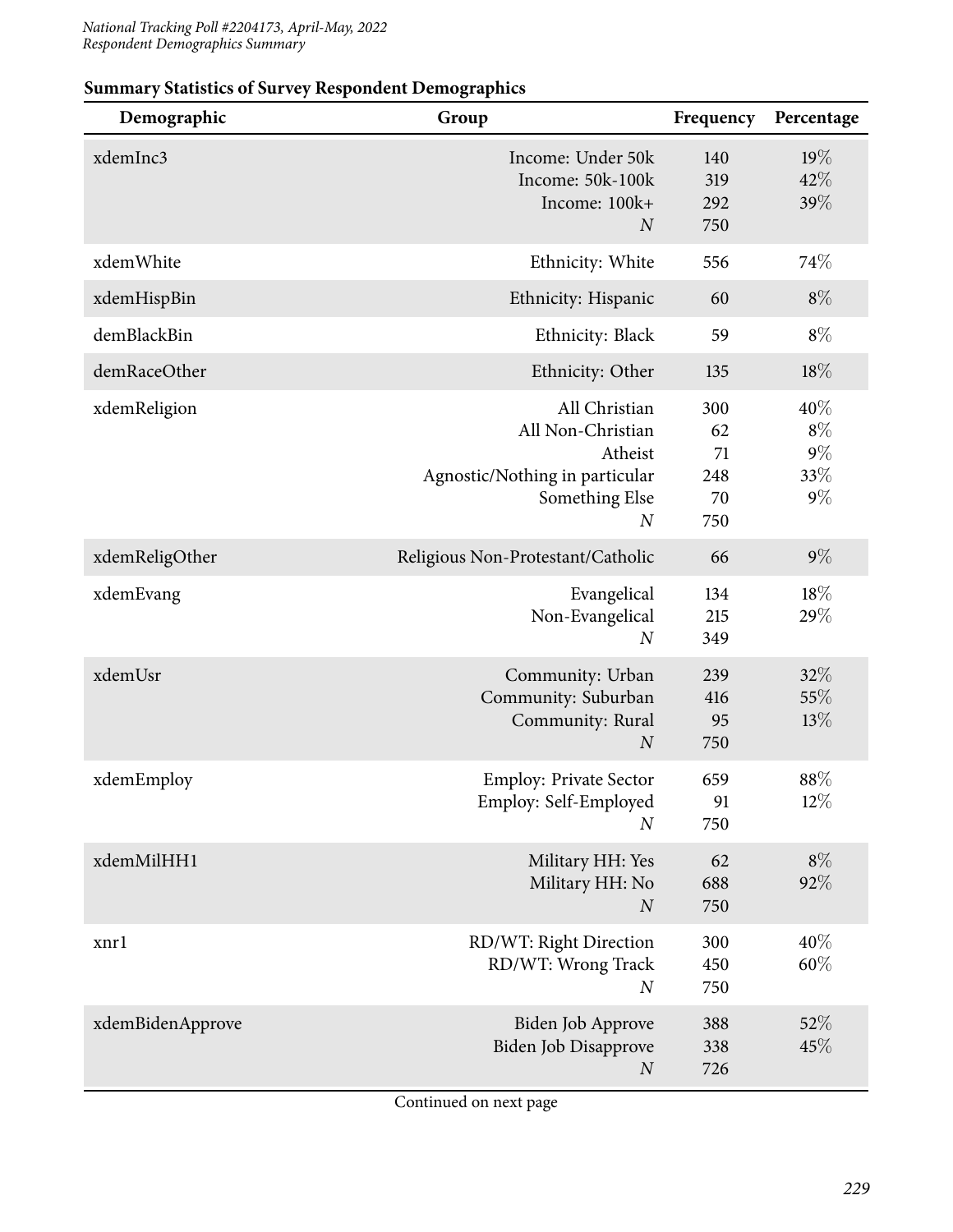| Demographic       | Group                                                                                                                                                                                                                  | Frequency                                            | Percentage                                                   |
|-------------------|------------------------------------------------------------------------------------------------------------------------------------------------------------------------------------------------------------------------|------------------------------------------------------|--------------------------------------------------------------|
| xdemBidenApprove2 | <b>Biden Job Strongly Approve</b><br>Biden Job Somewhat Approve<br>Biden Job Somewhat Disapprove<br><b>Biden Job Strongly Disapprove</b><br>$\boldsymbol{N}$                                                           | 166<br>222<br>129<br>209<br>726                      | 22%<br>30%<br>17%<br>28%                                     |
| xdemBidenFav      | Favorable of Biden<br>Unfavorable of Biden<br>$\boldsymbol{N}$                                                                                                                                                         | 389<br>344<br>733                                    | 52%<br>46%                                                   |
| xdemBidenFavFull  | Very Favorable of Biden<br>Somewhat Favorable of Biden<br>Somewhat Unfavorable of Biden<br>Very Unfavorable of Biden<br>$\boldsymbol{N}$                                                                               | 173<br>216<br>108<br>236<br>733                      | 23%<br>29%<br>14%<br>31%                                     |
| xnr3              | #1 Issue: Economy<br>#1 Issue: Security<br>#1 Issue: Health Care<br>#1 Issue: Medicare / Social Security<br>#1 Issue: Women's Issues<br>#1 Issue: Education<br>#1 Issue: Energy<br>#1 Issue: Other<br>$\boldsymbol{N}$ | 349<br>75<br>80<br>24<br>94<br>33<br>70<br>26<br>750 | 47%<br>10%<br>11%<br>$3\%$<br>13%<br>$4\%$<br>$9\%$<br>$3\%$ |
| xsubVote20O       | 2020 Vote: Joe Biden<br>2020 Vote: Donald Trump<br>2020 Vote: Other<br>2020 Vote: Didn't Vote<br>$\boldsymbol{N}$                                                                                                      | 422<br>196<br>34<br>98<br>750                        | 56%<br>26%<br>$5\%$<br>13%                                   |
| xsubVote18O       | 2018 House Vote: Democrat<br>2018 House Vote: Republican<br>2018 House Vote: Someone else<br>$\overline{N}$                                                                                                            | 352<br>165<br>19<br>537                              | 47%<br>22%<br>$3\%$                                          |
| xsubVote16O       | 2016 Vote: Hillary Clinton<br>2016 Vote: Donald Trump<br>2016 Vote: Other<br>2016 Vote: Didn't Vote<br>$\boldsymbol{N}$                                                                                                | 319<br>188<br>52<br>187<br>746                       | 42%<br>25%<br>$7\%$<br>25%                                   |
| xsubVote14O       | Voted in 2014: Yes<br>Voted in 2014: No<br>$\boldsymbol{N}$                                                                                                                                                            | 465<br>285<br>750                                    | 62%<br>38%                                                   |

#### **Summary Statistics of Survey Respondent Demographics**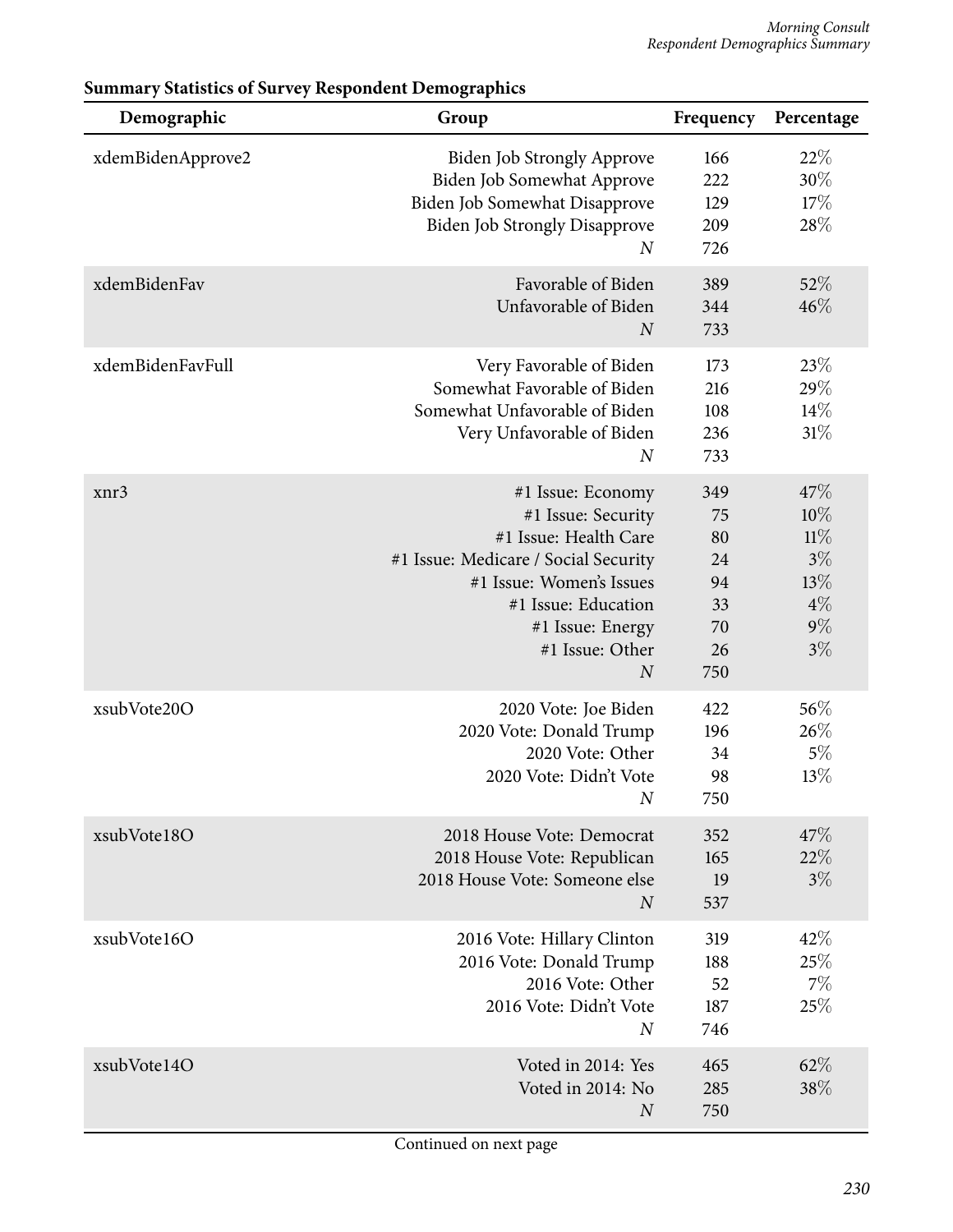| Demographic | Group                                                                                             | Frequency                       | Percentage                  |
|-------------|---------------------------------------------------------------------------------------------------|---------------------------------|-----------------------------|
| xreg4       | 4-Region: Northeast<br>4-Region: Midwest<br>4-Region: South<br>4-Region: West<br>$\boldsymbol{N}$ | 152<br>142<br>267<br>189<br>750 | 20%<br>19%<br>$36\%$<br>25% |
| MCTExdem1   | <b>Entirely Remote</b><br>Remote Inperson Split<br>Not Remote<br>$_{N}$                           | 359<br>279<br>112<br>750        | $48\%$<br>37\%<br>$15\%$    |

#### **Summary Statistics of Survey Respondent Demographics**

*Note:* Group proportions may total to larger than one-hundred percent due to rounding. All statistics are calculated with demographic post-stratification weights applied.